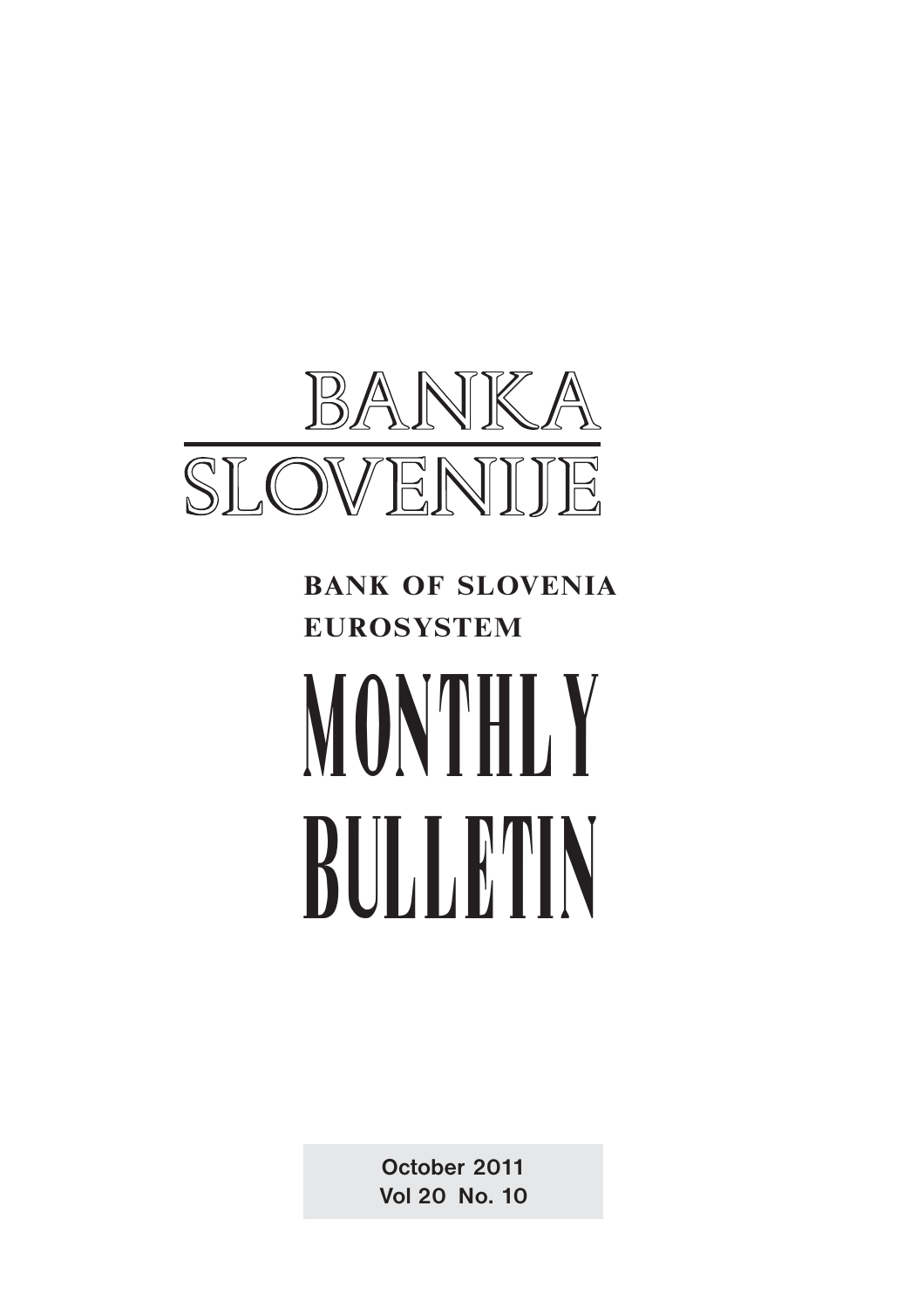

| Published by:           | <b>BANKA SLOVENIJE</b><br>Slovenska 35,<br>1000 Ljubljana<br>Slovenija<br>tel.: +386 (1) 4719000<br>fax.: +386 (1) 2515516<br>E-mail: bilten@bsi.si<br>http://www.bsi.si/<br>SWIFT: BSLJ SI 2X                                                                                                                                          |
|-------------------------|-----------------------------------------------------------------------------------------------------------------------------------------------------------------------------------------------------------------------------------------------------------------------------------------------------------------------------------------|
| <b>Editorial Board:</b> | Mr. Janez FABIJAN, Vice Governor<br>Mr. Matjaž NOČ, Financial Statistics<br>Mr. Damjan KOZAMERNIK, Analysis and Research<br>Mr. Tomaž KOŠAK, Financial Stability<br>Mr. Ernest ERMENC, Accounting<br>Mr. Neven BORAK, Advisor to the Governor<br>Mrs. Danica PRELOVŠEK, Banking Operations<br>Mr. Franc DRENOVEC, Analysis and Research |
|                         | Publication and other public use of data from this publication is<br>permitted subject to statement of the source.<br>Publication is available on the Web.                                                                                                                                                                              |
|                         | ISSN 1518-209X (online)                                                                                                                                                                                                                                                                                                                 |
|                         | Ta publikacija je na voljo tudi v slovenščini.                                                                                                                                                                                                                                                                                          |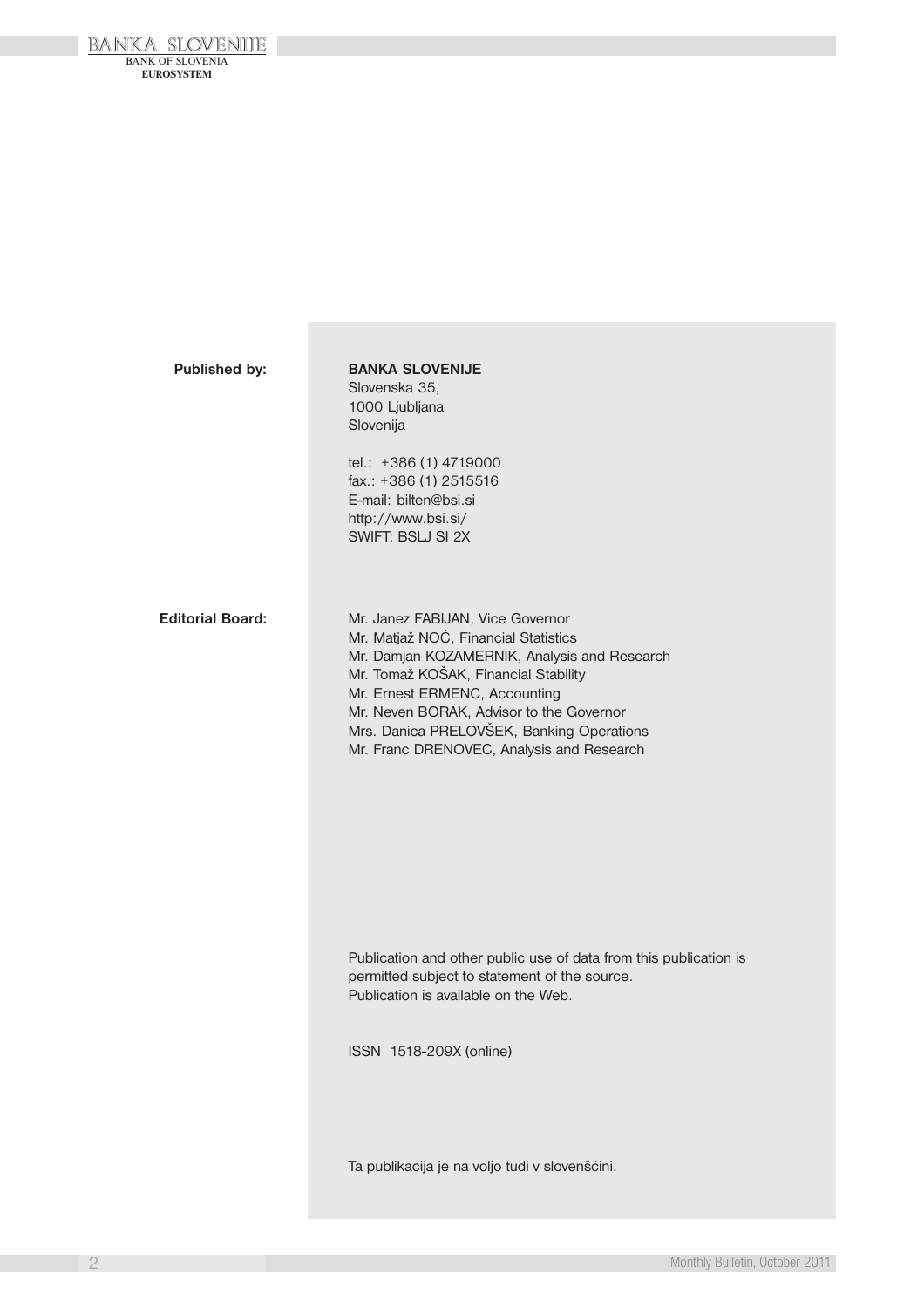#### **Important information**

Monthly Bulletin of Bank of Slovenia has been, from the number 2-3 for February-March 2007, volume 16, partly changed in its content and form.

The preannouncement of the change has been published on the web page of the Bank of Slovenia in January 2007.

The main changes are as follows:

- The beginning of publishing the statistical data of value, which refer to the period after the entry to the euro area, in the official domestic currency - euro. The data of value for the previous period will continue to be published in tolars, as the official Slovenian currency in that period. The data in euros are in the tables separated from the data in tolars by line.
- The change in the concept of the international monetary reserves because of the entry to the Economic and monetary union. Among the Slovenian international monetary reserves after the entry to the euro area, compared to the period before, there are no longer assets in euro as well as the claims on the euro area residents. More explanation is available in: "The statistical treatment of the international monetary reserves at the entry of Slovenia to the euro area" (slovenian), in the chapter Methodological information on the internet page: http://www.bsi.si/en/financial-data.asp?MapaId=64.
- The change in the presentation of the currency in the circulation to the standards of the euro area.
- The accommodation of the balance sheet of Bank of Slovenia to its activities in the framework of the Eurosystem.
- The beginning of the publishing of the interest rates of the euro area money market as well as the publishing of the whole set of the interest rates of the Monetary financial institutions according to the ECB's methodology.
- The beginning of the publishing of the financial accounts statistics in the new chapter.
- · Colour separation of the individual statistical chapters, to alleviate search and because of the link of the chapters to the specialised publications.

More information can be found in Methodological Notes in the Bank of Slovenia monthly Bulletin.

The entry to the euro area (on 1.1.2007) caused a break in the time series of the statistical tables in the Monthly bulletin in cases where the "currency" is an attribute. An expected reclassification takes place, for example of the stock of outstanding loans in euros from the time series of "foreign currency" before the introduction to the time series of "domestic currency" after the introduction of euro. To enable easier reconstruction of this change, the shares of the Euro amounts in stocks of the foreign currency in the tables 1.3, 1.4, 1.5 and 1.6 on 31.12.2004, 31.12.2005 and 31.12.2006 are published in the chapter Methodological notes.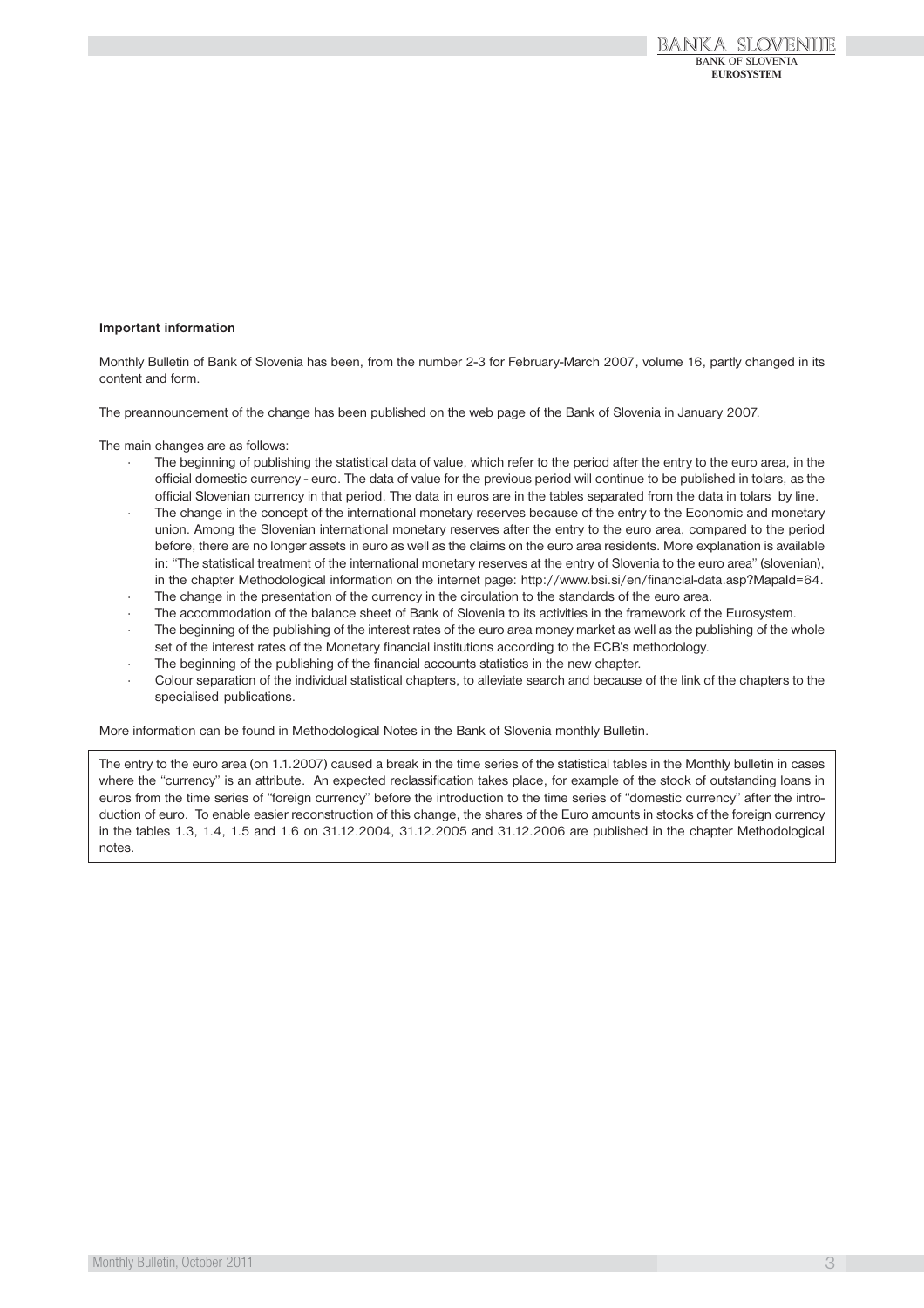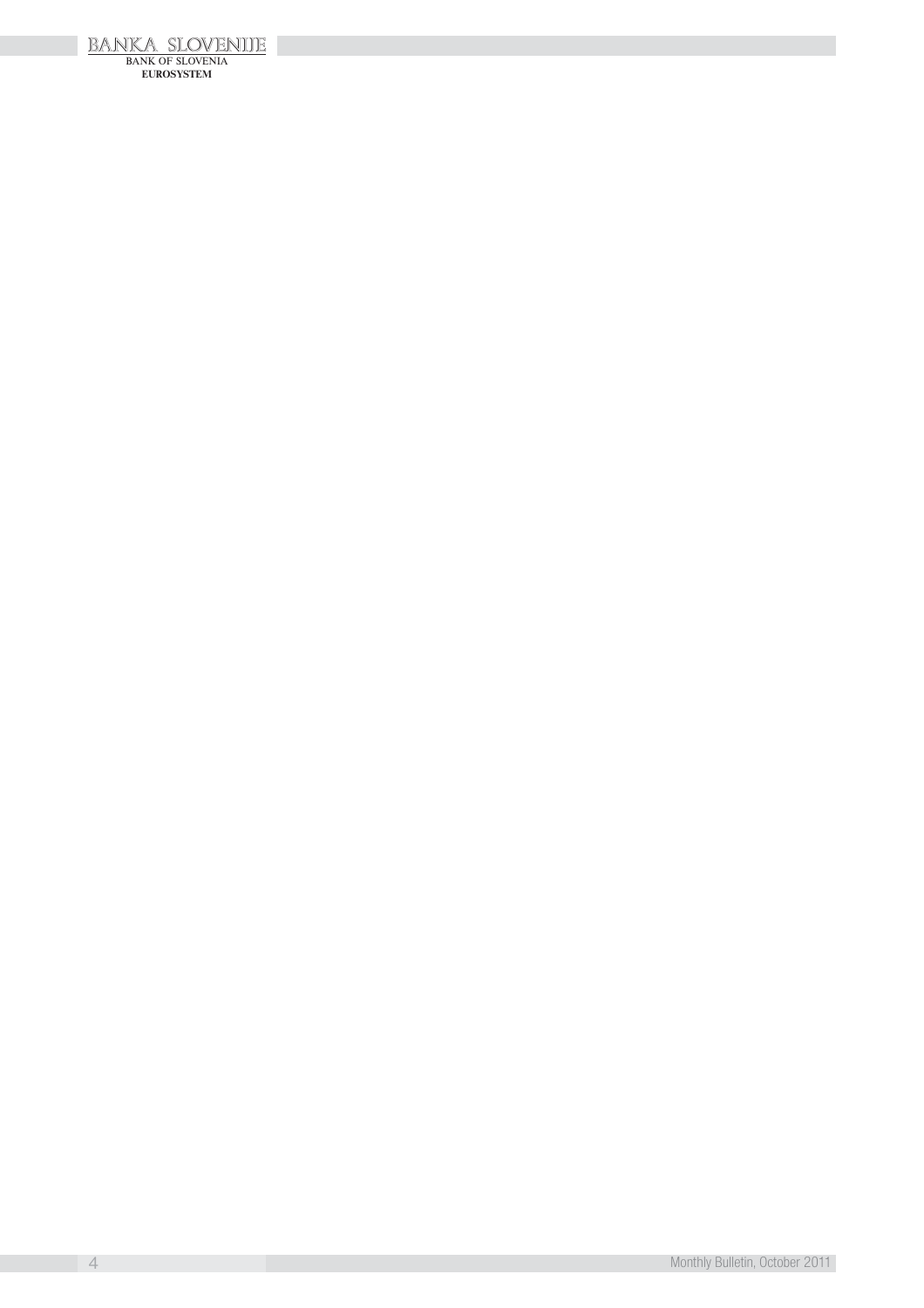# TABLE OF CONTENTS

#### **REPUBLIC OF SLOVENIA:** General Information **I. ECONOMIC AND FINANCIAL DEVELOPMENTS** 1. International Environment 2. Economic Activity and Labour Market 3. Price Developments 4. Balance of Payments 5. Public Finance 6. Banking System 7. Domestic Financial Markets **II. STATISTICAL TABLES** Money and Financial Institutions Financial Markets and Payment Systems Balance of Payments and External Position Public Finance Financial Accounts Non-Financial Accounts and General Economic Statistics **III. BANKING INSTITUTIONS IN SLOVENIA VI. NOTES ON METHODOLOGY** Review of the links Advance release calendar 6 1-26 1 3 28 47 83 90 98 1 1 28 29

#### **Legend:**

|                   | no occurence                           |
|-------------------|----------------------------------------|
|                   | not available                          |
|                   | provisional or estimated               |
| $\star$           | corrected data                         |
|                   | average                                |
| $\Omega$          | value less than 0.5                    |
| $1, 2, 3, \ldots$ | footnote, explained in Notes Methology |
| n.a.              | not applicable                         |

Sums of part figures may differ from totals due to roundings. The data in euros and the data in tolars are separated with line.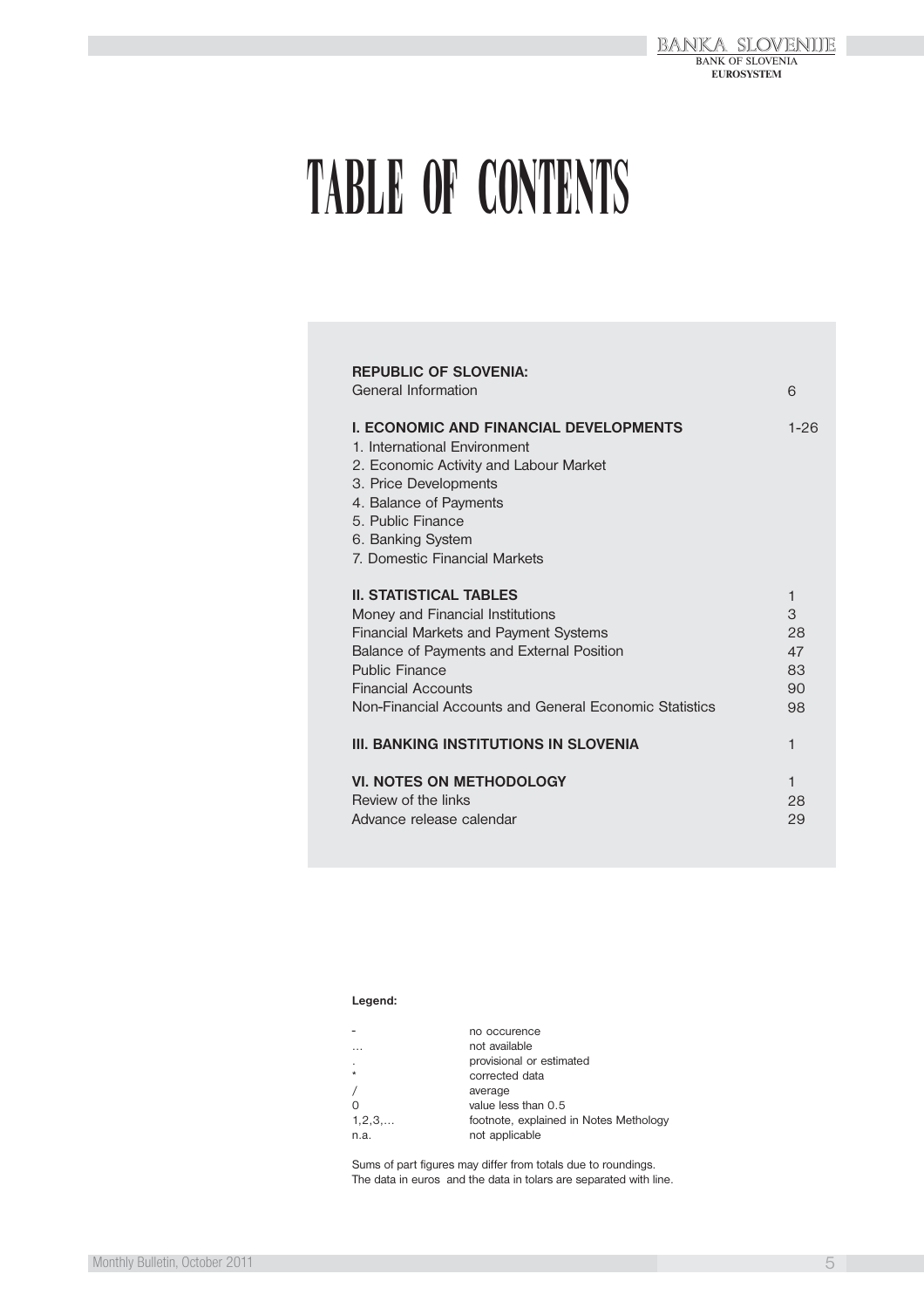# REPUBLIC OF SLOVENIA: GENERAL INFORMATION

|                                        |            |                 | Date or period of |
|----------------------------------------|------------|-----------------|-------------------|
|                                        |            | Measured in:    | data:             |
|                                        |            |                 |                   |
| Area                                   | 20,273     | km <sup>2</sup> | 2011              |
| Population                             | 2,050,189  | number          | 12.31.2010        |
| Population growth                      | 0.16       | $\frac{0}{0}$   | 12.31.2010        |
| Population density                     | 101.1      | number / $km^2$ | 12.31.2010        |
| Population of City Community Ljubljana | 280,140    | number          | 12.31.2010        |
| Origin of value added:                 |            |                 | 2010              |
| Agriculture                            | 2.5        | $\frac{0}{0}$   |                   |
| Industry                               | 23.6       | $\%$            |                   |
| Construction                           | 6.4        | $\frac{0}{0}$   |                   |
| Services                               | 67.7       | $\frac{0}{0}$   |                   |
| Total                                  | 100.0      | $\frac{0}{0}$   |                   |
| GDP real annual change                 | 1.4        | $\frac{0}{0}$   | 2010              |
| GDP real change                        | 0.9        | $\frac{0}{0}$   | Apr. - Jun. 2011  |
| Nominal GDP                            | 35,416     | mio EUR         | 2010              |
| GDP per capita                         | 17,286     | <b>EUR</b>      | 2010              |
|                                        |            |                 |                   |
| Industrial production annual change    | $-1.5$     | $\frac{0}{0}$   | August 2011       |
| Total employment annual change         | $-1.3$     | $\frac{1}{2}$   | August 2011       |
| Unemployment rate (ILO definition)     | 7.8        | $\frac{0}{0}$   | Apr. - Jun. 2011  |
| Annual inflation rate                  | 2.7        | $\frac{0}{0}$   | October, 2011     |
| General government:                    |            |                 |                   |
| revenue                                | 43.4       | $%$ BDP         | 2010              |
| surplus/deficit                        | $-5.6$     | $%$ BDP         | 2010              |
| debt                                   | 38.0       | $%$ BDP         | 12.31.2010        |
|                                        | $-297.3$   | mio EUR         | 2010              |
| BOP current account                    |            |                 |                   |
| Trade balance                          | $-1,204.9$ | mio EUR         | 2010              |
| Gross foreign debt                     | 42,581     | mio EUR         | 08.31.2011        |
| Net foreign debt                       | 11,078     | mio EUR         | 08.31.2011        |

Currency unit since January 2007: Euro (EUR) 1EUR = 239.64 SIT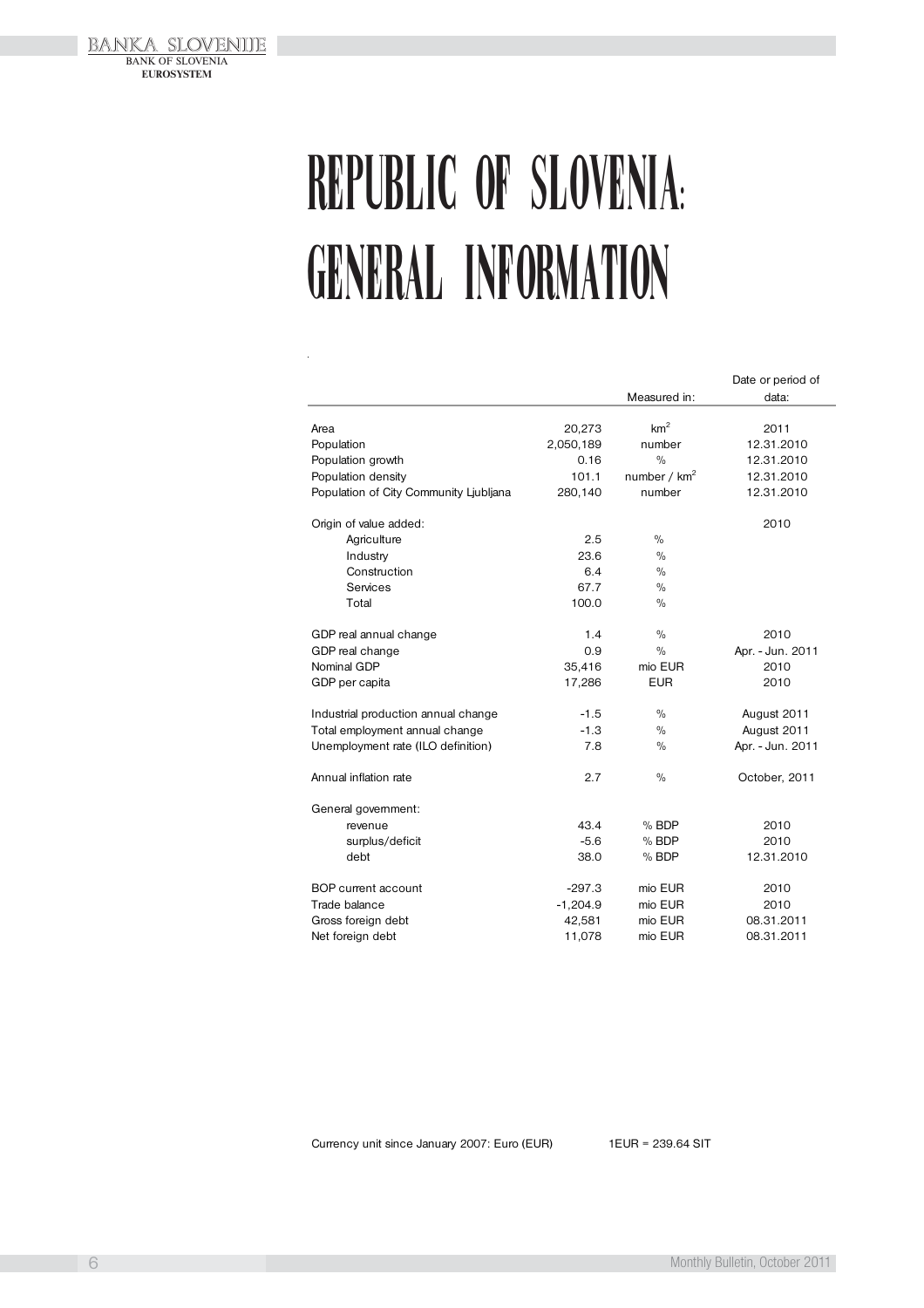# I. ECONOMIC AND FINANCIAL DEVELOPMENTS

#### **I. ECONOMIC AND FINANCIAL DEVELOPMENTS**

- 1. International Environment
- 2. Economic Activity and Labour Market
- 3. Price Developments
- 4. Balance of Payments
- 5. Public Finance
- 6. Banking System
- 7. Domestic Financial Markets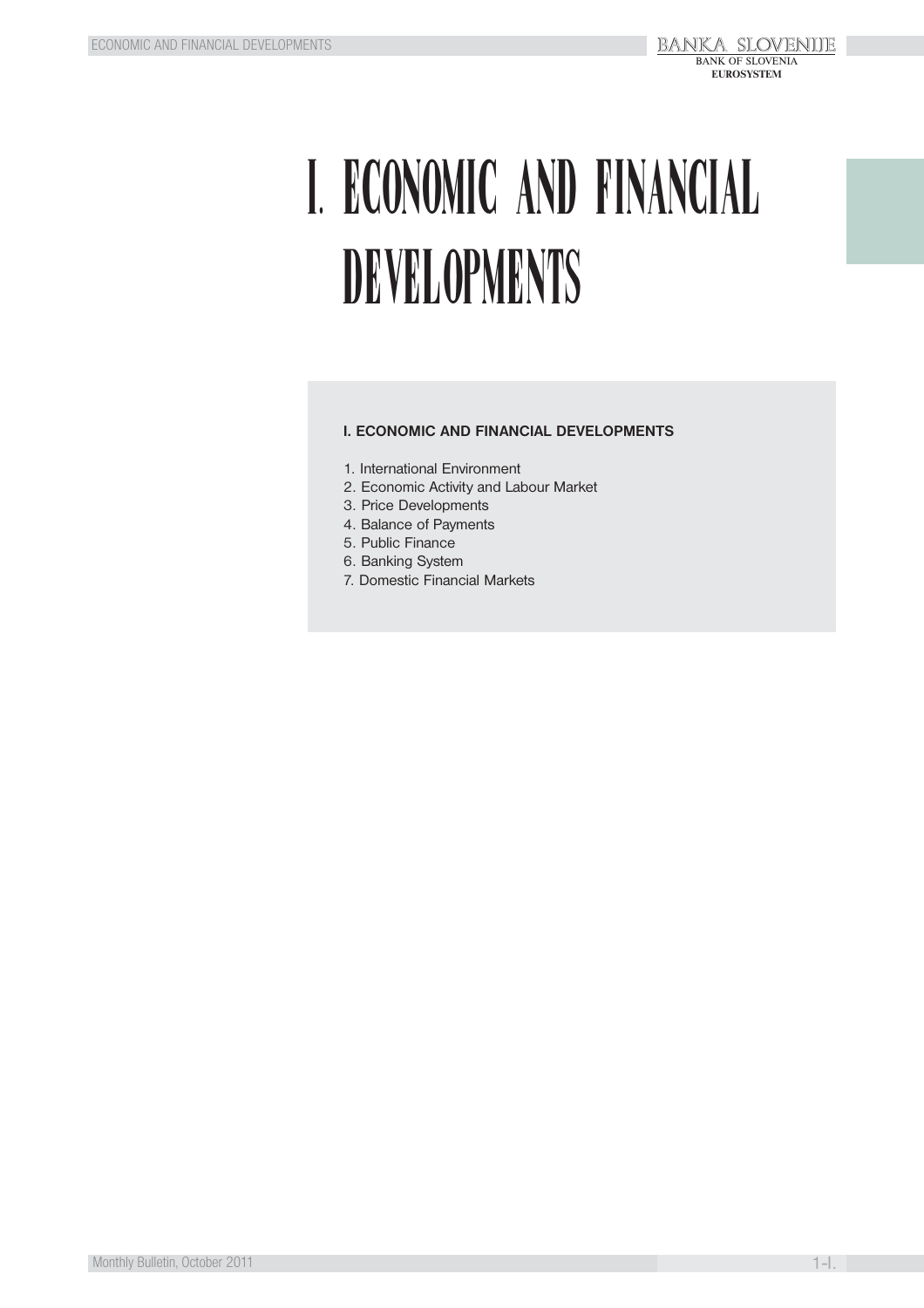**EUROSYSTEM**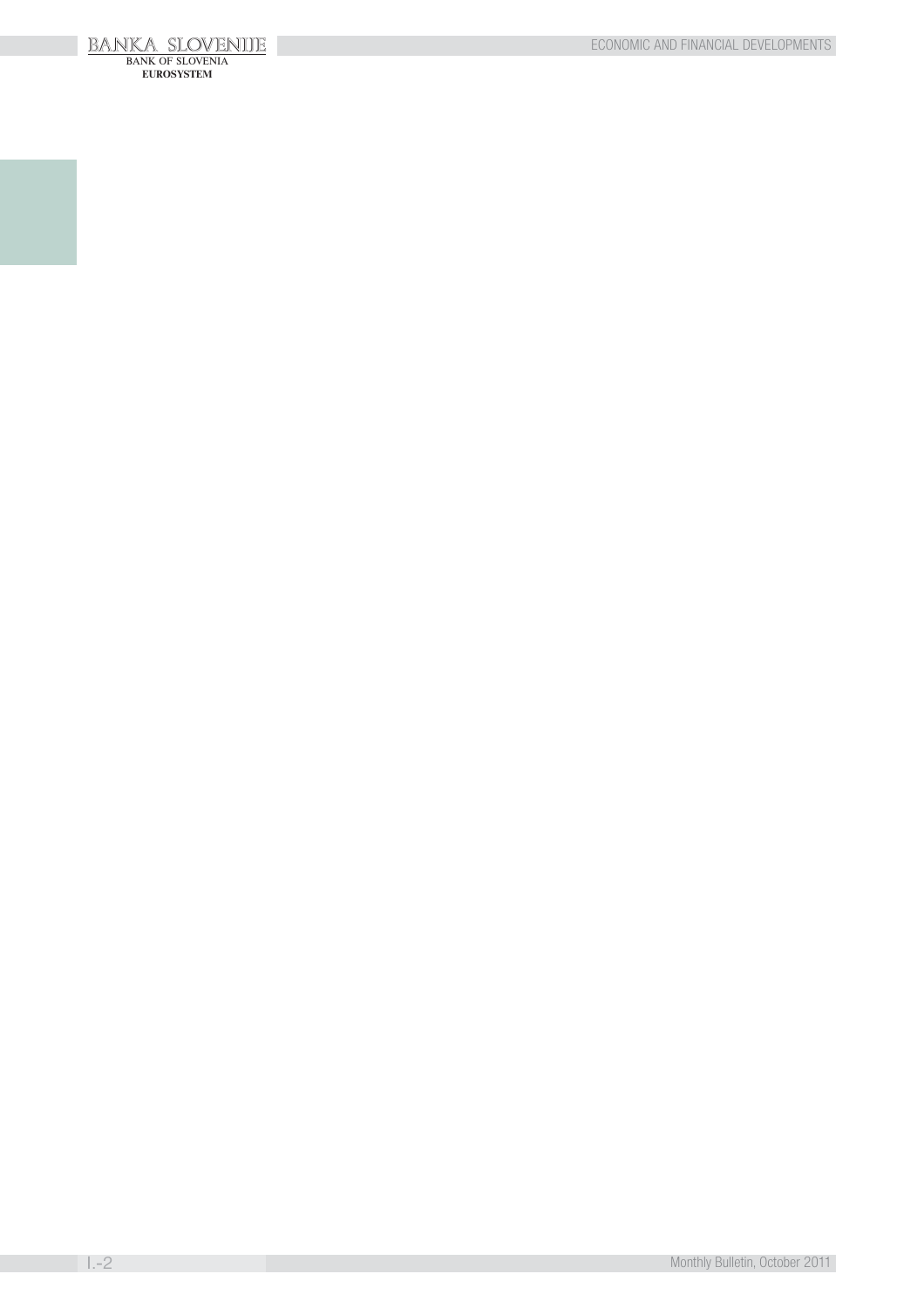# II. STATISTICAL TABLES

#### **1. Money and Financial Institutions**

- 1.1. Monetary Aggregates
- 1.2. Consolidated Balance Sheet of Monetary Financial Institutions
- 1.3. Balance Sheet of the Bank of Slovenia
- 1.4. Balance Sheet of Other Monetary Financial Institutions
- 1.5. Selected Assets of Other Monetary Financial Institutions by Sector
- 1.6. Selected Liabilities of Other Monetary Financial Institutions by Sector
- 1.7. Balance Sheet of the Bank of Slovenia - instruments
- 1.8.1. Investment funds assets according to the type of fund
- 1.8.2. Investment funds liabilities according to the type of fund

#### **2. Financial Markets and Payment Systems**

- 2.1. Bank of Slovenia Interest Rates
- 2.2. Interbank Money Market Rates and Indexation Clauses
- 2.3. European Central Bank Interest Rates
- 2.3.1. Harmonised Long-term Interest Rates for Convergence Assessment Purposes
- 2.4.1. Monetary Financial Institutions - Interest rates on Outstanding Amounts in Domestic Currency
- 2.4.2. Monetary Financial Institutions Interest Rates and Volumes on New Deposits in Domestic Currency
- 2.4.3. Monetary Financial Institutions Interest Rates and Volumes on New Loans to Households in Domestic Currency
- 2.4.4. Monetary Financial Institutions Interest Rates and Volumes on New Loans to Non-financial corporations in Domestic Currency
- 2.5. Government Securities Rates
- 2.6.1a. Selected Bank of Slovenia Exchange Rates Average Rates to 31.12.2006
- 2.6.1b. Selected Bank of Slovenia Exchange Rates End of Month Rates to 31.12.2006
- 2.6.2a. European Central Bank exchange rates Average Rates
- 2.6.2b. European Central Bank exchange rates End of Month Rates
- 2.7. TARGET2 and SEPA internal credit transfer (SEPA IKP) transactions
- 2.8. Payment Cards
- 2.9. Other Payment Instruments and Innovative Payment Schemes
- 2.10. Electronic Banking
- $2.11.$ Credit Transfers
- 2.12. Debit Transfers
- 2.13. Network of Commercial Banks

#### **3. Balance of Payments and External Position**

- 3.1. Balance of Payments 1988-1993
- 3.2. Balance of Payments
- 3.3. Current Account by countries
- 3.4. Capital and Financial Account by countries
- 3.5. Trade in goods by countries
- 3.6. International Investment Position
- 3.7.1. International Investment Position by countries - Assets
- 3.7.2. International Investment Position by countries Liabilities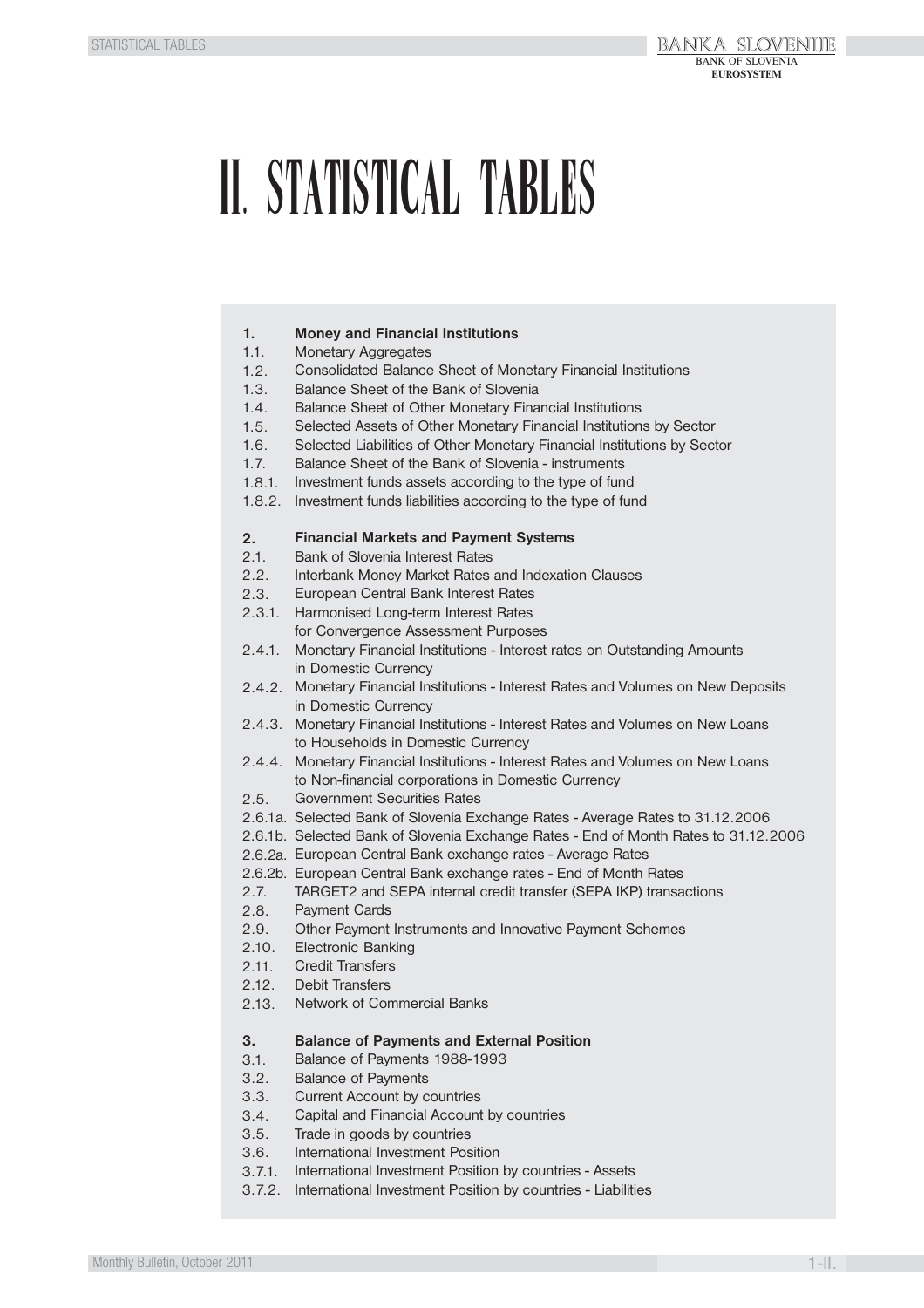- 3.8. Net external debt position 1994 2000
- 3.9. Net external debt position
- 3.10. Gross External Debt 1994 2000
- 3.11. Gross External Debt
- 3.12. International reserves

#### **4. Public Finance**

- 4.1. Non-financial and Financial Accounts (ESA 95) of the General Government sector
- 4.2. Non-financial Account of the General Government sector (ESA 95)
- 4.3. Non-financial Account of the General Government sector - share in GDP (ESA 95)
- 4.4. Financial Account of the General Government sector (ESA 95)
- 4.5. Financial Account of the General Government sector - share in GDP (ESA 95)
- 4.6. Revenues and Expenditures of the General Government
- 4.7. Lending, Repayments and Financing of the General Government
- 4.8. Central budget debt

#### **5. Financial Accounts**

- 5.1. Non-consolidated financial assets - outstanding amounts
- 5.2. Non-consolidated liabilities outstanding amounts
- 5.3. Net financial assets
- 5.4. Non-consolidated transactions in financial assets
- 5.5. Non-consolidated transactions in liabilities
- 5.6. Net financial transactions

#### **6. Non-Financial Accounts and General Economic Statistics**

- 6.1. Expenditure on gross domestic product
- 6.2. Expenditure on gross domestic product (growth rates)
- 6.3. Gross domestic product by activity
- 6.4. Gross domestic product by activity (growth rates)
- 6.5. Industrial production index
- 6.6. Industrial production index (growth rates)
- 6.7. Turnover and new orders in industry
- 6.8. Turnover and new orders in industry (growth rates)
- 6.9. Business tendency and consumer surveys (part 1)
- 6.10. Business tendency and consumer surveys (part 2)
- 6.11. Employment by Labour Force Survey (ILO)
- 6.12. Unemployment by Labour Force Survey (ILO)
- 6.13. Average Wages and Salaries
- 6.14. Nominal effective exchange rate and Real harmonised competitiveness indicators
- 6.15. Consumer price index
- 6.16. Consumer price index (growth rates)
- 6.17. Industrial producer price index
- 6.18. Industrial producer price index (growth rates)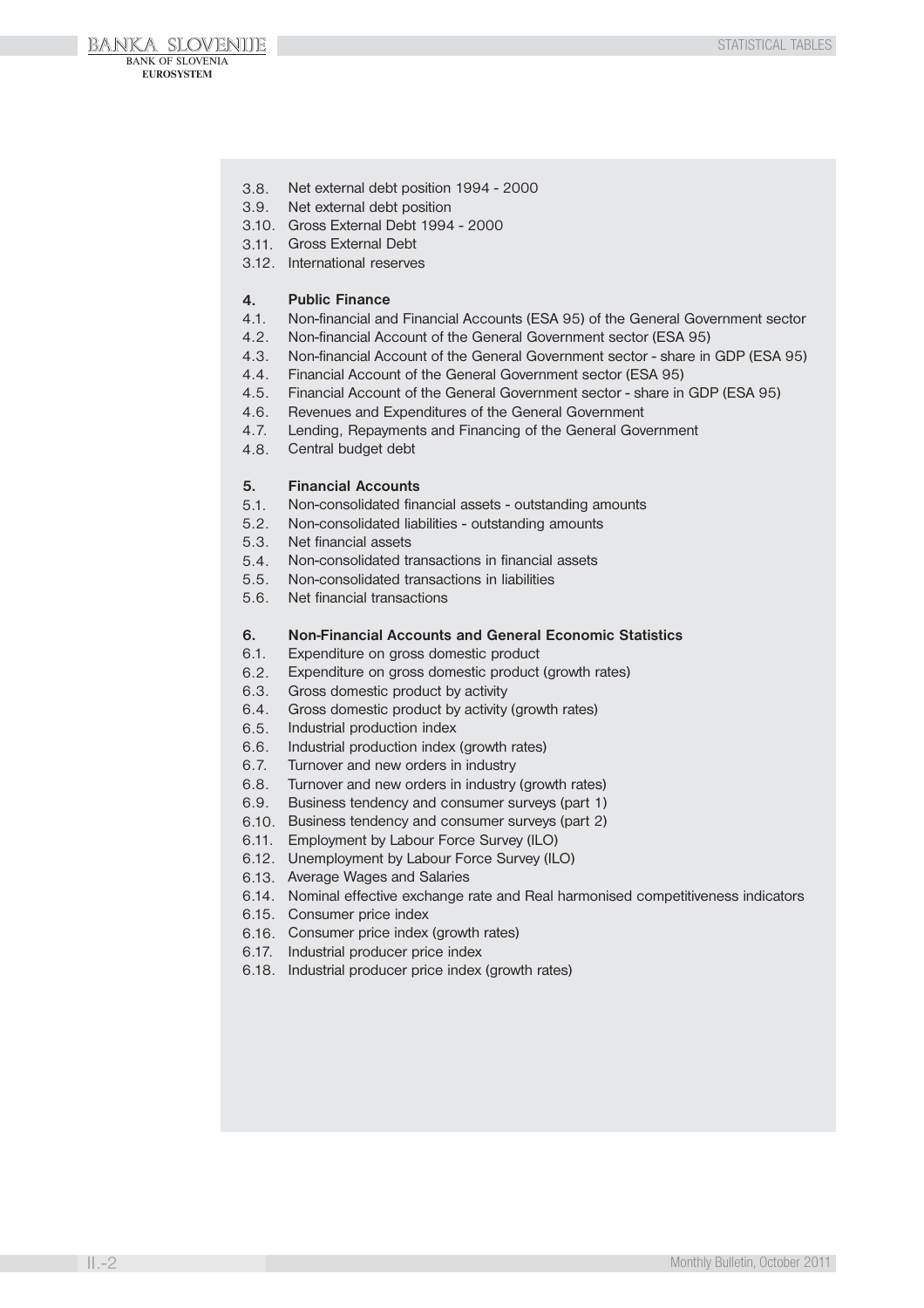# 1.1. Monetary Aggregates

| Until        |                      |           | Before the entry of Slovenia into EMU |                                |                | After the entry of Slovenia into EMU                       |                  |                |
|--------------|----------------------|-----------|---------------------------------------|--------------------------------|----------------|------------------------------------------------------------|------------------|----------------|
|              | 31.12.2006 in        |           | Monetary aggregates of Slovenia       |                                |                | The contribution of Slovenia to monetary aggregates of EMU |                  |                |
| mio SIT from |                      |           |                                       |                                |                |                                                            |                  |                |
|              | 01.01.2007 in        |           |                                       |                                | M1 (without    | M2 (without                                                | M3 (without      | Currency in    |
| mio EUR      |                      | M1        | M <sub>2</sub>                        | M3                             | currency in    | currency in                                                | currency in      | circulation    |
|              |                      |           |                                       |                                | circulation)   | circulation)                                               | circulation)     | (ECB key)      |
|              | Column               | 1         | 2                                     | 3                              | 4              | 5                                                          | 6                | 7              |
|              | Code                 |           |                                       |                                |                |                                                            |                  |                |
| 2004         | 31. Dec.             | 1,370,415 | 3,239,945                             | 3,980,215                      | ÷              | ÷                                                          | ÷,               | ÷,             |
| 2005         | 31. Dec.             | 1,682,477 | 3,493,226                             | 3,502,771                      | í.             |                                                            | ä,               |                |
| 2006         | 31. Dec.             | 1,834,106 | 3,778,032                             | 3,786,146                      |                |                                                            | ä,               |                |
|              |                      |           |                                       |                                |                |                                                            |                  |                |
| 2006         | 30. Sep.             | 1,795,790 | 3,713,480                             | 3,720,733                      |                |                                                            | ٠                |                |
|              | 31. Oct.             | 1,777,451 | 3,690,771                             | 3,698,299                      |                |                                                            | ä,               |                |
|              | 30. Nov.             | 1,777,757 | 3,710,262                             | 3,718,196                      |                |                                                            | ä,               | L              |
|              | 31. Dec.             | 1,834,106 | 3,778,032                             | 3,786,146                      |                |                                                            | ٠                |                |
| 2007         | 31. Dec.             |           | ä,                                    | ٠                              | 7,149          | 17,441                                                     | 16,595           | 2,698          |
| 2008         | 31. Dec.             |           | L,                                    | ä,                             | 6,886          | 18,341                                                     | 18,065           | 2,995          |
| 2009         | 31. Dec.             |           | ä,                                    | ٠                              | 7,419          | 18,791                                                     | 18,540           | 3,288          |
| 2010         | 31. Dec.             |           |                                       | ٠                              | 8,420          | 19,095                                                     | 18,984           | 3,449          |
|              |                      |           |                                       |                                |                |                                                            |                  |                |
| 2007         | 31. Jan.             |           |                                       | ä,                             | 6,993          | 15,373                                                     | 15,412           | 2,340          |
|              | 28. Feb.             |           |                                       | ٠                              | 6,955          | 15,353                                                     | 15,276           | 2,420          |
|              | 31. Mar.             |           |                                       | ÷                              | 6,948          | 15,581                                                     | 15,451           | 2,500          |
|              | 30. Apr.             |           |                                       | ä,                             | 6,974          | 15,520                                                     | 15,422           | 2,487          |
|              | 31. May.             |           |                                       | ä,                             | 7,146          | 15,856                                                     | 15,764           | 2,536          |
|              | 30. Jun.             |           |                                       | ä,                             | 7,287          | 16,157                                                     | 16,073           | 2,575          |
|              | 31. Jul.             |           |                                       | ٠                              | 7,355          | 16,557                                                     | 16,447           | 2,597          |
|              | 31. Aug.             |           | ä,                                    | ÷                              | 7,240          | 16,740                                                     | 16,552           | 2,584          |
|              | 30. Sep.             |           |                                       | ä,                             | 7,257          | 16,767                                                     | 16,598           | 2,599          |
|              | 31. Oct.             |           |                                       | ٠                              | 7,028          | 17,106                                                     | 16,686           | 2,587          |
|              | 30. Nov.             |           |                                       | ٠                              | 6,871          | 16,819                                                     | 15,943           | 2,625          |
|              | 31. Dec.             |           |                                       | ä,                             | 7,149          | 17,441                                                     | 16,595           | 2,698          |
|              |                      |           |                                       |                                |                |                                                            |                  |                |
|              | 2008 31. Jan.        |           |                                       | ٠                              | 7,168          | 17,261                                                     | 16,557           | 2,580          |
|              | 29. Feb.<br>31. Mar. |           |                                       | ٠                              | 6,862          | 17,201                                                     | 16,425           | 2,601          |
|              | 30. Apr.             |           |                                       | ÷<br>ä,                        | 7,070          | 17,489                                                     | 16,456           | 2,627          |
|              | 31. May.             |           |                                       | ٠                              | 6,944          | 17,641<br>17,853                                           | 16,500           | 2,648          |
|              | 30. Jun.             |           |                                       | ٠                              | 7,120<br>7,341 | 18,083                                                     | 16,385<br>16,589 | 2,681<br>2,687 |
|              | 31. Jul.             |           |                                       | ä,                             | 7,020          | 18,029                                                     | 16,694           | 2,734          |
|              | 31. Aug.             |           |                                       | ä,                             | 6,986          | 17,999                                                     | 16,669           | 2,737          |
|              | 30. Sep.             |           |                                       | ٠                              | 7,191          | 18,283                                                     | 17,058           | 2,731          |
|              | 31. Oct.             |           |                                       | ٠                              | 6,880          | 17,921                                                     | 16,836           | 2,898          |
|              | 30. Nov.             |           | ä,                                    | L,                             | 6,888          | 17,935                                                     | 17,472           | 2,932          |
|              | 31. Dec.             |           |                                       | ä,                             | 6,886          | 18,341                                                     | 18,065           | 2,995          |
|              |                      |           |                                       |                                |                |                                                            |                  |                |
|              | 2009 31. Jan.        |           |                                       |                                | 6,716          | 18,416                                                     | 18,177           | 3,043          |
|              | 28. Feb.             |           |                                       |                                | 6,712          | 18,630                                                     | 18,019           | 3,061          |
|              | 31. Mar.             |           |                                       | L,                             | 6,838          | 18,675                                                     | 18,462           | 3,075          |
|              | 30. Apr.             |           |                                       |                                | 6,839          | 18,563                                                     | 18,250           | 3,102          |
|              | 31. May.             |           |                                       | ٠                              | 7,184          | 18,711                                                     | 18,713           | 3,136          |
|              | 30. Jun.             |           |                                       |                                | 7,419          | 18,787                                                     | 18,783           | 3,131          |
|              | 31. Jul.             |           |                                       | i.                             | 7,135          | 18,613                                                     | 18,370           | 3,166          |
|              | 31. Aug.             |           | L,                                    | ÷,                             | 7,279          | 18,643                                                     | 18,387           | 3,147          |
|              | 30. Sep.             |           | ÷,                                    | ÷,                             | 7,340          | 18,701                                                     | 18,445           | 3,151          |
|              | 31. Oct.             |           | ÷,                                    | $\overline{\phantom{m}}$       | 7,224          | 18,600                                                     | 18,343           | 3,172          |
|              | 30. Nov.<br>31. Dec. |           | ä,<br>L,                              | ÷,                             | 7,330          | 18,664                                                     | 18,434           | 3,182          |
|              |                      |           |                                       | $\overline{\phantom{m}}$       | 7,419          | 18,791                                                     | 18,540           | 3,288          |
| 2010         | 31. Jan.             |           |                                       | $\overline{\phantom{m}}$       | 7,449          | 18,856                                                     | 18,677           | 3,228          |
|              | 28. Feb.             |           |                                       | ÷,                             | 7,429          | 18,757                                                     | 18,463           | 3,235          |
|              | 31. Mar.             |           | L,                                    | $\overline{\phantom{m}}$       | 7,617          | 18,917                                                     | 18,653           | 3,276          |
|              | 30. Apr.             |           |                                       | $\overline{\phantom{a}}$       | 7,663          | 18,928                                                     | 18,633           | 3,273          |
|              | 31. May.             |           | L                                     | $\overline{\phantom{0}}$       | 7,976          | 19,184                                                     | 18,884           | 3,310          |
|              | 30. Jun.             |           | L                                     | ÷,                             | 8,272          | 19,037                                                     | 18,750           | 3,339          |
|              | 31. Jul.             |           | L,                                    | $\overline{\phantom{m}}$       | 8,190          | 19,071                                                     | 18,885           | 3,394          |
|              | 31. Aug.             |           |                                       | $\overline{a}$                 | 8,292          | 19,083                                                     | 18,868           | 3,352          |
|              | 30. Sep.             | ä,        | ÷,                                    | $\frac{1}{2}$                  | 8,233          | 18,962                                                     | 18,777           | 3,346          |
|              | 31. Oct.             |           |                                       | ÷,                             | 8,231          | 18,948                                                     | 18,754           | 3,369          |
|              | 30. Nov.             |           | ä,                                    | $\overline{\phantom{m}}$       | 8,363          | 19,115                                                     | 18,979           | 3,373          |
|              | 31. Dec.             |           | ÷,                                    | $\overline{\phantom{a}}$       | 8,420          | 19,095                                                     | 18,984           | 3,449          |
| 2011         |                      |           |                                       |                                |                |                                                            |                  |                |
|              | 31. Jan.<br>28. Feb. |           | ÷,                                    | ÷,<br>$\overline{\phantom{m}}$ | 8,482<br>8,492 | 19,086                                                     | 18,969           | 3,377          |
|              | 31. Mar.             |           |                                       | ÷,                             | 8,424          | 19,143<br>19,008                                           | 19,020<br>18,883 | 3,369<br>3,384 |
|              | 30. Apr.             |           | ä,                                    | $\overline{\phantom{m}}$       | 8,514          | 18,998                                                     | 18,914           | 3,411          |
|              | 31. May.             |           |                                       | i,                             | 8,553          | 19,207                                                     | 19,149           | 3,445          |
|              | 30. Jun.             |           |                                       | ٠                              | 8,507          | 19,232                                                     | 19,164           | 3,475          |
|              | 31. Jul.             |           |                                       | $\overline{\phantom{0}}$       | 8,554          | 19,409                                                     | 19,347           | 3,537          |
|              | 31. Aug.             |           |                                       | ÷,                             | 8,576          | 19,413                                                     | 19,365           | 3,504          |
|              | 30. Sep.             |           |                                       |                                | 8,540          | 19,455                                                     | 19,397           | 3,532          |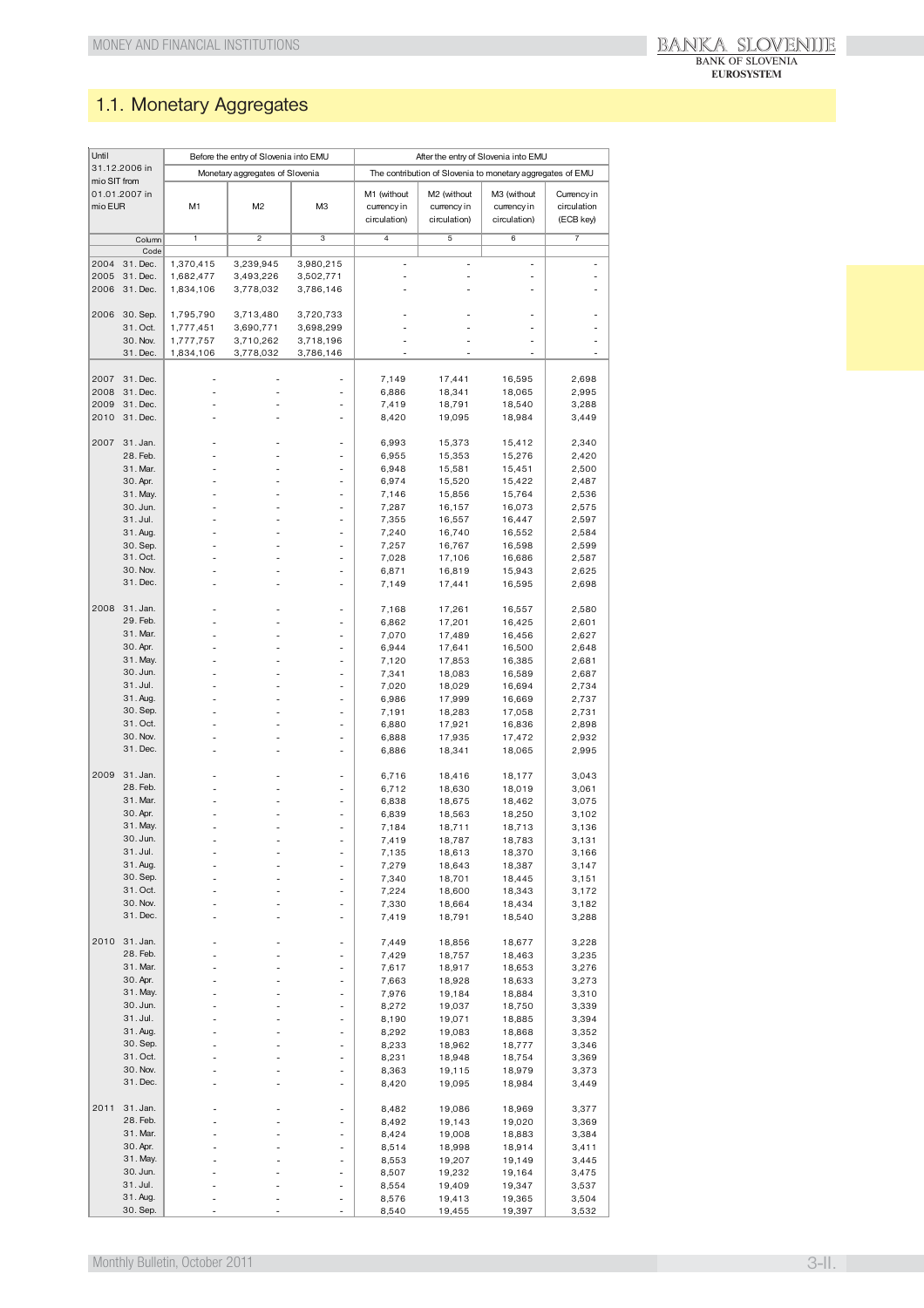**EUROSYSTEM**

## 1.2. Consolidated Balance Sheet of Monetary Financial Institutions

| Until        |               |                                   | Assets                                     |             |                                              |                |                                            |                             |                         |                 |  |  |  |
|--------------|---------------|-----------------------------------|--------------------------------------------|-------------|----------------------------------------------|----------------|--------------------------------------------|-----------------------------|-------------------------|-----------------|--|--|--|
|              | 31.12.2006 in |                                   | Claims on foreign sectors (foreign assets) |             |                                              |                |                                            | Claims on domestic non-MFIs |                         |                 |  |  |  |
| mio SIT from | 01.01.2007 in |                                   |                                            |             |                                              |                | Claims of other MFIs on general government |                             |                         |                 |  |  |  |
| mio EUR      |               |                                   |                                            |             | Claims of the                                |                | Central government                         |                             | Other government        |                 |  |  |  |
|              |               | Claims of the<br>Bank of Slovenia | Claims of other<br><b>MFIs</b>             | Total       | Bank of Slovenia<br>on central<br>government | Loans          | Securities                                 | Loans                       | Securities              | Total           |  |  |  |
|              | Column        | $\mathbf{1}$                      | $\overline{2}$                             | $3 = 1 + 2$ | $\overline{4}$                               | $\overline{5}$ | 6                                          | $\overline{7}$              | $\overline{\mathbf{8}}$ | $9 = 5 + . + 8$ |  |  |  |
|              | Code          |                                   |                                            |             |                                              |                |                                            |                             |                         |                 |  |  |  |
| 2005         | 31.Dec.       | 1,637,708                         | 848,375                                    | 2,486,083   | 17,423                                       | 140,707        | 639,815                                    | 23,141                      | ٠                       | 803,663         |  |  |  |
| 2006         | 31.Dec.       | 1,290,334                         | 1,182,156                                  | 2,472,490   | 16,591                                       | 131,884        | 644,754                                    | 24,940                      | ٠                       | 801,579         |  |  |  |
| 2007         | 31.Dec.       | 5.591                             | 9,735                                      | 15,326      | 67                                           | 401            | 1,966                                      | 118                         |                         | 2,486           |  |  |  |
| 2008         | 31.Dec.       | 5.350                             | 9,280                                      | 14.630      | 68                                           | 373            | 1.789                                      | 212                         |                         | 2.374           |  |  |  |
| 2009         | 31.Dec.       |                                   |                                            |             | 160                                          | 495            |                                            | 376                         | ٠                       |                 |  |  |  |
| 2010         | 31.Dec.       | 4,903                             | 9,705                                      | 14,608      |                                              |                | 3,003                                      |                             | ٠<br>$\Omega$           | 3,874           |  |  |  |
|              |               | 5,077                             | 7,645                                      | 12,722      | 138                                          | 672            | 2,747                                      | 526                         |                         | 3,945           |  |  |  |
| 2010         | 31.Aug.       | 5.066                             | 9,247                                      | 14,313      | 142                                          | 584            | 2.742                                      | 421                         | $\mathbf 0$             | 3.747           |  |  |  |
|              | 30.Sep.       | 5,021                             | 8,778                                      | 13,799      | 140                                          | 626            | 2,796                                      | 417                         | 0                       | 3,840           |  |  |  |
|              | 31.Oct.       | 5,025                             | 8,506                                      | 13,531      | 139                                          | 664            | 2,783                                      | 434                         | 0                       | 3,882           |  |  |  |
|              | 30.Nov.       | 5,067                             | 8,787                                      | 13,853      | 139                                          | 647            | 2,806                                      | 497                         | 0                       | 3,951           |  |  |  |
|              | 31.Dec.       | 5.077                             | 7.645                                      | 12.722      | 138                                          | 672            | 2.747                                      | 526                         | 0                       | 3.945           |  |  |  |
| 2011         | 31.Jan.       | 5,074                             | 8,347                                      | 13,421      | 132                                          | 625            | 2,708                                      | 538                         | 0                       | 3,870           |  |  |  |
|              | 28.Feb.       | 5,108                             | 8,085                                      | 13,192      | 101                                          | 632            | 2,694                                      | 536                         | 0                       | 3,862           |  |  |  |
|              | 31.Mar.       | 5.106                             | 8.430                                      | 13,536      | 99                                           | 626            | 2.783                                      | 541                         | 0                       | 3,949           |  |  |  |
|              | 30.Apr.       | 5,101                             | 8,131                                      | 13,232      | 76                                           | 627            | 2,693                                      | 532                         | $\Omega$                | 3,851           |  |  |  |
|              | 31.May        | 5,148                             | 8,066                                      | 13,214      | 76                                           | 630            | 2,697                                      | 530                         | 0                       | 3,857           |  |  |  |
|              | 30.Jun.       | 5.148                             | 7,992                                      | 13,140      | 76                                           | 611            | 2,671                                      | 533                         | 0                       | 3,815           |  |  |  |
|              | 31.Jul.       | 5.176                             | 8,282                                      | 13,458      | 76                                           | 607            | 2,669                                      | 534                         | 0                       | 3,810           |  |  |  |
|              | 31.Aug.       | 5,417                             | 8,139                                      | 13,556      | 76                                           | 606            | 2,722                                      | 536                         | 0                       | 3,864           |  |  |  |
|              | 30.Sep.       | 5,542                             | 7,875                                      | 13,417      | 77                                           | 607            | 2,748                                      | 535                         | 0                       | 3,890           |  |  |  |
|              |               |                                   |                                            |             |                                              |                |                                            |                             |                         |                 |  |  |  |

| Until        |                    |                     |                                |                        |                                                       | Liabilities                                  |                                           |                                                                |                |                 |
|--------------|--------------------|---------------------|--------------------------------|------------------------|-------------------------------------------------------|----------------------------------------------|-------------------------------------------|----------------------------------------------------------------|----------------|-----------------|
|              | 31.12.2006 in      |                     | Liabilities to foreign sectors |                        |                                                       |                                              |                                           | Banknotes and coins and instruments up to 2 years              |                |                 |
| mio SIT from | 01.01.2007 in      |                     |                                |                        |                                                       |                                              |                                           | Banknotes and coins and deposits up to 2 years                 |                |                 |
| mio EUR      |                    |                     |                                |                        |                                                       |                                              | Banknotes and coins and ovemight deposits |                                                                |                |                 |
|              |                    |                     |                                |                        |                                                       |                                              |                                           | Ovemight deposits at the Bank of Slovenia                      |                |                 |
|              |                    | Bank of<br>Slovenia | Other MFIs                     | Total                  | Banknotes and<br>coins (after<br>1.1.2007 ECB<br>key) | Ovemight<br>deposits at other<br><b>MFIs</b> | Non-monetary<br>financial<br>institutions | Other government<br>sector (Central<br>government<br>excluded) | Total          | Total           |
|              | Column             | $\mathbf{1}$        | $\overline{2}$                 | $3 = 1 + 2$            | $\overline{4}$                                        | $\overline{5}$                               | 6                                         | $\overline{7}$                                                 | $8 = 6 + 7$    | $9 = 4 + 5 + 8$ |
|              | Code               |                     |                                |                        |                                                       |                                              |                                           |                                                                |                |                 |
| 2005<br>2006 | 31.Dec.<br>31.Dec. | 2,061<br>3,738      | 2,062,303<br>2,649,902         | 2,064,364<br>2,653,641 | 217,313                                               | 1,491,012                                    | 2,847<br>5,048                            | 2.690<br>1,345                                                 | 5,537<br>6,393 | 1,713,862       |
|              |                    |                     |                                |                        | 172,771                                               | 1,694,551                                    |                                           |                                                                |                | 1,873,715       |
| 2007         | 31.Dec.            | 3,560               | 16,217                         | 19,777                 | 2,947                                                 | 7,057                                        | 47                                        | 6                                                              | 53             | 10,057          |
| 2008         | 31.Dec.            | 3,603               | 17,879                         | 21,482                 | 3,255                                                 | 6,799                                        | 37                                        | 6                                                              | 43             | 10,097          |
| 2009         | 31.Dec.            | 3,361               | 16,673                         | 20,034                 | 3,536                                                 | 7,338                                        | 27                                        | 10                                                             | 37             | 10,911          |
| 2010         | 31.Dec.            | 2,126               | 16,904                         | 19,030                 | 3,686                                                 | 8,351                                        | 17                                        | 8                                                              | 25             | 12,062          |
| 2010         | 31.Aug.            | 3,062               | 17,068                         | 20,130                 | 3,574                                                 | 8,226                                        | 16                                        | 6                                                              | 22             | 11,822          |
|              | 30.Sep.            | 2,781               | 17,321                         | 20,102                 | 3,572                                                 | 8,165                                        | 16                                        | $\overline{7}$                                                 | 24             | 11,761          |
|              | 31.Oct.            | 3,099               | 16,897                         | 19,996                 | 3,580                                                 | 8,164                                        | 16                                        | 6                                                              | 23             | 11,766          |
|              | 30.Nov.            | 2,982               | 17,045                         | 20,027                 | 3,588                                                 | 8,294                                        | 17                                        | 9                                                              | 26             | 11,908          |
|              | 31.Dec.            | 2,126               | 16.904                         | 19.030                 | 3,686                                                 | 8,351                                        | 17                                        | 8                                                              | 25             | 12,062          |
| 2011         | 31.Jan.            | 2,265               | 16,592                         | 18,857                 | 3,598                                                 | 8,401                                        | 23                                        | $\overline{9}$                                                 | 32             | 12,031          |
|              | 28.Feb.            | 1,939               | 16.646                         | 18.585                 | 3,593                                                 | 8,420                                        | 16                                        | 10                                                             | 26             | 12,039          |
|              | 31.Mar.            | 1,321               | 16,656                         | 17,977                 | 3,612                                                 | 8,348                                        | 16                                        | 10                                                             | 26             | 11,985          |
|              | 30.Apr.            | 1.731               | 16,266                         | 17,998                 | 3,656                                                 | 8,435                                        | 18                                        | 11                                                             | 29             | 12,121          |
|              | 31.May             | 1,751               | 16,111                         | 17,861                 | 3,672                                                 | 8,476                                        | 17                                        | 11                                                             | 27             | 12,176          |
|              | 30.Jun.            | 1,956               | 15,850                         | 17,806                 | 3,711                                                 | 8,428                                        | 14                                        | 13                                                             | 27             | 12,166          |
|              | 31.Jul.            | 2,090               | 16,046                         | 18,135                 | 3,750                                                 | 8,474                                        | 15                                        | 12                                                             | 27             | 12,250          |
|              | 31.Aug.            | 2,365               | 15,933                         | 18,298                 | 3,724                                                 | 8,492                                        | 20                                        | 12                                                             | 32             | 12,248          |
|              | 30.Sep.            | 2,358               | 15,622                         | 17,979                 | 3,757                                                 | 8,449                                        | 24                                        | 11                                                             | 35             | 12,241          |
|              |                    |                     |                                |                        |                                                       |                                              |                                           |                                                                |                |                 |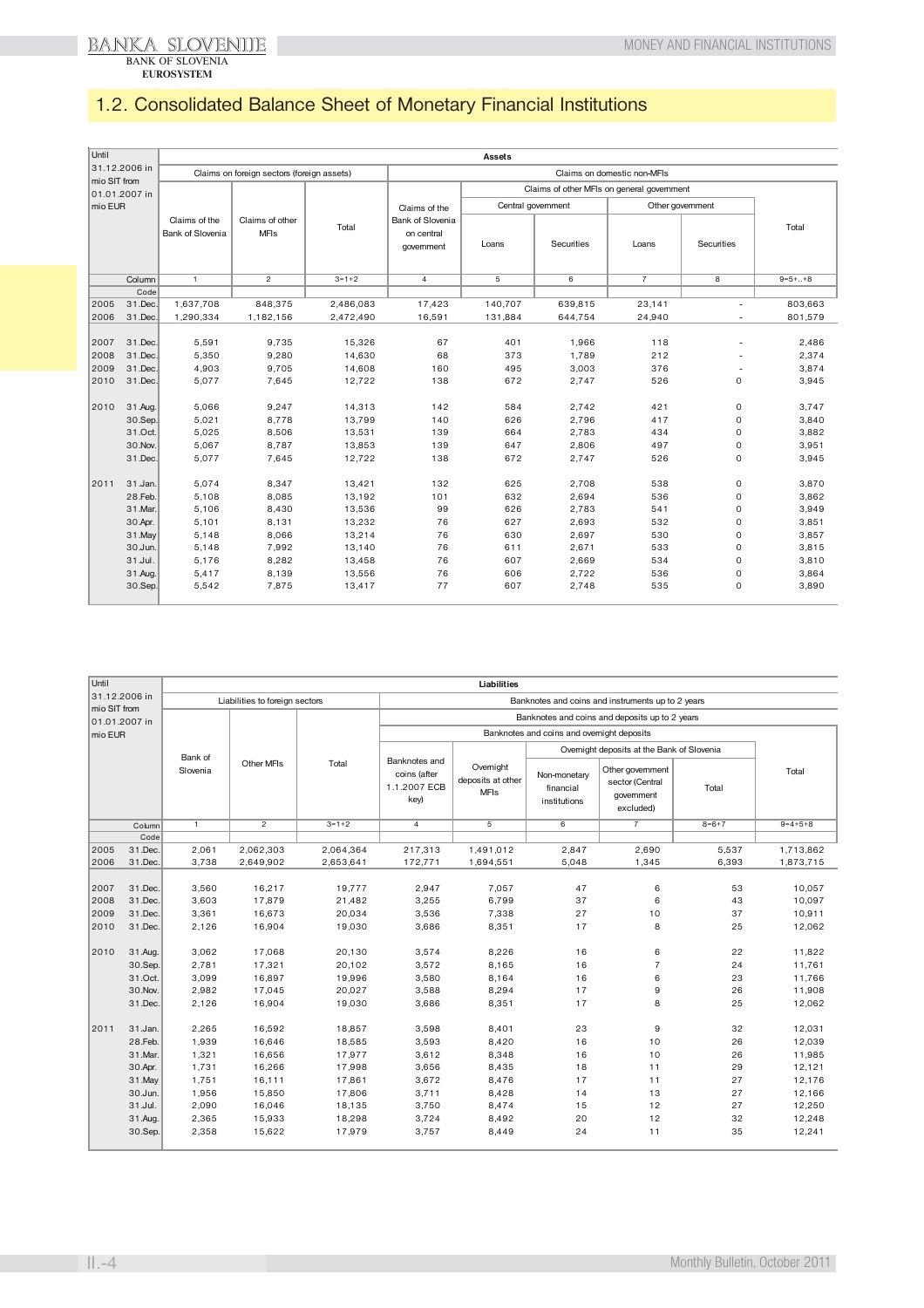2,495,187 125,683 1,025,944 179,533 51,319 3,877,666 4,698,752 291,393 7,476,228 3,083,689 152,357 1,289,432 309,165 58,911 4,893,554 5,711,723 329,295 8,513,508 17,413 692 6,818 1,966 339 27,228 29,780 3,984 49,090 20,599 550 7,827 2,539 276 31,790 34,232 4,374 53,235 20,812 892 8,413 2,349 331 32,797 36,831 4,301 55,740 20,829 818 9,282 2,211 286 33,426 37,509 4,425 54,656 21,101 714 9,062 2,210 292 33,379 37,267 4,464 56,044 21,139 722 9,119 2,193 295 33,468 37,447 4,374 55,621 21,091 757 9,149 2,201 295 33,493 37,514 4,320 55,365 20,980 810 9,225 2,206 291 33,512 37,602 4,458 55,914 20,829 818 9,282 2,211 286 33,426 37,509 4,425 54,656 20,997 795 9,226 2,177 277 33,473 37,476 4,387 55,284 20,981 794 9,233 2,126 277 33,410 37,373 4,308 54,873 20,931 841 9,276 2,097 275 33,420 37,469 4,213 55,218 20,964 818 9,304 2,078 272 33,437 37,364 4,194 54,790 20,906 808 9,383 2,079 262 33,438 37,371 4,322 54,907 20,916 809 9,425 2,066 259 33,475 37,366 4,344 54,850 20,843 813 9,507 2,054 270 33,486 37,372 4,423 55,253 20,742 795 9,490 2,033 259 33,319 37,259 4,540 55,355 **Assets** Claims on domestic non-MFIs Total Remaining Assets Total Claims of other MFIs on other non-MFIs Total Non-financial corporations Households and nonprofit institutions Loans | Securities | serving households | Loans | Securities Non-monetary fin.institutions 10 | 11 | 12 | 13 | 14 | 15=10+..+14 | 16=4+9+15 | 17 | 18=3+16+17

20,599 770 9,468 2,046 252 33,135 37,101 4,629 55,147

|                                     |                                                |                                                       |                                                   | Liabilities                                                            |                |                                                                 |                          |                                            |                    |
|-------------------------------------|------------------------------------------------|-------------------------------------------------------|---------------------------------------------------|------------------------------------------------------------------------|----------------|-----------------------------------------------------------------|--------------------------|--------------------------------------------|--------------------|
|                                     |                                                |                                                       | Banknotes and coins and instruments up to 2 years |                                                                        |                |                                                                 |                          |                                            |                    |
|                                     | Banknotes and coins and deposits up to 2 years |                                                       |                                                   |                                                                        |                |                                                                 |                          |                                            |                    |
|                                     | Deposits with agreed maturity                  |                                                       |                                                   |                                                                        |                | Long-term<br>financial                                          |                          |                                            |                    |
| Deposits at the<br>Bank of Slovenia | Deposits at other<br><b>MFIs</b>               | Deposits<br>reedemable at<br>notice up to 3<br>months | Total                                             | Debt securities.<br>units/shares of<br>money market<br>funds and repos | Total          | obligations to non-<br>MFIs (central<br>government<br>excluded) | Remaining<br>liabilities | Excess of inter-<br><b>MFI</b> liabilities | Total              |
| 10                                  | 11                                             | 12                                                    | $13=9+10+11+12$                                   | 14                                                                     | $15 = 13 + 14$ | 16                                                              | 17                       | 18                                         | $19=3+15+16+17+18$ |
|                                     |                                                |                                                       |                                                   |                                                                        |                |                                                                 |                          |                                            |                    |
| 421                                 | 1,687,973                                      | 122,355                                               | 3,524,612                                         | 9,545                                                                  | 3,534,156      | 534,292                                                         | 1,377,822                | $-34,406$                                  | 7,476,228          |
|                                     | 1,746,441                                      | 197,485                                               | 3,817,641                                         | 8,114                                                                  | 3,825,755      | 507,374                                                         | 1,581,540                | $-54,801$                                  | 8,513,508          |
|                                     | 8,700                                          | 1,280                                                 | 20,037                                            | 76                                                                     | 20,113         | 1,485                                                           | 7,915                    | $-200$                                     | 49,090             |
|                                     | 10,058                                         | 1,265                                                 | 21,419                                            | 83                                                                     | 21,503         | 1,397                                                           | 9,012                    | $-159$                                     | 53,235             |
|                                     | 10,734                                         | 526                                                   | 22.171                                            | 72                                                                     | 22,243         | 1.738                                                           | 12,072                   | $-346$                                     | 55,740             |
|                                     | 10,427                                         | 75                                                    | 22,564                                            | 38                                                                     | 22,602         | 2,330                                                           | 12,208                   | $-1,514$                                   | 54,656             |
|                                     | 10,467                                         | 157                                                   | 22,446                                            | 74                                                                     | 22,520         | 2,136                                                           | 12,662                   | $-1,404$                                   | 56,044             |
|                                     | 10,401                                         | 152                                                   | 22,314                                            | 68                                                                     | 22,382         | 2,167                                                           | 12,387                   | $-1, 417$                                  | 55,621             |
|                                     | 10.467                                         | 75                                                    | 22,308                                            | 59                                                                     | 22,367         | 2,225                                                           | 12,158                   | $-1,381$                                   | 55,365             |
|                                     | 10,475                                         | 101                                                   | 22,483                                            | 43                                                                     | 22,527         | 2,275                                                           | 12,523                   | $-1,437$                                   | 55,914             |
|                                     | 10.427                                         | 75                                                    | 22.564                                            | 38                                                                     | 22.602         | 2.330                                                           | 12.208                   | $-1.514$                                   | 54,656             |
|                                     | 10,368                                         | 65                                                    | 22,463                                            | 37                                                                     | 22,500         | 2,364                                                           | 13,065                   | $-1,502$                                   | 55,284             |
|                                     | 10,454                                         | 18                                                    | 22,510                                            | 37                                                                     | 22,547         | 2,427                                                           | 12,803                   | $-1,490$                                   | 54,873             |
|                                     | 10.395                                         | 17                                                    | 22.398                                            | 45                                                                     | 22,443         | 2,424                                                           | 13,980                   | $-1,606$                                   | 55,218             |
|                                     | 10.294                                         | 16                                                    | 22,431                                            | 58                                                                     | 22,489         | 2,436                                                           | 13,416                   | $-1.550$                                   | 54,790             |
|                                     | 10,454                                         | 24                                                    | 22,654                                            | 58                                                                     | 22,711         | 2,434                                                           | 13,519                   | $-1,618$                                   | 54,907             |
|                                     | 10,539                                         | 32                                                    | 22,737                                            | 62                                                                     | 22,799         | 2,444                                                           | 13,394                   | $-1,593$                                   | 54,850             |
|                                     | 10,656                                         | 43                                                    | 22,949                                            | 66                                                                     | 23,015         | 2,435                                                           | 13,277                   | $-1,609$                                   | 55,253             |
|                                     | 10,640                                         | 41                                                    | 22,930                                            | 71                                                                     | 23,001         | 2,452                                                           | 13,242                   | $-1,638$                                   | 55,355             |
|                                     | 10,686                                         | 42                                                    | 22,969                                            | 72                                                                     | 23,040         | 2,436                                                           | 13,294                   | $-1,602$                                   | 55,147             |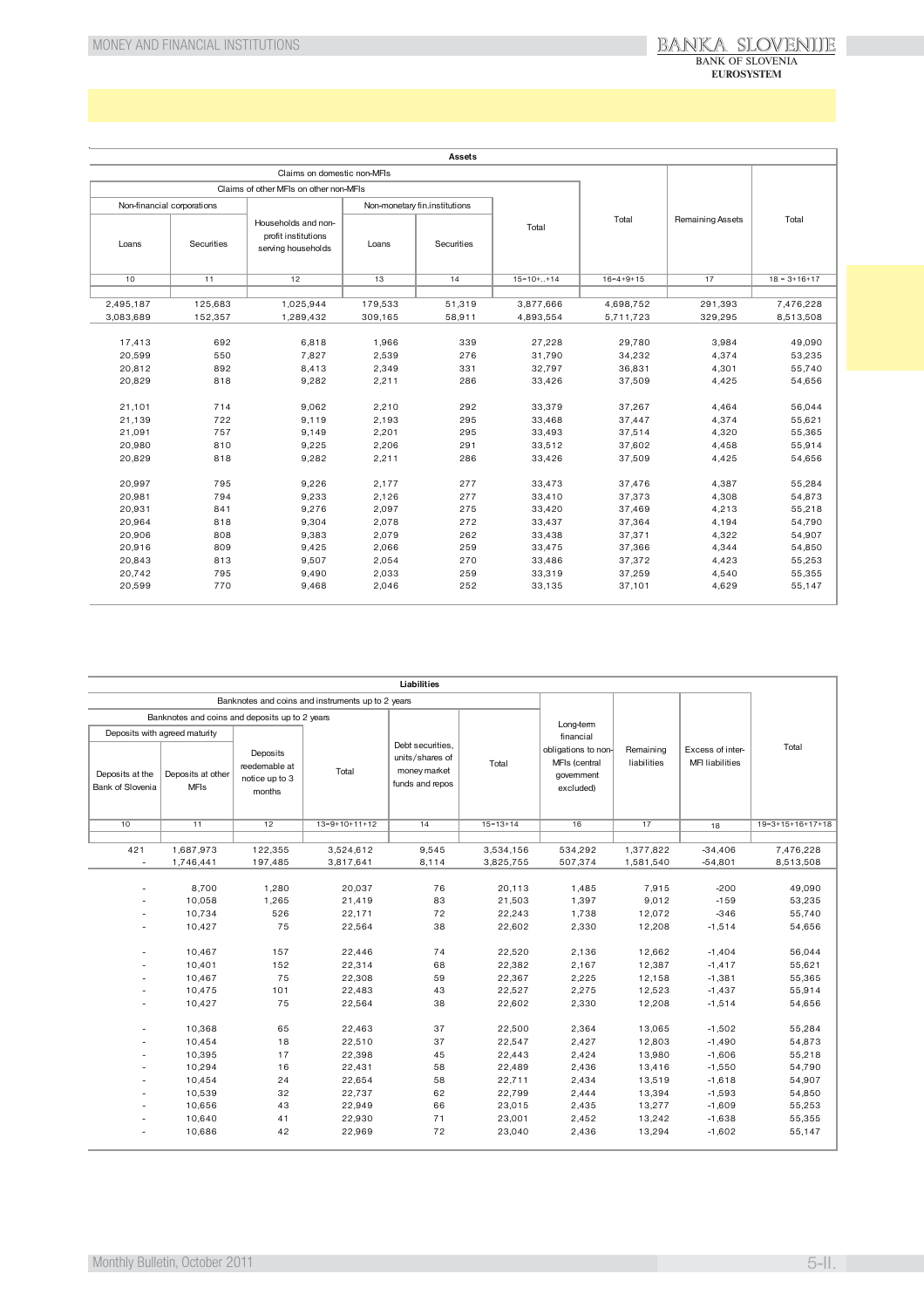**EUROSYSTEM**

#### 1.3. Balance Sheet of the Bank of Slovenia

| Until        |               |                |                                                      |                         |                 |                |              |                |  |  |  |  |  |
|--------------|---------------|----------------|------------------------------------------------------|-------------------------|-----------------|----------------|--------------|----------------|--|--|--|--|--|
|              | 31.12.2006 in |                | Assets<br>Claims on foreign sectors (foreign assets) |                         |                 |                |              |                |  |  |  |  |  |
| mio SIT from |               |                |                                                      |                         |                 |                |              |                |  |  |  |  |  |
|              | 01.01.2007 in |                |                                                      |                         |                 |                |              |                |  |  |  |  |  |
| mio EUR      |               |                |                                                      |                         |                 |                |              |                |  |  |  |  |  |
|              |               | Gold           | Receivable from IMF                                  | Foreign cash            | Loans, deposits | Securities     | Other claims | Total          |  |  |  |  |  |
|              |               |                |                                                      |                         |                 |                |              |                |  |  |  |  |  |
|              | Column        | $\overline{1}$ | $\overline{2}$                                       | $\overline{\mathbf{3}}$ | $\overline{4}$  | $\overline{5}$ | 6            | $7 = 1 +  + 6$ |  |  |  |  |  |
|              | Code          |                |                                                      |                         |                 |                |              |                |  |  |  |  |  |
| 2005         | 31.Dec.       | 16,873         | 12,803                                               | 58                      | 305,094         | 1,297,370      | 5,511        | 1,637,708      |  |  |  |  |  |
| 2006         | 31.Dec.       | 18,793         | 8,919                                                | 60                      | 222,681         | 1,034,539      | 5,343        | 1,290,334      |  |  |  |  |  |
|              |               |                |                                                      |                         |                 |                |              |                |  |  |  |  |  |
| 2007         | 31.Dec.       | 58             | 26                                                   | $\mathsf O$             | 1,635           | 3,797          | 75           | 5,591          |  |  |  |  |  |
| 2008         | 31.Dec.       | 64             | 42                                                   | $\mathsf{O}\xspace$     | 1,165           | 4,003          | 78           | 5,350          |  |  |  |  |  |
| 2009         | 31.Dec.       | 78             | 262                                                  | $\mathsf O$             | 405             | 4,077          | 81           | 4,903          |  |  |  |  |  |
| 2010         | 31.Dec.       | 108            | 315                                                  | 0                       | 363             | 4,200          | 91           | 5,077          |  |  |  |  |  |
|              |               |                |                                                      |                         |                 |                |              |                |  |  |  |  |  |
| 2010         | 31.Aug.       | 101            | 297                                                  | $\mathsf{O}\xspace$     | 380             | 4,204          | 84           | 5,066          |  |  |  |  |  |
|              | 30.Sep.       | 98             | 284                                                  | $\mathsf O$             | 341             | 4,215          | 84           | 5,021          |  |  |  |  |  |
|              | 31.Oct.       | 99             | 283                                                  | $\mathsf{O}\xspace$     | 339             | 4,221          | 83           | 5,025          |  |  |  |  |  |
|              | 30.Nov.       | 109            | 293                                                  | 0                       | 349             | 4,231          | 84           | 5,067          |  |  |  |  |  |
|              | 31.Dec.       | 108            | 315                                                  | $\circ$                 | 363             | 4,200          | 91           | 5,077          |  |  |  |  |  |
|              |               |                |                                                      |                         |                 |                |              |                |  |  |  |  |  |
| 2011         | 31.Jan.       | 99             | 323                                                  | 0                       | 420             | 4,142          | 90           | 5,074          |  |  |  |  |  |
|              | 28.Feb.       | 104            | 308                                                  | 0                       | 402             | 4,203          | 90           | 5,108          |  |  |  |  |  |
|              | 31.Mar.       | 103            | 322                                                  | $\mathsf{O}\xspace$     | 476             | 4,115          | 90           | 5,106          |  |  |  |  |  |
|              | 30.Apr.       | 106            | 314                                                  | 0                       | 604             | 3,987          | 90           | 5,101          |  |  |  |  |  |
|              | 31.May        | 109            | 324                                                  | 0                       | 622             | 4,001          | 91           | 5,148          |  |  |  |  |  |
|              | 30.Jun.       | 107            | 347                                                  | 0                       | 613             | 3,989          | 92           | 5,148          |  |  |  |  |  |
|              | 31.Jul.       | 117            | 358                                                  | $\circ$                 | 624             | 3,983          | 93           | 5,176          |  |  |  |  |  |
|              | 31.Aug.       | 128            | 355                                                  | $\circ$                 | 751             | 4,089          | 93           | 5,417          |  |  |  |  |  |
|              | 30.Sep.       | 123            | 369                                                  | 0                       | 621             | 4,337          | 92           | 5,542          |  |  |  |  |  |
|              |               |                |                                                      |                         |                 |                |              |                |  |  |  |  |  |

| Until        |               |                              | Liabilities    |                         |                  |                  |                                     |                |                  |           |  |  |  |
|--------------|---------------|------------------------------|----------------|-------------------------|------------------|------------------|-------------------------------------|----------------|------------------|-----------|--|--|--|
|              | 31.12.2006 in |                              |                | Deposits                |                  |                  |                                     |                |                  |           |  |  |  |
| mio SIT from | 01.01.2007 in |                              |                |                         |                  | Domestic sectors |                                     |                |                  |           |  |  |  |
| mio EUR      |               | Banknotes and                |                | Other MFIs              |                  |                  | General government                  |                |                  |           |  |  |  |
|              |               | coins (after<br>1.1.2007 ECB |                | Domestic currency       |                  |                  | Domestic currency                   |                |                  |           |  |  |  |
|              |               | key)                         |                |                         |                  | Total            |                                     |                |                  | Total     |  |  |  |
|              |               |                              | Ovemight       | With agreed<br>maturity | Foreign currency |                  | With agreed<br>Ovemight<br>maturity |                | Foreign currency |           |  |  |  |
|              | Column        | $\mathbf{1}$                 | $\overline{2}$ | $\overline{\mathbf{3}}$ | $\overline{4}$   | $5=2+3+4$        | 6                                   | $\overline{7}$ | $\overline{8}$   | $9=6+7+8$ |  |  |  |
|              | Code          |                              |                |                         |                  |                  |                                     |                |                  |           |  |  |  |
| 2005         | 31.Dec.       | 217,313                      | 101,438        | 204,990                 | 2,174            | 308,602          | 2,682                               | ÷.             | 66,730           | 69,412    |  |  |  |
| 2006         | 31.Dec.       | 172,771                      | 95,946         | 325,519                 | ÷                | 421,465          | 1,296                               | ٠              | 96,992           | 98,288    |  |  |  |
|              |               |                              |                |                         |                  |                  |                                     |                |                  |           |  |  |  |
| 2007         | 31.Dec.       | 2,947                        | 337            | 21                      |                  | 358              | 86                                  | 306            | 66               | 458       |  |  |  |
| 2008         | 31.Dec.       | 3,255                        | 994            |                         |                  | 994              | 18                                  | 250            | 72               | 339       |  |  |  |
| 2009         | 31.Dec.       | 3,536                        | 1,234          |                         |                  | 1,234            | 21                                  | 250            | 69               | 339       |  |  |  |
| 2010         | 31.Dec.       | 3,686                        | 761            | 135                     |                  | 896              | 20                                  | 250            | 76               | 345       |  |  |  |
| 2010         | 31.Aug.       | 3,574                        | 749            | 21                      | ٠                | 770              | 20                                  | 200            | 83               | 303       |  |  |  |
|              | 30.Sep.       | 3,572                        | 718            | 150                     | ÷.               | 868              | 22                                  | 100            | 77               | 198       |  |  |  |
|              | 31.Oct.       | 3,580                        | 495            | 115                     | $\overline{a}$   | 610              | 20                                  | 100            | 76               | 196       |  |  |  |
|              | 30.Nov.       | 3,588                        | 699            | 25                      |                  | 724              | 23                                  | 100            | 77               | 200       |  |  |  |
|              | 31.Dec.       | 3,686                        | 761            | 135                     | ÷                | 896              | 20                                  | 250            | 76               | 345       |  |  |  |
| 2011         | 31.Jan.       | 3,598                        | 528            | 250                     | ÷.               | 778              | 31                                  | 100            | 70               | 202       |  |  |  |
|              | 28.Feb.       | 3.593                        | 715            | 198                     | ÷                | 913              | 26                                  | 250            | 69               | 345       |  |  |  |
|              | 31.Mar.       | 3,612                        | 1,287          | 245                     | ٠                | 1,532            | 25                                  | 100            | 67               | 191       |  |  |  |
|              | 30.Apr.       | 3,656                        | 567            | 85                      | ×                | 652              | 24                                  | 500            | 64               | 588       |  |  |  |
|              | 31.May        | 3,672                        | 641            | 127                     | ÷                | 768              | 25                                  | 500            | 66               | 591       |  |  |  |
|              | 30.Jun.       | 3,711                        | 649            | 135                     | ÷                | 784              | 25                                  | 250            | 65               | 340       |  |  |  |
|              | $31$ Jul.     | 3.750                        | 663            | 5                       | ÷                | 668              | 23                                  | 250            | 65               | 338       |  |  |  |
|              | 31.Aug.       | 3,724                        | 562            | 250                     |                  | 812              | 25                                  | 250            | 64               | 339       |  |  |  |
|              | 30.Sep.       | 3,757                        | 607            | 191                     |                  | 798              | 21                                  | 250            | 68               | 340       |  |  |  |
|              |               |                              |                |                         |                  |                  |                                     |                |                  |           |  |  |  |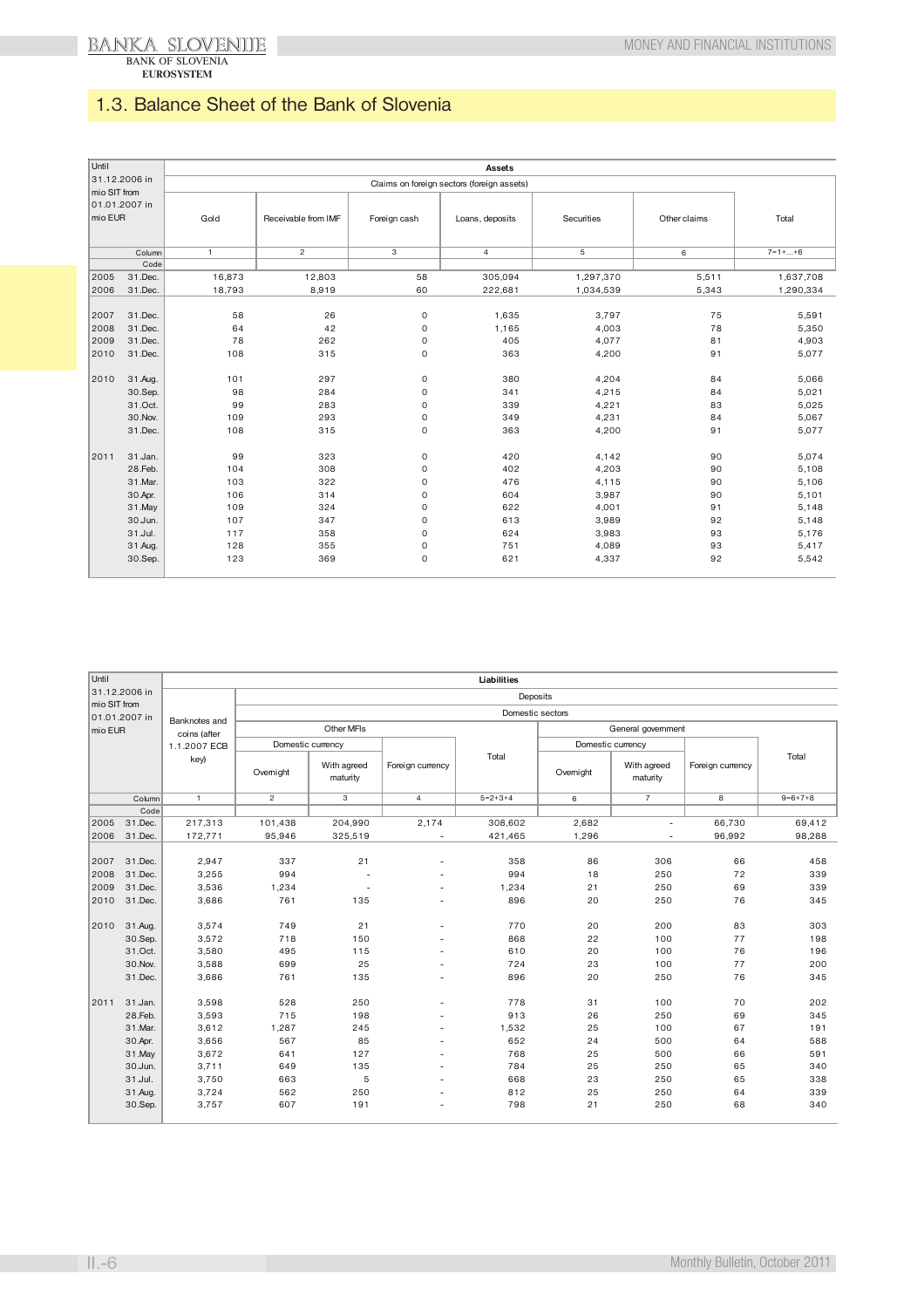| Assets                          |                         |                                              |                                     |            |                  |              |  |  |  |  |  |  |
|---------------------------------|-------------------------|----------------------------------------------|-------------------------------------|------------|------------------|--------------|--|--|--|--|--|--|
|                                 |                         | Claims on domestic sectors (domestic assets) |                                     |            |                  |              |  |  |  |  |  |  |
|                                 | Claims on domestic MFIs |                                              |                                     |            | Remaining assets | Total        |  |  |  |  |  |  |
| Claims on central<br>government | Loans                   | Other claims                                 | Claims on other domestic<br>sectors | Total      |                  |              |  |  |  |  |  |  |
| $\overline{\mathbf{8}}$         | $\overline{9}$          | 10                                           | $\overline{11}$                     | $12=8++11$ | $\overline{13}$  | $14=7+12+13$ |  |  |  |  |  |  |
|                                 |                         |                                              |                                     |            |                  |              |  |  |  |  |  |  |
| 17,423                          | 113                     | 84                                           | 264                                 | 17,883     | 42,151           | 1,697,742    |  |  |  |  |  |  |
| 16,591                          | 1,300                   | 323                                          | 229                                 | 18,442     | 57,375           | 1,366,151    |  |  |  |  |  |  |
| 67                              | 156                     | $\overline{4}$                               | $\mathbf{1}$                        | 228        | 2,590            | 8,409        |  |  |  |  |  |  |
| 68                              | 1,230                   | -1                                           | 1                                   | 1,300      | 2,736            | 9,387        |  |  |  |  |  |  |
| 160                             | 2,115                   | 72                                           | $\mathbf{1}$                        | 2,349      | 2,795            | 10,047       |  |  |  |  |  |  |
| 138                             | 602                     | 115                                          | $\mathbf{1}$                        | 856        | 2,683            | 8,616        |  |  |  |  |  |  |
|                                 |                         |                                              |                                     |            |                  |              |  |  |  |  |  |  |
| 142                             | 1,249                   | 108                                          | 1                                   | 1,500      | 2,761            | 9,327        |  |  |  |  |  |  |
| 140                             | 985                     | 114                                          | $\mathbf{1}$                        | 1,240      | 2,730            | 8,991        |  |  |  |  |  |  |
| 139                             | 1.097                   | 114                                          | 1                                   | 1,351      | 2,686            | 9,061        |  |  |  |  |  |  |
| 139                             | 1,073                   | 113                                          | $\mathbf{1}$                        | 1,326      | 2,719            | 9,112        |  |  |  |  |  |  |
| 138                             | 602                     | 115                                          | $\mathbf{1}$                        | 856        | 2,683            | 8,616        |  |  |  |  |  |  |
|                                 |                         |                                              |                                     |            |                  |              |  |  |  |  |  |  |
| 132                             | 437                     | 115                                          | 1                                   | 685        | 2,624            | 8,384        |  |  |  |  |  |  |
| 101                             | 452                     | 115                                          | 1                                   | 668        | 2,558            | 8,334        |  |  |  |  |  |  |
| 99                              | 365                     | 115                                          | 1                                   | 580        | 2,501            | 8,187        |  |  |  |  |  |  |
| 76                              | 355                     | 115                                          |                                     | 546        | 2,494            | 8,142        |  |  |  |  |  |  |
| 76                              | 447                     | 115                                          | 1                                   | 639        | 2,530            | 8,317        |  |  |  |  |  |  |
| 76                              | 437                     | 115                                          | 1                                   | 628        | 2,542            | 8,318        |  |  |  |  |  |  |
| 76                              | 464                     | 115                                          | 1                                   | 655        | 2,567            | 8,398        |  |  |  |  |  |  |
| 76                              | 553                     | 115                                          | 1                                   | 745        | 2,615            | 8,777        |  |  |  |  |  |  |
| 77                              | 423                     | 114                                          | 1                                   | 616        | 2,655            | 8,812        |  |  |  |  |  |  |

| Liabilities                   |                                           |                |                 |                      |                          |                       |                         |                          |                    |  |  |  |
|-------------------------------|-------------------------------------------|----------------|-----------------|----------------------|--------------------------|-----------------------|-------------------------|--------------------------|--------------------|--|--|--|
|                               |                                           | Deposits       |                 |                      | Securities issued        |                       |                         |                          |                    |  |  |  |
|                               | Domestic sectors                          |                |                 |                      |                          |                       |                         |                          |                    |  |  |  |
| Other domestic sectors        |                                           |                |                 |                      |                          |                       |                         |                          |                    |  |  |  |
| Non-financial<br>corporations | Non-monetary<br>financial<br>institutions | Total          | Foreign sectors | Domestic<br>currency | Foreign currency         | <b>SDR Allocation</b> | Capital and<br>reserves | Remaining<br>liabilities | Total              |  |  |  |
| 10                            | 11                                        | $12=5+9+10+11$ | 13              | 14                   | 15                       | 16                    | 17                      | 18                       | $19=1+12+13+14+18$ |  |  |  |
|                               |                                           |                |                 |                      |                          |                       |                         |                          |                    |  |  |  |
|                               | 3,268                                     | 381,282        | 2,061           | 525,195              | 323,927                  | 7,358                 | 206,291                 | 34,316                   | 1,697,742          |  |  |  |
|                               | 5,582                                     | 525,335        | 3,738           | 402,381              | 32,449                   | 6,956                 | 187,473                 | 35,049                   | 1,366,151          |  |  |  |
|                               | 51                                        | 867            | 3,560           |                      |                          | 27                    | 848                     | 159                      | 8,409              |  |  |  |
|                               | 42                                        | 1,375          | 3,603           |                      | ٠                        | 28                    | 915                     | 211                      | 9,387              |  |  |  |
|                               | 29                                        | 1,603          | 3,361           |                      | ×                        | 235                   | 1,010                   | 303                      | 10,047             |  |  |  |
|                               | 18                                        | 1,260          | 2,126           |                      | ×                        | 250                   | 1,134                   | 160                      | 8,616              |  |  |  |
|                               | 17                                        | 1,090          | 3,062           |                      | ٠                        | 257                   | 1,088                   | 256                      | 9,327              |  |  |  |
|                               | 18                                        | 1,084          | 2,781           |                      | $\overline{\phantom{a}}$ | 246                   | 1,070                   | 239                      | 8,991              |  |  |  |
|                               | 18                                        | 823            | 3,099           |                      | ٠                        | 245                   | 1,068                   | 246                      | 9,061              |  |  |  |
|                               | 19                                        | 943            | 2,982           |                      | ٠                        | 253                   | 1,068                   | 278                      | 9,112              |  |  |  |
|                               | 18                                        | 1,260          | 2,126           |                      | ×                        | 250                   | 1,134                   | 160                      | 8,616              |  |  |  |
|                               | 25                                        | 1,005          | 2,265           |                      | ٠                        | 246                   | 1,115                   | 154                      | 8,384              |  |  |  |
|                               | 18                                        | 1,276          | 1,939           |                      | ×                        | 245                   | 1,116                   | 164                      | 8,334              |  |  |  |
|                               | 18                                        | 1,742          | 1,321           |                      |                          | 241                   | 1,127                   | 145                      | 8,187              |  |  |  |
|                               | 21                                        | 1,261          | 1,731           |                      |                          | 235                   | 1,104                   | 154                      | 8,142              |  |  |  |
|                               | 18                                        | 1,377          | 1,751           |                      | ٠                        | 239                   | 1,118                   | 159                      | 8,317              |  |  |  |
|                               | 16                                        | 1,140          | 1,956           |                      | ×                        | 239                   | 1,100                   | 170                      | 8,318              |  |  |  |
|                               | 17                                        | 1,023          | 2,090           |                      | ×                        | 242                   | 1,116                   | 178                      | 8,398              |  |  |  |
|                               | 22                                        | 1,173          | 2,365           |                      | ٠                        | 240                   | 1,082                   | 192                      | 8,777              |  |  |  |
|                               | 26                                        | 1,164          | 2,358           |                      | ä,                       | 250                   | 1,066                   | 219                      | 8,812              |  |  |  |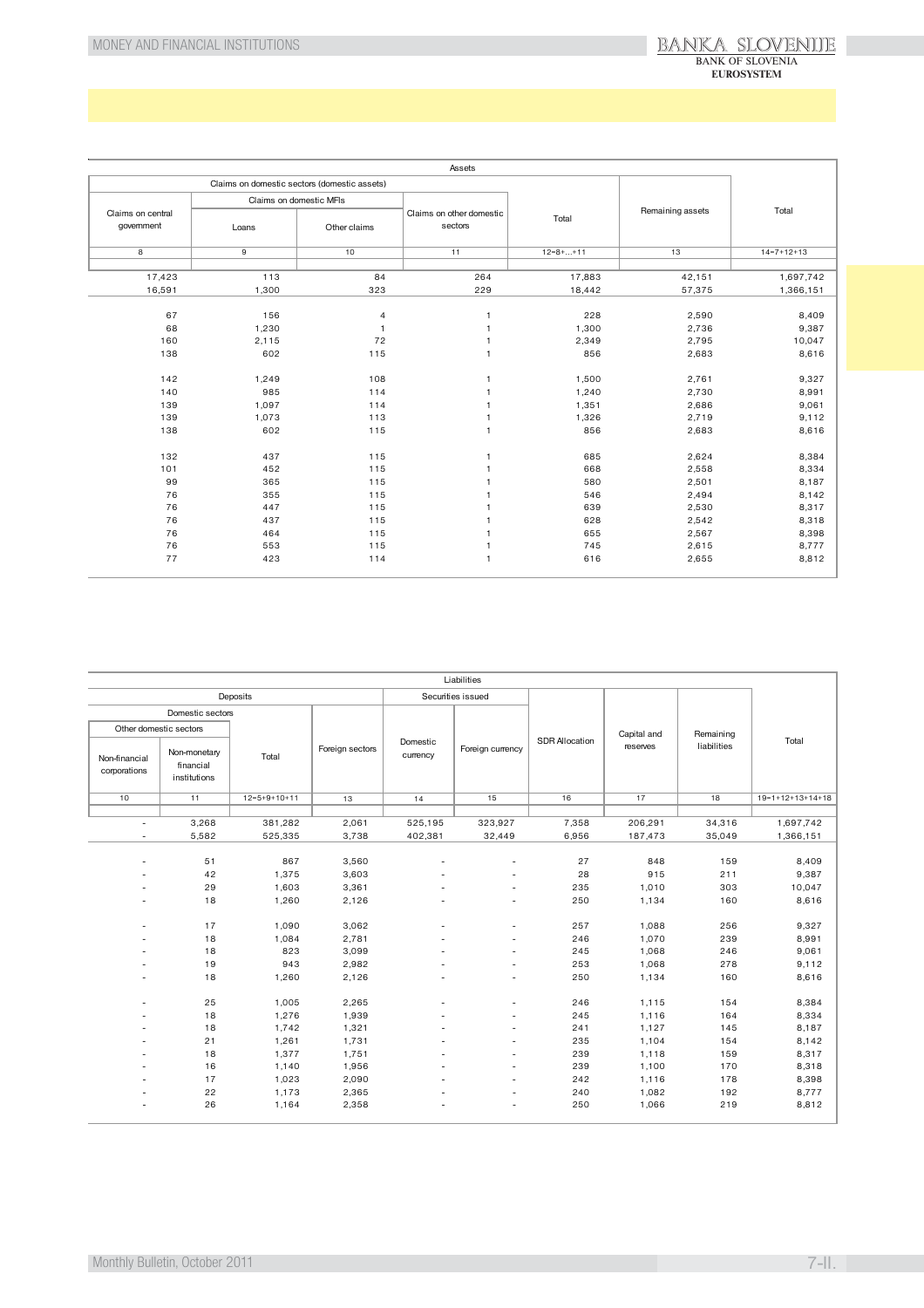## 1.4. Balance Sheet of Other Monetary Financial Institutions

| Until        |               | Assets       |                                                                         |                                          |                |                                              |                            |                    |                 |                            |                 |
|--------------|---------------|--------------|-------------------------------------------------------------------------|------------------------------------------|----------------|----------------------------------------------|----------------------------|--------------------|-----------------|----------------------------|-----------------|
|              | 31.12.2006 in |              |                                                                         |                                          |                | Claims on domestic sectors (domestic assets) |                            |                    |                 |                            |                 |
| mio SIT from |               |              | Claims on the Bank of Slovenia                                          |                                          |                | Claims on other MFIs                         |                            | Claims on non-MFIs |                 |                            |                 |
| mio EUR      | 01.01.2007 in | Cash         | Accounts and<br>deposits at the<br>Bank of<br>Slovenia, other<br>claims | Securities of the<br>Bank of<br>Slovenia | Loans          | Debt securities                              | Shares and<br>other equity | Loans              | Debt securities | Shares and<br>other equity | Total           |
|              | Column        | $\mathbf{1}$ | $\overline{2}$                                                          | $\overline{3}$                           | $\overline{4}$ | $\overline{5}$                               | 6                          | $\overline{7}$     | $\overline{8}$  | $\overline{9}$             | $10 = 1 +  + 9$ |
|              | Code          |              |                                                                         |                                          |                |                                              |                            |                    |                 |                            |                 |
|              | 2005 31.Dec.  | 31,302       | 308,602                                                                 | 849,121                                  | 125,494        | 78,119                                       | 46,846                     | 3,864,512          | 691,756         | 125,062                    | 6,120,813       |
|              | 2006 31.Dec.  | 39,286       | 421,465                                                                 | 434,830                                  | 186,601        | 90,011                                       | 25,769                     | 4,839,111          | 691,801         | 164,221                    | 6,893,095       |
|              |               |              |                                                                         |                                          |                |                                              |                            |                    |                 |                            |                 |
|              | 2007 31.Dec.  | 245          | 358                                                                     | ٠                                        | 1,470          | 386                                          | 186                        | 26,716             | 2,176           | 822                        | 32,360          |
|              | 2008 31.Dec.  | 259          | 994                                                                     | ٠                                        | 1,941          | 621                                          | 110                        | 31,549             | 2,013           | 602                        | 38,089          |
|              | 2009 31.Dec.  | 246          | 1,234                                                                   | ä,                                       | 2,948          | 969                                          | 151                        | 32,445             | 3,231           | 995                        | 42,218          |
|              | 2010 31.Dec.  | 234          | 896                                                                     | ä,                                       | 3,422          | 1,334                                        | 159                        | 33,519             | 2,971           | 881                        | 43,417          |
|              |               |              |                                                                         |                                          |                |                                              |                            |                    |                 |                            |                 |
|              | 2010 31.Aug.  | 222          | 770                                                                     | ٠                                        | 3,117          | 1,260                                        | 168                        | 33,378             | 2,897           | 851                        | 42,663          |
|              | 30.Sep.       | 226          | 868                                                                     | ٠                                        | 3.082          | 1,280                                        | 169                        | 33,494             | 2,950           | 864                        | 42,933          |
|              | 31.Oct.       | 211          | 610                                                                     | ٠                                        | 3.022          | 1,277                                        | 169                        | 33,539             | 2,938           | 897                        | 42,665          |
|              | 30.Nov.       | 214          | 724                                                                     | ä,                                       | 3,428          | 1,359                                        | 177                        | 33,556             | 3,032           | 876                        | 43,365          |
|              | 31.Dec.       | 234          | 896                                                                     |                                          | 3,422          | 1,334                                        | 159                        | 33,519             | 2,971           | 881                        | 43,417          |
|              |               |              |                                                                         |                                          |                |                                              |                            |                    |                 |                            |                 |
|              | 2011 31.Jan.  | 219          | 778                                                                     | ٠                                        | 3,411          | 1,327                                        | 158                        | 33,563             | 2,930           | 850                        | 43,236          |
|              | 28.Feb.       | 222          | 913                                                                     | ٠                                        | 3,325          | 1,347                                        | 155                        | 33,508             | 2,916           | 849                        | 43,235          |
|              | 31.Mar.       | 226          | 1,532                                                                   | ٠                                        | 3,401          | 1,396                                        | 175                        | 33,470             | 3,006           | 893                        | 44,100          |
|              | 30.Apr.       | 243          | 652                                                                     | ä,                                       | 3,267          | 1,097                                        | 163                        | 33,505             | 2,916           | 867                        | 42,710          |
|              | 31.May        | 225          | 768                                                                     | ٠                                        | 3,267          | 1.077                                        | 163                        | 33,527             | 2,922           | 846                        | 42,795          |
|              | 30.Jun.       | 234          | 784                                                                     | ٠                                        | 3,225          | 1,085                                        | 165                        | 33,551             | 2,895           | 844                        | 42,784          |
|              | 31.Jul.       | 210          | 668                                                                     | ٠                                        | 3,302          | 1,085                                        | 169                        | 33,544             | 2,894           | 858                        | 42,730          |
|              | 31.Aug.       | 218          | 812                                                                     | ä,                                       | 3,340          | 1,105                                        | 165                        | 33,406             | 2,949           | 828                        | 42,823          |
|              | 30.Sep.       | 223          | 798                                                                     |                                          | 3,340          | 1.084                                        | 154                        | 33,254             | 2,960           | 810                        | 42,622          |
|              |               |              |                                                                         |                                          |                |                                              |                            |                    |                 |                            |                 |

| Until        |                         |                                                 |                                    |                           |                                 | Liabilities                   |                         |                                 |                           |                  |
|--------------|-------------------------|-------------------------------------------------|------------------------------------|---------------------------|---------------------------------|-------------------------------|-------------------------|---------------------------------|---------------------------|------------------|
|              | 31.12.2006 in           |                                                 |                                    |                           | Liabilities to domestic sectors |                               |                         |                                 |                           |                  |
| mio SIT from | 01.01.2007 in           |                                                 | Liabilities to MFIs                |                           |                                 |                               | Liabilities to non-MFIs |                                 |                           |                  |
| mio EUR      |                         |                                                 |                                    |                           |                                 | Deposits in domestic currency |                         |                                 |                           | Total            |
|              |                         | Deposits, Ioans<br>from the Bank of<br>Slovenia | Deposits, Ioans<br>from other MFIs | Debt securities<br>issued | Ovemight                        | With agreed<br>maturity       | Reedemable at<br>notice | Deposits in<br>foreign currency | Debt securities<br>issued |                  |
|              | Column                  | $\mathbf{1}$                                    | $\overline{c}$                     | 3                         | $\overline{4}$                  | 5                             | 6                       | $\overline{7}$                  | 8                         | $9 = 1 +  + 8$   |
|              | Code                    |                                                 |                                    |                           |                                 |                               |                         |                                 |                           |                  |
|              | 2005 31.Dec.            | 110                                             | 132,645                            | 65,998                    | 980,327                         | 1,438,465                     | 136,195                 | 1,269,092                       | 172,573                   | 4,195,405        |
|              | 2006 31.Dec.            | 102                                             | 171,042                            | 88,766                    | 1,161,185                       | 1,471,968                     | 179,476                 | 1,374,144                       | 163,254                   | 4,609,937        |
|              | 2007 31.Dec.            | 156                                             | 1,496                              | 387                       | 6,882                           | 10,202                        | 1,363                   | 488                             | 752                       | 21,726           |
|              | 2008 31.Dec.            | 1,230                                           | 2.040                              | 590                       | 6,597                           | 11.930                        | 1.381                   | 441                             | 703                       | 24,911           |
|              | 2009 31.Dec.            | 2,115                                           | 2,995                              | 838                       | 7,178                           | 15,139                        | 561                     | 410                             | 684                       | 29,920           |
|              | 2010 31.Dec.            | 602                                             | 3,446                              | 993                       | 8,135                           | 14,528                        | 82                      | 438                             | 775                       | 28,999           |
|              | 2010 31.Aug.<br>30.Sep. | 1,249<br>986                                    | 3.177<br>3,148                     | 937<br>951<br>948         | 7.974<br>7,956                  | 14,819<br>14,604              | 167<br>160              | 462<br>428                      | 817<br>813                | 29,602<br>29,046 |
|              | 31.Oct.<br>30.Nov.      | 1,098<br>1.073                                  | 3,091<br>3.488                     |                           | 7,894                           | 14,556<br>14.775              | 83<br>108               | 430<br>445                      | 809<br>794                | 28,910           |
|              | 31.Dec.                 | 602                                             | 3.446                              | 1,022<br>993              | 8,067<br>8,135                  | 14,528                        | 82                      | 438                             | 775                       | 29,772<br>28,999 |
|              |                         |                                                 |                                    |                           |                                 |                               |                         |                                 |                           |                  |
| 2011         | 31.Jan.<br>28.Feb.      | 437<br>452                                      | 3,436                              | 989                       | 8,215                           | 15,492                        | 73                      | 429                             | 772<br>769                | 29,843           |
|              | 31.Mar.                 | 365                                             | 3,355                              | 1,010                     | 8,155                           | 15,270                        | 23                      | 433                             | 752                       | 29,467           |
|              |                         | 355                                             | 3,425<br>3.305                     | 966<br>655                | 8,771<br>8.187                  | 15,564<br>15.229              | 23<br>22                | 430<br>427                      | 762                       | 30,296<br>28,942 |
|              | 30.Apr.<br>31.Mav       | 447                                             | 3,294                              | 634                       |                                 | 15.253                        | 30                      | 441                             | 755                       | 29,051           |
|              | 30.Jun.                 | 437                                             | 3,265                              | 645                       | 8,198<br>8,222                  | 15,439                        | 40                      | 445                             | 757                       | 29,250           |
|              | 31.Jul.                 | 464                                             | 3,322                              | 645                       | 8,280                           | 15,300                        | 51                      | 464                             | 762                       | 29,286           |
|              |                         | 553                                             | 3,354                              | 662                       |                                 | 15,265                        | 52                      | 458                             | 761                       | 29,321           |
|              | 31.Aug.                 | 423                                             | 3.362                              | 669                       | 8,217<br>8,221                  | 15.307                        | 49                      | 461                             | 755                       | 29,247           |
|              | 30.Sep.                 |                                                 |                                    |                           |                                 |                               |                         |                                 |                           |                  |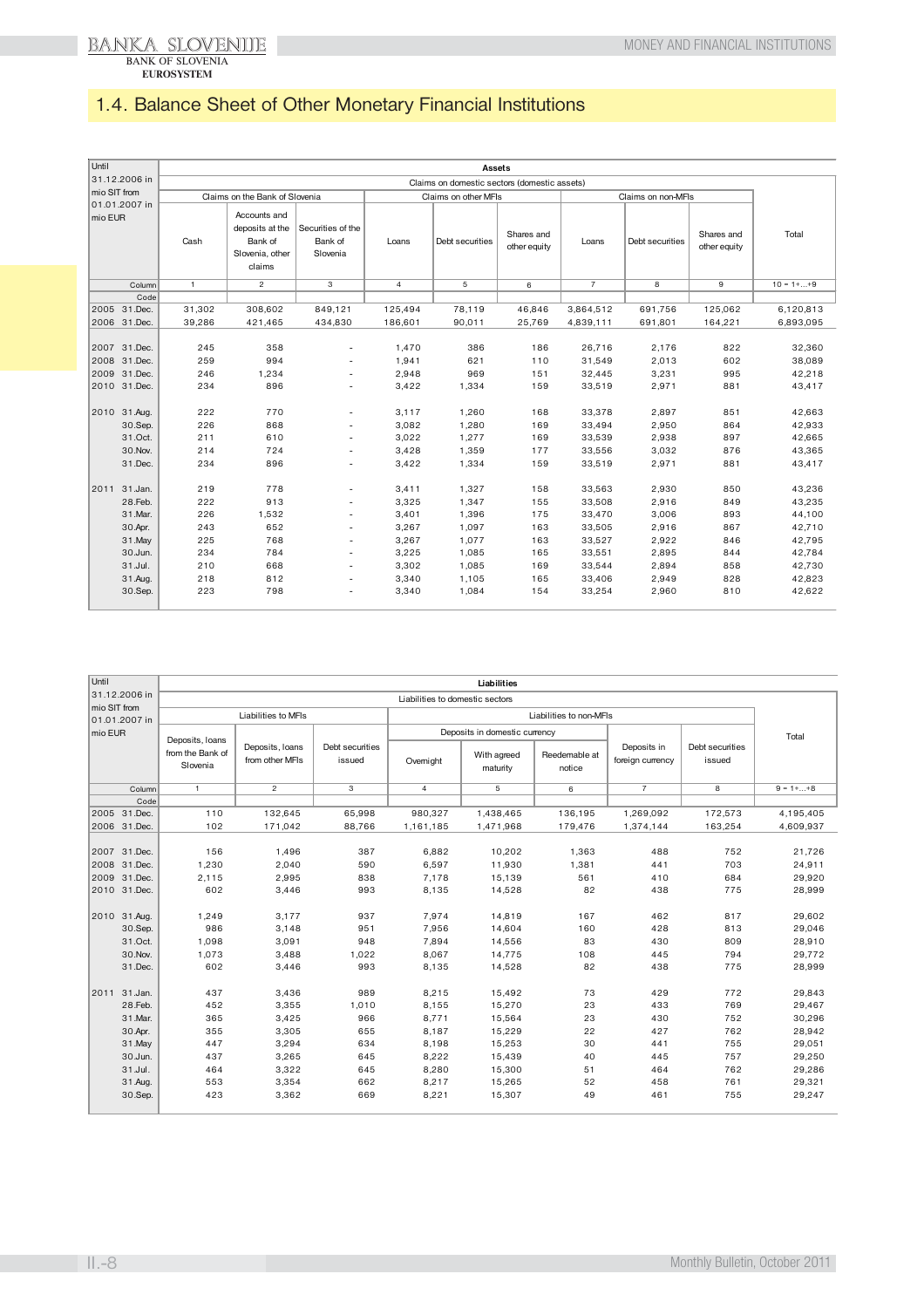|        | <b>Assets</b> |                 |                                            |         |                    |                            |                   |                     |                 |  |  |  |  |  |
|--------|---------------|-----------------|--------------------------------------------|---------|--------------------|----------------------------|-------------------|---------------------|-----------------|--|--|--|--|--|
|        |               |                 | Claims on foreign sectors (foreign assets) |         |                    |                            |                   |                     |                 |  |  |  |  |  |
|        |               | Claims on MFIs  |                                            |         | Claims on non-MFIs |                            |                   |                     |                 |  |  |  |  |  |
| Cash   | Loans         | Debt securities | Shares and other<br>equity                 | Loans   | Debt securities    | Shares and other<br>equity | Total             | Remaining<br>assets | Total           |  |  |  |  |  |
| 11     | 12            | 13              | 14                                         | 15      | 16                 | 17                         | $18 = 11 +  + 17$ | 19                  | $20 = 10+18+19$ |  |  |  |  |  |
|        |               |                 |                                            |         |                    |                            |                   |                     |                 |  |  |  |  |  |
| 13,096 | 374,789       | 90,238          | 51,954                                     | 179,985 | 123,453            | 14,860                     | 848,375           | 250,536             | 7,219,724       |  |  |  |  |  |
| 18,080 | 362,491       | 153,235         | 52,661                                     | 286,638 | 291,509            | 17,542                     | 1,182,156         | 273,935             | 8,349,186       |  |  |  |  |  |
| 17     | 2,753         | 1,452           | 318                                        | 2,511   | 2,587              | 98                         | 9,735             | 1,397               | 43,493          |  |  |  |  |  |
| 16     | 2,221         | 1.135           | 385                                        | 2.995   | 2,441              | 86                         | 9,280             | 1.641               | 49,010          |  |  |  |  |  |
| 22     | 2,930         | 1,123           | 419                                        | 2,961   | 2,168              | 82                         | 9,705             | 1,480               | 53,404          |  |  |  |  |  |
| 20     | 1,492         | 977             | 441                                        | 2,944   | 1,932              | 82                         | 7,889             | 1,710               | 53,016          |  |  |  |  |  |
| 26     | 2,415         | 1.171           | 438                                        | 2,989   | 2,335              | 94                         | 9,468             | 1.761               | 53,892          |  |  |  |  |  |
| 21     | 2,093         | 1,111           | 447                                        | 2,964   | 2,274              | 94                         | 9,003             | 1,708               | 53,644          |  |  |  |  |  |
| 19     | 1,886         | 1,116           | 448                                        | 2,981   | 2,190              | 97                         | 8,736             | 1,672               | 53,073          |  |  |  |  |  |
| 20     | 2,365         | 1.091           | 472                                        | 2.963   | 2,022              | 103                        | 9.036             | 1.746               | 54,148          |  |  |  |  |  |
| 20     | 1,492         | 977             | 441                                        | 2,944   | 1,932              | 82                         | 7,889             | 1.710               | 53,016          |  |  |  |  |  |
| 17     | 2,012         | 1,038           | 441                                        | 2,939   | 2,062              | 84                         | 8,594             | 1,742               | 53,572          |  |  |  |  |  |
| 20     | 1,613         | 1.112           | 442                                        | 2,923   | 2.137              | 91                         | 8,338             | 1,734               | 53,307          |  |  |  |  |  |
| 20     | 1,966         | 1,140           | 442                                        | 2,910   | 2,125              | 87                         | 8,691             | 1,742               | 54,533          |  |  |  |  |  |
| 24     | 1,566         | 1,170           | 440                                        | 2,897   | 2,206              | 87                         | 8,390             | 1,717               | 52,818          |  |  |  |  |  |
| 25     | 1,592         | 1,118           | 440                                        | 2,905   | 2,152              | 92                         | 8,323             | 1.797               | 52,916          |  |  |  |  |  |
| 32     | 1,623         | 1,098           | 463                                        | 2,899   | 2,042              | 93                         | 8,251             | 1.754               | 52,789          |  |  |  |  |  |
| 29     | 2,005         | 1,045           | 452                                        | 2,889   | 2,027              | 90                         | 8,537             | 1,844               | 53,111          |  |  |  |  |  |
| 26     | 1,986         | 1,028           | 452                                        | 2,880   | 1,937              | 91                         | 8,400             | 1,925               | 53,147          |  |  |  |  |  |
| 21     | 1,922         | 997             | 451                                        | 2,888   | 1.787              | 74                         | 8.141             | 1,952               | 52,715          |  |  |  |  |  |
|        |               |                 |                                            |         |                    |                            |                   |                     |                 |  |  |  |  |  |

| Liabilities                                                                            |                                                                               |                                                                               |                                                    |                                                                                        |                                                                               |                                                                               |                                                                                        |  |  |  |  |  |
|----------------------------------------------------------------------------------------|-------------------------------------------------------------------------------|-------------------------------------------------------------------------------|----------------------------------------------------|----------------------------------------------------------------------------------------|-------------------------------------------------------------------------------|-------------------------------------------------------------------------------|----------------------------------------------------------------------------------------|--|--|--|--|--|
|                                                                                        |                                                                               | Liabilities to foreign sectors                                                |                                                    |                                                                                        |                                                                               |                                                                               |                                                                                        |  |  |  |  |  |
|                                                                                        | Liabilities to MFIs                                                           |                                                                               | Liabilities to non-MFIs                            |                                                                                        |                                                                               |                                                                               |                                                                                        |  |  |  |  |  |
| Deposits                                                                               | Debt securities issued                                                        | Deposits                                                                      | Debt securities issued                             | Total                                                                                  | Capital and reserves                                                          | Remaining liabilities                                                         | Total                                                                                  |  |  |  |  |  |
| 10                                                                                     | 11                                                                            | 12                                                                            | 13                                                 | $14 = 10 +  + 13$                                                                      | 15                                                                            | 16                                                                            | $17 = 9 + 14 + 15 + 16$                                                                |  |  |  |  |  |
|                                                                                        |                                                                               |                                                                               |                                                    |                                                                                        |                                                                               |                                                                               |                                                                                        |  |  |  |  |  |
| 1,872,623                                                                              | 87,606                                                                        | 101,988                                                                       | 85                                                 | 2,062,303                                                                              | 657,418                                                                       | 304,597                                                                       | 7,219,724                                                                              |  |  |  |  |  |
| 2,439,177                                                                              | 99,644                                                                        | 110,867                                                                       | 215                                                | 2,649,902                                                                              | 712,426                                                                       | 376,922                                                                       | 8,349,186                                                                              |  |  |  |  |  |
| 14,925<br>16,643                                                                       | 388<br>437                                                                    | 902<br>768                                                                    | $\mathbf{1}$<br>30                                 | 16,217<br>17,879                                                                       | 3,700<br>4,118                                                                | 1,849<br>2,102                                                                | 43,493<br>49,010                                                                       |  |  |  |  |  |
| 13,436                                                                                 | 2,263                                                                         | 929                                                                           | 45                                                 | 16,673                                                                                 | 4,414                                                                         | 2,396                                                                         | 53,404                                                                                 |  |  |  |  |  |
| 11,774                                                                                 | 3,254                                                                         | 1,460                                                                         | 34                                                 | 16,522                                                                                 | 4,254                                                                         | 3,241                                                                         | 53,016                                                                                 |  |  |  |  |  |
| 12,192<br>12,424<br>12,018<br>11,911<br>11,774                                         | 3,203<br>3,221<br>3,211<br>3,259<br>3,254                                     | 1,317<br>1,320<br>1,313<br>1,477<br>1,460                                     | 35<br>35<br>35<br>35<br>34                         | 16,747<br>17,001<br>16,577<br>16,681<br>16,522                                         | 4,439<br>4,430<br>4,432<br>4,376<br>4,254                                     | 3,103<br>3,168<br>3,154<br>3,319<br>3,241                                     | 53,892<br>53,644<br>53,073<br>54,148<br>53,016                                         |  |  |  |  |  |
| 11,434<br>11,508<br>11,197<br>10,814<br>10,616<br>10,684<br>10,883<br>10,746<br>10,611 | 3,261<br>3,243<br>3,582<br>3,581<br>3,589<br>3,297<br>3,313<br>3,331<br>3,106 | 1,480<br>1,479<br>1,480<br>1,472<br>1,494<br>1,457<br>1,438<br>1,446<br>1,494 | 34<br>34<br>33<br>33<br>33<br>33<br>33<br>33<br>34 | 16,209<br>16,263<br>16,292<br>15,900<br>15,733<br>15,472<br>15,668<br>15,557<br>15,245 | 4,249<br>4,247<br>4,305<br>4,530<br>4,665<br>4,644<br>4,618<br>4,584<br>4,480 | 3,272<br>3,330<br>3,640<br>3,446<br>3,467<br>3,423<br>3,539<br>3,685<br>3,743 | 53,572<br>53,307<br>54,533<br>52,818<br>52,916<br>52,789<br>53,111<br>53,147<br>52,715 |  |  |  |  |  |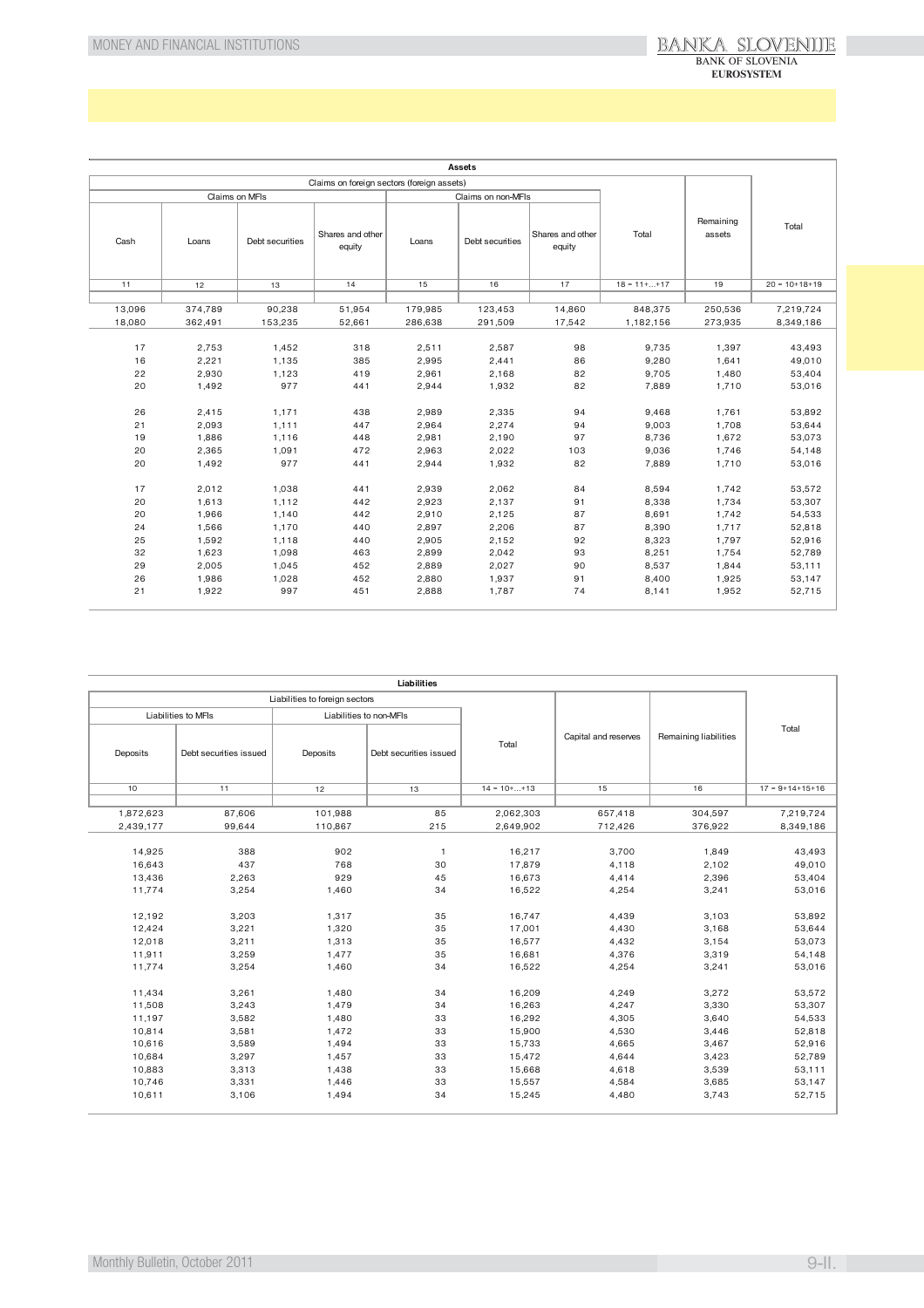**EUROSYSTEM**

# 1.5. Selected Assets of Other Monetary Financial Institutions by Sector

| Until                        |                  |                  |                 |                   |                                | Claims on domestic sectors (domestic assets) |                          |                  |                         |  |  |
|------------------------------|------------------|------------------|-----------------|-------------------|--------------------------------|----------------------------------------------|--------------------------|------------------|-------------------------|--|--|
| 31.12.2006 in                |                  |                  | Loans           |                   |                                | Debt securities                              |                          |                  |                         |  |  |
| mio SIT from                 |                  | By currency      |                 | By purpose        |                                |                                              |                          | Shares and other | Total                   |  |  |
| 01.01.2007 in                | Domestic         | Foreign currency | Consumer credit | Lending for house | Other lending                  | Domestic currency                            | Foreign currency         | equity           |                         |  |  |
| mio EUR                      | currency         |                  |                 | purchase          |                                |                                              |                          |                  |                         |  |  |
| Column<br>Code               | $\mathbf{1}$     | $\overline{c}$   | 3               | $\overline{4}$    | 5                              | 6                                            | $\overline{7}$           | 8                | $9 = 1 + 2 + 6 + 7 + 8$ |  |  |
|                              |                  |                  |                 |                   | Total                          |                                              |                          |                  |                         |  |  |
| 2005 31.Dec.                 | 2,099,189        | 2,199,419        | 471,462         | 327,736           | 3,499,410                      | 1,203,222                                    | 415,774                  | 171,907          | 6,089,511               |  |  |
| 2006 31.Dec.                 | 2,298,192        | 3,148,985        | 547,955         | 468,689           | 4,430,534                      | 1,096,779                                    | 119,864                  | 189,989          | 6,853,809               |  |  |
|                              |                  |                  |                 |                   |                                |                                              |                          |                  |                         |  |  |
| 2007 31.Dec.                 | 26,555           | 1,990            | 2,743           | 2,668             | 23,134                         | 2,562                                        | $\overline{\phantom{a}}$ | 1,008            | 32,115                  |  |  |
| 2008 31.Dec.                 | 32,113           | 2,370            | 2,884           | 3,395             | 28,204                         | 2,634                                        |                          | 712              | 37,830                  |  |  |
| 2009 31.Dec.                 | 34,731           | 1,895            | 2,900           | 3,927             | 29,799                         | 4,199                                        |                          | 1,146            | 41,972                  |  |  |
| 2010 31.Dec.                 | 35,994           | 1,843            | 2,833           | 4,837             | 30,168                         | 4,305                                        | $\overline{\phantom{a}}$ | 1,040            | 43,182                  |  |  |
|                              |                  |                  |                 |                   |                                |                                              |                          |                  |                         |  |  |
| 2010 31.Aug.                 | 35,381           | 1,884            | 2,822           | 4,634             | 29,810                         | 4,156                                        |                          | 1,019            | 42,441                  |  |  |
| 30.Sep.<br>31.Oct.           | 35,616<br>35,430 | 1,828<br>1,742   | 2,818<br>2,810  | 4,672<br>4,697    | 29,953<br>29,665               | 4,230<br>4,215                               |                          | 1,033<br>1,067   | 42,707<br>42,454        |  |  |
| 30.Nov.                      | 35,931           | 1,777            | 2,850           | 4,740             | 30,117                         | 4,391                                        |                          | 1,053            | 43,151                  |  |  |
| 31.Dec.                      | 35,994           | 1,843            | 2,833           | 4,837             | 30,168                         | 4,305                                        | $\overline{a}$           | 1,040            | 43,182                  |  |  |
|                              |                  |                  |                 |                   |                                |                                              |                          |                  |                         |  |  |
| 2011 31.Jan.                 | 35,993           | 1,760            | 2,816           | 4,820             | 30,117                         | 4,257                                        |                          | 1,008            | 43,018                  |  |  |
| 28.Feb.                      | 36,008           | 1,739            | 2,803           | 4,852             | 30,092                         | 4,262                                        |                          | 1,004            | 43,013                  |  |  |
| 31.Mar.                      | 36,712           | 1,691            | 2,803           | 4,880             | 30,720                         | 4,402                                        |                          | 1,068            | 43,873                  |  |  |
| 30.Apr.                      | 35,736           | 1,689            | 2,786           | 4,926             | 29,712                         | 4,013                                        |                          | 1,030            | 42,467                  |  |  |
| 31.May.                      | 35,811           | 1,751            | 2,783           | 5,021             | 29,758                         | 3,999                                        |                          | 1,009            | 42,570                  |  |  |
| 30.Jun.                      | 35,836           | 1,724            | 2,776           | 5,071             | 29,713                         | 3,981                                        |                          | 1,009            | 42,550                  |  |  |
| 31.Jul.                      | 35,720           | 1,794            | 2,786           | 5,161             | 29,566                         | 3,979                                        |                          | 1,028            | 42,520                  |  |  |
| 31.Aug.                      | 35,854           | 1,705            | 2,766           | 5,144             | 29,648                         | 4,053                                        |                          | 993              | 42,604                  |  |  |
| 30.Sep.                      | 35,763           | 1,628            | 2,760           | 5,130             | 29,501                         | 4,044                                        |                          | 964              | 42,399                  |  |  |
|                              |                  |                  |                 |                   | MFIs (S.121, S.122)            |                                              |                          |                  |                         |  |  |
| 2005 31.Dec.                 | 345,097          | 88,999           |                 | ÷.                | 434,096                        | 594,946                                      | 332,295                  | 46,846           | 1,408,182               |  |  |
| 2006 31.Dec.                 | 511,086          | 96,980           | ä,              | ÷,                | 608,066                        | 482,995                                      | 41,846                   | 25,769           | 1,158,676               |  |  |
|                              |                  |                  |                 |                   |                                |                                              |                          |                  |                         |  |  |
| 2007 31.Dec.                 | 1,758            | 71               |                 |                   | 1,829                          | 386                                          |                          | 186              | 2,401                   |  |  |
| 2008 31.Dec.                 | 2,918            | 16               |                 | ٠                 | 2,935                          | 621                                          |                          | 110              | 3,666                   |  |  |
| 2009 31.Dec.                 | 4,160            | 22               |                 |                   | 4,182                          | 969                                          |                          | 151              | 5,302                   |  |  |
| 2010 31.Dec.                 | 4,294            | 24               |                 |                   | 4,318                          | 1,334                                        |                          | 159              | 5,811                   |  |  |
| 2010 31.Aug.                 | 3,860            | 27               |                 |                   | 3,887                          | 1,260                                        |                          | 168              |                         |  |  |
| 30.Sep.                      | 3,917            | 33               |                 | ٠                 | 3,950                          | 1,280                                        |                          | 169              | 5,315<br>5,399          |  |  |
| 31.Oct.                      | 3,607            | 25               |                 |                   | 3,632                          | 1,277                                        |                          | 169              | 5,079                   |  |  |
| 30.Nov.                      | 4,126            | 26               |                 | ٠                 | 4,152                          | 1,359                                        |                          | 177              | 5,688                   |  |  |
| 31.Dec.                      | 4,294            | 24               |                 |                   | 4,318                          | 1,334                                        |                          | 159              | 5,811                   |  |  |
|                              |                  |                  |                 |                   |                                |                                              |                          |                  |                         |  |  |
| 2011 31.Jan.                 | 4,167            | 22               |                 |                   | 4,190                          | 1,327                                        |                          | 158              | 5,674                   |  |  |
| 28.Feb.                      | 4,220            | 18               |                 |                   | 4,239                          | 1,347                                        |                          | 155              | 5,740                   |  |  |
| 31.Mar.                      | 4,916            | 17               |                 |                   | 4,933                          | 1,396                                        |                          | 175              | 6,504                   |  |  |
| 30.Apr.                      | 3,902            | 17               |                 |                   | 3,919                          | 1,097                                        |                          | 163              | 5,179                   |  |  |
| 31.May.                      | 4,018            | 16               |                 |                   | 4,035                          | 1,077                                        |                          | 163              | 5,275                   |  |  |
| 30.Jun.                      | 3,992            | 18               |                 |                   | 4,009                          | 1,085                                        |                          | 165              | 5,259                   |  |  |
| 31.Jul.<br>31.Aug.           | 3,946<br>4,136   | 23<br>16         |                 |                   | 3,970<br>4,152                 | 1,085<br>1,105                               |                          | 169<br>165       | 5,224<br>5,422          |  |  |
| 30.Sep.                      | 4,113            | 24               |                 |                   | 4,137                          | 1,084                                        |                          | 154              | 5,375                   |  |  |
|                              |                  |                  |                 |                   |                                |                                              |                          |                  |                         |  |  |
|                              |                  |                  |                 |                   | Non-MFIs (S.123, S.124, S.125) |                                              |                          |                  |                         |  |  |
| 2005 31.Dec.                 | 39,180           | 140,353          |                 |                   | 179,533                        | 2,419                                        | 1,799                    | 47,101           | 230,852                 |  |  |
| 2006 31.Dec.                 | 46,800           | 262,365          |                 |                   | 309,165                        | 2,753                                        | 857                      | 55,301           | 368,076                 |  |  |
|                              |                  |                  |                 |                   |                                |                                              |                          |                  |                         |  |  |
| 2007 31.Dec.                 | 1,867            | 99               |                 |                   | 1,966                          | 15                                           |                          | 324              | 2,305                   |  |  |
| 2008 31.Dec.                 | 2,413            | 126              |                 |                   | 2,539                          | 20                                           |                          | 255              | 2,815                   |  |  |
| 2009 31.Dec.<br>2010 31.Dec. | 2,248            | 100              |                 |                   | 2,349                          | 14<br>11                                     |                          | 317<br>275       | 2,680                   |  |  |
|                              | 2,137            | 73               |                 |                   | 2,211                          |                                              |                          |                  | 2,497                   |  |  |
| 2010 31.Aug.                 | 2,132            | 78               |                 |                   | 2,210                          | 11                                           |                          | 280              | 2,502                   |  |  |
| 30.Sep.                      | 2,120            | 73               |                 |                   | 2,193                          | 11                                           |                          | 284              | 2,488                   |  |  |
| 31.Oct.                      | 2,130            | 71               |                 |                   | 2,201                          | 11                                           |                          | 284              | 2,496                   |  |  |
| 30.Nov.                      | 2,132            | 73               |                 |                   | 2,206                          | 11                                           |                          | 280              | 2,497                   |  |  |
| 31.Dec.                      | 2,137            | 73               |                 |                   | 2,211                          | 11                                           |                          | 275              | 2,497                   |  |  |
|                              |                  |                  |                 |                   |                                |                                              |                          |                  |                         |  |  |
| 2011 31.Jan.                 | 2,108            | 69               |                 |                   | 2,177                          | 11                                           |                          | 266              | 2,454                   |  |  |
| 28.Feb.                      | 2,056            | 70               |                 |                   | 2,126                          | 11                                           |                          | 265              | 2,402                   |  |  |
| 31.Mar.                      | 2,031            | 65               |                 |                   | 2,097                          | 11                                           |                          | 264              | 2,372                   |  |  |
| 30.Apr.<br>31.May.           | 2,014<br>2,011   | 65<br>68         |                 |                   | 2,078<br>2,079                 | 11<br>10                                     |                          | 261<br>252       | 2,350<br>2,341          |  |  |
| 30.Jun.                      | 2,020            | 46               |                 |                   | 2,066                          | 10                                           |                          | 249              | 2,325                   |  |  |
| 31.Jul.                      | 2,007            | 46               |                 |                   | 2,054                          | 10                                           |                          | 259              | 2,323                   |  |  |
| 31.Aug.                      | 1,988            | 45               |                 |                   | 2,033                          | 10                                           |                          | 249              | 2,292                   |  |  |
| 30.Sep.                      | 2,007            | 39               |                 |                   | 2,046                          | 10                                           |                          | 242              | 2,298                   |  |  |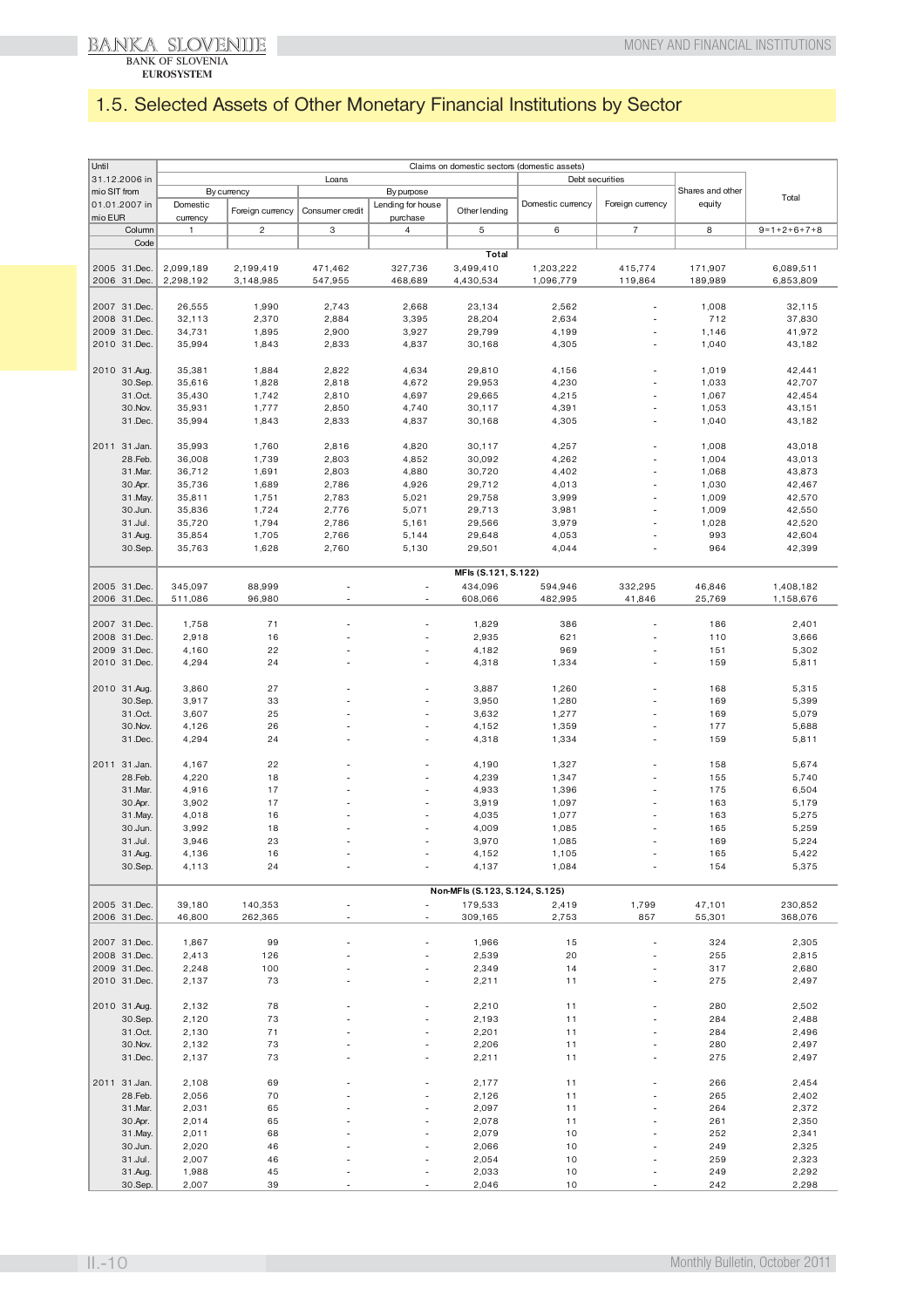|                   |                  | Claims on foreign sectors (foreign assets) |                           |                         |                |
|-------------------|------------------|--------------------------------------------|---------------------------|-------------------------|----------------|
| Loans             |                  | Debt securities                            |                           |                         |                |
| Domestic currency | Foreign currency | Domestic currency                          | Foreign currency          | Shares and other equity | Total          |
| 10                | 11               | 12                                         | 13                        | 14                      | $15=10+.+14$   |
|                   |                  |                                            |                           |                         |                |
|                   |                  | Total (S.2)                                |                           |                         |                |
| 11,963            | 542,811          | 12,943                                     | 200,748                   | 66,814                  | 835,279        |
| 20,446            | 628,683          | 14,760                                     | 429,984                   | 70,203                  | 1,164,076      |
| 4,570             | 693              | 3,984                                      | 54                        | 416                     | 9,718          |
| 4,472             | 743              | 3,555                                      | 21                        | 471                     | 9,263          |
| 5,145             | 746              | 3,281                                      | 10                        | 502                     | 9,683          |
| 3,903             | 533              | 2,878                                      | 31                        | 524                     | 7,869          |
|                   |                  |                                            |                           |                         |                |
| 4,666             | 738              | 3,483                                      | 23                        | 532                     | 9,442          |
| 4,454             | 602              | 3,361                                      | 23                        | 541                     | 8,982          |
| 4,269             | 599              | 3,282                                      | 23                        | 545                     | 8,718          |
| 4,749             | 579<br>533       | 3,087                                      | 26                        | 575<br>524              | 9,016          |
| 3,903             |                  | 2,878                                      | 31                        |                         | 7,869          |
| 4,443             | 508              | 3,067                                      | 33                        | 525                     | 8,576          |
| 4,009             | 527              | 3,217                                      | 33                        | 532                     | 8,318          |
| 4,357             | 520              | 3,234                                      | 30                        | 529                     | 8,670          |
| 3,934             | 529              | 3,352                                      | 23                        | 527                     | 8,366          |
| 3,889             | 608              | 3,242                                      | 28                        | 532                     | 8,299          |
| 3,895             | 627              | 3,113                                      | 28                        | 556                     | 8,219          |
| 4,252             | 642              | 3,048                                      | 24                        | 542                     | 8,508          |
| 4,205             | 661              | 2,940                                      | 25                        | 543                     | 8,374          |
| 4,159             | 652              | 2,762                                      | 22                        | 525                     | 8,120          |
|                   |                  | MFIs(S.2)                                  |                           |                         |                |
| 10,739            | 364,050          | 12,742                                     | 77,495                    | 51,954                  | 516,981        |
| 18,981            | 343,510          | 12,870                                     | 140,364                   | 52,661                  | 568,387        |
|                   |                  |                                            |                           |                         |                |
| 2,376             | 377              | 1,425                                      | 26                        | 318                     | 4,522          |
| 1,850             | 370              | 1,128                                      | $\overline{7}$            | 385                     | 3,741          |
| 2,528             | 402              | 1,119                                      | $\overline{a}$            | 419                     | 4,473          |
| 1,211             | 281              | 959                                        | 19                        | 441                     | 2,910          |
|                   |                  |                                            |                           |                         |                |
| 1,964             | 452              | 1,153                                      | 18                        | 438                     | 4,024          |
| 1,762             | 330              | 1,092                                      | 19                        | 447                     | 3,651          |
| 1,550             | 336<br>308       | 1,097                                      | 18                        | 448<br>472              | 3,450          |
| 2,057<br>1,211    | 281              | 1,072<br>959                               | 19<br>19                  | 441                     | 3,928<br>2,910 |
|                   |                  |                                            |                           |                         |                |
| 1,732             | 280              | 1,019                                      | 19                        | 441                     | 3,491          |
| 1,315             | 298              | 1,093                                      | 19                        | 442                     | 3,167          |
| 1,661             | 305              | 1,123                                      | 17                        | 442                     | 3,548          |
| 1,245             | 321              | 1,159                                      | 11                        | 440                     | 3,176          |
| 1,250             | 342              | 1,103                                      | 15                        | 440                     | 3,150          |
| 1,293             | 330              | 1,084                                      | 15                        | 463                     | 3,185          |
| 1,680             | 325              | 1,034                                      | 11                        | 452                     | 3,502          |
| 1,634             | 353              | 1,016                                      | 12                        | 452                     | 3,466          |
| 1,586             | 336              | 985                                        | 12                        | 451                     | 3,370          |
|                   |                  | Non-MFIs (S.2)                             |                           |                         |                |
| $\overline{a}$    | 29,770           | $\overline{\phantom{a}}$                   | 17,340                    | 5,854                   | 52,965         |
|                   | 75,559           | 1,492                                      | 26,809                    | 6,697                   | 110,556        |
|                   |                  |                                            |                           |                         |                |
| 367               | 178              | 111                                        | $\ensuremath{\mathsf{3}}$ | 33                      | 692            |
| 473               | 212              | 97                                         | $\boldsymbol{2}$          | 35                      | 819            |
| 520               | 205              | 92                                         | $\mathbf{1}$              | 40                      | 858            |
| 646               | 144              | 79                                         |                           | 44                      | 913            |
| 642               | 176              | 160                                        |                           | 46                      | 1,023          |
| 636               | 166              | 151                                        |                           | 47                      | 1,000          |
| 641               | 160              | 151                                        |                           | 47                      | 998            |
| 635               | 164              | 87                                         |                           | 48                      | 934            |
| 646               | 144              | 79                                         |                           | 44                      | 913            |
|                   |                  |                                            |                           |                         |                |
| 662               | 133              | 76                                         |                           | 41                      | 912            |
| 687               | 135              | 72                                         |                           | 41                      | 935            |
| 672               | 122              | 77                                         |                           | 41                      | 913            |
| 685               | 121              | 79                                         |                           | 45                      | 931            |
| 650<br>642        | 174<br>189       | 84<br>90                                   |                           | 50<br>49                | 957<br>971     |
| 663               | 190              | 89                                         |                           | 49                      | 991            |
| 653               | 183              | 84                                         |                           | 47                      | 967            |
| 637               | 188              | 86                                         |                           | 40                      | 951            |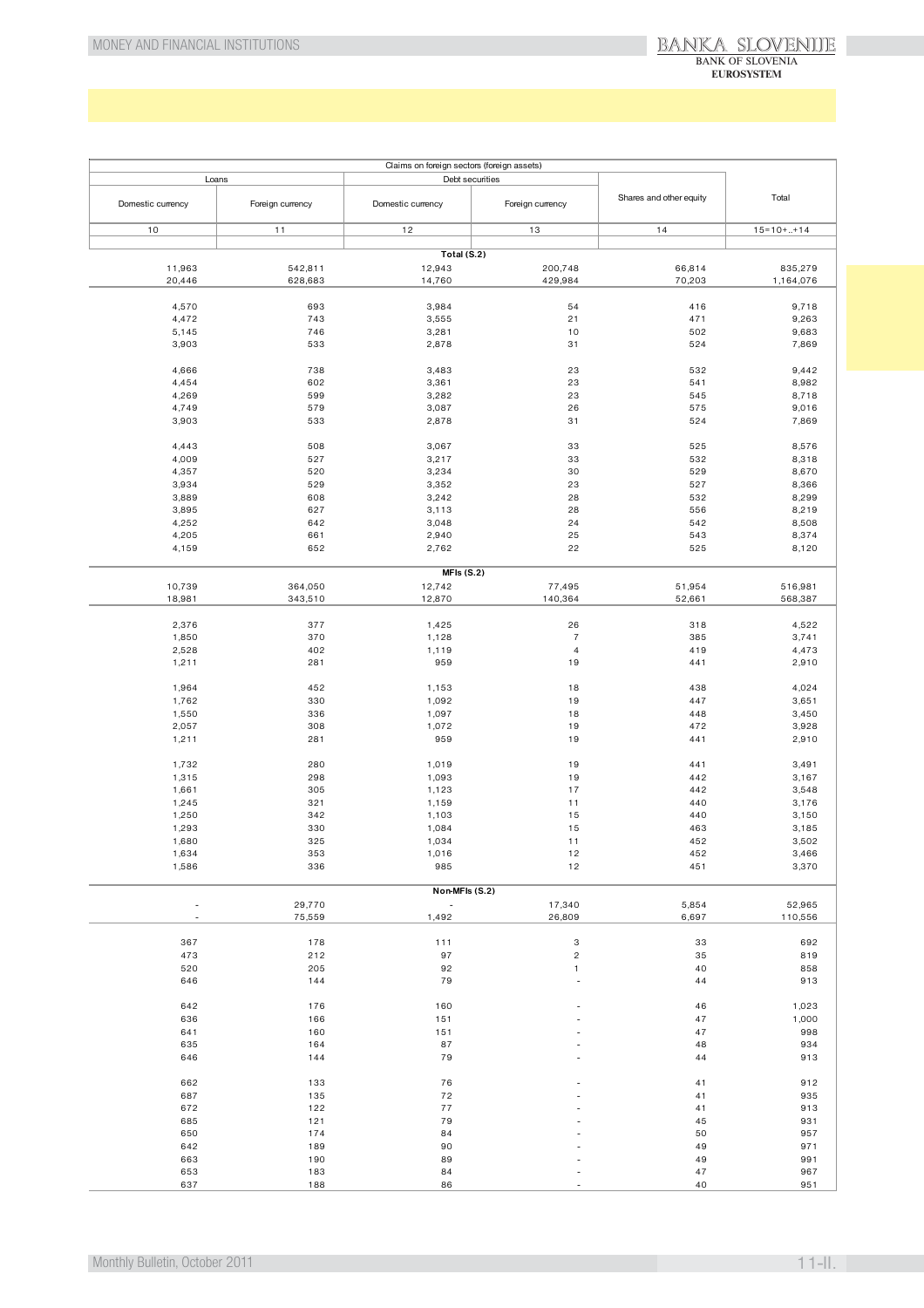# 1.5. Selected Assets of Other Monetary Financial Institutions by Sector (continued)

| Until              |                   |                          |                           | Claims on domestic sectors (domestic assets)      |                                   |                |                           |                          |                         |  |  |
|--------------------|-------------------|--------------------------|---------------------------|---------------------------------------------------|-----------------------------------|----------------|---------------------------|--------------------------|-------------------------|--|--|
| 31.12.2006 in      |                   |                          | Loans                     |                                                   |                                   |                | Debt securities           |                          |                         |  |  |
| mio SIT from       |                   | By currency              |                           | By purpose                                        |                                   | Domestic       |                           | Shares and other         | Total                   |  |  |
| 01.01.2007 in      | Domestic currency | Foreign currency         | Consumer credit           | Lending for house                                 | Other lending                     | currency       | Foreign currency          | equity                   |                         |  |  |
| mio EUR            |                   |                          | $\ensuremath{\mathsf{3}}$ | purchase<br>$\sqrt{4}$                            | $\mathbf 5$                       |                | $\overline{\mathfrak{c}}$ | 8                        | $9 = 1 + 2 + 6 + 7 + 8$ |  |  |
| Column<br>Code     | $\mathbf{1}$      | $\boldsymbol{2}$         |                           |                                                   |                                   | 6              |                           |                          |                         |  |  |
|                    |                   |                          |                           |                                                   | Non-financial corporations (S.11) |                |                           |                          |                         |  |  |
| 2005 31.Dec.       | 956,334           | 1,538,853                | ٠                         | ÷,                                                | 2,495,187                         | 28,724         | 18,999                    | 77,960                   | 2,620,870               |  |  |
| 2006 31.Dec.       | 927,775           | 2,155,914                | $\overline{\phantom{a}}$  | ÷.                                                | 3,083,689                         | 28,541         | 14,897                    | 108,919                  | 3,236,046               |  |  |
|                    |                   |                          |                           |                                                   |                                   |                |                           |                          |                         |  |  |
| 2007 31.Dec.       | 16,643            | 770                      | ÷.                        | ×,                                                | 17,413                            | 194            |                           | 498                      | 18,105                  |  |  |
| 2008 31.Dec.       | 19,834            | 765                      |                           |                                                   | 20,599                            | 204            |                           | 346                      | 21,149                  |  |  |
| 2009 31.Dec.       | 20,326            | 486                      |                           | ä,                                                | 20,812                            | 214            | ÷,                        | 678                      | 21,704                  |  |  |
| 2010 31.Dec.       | 20,398            | 430                      |                           |                                                   | 20,829                            | 212            |                           | 606                      | 21,646                  |  |  |
|                    |                   |                          |                           |                                                   |                                   |                |                           |                          |                         |  |  |
| 2010 31.Aug.       | 20,650            | 452                      |                           | ÷                                                 | 21,101                            | 143            | ٠                         | 570                      | 21,815                  |  |  |
| 30.Sep.            | 20,700            | 439                      |                           |                                                   | 21,139                            | 142            |                           | 581                      | 21,862                  |  |  |
| 31.Oct.            | 20,674            | 416                      |                           | ٠                                                 | 21,091                            | 144            |                           | 614                      | 21,848                  |  |  |
| 30.Nov.            | 20,571            | 409                      |                           | ٠                                                 | 20,980                            | 214            |                           | 596                      | 21,790                  |  |  |
| 31.Dec.            | 20,398            | 430                      |                           | ä,                                                | 20,829                            | 212            |                           | 606                      | 21,646                  |  |  |
|                    |                   |                          |                           |                                                   |                                   |                |                           |                          |                         |  |  |
| 2011 31.Jan.       | 20,587            | 410                      |                           | ٠                                                 | 20,997                            | 211            |                           | 584                      | 21,793                  |  |  |
| 28.Feb.            | 20,587            | 394                      |                           |                                                   | 20,981                            | 211            |                           | 583                      | 21,775                  |  |  |
| 31.Mar.            | 20,546            | 386                      |                           |                                                   | 20,931                            | 212            |                           | 629                      | 21,772                  |  |  |
| 30 Apr.            | 20,583            | 381                      |                           | ٠                                                 | 20,964                            | 212            | ×                         | 606                      | 21,782                  |  |  |
| 31.May.            | 20,520            | 386                      |                           | ä,                                                | 20,906                            | 215            |                           | 594                      | 21,714                  |  |  |
| 30.Jun.            | 20,535            | 382                      |                           | ä,                                                | 20,916                            | 214            |                           | 595                      | 21,725                  |  |  |
| 31.Jul.            | 20,453            | 389                      |                           |                                                   | 20,843                            | 214            |                           | 599                      | 21,656                  |  |  |
| 31.Aug.            | 20,374            | 368                      |                           | ٠                                                 | 20,742                            | 216            |                           | 579                      | 21,537                  |  |  |
| 30.Sep.            | 20,252            | 347                      |                           | ÷,                                                | 20,599                            | 203            | ä,                        | 568                      | 21,369                  |  |  |
|                    |                   |                          |                           |                                                   |                                   |                |                           |                          |                         |  |  |
|                    |                   |                          |                           |                                                   | Central government (S.1311)       |                |                           |                          |                         |  |  |
| 2005 31.Dec.       | 108,217           | 32,491                   | ×,                        | ä,                                                | 140,707                           | 577,133        | 62,682                    |                          | 780,523                 |  |  |
| 2006 31.Dec.       | 110,035           | 21,849                   |                           | $\overline{\phantom{a}}$                          | 131,884                           | 582,490        | 62,265                    |                          | 776,638                 |  |  |
|                    |                   | $\,6\,$                  |                           |                                                   |                                   |                |                           |                          |                         |  |  |
| 2007 31.Dec.       | 394               | $\overline{\mathcal{I}}$ |                           | ٠                                                 | 401<br>373                        | 1,966          |                           |                          | 2,367                   |  |  |
| 2008 31.Dec.       | 366               | $\,6\,$                  |                           |                                                   |                                   | 1,789          |                           |                          | 2,162                   |  |  |
| 2009 31.Dec.       | 488               |                          |                           |                                                   | 495                               | 3,003          |                           |                          | 3,497                   |  |  |
| 2010 31.Dec.       | 665               | $\boldsymbol{7}$         |                           | ٠                                                 | 672                               | 2,747          |                           |                          | 3,419                   |  |  |
| 2010 31.Aug.       | 577               | $\boldsymbol{7}$         |                           |                                                   | 584                               |                |                           |                          | 3,326                   |  |  |
| 30.Sep.            | 619               | $\overline{7}$           |                           |                                                   | 626                               | 2,742<br>2,796 |                           |                          | 3,422                   |  |  |
|                    |                   | $\boldsymbol{7}$         |                           |                                                   |                                   |                |                           |                          |                         |  |  |
| 31.Oct.            | 657               |                          |                           |                                                   | 664                               | 2,783          |                           |                          | 3,447                   |  |  |
| 30.Nov.            | 640               | $\overline{\mathcal{I}}$ |                           |                                                   | 647                               | 2,806          |                           |                          | 3,453                   |  |  |
| 31.Dec.            | 665               | $\boldsymbol{7}$         |                           | ä,                                                | 672                               | 2,747          |                           |                          | 3,419                   |  |  |
| 2011 31.Jan.       | 618               | $\overline{7}$           |                           |                                                   | 625                               | 2,708          |                           |                          | 3,332                   |  |  |
| 28.Feb.            | 625               | $\boldsymbol{7}$         |                           |                                                   | 632                               | 2,694          |                           |                          | 3,326                   |  |  |
|                    | 620               | $\overline{7}$           |                           |                                                   |                                   |                |                           |                          |                         |  |  |
| 31.Mar.<br>30.Apr. | 620               | $\,6\,$                  |                           |                                                   | 626<br>627                        | 2,783<br>2,693 |                           |                          | 3,409                   |  |  |
|                    |                   |                          |                           |                                                   |                                   |                |                           |                          | 3,319                   |  |  |
| 31.May.            | 623               | $\boldsymbol{7}$         |                           |                                                   | 630                               | 2,697          |                           |                          | 3,327                   |  |  |
| 30.Jun.            | 604               | $\,6\,$                  |                           |                                                   | 611                               | 2,671          |                           |                          | 3,282                   |  |  |
| 31.Jul.            | 600               | $\boldsymbol{7}$         |                           |                                                   | 607                               | 2,669          |                           |                          | 3,276                   |  |  |
| 31.Aug.            | 599               | 6                        |                           |                                                   | 606                               | 2,722          |                           |                          | 3,328                   |  |  |
| 30.Sep.            | 601               | $\boldsymbol{7}$         | ٠                         | $\overline{a}$                                    | 607                               | 2,748          |                           |                          | 3,355                   |  |  |
|                    |                   |                          |                           | Other government sectors (S.1312, S.1313, S.1314) |                                   |                |                           |                          |                         |  |  |
| 2005 31.Dec.       | 8,139             | 15,001                   | ÷                         |                                                   | 23,141                            | Ĭ,             | ÷,                        |                          | 23,141                  |  |  |
| 2006 31.Dec.       | 8,412             | 16,529                   | ä,                        | ÷,                                                | 24,940                            | ÷,             |                           |                          | 24,940                  |  |  |
|                    |                   |                          |                           |                                                   |                                   |                |                           |                          |                         |  |  |
| 2007 31.Dec.       | 111               | $\boldsymbol{7}$         | ä,                        | ÷,                                                | 118                               | ä,             |                           | $\overline{\phantom{a}}$ | 118                     |  |  |
| 2008 31.Dec.       | 204               | $\boldsymbol{7}$         |                           | ÷.                                                | 212                               |                |                           | ×                        | 212                     |  |  |
| 2009 31.Dec.       | 370               | 6                        |                           | ä,                                                | 376                               |                |                           | $\overline{\phantom{a}}$ | 376                     |  |  |
| 2010 31.Dec.       | 520               | 6                        |                           | ٠                                                 | 526                               |                |                           | 0                        | 526                     |  |  |
|                    |                   |                          |                           |                                                   |                                   |                |                           |                          |                         |  |  |
| 2010 31.Aug.       | 415               | $\,6\,$                  |                           |                                                   | 421                               |                |                           | $\mathsf{O}\xspace$      | 421                     |  |  |
| 30.Sep.            | 412               | $\,6\,$                  |                           | ٠                                                 | 417                               |                |                           | 0                        | 417                     |  |  |
| 31.Oct.            | 429               | 6                        |                           |                                                   | 434                               |                |                           | 0                        | 434                     |  |  |
| 30.Nov.            | 491               | $\,6\,$                  | ٠                         | ÷.                                                | 497                               |                |                           | 0                        | 497                     |  |  |
| 31.Dec.            | 520               | 6                        |                           | ä,                                                | 526                               |                |                           | 0                        | 526                     |  |  |
|                    |                   |                          |                           |                                                   |                                   |                |                           |                          |                         |  |  |
| 2011 31.Jan.       | 532               | 6                        |                           |                                                   | 538                               |                |                           | 0                        | 538                     |  |  |
| 28.Feb.            | 531               | 6                        |                           |                                                   | 536                               |                |                           | 0                        | 536                     |  |  |
| 31.Mar.            | 535               | $\,6\,$                  |                           |                                                   | 541                               |                |                           | 0                        | 541                     |  |  |
| 30.Apr.            | 526               | 6                        |                           |                                                   | 532                               |                |                           | 0                        | 532                     |  |  |
| 31.May.            | 524               | 6                        |                           |                                                   | 530                               |                |                           | $\mathsf{O}\xspace$      | 530                     |  |  |
| 30.Jun.            | 527               | 6                        |                           |                                                   | 533                               |                |                           | 0                        | 533                     |  |  |
| 31.Jul.            | 528               | 6                        |                           |                                                   | 534                               |                |                           | 0                        | 534                     |  |  |
| 31.Aug.            | 530               | $\,6\,$                  |                           |                                                   | 536                               |                |                           | $\mathsf{O}\xspace$      | 536                     |  |  |
| 30.Sep.            | 529               | 6                        |                           |                                                   | 535                               |                |                           | 0                        | 535                     |  |  |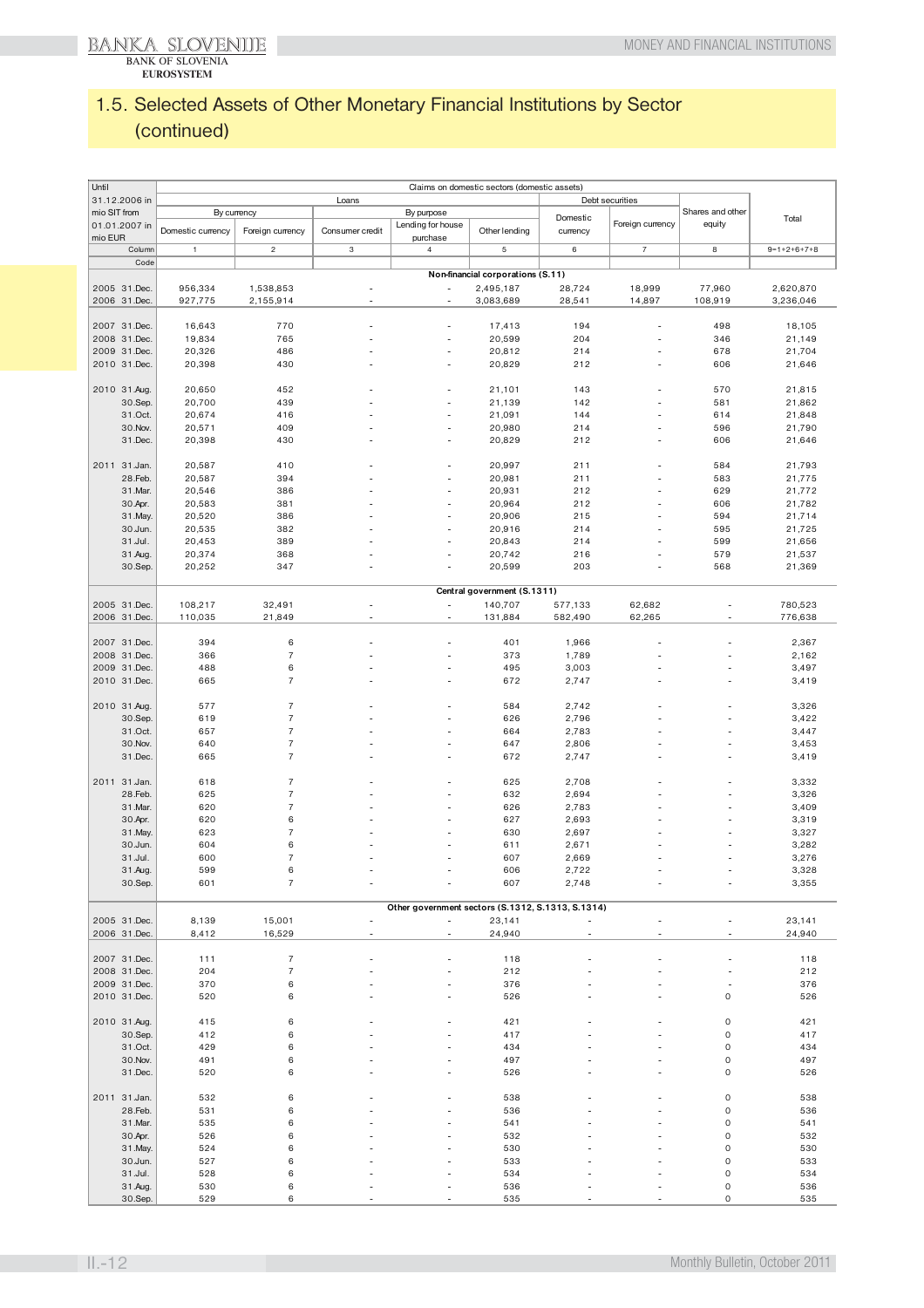|                            |                  | Claims on foreign sectors (foreign assets) |                                           |                         |                |
|----------------------------|------------------|--------------------------------------------|-------------------------------------------|-------------------------|----------------|
| Loans<br>Domestic currency | Foreign currency | Debt securities<br>Domestic currency       | Foreign currency                          | Shares and other equity | Total          |
| 10                         | 11               | 12                                         | 13                                        | 14                      | $15=10++14$    |
|                            |                  |                                            |                                           |                         |                |
|                            |                  | Non-financial corporations (S.2)           |                                           |                         |                |
| 633                        | 147,193          |                                            | 40,464                                    | 9,005                   | 197,296        |
| 1,119                      | 203,109          | 198                                        | 50,084                                    | 10,845                  | 265,354        |
| 1,772                      | 138              | 110                                        | $\overline{4}$                            | 65                      | 2,089          |
| 2,068                      | 160              | 95                                         | $\mathsf{O}$                              | 50                      | 2,374          |
| 2,045                      | 138              | 80                                         | $\mathsf{O}$                              | 42                      | 2,305          |
| 1,982                      | 106              | 68                                         | $\mathsf g$                               | 38                      | 2,204          |
|                            |                  |                                            |                                           |                         |                |
| 1,998<br>1,994             | 110<br>105       | 85<br>85                                   | $\mathbf{1}$<br>$\mathbf{1}$              | 48<br>47                | 2,242<br>2,233 |
| 2,015                      | 101              | 64                                         | $\mathbf{1}$                              | 50                      | 2,231          |
| 2,008                      | 106              | 78                                         | $\ensuremath{\mathsf{3}}$                 | 55                      | 2,249          |
| 1,982                      | 106              | 68                                         | $\mathsf g$                               | 38                      | 2,204          |
|                            |                  |                                            |                                           |                         |                |
| 1,989                      | 94               | 68                                         | 8                                         | 43                      | 2,202          |
| 1,947                      | 93               | 69                                         | 8                                         | 50                      | 2,167          |
| 1,964<br>1,944             | 92<br>86         | 62<br>63                                   | $\mathbf{1}$<br>$\mathbf{1}$              | 46<br>42                | 2,163<br>2,135 |
| 1,930                      | 91               | 65                                         | $\mathbf{1}$                              | 42                      | 2,129          |
| 1,901                      | 106              | 70                                         | $\mathbf{1}$                              | 43                      | 2,121          |
| 1,850                      | 126              | 78                                         | $\mathsf{O}$                              | 41                      | 2,095          |
| 1,863                      | 124              | 100                                        | $\mathsf{O}\xspace$                       | 44                      | 2,131          |
| 1,881                      | 127              | 102                                        | $\mathbf{1}$                              | 34                      | 2,144          |
|                            |                  | Central government (S.2)                   |                                           |                         |                |
|                            | ä,               | 200                                        | 62,994                                    | ٠                       | 63,195         |
| ÷.                         | 5,032            | 200                                        | 212,727                                   |                         | 217,959        |
|                            |                  |                                            |                                           |                         |                |
| 20                         | ä,               | 2,328                                      | 20                                        |                         | 2,368          |
| 20<br>17                   |                  | 2,219<br>1,990                             | 12<br>$\mathbf 5$                         |                         | 2,252<br>2,012 |
| 31                         |                  | 1,744                                      | $\overline{4}$                            |                         | 1,779          |
|                            |                  |                                            |                                           |                         |                |
| 15                         |                  | 2,056                                      | $\overline{4}$                            |                         | 2,076          |
| 15                         |                  | 1,996                                      | $\overline{4}$                            |                         | 2,016          |
| 17                         |                  | 1,941                                      | $\overline{4}$                            |                         | 1,962          |
| 17<br>31                   |                  | 1,822                                      | $\overline{4}$<br>$\overline{\mathbf{4}}$ |                         | 1,843          |
|                            |                  | 1,744                                      |                                           |                         | 1,779          |
| 27                         |                  | 1,877                                      | $\mathbf 5$                               |                         | 1,909          |
| 26                         |                  | 1,955                                      | $\,$ 5 $\,$                               |                         | 1,987          |
| 25                         |                  | 1,945                                      | 13                                        |                         | 1,983          |
| 25                         |                  | 2,019                                      | 12                                        |                         | 2,056          |
| 25                         |                  | 1,957                                      | 13                                        |                         | 1,995          |
| 25<br>25                   |                  | 1,844<br>1,829                             | 12<br>13                                  |                         | 1,882<br>1,866 |
| 24                         |                  | 1,722                                      | 12                                        |                         | 1,759          |
| 23                         | ÷,               | 1,572                                      | $\boldsymbol{9}$                          |                         | 1,605          |
|                            |                  |                                            |                                           |                         |                |
| $\overline{a}$             | ÷,               | Other government sectors (S.2)<br>÷,       | 2,454                                     |                         | 2,454          |
| ÷.                         | 391              | J.                                         |                                           |                         | 391            |
|                            |                  |                                            |                                           |                         |                |
| $\mathbf{1}$               |                  | $10$                                       |                                           |                         | 11             |
| $\,$ 8 $\,$                |                  | 15                                         |                                           |                         | 23             |
| $\boldsymbol{7}$           |                  | $\mathsf{O}\xspace$                        |                                           |                         | $\overline{7}$ |
| 6                          |                  | 28                                         |                                           |                         | 34             |
| 6                          |                  | 30                                         |                                           |                         | 36             |
| 6                          |                  | 37                                         |                                           |                         | 43             |
| 6                          |                  | 30                                         |                                           |                         | 35             |
| 6                          |                  | 28                                         |                                           |                         | 34             |
| 6                          |                  | 28                                         |                                           |                         | 34             |
|                            |                  | 28                                         |                                           |                         |                |
| 5<br>$\,$ 5 $\,$           |                  | 28                                         |                                           |                         | 33<br>33       |
| $\mathbf 5$                |                  | 28                                         |                                           |                         | 33             |
| 5                          |                  | 33                                         |                                           |                         | 38             |
| 5                          |                  | 33                                         |                                           |                         | 38             |
| $\,$ 5 $\,$                |                  | 25                                         |                                           |                         | 30             |
| 5                          |                  | 19                                         |                                           |                         | 24             |
| $\,$ 5 $\,$<br>5           |                  | 18<br>18                                   |                                           |                         | 23<br>23       |
|                            |                  |                                            |                                           |                         |                |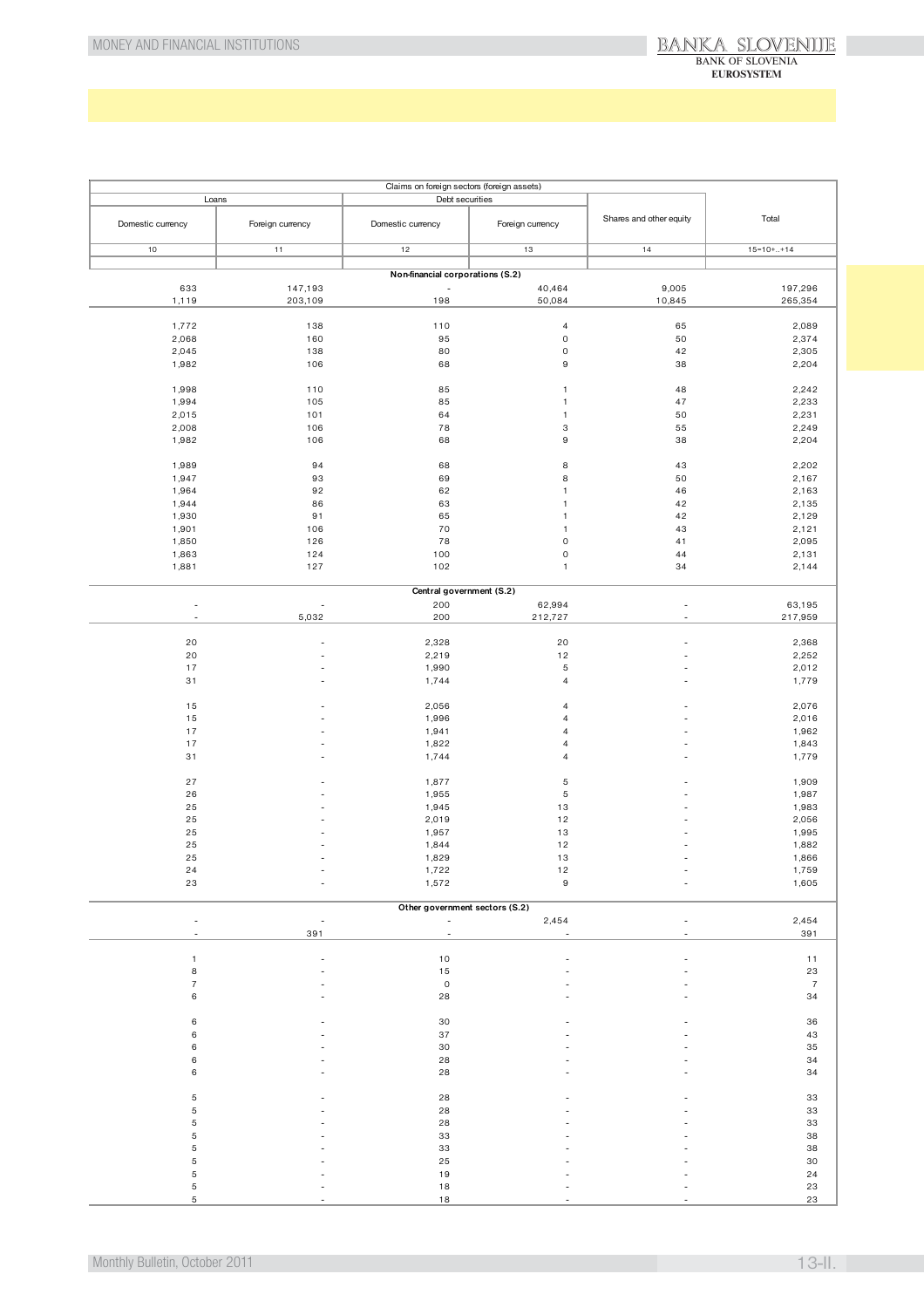# 1.5. Selected Assets of Other Monetary Financial Institutions by Sector (continued)

| Until        |               |                   |                  |                                                                        |                               | Claims on domestic sectors (domestic assets) |                      |                  |              |               |  |
|--------------|---------------|-------------------|------------------|------------------------------------------------------------------------|-------------------------------|----------------------------------------------|----------------------|------------------|--------------|---------------|--|
|              | 31.12.2006 in |                   |                  | Loans                                                                  |                               |                                              | Debt securities      |                  |              |               |  |
| mio SIT from | 01.01.2007 in |                   | By currency      |                                                                        | By purpose                    |                                              |                      |                  | Shares and   | Total         |  |
| mio EUR      |               | Domestic currency | Foreign currency | Consumer credit                                                        | Lending for house<br>purchase | Other lending                                | Domestic<br>currency | Foreign currency | other equity |               |  |
|              | Column        | $\overline{1}$    | $\overline{c}$   | 3                                                                      | $\overline{4}$                | 5                                            | 6                    | $\overline{7}$   | 8            | $9=1+2+6+7+8$ |  |
|              | Code          |                   |                  |                                                                        |                               |                                              |                      |                  |              |               |  |
|              |               |                   |                  | Households and non-profit institutions serving households (S.14, S.15) |                               |                                              |                      |                  |              |               |  |
|              | 2005 31.Dec.  | 642,223           | 383,721          | 471,462                                                                | 327,736                       | 226,746                                      |                      |                  |              | 1,025,944     |  |
|              | 2006 31.Dec.  | 694,085           | 595,348          | 547,955                                                                | 468,689                       | 272,788                                      |                      |                  |              | 1,289,432     |  |
|              |               |                   |                  |                                                                        |                               |                                              |                      |                  |              |               |  |
|              | 2007 31.Dec.  | 5,782             | 1,036            | 2,743                                                                  | 2,668                         | 1,407                                        |                      |                  |              | 6,818         |  |
|              | 2008 31.Dec.  | 6,378             | 1.449            | 2.884                                                                  | 3,395                         | 1,548                                        |                      |                  |              | 7,827         |  |
| 2009         | 31.Dec.       | 7,139             | 1,274            | 2,900                                                                  | 3,927                         | 1,586                                        |                      |                  |              | 8,413         |  |
|              | 2010 31.Dec.  | 7,980             | 1,302            | 2,833                                                                  | 4,837                         | 1,612                                        |                      |                  | $\mathbf 0$  | 9,282         |  |
|              |               |                   |                  |                                                                        |                               |                                              |                      |                  |              |               |  |
|              | 2010 31.Aug.  | 7,748             | 1,314            | 2,822                                                                  | 4,634                         | 1,606                                        |                      |                  | 0            | 9,062         |  |
|              | 30.Sep.       | 7,849             | 1,270            | 2,818                                                                  | 4,672                         | 1,628                                        |                      |                  | 0            | 9,119         |  |
|              | 31.Oct.       | 7,932             | 1,217            | 2,810                                                                  | 4,697                         | 1,643                                        |                      |                  | $\mathbf 0$  | 9,149         |  |
|              | 30.Nov.       | 7,969             | 1,256            | 2,850                                                                  | 4.740                         | 1.635                                        |                      |                  | $\mathbf 0$  | 9,225         |  |
|              | 31.Dec.       | 7,980             | 1,302            | 2,833                                                                  | 4,837                         | 1,612                                        |                      |                  | $\mathbf 0$  | 9,282         |  |
|              |               |                   |                  |                                                                        |                               |                                              |                      |                  |              |               |  |
| 2011         | 31.Jan.       | 7,981             | 1,246            | 2,816                                                                  | 4,820                         | 1,590                                        |                      |                  | $\mathbf 0$  | 9,226         |  |
|              | 28.Feb.       | 7,988             | 1,245            | 2,803                                                                  | 4,852                         | 1,578                                        |                      |                  | 0            | 9,233         |  |
|              | 31.Mar.       | 8,065             | 1,211            | 2,803                                                                  | 4,880                         | 1,593                                        |                      |                  | $\mathbf 0$  | 9,276         |  |
|              | 30.Apr.       | 8,090             | 1,214            | 2,786                                                                  | 4,926                         | 1,591                                        |                      |                  | $\mathbf 0$  | 9,304         |  |
|              | 31.May.       | 8,115             | 1,268            | 2,783                                                                  | 5,021                         | 1,579                                        |                      |                  | $\mathbf 0$  | 9,383         |  |
|              | 30.Jun.       | 8,158             | 1,267            | 2,776                                                                  | 5,071                         | 1,578                                        |                      |                  | $\mathbf 0$  | 9,425         |  |
|              | 31.Jul.       | 8,185             | 1,322            | 2,786                                                                  | 5,161                         | 1,559                                        |                      |                  | $\mathbf 0$  | 9,507         |  |
|              | 31.Aug.       | 8,226             | 1,263            | 2,766                                                                  | 5,144                         | 1,580                                        |                      |                  | $\mathbf 0$  | 9,490         |  |
|              | 30.Sep.       | 8,261             | 1,206            | 2,760                                                                  | 5,130                         | 1,577                                        |                      |                  | $\mathbf 0$  | 9,468         |  |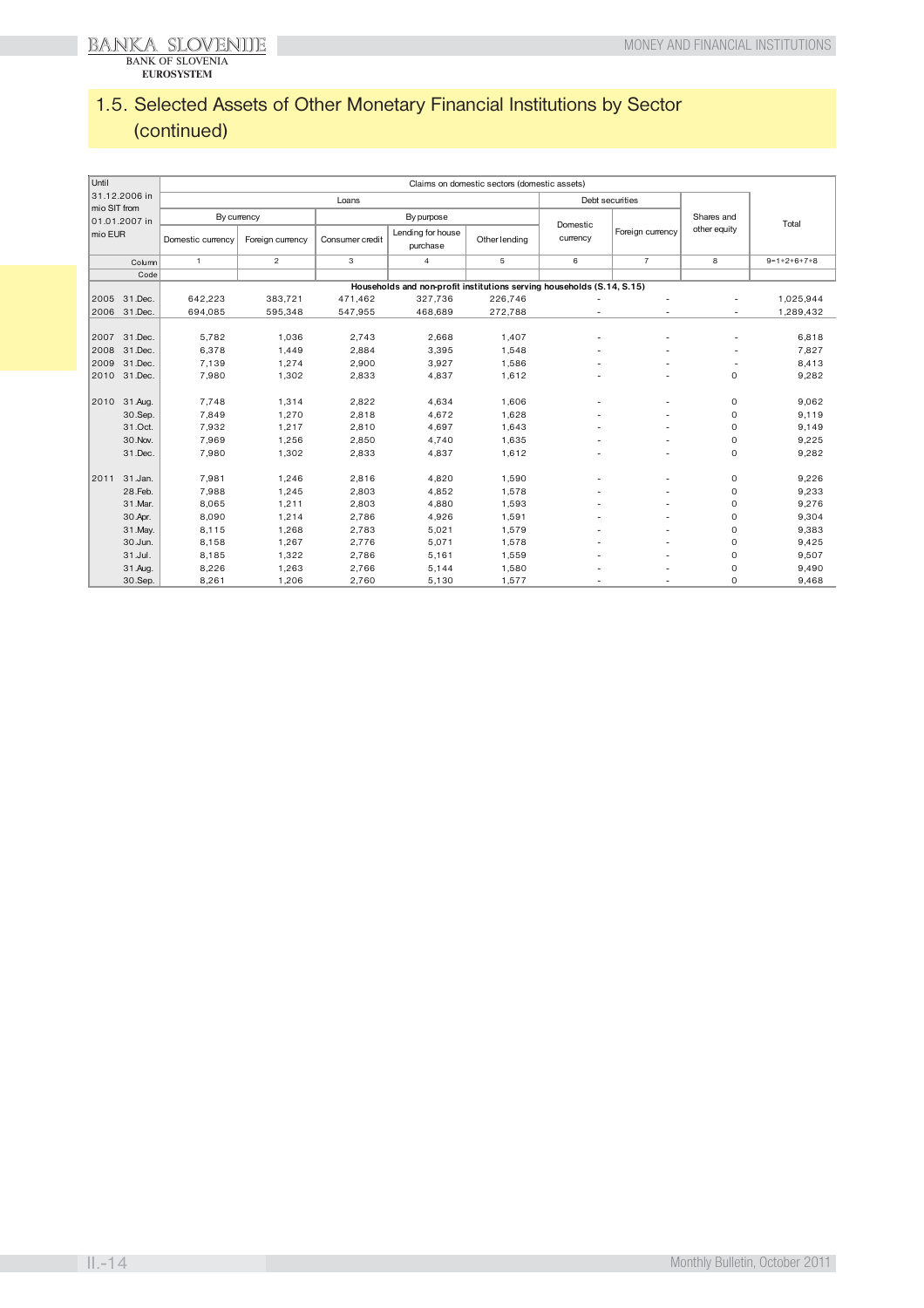|                   |                  | Claims on foreign sectors (foreign assets)                      |                  |                         |              |
|-------------------|------------------|-----------------------------------------------------------------|------------------|-------------------------|--------------|
| Loans             |                  |                                                                 | Debt securities  |                         |              |
| Domestic currency | Foreign currency | Domestic currency                                               | Foreign currency | Shares and other equity | Total        |
| 10                | 11               | 12                                                              | 13               | 14                      | $15=10+.+14$ |
|                   |                  |                                                                 |                  |                         |              |
|                   |                  | Households and non-profit institutions serving households (S.2) |                  |                         |              |
| 591<br>346        | 1,797            |                                                                 |                  |                         | 2,388        |
|                   | 1,083            |                                                                 | ٠                |                         | 1,429        |
| 34                |                  |                                                                 |                  |                         | 35           |
| 53                |                  |                                                                 |                  |                         | 54           |
| 29                |                  |                                                                 |                  |                         | 30           |
| 27                |                  |                                                                 |                  |                         | 29           |
|                   |                  |                                                                 |                  |                         |              |
| 41                |                  |                                                                 |                  |                         | 42           |
| 40                |                  |                                                                 |                  |                         | 41           |
| 40                |                  |                                                                 |                  |                         | 41           |
| 27                |                  |                                                                 |                  |                         | 28           |
| 27                |                  |                                                                 |                  |                         | 29           |
|                   |                  |                                                                 |                  |                         |              |
| 28                |                  |                                                                 |                  |                         | 29           |
| 28                |                  |                                                                 |                  |                         | 29           |
| 29                |                  |                                                                 |                  |                         | 30           |
| 29                |                  |                                                                 |                  |                         | 30           |
| 29                |                  |                                                                 |                  |                         | 30           |
| 29                |                  |                                                                 |                  |                         | 31           |
| 29                |                  |                                                                 |                  |                         | 31           |
| 26                |                  |                                                                 |                  |                         | 28           |
| 27                |                  |                                                                 |                  |                         | 28           |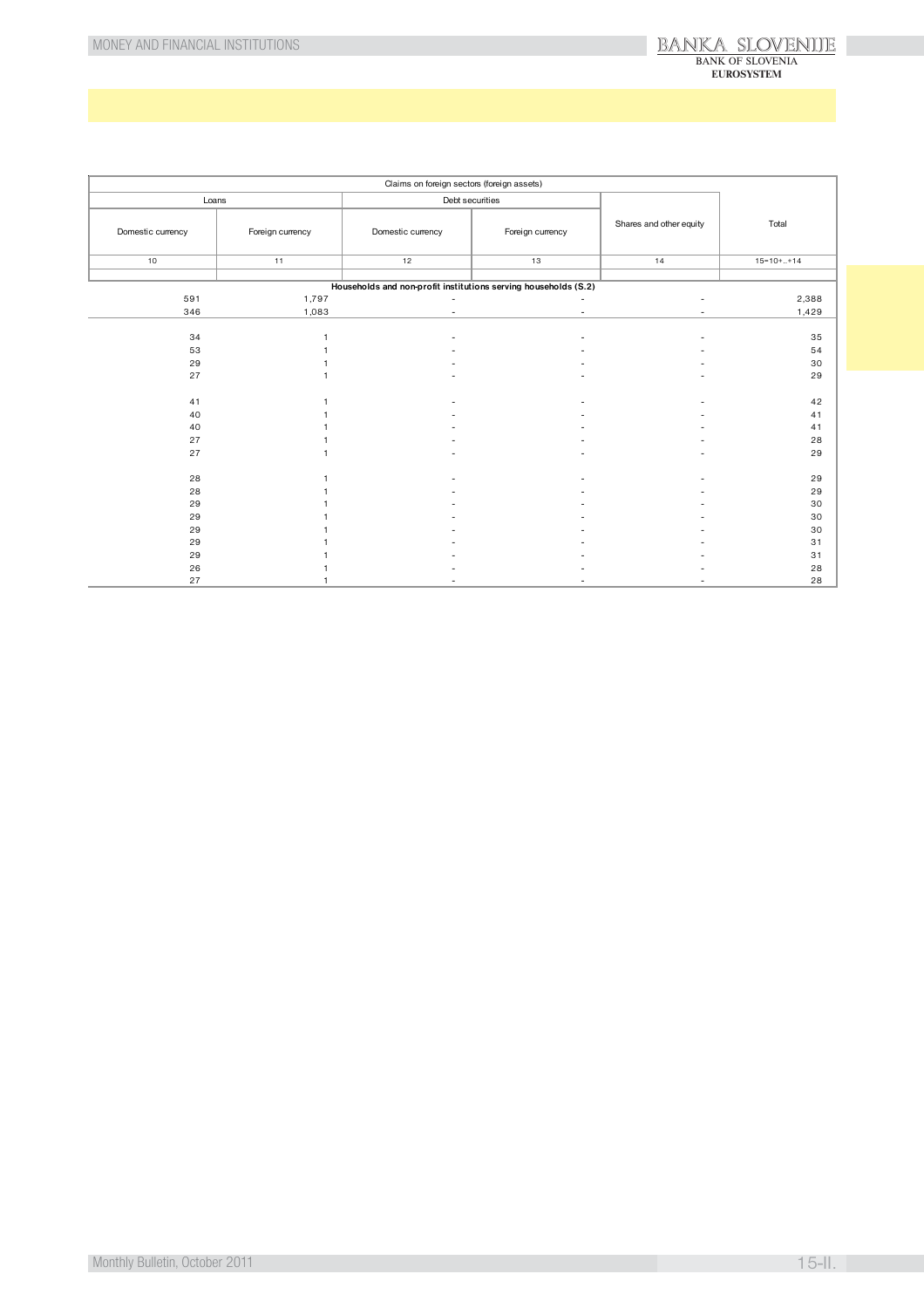**EUROSYSTEM**

## 1.6. Selected Liabilities of Other Monetary Financial Institutions by Sector

| Until                         | Liabilities to domestic sectors |                  |                      |                                     |                                    |                                |                           |                          |                      |                          |                    |  |
|-------------------------------|---------------------------------|------------------|----------------------|-------------------------------------|------------------------------------|--------------------------------|---------------------------|--------------------------|----------------------|--------------------------|--------------------|--|
| 31.12.2006 in                 |                                 |                  |                      |                                     | Deposits<br>Debt securities issued |                                |                           |                          |                      |                          |                    |  |
| mio SIT from<br>01.01.2007 in |                                 |                  | Domestic currency    |                                     |                                    | Foreign currency               |                           |                          |                      |                          | Total              |  |
| mio EUR                       | Overnight                       |                  | With agreed maturity | Reedemable at                       |                                    | With agreed maturity           |                           | Reedemable at            | Domestic<br>currency | Foreign currency         |                    |  |
|                               |                                 | Short-term       | Long-term            | notice                              | Ovemight                           | Short-term                     | Long-term                 | notice                   |                      |                          |                    |  |
| Column<br>Code                | $\mathbf 1$                     | 2                | 3                    | $\overline{4}$                      | $\mathbf 5$                        | 6                              | 7                         | 8                        | 9                    | 10                       | $11=3++10$         |  |
|                               |                                 |                  |                      |                                     |                                    | Total                          |                           |                          |                      |                          |                    |  |
| 2005 31.Dec.                  | 986,985                         | 1,175,499        | 309,939              | 137,836                             | 534,802                            | 481,200                        | 295,169                   | 35,404                   | 177,327              | 61,245                   | 4,195,405          |  |
| 2006 31.Dec.                  | 1,178,571                       | 1,251,225        | 292,397              | 181,198                             | 552,743                            | 545,504                        | 318,261                   | 38,019                   | 193,038              | 58,982                   | 4,609,937          |  |
| 2007 31.Dec.                  | 6,887                           | 8,913            | 2,857                | 1,372                               | 218                                | 248                            | 56                        | 37                       | 1,139                | $\overline{\phantom{a}}$ | 21,726             |  |
| 2008 31.Dec.                  | 6,605                           | 10,971           | 4,157                | 1,396                               | 215                                | 198                            | 41                        | 36                       | 1,293                |                          | 24,911             |  |
| 2009 31.Dec.                  | 7,200                           | 10,408           | 9,788                | 569                                 | 238                                | 141                            | 45                        | 10                       | 1,521                |                          | 29,920             |  |
| 2010 31.Dec.                  | 8,155                           | 8,193            | 10,337               | 82                                  | 285                                | 121                            | 55                        | $\mathbf 2$              | 1,768                |                          | 28,999             |  |
| 2010 31.Aug.                  | 8,041                           | 8,621            | 10,529               | 167                                 | 307                                | 121                            | 60                        | 3                        | 1,754                |                          | 29,602             |  |
| 30.Sep.                       | 8,031                           | 8,096            | 10,532               | 160                                 | 277                                | 125                            | 57                        | 3                        | 1,763                |                          | 29,046             |  |
| 31.Oct.<br>30.Nov.            | 7,926<br>8,119                  | 8,100<br>8,256   | 10,587<br>11,003     | 83<br>108                           | 286<br>291                         | 113<br>118                     | 55<br>59                  | $\mathbf 2$<br>3         | 1,758<br>1,816       |                          | 28,910<br>29,772   |  |
| 31.Dec.                       | 8,155                           | 8,193            | 10,337               | 82                                  | 285                                | 121                            | 55                        | $\boldsymbol{2}$         | 1,768                |                          | 28,999             |  |
|                               |                                 |                  |                      |                                     |                                    |                                |                           |                          |                      |                          |                    |  |
| 2011 31.Jan.                  | 8,245                           | 8,816            | 10,496               | 73                                  | 282                                | 115                            | 53                        | $\mathbf 2$              | 1,761                |                          | 29,843             |  |
| 28.Feb.<br>31.Mar.            | 8,179<br>8,799                  | 8,483<br>8,724   | 10,550<br>10,583     | 23<br>23                            | 287<br>284                         | 116<br>113                     | 49<br>51                  | 1<br>1                   | 1,779<br>1,717       |                          | 29,467<br>30,296   |  |
| 30.Apr.                       | 8,206                           | 8,477            | 10,375               | 22                                  | 286                                | 107                            | 50                        | $\overline{1}$           | 1,417                |                          | 28,942             |  |
| 31.May                        | 8,237                           | 8,614            | 10,324               | 30                                  | 295                                | 111                            | 52                        | $\mathbf{1}$             | 1,389                |                          | 29,051             |  |
| 30.Jun.                       | 8,259                           | 8,618<br>8,473   | 10,467<br>10,564     | 40<br>51                            | 304<br>317                         | 107<br>113                     | 52<br>57                  | $\overline{1}$<br>1      | 1,402<br>1,407       |                          | 29,250             |  |
| 31.Jul.<br>31.Aug.            | 8,303<br>8,241                  | 8,468            | 10,662               | 52                                  | 305                                | 108                            | 62                        | $\overline{1}$           | 1,422                |                          | 29,286<br>29,321   |  |
| 30.Sep.                       | 8,236                           | 8,369            | 10,683               | 49                                  | 320                                | 109                            | 57                        | 0                        | 1,424                |                          | 29,247             |  |
|                               |                                 |                  |                      |                                     |                                    | MFIs (S.121, S.122)            |                           |                          |                      |                          |                    |  |
| 2005 31.Dec.                  | 6,658                           | 26,368           | 20,605               | 1,641                               | 10,605                             | 17,442                         | 49,437                    | ÷,                       | 62,759               | 3,239                    | 198,754            |  |
| 2006 31.Dec.                  | 17,386                          | 49,451           | 22,204               | 1,721                               | 13,434                             | 18,484                         | 48,464                    |                          | 85,143               | 3,623                    | 259,910            |  |
|                               |                                 |                  |                      |                                     |                                    |                                |                           |                          |                      |                          |                    |  |
| 2007 31.Dec.<br>2008 31.Dec.  | 5<br>8                          | 458<br>1,492     | 1,110<br>1,705       | $\mathbf 9$<br>16                   | 9<br>5                             | 47<br>35                       | 15<br>9                   |                          | 387<br>590           |                          | 2,039<br>3,860     |  |
| 2009 31.Dec.                  | 22                              | 777              | 4,280                | 9                                   | $\overline{\mathfrak{c}}$          | 3                              | 12                        | $\overline{\phantom{a}}$ | 838                  |                          | 5,948              |  |
| 2010 31.Dec.                  | 20                              | 1,001            | 3,002                | 0                                   | 6                                  | 14                             | 6                         | ä,                       | 993                  |                          | 5,040              |  |
| 2010 31.Aug.                  | 67                              | 897              | 3,434                | 0                                   | 10                                 | 6                              | 13                        |                          | 937                  |                          | 5,363              |  |
| 30.Sep.                       | 75                              | 655              | 3,370                | $\mathsf O$                         | $\scriptstyle{7}$                  | 15                             | 13                        |                          | 951                  |                          | 5,085              |  |
| 31.Oct.                       | 33                              | 696              | 3,435                | $\mathsf O$                         | 6                                  | $\overline{7}$                 | 12                        | ä,                       | 948                  |                          | 5,138              |  |
| 30.Nov.                       | 52                              | 689              | 3,795                | 0                                   | $\scriptstyle{7}$                  | $\boldsymbol{7}$               | 12                        | $\overline{a}$           | 1,022                |                          | 5,584              |  |
| 31.Dec.                       | 20                              | 1,001            | 3,002                | 0                                   | 6                                  | 14                             | 6                         | ä,                       | 993                  |                          | 5,040              |  |
| 2011 31.Jan.                  | 30                              | 835              | 2,985                | 0                                   | 6                                  | 11                             | 6                         |                          | 989                  |                          | 4,862              |  |
| 28.Feb.                       | 24                              | 777              | 2,985                | $\mathsf O$                         | 6                                  | $\overline{7}$                 | 6                         |                          | 1,010                |                          | 4,817              |  |
| 31.Mar.<br>30.Apr.            | 28<br>19                        | 772<br>689       | 2,971<br>2,935       | $\circ$<br>$\mathsf{O}\xspace$      | 6<br>6                             | $\boldsymbol{7}$<br>6          | 6<br>5                    | ٠                        | 966<br>655           |                          | 4,756<br>4,315     |  |
| 31.May                        | 38                              | 837              | 2,848                | $\circ$                             | 6                                  | 5                              | 6                         |                          | 634                  |                          | 4,374              |  |
| 30.Jun.                       | 38                              | 761              | 2,885                | 0                                   | $\overline{7}$                     | 5                              | 6                         |                          | 645                  |                          | 4,347              |  |
| 31.Jul.                       | 24                              | 850              | 2,887                | $\circ$                             | 13                                 | 5                              | 6                         | ÷,                       | 645                  |                          | 4,430              |  |
| 31.Aug.<br>30.Sep.            | 23<br>15                        | 949<br>815       | 2,916<br>2,930       | $\mathsf{O}\xspace$<br>$\mathbf{1}$ | 8<br>15                            | 3<br>$\sqrt{4}$                | 6<br>6                    | ä,                       | 662<br>669           |                          | 4,568<br>4,454     |  |
|                               |                                 |                  |                      |                                     |                                    |                                |                           |                          |                      |                          |                    |  |
|                               |                                 |                  |                      |                                     |                                    | Non-MFIs (S.123, S.124, S.125) |                           |                          |                      |                          |                    |  |
| 2005 31.Dec.<br>2006 31.Dec.  | 10,513<br>21,978                | 73,011<br>86,140 | 75,832<br>55,483     | 18,349<br>36,869                    | 5,086<br>18,536                    | 11,650<br>10,513               | 110,765<br>134,836        | 35<br>138                | 63,255<br>71,909     | 34,923<br>32,264         | 403,418<br>468,666 |  |
|                               |                                 |                  |                      |                                     |                                    |                                |                           |                          |                      |                          |                    |  |
| 2007 31.Dec.                  | 181                             | 504              | 259                  | 213                                 | 16                                 | 3                              |                           | 7<br>0                   | 493                  |                          | 1,676              |  |
| 2008 31.Dec.<br>2009 31.Dec.  | 118<br>111                      | 491<br>322       | 303<br>578           | 151<br>150                          | 17<br>36                           | 1<br>$\mathsf O$               | $\mathsf{O}\xspace$<br>÷, | 0                        | 481<br>489           |                          | 1,562<br>1,686     |  |
| 2010 31.Dec.                  | 163                             | 335              | 756                  | 18                                  | 39                                 | $\mathsf O$                    |                           | 0                        | 538                  |                          | 1,848              |  |
|                               |                                 |                  |                      |                                     |                                    |                                |                           |                          |                      |                          |                    |  |
| 2010 31.Aug.<br>30.Sep.       | 192<br>174                      | 422<br>356       | 685<br>687           | 46<br>46                            | 44<br>31                           | $\mathsf{O}\xspace$<br>÷.      |                           | 1<br>$\mathsf{O}\xspace$ | 577<br>569           | $\blacksquare$           | 1,968<br>1,862     |  |
| 31.Oct.                       | 204                             | 388              | 697                  | 19                                  | 37                                 | $\mathsf O$                    |                           | 0                        | 566                  |                          | 1,911              |  |
| 30.Nov.                       | 187                             | 397              | 720                  | 21                                  | 43                                 | $\mathsf O$                    |                           | 0                        | 556                  |                          | 1,924              |  |
| 31.Dec.                       | 163                             | 335              | 756                  | 18                                  | 39                                 | $\mathsf O$                    |                           | 0                        | 538                  |                          | 1,848              |  |
| 2011 31.Jan.                  | 199                             | 343              | 767                  | 23                                  | 33                                 | $\overline{\phantom{a}}$       |                           | 0                        | 536                  |                          | 1,901              |  |
| 28.Feb.                       | 199                             | 396              | 771                  | $\mathbf 9$                         | 36                                 | $\mathsf{O}\xspace$            |                           | $\overline{\phantom{a}}$ | 542                  | $\sim$                   | 1,954              |  |
| 31.Mar.                       | 181                             | 342              | 814                  | $\mathsf g$                         | 28                                 | $\mathsf{O}\xspace$            |                           | ÷,                       | 525                  |                          | 1,900              |  |
| 30.Apr.                       | 201                             | 351              | 824                  | 10                                  | 30                                 | $\mathsf O$                    |                           | ÷,                       | 534                  |                          | 1,950              |  |
| 31.May.<br>30.Jun.            | 191<br>207                      | 459<br>405       | 837<br>849           | 14<br>24                            | 33<br>35                           | $\mathsf O$<br>0               |                           | ÷,<br>÷,                 | 532<br>532           |                          | 2,067<br>2,052     |  |
| 31.Jul.                       | 204                             | 381              | 879                  | 35                                  | 33                                 | $\mathsf{O}\xspace$            |                           | $\sim$                   | 537                  |                          | 2,068              |  |
| 31.Aug.                       | 216                             | 370              | 908                  | 32                                  | 25                                 | $\mathsf{O}\xspace$            |                           | $\frac{1}{2}$            | 537                  |                          | 2,088              |  |
| 30.Sep.                       | 187                             | 359              | 896                  | 32                                  | 33                                 | $\mathsf O$                    |                           |                          | 534                  |                          | 2,040              |  |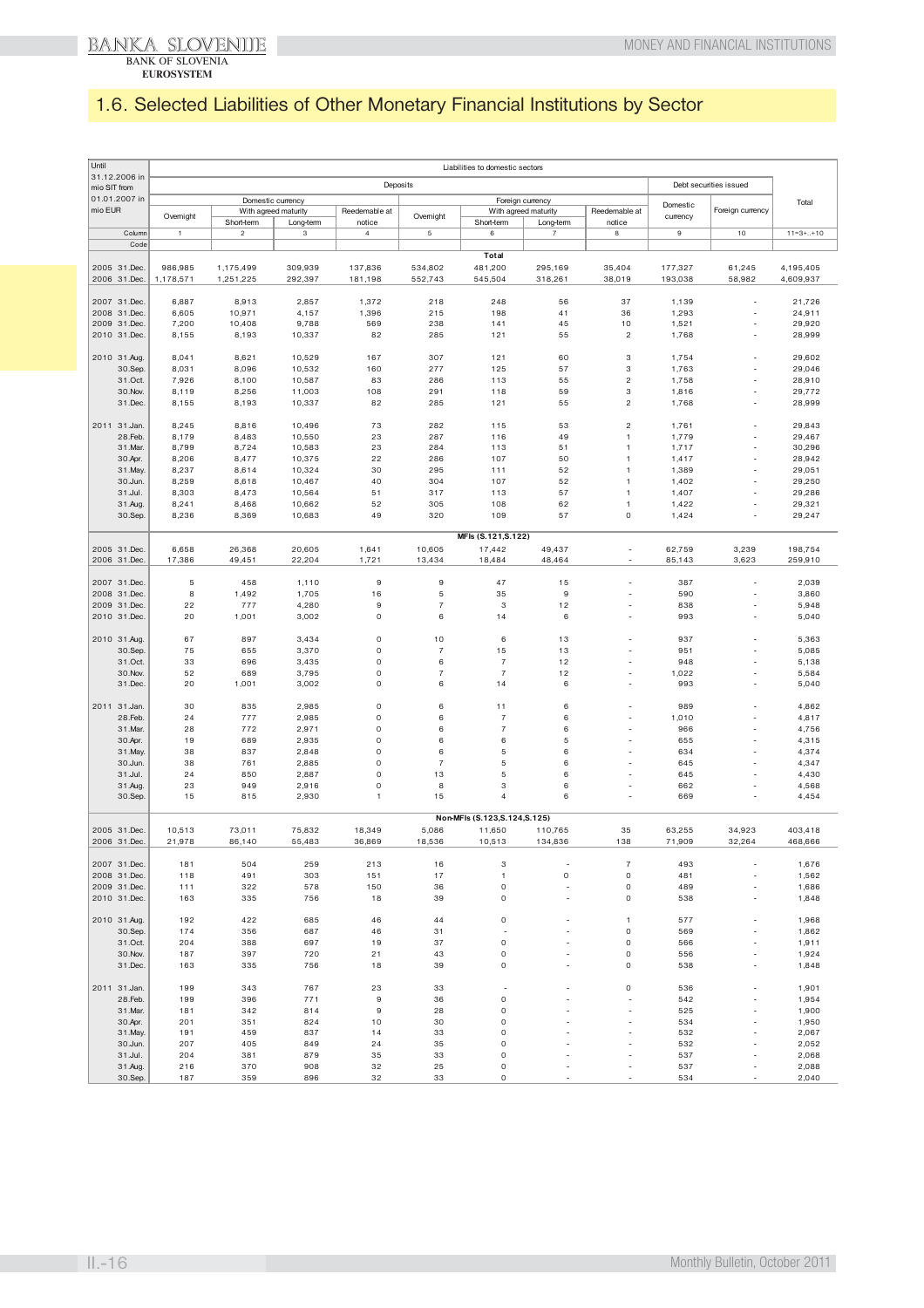| Liabilities to foreign sectors  |                         |                      |                                                    |                            |                      |                 |                                |                   |                                |                   |
|---------------------------------|-------------------------|----------------------|----------------------------------------------------|----------------------------|----------------------|-----------------|--------------------------------|-------------------|--------------------------------|-------------------|
|                                 |                         |                      |                                                    | Deposits                   |                      |                 |                                |                   | Debt securities issued         |                   |
|                                 |                         | Domestic currency    |                                                    |                            | Foreign currency     |                 |                                |                   |                                | Total             |
| Ovemight                        |                         | With agreed maturity | Reedemable at                                      | Ovemight                   | With agreed maturity |                 | Reedemable at                  | Domestic currency | Foreign currency               |                   |
| 12                              | Short-term              | Long-term            | notice<br>15                                       | 16                         | Short-term<br>17     | Long-term<br>18 | notice                         | 20                | 21                             | $22 - 12 +  + 21$ |
|                                 | 13                      | 14                   |                                                    |                            |                      |                 | 19                             |                   |                                |                   |
|                                 |                         |                      |                                                    |                            | Total $(S.2)$        |                 |                                |                   |                                |                   |
| 21,896                          | 42,339                  | 55,272               | 463                                                | 36,869                     | 232,897              | 1,584,184       | 691                            | 249               | 87,443                         | 2,062,303         |
| 28,714                          | 5,474                   | 9,620                | 110                                                | 38,450                     | 313,813              | 2,153,848       | 14                             | 1,093             | 98,766                         | 2,649,902         |
|                                 |                         |                      |                                                    |                            |                      |                 |                                |                   |                                |                   |
| 257                             | 2,573                   | 11,288               | $\mathbf 5$                                        | 23                         | 251                  | 1,432           | $\mathsf{O}$                   | 390               | $\overline{\phantom{a}}$<br>l, | 16,217            |
| 210<br>308                      | 3,087<br>1,722          | 12,076<br>10,813     | $\overline{\mathbf{4}}$<br>$\overline{\mathbf{c}}$ | 22<br>50                   | 269<br>163           | 1,744<br>1,307  | $\mathsf{O}$<br>$\mathsf O$    | 468<br>2,308      | ÷                              | 17,879<br>16,673  |
| 216                             | 1,708                   | 9,902                | 0                                                  | 57                         | 207                  | 1,143           | $\mathsf O$                    | 3,288             | ÷                              | 16,522            |
|                                 |                         |                      |                                                    |                            |                      |                 |                                |                   |                                |                   |
| 261                             | 1,388                   | 10,339               | 0                                                  | 47                         | 274                  | 1,201           | $\mathsf{O}\xspace$            | 3,238             | ä,                             | 16,747            |
| 318                             | 1,629                   | 10,349               | 0                                                  | 47                         | 289                  | 1,111           | $\mathsf{O}$                   | 3,256             | ä,                             | 17,001            |
| 230                             | 1,437                   | 10,288               | 0                                                  | 46                         | 226                  | 1,105           | $\mathsf{O}$                   | 3,245             | ł,                             | 16,577            |
| 237<br>216                      | 1,383                   | 10,369               | $\overline{\mathbf{c}}$<br>0                       | 53<br>57                   | 203<br>207           | 1,140           | $\mathsf O$<br>$\mathsf O$     | 3,294             | ÷<br>÷,                        | 16,681            |
|                                 | 1,708                   | 9,902                |                                                    |                            |                      | 1,143           |                                | 3,288             |                                | 16,522            |
| 230                             | 1,514                   | 9,816                | $\overline{\mathbf{c}}$                            | 53                         | 244                  | 1,054           | $\mathsf{O}$                   | 3,295             | ä,                             | 16,209            |
| 292                             | 1,329                   | 10,024               | 0                                                  | 45                         | 240                  | 1,057           | ÷,                             | 3,277             | ä,                             | 16,263            |
| 229                             | 1,286                   | 9,888                | 0                                                  | 47                         | 202                  | 1,025           | $\overline{\phantom{a}}$       | 3,615             | ÷                              | 16,292            |
| 224                             | 1,149                   | 9,653                |                                                    | 47                         | 187                  | 1,025           | ÷,                             | 3,615             | ÷                              | 15,900            |
| 232                             | 1,086                   | 9,489                | 0                                                  | 48                         | 177                  | 1,078           | ÷,                             | 3,623             |                                | 15,733            |
| 260<br>237                      | 1,165<br>1,134          | 9,418<br>9,621       | 0<br>0                                             | 52<br>56                   | 183<br>152           | 1,064<br>1,121  | ÷,<br>$\overline{\phantom{a}}$ | 3,330<br>3,347    | ä,<br>ä,                       | 15,472<br>15,668  |
| 245                             | 1,020                   | 9,633                | ł,                                                 | 60                         | 153                  | 1,081           | $\overline{\phantom{a}}$       | 3,365             | ÷,                             | 15,557            |
| 273                             | 909                     | 9,678                | ÷,                                                 | 58                         | 158                  | 1,029           | ÷,                             | 3,140             | ÷,                             | 15,245            |
|                                 |                         |                      |                                                    |                            |                      |                 |                                |                   |                                |                   |
|                                 |                         |                      |                                                    |                            | MFIs (S.2)           |                 |                                |                   |                                |                   |
| 14,836<br>20,031                | 38,958                  | 54,705               | 308                                                | 8,108                      | 217,019              | 1,538,579       | 110                            | 201               | 87,406                         | 1,960,229         |
|                                 | 2,562                   | 9,249                | ä,                                                 | 11,281                     | 293,780              | 2,102,275       |                                | 1,020             | 98,624                         | 2,538,821         |
| 45                              | 2,225                   | 11,071               |                                                    | $\mathbf 5$                | 231                  | 1,348           |                                | 388               | ÷,                             | 15,314            |
| 71                              | 2,893                   | 11,815               |                                                    | $\overline{7}$             | 251                  | 1,607           |                                | 437               | ÷                              | 17,081            |
| 163                             | 1,538                   | 10,403               |                                                    | 30                         | 150                  | 1,152           |                                | 2,263             |                                | 15,699            |
| 59                              | 1,533                   | 8,994                | ä,                                                 | 29                         | 197                  | 962             | $\overline{\phantom{a}}$       | 3,254             | ÷,                             | 15,028            |
|                                 |                         |                      |                                                    |                            |                      |                 |                                |                   |                                |                   |
| 94                              | 1,202                   | 9,584                |                                                    | 21                         | 265                  | 1,027           | ÷,                             | 3,203             | ä,                             | 15,395            |
| 163<br>72                       | 1,433<br>1,241          | 9,594<br>9,529       |                                                    | 22<br>21                   | 272<br>217           | 940<br>938      | $\overline{\phantom{a}}$<br>÷, | 3,221<br>3,211    | ÷<br>ł,                        | 15,645<br>15,229  |
| 82                              | 1,189                   | 9,460                |                                                    | 23                         | 193                  | 963             | ÷,                             | 3,259             | ÷,                             | 15,170            |
| 59                              | 1,533                   | 8,994                | ä,                                                 | 29                         | 197                  | 962             | ÷,                             | 3,254             | ÷,                             | 15,028            |
|                                 |                         |                      |                                                    |                            |                      |                 |                                |                   |                                |                   |
| 70                              | 1,336                   | 8,888                |                                                    | 28                         | 233                  | 880             | ÷,                             | 3,261             | ÷                              | 14,695            |
| 136                             | 1,144                   | 9,097                |                                                    | 21                         | 228                  | 881             | ÷,                             | 3,243             | ä,                             | 14,750            |
| 69<br>70                        | 1,109<br>972            | 8,949<br>8,714       |                                                    | 22<br>22                   | 191<br>176           | 856<br>859      | ä,                             | 3,582<br>3,581    | ł,<br>ä,                       | 14,778<br>14,395  |
| 66                              | 908                     | 8,552                | J.                                                 | 21                         | 166                  | 903             | ÷,                             | 3,589             | ł,                             | 14,205            |
| 101                             | 1,011                   | 8,482                |                                                    | 27                         | 174                  | 888             | $\overline{\phantom{a}}$       | 3,297             | $\overline{a}$                 | 13,981            |
| 72                              | 981                     | 8,716                |                                                    | 29                         | 144                  | 940             | ÷,                             | 3,313             | Ĭ.                             | 14,196            |
| 73                              | 879                     | 8,711                |                                                    | 34                         | 145                  | 904             |                                | 3,331             | Ĭ.                             | 14,077            |
| 108                             | 754                     | 8,714                | Ĭ.                                                 | 31                         | 149                  | 854             | ÷                              | 3,106             | Ĭ.                             | 13,717            |
|                                 |                         |                      |                                                    |                            | Non-MFIs (S.2)       |                 |                                |                   |                                |                   |
| 35                              |                         | ÷,                   | ä,                                                 | 35                         |                      | 295             | 1                              | $\sim$            | $\sim$                         | 366               |
| 38                              |                         |                      |                                                    | 106                        | 13                   | 197             | $\overline{c}$                 | $\overline{c}$    | $\mathsf 0$                    | 359               |
|                                 |                         |                      |                                                    |                            |                      |                 |                                |                   |                                |                   |
| $\mathbf{1}$                    | 267                     | $\sqrt{2}$<br>÷,     | 0<br>0                                             | 0                          | 4<br>3               | 0               |                                | 0<br>$\sqrt{2}$   |                                | 275<br>19         |
| 12<br>10                        | $\mathbf{1}$<br>3       | 40                   | 0                                                  | $\mathsf{O}\xspace$        |                      |                 |                                | 18                |                                | 71                |
| $\,$ 5 $\,$                     | $\mathsf{O}\xspace$     | 43                   |                                                    | $\mathsf{O}\xspace$        |                      |                 |                                | 0                 | ä,                             | 49                |
|                                 |                         |                      |                                                    |                            |                      |                 |                                |                   |                                |                   |
| 8                               | $\mathbf{1}$            | 40                   |                                                    | $\mathsf O$                |                      |                 |                                | 0                 |                                | 50                |
| 8                               | $\mathbf{1}$            | 40                   |                                                    | $\mathsf O$                | $\overline{7}$       |                 |                                | 0                 |                                | 57                |
| 8                               | $\mathbf{1}$            | 40                   |                                                    | 0                          |                      |                 |                                | 0                 |                                | 49                |
| 6                               | $\mathbf{1}$<br>$\circ$ | 40                   |                                                    | $\mathsf O$                |                      |                 |                                | 0<br>0            |                                | 47                |
| 5                               |                         | 43                   |                                                    | $\mathsf O$                |                      |                 |                                |                   |                                | 49                |
| 5                               | $\circ$                 | 43                   |                                                    | $\mathsf{O}\xspace$        |                      |                 |                                | 0                 |                                | 49                |
| 5                               | 0                       | 43                   |                                                    | $\mathsf{O}\xspace$        |                      |                 |                                | 0                 |                                | 49                |
| $\overline{\mathfrak{c}}$       | 0                       | 43                   |                                                    | 0                          |                      |                 |                                | 0                 |                                | 51                |
| 5                               | $\circ$                 | 43                   |                                                    | $\mathsf O$                |                      |                 |                                | 0                 |                                | 49                |
| $\scriptstyle{7}$               | 0                       | 43                   |                                                    | $\mathsf O$                |                      |                 |                                | 20                |                                | 71                |
| $\overline{\mathfrak{c}}$<br>10 | 0<br>$\mathbf{1}$       | 43<br>43             |                                                    | $\mathsf O$<br>$\mathsf O$ |                      |                 |                                | 20<br>20          |                                | 70<br>74          |
| $\mathbf 5$                     | $\circ$                 | 47                   |                                                    | 0                          |                      |                 |                                | 20                |                                | 72                |
|                                 |                         |                      |                                                    |                            |                      |                 |                                |                   |                                |                   |

5 0 47 - 0 - - - - 20 - 72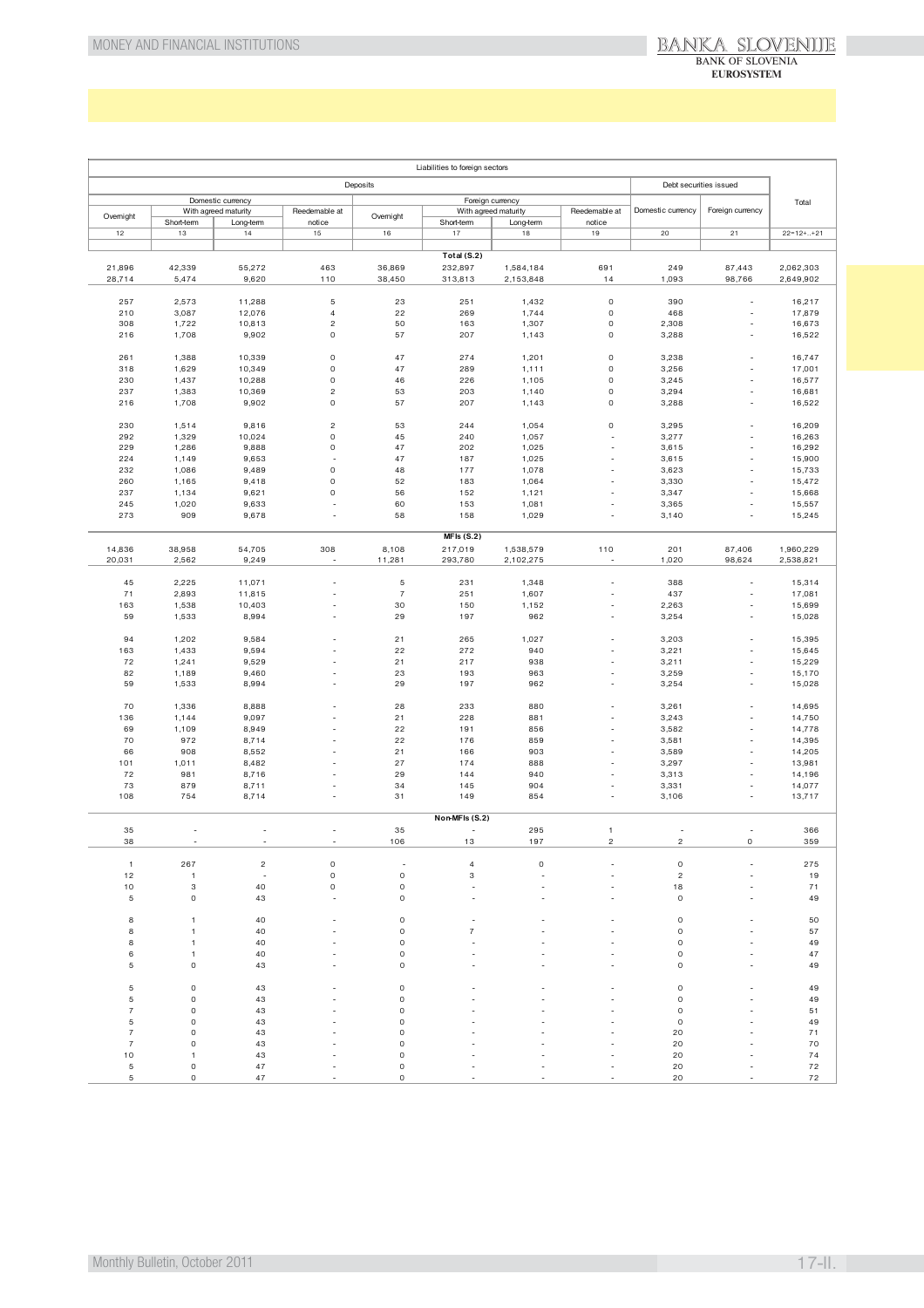# 1.6. Selected Liabilities of Other Monetary Financial Institutions by Sector (continued)

| Until                         | Liabilities to domestic sectors |                                           |                  |                                            |                                            |                                                        |                            |                                |                  |                        |                    |
|-------------------------------|---------------------------------|-------------------------------------------|------------------|--------------------------------------------|--------------------------------------------|--------------------------------------------------------|----------------------------|--------------------------------|------------------|------------------------|--------------------|
| 31.12.2006 in                 |                                 |                                           |                  | Deposits                                   |                                            |                                                        |                            |                                |                  | Debt securities issued |                    |
| mio SIT from<br>01.01.2007 in |                                 |                                           |                  |                                            |                                            | Foreign currency                                       |                            |                                |                  |                        |                    |
| mio EUR                       |                                 | Domestic currency<br>With agreed maturity |                  | Reedemable at                              |                                            | With agreed maturity                                   |                            | Reedemable at                  | Domestic         | Foreign currency       | Total              |
|                               | Overnight                       | Short-term                                | Long-term        | notice                                     | Ovemight                                   | Short-term                                             | Long-term                  | notice                         | currency         |                        |                    |
| Column                        | $\mathbf 1$                     | $\,$                                      | 3                | $\overline{4}$                             | $\mathbf 5$                                | 6                                                      | $\scriptstyle{7}$          | 8                              | 9                | 10                     | $11 = 3 +  + 10$   |
| Code                          |                                 |                                           |                  |                                            |                                            |                                                        |                            |                                |                  |                        |                    |
|                               |                                 |                                           |                  |                                            |                                            | Non-financial corporations (S.11)                      |                            |                                |                  |                        |                    |
| 2005 31.Dec.<br>2006 31.Dec.  | 185,785<br>219,967              | 317,159<br>305,864                        | 34,773<br>30,992 | 51,807<br>72,094                           | 85,077<br>89,487                           | 53,414<br>63,215                                       | 22,685<br>18,941           | 6,835<br>7,486                 | 26,714<br>18,331 | 11,241<br>12,170       | 795,490<br>838,547 |
|                               |                                 |                                           |                  |                                            |                                            |                                                        |                            |                                |                  |                        |                    |
| 2007 31.Dec.                  | 1,301                           | 1,800                                     | 126              | 351                                        | 49                                         | 24                                                     | $\overline{1}$             | $\overline{\mathfrak{c}}$      | 116              | $\overline{a}$         | 3,774              |
| 2008 31.Dec.                  | 1,250                           | 1,881                                     | 166              | 339                                        | 45                                         | 12                                                     | $\mathsf{O}$               | 8                              | 99               |                        | 3,800              |
| 2009 31.Dec.                  | 1,372                           | 1,829                                     | 225              | 306                                        | 41                                         | 14                                                     | $\mathsf{O}$               | 6                              | 74               |                        | 3,868              |
| 2010 31.Dec.                  | 1,748                           | 1,712                                     | 396              | 52                                         | 43                                         | $\overline{4}$                                         | $\sqrt{2}$                 | $\mathbf{1}$                   | 79               | ä,                     | 4,038              |
| 2010 31.Aug.                  | 1,600                           | 1,592                                     | 394              | 98                                         | 56                                         | $\overline{7}$                                         | $\circ$                    | $\mathsf{O}\xspace$            | 84               |                        | 3,832              |
| 30.Sep.                       | 1,585                           | 1,621                                     | 404              | 91                                         | 53                                         | 10                                                     | $\mathsf{O}$               | $\mathbf{1}$                   | 75               |                        | 3,842              |
| 31.Oct.                       | 1,618                           | 1,665                                     | 406              | 50                                         | 59                                         | 8                                                      | $\mathsf{O}$               | $\mathbf{1}$                   | 75               | ä,                     | 3,882              |
| 30.Nov.                       | 1,726                           | 1,780                                     | 384              | 72                                         | 51                                         | 9                                                      | $\overline{1}$             | $\sqrt{2}$                     | 75               | ä,                     | 4,100              |
| 31.Dec.                       | 1,748                           | 1,712                                     | 396              | 52                                         | 43                                         | $\sqrt{4}$                                             | $\overline{c}$             | $\mathbf{1}$                   | 79               | Ĭ.                     | 4,038              |
| 2011 31.Jan.                  | 1,703                           | 1,637                                     | 383              | 37                                         | 54                                         | 6                                                      | $\sqrt{2}$                 | $\mathbf{1}$                   | 80               |                        | 3,904              |
| 28.Feb                        | 1,691                           | 1,681                                     | 390              | 5                                          | 57                                         | 10                                                     | $\mathsf{O}$               |                                | 74               |                        | 3,909              |
| 31.Mar.                       | 1,658                           | 1,707                                     | 397              | 6                                          | 63                                         | $\mathsf g$                                            | $\ensuremath{\mathsf{3}}$  | $\mathsf{O}\xspace$            | 77               |                        | 3,922              |
| 30.Apr.                       | 1,674                           | 1,690                                     | 380              | 5                                          | 67                                         | 10                                                     | $\overline{4}$             |                                | 79               | ä,                     | 3,910              |
| 31.May.                       | 1,579                           | 1,702                                     | 379              | $\mathbf 9$                                | 62                                         | 12                                                     | $\ensuremath{\mathsf{3}}$  |                                | 74               |                        | 3,820              |
| 30.Jun.                       | 1,575                           | 1,740                                     | 371<br>375       | $\overline{7}$<br>$\overline{7}$           | 67<br>65                                   | 10<br>13                                               | 3<br>5                     |                                | 76<br>77         |                        | 3,848<br>3,948     |
| 31.Jul.<br>31.Aug.            | 1,612<br>1,605                  | 1,794<br>1,800                            | 380              | $\overline{7}$                             | 68                                         | 11                                                     | 10                         | $\mathsf O$                    | 77               |                        | 3,960              |
| 30.Sep.                       | 1,624                           | 1,901                                     | 351              | $\overline{7}$                             | 58                                         | 10                                                     | $\ensuremath{\mathsf{3}}$  |                                | 77               | ä,                     | 4,032              |
|                               |                                 |                                           |                  |                                            |                                            |                                                        |                            |                                |                  |                        |                    |
|                               |                                 |                                           |                  |                                            |                                            | Central government (S.1311)                            |                            |                                |                  |                        |                    |
| 2005 31.Dec.<br>2006 31.Dec.  | 12,647<br>4,659                 | 97,654<br>154,577                         | 12,958<br>16,720 | 1,609<br>2,998                             | 865<br>1,283                               | 432<br>704                                             | 3,223<br>1,647             | 410<br>627                     | 17,106<br>10,347 | 5,649<br>4,187         | 152,553<br>197,749 |
|                               |                                 |                                           |                  |                                            |                                            |                                                        |                            |                                |                  |                        |                    |
| 2007 31.Dec.                  | 34                              | 928                                       | 77               | 11                                         | $\mathsf{O}\xspace$                        | $\mathbf{1}$                                           |                            |                                | 53               | Ĭ.                     | 1,105              |
| 2008 31.Dec.                  | 8                               | 1,364                                     | 37               | 22                                         | $\mathsf{O}\xspace$                        |                                                        |                            |                                | 40               |                        | 1,470              |
| 2009 31.Dec.                  | 71                              | 1,722                                     | 1,715            | 29                                         | $\mathsf{O}\xspace$                        | ł,                                                     |                            |                                | 43               |                        | 3,580              |
| 2010 31.Dec.                  | 64                              | 555                                       | 2,055            | 3                                          | $\circ$                                    |                                                        |                            |                                | 73               | Ĭ.                     | 2,751              |
| 2010 31.Aug.                  | 46                              | 985                                       | 2,097            | 5                                          | $\mathsf{O}\xspace$                        |                                                        |                            |                                | 64               | Ĭ.                     | 3,196              |
| 30.Sep.                       | 62                              | 769                                       | 2,111            | $\sqrt{4}$                                 | $\circ$                                    |                                                        |                            |                                | 76               |                        | 3,023              |
| 31.Oct.                       | 10                              | 668                                       | 2,040            | 3                                          | $\mathsf{O}\xspace$                        |                                                        |                            |                                | 75               |                        | 2,797              |
| 30.Nov.                       | 57                              | 805                                       | 2,074            | 3                                          | $\mathsf{O}\xspace$                        |                                                        |                            |                                | 75               |                        | 3,015              |
| 31.Dec.                       | 64                              | 555                                       | 2,055            | 3                                          | $\mathsf{O}\xspace$                        |                                                        |                            |                                | 73               | $\overline{a}$         | 2,751              |
| 2011 31.Jan.                  | 90                              | 1,448                                     | 2,148            | 3                                          | $\mathsf{O}\xspace$                        |                                                        |                            |                                | 71               |                        | 3,761              |
| 28.Feb                        | 16                              | 1,073                                     | 2,153            | ä,                                         | 0                                          |                                                        |                            |                                | 69               | ä,                     | 3,310              |
| 31.Mar.                       | 701                             | 1,416                                     | 2,144            | ÷,                                         | $\circ$                                    |                                                        |                            |                                | 68               |                        | 4,329              |
| 30.Apr.                       | 32                              | 1,291                                     | 2,019            |                                            | $\mathsf{O}\xspace$                        |                                                        |                            |                                | 66               |                        | 3,407              |
| 31.May.                       | 10                              | 1,201                                     | 1,973            | $\mathsf O$                                | $\circ$                                    |                                                        |                            |                                | 66               |                        | 3,251              |
| 30.Jun.<br>31.Jul.            | 91<br>109                       | 1,288<br>1,047                            | 1,974<br>1,980   | 3<br>$\overline{c}$                        | 0<br>$\circ$                               |                                                        |                            |                                | 66<br>64         |                        | 3,421<br>3,203     |
| 31.Aug.                       | 22                              | 1,011                                     | 1,982            | 6                                          | $\mathsf{O}\xspace$                        | ä,                                                     |                            |                                | 62               | ä,                     | 3,082              |
| 30.Sep.                       | 77                              | 1,019                                     | 1,977            | $\overline{\mathbf{c}}$                    | $\circ$                                    | $\mathsf 0$                                            |                            |                                | 60               | Ĭ.                     | 3,135              |
|                               |                                 |                                           |                  |                                            |                                            |                                                        |                            |                                |                  |                        |                    |
| 2005 31.Dec.                  | 18,488                          | 37,244                                    | 8,257            | 18,215                                     | 386                                        | Other government sectors (S.1312,S.1313,S.1314)<br>264 | 1,020                      | 0                              | 6,182            | 1,612                  | 91,668             |
| 2006 31.Dec.                  | 20,507                          | 42,158                                    | 4,711            | 15,994                                     | 5                                          | 2,763                                                  | 696                        | $\overline{\phantom{a}}$       | 6,243            | 2,284                  | 95,363             |
|                               |                                 |                                           |                  |                                            |                                            |                                                        |                            |                                |                  |                        |                    |
| 2007 31.Dec.                  | 122                             | 281                                       | 40               | 57                                         | $\mathsf{O}\xspace$                        | 2                                                      |                            |                                | 50               | Ĭ.                     | 551                |
| 2008 31.Dec.                  | 119                             | 247                                       | 19               | 60                                         | $\mathsf{O}\xspace$                        | ÷,                                                     | $\mathsf{O}$               |                                | 36               | l,                     | 482                |
| 2009 31.Dec.<br>2010 31.Dec.  | 123<br>157                      | 231<br>219                                | 47<br>19         | 46<br>0                                    | $\mathsf{O}\xspace$<br>$\mathsf{O}\xspace$ | ÷<br>$\mathsf{O}\xspace$                               | $\mathsf O$<br>$\mathsf O$ | $\overline{\phantom{a}}$<br>÷, | 28<br>28         | $\overline{a}$<br>÷,   | 476<br>425         |
|                               |                                 |                                           |                  |                                            |                                            |                                                        |                            |                                |                  |                        |                    |
| 2010 31.Aug.                  | 151                             | 242                                       | 32               | 6                                          | $\mathsf{O}\xspace$                        | $\mathsf{O}\xspace$                                    | $\mathsf{O}$               | $\sim$                         | 30               | $\sim$                 | 461                |
| 30.Sep.                       | 169                             | 243                                       | 33               | 8                                          | 0                                          | $\mathsf{O}\xspace$                                    | $\mathsf O$                | ÷,                             | 30               | $\overline{a}$         | 484                |
| 31.Oct.                       | 174                             | 236                                       | 33               | 1                                          | $\mathsf{O}\xspace$                        | ÷                                                      | $\mathsf O$                | ÷,                             | 32               | $\overline{a}$         | 476                |
| 30.Nov.<br>31.Dec.            | 164<br>157                      | 199                                       | 18<br>19         | $\boldsymbol{2}$<br>$\mathsf{O}\xspace$    | $\mathsf{O}\xspace$<br>0                   | ÷,<br>$\mathsf{O}\xspace$                              | $\circ$<br>$\mathsf O$     | ÷,<br>$\ddot{\phantom{0}}$     | 28<br>28         | ÷,<br>÷,               | 411<br>425         |
|                               |                                 | 219                                       |                  |                                            |                                            |                                                        |                            |                                |                  |                        |                    |
| 2011 31.Jan.                  | 141                             | 225                                       | 24               | $\mathsf{O}\xspace$                        | 0                                          | $\mathsf 0$                                            | $\mathsf O$                | $\sim$                         | 28               | ÷,                     | 418                |
| 28.Feb.                       | 139                             | 225                                       | 50               | $\circ$                                    | 0                                          | $\mathsf{O}\xspace$                                    | $\mathsf O$                | ÷,                             | 29               | $\overline{a}$         | 443                |
| 31.Mar.                       | 152                             | 227                                       | 40               | $\mathsf{O}\xspace$                        | 1                                          | $\mathsf{O}\xspace$                                    | $\mathsf O$                |                                | 28               | $\overline{a}$         | 449                |
| 30.Apr.                       | 146                             | 219                                       | 42               | $\circ$                                    | $\mathsf{O}\xspace$                        | Ĭ.                                                     | $\mathsf O$                |                                | 29               | ÷,                     | 437                |
| 31.May.<br>30.Jun.            | 121<br>135                      | 221<br>222                                | 47<br>51         | $\mathsf{O}\xspace$<br>$\mathsf{O}\xspace$ | 0<br>0                                     | 0<br>0                                                 | 0<br>$\mathsf O$           | $\overline{a}$<br>$\sim$       | 30<br>30         | ÷,<br>÷,               | 419<br>438         |
| 31.Jul.                       | 131                             | 214                                       | 60               | $\mathsf{O}\xspace$                        | 0                                          | $\mathsf{O}\xspace$                                    | $\mathsf{O}$               | $\sim$                         | 30               | ä,                     | 434                |
| 31.Aug.                       | 149                             | 215                                       | 61               | $\mathsf{O}\xspace$                        | 0                                          | $\mathsf{O}\xspace$                                    | $\mathsf{O}\xspace$        | $\overline{\phantom{a}}$       | 30               | ÷,                     | 455                |
| 30.Sep.                       | 131                             | 200                                       | 78               | $\circ$                                    | 0                                          | 0                                                      | $\mathsf O$                | ÷,                             | 30               | ÷,                     | 440                |
|                               |                                 |                                           |                  |                                            |                                            |                                                        |                            |                                |                  |                        |                    |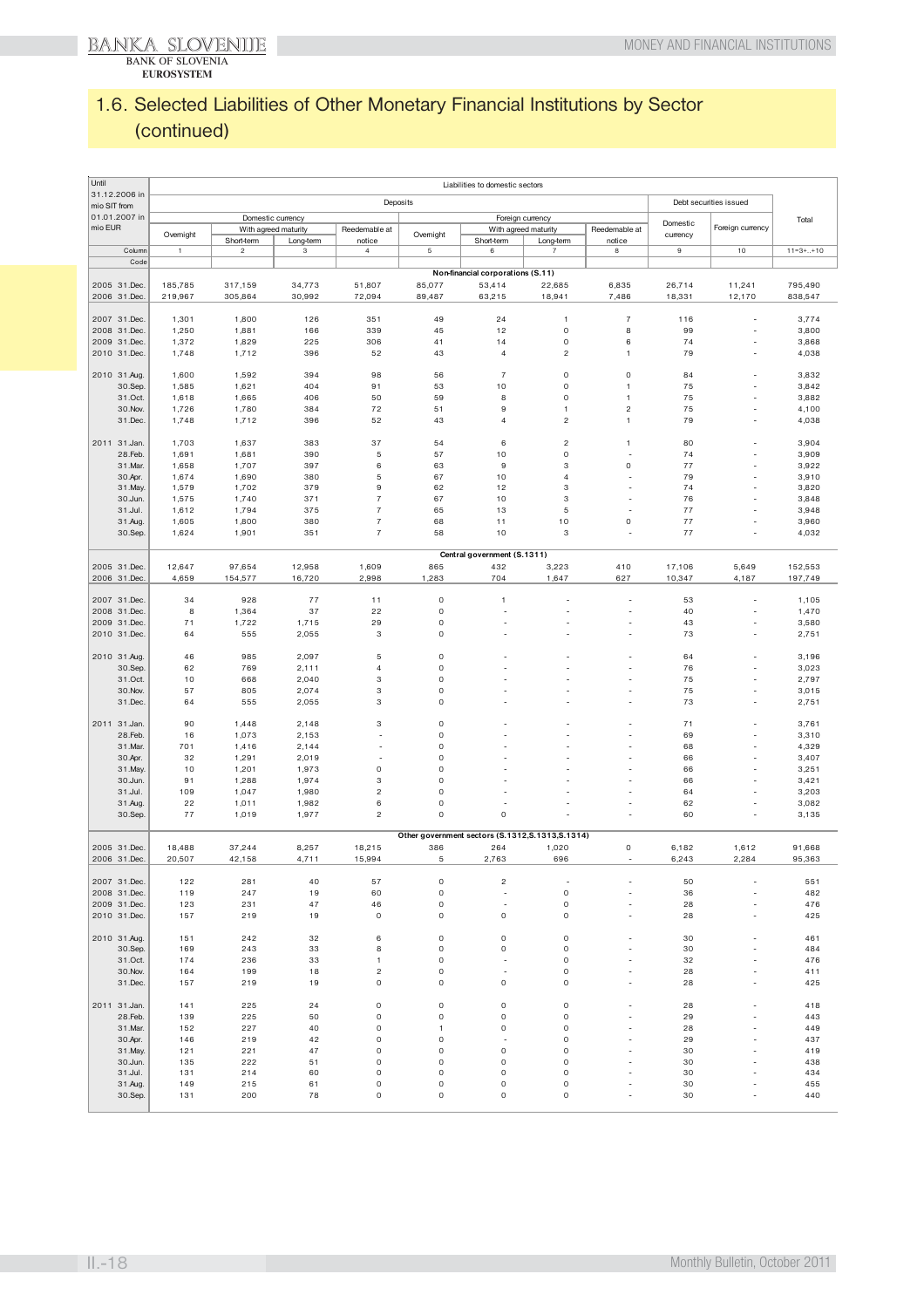|                              |                                            |                                                  |                                       |                                                                   | Liabilities to foreign sectors                    |                                            |                                          | Debt securities issued                                                                                                       |                             |                   |
|------------------------------|--------------------------------------------|--------------------------------------------------|---------------------------------------|-------------------------------------------------------------------|---------------------------------------------------|--------------------------------------------|------------------------------------------|------------------------------------------------------------------------------------------------------------------------------|-----------------------------|-------------------|
|                              |                                            |                                                  | Deposits                              |                                                                   |                                                   |                                            |                                          |                                                                                                                              |                             |                   |
| Ovemight                     | With agreed maturity                       | Domestic currency                                | Reedemable at                         | Ovemight                                                          |                                                   | Foreign currency<br>With agreed maturity   | Reedemable at                            | Domestic currency                                                                                                            | Foreign currency            | Total             |
| 12                           | Short-term<br>13                           | Long-term<br>14                                  | notice<br>15                          | $16\,$                                                            | Short-term<br>17                                  | Long-term<br>$18\,$                        | notice<br>19                             | 20                                                                                                                           | 21                          | $22 - 12 +  + 21$ |
|                              |                                            |                                                  |                                       |                                                                   |                                                   |                                            |                                          |                                                                                                                              |                             |                   |
|                              |                                            |                                                  |                                       |                                                                   | Non-financial corporations (S.2)                  |                                            |                                          |                                                                                                                              |                             |                   |
| 1,329                        | 686                                        | 24                                               | 155                                   | 6,864                                                             | 1,075                                             | 304                                        | 579                                      | $\overline{a}$                                                                                                               | Ĭ.                          | 11,016            |
| 1,229                        | $\mathbf{1}$                               | 33                                               | 109                                   | 5,955                                                             | 3,768                                             | 1,352                                      | 10                                       | ÷,                                                                                                                           | Ĭ.                          | 12,458            |
| 109                          | 6                                          | 12                                               | $\sqrt{5}$                            | $\overline{4}$                                                    | 1                                                 | $\mathbf 5$                                | $\mathsf{O}$                             | ÷,                                                                                                                           | ÷,                          | 142               |
| 28                           | 83                                         | 37                                               | $_{\rm 3}$                            | 3                                                                 | 1                                                 | $\sqrt{2}$                                 | $\mathsf{O}\xspace$                      | 27                                                                                                                           | $\ddot{\phantom{a}}$        | 184               |
| 34                           | 82                                         | 39                                               | $\overline{\mathbf{c}}$               | $\mathbf 5$                                                       | $\mathsf{O}\xspace$                               | 1                                          | $\mathsf{O}\xspace$                      | 27                                                                                                                           | ä,                          | 189               |
| 35                           | 116                                        | 42                                               | $\mathsf{O}$                          | 6                                                                 | 1                                                 | ł,                                         | $\mathsf{o}$                             | 33                                                                                                                           | ÷,                          | 234               |
| 39                           | 119                                        | 47                                               | $\circ$                               | 5                                                                 | $\mathbf{1}$                                      | 1                                          | $\mathsf{o}$                             | 34                                                                                                                           |                             | 246               |
| 29                           | 131                                        | 47                                               | $\mathsf{O}\xspace$                   | $\sqrt{4}$                                                        | $\overline{\mathbf{c}}$                           |                                            | $\mathsf O$                              | 34                                                                                                                           | L,                          | 248               |
| 32                           | 130                                        | 46                                               | $\mathsf{O}$                          | $\sqrt{4}$                                                        | $\mathbf 2$                                       |                                            | $\mathsf{O}\xspace$                      | 34                                                                                                                           |                             | 249               |
| 32                           | 131                                        | 45                                               | $\overline{c}$                        | $\mathbf 9$                                                       | 1                                                 |                                            | $\mathsf{O}\xspace$                      | 34                                                                                                                           | ä,                          | 255               |
| 35                           | 116                                        | 42                                               | $\mathsf{O}$                          | 6                                                                 | 1                                                 |                                            | $\mathsf{o}$                             | 33                                                                                                                           | ÷,                          | 234               |
| 34                           | 122                                        | 42                                               | $\overline{c}$                        | 6                                                                 | $\overline{c}$                                    |                                            | $\mathsf O$                              | 33                                                                                                                           | Ĭ.                          | 241               |
| 32                           | 125                                        | 42                                               | ÷                                     | $\mathbf 5$                                                       | 3                                                 |                                            | $\sim$                                   | 33                                                                                                                           | L,                          | 240               |
| 31                           | 125                                        | 36                                               |                                       | 6                                                                 | $\mathbf 2$                                       |                                            | $\sim$                                   | 33                                                                                                                           |                             | 233               |
| 29                           | 125                                        | 36                                               | $\overline{\phantom{a}}$              | $\mathbf 5$                                                       | 3                                                 |                                            | $\sim$                                   | 33                                                                                                                           | ä,                          | 231               |
| 34<br>29                     | 125<br>105                                 | 39<br>38                                         | $\mathsf{O}\xspace$<br>$\circ$        | $\overline{\mathfrak{c}}$<br>6                                    | 3<br>$\overline{c}$                               |                                            |                                          | 13<br>13                                                                                                                     |                             | 220<br>193        |
| 35                           | 100                                        | 9                                                |                                       | $\sqrt{5}$                                                        | $\overline{c}$                                    | 0                                          |                                          | 13                                                                                                                           |                             | 163               |
| 42                           | 91                                         | $\mathsf g$                                      |                                       | $\sqrt{5}$                                                        | 3                                                 | 0                                          |                                          | 13                                                                                                                           | J,                          | 162               |
| 39                           | 103                                        | 25                                               | $\sim$                                | $\sqrt{5}$                                                        | 3                                                 | $\mathsf{O}\xspace$                        | $\sim$                                   | 13                                                                                                                           | ÷,                          | 188               |
|                              |                                            |                                                  |                                       |                                                                   | Central government (S.2)                          |                                            |                                          |                                                                                                                              |                             |                   |
| 8                            | ÷,                                         | ÷                                                | ÷,                                    | 58                                                                | 37,363<br>÷                                       |                                            | ÷,                                       | ÷,                                                                                                                           | ÷,                          | 37,428            |
| 98                           | 610                                        | ÷,                                               | ÷                                     | 416                                                               | $\sim$                                            | 42,133                                     | ÷,                                       | $\overline{a}$                                                                                                               | ÷,                          | 43,258            |
|                              |                                            |                                                  |                                       |                                                                   |                                                   |                                            |                                          |                                                                                                                              |                             |                   |
| $\sqrt{2}$<br>$\sqrt{2}$     | $\overline{\phantom{a}}$<br>÷,             | 146<br>163                                       |                                       | $\mathsf{O}\xspace$<br>$\mathsf{O}\xspace$                        | $\sim$                                            | 71<br>128                                  | $\sim$                                   |                                                                                                                              | ä,                          | 219<br>293        |
| $\mathbf{1}$                 | $\overline{\phantom{a}}$                   | 235                                              |                                       | $\mathsf 0$                                                       | ٠                                                 | 149                                        | $\sim$                                   |                                                                                                                              |                             | 386               |
| $\overline{c}$               | $\mathsf 0$                                | 706                                              |                                       | $\mathbf{1}$                                                      | $\overline{\phantom{a}}$                          | 172                                        |                                          |                                                                                                                              | Ĭ.                          | 881               |
|                              |                                            |                                                  |                                       |                                                                   |                                                   |                                            |                                          |                                                                                                                              |                             |                   |
| $\sqrt{2}$                   | $\mathsf{O}\xspace$                        | 555                                              |                                       | $\mathsf 0$                                                       | ÷                                                 | 165                                        |                                          |                                                                                                                              |                             | 722               |
| $\sqrt{2}$<br>$\overline{c}$ | $\mathsf{O}\xspace$<br>$\mathsf{O}\xspace$ | 554<br>560                                       |                                       | $\mathsf{O}\xspace$<br>$\mathsf 0$                                | ä,                                                | 165<br>161                                 |                                          |                                                                                                                              |                             | 721<br>722        |
| $\overline{c}$               | $\mathsf{O}\xspace$                        | 708                                              |                                       | $\mathsf{O}\xspace$                                               | ä,                                                | 168                                        |                                          |                                                                                                                              |                             | 878               |
| $\overline{c}$               | $\mathsf{O}\xspace$                        | 706                                              |                                       | 1                                                                 | ÷                                                 | 172                                        |                                          |                                                                                                                              | Ĭ.                          | 881               |
|                              |                                            |                                                  |                                       |                                                                   |                                                   |                                            |                                          |                                                                                                                              |                             |                   |
| $\sqrt{2}$<br>$\sqrt{2}$     | $\mathsf{O}\xspace$<br>$\mathsf{O}\xspace$ | 721<br>719                                       |                                       | $\mathsf 0$<br>$\mathsf{O}\xspace$                                | ٠                                                 | 166<br>167                                 |                                          |                                                                                                                              |                             | 889<br>888        |
| $\sqrt{2}$                   | $\mathsf{O}\xspace$                        | 729                                              |                                       | $\mathsf{O}\xspace$                                               |                                                   | 161                                        |                                          |                                                                                                                              |                             | 892               |
| $\sqrt{2}$                   | $\mathsf{O}\xspace$                        | 728                                              |                                       | $\mathsf 0$                                                       |                                                   | 159                                        |                                          |                                                                                                                              |                             | 889               |
| $\overline{c}$               | $\mathsf{O}\xspace$                        | 728                                              |                                       | $\mathsf{O}\xspace$                                               |                                                   | 167                                        |                                          |                                                                                                                              |                             | 898               |
| $\sqrt{2}$                   | $\mathsf{O}\xspace$                        | 725                                              |                                       | $\mathsf{O}\xspace$                                               | ÷                                                 | 166                                        |                                          |                                                                                                                              |                             | 894               |
| 3<br>$\sqrt{2}$              | 1<br>$\mathsf{O}\xspace$                   | 723<br>737                                       |                                       | $\mathsf{O}\xspace$<br>$\mathsf{O}\xspace$                        | $\sim$                                            | 172<br>167                                 | $\sim$                                   | ÷,                                                                                                                           | ä,                          | 899<br>907        |
| $\overline{\mathbf{c}}$      | $\mathbf{1}$                               | 756                                              |                                       | $\mathsf{O}\xspace$                                               |                                                   | 164                                        | $\sim$                                   | J.                                                                                                                           | ä,                          | 924               |
|                              |                                            |                                                  |                                       |                                                                   |                                                   |                                            |                                          |                                                                                                                              |                             |                   |
| $\sim$                       | ÷,                                         | ł,                                               | $\sim$                                | ÷,                                                                | Other government sectors (S.2)<br>ä,              | ä,                                         | $\sim$                                   | $\overline{\phantom{a}}$                                                                                                     | ÷,                          | $\sim$            |
| $\overline{\phantom{a}}$     |                                            | L.                                               |                                       | $\sim$                                                            | ÷,                                                | ÷,                                         | $\overline{a}$                           | $\overline{a}$                                                                                                               | $\overline{a}$              | ÷,                |
|                              |                                            |                                                  |                                       |                                                                   |                                                   |                                            |                                          |                                                                                                                              |                             |                   |
|                              | $\sim$                                     |                                                  |                                       |                                                                   |                                                   |                                            |                                          |                                                                                                                              |                             |                   |
|                              | $\omega$                                   | $\sim$                                           | $\sim$                                |                                                                   |                                                   |                                            |                                          |                                                                                                                              |                             |                   |
|                              | $\omega$                                   | $\omega$                                         | $\omega$ .                            | $\omega_{\rm c}$                                                  | ä,                                                | $\omega$                                   | $\omega$                                 |                                                                                                                              |                             |                   |
|                              |                                            |                                                  |                                       |                                                                   |                                                   |                                            |                                          |                                                                                                                              |                             |                   |
|                              |                                            | $\sigma_{\rm{max}}$ and<br>$\sigma_{\rm{max}}$ . |                                       | $\sigma_{\rm{max}}$<br>$\frac{1}{2} \left( \frac{1}{2} \right)$ . | $\frac{1}{2} \left( \frac{1}{2} \right)$          |                                            | $\frac{1}{2} \left( \frac{1}{2} \right)$ | $\frac{1}{2} \left( \frac{1}{2} \right)$ , $\frac{1}{2} \left( \frac{1}{2} \right)$<br>$\frac{1}{2} \frac{1}{2} \frac{1}{2}$ | $\sigma_{\rm{max}}$         |                   |
|                              | $\sim$                                     | $\omega_{\rm{eff}}$                              | $\omega_{\rm{eff}}$                   |                                                                   |                                                   |                                            |                                          |                                                                                                                              | $\sim$                      |                   |
|                              | $\omega$<br>$\omega$                       | ÷,<br>÷.                                         | $\mathbb{Z}^{\mathbb{Z}}$<br>$\omega$ | $\sim$                                                            | $\omega_{\rm c}$<br>÷.                            | $\mathcal{L}_{\mathcal{A}}$                | ä,                                       | $\omega$                                                                                                                     |                             |                   |
|                              | $\sim$                                     | $\sim$                                           | $\omega_{\rm c}$                      | $\omega_{\rm{eff}}$                                               | $\omega_{\rm{max}}$                               | $\omega$                                   | $\Box$                                   | ä,                                                                                                                           | ÷.                          |                   |
|                              |                                            |                                                  |                                       |                                                                   |                                                   |                                            |                                          |                                                                                                                              |                             |                   |
|                              | $\sim$                                     | $\sim$                                           | <b>All Contracts</b>                  | $\sim$                                                            | $\frac{1}{2}$ and $\frac{1}{2}$ and $\frac{1}{2}$ | $\sigma_{\rm{max}}$                        | $\Delta \sim 10^{11}$ m $^{-1}$          | $\sigma_{\rm{max}}$ and                                                                                                      | $\sim$                      |                   |
|                              | $1 -$                                      | $\mathbb{R}^d$<br>÷,                             | $\frac{1}{2}$ .                       | $\frac{1}{2}$                                                     | $\frac{1}{2}$ .                                   | $\omega_{\rm{max}}$<br>$\omega_{\rm{max}}$ | $\Delta \sim 100$<br>÷.                  | $\omega_{\rm{max}}$                                                                                                          | $\mathcal{L}_{\mathcal{A}}$ | $\mathbf{1}$      |
|                              | $\sim$                                     | $\blacksquare$                                   | $\omega_{\rm{max}}$                   |                                                                   |                                                   |                                            |                                          | $\mathbb{R}^d$                                                                                                               |                             |                   |
|                              | $\sim$                                     | $\sim$                                           | $\sim 10^{-11}$                       | $\sim$                                                            | $\omega_{\rm c}$                                  | $\omega_{\rm{eff}}$                        | $\omega_{\rm{max}}$                      | ÷.                                                                                                                           |                             |                   |
|                              | $\sim$                                     | $\sim$                                           | $\sim$                                | $\sim$                                                            | $\sim$                                            | $\sim$                                     | $\omega_{\rm{eff}}$                      | $\sim$                                                                                                                       | ÷.                          |                   |
|                              |                                            | $\blacksquare$                                   | $\sim$                                |                                                                   |                                                   |                                            |                                          |                                                                                                                              |                             |                   |
|                              |                                            |                                                  |                                       |                                                                   |                                                   |                                            |                                          |                                                                                                                              |                             |                   |
|                              |                                            |                                                  |                                       |                                                                   |                                                   |                                            |                                          |                                                                                                                              |                             |                   |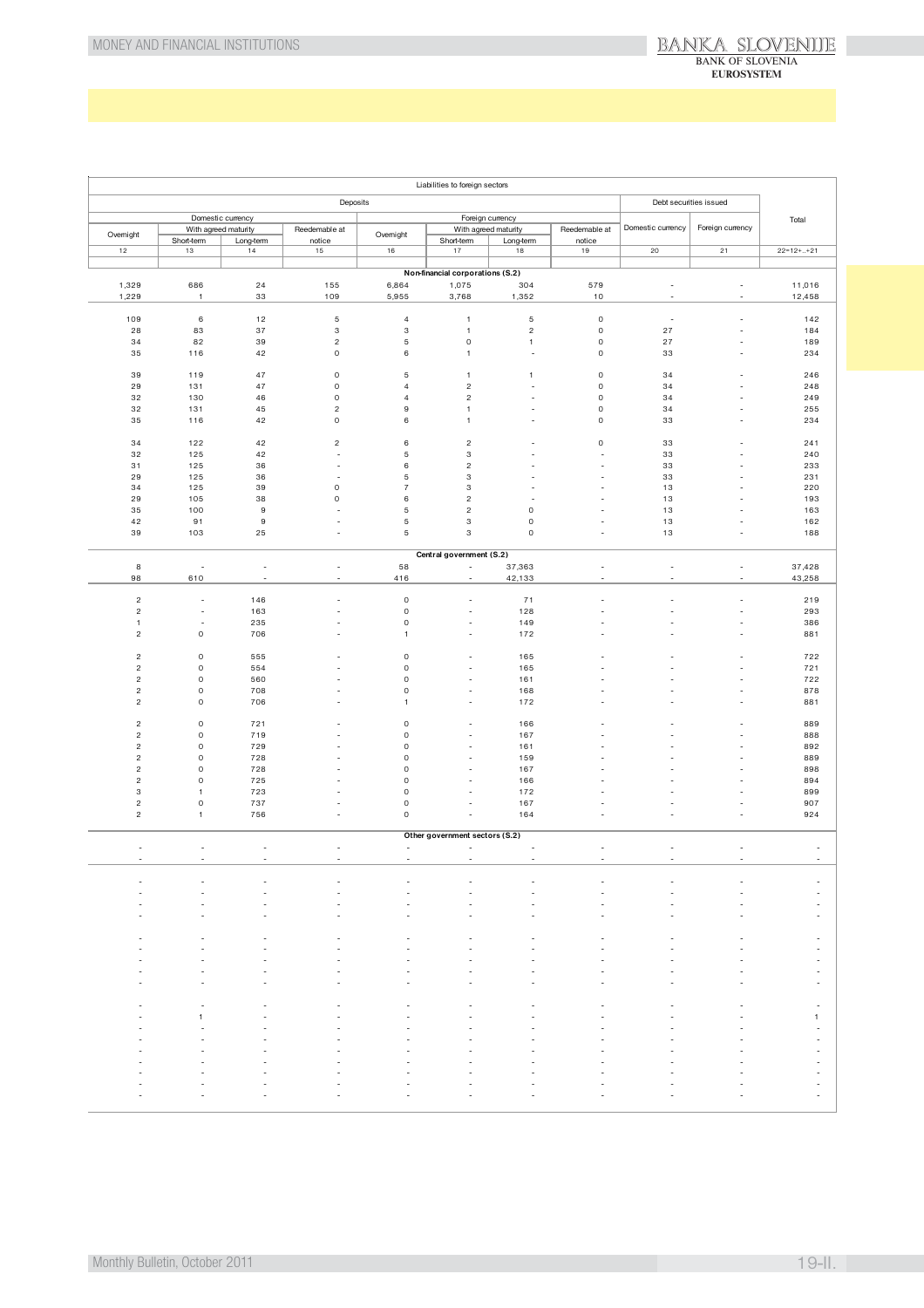# 1.6. Selected Liabilities of Other Monetary Financial Institutions by Sector (continued)

| Until        |               |          |                |                      |                |           | Liabilities to domestic sectors |                                                                        |              |                      |                        |            |
|--------------|---------------|----------|----------------|----------------------|----------------|-----------|---------------------------------|------------------------------------------------------------------------|--------------|----------------------|------------------------|------------|
|              | 31.12.2006 in |          |                |                      |                |           |                                 |                                                                        |              |                      |                        |            |
| mio SIT from |               |          |                |                      |                | Deposits  |                                 |                                                                        |              |                      | Debt securities issued |            |
|              | 01.01.2007 in |          |                | Domestic currency    |                |           |                                 | Foreign currency                                                       |              |                      |                        |            |
| mio EUR      |               |          |                | With agreed maturity | Reedemable     |           |                                 | With agreed maturity                                                   | Reedemable   | Domestic<br>currency | Foreign<br>currency    | Total      |
|              |               | Ovemight | Short-term     | Long-term            | at notice      | Overnight | Short-term                      | Long-term                                                              | at notice    |                      |                        |            |
|              | Column        | 1        | $\overline{2}$ | 3                    | $\overline{4}$ | 5         | 6                               | $\overline{7}$                                                         | 8            | 9                    | 10                     | $11=3++10$ |
|              | Code          |          |                |                      |                |           |                                 |                                                                        |              |                      |                        |            |
|              |               |          |                |                      |                |           |                                 | Households and non-profit institutions serving households (S.14, S.15) |              |                      |                        |            |
|              | 2005 31.Dec.  | 752,894  | 624,063        | 157,515              | 46,215         | 432,783   | 397,997                         | 108,039                                                                | 28,124       | 1,310                | 4,581                  | 2,553,522  |
|              | 2006 31.Dec.  | 894.073  | 613,034        | 162,287              | 51,521         | 429,998   | 449,825                         | 113,676                                                                | 29,769       | 1,065                | 4,455                  | 2,749,703  |
|              |               |          |                |                      |                |           |                                 |                                                                        |              |                      |                        |            |
|              | 2007 31.Dec.  | 5,244    | 4,942          | 1,246                | 732            | 143       | 171                             | 40                                                                     | 24           | 40                   |                        | 12,582     |
|              | 2008 31.Dec.  | 5,103    | 5,495          | 1,927                | 809            | 147       | 150                             | 31                                                                     | 29           | 48                   |                        | 13,737     |
|              | 2009 31.Dec.  | 5,501    | 5,526          | 2,943                | 29             | 154       | 124                             | 32                                                                     | 3            | 49                   |                        | 14,362     |
|              | 2010 31.Dec.  | 6,003    | 4,371          | 4,110                | 9              | 197       | 102                             | 47                                                                     | $\mathbf{1}$ | 57                   |                        | 14,897     |
|              |               |          |                |                      |                |           |                                 |                                                                        |              |                      |                        |            |
|              | 2010 31.Aug.  | 5,985    | 4,483          | 3,887                | 12             | 197       | 107                             | 47                                                                     | 1            | 62                   |                        | 14,782     |
|              | 30.Sep.       | 5,966    | 4,451          | 3,927                | 11             | 187       | 100                             | 44                                                                     | 1            | 62                   | ۰                      | 14,750     |
|              | 31.Oct.       | 5,889    | 4,447          | 3,976                | 10             | 184       | 98                              | 42                                                                     |              | 60                   |                        | 14.707     |
|              | 30.Nov.       | 5,933    | 4,386          | 4,012                | 9              | 190       | 102                             | 46                                                                     |              | 59                   |                        | 14.739     |
|              | 31.Dec.       | 6,003    | 4,371          | 4,110                | 9              | 197       | 102                             | 47                                                                     | 1            | 57                   |                        | 14,897     |
|              |               |          |                |                      |                |           |                                 |                                                                        |              |                      |                        |            |
| 2011         | 31.Jan.       | 6,083    | 4,328          | 4,189                | 9              | 188       | 98                              | 46                                                                     |              | 57                   |                        | 14,998     |
|              | 28.Feb.       | 6,109    | 4,331          | 4,202                | 8              | 188       | 98                              | 43                                                                     |              | 54                   |                        | 15,034     |
|              | 31.Mar.       | 6,078    | 4,260          | 4,215                | $\overline{7}$ | 185       | 97                              | 42                                                                     |              | 54                   | ٠                      | 14,940     |
|              | 30.Apr.       | 6,134    | 4,237          | 4,176                | $\overline{7}$ | 183       | 92                              | 41                                                                     |              | 53                   | ٠                      | 14,923     |
|              | 31.Mav.       | 6,296    | 4.193          | 4,240                | 6              | 194       | 94                              | 43                                                                     |              | 53                   | ٠                      | 15.120     |
|              | 30.Jun.       | 6,214    | 4,203          | 4,337                | 6              | 194       | 92                              | 43                                                                     |              | 54                   |                        | 15,145     |
|              | 31.Jul.       | 6,223    | 4,188          | 4,383                | 6              | 205       | 95                              | 46                                                                     |              | 55                   |                        | 15,203     |
|              | 31.Aug.       | 6,225    | 4,123          | 4,415                | $\overline{7}$ | 203       | 93                              | 46                                                                     |              | 55                   |                        | 15,168     |
|              | 30.Sep.       | 6,203    | 4,074          | 4,451                | $\overline{7}$ | 214       | 95                              | 47                                                                     | 0            | 55                   |                        | 15,146     |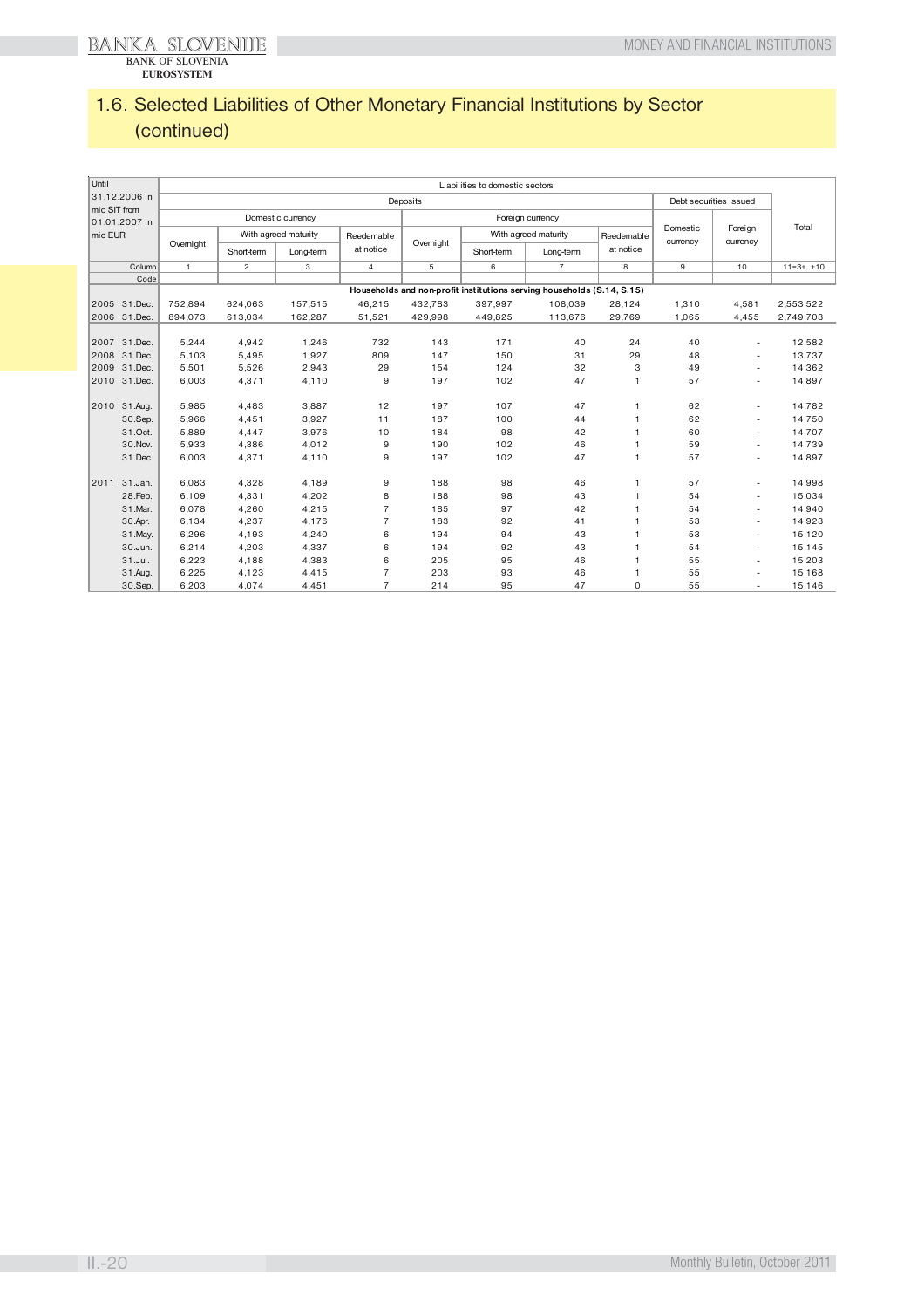|          |            |                      |                          |          | Liabilities to foreign sectors |                                                                 |                |              |                          |             |
|----------|------------|----------------------|--------------------------|----------|--------------------------------|-----------------------------------------------------------------|----------------|--------------|--------------------------|-------------|
|          |            |                      | Deposits                 |          |                                |                                                                 |                |              | Debt securities issued   |             |
|          |            | Domestic currency    |                          |          |                                | Foreign currency                                                |                |              |                          |             |
|          |            | With agreed maturity | Reedemable at            |          |                                | With agreed maturity                                            | Reedemable at  | Domestic     | Foreign currency         | Total       |
| Ovemight | Short-term | Long-term            | notice                   | Ovemight | Short-term                     | Long-term                                                       | notice         | currency     |                          |             |
| 12       | 13         | 14                   | 15                       | 16       | 17                             | 18                                                              | 19             | 20           | 21                       | $22=12++21$ |
|          |            |                      |                          |          |                                |                                                                 |                |              |                          |             |
|          |            |                      |                          |          |                                | Households and non-profit institutions serving households (S.2) |                |              |                          |             |
| 5,688    | 2,695      | 543                  | 0                        | 21.805   | 14,803                         | 7,642                                                           | $\mathbf{1}$   | 48           | 37                       | 53,263      |
| 7,319    | 2,301      | 338                  | 1                        | 20,692   | 16,252                         | 7,891                                                           | $\overline{c}$ | 71           | 142                      | 55,007      |
|          |            |                      |                          |          |                                |                                                                 |                |              |                          |             |
| 100      | 75         | 56                   | 0                        | 14       | 15                             | $\overline{7}$                                                  | ٠              | 1            | ۰                        | 267         |
| 96       | 110        | 61                   | 0                        | 13       | 15                             | 6                                                               | $\circ$        | 1            | ٠                        | 302         |
| 100      | 99         | 95                   | 0                        | 16       | 12                             | 5                                                               |                | 1            | ٠                        | 327         |
| 115      | 60         | 117                  | 0                        | 21       | 8                              | $\overline{9}$                                                  | ٠              | $\mathbf{1}$ | ٠                        | 331         |
| 119      | 66         | 113                  | 0                        | 21       | 8                              | 8                                                               | ٠              | 1            | ٠                        | 335         |
| 116      | 64         | 114                  | 0                        | 20       | 8                              | $\overline{7}$                                                  | ä,             | $\mathbf{1}$ | ٠                        | 329         |
| 116      | 64         | 112                  | 0                        | 20       | $\overline{7}$                 | $\overline{7}$                                                  |                |              | ٠                        | 327         |
| 115      | 62         | 116                  | 0                        | 20       | 9                              | 9                                                               |                | $\mathbf{1}$ | ٠                        | 331         |
| 115      | 60         | 117                  | 0                        | 21       | 8                              | 9                                                               | ٠              | $\mathbf{1}$ | ٠                        | 331         |
|          |            |                      |                          |          |                                |                                                                 |                |              |                          |             |
| 119      | 56         | 123                  | 0                        | 19       | 9                              | 8                                                               | ٠              | 1            | ٠                        | 334         |
| 117      | 58         | 124                  | 0                        | 19       | 8                              | 9                                                               | ٠              | $\mathbf{1}$ | ۰                        | 335         |
| 119      | 52         | 131                  | 0                        | 19       | 8                              | 8                                                               | ä,             |              | ÷                        | 338         |
| 117      | 52         | 132                  | ٠                        | 20       | 8                              | 8                                                               | ٠              | 1            | ٠                        | 336         |
| 123      | 53         | 127                  | 0                        | 19       | 8                              | 8                                                               |                |              | ٠                        | 339         |
| 120      | 48         | 130                  | 0                        | 19       | $\overline{7}$                 | 9                                                               | ۰              |              | $\sim$                   | 333         |
| 118      | 51         | 130                  | 0                        | 22       | 6                              | 9                                                               |                |              | $\overline{\phantom{a}}$ | 335         |
| 122      | 49         | 130                  |                          | 21       | 6                              | 10                                                              |                |              | ٠                        | 338         |
| 119      | 51         | 136                  | $\overline{\phantom{a}}$ | 22       | 6                              | 11                                                              | ٠              |              | ٠                        | 344         |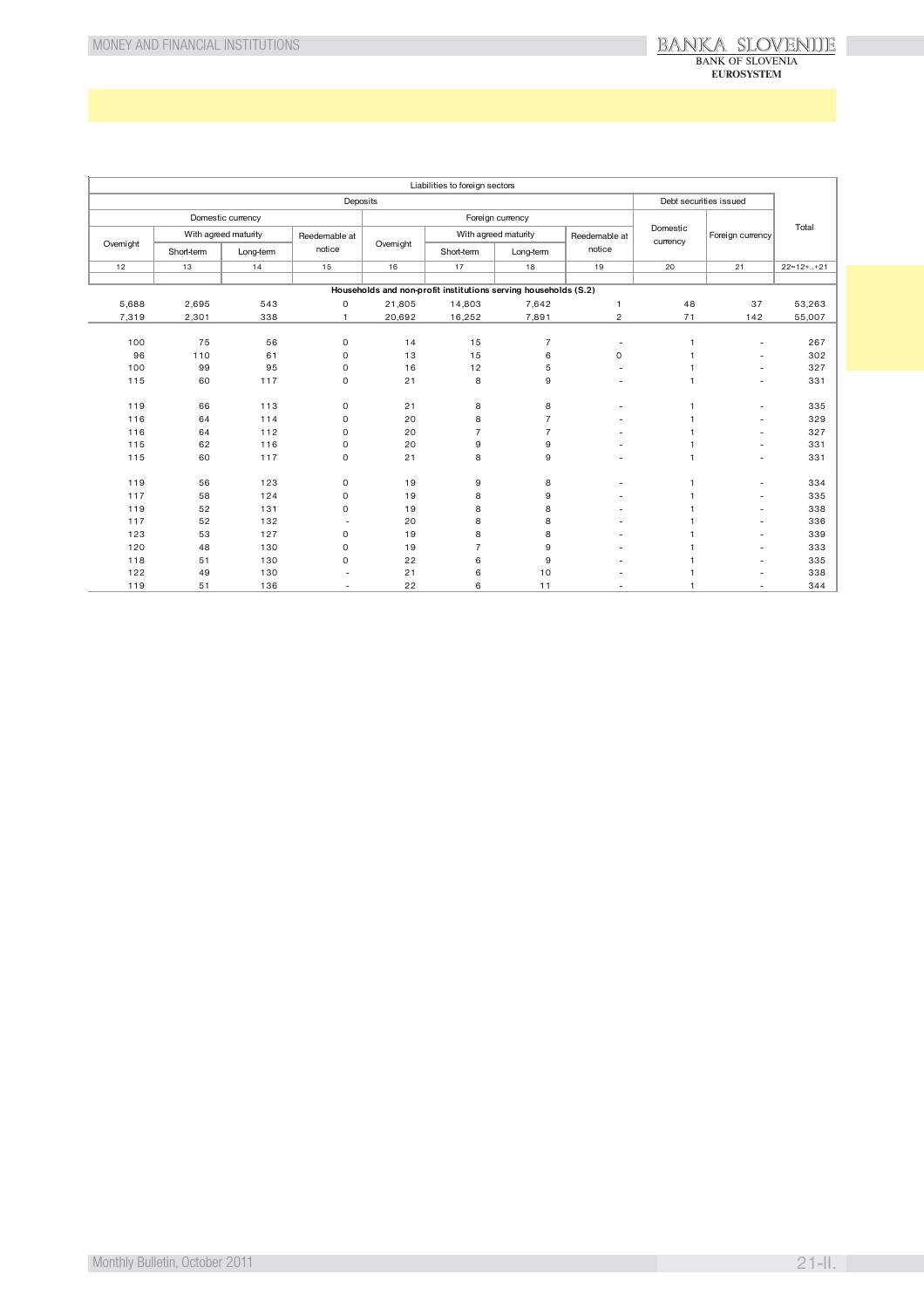**EUROSYSTEM**

#### 1.7. Balance Sheet of the Bank of Slovenia - instruments

| Millions of EUR |                              |                                      |                                                         | Assets                         |                                                                                       |                                   |                |  |  |  |
|-----------------|------------------------------|--------------------------------------|---------------------------------------------------------|--------------------------------|---------------------------------------------------------------------------------------|-----------------------------------|----------------|--|--|--|
|                 |                              |                                      |                                                         |                                | Lending to euro area credit institutionsrelated to monetary policy operations in euro |                                   |                |  |  |  |
|                 | Gold and gold<br>receivables | Claims on non-euro area<br>residents | Claims on euro area<br>residents in foreign<br>currency | Main refinancing<br>operations | Longer-term refinancing<br>operations                                                 | Fine-tuning reverse<br>operations | Securities     |  |  |  |
| Column          | $\mathbf{1}$                 | $\overline{c}$                       | 3                                                       | $\overline{4}$                 | 5                                                                                     | 6                                 | $\overline{7}$ |  |  |  |
| Code            |                              |                                      |                                                         |                                |                                                                                       |                                   |                |  |  |  |
| 2007 31.Dec.    | 58                           | 1,740                                | 498                                                     | 80                             | 76                                                                                    | $\cdots$                          | $\cdots$       |  |  |  |
| 2008 31.Dec.    | 64                           | 1,758                                | 262                                                     | 134                            | 1,064                                                                                 | $\cdots$                          | $\cdots$       |  |  |  |
| 2009 31.Dec.    | 78                           | 1,550                                | 245                                                     | $\mathbf{1}$                   | 2,114                                                                                 | $\cdots$                          | 85             |  |  |  |
| 2010 31.Dec.    | 108                          | 1,459                                | 259                                                     | 53                             | 539                                                                                   | 10                                | 669            |  |  |  |
| 2009 31.Oct.    | 70                           | 1,724                                | 243                                                     | 14                             | 1,286                                                                                 | $\cdots$                          | 64             |  |  |  |
| 30.Nov.         | 70                           | 1,665                                | 248                                                     | 14                             | 1,277                                                                                 |                                   | 77             |  |  |  |
| 31.Dec.         | 78                           | 1,550                                | 245                                                     | $\mathbf{1}$                   | 2,114                                                                                 | $\cdots$                          | 85             |  |  |  |
| 2010 31.Jan.    | 78                           | 1,542                                | 298                                                     | $\mathbf{1}$                   | 2,104                                                                                 | $\cdots$                          | 95             |  |  |  |
| 28.Feb.         | 78                           | 1,637                                | 316                                                     | $\mathbf{1}$                   | 2,094                                                                                 | $\cdots$                          | 150            |  |  |  |
| 31.Mar.         | 84                           | 1,556                                | 319                                                     | $\mathbf{1}$                   | 2,084                                                                                 |                                   | 179            |  |  |  |
| 30.Apr.         | 84                           | 1,504                                | 333                                                     | $\mathbf{1}$                   | 2,174                                                                                 |                                   | 213            |  |  |  |
| 31.May.         | 84                           | 1,572                                | 273                                                     | $\mathbf{1}$                   | 2,171                                                                                 | $\cdots$                          | 615            |  |  |  |
| 30.Jun.         | 103                          | 1,480                                | 276                                                     | 11                             | 2,051                                                                                 |                                   | 665            |  |  |  |
| 31.Jul.         | 103                          | 1,597                                | 262                                                     | $\mathbf{1}$                   | 1,184                                                                                 | $\cdots$                          | 665            |  |  |  |
| 31.Aug.         | 103                          | 1,505                                | 249                                                     | $\mathbf{1}$                   | 1,248                                                                                 | $\cdots$                          | 665            |  |  |  |
| 30.Sep.         | 98                           | 1,475                                | 240                                                     | 21                             | 929                                                                                   | 35                                | 664            |  |  |  |
| 31.Oct.         | 98                           | 1,452                                | 260                                                     | 48                             | 1,049                                                                                 | $\cdots$                          | 664            |  |  |  |
| 30.Nov.         | 98                           | 1,460                                | 245                                                     | 8                              | 1,065                                                                                 | $\cdots$                          | 664            |  |  |  |
| 31.Dec.         | 108                          | 1,459                                | 259                                                     | 53                             | 539                                                                                   | 10                                | 669            |  |  |  |
| 2011 31.Jan.    | 108                          | 1,467                                | 277                                                     | 28                             | 409                                                                                   | $\cdots$                          | 677            |  |  |  |
| 28.Feb.         | 108                          | 1,466                                | 272                                                     | 38                             | 414                                                                                   | $\cdots$                          | 681            |  |  |  |
| 31.Mar.         | 103                          | 1,508                                | 231                                                     | 38                             | 327                                                                                   |                                   | 673            |  |  |  |
| 30.Apr.         | 103                          | 1,494                                | 245                                                     | $\cdots$                       | 355                                                                                   | $\cdots$                          | 673            |  |  |  |
| 31.May.         | 103                          | 1,488                                | 243                                                     | 18                             | 429                                                                                   | $\cdots$                          | 673            |  |  |  |
| 30.Jun.         | 107                          | 1,530                                | 245                                                     | 38                             | 399                                                                                   | $\cdots$                          | 653            |  |  |  |
| 31.Jul.         | 107                          | 1,543                                | 241                                                     | 43                             | 421                                                                                   | $\cdots$                          | 643            |  |  |  |
| 31.Aug.         | 107                          | 1,502                                | 254                                                     | 8                              | 545                                                                                   | $\cdots$                          | 909            |  |  |  |
| 30.Sep.         | 123                          | 1,512                                | 299                                                     | 8                              | 415                                                                                   | $\cdots$                          | 1,017          |  |  |  |

| Millions of EUR |          |                             |                                           |                                                              | Liabilities                                                  |                                                                                           |                     |                                   |
|-----------------|----------|-----------------------------|-------------------------------------------|--------------------------------------------------------------|--------------------------------------------------------------|-------------------------------------------------------------------------------------------|---------------------|-----------------------------------|
|                 |          |                             |                                           |                                                              |                                                              | Liabilities to euro area credit instiutions related to monetary policy operations in euro |                     |                                   |
|                 |          | Banknotes in<br>circulation | Liabilities to non-euro<br>area residents | Liabilities to euro area<br>residents in foreign<br>currency | Current accounts (covering<br>the minimum reserve<br>system) | Deposit facility                                                                          | Fixed-term deposits | Fine-tuning reverse<br>operations |
|                 | Column   | $\mathbf{1}$                | $\overline{c}$                            | 3                                                            | $\overline{4}$                                               | 5                                                                                         | 6                   | $\overline{7}$                    |
|                 | Code     |                             |                                           |                                                              |                                                              |                                                                                           |                     |                                   |
| 2007 31. Dec.   |          | 2,900                       | 97                                        | 66                                                           | 335                                                          | 16                                                                                        | 5                   | $\cdots$                          |
| 2008 31. Dec.   |          | 3,215                       | 62                                        | 72                                                           | 403                                                          | 582                                                                                       | $\cdots$            | $\cdots$                          |
| 2009 31. Dec.   |          | 3,496                       | 251                                       | 69                                                           | 415                                                          | 805                                                                                       | $\cdots$            |                                   |
| 2010 31. Dec.   |          | 3,640                       | 283                                       | 76                                                           | 442                                                          | 305                                                                                       | 135                 |                                   |
|                 |          |                             |                                           |                                                              |                                                              |                                                                                           |                     |                                   |
| 2009 31. Oct.   |          | 3,344                       | 286                                       | 69                                                           | 430                                                          | 465                                                                                       | $\cdots$            |                                   |
|                 | 30, Nov. | 3,364                       | 317                                       | 68                                                           | 407                                                          | 480                                                                                       | $\cdots$            |                                   |
|                 | 31. Dec. | 3,496                       | 251                                       | 69                                                           | 415                                                          | 805                                                                                       | $\cdots$            |                                   |
|                 |          |                             |                                           |                                                              |                                                              |                                                                                           |                     |                                   |
| 2010 31. Jan.   |          | 3,397                       | 271                                       | 69                                                           | 408                                                          | 1,725                                                                                     | $\cdots$            |                                   |
|                 | 28. Feb. | 3,400                       | 244                                       | 70                                                           | 455                                                          | 623                                                                                       |                     |                                   |
|                 | 31. Mar. | 3,455                       | 276                                       | 72                                                           | 557                                                          | 270                                                                                       | $\cdots$            |                                   |
|                 | 30. Apr. | 3,460                       | 273                                       | 73                                                           | 444                                                          | 510                                                                                       | $\cdots$            | $\cdots$                          |
|                 | 31. May. | 3,491                       | 247                                       | 74                                                           | 447                                                          | 490                                                                                       | 75                  |                                   |
|                 | 30. Jun. | 3,520                       | 271                                       | 80                                                           | 566                                                          | 732                                                                                       | 115                 | $\cdots$                          |
|                 | 31. Jul. | 3,557                       | 280                                       | 80                                                           | 455                                                          | 308                                                                                       | 162                 |                                   |
|                 | 31. Aug. | 3,528                       | 278                                       | 84                                                           | 448                                                          | 289                                                                                       | 21                  | $\cdots$                          |
|                 | 30. Sep. | 3,526                       | 310                                       | 77                                                           | 459                                                          | 230                                                                                       | 150                 |                                   |
|                 | 31. Oct. | 3,533                       | 299                                       | 77                                                           | 409                                                          | 74                                                                                        | 115                 |                                   |
|                 | 30. Nov. | 3,541                       | 256                                       | 74                                                           | 422                                                          | 264                                                                                       | 25                  |                                   |
|                 | 31. Dec. | 3,640                       | 283                                       | 76                                                           | 442                                                          | 305                                                                                       | 135                 |                                   |
|                 |          |                             |                                           |                                                              |                                                              |                                                                                           |                     |                                   |
| 2011 31. Jan.   |          | 3,552                       | 267                                       | 72                                                           | 415                                                          | 101                                                                                       | 250                 |                                   |
|                 | 28. Feb. | 3,548                       | 261                                       | 72                                                           | 535                                                          | 168                                                                                       | 198                 | $\cdots$                          |
|                 | 31. Mar. | 3,564                       | 284                                       | 67                                                           | 1,079                                                        | 192                                                                                       | 245                 | $\cdots$                          |
|                 | 30. Apr. | 3,609                       | 276                                       | 67                                                           | 453                                                          | 99                                                                                        | 85                  | $\cdots$                          |
|                 | 31. May. | 3,624                       | 253                                       | 66                                                           | 476                                                          | 153                                                                                       | 127                 |                                   |
|                 | 30. Jun. | 3,663                       | 249                                       | 65                                                           | 424                                                          | 170                                                                                       | 135                 | $\cdots$                          |
|                 | 31. Jul. | 3,701                       | 246                                       | 64                                                           | 442                                                          | 209                                                                                       | $\,$ 5              |                                   |
|                 | 31. Aug. | 3,675                       | 298                                       | 64                                                           | 422                                                          | 121                                                                                       | 250                 |                                   |
|                 | 30. Sep. | 3,708                       | 273                                       | 68                                                           | 422                                                          | 148                                                                                       | 191                 | $\cdots$                          |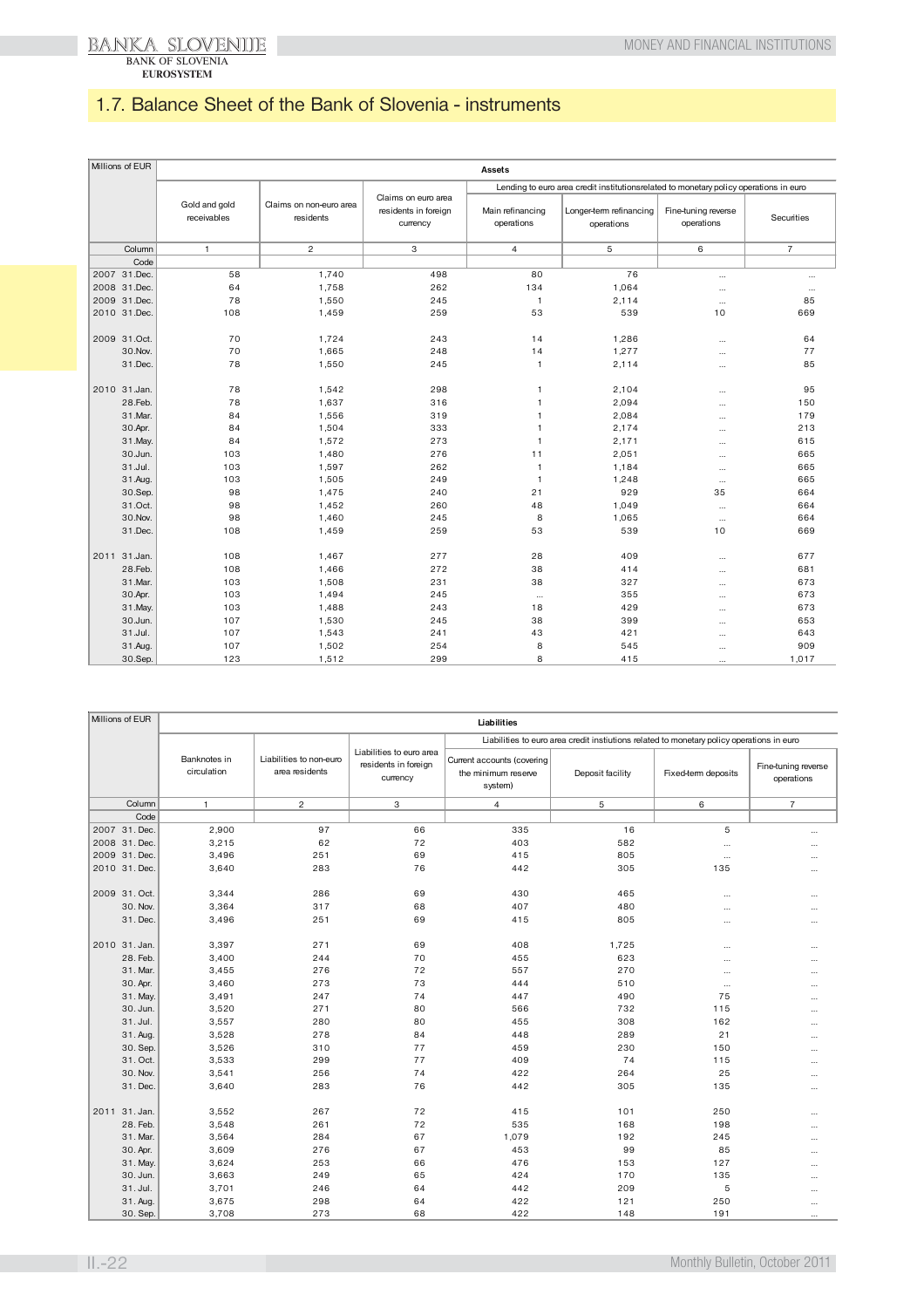| Assets                    |       |                                                                                                        |          |                                              |                            |     |        |  |  |  |  |
|---------------------------|-------|--------------------------------------------------------------------------------------------------------|----------|----------------------------------------------|----------------------------|-----|--------|--|--|--|--|
| Marginal lending facility | Total | Other claims on euro<br>Claims on general<br>area credit institutions<br>government in euro<br>in euro |          | Securities of euro area<br>residents in euro | Intra-Eurosystem<br>claims |     | Total  |  |  |  |  |
| 8                         | 9     | 10                                                                                                     | 11       | 12                                           | 13                         | 14  | 15     |  |  |  |  |
|                           |       |                                                                                                        |          |                                              |                            |     |        |  |  |  |  |
| $\cdots$                  | 156   | 972                                                                                                    |          | 2,103                                        | 2,574                      | 220 | 8,321  |  |  |  |  |
| $\cdots$                  | 1,198 | 636                                                                                                    | $\cdots$ | 2,442                                        | 2,651                      | 329 | 9,338  |  |  |  |  |
| $\cdots$                  | 2,200 | 20                                                                                                     | $\cdots$ | 2,857                                        | 2,756                      | 283 | 9,990  |  |  |  |  |
| $\cdots$                  | 1,271 | 95                                                                                                     | $\cdots$ | 2,428                                        | 2,728                      | 214 | 8,561  |  |  |  |  |
|                           |       |                                                                                                        |          |                                              |                            |     |        |  |  |  |  |
| $\cdots$                  | 1,364 | 17                                                                                                     |          | 2,868                                        | 2,697                      | 275 | 9,257  |  |  |  |  |
| $\cdots$                  | 1,369 | 22                                                                                                     |          | 2,921                                        | 2,715                      | 284 | 9,294  |  |  |  |  |
| $\cdots$                  | 2,200 | 20                                                                                                     | $\cdots$ | 2,857                                        | 2,756                      | 283 | 9,990  |  |  |  |  |
|                           |       |                                                                                                        |          |                                              |                            |     |        |  |  |  |  |
| $\cdots$                  | 2,200 | 8                                                                                                      |          | 2,834                                        | 2,700                      | 282 | 9,943  |  |  |  |  |
| $\cdots$                  | 2,245 | 5                                                                                                      |          | 2,734                                        | 2,679                      | 288 | 9,982  |  |  |  |  |
| $\cdots$                  | 2,264 | 77                                                                                                     |          | 2,632                                        | 2,717                      | 310 | 9,960  |  |  |  |  |
| $\cdots$                  | 2,388 | 49                                                                                                     |          | 2,489                                        | 2,680                      | 310 | 9,836  |  |  |  |  |
| $\cdots$                  | 2,787 | 59                                                                                                     |          | 2,472                                        | 2,691                      | 332 | 10,270 |  |  |  |  |
| $\cdots$                  | 2,726 | 97                                                                                                     | $\cdots$ | 2,358                                        | 2,710                      | 399 | 10,150 |  |  |  |  |
| $\cdots$                  | 1,849 | $\mathbf{1}$                                                                                           | $\cdots$ | 2,364                                        | 2,746                      | 383 | 9,307  |  |  |  |  |
| $\cdots$                  | 1,913 | 119                                                                                                    |          | 2,372                                        | 2,750                      | 332 | 9,344  |  |  |  |  |
| $\cdots$                  | 1,650 | 84                                                                                                     |          | 2,411                                        | 2,732                      | 284 | 8,975  |  |  |  |  |
| $\cdots$                  | 1,761 | 82                                                                                                     |          | 2,425                                        | 2,697                      | 279 | 9,054  |  |  |  |  |
| $\cdots$                  | 1,737 | 89                                                                                                     | $\cdots$ | 2,425                                        | 2,725                      | 286 | 9,066  |  |  |  |  |
| $\cdots$                  | 1,271 | 95                                                                                                     | $\cdots$ | 2,428                                        | 2,728                      | 214 | 8,561  |  |  |  |  |
|                           |       |                                                                                                        |          |                                              |                            |     |        |  |  |  |  |
| $\cdots$                  | 1,113 | 163                                                                                                    | $\cdots$ | 2,355                                        | 2,678                      | 209 | 8,370  |  |  |  |  |
| $\cdots$                  | 1,132 | 126                                                                                                    | $\cdots$ | 2,398                                        | 2,616                      | 206 | 8,324  |  |  |  |  |
|                           | 1,037 | 185                                                                                                    |          | 2,311                                        | 2,560                      | 204 | 8,139  |  |  |  |  |
| $\cdots$                  | 1,027 | 292                                                                                                    | $\cdots$ | 2,216                                        | 2,551                      | 202 | 8,130  |  |  |  |  |
| $\cdots$                  | 1,119 | 309                                                                                                    |          | 2,217                                        | 2,590                      | 214 | 8,283  |  |  |  |  |
| $\cdots$                  | 1,089 | 259                                                                                                    | $\cdots$ | 2,232                                        | 2,603                      | 225 | 8,291  |  |  |  |  |
| $\cdots$                  | 1,106 | 266                                                                                                    | $\cdots$ | 2,228                                        | 2,636                      | 222 | 8,350  |  |  |  |  |
| $\cdots$                  | 1,462 | 392                                                                                                    |          | 2,140                                        | 2,676                      | 234 | 8,766  |  |  |  |  |
| $\cdots$                  | 1,440 | 296                                                                                                    | $\cdots$ | 2,173                                        | 2,705                      | 287 | 8,836  |  |  |  |  |

| Liabilities                 |                |                                                                  |                                              |                                 |                      |                   |        |  |  |  |  |  |
|-----------------------------|----------------|------------------------------------------------------------------|----------------------------------------------|---------------------------------|----------------------|-------------------|--------|--|--|--|--|--|
| Debt certificates<br>issued | Total          | Other liabilities to euro<br>area credit institutions<br>in euro | Liabilities to general<br>government in euro | Intra-Eurosystem<br>liabilities | Capital and reserves | Other liabilities | Total  |  |  |  |  |  |
| 8                           | $\overline{9}$ | 10                                                               | 11                                           | 12                              | 13                   | 14                | 15     |  |  |  |  |  |
|                             |                |                                                                  |                                              |                                 |                      |                   |        |  |  |  |  |  |
| $\ldots$                    | 356            | 53                                                               | 341                                          | 3,491                           | 800                  | 218               | 8,321  |  |  |  |  |  |
| $\cdots$                    | 984            | 10                                                               | 268                                          | 3,570                           | 752                  | 406               | 9,338  |  |  |  |  |  |
| $\cdots$                    | 1,220          | 14                                                               | 271                                          | 3,345                           | 724                  | 600               | 9,990  |  |  |  |  |  |
|                             | 882            |                                                                  | 270                                          | 2,093                           | 802                  | 501               | 8,561  |  |  |  |  |  |
|                             |                |                                                                  |                                              |                                 |                      |                   |        |  |  |  |  |  |
| $\cdots$                    | 895            | 15                                                               | 277                                          | 3,056                           | 722                  | 593               | 9,257  |  |  |  |  |  |
| $\cdots$                    | 887            | 13                                                               | 287                                          | 3,027                           | 722                  | 608               | 9,294  |  |  |  |  |  |
| $\cdots$                    | 1,220          | 14                                                               | 271                                          | 3,345                           | 724                  | 600               | 9,990  |  |  |  |  |  |
|                             |                |                                                                  |                                              |                                 |                      |                   |        |  |  |  |  |  |
| $\cdots$                    | 2,132          | 13                                                               | 279                                          | 2,440                           | 724                  | 618               | 9,943  |  |  |  |  |  |
| $\cdots$                    | 1,078          | 16                                                               | 820                                          | 3,001                           | 724                  | 628               | 9,982  |  |  |  |  |  |
| $\cdots$                    | 827            | 84                                                               | 1,069                                        | 2,759                           | 802                  | 616               | 9,960  |  |  |  |  |  |
| $\cdots$                    | 954            | 14                                                               | 1,066<br>2,563                               |                                 | 802                  | 631               | 9,836  |  |  |  |  |  |
|                             | 1,012          | 12                                                               | 870                                          | 3,124                           | 802                  | 639               | 10,270 |  |  |  |  |  |
|                             | 1,414          | 13                                                               | 270                                          | 3,094                           | 802                  | 686               | 10,150 |  |  |  |  |  |
| $\cdots$                    | 925            | 11                                                               | 270                                          | 2,711                           | 802                  | 670               | 9,307  |  |  |  |  |  |
| $\cdots$                    | 757            | 12                                                               | 220                                          | 3,044                           | 802                  | 618               | 9,344  |  |  |  |  |  |
| $\cdots$                    | 839            | 29                                                               | 122                                          | 2,717                           | 802                  | 554               | 8,975  |  |  |  |  |  |
| $\cdots$                    | 597            | 13                                                               | 120                                          | 3,046                           | 802                  | 567               | 9,054  |  |  |  |  |  |
| $\cdots$                    | 710            | 13                                                               | 123                                          | 2,972                           | 802                  | 575               | 9,066  |  |  |  |  |  |
| $\cdots$                    | 882            | 14                                                               | 270                                          | 2,093                           | 802                  | 501               | 8,561  |  |  |  |  |  |
|                             |                |                                                                  |                                              |                                 |                      |                   |        |  |  |  |  |  |
|                             | 767            | 12                                                               | 131                                          | 2,248                           | 802                  | 519               | 8,370  |  |  |  |  |  |
|                             | 901            | 12                                                               | 276                                          | 1,927                           | 802                  | 525               | 8,324  |  |  |  |  |  |
| $\cdots$                    | 1,516          | 16                                                               | 125                                          | 1,277                           | 831                  | 459               | 8,139  |  |  |  |  |  |
| $\cdots$                    | 636            | 16                                                               | 524                                          | 1,696                           | 831                  | 475               | 8,130  |  |  |  |  |  |
| $\cdots$                    | 756            | 12                                                               | 525                                          | 1,739                           | 831                  | 477               | 8,283  |  |  |  |  |  |
| $\cdots$                    | 729            | 55                                                               | 275                                          | 1,946                           | 831                  | 478               | 8,291  |  |  |  |  |  |
| $\cdots$                    | 656            | 11                                                               | 273                                          | 2,083                           | 831                  | 485               | 8,350  |  |  |  |  |  |
| $\cdots$                    | 793            | 19                                                               | 275                                          | 2,306                           | 831                  | 505               | 8,766  |  |  |  |  |  |
|                             | 761            | 37                                                               | 271                                          | 2,335                           | 831                  | 553               | 8,836  |  |  |  |  |  |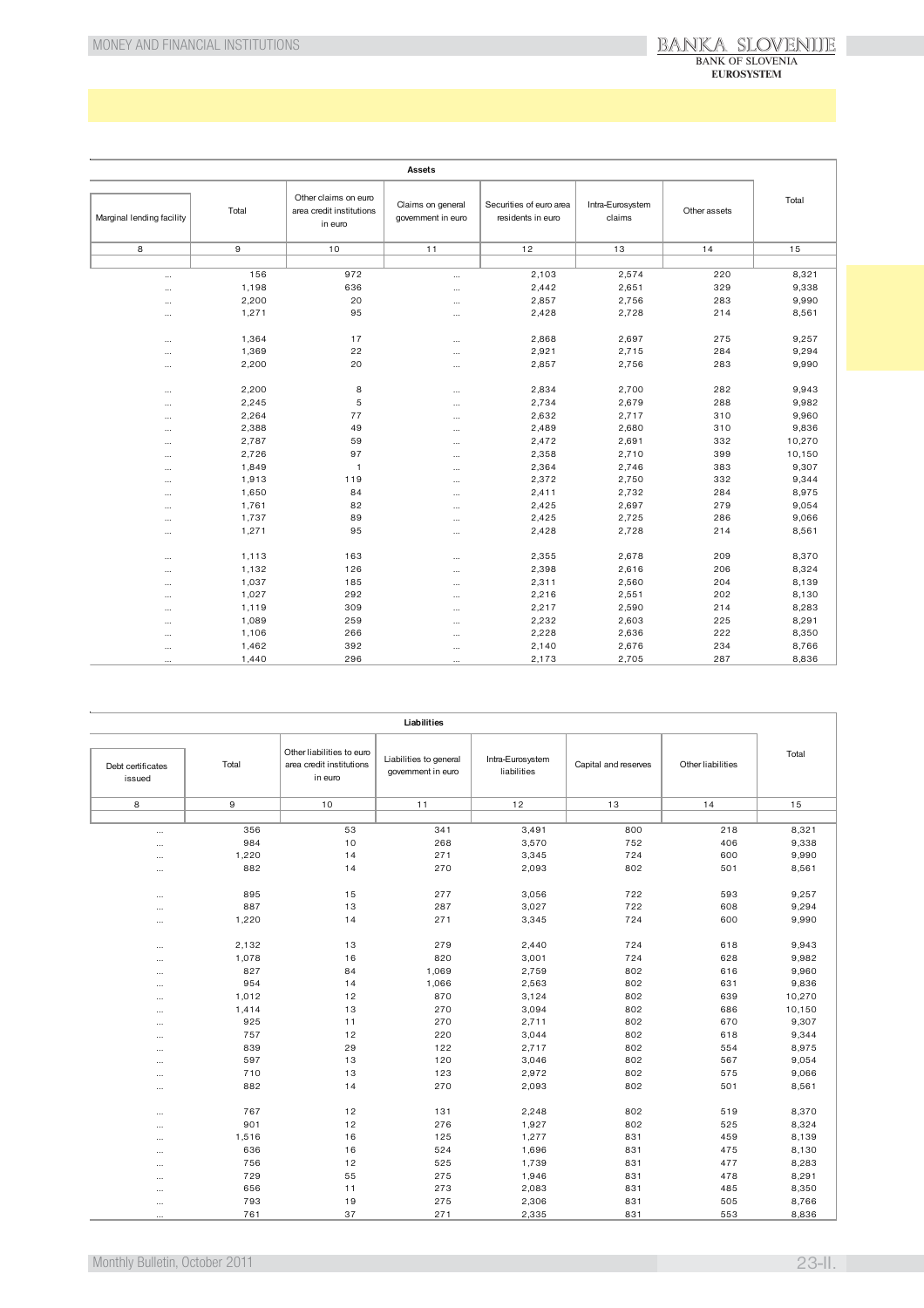**EUROSYSTEM**

## 1.8.1. Investment funds assets according to the type of fund

|            |             |                |                         |                                         |                | Assets                   |                 |                                                          |                                                                                                                                     |                |  |  |
|------------|-------------|----------------|-------------------------|-----------------------------------------|----------------|--------------------------|-----------------|----------------------------------------------------------|-------------------------------------------------------------------------------------------------------------------------------------|----------------|--|--|
|            |             |                |                         |                                         |                | Domestic assets          |                 |                                                          |                                                                                                                                     |                |  |  |
|            |             |                |                         | Outstanding amount to financial sectors |                |                          |                 | Outstanding amount to non-financial sectors <sup>2</sup> |                                                                                                                                     |                |  |  |
|            |             |                |                         |                                         |                |                          |                 |                                                          |                                                                                                                                     |                |  |  |
|            |             | Deposits       | Debt securities         | Shares and other<br>equity              | Total          | Deposits                 | Debt securities | Shares and other<br>equity                               | Total                                                                                                                               | Total          |  |  |
| in mio EUR | Column      | $\overline{1}$ | $\overline{2}$          | $\overline{\mathbf{3}}$                 | $\overline{4}$ | $\overline{5}$           | $\overline{6}$  | $\overline{7}$                                           | $\overline{8}$                                                                                                                      | $\overline{9}$ |  |  |
|            | Code        |                |                         |                                         |                |                          |                 |                                                          |                                                                                                                                     |                |  |  |
|            |             |                |                         |                                         |                | Total                    |                 |                                                          |                                                                                                                                     |                |  |  |
|            | 2008 31.Dec | 182            | 76                      | 175                                     | 434            |                          | 58              | 489                                                      | 546                                                                                                                                 | 981            |  |  |
|            | 2009 31.Dec | 173            | 61                      | 191                                     | 425            |                          | 54              | 468                                                      | 522                                                                                                                                 | 947            |  |  |
|            | 2010 31.Dec | 148            | 58                      | 146                                     | 352            |                          | 43              | 363                                                      | 406                                                                                                                                 | 759            |  |  |
|            | 2011 31.Jan | 150            | 58                      | 142                                     | 350            |                          | 43              | 350                                                      | 393                                                                                                                                 | 743            |  |  |
|            | 28.Feb      | 147            | 55                      | 140                                     | 341            |                          | 43              | 331                                                      | 374                                                                                                                                 | 715            |  |  |
|            | 31.Mar      | 126            | 53                      | 139                                     | 318            |                          | 41              | 331                                                      | 372                                                                                                                                 | 690            |  |  |
|            | 30.Apr      | 134            | 53                      | 117                                     | 305            |                          | 39              | 316                                                      | 355                                                                                                                                 | 660            |  |  |
|            | 31.May      | 147            | 53                      | 118                                     | 318            |                          | 37              | 311                                                      | 348                                                                                                                                 | 666            |  |  |
|            | 30.Jun      | 148            | 51                      | 112                                     | 311            |                          | 37              | 303                                                      | 340                                                                                                                                 | 651            |  |  |
|            |             |                | 50                      |                                         | 289            |                          | 36              |                                                          | 335                                                                                                                                 | 624            |  |  |
|            | $31$ .Jul   | 133            |                         | 106                                     |                |                          |                 | 298                                                      |                                                                                                                                     |                |  |  |
|            | 31.Aug      | 108            | 50                      | 97                                      | 255            |                          | 36              | 276                                                      | 312                                                                                                                                 | 567            |  |  |
|            | 2008 31.Dec | 99             | $\,$ 5 $\,$             | 72                                      | 176            | Open-end equity funds    | $\mathbf{1}$    | 155                                                      | 156                                                                                                                                 | 332            |  |  |
|            | 2009 31.Dec | 84             | 3                       | 76                                      | 164            |                          | $\mathbf{1}$    | 158                                                      | 158                                                                                                                                 | 322            |  |  |
|            | 2010 31.Dec | 72             | 5                       | 69                                      | 146            |                          | $\mathbf{1}$    | 150                                                      | 152                                                                                                                                 | 297            |  |  |
|            | 2011 31.Jan | 74             | 5                       | 68                                      | 146            |                          | $\mathbf{1}$    | 146                                                      | 147                                                                                                                                 | 293            |  |  |
|            | 28.Feb      | 65             | 4                       | 65                                      | 134            |                          | $\sqrt{2}$      | 142                                                      | 143                                                                                                                                 | 277            |  |  |
|            |             |                |                         |                                         |                |                          |                 |                                                          |                                                                                                                                     |                |  |  |
|            | 31.Mar      | 59             | 4                       | 63                                      | 126            |                          | $\sqrt{2}$      | 142                                                      | 144                                                                                                                                 | 270            |  |  |
|            | 30.Apr      | 67             | 4                       | 59                                      | 130            |                          | $\sqrt{2}$      | 161                                                      | 162                                                                                                                                 | 293            |  |  |
|            | 31.May      | 73             | 4                       | 58                                      | 135            |                          | $\sqrt{2}$      | 163                                                      | 165                                                                                                                                 | 300            |  |  |
|            | 30.Jun      | 70             | 4                       | 55                                      | 129            |                          | $\sqrt{2}$      | 159                                                      | 160                                                                                                                                 | 289            |  |  |
|            | 31.Jul      | 63             | 4                       | 51                                      | 118            |                          | $\sqrt{2}$      | 155                                                      | 157                                                                                                                                 | 275            |  |  |
|            | 31.Aug      | 65             | 14                      | 78                                      | 157            |                          | $\overline{c}$  | 218                                                      | 220                                                                                                                                 | 377            |  |  |
|            |             |                |                         |                                         |                | Open-end bond funds      |                 |                                                          |                                                                                                                                     |                |  |  |
|            | 2008 31.Dec | 5              | 5                       | $\mathsf O$                             | 10             |                          | $\overline{7}$  | $\mathsf O$                                              | $\overline{7}$                                                                                                                      | 17             |  |  |
|            | 2009 31.Dec | 5              | $\overline{4}$          | $\mathsf{O}\xspace$                     | $\mathsf g$    |                          | 8               | $\mathsf O$                                              | 8                                                                                                                                   | 18             |  |  |
|            | 2010 31.Dec | 9              | 4                       | $\mathsf O$                             | 14             |                          | 8               | $\mathsf O$                                              | 8                                                                                                                                   | 22             |  |  |
|            | 2011 31.Jan | 9              | 4                       | 0                                       | 13             |                          | 8               | $\mathsf O$                                              | 8                                                                                                                                   | 21             |  |  |
|            | 28.Feb      | 12             | 4                       | 0                                       | 17             |                          | 8               | $\mathsf O$                                              | 8                                                                                                                                   | 25             |  |  |
|            | 31.Mar      | 11             | 4                       | 0                                       | 16             |                          | 8               | $\circ$                                                  | 8                                                                                                                                   | 24             |  |  |
|            | 30.Apr      | 13             | 4                       | $\circ$                                 | 17             |                          | $\overline{7}$  | $\mathsf O$                                              | 8                                                                                                                                   | 25             |  |  |
|            | 31.May      | 13             | $\overline{4}$          | $\mathsf{O}\xspace$                     | 17             |                          | $\overline{7}$  | $\mathbf 0$                                              | $\overline{7}$                                                                                                                      | 25             |  |  |
|            | 30.Jun      | 10             | 4                       | 0                                       | 15             |                          | $\overline{7}$  | $\circ$                                                  | $\overline{\mathfrak{c}}$                                                                                                           | 22             |  |  |
|            | 31.Jul      | 11             | 4                       | 0                                       | 15             |                          | $\overline{7}$  | $\mathbf 0$                                              | $\overline{7}$                                                                                                                      | 22             |  |  |
|            | 31.Aug      | 10             | $\overline{\mathbf{A}}$ | $\Omega$                                | 15             |                          | 8               | $\Omega$                                                 | 8                                                                                                                                   | 23             |  |  |
|            |             |                |                         |                                         |                |                          |                 |                                                          |                                                                                                                                     |                |  |  |
|            |             |                |                         |                                         |                |                          |                 |                                                          | Other funds (close-end equity, close-end mixed, open-end mixed and open-end other funds; money market funds excluded <sup>3</sup> ) |                |  |  |
|            | 2008 31.Dec | 79             | 66                      | 103                                     | 248            |                          | 50              | 334                                                      | 383                                                                                                                                 | 631            |  |  |
|            | 2009 31.Dec | 84             | 53                      | 115                                     | 252            |                          | $4\,5$          | 310                                                      | 355                                                                                                                                 | 607            |  |  |
|            | 2010 31.Dec | 67             | 49                      | $77\,$                                  | 193            |                          | 34              | 213                                                      | 247                                                                                                                                 | 439            |  |  |
|            | 2011 31.Jan | 67             | 49                      | 74                                      | 190            |                          | 34              | 204                                                      | 238                                                                                                                                 | 428            |  |  |
|            | 28.Feb      | 69             | 46                      | 75                                      | 190            |                          | 34              | 190                                                      | 223                                                                                                                                 | 413            |  |  |
|            | 31.Mar      | 57             | 45                      | 75                                      | 176            |                          | 32              | 189                                                      | 221                                                                                                                                 | 397            |  |  |
|            | 30.Apr      | 54             | 45                      | 59                                      | 157            |                          | 30              | 155                                                      | 185                                                                                                                                 | 342            |  |  |
|            | 31.May      | 62             | 44                      | 60                                      | 166            |                          | 28              | 148                                                      | 176                                                                                                                                 | 341            |  |  |
|            | 30.Jun      | 68             | 43                      | 56                                      | 167            |                          | 28              | 144                                                      | 172                                                                                                                                 | 339            |  |  |
|            |             |                |                         |                                         |                |                          |                 |                                                          |                                                                                                                                     |                |  |  |
|            | $31$ .Jul   | 60             | 42                      | 54                                      | 156            |                          | 28              | 143                                                      | 170                                                                                                                                 | 327            |  |  |
|            | 31.Aug      | 32             | 32                      | 20                                      | 83             | $\overline{\phantom{a}}$ | 26              | 58                                                       | 84                                                                                                                                  | 168            |  |  |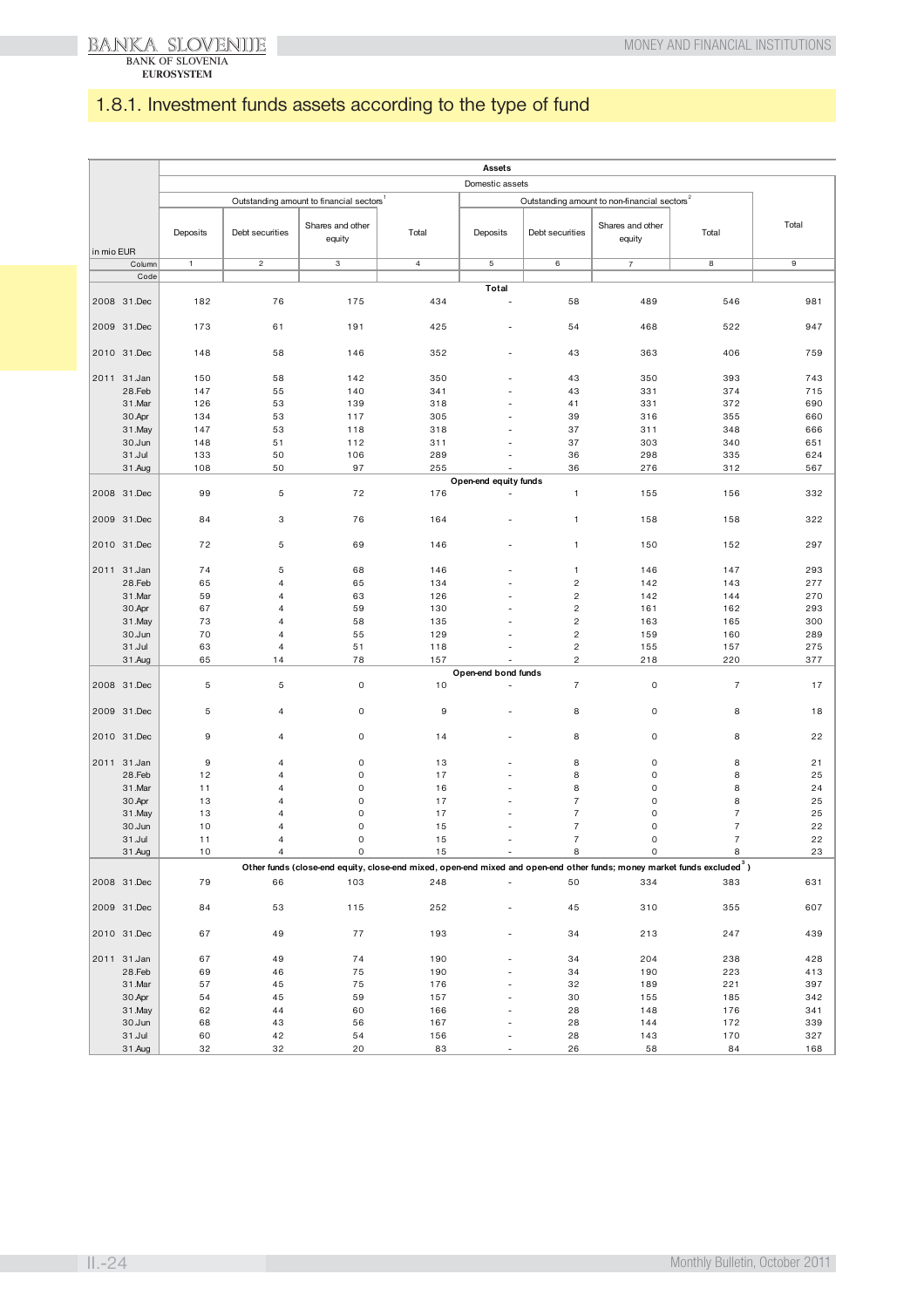|                         | Assets          |                                                                                                                                     |                |                          |                       |                                                          |       |       |                                       |                    |
|-------------------------|-----------------|-------------------------------------------------------------------------------------------------------------------------------------|----------------|--------------------------|-----------------------|----------------------------------------------------------|-------|-------|---------------------------------------|--------------------|
|                         |                 |                                                                                                                                     |                | Foreign assets           |                       |                                                          |       |       |                                       |                    |
|                         |                 | Outstanding amount to financial sectors <sup>1</sup>                                                                                |                |                          |                       | Outstanding amount to non-financial sectors <sup>2</sup> |       |       | Other assets                          |                    |
| Deposits                | Debt securities | Shares and other<br>equity                                                                                                          | Total          | Deposits                 | Debt securities       | Shares and other<br>equity                               | Total | Total | (including<br>financial<br>derivates) | Total              |
| 10                      | 11              | 12                                                                                                                                  | 13             | 14                       | 15                    | 16                                                       | 17    | 18    | 19                                    | $20 = 9 + 18 + 19$ |
|                         |                 |                                                                                                                                     |                |                          |                       |                                                          |       |       |                                       |                    |
|                         |                 |                                                                                                                                     |                |                          | Total                 |                                                          |       |       |                                       |                    |
| $\overline{c}$          | $\,$ 5          | 247                                                                                                                                 | 277            | $\mathsf{O}\xspace$      | 59                    | 571                                                      | 630   | 908   | 6                                     | 1,894              |
| 3                       | $\overline{7}$  | 303                                                                                                                                 | 344            | $\mathsf O$              | 70                    | 851                                                      | 922   | 1,266 | $\boldsymbol{7}$                      | 2,220              |
| $\overline{\mathbf{c}}$ | 13              | 370                                                                                                                                 | 415            | $\mathsf O$              | 89                    | 1,002                                                    | 1,091 | 1,506 | 12                                    | 2,277              |
| $\sqrt{2}$              | 13              | 385                                                                                                                                 | 431            | $\mathsf{O}\xspace$      | 92                    | 990                                                      | 1,082 | 1,513 | 13                                    | 2,269              |
| 3                       | 14              | 409                                                                                                                                 | 456            | $\mathsf{O}\xspace$      | 94                    | 1,003                                                    | 1,096 | 1,552 | 9                                     | 2,276              |
| 3                       | 15              | 410                                                                                                                                 | 457            | $\mathsf{O}\xspace$      | 93                    | 996                                                      | 1,089 | 1,547 | 10                                    | 2,247              |
| 3                       | 15              | 395                                                                                                                                 | 443            | $\mathsf{O}\xspace$      | 94                    | 980                                                      | 1,075 | 1,518 | 13                                    | 2,204              |
| 3                       | 15              | 379                                                                                                                                 | 426            | $\mathsf{O}\xspace$      | 97                    | 956                                                      | 1,053 | 1,480 | 17                                    | 2,175              |
| $\sqrt{2}$              | 16              | 371                                                                                                                                 | 419            | $\mathsf{O}\xspace$      | 99                    | 940                                                      | 1,039 | 1,459 | 19                                    | 2,132              |
|                         |                 |                                                                                                                                     |                | $\mathsf{O}\xspace$      | 101                   |                                                          |       |       |                                       |                    |
| 3                       | 16              | 363                                                                                                                                 | 413            |                          |                       | 910                                                      | 1,010 | 1,422 | 25                                    | 2,100              |
| $\overline{4}$          | 45              | 328                                                                                                                                 | 378            | $\mathsf O$              | 101                   | 832                                                      | 933   | 1,311 | 11                                    | 1,889              |
|                         |                 |                                                                                                                                     |                |                          | Open-end equity funds |                                                          |       |       |                                       |                    |
| $\overline{\mathbf{c}}$ | $\sqrt{2}$      | 172                                                                                                                                 | 175            | $\mathsf{O}\xspace$      | 0                     | 396                                                      | 396   | 570   | $\overline{c}$                        | 905                |
| $\boldsymbol{2}$        | $\mathbf{1}$    | 243                                                                                                                                 | 247            | $\mathsf{O}\xspace$      | $\mathsf{O}\xspace$   | 600                                                      | 600   | 847   | $\overline{\mathbf{4}}$               | 1,173              |
| $\overline{\mathbf{c}}$ | $\mathbf{1}$    | 276                                                                                                                                 | 279            | $\mathsf{O}\xspace$      | $\mathsf O$           | 730                                                      | 730   | 1,009 | $\overline{7}$                        | 1,313              |
| $\boldsymbol{2}$        | $\mathbf{1}$    | 284                                                                                                                                 | 286            | $\mathsf{O}\xspace$      | $\mathsf{O}\xspace$   | 729                                                      | 729   | 1,015 | 5                                     | 1,313              |
| $\sqrt{2}$              | 1               | 296                                                                                                                                 | 299            | $\mathsf{O}\xspace$      | $\mathsf{O}\xspace$   | 741                                                      | 741   | 1,040 | 5                                     | 1,321              |
| $\sqrt{2}$              | 1               | 294                                                                                                                                 | 296            | $\mathsf{O}\xspace$      | 0                     | 741                                                      | 741   | 1,038 | 3                                     | 1,311              |
| $\sqrt{2}$              | $\mathbf{1}$    |                                                                                                                                     | 297            | $\mathsf{O}\xspace$      | 0                     | 760                                                      |       |       | 8                                     | 1,358              |
|                         |                 | 294                                                                                                                                 |                |                          |                       |                                                          | 760   | 1,057 |                                       |                    |
| $\sqrt{2}$              | 1               | 286                                                                                                                                 | 289            | $\mathsf{O}\xspace$      | 0                     | 740                                                      | 740   | 1,029 | 10                                    | 1,339              |
| $\sqrt{2}$              | $\mathbf{1}$    | 276                                                                                                                                 | 279            | $\mathsf{O}\xspace$      | $\mathsf{O}\xspace$   | 731                                                      | 731   | 1,010 | 12                                    | 1,311              |
| $\sqrt{2}$              | $\mathbf{1}$    | 274                                                                                                                                 | 277            | $\mathsf{O}\xspace$      | 0                     | 724                                                      | 724   | 1,000 | 10                                    | 1,285              |
| 3                       | $\mathbf{1}$    | 238                                                                                                                                 | 242            | $\mathsf O$              | 0                     | 645                                                      | 645   | 887   | $\overline{7}$                        | 1,271              |
|                         |                 |                                                                                                                                     |                |                          | Open-end bond funds   |                                                          |       |       |                                       |                    |
| $\mathsf{O}\xspace$     | $\overline{4}$  | $\mathsf{O}\xspace$                                                                                                                 | $\overline{4}$ | $\overline{\phantom{0}}$ | 10                    | $\mathbf{1}$                                             | 10    | 14    | 0                                     | 32                 |
| 0                       | $\,$ 5          | $\mathbf{1}$                                                                                                                        | 6              | $\overline{\phantom{0}}$ | 15                    | $\mathbf{1}$                                             | 15    | 21    | 0                                     | 39                 |
| 0                       | 12              | $\overline{c}$                                                                                                                      | 13             |                          | 31                    | $\mathsf O$                                              | 32    | 45    | $\mathbf{1}$                          | 68                 |
| 0                       | 12              | $\sqrt{2}$                                                                                                                          | 14             |                          | 33                    | $\mathsf O$                                              | 33    | 47    | $\mathsf{O}\xspace$                   | 69                 |
| 0                       | 13              | $\overline{\mathbf{c}}$                                                                                                             | 15             |                          | 35                    | $\mathsf{O}\xspace$                                      | 35    | 50    | $\mathsf{O}\xspace$                   | 75                 |
| 0                       | 14              | $\boldsymbol{2}$                                                                                                                    | 16             |                          | 36                    | $\mathbf{1}$                                             | 37    | 53    | 1                                     | 77                 |
| 0                       | 15              | $\overline{\mathbf{c}}$                                                                                                             | 17             |                          | 37                    | $\mathsf{O}\xspace$                                      | 37    | 53    | 1                                     | 79                 |
| 0                       | 15              | $\boldsymbol{2}$                                                                                                                    | 16             |                          | 39                    | 0                                                        | 39    | 55    | $\mathsf{O}\xspace$                   | 80                 |
| 0                       |                 | $\overline{\mathbf{c}}$                                                                                                             |                |                          |                       |                                                          |       |       | $\mathsf{O}\xspace$                   | 80                 |
|                         | 15              |                                                                                                                                     | 17             |                          | 40                    | $\mathsf O$                                              | 41    | 57    |                                       |                    |
| 0                       | 15              | $\boldsymbol{2}$                                                                                                                    | 17             | $\overline{\phantom{a}}$ | 42                    | $\mathsf{O}\xspace$                                      | 42    | 59    | $\mathsf{O}\xspace$                   | 82                 |
| 0                       | 15              | $\overline{c}$                                                                                                                      | 17             |                          | 44                    | $\mathsf{O}\xspace$                                      | 44    | 61    | $\mathsf{O}\xspace$                   | 84                 |
|                         |                 | Other funds (close-end equity, close-end mixed, open-end mixed and open-end other funds; money market funds excluded <sup>3</sup> ) |                |                          |                       |                                                          |       |       |                                       |                    |
| $\mathsf{O}\xspace$     |                 | 76                                                                                                                                  | 99             |                          | 50                    | 175                                                      | 224   | 323   | 3                                     | 958                |
| 1                       |                 | 60                                                                                                                                  | 91             |                          | 56                    | 250                                                      | 306   | 397   | $\overline{\mathbf{c}}$               | 1,007              |
| 0                       |                 | 92                                                                                                                                  | 123            |                          | 58                    | 272                                                      | 329   | 452   | $\overline{4}$                        | 896                |
| 1                       |                 | 99                                                                                                                                  | 130            |                          | 59                    | 261                                                      | 320   | 451   | 8                                     | 887                |
| 1                       |                 | 111                                                                                                                                 | 143            |                          | 59                    | 262                                                      | 321   | 463   | 4                                     | 880                |
| 1                       |                 | 114                                                                                                                                 | 145            |                          | 58                    | 254                                                      | 311   | 456   | 6                                     | 859                |
|                         |                 |                                                                                                                                     |                |                          |                       |                                                          |       |       |                                       |                    |
| 1                       |                 | 98                                                                                                                                  | 129            |                          | 58                    | 220                                                      | 278   | 408   | $\overline{\mathbf{4}}$               | 766                |
| 1                       |                 | 91                                                                                                                                  | 121            |                          | 58                    | 216                                                      | 274   | 395   | $\overline{7}$                        | 756                |
| 0                       |                 | 92                                                                                                                                  | 123            |                          | 59                    | 209                                                      | 268   | 391   | $\boldsymbol{7}$                      | 741                |
| $\mathsf{O}\xspace$     |                 | 87                                                                                                                                  | 119            |                          | 59                    | 186                                                      | 244   | 363   | 15                                    | 733                |
| $\boldsymbol{2}$        | 30              | 87                                                                                                                                  | 119            |                          | 57                    | 186                                                      | 244   | 363   | $\overline{\mathbf{4}}$               | 534                |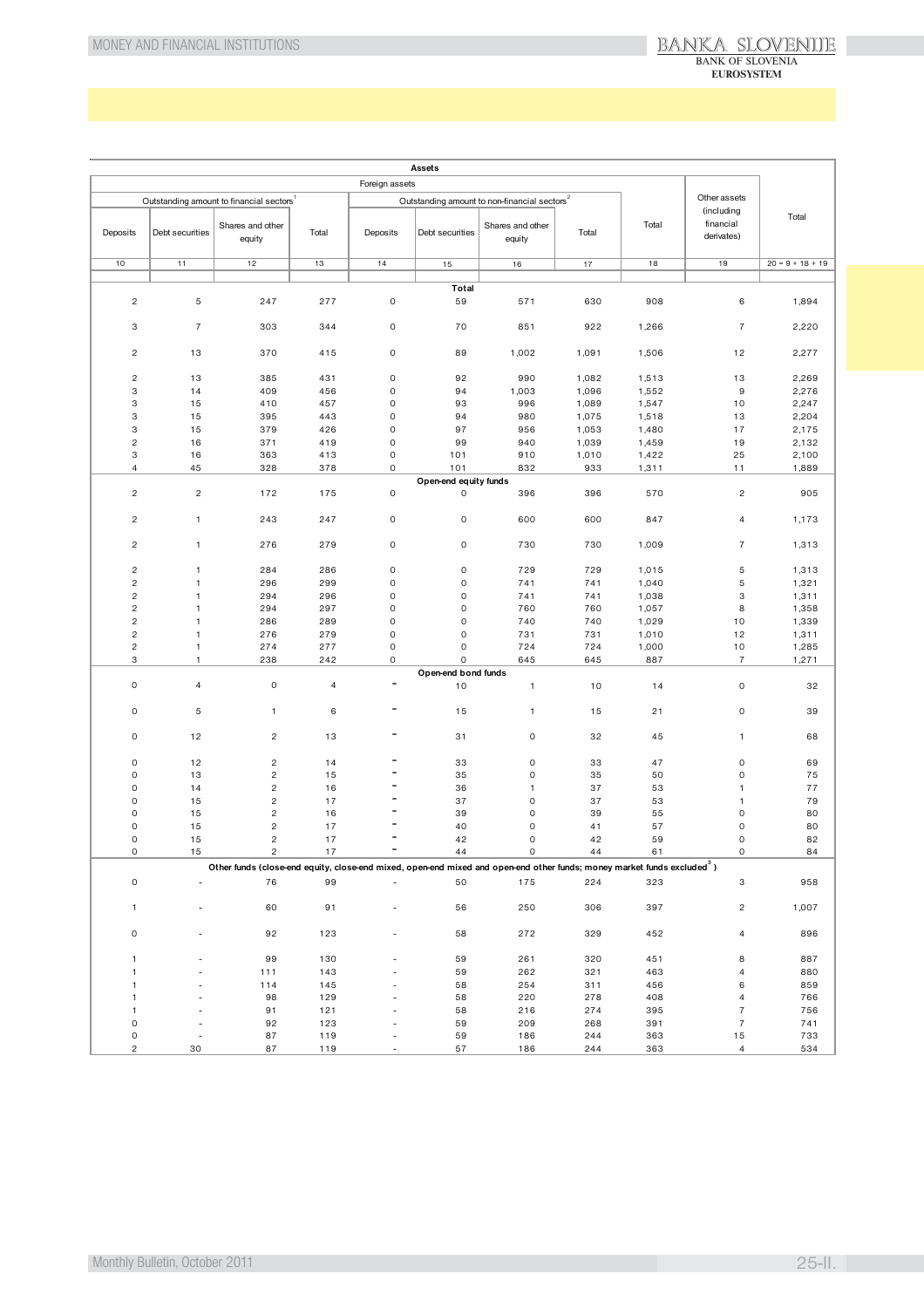#### **EUROSYSTEM**

## 1.8.2. Investment funds liabilities according to the type of fund

|            |                |            |                                                                                                                                     |                | Liabilities           |                                                          |       |                |  |  |
|------------|----------------|------------|-------------------------------------------------------------------------------------------------------------------------------------|----------------|-----------------------|----------------------------------------------------------|-------|----------------|--|--|
|            |                |            |                                                                                                                                     |                |                       |                                                          |       |                |  |  |
|            |                |            |                                                                                                                                     |                | Domestic liabilities  |                                                          |       |                |  |  |
|            |                |            | Outstanding amount to financial sectors                                                                                             |                |                       | Outstanding amount to non-financial sectors <sup>2</sup> |       |                |  |  |
|            |                | Loans      | Investment fund<br>shares/units                                                                                                     | Total          | Loans                 | Investment fund<br>shares/units                          | Total | Total          |  |  |
| in mio EUR |                |            |                                                                                                                                     |                |                       |                                                          |       |                |  |  |
|            | Column<br>Code | 1          | $\overline{2}$                                                                                                                      | $\overline{3}$ | $\overline{4}$        | $\overline{5}$                                           | 6     | $\overline{7}$ |  |  |
|            |                |            |                                                                                                                                     |                | Total                 |                                                          |       |                |  |  |
|            | 2008 31.Dec    | 24         | 528                                                                                                                                 | 552            |                       | 1,315                                                    | 1,315 | 2,258          |  |  |
|            | 2009 31.Dec    | 16         | 717                                                                                                                                 | 733            |                       | 1,450                                                    | 1,450 | 2,554          |  |  |
|            | 2010 31.Dec    | 13         | 796                                                                                                                                 | 809            |                       | 1,429                                                    | 1,429 | 2,473          |  |  |
|            | 2011 31.Jan    | 13         | 781                                                                                                                                 | 793            |                       | 1,436                                                    | 1,436 | 2,463          |  |  |
|            | 28.Feb         | 9          | 794                                                                                                                                 | 803            |                       | 1,429                                                    | 1,429 | 2,457          |  |  |
|            | 31.Mar         | 9          | 793                                                                                                                                 | 802            |                       | 1,409                                                    | 1,409 | 2,436          |  |  |
|            | 30.Apr         | 9          | 789                                                                                                                                 | 798            |                       | 1,373                                                    | 1,373 | 2,316          |  |  |
|            | 31.May         | 9          | 777                                                                                                                                 | 786            |                       | 1,353                                                    | 1,353 | 2,282          |  |  |
|            |                | 9          | 765                                                                                                                                 | 774            |                       |                                                          |       |                |  |  |
|            | 30.Jun         |            |                                                                                                                                     |                |                       | 1,316                                                    | 1,316 | 2,231          |  |  |
|            | $31$ .Jul      | 9          | 753                                                                                                                                 | 762            |                       | 1,292                                                    | 1,292 | 2,193          |  |  |
|            | 31.Aug         | 9          | 688                                                                                                                                 | 697            |                       | 1,156                                                    | 1,156 | 1,853          |  |  |
|            |                |            |                                                                                                                                     |                | Open-end equity funds |                                                          |       |                |  |  |
|            | 2008 31.Dec    |            | 288                                                                                                                                 | 288            |                       | 603                                                      | 603   | 891            |  |  |
|            | 2009 31.Dec    |            | 419                                                                                                                                 | 419<br>0       |                       | 733                                                      | 733   | 1,152          |  |  |
|            | 2010 31.Dec    |            | 513                                                                                                                                 | 513            |                       | 781                                                      | 781   | 1,294          |  |  |
|            | 2011 31.Jan    |            | 506                                                                                                                                 | 506            |                       | 787                                                      | 787   | 1,294          |  |  |
|            | 28.Feb         |            | 514                                                                                                                                 | 514            |                       | 788                                                      | 788   | 1,302          |  |  |
|            | 31.Mar         |            | 516                                                                                                                                 | 516            |                       | 778                                                      | 778   | 1,294          |  |  |
|            | 30.Apr         |            | 538                                                                                                                                 | 538            |                       | 801                                                      | 801   | 1,339          |  |  |
|            | 31.May         |            | 530                                                                                                                                 | 530            |                       | 788                                                      | 788   | 1,319          |  |  |
|            | 30.Jun         |            | 524                                                                                                                                 | 524            |                       | 764                                                      | 764   | 1,288          |  |  |
|            |                |            |                                                                                                                                     |                |                       |                                                          |       |                |  |  |
|            | $31$ .Jul      |            | 515                                                                                                                                 | 515            |                       | 746                                                      | 746   | 1,261          |  |  |
|            | 31.Aug         | 9          | 508                                                                                                                                 | 517            |                       | 729                                                      | 729   | 1,245          |  |  |
|            |                |            |                                                                                                                                     |                | Open-end bond funds   |                                                          |       |                |  |  |
|            | 2008 31.Dec    |            | 8                                                                                                                                   | 8              |                       | 23                                                       | 23    | 32             |  |  |
|            | 2009 31.Dec    |            | 13                                                                                                                                  | 13             |                       | 26                                                       | 26    | 39             |  |  |
|            | 2010 31.Dec    |            | 33                                                                                                                                  | 33             |                       | 34                                                       | 34    | 67             |  |  |
|            | 2011 31.Jan    |            | 27                                                                                                                                  | 27             |                       | 40                                                       | 40    | 67             |  |  |
|            | 28.Feb         |            | 33                                                                                                                                  | 33             |                       | 40                                                       | 40    | 73             |  |  |
|            | 31.Mar         |            | 34                                                                                                                                  | 34             |                       | 41                                                       | 41    | 74             |  |  |
|            | 30.Apr         |            | 37                                                                                                                                  | 37             |                       | 40                                                       | 40    | 77             |  |  |
|            | 31.May         |            | 38                                                                                                                                  | 38             |                       | 41                                                       | 41    | 79             |  |  |
|            | 30.Jun         |            | 37                                                                                                                                  | 37             |                       | 42                                                       | 42    | 79             |  |  |
|            | $31$ .Jul      |            | 37                                                                                                                                  | 37             |                       | 43                                                       | 43    | 80             |  |  |
|            | $31$ . Aug     |            | 37                                                                                                                                  | 37             |                       | 45                                                       | 45    | 82             |  |  |
|            |                |            | Other funds (close-end equity, close-end mixed, open-end mixed and open-end other funds; money market funds excluded <sup>3</sup> ) |                |                       |                                                          |       |                |  |  |
|            |                |            |                                                                                                                                     | 256            |                       | 688                                                      | 688   |                |  |  |
|            | 2008 31.Dec    | 24         | 232                                                                                                                                 |                |                       |                                                          |       | 1,335          |  |  |
|            | 2009 31.Dec    | 16         | 285                                                                                                                                 | 301            |                       | 691                                                      | 691   | 1,363          |  |  |
|            | 2010 31.Dec    | 13         | 250                                                                                                                                 | 263            |                       | 614                                                      | 614   | 1,112          |  |  |
|            | 2011 31.Jan    | 13         | 248                                                                                                                                 | 260            |                       | 609                                                      | 609   | 1,103          |  |  |
|            | 28.Feb         | $\hbox{9}$ | 247                                                                                                                                 | 256            |                       | 601                                                      | 601   | 1,082          |  |  |
|            | 31.Mar         | 9          | 243                                                                                                                                 | 252            |                       | 590                                                      | 590   | 1,068          |  |  |
|            | 30.Apr         | 9          | 213                                                                                                                                 | 222            |                       | 531                                                      | 531   | 899            |  |  |
|            |                |            |                                                                                                                                     |                |                       |                                                          |       |                |  |  |
|            | 31.May         | 9          | 209                                                                                                                                 | 218            |                       | 524                                                      | 524   | 885            |  |  |
|            | 30.Jun         | 9          | 205                                                                                                                                 | 214            |                       | 510                                                      | 510   | 864            |  |  |
|            | $31$ .Jul      | 9          | 201                                                                                                                                 | 210            |                       | 502                                                      | 502   | 851            |  |  |
|            | 31.Aug         |            | 144                                                                                                                                 | 144            |                       | 382                                                      | 382   | 526            |  |  |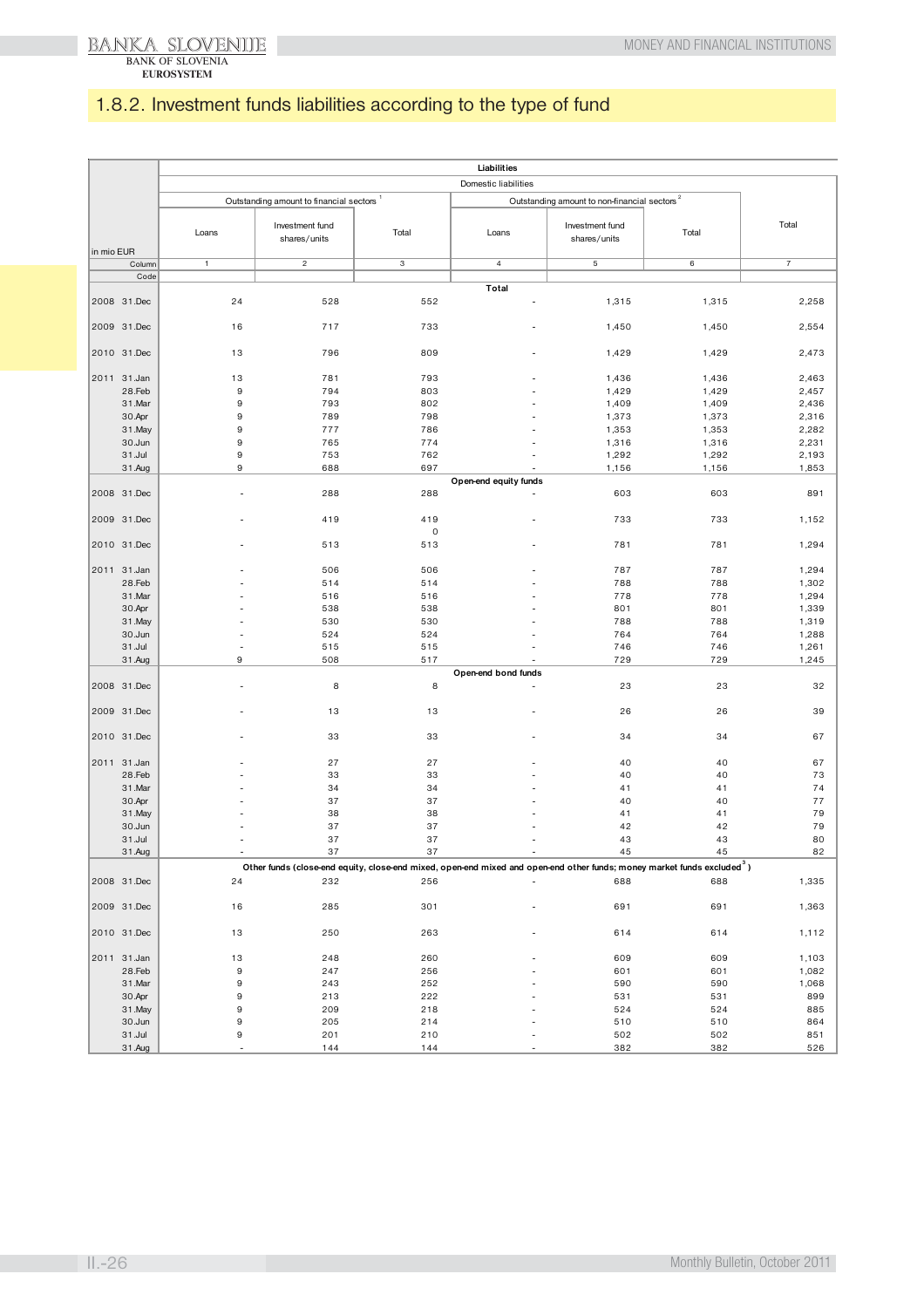|                          |                                                      |                           |                          | Liabilities                                                                                                                         |                         |                           |                                    |                    |
|--------------------------|------------------------------------------------------|---------------------------|--------------------------|-------------------------------------------------------------------------------------------------------------------------------------|-------------------------|---------------------------|------------------------------------|--------------------|
|                          |                                                      |                           | Foreign liabilities      |                                                                                                                                     |                         |                           |                                    |                    |
|                          | Outstanding amount to financial sectors <sup>1</sup> |                           |                          | Outstanding amount to non-financial sectors <sup>2</sup>                                                                            |                         |                           | Other liabilities                  |                    |
| Loans                    | Investment fund<br>shares/units                      | Total                     | Loans                    | Investment fund<br>shares/units                                                                                                     | Total                   | Total                     | (including financial<br>derivates) | Total              |
| $\overline{8}$           | $\overline{9}$                                       | 10                        | 11                       | 12                                                                                                                                  | 13                      | 14                        | 15                                 | $16 = 7 + 14 + 15$ |
|                          |                                                      |                           |                          |                                                                                                                                     |                         |                           |                                    |                    |
|                          |                                                      |                           |                          | Total                                                                                                                               |                         |                           |                                    |                    |
|                          | $\overline{4}$                                       | $\overline{4}$            |                          | $\mathsf g$                                                                                                                         | $\mathsf g$             | 13                        | 15                                 | 2,286              |
|                          | $\overline{4}$                                       | $\overline{\mathbf{4}}$   |                          | 10                                                                                                                                  | 10                      | 15                        | 22                                 | 2,590              |
|                          | 5                                                    | 5                         |                          | 10                                                                                                                                  | 10                      | 14                        | 24                                 | 2,512              |
|                          | $\overline{4}$                                       | $\overline{4}$            |                          | 9                                                                                                                                   | $\mathsf g$             | 14                        | 25                                 | 2,503              |
|                          | 4                                                    | 4                         |                          | 10                                                                                                                                  | 10                      | 14                        | 31                                 | 2,502              |
|                          | $\overline{4}$                                       | $\overline{4}$            |                          | 10                                                                                                                                  | 10                      | 14                        | 20                                 | 2,471              |
|                          | 5                                                    | $\,$ 5 $\,$               |                          | 11                                                                                                                                  | 11                      | 15                        | 17                                 | 2,348              |
|                          |                                                      |                           |                          |                                                                                                                                     |                         |                           |                                    |                    |
|                          | 6                                                    | 6                         |                          | 10                                                                                                                                  | 10                      | 16                        | 20                                 | 2,318              |
|                          | 5                                                    | $\,$ 5 $\,$               |                          | 10                                                                                                                                  | 10                      | 16                        | 26                                 | 2,273              |
|                          | $\,$ 5 $\,$                                          | $\,$ 5 $\,$               |                          | 10                                                                                                                                  | 10                      | 16                        | 30                                 | 2,239              |
|                          | $\,$ 5 $\,$                                          | 5                         | ÷.                       | 14                                                                                                                                  | 14                      | 18                        | 18                                 | 1,889              |
|                          |                                                      |                           |                          | Open-end equity funds                                                                                                               |                         |                           |                                    |                    |
|                          | $\sqrt{4}$                                           | $\ensuremath{\mathsf{4}}$ | $\overline{a}$           | $\,6$                                                                                                                               | $\,6$                   | 10                        | $\overline{4}$                     | 905                |
|                          | $\overline{4}$                                       | $\ensuremath{4}$          | ٠                        | 8                                                                                                                                   | 8                       | 12                        | $\mathsf g$                        | 1,173              |
|                          | $\sqrt{2}$                                           | $\overline{c}$            |                          | $\overline{7}$                                                                                                                      | $\boldsymbol{7}$        | $\mathsf g$               | 10                                 | 1,313              |
|                          | $\sqrt{2}$                                           | $\sqrt{2}$                |                          | $\overline{\mathcal{I}}$                                                                                                            | $\overline{7}$          | $\mathsf g$               | 11                                 | 1,313              |
|                          | $\sqrt{2}$                                           | $\sqrt{2}$                |                          | $\overline{7}$                                                                                                                      | $\overline{7}$          | $\mathsf 9$               | 11                                 | 1,321              |
|                          | $\sqrt{2}$                                           | $\overline{c}$            |                          | 8                                                                                                                                   | 8                       | 10                        | $\overline{7}$                     | 1,311              |
|                          | $\sqrt{2}$                                           | $\sqrt{2}$                |                          | 8                                                                                                                                   | 8                       | 10                        | $\mathsf g$                        | 1,358              |
|                          |                                                      |                           |                          |                                                                                                                                     |                         |                           |                                    |                    |
|                          | 3                                                    | 3                         |                          | 8                                                                                                                                   | 8                       | 11                        | 10                                 | 1,339              |
|                          | 3                                                    | 3                         |                          | $\overline{7}$                                                                                                                      | $\overline{7}$          | 10                        | 13                                 | 1,311              |
|                          | 3                                                    | 3                         |                          | $\overline{7}$                                                                                                                      | $\overline{7}$          | 10                        | 14                                 | 1,285              |
|                          | 3                                                    | 3                         | $\overline{\phantom{a}}$ | 11                                                                                                                                  | 11                      | 14                        | 12                                 | 1,271              |
|                          |                                                      |                           |                          | Open-end bond funds                                                                                                                 |                         |                           |                                    |                    |
|                          | $\mathsf{O}\xspace$                                  | $\mathsf O$               | $\overline{a}$           | $\circ$                                                                                                                             | $\mathsf{O}\xspace$     | $\mathsf{O}\xspace$       | $\mathsf{O}\xspace$                | 32                 |
|                          | $\mathsf{O}\xspace$                                  | $\mathsf O$               |                          | $\circ$                                                                                                                             | $\mathsf{O}\xspace$     | $\mathsf O$               | $\mathsf{O}$                       | 39                 |
|                          | $\mathsf{O}\xspace$                                  | $\mathsf{O}\xspace$       |                          | $\mathsf{O}\xspace$                                                                                                                 | $\mathsf{O}\xspace$     | $\mathsf O$               | $\mathsf{O}$                       | 68                 |
|                          | $\mathsf O$                                          | $\mathsf O$               |                          | $\mathsf O$                                                                                                                         | 0                       | $\mathsf O$               | $\overline{\mathbf{c}}$            | 69                 |
|                          | $\mathsf{O}\xspace$                                  | $\mathsf{O}\xspace$       |                          | $\circ$                                                                                                                             | $\mathsf{O}\xspace$     | $\mathsf{O}\xspace$       | $\mathbf{1}$                       | 75                 |
|                          | $\mathsf O$                                          | 0                         |                          | $\mathsf O$                                                                                                                         | $\mathsf{O}\xspace$     | $\mathsf O$               | $\overline{\mathbf{c}}$            | 76                 |
|                          | $\mathsf{O}\xspace$                                  | $\mathsf O$               |                          | $\mathsf{O}\xspace$                                                                                                                 | $\mathsf{O}\xspace$     | $\mathsf O$               | 1                                  | 79                 |
|                          | $\circ$                                              | 0                         |                          | 0                                                                                                                                   | 0                       | 1                         | 1                                  | 80                 |
|                          | $\mathsf{O}\xspace$                                  | $\mathsf{O}\xspace$       |                          | 0                                                                                                                                   | $\mathsf{O}\xspace$     | 1                         | $\mathsf{O}\xspace$                | 80                 |
|                          | $\mathbf{1}$                                         | $\mathbf{1}$              |                          | $\mathsf{O}\xspace$                                                                                                                 | $\mathsf{O}\xspace$     | 1                         | 0                                  | 82                 |
|                          |                                                      |                           |                          | 0                                                                                                                                   | 0                       | 1                         | $\mathfrak{p}$                     | 84                 |
|                          |                                                      |                           |                          | Other funds (close-end equity, close-end mixed, open-end mixed and open-end other funds; money market funds excluded <sup>3</sup> ) |                         |                           |                                    |                    |
|                          |                                                      |                           |                          |                                                                                                                                     |                         |                           |                                    |                    |
| $\overline{\phantom{a}}$ | $\mathsf{O}\xspace$                                  | $\mathsf{O}\xspace$       |                          | $\overline{c}$                                                                                                                      | $\overline{\mathbf{c}}$ | $\overline{c}$            | $11$                               | 1,349              |
|                          | $\mathsf{O}\xspace$                                  | $\mathsf{O}\xspace$       | ×,                       | $\sqrt{2}$                                                                                                                          | $\sqrt{2}$              | $\sqrt{2}$                | 12                                 | 1,378              |
|                          | $\sqrt{2}$                                           | $\sqrt{2}$                |                          | $\sqrt{2}$                                                                                                                          | $\mathbf 2$             | $\sqrt{5}$                | 14                                 | 1,131              |
|                          | $\sqrt{2}$                                           | $\sqrt{2}$                |                          | $\sqrt{2}$                                                                                                                          | $\sqrt{2}$              | $\sqrt{5}$                | 13                                 | 1,120              |
|                          | $\sqrt{2}$                                           | $\sqrt{2}$                |                          | $\sqrt{2}$                                                                                                                          | $\sqrt{2}$              | 5                         | 19                                 | 1,106              |
|                          | $\sqrt{2}$                                           | $\sqrt{2}$                |                          | $\mathbf 2$                                                                                                                         | $\mathbf 2$             | 5                         | 12                                 | 1,084              |
|                          | $\sqrt{2}$                                           | $\sqrt{2}$                |                          | $\sqrt{2}$                                                                                                                          | $\boldsymbol{2}$        | 5                         | 8                                  | 911                |
|                          | $\sqrt{2}$                                           | $\sqrt{2}$                |                          | $\boldsymbol{2}$                                                                                                                    | $\sqrt{2}$              | $\mathbf 5$               | $\mathsf 9$                        | 898                |
|                          | $\sqrt{2}$                                           | $\sqrt{2}$                |                          | $\sqrt{2}$                                                                                                                          | $\boldsymbol{2}$        | $\ensuremath{\mathsf{4}}$ | 13                                 | 881                |
|                          | $\sqrt{2}$                                           | $\sqrt{2}$                |                          | $\sqrt{2}$                                                                                                                          | $\boldsymbol{2}$        | 4                         | 16                                 | 872                |
|                          | $\mathbf{1}$                                         | $\mathbf{1}$              |                          | 2                                                                                                                                   | $\mathbf 2$             | 4                         | $\,$ 5 $\,$                        | 534                |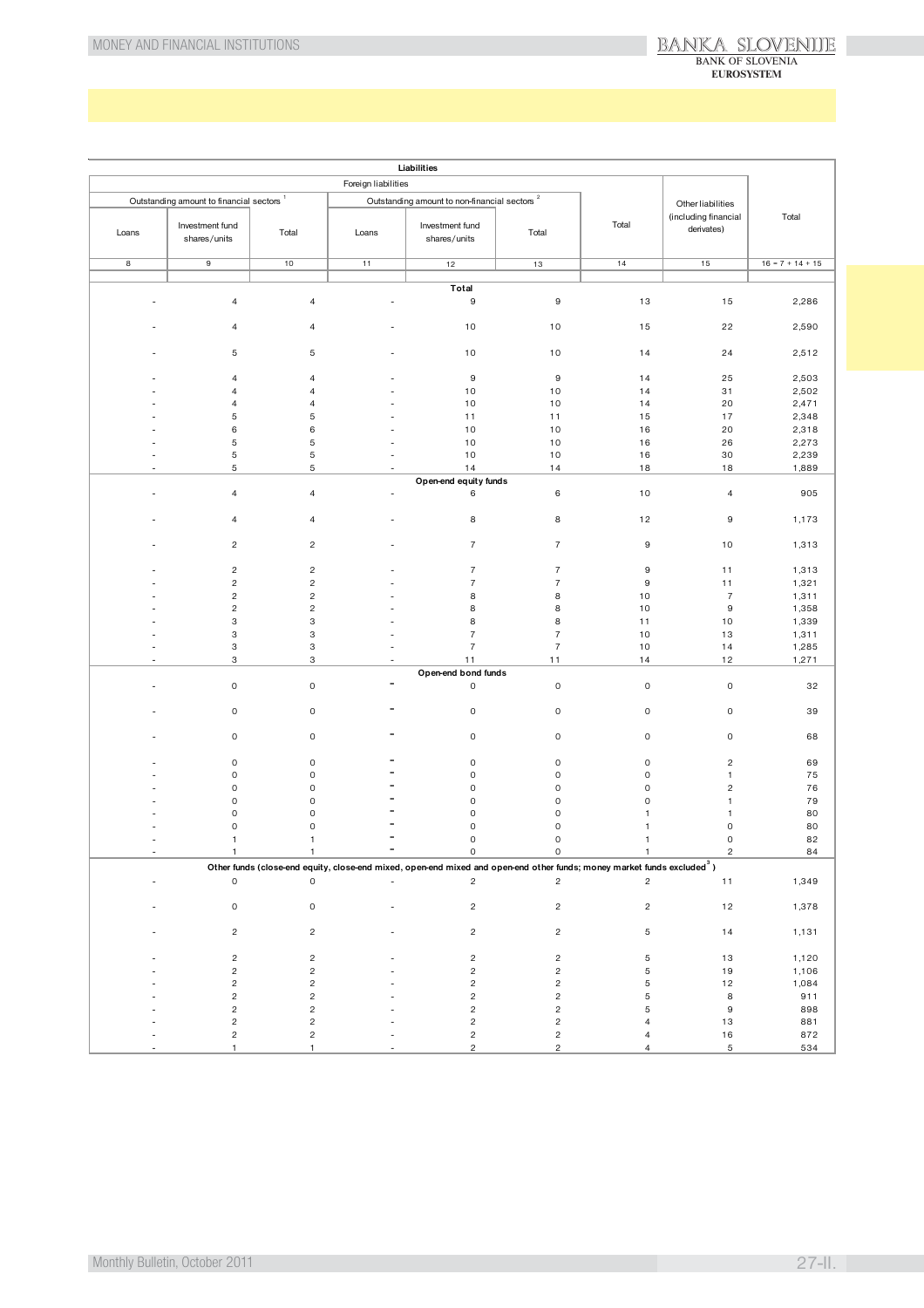**EUROSYSTEM**

## 2.1. Bank of Slovenia Interest Rates (% p. a.)

|              |                |                          |                         |                          | Bank of Slovenia Bills   |                |                          |                |                |              |              |                |             |                     |
|--------------|----------------|--------------------------|-------------------------|--------------------------|--------------------------|----------------|--------------------------|----------------|----------------|--------------|--------------|----------------|-------------|---------------------|
|              | Lombard        | Repo                     | Banks'                  | Ovemight                 | Longterm                 |                | In SIT                   |                | In EUR         |              |              | In USD         |             | General             |
|              | loan           | $(7-day)$                | reserves                | deposit                  | deposit                  |                | Number of days           |                | Number of davs |              |              | Number of days |             | legal penal<br>rate |
|              |                |                          |                         |                          |                          | 60             | 270                      | 60             | 90             | 120          | 60           | 90             | 120         |                     |
|              | n              | n                        | n                       | $\mathsf{n}$             | n                        | n              | n                        | r.             | $\mathbf{r}$   | $\mathbf{r}$ | $\mathbf{r}$ | $\mathsf{r}$   | $\mathbf r$ | n                   |
| Column       | $\overline{1}$ | $\overline{2}$           | $\overline{\mathbf{3}}$ | $\overline{4}$           | 5                        | $\overline{6}$ | $\overline{7}$           | $\overline{8}$ | $\overline{9}$ | 10           | 11           | 12             | 13          | 14                  |
| Code         |                |                          |                         |                          |                          |                |                          |                |                |              |              |                |             |                     |
| 1995         | 12.50          | $\sim$                   | 1.00                    | $\overline{\phantom{a}}$ | $\overline{\phantom{a}}$ | 12.78          | $\overline{\phantom{a}}$ | 4.23           | 4.24           | 4.29         | 5.63         | 5.67           | 5.70        | 32.21               |
| 1996         | 11.00          | $\overline{\phantom{a}}$ | 1.00                    | ٠                        | $\overline{\phantom{a}}$ | 13.27          | $\sim$                   | 3.11           | 3.10           | 3.10         | 5.30         | 5.33           | 5.34        | 27.76               |
| 1997         | 11.00          | $\blacksquare$           | 1.00                    | $\blacksquare$           | $\overline{\phantom{a}}$ | 12.98          | 14.33                    | 3.17           | 3.20           | 3.23         | 5.55         | 5.61           | 5.62        | 26.84               |
| 1998         | 11.00          | ٠                        | 1.00                    | ٠                        | $\overline{\phantom{a}}$ | 10.40          | 12.39                    | 3.36           | 3.40           | 3.42         | 5.40         | 5.40           | 5.39        | 26.55               |
| 1999         | 9.00           | ÷,                       | 1.00                    | ä,                       | $\overline{\phantom{a}}$ | 7.13           | 9.08                     | 2.75           | 2.80           | 2.83         | 5.16         | 5.25           | 5.30        | 20.68               |
| 2000         | 9.67           | 9.56                     | 1.00                    | $\overline{a}$           | $\overline{\phantom{a}}$ | 8.19           | 9.35                     | 4.16           | 4.23           | 4.29         | 6.29         | 6.37           | 6.40        | 24.65               |
| 2001         | 11.75          | 11.02                    | 1.00                    | 4.92                     | $\overline{\phantom{a}}$ | 10.42          | 11.16                    | 4.08           | 4.04           | 4.00         | 3.55         | 3.52           | 3.50        | 27.99               |
| 2002         | 10.96          | 9.61                     | 1.00                    | 4.00                     | $\sim$                   | 8.44           | 9.72                     | 3.14           | 3.14           | 3.15         | 1.60         | 1.62           | 1.65        | 21.16               |
| 2003         | 8.77           | 8.03                     | 1.00                    | 3.69                     | ٠                        | 6.92           | 7.44                     | 2.17           | 2.15           | 2.13         | 1.03         | 1.03           | 1.03        | 18.25               |
| 2004         | 5.63           | 4.63                     | 1.00                    | 2.40                     | 4.20                     | 4.48           | 4.70                     | 2.00           | 2.01           | 2.03         | 1.48         | 1.54           | 1.60        | 15.50               |
| 2005         | 5.00           | 4.10                     | 1.00                    | 2.25                     | 4.20                     | 4.00           | $\overline{\phantom{a}}$ | 2.10           | 2.12           | 2.14         | 3.42         | 3.50           | 3.57        | 15.50               |
| 2006         | 4.65           | 3.69                     | 1.00                    | 2.35                     | 3.78                     | 3.52           | $\overline{\phantom{a}}$ | 2.88           | 2.83           | 2.83         | 1.99         | 2.02           | 2.04        | 13.00               |
|              |                |                          |                         |                          |                          |                |                          |                |                |              |              |                |             |                     |
| Sep.<br>2005 | 5.00           | 4.10                     | 1.00                    | 2.25                     | 4.20                     | 4.00           | $\overline{\phantom{a}}$ | 2.04           | 2.05           | 2.06         | 3.79         | 3.85           | 3.90        | 15.50               |
| Oct.         | 5.00           | 4.10                     | 1.00                    | 2.25                     | 4.20                     | 4.00           | $\overline{\phantom{a}}$ | 2.06           | 2.10           | 2.12         | 3.99         | 4.09           | 4.15        | 15.50               |
| Nov.         | 5.00           | 4.10                     | 1.00                    | 2.25                     | 4.20                     | 4.00           | ä,                       | 2.31           | 2.37           | 2.41         | 4.23         | 4.31           | 4.37        | 15.50               |
| Dec.         | 5.00           | 4.10                     | 1.00                    | 2.25                     | 4.20                     | 4.00           | ÷.                       | 2.36           | 2.41           | 2.46         | 4.38         | 4.43           | 4.48        | 15.50               |
|              |                |                          |                         |                          |                          |                |                          |                |                |              |              |                |             |                     |
| 2006<br>Jan. | 5.00           | 4.10                     | 1.00                    | 2.25                     | 4.20                     | 4.00           | $\overline{\phantom{a}}$ | 2.38           | 2.45           | 2.50         | 4.50         | 4.55           | 4.59        | 13.50               |
| Feb.         | 4.75           | 3.75                     | 1.00                    | 2.25                     | 4.20                     | 3.75           | $\overline{\phantom{a}}$ | 2.50           | 2.54           | 2.58         | 4.62         | 4.70           | 4.77        | 13.50               |
| Mar.         | 4.50           | 3.50                     | 1.00                    | 2.25                     | 4.20                     | 3.50           | $\overline{\phantom{a}}$ | 2.61           | 2.67           | 2.73         | 4.83         | 4.89           | 4.93        | 13.50               |
| Apr.         | 4.50           | 3.50                     | 1.00                    | 2.25                     | 3.70                     | 3.50           | $\overline{\phantom{a}}$ | 2.61           | 2.69           | 2.74         | 4.93         | 5.00           | 5.05        | 13.50               |
| May          | 4.50           | 3.50                     | 1.00                    | 2.25                     | 3.70                     | 3.50           | $\overline{\phantom{a}}$ | 2.73           | 2.80           | 2.86         | 5.05         | 5.10           | 5.14        | 13.50               |
| Jun.         | 4.50           | ٠                        | 1.00                    | 2.25                     | 3.70                     | 3.25           | $\overline{\phantom{a}}$ | 2.84           | 2.88           | 2.93         | ÷,           |                | ×           | 13.50               |
| Jul.         | 4.50           | ٠                        | 1.00                    | 2.25                     | 3.70                     | 3.25           | $\overline{\phantom{a}}$ | 2.94           | 3.00           | 3.06         | ÷.           |                | ٠           | 12.50               |
| Aug.         | 4.75           | ٠                        | 1.00                    | 2.50                     | 3.45                     | 3.50           | $\overline{\phantom{a}}$ | 3.08           | 3.16           | 3.22         | ÷            | ×.             | $\sim$      | 12.50               |
| Sep.         | 4.75           | $\overline{\phantom{a}}$ | 1.00                    | 2.50                     | 3.45                     | 3.50           | $\overline{\phantom{a}}$ | 3.20           | 3.28           |              |              | ÷              | $\sim$      | 12.50               |
|              | 4.75           | $\overline{a}$           | 1.00                    |                          | 3.70                     | 3.50           |                          | 3.30           |                |              |              |                |             | 12.50               |
| Oct.         |                |                          |                         | 2.50                     |                          |                | $\overline{\phantom{a}}$ |                |                |              |              | ٠              | ٠           |                     |
| Nov.         | 4.75           | 3.75                     | 1.00                    | 2.50                     | 3.70                     | 3.50           | $\overline{\phantom{a}}$ | 3.46           | ä,             |              |              |                | $\sim$      | 12.50               |
| Dec.         | 4.50           | 3.75                     | 1.00                    | 2.50                     | 3.70                     | 3.50           |                          |                |                |              | ÷.           |                | ٠           | 12.50               |

## 2.2. Interbank Money Market Rates and Indexation Clause (% p. a.)

|      |        | <b>Interbank Market</b> |                   |          |                |             | <b>Revaluation Clauses</b>                   |                |                          |            |         |            |
|------|--------|-------------------------|-------------------|----------|----------------|-------------|----------------------------------------------|----------------|--------------------------|------------|---------|------------|
|      |        |                         |                   |          |                |             |                                              |                |                          |            |         |            |
|      |        | SIONIA/                 | SITIBOR / EURIBOR |          |                |             | <b>Tolar Indexation Clause</b><br><b>TOM</b> |                | Foreign Exchange Clauses |            |         |            |
|      |        | <b>EONIA</b>            |                   |          |                |             |                                              |                | <b>USD</b>               |            | CHF     |            |
|      |        |                         | 1 month           | 3 months | 6 months       | 1 year      | Monthly                                      | Annualized     | Monthly                  | Annualized | Monthly | Annualized |
|      | Column | $\mathbf{1}$            | $\overline{c}$    | 3        | $\overline{4}$ | $\,$ 5 $\,$ | 6                                            | $\overline{7}$ | 8                        | 9          | 10      | 11         |
|      | Code   |                         |                   |          |                |             |                                              |                |                          |            |         |            |
| 2005 |        | 3.71                    | 4.04              | 4.03     | 4.01           | 3.94        | 0.24                                         | 2.94           | 1.18                     | 14.86      | $-0.06$ | $-0.70$    |
| 2006 |        | 3.37                    | 3.60              | 3.58     | 3.58           | 3.62        | 0.21                                         | 2.53           | $-0.87$                  | $-10.13$   | $-0.27$ | $-3.26$    |
| 2007 |        | 3.87                    | 4.08              | 4.28     | 4.35           | 4.45        | 0.28                                         | 3.35           | $-0.90$                  | $-10.40$   | $-0.22$ | $-2.68$    |
| 2008 |        | 3.87                    | 4.28              | 4.64     | 4.73           | 4.83        | 0.50                                         | 6.18           | 0.49                     | 25.69      | 0.89    | 17.81      |
| 2009 |        | 0.71                    | 0.89              | 1.22     | 1.43           | 1.61        | 0.09                                         | 1.12           | $-0.10$                  | 10.69      | 0.08    | 1.46       |
| 2010 |        | 0.44                    | 0.57              | 0.81     | 1.08           | 1.35        | 0.16                                         | 1.92           | 0.72                     | 7.81       | 1.48    | 18.65      |
|      |        |                         |                   |          |                |             |                                              |                |                          |            |         |            |
| 2010 | Jan.   | 0.34                    | 0.44              | 0.68     | 0.98           | 1.23        | 0.10                                         | 1.18           | 3.15                     | 44.08      | 1.19    | 14.90      |
|      | Feb.   | 0.34                    | 0.42              | 0.66     | 0.96           | 1.23        | 0.10                                         | 1.31           | 2.92                     | 45.49      | 0.16    | 2.16       |
|      | Mar.   | 0.35                    | 0.41              | 0.65     | 0.95           | 1.22        | 0.10                                         | 1.18           | 0.68                     | 8.24       | 2.54    | 34.29      |
|      | Apr.   | 0.35                    | 0.40              | 0.64     | 0.96           | 1.23        | 0.10                                         | 1.22           | 1.23                     | 16.06      | $-0.45$ | $-5.38$    |
|      | May    | 0.34                    | 0.42              | 0.69     | 0.98           | 1.25        | 0.20                                         | 2.38           | 8.19                     | 152.67     | 0.78    | 9.58       |
|      | Jun.   | 0.35                    | 0.45              | 0.73     | 1.01           | 1.28        | 0.20                                         | 2.46           | 0.29                     | 3.63       | 7.13    | 131.15     |
|      | Jul.   | 0.48                    | 0.58              | 0.85     | 1.10           | 1.37        | 0.20                                         | 2.38           | $-5.81$                  | $-50.58$   | $-1.91$ | $-20.27$   |
|      | Aug.   | 0.43                    | 0.64              | 0.90     | 1.15           | 1.42        | 0.20                                         | 2.38           | 2.74                     | 37.55      | 4.68    | 71.44      |
|      | Sep.   | 0.45                    | 0.62              | 0.88     | 1.14           | 1.42        | 0.20                                         | 2.46           | $-7.09$                  | $-59.14$   | $-2.65$ | $-27.87$   |
|      | Oct.   | 0.70                    | 0.78              | 1.00     | 1.22           | 1.50        | 0.20                                         | 2.38           | $-1.51$                  | $-16.38$   | $-3.07$ | $-30.74$   |
|      | Nov.   | 0.59                    | 0.83              | 1.04     | 1.27           | 1.54        | 0.20                                         | 2.46           | 6.61                     | 117.84     | 5.53    | 92.43      |
|      | Dec.   | 0.50                    | 0.81              | 1.02     | 1.25           | 1.53        | 0.10                                         | 1.18           | $-2.72$                  | $-27.76$   | 3.89    | 56.67      |
|      |        |                         |                   |          |                |             |                                              |                |                          |            |         |            |
| 2011 | Jan.   | 0.66                    | 0.79              | 1.02     | 1.25           | 1.55        | 0.20                                         | 2.38           | $-2.41$                  | $-24.97$   | $-3.00$ | $-30.15$   |
|      | Feb.   | 0.71                    | 0.89              | 1.09     | 1.35           | 1.71        | 0.20                                         | 2.64           | $-1.03$                  | $-12.58$   | 0.40    | 5.30       |
|      | Mar.   | 0.66                    | 0.90              | 1.18     | 1.48           | 1.92        | 0.10                                         | 1.18           | $-2.63$                  | $-26.89$   | $-1.27$ | $-13.96$   |
|      | Apr.   | 0.97                    | 1.13              | 1.32     | 1.62           | 2.09        | 0.20                                         | 2.46           | $-4.39$                  | $-42.12$   | 1.07    | 13.86      |
|      | May    | 1.03                    | 1.24              | 1.43     | 1.71           | 2.15        | 0.20                                         | 2.38           | 3.30                     | 46.60      | 4.82    | 74.12      |
|      | Jun.   | 1.12                    | 1.28              | 1.49     | 1.75           | 2.14        | 0.20                                         | 2.46           | $-0.47$                  | $-5.58$    | 1.69    | 22.62      |
|      | Jul.   | 1.01                    | 1.42              | 1.60     | 1.82           | 2.18        | 0.10                                         | 1.18           | 1.35                     | 17.15      | 5.72    | 92.48      |
|      | Aug.   | 0.91                    | 1.37              | 1.55     | 1.75           | 2.10        | 0.10                                         | 1.18           | $-1.31$                  | $-14.43$   | $-2.16$ | $-22.67$   |
|      | Sep.   | 1.01                    | 1.35              | 1.54     | 1.74           | 2.07        | 0.10                                         | 1.22           | 7.01                     | 128.12     | $-4.11$ | $-39.98$   |
|      |        |                         |                   |          |                |             |                                              |                |                          |            |         |            |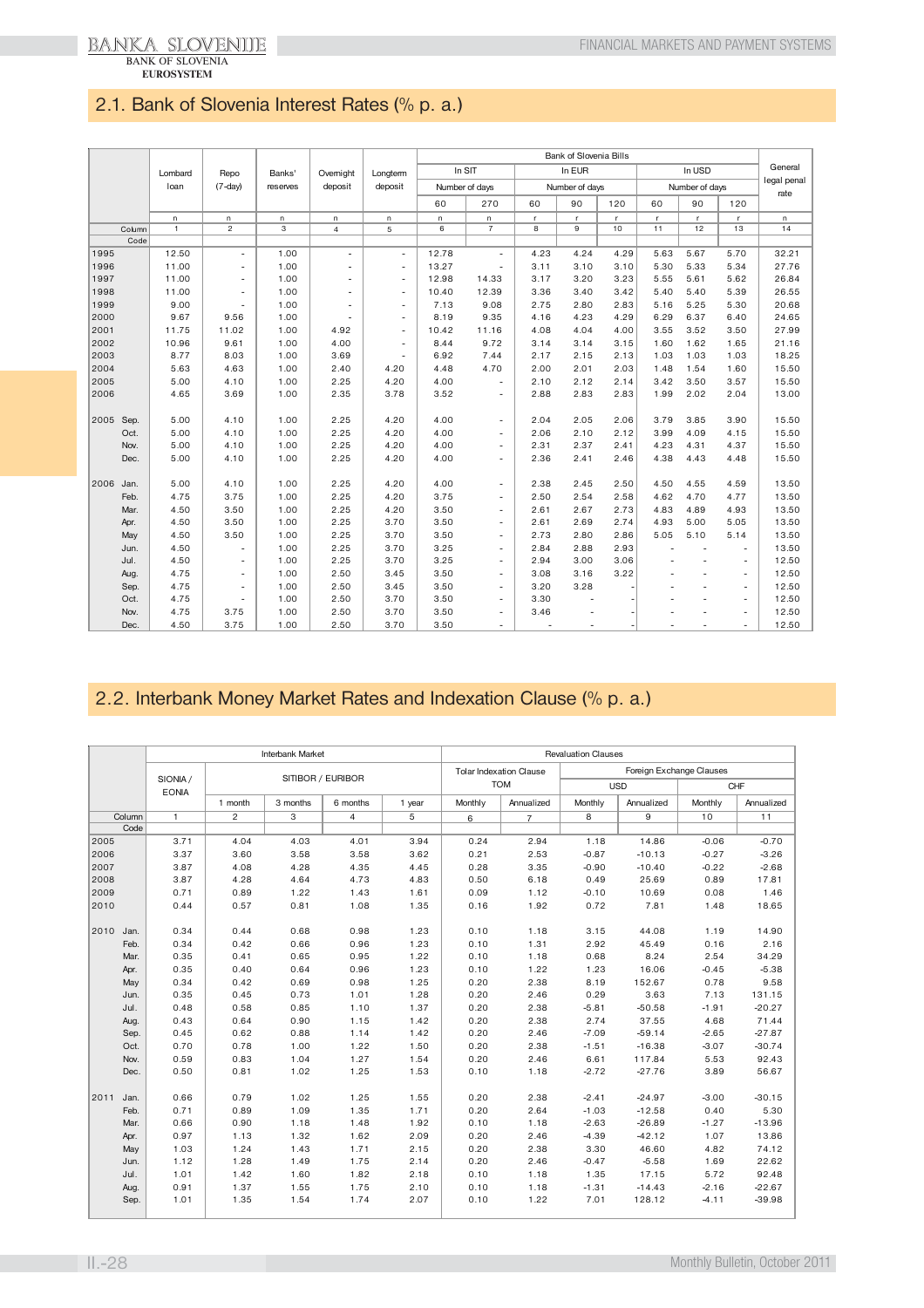### 2.3. European Central Bank Interest Rates (% p. a.)

|      |         | Deposit<br>facility | Main<br>refinancing<br>operations | Marginal<br>lending<br>facility |
|------|---------|---------------------|-----------------------------------|---------------------------------|
|      | Column  | 1                   | $\overline{c}$                    | 3                               |
|      | Code    |                     |                                   |                                 |
| 2006 | 13 Dec. | 2.50                | 3.50                              | 4.50                            |
| 2007 | 14 Mar. | 2.75                | 3.75                              | 4.75                            |
|      | 13 Jun. | 3.00                | 4.00                              | 5.00                            |
| 2008 | 9 Jul.  | 3.25                | 4.25                              | 5.25                            |
|      | 8 Oct.  | 2.75                |                                   | 4.75                            |
|      | 9 Oct.  | 3.25                |                                   | 4.25                            |
|      | 15 Oct. |                     | 3.75                              |                                 |
|      | 12 Nov. | 2.75                | 3.25                              | 3.75                            |
|      | 10 Dec. | 2.00                | 2.50                              | 3.00                            |
| 2009 | 21 Jan. | 1.00                | 2.00                              | 3.00                            |
|      | 11 Mar. | 0.50                | 1.50                              | 2.50                            |
|      | 8 Apr.  | 0.25                | 1.25                              | 2.25                            |
|      | 13 May. | 0.25                | 1.00                              | 1.75                            |
| 2011 | 13 Apr. | 0.50                | 1.25                              | 2.00                            |
|      | 13 Jul. | 0.75                | 1.50                              | 2.25                            |

### 2.3.1. Harmonised Long-term Interest Rates for Convergence Assessment Purposes (% p. a.)

|      |        | Yield to<br>maturitv |
|------|--------|----------------------|
|      | Column | 1                    |
|      | Code   |                      |
| 2003 |        | 6.38                 |
| 2004 |        | 4.68                 |
| 2005 |        | 3.81                 |
| 2006 |        | 3.85                 |
| 2007 |        | 4.53                 |
| 2008 |        | 4.61                 |
| 2009 |        | 4.37                 |
| 2010 |        | 3.83                 |
|      |        |                      |
| 2009 | Nov.   | 3.87                 |
|      | Dec.   | 3.91                 |
| 2010 | Jan.   | 4.00                 |
|      | Feb.   | 3.84                 |
|      | Mar.   | 3.94                 |
|      | Apr.   | 3.94                 |
|      | May    | 3.82                 |
|      | Jun.   | 3.83                 |
|      | Jul.   | 3.87                 |
|      | Aug.   | 3.67                 |
|      | Sep.   | 3.64                 |
|      | Oct.   | 3.56                 |
|      | Nov.   | 3.77                 |
|      | Dec.   | 4.11                 |
| 2011 | Jan.   | 4.29                 |
|      | Feb.   | 4.26                 |
|      | Mar.   | 4.30                 |
|      | Apr.   | 4.53                 |
|      | May    | 4.43                 |
|      | Jun.   | 4.58                 |
|      | Jul.   | 4.89                 |
|      | Aug.   | 4.99                 |
|      | Sep.   | 4.86                 |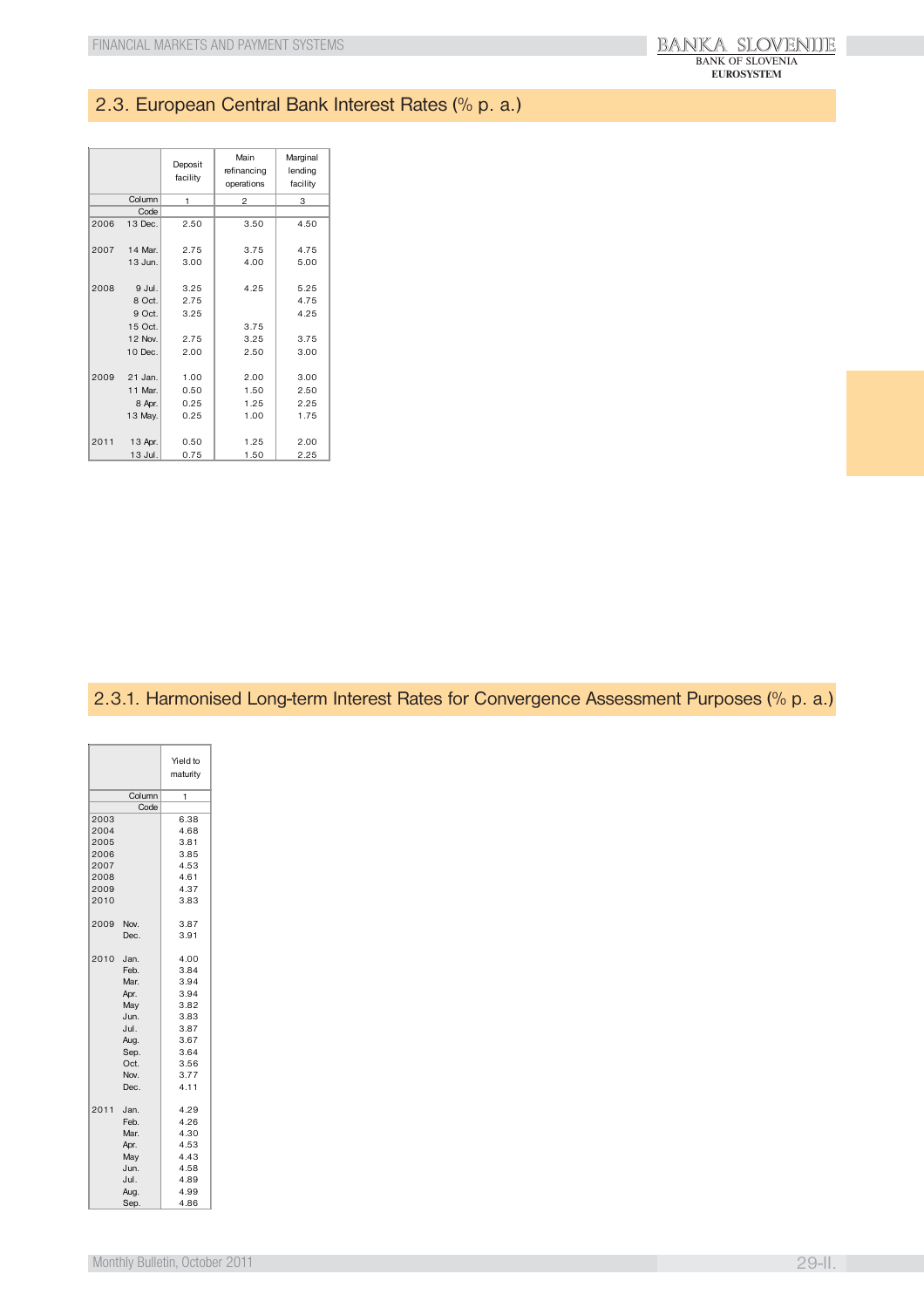# 2.4.1. Monetary Financial Institutions - Interest Rates on Outstanding Amounts in Domestic Currency (% p. a.)

| Until        |      |              |                    |              |                | Loans              |              |                |                            |              |
|--------------|------|--------------|--------------------|--------------|----------------|--------------------|--------------|----------------|----------------------------|--------------|
| 31.12.2006   |      |              |                    |              |                |                    |              |                |                            |              |
| SIT after    |      |              |                    |              | Households     |                    |              |                | Non-financial corporations |              |
| 01.01.2007   |      |              | For house purchase |              |                | For consumption    |              |                |                            |              |
| <b>EUR</b>   |      | Up to 1 year | Over 1 and up to   | Over 5 years | Up to 1 year   | Over 1 and up to 5 | Over 5 years | Up to 1 year   | Over 1 and up to           | Over 5 years |
|              |      |              | 5 years            |              |                | years              |              |                | 5 years                    |              |
| Column       |      | $\mathbf{1}$ | 2                  | 3            | $\overline{4}$ | 5                  | 6            | $\overline{7}$ | 8                          | 9            |
|              | Code |              |                    |              |                |                    |              |                |                            |              |
| 2006         |      | 5.68         | 5.50               | 6.12         | 9.65           | 7.90               | 7.94         | 5.41           | 5.34                       | 5.35         |
| 2007<br>2008 |      | 6.00<br>7.02 | 6.20<br>6.93       | 6.71<br>7.42 | 8.10<br>8.32   | 7.42<br>7.69       | 7.67<br>8.10 | 5.33<br>6.23   | 5.33<br>6.04               | 5.19<br>5.77 |
| 2009         |      | 5.44         | 4.62               | 4.64         | 7.61           | 6.82               | 6.24         | 5.64           | 4.28                       | 3.12         |
| 2010         |      | 4.87         | 3.99               | 3.53         | 7.01           | 6.20               | 5.52         | 5.58           | 4.45                       | 2.90         |
|              |      |              |                    |              |                |                    |              |                |                            |              |
| 2006<br>Aug. |      | 6.56         | 5.37               | 6.03         | 9.27           | 7.79               | 7.87         | 5.37           | 5.23                       | 5.29         |
| Sep.         |      | 6.61         | 6.12               | 6.68         | 9.32           | 7.95               | 8.10         | 5.38           | 5.30                       | 5.36         |
| Oct.         |      | 5.93         | 5.48               | 5.99         | 9.16           | 7.74               | 7.86         | 5.31           | 5.21                       | 5.25         |
| Nov.         |      | 4.83         | 4.92               | 5.37         | 9.12           | 7.49               | 7.55         | 5.27           | 5.19                       | 5.15         |
| Dec.         |      | 5.84         | 5.54               | 6.04         | 8.91           | 7.66               | 7.82         | 5.30           | 5.22                       | 5.22         |
|              |      |              |                    |              |                |                    |              |                |                            |              |
| 2007<br>Jan  |      | 5.18         | 5.82               | 6.30         | 8.37           | 7.33               | 7.33         | 4.95           | 4.86                       | 4.66         |
| Feb          |      | 5.62         | 5.95               | 6.38         | 8.44           | 7.38               | 7.45         | 5.01           | 4.97                       | 4.77         |
| Mar          |      | 4.93         | 5.89               | 6.36         | 8.28           | 7.36               | 7.48         | 5.09           | 5.05                       | 4.90         |
| Apr.         |      | 5.54         | 5.96               | 6.43         | 8.15           | 7.37<br>7.34       | 7.52<br>7.52 | 5.12<br>5.16   | 5.12<br>5.17               | 5.00         |
| May.<br>Jun. |      | 5.70<br>5.77 | 5.96<br>5.99       | 6.43<br>6.47 | 8.00<br>7.95   | 7.34               | 7.52         | 5.24           | 5.24                       | 5.06<br>5.15 |
| Jul.         |      | 5.74         | 6.23               | 6.81         | 7.95           | 7.43               | 7.72         | 5.33           | 5.34                       | 5.26         |
| Aug.         |      | 6.27         | 6.35               | 6.87         | 8.05           | 7.43               | 7.75         | 5.40           | 5.43                       | 5.34         |
| Sep          |      | 6.68         | 6.37               | 6.92         | 8.12           | 7.46               | 7.84         | 5.59           | 5.58                       | 5.45         |
| Oct.         |      | 6.33         | 6.48               | 7.04         | 8.04           | 7.50               | 7.90         | 5.63           | 5.69                       | 5.52         |
| Nov.         |      | 6.94         | 6.63               | 7.20         | 7.93           | 7.55               | 7.96         | 5.59           | 5.70                       | 5.54         |
| Dec.         |      | 7.35         | 6.76               | 7.30         | 7.97           | 7.58               | 8.03         | 5.83           | 5.79                       | 5.63         |
|              |      |              |                    |              |                |                    |              |                |                            |              |
| 2008<br>Jan. |      | 7.38         | 6.81               | 7.35         | 8.07           | 7.62               | 8.04         | 5.80           | 5.75                       | 5.63         |
| Feb.         |      | 7.40         | 6.85               | 7.36         | 8.11           | 7.64               | 8.02         | 5.74           | 5.70                       | 5.57         |
| Mar.         |      | 7.36         | 6.78               | 7.28         | 8.10           | 7.61               | 7.99         | 5.79           | 5.77                       | 5.59         |
| Apr.         |      | 7.08         | 6.86               | 7.38         | 8.07           | 7.62               | 8.03         | 5.99           | 5.87                       | 5.67         |
| May.         |      | 6.24         | 6.74               | 7.34         | 8.14           | 7.60               | 8.02         | 6.11           | 5.94                       | 5.73         |
| Jun.         |      | 6.32         | 6.81               | 7.35         | 8.15           | 7.61               | 8.04         | 6.23           | 6.04                       | 5.80         |
| Jul          |      | 6.65         | 6.88               | 7.54         | 8.29           | 7.69               | 8.17         | 6.40           | 6.21                       | 5.93         |
| Aug.         |      | 6.89         | 7.13               | 7.60         | 8.44           | 7.74               | 8.23         | 6.51           | 6.25                       | 5.97         |
| Sep.<br>Oct. |      | 7.15<br>7.39 | 7.11<br>7.17       | 7.56<br>7.64 | 8.56<br>8.64   | 7.79<br>7.86       | 8.25<br>8.31 | 6.61<br>6.82   | 6.38<br>6.52               | 6.07<br>6.13 |
| Nov.         |      | 7.32         | 7.08               | 7.42         | 8.71           | 7.78               | 8.10         | 6.59           | 6.29                       | 5.88         |
| Dec.         |      | 7.02         | 7.00               | 7.22         | 8.60           | 7.69               | 7.93         | 6.21           | 5.80                       | 5.22         |
|              |      |              |                    |              |                |                    |              |                |                            |              |
| 2009<br>Jan. |      | 6.93         | 6.41               | 6.36         | 8.12           | 7.38               | 7.31         | 5.56           | 4.83                       | 4.40         |
| Feb.         |      | 6.98         | 5.49               | 5.97         | 7.99           | 7.22               | 7.04         | 5.50           | 4.62                       | 4.04         |
| Mar.         |      | 7.02         | 5.35               | 5.70         | 8.02           | 7.12               | 6.79         | 5.59           | 4.43                       | 3.80         |
| Apr.         |      | 7.11         | 4.88               | 5.06         | 7.96           | 6.94               | 6.46         | 5.59           | 4.18                       | 3.40         |
| May.         |      | 7.14         | 4.84               | 4.83         | 7.96           | 6.90               | 6.34         | 5.65           | 4.33                       | 3.13         |
| Jun.         |      | 7.10         | 4.73               | 4.63         | 7.90           | 6.86               | 6.26         | 5.74           | 4.34                       | 2.97         |
| Jul.         |      | 7.10         | 4.42               | 4.19         | 7.24           | 6.73               | 5.97         | 5.72           | 4.15                       | 2.68         |
| Aug.         |      | 5.30         | 4.00               | 3.98         | 7.29           | 6.65               | 5.85         | 5.64           | 3.98                       | 2.65         |
| Sep.         |      | 3.08         | 3.86               | 3.90         | 7.23           | 6.61               | 5.79         | 5.73           | 4.08                       | 2.61         |
| Oct.<br>Nov. |      | 2.47<br>2.45 | 3.86<br>3.84       | 3.73<br>3.67 | 7.22<br>7.25   | 6.53<br>6.50       | 5.71<br>5.68 | 5.68<br>5.64   | 4.07<br>4.10               | 2.55<br>2.55 |
| Dec.         |      | 2.57         | 3.78               | 3.66         | 7.16           | 6.45               | 5.64         | 5.59           | 4.19                       | 2.64         |
|              |      |              |                    |              |                |                    |              |                |                            |              |
| 2010 Jan.    |      | 2.45         | 3.71               | 3.60         | 7.28           | 6.39               | 5.58         | 5.63           | 4.21                       | 2.61         |
| Feb.         |      | 2.43         | 3.60               | 3.55         | 7.22           | 6.33               | 5.54         | 5.62           | 4.25                       | 2.64         |
| Mar.         |      | 6.18         | 3.64               | 3.51         | 7.19           | 6.28               | 5.51         | 5.59           | 4.29                       | 2.67         |
| Apr.         |      | 5.63         | 3.58               | 3.47         | 7.18           | 6.23               | 5.49         | 5.50           | 4.33                       | 2.69         |
| May.         |      | 5.62         | 3.88               | 3.48         | 7.14           | 6.20               | 5.47         | 5.51           | 4.36                       | 2.74         |
| Jun.         |      | 6.63         | 4.23               | 3.42         | 6.78           | 6.12               | 5.42         | 5.56           | 4.43                       | 2.84         |
| Jul.         |      | 6.38         | 4.38               | 3.51         | 6.81           | 6.17               | 5.53         | 5.55           | 4.49                       | 2.96         |
| Aug.         |      | 5.46         | 4.26               | 3.53         | 6.88           | 6.15               | 5.54         | 5.55           | 4.54                       | 3.00         |
| Sep.         |      | 4.86         | 4.25               | 3.54         | 6.80           | 6.15               | 5.55         | 5.57           | 4.56                       | 3.06         |
| Oct.         |      | 3.05         | 4.24               | 3.57         | 6.90           | 6.15               | 5.57         | 5.62           | 4.59                       | 3.12         |
| Nov.         |      | 4.97         | 4.14               | 3.59         | 6.96           | 6.13               | 5.53         | 5.55           | 4.64                       | 3.22         |
| Dec.         |      | 4.75         | 3.93               | 3.57         | 6.93           | 6.10               | 5.53         | 5.65           | 4.69                       | 3.27         |
| 2011<br>Jan. |      | 6.20         | 4.18               | 3.64         | 7.11           | 6.11               | 5.55         | 5.55           | 4.74                       | 3.35         |
| Feb.         |      | 6.21         | 4.22               | 3.67         | 7.12           | 6.10               | 5.55         | 5.60           | 4.78                       | 3.36         |
| Mar.         |      | 6.10         | 3.81               | 3.66         | 7.05           | 6.11               | 5.57         | 5.54           | 4.83                       | 3.43         |
| Apr.         |      | 5.93         | 3.94               | 3.79         | 7.05           | 6.15               | 5.63         | 5.57           | 4.91                       | 3.54         |
| May.         |      | 3.76         | 3.97               | 3.82         | 7.03           | 6.20               | 5.66         | 5.58           | 4.96                       | 3.63         |
| Jun.         |      | 3.82         | 4.02               | 3.87         | 7.07           | 6.23               | 5.70         | 5.60           | 5.09                       | 3.76         |
| Jul.         |      | 4.03         | 4.12               | 3.99         | 7.17           | 6.31               | 5.82         | 5.69           | 5.20                       | 3.93         |
| Aug.         |      | 3.97         | 4.22               | 4.06         | 7.21           | 6.34               | 5.85         | 5.72           | 5.22                       | 3.96         |
| Sep          |      | 5.79         | 4.22               | 4.08         | 7.23           | 6.35               | 5.86         | 5.67           | 5.22                       | 3.94         |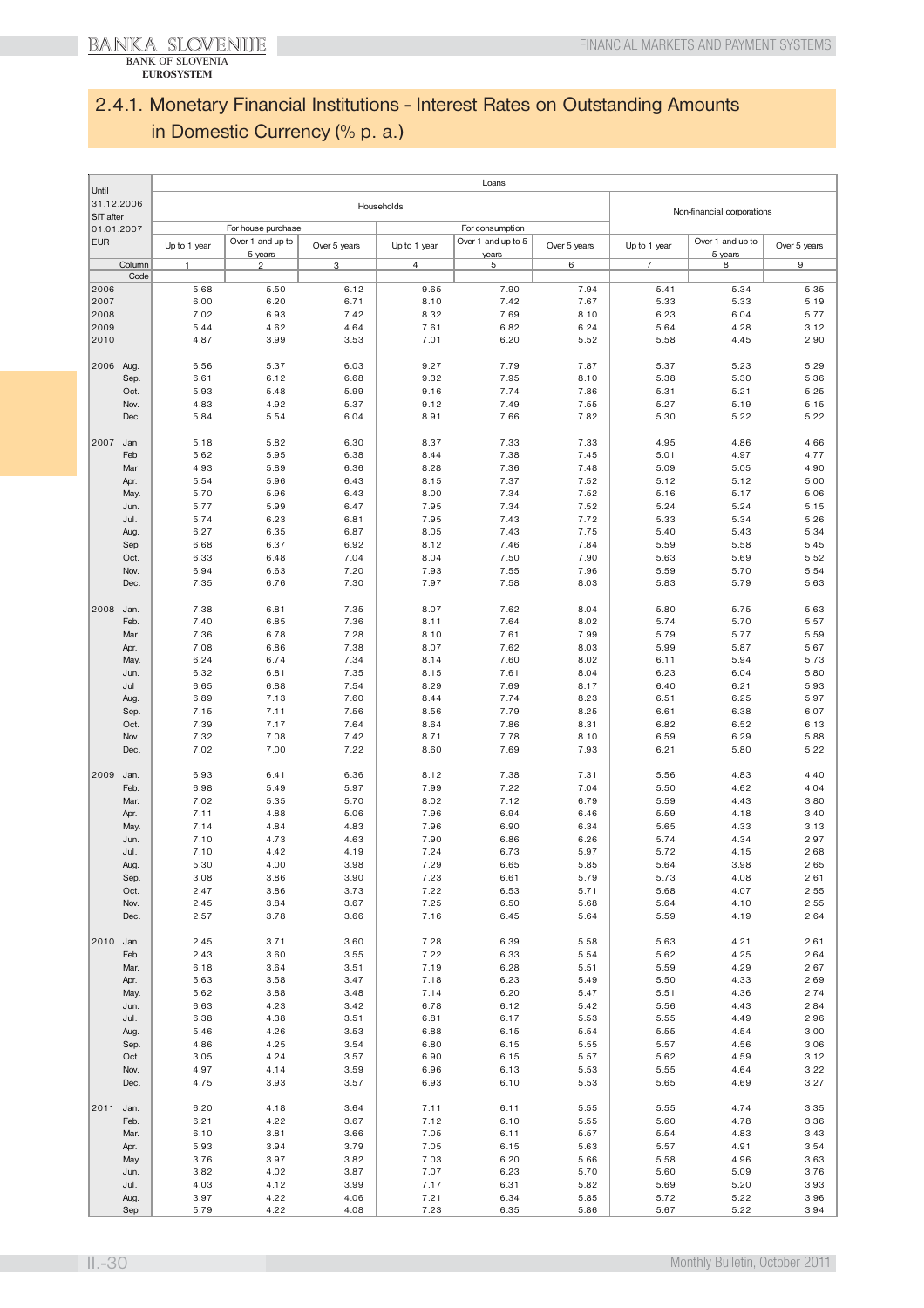#### BANKA SLOVENIJE BANK OF SLOVENIA **EUROSYSTEM**

|                      |               | Deposits                           |                      |                            |                                    |                                                      | Deposits redeemable at notice |                                           | Until                   |
|----------------------|---------------|------------------------------------|----------------------|----------------------------|------------------------------------|------------------------------------------------------|-------------------------------|-------------------------------------------|-------------------------|
|                      | Households    |                                    |                      | Non-financial corporations |                                    |                                                      |                               | Households and non-financial corporations | 31.12.2006              |
|                      |               | Time deposits with agreed maturity |                      |                            | Time deposits with agreed maturity | Repos                                                | Notice up to 3 months         | Notice over 3 months                      | SIT after<br>01.01.2007 |
| Ovemight<br>deposits | Up to 2 years | Over 2 years                       | Ovemight<br>deposits | Up to 2 years              | Over 2 years                       |                                                      | IR                            | IR                                        | <b>EUR</b>              |
|                      |               |                                    |                      |                            |                                    |                                                      |                               |                                           |                         |
| 10                   | 11            | 12                                 | 13                   | 14                         | 15                                 | 16                                                   | 17                            | 18                                        | Stolpec<br>Koda         |
| 0.32                 | 2.99          | 4.31                               | 0.56                 | 3.33                       | 3.91                               | 3.89                                                 | 2.99                          | 4.09                                      | 2006                    |
| 0.36                 | 3.29          | 4.38                               | 0.43                 | 3.93                       | 4.19                               | ÷,                                                   | 3.60                          | 4.47                                      | 2007                    |
| 0.46                 | 4.35          | 5.19                               | 0.50                 | 4.69                       | 4.78                               | ÷,                                                   | 4.05                          | 5.56                                      | 2008                    |
| 0.28                 | 3.48          | 4.04                               | 0.32                 | 2.93                       | 4.17                               | ÷,                                                   | 1.23                          | 2.98                                      | 2009                    |
| 0.21                 | 2.62          | 3.93                               | 0.27                 | 2.16                       | 4.08                               | $\overline{a}$                                       | 0.63                          | 2.22                                      | 2010                    |
| 0.30                 | 2.88          | 4.10                               | 0.54                 | 3.23                       | 3.79                               | 3.87                                                 | 3.00                          | 3.97                                      | 2006<br>Aug.            |
| 0.28                 | 2.86          | 4.96                               | 0.55                 | 3.27                       | 4.30                               | 3.87                                                 | 2.93                          | 5.04                                      | Sep.                    |
| 0.27                 | 2.82          | 4.07                               | 0.51                 | 3.29                       | 3.82                               | 3.87                                                 | 2.93                          | 3.91                                      | Oct.                    |
| 0.28                 | 2.83          | 3.24                               | 0.50                 | 3.30                       | 3.81                               | 3.95                                                 | 2.91                          | 2.97                                      | Nov.                    |
| 0.27                 | 2.84          | 4.05                               | 0.44                 | 3.27                       | 3.96                               | 3.95                                                 | 2.92                          | 3.83                                      | Dec.                    |
|                      |               |                                    |                      |                            |                                    |                                                      |                               |                                           |                         |
| 0.33                 | 2.81          | 3.89                               | 0.43                 | 3.36                       | 3.87                               | $\blacksquare$                                       | 2.99                          | 3.91                                      | 2007<br>Jan             |
| 0.33                 | 2.87          | 4.06                               | 0.42                 | 3.43                       | 4.01                               | ÷,                                                   | 3.21                          | 4.14                                      | Feb                     |
| 0.33<br>0.34         | 2.94<br>3.02  | 3.88<br>3.93                       | 0.39<br>0.39         | 3.55<br>3.66               | 3.99<br>4.06                       | ÷<br>٠                                               | 3.33<br>3.45                  | 3.93<br>3.97                              | Mar<br>Apr.             |
| 0.34                 | 3.10          | 4.02                               | 0.46                 | 3.76                       | 4.02                               | ÷,                                                   | 3.47                          | 3.97                                      | May.                    |
| 0.34                 | 3.19          | 4.01                               | 0.39                 | 3.88                       | 4.03                               | ÷,                                                   | 3.52                          | 4.01                                      | Jun.                    |
| 0.35                 | 3.29          | 4.54                               | 0.47                 | 3.99                       | 4.28                               | ä,                                                   | 3.70                          | 4.58                                      | Jul.                    |
| 0.35                 | 3.36          | 4.55                               | 0.37                 | 4.10                       | 4.29                               | $\overline{\phantom{a}}$                             | 3.74                          | 4.67                                      | Aug.                    |
| 0.37                 | 3.48          | 4.60                               | 0.46                 | 4.24                       | 4.33                               | ÷,                                                   | 3.94                          | 4.72                                      | Sep                     |
| 0.42                 | 3.70          | 4.59                               | 0.45                 | 4.32                       | 4.24                               | $\overline{\phantom{a}}$                             | 4.06                          | 4.72                                      | Oct.                    |
| 0.40                 | 3.78          | 5.07                               | 0.41                 | 4.38                       | 4.60                               | ×,                                                   | 3.89                          | 5.32                                      | Nov.                    |
| 0.40                 | 3.92          | 5.38                               | 0.39                 | 4.50                       | 4.57                               | $\overline{\phantom{a}}$                             | 3.87                          | 5.70                                      | Dec.                    |
| 0.44                 | 4.01          | 5.35                               | 0.75                 | 4.43                       | 4.71                               | $\overline{\phantom{a}}$                             | 4.21                          | 5.63                                      | 2008<br>Jan.            |
| 0.41                 | 4.00          | 5.45                               | 0.42                 | 4.41                       | 4.68                               | ÷,                                                   | 3.93                          | 5.68                                      | Feb.                    |
| 0.41                 | 4.02          | 5.28                               | 0.43                 | 4.49                       | 4.68                               | $\overline{a}$                                       | 3.92                          | 5.31                                      | Mar.                    |
| 0.43                 | 4.11          | 5.36                               | 0.47                 | 4.54                       | 4.80                               | ÷,                                                   | 4.04                          | 5.69                                      | Apr.                    |
| 0.46                 | 4.22          | 5.06                               | 0.49                 | 4.61                       | 4.64                               | ÷,                                                   | 4.07                          | 5.41                                      | May.                    |
| 0.46                 | 4.31          | 5.11                               | 0.46                 | 4.72                       | 4.63                               | ä,                                                   | 4.07                          | 5.44                                      | Jun.                    |
| 0.48                 | 4.42          | 5.37                               | 0.48                 | 4.80                       | 4.94                               | $\overline{\phantom{m}}$                             | 4.19                          | 5.77                                      | Jul                     |
| 0.48                 | 4.49          | 5.38                               | 0.46                 | 4.85                       | 4.94                               | ÷,                                                   | 4.18                          | 5.91                                      | Aug.                    |
| 0.48                 | 4.58          | 5.17                               | 0.51                 | 5.02                       | 4.91                               | ä,<br>÷,                                             | 4.15                          | 5.63                                      | Sep.                    |
| 0.51<br>0.52         | 4.70<br>4.70  | 5.13<br>4.94                       | 0.54<br>0.49         | 5.07<br>4.89               | 4.94<br>4.86                       | $\overline{\phantom{a}}$                             | 4.19<br>4.27                  | 5.59<br>5.45                              | Oct.<br>Nov.            |
| 0.43                 | 4.65          | 4.70                               | 0.48                 | 4.46                       | 4.66                               | ÷,                                                   | 3.40                          | 5.18                                      | Dec.                    |
|                      |               |                                    |                      |                            |                                    |                                                      |                               |                                           |                         |
| 0.48                 | 4.54          | 4.45                               | 0.46                 | 4.20                       | 4.27                               | ÷                                                    | 2.66                          | 4.90                                      | 2009<br>Jan.            |
| 0.40                 | 4.31          | 4.40                               | 0.44                 | 3.84                       | 4.30                               | ٠                                                    | 2.09                          | 3.19                                      | Feb.                    |
| 0.34                 | 4.02          | 4.31                               | 0.38                 | 3.52                       | 4.22                               | ÷                                                    | 1.60                          | 3.22                                      | Mar.                    |
| 0.28                 | 3.78          | 4.29                               | 0.33                 | 3.13                       | 4.11                               | ×,<br>÷                                              | 1.31                          | 3.12                                      | Apr.                    |
| 0.25<br>0.23         | 3.56<br>3.34  | 4.03<br>4.05                       | 0.34<br>0.31         | 3.00<br>2.81               | 4.20<br>4.19                       | ٠                                                    | 1.15<br>1.07                  | 2.57<br>2.68                              | May.<br>Jun.            |
| 0.23                 | 3.20          | 3.79                               | 0.27                 | 2.67                       | 4.12                               | ÷                                                    | 1.10                          | 2.51                                      | Jul.                    |
| 0.23                 | 3.14          | 3.75                               | 0.26                 | 2.61                       | 4.13                               | ä,                                                   | 0.87                          | 2.50                                      | Aug.                    |
| 0.23                 | 3.07          | 3.80                               | 0.25                 | 2.50                       | 4.11                               |                                                      | 0.79                          | 2.65                                      | Sep.                    |
| 0.23                 | 2.98          | 3.83                               | 0.26                 | 2.38                       | 4.12                               | ÷,                                                   | 0.71                          | 2.75                                      | Oct.                    |
| 0.23                 | 2.93          | 3.82                               | 0.25                 | 2.24                       | 4.12                               | $\overline{\phantom{a}}$                             | 0.70                          | 2.79                                      | Nov.                    |
| 0.23                 | 2.85          | 3.92                               | 0.26                 | 2.22                       | 4.20                               | $\overline{\phantom{a}}$                             | 0.73                          | 2.89                                      | Dec.                    |
| 0.22                 | 2.76          | 3.92                               | 0.25                 | 2.26                       | 4.08                               | $\overline{\phantom{a}}$                             | 0.71                          | 2.89                                      | 2010<br>Jan.            |
| 0.22                 | 2.68          | 3.89                               | 0.26                 | 2.21                       | 4.07                               | $\blacksquare$                                       | 0.66                          | 2.91                                      | Feb.                    |
| 0.22                 | 2.64          | 3.89                               | 0.27                 | 2.22                       | 4.08                               | $\blacksquare$                                       | 0.65                          | 2.90                                      | Mar.                    |
| 0.22                 | 2.60          | 3.90                               | 0.27                 | 2.19                       | 4.07                               | $\overline{\phantom{a}}$                             | 0.67                          | 2.91                                      | Apr.                    |
| 0.21                 | 2.60          | 3.96                               | 0.25                 | 2.15                       | 4.08                               | $\blacksquare$                                       | 0.64                          | 2.93                                      | May.                    |
| 0.22                 | 2.55          | 3.94                               | 0.30                 | 2.07                       | 4.05                               | $\overline{\phantom{a}}$                             | 0.53                          | 3.29                                      | Jun.                    |
| 0.19                 | 2.56          | 3.97                               | 0.26                 | 2.07                       | 4.09                               | $\overline{\phantom{a}}$                             | 0.54                          | 1.43                                      | Jul.                    |
| 0.19                 | 2.58          | 3.97                               | 0.25                 | 2.12                       | 4.15                               | $\frac{1}{2}$                                        | 0.51                          | 1.29                                      | Aug.                    |
| 0.19<br>0.20         | 2.60<br>2.62  | 3.97<br>3.98                       | 0.27<br>0.28         | 2.14<br>2.16               | 4.10<br>4.09                       | $\overline{\phantom{a}}$<br>$\overline{\phantom{a}}$ | 0.54<br>0.67                  | 1.25<br>1.31                              | Sep.<br>Oct.            |
| 0.20                 | 2.63          | 3.94                               | 0.31                 | 2.13                       | 4.07                               | $\overline{\phantom{a}}$                             | 1.00                          | 1.72                                      | Nov.                    |
| 0.20                 | 2.65          | 3.89                               | 0.28                 | 2.19                       | 4.01                               | $\overline{\phantom{a}}$                             | 0.47                          | 1.82                                      | Dec.                    |
|                      |               |                                    |                      |                            |                                    |                                                      |                               |                                           |                         |
| 0.21                 | 2.69          | 3.98                               | 0.29                 | 2.29                       | 4.04                               | $\overline{\phantom{a}}$                             | 0.47                          | 1.84                                      | 2011<br>Jan.            |
| 0.21                 | 2.70          | 3.96                               | 0.32                 | 2.27                       | 4.04                               | $\blacksquare$                                       | 0.67                          | 1.83                                      | Feb.                    |
| 0.21                 | 2.74          | 3.92                               | 0.29                 | 2.30                       | 4.03                               | $\overline{\phantom{a}}$                             | 0.85                          | 1.95                                      | Mar.                    |
| 0.21                 | 2.78          | 3.96                               | 0.31                 | 2.34                       | 4.11                               | $\blacksquare$                                       | 0.83                          | 2.07                                      | Apr.                    |
| 0.21<br>0.21         | 2.85<br>2.90  | 3.95<br>3.97                       | 0.29<br>0.28         | 2.46<br>2.51               | 4.12<br>4.16                       | $\overline{\phantom{a}}$<br>÷,                       | 1.27<br>1.13                  | 2.15<br>2.34                              | May.<br>Jun.            |
| 0.23                 | 2.93          | 3.95                               | 0.29                 | 2.60                       | 3.86                               | $\overline{\phantom{a}}$                             | 1.14                          | 2.30                                      | Jul.                    |
| 0.23                 | 2.97          | 3.95                               | 0.30                 | 2.62                       | 3.87                               | $\overline{\phantom{a}}$                             | 1.37                          | 2.39                                      | Aug.                    |
| 0.24                 | 3.00          | 3.97                               | 0.30                 | 2.55                       | 3.85                               | ä,                                                   | 1.38                          | 2.39                                      | Sep                     |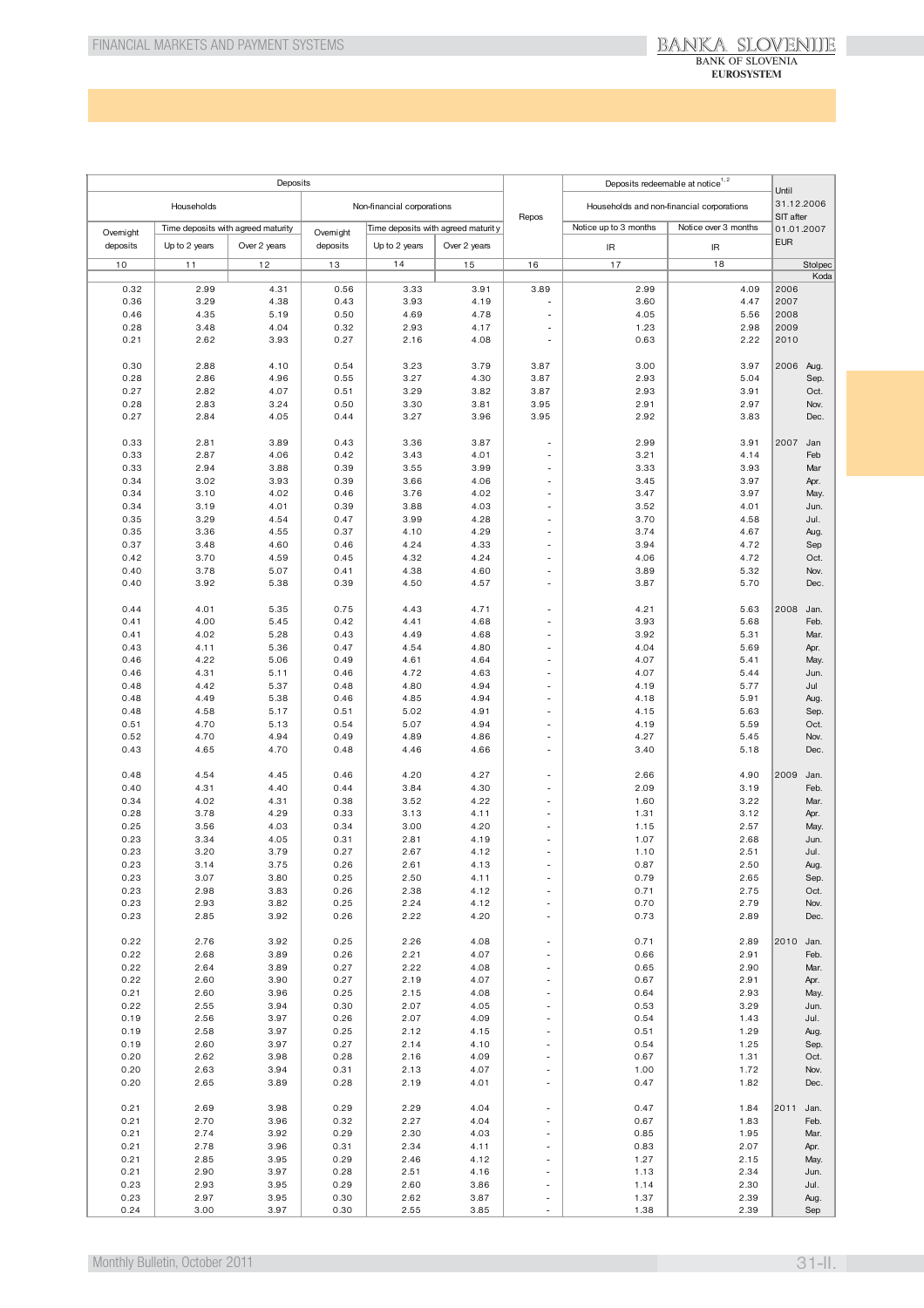BANKA SLOVENIJE BANK OF SLOVENIA **EUROSYSTEM**

# 2.4.2. Monetary Financial Institutions - Interest Rates and Volumes on New Deposits in Domestic Currency (% p. a., volumes in mio SIT/EUR)

| 31.12.2006<br>Time deposits with agreed maturity<br>Deposits redeemable at notice<br>SIT after<br>Ovemight<br>Up to 1 year<br>Over 1 and up to 2 years<br>Over 2 years<br>Notice up to 3 months<br>Over 3 months<br>01.01.2007<br>deposits<br><b>EUR</b><br>Volume<br>Volume<br>IR<br>IR<br>Volume<br>IR.<br>Volume<br>IR.<br>Volume<br><b>IR</b><br>9<br>Column<br>$\mathbf{1}$<br>$\overline{2}$<br>3<br>$\overline{4}$<br>5<br>6<br>$\overline{7}$<br>8<br>10<br>11<br>Code<br>0.32<br>2.96<br>3.17<br>3.44<br>2.99<br>4.09<br>2006<br><br>$\ldots$<br><br><br>$\cdots$<br>2007<br>0.36<br>3.36<br>3.93<br>3.86<br>3.60<br>4.47<br><br>$\ldots$<br><br><br>$\cdots$<br>2008<br>0.46<br>4.30<br>5.09<br>5.17<br>4.05<br>5.56<br>$\ldots$<br>$\cdots$<br><br>$\cdots$<br><br>2009<br>2.51<br>0.28<br>3.91<br>4.37<br>1.23<br>2.98<br>$\ldots$<br>$\cdots$<br><br><br>$\cdots$<br>4.09<br>0.63<br>2.22<br>2010<br>0.21<br>1.81<br>3.41<br><br>$\ldots$<br><br><br>$\cdots$<br>2.81<br>3.00<br>2006<br>Aug.<br>0.30<br>265,447<br>3.13<br>3,588<br>3.82<br>1,526<br>93,784<br>3.97<br>12,159<br>2.82<br>3.70<br>1,099<br>2.93<br>12,400<br>Sep.<br>0.28<br>251,653<br>3.30<br>4,189<br>104,410<br>5.04<br>12,847<br>Oct.<br>0.27<br>2.80<br>264,476<br>3.36<br>4,725<br>3.32<br>868<br>2.93<br>103,917<br>3.91<br>0.28<br>2.81<br>5,164<br>3.47<br>2.91<br>12,674<br>Nov.<br>268,756<br>3.30<br>815<br>108,423<br>2.97<br>2.84<br>3.55<br>2.92<br>14,300<br>Dec.<br>0.27<br>253,751<br>3.39<br>6,971<br>657<br>109,316<br>3.83<br>2.83<br>3.60<br>2.99<br>56.42<br>2007<br>Jan<br>0.33<br>1,968.61<br>3.33<br>82.41<br>14.93<br>709.56<br>3.91<br>0.33<br>2.91<br>3.80<br>3.21<br>670.60<br>61.75<br>Feb<br>1,559.60<br>3.42<br>52.43<br>12.44<br>4.14<br>2.78<br>9.72<br>3.33<br>781.10<br>63.60<br>Mar<br>0.33<br>3.01<br>1,720.53<br>3.54<br>50.26<br>3.93<br>3.07<br>9.97<br>67.52<br>Apr.<br>0.34<br>1,618.75<br>3.72<br>61.46<br>4.93<br>3.45<br>780.32<br>3.97<br>72.01<br>0.34<br>3.15<br>3.72<br>51.54<br>3.36<br>11.08<br>3.47<br>846.26<br>3.97<br>May.<br>1,670.29<br>3.26<br>3.89<br>4.59<br>3.52<br>75.70<br>0.34<br>1,659.44<br>3.87<br>61.18<br>877.82<br>4.01<br>Jun.<br>3.36<br>3.70<br>75.76<br>Jul.<br>0.35<br>4.06<br>87.88<br>4.21<br>9.99<br>896.33<br>4.58<br>1,789.88<br>3.41<br>3.99<br>3.74<br>956.42<br>79.90<br>Aug.<br>0.35<br>1,763.17<br>3.98<br>63.36<br>4.16<br>4.67<br>0.37<br>3.61<br>53.51<br>4.23<br>2.70<br>3.94<br>997.80<br>4.72<br>78.78<br>Sep.<br>1,669.59<br>4.19<br>3.89<br>4.40<br>4.69<br>11.05<br>4.06<br>76.28<br>Oct.<br>0.42<br>1,920.19<br>61.56<br>1,019.52<br>4.72<br>3.83<br>3.79<br>12.27<br>3.89<br>83.41<br>Nov.<br>0.40<br>1,664.59<br>4.42<br>45.96<br>995.56<br>5.32<br>4.04<br>3.10<br>96.47<br>Dec.<br>0.40<br>1,897.12<br>4.55<br>55.61<br>18.56<br>3.87<br>986.54<br>5.70<br>0.44<br>4.08<br>4.06<br>102.84<br>2008<br>Jan.<br>2,028.87<br>4.60<br>52.36<br>4.65<br>4.21<br>1,036.89<br>5.63<br>0.41<br>3.95<br>4.28<br>3.93<br>105.76<br>Feb.<br>1,816.55<br>4.40<br>51.71<br>4.81<br>1,060.00<br>5.68<br>4.03<br>48.38<br>4.65<br>4.26<br>3.92<br>101.54<br>Mar.<br>0.41<br>1,888.64<br>4.61<br>1,081.93<br>5.31<br>102.83<br>Apr.<br>0.43<br>4.14<br>4.98<br>212.05<br>5.23<br>5.21<br>4.04<br>5.69<br>1,992.24<br>1,077.52<br>4.20<br>5.33<br>6.90<br>4.07<br>104.28<br>May.<br>0.46<br>1,775.76<br>5.07<br>195.03<br>1,077.60<br>5.41<br>107.90<br>0.46<br>4.30<br>5.18<br>106.53<br>5.17<br>4.50<br>4.07<br>1,095.36<br>5.44<br>Jun.<br>1,846.77<br>4.40<br>104.87<br>Jul.<br>0.48<br>2,048.73<br>5.24<br>106.05<br>5.12<br>2.93<br>4.19<br>1,074.45<br>5.77<br>108.23<br>0.48<br>4.39<br>5.27<br>137.29<br>5.51<br>9.42<br>4.18<br>1,067.80<br>5.91<br>Aug<br>1,699.61<br>4.53<br>5.45<br>113.22<br>0.48<br>1,943.51<br>5.30<br>173.04<br>11.19<br>4.15<br>1,103.61<br>5.63<br>Sep.<br>4.19<br>115.13<br>Oct.<br>0.51<br>4.65<br>5.51<br>110.63<br>5.38<br>4.85<br>5.59<br>1,906.11<br>1,084.34<br>4.56<br>96.76<br>5.34<br>2.65<br>4.27<br>116.24<br>Nov.<br>0.52<br>1,794.95<br>5.47<br>1,069.11<br>5.45<br>3.79<br>3.40<br>120.27<br>Dec.<br>0.43<br>4.45<br>2,083.31<br>5.42<br>180.65<br>5.38<br>1,026.94<br>5.18<br>4.08<br>2009<br>0.48<br>2,010.66<br>5.19<br>210.17<br>5.07<br>11.09<br>2.66<br>999.00<br>4.90<br>124.08<br>Jan.<br>3.40<br>4.97<br>2.09<br>117.91<br>Feb.<br>0.40<br>1,656.15<br>4.73<br>141.63<br>21.40<br>906.60<br>3.19<br>106.12<br>Mar.<br>0.34<br>2.82<br>1,701.89<br>4.21<br>146.14<br>4.43<br>14.28<br>1.60<br>866.48<br>3.22<br>2.44<br>96.09<br>4.43<br>24.66<br>839.50<br>134.30<br>Apr.<br>0.28<br>1,523.74<br>3.82<br>1.31<br>3.12<br>2.28<br>148.56<br>0.25<br>3.64<br>143.95<br>4.34<br>36.94<br>1.15<br>821.25<br>2.57<br>May.<br>1,463.03<br>36.90<br>167.16<br>0.23<br>2.40<br>1,726.90<br>3.73<br>179.16<br>4.44<br>1.07<br>782.70<br>2.68<br>Jun.<br>161.02<br>0.23<br>2.35<br>3.77<br>192.97<br>4.19<br>33.24<br>1.10<br>727.43<br>2.51<br>Jul.<br>1,737.45<br>2.27<br>0.87<br>183.95<br>0.23<br>1,510.29<br>3.69<br>131.71<br>4.14<br>23.72<br>682.23<br>2.50<br>Aug.<br>0.23<br>2.14<br>3.52<br>4.12<br>27.17<br>0.79<br>674.56<br>237.10<br>Sep.<br>1,392.44<br>142.68<br>2.65<br>Oct.<br>0.23<br>2.04<br>1,371.42<br>3.53<br>197.41<br>4.18<br>42.08<br>0.71<br>650.41<br>2.75<br>304.71<br>619.40<br>357.36<br>Nov.<br>0.23<br>1.97<br>1,330.02<br>3.52<br>169.37<br>4.03<br>21.77<br>0.70<br>2.79<br>0.23<br>2.00<br>1,499.23<br>3.59<br>242.98<br>4.08<br>26.35<br>0.73<br>625.24<br>2.89<br>415.25<br>Dec.<br>0.22<br>469.81<br>2010 Jan.<br>1.91<br>1,393.43<br>3.49<br>308.95<br>4.12<br>28.68<br>0.71<br>629.33<br>2.89<br>Feb.<br>562.39<br>503.33<br>0.22<br>1.75<br>1,161.82<br>3.47<br>311.57<br>4.18<br>30.70<br>0.66<br>2.91<br>0.22<br>4.06<br>24.69<br>535.51<br>527.58<br>Mar.<br>1.69<br>1,214.37<br>3.40<br>287.78<br>0.65<br>2.90<br>0.22<br>4.20<br>22.17<br>2.91<br>545.04<br>Apr.<br>1.66<br>1,147.13<br>3.28<br>218.78<br>0.67<br>567.94<br>563.68<br>May.<br>0.21<br>1.72<br>1,189.18<br>3.32<br>155.71<br>3.78<br>15.59<br>0.64<br>508.81<br>2.93<br>0.22<br>25.12<br>96.57<br>25.68<br>1.83<br>1,307.55<br>3.31<br>188.55<br>4.16<br>0.53<br>3.29<br>Jun.<br>4.20<br>27.63<br>92.42<br>6.54<br>Jul.<br>0.19<br>1.87<br>1,377.09<br>3.40<br>211.95<br>0.54<br>1.43<br>4.22<br>104.87<br>5.38<br>0.19<br>1.82<br>1,276.92<br>3.40<br>181.69<br>28.66<br>0.51<br>1.29<br>Aug.<br>24.84<br>97.48<br>4.44<br>Sep.<br>0.19<br>1.85<br>1,201.54<br>3.39<br>161.01<br>4.11<br>0.54<br>1.25<br>54.95<br>Oct.<br>0.20<br>1.86<br>220.65<br>4.13<br>29.70<br>0.67<br>1.31<br>4.98<br>1,195.15<br>3.45<br>239.99<br>3.92<br>33.20<br>Nov.<br>0.20<br>1.88<br>1,204.47<br>3.44<br>1.00<br>78.31<br>1.72<br>5.20<br>34.93<br>55.26<br>1.82<br>5.52<br>Dec.<br>0.20<br>1.94<br>1,349.43<br>3.63<br>306.72<br>4.01<br>0.47<br>314.79<br>4.24<br>40.80<br>2011 Jan.<br>0.21<br>2.04<br>1,283.40<br>3.63<br>33.43<br>0.47<br>1.84<br>5.59<br>0.21<br>39.43<br>0.67<br>8.11<br>1.83<br>Feb.<br>1.98<br>1,088.63<br>3.61<br>291.80<br>4.08<br>5.44<br>7.85<br>5.88<br>Mar.<br>0.21<br>2.04<br>1,164.61<br>3.73<br>329.30<br>4.37<br>29.97<br>0.85<br>1.95<br>5.53<br>Apr.<br>0.21<br>2.08<br>1,114.50<br>3.76<br>258.47<br>4.36<br>25.99<br>0.83<br>6.42<br>2.07<br>0.21<br>2.15<br>1,168.53<br>3.84<br>302.07<br>4.10<br>39.10<br>1.27<br>9.89<br>2.15<br>5.47<br>May.<br>0.21<br>3.99<br>Jun.<br>2.20<br>1,161.58<br>3.86<br>271.70<br>28.92<br>1.13<br>7.91<br>2.34<br>5.25<br>0.23<br>4.36<br>19.80<br>8.10<br>2.30<br>5.20<br>2.20<br>1,144.55<br>3.92<br>257.62<br>1.14<br>Jul.<br>5.01<br>Aug.<br>0.23<br>2.18<br>1,136.35<br>3.95<br>249.18<br>4.29<br>18.50<br>1.37<br>8.79<br>2.39<br>4.81<br>32.49<br>5.12<br>0.24<br>2.17<br>3.93<br>9.08 | Until |  |          | Households |        |  |      | Households and non-financial corporations <sup>1,2</sup> |      |  |
|----------------------------------------------------------------------------------------------------------------------------------------------------------------------------------------------------------------------------------------------------------------------------------------------------------------------------------------------------------------------------------------------------------------------------------------------------------------------------------------------------------------------------------------------------------------------------------------------------------------------------------------------------------------------------------------------------------------------------------------------------------------------------------------------------------------------------------------------------------------------------------------------------------------------------------------------------------------------------------------------------------------------------------------------------------------------------------------------------------------------------------------------------------------------------------------------------------------------------------------------------------------------------------------------------------------------------------------------------------------------------------------------------------------------------------------------------------------------------------------------------------------------------------------------------------------------------------------------------------------------------------------------------------------------------------------------------------------------------------------------------------------------------------------------------------------------------------------------------------------------------------------------------------------------------------------------------------------------------------------------------------------------------------------------------------------------------------------------------------------------------------------------------------------------------------------------------------------------------------------------------------------------------------------------------------------------------------------------------------------------------------------------------------------------------------------------------------------------------------------------------------------------------------------------------------------------------------------------------------------------------------------------------------------------------------------------------------------------------------------------------------------------------------------------------------------------------------------------------------------------------------------------------------------------------------------------------------------------------------------------------------------------------------------------------------------------------------------------------------------------------------------------------------------------------------------------------------------------------------------------------------------------------------------------------------------------------------------------------------------------------------------------------------------------------------------------------------------------------------------------------------------------------------------------------------------------------------------------------------------------------------------------------------------------------------------------------------------------------------------------------------------------------------------------------------------------------------------------------------------------------------------------------------------------------------------------------------------------------------------------------------------------------------------------------------------------------------------------------------------------------------------------------------------------------------------------------------------------------------------------------------------------------------------------------------------------------------------------------------------------------------------------------------------------------------------------------------------------------------------------------------------------------------------------------------------------------------------------------------------------------------------------------------------------------------------------------------------------------------------------------------------------------------------------------------------------------------------------------------------------------------------------------------------------------------------------------------------------------------------------------------------------------------------------------------------------------------------------------------------------------------------------------------------------------------------------------------------------------------------------------------------------------------------------------------------------------------------------------------------------------------------------------------------------------------------------------------------------------------------------------------------------------------------------------------------------------------------------------------------------------------------------------------------------------------------------------------------------------------------------------------------------------------------------------------------------------------------------------------------------------------------------------------------------------------------------------------------------------------------------------------------------------------------------------------------------------------------------------------------------------------------------------------------------------------------------------------------------------------------------------------------------------------------------------------------------------------------------------------------------------------------------------------------------------------------------------------------------------------------------------------------------------------------------------------------------------------------------------------------------------------------------------------------------------------------------------------------------------------------------------------------------------------------------------------------------------------------------------------------------------------------------------------------------------------------------------------------------------------------------------------------------------------------------------------------------------------------------------------------------------------------------------------------------------------------------------------------------------------------------------------------------------------------------------------------------------------------------------------------------------------------------------------------------------------------------------------------------------------------------------------------------------------------------------------------------------------------------------------------------------------------------------------------------------------------------------------------------------------------------------------------------------------------|-------|--|----------|------------|--------|--|------|----------------------------------------------------------|------|--|
|                                                                                                                                                                                                                                                                                                                                                                                                                                                                                                                                                                                                                                                                                                                                                                                                                                                                                                                                                                                                                                                                                                                                                                                                                                                                                                                                                                                                                                                                                                                                                                                                                                                                                                                                                                                                                                                                                                                                                                                                                                                                                                                                                                                                                                                                                                                                                                                                                                                                                                                                                                                                                                                                                                                                                                                                                                                                                                                                                                                                                                                                                                                                                                                                                                                                                                                                                                                                                                                                                                                                                                                                                                                                                                                                                                                                                                                                                                                                                                                                                                                                                                                                                                                                                                                                                                                                                                                                                                                                                                                                                                                                                                                                                                                                                                                                                                                                                                                                                                                                                                                                                                                                                                                                                                                                                                                                                                                                                                                                                                                                                                                                                                                                                                                                                                                                                                                                                                                                                                                                                                                                                                                                                                                                                                                                                                                                                                                                                                                                                                                                                                                                                                                                                                                                                                                                                                                                                                                                                                                                                                                                                                                                                                                                                                                                                                                                                                                                                                                                                                                                                                                                                                                                                                                                                                                        |       |  |          |            |        |  |      |                                                          |      |  |
|                                                                                                                                                                                                                                                                                                                                                                                                                                                                                                                                                                                                                                                                                                                                                                                                                                                                                                                                                                                                                                                                                                                                                                                                                                                                                                                                                                                                                                                                                                                                                                                                                                                                                                                                                                                                                                                                                                                                                                                                                                                                                                                                                                                                                                                                                                                                                                                                                                                                                                                                                                                                                                                                                                                                                                                                                                                                                                                                                                                                                                                                                                                                                                                                                                                                                                                                                                                                                                                                                                                                                                                                                                                                                                                                                                                                                                                                                                                                                                                                                                                                                                                                                                                                                                                                                                                                                                                                                                                                                                                                                                                                                                                                                                                                                                                                                                                                                                                                                                                                                                                                                                                                                                                                                                                                                                                                                                                                                                                                                                                                                                                                                                                                                                                                                                                                                                                                                                                                                                                                                                                                                                                                                                                                                                                                                                                                                                                                                                                                                                                                                                                                                                                                                                                                                                                                                                                                                                                                                                                                                                                                                                                                                                                                                                                                                                                                                                                                                                                                                                                                                                                                                                                                                                                                                                                        |       |  |          |            |        |  |      |                                                          |      |  |
|                                                                                                                                                                                                                                                                                                                                                                                                                                                                                                                                                                                                                                                                                                                                                                                                                                                                                                                                                                                                                                                                                                                                                                                                                                                                                                                                                                                                                                                                                                                                                                                                                                                                                                                                                                                                                                                                                                                                                                                                                                                                                                                                                                                                                                                                                                                                                                                                                                                                                                                                                                                                                                                                                                                                                                                                                                                                                                                                                                                                                                                                                                                                                                                                                                                                                                                                                                                                                                                                                                                                                                                                                                                                                                                                                                                                                                                                                                                                                                                                                                                                                                                                                                                                                                                                                                                                                                                                                                                                                                                                                                                                                                                                                                                                                                                                                                                                                                                                                                                                                                                                                                                                                                                                                                                                                                                                                                                                                                                                                                                                                                                                                                                                                                                                                                                                                                                                                                                                                                                                                                                                                                                                                                                                                                                                                                                                                                                                                                                                                                                                                                                                                                                                                                                                                                                                                                                                                                                                                                                                                                                                                                                                                                                                                                                                                                                                                                                                                                                                                                                                                                                                                                                                                                                                                                                        |       |  |          |            |        |  |      |                                                          |      |  |
|                                                                                                                                                                                                                                                                                                                                                                                                                                                                                                                                                                                                                                                                                                                                                                                                                                                                                                                                                                                                                                                                                                                                                                                                                                                                                                                                                                                                                                                                                                                                                                                                                                                                                                                                                                                                                                                                                                                                                                                                                                                                                                                                                                                                                                                                                                                                                                                                                                                                                                                                                                                                                                                                                                                                                                                                                                                                                                                                                                                                                                                                                                                                                                                                                                                                                                                                                                                                                                                                                                                                                                                                                                                                                                                                                                                                                                                                                                                                                                                                                                                                                                                                                                                                                                                                                                                                                                                                                                                                                                                                                                                                                                                                                                                                                                                                                                                                                                                                                                                                                                                                                                                                                                                                                                                                                                                                                                                                                                                                                                                                                                                                                                                                                                                                                                                                                                                                                                                                                                                                                                                                                                                                                                                                                                                                                                                                                                                                                                                                                                                                                                                                                                                                                                                                                                                                                                                                                                                                                                                                                                                                                                                                                                                                                                                                                                                                                                                                                                                                                                                                                                                                                                                                                                                                                                                        |       |  |          |            |        |  |      |                                                          |      |  |
|                                                                                                                                                                                                                                                                                                                                                                                                                                                                                                                                                                                                                                                                                                                                                                                                                                                                                                                                                                                                                                                                                                                                                                                                                                                                                                                                                                                                                                                                                                                                                                                                                                                                                                                                                                                                                                                                                                                                                                                                                                                                                                                                                                                                                                                                                                                                                                                                                                                                                                                                                                                                                                                                                                                                                                                                                                                                                                                                                                                                                                                                                                                                                                                                                                                                                                                                                                                                                                                                                                                                                                                                                                                                                                                                                                                                                                                                                                                                                                                                                                                                                                                                                                                                                                                                                                                                                                                                                                                                                                                                                                                                                                                                                                                                                                                                                                                                                                                                                                                                                                                                                                                                                                                                                                                                                                                                                                                                                                                                                                                                                                                                                                                                                                                                                                                                                                                                                                                                                                                                                                                                                                                                                                                                                                                                                                                                                                                                                                                                                                                                                                                                                                                                                                                                                                                                                                                                                                                                                                                                                                                                                                                                                                                                                                                                                                                                                                                                                                                                                                                                                                                                                                                                                                                                                                                        |       |  |          |            |        |  |      |                                                          |      |  |
|                                                                                                                                                                                                                                                                                                                                                                                                                                                                                                                                                                                                                                                                                                                                                                                                                                                                                                                                                                                                                                                                                                                                                                                                                                                                                                                                                                                                                                                                                                                                                                                                                                                                                                                                                                                                                                                                                                                                                                                                                                                                                                                                                                                                                                                                                                                                                                                                                                                                                                                                                                                                                                                                                                                                                                                                                                                                                                                                                                                                                                                                                                                                                                                                                                                                                                                                                                                                                                                                                                                                                                                                                                                                                                                                                                                                                                                                                                                                                                                                                                                                                                                                                                                                                                                                                                                                                                                                                                                                                                                                                                                                                                                                                                                                                                                                                                                                                                                                                                                                                                                                                                                                                                                                                                                                                                                                                                                                                                                                                                                                                                                                                                                                                                                                                                                                                                                                                                                                                                                                                                                                                                                                                                                                                                                                                                                                                                                                                                                                                                                                                                                                                                                                                                                                                                                                                                                                                                                                                                                                                                                                                                                                                                                                                                                                                                                                                                                                                                                                                                                                                                                                                                                                                                                                                                                        |       |  |          |            |        |  |      |                                                          |      |  |
|                                                                                                                                                                                                                                                                                                                                                                                                                                                                                                                                                                                                                                                                                                                                                                                                                                                                                                                                                                                                                                                                                                                                                                                                                                                                                                                                                                                                                                                                                                                                                                                                                                                                                                                                                                                                                                                                                                                                                                                                                                                                                                                                                                                                                                                                                                                                                                                                                                                                                                                                                                                                                                                                                                                                                                                                                                                                                                                                                                                                                                                                                                                                                                                                                                                                                                                                                                                                                                                                                                                                                                                                                                                                                                                                                                                                                                                                                                                                                                                                                                                                                                                                                                                                                                                                                                                                                                                                                                                                                                                                                                                                                                                                                                                                                                                                                                                                                                                                                                                                                                                                                                                                                                                                                                                                                                                                                                                                                                                                                                                                                                                                                                                                                                                                                                                                                                                                                                                                                                                                                                                                                                                                                                                                                                                                                                                                                                                                                                                                                                                                                                                                                                                                                                                                                                                                                                                                                                                                                                                                                                                                                                                                                                                                                                                                                                                                                                                                                                                                                                                                                                                                                                                                                                                                                                                        |       |  |          |            |        |  |      |                                                          |      |  |
|                                                                                                                                                                                                                                                                                                                                                                                                                                                                                                                                                                                                                                                                                                                                                                                                                                                                                                                                                                                                                                                                                                                                                                                                                                                                                                                                                                                                                                                                                                                                                                                                                                                                                                                                                                                                                                                                                                                                                                                                                                                                                                                                                                                                                                                                                                                                                                                                                                                                                                                                                                                                                                                                                                                                                                                                                                                                                                                                                                                                                                                                                                                                                                                                                                                                                                                                                                                                                                                                                                                                                                                                                                                                                                                                                                                                                                                                                                                                                                                                                                                                                                                                                                                                                                                                                                                                                                                                                                                                                                                                                                                                                                                                                                                                                                                                                                                                                                                                                                                                                                                                                                                                                                                                                                                                                                                                                                                                                                                                                                                                                                                                                                                                                                                                                                                                                                                                                                                                                                                                                                                                                                                                                                                                                                                                                                                                                                                                                                                                                                                                                                                                                                                                                                                                                                                                                                                                                                                                                                                                                                                                                                                                                                                                                                                                                                                                                                                                                                                                                                                                                                                                                                                                                                                                                                                        |       |  |          |            |        |  |      |                                                          |      |  |
|                                                                                                                                                                                                                                                                                                                                                                                                                                                                                                                                                                                                                                                                                                                                                                                                                                                                                                                                                                                                                                                                                                                                                                                                                                                                                                                                                                                                                                                                                                                                                                                                                                                                                                                                                                                                                                                                                                                                                                                                                                                                                                                                                                                                                                                                                                                                                                                                                                                                                                                                                                                                                                                                                                                                                                                                                                                                                                                                                                                                                                                                                                                                                                                                                                                                                                                                                                                                                                                                                                                                                                                                                                                                                                                                                                                                                                                                                                                                                                                                                                                                                                                                                                                                                                                                                                                                                                                                                                                                                                                                                                                                                                                                                                                                                                                                                                                                                                                                                                                                                                                                                                                                                                                                                                                                                                                                                                                                                                                                                                                                                                                                                                                                                                                                                                                                                                                                                                                                                                                                                                                                                                                                                                                                                                                                                                                                                                                                                                                                                                                                                                                                                                                                                                                                                                                                                                                                                                                                                                                                                                                                                                                                                                                                                                                                                                                                                                                                                                                                                                                                                                                                                                                                                                                                                                                        |       |  |          |            |        |  |      |                                                          |      |  |
|                                                                                                                                                                                                                                                                                                                                                                                                                                                                                                                                                                                                                                                                                                                                                                                                                                                                                                                                                                                                                                                                                                                                                                                                                                                                                                                                                                                                                                                                                                                                                                                                                                                                                                                                                                                                                                                                                                                                                                                                                                                                                                                                                                                                                                                                                                                                                                                                                                                                                                                                                                                                                                                                                                                                                                                                                                                                                                                                                                                                                                                                                                                                                                                                                                                                                                                                                                                                                                                                                                                                                                                                                                                                                                                                                                                                                                                                                                                                                                                                                                                                                                                                                                                                                                                                                                                                                                                                                                                                                                                                                                                                                                                                                                                                                                                                                                                                                                                                                                                                                                                                                                                                                                                                                                                                                                                                                                                                                                                                                                                                                                                                                                                                                                                                                                                                                                                                                                                                                                                                                                                                                                                                                                                                                                                                                                                                                                                                                                                                                                                                                                                                                                                                                                                                                                                                                                                                                                                                                                                                                                                                                                                                                                                                                                                                                                                                                                                                                                                                                                                                                                                                                                                                                                                                                                                        |       |  |          |            |        |  |      |                                                          |      |  |
|                                                                                                                                                                                                                                                                                                                                                                                                                                                                                                                                                                                                                                                                                                                                                                                                                                                                                                                                                                                                                                                                                                                                                                                                                                                                                                                                                                                                                                                                                                                                                                                                                                                                                                                                                                                                                                                                                                                                                                                                                                                                                                                                                                                                                                                                                                                                                                                                                                                                                                                                                                                                                                                                                                                                                                                                                                                                                                                                                                                                                                                                                                                                                                                                                                                                                                                                                                                                                                                                                                                                                                                                                                                                                                                                                                                                                                                                                                                                                                                                                                                                                                                                                                                                                                                                                                                                                                                                                                                                                                                                                                                                                                                                                                                                                                                                                                                                                                                                                                                                                                                                                                                                                                                                                                                                                                                                                                                                                                                                                                                                                                                                                                                                                                                                                                                                                                                                                                                                                                                                                                                                                                                                                                                                                                                                                                                                                                                                                                                                                                                                                                                                                                                                                                                                                                                                                                                                                                                                                                                                                                                                                                                                                                                                                                                                                                                                                                                                                                                                                                                                                                                                                                                                                                                                                                                        |       |  |          |            |        |  |      |                                                          |      |  |
|                                                                                                                                                                                                                                                                                                                                                                                                                                                                                                                                                                                                                                                                                                                                                                                                                                                                                                                                                                                                                                                                                                                                                                                                                                                                                                                                                                                                                                                                                                                                                                                                                                                                                                                                                                                                                                                                                                                                                                                                                                                                                                                                                                                                                                                                                                                                                                                                                                                                                                                                                                                                                                                                                                                                                                                                                                                                                                                                                                                                                                                                                                                                                                                                                                                                                                                                                                                                                                                                                                                                                                                                                                                                                                                                                                                                                                                                                                                                                                                                                                                                                                                                                                                                                                                                                                                                                                                                                                                                                                                                                                                                                                                                                                                                                                                                                                                                                                                                                                                                                                                                                                                                                                                                                                                                                                                                                                                                                                                                                                                                                                                                                                                                                                                                                                                                                                                                                                                                                                                                                                                                                                                                                                                                                                                                                                                                                                                                                                                                                                                                                                                                                                                                                                                                                                                                                                                                                                                                                                                                                                                                                                                                                                                                                                                                                                                                                                                                                                                                                                                                                                                                                                                                                                                                                                                        |       |  |          |            |        |  |      |                                                          |      |  |
|                                                                                                                                                                                                                                                                                                                                                                                                                                                                                                                                                                                                                                                                                                                                                                                                                                                                                                                                                                                                                                                                                                                                                                                                                                                                                                                                                                                                                                                                                                                                                                                                                                                                                                                                                                                                                                                                                                                                                                                                                                                                                                                                                                                                                                                                                                                                                                                                                                                                                                                                                                                                                                                                                                                                                                                                                                                                                                                                                                                                                                                                                                                                                                                                                                                                                                                                                                                                                                                                                                                                                                                                                                                                                                                                                                                                                                                                                                                                                                                                                                                                                                                                                                                                                                                                                                                                                                                                                                                                                                                                                                                                                                                                                                                                                                                                                                                                                                                                                                                                                                                                                                                                                                                                                                                                                                                                                                                                                                                                                                                                                                                                                                                                                                                                                                                                                                                                                                                                                                                                                                                                                                                                                                                                                                                                                                                                                                                                                                                                                                                                                                                                                                                                                                                                                                                                                                                                                                                                                                                                                                                                                                                                                                                                                                                                                                                                                                                                                                                                                                                                                                                                                                                                                                                                                                                        |       |  |          |            |        |  |      |                                                          |      |  |
|                                                                                                                                                                                                                                                                                                                                                                                                                                                                                                                                                                                                                                                                                                                                                                                                                                                                                                                                                                                                                                                                                                                                                                                                                                                                                                                                                                                                                                                                                                                                                                                                                                                                                                                                                                                                                                                                                                                                                                                                                                                                                                                                                                                                                                                                                                                                                                                                                                                                                                                                                                                                                                                                                                                                                                                                                                                                                                                                                                                                                                                                                                                                                                                                                                                                                                                                                                                                                                                                                                                                                                                                                                                                                                                                                                                                                                                                                                                                                                                                                                                                                                                                                                                                                                                                                                                                                                                                                                                                                                                                                                                                                                                                                                                                                                                                                                                                                                                                                                                                                                                                                                                                                                                                                                                                                                                                                                                                                                                                                                                                                                                                                                                                                                                                                                                                                                                                                                                                                                                                                                                                                                                                                                                                                                                                                                                                                                                                                                                                                                                                                                                                                                                                                                                                                                                                                                                                                                                                                                                                                                                                                                                                                                                                                                                                                                                                                                                                                                                                                                                                                                                                                                                                                                                                                                                        |       |  |          |            |        |  |      |                                                          |      |  |
|                                                                                                                                                                                                                                                                                                                                                                                                                                                                                                                                                                                                                                                                                                                                                                                                                                                                                                                                                                                                                                                                                                                                                                                                                                                                                                                                                                                                                                                                                                                                                                                                                                                                                                                                                                                                                                                                                                                                                                                                                                                                                                                                                                                                                                                                                                                                                                                                                                                                                                                                                                                                                                                                                                                                                                                                                                                                                                                                                                                                                                                                                                                                                                                                                                                                                                                                                                                                                                                                                                                                                                                                                                                                                                                                                                                                                                                                                                                                                                                                                                                                                                                                                                                                                                                                                                                                                                                                                                                                                                                                                                                                                                                                                                                                                                                                                                                                                                                                                                                                                                                                                                                                                                                                                                                                                                                                                                                                                                                                                                                                                                                                                                                                                                                                                                                                                                                                                                                                                                                                                                                                                                                                                                                                                                                                                                                                                                                                                                                                                                                                                                                                                                                                                                                                                                                                                                                                                                                                                                                                                                                                                                                                                                                                                                                                                                                                                                                                                                                                                                                                                                                                                                                                                                                                                                                        |       |  |          |            |        |  |      |                                                          |      |  |
|                                                                                                                                                                                                                                                                                                                                                                                                                                                                                                                                                                                                                                                                                                                                                                                                                                                                                                                                                                                                                                                                                                                                                                                                                                                                                                                                                                                                                                                                                                                                                                                                                                                                                                                                                                                                                                                                                                                                                                                                                                                                                                                                                                                                                                                                                                                                                                                                                                                                                                                                                                                                                                                                                                                                                                                                                                                                                                                                                                                                                                                                                                                                                                                                                                                                                                                                                                                                                                                                                                                                                                                                                                                                                                                                                                                                                                                                                                                                                                                                                                                                                                                                                                                                                                                                                                                                                                                                                                                                                                                                                                                                                                                                                                                                                                                                                                                                                                                                                                                                                                                                                                                                                                                                                                                                                                                                                                                                                                                                                                                                                                                                                                                                                                                                                                                                                                                                                                                                                                                                                                                                                                                                                                                                                                                                                                                                                                                                                                                                                                                                                                                                                                                                                                                                                                                                                                                                                                                                                                                                                                                                                                                                                                                                                                                                                                                                                                                                                                                                                                                                                                                                                                                                                                                                                                                        |       |  |          |            |        |  |      |                                                          |      |  |
|                                                                                                                                                                                                                                                                                                                                                                                                                                                                                                                                                                                                                                                                                                                                                                                                                                                                                                                                                                                                                                                                                                                                                                                                                                                                                                                                                                                                                                                                                                                                                                                                                                                                                                                                                                                                                                                                                                                                                                                                                                                                                                                                                                                                                                                                                                                                                                                                                                                                                                                                                                                                                                                                                                                                                                                                                                                                                                                                                                                                                                                                                                                                                                                                                                                                                                                                                                                                                                                                                                                                                                                                                                                                                                                                                                                                                                                                                                                                                                                                                                                                                                                                                                                                                                                                                                                                                                                                                                                                                                                                                                                                                                                                                                                                                                                                                                                                                                                                                                                                                                                                                                                                                                                                                                                                                                                                                                                                                                                                                                                                                                                                                                                                                                                                                                                                                                                                                                                                                                                                                                                                                                                                                                                                                                                                                                                                                                                                                                                                                                                                                                                                                                                                                                                                                                                                                                                                                                                                                                                                                                                                                                                                                                                                                                                                                                                                                                                                                                                                                                                                                                                                                                                                                                                                                                                        |       |  |          |            |        |  |      |                                                          |      |  |
|                                                                                                                                                                                                                                                                                                                                                                                                                                                                                                                                                                                                                                                                                                                                                                                                                                                                                                                                                                                                                                                                                                                                                                                                                                                                                                                                                                                                                                                                                                                                                                                                                                                                                                                                                                                                                                                                                                                                                                                                                                                                                                                                                                                                                                                                                                                                                                                                                                                                                                                                                                                                                                                                                                                                                                                                                                                                                                                                                                                                                                                                                                                                                                                                                                                                                                                                                                                                                                                                                                                                                                                                                                                                                                                                                                                                                                                                                                                                                                                                                                                                                                                                                                                                                                                                                                                                                                                                                                                                                                                                                                                                                                                                                                                                                                                                                                                                                                                                                                                                                                                                                                                                                                                                                                                                                                                                                                                                                                                                                                                                                                                                                                                                                                                                                                                                                                                                                                                                                                                                                                                                                                                                                                                                                                                                                                                                                                                                                                                                                                                                                                                                                                                                                                                                                                                                                                                                                                                                                                                                                                                                                                                                                                                                                                                                                                                                                                                                                                                                                                                                                                                                                                                                                                                                                                                        |       |  |          |            |        |  |      |                                                          |      |  |
|                                                                                                                                                                                                                                                                                                                                                                                                                                                                                                                                                                                                                                                                                                                                                                                                                                                                                                                                                                                                                                                                                                                                                                                                                                                                                                                                                                                                                                                                                                                                                                                                                                                                                                                                                                                                                                                                                                                                                                                                                                                                                                                                                                                                                                                                                                                                                                                                                                                                                                                                                                                                                                                                                                                                                                                                                                                                                                                                                                                                                                                                                                                                                                                                                                                                                                                                                                                                                                                                                                                                                                                                                                                                                                                                                                                                                                                                                                                                                                                                                                                                                                                                                                                                                                                                                                                                                                                                                                                                                                                                                                                                                                                                                                                                                                                                                                                                                                                                                                                                                                                                                                                                                                                                                                                                                                                                                                                                                                                                                                                                                                                                                                                                                                                                                                                                                                                                                                                                                                                                                                                                                                                                                                                                                                                                                                                                                                                                                                                                                                                                                                                                                                                                                                                                                                                                                                                                                                                                                                                                                                                                                                                                                                                                                                                                                                                                                                                                                                                                                                                                                                                                                                                                                                                                                                                        |       |  |          |            |        |  |      |                                                          |      |  |
|                                                                                                                                                                                                                                                                                                                                                                                                                                                                                                                                                                                                                                                                                                                                                                                                                                                                                                                                                                                                                                                                                                                                                                                                                                                                                                                                                                                                                                                                                                                                                                                                                                                                                                                                                                                                                                                                                                                                                                                                                                                                                                                                                                                                                                                                                                                                                                                                                                                                                                                                                                                                                                                                                                                                                                                                                                                                                                                                                                                                                                                                                                                                                                                                                                                                                                                                                                                                                                                                                                                                                                                                                                                                                                                                                                                                                                                                                                                                                                                                                                                                                                                                                                                                                                                                                                                                                                                                                                                                                                                                                                                                                                                                                                                                                                                                                                                                                                                                                                                                                                                                                                                                                                                                                                                                                                                                                                                                                                                                                                                                                                                                                                                                                                                                                                                                                                                                                                                                                                                                                                                                                                                                                                                                                                                                                                                                                                                                                                                                                                                                                                                                                                                                                                                                                                                                                                                                                                                                                                                                                                                                                                                                                                                                                                                                                                                                                                                                                                                                                                                                                                                                                                                                                                                                                                                        |       |  |          |            |        |  |      |                                                          |      |  |
|                                                                                                                                                                                                                                                                                                                                                                                                                                                                                                                                                                                                                                                                                                                                                                                                                                                                                                                                                                                                                                                                                                                                                                                                                                                                                                                                                                                                                                                                                                                                                                                                                                                                                                                                                                                                                                                                                                                                                                                                                                                                                                                                                                                                                                                                                                                                                                                                                                                                                                                                                                                                                                                                                                                                                                                                                                                                                                                                                                                                                                                                                                                                                                                                                                                                                                                                                                                                                                                                                                                                                                                                                                                                                                                                                                                                                                                                                                                                                                                                                                                                                                                                                                                                                                                                                                                                                                                                                                                                                                                                                                                                                                                                                                                                                                                                                                                                                                                                                                                                                                                                                                                                                                                                                                                                                                                                                                                                                                                                                                                                                                                                                                                                                                                                                                                                                                                                                                                                                                                                                                                                                                                                                                                                                                                                                                                                                                                                                                                                                                                                                                                                                                                                                                                                                                                                                                                                                                                                                                                                                                                                                                                                                                                                                                                                                                                                                                                                                                                                                                                                                                                                                                                                                                                                                                                        |       |  |          |            |        |  |      |                                                          |      |  |
|                                                                                                                                                                                                                                                                                                                                                                                                                                                                                                                                                                                                                                                                                                                                                                                                                                                                                                                                                                                                                                                                                                                                                                                                                                                                                                                                                                                                                                                                                                                                                                                                                                                                                                                                                                                                                                                                                                                                                                                                                                                                                                                                                                                                                                                                                                                                                                                                                                                                                                                                                                                                                                                                                                                                                                                                                                                                                                                                                                                                                                                                                                                                                                                                                                                                                                                                                                                                                                                                                                                                                                                                                                                                                                                                                                                                                                                                                                                                                                                                                                                                                                                                                                                                                                                                                                                                                                                                                                                                                                                                                                                                                                                                                                                                                                                                                                                                                                                                                                                                                                                                                                                                                                                                                                                                                                                                                                                                                                                                                                                                                                                                                                                                                                                                                                                                                                                                                                                                                                                                                                                                                                                                                                                                                                                                                                                                                                                                                                                                                                                                                                                                                                                                                                                                                                                                                                                                                                                                                                                                                                                                                                                                                                                                                                                                                                                                                                                                                                                                                                                                                                                                                                                                                                                                                                                        |       |  |          |            |        |  |      |                                                          |      |  |
|                                                                                                                                                                                                                                                                                                                                                                                                                                                                                                                                                                                                                                                                                                                                                                                                                                                                                                                                                                                                                                                                                                                                                                                                                                                                                                                                                                                                                                                                                                                                                                                                                                                                                                                                                                                                                                                                                                                                                                                                                                                                                                                                                                                                                                                                                                                                                                                                                                                                                                                                                                                                                                                                                                                                                                                                                                                                                                                                                                                                                                                                                                                                                                                                                                                                                                                                                                                                                                                                                                                                                                                                                                                                                                                                                                                                                                                                                                                                                                                                                                                                                                                                                                                                                                                                                                                                                                                                                                                                                                                                                                                                                                                                                                                                                                                                                                                                                                                                                                                                                                                                                                                                                                                                                                                                                                                                                                                                                                                                                                                                                                                                                                                                                                                                                                                                                                                                                                                                                                                                                                                                                                                                                                                                                                                                                                                                                                                                                                                                                                                                                                                                                                                                                                                                                                                                                                                                                                                                                                                                                                                                                                                                                                                                                                                                                                                                                                                                                                                                                                                                                                                                                                                                                                                                                                                        |       |  |          |            |        |  |      |                                                          |      |  |
|                                                                                                                                                                                                                                                                                                                                                                                                                                                                                                                                                                                                                                                                                                                                                                                                                                                                                                                                                                                                                                                                                                                                                                                                                                                                                                                                                                                                                                                                                                                                                                                                                                                                                                                                                                                                                                                                                                                                                                                                                                                                                                                                                                                                                                                                                                                                                                                                                                                                                                                                                                                                                                                                                                                                                                                                                                                                                                                                                                                                                                                                                                                                                                                                                                                                                                                                                                                                                                                                                                                                                                                                                                                                                                                                                                                                                                                                                                                                                                                                                                                                                                                                                                                                                                                                                                                                                                                                                                                                                                                                                                                                                                                                                                                                                                                                                                                                                                                                                                                                                                                                                                                                                                                                                                                                                                                                                                                                                                                                                                                                                                                                                                                                                                                                                                                                                                                                                                                                                                                                                                                                                                                                                                                                                                                                                                                                                                                                                                                                                                                                                                                                                                                                                                                                                                                                                                                                                                                                                                                                                                                                                                                                                                                                                                                                                                                                                                                                                                                                                                                                                                                                                                                                                                                                                                                        |       |  |          |            |        |  |      |                                                          |      |  |
|                                                                                                                                                                                                                                                                                                                                                                                                                                                                                                                                                                                                                                                                                                                                                                                                                                                                                                                                                                                                                                                                                                                                                                                                                                                                                                                                                                                                                                                                                                                                                                                                                                                                                                                                                                                                                                                                                                                                                                                                                                                                                                                                                                                                                                                                                                                                                                                                                                                                                                                                                                                                                                                                                                                                                                                                                                                                                                                                                                                                                                                                                                                                                                                                                                                                                                                                                                                                                                                                                                                                                                                                                                                                                                                                                                                                                                                                                                                                                                                                                                                                                                                                                                                                                                                                                                                                                                                                                                                                                                                                                                                                                                                                                                                                                                                                                                                                                                                                                                                                                                                                                                                                                                                                                                                                                                                                                                                                                                                                                                                                                                                                                                                                                                                                                                                                                                                                                                                                                                                                                                                                                                                                                                                                                                                                                                                                                                                                                                                                                                                                                                                                                                                                                                                                                                                                                                                                                                                                                                                                                                                                                                                                                                                                                                                                                                                                                                                                                                                                                                                                                                                                                                                                                                                                                                                        |       |  |          |            |        |  |      |                                                          |      |  |
|                                                                                                                                                                                                                                                                                                                                                                                                                                                                                                                                                                                                                                                                                                                                                                                                                                                                                                                                                                                                                                                                                                                                                                                                                                                                                                                                                                                                                                                                                                                                                                                                                                                                                                                                                                                                                                                                                                                                                                                                                                                                                                                                                                                                                                                                                                                                                                                                                                                                                                                                                                                                                                                                                                                                                                                                                                                                                                                                                                                                                                                                                                                                                                                                                                                                                                                                                                                                                                                                                                                                                                                                                                                                                                                                                                                                                                                                                                                                                                                                                                                                                                                                                                                                                                                                                                                                                                                                                                                                                                                                                                                                                                                                                                                                                                                                                                                                                                                                                                                                                                                                                                                                                                                                                                                                                                                                                                                                                                                                                                                                                                                                                                                                                                                                                                                                                                                                                                                                                                                                                                                                                                                                                                                                                                                                                                                                                                                                                                                                                                                                                                                                                                                                                                                                                                                                                                                                                                                                                                                                                                                                                                                                                                                                                                                                                                                                                                                                                                                                                                                                                                                                                                                                                                                                                                                        |       |  |          |            |        |  |      |                                                          |      |  |
|                                                                                                                                                                                                                                                                                                                                                                                                                                                                                                                                                                                                                                                                                                                                                                                                                                                                                                                                                                                                                                                                                                                                                                                                                                                                                                                                                                                                                                                                                                                                                                                                                                                                                                                                                                                                                                                                                                                                                                                                                                                                                                                                                                                                                                                                                                                                                                                                                                                                                                                                                                                                                                                                                                                                                                                                                                                                                                                                                                                                                                                                                                                                                                                                                                                                                                                                                                                                                                                                                                                                                                                                                                                                                                                                                                                                                                                                                                                                                                                                                                                                                                                                                                                                                                                                                                                                                                                                                                                                                                                                                                                                                                                                                                                                                                                                                                                                                                                                                                                                                                                                                                                                                                                                                                                                                                                                                                                                                                                                                                                                                                                                                                                                                                                                                                                                                                                                                                                                                                                                                                                                                                                                                                                                                                                                                                                                                                                                                                                                                                                                                                                                                                                                                                                                                                                                                                                                                                                                                                                                                                                                                                                                                                                                                                                                                                                                                                                                                                                                                                                                                                                                                                                                                                                                                                                        |       |  |          |            |        |  |      |                                                          |      |  |
|                                                                                                                                                                                                                                                                                                                                                                                                                                                                                                                                                                                                                                                                                                                                                                                                                                                                                                                                                                                                                                                                                                                                                                                                                                                                                                                                                                                                                                                                                                                                                                                                                                                                                                                                                                                                                                                                                                                                                                                                                                                                                                                                                                                                                                                                                                                                                                                                                                                                                                                                                                                                                                                                                                                                                                                                                                                                                                                                                                                                                                                                                                                                                                                                                                                                                                                                                                                                                                                                                                                                                                                                                                                                                                                                                                                                                                                                                                                                                                                                                                                                                                                                                                                                                                                                                                                                                                                                                                                                                                                                                                                                                                                                                                                                                                                                                                                                                                                                                                                                                                                                                                                                                                                                                                                                                                                                                                                                                                                                                                                                                                                                                                                                                                                                                                                                                                                                                                                                                                                                                                                                                                                                                                                                                                                                                                                                                                                                                                                                                                                                                                                                                                                                                                                                                                                                                                                                                                                                                                                                                                                                                                                                                                                                                                                                                                                                                                                                                                                                                                                                                                                                                                                                                                                                                                                        |       |  |          |            |        |  |      |                                                          |      |  |
|                                                                                                                                                                                                                                                                                                                                                                                                                                                                                                                                                                                                                                                                                                                                                                                                                                                                                                                                                                                                                                                                                                                                                                                                                                                                                                                                                                                                                                                                                                                                                                                                                                                                                                                                                                                                                                                                                                                                                                                                                                                                                                                                                                                                                                                                                                                                                                                                                                                                                                                                                                                                                                                                                                                                                                                                                                                                                                                                                                                                                                                                                                                                                                                                                                                                                                                                                                                                                                                                                                                                                                                                                                                                                                                                                                                                                                                                                                                                                                                                                                                                                                                                                                                                                                                                                                                                                                                                                                                                                                                                                                                                                                                                                                                                                                                                                                                                                                                                                                                                                                                                                                                                                                                                                                                                                                                                                                                                                                                                                                                                                                                                                                                                                                                                                                                                                                                                                                                                                                                                                                                                                                                                                                                                                                                                                                                                                                                                                                                                                                                                                                                                                                                                                                                                                                                                                                                                                                                                                                                                                                                                                                                                                                                                                                                                                                                                                                                                                                                                                                                                                                                                                                                                                                                                                                                        |       |  |          |            |        |  |      |                                                          |      |  |
|                                                                                                                                                                                                                                                                                                                                                                                                                                                                                                                                                                                                                                                                                                                                                                                                                                                                                                                                                                                                                                                                                                                                                                                                                                                                                                                                                                                                                                                                                                                                                                                                                                                                                                                                                                                                                                                                                                                                                                                                                                                                                                                                                                                                                                                                                                                                                                                                                                                                                                                                                                                                                                                                                                                                                                                                                                                                                                                                                                                                                                                                                                                                                                                                                                                                                                                                                                                                                                                                                                                                                                                                                                                                                                                                                                                                                                                                                                                                                                                                                                                                                                                                                                                                                                                                                                                                                                                                                                                                                                                                                                                                                                                                                                                                                                                                                                                                                                                                                                                                                                                                                                                                                                                                                                                                                                                                                                                                                                                                                                                                                                                                                                                                                                                                                                                                                                                                                                                                                                                                                                                                                                                                                                                                                                                                                                                                                                                                                                                                                                                                                                                                                                                                                                                                                                                                                                                                                                                                                                                                                                                                                                                                                                                                                                                                                                                                                                                                                                                                                                                                                                                                                                                                                                                                                                                        |       |  |          |            |        |  |      |                                                          |      |  |
|                                                                                                                                                                                                                                                                                                                                                                                                                                                                                                                                                                                                                                                                                                                                                                                                                                                                                                                                                                                                                                                                                                                                                                                                                                                                                                                                                                                                                                                                                                                                                                                                                                                                                                                                                                                                                                                                                                                                                                                                                                                                                                                                                                                                                                                                                                                                                                                                                                                                                                                                                                                                                                                                                                                                                                                                                                                                                                                                                                                                                                                                                                                                                                                                                                                                                                                                                                                                                                                                                                                                                                                                                                                                                                                                                                                                                                                                                                                                                                                                                                                                                                                                                                                                                                                                                                                                                                                                                                                                                                                                                                                                                                                                                                                                                                                                                                                                                                                                                                                                                                                                                                                                                                                                                                                                                                                                                                                                                                                                                                                                                                                                                                                                                                                                                                                                                                                                                                                                                                                                                                                                                                                                                                                                                                                                                                                                                                                                                                                                                                                                                                                                                                                                                                                                                                                                                                                                                                                                                                                                                                                                                                                                                                                                                                                                                                                                                                                                                                                                                                                                                                                                                                                                                                                                                                                        |       |  |          |            |        |  |      |                                                          |      |  |
|                                                                                                                                                                                                                                                                                                                                                                                                                                                                                                                                                                                                                                                                                                                                                                                                                                                                                                                                                                                                                                                                                                                                                                                                                                                                                                                                                                                                                                                                                                                                                                                                                                                                                                                                                                                                                                                                                                                                                                                                                                                                                                                                                                                                                                                                                                                                                                                                                                                                                                                                                                                                                                                                                                                                                                                                                                                                                                                                                                                                                                                                                                                                                                                                                                                                                                                                                                                                                                                                                                                                                                                                                                                                                                                                                                                                                                                                                                                                                                                                                                                                                                                                                                                                                                                                                                                                                                                                                                                                                                                                                                                                                                                                                                                                                                                                                                                                                                                                                                                                                                                                                                                                                                                                                                                                                                                                                                                                                                                                                                                                                                                                                                                                                                                                                                                                                                                                                                                                                                                                                                                                                                                                                                                                                                                                                                                                                                                                                                                                                                                                                                                                                                                                                                                                                                                                                                                                                                                                                                                                                                                                                                                                                                                                                                                                                                                                                                                                                                                                                                                                                                                                                                                                                                                                                                                        |       |  |          |            |        |  |      |                                                          |      |  |
|                                                                                                                                                                                                                                                                                                                                                                                                                                                                                                                                                                                                                                                                                                                                                                                                                                                                                                                                                                                                                                                                                                                                                                                                                                                                                                                                                                                                                                                                                                                                                                                                                                                                                                                                                                                                                                                                                                                                                                                                                                                                                                                                                                                                                                                                                                                                                                                                                                                                                                                                                                                                                                                                                                                                                                                                                                                                                                                                                                                                                                                                                                                                                                                                                                                                                                                                                                                                                                                                                                                                                                                                                                                                                                                                                                                                                                                                                                                                                                                                                                                                                                                                                                                                                                                                                                                                                                                                                                                                                                                                                                                                                                                                                                                                                                                                                                                                                                                                                                                                                                                                                                                                                                                                                                                                                                                                                                                                                                                                                                                                                                                                                                                                                                                                                                                                                                                                                                                                                                                                                                                                                                                                                                                                                                                                                                                                                                                                                                                                                                                                                                                                                                                                                                                                                                                                                                                                                                                                                                                                                                                                                                                                                                                                                                                                                                                                                                                                                                                                                                                                                                                                                                                                                                                                                                                        |       |  |          |            |        |  |      |                                                          |      |  |
|                                                                                                                                                                                                                                                                                                                                                                                                                                                                                                                                                                                                                                                                                                                                                                                                                                                                                                                                                                                                                                                                                                                                                                                                                                                                                                                                                                                                                                                                                                                                                                                                                                                                                                                                                                                                                                                                                                                                                                                                                                                                                                                                                                                                                                                                                                                                                                                                                                                                                                                                                                                                                                                                                                                                                                                                                                                                                                                                                                                                                                                                                                                                                                                                                                                                                                                                                                                                                                                                                                                                                                                                                                                                                                                                                                                                                                                                                                                                                                                                                                                                                                                                                                                                                                                                                                                                                                                                                                                                                                                                                                                                                                                                                                                                                                                                                                                                                                                                                                                                                                                                                                                                                                                                                                                                                                                                                                                                                                                                                                                                                                                                                                                                                                                                                                                                                                                                                                                                                                                                                                                                                                                                                                                                                                                                                                                                                                                                                                                                                                                                                                                                                                                                                                                                                                                                                                                                                                                                                                                                                                                                                                                                                                                                                                                                                                                                                                                                                                                                                                                                                                                                                                                                                                                                                                                        |       |  |          |            |        |  |      |                                                          |      |  |
|                                                                                                                                                                                                                                                                                                                                                                                                                                                                                                                                                                                                                                                                                                                                                                                                                                                                                                                                                                                                                                                                                                                                                                                                                                                                                                                                                                                                                                                                                                                                                                                                                                                                                                                                                                                                                                                                                                                                                                                                                                                                                                                                                                                                                                                                                                                                                                                                                                                                                                                                                                                                                                                                                                                                                                                                                                                                                                                                                                                                                                                                                                                                                                                                                                                                                                                                                                                                                                                                                                                                                                                                                                                                                                                                                                                                                                                                                                                                                                                                                                                                                                                                                                                                                                                                                                                                                                                                                                                                                                                                                                                                                                                                                                                                                                                                                                                                                                                                                                                                                                                                                                                                                                                                                                                                                                                                                                                                                                                                                                                                                                                                                                                                                                                                                                                                                                                                                                                                                                                                                                                                                                                                                                                                                                                                                                                                                                                                                                                                                                                                                                                                                                                                                                                                                                                                                                                                                                                                                                                                                                                                                                                                                                                                                                                                                                                                                                                                                                                                                                                                                                                                                                                                                                                                                                                        |       |  |          |            |        |  |      |                                                          |      |  |
|                                                                                                                                                                                                                                                                                                                                                                                                                                                                                                                                                                                                                                                                                                                                                                                                                                                                                                                                                                                                                                                                                                                                                                                                                                                                                                                                                                                                                                                                                                                                                                                                                                                                                                                                                                                                                                                                                                                                                                                                                                                                                                                                                                                                                                                                                                                                                                                                                                                                                                                                                                                                                                                                                                                                                                                                                                                                                                                                                                                                                                                                                                                                                                                                                                                                                                                                                                                                                                                                                                                                                                                                                                                                                                                                                                                                                                                                                                                                                                                                                                                                                                                                                                                                                                                                                                                                                                                                                                                                                                                                                                                                                                                                                                                                                                                                                                                                                                                                                                                                                                                                                                                                                                                                                                                                                                                                                                                                                                                                                                                                                                                                                                                                                                                                                                                                                                                                                                                                                                                                                                                                                                                                                                                                                                                                                                                                                                                                                                                                                                                                                                                                                                                                                                                                                                                                                                                                                                                                                                                                                                                                                                                                                                                                                                                                                                                                                                                                                                                                                                                                                                                                                                                                                                                                                                                        |       |  |          |            |        |  |      |                                                          |      |  |
|                                                                                                                                                                                                                                                                                                                                                                                                                                                                                                                                                                                                                                                                                                                                                                                                                                                                                                                                                                                                                                                                                                                                                                                                                                                                                                                                                                                                                                                                                                                                                                                                                                                                                                                                                                                                                                                                                                                                                                                                                                                                                                                                                                                                                                                                                                                                                                                                                                                                                                                                                                                                                                                                                                                                                                                                                                                                                                                                                                                                                                                                                                                                                                                                                                                                                                                                                                                                                                                                                                                                                                                                                                                                                                                                                                                                                                                                                                                                                                                                                                                                                                                                                                                                                                                                                                                                                                                                                                                                                                                                                                                                                                                                                                                                                                                                                                                                                                                                                                                                                                                                                                                                                                                                                                                                                                                                                                                                                                                                                                                                                                                                                                                                                                                                                                                                                                                                                                                                                                                                                                                                                                                                                                                                                                                                                                                                                                                                                                                                                                                                                                                                                                                                                                                                                                                                                                                                                                                                                                                                                                                                                                                                                                                                                                                                                                                                                                                                                                                                                                                                                                                                                                                                                                                                                                                        |       |  |          |            |        |  |      |                                                          |      |  |
|                                                                                                                                                                                                                                                                                                                                                                                                                                                                                                                                                                                                                                                                                                                                                                                                                                                                                                                                                                                                                                                                                                                                                                                                                                                                                                                                                                                                                                                                                                                                                                                                                                                                                                                                                                                                                                                                                                                                                                                                                                                                                                                                                                                                                                                                                                                                                                                                                                                                                                                                                                                                                                                                                                                                                                                                                                                                                                                                                                                                                                                                                                                                                                                                                                                                                                                                                                                                                                                                                                                                                                                                                                                                                                                                                                                                                                                                                                                                                                                                                                                                                                                                                                                                                                                                                                                                                                                                                                                                                                                                                                                                                                                                                                                                                                                                                                                                                                                                                                                                                                                                                                                                                                                                                                                                                                                                                                                                                                                                                                                                                                                                                                                                                                                                                                                                                                                                                                                                                                                                                                                                                                                                                                                                                                                                                                                                                                                                                                                                                                                                                                                                                                                                                                                                                                                                                                                                                                                                                                                                                                                                                                                                                                                                                                                                                                                                                                                                                                                                                                                                                                                                                                                                                                                                                                                        |       |  |          |            |        |  |      |                                                          |      |  |
|                                                                                                                                                                                                                                                                                                                                                                                                                                                                                                                                                                                                                                                                                                                                                                                                                                                                                                                                                                                                                                                                                                                                                                                                                                                                                                                                                                                                                                                                                                                                                                                                                                                                                                                                                                                                                                                                                                                                                                                                                                                                                                                                                                                                                                                                                                                                                                                                                                                                                                                                                                                                                                                                                                                                                                                                                                                                                                                                                                                                                                                                                                                                                                                                                                                                                                                                                                                                                                                                                                                                                                                                                                                                                                                                                                                                                                                                                                                                                                                                                                                                                                                                                                                                                                                                                                                                                                                                                                                                                                                                                                                                                                                                                                                                                                                                                                                                                                                                                                                                                                                                                                                                                                                                                                                                                                                                                                                                                                                                                                                                                                                                                                                                                                                                                                                                                                                                                                                                                                                                                                                                                                                                                                                                                                                                                                                                                                                                                                                                                                                                                                                                                                                                                                                                                                                                                                                                                                                                                                                                                                                                                                                                                                                                                                                                                                                                                                                                                                                                                                                                                                                                                                                                                                                                                                                        |       |  |          |            |        |  |      |                                                          |      |  |
|                                                                                                                                                                                                                                                                                                                                                                                                                                                                                                                                                                                                                                                                                                                                                                                                                                                                                                                                                                                                                                                                                                                                                                                                                                                                                                                                                                                                                                                                                                                                                                                                                                                                                                                                                                                                                                                                                                                                                                                                                                                                                                                                                                                                                                                                                                                                                                                                                                                                                                                                                                                                                                                                                                                                                                                                                                                                                                                                                                                                                                                                                                                                                                                                                                                                                                                                                                                                                                                                                                                                                                                                                                                                                                                                                                                                                                                                                                                                                                                                                                                                                                                                                                                                                                                                                                                                                                                                                                                                                                                                                                                                                                                                                                                                                                                                                                                                                                                                                                                                                                                                                                                                                                                                                                                                                                                                                                                                                                                                                                                                                                                                                                                                                                                                                                                                                                                                                                                                                                                                                                                                                                                                                                                                                                                                                                                                                                                                                                                                                                                                                                                                                                                                                                                                                                                                                                                                                                                                                                                                                                                                                                                                                                                                                                                                                                                                                                                                                                                                                                                                                                                                                                                                                                                                                                                        |       |  |          |            |        |  |      |                                                          |      |  |
|                                                                                                                                                                                                                                                                                                                                                                                                                                                                                                                                                                                                                                                                                                                                                                                                                                                                                                                                                                                                                                                                                                                                                                                                                                                                                                                                                                                                                                                                                                                                                                                                                                                                                                                                                                                                                                                                                                                                                                                                                                                                                                                                                                                                                                                                                                                                                                                                                                                                                                                                                                                                                                                                                                                                                                                                                                                                                                                                                                                                                                                                                                                                                                                                                                                                                                                                                                                                                                                                                                                                                                                                                                                                                                                                                                                                                                                                                                                                                                                                                                                                                                                                                                                                                                                                                                                                                                                                                                                                                                                                                                                                                                                                                                                                                                                                                                                                                                                                                                                                                                                                                                                                                                                                                                                                                                                                                                                                                                                                                                                                                                                                                                                                                                                                                                                                                                                                                                                                                                                                                                                                                                                                                                                                                                                                                                                                                                                                                                                                                                                                                                                                                                                                                                                                                                                                                                                                                                                                                                                                                                                                                                                                                                                                                                                                                                                                                                                                                                                                                                                                                                                                                                                                                                                                                                                        |       |  |          |            |        |  |      |                                                          |      |  |
|                                                                                                                                                                                                                                                                                                                                                                                                                                                                                                                                                                                                                                                                                                                                                                                                                                                                                                                                                                                                                                                                                                                                                                                                                                                                                                                                                                                                                                                                                                                                                                                                                                                                                                                                                                                                                                                                                                                                                                                                                                                                                                                                                                                                                                                                                                                                                                                                                                                                                                                                                                                                                                                                                                                                                                                                                                                                                                                                                                                                                                                                                                                                                                                                                                                                                                                                                                                                                                                                                                                                                                                                                                                                                                                                                                                                                                                                                                                                                                                                                                                                                                                                                                                                                                                                                                                                                                                                                                                                                                                                                                                                                                                                                                                                                                                                                                                                                                                                                                                                                                                                                                                                                                                                                                                                                                                                                                                                                                                                                                                                                                                                                                                                                                                                                                                                                                                                                                                                                                                                                                                                                                                                                                                                                                                                                                                                                                                                                                                                                                                                                                                                                                                                                                                                                                                                                                                                                                                                                                                                                                                                                                                                                                                                                                                                                                                                                                                                                                                                                                                                                                                                                                                                                                                                                                                        |       |  |          |            |        |  |      |                                                          |      |  |
|                                                                                                                                                                                                                                                                                                                                                                                                                                                                                                                                                                                                                                                                                                                                                                                                                                                                                                                                                                                                                                                                                                                                                                                                                                                                                                                                                                                                                                                                                                                                                                                                                                                                                                                                                                                                                                                                                                                                                                                                                                                                                                                                                                                                                                                                                                                                                                                                                                                                                                                                                                                                                                                                                                                                                                                                                                                                                                                                                                                                                                                                                                                                                                                                                                                                                                                                                                                                                                                                                                                                                                                                                                                                                                                                                                                                                                                                                                                                                                                                                                                                                                                                                                                                                                                                                                                                                                                                                                                                                                                                                                                                                                                                                                                                                                                                                                                                                                                                                                                                                                                                                                                                                                                                                                                                                                                                                                                                                                                                                                                                                                                                                                                                                                                                                                                                                                                                                                                                                                                                                                                                                                                                                                                                                                                                                                                                                                                                                                                                                                                                                                                                                                                                                                                                                                                                                                                                                                                                                                                                                                                                                                                                                                                                                                                                                                                                                                                                                                                                                                                                                                                                                                                                                                                                                                                        |       |  |          |            |        |  |      |                                                          |      |  |
|                                                                                                                                                                                                                                                                                                                                                                                                                                                                                                                                                                                                                                                                                                                                                                                                                                                                                                                                                                                                                                                                                                                                                                                                                                                                                                                                                                                                                                                                                                                                                                                                                                                                                                                                                                                                                                                                                                                                                                                                                                                                                                                                                                                                                                                                                                                                                                                                                                                                                                                                                                                                                                                                                                                                                                                                                                                                                                                                                                                                                                                                                                                                                                                                                                                                                                                                                                                                                                                                                                                                                                                                                                                                                                                                                                                                                                                                                                                                                                                                                                                                                                                                                                                                                                                                                                                                                                                                                                                                                                                                                                                                                                                                                                                                                                                                                                                                                                                                                                                                                                                                                                                                                                                                                                                                                                                                                                                                                                                                                                                                                                                                                                                                                                                                                                                                                                                                                                                                                                                                                                                                                                                                                                                                                                                                                                                                                                                                                                                                                                                                                                                                                                                                                                                                                                                                                                                                                                                                                                                                                                                                                                                                                                                                                                                                                                                                                                                                                                                                                                                                                                                                                                                                                                                                                                                        |       |  |          |            |        |  |      |                                                          |      |  |
|                                                                                                                                                                                                                                                                                                                                                                                                                                                                                                                                                                                                                                                                                                                                                                                                                                                                                                                                                                                                                                                                                                                                                                                                                                                                                                                                                                                                                                                                                                                                                                                                                                                                                                                                                                                                                                                                                                                                                                                                                                                                                                                                                                                                                                                                                                                                                                                                                                                                                                                                                                                                                                                                                                                                                                                                                                                                                                                                                                                                                                                                                                                                                                                                                                                                                                                                                                                                                                                                                                                                                                                                                                                                                                                                                                                                                                                                                                                                                                                                                                                                                                                                                                                                                                                                                                                                                                                                                                                                                                                                                                                                                                                                                                                                                                                                                                                                                                                                                                                                                                                                                                                                                                                                                                                                                                                                                                                                                                                                                                                                                                                                                                                                                                                                                                                                                                                                                                                                                                                                                                                                                                                                                                                                                                                                                                                                                                                                                                                                                                                                                                                                                                                                                                                                                                                                                                                                                                                                                                                                                                                                                                                                                                                                                                                                                                                                                                                                                                                                                                                                                                                                                                                                                                                                                                                        |       |  |          |            |        |  |      |                                                          |      |  |
|                                                                                                                                                                                                                                                                                                                                                                                                                                                                                                                                                                                                                                                                                                                                                                                                                                                                                                                                                                                                                                                                                                                                                                                                                                                                                                                                                                                                                                                                                                                                                                                                                                                                                                                                                                                                                                                                                                                                                                                                                                                                                                                                                                                                                                                                                                                                                                                                                                                                                                                                                                                                                                                                                                                                                                                                                                                                                                                                                                                                                                                                                                                                                                                                                                                                                                                                                                                                                                                                                                                                                                                                                                                                                                                                                                                                                                                                                                                                                                                                                                                                                                                                                                                                                                                                                                                                                                                                                                                                                                                                                                                                                                                                                                                                                                                                                                                                                                                                                                                                                                                                                                                                                                                                                                                                                                                                                                                                                                                                                                                                                                                                                                                                                                                                                                                                                                                                                                                                                                                                                                                                                                                                                                                                                                                                                                                                                                                                                                                                                                                                                                                                                                                                                                                                                                                                                                                                                                                                                                                                                                                                                                                                                                                                                                                                                                                                                                                                                                                                                                                                                                                                                                                                                                                                                                                        |       |  |          |            |        |  |      |                                                          |      |  |
|                                                                                                                                                                                                                                                                                                                                                                                                                                                                                                                                                                                                                                                                                                                                                                                                                                                                                                                                                                                                                                                                                                                                                                                                                                                                                                                                                                                                                                                                                                                                                                                                                                                                                                                                                                                                                                                                                                                                                                                                                                                                                                                                                                                                                                                                                                                                                                                                                                                                                                                                                                                                                                                                                                                                                                                                                                                                                                                                                                                                                                                                                                                                                                                                                                                                                                                                                                                                                                                                                                                                                                                                                                                                                                                                                                                                                                                                                                                                                                                                                                                                                                                                                                                                                                                                                                                                                                                                                                                                                                                                                                                                                                                                                                                                                                                                                                                                                                                                                                                                                                                                                                                                                                                                                                                                                                                                                                                                                                                                                                                                                                                                                                                                                                                                                                                                                                                                                                                                                                                                                                                                                                                                                                                                                                                                                                                                                                                                                                                                                                                                                                                                                                                                                                                                                                                                                                                                                                                                                                                                                                                                                                                                                                                                                                                                                                                                                                                                                                                                                                                                                                                                                                                                                                                                                                                        |       |  |          |            |        |  |      |                                                          |      |  |
|                                                                                                                                                                                                                                                                                                                                                                                                                                                                                                                                                                                                                                                                                                                                                                                                                                                                                                                                                                                                                                                                                                                                                                                                                                                                                                                                                                                                                                                                                                                                                                                                                                                                                                                                                                                                                                                                                                                                                                                                                                                                                                                                                                                                                                                                                                                                                                                                                                                                                                                                                                                                                                                                                                                                                                                                                                                                                                                                                                                                                                                                                                                                                                                                                                                                                                                                                                                                                                                                                                                                                                                                                                                                                                                                                                                                                                                                                                                                                                                                                                                                                                                                                                                                                                                                                                                                                                                                                                                                                                                                                                                                                                                                                                                                                                                                                                                                                                                                                                                                                                                                                                                                                                                                                                                                                                                                                                                                                                                                                                                                                                                                                                                                                                                                                                                                                                                                                                                                                                                                                                                                                                                                                                                                                                                                                                                                                                                                                                                                                                                                                                                                                                                                                                                                                                                                                                                                                                                                                                                                                                                                                                                                                                                                                                                                                                                                                                                                                                                                                                                                                                                                                                                                                                                                                                                        |       |  |          |            |        |  |      |                                                          |      |  |
|                                                                                                                                                                                                                                                                                                                                                                                                                                                                                                                                                                                                                                                                                                                                                                                                                                                                                                                                                                                                                                                                                                                                                                                                                                                                                                                                                                                                                                                                                                                                                                                                                                                                                                                                                                                                                                                                                                                                                                                                                                                                                                                                                                                                                                                                                                                                                                                                                                                                                                                                                                                                                                                                                                                                                                                                                                                                                                                                                                                                                                                                                                                                                                                                                                                                                                                                                                                                                                                                                                                                                                                                                                                                                                                                                                                                                                                                                                                                                                                                                                                                                                                                                                                                                                                                                                                                                                                                                                                                                                                                                                                                                                                                                                                                                                                                                                                                                                                                                                                                                                                                                                                                                                                                                                                                                                                                                                                                                                                                                                                                                                                                                                                                                                                                                                                                                                                                                                                                                                                                                                                                                                                                                                                                                                                                                                                                                                                                                                                                                                                                                                                                                                                                                                                                                                                                                                                                                                                                                                                                                                                                                                                                                                                                                                                                                                                                                                                                                                                                                                                                                                                                                                                                                                                                                                                        |       |  |          |            |        |  |      |                                                          |      |  |
|                                                                                                                                                                                                                                                                                                                                                                                                                                                                                                                                                                                                                                                                                                                                                                                                                                                                                                                                                                                                                                                                                                                                                                                                                                                                                                                                                                                                                                                                                                                                                                                                                                                                                                                                                                                                                                                                                                                                                                                                                                                                                                                                                                                                                                                                                                                                                                                                                                                                                                                                                                                                                                                                                                                                                                                                                                                                                                                                                                                                                                                                                                                                                                                                                                                                                                                                                                                                                                                                                                                                                                                                                                                                                                                                                                                                                                                                                                                                                                                                                                                                                                                                                                                                                                                                                                                                                                                                                                                                                                                                                                                                                                                                                                                                                                                                                                                                                                                                                                                                                                                                                                                                                                                                                                                                                                                                                                                                                                                                                                                                                                                                                                                                                                                                                                                                                                                                                                                                                                                                                                                                                                                                                                                                                                                                                                                                                                                                                                                                                                                                                                                                                                                                                                                                                                                                                                                                                                                                                                                                                                                                                                                                                                                                                                                                                                                                                                                                                                                                                                                                                                                                                                                                                                                                                                                        |       |  |          |            |        |  |      |                                                          |      |  |
|                                                                                                                                                                                                                                                                                                                                                                                                                                                                                                                                                                                                                                                                                                                                                                                                                                                                                                                                                                                                                                                                                                                                                                                                                                                                                                                                                                                                                                                                                                                                                                                                                                                                                                                                                                                                                                                                                                                                                                                                                                                                                                                                                                                                                                                                                                                                                                                                                                                                                                                                                                                                                                                                                                                                                                                                                                                                                                                                                                                                                                                                                                                                                                                                                                                                                                                                                                                                                                                                                                                                                                                                                                                                                                                                                                                                                                                                                                                                                                                                                                                                                                                                                                                                                                                                                                                                                                                                                                                                                                                                                                                                                                                                                                                                                                                                                                                                                                                                                                                                                                                                                                                                                                                                                                                                                                                                                                                                                                                                                                                                                                                                                                                                                                                                                                                                                                                                                                                                                                                                                                                                                                                                                                                                                                                                                                                                                                                                                                                                                                                                                                                                                                                                                                                                                                                                                                                                                                                                                                                                                                                                                                                                                                                                                                                                                                                                                                                                                                                                                                                                                                                                                                                                                                                                                                                        |       |  |          |            |        |  |      |                                                          |      |  |
|                                                                                                                                                                                                                                                                                                                                                                                                                                                                                                                                                                                                                                                                                                                                                                                                                                                                                                                                                                                                                                                                                                                                                                                                                                                                                                                                                                                                                                                                                                                                                                                                                                                                                                                                                                                                                                                                                                                                                                                                                                                                                                                                                                                                                                                                                                                                                                                                                                                                                                                                                                                                                                                                                                                                                                                                                                                                                                                                                                                                                                                                                                                                                                                                                                                                                                                                                                                                                                                                                                                                                                                                                                                                                                                                                                                                                                                                                                                                                                                                                                                                                                                                                                                                                                                                                                                                                                                                                                                                                                                                                                                                                                                                                                                                                                                                                                                                                                                                                                                                                                                                                                                                                                                                                                                                                                                                                                                                                                                                                                                                                                                                                                                                                                                                                                                                                                                                                                                                                                                                                                                                                                                                                                                                                                                                                                                                                                                                                                                                                                                                                                                                                                                                                                                                                                                                                                                                                                                                                                                                                                                                                                                                                                                                                                                                                                                                                                                                                                                                                                                                                                                                                                                                                                                                                                                        |       |  |          |            |        |  |      |                                                          |      |  |
|                                                                                                                                                                                                                                                                                                                                                                                                                                                                                                                                                                                                                                                                                                                                                                                                                                                                                                                                                                                                                                                                                                                                                                                                                                                                                                                                                                                                                                                                                                                                                                                                                                                                                                                                                                                                                                                                                                                                                                                                                                                                                                                                                                                                                                                                                                                                                                                                                                                                                                                                                                                                                                                                                                                                                                                                                                                                                                                                                                                                                                                                                                                                                                                                                                                                                                                                                                                                                                                                                                                                                                                                                                                                                                                                                                                                                                                                                                                                                                                                                                                                                                                                                                                                                                                                                                                                                                                                                                                                                                                                                                                                                                                                                                                                                                                                                                                                                                                                                                                                                                                                                                                                                                                                                                                                                                                                                                                                                                                                                                                                                                                                                                                                                                                                                                                                                                                                                                                                                                                                                                                                                                                                                                                                                                                                                                                                                                                                                                                                                                                                                                                                                                                                                                                                                                                                                                                                                                                                                                                                                                                                                                                                                                                                                                                                                                                                                                                                                                                                                                                                                                                                                                                                                                                                                                                        |       |  |          |            |        |  |      |                                                          |      |  |
|                                                                                                                                                                                                                                                                                                                                                                                                                                                                                                                                                                                                                                                                                                                                                                                                                                                                                                                                                                                                                                                                                                                                                                                                                                                                                                                                                                                                                                                                                                                                                                                                                                                                                                                                                                                                                                                                                                                                                                                                                                                                                                                                                                                                                                                                                                                                                                                                                                                                                                                                                                                                                                                                                                                                                                                                                                                                                                                                                                                                                                                                                                                                                                                                                                                                                                                                                                                                                                                                                                                                                                                                                                                                                                                                                                                                                                                                                                                                                                                                                                                                                                                                                                                                                                                                                                                                                                                                                                                                                                                                                                                                                                                                                                                                                                                                                                                                                                                                                                                                                                                                                                                                                                                                                                                                                                                                                                                                                                                                                                                                                                                                                                                                                                                                                                                                                                                                                                                                                                                                                                                                                                                                                                                                                                                                                                                                                                                                                                                                                                                                                                                                                                                                                                                                                                                                                                                                                                                                                                                                                                                                                                                                                                                                                                                                                                                                                                                                                                                                                                                                                                                                                                                                                                                                                                                        |       |  |          |            |        |  |      |                                                          |      |  |
|                                                                                                                                                                                                                                                                                                                                                                                                                                                                                                                                                                                                                                                                                                                                                                                                                                                                                                                                                                                                                                                                                                                                                                                                                                                                                                                                                                                                                                                                                                                                                                                                                                                                                                                                                                                                                                                                                                                                                                                                                                                                                                                                                                                                                                                                                                                                                                                                                                                                                                                                                                                                                                                                                                                                                                                                                                                                                                                                                                                                                                                                                                                                                                                                                                                                                                                                                                                                                                                                                                                                                                                                                                                                                                                                                                                                                                                                                                                                                                                                                                                                                                                                                                                                                                                                                                                                                                                                                                                                                                                                                                                                                                                                                                                                                                                                                                                                                                                                                                                                                                                                                                                                                                                                                                                                                                                                                                                                                                                                                                                                                                                                                                                                                                                                                                                                                                                                                                                                                                                                                                                                                                                                                                                                                                                                                                                                                                                                                                                                                                                                                                                                                                                                                                                                                                                                                                                                                                                                                                                                                                                                                                                                                                                                                                                                                                                                                                                                                                                                                                                                                                                                                                                                                                                                                                                        |       |  |          |            |        |  |      |                                                          |      |  |
|                                                                                                                                                                                                                                                                                                                                                                                                                                                                                                                                                                                                                                                                                                                                                                                                                                                                                                                                                                                                                                                                                                                                                                                                                                                                                                                                                                                                                                                                                                                                                                                                                                                                                                                                                                                                                                                                                                                                                                                                                                                                                                                                                                                                                                                                                                                                                                                                                                                                                                                                                                                                                                                                                                                                                                                                                                                                                                                                                                                                                                                                                                                                                                                                                                                                                                                                                                                                                                                                                                                                                                                                                                                                                                                                                                                                                                                                                                                                                                                                                                                                                                                                                                                                                                                                                                                                                                                                                                                                                                                                                                                                                                                                                                                                                                                                                                                                                                                                                                                                                                                                                                                                                                                                                                                                                                                                                                                                                                                                                                                                                                                                                                                                                                                                                                                                                                                                                                                                                                                                                                                                                                                                                                                                                                                                                                                                                                                                                                                                                                                                                                                                                                                                                                                                                                                                                                                                                                                                                                                                                                                                                                                                                                                                                                                                                                                                                                                                                                                                                                                                                                                                                                                                                                                                                                                        |       |  |          |            |        |  |      |                                                          |      |  |
|                                                                                                                                                                                                                                                                                                                                                                                                                                                                                                                                                                                                                                                                                                                                                                                                                                                                                                                                                                                                                                                                                                                                                                                                                                                                                                                                                                                                                                                                                                                                                                                                                                                                                                                                                                                                                                                                                                                                                                                                                                                                                                                                                                                                                                                                                                                                                                                                                                                                                                                                                                                                                                                                                                                                                                                                                                                                                                                                                                                                                                                                                                                                                                                                                                                                                                                                                                                                                                                                                                                                                                                                                                                                                                                                                                                                                                                                                                                                                                                                                                                                                                                                                                                                                                                                                                                                                                                                                                                                                                                                                                                                                                                                                                                                                                                                                                                                                                                                                                                                                                                                                                                                                                                                                                                                                                                                                                                                                                                                                                                                                                                                                                                                                                                                                                                                                                                                                                                                                                                                                                                                                                                                                                                                                                                                                                                                                                                                                                                                                                                                                                                                                                                                                                                                                                                                                                                                                                                                                                                                                                                                                                                                                                                                                                                                                                                                                                                                                                                                                                                                                                                                                                                                                                                                                                                        |       |  |          |            |        |  |      |                                                          |      |  |
|                                                                                                                                                                                                                                                                                                                                                                                                                                                                                                                                                                                                                                                                                                                                                                                                                                                                                                                                                                                                                                                                                                                                                                                                                                                                                                                                                                                                                                                                                                                                                                                                                                                                                                                                                                                                                                                                                                                                                                                                                                                                                                                                                                                                                                                                                                                                                                                                                                                                                                                                                                                                                                                                                                                                                                                                                                                                                                                                                                                                                                                                                                                                                                                                                                                                                                                                                                                                                                                                                                                                                                                                                                                                                                                                                                                                                                                                                                                                                                                                                                                                                                                                                                                                                                                                                                                                                                                                                                                                                                                                                                                                                                                                                                                                                                                                                                                                                                                                                                                                                                                                                                                                                                                                                                                                                                                                                                                                                                                                                                                                                                                                                                                                                                                                                                                                                                                                                                                                                                                                                                                                                                                                                                                                                                                                                                                                                                                                                                                                                                                                                                                                                                                                                                                                                                                                                                                                                                                                                                                                                                                                                                                                                                                                                                                                                                                                                                                                                                                                                                                                                                                                                                                                                                                                                                                        |       |  |          |            |        |  |      |                                                          |      |  |
|                                                                                                                                                                                                                                                                                                                                                                                                                                                                                                                                                                                                                                                                                                                                                                                                                                                                                                                                                                                                                                                                                                                                                                                                                                                                                                                                                                                                                                                                                                                                                                                                                                                                                                                                                                                                                                                                                                                                                                                                                                                                                                                                                                                                                                                                                                                                                                                                                                                                                                                                                                                                                                                                                                                                                                                                                                                                                                                                                                                                                                                                                                                                                                                                                                                                                                                                                                                                                                                                                                                                                                                                                                                                                                                                                                                                                                                                                                                                                                                                                                                                                                                                                                                                                                                                                                                                                                                                                                                                                                                                                                                                                                                                                                                                                                                                                                                                                                                                                                                                                                                                                                                                                                                                                                                                                                                                                                                                                                                                                                                                                                                                                                                                                                                                                                                                                                                                                                                                                                                                                                                                                                                                                                                                                                                                                                                                                                                                                                                                                                                                                                                                                                                                                                                                                                                                                                                                                                                                                                                                                                                                                                                                                                                                                                                                                                                                                                                                                                                                                                                                                                                                                                                                                                                                                                                        |       |  |          |            |        |  |      |                                                          |      |  |
|                                                                                                                                                                                                                                                                                                                                                                                                                                                                                                                                                                                                                                                                                                                                                                                                                                                                                                                                                                                                                                                                                                                                                                                                                                                                                                                                                                                                                                                                                                                                                                                                                                                                                                                                                                                                                                                                                                                                                                                                                                                                                                                                                                                                                                                                                                                                                                                                                                                                                                                                                                                                                                                                                                                                                                                                                                                                                                                                                                                                                                                                                                                                                                                                                                                                                                                                                                                                                                                                                                                                                                                                                                                                                                                                                                                                                                                                                                                                                                                                                                                                                                                                                                                                                                                                                                                                                                                                                                                                                                                                                                                                                                                                                                                                                                                                                                                                                                                                                                                                                                                                                                                                                                                                                                                                                                                                                                                                                                                                                                                                                                                                                                                                                                                                                                                                                                                                                                                                                                                                                                                                                                                                                                                                                                                                                                                                                                                                                                                                                                                                                                                                                                                                                                                                                                                                                                                                                                                                                                                                                                                                                                                                                                                                                                                                                                                                                                                                                                                                                                                                                                                                                                                                                                                                                                                        |       |  |          |            |        |  |      |                                                          |      |  |
|                                                                                                                                                                                                                                                                                                                                                                                                                                                                                                                                                                                                                                                                                                                                                                                                                                                                                                                                                                                                                                                                                                                                                                                                                                                                                                                                                                                                                                                                                                                                                                                                                                                                                                                                                                                                                                                                                                                                                                                                                                                                                                                                                                                                                                                                                                                                                                                                                                                                                                                                                                                                                                                                                                                                                                                                                                                                                                                                                                                                                                                                                                                                                                                                                                                                                                                                                                                                                                                                                                                                                                                                                                                                                                                                                                                                                                                                                                                                                                                                                                                                                                                                                                                                                                                                                                                                                                                                                                                                                                                                                                                                                                                                                                                                                                                                                                                                                                                                                                                                                                                                                                                                                                                                                                                                                                                                                                                                                                                                                                                                                                                                                                                                                                                                                                                                                                                                                                                                                                                                                                                                                                                                                                                                                                                                                                                                                                                                                                                                                                                                                                                                                                                                                                                                                                                                                                                                                                                                                                                                                                                                                                                                                                                                                                                                                                                                                                                                                                                                                                                                                                                                                                                                                                                                                                                        |       |  |          |            |        |  |      |                                                          |      |  |
|                                                                                                                                                                                                                                                                                                                                                                                                                                                                                                                                                                                                                                                                                                                                                                                                                                                                                                                                                                                                                                                                                                                                                                                                                                                                                                                                                                                                                                                                                                                                                                                                                                                                                                                                                                                                                                                                                                                                                                                                                                                                                                                                                                                                                                                                                                                                                                                                                                                                                                                                                                                                                                                                                                                                                                                                                                                                                                                                                                                                                                                                                                                                                                                                                                                                                                                                                                                                                                                                                                                                                                                                                                                                                                                                                                                                                                                                                                                                                                                                                                                                                                                                                                                                                                                                                                                                                                                                                                                                                                                                                                                                                                                                                                                                                                                                                                                                                                                                                                                                                                                                                                                                                                                                                                                                                                                                                                                                                                                                                                                                                                                                                                                                                                                                                                                                                                                                                                                                                                                                                                                                                                                                                                                                                                                                                                                                                                                                                                                                                                                                                                                                                                                                                                                                                                                                                                                                                                                                                                                                                                                                                                                                                                                                                                                                                                                                                                                                                                                                                                                                                                                                                                                                                                                                                                                        |       |  |          |            |        |  |      |                                                          |      |  |
|                                                                                                                                                                                                                                                                                                                                                                                                                                                                                                                                                                                                                                                                                                                                                                                                                                                                                                                                                                                                                                                                                                                                                                                                                                                                                                                                                                                                                                                                                                                                                                                                                                                                                                                                                                                                                                                                                                                                                                                                                                                                                                                                                                                                                                                                                                                                                                                                                                                                                                                                                                                                                                                                                                                                                                                                                                                                                                                                                                                                                                                                                                                                                                                                                                                                                                                                                                                                                                                                                                                                                                                                                                                                                                                                                                                                                                                                                                                                                                                                                                                                                                                                                                                                                                                                                                                                                                                                                                                                                                                                                                                                                                                                                                                                                                                                                                                                                                                                                                                                                                                                                                                                                                                                                                                                                                                                                                                                                                                                                                                                                                                                                                                                                                                                                                                                                                                                                                                                                                                                                                                                                                                                                                                                                                                                                                                                                                                                                                                                                                                                                                                                                                                                                                                                                                                                                                                                                                                                                                                                                                                                                                                                                                                                                                                                                                                                                                                                                                                                                                                                                                                                                                                                                                                                                                                        |       |  |          |            |        |  |      |                                                          |      |  |
|                                                                                                                                                                                                                                                                                                                                                                                                                                                                                                                                                                                                                                                                                                                                                                                                                                                                                                                                                                                                                                                                                                                                                                                                                                                                                                                                                                                                                                                                                                                                                                                                                                                                                                                                                                                                                                                                                                                                                                                                                                                                                                                                                                                                                                                                                                                                                                                                                                                                                                                                                                                                                                                                                                                                                                                                                                                                                                                                                                                                                                                                                                                                                                                                                                                                                                                                                                                                                                                                                                                                                                                                                                                                                                                                                                                                                                                                                                                                                                                                                                                                                                                                                                                                                                                                                                                                                                                                                                                                                                                                                                                                                                                                                                                                                                                                                                                                                                                                                                                                                                                                                                                                                                                                                                                                                                                                                                                                                                                                                                                                                                                                                                                                                                                                                                                                                                                                                                                                                                                                                                                                                                                                                                                                                                                                                                                                                                                                                                                                                                                                                                                                                                                                                                                                                                                                                                                                                                                                                                                                                                                                                                                                                                                                                                                                                                                                                                                                                                                                                                                                                                                                                                                                                                                                                                                        |       |  |          |            |        |  |      |                                                          |      |  |
|                                                                                                                                                                                                                                                                                                                                                                                                                                                                                                                                                                                                                                                                                                                                                                                                                                                                                                                                                                                                                                                                                                                                                                                                                                                                                                                                                                                                                                                                                                                                                                                                                                                                                                                                                                                                                                                                                                                                                                                                                                                                                                                                                                                                                                                                                                                                                                                                                                                                                                                                                                                                                                                                                                                                                                                                                                                                                                                                                                                                                                                                                                                                                                                                                                                                                                                                                                                                                                                                                                                                                                                                                                                                                                                                                                                                                                                                                                                                                                                                                                                                                                                                                                                                                                                                                                                                                                                                                                                                                                                                                                                                                                                                                                                                                                                                                                                                                                                                                                                                                                                                                                                                                                                                                                                                                                                                                                                                                                                                                                                                                                                                                                                                                                                                                                                                                                                                                                                                                                                                                                                                                                                                                                                                                                                                                                                                                                                                                                                                                                                                                                                                                                                                                                                                                                                                                                                                                                                                                                                                                                                                                                                                                                                                                                                                                                                                                                                                                                                                                                                                                                                                                                                                                                                                                                                        |       |  |          |            |        |  |      |                                                          |      |  |
|                                                                                                                                                                                                                                                                                                                                                                                                                                                                                                                                                                                                                                                                                                                                                                                                                                                                                                                                                                                                                                                                                                                                                                                                                                                                                                                                                                                                                                                                                                                                                                                                                                                                                                                                                                                                                                                                                                                                                                                                                                                                                                                                                                                                                                                                                                                                                                                                                                                                                                                                                                                                                                                                                                                                                                                                                                                                                                                                                                                                                                                                                                                                                                                                                                                                                                                                                                                                                                                                                                                                                                                                                                                                                                                                                                                                                                                                                                                                                                                                                                                                                                                                                                                                                                                                                                                                                                                                                                                                                                                                                                                                                                                                                                                                                                                                                                                                                                                                                                                                                                                                                                                                                                                                                                                                                                                                                                                                                                                                                                                                                                                                                                                                                                                                                                                                                                                                                                                                                                                                                                                                                                                                                                                                                                                                                                                                                                                                                                                                                                                                                                                                                                                                                                                                                                                                                                                                                                                                                                                                                                                                                                                                                                                                                                                                                                                                                                                                                                                                                                                                                                                                                                                                                                                                                                                        |       |  |          |            |        |  |      |                                                          |      |  |
|                                                                                                                                                                                                                                                                                                                                                                                                                                                                                                                                                                                                                                                                                                                                                                                                                                                                                                                                                                                                                                                                                                                                                                                                                                                                                                                                                                                                                                                                                                                                                                                                                                                                                                                                                                                                                                                                                                                                                                                                                                                                                                                                                                                                                                                                                                                                                                                                                                                                                                                                                                                                                                                                                                                                                                                                                                                                                                                                                                                                                                                                                                                                                                                                                                                                                                                                                                                                                                                                                                                                                                                                                                                                                                                                                                                                                                                                                                                                                                                                                                                                                                                                                                                                                                                                                                                                                                                                                                                                                                                                                                                                                                                                                                                                                                                                                                                                                                                                                                                                                                                                                                                                                                                                                                                                                                                                                                                                                                                                                                                                                                                                                                                                                                                                                                                                                                                                                                                                                                                                                                                                                                                                                                                                                                                                                                                                                                                                                                                                                                                                                                                                                                                                                                                                                                                                                                                                                                                                                                                                                                                                                                                                                                                                                                                                                                                                                                                                                                                                                                                                                                                                                                                                                                                                                                                        |       |  |          |            |        |  |      |                                                          |      |  |
|                                                                                                                                                                                                                                                                                                                                                                                                                                                                                                                                                                                                                                                                                                                                                                                                                                                                                                                                                                                                                                                                                                                                                                                                                                                                                                                                                                                                                                                                                                                                                                                                                                                                                                                                                                                                                                                                                                                                                                                                                                                                                                                                                                                                                                                                                                                                                                                                                                                                                                                                                                                                                                                                                                                                                                                                                                                                                                                                                                                                                                                                                                                                                                                                                                                                                                                                                                                                                                                                                                                                                                                                                                                                                                                                                                                                                                                                                                                                                                                                                                                                                                                                                                                                                                                                                                                                                                                                                                                                                                                                                                                                                                                                                                                                                                                                                                                                                                                                                                                                                                                                                                                                                                                                                                                                                                                                                                                                                                                                                                                                                                                                                                                                                                                                                                                                                                                                                                                                                                                                                                                                                                                                                                                                                                                                                                                                                                                                                                                                                                                                                                                                                                                                                                                                                                                                                                                                                                                                                                                                                                                                                                                                                                                                                                                                                                                                                                                                                                                                                                                                                                                                                                                                                                                                                                                        |       |  |          |            |        |  |      |                                                          |      |  |
|                                                                                                                                                                                                                                                                                                                                                                                                                                                                                                                                                                                                                                                                                                                                                                                                                                                                                                                                                                                                                                                                                                                                                                                                                                                                                                                                                                                                                                                                                                                                                                                                                                                                                                                                                                                                                                                                                                                                                                                                                                                                                                                                                                                                                                                                                                                                                                                                                                                                                                                                                                                                                                                                                                                                                                                                                                                                                                                                                                                                                                                                                                                                                                                                                                                                                                                                                                                                                                                                                                                                                                                                                                                                                                                                                                                                                                                                                                                                                                                                                                                                                                                                                                                                                                                                                                                                                                                                                                                                                                                                                                                                                                                                                                                                                                                                                                                                                                                                                                                                                                                                                                                                                                                                                                                                                                                                                                                                                                                                                                                                                                                                                                                                                                                                                                                                                                                                                                                                                                                                                                                                                                                                                                                                                                                                                                                                                                                                                                                                                                                                                                                                                                                                                                                                                                                                                                                                                                                                                                                                                                                                                                                                                                                                                                                                                                                                                                                                                                                                                                                                                                                                                                                                                                                                                                                        |       |  |          |            |        |  |      |                                                          |      |  |
|                                                                                                                                                                                                                                                                                                                                                                                                                                                                                                                                                                                                                                                                                                                                                                                                                                                                                                                                                                                                                                                                                                                                                                                                                                                                                                                                                                                                                                                                                                                                                                                                                                                                                                                                                                                                                                                                                                                                                                                                                                                                                                                                                                                                                                                                                                                                                                                                                                                                                                                                                                                                                                                                                                                                                                                                                                                                                                                                                                                                                                                                                                                                                                                                                                                                                                                                                                                                                                                                                                                                                                                                                                                                                                                                                                                                                                                                                                                                                                                                                                                                                                                                                                                                                                                                                                                                                                                                                                                                                                                                                                                                                                                                                                                                                                                                                                                                                                                                                                                                                                                                                                                                                                                                                                                                                                                                                                                                                                                                                                                                                                                                                                                                                                                                                                                                                                                                                                                                                                                                                                                                                                                                                                                                                                                                                                                                                                                                                                                                                                                                                                                                                                                                                                                                                                                                                                                                                                                                                                                                                                                                                                                                                                                                                                                                                                                                                                                                                                                                                                                                                                                                                                                                                                                                                                                        |       |  |          |            |        |  |      |                                                          |      |  |
|                                                                                                                                                                                                                                                                                                                                                                                                                                                                                                                                                                                                                                                                                                                                                                                                                                                                                                                                                                                                                                                                                                                                                                                                                                                                                                                                                                                                                                                                                                                                                                                                                                                                                                                                                                                                                                                                                                                                                                                                                                                                                                                                                                                                                                                                                                                                                                                                                                                                                                                                                                                                                                                                                                                                                                                                                                                                                                                                                                                                                                                                                                                                                                                                                                                                                                                                                                                                                                                                                                                                                                                                                                                                                                                                                                                                                                                                                                                                                                                                                                                                                                                                                                                                                                                                                                                                                                                                                                                                                                                                                                                                                                                                                                                                                                                                                                                                                                                                                                                                                                                                                                                                                                                                                                                                                                                                                                                                                                                                                                                                                                                                                                                                                                                                                                                                                                                                                                                                                                                                                                                                                                                                                                                                                                                                                                                                                                                                                                                                                                                                                                                                                                                                                                                                                                                                                                                                                                                                                                                                                                                                                                                                                                                                                                                                                                                                                                                                                                                                                                                                                                                                                                                                                                                                                                                        |       |  |          |            |        |  |      |                                                          |      |  |
|                                                                                                                                                                                                                                                                                                                                                                                                                                                                                                                                                                                                                                                                                                                                                                                                                                                                                                                                                                                                                                                                                                                                                                                                                                                                                                                                                                                                                                                                                                                                                                                                                                                                                                                                                                                                                                                                                                                                                                                                                                                                                                                                                                                                                                                                                                                                                                                                                                                                                                                                                                                                                                                                                                                                                                                                                                                                                                                                                                                                                                                                                                                                                                                                                                                                                                                                                                                                                                                                                                                                                                                                                                                                                                                                                                                                                                                                                                                                                                                                                                                                                                                                                                                                                                                                                                                                                                                                                                                                                                                                                                                                                                                                                                                                                                                                                                                                                                                                                                                                                                                                                                                                                                                                                                                                                                                                                                                                                                                                                                                                                                                                                                                                                                                                                                                                                                                                                                                                                                                                                                                                                                                                                                                                                                                                                                                                                                                                                                                                                                                                                                                                                                                                                                                                                                                                                                                                                                                                                                                                                                                                                                                                                                                                                                                                                                                                                                                                                                                                                                                                                                                                                                                                                                                                                                                        |       |  |          |            |        |  |      |                                                          |      |  |
|                                                                                                                                                                                                                                                                                                                                                                                                                                                                                                                                                                                                                                                                                                                                                                                                                                                                                                                                                                                                                                                                                                                                                                                                                                                                                                                                                                                                                                                                                                                                                                                                                                                                                                                                                                                                                                                                                                                                                                                                                                                                                                                                                                                                                                                                                                                                                                                                                                                                                                                                                                                                                                                                                                                                                                                                                                                                                                                                                                                                                                                                                                                                                                                                                                                                                                                                                                                                                                                                                                                                                                                                                                                                                                                                                                                                                                                                                                                                                                                                                                                                                                                                                                                                                                                                                                                                                                                                                                                                                                                                                                                                                                                                                                                                                                                                                                                                                                                                                                                                                                                                                                                                                                                                                                                                                                                                                                                                                                                                                                                                                                                                                                                                                                                                                                                                                                                                                                                                                                                                                                                                                                                                                                                                                                                                                                                                                                                                                                                                                                                                                                                                                                                                                                                                                                                                                                                                                                                                                                                                                                                                                                                                                                                                                                                                                                                                                                                                                                                                                                                                                                                                                                                                                                                                                                                        |       |  |          |            |        |  |      |                                                          |      |  |
|                                                                                                                                                                                                                                                                                                                                                                                                                                                                                                                                                                                                                                                                                                                                                                                                                                                                                                                                                                                                                                                                                                                                                                                                                                                                                                                                                                                                                                                                                                                                                                                                                                                                                                                                                                                                                                                                                                                                                                                                                                                                                                                                                                                                                                                                                                                                                                                                                                                                                                                                                                                                                                                                                                                                                                                                                                                                                                                                                                                                                                                                                                                                                                                                                                                                                                                                                                                                                                                                                                                                                                                                                                                                                                                                                                                                                                                                                                                                                                                                                                                                                                                                                                                                                                                                                                                                                                                                                                                                                                                                                                                                                                                                                                                                                                                                                                                                                                                                                                                                                                                                                                                                                                                                                                                                                                                                                                                                                                                                                                                                                                                                                                                                                                                                                                                                                                                                                                                                                                                                                                                                                                                                                                                                                                                                                                                                                                                                                                                                                                                                                                                                                                                                                                                                                                                                                                                                                                                                                                                                                                                                                                                                                                                                                                                                                                                                                                                                                                                                                                                                                                                                                                                                                                                                                                                        |       |  |          |            |        |  |      |                                                          |      |  |
|                                                                                                                                                                                                                                                                                                                                                                                                                                                                                                                                                                                                                                                                                                                                                                                                                                                                                                                                                                                                                                                                                                                                                                                                                                                                                                                                                                                                                                                                                                                                                                                                                                                                                                                                                                                                                                                                                                                                                                                                                                                                                                                                                                                                                                                                                                                                                                                                                                                                                                                                                                                                                                                                                                                                                                                                                                                                                                                                                                                                                                                                                                                                                                                                                                                                                                                                                                                                                                                                                                                                                                                                                                                                                                                                                                                                                                                                                                                                                                                                                                                                                                                                                                                                                                                                                                                                                                                                                                                                                                                                                                                                                                                                                                                                                                                                                                                                                                                                                                                                                                                                                                                                                                                                                                                                                                                                                                                                                                                                                                                                                                                                                                                                                                                                                                                                                                                                                                                                                                                                                                                                                                                                                                                                                                                                                                                                                                                                                                                                                                                                                                                                                                                                                                                                                                                                                                                                                                                                                                                                                                                                                                                                                                                                                                                                                                                                                                                                                                                                                                                                                                                                                                                                                                                                                                                        |       |  |          |            |        |  |      |                                                          |      |  |
|                                                                                                                                                                                                                                                                                                                                                                                                                                                                                                                                                                                                                                                                                                                                                                                                                                                                                                                                                                                                                                                                                                                                                                                                                                                                                                                                                                                                                                                                                                                                                                                                                                                                                                                                                                                                                                                                                                                                                                                                                                                                                                                                                                                                                                                                                                                                                                                                                                                                                                                                                                                                                                                                                                                                                                                                                                                                                                                                                                                                                                                                                                                                                                                                                                                                                                                                                                                                                                                                                                                                                                                                                                                                                                                                                                                                                                                                                                                                                                                                                                                                                                                                                                                                                                                                                                                                                                                                                                                                                                                                                                                                                                                                                                                                                                                                                                                                                                                                                                                                                                                                                                                                                                                                                                                                                                                                                                                                                                                                                                                                                                                                                                                                                                                                                                                                                                                                                                                                                                                                                                                                                                                                                                                                                                                                                                                                                                                                                                                                                                                                                                                                                                                                                                                                                                                                                                                                                                                                                                                                                                                                                                                                                                                                                                                                                                                                                                                                                                                                                                                                                                                                                                                                                                                                                                                        |       |  |          |            |        |  |      |                                                          |      |  |
|                                                                                                                                                                                                                                                                                                                                                                                                                                                                                                                                                                                                                                                                                                                                                                                                                                                                                                                                                                                                                                                                                                                                                                                                                                                                                                                                                                                                                                                                                                                                                                                                                                                                                                                                                                                                                                                                                                                                                                                                                                                                                                                                                                                                                                                                                                                                                                                                                                                                                                                                                                                                                                                                                                                                                                                                                                                                                                                                                                                                                                                                                                                                                                                                                                                                                                                                                                                                                                                                                                                                                                                                                                                                                                                                                                                                                                                                                                                                                                                                                                                                                                                                                                                                                                                                                                                                                                                                                                                                                                                                                                                                                                                                                                                                                                                                                                                                                                                                                                                                                                                                                                                                                                                                                                                                                                                                                                                                                                                                                                                                                                                                                                                                                                                                                                                                                                                                                                                                                                                                                                                                                                                                                                                                                                                                                                                                                                                                                                                                                                                                                                                                                                                                                                                                                                                                                                                                                                                                                                                                                                                                                                                                                                                                                                                                                                                                                                                                                                                                                                                                                                                                                                                                                                                                                                                        |       |  |          |            |        |  |      |                                                          |      |  |
|                                                                                                                                                                                                                                                                                                                                                                                                                                                                                                                                                                                                                                                                                                                                                                                                                                                                                                                                                                                                                                                                                                                                                                                                                                                                                                                                                                                                                                                                                                                                                                                                                                                                                                                                                                                                                                                                                                                                                                                                                                                                                                                                                                                                                                                                                                                                                                                                                                                                                                                                                                                                                                                                                                                                                                                                                                                                                                                                                                                                                                                                                                                                                                                                                                                                                                                                                                                                                                                                                                                                                                                                                                                                                                                                                                                                                                                                                                                                                                                                                                                                                                                                                                                                                                                                                                                                                                                                                                                                                                                                                                                                                                                                                                                                                                                                                                                                                                                                                                                                                                                                                                                                                                                                                                                                                                                                                                                                                                                                                                                                                                                                                                                                                                                                                                                                                                                                                                                                                                                                                                                                                                                                                                                                                                                                                                                                                                                                                                                                                                                                                                                                                                                                                                                                                                                                                                                                                                                                                                                                                                                                                                                                                                                                                                                                                                                                                                                                                                                                                                                                                                                                                                                                                                                                                                                        |       |  |          |            |        |  |      |                                                          |      |  |
|                                                                                                                                                                                                                                                                                                                                                                                                                                                                                                                                                                                                                                                                                                                                                                                                                                                                                                                                                                                                                                                                                                                                                                                                                                                                                                                                                                                                                                                                                                                                                                                                                                                                                                                                                                                                                                                                                                                                                                                                                                                                                                                                                                                                                                                                                                                                                                                                                                                                                                                                                                                                                                                                                                                                                                                                                                                                                                                                                                                                                                                                                                                                                                                                                                                                                                                                                                                                                                                                                                                                                                                                                                                                                                                                                                                                                                                                                                                                                                                                                                                                                                                                                                                                                                                                                                                                                                                                                                                                                                                                                                                                                                                                                                                                                                                                                                                                                                                                                                                                                                                                                                                                                                                                                                                                                                                                                                                                                                                                                                                                                                                                                                                                                                                                                                                                                                                                                                                                                                                                                                                                                                                                                                                                                                                                                                                                                                                                                                                                                                                                                                                                                                                                                                                                                                                                                                                                                                                                                                                                                                                                                                                                                                                                                                                                                                                                                                                                                                                                                                                                                                                                                                                                                                                                                                                        |       |  |          |            |        |  |      |                                                          |      |  |
|                                                                                                                                                                                                                                                                                                                                                                                                                                                                                                                                                                                                                                                                                                                                                                                                                                                                                                                                                                                                                                                                                                                                                                                                                                                                                                                                                                                                                                                                                                                                                                                                                                                                                                                                                                                                                                                                                                                                                                                                                                                                                                                                                                                                                                                                                                                                                                                                                                                                                                                                                                                                                                                                                                                                                                                                                                                                                                                                                                                                                                                                                                                                                                                                                                                                                                                                                                                                                                                                                                                                                                                                                                                                                                                                                                                                                                                                                                                                                                                                                                                                                                                                                                                                                                                                                                                                                                                                                                                                                                                                                                                                                                                                                                                                                                                                                                                                                                                                                                                                                                                                                                                                                                                                                                                                                                                                                                                                                                                                                                                                                                                                                                                                                                                                                                                                                                                                                                                                                                                                                                                                                                                                                                                                                                                                                                                                                                                                                                                                                                                                                                                                                                                                                                                                                                                                                                                                                                                                                                                                                                                                                                                                                                                                                                                                                                                                                                                                                                                                                                                                                                                                                                                                                                                                                                                        |       |  |          |            |        |  |      |                                                          |      |  |
|                                                                                                                                                                                                                                                                                                                                                                                                                                                                                                                                                                                                                                                                                                                                                                                                                                                                                                                                                                                                                                                                                                                                                                                                                                                                                                                                                                                                                                                                                                                                                                                                                                                                                                                                                                                                                                                                                                                                                                                                                                                                                                                                                                                                                                                                                                                                                                                                                                                                                                                                                                                                                                                                                                                                                                                                                                                                                                                                                                                                                                                                                                                                                                                                                                                                                                                                                                                                                                                                                                                                                                                                                                                                                                                                                                                                                                                                                                                                                                                                                                                                                                                                                                                                                                                                                                                                                                                                                                                                                                                                                                                                                                                                                                                                                                                                                                                                                                                                                                                                                                                                                                                                                                                                                                                                                                                                                                                                                                                                                                                                                                                                                                                                                                                                                                                                                                                                                                                                                                                                                                                                                                                                                                                                                                                                                                                                                                                                                                                                                                                                                                                                                                                                                                                                                                                                                                                                                                                                                                                                                                                                                                                                                                                                                                                                                                                                                                                                                                                                                                                                                                                                                                                                                                                                                                                        |       |  |          |            |        |  |      |                                                          |      |  |
|                                                                                                                                                                                                                                                                                                                                                                                                                                                                                                                                                                                                                                                                                                                                                                                                                                                                                                                                                                                                                                                                                                                                                                                                                                                                                                                                                                                                                                                                                                                                                                                                                                                                                                                                                                                                                                                                                                                                                                                                                                                                                                                                                                                                                                                                                                                                                                                                                                                                                                                                                                                                                                                                                                                                                                                                                                                                                                                                                                                                                                                                                                                                                                                                                                                                                                                                                                                                                                                                                                                                                                                                                                                                                                                                                                                                                                                                                                                                                                                                                                                                                                                                                                                                                                                                                                                                                                                                                                                                                                                                                                                                                                                                                                                                                                                                                                                                                                                                                                                                                                                                                                                                                                                                                                                                                                                                                                                                                                                                                                                                                                                                                                                                                                                                                                                                                                                                                                                                                                                                                                                                                                                                                                                                                                                                                                                                                                                                                                                                                                                                                                                                                                                                                                                                                                                                                                                                                                                                                                                                                                                                                                                                                                                                                                                                                                                                                                                                                                                                                                                                                                                                                                                                                                                                                                                        |       |  |          |            |        |  |      |                                                          |      |  |
|                                                                                                                                                                                                                                                                                                                                                                                                                                                                                                                                                                                                                                                                                                                                                                                                                                                                                                                                                                                                                                                                                                                                                                                                                                                                                                                                                                                                                                                                                                                                                                                                                                                                                                                                                                                                                                                                                                                                                                                                                                                                                                                                                                                                                                                                                                                                                                                                                                                                                                                                                                                                                                                                                                                                                                                                                                                                                                                                                                                                                                                                                                                                                                                                                                                                                                                                                                                                                                                                                                                                                                                                                                                                                                                                                                                                                                                                                                                                                                                                                                                                                                                                                                                                                                                                                                                                                                                                                                                                                                                                                                                                                                                                                                                                                                                                                                                                                                                                                                                                                                                                                                                                                                                                                                                                                                                                                                                                                                                                                                                                                                                                                                                                                                                                                                                                                                                                                                                                                                                                                                                                                                                                                                                                                                                                                                                                                                                                                                                                                                                                                                                                                                                                                                                                                                                                                                                                                                                                                                                                                                                                                                                                                                                                                                                                                                                                                                                                                                                                                                                                                                                                                                                                                                                                                                                        | Sep   |  | 1,057.45 |            | 226.45 |  | 1.38 |                                                          | 2.39 |  |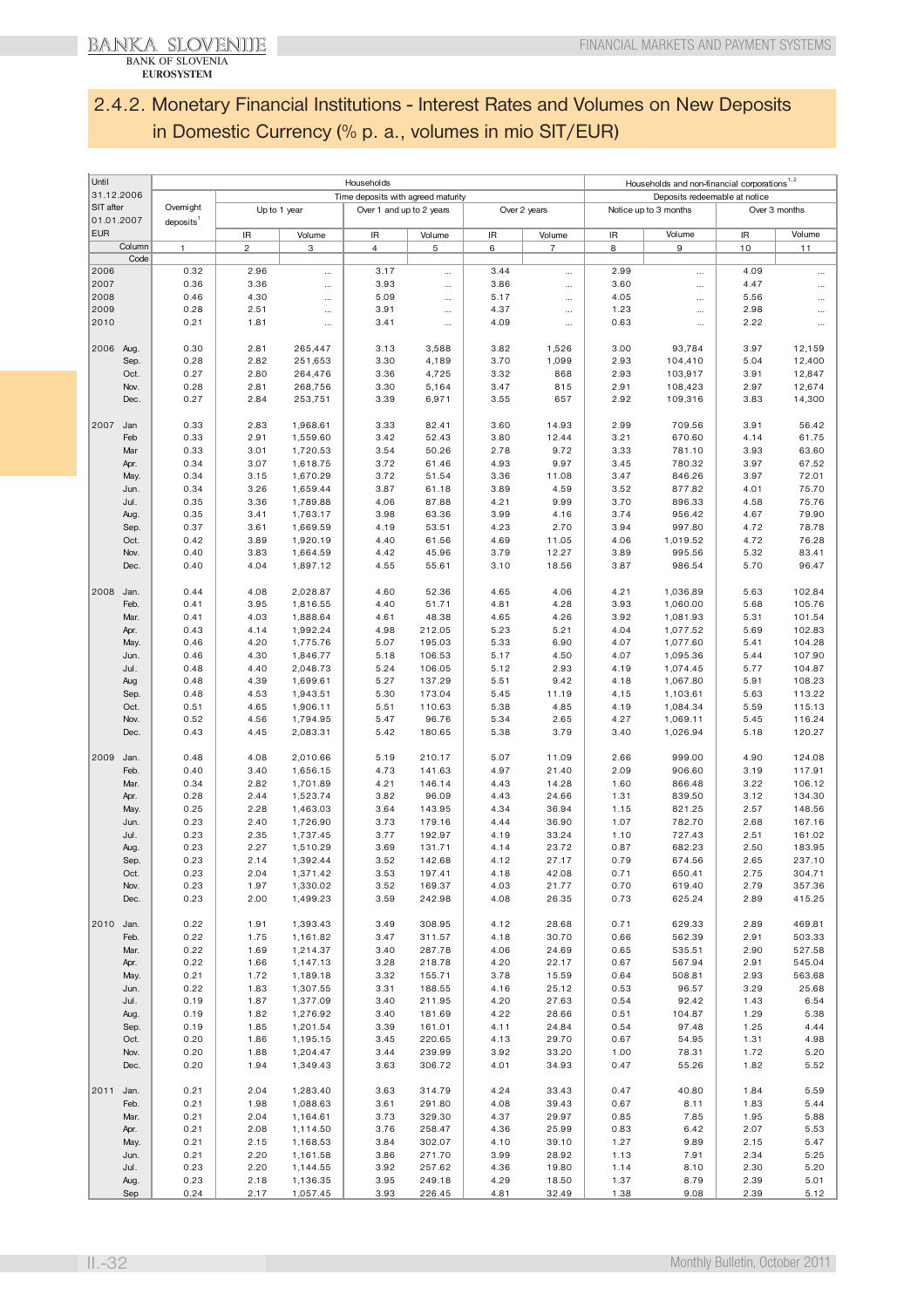|                   |      |              | Non-financial corporations         |          |      |              |                          | Until                   |
|-------------------|------|--------------|------------------------------------|----------|------|--------------|--------------------------|-------------------------|
|                   |      |              | Time deposits with agreed maturity |          |      |              |                          | 31.12.2006              |
| Ovemight deposits |      | Up to 1 year | Over 1 and up to 2 years           |          |      | Over 2 years | Repos                    | SIT after<br>01.01.2007 |
| IR                | IR   | Volume       | IR                                 | Volume   | IR   | Volume       |                          | <b>EUR</b>              |
| 12                | 13   | 14           | 15                                 | 16       | 17   | 18           | 19                       | Column                  |
|                   |      |              |                                    |          |      |              |                          | Code                    |
| 0.56              | 3.27 | $\cdots$     | 3.45                               | $\cdots$ | 3.62 |              | 3.95                     | 2006                    |
| 0.43              | 3.89 | $\cdots$     | 4.07                               |          | 3.99 |              |                          | 2007                    |
| 0.50              | 4.31 | $\cdots$     | 5.20                               |          | 4.52 | $\cdots$     |                          | 2008                    |
| 0.32              | 1.91 | $\cdots$     | 3.87                               |          | 3.42 |              |                          | 2009                    |
| 0.27              | 1.38 | $\cdots$     | 3.61                               | $\cdots$ | 3.33 | $\cdots$     |                          | 2010                    |
|                   |      |              |                                    |          |      |              |                          |                         |
| 0.54              | 3.21 | 260,622      | 3.39                               | 1,256    | 3.00 | 23           |                          | 2006 Aug.               |
| 0.55              | 3.27 | 240,323      | 3.38                               | 1,688    | 3.50 | 179          |                          | Sep.                    |
| 0.51              | 3.27 | 268,042      | 3.43                               | 510      | 5.83 | 544          | $\overline{\phantom{a}}$ | Oct.                    |
| 0.50              | 3.22 | 264,317      | 3.44                               | 473      | 3.18 | 81           |                          | Nov.                    |
| 0.44              | 3.20 | 267,801      | 3.55                               | 1,701    | 3.26 | 190          | 3.95                     | Dec.                    |
|                   |      |              |                                    |          |      |              |                          |                         |
| 0.43              | 3.28 | 1,567.12     | 3.54                               | 8.97     | 3.37 | 0.83         |                          | 2007<br>Jan             |
| 0.42              | 3.44 | 1,374.58     | 3.98                               | 8.50     | 3.75 | 2.51         |                          | Feb                     |
| 0.39              | 3.59 | 1,570.82     | 4.11                               | 34.99    | 2.97 | 0.60         | ä,                       | Mar                     |
| 0.39              | 3.69 |              | 4.04                               | 7.19     | 3.95 | 0.83         |                          |                         |
|                   |      | 1,841.26     |                                    |          |      |              | ä,                       | Apr.                    |
| 0.46              | 3.77 | 1,697.59     | 3.79                               | 5.18     | 4.00 | 1.32         |                          | May.                    |
| 0.39              | 3.92 | 1,741.74     | 3.80                               | 0.54     | 4.21 | 2.58         | í.                       | Jun.                    |
| 0.47              | 4.02 | 1,904.86     | 4.26                               | 11.03    | 5.75 | 4.37         | ä,                       | Jul.                    |
| 0.37              | 4.12 | 2,190.87     | 4.29                               | 2.41     | 3.77 | 0.96         | ä,                       | Aug.                    |
| 0.46              | 4.19 | 1,860.36     | 4.30                               | 4.29     | 4.23 | 1.24         | ä,                       | Sep.                    |
| 0.45              | 4.18 | 2,443.00     | 4.03                               | 0.85     | 3.96 | 0.82         |                          | Oct.                    |
| 0.41              | 4.18 | 2,441.15     | 4.43                               | 3.54     | 3.84 | 0.56         | ٠                        | Nov.                    |
| 0.39              | 4.27 | 1,949.27     | 4.34                               | 6.45     | 4.13 | 2.61         | Ĭ.                       | Dec.                    |
|                   |      |              |                                    |          |      |              |                          |                         |
| 0.75              | 4.22 | 2,166.22     | 4.54                               | 1.46     | 3.84 | 0.85         |                          | 2008<br>Jan.            |
| 0.42              | 4.20 | 1,872.38     | 4.85                               | 3.72     | 3.50 | 1.36         | ä,                       | Feb.                    |
| 0.43              | 4.31 | 2,045.11     | 5.21                               | 6.37     | 4.87 | 6.12         |                          | Mar.                    |
| 0.47              | 4.35 | 1,850.15     | 5.25                               | 11.51    | 4.51 | 2.75         | ä,                       | Apr.                    |
| 0.49              | 4.33 | 2,052.56     | 5.15                               | 7.54     | 4.98 | 3.53         |                          | May.                    |
| 0.46              | 4.42 | 1,991.85     | 5.36                               | 14.42    | 3.55 | 0.87         | ä,                       | Jun.                    |
| 0.48              | 4.52 | 1,859.85     | 5.53                               | 7.41     | 5.37 | 31.46        | ä,                       | Jul.                    |
| 0.46              | 4.58 | 1,704.49     | 4.99                               | 4.23     | 3.97 | 0.49         | ٠                        | Aug                     |
| 0.51              | 4.73 | 1,934.63     | 5.15                               | 7.51     | 5.21 | 15.31        | ä,                       | Sep.                    |
|                   |      |              |                                    |          |      | 2.18         | ٠                        |                         |
| 0.54              | 4.58 | 1,944.53     | 5.68                               | 5.12     | 4.95 |              |                          | Oct.                    |
| 0.49              | 3.96 | 1,568.37     | 5.22                               | 12.67    | 4.01 | 0.96         |                          | Nov.                    |
| 0.48              | 3.56 | 1,934.69     | 5.45                               | 8.65     | 5.43 | 3.31         | ä,                       | Dec.                    |
|                   |      |              |                                    |          |      |              |                          |                         |
| 0.46              | 3.29 | 1,468.69     | 4.91                               | 4.56     | 3.02 | 1.13         |                          | 2009<br>Jan.            |
| 0.44              | 2.64 | 1,300.47     | 4.39                               | 13.67    | 5.00 | 29.13        | í.                       | Feb.                    |
| 0.38              | 2.34 | 1,462.73     | 4.27                               | 3.24     | 4.02 | 1.10         | ٠                        | Mar.                    |
| 0.33              | 1.98 | 1,463.47     | 3.18                               | 10.02    | 2.68 | 1.27         |                          | Apr.                    |
| 0.34              | 1.86 | 1,361.95     | 3.82                               | 6.38     | 3.75 | 1.66         | ٠                        | May.                    |
| 0.31              | 1.89 | 1,526.86     | 3.81                               | 3.77     | 2.34 | 1.00         |                          | Jun.                    |
| 0.27              | 1.62 | 1,296.89     | 3.14                               | 10.96    | 3.70 | 4.76         |                          | Jul.                    |
| 0.26              | 1.56 | 1,214.54     | 3.81                               | 6.82     | 3.49 | 1.50         |                          | Aug.                    |
| 0.25              | 1.62 | 1,052.61     | 3.79                               | 8.04     | 2.91 | 1.72         |                          | Sep.                    |
| 0.26              | 1.48 | 1,037.80     | 3.81                               | 21.03    | 4.08 | 4.05         |                          | Oct.                    |
| 0.25              | 1.31 | 1,129.55     | 3.72                               | 11.38    | 2.76 | 1.76         |                          | Nov.                    |
| 0.26              | 1.37 | 1,281.83     | 3.76                               | 15.84    | 3.30 | 2.19         |                          | Dec.                    |
|                   |      |              |                                    |          |      |              |                          |                         |
| 0.25              | 1.48 | 953.89       | 3.69                               | 16.33    | 3.11 | 0.93         |                          | 2010 Jan.               |
| 0.26              | 1.41 | 872.30       | 3.55                               | 12.92    | 3.35 | 1.15         | $\overline{\phantom{a}}$ | Feb.                    |
| 0.27              | 1.46 | 1,017.94     | 3.86                               | 24.60    | 4.09 | 2.93         |                          | Mar.                    |
| 0.27              | 1.36 | 948.98       | 3.75                               | 36.62    | 3.14 | 1.85         |                          | Apr.                    |
| 0.25              | 1.30 | 863.74       | 3.59                               | 31.26    | 3.77 | 5.05         |                          | May.                    |
| 0.30              | 1.30 | 892.34       | 3.39                               | 23.10    | 2.00 | 4.18         | ä,                       | Jun.                    |
| 0.26              | 1.26 | 915.22       | 3.59                               | 24.88    | 2.86 | 1.03         |                          | Jul.                    |
| 0.25              | 1.26 | 870.94       | 3.43                               | 28.41    | 4.04 | 2.14         |                          | Aug.                    |
| 0.27              | 1.33 | 930.99       | 3.62                               | 17.37    | 3.59 | 4.72         |                          | Sep.                    |
| 0.28              | 1.39 | 852.67       | 3.45                               | 15.12    | 2.82 | 0.65         |                          | Oct.                    |
|                   |      |              |                                    |          |      |              |                          |                         |
| 0.31              | 1.46 | 954.67       | 3.62                               | 15.94    | 3.80 | 8.77         |                          | Nov.                    |
| 0.28              | 1.51 | 1,068.11     | 3.81                               | 30.01    | 3.36 | 5.55         | ä,                       | Dec.                    |
|                   |      |              |                                    |          |      |              |                          |                         |
| 0.29              | 1.64 | 842.07       | 3.77                               | 15.04    | 2.81 | 0.94         |                          | 2011 Jan.               |
| 0.32              | 1.62 | 817.21       | 3.56                               | 16.49    | 3.16 | 0.75         | ÷,                       | Feb.                    |
| 0.29              | 1.69 | 884.88       | 4.02                               | 27.61    | 4.22 | 2.66         |                          | Mar.                    |
| 0.31              | 1.73 | 722.32       | 4.00                               | 21.55    | 3.72 | 3.79         |                          | Apr.                    |
| 0.29              | 2.02 | 883.78       | 3.67                               | 30.63    | 4.12 | 5.99         |                          | May.                    |
| 0.28              | 2.06 | 791.25       | 3.98                               | 26.18    | 3.98 | 4.84         |                          | Jun.                    |
| 0.29              | 2.13 | 762.11       | 4.10                               | 34.63    | 3.95 | 2.31         |                          | Jul.                    |
| 0.30              | 2.09 | 770.82       | 3.99                               | 14.80    | 3.90 | 9.46         |                          | Aug.                    |
| 0.30              | 2.03 | 853.79       | 3.41                               | 33.61    | 3.61 | 2.06         |                          | Sep                     |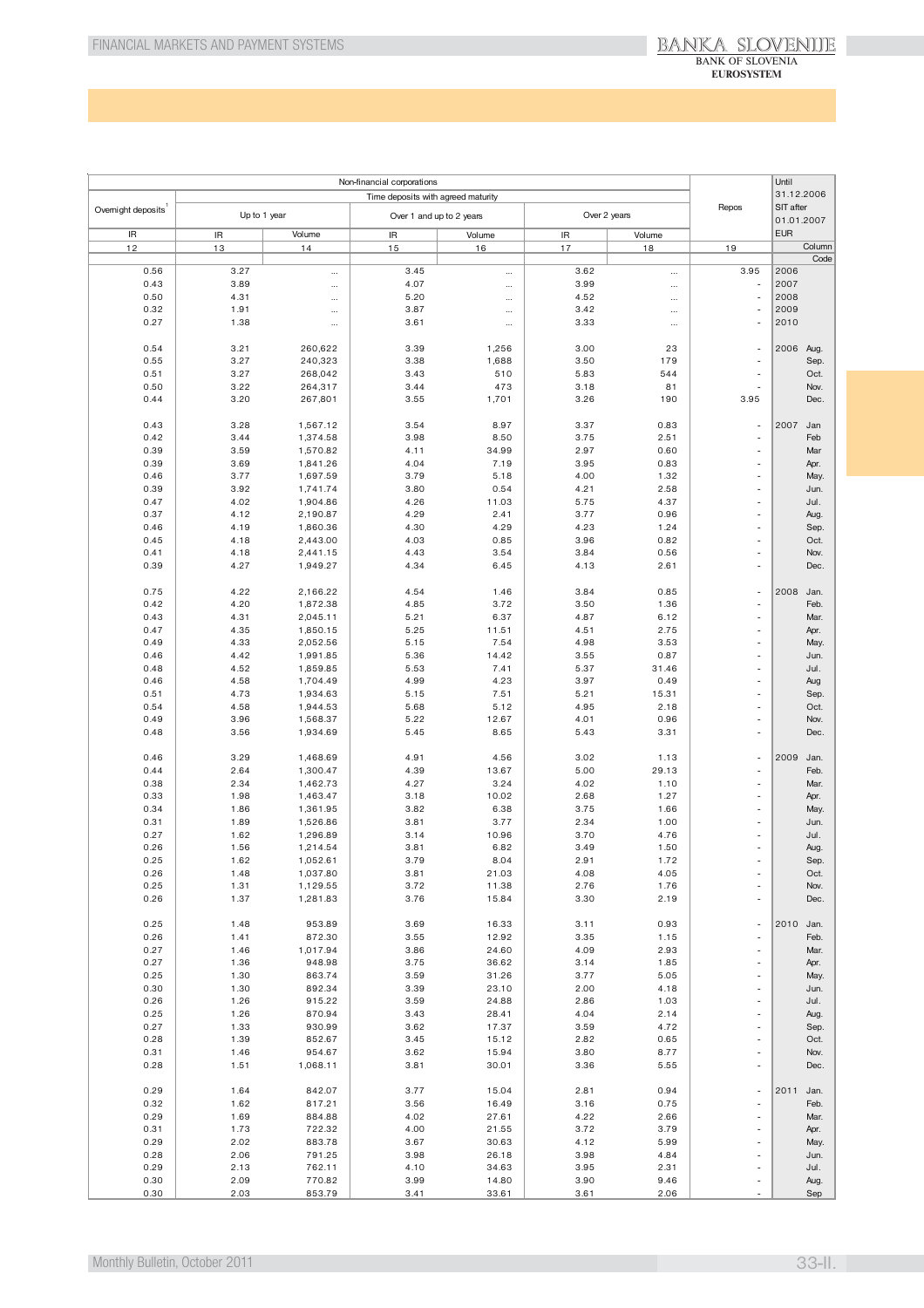# 2.4.3. Monetary Financial Institutions - Interest Rates and Volumes on New Loans to Households in Domestic Currency (% p. a., volumes in mio SIT/EUR)

| Until                |                    |                          |                            |                          | Households               |                 |                             |                |              |
|----------------------|--------------------|--------------------------|----------------------------|--------------------------|--------------------------|-----------------|-----------------------------|----------------|--------------|
| 31.12.2006           | Bank overdraft     |                          |                            |                          |                          | For consumption |                             |                |              |
| SIT after            |                    |                          | Floating rate or           |                          | Over 1 and up to 5 years |                 | Over 5 years                |                | <b>APRC</b>  |
| 01.01.2007           |                    |                          |                            |                          |                          |                 |                             |                |              |
| <b>EUR</b>           |                    |                          | up to 1 year rate fixation |                          | rate fixation            |                 | rate fixation               |                |              |
| Column               | IR<br>$\mathbf{1}$ | Volume<br>$\overline{2}$ | IR<br>3                    | Volume<br>$\overline{4}$ | IR<br>5                  | Volume<br>6     | <b>IR</b><br>$\overline{7}$ | Volume<br>8    | IR<br>9      |
| Code                 |                    |                          |                            |                          |                          |                 |                             |                |              |
| 2006                 | 11.83              | $\cdots$                 | 6.49                       |                          | 7.64                     |                 | 7.74                        | $\cdots$       | 9.18         |
| 2007                 | 10.78              |                          | 6.82                       |                          | 7.44                     |                 | 7.68                        | $\cdots$       | 8.68         |
| 2008                 | 10.85              |                          | 7.41                       | $\cdots$                 | 7.90                     | $\cdots$        | 8.41                        | $\cdots$       | 9.54         |
| 2009                 | 9.37               |                          | 5.47                       |                          | 7.49                     |                 | 7.67                        | $\cdots$       | 8.16         |
| 2010                 | 8.59               | $\cdots$                 | 4.72                       | $\cdots$                 | 6.99                     | $\cdots$        | 7.04                        | $\cdots$       | 7.29         |
|                      |                    |                          |                            |                          |                          |                 |                             |                |              |
| 2006<br>Aug.         | 11.61              | 83,668                   | 6.44                       | 7,067                    | 7.64                     | 7,181           | 7.70                        | 5,893          | 9.13         |
| Sep.                 | 11.65              | 85,206                   | 6.20                       | 7,679                    | 7.53                     | 7,605           | 7.68                        | 6,791          | 9.01         |
| Oct.                 | 11.45              | 86,072                   | 6.52<br>6.36               | 7,180                    | 7.37<br>7.40             | 7,512           | 7.47                        | 6,642          | 9.02         |
| Nov.<br>Dec.         | 11.55<br>11.35     | 87,816<br>82,529         | 6.61                       | 8,205<br>6,534           | 6.93                     | 7,350<br>7,355  | 7.55<br>7.55                | 6,678<br>4,992 | 8.84<br>8.69 |
|                      |                    |                          |                            |                          |                          |                 |                             |                |              |
| 2007<br>Jan.         | 10.85              | 347.70                   | 6.65                       | 62.78                    | 7.47                     | 28.61           | 7.43                        | 27.39          | 8.45         |
| Feb.                 | 10.82              | 346.17                   | 6.78                       | 50.64                    | 7.53                     | 29.51           | 7.67                        | 27.96          | 8.74         |
| Mar.                 | 10.82              | 349.53                   | 6.55                       | 69.23                    | 7.46                     | 39.36           | 7.46                        | 39.71          | 8.38         |
| Apr                  | 10.74              | 352.20                   | 6.61                       | 65.14                    | 7.33                     | 36.26           | 7.42                        | 34.36          | 8.48         |
| May.                 | 10.75              | 341.93                   | 6.67                       | 68.92                    | 7.30                     | 40.47           | 7.64                        | 33.08          | 8.80         |
| Jun.                 | 10.74              | 329.47                   | 6.60                       | 79.90                    | 7.34                     | 44.77           | 7.60                        | 31.54          | 8.37         |
| Jul.                 | 10.74              | 337.89                   | 6.98                       | 68.92                    | 7.40                     | 46.21           | 7.73                        | 35.43          | 8.82         |
| Aug.                 | 10.76              | 359.81                   | 6.94                       | 70.26                    | 7.40                     | 48.89           | 7.85                        | 36.34          | 8.68         |
| Sep.                 | 10.79              | 369.94                   | 7.23                       | 68.40                    | 7.42                     | 49.83           | 7.85                        | 36.54          | 9.01         |
| Oct.                 | 10.78              | 380.11                   | 7.16                       | 64.28                    | 7.40                     | 50.56           | 7.85                        | 38.06          | 8.92         |
| Nov.<br>Dec.         | 10.81<br>10.77     | 392.49<br>379.53         | 6.42<br>7.23               | 148.96<br>48.89          | 7.58<br>7.62             | 44.44<br>31.28  | 7.87<br>7.85                | 34.83<br>27.03 | 8.25<br>9.03 |
|                      |                    |                          |                            |                          |                          |                 |                             |                |              |
| 2008<br>Jan.         | 10.74              | 386.40                   | 7.21                       | 60.55                    | 7.73                     | 42.09           | 8.14                        | 33.47          | 9.17         |
| Feb.                 | 10.77              | 391.75                   | 7.19                       | 65.00                    | 7.54                     | 41.64           | 7.78                        | 36.86          | 9.00         |
| Mar.                 | 10.72              | 391.42                   | 7.19                       | 63.42                    | 7.49                     | 43.19           | 7.87                        | 38.07          | 9.25         |
| Apr.                 | 10.68              | 393.46                   | 7.45                       | 66.75                    | 7.61                     | 49.66           | 7.96                        | 45.17          | 9.28         |
| May.                 | 10.81              | 383.31                   | 7.46                       | 52.90                    | 7.73                     | 40.37           | 8.20                        | 36.84          | 9.39         |
| Jun.                 | 10.75              | 376.38                   | 7.50                       | 53.10                    | 7.78                     | 41.11           | 8.30                        | 38.51          | 9.50         |
| Jul.                 | 10.83              | 406.38                   | 7.56                       | 70.98                    | 8.05                     | 44.96           | 8.77                        | 38.82          | 9.86         |
| Aug.                 | 10.83              | 419.81                   | 7.69                       | 50.69                    | 8.14                     | 38.80           | 8.84                        | 31.60          | 10.02        |
| Sep.                 | 10.97              | 426.49                   | 7.75                       | 63.74                    | 8.24                     | 45.09           | 8.89                        | 37.29          | 9.99         |
| Oct.                 | 11.02              | 432.71                   | 7.50                       | 65.40                    | 8.26                     | 39.68           | 8.96                        | 35.86          | 9.92         |
| Nov.                 | 11.00              | 434.54                   | 7.57                       | 57.73                    | 8.27                     | 27.01           | 8.70                        | 24.85          | 9.94         |
| Dec.                 | 11.13              | 429.61                   | 6.89                       | 61.86                    | 7.96                     | 25.10           | 8.48                        | 20.23          | 9.17         |
| 2009<br>Jan.         | 10.13              | 442.46                   | 6.36                       | 56.82                    | 8.08                     | 23.18           | 8.30                        | 20.94          | 9.10         |
| Feb                  | 10.04              | 440.28                   | 5.99                       | 70.28                    | 7.71                     | 26.19           | 8.04                        | 23.48          | 8.47         |
| Mar.                 | 10.05              | 444.54                   | 5.89                       | 73.56                    | 7.61                     | 31.76           | 7.95                        | 27.69          | 8.74         |
| Apr.                 | 10.05              | 446.09                   | 5.73                       | 71.83                    | 7.50                     | 28.11           | 7.80                        | 21.70          | 8.55         |
| May.                 | 10.09              | 433.13                   | 5.68                       | 71.01                    | 7.49                     | 26.99           | 7.37                        | 29.65          | 8.23         |
| Jun.                 | 10.02              | 418.91                   | 5.42                       | 81.59                    | 7.41                     | 29.15           | 7.55                        | 22.74          | 7.99         |
| Jul.                 | 8.74               | 451.74                   | 5.38                       | 80.05                    | 7.35                     | 31.09           | 7.62                        | 20.49          | 8.16         |
| Aug.                 | 8.74               | 461.16                   | 5.22                       | 79.22                    | 7.39                     | 26.60           | 7.55                        | 16.47          | 7.95         |
| Sep.                 | 8.66               | 468.52                   | 5.18                       | 91.91                    | 7.38                     | 29.80           | 1.51                        | 18.90          | 8.01         |
| Oct.                 | 8.67               | 470.94                   | 4.92                       | 87.99                    | 7.31                     | 26.50           | 7.36                        | 17.22          | 7.62         |
| Nov.                 | 8.65               | 474.81                   | 4.92                       | 81.08                    | 7.32                     | 22.15           | 7.56                        | 13.38          | 7.63         |
| Dec.                 | 8.64               | 467.00                   | 4.99                       | 92.18                    | 7.35                     | 19.46           | 7.40                        | 11.77          | 7.49         |
| 2010 Jan.            | 8.63               | 467.09                   | 4.92                       | 79.92                    | 7.37                     | 20.70           | 7.56                        | 10.76          | 7.60         |
| Feb.                 | 8.61               | 464.55                   | 4.91                       | 80.65                    | 7.36                     | 19.33           | 7.54                        | 11.02          | 7.57         |
| Mar.                 | 8.64               | 474.11                   | 4.67                       | 90.03                    | 7.17                     | 25.34           | 7.30                        | 15.32          | 7.55         |
| Apr.                 | 8.61               | 473.80                   | 4.59                       | 66.49                    | 6.75                     | 23.01           | 6.96                        | 12.88          | 7.25         |
| May.                 | 8.60               | 459.12                   | 4.55                       | 77.25                    | 6.99                     | 22.49           | 6.90                        | 14.13          | 6.94         |
| Jun.                 | 8.54               | 454.12                   | 4.59                       | 71.98                    | 6.77                     | 22.11           | 6.81                        | 17.36          | 7.01         |
| Jul.                 | 8.54               | 454.20                   | 4.75                       | 64.56                    | 7.02                     | 20.36           | 6.83                        | 16.27          | 7.37         |
| Aug.                 | 8.45               | 474.47                   | 4.76                       | 58.91                    | 6.95                     | 18.49           | 6.81                        | 14.76          | 7.42         |
| Sep.                 | 8.45               | 484.42                   | 4.73                       | 68.77                    | 6.91                     | 20.73           | 6.79                        | 16.77          | 7.32         |
| Oct.                 | 8.66               | 487.29                   | 4.65                       | 63.88                    | 7.04                     | 16.09           | 7.01                        | 12.75          | 7.36         |
| Nov.                 | 8.70               | 494.10                   | 4.73                       | 62.75                    | 6.84                     | 17.52           | 7.01                        | 12.17          | 7.28         |
| Dec.                 | 8.60               | 504.96                   | 4.73                       | 74.38                    | 6.74                     | 15.22           | 6.96                        | 9.27           | 6.80         |
|                      |                    |                          |                            |                          |                          |                 |                             |                |              |
| 2011<br>Jan.<br>Feb. | 8.62<br>8.62       | 501.52<br>502.90         | 4.71<br>4.87               | 63.59<br>64.14           | 7.03<br>7.01             | 14.04<br>15.11  | 6.98<br>6.94                | 10.86<br>12.36 | 7.12<br>7.28 |
| Mar.                 | 8.62               | 502.43                   | 4.90                       | 72.31                    | 7.03                     | 25.22           | 7.11                        | 10.03          | 7.39         |
| Apr.                 | 8.62               | 500.20                   | 4.97                       | 51.94                    | 6.99                     | 23.20           | 7.15                        | 9.53           | 7.75         |
| May.                 | 8.61               | 479.19                   | 5.06                       | 53.87                    | 7.04                     | 25.38           | 7.17                        | 11.96          | 7.79         |
| Jun.                 | 8.62               | 487.99                   | 5.18                       | 56.64                    | 7.06                     | 26.36           | 7.12                        | 12.47          | 7.64         |
| Jul.                 | 8.78               | 484.43                   | 5.22                       | 53.34                    | 7.07                     | 23.44           | 7.17                        | 11.04          | 7.74         |
| Aug.                 | 8.79               | 504.12                   | 5.23                       | 48.70                    | 7.03                     | 23.00           | 7.32                        | 9.69           | 7.90         |
| Sep                  | 8.80               | 508.14                   | 5.23                       | 56.51                    | 7.06                     | 25.12           | 7.19                        | 11.57          | 7.82         |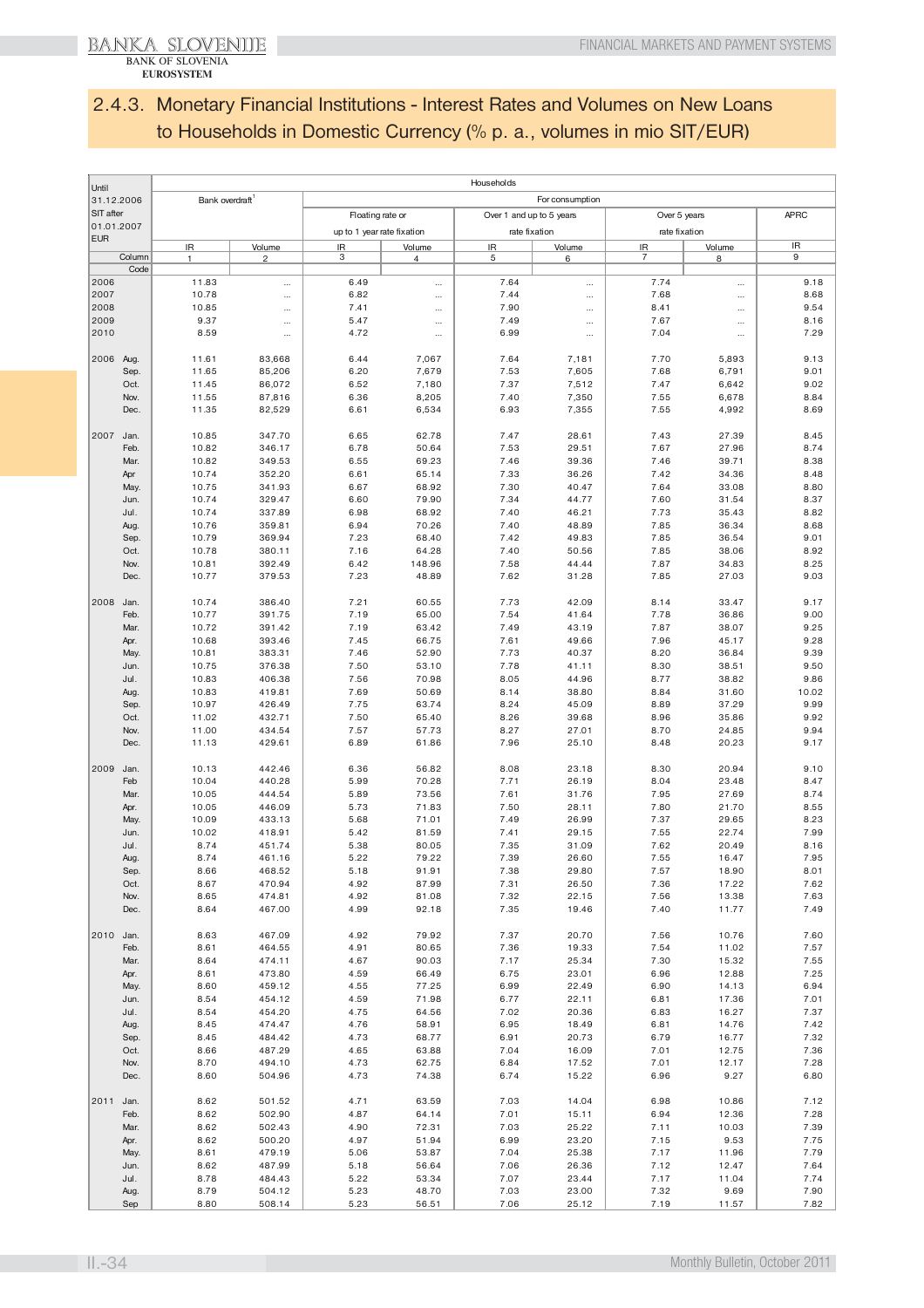|              |                            |              |                |                    |                                                      |              | Households    |              |              |                            |                          |                          |              |               | Until                    |              |
|--------------|----------------------------|--------------|----------------|--------------------|------------------------------------------------------|--------------|---------------|--------------|--------------|----------------------------|--------------------------|--------------------------|--------------|---------------|--------------------------|--------------|
|              |                            |              |                | For house purchase |                                                      |              |               |              |              |                            | Loans for other purposes |                          |              |               |                          | 31.12.2006   |
|              | Floating rate or           |              |                |                    | Over 1 and up to 5 years   Over 5 and up to 10 years |              | Over 10 years | <b>APRC</b>  |              | Floating rate or           |                          | Over 1 and up to 5 years |              | Over 5 years  | SIT after                |              |
|              | up to 1 year rate fixation |              | rate fixation  |                    | rate fixation                                        |              | rate fixation |              |              | up to 1 year rate fixation |                          | rate fixation            |              | rate fixation | 01.01.2007<br><b>EUR</b> |              |
| IR           | Volume                     | IR           | Volume         | IR                 | Volume                                               | IR           | Volume        | IR           | IR           | Volume                     | IR                       | Volume                   | ΙR           | Volume        |                          |              |
| 10           | 11                         | 12           | 13             | 14                 | 15                                                   | 16           | 17            | 18           | 19           | 20                         | 21                       | 22                       | 23           | 24            |                          | Column       |
|              |                            |              |                |                    |                                                      |              |               |              | 6.76         |                            |                          |                          |              |               |                          | Code         |
| 5.40<br>6.16 | $\cdots$                   | 4.96<br>5.93 |                | 4.56<br>5.80       | $\cdots$                                             | 4.03<br>6.07 | $\ldots$      | 5.64<br>6.47 | 6.16         | $\cdots$                   | 6.45<br>6.46             | $\cdots$                 | 6.12<br>6.81 | $\cdots$      | 2006<br>2007             |              |
| 6.69         | $\cdots$<br>$\cdots$       | 6.80         |                | 6.77               | $\cdots$<br>$\cdots$                                 | 6.92         | $\ldots$      | 7.03         | 6.96         | $\cdots$<br>$\cdots$       | 6.89                     | $\ddotsc$<br>            | 7.21         | $\cdots$<br>  | 2008                     |              |
| 4.05         | $\cdots$                   | 5.58         | <br>$\cdots$   | 6.43               | $\cdots$                                             | 5.95         | <br>$\cdots$  | 4.39         | 6.08         | $\cdots$                   | 5.91                     | $\ddotsc$                | 5.93         | $\cdots$      | 2009                     |              |
| 3.21         | $\cdots$                   | 3.97         |                | 5.53               | $\cdots$                                             | 5.02         | $\cdots$      | 3.48         | 5.63         | $\cdots$                   | 6.08                     | $\cdots$                 | 6.01         |               | 2010                     |              |
|              |                            |              |                |                    |                                                      |              |               |              |              |                            |                          |                          |              |               |                          |              |
| 5.40         | 1,756                      | 4.83         | 24             | 4.57               | 182                                                  | 4.07         | 581           | 5.73         | 6.92         | 2,038                      | 6.80                     | 178                      | 5.48         | 81            | 2006                     | Aug.         |
| 5.46         | 1,630                      | 4.68         | 64             | 4.60               | 216                                                  | 4.05         | 712           | 5.75         | 6.95         | 2,458                      | 6.40                     | 138                      | 5.59         | 116           |                          | Sep.         |
| 5.58         | 2,280                      | 5.49         | $\overline{7}$ | 4.42               | 254                                                  | 3.81         | 781           | 5.84         | 6.53         | 2,707                      | 5.64                     | 187                      | 6.38         | 143           |                          | Oct.         |
| 5.43         | 2,160                      | 5.01         | 33             | 5.19               | 163                                                  | 4.33         | 584           | 5.83         | 6.62         | 2,943                      | 5.79                     | 323                      | 6.61         | 55            |                          | Nov.         |
| 5.92         | 3,713                      | 5.09         | 136            | 4.29               | 157                                                  | 4.18         | 881           | 5.98         | 6.61         | 3,385                      | 6.47                     | 203                      | 5.49         | 260           |                          | Dec.         |
|              |                            |              |                |                    |                                                      |              |               |              |              |                            |                          |                          |              |               |                          |              |
| 5.89         | 32.40                      | 6.38         | 0.29           | 5.16               | 1.52                                                 | 6.05         | 4.30          | 6.21         | 5.75         | 38.21                      | 5.76                     | 0.75                     | 5.93         | 0.61          | 2007                     | Jan.         |
| 6.06         | 30.60                      | 5.74         | 0.37           | 5.44               | 1.30                                                 | 5.78         | 4.01          | 6.43         | 5.71         | 36.98                      | 6.57                     | 0.68                     | 6.39         | 0.43          |                          | Feb.         |
| 5.97         | 48.33                      | 5.40         | 0.42           | 5.50               | 2.71                                                 | 5.73         | 6.10          | 6.26         | 6.07         | 40.61                      | 6.49                     | 1.90                     | 6.76         | 0.97          |                          | Mar.         |
| 5.97         | 45.31                      | 5.47         | 0.55           | 5.35               | 4.25                                                 | 5.64         | 6.84          | 6.20         | 6.09         | 32.43                      | 6.80                     | 1.55                     | 6.97         | 1.43          |                          | Apr          |
| 6.04         | 55.44                      | 5.35         | 0.67           | 5.37               | 5.19                                                 | 5.75         | 7.99          | 6.24         | 5.97         | 39.38                      | 5.93                     | 5.33                     | 5.92         | 1.95          |                          | May.         |
| 6.08         | 48.28                      | 5.63         | 0.50           | 5.36               | 3.18                                                 | 5.70         | 6.29          | 6.33         | 6.09         | 50.92                      | 6.29                     | 1.52                     | 7.21         | 1.31          |                          | Jun.         |
| 6.11         | 45.26                      | 5.79         | 0.62           | 5.79               | 3.06                                                 | 5.84         | 5.65          | 6.41         | 6.20         | 40.44                      | 6.36                     | 1.24                     | 7.12         | 0.88          |                          | Jul.         |
| 6.20         | 42.46                      | 5.86         | 0.72           | 5.98               | 3.11                                                 | 6.03         | 8.44          | 6.51         | 6.28         | 36.10                      | 6.12                     | 1.78                     | 6.80         | 0.54          |                          | Aug.         |
| 6.31         | 44.43                      | 6.27         | 0.47           | 6.16               | 3.23                                                 | 6.54         | 6.12          | 6.64         | 6.37         | 41.05                      | 6.72                     | 1.61                     | 6.90         | 1.14          |                          | Sep.         |
| 6.46         | 39.40                      | 6.31         | 0.52           | 6.45               | 3.02                                                 | 6.58         | 7.50          | 6.77         | 6.49         | 42.14                      | 6.71                     | 3.66                     | 7.13         | 0.94          |                          | Oct.         |
| 6.42         | 35.79                      | 6.64         | 0.35           | 6.44               | 1.90                                                 | 6.54         | 7.48          | 6.69         | 6.35         | 45.20                      | 6.84                     | 2.38                     | 6.86         | 2.20          |                          | Nov.         |
| 6.45         | 33.21                      | 6.30         | 1.17           | 6.58               | 1.41                                                 | 6.71         | 12.76         | 6.76         | 6.55         | 45.15                      | 6.90                     | 2.43                     | 7.68         | 13.10         |                          | Dec.         |
| 6.49         | 29.29                      | 6.61         | 0.79           | 6.75               | 1.79                                                 | 6.67         | 7.21          | 6.86         | 6.44         | 25.85                      | 7.51                     | 0.87                     | 7.33         | 1.04          | 2008                     | Jan.         |
| 6.37         | 34.16                      | 6.10         | 0.23           | 6.40               | 2.52                                                 | 6.66         | 8.08          | 6.71         | 6.36         | 40.93                      | 6.07                     | 3.48                     | 6.79         | 1.77          |                          | Feb.         |
| 6.30         | 46.09                      | 6.67         | 0.52           | 6.61               | 2.58                                                 | 6.52         | 8.54          | 6.66         | 6.58         | 40.75                      | 6.84                     | 2.06                     | 6.97         | 1.82          |                          | Mar.         |
| 6.50         | 58.17                      | 6.84         | 1.11           | 6.53               | 3.36                                                 | 6.70         | 14.82         | 6.84         | 6.72         | 59.21                      | 6.51                     | 1.99                     | 7.23         | 1.69          |                          | Apr.         |
| 6.61         | 46.36                      | 6.60         | 1.04           | 6.53               | 2.77                                                 | 6.69         | 14.52         | 6.92         | 6.91         | 50.13                      | 6.52                     | 2.83                     | 7.55         | 1.79          |                          | May.         |
| 6.63         | 47.79                      | 6.52         | 0.87           | 6.63               | 3.51                                                 | 6.79         | 15.04         | 6.98         | 7.05         | 50.41                      | 6.72                     | 3.59                     | 7.35         | 1.80          |                          | Jun.         |
| 6.79         | 41.09                      | 6.76         | 0.53           | 6.71               | 3.14                                                 | 6.91         | 14.85         | 7.13         | 7.15         | 44.34                      | 7.15                     | 1.95                     | 7.87         | 1.28          |                          | Jul.         |
| 6.91         | 28.96                      | 6.82         | 1.60           | 6.95               | 2.74                                                 | 7.07         | 12.96         | 7.28         | 7.27         | 30.38                      | 7.27                     | 2.00                     | 7.50         | 0.86          |                          | Aug.         |
| 7.05         | 33.62                      | 6.98         | 0.94           | 6.99               | 4.84                                                 | 7.32         | 15.47         | 7.43         | 7.32         | 47.78                      | 7.60                     | 1.93                     | 7.61         | 2.98          |                          | Sep.         |
| 7.25         | 36.49                      | 7.17         | 1.24           | 7.10               | 5.48                                                 | 7.44         | 14.24         | 7.55         | 7.66         | 41.38                      | 6.92                     | 1.73                     | 7.64         | 1.84          |                          | Oct.         |
| 7.05         | 38.22                      | 7.25         | 0.47           | 7.17               | 3.36                                                 | 7.34         | 10.13         | 7.38         | 7.29         | 37.54                      | 6.83                     | 2.68                     | 6.66         | 1.65          |                          | Nov.         |
| 6.28         | 41.82                      | 7.30         | 0.94           | 6.88               | 1.94                                                 | 6.94         | 6.20          | 6.64         | 6.73         | 46.50                      | 6.77                     | 2.56                     | 6.09         | 1.46          |                          | Dec.         |
|              |                            |              |                |                    |                                                      |              |               |              |              |                            |                          |                          |              |               |                          |              |
| 5.50         | 42.02                      | 7.02         | 0.18           | 7.05               | 0.60                                                 | 6.65         | 3.07          | 5.85         | 6.10         | 33.69                      | 4.95                     | 0.40                     | 6.18         | 0.55          | 2009                     | Jan.         |
| 4.75         | 47.76                      | 6.47         | 1.02           | 6.63               | 1.01                                                 | 6.28         | 2.98          | 5.16         | 6.41         | 40.16                      | 6.62                     | 0.61                     | 5.05         | 1.20          |                          | Feb          |
| 4.64         | 66.67                      | 5.00         | 0.45           | 5.75               | 2.09                                                 | 6.69         | 4.71          | 5.06         | 6.46         | 44.05                      | 5.86                     | 1.50                     | 5.72         | 3.29          |                          | Mar.         |
| 4.34         | 66.17                      | 6.76         | 0.51           | 6.75               | 0.76                                                 | 6.40         | 2.60          | 4.73         | 6.44         | 43.81                      | 5.16                     | 2.13                     | 6.08         | 1.18          |                          | Apr.         |
| 4.10         | 82.75                      | 5.56         | 0.22           | 6.37               | 1.15                                                 | 6.20         | 2.96          | 4.46         | 6.08         | 48.38                      | 5.61                     | 1.82                     | 5.77         | 2.16          |                          | May.         |
| 4.11         | 78.43                      | 6.60         | 0.36           | 6.59               | 0.87                                                 | 6.33         | 2.74          | 4.46         | 5.87         | 50.69                      | 6.32                     | 2.63                     | 5.56         | 1.65          |                          | Jun.         |
| 3.92         | 84.08                      | 6.32         | 0.06           | 6.74               | 0.91                                                 | 6.14         | 1.99          | 4.25         | 5.86         | 35.09                      | 5.68                     | 2.68                     | 6.21         | 1.18          |                          | Jul.         |
| 3.57         | 74.70                      | 3.92         | 0.12           | 6.57               | 0.56                                                 | 5.78         | 0.99          | 3.89         | 6.24         | 32.84                      | 6.39                     | 2.21                     | 6.07         | 1.17          |                          | Aug.         |
| 3.52         | 90.12                      | 5.28         | 0.17           | 6.64               | 0.84                                                 | 5.49         | 1.55          | 3.83         | 6.05         | 43.32                      | 5.96                     | 3.49                     | 6.10         | 1.56          |                          | Sep.         |
| 3.46         | 90.10                      | 5.91         | 0.77           | 6.74               | 0.71                                                 | 5.22         | 1.41          | 3.76         | 6.07         | 37.22                      | 6.11                     | 2.53                     | 6.00         | 0.84          |                          | Oct.         |
| 3.38         | 90.35                      | 2.95         | 0.06           | 5.00               | 0.35                                                 | 5.09         | 1.72          | 3.61         | 6.08         | 37.23                      | 6.21                     | 2.10                     | 6.34         | 0.87          |                          | Nov.         |
| 3.36         | 104.45                     | 5.17         | 0.10           | 6.28               | 0.33                                                 | 5.08         | 1.28          | 3.56         | 5.32         | 48.56                      | 6.03                     | 3.58                     | 6.04         | 1.32          |                          | Dec.         |
|              |                            |              |                |                    |                                                      |              |               |              |              |                            |                          |                          |              |               |                          |              |
| 3.39         | 73.66<br>81.94             | 0.00<br>3.84 | 0.03<br>0.06   | 6.11<br>6.08       | 0.12<br>0.28                                         | 4.38<br>4.32 | 1.29<br>1.27  | 3.61<br>3.51 | 5.92<br>5.77 | 23.21<br>38.41             | 5.63<br>5.84             | 0.90<br>1.28             | 5.87<br>6.13 | 0.85<br>0.76  | 2010                     | Jan.<br>Feb. |
| 3.27<br>3.15 | 109.59                     | 4.13         | 0.13           | 5.33               | 0.34                                                 | 4.39         | 2.45          | 3.42         | 5.46         | 50.45                      | 5.76                     | 2.81                     | 6.01         | 0.97          |                          | Mar.         |
| 3.08         | 105.45                     | 6.25         | 0.25           | 5.80               | 0.54                                                 | 5.04         | 2.21          | 3.37         | 5.79         | 42.85                      | 5.63                     | 1.07                     | 5.95         | 1.51          |                          | Apr.         |
| 3.06         | 116.02                     | 3.11         | 0.16           | 5.38               | 0.62                                                 | 4.45         | 3.27          | 3.31         | 5.41         | 38.09                      | 6.07                     | 1.39                     | 4.58         | 1.75          |                          | May.         |
| 3.04         | 126.27                     | 4.20         | 2.99           | 5.42               | 0.62                                                 | 5.29         | 3.06          | 3.32         | 5.44         | 43.71                      | 6.23                     | 2.03                     | 6.21         | 0.35          |                          | Jun.         |
| 3.13         | 101.36                     | 3.98         | 3.35           | 5.12               | 0.54                                                 | 5.27         | 2.16          | 3.43         | 5.68         | 42.91                      | 6.34                     | 0.56                     | 5.84         | 0.45          |                          | Jul.         |
| 3.26         | 83.60                      | 4.29         | 2.42           | 5.33               | 0.56                                                 | 5.42         | 1.41          | 3.58         | 5.45         | 32.70                      | 6.70                     | 0.69                     | 7.19         | 0.19          |                          | Aug.         |
| 3.22         | 99.34                      | 4.13         | 2.50           | 5.17               | 0.38                                                 | 5.07         | 2.34          | 3.50         | 5.57         | 33.78                      | 6.56                     | 1.15                     | 6.27         | 0.13          |                          | Sep.         |
| 3.23         | 98.78                      | 3.96         | 1.49           | 5.50               | 0.35                                                 | 5.52         | 1.33          | 3.47         | 5.80         | 36.14                      | 6.07                     | 0.63                     | 6.49         | 0.17          |                          | Oct.         |
| 3.35         | 89.37                      | 4.27         | 1.98           | 5.43               | 0.34                                                 | 5.45         | 1.32          | 3.60         | 5.88         | 30.59                      | 5.87                     | 0.83                     | 5.98         | 0.39          |                          | Nov.         |
| 3.35         | 97.76                      | 5.46         | 2.20           | 5.65               | 0.35                                                 | 5.60         | 1.45          | 3.63         | 5.42         | 59.41                      | 6.28                     | 0.97                     | 5.64         | 0.30          |                          | Dec.         |
|              |                            |              |                |                    |                                                      |              |               |              |              |                            |                          |                          |              |               |                          |              |
| 3.29         | 66.17                      | 3.58         | 1.39           | 5.85               | 0.12                                                 | 5.52         | 1.25          | 3.56         | 5.81         | 21.58                      | 6.33                     | 1.56                     | 5.35         | 0.48          | 2011                     | Jan.         |
| 3.41         | 72.00                      | 3.62         | 1.49           | 5.17               | 0.67                                                 | 5.27         | 1.53          | 3.70         | 5.71         | 22.28                      | 5.77                     | 0.71                     | 4.74         | 0.11          |                          | Feb.         |
| 3.48         | 90.84                      | 5.23         | 2.66           | 5.45               | 1.41                                                 | 6.11         | 1.24          | 3.82         | 5.59         | 37.29                      | 6.18                     | 1.77                     | 7.01         | 0.38          |                          | Mar.         |
| 3.60         | 75.60                      | 5.32         | 1.69           | 5.51               | 1.66                                                 | 6.15         | 1.12          | 4.04         | 5.79         | 39.12                      | 6.33                     | 2.13                     | 6.62         | 0.48          |                          | Apr.         |
| 3.68         | 85.75                      | 5.25         | 2.11           | 5.42               | 1.82                                                 | 6.41         | 0.90          | 3.99         | 5.95         | 26.99                      | 6.00                     | 2.62                     | 6.62         | 0.50          |                          | May.         |
| 3.74         | 85.50                      | 5.45         | 1.13           | 5.52               | 1.94                                                 | 6.11         | 1.43          | 4.06         | 5.62         | 42.31                      | 6.61                     | 1.57                     | 7.35         | 0.55          |                          | Jun.         |
| 3.82         | 70.68                      | 5.19         | 1.40           | 5.39               | 1.29                                                 | 5.87         | 0.94          | 4.13         | 6.05         | 23.15                      | 6.64                     | 1.63                     | 5.26         | 0.35          |                          | Jul.         |
| 3.83         | 61.34                      | 5.40         | 1.01           | 5.49               | 1.97                                                 | 6.38         | 1.33          | 4.24         | 5.90         | 25.79                      | 6.87                     | 0.99                     | 6.41         | 0.35          |                          | Aug.         |
| 3.86         | 70.77                      | 5.31         | 0.68           | 5.45               | 1.56                                                 | 5.68         | 1.37          | 4.23         | 6.18         | 27.53                      | 6.60                     | 0.70                     | 3.74         | 0.42          |                          | Sep          |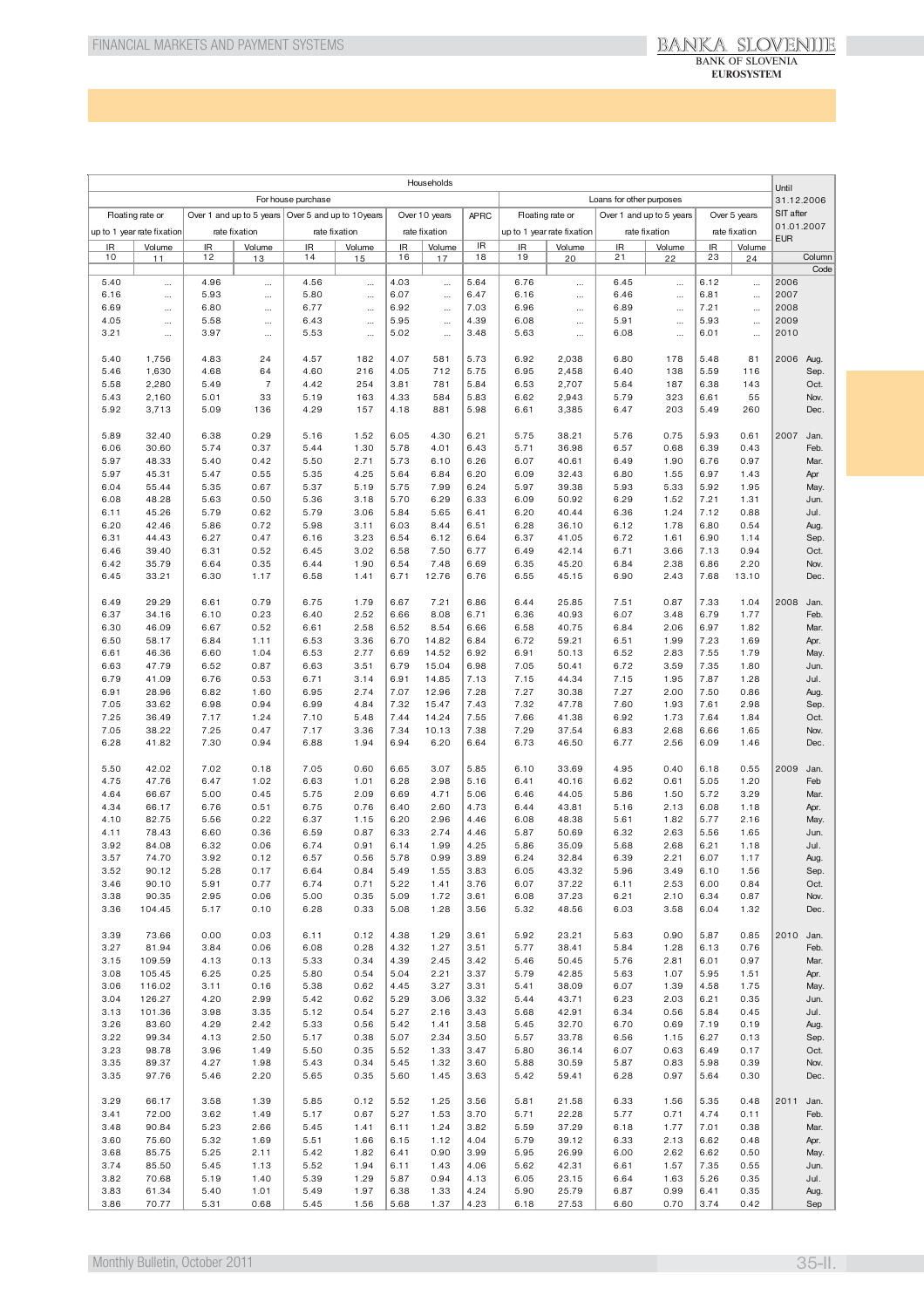#### **EUROSYSTEM**

# 2.4.4. Monetary Financial Institutions - Interest Rates and Volumes on New Loans to Non-financial corporations in Domestic Currency (% p. a., mio SIT/EUR)

| Until        |              |              |                         |                                              |              |                      |              | Non-financial corporations |              |                            |              |                                             |                                                      |                                                      |
|--------------|--------------|--------------|-------------------------|----------------------------------------------|--------------|----------------------|--------------|----------------------------|--------------|----------------------------|--------------|---------------------------------------------|------------------------------------------------------|------------------------------------------------------|
| 31.12.2006   |              |              |                         | Other loans up to an amount of EUR 1 million |              |                      |              |                            |              |                            |              | Other loans over an amount of EUR 1 million |                                                      |                                                      |
| SIT after    |              | Bank         |                         | Floating rate or                             |              | Over 1 and up to 5   |              | Over 5 years               |              | Floating rate or           |              | Over 1 and up to 5                          |                                                      | Over 5 years                                         |
| 01.01.2007   |              | overdraft    |                         | up to 1 year rate fixation                   |              | years rate fixation  |              | rate fixation              |              | up to 1 year rate fixation |              | years rate fixation                         |                                                      | rate fixation                                        |
| <b>EUR</b>   |              |              | ΙR                      | Volume                                       | IR           | Volume               | ΙR           | Volume                     | ΙR           | Volume                     | IR           | Volume                                      | IR                                                   | Volume                                               |
|              | Column       | $\mathbf{1}$ | $\overline{\mathbf{c}}$ | 3                                            | 4            | 5                    | 6            | 7                          | 8            | 9                          | 10           | 11                                          | 12                                                   | 13                                                   |
|              | Code         |              |                         |                                              |              |                      |              |                            |              |                            |              |                                             |                                                      |                                                      |
| 2006<br>2007 |              | 6.33<br>5.92 | 5.99<br>5.91            |                                              | 5.66<br>6.08 | $\cdots$             | 5.74<br>6.35 |                            | 4.56<br>5.22 |                            | 4.64<br>5.76 | $\cdots$                                    | 5.21<br>5.18                                         |                                                      |
| 2008         |              | 6.58         | 6.66                    | $\cdots$<br>$\cdots$                         | 6.91         | $\ldots$<br>$\ldots$ | 6.45         | $\cdots$<br>               | 6.24         | $\cdots$<br>               | 6.62         | $\cdots$<br>$\cdots$                        | 6.54                                                 | $\cdots$<br>                                         |
| 2009         |              | 6.01         | 5.91                    | $\ldots$                                     | 6.54         | $\ldots$             | 5.74         |                            | 5.29         | $\ddotsc$                  | 6.28         | $\cdots$                                    | 5.92                                                 |                                                      |
| 2010         |              | 5.70         | 5.68                    | $\cdots$                                     | 6.16         | $\cdots$             | 5.67         | $\ddotsc$                  | 4.89         | $\ddotsc$                  | 5.76         | $\cdots$                                    | 6.08                                                 | $\ddotsc$                                            |
|              |              |              |                         |                                              |              |                      |              |                            |              |                            |              |                                             |                                                      |                                                      |
| 2006 Aug.    |              | 6.24         | 6.02                    | 21,627                                       | 5.56         | 1,242                | 5.74         | 231                        | 4.62         | 35,554                     | 4.47         | 3,350                                       |                                                      |                                                      |
|              | Sep.<br>Oct. | 6.29<br>6.25 | 5.89<br>5.89            | 30,735<br>27,312                             | 5.46<br>5.48 | 676<br>966           | 5.14<br>5.34 | 32<br>319                  | 4.91<br>4.47 | 45,186<br>45,007           | 3.61<br>4.66 | 2,802<br>4,660                              | 4.80                                                 | 1,075                                                |
|              | Nov.         | 6.08         | 5.81                    | 33,479                                       | 5.59         | 1,171                | 5.70         | 664                        | 4.51         | 45,031                     | 5.04         | 2,550                                       | 5.12                                                 | 1,588                                                |
|              | Dec.         | 6.22         | 5.90                    | 30,048                                       | 5.85         | 1,768                | 5.48         | 662                        | 4.47         | 99,605                     | 5.11         | 3,435                                       | 5.34                                                 | 9,070                                                |
|              |              |              |                         |                                              |              |                      |              |                            |              |                            |              |                                             |                                                      |                                                      |
| 2007         | Jan.         | 5.67         | 5.59                    | 278.20                                       | 5.25         | 3.00                 | 5.21         | 1.68                       | 4.74         | 875.73                     | 5.49         | 4.40                                        | ٠                                                    |                                                      |
|              | Feb.         | 5.74<br>5.63 | 5.60<br>5.57            | 277.66<br>347.78                             | 6.24<br>5.52 | 2.72<br>6.41         | 5.98<br>5.83 | 1.30<br>0.25               | 4.62<br>4.95 | 871.23<br>863.40           | 6.53         | 3.61                                        | 5.22<br>5.09                                         | 2.00<br>2.00                                         |
|              | Mar.<br>Apr. | 5.80         | 5.64                    | 339.52                                       | 5.76         | 4.08                 | 6.70         | 0.01                       | 4.89         | 1,253.23                   | J.           | $\sim$                                      |                                                      |                                                      |
|              | May.         | 5.85         | 5.71                    | 319.42                                       | 5.92         | 13.66                | 6.06         | 2.57                       | 5.10         | 760.10                     | 4.86         | 5.56                                        |                                                      |                                                      |
|              | Jun.         | 5.82         | 5.77                    | 355.02                                       | 6.05         | 6.43                 | 7.98         | 0.09                       | 5.07         | 886.34                     | 5.12         | 1.12                                        |                                                      |                                                      |
|              | Jul.         | 5.92         | 5.88                    | 305.78                                       | 6.11         | 3.93                 | 6.68         | 0.40                       | 5.11         | 1,241.36                   | 6.49         | 1.24                                        |                                                      |                                                      |
|              | Aug.         | 5.92         | 6.14                    | 237.22                                       | 6.39         | 3.14                 | 6.73         | 1.35                       | 5.32         | 822.76                     |              |                                             |                                                      |                                                      |
|              | Sep.<br>Oct. | 6.05<br>6.18 | 6.25<br>6.22            | 280.13<br>320.21                             | 6.44<br>6.47 | 2.37<br>6.23         | 6.66<br>6.12 | 2.51<br>0.90               | 5.68<br>5.65 | 797.01<br>1,041.85         | 5.76<br>5.59 | 3.00<br>7.00                                | 5.23                                                 | 10.00                                                |
|              | Nov.         | 6.17         | 6.18                    | 328.25                                       | 6.97         | 3.35                 | 6.09         | 0.62                       | 5.59         | 1,064.39                   |              |                                             |                                                      |                                                      |
|              | Dec.         | 6.29         | 6.40                    | 345.51                                       | 5.91         | 4.37                 | 6.13         | 2.61                       | 5.96         | 1,463.74                   | 6.25         | 4.80                                        |                                                      |                                                      |
|              |              |              |                         |                                              |              |                      |              |                            |              |                            |              |                                             |                                                      |                                                      |
| 2008         | Jan.         | 6.19         | 6.22                    | 268.30                                       | 6.29         | 2.95                 | 6.35         | 0.27                       | 5.62         | 1,270.31                   |              |                                             |                                                      |                                                      |
|              | Feb.<br>Mar. | 6.22<br>6.19 | 6.15<br>6.24            | 310.76<br>358.57                             | 6.44<br>6.42 | 3.77<br>2.50         | 4.99<br>5.73 | 0.31<br>1.63               | 5.59<br>5.76 | 1,085.17<br>1,281.71       | ä<br>5.63    | ä,<br>2.17                                  |                                                      |                                                      |
|              | Apr.         | 6.30         | 6.47                    | 450.03                                       | 6.66         | 4.40                 | 6.95         | 0.73                       | 6.07         | 1,449.20                   | 6.32         | 5.40                                        |                                                      |                                                      |
|              | May.         | 6.40         | 6.63                    | 382.61                                       | 7.03         | 5.45                 | 6.05         | 0.81                       | 6.24         | 1,022.31                   | 5.47         | 7.00                                        | 5.93                                                 | 8.65                                                 |
|              | Jun.         | 6.55         | 6.73                    | 457.89                                       | 6.85         | 3.29                 | 7.02         | 2.13                       | 6.25         | 1,405.80                   | 6.63         | 3.13                                        | 6.53                                                 | 1.50                                                 |
|              | Jul.         | 6.72         | 6.83                    | 378.49                                       | 7.18         | 2.30                 | 6.90         | 4.36                       | 6.57         | 1,357.51                   | 0.00         | 10.72                                       |                                                      |                                                      |
|              | Aug.         | 6.78         | 6.90                    | 271.29                                       | 7.07         | 2.29                 | 7.46         | 1.01                       | 6.64         | 1,267.33                   | 6.53         | 1.15                                        | ٠<br>7.17                                            | 3.26                                                 |
|              | Sep<br>Oct.  | 6.76<br>6.98 | 7.04<br>7.32            | 375.81<br>354.14                             | 7.28<br>7.30 | 2.46<br>5.97         | 6.82<br>7.18 | 3.64<br>2.22               | 6.71<br>6.88 | 1,215.43<br>1,064.15       | 6.94<br>6.76 | 1.50<br>11.18                               |                                                      |                                                      |
|              | Nov.         | 7.02         | 6.98                    | 341.95                                       | 7.03         | 6.81                 | 6.60         | 0.80                       | 6.58         | 1,022.14                   | 7.24         | 19.02                                       |                                                      |                                                      |
|              | Dec.         | 6.88         | 6.39                    | 505.04                                       | 7.30         | 9.29                 | 5.39         | 1.21                       | 5.93         | 1,811.14                   | 7.74         | 11.39                                       |                                                      |                                                      |
|              |              |              |                         |                                              |              |                      |              |                            |              |                            |              |                                             |                                                      |                                                      |
| 2009         | Jan.<br>Feb. | 6.00<br>6.09 | 5.89<br>5.84            | 379.36<br>384.01                             | 7.03<br>7.27 | 4.39<br>4.01         | 5.33<br>5.37 | 2.51<br>1.21               | 5.44<br>5.38 | 1,662.80<br>1,732.07       | 6.61<br>6.35 | 27.22<br>15.15                              | 6.01                                                 | 3.34                                                 |
|              | Mar.         | 6.00         | 6.02                    | 468.50                                       | 6.60         | 23.66                | 6.18         | 4.00                       | 5.53         | 1,507.53                   | 6.34         | 73.39                                       | 6.50                                                 | 5.59                                                 |
|              | Apr.         | 5.89         | 6.00                    | 445.90                                       | 6.62         | 20.92                | 6.09         | 3.34                       | 5.54         | 1,221.16                   | 6.05         | 200.88                                      | 4.11                                                 | 6.00                                                 |
|              | May.         | 5.97         | 6.00                    | 397.94                                       | 6.43         | 26.82                | 6.37         | 7.57                       | 5.54         | 1,269.87                   | 6.10         | 293.55                                      | 4.36                                                 | 2.62                                                 |
|              | Jun.         | 6.02         | 5.98                    | 475.98                                       | 6.30         | 44.11                | 6.62         | 4.69                       | 5.49         | 1,396.00                   | 6.19         | 204.22                                      | 6.12                                                 | 22.84                                                |
|              | Jul.<br>Aug. | 5.95<br>6.13 | 5.84<br>5.88            | 407.94<br>343.26                             | 6.37<br>6.32 | 27.23<br>11.16       | 4.53<br>4.29 | 8.18<br>3.15               | 5.27<br>5.22 | 1,407.13<br>1,698.82       | 6.36<br>6.20 | 153.73<br>73.41                             | 4.84                                                 | 11.71                                                |
|              | Sep.         | 6.08         | 5.91                    | 429.53                                       | 6.38         | 16.45                | 6.14         | 3.72                       | 5.25         | 1,309.88                   | 6.66         | 126.77                                      | 6.80                                                 | 2.70                                                 |
|              | Oct          | 5.93         | 6.01                    | 361.91                                       | 6.29         | 11.26                | 5.35         | 2.34                       | 5.15         | 1,237.80                   | 6.47         | 66.75                                       | 6.72                                                 | 10.48                                                |
|              | Nov.         | 6.07         | 5.87                    | 316.78                                       | 6.74         | 8.69                 | 6.36         | 1.62                       | 5.03         | 1,052.84                   | 5.94         | 59.79                                       | 6.70                                                 | 3.34                                                 |
|              | Dec.         | 5.96         | 5.65                    | 492.42                                       | 6.11         | 19.41                | 6.24         | 1.96                       | 4.63         | 1,857.27                   | 6.06         | 144.18                                      | 7.08                                                 | 24.29                                                |
| 2010 Jan.    |              | 5.94         | 5.77                    | 262.83                                       | 6.10         | 8.11                 | 4.36         | 4.50                       | 4.98         | 1,039.08                   | 6.15         | 49.40                                       | 3.48                                                 | 6.18                                                 |
|              | Feb.         | 6.01         | 5.80                    | 280.84                                       | 6.37         | 10.87                | 7.02         | 0.58                       | 5.08         | 974.53                     | 6.31         | 41.24                                       | 6.70                                                 | 14.80                                                |
|              | Mar.         | 5.83         | 5.77                    | 358.52                                       | 6.37         | 10.13                | 4.48         | 2.33                       | 5.04         | 1,335.78                   | 5.64         | 20.16                                       | 6.80                                                 | 2.70                                                 |
|              | Apr.         | 5.71         | 5.62                    | 343.02                                       | 5.96         | 9.22                 | 4.14         | 0.89                       | 4.68         | 1,086.93                   | 5.98         | 57.60                                       | 6.70                                                 | 1.15                                                 |
|              | May.         | 5.72         | 5.47                    | 333.60                                       | 5.68         | 12.18                | 4.63         | 0.83                       | 5.17         | 840.88                     | 6.03         | 58.85                                       | 6.33                                                 | 4.99                                                 |
|              | Jun.         | 6.06<br>5.49 | 5.46<br>5.73            | 377.13<br>301.30                             | 6.30<br>6.30 | 14.80<br>8.84        | 4.90<br>6.31 | 1.51<br>1.39               | 4.90<br>4.71 | 1,507.37<br>1,006.61       | 5.61<br>5.40 | 67.04<br>38.20                              | $\overline{\phantom{a}}$<br>$\overline{\phantom{a}}$ | $\overline{\phantom{a}}$<br>$\overline{\phantom{a}}$ |
|              | Jul.<br>Aug. | 5.45         | 5.70                    | 248.77                                       | 6.08         | 8.52                 | 6.74         | 2.29                       | 4.70         | 1,016.32                   | 5.84         | 14.44                                       | 6.06                                                 | 3.90                                                 |
|              | Sep.         | 5.48         | 5.78                    | 332.10                                       | 6.15         | 11.28                | 6.87         | 1.54                       | 4.92         | 1,018.90                   | 4.98         | 34.91                                       | 8.16                                                 | 16.45                                                |
|              | Oct.         | 5.55         | 5.78                    | 292.31                                       | 5.96         | 9.43                 | 6.97         | 0.27                       | 4.78         | 807.96                     | 5.72         | 35.49                                       | $\overline{\phantom{a}}$                             |                                                      |
|              | Nov.         | 5.59         | 5.69                    | 261.96                                       | 6.32         | 14.23                | 5.74         | 0.41                       | 4.68         | 977.38                     | 6.00         | 40.24                                       | 5.31                                                 | 7.00                                                 |
|              | Dec.         | 5.54         | 5.60                    | 352.56                                       | 6.39         | 19.53                | 5.92         | 0.40                       | 5.06         | 1,576.59                   | 5.44         | 63.04                                       | 5.20                                                 | 27.05                                                |
| 2011 Jan.    |              | 5.56         | 5.51                    | 216.17                                       | 6.32         | 11.39                | 6.20         | 0.09                       | 4.67         | 925.31                     | 5.83         | 16.77                                       | 4.46                                                 | 2.90                                                 |
|              | Feb.         | 5.53         | 5.71                    | 210.89                                       | 6.04         | 8.57                 | 4.54         | 0.21                       | 4.79         | 868.14                     | 5.45         | 53.55                                       |                                                      |                                                      |
|              | Mar.         | 5.55         | 5.71                    | 292.45                                       | 6.13         | 14.04                | 5.64         | 0.71                       | 5.03         | 1,063.48                   | 5.40         | 27.54                                       | $\overline{\phantom{a}}$                             | $\overline{\phantom{a}}$                             |
|              | Apr.         | 5.63         | 5.72                    | 242.35                                       | 6.17         | 10.35                | 7.92         | 1.01                       | 4.97         | 794.31                     | 5.25         | 15.98                                       | 6.40                                                 | 1.77                                                 |
|              | May.         | 5.67<br>5.64 | 5.76<br>5.83            | 241.53<br>293.01                             | 6.25<br>6.20 | 13.36                | 6.86<br>6.52 | 1.40                       | 5.01<br>4.95 | 681.18                     | 5.82<br>5.97 | 37.40                                       | 5.93<br>$\overline{\phantom{a}}$                     | 12.45                                                |
|              | Jun.<br>Jul. | 5.66         | 5.79                    | 218.47                                       | 6.26         | 18.48<br>10.19       | 6.15         | 1.49<br>3.04               | 5.45         | 1,114.02<br>834.45         | 6.17         | 24.24<br>19.87                              | 6.32                                                 | 3.10                                                 |
|              | Aug.         | 5.65         | 5.90                    | 189.75                                       | 6.46         | 9.14                 | 8.28         | 0.49                       | 5.08         | 595.12                     | 6.48         | 26.23                                       | 2.96                                                 | 25.83                                                |
|              | Sep.         | 5.67         | 5.91                    | 262.94                                       | 6.19         | 15.05                | 2.04         | 8.26                       | 5.04         | 869.24                     | 5.91         | 16.00                                       | 3.64                                                 | 41.57                                                |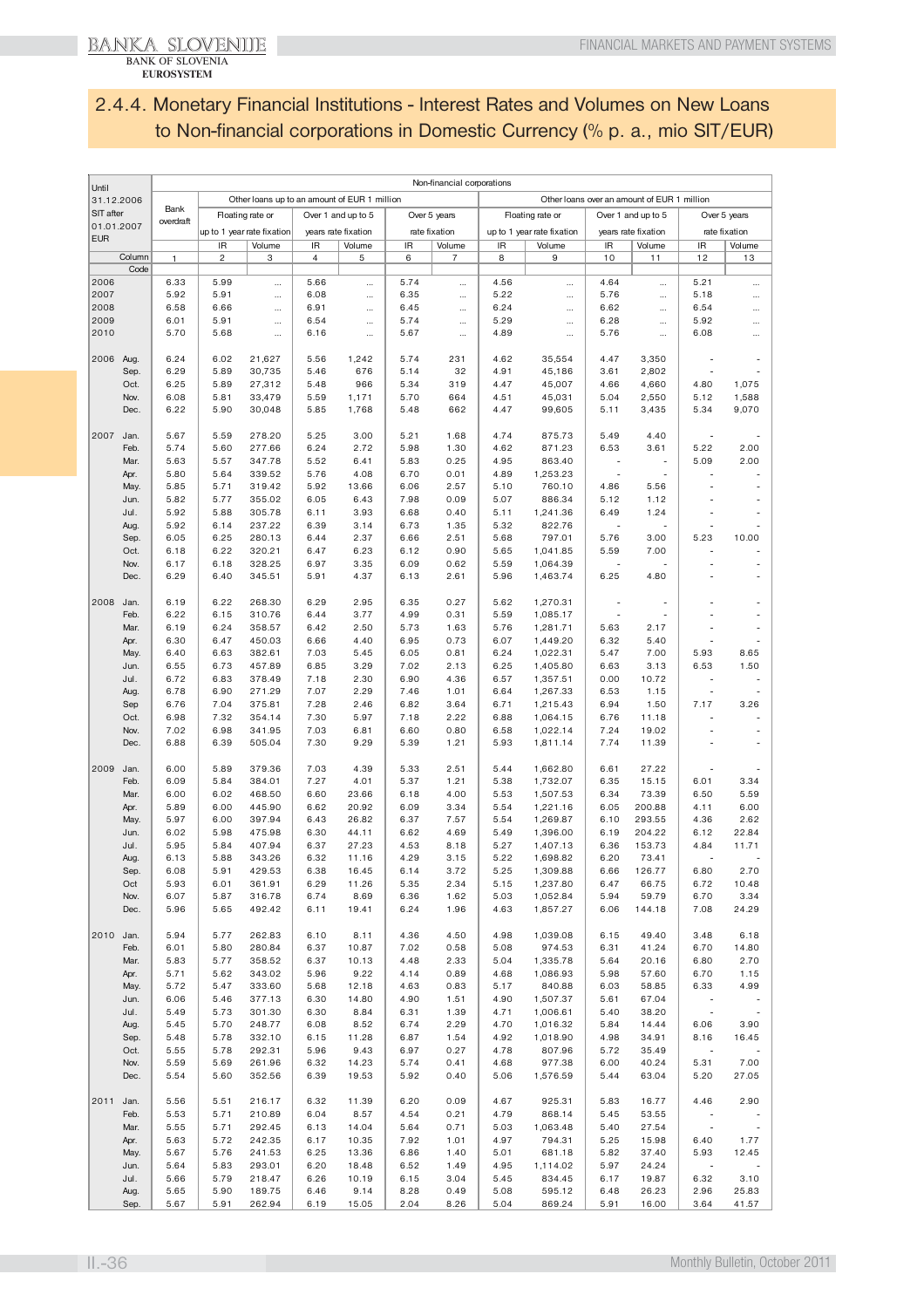# 2.5. Government Securities Rates (% p. a.)

| Government security        | Issued      | Maturity    | Interest rate | Amount outstanding | Currency of | Indexation of | Currency of  |
|----------------------------|-------------|-------------|---------------|--------------------|-------------|---------------|--------------|
|                            |             |             |               |                    | the issue   | the principal | the payments |
| Government securities      |             |             |               |                    |             |               |              |
| <b>RS21</b>                | 1 Feb 2001  | 1 Mar 2015  | $TOM + 1.00%$ | 34,057,005         | <b>EUR</b>  | ٠             | <b>EUR</b>   |
| <b>RS29</b>                | 15 Jan 2002 | 15 Jan 2012 | 5.375%        | 55.000.000         | <b>EUR</b>  | ٠             | <b>EUR</b>   |
| <b>RS32</b>                | 15 Jan 2002 | 15 Jan 2012 | 5.375%        | 23,865,500         | <b>EUR</b>  |               | <b>EUR</b>   |
| <b>RS33</b>                | 1 Jan 2002  | 31 Dec 2022 | 8.000%        | 127,166,004        | <b>EUR</b>  | ٠             | <b>EUR</b>   |
| <b>RS38</b>                | 19 Apr 2002 | 19 Apr 2017 | 5.63%         | 68,847,000         | <b>EUR</b>  | ٠             | <b>EUR</b>   |
| <b>RS44</b>                | 8 Nov 2002  | 8 Nov 2012  | 6.650%        | 4,443,536          | EUR         | ۰             | <b>EUR</b>   |
| <b>RS48</b>                | 2 Dec 2002  | 2 Dec 2012  | 4.75%         | 56,465,200         | <b>EUR</b>  | ٠             | <b>EUR</b>   |
| <b>RS49</b>                | 10 Jan 2003 | 10 Jan 2022 | 4.75%         | 29,632,020         | <b>EUR</b>  | ٠             | <b>EUR</b>   |
| <b>RS50</b>                | 24 Feb 2003 | 24 Feb 2013 | 4.50%         | 48.527.000         | <b>EUR</b>  |               | <b>EUR</b>   |
| <b>RS53</b>                | 8 Apr 2003  | 8 Apr 2018  | 4.88%         | 79,290,900         | <b>EUR</b>  |               | <b>EUR</b>   |
| <b>RS54</b>                | 15 Oct 2003 | 15 Oct 2013 | 5.750%        | 76,295,376         | <b>EUR</b>  |               | <b>EUR</b>   |
| <b>RS57</b>                | 15 Mar 2004 | 15 Oct 2014 | 4.88%         | 259,697,224        | <b>EUR</b>  | ٠             | <b>EUR</b>   |
| <b>RS59</b>                | 17 Jan 2005 | 17 Feb 2016 | 4.000%        | 1,066,332,031      | <b>EUR</b>  | ٠             | <b>EUR</b>   |
| <b>RS62</b>                | 18 Jan 2006 | 23 Mar 2017 | 3.50%         | 390.540.053        | <b>EUR</b>  | ٠             | <b>EUR</b>   |
| <b>RS63</b>                | 6 Feb 2008  | 6 Feb 2019  | 4.38%         | 1,000,000,000      | <b>EUR</b>  | ٠             | <b>EUR</b>   |
| <b>RS64</b>                | 5 Feb 2009  | 5 Feb 2012  | 4.25%         | 1,000,000,000      | <b>EUR</b>  | ٠             | <b>EUR</b>   |
| <b>RS65</b>                | 2 Apr 2009  | 2 Apr 2014  | 4.375%        | 1.500.000.000      | <b>EUR</b>  |               | <b>EUR</b>   |
| <b>RS66</b>                | 9 Sep 2009  | 9 Sep 2024  | 4.63%         | 1,500,000,000      | <b>EUR</b>  | ٠             | <b>EUR</b>   |
| <b>RS67</b>                | 26 Jan 2010 | 26 Jan 2020 | 4.125%        | 1,500,000,000      | <b>EUR</b>  | ٠             | <b>EUR</b>   |
| <b>RS68</b>                | 17 Mar 2010 | 17 Mar 2015 | 2.750%        | 1,000,000,000      | <b>EUR</b>  | ٠             | <b>EUR</b>   |
| <b>RS69</b>                | 18 Jan 2011 | 18 Jan 2021 | 4.375%        | 1,500,000,000      | <b>EUR</b>  |               | <b>EUR</b>   |
| <b>RS70</b>                | 30 Mar 2011 | 30 Mar 2026 | 5.125%        | 1,500,000,000      | <b>EUR</b>  | ٠             | <b>EUR</b>   |
| Eurobonds                  |             |             |               |                    |             |               |              |
| SLOVEN4 03/22/18           | 22 Mar 2007 | 22 Mar 2018 | 4.00%         | 1,000,000,000      | <b>EUR</b>  | ÷.            | <b>EUR</b>   |
| <b>TREASURY BILLS</b>      |             |             |               |                    |             |               |              |
| Treasury Bills - 3 months  |             |             |               |                    |             |               |              |
| 132. issue                 | 14 Jul 2011 | 13 Oct 2011 | 1.39%         | 26,600,000         | <b>EUR</b>  |               | <b>EUR</b>   |
| 133. issue                 | 13 Oct 2011 | 12 Jan 2012 | 1.19%         | 28,260,000         | <b>EUR</b>  |               | <b>EUR</b>   |
| Treasury Bills - 6 months  |             |             |               |                    |             |               |              |
|                            |             |             |               |                    |             |               |              |
| Treasury Bills - 12 months |             |             |               |                    |             |               |              |

In case of dematerialised securities, the interest rate is applied from the day of issue.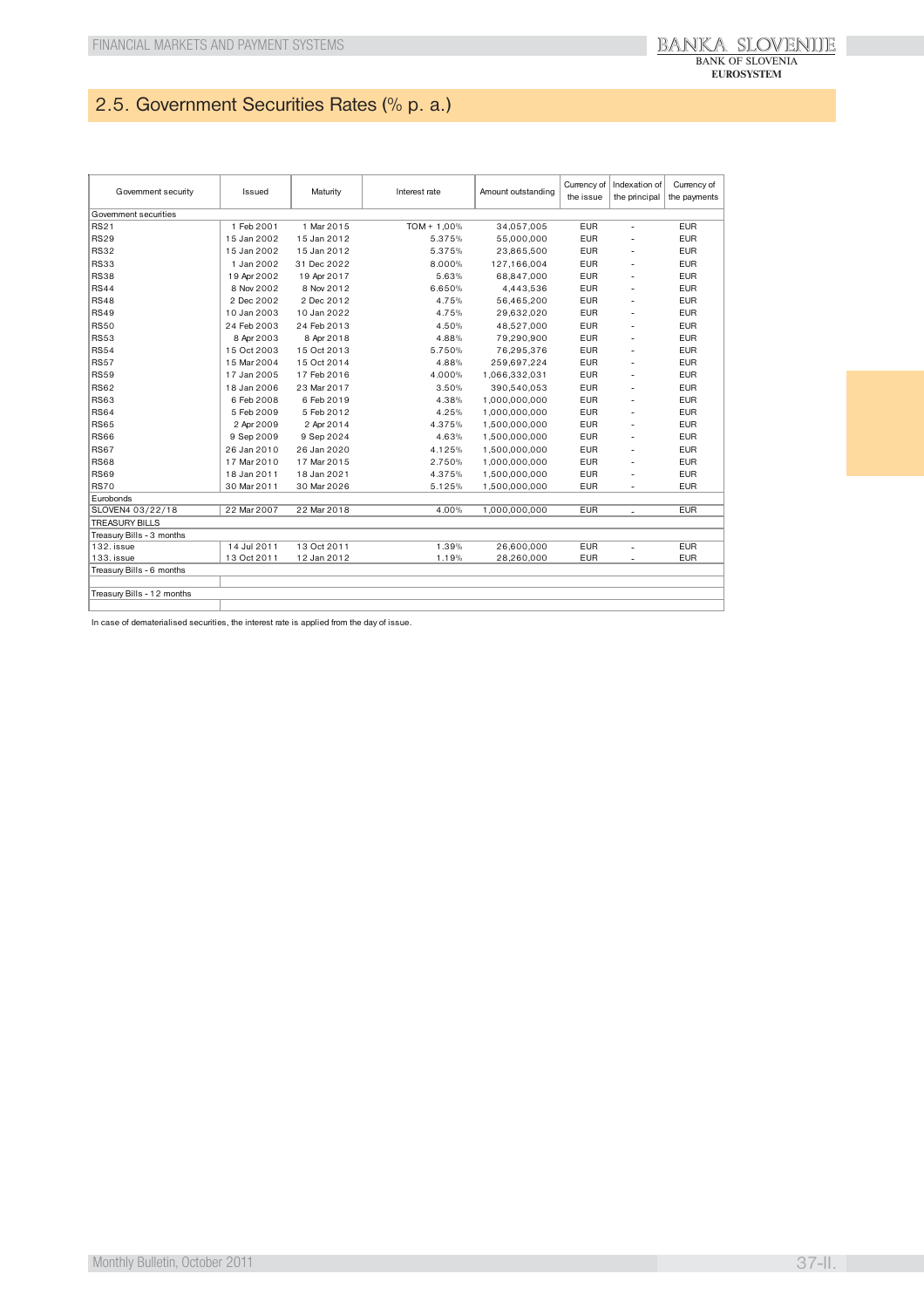**EUROSYSTEM**

### 2.6.1.a. Selected Bank of Slovenia Exchange Rates - Average Rates to 31.12.2006

|      | in SIT | <b>EUR</b>   | GBP            | CHF      | <b>USD</b>     | <b>JPY</b> | CZK    | <b>HUF</b>     | <b>PLN</b> | <b>SKK</b> | <b>HRK</b> |
|------|--------|--------------|----------------|----------|----------------|------------|--------|----------------|------------|------------|------------|
|      | Column | $\mathbf{1}$ | $\overline{c}$ | 3        | $\overline{4}$ | 5          | 6      | $\overline{7}$ | 8          | 9          | 10         |
|      | Code   |              |                |          |                |            |        |                |            |            |            |
| 1992 |        | 105.0788     | 142.7461       | 57.9490  | 81.2870        | 0.6422     | 2.8170 | 1.0106         | 0.0060     | ٠          | 0.4271     |
| 1993 |        | 132.2802     | 170.0252       | 76.6669  | 113.2419       | 1.0248     | 3.8509 | 1.2306         | 0.0063     | ٠          | 0.0491     |
| 1994 |        | 152.3622     | 197,0006       | 94.2149  | 128,8086       | 1.2598     | 4.4723 | 1.2408         | 0.0057     | 4.0159     | 21.2188    |
| 1995 |        | 153.1177     | 186.9737       | 100.2418 | 118.5185       | 1.2644     | 4.4366 | 0.9665         | 49.0672    | 3.9584     | 22.5009    |
| 1996 |        | 169,5098     | 211.4174       | 109.6247 | 135.3654       | 1.2453     | 4.9776 | 0.9097         | 50.3619    | 4.4139     | 24.8883    |
| 1997 |        | 180.3985     | 261.5308       | 110.0789 | 159.6893       | 1.3224     | 5.0803 | 0.8582         | 48.8393    | 4.7465     | 25.9223    |
| 1998 |        | 186.2659     | 275.2013       | 114.6526 | 166.1346       | 1.2743     | 5.1514 | 0.7841         | 47.8055    | 4.7157     | 26.0659    |
| 1999 |        | 193.6253     | 294.0493       | 120.9907 | 181.7704       | 1.6053     | 5.2556 | 0.7665         | 45.8644    | 4.3976     | 25.6099    |
| 2000 |        | 205.0316     | 336.5545       | 131.7159 | 222.6824       | 2.0673     | 5.7624 | 0.7888         | 51.2137    | 4.8181     | 26.9045    |
| 2001 |        | 217.1851     | 349.3743       | 143.8502 | 242.7488       | 1.9989     | 6.3822 | 0.8476         | 59.3171    | 5.0203     | 29.1298    |
| 2002 |        | 226.2237     | 360.0079       | 154.1931 | 240.2447       | 1.9171     | 7.3500 | 0.9332         | 58.8916    | 5.3062     | 30.5910    |
| 2003 |        | 233.7045     | 338.0625       | 153.7727 | 207.1137       | 1.7863     | 7.3480 | 0.9238         | 53.2745    | 5.6371     | 30.9031    |
| 2004 |        | 238.8615     | 352.1029       | 154.7207 | 192.3811       | 1.7783     | 7.4931 | 0.9499         | 52.8366    | 5.9692     | 31.8877    |
| 2005 |        | 239.6371     | 350.3115       | 154.7818 | 192.7055       | 1.7511     | 8.0509 | 0.9670         | 59.6242    | 6.2144     | 32.3952    |
| 2006 |        | 239,6009     | 351.4322       | 152.3405 | 191.0283       | 1.6425     | 8.4588 | 0.9087         | 61.5690    | 6.4436     | 32.7343    |
|      |        |              |                |          |                |            |        |                |            |            |            |
| 2005 | Oct.   | 239.5807     | 351.3147       | 154.6052 | 199,2506       | 1.7376     | 8.0799 | 0.9515         | 61.1596    | 6.1615     | 32.4528    |
|      | Nov.   | 239.5792     | 352.7656       | 155.1060 | 203.2470       | 1.7166     | 8.1855 | 0.9550         | 60.2878    | 6.1914     | 32.4951    |
|      | Dec.   | 239.5806     | 352.7348       | 154.8072 | 202.1508       | 1.7042     | 8.2754 | 0.9485         | 62.1571    | 6.3288     | 32.4458    |
|      |        |              |                |          |                |            |        |                |            |            |            |
| 2006 | Jan.   | 239.5819     | 349.1456       | 154.6279 | 197.9386       | 1.7139     | 8.3432 | 0.9564         | 62.7640    | 6.3919     | 32.4928    |
|      | Feb.   | 239.5747     | 350.7676       | 153.7948 | 200.4449       | 1.7002     | 8.4410 | 0.9529         | 63.1841    | 6.4103     | 32.7543    |
|      | Mar.   | 239.5850     | 347.9357       | 152.7422 | 199.5020       | 1.7015     | 8.3693 | 0.9219         | 61.8858    | 6.4003     | 32.7118    |
|      | Apr.   | 239.5864     | 345.0651       | 152.1430 | 195.9356       | 1.6695     | 8.4039 | 0.9025         | 61.1223    | 6.4088     | 32.7791    |
|      | May    | 239.6060     | 350.6148       | 153.9118 | 187.6411       | 1.6796     | 8.4773 | 0.9133         | 61.5581    | 6.3788     | 32.9716    |
|      | Jun.   | 239.6155     | 349.1390       | 153.6103 | 189.1902       | 1.6520     | 8.4511 | 0.8851         | 59.6528    | 6.3065     | 33.0389    |
|      | Jul.   | 239.6143     | 348.2300       | 152.7889 | 188.8930       | 1.6335     | 8.4266 | 0.8623         | 59.9182    | 6.2473     | 33.0698    |
|      | Aug.   | 239,6088     | 353.7894       | 151.8884 | 187.0762       | 1.6156     | 8.5006 | 0.8742         | 61.4034    | 6.3607     | 32.9058    |
|      | Sep.   | 239.6018     | 354.9524       | 151.2966 | 188.0560       | 1.6069     | 8.4480 | 0.8726         | 60.4599    | 6.3898     | 32.4361    |
|      | Oct.   | 239.6052     | 355.9334       | 150.6935 | 190.0380       | 1.6008     | 8.4737 | 0.8964         | 61.3990    | 6.5055     | 32.4196    |
|      | Nov.   | 239.6129     | 355.5299       | 150.4937 | 186.2352       | 1.5870     | 8.5461 | 0.9243         | 62.5999    | 6.6741     | 32.6365    |
|      | Dec.   | 239.6188     | 356.0833       | 150.0954 | 181.3881       | 1.5491     | 8.6251 | 0.9429         | 62.8802    | 6.8490     | 32.5958    |

# 2.6.1.b. Selected Bank of Slovenia Exchange Rates - End of Month Rates to 31.12.2006

|      | in SIT    | <b>EUR</b> | GBP            | CHF      | <b>USD</b>     | <b>JPY</b> | <b>CZK</b> | <b>HUF</b>     | <b>PLN</b> | <b>SKK</b> | <b>HRK</b> |
|------|-----------|------------|----------------|----------|----------------|------------|------------|----------------|------------|------------|------------|
|      | Column    | 1          | $\overline{c}$ | 3        | $\overline{4}$ | 5          | 6          | $\overline{7}$ | 8          | 9          | 10         |
|      | Code      |            |                |          |                |            |            |                |            |            |            |
| 1992 | 31.Dec.   | 119,4741   | 149.2738       | 67.5004  | 98.7005        | 0.7925     | 3.3584     | 1.1692         | 0.0063     |            | 0.1300     |
| 1993 | 31.Dec.   | 147.8001   | 195.2084       | 89.8447  | 131.8420       | 1.1819     | 4.2931     | 1.2808         | 0.0061     | 3.8730     | 0.0200     |
| 1994 | 31.Dec.   | 155.1327   | 197.6472       | 96.5088  | 126.4576       | 1.2687     | 4.5533     | 1.1607         | 0.0053     | 4.0795     | 22.0000    |
| 1995 | 31.Dec.   | 161.4538   | 194.5444       | 109.4581 | 125.9902       | 1.2224     | 4.7260     | 0.9314         | 50.0004    | 4.2194     | 23.6770    |
| 1996 | 31.Dec.   | 175.4113   | 239.0169       | 104.6444 | 141.4792       | 1.2201     | 5.2536     | 0.8988         | 49.7196    | 4.4357     | 25.5786    |
| 1997 | 31.Dec.   | 186.7334   | 281.5091       | 116.3514 | 169.1792       | 1.3063     | 4.9700     | 0.8426         | 47.3093    | 4.8667     | 26.8496    |
| 1998 | 31.Dec.   | 188.9271   | 269.5999       | 117.7452 | 161.2011       | 1.3976     | 5.4048     | 0.7441         | 47.1241    | 4.3637     | 25.7502    |
| 1999 | 31.Dec.   | 197.3215   | 318.1579       | 122.9647 | 196.7705       | 1.9249     | 5.4681     | 0.7758         | 47.4582    | 4.6526     | 25.7617    |
| 2000 | 31.Dec.   | 211.5062   | 339.3329       | 138.9295 | 227.3771       | 1.9798     | 6.0387     | 0.7980         | 54.9224    | 4.8113     | 27.9818    |
| 2001 | 31.Dec.   | 221.4095   | 363.5027       | 149.5606 | 250.9458       | 1.9138     | 6.9234     | 0.9033         | 63.3051    | 5.1816     | 30.1816    |
| 2002 | 31.Dec.   | 230.2673   | 354.0940       | 158.5099 | 221.0708       | 1.8542     | 7.3194     | 0.9768         | 57.6331    | 5.5300     | 30.8380    |
| 2003 | 31.Dec.   | 236.6903   | 336.2556       | 151.7343 | 189.3674       | 1.7708     | 7.2774     | 0.9067         | 50.5759    | 5.7561     | 30.9723    |
| 2004 | 31.Dec.   | 239.7430   | 338.3333       | 155.1132 | 176.2427       | 1.6972     | 7.8816     | 0.9765         | 58.8471    | 6.1892     | 31.4055    |
| 2005 | 31.Dec.   | 239.5756   | 348.6765       | 154.0382 | 202.4297       | 1.7221     | 8.2584     | 0.9486         | 62.0823    | 6.3288     | 32.5201    |
| 2006 | 31.Dec.   | 239.6400   | 356.9258       | 149.0299 | 181.9314       | 1.5296     | 8.7208     | 0.9524         | 62.5937    | 6.9602     | 32.6374    |
|      |           |            |                |          |                |            |            |                |            |            |            |
| 2005 | 31.Oct.   | 239.6246   | 351.4588       | 154.9664 | 197.2381       | 1.7117     | 8.0722     | 0.9541         | 60.0367    | 6.1375     | 32.4937    |
|      | 30.Nov.   | 239.5742   | 349.7944       | 154.7937 | 202.7026       | 1.7014     | 8.2817     | 0.9539         | 61.4766    | 6.3358     | 32.4055    |
|      | 31.Dec.   | 239,5756   | 348.6765       | 154.0382 | 202.4297       | 1.7221     | 8.2584     | 0.9486         | 62.0823    | 6.3288     | 32.5201    |
|      |           |            |                |          |                |            |            |                |            |            |            |
| 2006 | 31.Jan.   | 239.5844   | 349.9626       | 154.0141 | 198.1510       | 1.6841     | 8.4316     | 0.9520         | 62.7809    | 6.4111     | 32.5974    |
|      | 28.Feb.   | 239,5663   | 351.5280       | 153.1950 | 202.0974       | 1.7394     | 8.4569     | 0.9489         | 63.5320    | 6.4303     | 32.7769    |
|      | 31.Mar.   | 239.5871   | 345.0772       | 152.0995 | 198.5145       | 1.6915     | 8.3778     | 0.9025         | 61.0149    | 6.3618     | 32.7037    |
|      | 30 Apr.   | 239,5803   | 345.1668       | 152.4630 | 190.9158       | 1.6728     | 8.4261     | 0.9068         | 61.8033    | 6.4059     | 32.9003    |
|      | 31.May    | 239,6203   | 349.7596       | 153.7703 | 186.1996       | 1.6637     | 8.5023     | 0.9159         | 60.8328    | 6.3577     | 33.0051    |
|      | 30.Jun.   | 239.6285   | 346.6848       | 153.0586 | 191.2896       | 1.6426     | 8.4110     | 0.8489         | 58.7642    | 6.2599     | 33.0974    |
|      | $31$ Jul. | 239,6096   | 351.2307       | 152.3459 | 189,1008       | 1.6347     | 8.4227     | 0.8849         | 60.9864    | 6.2964     | 33.0268    |
|      | 31.Aug.   | 239.6011   | 355.3331       | 151.9637 | 186.9401       | 1.5966     | 8.4845     | 0.8669         | 60.5436    | 6.3496     | 32.7154    |
|      | 30.Sep.   | 239.5987   | 353.7034       | 150.8618 | 189.1071       | 1.6033     | 8.4649     | 0.8785         | 60.3356    | 6.4184     | 32.4444    |
|      | 31.Oct.   | 239.6000   | 358.0395       | 150.7677 | 188.3204       | 1.6032     | 8.4625     | 0.9126         | 61.6382    | 6.5851     | 32.5743    |
|      | 30.Nov.   | 239.6220   | 355.1008       | 150.8100 | 182.1113       | 1.5670     | 8.5671     | 0.9308         | 62.6872    | 6.7455     | 32.5843    |
|      | 31.Dec.   | 239.6400   | 356.9258       | 149.0299 | 181.9314       | 1.5296     | 8.7208     | 0.9524         | 62.5937    | 6.9602     | 32.6374    |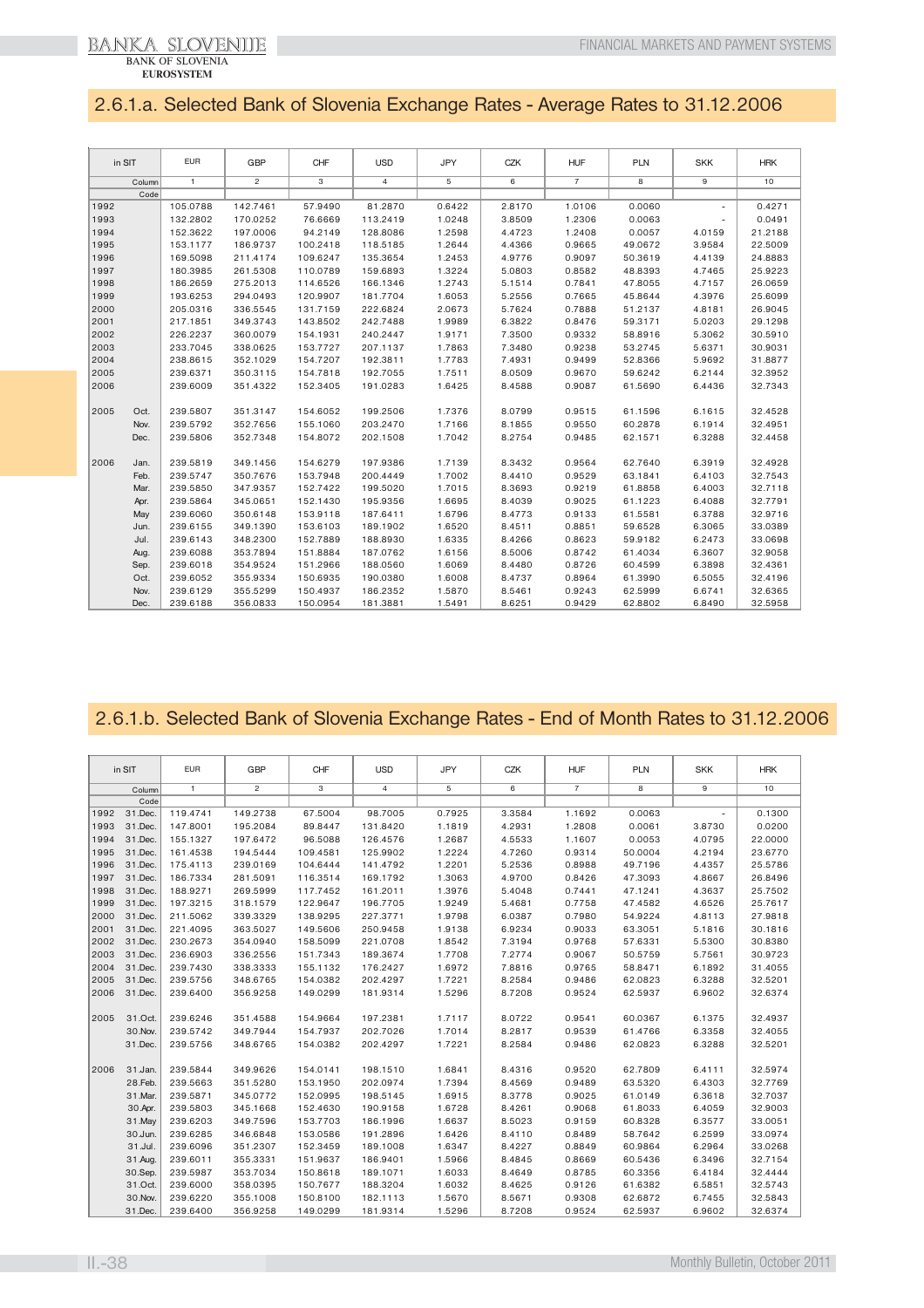### 2.6.2.a. European Central Bank exchange rates - Average Rates

| for EUR |        | GBP          | CHF            | <b>USD</b> | <b>JPY</b>     | CZK     | <b>HUF</b> | PLN            | <b>SKK</b> | <b>DKK</b> | <b>SEK</b> | <b>HRK</b> |
|---------|--------|--------------|----------------|------------|----------------|---------|------------|----------------|------------|------------|------------|------------|
|         | Column | $\mathbf{1}$ | $\overline{c}$ | 3          | $\overline{4}$ | 5       | 6          | $\overline{7}$ | 8          | 9          | 10         | 11         |
|         | Code   |              |                |            |                |         |            |                |            |            |            |            |
| 1999    |        | 0.6587       | 1.6003         | 1.0658     | 121.3200       | 36.8840 | 252,7700   | 4.2274         | 44.1230    | 7.4355     | 8.8075     |            |
| 2000    |        | 0.6095       | 1.5579         | 0.9236     | 99.4700        | 35.5990 | 260.0400   | 4.0082         | 42.6020    | 7.4538     | 8.4452     |            |
| 2001    |        | 0.6219       | 1.5105         | 0.8956     | 108.6800       | 34.0680 | 256.5900   | 3.6721         | 43.3000    | 7.4521     | 9.2551     | 7.4820     |
| 2002    |        | 0.6288       | 1.4670         | 0.9456     | 118.0600       | 30.8040 | 242.9600   | 3.8574         | 42.6940    | 7.4305     | 9.1611     | 7.4130     |
| 2003    |        | 0.6920       | 1.5212         | 1.1312     | 130.9700       | 31.8460 | 253.6200   | 4.3996         | 41.4890    | 7.4307     | 9.1242     | 7.5688     |
| 2004    |        | 0.6787       | 1.5438         | 1.2439     | 134.4400       | 31.8910 | 251.6600   | 4.5268         | 40.0220    | 7.4399     | 9.1243     | 7.4967     |
| 2005    |        | 0.6838       | 1.5483         | 1.2441     | 136.8500       | 29.7820 | 248.0500   | 4.0230         | 38.5990    | 7.4518     | 9.2822     | 7.4008     |
| 2006    |        | 0.6817       | 1.5729         | 1.2556     | 146.0200       | 28.3420 | 264.2600   | 3.8959         | 37.2340    | 7.4591     | 9.2544     | 7.3247     |
| 2007    |        | 0.6843       | 1.6427         | 1.3705     | 161.2500       | 27.7660 | 251.3500   | 3.7837         | 33.7750    | 7.4506     | 9.2501     | 7.3376     |
| 2008    |        | 0.7963       | 1.5874         | 1.4708     | 152.4500       | 24.9460 | 251.5100   | 3.5121         | 31.2620    | 7.4560     | 9.6152     | 7.2239     |
| 2009    |        | 0.8909       | 1.5100         | 1.3948     | 130.3400       | 26.4350 | 280.3300   | 4.3276         |            | 7.4462     | 10.6191    | 7.3400     |
| 2010    |        | 0.8578       | 1.3803         | 1.3257     | 116.2400       | 25.2840 | 275.4800   | 3.9947         |            | 7.4473     | 9.5373     | 7.2891     |
|         |        |              |                |            |                |         |            |                |            |            |            |            |
| 2010    | May.   | 0.8571       | 1.4181         | 1.2565     | 115.8300       | 25.6630 | 276.7800   | 4.0567         |            | 7.4413     | 9.6641     | 7.2630     |
|         | Jun.   | 0.8277       | 1.3767         | 1.2208     | 110.9900       | 25.7800 | 281.4800   | 4.1055         | ٠          | 7.4409     | 9.5722     | 7.2225     |
|         | Jul.   | 0.8357       | 1.3460         | 1.2770     | 111.7300       | 25.3280 | 283.7500   | 4.0814         |            | 7.4522     | 9.4954     | 7.2198     |
|         | Aug.   | 0.8236       | 1.3413         | 1.2894     | 110.0400       | 24.8060 | 281.4500   | 3.9899         | ٠          | 7.4495     | 9.4216     | 7.2525     |
|         | Sep.   | 0.8399       | 1.3089         | 1.3067     | 110.2600       | 24.6510 | 282.1000   | 3.9548         | ٠          | 7.4476     | 9.2241     | 7.2874     |
|         | Oct.   | 0.8764       | 1.3452         | 1.3898     | 113.6700       | 24.5310 | 274.0100   | 3.9496         | ٠          | 7.4567     | 9.2794     | 7.3277     |
|         | Nov.   | 0.8551       | 1.3442         | 1.3661     | 112.6900       | 24.6330 | 275.5100   | 3.9520         |            | 7.4547     | 9.3166     | 7.3830     |
|         | Dec    | 0.8481       | 1.2811         | 1.3220     | 110.1100       | 25.1740 | 277.6200   | 3.9962         | ٠          | 7.4528     | 9.0559     | 7.3913     |
|         |        |              |                |            |                |         |            |                |            |            |            |            |
| 2011    | Jan.   | 0.8471       | 1.2779         | 1.3360     | 110.3800       | 24.4490 | 275.3300   | 3.8896         | ٠          | 7.4518     | 8.9122     | 7.4008     |
|         | Feb.   | 0.8464       | 1.2974         | 1.3649     | 112,7700       | 24.2770 | 271.1500   | 3.9264         |            | 7.4555     | 8.7882     | 7.4149     |
|         | Mar.   | 0.8665       | 1.2867         | 1.3999     | 114.4000       | 24.3930 | 270.8900   | 4.0145         | ٠          | 7.4574     | 8.8864     | 7.3915     |
|         | Apr.   | 0.8829       | 1.2977         | 1.4442     | 120.4200       | 24.3010 | 265.2900   | 3.9694         | ٠          | 7.4574     | 8.9702     | 7.3639     |
|         | May.   | 0.8779       | 1.2537         | 1.4349     | 116.4700       | 24.3810 | 266.9600   | 3.9404         | ٠          | 7.4566     | 8.9571     | 7.4052     |
|         | Jun.   | 0.8875       | 1.2092         | 1.4388     | 115.7500       | 24.2860 | 266.8700   | 3.9702         |            | 7.4579     | 9.1125     | 7.4065     |
|         | Jul.   | 0.8848       | 1.1766         | 1.4264     | 113.2600       | 24.3350 | 267.6800   | 3.9951         | ٠          | 7.4560     | 9.1340     | 7.4316     |
|         | Aug.   | 0.8767       | 1.1203         | 1.4343     | 110.4300       | 24.2730 | 272.3700   | 4.1195         |            | 7.4498     | 9.1655     | 7.4620     |
|         | Sep.   | 0.8717       | 1.2005         | 1.3770     | 105.7500       | 24.5560 | 285.0500   | 4.3379         |            | 7.4462     | 9.1343     | 7.4936     |

### 2.6.2.b. European Central Bank exchange rates - End of Month Rates

|      | for EUR   | GBP          | CHF            | <b>USD</b> | <b>JPY</b>     | CZK     | <b>HUF</b> | <b>PLN</b>     | <b>SKK</b> | <b>DKK</b>     | <b>SEK</b> | <b>HRK</b> |
|------|-----------|--------------|----------------|------------|----------------|---------|------------|----------------|------------|----------------|------------|------------|
|      | Column    | $\mathbf{1}$ | $\overline{c}$ | 3          | $\overline{4}$ | 5       | 6          | $\overline{7}$ | 8          | $\overline{9}$ | 10         | 11         |
|      | Code      |              |                |            |                |         |            |                |            |                |            |            |
| 1999 | 31.Dec    | 0.6217       | 1.6051         | 1.0046     | 102.7300       | 36.1030 | 254,7000   | 4.1587         | 42.4020    | 7.4433         | 8.5625     |            |
| 2000 | 31.Dec    | 0.6241       | 1.5232         | 0.9305     | 106.9200       | 35.0470 | 265,0000   | 3.8498         | 43.9330    | 7.4631         | 8.8313     | 7.5800     |
| 2001 | 31.Dec    | 0.6085       | 1.4829         | 0.8813     | 115.3300       | 31.9620 | 245.1800   | 3.4953         | 42.7800    | 7.4365         | 9.3012     | 7.3490     |
| 2002 | 31.Dec    | 0.6505       | 1.4524         | 1.0487     | 124.3900       | 31.5770 | 236.2900   | 4.0210         | 41.5030    | 7.4288         | 9.1528     | 7.4750     |
| 2003 | 31.Dec    | 0.7048       | 1.5579         | 1.2630     | 135.0500       | 32.4100 | 262.5000   | 4.7019         | 41.1700    | 7.4450         | 9.0800     | 7.6451     |
| 2004 | 31.Dec    | 0.7051       | 1.5429         | 1.3621     | 139.6500       | 30.4640 | 245.9700   | 4.0845         | 38.7450    | 7.4388         | 9.0206     | 7.6650     |
| 2005 | 31.Dec    | 0.6853       | 1.5551         | 1.1797     | 138.9000       | 29.0000 | 252.8700   | 3.8600         | 37.8800    | 7.4605         | 9.3885     | 7.3715     |
| 2006 | 31.Dec    | 0.6715       | 1.6069         | 1.3170     | 156.9300       | 27.4850 | 251.7700   | 3.8310         | 34.4350    | 7.4560         | 9.0404     | 7.3504     |
| 2007 | 31.Dec    | 0.7334       | 1.6547         | 1.4721     | 164.9300       | 26.6280 | 253.7300   | 3.5935         | 33.5830    | 7.4583         | 9.4415     | 7.3308     |
| 2008 | 31.Dec.   | 0.9525       | 1.4850         | 1.3917     | 126.1400       | 26.8750 | 266.7000   | 4.1535         | 30.1260    | 7.4506         | 10.8700    | 7.3555     |
| 2009 | 31.Dec.   | 0.8881       | 1.4836         | 1.4406     | 133.1600       | 26.4730 | 270.4200   | 4.1045         |            | 7.4418         | 10.2520    | 7.3000     |
| 2010 | 31.Dec.   | 0.8608       | 1.2504         | 1.3362     | 108.6500       | 25.0610 | 277.9500   | 3.9750         |            | 7.4535         | 8.9655     | 7.3830     |
|      |           |              |                |            |                |         |            |                |            |                |            |            |
| 2010 | 31.May    | 0.8486       | 1.4230         | 1.2307     | 112.6200       | 25.5050 | 275.5300   | 4.0791         |            | 7.4395         | 9.6230     | 7.2635     |
|      | 30.Jun.   | 0.8175       | 1.3283         | 1.2271     | 108.7900       | 25.6910 | 286.0000   | 4.1470         |            | 7.4488         | 9.5259     | 7.1980     |
|      | 31.Jul.   | 0.8349       | 1.3541         | 1.3028     | 112.6200       | 24.7770 | 285.6200   | 4.0085         | ٠          | 7.4510         | 9.4333     | 7.2361     |
|      | 31.Aug.   | 0.8248       | 1.2935         | 1.2680     | 107.0700       | 24.8500 | 287.6800   | 4.0135         | ٠          | 7.4448         | 9.3890     | 7.2725     |
|      | 30.Sep.   | 0.8600       | 1.3287         | 1.3648     | 113.6800       | 24.6000 | 275.7500   | 3.9847         |            | 7.4519         | 9.1421     | 7.3058     |
|      | 31.Oct.   | 0.8686       | 1.3708         | 1.3857     | 111.8700       | 24.5980 | 271.7600   | 3.9820         |            | 7.4562         | 9.3610     | 7.3470     |
|      | 30.Nov.   | 0.8377       | 1.2990         | 1.2998     | 109.0000       | 24.9150 | 284.1800   | 4.0692         |            | 7.4529         | 9.1715     | 7.4260     |
|      | 31.Dec.   | 0.8608       | 1.2504         | 1.3362     | 108.6500       | 25.0610 | 277.9500   | 3.9750         |            | 7.4535         | 8.9655     | 7.3830     |
|      |           |              |                |            |                |         |            |                |            |                |            |            |
| 2011 | 31.Jan.   | 0.8609       | 1.2891         | 1.3692     | 112.4900       | 24.2230 | 273.8500   | 3.9362         |            | 7.4544         | 8.8670     | 7.4171     |
|      | 28.Feb.   | 0.8528       | 1.2840         | 1.3834     | 113,2600       | 24.3530 | 270.7200   | 3.9548         |            | 7.4564         | 8.7445     | 7.4279     |
|      | 31.Mar.   | 0.8837       | 1.3005         | 1.4207     | 117.6100       | 24.5430 | 265.7200   | 4.0106         |            | 7.4567         | 8.9329     | 7.3778     |
|      | 30.Apr.   | 0.8917       | 1.2867         | 1.4860     | 120.6700       | 24.2230 | 264,5000   | 3.9356         | ٠          | 7.4576         | 8.9140     | 7.3615     |
|      | 31.May    | 0.8721       | 1.2275         | 1.4385     | 117.2200       | 24.5470 | 266.8500   | 3.9558         |            | 7.4561         | 8.8932     | 7.4460     |
|      | 30.Jun.   | 0.9026       | 1.2071         | 1.4453     | 116.2500       | 24.3450 | 266.1100   | 3.9903         |            | 7.4587         | 9.1739     | 7.4018     |
|      | 31.Jul.   | 0.8749       | 1.1418         | 1.4260     | 110.5900       | 24.1880 | 269.9700   | 4.0086         | ×          | 7.4494         | 9.0689     | 7.4375     |
|      | 31.Aug.   | 0.8856       | 1.1670         | 1.4450     | 110.5500       | 24.1100 | 272.0000   | 4.1481         |            | 7.4512         | 9.1640     | 7.4848     |
|      | $30.$ Sep | 0.8667       | 1.2170         | 1.3503     | 103.7900       | 24.7540 | 292.5500   | 4.4050         |            | 7.4417         | 9.2580     | 7.4995     |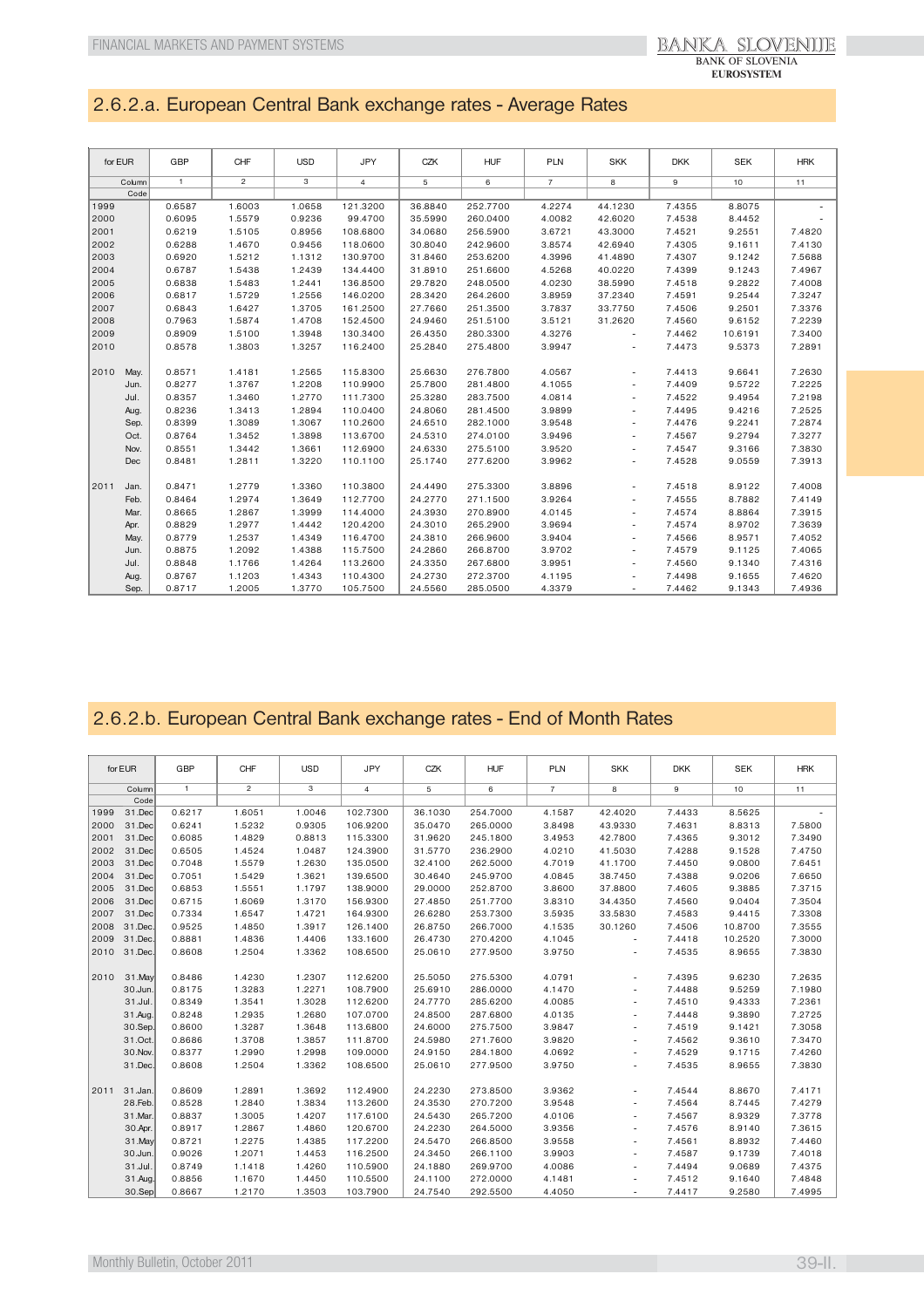**EUROSYSTEM**

### 2.7. TARGET2 and SEPA internal credit transfer (SEPA IKP) transactions

| Value                         |        |                        | TARGET <sup>2</sup> |                                    |                |                        |                          | SEPAIKP transactions <sup>1,2</sup> |                  |
|-------------------------------|--------|------------------------|---------------------|------------------------------------|----------------|------------------------|--------------------------|-------------------------------------|------------------|
| until 31.12.2006              |        |                        |                     |                                    |                |                        |                          |                                     |                  |
| in mio SIT<br>from 01.01.2007 |        | Domestic payments $^3$ |                     | Cross-border payments <sup>4</sup> |                | Number                 | Gross Value <sup>5</sup> | Net Value <sup>6</sup>              | Net Cash Flow    |
| in mio EUR                    |        | Number                 | Value               | Number                             | Value          |                        |                          |                                     | in $%$           |
|                               | Column | 1                      | $\overline{2}$      | $\overline{\mathbf{3}}$            | $\overline{4}$ | 5                      | 6                        | 7                                   | $8 = (7/6)^*100$ |
|                               | Code   |                        |                     |                                    |                |                        |                          |                                     |                  |
| 1998                          |        | 224,270                | 15,216.80           |                                    | ä,             | 171,527                | 17.01                    | 4.18                                | 24.59            |
| 1999                          |        | 511,321                | 23,184.37           |                                    | ÷,             | 9,789,220              | 1,259.30                 | 1,077.41                            | 85.56            |
| 2000                          |        | 1,039,796              | 22,218.30           |                                    | L,             | 34,837,077             | 2,801.55                 | 1,296.40                            | 46.27            |
| 2001                          |        | 1,444,594              | 29,153.14           |                                    | i.             | 48,180,832             | 3,794.08                 | 1,431.45                            | 37.73            |
| 2002                          |        | 1,351,429              | 40,137.66           |                                    | ٠              | 50,486,456             | 4,461.62                 | 1,097.55                            | 24.60            |
| 2003                          |        | 1,264,074              | 43,391.20           |                                    |                | 46,613,463             | 4,505.72                 | 902.48                              | 20.03            |
| 2004                          |        | 1,370,990              | 48,774.40           |                                    | ä,             | 48,598,215             | 4,844.19                 | 932.37                              | 19.25            |
| 2005                          |        | 1,403,876              | 62,694.04           |                                    | ÷,             | 49,368,854             | 5,021.52                 | 980.36                              | 19.52            |
| 2006                          |        | 1,567,213              | 76,107.58           |                                    | ä,             | 52,108,939             | 5,493.42                 | 1,078.40                            | 19.63            |
|                               |        |                        |                     |                                    |                |                        |                          |                                     |                  |
| 2005 Sep.                     |        | 118,642                | 5,975.29            |                                    | ä,             | 4,097,643              | 419.97                   | 81.02                               | 19.29            |
|                               | Oct.   | 116,247                | 5,315.74            |                                    |                | 4,059,202              | 416.29                   | 81.63                               | 19.61            |
|                               | Nov.   | 125,488                | 5,726.53            |                                    | ٠              | 4,393,709              | 451.78                   | 89.89                               | 19.90            |
|                               | Dec.   | 145,117                | 7,248.89            |                                    |                | 4,692,082              | 492.23                   | 91.56                               | 18.60            |
|                               |        |                        |                     |                                    |                |                        |                          |                                     |                  |
| 2006 Jan.                     |        | 120,912                | 6,216.58            |                                    | i,             | 4,084,313              | 423.28                   | 86.64                               | 20.47            |
|                               | Feb.   | 110,330                | 6,046.12            |                                    | ä,             | 3,800,169              | 390.43                   | 78.81                               | 20.18            |
|                               | Mar.   | 129,225                | 6,877.72            |                                    |                | 4,506,835              | 456.43                   | 86.20                               | 18.89            |
|                               | Apr.   | 121,402                | 6,004.00            |                                    | ä,             | 4,073,215              | 431.34                   | 87.05                               | 20.18            |
|                               | May    | 131,262                | 6,722.14            |                                    |                | 4,559,106              | 480.46                   | 93.66                               | 19.49            |
|                               | Jun.   | 132,498                | 6,162.06            |                                    | ä,             | 4,556,337              | 480.67                   | 91.70                               | 19.08            |
|                               | Jul.   | 123,556                | 6,267.37            |                                    |                | 4,302,144              | 455.70                   | 91.59                               | 20.10            |
|                               | Aug.   | 120,691                | 5,553.39            |                                    | ä,             | 4,106,734              | 437.66                   | 84.23                               | 19.24            |
|                               | Sep.   | 133,030                | 6,113.46            |                                    |                | 4,118,041              | 437.05                   | 88.63                               | 20.28            |
|                               | Oct.   | 138,658                | 6,207.84            |                                    |                | 4,425,703              | 470.74                   | 91.95                               | 19.53            |
|                               | Nov.   | 141,613                | 6,546.96            |                                    |                | 4,540,935              | 483.59                   | 94.57                               | 19.55            |
|                               | Dec.   | 164,036                | 7,389.95            |                                    |                | 5,035,407              | 546.07                   | 103.40                              | 18.93            |
|                               |        |                        |                     |                                    |                |                        |                          |                                     |                  |
| 2007                          |        | 728,846                | 364,681.45          | 72,150                             | 68,882.13      | 53,652,237             | 45,721.18                | 9,082.54                            | 19.87            |
| 2008                          |        | 659,466                | 410,351.72          | 112,700 *                          | 84,617.96 *    | 55,908,926             | 49,121.39                | 9,368.78                            | 19.07            |
| 2009                          |        | 667,403                | 507,617.82          | 117,384 *                          | 63,980.68 *    | 55,131,097             | 44,874.69                | 10,504.15                           | 23.41            |
| 2010                          |        | 647,231                | 530,107.18          | 127,269                            | 63,440.58      | 56,131,105             | 45,407.77                | 9,138.52                            | 20.13            |
|                               |        |                        |                     |                                    |                |                        |                          |                                     |                  |
| 2008 Jul.                     |        | 57,759                 | 31,196.89           | 10,922                             | 8,507.01       | 4,800,452              | 4,322.98                 | 859.81                              | 19.89            |
|                               | Aug.   | 49,509                 | 27,723.29           | 8,370                              | 6,274.20       | 4,129,784              | 3,690.23                 | 723.45                              | 19.60            |
|                               | Sep.   | 56,835                 | 32,056.63           | 9,897                              | 7,237.15       | 4,671,409              | 4,165.59                 | 761.37                              | 18.28            |
|                               | Oct.   | 58,340                 | 47,267.49           | 10,251                             | 7,191.73       | 4,971,699              | 4,421.93                 | 809.70                              | 18.31            |
|                               | Nov.   | 52,394                 | 40,451.17           | 9,630                              | 5,782.60       | 4,577,907              | 3,926.67                 | 734.02                              | 19.23            |
|                               | Dec.   | 61,639                 | 49,474.76           | 10,884 *                           | 5,836.25 *     | 5,278,181              | 4,591.95                 | 868.82                              | 18.92            |
|                               |        |                        |                     |                                    |                |                        |                          |                                     |                  |
| 2009 Jan.                     |        | 48,686                 | 41,056.97           | $8,423$ *                          | 4,273.01 *     | 4,278,032              | 3,581.00                 | 717.11                              | 20.03            |
|                               | Feb.   | 47,369                 | 43,622.04           | $8,533$ *                          | 5,547.57 *     | 4,168,023              | 3,396.43                 | 671.22                              | 19.76            |
|                               | Mar.   | 55,653                 | 35,975.53           | $9,767$ *                          | $5,169.31$ *   | 4,765,206              | 3,783.82                 | 1,294.30                            | 28.90            |
|                               | Apr.   | 54,281                 | 38,569.16           | $9,658$ *                          | 6,399.43 *     | 4,648,154              | 3,832.43                 | 1,294.62                            | 27.19            |
|                               | May    | 51,322                 | 28,792.16           | $9,782$ *                          | $5,519.91$ *   | 4,517,344              | 3,632.91                 | 1,222.23                            | 27.03            |
|                               | Jun.   | 55,544                 | 35,773.60           | $10,561$ *                         | 6,937.76 *     | 4,901,837              | 3,866.26                 | 784.05                              | 20.02            |
|                               | Jul.   | 58,681                 | 42,316.43           | 11,002 *                           | 5,439.36 *     | 4,808,170              | 3,889.31                 | 791.56                              | 20.23            |
|                               | Aug.   | 50,575                 | 42,635.38           | 8,876 *                            | 3.874.08 *     | 4,114,660              | 3,379.03                 | 682.38                              | 20.19            |
|                               | Sep.   | 56,692                 | 50,775.91           | 10,831 *                           | 6,051.54 *     | 4,459,772              | 3,640.15                 | 704.76                              | 19.36            |
|                               | Oct.   | 63,714                 | 48,916.50           | 10,909 *                           | 4,390.21 *     | 4,703,953              | 3,838.92                 | 747.90                              | 19.48            |
|                               | Nov.   | 59,677                 | 39,631.47           | 8,873 *                            | 4,221.21 *     | 4,602,323              | 3,728.67                 | 749.76                              | 20.11            |
|                               | Dec.   | 65,209                 | 59,552.68           | 10,169                             | 6,157.29       | 5,163,623              | 4,305.76                 | 844.26                              | 19.61            |
|                               |        |                        |                     |                                    |                |                        |                          |                                     |                  |
| 2010 Jan.                     |        | 50,259                 | 65,486.59           | 8,032                              | 3,674.26       | 4,222,872              | 3,414.68                 | 687.88                              | 20.14            |
|                               | Feb    | 48,056                 | 58,055.06           | 8,601                              | 3,851.32       | 4,148,419              | 3,244.92                 | 647.69                              | 19.96            |
|                               | Mar    | 56,674                 | 50,581.93           | 11,019                             | 5,427.62       | 4,911,927              | 3,866.53                 | 741.96                              | 19.19            |
|                               |        | 52,344                 | 37,957.95           |                                    | 4,925.35       |                        |                          | 780.01                              | 20.80            |
|                               | Apr    |                        |                     | 10,640<br>11,006                   | 5,009.27       | 4,614,480<br>4,839,029 | 3,750.94                 | 777.14                              |                  |
|                               | May    | 53,496                 | 42,989.46           |                                    |                |                        | 3,823.93                 |                                     | 20.32            |
|                               | Jun.   | 56,981                 | 45,127.18           | 11,842                             | 4,659.38       | 4,891,104              | 3,881.74                 | 768.99                              | 19.81            |
|                               | Jul.   | 54,722                 | 38,502.60           | 11,364                             | 5,144.02       | 4,758,748              | 3,866.97                 | 796.05                              | 20.59            |
|                               | Aug.   | 51,624                 | 37,896.55           | 9,614                              | 4,755.85       | 4,374,121              | 3,603.82                 | 745.70                              | 20.69            |
|                               | Sep.   | 53,331                 | 34,757.81           | 11,360                             | 4,912.66       | 4,553,532              | 3,725.99                 | 711.63                              | 19.10            |
|                               | Oct.   | 54,480                 | 32,666.75           | 10,296                             | 5,801.96       | 4,676,009              | 3,822.36                 | 760.11                              | 19.89            |
|                               | Nov.   | 53,687                 | 35,949.95           | 11,864                             | 7,496.12       | 4,832,386              | 3,970.20                 | 832.66                              | 20.97            |
|                               | Dec    | 61,577                 | 50,135.34           | 11,631                             | 7,782.78       | 5,308,478              | 4,435.69                 | 888.69                              | 20.04            |
| 2011                          | Jan.   | 51,354                 | 43,541.00           | 9,640                              | 8,200.87       | 4,517,527              | 3,707.26                 | 804.41                              | 21.70            |
|                               | Feb    | 47,029                 | 33,980.63           | 10,007                             | 5,691.43       | 4,289,293              | 3,433.70                 | 722.33                              | 21.04            |
|                               | Mar    | 55,610                 | 50,434.86           | 11,864                             | 10,991.31      | 5,006,253              | 3,981.27                 | 781.78                              | 19.64            |
|                               | Apr    | 49,787                 | 45,009.10           | 11,400                             | 9,115.06       | 4,686,863              | 3,795.69                 | 846.41                              | 22.30            |
|                               | May    | 54,720                 | 33,218.72           | 12,399                             | 7,102.71       | 5,249,714              | 4,032.42                 | 833.38                              | 20.67            |
|                               | June   | 56,628                 | 33,604.93           | 11,546                             | 7,159.60       | 5,494,935              | 4,054.67                 | 820.99                              | 20.25            |
|                               | Jul.   | 52,082                 | 33,980.81           | 10,751                             | 7,366.45       | 5,031,280              | 3,839.74                 | 806.40                              | 21.00            |
|                               | Aug.   | 53,272                 | 37,731.82           | 11,008                             | 6,683.19       | 5,084,615              | 3,832.88                 | 796.86                              | 20.79            |
|                               |        |                        |                     |                                    |                |                        |                          |                                     |                  |
|                               | Sep.   | 55,137                 | 38,247.48           | 11,389                             | 6,668.77       | 5,271,059              | 3,837.82                 | 774.03                              | 20.17            |
|                               | Okt.   | 51,049                 | 38,432.84           | 10,746                             | 7,740.36       | 5,297,712              | 3,739.12                 | 736.51                              | 19.70            |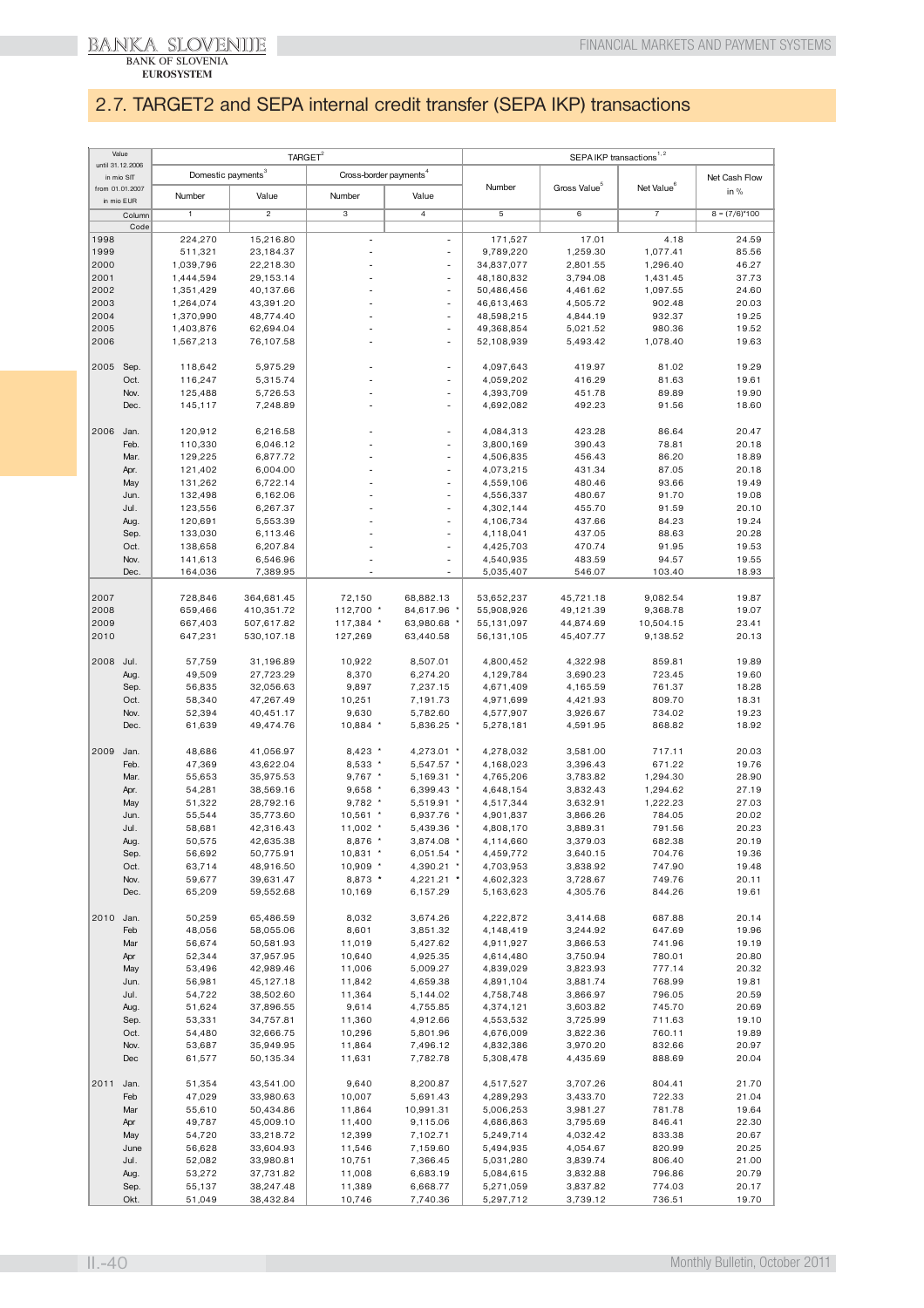### 2.8. Payment Cards

|      |              |                   |                  |                    |                           | Number of cards in circulation - cards issued in Slovenia |                          |                           |                 |
|------|--------------|-------------------|------------------|--------------------|---------------------------|-----------------------------------------------------------|--------------------------|---------------------------|-----------------|
|      |              |                   |                  |                    | Credit cards <sup>1</sup> |                                                           |                          |                           |                 |
|      |              | Domestic<br>cards | Under<br>licence | Issued by<br>banks | Issued by<br>enterprises  | Personal<br>cards                                         | <b>Business</b><br>cards | Total                     | Debit cards $2$ |
|      | Column       | 1                 | $\overline{c}$   | 3                  | $\overline{4}$            | 5                                                         | 6                        | $7 = 1 + 2, 3 + 4, 5 + 6$ | 8               |
|      | Code         |                   |                  |                    |                           |                                                           |                          |                           |                 |
|      | 1998 31.Dec. | 350.567           | 243.296          | 415,666            | 178,197                   | 510,145                                                   | 83,718                   | 593,863                   | 775,032         |
| 1999 | 31.Dec.      | 374,929           | 272,887          | 438.823            | 208.993                   | 551.645                                                   | 96.171                   | 647.816                   | 961.982         |
| 2000 | 31.Dec.      | 418.565           | 323.506          | 498,670            | 243.401                   | 629.879                                                   | 112.192                  | 742.071                   | 1,392,379       |
| 2001 | 31.Dec.      | 443.541           | 344.238          | 512.994            | 274.785                   | 676.018                                                   | 111,761                  | 787.779                   | 1.495.660       |
| 2002 | 31.Dec.      | 477.072           | 370.378          | 539.853            | 307.597                   | 733.119                                                   | 114.331                  | 847.450                   | 1,707,668       |
| 2003 | 31.Dec.      | 522.759           | 405.425          | 573.818            | 354.366                   | 804.099                                                   | 124.085                  | 928.184                   | 2,466,579       |
| 2004 | 31.Dec.      | 575.976           | 435.260          | 595.595            | 415.641                   | 873,506                                                   | 137.730                  | 1.011.236                 | 2.310.190       |
| 2005 | 31.Dec.      | 630.342           | 463.977          | 627.935            | 466.384                   | 933.588                                                   | 160.731                  | 1,094,319                 | 2.330.220       |
| 2006 | 31.Dec.      | 700.950           | 506.102          | 651.681            | 555.371                   | 1.043.121                                                 | 163.931                  | 1.207.052                 | 2,412,485       |
| 2007 | 31.Dec.      | 738.876           | 545.988          | 670.988            | 613.876                   | 1.098.501                                                 | 186.363                  | 1.284.864                 | 2,486,652       |
| 2008 | 31.Dec.      | 787.838           | 590.905          | 684.852            | 693.891                   | 1.158.295                                                 | 220.448                  | 1.378.743                 | 2.626.982       |
| 2009 | 31.Dec.      | 849.696           | 611.720          | 684.876            | 776.540                   | 1.223.575                                                 | 237,841                  | 1,461,416                 | 2,611,307       |
| 2010 | 31.Dec.      | 888.081           | 643.384          | 694.102            | 837.363                   | 1.301.574                                                 | 229.891                  | 1.531.465                 | 2,742,470       |
|      |              |                   |                  |                    |                           |                                                           |                          |                           |                 |
| 2011 | 31.Mar.      | 912.061           | 649.957          | 695.037            | 866.981                   | 1.328.263                                                 | 233.755                  | 1.562.018                 | 2.772.353       |
|      | 31.Jun.      | 926.069           | 683.848          | 692.125            | 917.792                   | 1,374,813                                                 | 235.104                  | 1,609,917                 | 2,552,967       |
|      | 30.Sep.      | 938.724           | 653.762          | 691.793            | 900.693                   | 1.360.257                                                 | 232.229                  | 1.592.486                 | 2.542.975       |

| In thousands | Volume of transactions in Slovenia                                                                                 |                |           |                           |                          |                 |                         |                          |                     |                     |  |  |
|--------------|--------------------------------------------------------------------------------------------------------------------|----------------|-----------|---------------------------|--------------------------|-----------------|-------------------------|--------------------------|---------------------|---------------------|--|--|
|              |                                                                                                                    |                |           |                           | Cards issued in Slovenia |                 |                         |                          |                     | Number of           |  |  |
|              |                                                                                                                    |                |           | Credit cards <sup>1</sup> |                          |                 |                         |                          | Cards issued        | transaction         |  |  |
|              | Domestic                                                                                                           | Under          | Issued by | Issued by                 | Personal                 | <b>Business</b> | Total                   | Debit cards <sup>2</sup> | abroad <sup>3</sup> | abroad <sup>4</sup> |  |  |
|              | cards                                                                                                              | licence        | banks     | enterprises               | cards                    | cards           |                         |                          |                     |                     |  |  |
| Column       | $\mathbf{1}$                                                                                                       | $\overline{c}$ | 3         | 4                         | 5                        | 6               | $7 = 1 + 2.3 + 4.5 + 6$ | 8                        | 9                   | 10                  |  |  |
| Code         |                                                                                                                    |                |           |                           |                          |                 |                         |                          |                     |                     |  |  |
| 1998         | 25.993                                                                                                             | 12,245         | 28.147    | 10,091                    | 33,231                   | 5.006           | 38.238                  | 1,216                    | 2,278               | 1.278               |  |  |
| 1999         | 28.396                                                                                                             | 15,798         | 5,264     | 2,925                     | 1,433                    |                 |                         |                          |                     |                     |  |  |
| 2000         | 31.794                                                                                                             | 20,139         | 13,933    | 3,745                     | 1,558                    |                 |                         |                          |                     |                     |  |  |
| 2001         | 33.366                                                                                                             | 21,697         | 26.388    | 4,585                     | 1,623                    |                 |                         |                          |                     |                     |  |  |
| 2002         | 14.846<br>40.218<br>47.777<br>7,286<br>55,063<br>31.877<br>14.394<br>49,138<br>5,856<br>23,117<br>40.599<br>54,994 |                |           |                           |                          |                 |                         |                          | 4,752               | 1,788               |  |  |
| 2003         | 34.930                                                                                                             | 24,598         | 41.556    | 17.972                    | 52.010                   | 7.519           | 59.528                  | 37.784                   | 5,253               | 2,097               |  |  |
| 2004         | 34.338                                                                                                             | 26,377         | 41.342    | 19.373                    | 53,228                   | 7,486           | 60.715                  | 44.145                   | 5,011               | 2,764               |  |  |
| 2005         | 35,079                                                                                                             | 28,292         | 41.794    | 21,577                    | 55,784                   | 7,587           | 63,371                  | 49,178                   | 5,897               | 3,044               |  |  |
| 2006         | 36.408                                                                                                             | 29,579         | 40.281    | 25.706                    | 57.308                   | 8,679           | 65.987                  | 55.182                   | 7,221               | 3,597               |  |  |
| 2007         | 34.909                                                                                                             | 27,942         | 35.975    | 26.876                    | 53,848                   | 9,003           | 62,851                  | 59,496                   | 7,642               | 4,551               |  |  |
| 2008         | 32.725                                                                                                             | 28.711         | 35.688    | 25.748                    | 53.310                   | 8.125           | 61.435                  | 64.520                   | 8.911               | 4.560               |  |  |
| 2009         | 28,800                                                                                                             | 28,611         | 34.069    | 23,342                    | 51,162                   | 6,248           | 57,411                  | 68.016                   | 7,814               | 5,537               |  |  |
| 2010         | 27.747                                                                                                             | 29,910         | 72,833    | 8,561                     | 6,543                    |                 |                         |                          |                     |                     |  |  |
|              |                                                                                                                    |                |           |                           |                          |                 |                         |                          |                     |                     |  |  |
| $2011$       | 6,682                                                                                                              | 7,284          | 7,994     | 5,973                     | 12,623                   | 1,344           | 13,967                  | 17,705                   | 1,843               | 1,496               |  |  |
| Ш            | 6,850                                                                                                              | 7,808          | 8,542     | 6,115                     | 13,241                   | 1,416           | 14,658                  | 19,804                   | 2,316               | 1,805               |  |  |
| Ш            | 6,616                                                                                                              | 7,229          | 8,045     | 5,800                     | 12,504                   | 1,341           | 13,845                  | 19,347                   | 3,019               | 2,267               |  |  |

| Until              | Value of transactions in Slovenia |                                                                                                                     |           |                           |                          |                 |                 |                          |                     |                     |  |  |  |  |
|--------------------|-----------------------------------|---------------------------------------------------------------------------------------------------------------------|-----------|---------------------------|--------------------------|-----------------|-----------------|--------------------------|---------------------|---------------------|--|--|--|--|
| 31.12.2006         |                                   |                                                                                                                     |           |                           | Cards issued in Slovenia |                 |                 |                          |                     | Value of            |  |  |  |  |
| in mio SIT<br>from |                                   |                                                                                                                     |           | Credit cards <sup>1</sup> |                          |                 |                 |                          | Cards issued        | transaction         |  |  |  |  |
| 01.01.2007         | Domestic                          | Under                                                                                                               | Issued by | Issued by                 | Personal                 | <b>Business</b> |                 | Debit cards <sup>2</sup> | abroad <sup>3</sup> | abroad <sup>4</sup> |  |  |  |  |
| in mio EUR         | cards                             | licence                                                                                                             | banks     | enterprises               | cards                    | cards           | Total           |                          |                     |                     |  |  |  |  |
| Column             | $\mathbf{1}$                      | $\overline{c}$                                                                                                      | 3         | $\overline{4}$            | 5                        | 6               | $7=1+2,3+4,5+6$ | 8                        | 9                   | 10                  |  |  |  |  |
| Code               |                                   |                                                                                                                     |           |                           |                          |                 |                 |                          |                     |                     |  |  |  |  |
| 1998               | 111,565                           | 73,086                                                                                                              | 138,320   | 46,332                    | 152,454                  | 32,198          | 184,651         | 6,890                    | 33,552              | 22,638              |  |  |  |  |
| 1999               | 127.134                           | 97.561<br>56.944<br>185.451<br>167.751<br>39.244<br>224.695<br>30.034                                               |           |                           |                          |                 |                 |                          |                     |                     |  |  |  |  |
| 2000               | 178.771                           | 58.499                                                                                                              | 28,552    |                           |                          |                 |                 |                          |                     |                     |  |  |  |  |
| 2001               | 186.422                           | 143,089<br>245,942<br>218,963<br>75,918<br>170,049<br>105.373<br>287,814<br>68,657<br>251.098<br>356,471<br>162,896 |           |                           |                          |                 |                 |                          |                     |                     |  |  |  |  |
| 2002               | 193.263                           | 86.323                                                                                                              | 35.523    |                           |                          |                 |                 |                          |                     |                     |  |  |  |  |
| 2003               | 210.647                           | 207.019                                                                                                             | 281.677   | 135.989                   | 340.674                  | 76.992          | 417.665         | 249.105                  | 90.031              | 40,168              |  |  |  |  |
| 2004               | 227.975                           | 221.060                                                                                                             | 287.729   | 161.307                   | 355.983                  | 93.052          | 449.035         | 313.100                  | 81.157              | 51.101              |  |  |  |  |
| 2005               | 248.978                           | 237.568                                                                                                             | 296.349   | 190.197                   | 378.827                  | 107.718         | 486.546         | 357,411                  | 91,612              | 59,788              |  |  |  |  |
| 2006               | 266.911                           | 245.265                                                                                                             | 296.973   | 215.204                   | 393.877                  | 118,300         | 512,177         | 403.573                  | 104.853             | 70.435              |  |  |  |  |
|                    |                                   |                                                                                                                     |           |                           |                          |                 |                 |                          |                     |                     |  |  |  |  |
| 2007               | 1,131                             | 1.082                                                                                                               | 1,217     | 995                       | 1.680                    | 532             | 2,212           | 1.945                    | 571                 | 330                 |  |  |  |  |
| 2008               | 1.243                             | 1.243                                                                                                               | 1.294     | 1.191                     | 1.796                    | 690             | 2.486           | 2,248                    | 742                 | 372                 |  |  |  |  |
| 2009               | 1.084                             | 1.280                                                                                                               | 1,230     | 1.134                     | 1.749                    | 616             | 2,365           | 2.326                    | 582                 | 438                 |  |  |  |  |
| 2010               | 1,126                             | 639                                                                                                                 | 504       |                           |                          |                 |                 |                          |                     |                     |  |  |  |  |
|                    |                                   |                                                                                                                     |           |                           |                          |                 |                 |                          |                     |                     |  |  |  |  |
| 2011               | 280                               | 330                                                                                                                 | 292       | 318                       | 438                      | 172             | 610             | 607                      | 159                 | 127                 |  |  |  |  |
| $\mathsf{II}$      | 291                               | 348                                                                                                                 | 312       | 327                       | 459                      | 180             | 639             | 687                      | 198                 | 149                 |  |  |  |  |
| $\mathbf{III}$     | 275                               | 323                                                                                                                 | 290       | 308                       | 431                      | 168             | 598             | 666                      | 244                 | 166                 |  |  |  |  |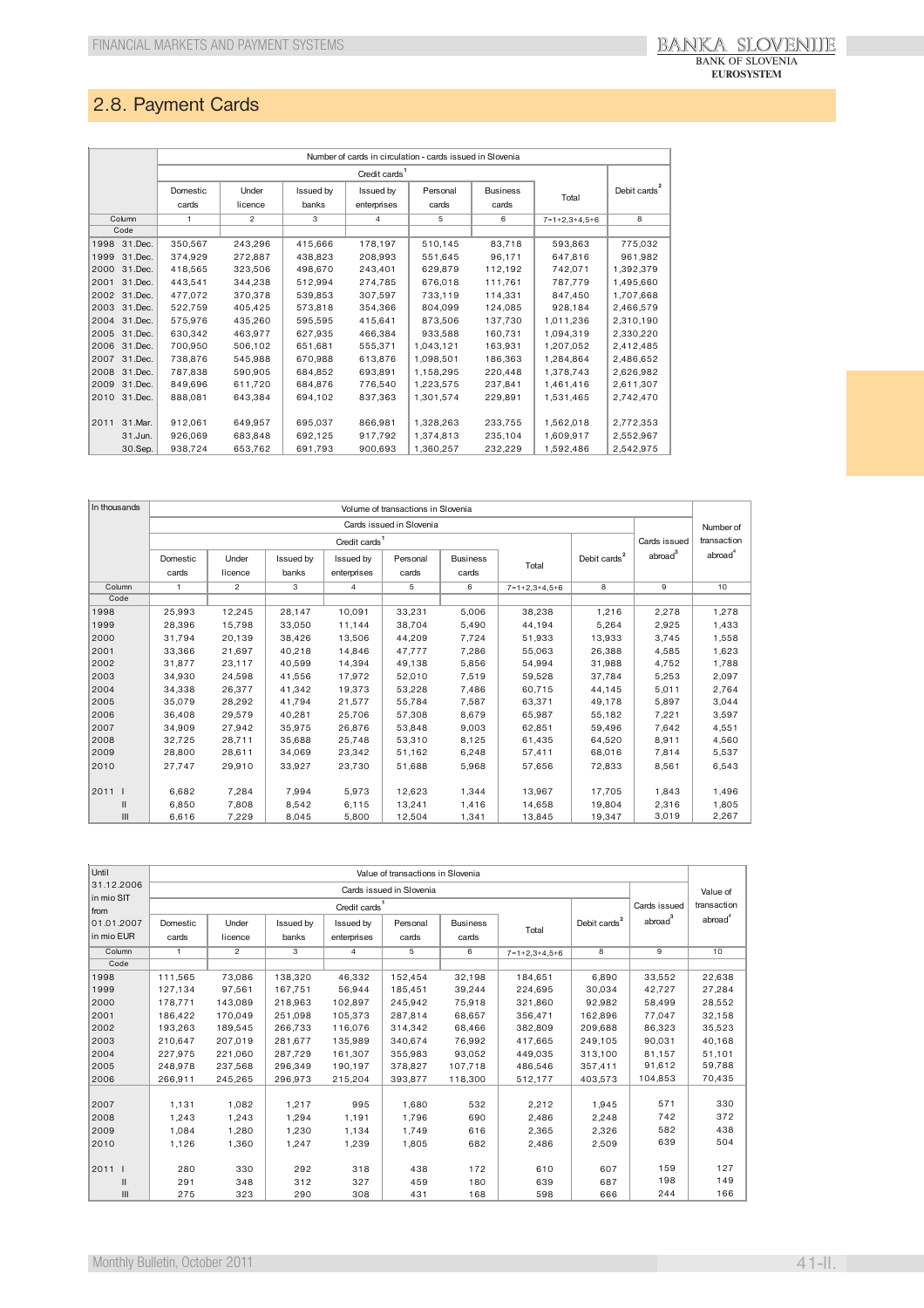**EUROSYSTEM**

### 2.9. Other Payment Instruments and Innovative Payment Schemes

| 31.12.2006<br>Volume of<br>Volume of<br>Number of<br>in mio SIT from<br>Value of<br>Value of<br>Number of<br>Number of EFT<br>transactions at<br>transactions at<br>Value of<br>encashed<br>01.01.2007<br>transactions at<br>transactions at<br>Value issued<br>POS terminals<br>ATMs<br>POS <sup>1</sup><br>ATMs in<br>cheques in<br>transactions<br>in mio EUR<br><b>ATMs</b><br>POS terminals <sup>2</sup><br>in thousands $^{2}$<br>thousands<br>thousands<br>$\overline{4}$<br>$\mathbf{1}$<br>$\overline{c}$<br>3<br>5<br>6<br>8<br>9<br>Column<br>$\overline{7}$<br>Code<br>612<br>224,010<br>11,361<br>1998<br>27,934<br>26,692<br>266,650<br>1,137<br>$\cdots$<br>.<br>1999<br>757<br>34,515<br>307,768<br>15,269<br>38,149<br>223,694<br>23,012<br>249,995<br>953<br>2000<br>865<br>41,048<br>425,016<br>21,723<br>49,376<br>313,744<br>13,205<br>158,841<br>1,043<br>2001<br>1,027<br>46,734<br>566,099<br>73,445<br>5,663<br>90,049<br>720<br>26,186<br>466,627<br>782<br>2002<br>1,095<br>52,160<br>642,742<br>29,452<br>91,750<br>585,103<br>4,532<br>82,477<br>2003<br>589<br>1,240<br>58,736<br>770,682<br>32,035<br>111,788<br>719,572<br>2,967<br>51,935<br>2004<br>1,389<br>63,700<br>892,207<br>34,770<br>110,771<br>812,861<br>1,735<br>32,342<br>603<br>2005<br>1,490<br>983,024<br>506<br>66,485<br>28,817<br>109,508<br>868,676<br>1,350<br>27,275<br>377<br>2006<br>1,522<br>64,160<br>1,010,028<br>29,234<br>115,367<br>945,200<br>921<br>20,028<br>2003  <br>125<br>1,173<br>13,164<br>162,743<br>30,053<br>24,423<br>152,980<br>942<br>16,105<br>$\label{eq:1} \mathsf{II}$<br>191,306<br>30,617<br>27,734<br>860<br>14,458<br>115<br>1,158<br>14,928<br>175,793<br>$\mathbf{III}$<br>1,171<br>15,007<br>200,994<br>31,145<br>29,831<br>191,683<br>573<br>10,451<br>213<br>IV<br>591<br>10,921<br>136<br>1,240<br>15,636<br>215,639<br>32,035<br>29,801<br>199,116<br>2004<br>204,576<br>32,496<br>27,731<br>182,777<br>7,813<br>127<br>$\mathbf{I}$<br>1,272<br>15,105<br>437<br>Ш<br>8,314<br>1,322<br>15,300<br>213,299<br>33,321<br>28,133<br>206,328<br>455<br>106<br>$\mathbf{III}$<br>34,302<br>227<br>1,354<br>16,583<br>234,242<br>27,181<br>208,101<br>419<br>7,887<br>IV<br>240,090<br>1,389<br>16,712<br>34,770<br>27,726<br>215,654<br>424<br>8,328<br>143<br>2005<br>$\mathbf{I}$<br>1,409<br>15,600<br>220,762<br>27,031<br>24,382<br>185,977<br>373<br>7,347<br>118<br>Ш<br>17,549<br>257,915<br>27,746<br>25,055<br>6,758<br>106<br>1,435<br>202,970<br>342<br>Ш<br>1,456<br>16,812<br>254,691<br>28,276<br>28,836<br>230,619<br>312<br>6,481<br>172<br>IV<br>1,490<br>31,235<br>322<br>111<br>16,524<br>249,656<br>28,817<br>249,109<br>6,689<br>2006<br>237,180<br>26,834<br>208,497<br>300<br>6,274<br>103<br>$\mathbf{I}$<br>1,499<br>15,720<br>28,587<br>75<br>Ш<br>1,510<br>16,099<br>253,363<br>29,148<br>30,026<br>245,869<br>263<br>5,515<br>$\mathbf{III}$<br>272,059<br>29,259<br>29,506<br>105<br>1,522<br>16,876<br>245,751<br>211<br>4,632<br>IV<br>94<br>1,522<br>15,465<br>247,426<br>29,234<br>29,001<br>245,083<br>147<br>3,608<br>2007<br>1,643<br>61,146<br>4,731<br>31,529<br>129,895<br>4,724<br>285<br>126<br>1.2<br>2008<br>320<br>125<br>0.9<br>1,731<br>61,567<br>5,218<br>33,490<br>134,581<br>5,457<br>2009<br>1,786<br>61,370<br>5,356<br>32,883<br>132,991<br>5,253<br>268<br>108<br>0.5<br>2010<br>5,484<br>72<br>0.3<br>1,814<br>60,990<br>32,021<br>138,853<br>5,616<br>213<br>2007  <br>14,565<br>1,019<br>29,843<br>30,821<br>1,044<br>46<br>28<br>0.3<br>1,547<br>$\label{eq:1} \mathsf{II}$<br>72<br>0.3<br>1,575<br>15,953<br>1,229<br>29,926<br>33,405<br>1,192<br>34<br>Ш<br>80<br>30<br>0.4<br>1,619<br>15,184<br>1,236<br>29,632<br>32,280<br>1,230<br>IV<br>1,643<br>15,444<br>1,246<br>31,529<br>33,388<br>1,258<br>87<br>34<br>0.3<br>2008  <br>74<br>0.2<br>1,648<br>14,536<br>1,164<br>31,748<br>32,496<br>1,195<br>27<br>$\label{eq:1} \mathsf{II}$<br>73<br>0.2<br>1,685<br>16,040<br>1,353<br>32,581<br>35,316<br>1,427<br>34<br>$\mathbf{III}$<br>1,697<br>15,275<br>1,342<br>33,017<br>33,238<br>1,438<br>79<br>34<br>0.3<br>IV<br>1,359<br>33,490<br>33,531<br>94<br>0.2<br>1,731<br>15,716<br>1,398<br>30<br>2009  <br>1,221<br>33,815<br>30,808<br>1,204<br>67<br>26<br>0.1<br>1,731<br>14,430<br>34,139<br>0.1<br>Ш<br>1,753<br>15,877<br>1,392<br>34,056<br>1,336<br>69<br>26<br>$\ensuremath{\mathsf{III}}\xspace$<br>1,779<br>1,378<br>33,155<br>33,636<br>67<br>0.1<br>15,457<br>1,341<br>29<br>IV<br>1,786<br>1,365<br>32,883<br>34,492<br>1,371<br>0.1<br>15,606<br>64<br>27<br>2010  <br>1,247<br>31,236<br>31,908<br>61<br>0.1<br>1,793<br>14,283<br>1,277<br>18<br>32,092<br>35,469<br>0.1<br>Ш<br>1,797<br>15,835<br>1,424<br>1,433<br>51<br>19<br>$\begin{array}{c} \Pi \end{array}$<br>0.1<br>1,798<br>15,242<br>1,410<br>32,249<br>35,018<br>1,415<br>49<br>18<br>IV<br>1,814<br>15,630<br>1,403<br>32,021<br>36,458<br>1,490<br>52<br>17<br>0.04<br>2011  <br>0.03<br>1,809<br>14,552<br>1,292<br>31,775<br>33,453<br>1,372<br>45<br>16<br>$\sf II$<br>0.05<br>1,839<br>16,038<br>1,470<br>30,886<br>36,694<br>1,518<br>36<br>15 | Value until                        |       | <b>ATMs</b> |       |        | POS terminals |       | Cheques |    | Travel cheques |
|-----------------------------------------------------------------------------------------------------------------------------------------------------------------------------------------------------------------------------------------------------------------------------------------------------------------------------------------------------------------------------------------------------------------------------------------------------------------------------------------------------------------------------------------------------------------------------------------------------------------------------------------------------------------------------------------------------------------------------------------------------------------------------------------------------------------------------------------------------------------------------------------------------------------------------------------------------------------------------------------------------------------------------------------------------------------------------------------------------------------------------------------------------------------------------------------------------------------------------------------------------------------------------------------------------------------------------------------------------------------------------------------------------------------------------------------------------------------------------------------------------------------------------------------------------------------------------------------------------------------------------------------------------------------------------------------------------------------------------------------------------------------------------------------------------------------------------------------------------------------------------------------------------------------------------------------------------------------------------------------------------------------------------------------------------------------------------------------------------------------------------------------------------------------------------------------------------------------------------------------------------------------------------------------------------------------------------------------------------------------------------------------------------------------------------------------------------------------------------------------------------------------------------------------------------------------------------------------------------------------------------------------------------------------------------------------------------------------------------------------------------------------------------------------------------------------------------------------------------------------------------------------------------------------------------------------------------------------------------------------------------------------------------------------------------------------------------------------------------------------------------------------------------------------------------------------------------------------------------------------------------------------------------------------------------------------------------------------------------------------------------------------------------------------------------------------------------------------------------------------------------------------------------------------------------------------------------------------------------------------------------------------------------------------------------------------------------------------------------------------------------------------------------------------------------------------------------------------------------------------------------------------------------------------------------------------------------------------------------------------------------------------------------------------------------------------------------------------------------------------------------------------------------------------------------------------------------------------------------------------------------------------------------------------------------------------------------------------------------------------------------------------------------------------------------------------------------------------------------------------------------------------------------------------------------------------------------------------------------------------------------------------------------------------------------------------------------------------------------------------------------------------------------------------------------------------------------------------------------------------------------------------------------------------------------------------------------------------------------------------------------------------------------------------------------------------------------------------------------------------------------------------------------|------------------------------------|-------|-------------|-------|--------|---------------|-------|---------|----|----------------|
|                                                                                                                                                                                                                                                                                                                                                                                                                                                                                                                                                                                                                                                                                                                                                                                                                                                                                                                                                                                                                                                                                                                                                                                                                                                                                                                                                                                                                                                                                                                                                                                                                                                                                                                                                                                                                                                                                                                                                                                                                                                                                                                                                                                                                                                                                                                                                                                                                                                                                                                                                                                                                                                                                                                                                                                                                                                                                                                                                                                                                                                                                                                                                                                                                                                                                                                                                                                                                                                                                                                                                                                                                                                                                                                                                                                                                                                                                                                                                                                                                                                                                                                                                                                                                                                                                                                                                                                                                                                                                                                                                                                                                                                                                                                                                                                                                                                                                                                                                                                                                                                                                                                                                     |                                    |       |             |       |        |               |       |         |    |                |
|                                                                                                                                                                                                                                                                                                                                                                                                                                                                                                                                                                                                                                                                                                                                                                                                                                                                                                                                                                                                                                                                                                                                                                                                                                                                                                                                                                                                                                                                                                                                                                                                                                                                                                                                                                                                                                                                                                                                                                                                                                                                                                                                                                                                                                                                                                                                                                                                                                                                                                                                                                                                                                                                                                                                                                                                                                                                                                                                                                                                                                                                                                                                                                                                                                                                                                                                                                                                                                                                                                                                                                                                                                                                                                                                                                                                                                                                                                                                                                                                                                                                                                                                                                                                                                                                                                                                                                                                                                                                                                                                                                                                                                                                                                                                                                                                                                                                                                                                                                                                                                                                                                                                                     |                                    |       |             |       |        |               |       |         |    |                |
|                                                                                                                                                                                                                                                                                                                                                                                                                                                                                                                                                                                                                                                                                                                                                                                                                                                                                                                                                                                                                                                                                                                                                                                                                                                                                                                                                                                                                                                                                                                                                                                                                                                                                                                                                                                                                                                                                                                                                                                                                                                                                                                                                                                                                                                                                                                                                                                                                                                                                                                                                                                                                                                                                                                                                                                                                                                                                                                                                                                                                                                                                                                                                                                                                                                                                                                                                                                                                                                                                                                                                                                                                                                                                                                                                                                                                                                                                                                                                                                                                                                                                                                                                                                                                                                                                                                                                                                                                                                                                                                                                                                                                                                                                                                                                                                                                                                                                                                                                                                                                                                                                                                                                     |                                    |       |             |       |        |               |       |         |    |                |
|                                                                                                                                                                                                                                                                                                                                                                                                                                                                                                                                                                                                                                                                                                                                                                                                                                                                                                                                                                                                                                                                                                                                                                                                                                                                                                                                                                                                                                                                                                                                                                                                                                                                                                                                                                                                                                                                                                                                                                                                                                                                                                                                                                                                                                                                                                                                                                                                                                                                                                                                                                                                                                                                                                                                                                                                                                                                                                                                                                                                                                                                                                                                                                                                                                                                                                                                                                                                                                                                                                                                                                                                                                                                                                                                                                                                                                                                                                                                                                                                                                                                                                                                                                                                                                                                                                                                                                                                                                                                                                                                                                                                                                                                                                                                                                                                                                                                                                                                                                                                                                                                                                                                                     |                                    |       |             |       |        |               |       |         |    |                |
|                                                                                                                                                                                                                                                                                                                                                                                                                                                                                                                                                                                                                                                                                                                                                                                                                                                                                                                                                                                                                                                                                                                                                                                                                                                                                                                                                                                                                                                                                                                                                                                                                                                                                                                                                                                                                                                                                                                                                                                                                                                                                                                                                                                                                                                                                                                                                                                                                                                                                                                                                                                                                                                                                                                                                                                                                                                                                                                                                                                                                                                                                                                                                                                                                                                                                                                                                                                                                                                                                                                                                                                                                                                                                                                                                                                                                                                                                                                                                                                                                                                                                                                                                                                                                                                                                                                                                                                                                                                                                                                                                                                                                                                                                                                                                                                                                                                                                                                                                                                                                                                                                                                                                     |                                    |       |             |       |        |               |       |         |    |                |
|                                                                                                                                                                                                                                                                                                                                                                                                                                                                                                                                                                                                                                                                                                                                                                                                                                                                                                                                                                                                                                                                                                                                                                                                                                                                                                                                                                                                                                                                                                                                                                                                                                                                                                                                                                                                                                                                                                                                                                                                                                                                                                                                                                                                                                                                                                                                                                                                                                                                                                                                                                                                                                                                                                                                                                                                                                                                                                                                                                                                                                                                                                                                                                                                                                                                                                                                                                                                                                                                                                                                                                                                                                                                                                                                                                                                                                                                                                                                                                                                                                                                                                                                                                                                                                                                                                                                                                                                                                                                                                                                                                                                                                                                                                                                                                                                                                                                                                                                                                                                                                                                                                                                                     |                                    |       |             |       |        |               |       |         |    |                |
|                                                                                                                                                                                                                                                                                                                                                                                                                                                                                                                                                                                                                                                                                                                                                                                                                                                                                                                                                                                                                                                                                                                                                                                                                                                                                                                                                                                                                                                                                                                                                                                                                                                                                                                                                                                                                                                                                                                                                                                                                                                                                                                                                                                                                                                                                                                                                                                                                                                                                                                                                                                                                                                                                                                                                                                                                                                                                                                                                                                                                                                                                                                                                                                                                                                                                                                                                                                                                                                                                                                                                                                                                                                                                                                                                                                                                                                                                                                                                                                                                                                                                                                                                                                                                                                                                                                                                                                                                                                                                                                                                                                                                                                                                                                                                                                                                                                                                                                                                                                                                                                                                                                                                     |                                    |       |             |       |        |               |       |         |    |                |
|                                                                                                                                                                                                                                                                                                                                                                                                                                                                                                                                                                                                                                                                                                                                                                                                                                                                                                                                                                                                                                                                                                                                                                                                                                                                                                                                                                                                                                                                                                                                                                                                                                                                                                                                                                                                                                                                                                                                                                                                                                                                                                                                                                                                                                                                                                                                                                                                                                                                                                                                                                                                                                                                                                                                                                                                                                                                                                                                                                                                                                                                                                                                                                                                                                                                                                                                                                                                                                                                                                                                                                                                                                                                                                                                                                                                                                                                                                                                                                                                                                                                                                                                                                                                                                                                                                                                                                                                                                                                                                                                                                                                                                                                                                                                                                                                                                                                                                                                                                                                                                                                                                                                                     |                                    |       |             |       |        |               |       |         |    |                |
|                                                                                                                                                                                                                                                                                                                                                                                                                                                                                                                                                                                                                                                                                                                                                                                                                                                                                                                                                                                                                                                                                                                                                                                                                                                                                                                                                                                                                                                                                                                                                                                                                                                                                                                                                                                                                                                                                                                                                                                                                                                                                                                                                                                                                                                                                                                                                                                                                                                                                                                                                                                                                                                                                                                                                                                                                                                                                                                                                                                                                                                                                                                                                                                                                                                                                                                                                                                                                                                                                                                                                                                                                                                                                                                                                                                                                                                                                                                                                                                                                                                                                                                                                                                                                                                                                                                                                                                                                                                                                                                                                                                                                                                                                                                                                                                                                                                                                                                                                                                                                                                                                                                                                     |                                    |       |             |       |        |               |       |         |    |                |
|                                                                                                                                                                                                                                                                                                                                                                                                                                                                                                                                                                                                                                                                                                                                                                                                                                                                                                                                                                                                                                                                                                                                                                                                                                                                                                                                                                                                                                                                                                                                                                                                                                                                                                                                                                                                                                                                                                                                                                                                                                                                                                                                                                                                                                                                                                                                                                                                                                                                                                                                                                                                                                                                                                                                                                                                                                                                                                                                                                                                                                                                                                                                                                                                                                                                                                                                                                                                                                                                                                                                                                                                                                                                                                                                                                                                                                                                                                                                                                                                                                                                                                                                                                                                                                                                                                                                                                                                                                                                                                                                                                                                                                                                                                                                                                                                                                                                                                                                                                                                                                                                                                                                                     |                                    |       |             |       |        |               |       |         |    |                |
|                                                                                                                                                                                                                                                                                                                                                                                                                                                                                                                                                                                                                                                                                                                                                                                                                                                                                                                                                                                                                                                                                                                                                                                                                                                                                                                                                                                                                                                                                                                                                                                                                                                                                                                                                                                                                                                                                                                                                                                                                                                                                                                                                                                                                                                                                                                                                                                                                                                                                                                                                                                                                                                                                                                                                                                                                                                                                                                                                                                                                                                                                                                                                                                                                                                                                                                                                                                                                                                                                                                                                                                                                                                                                                                                                                                                                                                                                                                                                                                                                                                                                                                                                                                                                                                                                                                                                                                                                                                                                                                                                                                                                                                                                                                                                                                                                                                                                                                                                                                                                                                                                                                                                     |                                    |       |             |       |        |               |       |         |    |                |
|                                                                                                                                                                                                                                                                                                                                                                                                                                                                                                                                                                                                                                                                                                                                                                                                                                                                                                                                                                                                                                                                                                                                                                                                                                                                                                                                                                                                                                                                                                                                                                                                                                                                                                                                                                                                                                                                                                                                                                                                                                                                                                                                                                                                                                                                                                                                                                                                                                                                                                                                                                                                                                                                                                                                                                                                                                                                                                                                                                                                                                                                                                                                                                                                                                                                                                                                                                                                                                                                                                                                                                                                                                                                                                                                                                                                                                                                                                                                                                                                                                                                                                                                                                                                                                                                                                                                                                                                                                                                                                                                                                                                                                                                                                                                                                                                                                                                                                                                                                                                                                                                                                                                                     |                                    |       |             |       |        |               |       |         |    |                |
|                                                                                                                                                                                                                                                                                                                                                                                                                                                                                                                                                                                                                                                                                                                                                                                                                                                                                                                                                                                                                                                                                                                                                                                                                                                                                                                                                                                                                                                                                                                                                                                                                                                                                                                                                                                                                                                                                                                                                                                                                                                                                                                                                                                                                                                                                                                                                                                                                                                                                                                                                                                                                                                                                                                                                                                                                                                                                                                                                                                                                                                                                                                                                                                                                                                                                                                                                                                                                                                                                                                                                                                                                                                                                                                                                                                                                                                                                                                                                                                                                                                                                                                                                                                                                                                                                                                                                                                                                                                                                                                                                                                                                                                                                                                                                                                                                                                                                                                                                                                                                                                                                                                                                     |                                    |       |             |       |        |               |       |         |    |                |
|                                                                                                                                                                                                                                                                                                                                                                                                                                                                                                                                                                                                                                                                                                                                                                                                                                                                                                                                                                                                                                                                                                                                                                                                                                                                                                                                                                                                                                                                                                                                                                                                                                                                                                                                                                                                                                                                                                                                                                                                                                                                                                                                                                                                                                                                                                                                                                                                                                                                                                                                                                                                                                                                                                                                                                                                                                                                                                                                                                                                                                                                                                                                                                                                                                                                                                                                                                                                                                                                                                                                                                                                                                                                                                                                                                                                                                                                                                                                                                                                                                                                                                                                                                                                                                                                                                                                                                                                                                                                                                                                                                                                                                                                                                                                                                                                                                                                                                                                                                                                                                                                                                                                                     |                                    |       |             |       |        |               |       |         |    |                |
|                                                                                                                                                                                                                                                                                                                                                                                                                                                                                                                                                                                                                                                                                                                                                                                                                                                                                                                                                                                                                                                                                                                                                                                                                                                                                                                                                                                                                                                                                                                                                                                                                                                                                                                                                                                                                                                                                                                                                                                                                                                                                                                                                                                                                                                                                                                                                                                                                                                                                                                                                                                                                                                                                                                                                                                                                                                                                                                                                                                                                                                                                                                                                                                                                                                                                                                                                                                                                                                                                                                                                                                                                                                                                                                                                                                                                                                                                                                                                                                                                                                                                                                                                                                                                                                                                                                                                                                                                                                                                                                                                                                                                                                                                                                                                                                                                                                                                                                                                                                                                                                                                                                                                     |                                    |       |             |       |        |               |       |         |    |                |
|                                                                                                                                                                                                                                                                                                                                                                                                                                                                                                                                                                                                                                                                                                                                                                                                                                                                                                                                                                                                                                                                                                                                                                                                                                                                                                                                                                                                                                                                                                                                                                                                                                                                                                                                                                                                                                                                                                                                                                                                                                                                                                                                                                                                                                                                                                                                                                                                                                                                                                                                                                                                                                                                                                                                                                                                                                                                                                                                                                                                                                                                                                                                                                                                                                                                                                                                                                                                                                                                                                                                                                                                                                                                                                                                                                                                                                                                                                                                                                                                                                                                                                                                                                                                                                                                                                                                                                                                                                                                                                                                                                                                                                                                                                                                                                                                                                                                                                                                                                                                                                                                                                                                                     |                                    |       |             |       |        |               |       |         |    |                |
|                                                                                                                                                                                                                                                                                                                                                                                                                                                                                                                                                                                                                                                                                                                                                                                                                                                                                                                                                                                                                                                                                                                                                                                                                                                                                                                                                                                                                                                                                                                                                                                                                                                                                                                                                                                                                                                                                                                                                                                                                                                                                                                                                                                                                                                                                                                                                                                                                                                                                                                                                                                                                                                                                                                                                                                                                                                                                                                                                                                                                                                                                                                                                                                                                                                                                                                                                                                                                                                                                                                                                                                                                                                                                                                                                                                                                                                                                                                                                                                                                                                                                                                                                                                                                                                                                                                                                                                                                                                                                                                                                                                                                                                                                                                                                                                                                                                                                                                                                                                                                                                                                                                                                     |                                    |       |             |       |        |               |       |         |    |                |
|                                                                                                                                                                                                                                                                                                                                                                                                                                                                                                                                                                                                                                                                                                                                                                                                                                                                                                                                                                                                                                                                                                                                                                                                                                                                                                                                                                                                                                                                                                                                                                                                                                                                                                                                                                                                                                                                                                                                                                                                                                                                                                                                                                                                                                                                                                                                                                                                                                                                                                                                                                                                                                                                                                                                                                                                                                                                                                                                                                                                                                                                                                                                                                                                                                                                                                                                                                                                                                                                                                                                                                                                                                                                                                                                                                                                                                                                                                                                                                                                                                                                                                                                                                                                                                                                                                                                                                                                                                                                                                                                                                                                                                                                                                                                                                                                                                                                                                                                                                                                                                                                                                                                                     |                                    |       |             |       |        |               |       |         |    |                |
|                                                                                                                                                                                                                                                                                                                                                                                                                                                                                                                                                                                                                                                                                                                                                                                                                                                                                                                                                                                                                                                                                                                                                                                                                                                                                                                                                                                                                                                                                                                                                                                                                                                                                                                                                                                                                                                                                                                                                                                                                                                                                                                                                                                                                                                                                                                                                                                                                                                                                                                                                                                                                                                                                                                                                                                                                                                                                                                                                                                                                                                                                                                                                                                                                                                                                                                                                                                                                                                                                                                                                                                                                                                                                                                                                                                                                                                                                                                                                                                                                                                                                                                                                                                                                                                                                                                                                                                                                                                                                                                                                                                                                                                                                                                                                                                                                                                                                                                                                                                                                                                                                                                                                     |                                    |       |             |       |        |               |       |         |    |                |
|                                                                                                                                                                                                                                                                                                                                                                                                                                                                                                                                                                                                                                                                                                                                                                                                                                                                                                                                                                                                                                                                                                                                                                                                                                                                                                                                                                                                                                                                                                                                                                                                                                                                                                                                                                                                                                                                                                                                                                                                                                                                                                                                                                                                                                                                                                                                                                                                                                                                                                                                                                                                                                                                                                                                                                                                                                                                                                                                                                                                                                                                                                                                                                                                                                                                                                                                                                                                                                                                                                                                                                                                                                                                                                                                                                                                                                                                                                                                                                                                                                                                                                                                                                                                                                                                                                                                                                                                                                                                                                                                                                                                                                                                                                                                                                                                                                                                                                                                                                                                                                                                                                                                                     |                                    |       |             |       |        |               |       |         |    |                |
|                                                                                                                                                                                                                                                                                                                                                                                                                                                                                                                                                                                                                                                                                                                                                                                                                                                                                                                                                                                                                                                                                                                                                                                                                                                                                                                                                                                                                                                                                                                                                                                                                                                                                                                                                                                                                                                                                                                                                                                                                                                                                                                                                                                                                                                                                                                                                                                                                                                                                                                                                                                                                                                                                                                                                                                                                                                                                                                                                                                                                                                                                                                                                                                                                                                                                                                                                                                                                                                                                                                                                                                                                                                                                                                                                                                                                                                                                                                                                                                                                                                                                                                                                                                                                                                                                                                                                                                                                                                                                                                                                                                                                                                                                                                                                                                                                                                                                                                                                                                                                                                                                                                                                     |                                    |       |             |       |        |               |       |         |    |                |
|                                                                                                                                                                                                                                                                                                                                                                                                                                                                                                                                                                                                                                                                                                                                                                                                                                                                                                                                                                                                                                                                                                                                                                                                                                                                                                                                                                                                                                                                                                                                                                                                                                                                                                                                                                                                                                                                                                                                                                                                                                                                                                                                                                                                                                                                                                                                                                                                                                                                                                                                                                                                                                                                                                                                                                                                                                                                                                                                                                                                                                                                                                                                                                                                                                                                                                                                                                                                                                                                                                                                                                                                                                                                                                                                                                                                                                                                                                                                                                                                                                                                                                                                                                                                                                                                                                                                                                                                                                                                                                                                                                                                                                                                                                                                                                                                                                                                                                                                                                                                                                                                                                                                                     |                                    |       |             |       |        |               |       |         |    |                |
|                                                                                                                                                                                                                                                                                                                                                                                                                                                                                                                                                                                                                                                                                                                                                                                                                                                                                                                                                                                                                                                                                                                                                                                                                                                                                                                                                                                                                                                                                                                                                                                                                                                                                                                                                                                                                                                                                                                                                                                                                                                                                                                                                                                                                                                                                                                                                                                                                                                                                                                                                                                                                                                                                                                                                                                                                                                                                                                                                                                                                                                                                                                                                                                                                                                                                                                                                                                                                                                                                                                                                                                                                                                                                                                                                                                                                                                                                                                                                                                                                                                                                                                                                                                                                                                                                                                                                                                                                                                                                                                                                                                                                                                                                                                                                                                                                                                                                                                                                                                                                                                                                                                                                     |                                    |       |             |       |        |               |       |         |    |                |
|                                                                                                                                                                                                                                                                                                                                                                                                                                                                                                                                                                                                                                                                                                                                                                                                                                                                                                                                                                                                                                                                                                                                                                                                                                                                                                                                                                                                                                                                                                                                                                                                                                                                                                                                                                                                                                                                                                                                                                                                                                                                                                                                                                                                                                                                                                                                                                                                                                                                                                                                                                                                                                                                                                                                                                                                                                                                                                                                                                                                                                                                                                                                                                                                                                                                                                                                                                                                                                                                                                                                                                                                                                                                                                                                                                                                                                                                                                                                                                                                                                                                                                                                                                                                                                                                                                                                                                                                                                                                                                                                                                                                                                                                                                                                                                                                                                                                                                                                                                                                                                                                                                                                                     |                                    |       |             |       |        |               |       |         |    |                |
|                                                                                                                                                                                                                                                                                                                                                                                                                                                                                                                                                                                                                                                                                                                                                                                                                                                                                                                                                                                                                                                                                                                                                                                                                                                                                                                                                                                                                                                                                                                                                                                                                                                                                                                                                                                                                                                                                                                                                                                                                                                                                                                                                                                                                                                                                                                                                                                                                                                                                                                                                                                                                                                                                                                                                                                                                                                                                                                                                                                                                                                                                                                                                                                                                                                                                                                                                                                                                                                                                                                                                                                                                                                                                                                                                                                                                                                                                                                                                                                                                                                                                                                                                                                                                                                                                                                                                                                                                                                                                                                                                                                                                                                                                                                                                                                                                                                                                                                                                                                                                                                                                                                                                     |                                    |       |             |       |        |               |       |         |    |                |
|                                                                                                                                                                                                                                                                                                                                                                                                                                                                                                                                                                                                                                                                                                                                                                                                                                                                                                                                                                                                                                                                                                                                                                                                                                                                                                                                                                                                                                                                                                                                                                                                                                                                                                                                                                                                                                                                                                                                                                                                                                                                                                                                                                                                                                                                                                                                                                                                                                                                                                                                                                                                                                                                                                                                                                                                                                                                                                                                                                                                                                                                                                                                                                                                                                                                                                                                                                                                                                                                                                                                                                                                                                                                                                                                                                                                                                                                                                                                                                                                                                                                                                                                                                                                                                                                                                                                                                                                                                                                                                                                                                                                                                                                                                                                                                                                                                                                                                                                                                                                                                                                                                                                                     |                                    |       |             |       |        |               |       |         |    |                |
|                                                                                                                                                                                                                                                                                                                                                                                                                                                                                                                                                                                                                                                                                                                                                                                                                                                                                                                                                                                                                                                                                                                                                                                                                                                                                                                                                                                                                                                                                                                                                                                                                                                                                                                                                                                                                                                                                                                                                                                                                                                                                                                                                                                                                                                                                                                                                                                                                                                                                                                                                                                                                                                                                                                                                                                                                                                                                                                                                                                                                                                                                                                                                                                                                                                                                                                                                                                                                                                                                                                                                                                                                                                                                                                                                                                                                                                                                                                                                                                                                                                                                                                                                                                                                                                                                                                                                                                                                                                                                                                                                                                                                                                                                                                                                                                                                                                                                                                                                                                                                                                                                                                                                     |                                    |       |             |       |        |               |       |         |    |                |
|                                                                                                                                                                                                                                                                                                                                                                                                                                                                                                                                                                                                                                                                                                                                                                                                                                                                                                                                                                                                                                                                                                                                                                                                                                                                                                                                                                                                                                                                                                                                                                                                                                                                                                                                                                                                                                                                                                                                                                                                                                                                                                                                                                                                                                                                                                                                                                                                                                                                                                                                                                                                                                                                                                                                                                                                                                                                                                                                                                                                                                                                                                                                                                                                                                                                                                                                                                                                                                                                                                                                                                                                                                                                                                                                                                                                                                                                                                                                                                                                                                                                                                                                                                                                                                                                                                                                                                                                                                                                                                                                                                                                                                                                                                                                                                                                                                                                                                                                                                                                                                                                                                                                                     |                                    |       |             |       |        |               |       |         |    |                |
|                                                                                                                                                                                                                                                                                                                                                                                                                                                                                                                                                                                                                                                                                                                                                                                                                                                                                                                                                                                                                                                                                                                                                                                                                                                                                                                                                                                                                                                                                                                                                                                                                                                                                                                                                                                                                                                                                                                                                                                                                                                                                                                                                                                                                                                                                                                                                                                                                                                                                                                                                                                                                                                                                                                                                                                                                                                                                                                                                                                                                                                                                                                                                                                                                                                                                                                                                                                                                                                                                                                                                                                                                                                                                                                                                                                                                                                                                                                                                                                                                                                                                                                                                                                                                                                                                                                                                                                                                                                                                                                                                                                                                                                                                                                                                                                                                                                                                                                                                                                                                                                                                                                                                     |                                    |       |             |       |        |               |       |         |    |                |
|                                                                                                                                                                                                                                                                                                                                                                                                                                                                                                                                                                                                                                                                                                                                                                                                                                                                                                                                                                                                                                                                                                                                                                                                                                                                                                                                                                                                                                                                                                                                                                                                                                                                                                                                                                                                                                                                                                                                                                                                                                                                                                                                                                                                                                                                                                                                                                                                                                                                                                                                                                                                                                                                                                                                                                                                                                                                                                                                                                                                                                                                                                                                                                                                                                                                                                                                                                                                                                                                                                                                                                                                                                                                                                                                                                                                                                                                                                                                                                                                                                                                                                                                                                                                                                                                                                                                                                                                                                                                                                                                                                                                                                                                                                                                                                                                                                                                                                                                                                                                                                                                                                                                                     |                                    |       |             |       |        |               |       |         |    |                |
|                                                                                                                                                                                                                                                                                                                                                                                                                                                                                                                                                                                                                                                                                                                                                                                                                                                                                                                                                                                                                                                                                                                                                                                                                                                                                                                                                                                                                                                                                                                                                                                                                                                                                                                                                                                                                                                                                                                                                                                                                                                                                                                                                                                                                                                                                                                                                                                                                                                                                                                                                                                                                                                                                                                                                                                                                                                                                                                                                                                                                                                                                                                                                                                                                                                                                                                                                                                                                                                                                                                                                                                                                                                                                                                                                                                                                                                                                                                                                                                                                                                                                                                                                                                                                                                                                                                                                                                                                                                                                                                                                                                                                                                                                                                                                                                                                                                                                                                                                                                                                                                                                                                                                     |                                    |       |             |       |        |               |       |         |    |                |
|                                                                                                                                                                                                                                                                                                                                                                                                                                                                                                                                                                                                                                                                                                                                                                                                                                                                                                                                                                                                                                                                                                                                                                                                                                                                                                                                                                                                                                                                                                                                                                                                                                                                                                                                                                                                                                                                                                                                                                                                                                                                                                                                                                                                                                                                                                                                                                                                                                                                                                                                                                                                                                                                                                                                                                                                                                                                                                                                                                                                                                                                                                                                                                                                                                                                                                                                                                                                                                                                                                                                                                                                                                                                                                                                                                                                                                                                                                                                                                                                                                                                                                                                                                                                                                                                                                                                                                                                                                                                                                                                                                                                                                                                                                                                                                                                                                                                                                                                                                                                                                                                                                                                                     |                                    |       |             |       |        |               |       |         |    |                |
|                                                                                                                                                                                                                                                                                                                                                                                                                                                                                                                                                                                                                                                                                                                                                                                                                                                                                                                                                                                                                                                                                                                                                                                                                                                                                                                                                                                                                                                                                                                                                                                                                                                                                                                                                                                                                                                                                                                                                                                                                                                                                                                                                                                                                                                                                                                                                                                                                                                                                                                                                                                                                                                                                                                                                                                                                                                                                                                                                                                                                                                                                                                                                                                                                                                                                                                                                                                                                                                                                                                                                                                                                                                                                                                                                                                                                                                                                                                                                                                                                                                                                                                                                                                                                                                                                                                                                                                                                                                                                                                                                                                                                                                                                                                                                                                                                                                                                                                                                                                                                                                                                                                                                     |                                    |       |             |       |        |               |       |         |    |                |
|                                                                                                                                                                                                                                                                                                                                                                                                                                                                                                                                                                                                                                                                                                                                                                                                                                                                                                                                                                                                                                                                                                                                                                                                                                                                                                                                                                                                                                                                                                                                                                                                                                                                                                                                                                                                                                                                                                                                                                                                                                                                                                                                                                                                                                                                                                                                                                                                                                                                                                                                                                                                                                                                                                                                                                                                                                                                                                                                                                                                                                                                                                                                                                                                                                                                                                                                                                                                                                                                                                                                                                                                                                                                                                                                                                                                                                                                                                                                                                                                                                                                                                                                                                                                                                                                                                                                                                                                                                                                                                                                                                                                                                                                                                                                                                                                                                                                                                                                                                                                                                                                                                                                                     |                                    |       |             |       |        |               |       |         |    |                |
|                                                                                                                                                                                                                                                                                                                                                                                                                                                                                                                                                                                                                                                                                                                                                                                                                                                                                                                                                                                                                                                                                                                                                                                                                                                                                                                                                                                                                                                                                                                                                                                                                                                                                                                                                                                                                                                                                                                                                                                                                                                                                                                                                                                                                                                                                                                                                                                                                                                                                                                                                                                                                                                                                                                                                                                                                                                                                                                                                                                                                                                                                                                                                                                                                                                                                                                                                                                                                                                                                                                                                                                                                                                                                                                                                                                                                                                                                                                                                                                                                                                                                                                                                                                                                                                                                                                                                                                                                                                                                                                                                                                                                                                                                                                                                                                                                                                                                                                                                                                                                                                                                                                                                     |                                    |       |             |       |        |               |       |         |    |                |
|                                                                                                                                                                                                                                                                                                                                                                                                                                                                                                                                                                                                                                                                                                                                                                                                                                                                                                                                                                                                                                                                                                                                                                                                                                                                                                                                                                                                                                                                                                                                                                                                                                                                                                                                                                                                                                                                                                                                                                                                                                                                                                                                                                                                                                                                                                                                                                                                                                                                                                                                                                                                                                                                                                                                                                                                                                                                                                                                                                                                                                                                                                                                                                                                                                                                                                                                                                                                                                                                                                                                                                                                                                                                                                                                                                                                                                                                                                                                                                                                                                                                                                                                                                                                                                                                                                                                                                                                                                                                                                                                                                                                                                                                                                                                                                                                                                                                                                                                                                                                                                                                                                                                                     |                                    |       |             |       |        |               |       |         |    |                |
|                                                                                                                                                                                                                                                                                                                                                                                                                                                                                                                                                                                                                                                                                                                                                                                                                                                                                                                                                                                                                                                                                                                                                                                                                                                                                                                                                                                                                                                                                                                                                                                                                                                                                                                                                                                                                                                                                                                                                                                                                                                                                                                                                                                                                                                                                                                                                                                                                                                                                                                                                                                                                                                                                                                                                                                                                                                                                                                                                                                                                                                                                                                                                                                                                                                                                                                                                                                                                                                                                                                                                                                                                                                                                                                                                                                                                                                                                                                                                                                                                                                                                                                                                                                                                                                                                                                                                                                                                                                                                                                                                                                                                                                                                                                                                                                                                                                                                                                                                                                                                                                                                                                                                     |                                    |       |             |       |        |               |       |         |    |                |
|                                                                                                                                                                                                                                                                                                                                                                                                                                                                                                                                                                                                                                                                                                                                                                                                                                                                                                                                                                                                                                                                                                                                                                                                                                                                                                                                                                                                                                                                                                                                                                                                                                                                                                                                                                                                                                                                                                                                                                                                                                                                                                                                                                                                                                                                                                                                                                                                                                                                                                                                                                                                                                                                                                                                                                                                                                                                                                                                                                                                                                                                                                                                                                                                                                                                                                                                                                                                                                                                                                                                                                                                                                                                                                                                                                                                                                                                                                                                                                                                                                                                                                                                                                                                                                                                                                                                                                                                                                                                                                                                                                                                                                                                                                                                                                                                                                                                                                                                                                                                                                                                                                                                                     |                                    |       |             |       |        |               |       |         |    |                |
|                                                                                                                                                                                                                                                                                                                                                                                                                                                                                                                                                                                                                                                                                                                                                                                                                                                                                                                                                                                                                                                                                                                                                                                                                                                                                                                                                                                                                                                                                                                                                                                                                                                                                                                                                                                                                                                                                                                                                                                                                                                                                                                                                                                                                                                                                                                                                                                                                                                                                                                                                                                                                                                                                                                                                                                                                                                                                                                                                                                                                                                                                                                                                                                                                                                                                                                                                                                                                                                                                                                                                                                                                                                                                                                                                                                                                                                                                                                                                                                                                                                                                                                                                                                                                                                                                                                                                                                                                                                                                                                                                                                                                                                                                                                                                                                                                                                                                                                                                                                                                                                                                                                                                     |                                    |       |             |       |        |               |       |         |    |                |
|                                                                                                                                                                                                                                                                                                                                                                                                                                                                                                                                                                                                                                                                                                                                                                                                                                                                                                                                                                                                                                                                                                                                                                                                                                                                                                                                                                                                                                                                                                                                                                                                                                                                                                                                                                                                                                                                                                                                                                                                                                                                                                                                                                                                                                                                                                                                                                                                                                                                                                                                                                                                                                                                                                                                                                                                                                                                                                                                                                                                                                                                                                                                                                                                                                                                                                                                                                                                                                                                                                                                                                                                                                                                                                                                                                                                                                                                                                                                                                                                                                                                                                                                                                                                                                                                                                                                                                                                                                                                                                                                                                                                                                                                                                                                                                                                                                                                                                                                                                                                                                                                                                                                                     |                                    |       |             |       |        |               |       |         |    |                |
|                                                                                                                                                                                                                                                                                                                                                                                                                                                                                                                                                                                                                                                                                                                                                                                                                                                                                                                                                                                                                                                                                                                                                                                                                                                                                                                                                                                                                                                                                                                                                                                                                                                                                                                                                                                                                                                                                                                                                                                                                                                                                                                                                                                                                                                                                                                                                                                                                                                                                                                                                                                                                                                                                                                                                                                                                                                                                                                                                                                                                                                                                                                                                                                                                                                                                                                                                                                                                                                                                                                                                                                                                                                                                                                                                                                                                                                                                                                                                                                                                                                                                                                                                                                                                                                                                                                                                                                                                                                                                                                                                                                                                                                                                                                                                                                                                                                                                                                                                                                                                                                                                                                                                     |                                    |       |             |       |        |               |       |         |    |                |
|                                                                                                                                                                                                                                                                                                                                                                                                                                                                                                                                                                                                                                                                                                                                                                                                                                                                                                                                                                                                                                                                                                                                                                                                                                                                                                                                                                                                                                                                                                                                                                                                                                                                                                                                                                                                                                                                                                                                                                                                                                                                                                                                                                                                                                                                                                                                                                                                                                                                                                                                                                                                                                                                                                                                                                                                                                                                                                                                                                                                                                                                                                                                                                                                                                                                                                                                                                                                                                                                                                                                                                                                                                                                                                                                                                                                                                                                                                                                                                                                                                                                                                                                                                                                                                                                                                                                                                                                                                                                                                                                                                                                                                                                                                                                                                                                                                                                                                                                                                                                                                                                                                                                                     |                                    |       |             |       |        |               |       |         |    |                |
|                                                                                                                                                                                                                                                                                                                                                                                                                                                                                                                                                                                                                                                                                                                                                                                                                                                                                                                                                                                                                                                                                                                                                                                                                                                                                                                                                                                                                                                                                                                                                                                                                                                                                                                                                                                                                                                                                                                                                                                                                                                                                                                                                                                                                                                                                                                                                                                                                                                                                                                                                                                                                                                                                                                                                                                                                                                                                                                                                                                                                                                                                                                                                                                                                                                                                                                                                                                                                                                                                                                                                                                                                                                                                                                                                                                                                                                                                                                                                                                                                                                                                                                                                                                                                                                                                                                                                                                                                                                                                                                                                                                                                                                                                                                                                                                                                                                                                                                                                                                                                                                                                                                                                     |                                    |       |             |       |        |               |       |         |    |                |
|                                                                                                                                                                                                                                                                                                                                                                                                                                                                                                                                                                                                                                                                                                                                                                                                                                                                                                                                                                                                                                                                                                                                                                                                                                                                                                                                                                                                                                                                                                                                                                                                                                                                                                                                                                                                                                                                                                                                                                                                                                                                                                                                                                                                                                                                                                                                                                                                                                                                                                                                                                                                                                                                                                                                                                                                                                                                                                                                                                                                                                                                                                                                                                                                                                                                                                                                                                                                                                                                                                                                                                                                                                                                                                                                                                                                                                                                                                                                                                                                                                                                                                                                                                                                                                                                                                                                                                                                                                                                                                                                                                                                                                                                                                                                                                                                                                                                                                                                                                                                                                                                                                                                                     |                                    |       |             |       |        |               |       |         |    |                |
|                                                                                                                                                                                                                                                                                                                                                                                                                                                                                                                                                                                                                                                                                                                                                                                                                                                                                                                                                                                                                                                                                                                                                                                                                                                                                                                                                                                                                                                                                                                                                                                                                                                                                                                                                                                                                                                                                                                                                                                                                                                                                                                                                                                                                                                                                                                                                                                                                                                                                                                                                                                                                                                                                                                                                                                                                                                                                                                                                                                                                                                                                                                                                                                                                                                                                                                                                                                                                                                                                                                                                                                                                                                                                                                                                                                                                                                                                                                                                                                                                                                                                                                                                                                                                                                                                                                                                                                                                                                                                                                                                                                                                                                                                                                                                                                                                                                                                                                                                                                                                                                                                                                                                     |                                    |       |             |       |        |               |       |         |    |                |
|                                                                                                                                                                                                                                                                                                                                                                                                                                                                                                                                                                                                                                                                                                                                                                                                                                                                                                                                                                                                                                                                                                                                                                                                                                                                                                                                                                                                                                                                                                                                                                                                                                                                                                                                                                                                                                                                                                                                                                                                                                                                                                                                                                                                                                                                                                                                                                                                                                                                                                                                                                                                                                                                                                                                                                                                                                                                                                                                                                                                                                                                                                                                                                                                                                                                                                                                                                                                                                                                                                                                                                                                                                                                                                                                                                                                                                                                                                                                                                                                                                                                                                                                                                                                                                                                                                                                                                                                                                                                                                                                                                                                                                                                                                                                                                                                                                                                                                                                                                                                                                                                                                                                                     |                                    |       |             |       |        |               |       |         |    |                |
|                                                                                                                                                                                                                                                                                                                                                                                                                                                                                                                                                                                                                                                                                                                                                                                                                                                                                                                                                                                                                                                                                                                                                                                                                                                                                                                                                                                                                                                                                                                                                                                                                                                                                                                                                                                                                                                                                                                                                                                                                                                                                                                                                                                                                                                                                                                                                                                                                                                                                                                                                                                                                                                                                                                                                                                                                                                                                                                                                                                                                                                                                                                                                                                                                                                                                                                                                                                                                                                                                                                                                                                                                                                                                                                                                                                                                                                                                                                                                                                                                                                                                                                                                                                                                                                                                                                                                                                                                                                                                                                                                                                                                                                                                                                                                                                                                                                                                                                                                                                                                                                                                                                                                     |                                    |       |             |       |        |               |       |         |    |                |
|                                                                                                                                                                                                                                                                                                                                                                                                                                                                                                                                                                                                                                                                                                                                                                                                                                                                                                                                                                                                                                                                                                                                                                                                                                                                                                                                                                                                                                                                                                                                                                                                                                                                                                                                                                                                                                                                                                                                                                                                                                                                                                                                                                                                                                                                                                                                                                                                                                                                                                                                                                                                                                                                                                                                                                                                                                                                                                                                                                                                                                                                                                                                                                                                                                                                                                                                                                                                                                                                                                                                                                                                                                                                                                                                                                                                                                                                                                                                                                                                                                                                                                                                                                                                                                                                                                                                                                                                                                                                                                                                                                                                                                                                                                                                                                                                                                                                                                                                                                                                                                                                                                                                                     |                                    |       |             |       |        |               |       |         |    |                |
|                                                                                                                                                                                                                                                                                                                                                                                                                                                                                                                                                                                                                                                                                                                                                                                                                                                                                                                                                                                                                                                                                                                                                                                                                                                                                                                                                                                                                                                                                                                                                                                                                                                                                                                                                                                                                                                                                                                                                                                                                                                                                                                                                                                                                                                                                                                                                                                                                                                                                                                                                                                                                                                                                                                                                                                                                                                                                                                                                                                                                                                                                                                                                                                                                                                                                                                                                                                                                                                                                                                                                                                                                                                                                                                                                                                                                                                                                                                                                                                                                                                                                                                                                                                                                                                                                                                                                                                                                                                                                                                                                                                                                                                                                                                                                                                                                                                                                                                                                                                                                                                                                                                                                     |                                    |       |             |       |        |               |       |         |    |                |
|                                                                                                                                                                                                                                                                                                                                                                                                                                                                                                                                                                                                                                                                                                                                                                                                                                                                                                                                                                                                                                                                                                                                                                                                                                                                                                                                                                                                                                                                                                                                                                                                                                                                                                                                                                                                                                                                                                                                                                                                                                                                                                                                                                                                                                                                                                                                                                                                                                                                                                                                                                                                                                                                                                                                                                                                                                                                                                                                                                                                                                                                                                                                                                                                                                                                                                                                                                                                                                                                                                                                                                                                                                                                                                                                                                                                                                                                                                                                                                                                                                                                                                                                                                                                                                                                                                                                                                                                                                                                                                                                                                                                                                                                                                                                                                                                                                                                                                                                                                                                                                                                                                                                                     |                                    |       |             |       |        |               |       |         |    |                |
|                                                                                                                                                                                                                                                                                                                                                                                                                                                                                                                                                                                                                                                                                                                                                                                                                                                                                                                                                                                                                                                                                                                                                                                                                                                                                                                                                                                                                                                                                                                                                                                                                                                                                                                                                                                                                                                                                                                                                                                                                                                                                                                                                                                                                                                                                                                                                                                                                                                                                                                                                                                                                                                                                                                                                                                                                                                                                                                                                                                                                                                                                                                                                                                                                                                                                                                                                                                                                                                                                                                                                                                                                                                                                                                                                                                                                                                                                                                                                                                                                                                                                                                                                                                                                                                                                                                                                                                                                                                                                                                                                                                                                                                                                                                                                                                                                                                                                                                                                                                                                                                                                                                                                     |                                    |       |             |       |        |               |       |         |    |                |
|                                                                                                                                                                                                                                                                                                                                                                                                                                                                                                                                                                                                                                                                                                                                                                                                                                                                                                                                                                                                                                                                                                                                                                                                                                                                                                                                                                                                                                                                                                                                                                                                                                                                                                                                                                                                                                                                                                                                                                                                                                                                                                                                                                                                                                                                                                                                                                                                                                                                                                                                                                                                                                                                                                                                                                                                                                                                                                                                                                                                                                                                                                                                                                                                                                                                                                                                                                                                                                                                                                                                                                                                                                                                                                                                                                                                                                                                                                                                                                                                                                                                                                                                                                                                                                                                                                                                                                                                                                                                                                                                                                                                                                                                                                                                                                                                                                                                                                                                                                                                                                                                                                                                                     |                                    |       |             |       |        |               |       |         |    |                |
|                                                                                                                                                                                                                                                                                                                                                                                                                                                                                                                                                                                                                                                                                                                                                                                                                                                                                                                                                                                                                                                                                                                                                                                                                                                                                                                                                                                                                                                                                                                                                                                                                                                                                                                                                                                                                                                                                                                                                                                                                                                                                                                                                                                                                                                                                                                                                                                                                                                                                                                                                                                                                                                                                                                                                                                                                                                                                                                                                                                                                                                                                                                                                                                                                                                                                                                                                                                                                                                                                                                                                                                                                                                                                                                                                                                                                                                                                                                                                                                                                                                                                                                                                                                                                                                                                                                                                                                                                                                                                                                                                                                                                                                                                                                                                                                                                                                                                                                                                                                                                                                                                                                                                     |                                    |       |             |       |        |               |       |         |    |                |
|                                                                                                                                                                                                                                                                                                                                                                                                                                                                                                                                                                                                                                                                                                                                                                                                                                                                                                                                                                                                                                                                                                                                                                                                                                                                                                                                                                                                                                                                                                                                                                                                                                                                                                                                                                                                                                                                                                                                                                                                                                                                                                                                                                                                                                                                                                                                                                                                                                                                                                                                                                                                                                                                                                                                                                                                                                                                                                                                                                                                                                                                                                                                                                                                                                                                                                                                                                                                                                                                                                                                                                                                                                                                                                                                                                                                                                                                                                                                                                                                                                                                                                                                                                                                                                                                                                                                                                                                                                                                                                                                                                                                                                                                                                                                                                                                                                                                                                                                                                                                                                                                                                                                                     |                                    |       |             |       |        |               |       |         |    |                |
|                                                                                                                                                                                                                                                                                                                                                                                                                                                                                                                                                                                                                                                                                                                                                                                                                                                                                                                                                                                                                                                                                                                                                                                                                                                                                                                                                                                                                                                                                                                                                                                                                                                                                                                                                                                                                                                                                                                                                                                                                                                                                                                                                                                                                                                                                                                                                                                                                                                                                                                                                                                                                                                                                                                                                                                                                                                                                                                                                                                                                                                                                                                                                                                                                                                                                                                                                                                                                                                                                                                                                                                                                                                                                                                                                                                                                                                                                                                                                                                                                                                                                                                                                                                                                                                                                                                                                                                                                                                                                                                                                                                                                                                                                                                                                                                                                                                                                                                                                                                                                                                                                                                                                     |                                    |       |             |       |        |               |       |         |    |                |
|                                                                                                                                                                                                                                                                                                                                                                                                                                                                                                                                                                                                                                                                                                                                                                                                                                                                                                                                                                                                                                                                                                                                                                                                                                                                                                                                                                                                                                                                                                                                                                                                                                                                                                                                                                                                                                                                                                                                                                                                                                                                                                                                                                                                                                                                                                                                                                                                                                                                                                                                                                                                                                                                                                                                                                                                                                                                                                                                                                                                                                                                                                                                                                                                                                                                                                                                                                                                                                                                                                                                                                                                                                                                                                                                                                                                                                                                                                                                                                                                                                                                                                                                                                                                                                                                                                                                                                                                                                                                                                                                                                                                                                                                                                                                                                                                                                                                                                                                                                                                                                                                                                                                                     |                                    |       |             |       |        |               |       |         |    |                |
|                                                                                                                                                                                                                                                                                                                                                                                                                                                                                                                                                                                                                                                                                                                                                                                                                                                                                                                                                                                                                                                                                                                                                                                                                                                                                                                                                                                                                                                                                                                                                                                                                                                                                                                                                                                                                                                                                                                                                                                                                                                                                                                                                                                                                                                                                                                                                                                                                                                                                                                                                                                                                                                                                                                                                                                                                                                                                                                                                                                                                                                                                                                                                                                                                                                                                                                                                                                                                                                                                                                                                                                                                                                                                                                                                                                                                                                                                                                                                                                                                                                                                                                                                                                                                                                                                                                                                                                                                                                                                                                                                                                                                                                                                                                                                                                                                                                                                                                                                                                                                                                                                                                                                     |                                    |       |             |       |        |               |       |         |    |                |
|                                                                                                                                                                                                                                                                                                                                                                                                                                                                                                                                                                                                                                                                                                                                                                                                                                                                                                                                                                                                                                                                                                                                                                                                                                                                                                                                                                                                                                                                                                                                                                                                                                                                                                                                                                                                                                                                                                                                                                                                                                                                                                                                                                                                                                                                                                                                                                                                                                                                                                                                                                                                                                                                                                                                                                                                                                                                                                                                                                                                                                                                                                                                                                                                                                                                                                                                                                                                                                                                                                                                                                                                                                                                                                                                                                                                                                                                                                                                                                                                                                                                                                                                                                                                                                                                                                                                                                                                                                                                                                                                                                                                                                                                                                                                                                                                                                                                                                                                                                                                                                                                                                                                                     |                                    |       |             |       |        |               |       |         |    |                |
|                                                                                                                                                                                                                                                                                                                                                                                                                                                                                                                                                                                                                                                                                                                                                                                                                                                                                                                                                                                                                                                                                                                                                                                                                                                                                                                                                                                                                                                                                                                                                                                                                                                                                                                                                                                                                                                                                                                                                                                                                                                                                                                                                                                                                                                                                                                                                                                                                                                                                                                                                                                                                                                                                                                                                                                                                                                                                                                                                                                                                                                                                                                                                                                                                                                                                                                                                                                                                                                                                                                                                                                                                                                                                                                                                                                                                                                                                                                                                                                                                                                                                                                                                                                                                                                                                                                                                                                                                                                                                                                                                                                                                                                                                                                                                                                                                                                                                                                                                                                                                                                                                                                                                     |                                    |       |             |       |        |               |       |         |    |                |
|                                                                                                                                                                                                                                                                                                                                                                                                                                                                                                                                                                                                                                                                                                                                                                                                                                                                                                                                                                                                                                                                                                                                                                                                                                                                                                                                                                                                                                                                                                                                                                                                                                                                                                                                                                                                                                                                                                                                                                                                                                                                                                                                                                                                                                                                                                                                                                                                                                                                                                                                                                                                                                                                                                                                                                                                                                                                                                                                                                                                                                                                                                                                                                                                                                                                                                                                                                                                                                                                                                                                                                                                                                                                                                                                                                                                                                                                                                                                                                                                                                                                                                                                                                                                                                                                                                                                                                                                                                                                                                                                                                                                                                                                                                                                                                                                                                                                                                                                                                                                                                                                                                                                                     | $\ensuremath{\mathsf{III}}\xspace$ | 1,823 | 15,362      | 1,449 | 33,883 | 36,125        | 1,502 | 31      | 14 | 0.04           |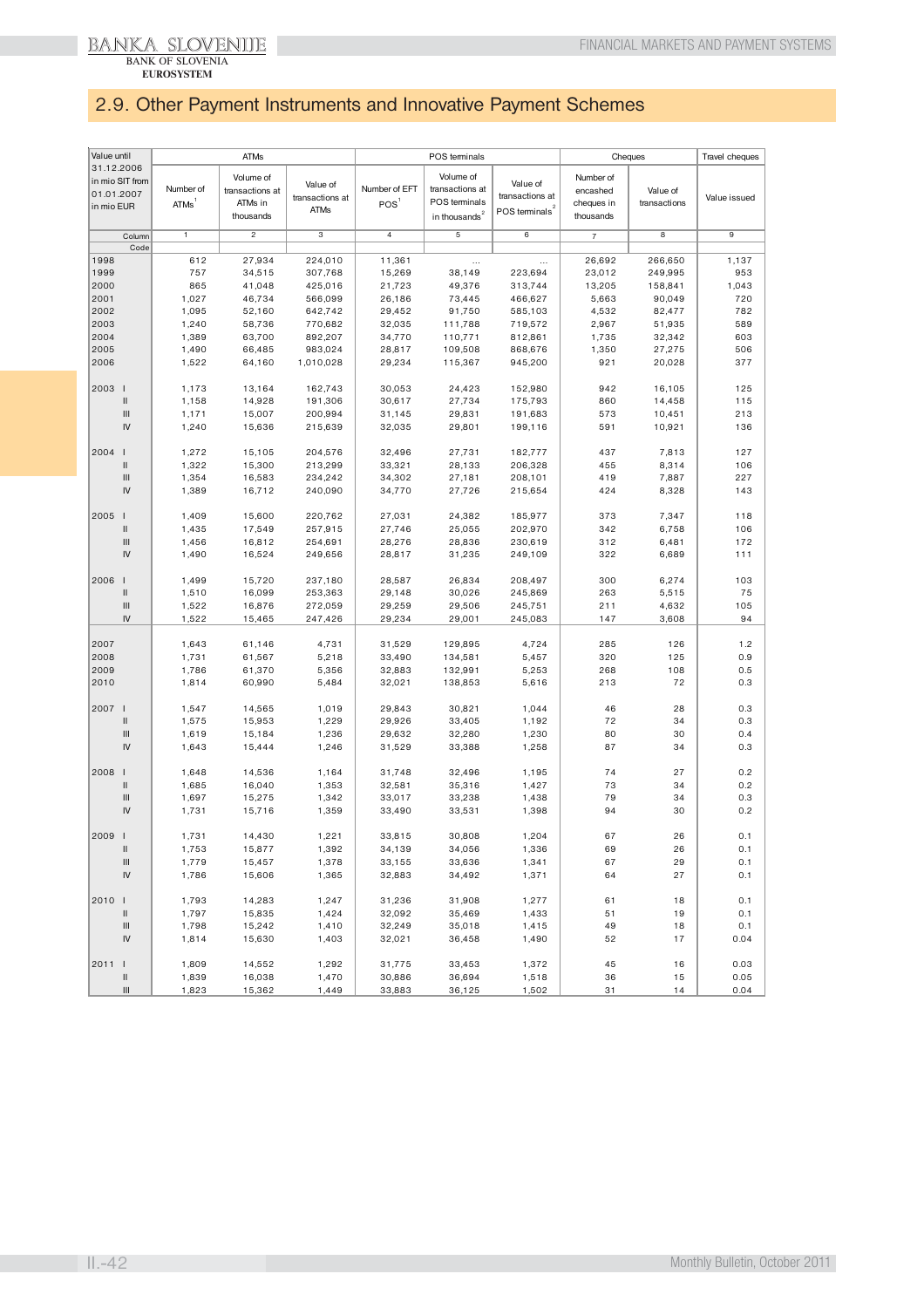

# 2.10. Electronic Banking

| Value until              |                 | Personal computer banking via Internet<br>Volume of transactions in thousands |                |                                   |                              |                                 |                              |                                   |                              |                          |                              |
|--------------------------|-----------------|-------------------------------------------------------------------------------|----------------|-----------------------------------|------------------------------|---------------------------------|------------------------------|-----------------------------------|------------------------------|--------------------------|------------------------------|
| 31.12.2006               |                 |                                                                               | Users          |                                   |                              |                                 |                              |                                   | Value of transactions        |                          |                              |
|                          | in mio SIT from |                                                                               |                | Natural persons, Sole proprietors |                              | legal persons                   |                              | Natural persons, Sole proprietors |                              |                          | Legal persons                |
| 01.01.2007<br>in mio EUR |                 |                                                                               |                |                                   |                              |                                 |                              |                                   |                              |                          |                              |
|                          |                 | Natural persons,                                                              |                |                                   |                              |                                 |                              |                                   |                              |                          |                              |
|                          |                 | Sole proprietors                                                              | Legal persons  | <b>Domestic</b><br>transactions   | Cross border<br>transactions | <b>Domestic</b><br>transactions | Cross border<br>transactions | Domestic<br>transactions          | Cross border<br>transactions | Domestic<br>transactions | Cross border<br>transactions |
|                          |                 |                                                                               |                |                                   |                              |                                 |                              |                                   |                              |                          |                              |
|                          |                 |                                                                               |                | $\overline{\mathbf{3}}$           | $\overline{4}$               |                                 | 6                            |                                   | $\overline{8}$               | $\overline{9}$           | 10                           |
|                          | Stolpec<br>Koda | $\mathbf{1}$                                                                  | $\overline{2}$ |                                   |                              | $\overline{5}$                  |                              | $\overline{7}$                    |                              |                          |                              |
| 2000                     |                 | 15,082                                                                        | 1,206          | 984                               | 0                            | 159                             | 24                           | 54,550                            | 24                           | 79,395                   | 67,924                       |
| 2001                     |                 | 63,440                                                                        | 14,091         | 3,403                             | $\circ$                      | 6,900                           | 93                           | 214,894                           | 387                          | 3,126,883                | 350,888                      |
| 2002                     |                 | 98,669                                                                        | 34,094         | 7,104                             | $\overline{7}$               | 23,879                          | 285                          | 573,775                           | 9,893                        | 12,652,713               | 1,019,139                    |
| 2003                     |                 | 142,334                                                                       | 41,592         | 9.520                             | 12                           | 31,002                          | 410                          | 658,965                           | 19,988                       | 17,715,548               | 1,485,185                    |
| 2004                     |                 | 192.560                                                                       | 45,008         | 12,616                            | 28                           | 32,751                          | 552                          | 984,660                           | 13,617                       | 21,227,533               | 2,185,642                    |
| 2005                     |                 | 261,928                                                                       | 48,543         | 15,957                            | 73                           | 33,624                          | 709                          | 1,221,006                         | 22,556                       | 22,884,609               | 3,042,587                    |
| 2006                     |                 | 351,111                                                                       | 70,287         | 20,982                            | 70                           | 35,657                          | 808                          | 1,454,449                         | 28,684                       | 25,790,907               | 3,876,749                    |
|                          |                 |                                                                               |                |                                   |                              |                                 |                              |                                   |                              |                          |                              |
| 2007                     |                 | 407,210                                                                       | 61.955         | 24.735                            | 108                          | 47,205                          | 974                          | 7,391                             | 357                          | 147.711                  | 22,818                       |
| 2008                     |                 | 463.337                                                                       | 81.816         | 27,499                            | 169                          | 42.096                          | 1.176                        | 8.884                             | 473                          | 145.101                  | 28,786                       |
| 2009                     |                 | 509,572                                                                       | 96,401         | 29,867                            | 173                          | 40,585                          | 1,116                        | 8,695                             | 342                          | 119,477                  | 21,798                       |
| 2010                     |                 | 566,759                                                                       | 100,998        | 31,376                            | 235                          | 40,213                          | 1,226                        | 8,755                             | 401                          | 118,317                  | 21,870                       |
| 2008 IV                  |                 | 463,337                                                                       | 81,816         | 7,266                             | 50                           | 11,062                          | 303                          | 2,563                             | 136                          | 38,203                   | 7,658                        |
|                          |                 |                                                                               |                |                                   |                              |                                 |                              |                                   |                              |                          |                              |
| 2009                     |                 | 486,493                                                                       | 86,214         | 7,317                             | 30                           | 9,864                           | 258                          | 2,121                             | 59                           | 29,116                   | 5,351                        |
|                          | $\mathbf{II}$   | 487,471                                                                       | 90,641         | 7,385                             | 48                           | 10,186                          | 275                          | 2,422                             | 92                           | 29,146                   | 5,413                        |
|                          | Ш               | 498,895                                                                       | 93,690         | 7,434                             | 45                           | 9,969                           | 283                          | 1,984                             | 91                           | 29,741                   | 5,181                        |
|                          | IV              | 509,572                                                                       | 96,401         | 7.732                             | 50                           | 10,565                          | 301                          | 2.167                             | 100                          | 31,473                   | 5,852                        |
| 2010                     |                 | 512,337                                                                       | 97,060         | 7,396                             | 50                           | 9,466                           | 292                          | 1,963                             | 78                           | 27,020                   | 4,640                        |
|                          | $\mathbf{H}$    | 523,818                                                                       |                |                                   | 61                           | 10,298                          | 309                          | 2,159                             | 100                          |                          | 5,312                        |
|                          |                 |                                                                               | 98,507         | 7,935                             |                              |                                 |                              |                                   |                              | 29,604                   |                              |
|                          | III             | 534,325                                                                       | 99,899         | 7,678                             | 59                           | 9,954                           | 306                          | 2,209                             | 109                          | 29,469                   | 5,526                        |
|                          | IV              | 566,759                                                                       | 100,998        | 8,367                             | 65                           | 10,495                          | 320                          | 2,424                             | 114                          | 32,223                   | 6,393                        |
|                          |                 |                                                                               |                |                                   |                              |                                 |                              |                                   |                              |                          |                              |
| 2011                     |                 | 578,976                                                                       | 103,262        | 8,227                             | 48                           | 10,675                          | 440                          | 2,438                             | 98                           | 32,483                   | 6,097                        |
|                          | $\mathbf{II}$   | 592,481                                                                       | 104,384        | 7,857                             | 53                           | 9,951                           | 342                          | 1,950                             | 116                          | 31,032                   | 5,976                        |
|                          | Ш               | 592,416                                                                       | 104,199        | 8,029                             | 49                           | 9,527                           | 339                          | 2.105                             | 117                          | 29,611                   | 5,981                        |

| Value until |                 | Telebanking and mobile phone banking |              |                       |              |  |  |  |
|-------------|-----------------|--------------------------------------|--------------|-----------------------|--------------|--|--|--|
| 31.12.2006  |                 | Volume of transactions in            |              |                       |              |  |  |  |
|             | in mio SIT from | thousand                             |              | Value of transactions |              |  |  |  |
| 01.01.2007  |                 |                                      |              |                       |              |  |  |  |
| in mio EUR  |                 |                                      |              |                       |              |  |  |  |
|             |                 | Domestic                             | Cross border | Domestic              | Cross border |  |  |  |
|             |                 | transactions                         | transactions | transactions          | transactions |  |  |  |
|             |                 |                                      |              |                       |              |  |  |  |
|             | Stolpec         | 11                                   | 12           | 13                    | 14           |  |  |  |
|             | Koda            |                                      |              |                       |              |  |  |  |
| 2000        |                 | .                                    | .            | .                     | .            |  |  |  |
| 2001        |                 | $\cdots$                             | $\cdots$     | $\cdots$              | $\cdots$     |  |  |  |
| 2002        |                 |                                      | .            | .                     | $\cdots$     |  |  |  |
| 2003        |                 | .                                    |              | .                     |              |  |  |  |
| 2004        |                 | $\cdots$                             |              | .                     | .            |  |  |  |
| 2005        |                 | 1,518                                | 0.8          | 62,196                | 880          |  |  |  |
| 2006        |                 | 1,394                                | 0.9          | 65,193                | 4,730        |  |  |  |
|             |                 |                                      |              |                       |              |  |  |  |
| 2007        |                 | 914                                  | 1.0          | 237                   | 4.0          |  |  |  |
| 2008        |                 | 836                                  | 1.1          | 213                   | 5.2<br>1.2   |  |  |  |
| 2009        |                 | 673                                  | 0.6          | 160                   |              |  |  |  |
| 2010        |                 | 437                                  | 0.3          | 103                   | 1.1          |  |  |  |
| 2008        | IV              | 188                                  | 0.2          | 51                    | 0.4          |  |  |  |
|             |                 |                                      |              |                       |              |  |  |  |
| 2009        | L               | 171                                  | 0.2          | 41                    | 0.4          |  |  |  |
|             | $\mathbf{I}$    | 173                                  | 0.1          | 39                    | 0.2          |  |  |  |
|             | Ш               | 168                                  | 0.2          | 40                    | 0.3          |  |  |  |
|             | IV              | 161                                  | 0.1          | 41                    | 0.3          |  |  |  |
| 2010        | т               | 148                                  | 0.2          | 34                    | 0.3          |  |  |  |
|             |                 |                                      |              |                       |              |  |  |  |
|             | Ш               | 141                                  | 0.1          | 35                    | 0.2          |  |  |  |
|             | Ш               | 141                                  | 0.1          | 35                    | 0.3          |  |  |  |
|             | IV              | 143                                  | 0.1          | 34                    | 0.4          |  |  |  |
|             |                 |                                      |              |                       |              |  |  |  |
| 2011        | L               | 153                                  | 0.1          | 34                    | 0.4          |  |  |  |
|             | $\mathbf{I}$    | 118                                  | 0.2          | 37                    | 2.6          |  |  |  |
|             | Ш               | 120                                  | 0.2          | 32                    | 0.9          |  |  |  |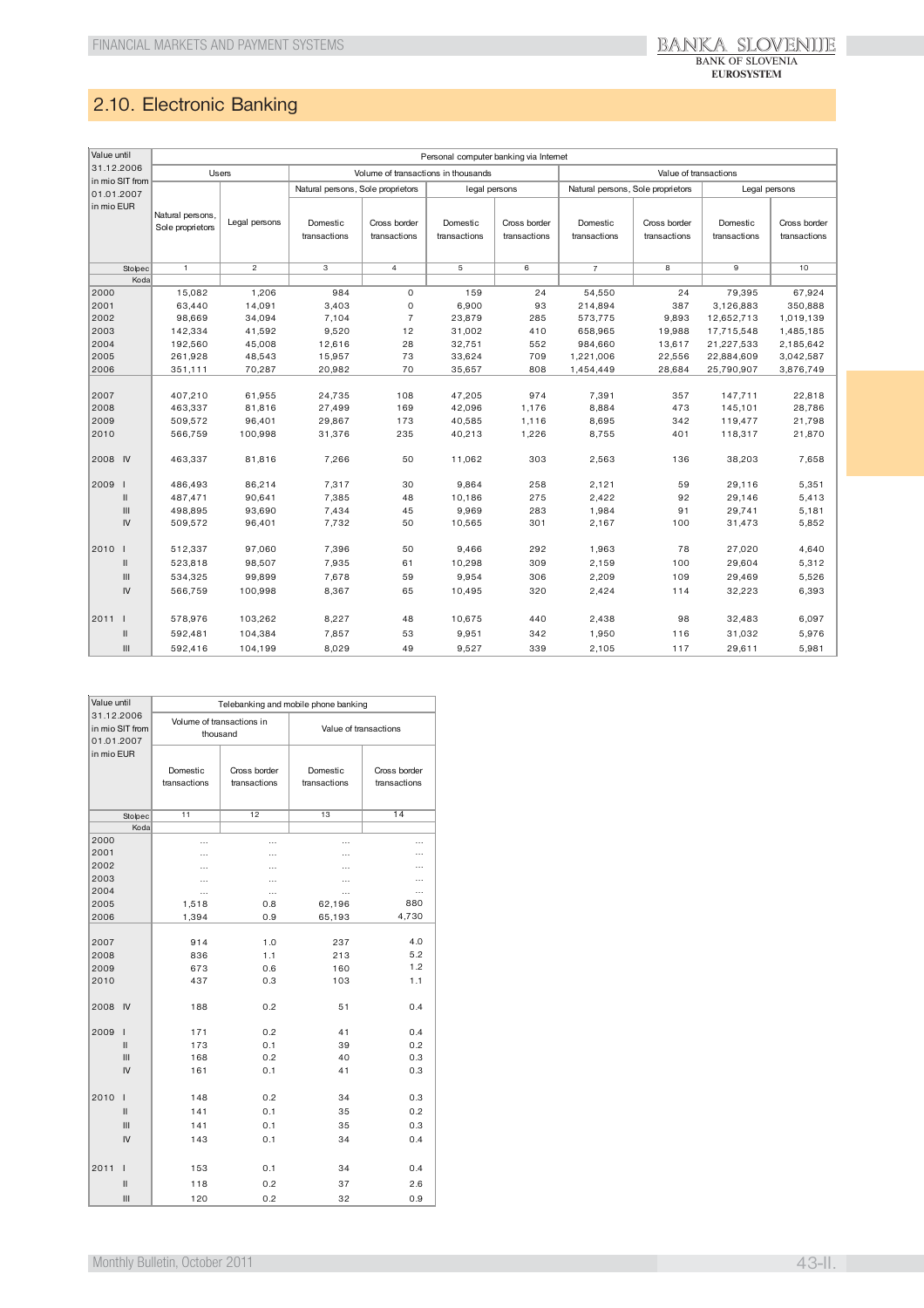BANK OF SLOVENIA **EUROSYSTEM**

### 2.11. Credit Transfers

| Value until<br>31.12.2006<br>in milliards SIT<br>from |                                      |                                      | Paper based payment                   |                                      |                          | Non-paper based payment              |                          |                                      |
|-------------------------------------------------------|--------------------------------------|--------------------------------------|---------------------------------------|--------------------------------------|--------------------------|--------------------------------------|--------------------------|--------------------------------------|
| 01.01.2007                                            |                                      | Volume (in thousands)                |                                       | Value                                |                          | Volume (in thousands)                |                          | Value                                |
| in millions<br><b>EUR</b>                             | Total                                | Of which<br>domestic<br>transactions | Total                                 | Of which<br>domestic<br>transactions | Total                    | Of which<br>domestic<br>transactions | Total                    | Of which<br>domestic<br>transactions |
| Column                                                | 1                                    | $\overline{2}$                       | 3                                     | 4                                    | 5                        | 6                                    | $\overline{7}$           | 8                                    |
| Code                                                  |                                      |                                      |                                       |                                      |                          |                                      |                          |                                      |
| 2004<br>2005<br>2006                                  | 87,508<br>92,004                     | 86,757<br>91,124                     | $\cdots$<br>16,277<br>23,496          | 11,783<br>18,675                     | $\cdots$<br>404<br>451   | $\cdots$<br>404<br>451               | $\ddotsc$<br>116<br>127  | $\ddotsc$<br>116<br>127              |
| 2007<br>2008<br>2009<br>2010                          | 76,550<br>72,935<br>65,982<br>68,051 | 76,098<br>72,533<br>65,647<br>67,673 | 104,959<br>79,538<br>62,860<br>57,072 | 96,149<br>71,544<br>57,501<br>51,988 | 365<br>341<br>329<br>349 | 342<br>315<br>297<br>315             | 764<br>559<br>712<br>704 | 416<br>279<br>308<br>288             |
| 2007<br>III<br>IV                                     | 18,925<br>20,380                     | 18,834<br>20,275                     | 25,171<br>21,386                      | 23,188<br>19,040                     | 87<br>99                 | 81<br>93                             | 171<br>204               | 75<br>117                            |
| 2008<br>$\blacksquare$<br>$\mathbf{H}$<br>III<br>IV   | 17,876<br>19,497<br>17,403<br>18,159 | 17,774<br>19,391<br>17,306<br>18,062 | 19.668<br>22,309<br>18,457<br>19,104  | 17,829<br>20,297<br>16,603<br>16,815 | 84<br>86<br>79<br>92     | 79<br>80<br>72<br>84                 | 116<br>134<br>146<br>162 | 52<br>73<br>79<br>75                 |
| 2009<br>т<br>Ш<br>$\mathbf{III}$<br>IV                | 16,481<br>16,852<br>16,065<br>16,584 | 16,393<br>16,766<br>15,987<br>16,500 | 16,362<br>16,014<br>15,582<br>14,902  | 15,104<br>14,611<br>14,353<br>13,433 | 77<br>86<br>80<br>86     | 70<br>78<br>72<br>77                 | 160<br>172<br>191<br>188 | 79<br>76<br>74<br>79                 |
| 2010<br>$\overline{1}$<br>Ш<br>Ш<br>IV.               | 19,401<br>16,641<br>15,918<br>16,091 | 19,303<br>16,538<br>15,834<br>15,997 | 15,439<br>13,503<br>13.992<br>14,137  | 13,869<br>12,281<br>12,910<br>12,928 | 83<br>92<br>87<br>87     | 75<br>84<br>78<br>78                 | 156<br>180<br>165<br>203 | 73<br>77<br>58<br>80                 |
| 2011<br>т<br>$\mathsf{II}$<br>III                     | 15,257<br>15,556<br>15,259           | 15,173<br>15,484<br>15,191           | 16,070<br>12,841<br>14,171            | 15,073<br>11,859<br>13,234           | 86<br>97<br>103          | 77<br>88<br>93                       | 202<br>233<br>180        | 67<br>72<br>44                       |

| Value until<br>31.12.2006 | in milliards SIT |                            | Standing orders            |                        |                          |                              | Direct credit            |                            |                          |
|---------------------------|------------------|----------------------------|----------------------------|------------------------|--------------------------|------------------------------|--------------------------|----------------------------|--------------------------|
| from<br>01.01.2007        |                  |                            | Volume (in thousands)      |                        | Value                    | Volume (in thousands)        |                          | Value                      |                          |
| in millions               |                  |                            | Of which                   |                        | Of which                 |                              | Of which                 |                            | Of which                 |
| <b>EUR</b>                |                  | Total                      | domestic<br>transactions   | Total                  | domestic<br>transactions | Total                        | domestic<br>transactions | Total                      | domestic<br>transactions |
|                           | Column           | 9                          | 10                         | 11                     | 12                       | 13                           | 14                       | 15                         | 16                       |
|                           | Code             |                            |                            |                        |                          |                              |                          |                            |                          |
| 2004<br>2005<br>2006      |                  | $\cdots$<br>4,484<br>3,963 | $\cdots$<br>4,484<br>3,963 | $\cdots$<br>408<br>427 | $\cdots$<br>408<br>427   | $\cdots$<br>16,434<br>18,050 | 16,429<br>18,049         | $\cdots$<br>6,111<br>6,736 | $\sim$<br>6,087<br>6,717 |
| 2007                      |                  | 4,624                      | 4,624                      | 2,105                  | 2,060                    | 21,284                       | 21.284                   | 12,249                     | 12,241                   |
| 2008                      |                  | 4,199                      | 4,199                      | 1,977                  | 1,932                    | 21,037                       | 21,037                   | 12,116                     | 12,114                   |
| 2009<br>2010              |                  | 4,188                      | 4,188                      | 2,611                  | 2,595                    | 20,784<br>15,748             | 20,784                   | 12,024<br>9.079            | 12,024<br>9,079          |
|                           |                  | 2,856                      | 2,855                      | 8,135                  | 8,131                    |                              | 15,748                   |                            |                          |
| 2007                      | III              | 1.200                      | 1.200                      | 573                    | 564                      | 5.587                        | 5.587                    | 2,914                      | 2.913                    |
|                           | IV               | 1.076                      | 1,076                      | 546                    | 529                      | 5,349                        | 5,349                    | 3,530                      | 3,528                    |
| 2008                      | $\mathbf{I}$     | 1,020                      | 1.020                      | 447                    | 436                      | 4,741                        | 4.741                    | 2,891                      | 2,889                    |
|                           | $\mathbf{II}$    | 1,023                      | 1,023                      | 532                    | 519                      | 5,666                        | 5,666                    | 3,253                      | 3,253                    |
|                           | Ш<br>IV          | 1,067<br>1,090             | 1,067<br>1,089             | 511<br>488             | 501<br>476               | 5,381<br>5,249               | 5,381                    | 2,861<br>3,110             | 2,861                    |
|                           |                  |                            |                            |                        |                          |                              | 5,249                    |                            | 3,110                    |
| 2009                      | $\mathbf{I}$     | 1,138                      | 1,138                      | 578                    | 573                      | 4,836                        | 4,836                    | 2,790                      | 2,790                    |
|                           | Ш                | 1,017                      | 1,016                      | 579                    | 575                      | 5,572                        | 5,572                    | 3,321                      | 3,321                    |
|                           | Ш                | 1,026                      | 1,026                      | 728                    | 724                      | 5,168                        | 5,168                    | 2,894                      | 2,894                    |
|                           | IV               | 1,008                      | 1,008                      | 727                    | 723                      | 5,209                        | 5,209                    | 3,019                      | 3,019                    |
| 2010                      | $\mathbf{I}$     | 962                        | 962                        | 745                    | 744                      | 4,931                        | 4,931                    | 3,043                      | 3,043                    |
|                           | $\mathsf{II}$    | 954                        | 954                        | 903                    | 902                      | 5,386                        | 5.386                    | 3,243                      | 3,243                    |
|                           | Ш                | 937                        | 936                        | 1,357                  | 1,356                    | 5,289                        | 5,289                    | 3,014                      | 3,014                    |
|                           | IV               | 965                        | 965                        | 5,875                  | 5,873                    | 5,074                        | 5,074                    | 2,823                      | 2,823                    |
| 2011                      | $\mathbf{I}$     | 936                        | 935                        | 4,870                  | 4,867                    | 4,698                        | 4,698                    | 2,875                      | 2,875                    |
|                           | $\mathsf{II}$    | 945                        | 945                        | 2,413                  | 2,412                    | 5,239                        | 5.239                    | 2,033                      | 2,033                    |
|                           | Ш                | 932                        | 932                        | 2,134                  | 2,133                    | 5,284                        | 5,284                    | 3,051                      | 3,051                    |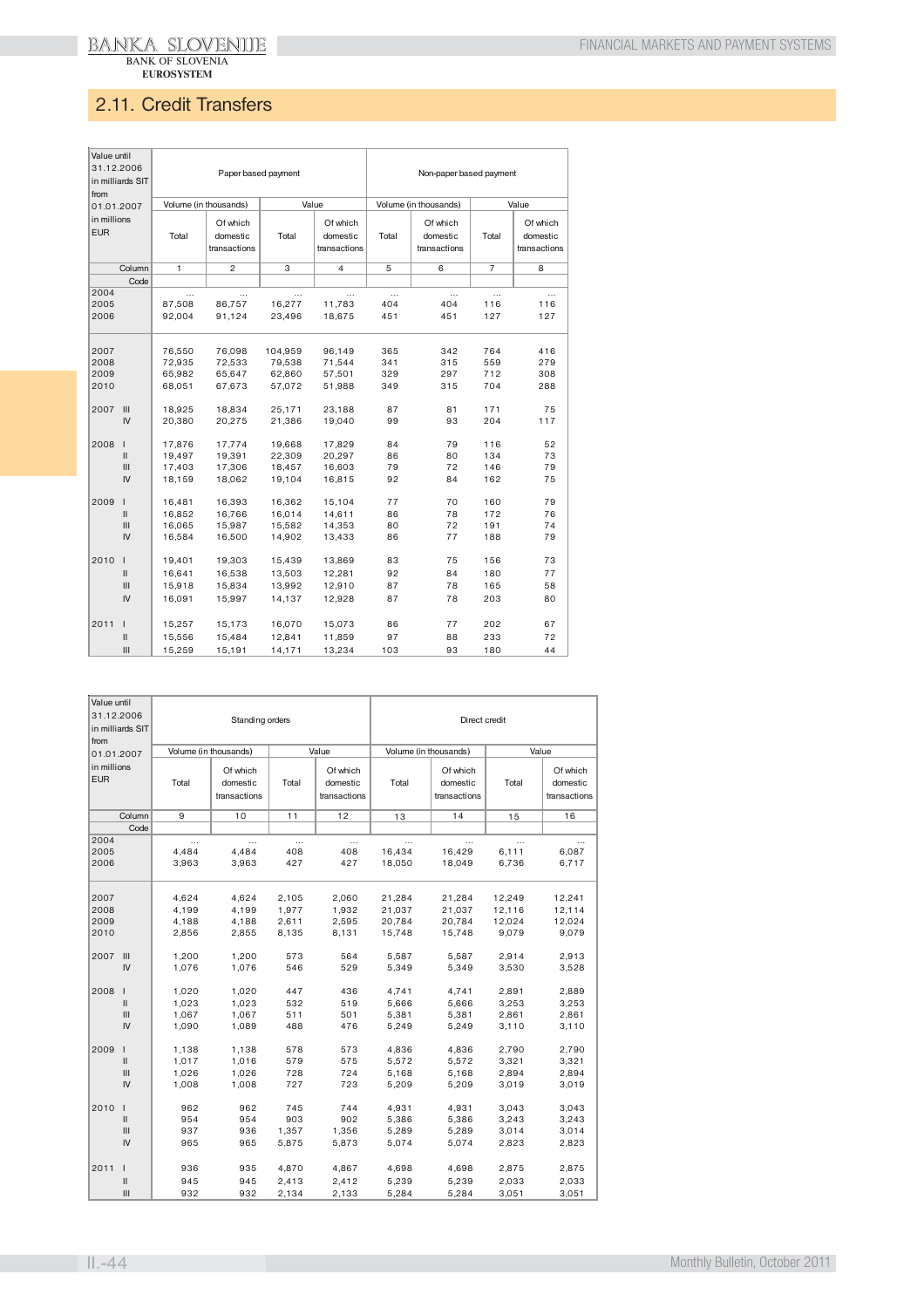### 2.12. Debit Transfers

| Value until              |                 |              |                       |            |              |             |                       | Debit transfers     |              |        |                       |          |              |
|--------------------------|-----------------|--------------|-----------------------|------------|--------------|-------------|-----------------------|---------------------|--------------|--------|-----------------------|----------|--------------|
| 31.12.2006               |                 |              |                       |            |              |             |                       |                     |              |        |                       |          |              |
| in milliards SIT<br>from |                 |              | Direct debit          |            |              |             |                       | Special money order |              |        | Other debit transfers |          |              |
| 01.01.2007               |                 |              |                       |            |              |             |                       |                     |              |        |                       |          |              |
| in millions              |                 |              | Volume (in thousands) |            | Value        |             | Volume (in thousands) |                     | Value        |        | Volume (in thousands) |          | Value        |
| <b>EUR</b>               |                 |              | Of which              |            | Of which     |             | Of which              |                     | Of which     |        | Of which              |          | Of which     |
|                          |                 | Total        | domestic              | Total      | domestic     | Total       | domestic              | Total               | domestic     | Total  | domestic              | Total    | domestic     |
|                          |                 |              | transactions          |            | transactions |             | transaction           |                     | transactions |        | transactions          |          | transactions |
|                          | Stolpec<br>Koda | $\mathbf{1}$ | $\overline{c}$        | 3          | 4            | 5           | 6                     | $\overline{7}$      | 8            | 9      | 10                    | 11       | 12           |
| 2004                     |                 |              |                       | $\cdots$   | $\ldots$     | $\cdots$    | $\cdots$              | $\cdots$            | $\cdots$     |        |                       |          |              |
| 2005                     |                 | 35,934       | 35,933                | 449        | 449          | 68.7        | 68.7                  | 2.7                 | 2.7          | 22,746 | 22,688                | 5,820    | 5,340        |
| 2006                     |                 | 40,237       | 40,237                | 430        | 430          | 40.4        | 40.4                  | 3.8                 | 3.8          | 28,219 | 28,144                | 6,499    | 6,007        |
|                          |                 |              |                       |            |              |             |                       |                     |              |        |                       |          |              |
| 2004                     |                 |              | $\cdots$              | $\ldots$   | $\ldots$     | $\ldots$    | $\cdots$              | $\cdots$            | $\cdots$     | .      | $\cdots$              | $\cdots$ |              |
|                          | Ш<br>Ш          | 8,107        | 8,107                 | 85         | 85           | 7.3         | 7.3                   | 0.3<br>2.4          | 0.3          | 5,973  | 5,962                 | 1,163    | 1,084        |
|                          | IV              | 9,001        | 9,001                 | 94<br>98   | 94<br>98     | 42.0<br>3.2 | 42.0                  | 0.1                 | 2.4<br>0.1   | 5,372  | 5,360                 | 1,224    | 1,127        |
|                          |                 | 9,424        | 9,424                 |            |              |             | 3.2                   |                     |              | 5,671  | 5,658                 | 1,330    | 1,226        |
| 2005                     |                 | 8,228        | 8,228                 | 87         | 87           | 3.2         | 3.2                   | 0.1                 | 0.1          | 5,305  | 5,292                 | 1,251    | 1,144        |
|                          | $\mathsf{II}$   | 9,121        | 9,121                 | 132        | 132          | 21.3        | 21.3                  | 1.5                 | 1.5          | 5,667  | 5,653                 | 1,340    | 1,251        |
|                          | $\mathbf{III}$  | 9,207        | 9,207                 | 127        | 127          | 37.0        | 37.0                  | 0.1                 | 0.1          | 5,670  | 5,654                 | 1,459    | 1,340        |
|                          | IV              | 9,378        | 9,378                 | 103        | 103          | 7.2         | 7.2                   | 0.9                 | 0.9          | 6,105  | 6,089                 | 1,770    | 1,606        |
|                          |                 |              |                       |            |              |             |                       |                     |              |        |                       |          |              |
| 2006                     |                 | 9,306        | 9,306                 | 100        | 100          | 1.1         | 1.1                   | 0.1                 | 0.1          | 6,228  | 6,213                 | 1,508    | 1,378        |
|                          | $\mathsf{II}$   | 9,633        | 9,633                 | 107        | 107          | 1.4         | 1.4                   | 0.1                 | 0.1          | 7,375  | 7,357                 | 1,509    | 1,493        |
|                          | $\mathbf{III}$  | 10,605       | 10,605                | 111        | 111          | 24.6        | 24.6                  | 2.4                 | 2.4          | 7,124  | 7,105                 | 1,636    | 1,489        |
|                          | IV              | 10,694       | 10,694                | 112        | 112          | 13.2        | 13.2                  | 1.2                 | 1.2          | 7,491  | 7,470                 | 1,846    | 1,647        |
| 2007                     |                 | 41,733       | 41,733                | 1,848      | 1,848        | 24.0        | 24.0                  | 5.9                 | 5.9          | 4,085  | 4,000                 | 16,124   | 12,815       |
| 2008                     |                 | 41,506       | 41,506                | 1,984      | 1,984        | 9.6         | 9.6                   | 2.9                 | 2.9          | 4,848  | 4,743                 | 17,530   | 13,547       |
| 2009                     |                 | 46,304       | 46,304                | 2,219      | 2,219        | 7.1         | 7.1                   | 2.5                 | 2.5          | 4,324  | 4,320                 | 13,564   | 13,562       |
| 2010                     |                 | 50,002       | 50,002                | 2,393      | 2,393        | 0.0         | 0.0                   | 0.0                 | 0.0          | 4,450  | 4,445                 | 14,047   | 14,045       |
|                          |                 |              |                       |            |              |             |                       |                     |              |        |                       |          |              |
| 2007                     |                 | 9,959        | 9,959                 | 421        | 421          | 3.1         | 3.1                   | 1.0                 | 1.0          | 978    | 959                   | 3,580    | 2,869        |
|                          | Ш               | 10,469       | 10,469                | 462        | 462          | 4.5         | 4.5                   | 0.9                 | 0.9          | 961    | 942                   | 3,757    | 3,050        |
|                          | Ш<br>IV         | 10,531       | 10,531                | 470<br>495 | 470<br>495   | 12.0        | 12.0                  | 2.8<br>1.3          | 2.8          | 1,008  | 986                   | 4,244    | 3,350        |
|                          |                 | 10,774       | 10,774                |            |              | 4.4         | 4.4                   |                     | 1.3          | 1,138  | 1,113                 | 4,543    | 3,545        |
| 2008                     | $\blacksquare$  | 10,733       | 10,733                | 496        | 496          | 1.4         | 1.4                   | 0.3                 | 0.3          | 1,117  | 1,093                 | 4,129    | 3,230        |
|                          | $\mathsf{II}$   | 9,883        | 9,883                 | 482        | 482          | 2.0         | 2.0                   | 0.5                 | 0.5          | 1,234  | 1,208                 | 4,391    | 3,352        |
|                          | Ш               | 9,991        | 9,991                 | 482        | 482          | 3.4         | 3.4                   | 1.3                 | 1.3          | 1,221  | 1,195                 | 4,358    | 3,404        |
|                          | IV              | 10,898       | 10,898                | 525        | 525          | 2.8         | 2.8                   | 0.8                 | 0.8          | 1,276  | 1,248                 | 4,651    | 3,561        |
|                          |                 |              |                       |            |              |             |                       |                     |              |        |                       |          |              |
| 2009                     | $\blacksquare$  | 11,211       | 11,211                | 560        | 560          | 0.5         | 0.5                   | 0.2                 | 0.2          | 1,139  | 1,137                 | 3,144    | 3,144        |
|                          | $\mathsf{II}$   | 10,965       | 10,965                | 542        | 542          | 2.0         | 2.0                   | 0.7                 | 0.7          | 1,091  | 1,090                 | 3,048    | 3,047        |
|                          | Ш               | 12,087       | 12,087                | 571        | 571          | 3.2         | 3.2                   | 1.0                 | 1.0          | 1,042  | 1,041                 | 3,668    | 3,668        |
|                          | IV              | 12,042       | 12,042                | 546        | 546          | 1.4         | 1.4                   | 0.5                 | 0.5          | 1,053  | 1,052                 | 3,704    | 3,703        |
| 2010                     | -1              | 11,877       | 11,877                | 576        | 576          | 0.0         | 0.0                   | 0.0                 | 0.0          | 1,022  | 1,021                 | 3,271    | 3,270        |
|                          | Ш               | 12,335       | 12,335                | 609        | 609          | 0.0         | 0.0                   | 0.0                 | 0.0          | 1,134  | 1,133                 | 3,610    | 3,609        |
|                          | $\mathbf{III}$  | 12,841       | 12,841                | 616        | 616          | 0.0         | 0.0                   | 0.0                 | 0.0          | 1,107  | 1,106                 | 3,559    | 3,559        |
|                          | IV              | 12,950       | 12,950                | 593        | 593          | 0.0         | 0.0                   | 0.0                 | 0.0          | 1,187  | 1,186                 | 3,608    | 3,607        |
|                          |                 |              |                       |            |              |             |                       |                     |              |        |                       |          |              |
| $2011$ $1$               |                 | 12,331       | 12,331                | 625        | 625          | 0.0         | 0.0                   | 0.0                 | 0.0          | 1,136  | 1,135                 | 3,134    | 3,134        |
|                          | $\mathbf{II}$   | 12,772       | 12,772                | 642        | 642          | 0.0         | 0.0                   | 0.0                 | 0.0          | 1,215  | 1,211                 | 3,301    | 3,300        |
|                          | Ш               | 12,924       | 12,924                | 648        | 648          | 0.0         | 0.0                   | 0.0                 | 0.0          | 1,212  | 1,210                 | 4,922    | 4,921        |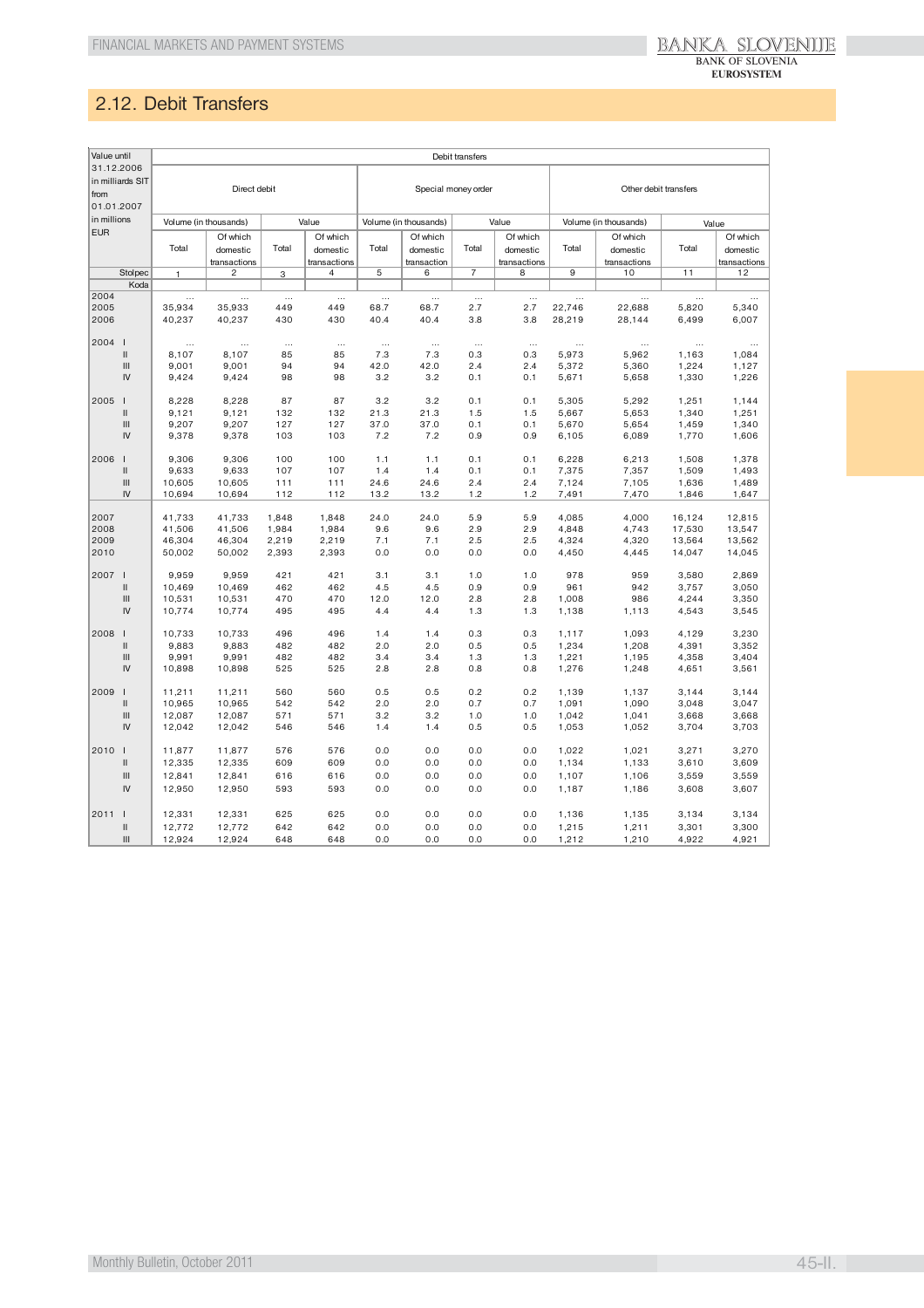**EUROSYSTEM**

### 2.13. Network of Commercial Banks

| No.            |                       |                |          | Commercial banks (Head offices) |          |                         |          | Network <sup>2</sup> (31.12.2010) | Total  |     |
|----------------|-----------------------|----------------|----------|---------------------------------|----------|-------------------------|----------|-----------------------------------|--------|-----|
|                | Region <sup>1</sup>   | 2006           | 2007     | 2008                            | 2009     | 2010                    | H.office | <b>Branch</b>                     | Agency |     |
| 1              | Pomurska              | $\Omega$       | $\Omega$ | 0                               | $\Omega$ | $\Omega$                | $\Omega$ | 13                                | 28     | 41  |
| 2              | Podravska             | $\overline{4}$ | 4        | 4                               | 4        | $\overline{\mathbf{4}}$ | 4        | 21                                | 71     | 96  |
| 3              | Koroška               |                |          | $\Omega$                        | $\cap$   | $\Omega$                | $\Omega$ | 5                                 | 22     | 27  |
| $\overline{4}$ | Savinjska             |                |          |                                 |          |                         |          | 34                                | 61     | 96  |
| 5              | Zasavska              |                |          | O                               | $\cap$   | $\Omega$                | $\Omega$ |                                   | 12     | 13  |
| 6              | Spodnjeposavska       | $\Omega$       | O        | $\Omega$                        | $\Omega$ | $\Omega$                | $\Omega$ | 5                                 | 16     | 21  |
| $\overline{7}$ | Jugovzhodna Slovenija | $\Omega$       | $\Omega$ | 0                               | $\cap$   | $\Omega$                | $\Omega$ | 13                                | 42     | 55  |
| 8              | Osrednjeslovenska     | 13             | 15       | 14                              | 15       | 15                      | 15       | 31                                | 100    | 146 |
| 9              | Gorenjska             |                |          |                                 |          |                         |          | 22                                | 43     | 66  |
| 10             | Notranjsko-kraška     | $\Omega$       | $\Omega$ | $\Omega$                        | $\cap$   | $\Omega$                | $\Omega$ | 3                                 | 17     | 20  |
| 11             | Goriška               | $\Omega$       | $\Omega$ | 0                               | $\Omega$ | $\Omega$                | $\Omega$ | 20                                | 38     | 58  |
| 12             | Obalno-kraška         |                |          |                                 |          |                         |          | 20                                | 23     | 44  |
|                | <b>TOTAL</b>          | 22             | 24       | 21                              | 22       | 22                      | 22       | 188                               | 473    | 683 |

|                                            | 1999   | 2000  | 2001 | 2002  | 2003 | 2004 | 2005  | 2006           | 2007 | 2008   | 2009  | 2010  |
|--------------------------------------------|--------|-------|------|-------|------|------|-------|----------------|------|--------|-------|-------|
| Number of employees in<br>commercial banks | 10.445 | 0.929 | .258 | 1.543 | .397 | .534 | 1.632 | $\overline{z}$ | .878 | 12.096 | 1.994 | .,787 |

Density of the banking network by local comunities

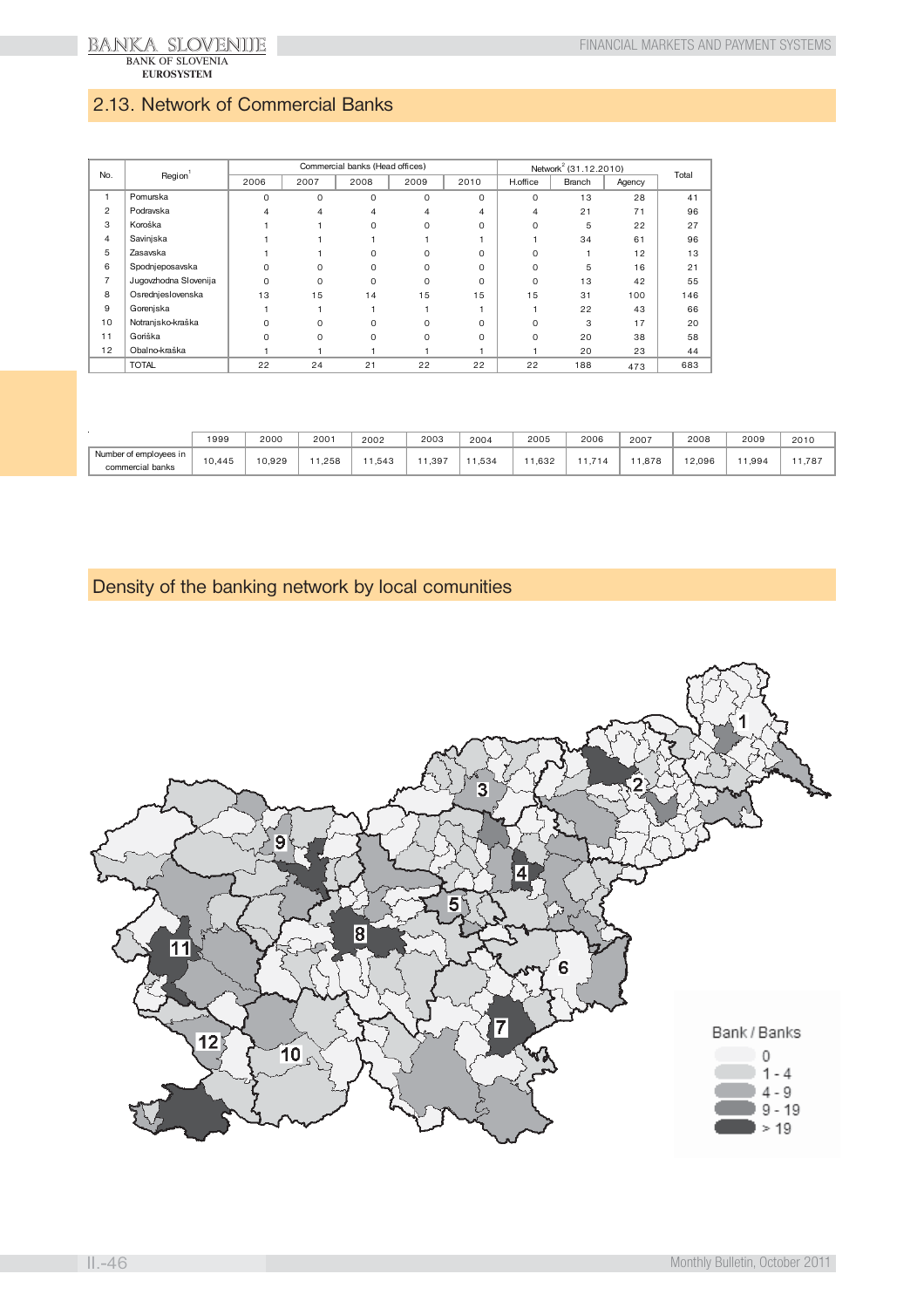#### BANKA SLOVENIJE BANK OF SLOVENIA **EUROSYSTEM**

# 3.1. Balance of Payments 1988-1993

| Millions of US Dollars                                           | 1988       | 1989        | 1990       | 1991        | 1992       | 1993            |
|------------------------------------------------------------------|------------|-------------|------------|-------------|------------|-----------------|
| I. Current account                                               | 1,351.8    | 1,088.5     | 518.4      | 129.1       | 926.2      | 191.9           |
| 1. Trade balance                                                 | 364.8      | 192.1       | $-608.7$   | $-262.2$    | 791.1      | $-154.2$        |
| 1.1. Exports f.o.b.                                              | 3,278.4    | 3,408.5     | 4,117.8    | 3,869.1     | 6,682.9    | 6,082.9         |
| 1.2. Imports c.i.f.                                              | $-2,913.6$ | $-3,216.3$  | $-4,726.6$ | $-4, 131.3$ | $-5,891.8$ | $-6,237.1$      |
| 2. Services                                                      | 965.7      | 922.3       | 1,139.5    | 482.9       | 180.3      | 375.3           |
| 2.1. Exports                                                     | 1,340.8    | 1,355.4     | 1,699.4    | 1,012.6     | 1,219.3    | 1,392.7         |
| 2.1.2 Processing                                                 | 123.2      | 128.5       | 162.3      | 152.8       |            |                 |
| 2.2 Imports                                                      | $-375.2$   | $-433.1$    | $-560.0$   | $-529.7$    | $-1,039.0$ | $-1,017.3$      |
| 2.2.2. Processing                                                | $-4.9$     | $-7.8$      | $-6.2$     | $-25.6$     |            |                 |
| 3. Income                                                        | $-93.9$    | $-99.8$     | $-118.7$   | $-106.3$    | $-91.3$    | $-51.4$         |
| 3.1. Receipts                                                    | 24.4       | 25.3        | 59.7       | 41.5        | 69.8       | 114.7           |
| 3.2. Expenditure                                                 | $-118.3$   | $-125.1$    | $-178.4$   | $-147.8$    | $-161.1$   | $-166.0$        |
| 4. Current transfers                                             | 115.2      | 73.8        | 106.4      | 14.7        | 46.0       | 22.2            |
| 4.1. Receipts                                                    | 129.8      | 97.4        | 134.5      | 49.7        | 93.0       | 155.1           |
| 4.2. Expenditure                                                 | $-14.5$    | $-23.6$     | $-28.2$    | $-35.0$     | $-46.9$    | $-132.9$        |
| II. Capital and financial account<br>A. Capital account          | $-113.4$   | 103.4       | $-48.0$    | $-290.6$    | $-645.4$   | $-202.0$<br>4.1 |
| <b>B. Financial account</b>                                      | $-113.4$   | 103.4       | $-48.0$    | $-290.6$    | $-645.4$   | $-206.1$        |
| 1. Direct investment                                             | $-5.4$     | $-14.3$     | $-2.1$     | $-41.3$     | 112.9      | 111.3           |
| 1.1. Foreign in Slovenia                                         | $-0.2$     | 3.0         | 4.3        | 64.9        | 111.0      | 112.6           |
| 1.2. Domestic abroad                                             | $-5.2$     | $-17.3$     | $-6.5$     | $-23.5$     | 1.8        | $-1.3$          |
| 2. Portfolio investment                                          | 0.2        | 0.1         | 2.5        |             | $-8.9$     | 3.1             |
| 3. Other investment                                              | $-108.3$   | 117.6       | $-48.4$    | $-225.1$    | $-116.8$   | $-209.2$        |
| 3.1. Assets                                                      | 67.5       | $-91.0$     | $-179.0$   | $-108.7$    | $-157.5$   | $-313.5$        |
| a) Commercial credits (other sectors)                            |            | $-54.6$     | 30.1       | $-41.8$     | 6.6        | 93.3            |
| - Long-term                                                      | L,         | $-20.6$     | 26.6       | $-21.3$     | 6.6        | 5.3             |
| - Short-term                                                     |            | $-34.0$     | 3.5        | $-20.5$     |            | 88.0            |
| b) Loans (banks)                                                 | $-2.4$     | $-0.1$      | $-0.3$     | $-4.7$      | $-30.8$    | 11.5            |
| - Long-term                                                      | $-2.4$     | $-0.1$      | $-0.3$     | 0.0         | $-36.7$    | 21.7            |
| - Short-term                                                     |            |             |            | $-4.7$      | 6.0        | $-10.2$         |
| c) Currency and deposits                                         | 61.2       | $-46.7$     | $-242.8$   | $-73.3$     | $-139.5$   | $-383.7$        |
| Banks                                                            | $-54.3$    | $-251.2$    | 134.3      | 18.8        | $-148.7$   | $-450.8$        |
| Other sectors                                                    | 115.5      | 204.5       | $-377.1$   | $-92.0$     | 9.2        | 67.1            |
| d) Other assets                                                  | 8.7        | 10.4        | 34.0       | 11.0        | 6.2        | $-34.6$         |
| 3.2. Liabilities                                                 | $-175.8$   | 208.6       | 130.6      | $-116.4$    | 40.6       | 104.3           |
| a) Commercial credits (long-term)                                | 4.7        | 14.8        | 0.4        | $-18.2$     | $-12.9$    | $-13.0$         |
| General government <sup>1</sup>                                  |            |             | $-0.8$     | 2.7         | $-1.4$     | $\sim$          |
| Other sectors                                                    | 4.7        | 14.8        | 1.2        | $-20.9$     | $-11.5$    | ÷               |
| b) Loans                                                         | 17.3       | 48.0        | 120.5      | $-47.4$     | 32.9       | 161.2           |
| General government                                               |            |             | 65.3       | 11.2        | $-16.8$    | 78.6            |
| Banks                                                            | 27.7       | $-24.5$     | 0.1        | $-44.0$     | $-9.1$     | 1.7             |
| - Long-term                                                      | 57.3       | 21.6        | $-3.0$     | $-23.9$     | $-6.8$     | $-2.4$          |
| - Short-term                                                     | $-29.6$    | $-46.1$     | 3.1        | $-20.1$     | $-2.4$     | 4.1             |
| Other sectors                                                    | $-10.4$    | 72.5        | 55.1       | $-14.6$     | 58.8       | 94.7            |
| - Long-term                                                      | $-11.2$    | 66.9        | 60.7       | $-18.3$     | 52.1       | 27.3            |
| - Short-term                                                     | 0.9        | 5.6         | $-5.6$     | 3.7         | 6.7        | 67.5            |
| c) Deposits                                                      | $-194.3$   | 132.8       | $-64.8$    | $-61.7$     | 13.8       | $-40.3$         |
| d) Other liabilities                                             | $-3.5$     | 13.0        | 74.5       | 10.9        | 7.4        | $-3.7$          |
| 4. International reserves <sup>3</sup>                           |            |             |            | $-106.8$    | $-632.6$   | $-111.3$        |
| Gold, SDRs and Reserve position in IMF                           |            |             |            | $-106.8$    |            | $-17.8$         |
| Currency and deposits                                            |            |             |            |             | $-627.0$   | $-48.3$         |
| <b>Securities</b>                                                |            |             |            |             | $-5.6$     | $-45.3$         |
| III. Statistical error and multilateral settlements <sup>2</sup> | $-1,238.4$ | $-1, 191.8$ | $-470.4$   | 161.5       | $-288.6$   | 10.1            |
|                                                                  |            |             |            |             |            |                 |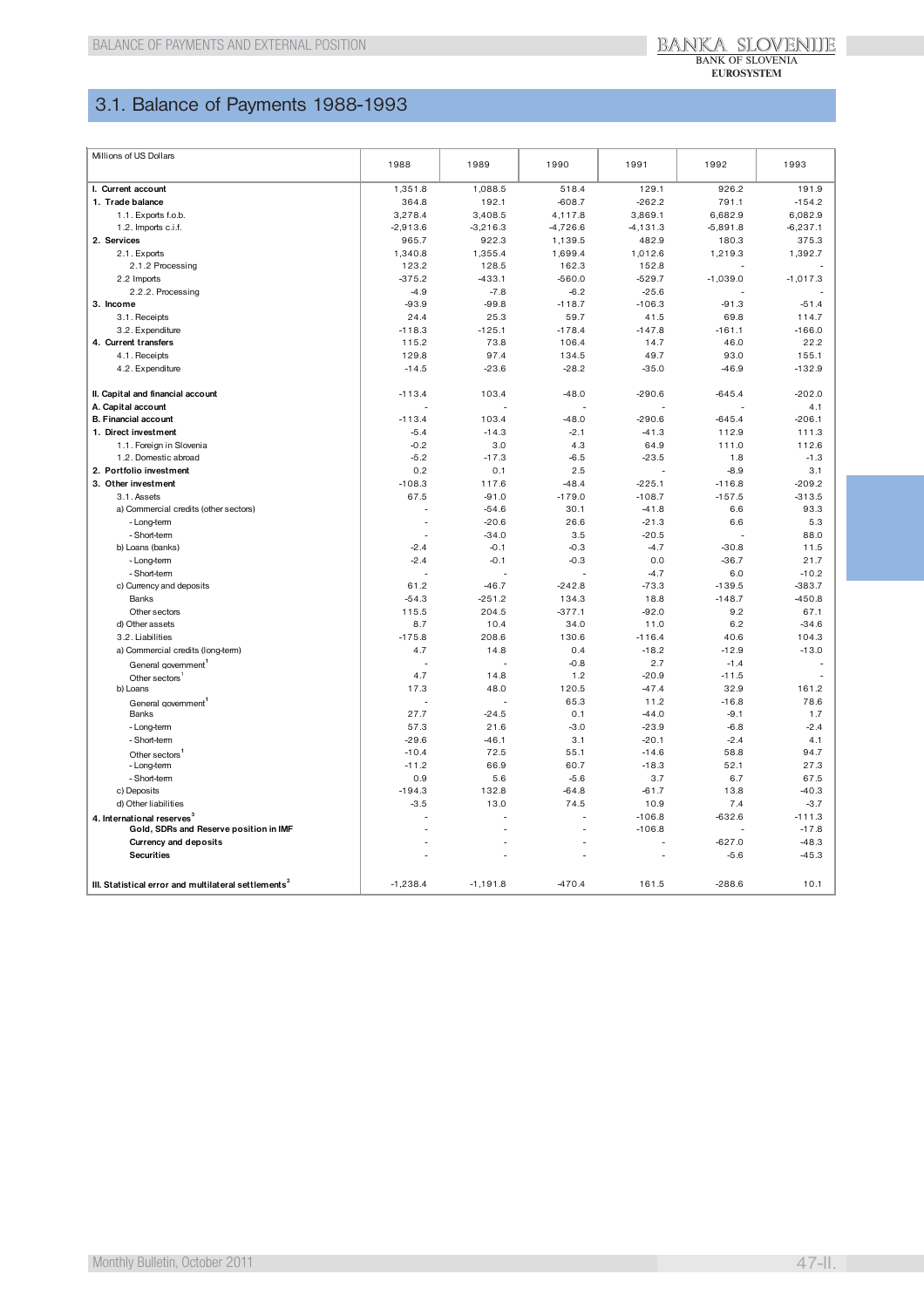BANK OF SLOVENIA **EUROSYSTEM**

### 3.2. Balance of Payments

### Balance of Payments of Slovenia

| Mio EUR      |              | Current account |              |                | Goods'   |              |                | Services |             |
|--------------|--------------|-----------------|--------------|----------------|----------|--------------|----------------|----------|-------------|
|              | Balance      | Receipts        | Expenditures | Balance        | Exports  | Imports      | Balance        | Exports  | Imports     |
| Column       | $\mathbf{1}$ | $\overline{2}$  | 3            | $\overline{4}$ | 5        | 6            | $\overline{7}$ | 8        | 9           |
| Code         |              |                 |              |                |          |              |                |          |             |
| 1994*        | 486.5        | 7,749.4         | $-7,262.9$   | $-279.4$       | 5,756.1  | $-6,035.5$   | 539.4          | 1,519.5  | $-980.1$    |
| 1995*        | $-51.6$      | 8,526.2         | $-8,577.8$   | $-731.3$       | 6,456.1  | $-7,187.5$   | 450.3          | 1,565.1  | $-1, 114.8$ |
| 1996         | 32.3         | 8,904.9         | $-8,872.6$   | $-670.9$       | 6,670.9  | $-7,341.8$   | 511.3          | 1,703.9  | $-1, 192.6$ |
| 1997         | 43.1         | 9,824.3         | $-9,781.1$   | $-684.0$       | 7,438.3  | $-8,122.4$   | 560.8          | 1,809.9  | $-1,249.1$  |
| 1998         | $-107.9$     | 10,526.4        | $-10,634.3$  | $-708.2$       | 8,088.3  | $-8,796.5$   | 446.9          | 1,804.2  | $-1,357.3$  |
| 1999         | $-664.2$     | 10,582.6        | $-11,246.8$  | $-1, 164.1$    | 8,103.2  | $-9,267.3$   | 329.5          | 1,763.5  | $-1,434.0$  |
| 2000         | $-583.0$     | 12.467.5        | $-13,050.5$  | $-1,227.0$     | 9,574.2  | $-10,801.2$  | 489.2          | 2.051.5  | $-1,562.3$  |
| 2001         | 38.0         | 13.579.1        | $-13,541.2$  | $-684.5$       | 10,454.3 | $-11.138.7$  | 535.6          | 2,177.6  | $-1,642.1$  |
| 2002         | 247.2        | 14,510.2        | $-14,263.0$  | $-265.0$       | 11,081.6 | $-11.346.6$  | 619.8          | 2,439.5  | $-1,819.8$  |
| 2003         | $-195.7$     | 14,866.0        | $-15,061.7$  | $-542.8$       | 11,417.1 | $-11,959.9$  | 540.2          | 2,464.9  | $-1,924.7$  |
| 2004         | $-719.7$     | 16,806.2        | $-17,525.9$  | $-1,008.8$     | 12,932.8 | $-13,941.6$  | 687.6          | 2,782.6  | $-2,095.0$  |
| 2005         | $-497.6$     | 19,198.2        | $-19,695.8$  | $-1,025.8$     | 14,599.2 | $-15,625.0$  | 920.0          | 3,213.5  | $-2,293.5$  |
| 2006         | $-771.0$     | 22,257.5        | $-23,028.5$  | $-1, 151.0$    | 17,028.3 | $-18, 179.3$ | 992.7          | 3,572.4  | $-2,579.7$  |
| 2007         | $-1,646.2$   | 26,053.1        | $-27,699.3$  | $-1,665.9$     | 19,798.5 | $-21,464.4$  | 1,047.4        | 4,145.2  | $-3,097.9$  |
| 2008         | $-2,573.9$   | 27,137.8        | $-29,711.6$  | $-2,648.1$     | 20,032.2 | $-22,680.4$  | 1,423.7        | 4,956.5  | $-3,532.8$  |
| 2009         | $-455.7$     | 22,145.6        | $-22,601.3$  | $-702.6$       | 16,167.3 | $-16,869.9$  | 1,165.1        | 4,347.0  | $-3,181.9$  |
| 2010         | $-297.3$     | 24.919.3        | $-25.216.6$  | $-1.204.9$     | 18.386.0 | $-19.590.8$  | 1,308.2        | 4,633.2  | $-3,324.9$  |
| 2010 Dec.    | 7.4          | 2,230.2         | $-2,222.8$   | $-202.2$       | 1,490.8  | $-1,693.0$   | 96.7           | 426.3    | $-329.6$    |
| 2011<br>Jan. | $-5.2$       | 2,032.5         | $-2,037.7$   | $-71.1$        | 1,534.3  | $-1,605.4$   | 123.5          | 352.9    | $-229.4$    |
| Feb.         | $-94.9$      | 2,121.1         | $-2,216.0$   | $-116.5$       | 1,602.3  | $-1,718.8$   | 93.6           | 326.1    | $-232.5$    |
| Mar.         | 46.5         | 2,538.4         | $-2,491.9$   | $-118.6$       | 1,884.0  | $-2,002.6$   | 135.9          | 405.2    | $-269.2$    |
| Apr.         | 35.4         | 2,283.3         | $-2,247.9$   | $-96.0$        | 1,691.5  | $-1,787.5$   | 160.7          | 411.9    | $-251.1$    |
| May          | $-77.3$      | 2,407.6         | $-2,484.8$   | $-166.6$       | 1,833.6  | $-2,000.2$   | 133.7          | 389.4    | $-255.6$    |
| Jun.         | 113.9        | 2,404.3         | $-2,290.5$   | 10.2           | 1,813.7  | $-1,803.6$   | 144.5          | 414.9    | $-270.4$    |
| Jul.         | 36.6         | 2,394.2         | $-2.357.6$   | $-7.2$         | 1,733.1  | $-1.740.3$   | 88.4           | 473.0    | $-384.6$    |
| Aug.         | $-81.8$      | 2,118.6         | $-2.200.5$   | $-131.0$       | 1,506.4  | $-1,637.4$   | 140.7          | 476.4    | $-335.7$    |

| Mio EUR      |              | Current account |              |                | Goods <sup>1</sup> |             |                | Services |            |
|--------------|--------------|-----------------|--------------|----------------|--------------------|-------------|----------------|----------|------------|
|              | Balance      | Receipts        | Expenditures | Balance        | Exports            | Imports     | Balance        | Exports  | Imports    |
| Column       | $\mathbf{1}$ | $\overline{2}$  | 3            | $\overline{4}$ | 5                  | 6           | $\overline{7}$ | 8        | 9          |
| Code         |              |                 |              |                |                    |             |                |          |            |
| 2002         | $-560.1$     | 8,215.9         | $-8,776.0$   | $-1, 145.5$    | 6,120.8            | $-7,266.3$  | 594.8          | 1,397.4  | $-802.5$   |
| 2003         | $-826.6$     | 8,426.3         | $-9,252.9$   | $-1,367.0$     | 6,224.7            | $-7,591.7$  | 619.8          | 1,489.6  | $-869.8$   |
| 2004         | $-2,102.8$   | 9,352.8         | $-11,455.6$  | $-2,755.7$     | 7,011.2            | $-9,766.9$  | 757.1          | 1,689.4  | $-932.3$   |
| 2005         | $-2,145.6$   | 10,597.1        | $-12,742.7$  | $-2.791.6$     | 8,002.3            | $-10,793.9$ | 823.8          | 1,897.8  | $-1,074.0$ |
| 2006         | $-2,547.9$   | 12,147.8        | $-14,695.7$  | $-3,190.4$     | 9,200.2            | $-12,390.6$ | 949.6          | 2,158.5  | $-1,208.9$ |
| 2007         | $-3,305.9$   | 13,772.5        | $-17,078.4$  | $-3,757.8$     | 10,340.0           | $-14,097.8$ | 1,038.9        | 2,414.6  | $-1,375.7$ |
| 2008         | $-4.202.0$   | 13,923.2        | $-18, 125.2$ | $-4,422.9$     | 10.201.9           | $-14,624.9$ | 1,177.3        | 2,740.4  | $-1,563.1$ |
| 2009         | $-1.950.6$   | 11.957.5        | $-13,908.1$  | $-2,367.5$     | 8.839.8            | $-11,207.3$ | 919.8          | 2,419.8  | $-1,500.0$ |
| 2010         | $-1,678.0$   | 13,700.8        | $-15,378.8$  | $-2,558.5$     | 10,226.7           | $-12,785.3$ | 1,071.3        | 2,655.1  | $-1,583.8$ |
|              |              |                 |              |                |                    |             |                |          |            |
| 2010<br>Jun. | $-165.8$     | 1,210.4         | $-1,376.1$   | $-180.7$       | 924.6              | $-1, 105.3$ | 85.0           | 215.3    | $-130.3$   |
| Jul.         | $-100.1$     | 1,221.3         | $-1,321.5$   | $-214.1$       | 882.0              | $-1,096.1$  | 113.2          | 266.6    | $-153.4$   |
| Aug.         | $-133.4$     | 1,008.3         | $-1, 141.7$  | $-263.5$       | 660.3              | $-923.8$    | 151.7          | 284.7    | $-133.0$   |
| Sep.         | $-153.6$     | 1,269.6         | $-1,423.2$   | $-232.4$       | 949.6              | $-1,181.9$  | 109.2          | 252.4    | $-143.1$   |
| Oct.         | $-161.0$     | 1,227.9         | $-1,388.9$   | $-259.4$       | 926.6              | $-1,186.0$  | 103.1          | 231.9    | $-128.8$   |
| Nov.         | $-163.3$     | 1,219.3         | $-1,382.7$   | $-216.1$       | 953.5              | $-1,169.6$  | 70.1           | 199.1    | $-129.0$   |
| Dec.         | $-262.4$     | 1,106.1         | $-1,368.6$   | $-310.8$       | 790.2              | $-1,101.0$  | 74.6           | 240.5    | $-165.8$   |
| 2011<br>Jan. | $-86.8$      | 1,157.3         | $-1,244.1$   | $-135.4$       | 908.4              | $-1,043.8$  | 77.8           | 189.2    | $-111.4$   |
| Feb.         | $-146.1$     | 1,172.9         | $-1,319.0$   | $-183.2$       | 921.7              | $-1, 105.0$ | 66.8           | 183.6    | $-116.8$   |
| Mar.         | $-168.7$     | 1,398.0         | $-1,566.7$   | $-265.3$       | 1,063.0            | $-1,328.3$  | 100.8          | 232.2    | $-131.4$   |
| Apr.         | $-80.3$      | 1,291.6         | $-1,371.9$   | $-176.8$       | 970.3              | $-1, 147.1$ | 120.1          | 246.6    | $-126.5$   |
| May          | $-134.6$     | 1,382.4         | $-1,516.9$   | $-214.3$       | 1,062.6            | $-1,276.9$  | 105.1          | 237.5    | $-132.4$   |
| Jun.         | $-126.3$     | 1,304.4         | $-1,430.7$   | $-201.9$       | 988.5              | $-1,190.4$  | 111.7          | 244.3    | $-132.6$   |
| Jul.         | $-72.4$      | 1,347.6         | $-1,420.0$   | $-171.3$       | 977.9              | $-1, 149.2$ | 128.9          | 285.4    | $-156.4$   |
| Aug.         | $-101.0$     | 1,167.7         | $-1,268.7$   | $-240.4$       | 792.8              | $-1,033.1$  | 179.3          | 309.3    | $-130.0$   |
|              |              |                 |              |                |                    |             |                |          |            |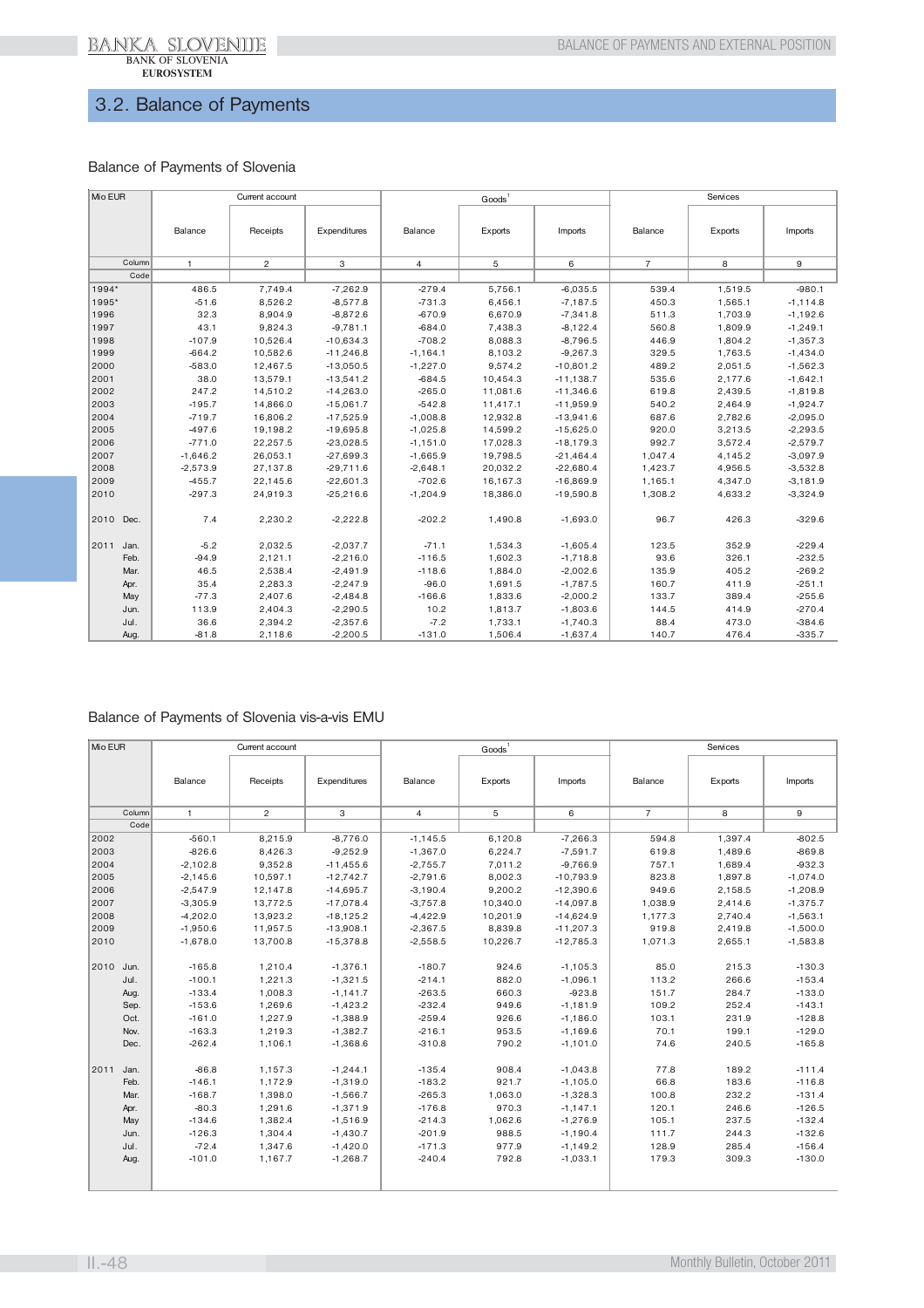### Balance of Payments of Slovenia

|         |                 |         |          | Services - of which: |                         |         |                       |                         |          |
|---------|-----------------|---------|----------|----------------------|-------------------------|---------|-----------------------|-------------------------|----------|
|         | Transportations | Travel  |          |                      | Communications services |         | Construction services | Other business services |          |
| Exports | Imports         | Exports | Imports  | Exports              | Imports                 | Exports | Imports               | Exports                 | Imports  |
| 10      | 11              | 12      | 13       | 14                   | 15                      | 16      | 17                    | 18                      | 19       |
|         |                 |         |          |                      |                         |         |                       |                         |          |
| 410.6   | $-354.8$        | 766.8   | $-326.3$ | 10.6                 | $-4.6$                  | 103.6   | $-2.7$                | 205.1                   | $-220.3$ |
| 390.2   | $-338.1$        | 836.8   | $-443.0$ | 9.2                  | $-8.9$                  | 104.1   | $-18.4$               | 191.0                   | $-221.2$ |
| 383.9   | $-326.6$        | 989.1   | $-481.5$ | 11.1                 | $-13.1$                 | 73.8    | $-35.0$               | 193.5                   | $-236.1$ |
| 411.9   | $-327.2$        | 1,047.9 | $-462.8$ | 19.1                 | $-24.0$                 | 70.3    | $-46.8$               | 199.6                   | $-247.6$ |
| 480.9   | $-365.9$        | 970.8   | $-501.1$ | 22.1                 | $-27.6$                 | 65.2    | $-31.1$               | 189.8                   | $-272.7$ |
| 489.8   | $-357.5$        | 900.1   | $-511.5$ | 22.7                 | $-35.0$                 | 54.0    | $-59.2$               | 207.5                   | $-296.2$ |
| 534.4   | $-385.0$        | 1,044.8 | $-556.2$ | 27.0                 | $-55.3$                 | 71.8    | $-55.6$               | 265.0                   | $-301.5$ |
| 559.2   | $-356.3$        | 1,104.8 | $-600.8$ | 37.8                 | $-67.1$                 | 78.8    | $-52.1$               | 266.8                   | $-335.4$ |
| 634.6   | $-385.2$        | 1,142.6 | $-634.8$ | 60.5                 | $-89.0$                 | 94.9    | $-60.4$               | 337.4                   | $-380.7$ |
| 680.0   | $-419.5$        | 1,186.3 | $-664.1$ | 61.7                 | $-94.9$                 | 71.0    | $-72.1$               | 331.4                   | $-399.1$ |
| 809.3   | $-485.4$        | 1,311.7 | $-703.3$ | 71.9                 | $-95.9$                 | 72.2    | $-49.4$               | 378.4                   | $-455.1$ |
| 923.0   | $-524.9$        | 1,450.5 | $-707.5$ | 90.8                 | $-109.4$                | 107.9   | $-64.4$               | 479.5                   | $-572.3$ |
| 1,057.7 | $-601.4$        | 1,555.5 | $-772.3$ | 89.9                 | $-107.9$                | 103.8   | $-67.5$               | 577.1                   | $-648.5$ |
| 1,258.7 | $-733.6$        | 1.665.4 | $-831.5$ | 105.4                | $-129.8$                | 151.4   | $-160.5$              | 751.5                   | $-801.7$ |
| 1,435.8 | $-874.5$        | 1,826.6 | $-922.2$ | 206.3                | $-217.5$                | 300.3   | $-155.2$              | 880.4                   | $-839.9$ |
| 1,084.9 | $-648.3$        | 1.803.9 | $-912.7$ | 197.5                | $-223.3$                | 197.3   | $-98.9$               | 778.9                   | $-697.5$ |
| 1,205.8 | $-709.5$        | 1.935.4 | $-923.1$ | 217.8                | $-240.8$                | 148.1   | $-67.6$               | 795.6                   | $-742.9$ |
| 120.6   | $-64.2$         | 136.6   | $-48.3$  | 22.0                 | $-26.0$                 | 17.0    | $-6.7$                | 88.1                    | $-108.9$ |
| 88.5    | $-58.2$         | 152.3   | $-39.1$  | 19.7                 | $-18.6$                 | 10.3    | $-7.0$                | 64.2                    | $-50.8$  |
| 105.3   | $-62.9$         | 119.8   | $-40.3$  | 18.0                 | $-20.0$                 | 9.6     | $-4.3$                | 53.6                    | $-51.1$  |
| 119.5   | $-64.4$         | 147.3   | $-39.3$  | 20.1                 | $-19.3$                 | 10.2    | $-5.9$                | 75.4                    | $-79.2$  |
| 106.1   | $-58.8$         | 176.3   | $-53.0$  | 22.1                 | $-21.9$                 | 9.4     | $-4.5$                | 73.6                    | $-66.9$  |
| 115.2   | $-61.7$         | 151.9   | $-48.3$  | 21.2                 | $-20.5$                 | 8.9     | $-5.2$                | 58.3                    | $-63.8$  |
| 110.3   | $-59.2$         | 171.6   | $-61.6$  | 21.7                 | $-23.7$                 | 10.4    | $-2.9$                | 72.7                    | $-71.6$  |
| 110.6   | $-56.1$         | 237.6   | $-173.6$ | 20.0                 | $-21.6$                 | 10.0    | $-3.0$                | 72.0                    | $-62.0$  |
| 108.6   | $-56.7$         | 267.9   | $-150.0$ | 20.4                 | $-29.8$                 | 9.1     | $-4.2$                | 50.3                    | $-56.2$  |

|         | Services - of which: |         |          |         |                         |         |                       |         |                         |  |  |
|---------|----------------------|---------|----------|---------|-------------------------|---------|-----------------------|---------|-------------------------|--|--|
|         | Transportations      | Travel  |          |         | Communications services |         | Construction services |         | Other business services |  |  |
| Exports | Imports              | Exports | Imports  | Exports | Imports                 | Exports | Imports               | Exports | Imports                 |  |  |
| 10      | 11                   | 12      | 13       | 14      | 15                      | 16      | 17                    | 18      | 19                      |  |  |
|         |                      |         |          |         |                         |         |                       |         |                         |  |  |
| 386.3   | $-234.0$             | 722.7   | $-242.8$ | 30.8    | $-30.0$                 | 34.1    | $-14.6$               | 162.0   | $-170.7$                |  |  |
| 420.7   | $-254.0$             | 778.5   | $-246.4$ | 36.2    | $-38.6$                 | 26.8    | $-30.1$               | 171.4   | $-179.1$                |  |  |
| 488.4   | $-287.8$             | 872.7   | $-247.8$ | 41.8    | $-32.2$                 | 31.8    | $-24.7$               | 194.3   | $-195.4$                |  |  |
| 563.9   | $-277.7$             | 930.7   | $-326.9$ | 54.2    | $-44.0$                 | 46.2    | $-31.7$               | 232.1   | $-243.4$                |  |  |
| 695.7   | $-320.1$             | 995.6   | $-347.6$ | 57.9    | $-44.7$                 | 59.5    | $-29.9$               | 265.0   | $-282.0$                |  |  |
| 801.9   | $-388.6$             | 1033.8  | $-344.4$ | 66.4    | $-42.0$                 | 82.0    | $-97.9$               | 340.0   | $-285.7$                |  |  |
| 877.2   | $-457.9$             | 1140.4  | $-407.2$ | 104.9   | $-71.4$                 | 107.7   | $-33.6$               | 361.9   | $-305.1$                |  |  |
| 678.7   | $-363.0$             | 1139.7  | $-423.3$ | 82.0    | $-55.9$                 | 91.6    | $-43.9$               | 308.1   | $-279.9$                |  |  |
| 773.8   | $-391.3$             | 1247.8  | $-442.6$ | 91.7    | $-56.8$                 | 90.5    | $-31.5$               | 306.5   | $-284.4$                |  |  |
|         |                      |         |          |         |                         |         |                       |         |                         |  |  |
| 65.6    | $-34.9$              | 94.9    | $-34.6$  | 6.8     | $-3.7$                  | 8.8     | $-1.8$                | 27.0    | $-24.2$                 |  |  |
| 67.5    | $-32.9$              | 143.6   | $-51.3$  | 7.9     | $-4.1$                  | 9.6     | $-1.9$                | 26.8    | $-24.8$                 |  |  |
| 56.2    | $-33.1$              | 180.2   | $-44.3$  | 7.1     | $-3.6$                  | 7.8     | $-4.9$                | 21.6    | $-18.6$                 |  |  |
| 68.3    | $-32.1$              | 121.8   | $-44.1$  | 11.6    | $-8.0$                  | 7.3     | $-1.9$                | 26.5    | $-24.7$                 |  |  |
| 69.5    | $-36.1$              | 107.5   | $-34.1$  | 8.9     | $-4.6$                  | 8.0     | $-2.7$                | 23.7    | $-22.5$                 |  |  |
| 73.7    | $-33.7$              | 76.1    | $-28.1$  | 8.9     | $-5.6$                  | 8.4     | $-2.1$                | 21.3    | $-26.2$                 |  |  |
| 76.3    | $-32.2$              | 89.8    | $-31.5$  | 10.6    | $-7.6$                  | 10.1    | $-4.0$                | 40.1    | $-45.2$                 |  |  |
|         |                      |         |          |         |                         |         |                       |         |                         |  |  |
| 58.4    | $-31.1$              | 84.5    | $-26.1$  | 8.8     | $-3.7$                  | 8.7     | $-4.5$                | 22.3    | $-21.5$                 |  |  |
| 69.5    | $-32.8$              | 70.6    | $-27.2$  | 7.6     | $-4.3$                  | 8.2     | $-2.2$                | 17.9    | $-20.4$                 |  |  |
| 79.3    | $-34.8$              | 90.9    | $-25.7$  | 9.4     | $-3.7$                  | 8.0     | $-3.7$                | 27.7    | $-24.0$                 |  |  |
| 72.5    | $-31.1$              | 120.1   | $-33.7$  | 10.6    | $-5.4$                  | 5.4     | $-2.3$                | 26.2    | $-27.4$                 |  |  |
| 80.0    | $-35.5$              | 96.5    | $-32.5$  | 10.7    | $-4.6$                  | 6.7     | $-2.3$                | 22.8    | $-22.3$                 |  |  |
| 71.3    | $-32.1$              | 112.4   | $-36.0$  | 12.2    | $-4.5$                  | 7.1     | $-1.8$                | 30.2    | $-26.1$                 |  |  |
| 76.0    | $-31.4$              | 155.3   | $-53.2$  | 9.0     | $-6.8$                  | 7.7     | $-1.5$                | 25.6    | $-19.7$                 |  |  |
| 71.7    | $-32.2$              | 192.9   | $-46.3$  | 10.3    | $-6.2$                  | 6.9     | $-2.6$                | 18.3    | $-19.2$                 |  |  |
|         |                      |         |          |         |                         |         |                       |         |                         |  |  |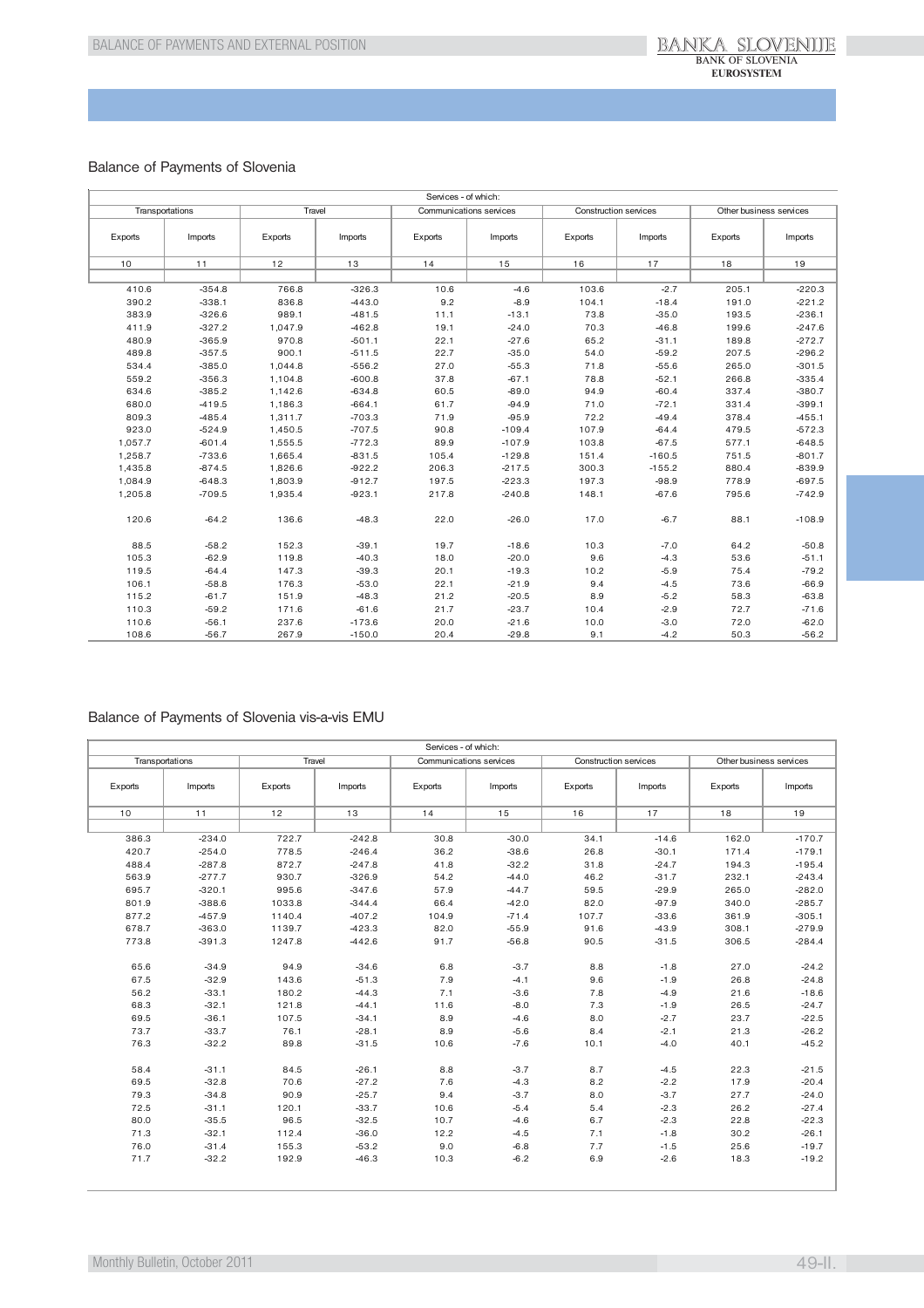**EUROSYSTEM**

Balance of Payments of Slovenia

3.2. Balance of Payments (continued)

| Mio EUR      | Income <sup>8</sup> |          |                           |         |                          |                   |            |            |                          |  |  |
|--------------|---------------------|----------|---------------------------|---------|--------------------------|-------------------|------------|------------|--------------------------|--|--|
|              |                     |          | Compensation of employees |         |                          | Investment income |            |            |                          |  |  |
|              | Balance             |          |                           |         |                          | Receipts          |            |            | Expenditures             |  |  |
|              |                     | Receipts | Expenditures              |         | Direct inv. <sup>8</sup> | Portofolio inv.   | Other inv. |            | Direct inv. <sup>8</sup> |  |  |
| Column       | 20                  | 21       | 22                        | 23      | 24                       | 25                | 26         | 27         | 28                       |  |  |
| Code         |                     |          |                           |         |                          |                   |            |            |                          |  |  |
| 1994*        | 144.8               | 183.5    | $-13.6$                   | 90.3    | $-1.7$                   | 0.0               | 91.9       | $-115.5$   | 4.2                      |  |  |
| 1995*        | 155.7               | 167.0    | $-19.5$                   | 146.7   | $-1.1$                   | 10.6              | 137.1      | $-138.4$   | 3.2                      |  |  |
| 1996         | 122.0               | 186.6    | $-19.2$                   | 143.2   | 4.3                      | 15.8              | 123.2      | $-188.7$   | $-10.7$                  |  |  |
| 1997         | 65.8                | 181.7    | $-23.3$                   | 164.7   | 9.6                      | 27.2              | 127.9      | $-257.3$   | $-44.1$                  |  |  |
| 1998         | 49.1                | 183.5    | $-24.2$                   | 184.2   | $-11.2$                  | 73.3              | 122.1      | $-294.3$   | $-65.7$                  |  |  |
| 1999         | 58.1                | 194.4    | $-23.4$                   | 205.8   | 6.4                      | 115.4             | 84.1       | $-318.7$   | $-77.6$                  |  |  |
| 2000         | 29.3                | 203.7    | $-29.3$                   | 267.5   | 24.5                     | 128.8             | 114.2      | $-412.6$   | $-97.4$                  |  |  |
| 2001         | 43.2                | 197.1    | $-29.8$                   | 313.9   | 5.5                      | 168.0             | 140.4      | $-438.1$   | 7.8                      |  |  |
| 2002         | $-167.7$            | 207.3    | $-47.3$                   | 282.2   | $-4.0$                   | 145.6             | 140.6      | $-609.9$   | $-201.3$                 |  |  |
| 2003         | $-218.7$            | 192.0    | $-57.3$                   | 317.7   | 20.7                     | 193.2             | 103.8      | $-671.1$   | $-265.8$                 |  |  |
| 2004         | $-322.1$            | 200.5    | $-62.6$                   | 329.2   | 26.2                     | 220.9             | 82.1       | $-789.2$   | $-381.0$                 |  |  |
| 2005         | $-295.2$            | 204.9    | $-76.5$                   | 442.3   | 74.4                     | 267.7             | 100.2      | $-865.9$   | $-385.5$                 |  |  |
| 2006         | $-439.8$            | 217.6    | $-110.2$                  | 654.3   | 174.4                    | 301.1             | 178.8      | $-1,201.5$ | $-562.5$                 |  |  |
| 2007         | $-788.5$            | 229.0    | $-178.9$                  | 939.9   | 261.7                    | 373.5             | 304.7      | $-1,778.5$ | $-770.3$                 |  |  |
| 2008         | $-1.062.1$          | 238.0    | $-262.6$                  | 1,024.0 | 205.2                    | 422.3             | 396.5      | $-2,061.6$ | $-700.5$                 |  |  |
| 2009         | $-766.2$            | 197.5    | $-128.5$                  | 468.2   | $-86.8$                  | 325.7             | 229.4      | $-1,303.4$ | $-496.4$                 |  |  |
| 2010         | $-506.7$            | 233.1    | $-94.1$                   | 448.6   | $-115.4$                 | 356.2             | 207.8      | $-1.094.3$ | $-304.1$                 |  |  |
| 2010 Dec.    | $-30.9$             | 21.8     | $-8.5$                    | 57.7    | 8.5                      | 31.3              | 17.9       | $-101.9$   | $-27.6$                  |  |  |
| 2011<br>Jan. | $-55.5$             | 18.2     | $-6.9$                    | 43.3    | $-2.7$                   | 28.9              | 17.0       | $-110.0$   | $-37.5$                  |  |  |
| Feb.         | $-54.7$             | 18.2     | $-6.9$                    | 45.2    | $-1.9$                   | 31.0              | 16.1       | $-111.1$   | $-36.6$                  |  |  |
| Mar.         | $-37.1$             | 18.2     | $-6.9$                    | 69.6    | $-2.3$                   | 54.7              | 17.2       | $-118.0$   | $-37.6$                  |  |  |
| Apr.         | $-57.7$             | 21.6     | $-8.0$                    | 44.3    | $-2.4$                   | 29.6              | 17.1       | $-115.6$   | $-37.3$                  |  |  |
| May          | $-45.7$             | 21.6     | $-8.0$                    | 58.9    | $-2.6$                   | 44.2              | 17.3       | $-118.2$   | $-37.9$                  |  |  |
| Jun.         | $-50.9$             | 21.6     | $-8.0$                    | 55.8    | $-1.3$                   | 39.4              | 17.7       | $-120.2$   | $-38.0$                  |  |  |
| Jul.         | $-63.9$             | 19.6     | $-8.5$                    | 53.2    | $-1.5$                   | 35.7              | 18.9       | $-128.1$   | $-44.0$                  |  |  |
| Aug.         | $-70.4$             | 19.6     | $-8.5$                    | 46.1    | $-2.8$                   | 30.5              | 18.4       | $-127.5$   | $-40.5$                  |  |  |

| Mio EUR |        | Income <sup>8</sup> |          |                           |       |                 |                   |            |           |                 |  |
|---------|--------|---------------------|----------|---------------------------|-------|-----------------|-------------------|------------|-----------|-----------------|--|
|         |        |                     |          | Compensation of employees |       |                 | Investment income |            |           |                 |  |
|         |        | Balance             |          |                           |       |                 | Receipts          |            |           | Expenditures    |  |
|         |        |                     | Receipts | Expenditures              |       | Direct inv. $8$ | Portofolio inv.   | Other inv. |           | Direct inv. $8$ |  |
|         | Column | 20                  | 21       | 22                        | 23    | 24              | 25                | 26         | 27        | 28              |  |
|         | Code   |                     |          |                           |       |                 |                   |            |           |                 |  |
| 2002    |        | $-79.8$             | 202.1    | $-14.6$                   | 192.3 | 5.0             | 110.5             | 76.8       | $-459.7$  | $-148.0$        |  |
| 2003    |        | $-129.3$            | 187.0    | $-16.6$                   | 226.8 | 20.8            | 152.3             | 53.8       | $-526.6$  | $-213.1$        |  |
| 2004    |        | $-113.5$            | 197.6    | $-22.0$                   | 214.3 | 11.7            | 163.2             | 39.5       | $-503.4$  | $-270.9$        |  |
| 2005    |        | $-174.6$            | 202.6    | $-5.3$                    | 242.9 | 15.1            | 186.1             | 41.7       | $-614.8$  | $-316.4$        |  |
| 2006    |        | $-253.8$            | 213.4    | $-9.5$                    | 336.2 | 62.1            | 190.0             | 84.1       | $-793.9$  | $-353.0$        |  |
| 2007    |        | $-573.9$            | 223.1    | $-10.6$                   | 425.5 | 61.6            | 242.7             | 121.1      | $-1211.8$ | $-511.2$        |  |
| 2008    |        | $-885.1$            | 232.5    | $-11.3$                   | 444.9 | 32.4            | 274.0             | 138.4      | $-1551.3$ | $-526.8$        |  |
| 2009    |        | $-493.2$            | 192.1    | $-18.3$                   | 228.3 | $-44.0$         | 221.1             | 51.2       | $-895.4$  | $-363.6$        |  |
| 2010    |        | $-144.8$            | 225.7    | $-13.4$                   | 307.2 | 12.1            | 251.2             | 43.9       | $-664.3$  | $-242.6$        |  |
|         |        |                     |          |                           |       |                 |                   |            |           |                 |  |
| 2010    | Jun.   | $-66.4$             | 20.1     | $-1.1$                    | 27.9  | 1.8             | 23.4              | 2.8        | $-113.3$  | $-80.2$         |  |
|         | Jul.   | $-1.4$              | 18.0     | $-1.2$                    | 23.3  | $-0.2$          | 20.8              | 2.6        | $-41.5$   | $-7.4$          |  |
|         | Aug.   | $-18.8$             | 18.0     | $-1.2$                    | 23.3  | $-0.5$          | 20.9              | 2.9        | $-58.9$   | $-24.3$         |  |
|         | Sep.   | $-28.6$             | 18.0     | $-1.2$                    | 24.0  | 0.1             | 20.6              | 3.3        | $-69.5$   | $-33.5$         |  |
|         | Oct.   | 1.0                 | 21.4     | $-1.2$                    | 24.6  | 1.8             | 20.0              | 2.8        | $-43.7$   | $-8.5$          |  |
|         | Nov.   | $-6.3$              | 21.4     | $-1.2$                    | 25.1  | $-0.2$          | 22.4              | 2.9        | $-51.6$   | $-16.5$         |  |
|         | Dec.   | $-15.8$             | 21.4     | $-1.2$                    | 32.6  | 8.3             | 20.2              | 4.1        | $-68.5$   | $-28.3$         |  |
|         |        |                     |          |                           |       |                 |                   |            |           |                 |  |
| 2011    | Jan.   | $-25.6$             | 16.3     | $-1.0$                    | 24.2  | $-0.3$          | 20.6              | 3.9        | $-65.1$   | $-27.4$         |  |
|         | Feb.   | $-24.5$             | 16.3     | $-1.0$                    | 27.7  | $-0.4$          | 24.6              | 3.5        | $-67.5$   | $-26.4$         |  |
|         | Mar.   | $-4.0$              | 16.3     | $-1.0$                    | 50.4  | 0.1             | 45.9              | 4.4        | $-69.7$   | $-27.5$         |  |
|         | Apr.   | $-24.3$             | 20.8     | $-1.1$                    | 25.4  | 0.3             | 20.6              | 4.5        | $-69.4$   | $-27.2$         |  |
|         | May    | $-15.7$             | 20.8     | $-1.1$                    | 37.0  | $-0.1$          | 32.4              | 4.8        | $-72.3$   | $-27.6$         |  |
|         | Jun.   | $-29.3$             | 20.8     | $-1.1$                    | 25.8  | $-0.1$          | 21.1              | 4.8        | $-74.8$   | $-27.7$         |  |
|         | Jul.   | $-33.2$             | 18.9     | $-1.2$                    | 30.0  | $-0.2$          | 24.5              | 5.7        | $-80.8$   | $-33.5$         |  |
|         | Aug.   | $-35.1$             | 18.9     | $-1.2$                    | 25.8  | $-0.2$          | 20.2              | 5.8        | $-78.5$   | $-29.8$         |  |
|         |        |                     |          |                           |       |                 |                   |            |           |                 |  |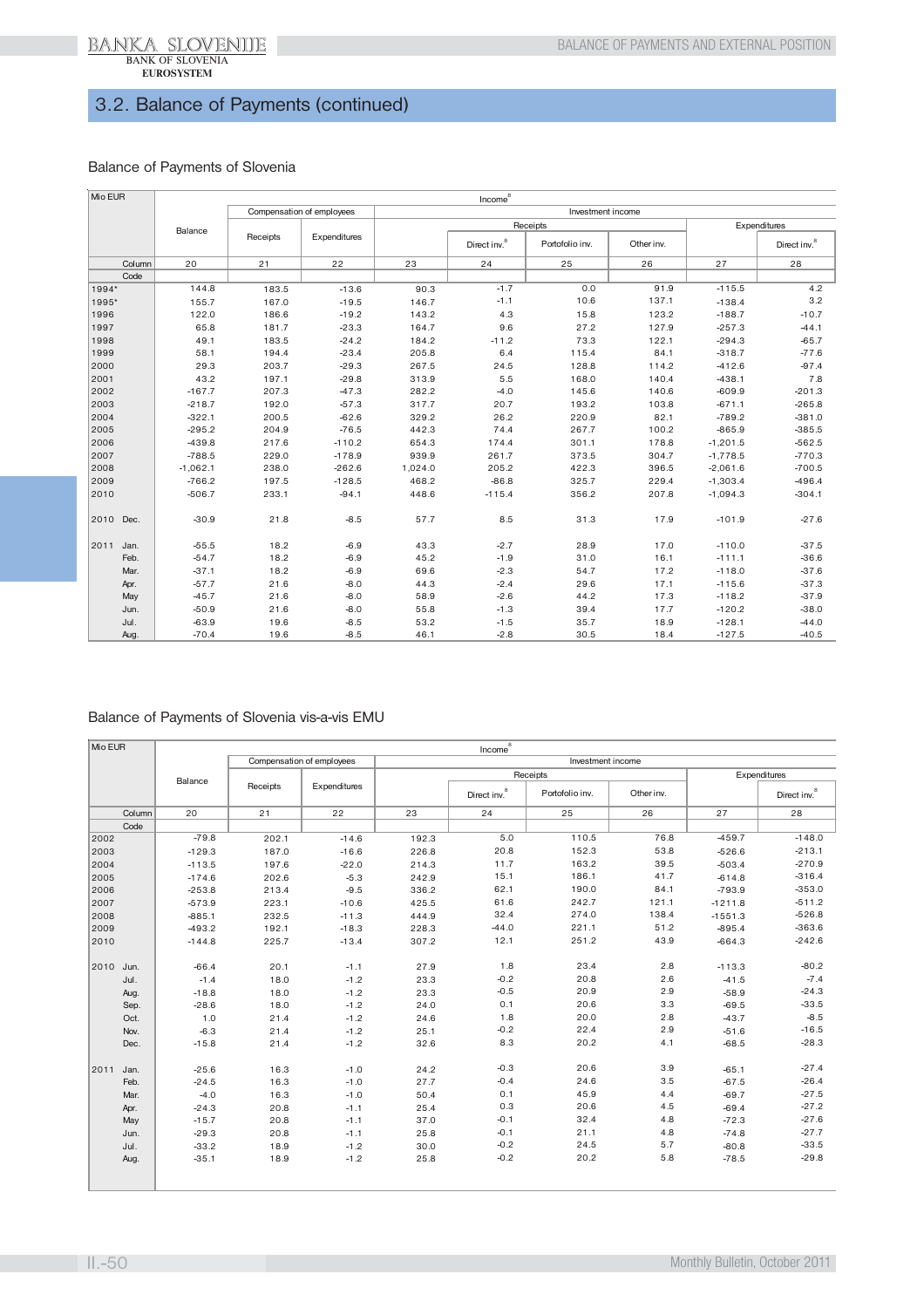### Balance of Payments of Slovenia

| Income            |            | Current transfers $10$ |         |                    |               |             |                    |               |
|-------------------|------------|------------------------|---------|--------------------|---------------|-------------|--------------------|---------------|
| Investment income |            |                        |         | In Slovenia        |               |             | Abroad             |               |
| Expenditures      |            |                        |         |                    |               |             |                    |               |
| Portofolio inv.   | Other inv. | Balance                |         | General government | Other sectors |             | General government | Other sectors |
|                   |            |                        |         |                    |               |             |                    |               |
| 29                | 30         | 31                     | 32      | 33                 | 34            | 35          | 36                 | 37            |
|                   |            |                        |         |                    |               |             |                    |               |
| 0.0               | $-119.7$   | 81.9                   | 200.0   | 9.6                | 190.4         | $-118.2$    | $-100.9$           | $-17.3$       |
| $-6.0$            | $-135.7$   | 73.7                   | 191.3   | 14.4               | 176.9         | $-117.7$    | $-77.9$            | $-39.7$       |
| $-21.7$           | $-156.3$   | 70.0                   | 200.3   | 13.1               | 187.2         | $-130.3$    | $-77.2$            | $-53.1$       |
| $-26.9$           | $-186.3$   | 100.6                  | 229.6   | 26.0               | 203.6         | $-129.0$    | $-84.9$            | $-44.1$       |
| $-45.5$           | $-183.1$   | 104.2                  | 266.2   | 19.2               | 247.0         | $-162.0$    | $-94.4$            | $-67.6$       |
| $-72.9$           | $-168.2$   | 112.2                  | 315.7   | 22.5               | 293.2         | $-203.4$    | $-102.8$           | $-100.6$      |
| $-100.9$          | $-214.3$   | 125.5                  | 370.6   | 44.1               | 326.5         | $-245.1$    | $-110.6$           | $-134.5$      |
| $-154.3$          | $-291.6$   | 143.6                  | 436.2   | 62.1               | 374.0         | $-292.5$    | $-137.0$           | $-155.5$      |
| $-126.8$          | $-281.9$   | 60.1                   | 499.5   | 90.0               | 409.5         | $-439.4$    | $-147.1$           | $-292.4$      |
| $-128.3$          | $-277.1$   | 25.7                   | 474.3   | 90.2               | 384.1         | $-448.6$    | $-135.3$           | $-313.3$      |
| $-124.1$          | $-284.1$   | $-76.5$                | 561.1   | 209.7              | 351.4         | $-637.5$    | $-299.7$           | $-337.9$      |
| $-131.5$          | $-348.8$   | $-96.6$                | 738.3   | 347.9              | 390.4         | $-834.9$    | $-461.5$           | $-373.4$      |
| $-120.9$          | $-518.1$   | $-172.8$               | 784.9   | 409.8              | 375.1         | $-957.8$    | $-516.6$           | $-441.2$      |
| $-155.2$          | $-853.0$   | $-239.1$               | 940.6   | 410.1              | 530.4         | $-1,179.6$  | $-604.0$           | $-575.6$      |
| $-169.7$          | $-1,191.4$ | $-287.3$               | 887.0   | 475.9              | 411.2         | $-1, 174.3$ | $-704.2$           | $-470.1$      |
| $-259.2$          | $-547.9$   | $-152.0$               | 965.6   | 590.3              | 375.2         | $-1, 117.5$ | $-700.2$           | $-417.3$      |
| $-434.5$          | $-355.7$   | 106.0                  | 1,218.4 | 823.2              | 395.2         | $-1, 112.4$ | $-667.2$           | $-445.2$      |
|                   |            |                        |         |                    |               |             |                    |               |
| $-36.6$           | $-37.7$    | 143.8                  | 233.6   | 199.0              | 34.6          | $-89.8$     | $-49.2$            | $-40.5$       |
|                   |            |                        |         |                    |               |             |                    |               |
| $-40.8$           | $-31.7$    | $-2.1$                 | 83.8    | 62.6               | 21.2          | $-85.9$     | $-61.6$            | $-24.3$       |
| $-44.5$           | $-30.0$    | $-17.3$                | 129.3   | 83.5               | 45.8          | $-146.6$    | $-106.5$           | $-40.2$       |
| $-47.7$           | $-32.7$    | 66.2                   | 161.4   | 127.6              | 33.8          | $-95.2$     | $-53.6$            | $-41.6$       |
| $-46.2$           | $-32.0$    | 28.4                   | 114.1   | 78.2               | 35.8          | $-85.7$     | $-44.3$            | $-41.4$       |
| $-46.9$           | $-33.4$    | 1.3                    | 104.2   | 70.2               | 33.9          | $-102.8$    | $-62.8$            | $-40.0$       |
| $-46.3$           | $-35.9$    | 10.1                   | 98.4    | 64.7               | 33.7          | $-88.3$     | $-50.6$            | $-37.6$       |
| $-45.6$           | $-38.6$    | 19.3                   | 115.3   | 81.9               | 33.4          | $-96.0$     | $-56.2$            | $-39.8$       |
| $-47.4$           | $-39.6$    | $-21.2$                | 70.1    | 45.7               | 24.4          | $-91.3$     | $-49.4$            | $-41.9$       |

|                   | Income     | Current transfers $10$ |       |                    |               |          |                    |               |
|-------------------|------------|------------------------|-------|--------------------|---------------|----------|--------------------|---------------|
| Investment income |            |                        |       | In Slovenia        |               |          | Abroad             |               |
| Expenditures      |            | Balance                |       |                    |               |          |                    |               |
| Portofolio inv.   | Other inv. |                        |       | General government | Other sectors |          | General government | Other sectors |
| 29                | 30         | 31                     | 32    | 33                 | 34            | 35       | 36                 | 37            |
|                   |            |                        |       |                    |               |          |                    |               |
| $-98.9$           | $-212.8$   | 70.4                   | 303.3 | 69.4               | 233.9         | $-232.9$ | $-41.9$            | $-190.9$      |
| $-100.7$          | $-212.8$   | 50.0                   | 298.2 | 67.7               | 230.5         | $-248.2$ | $-46.0$            | $-202.2$      |
| $-19.0$           | $-213.6$   | 9.3                    | 240.3 | 21.2               | 219.0         | $-231.0$ | $-31.6$            | $-199.3$      |
| $-33.1$           | $-265.3$   | $-3.2$                 | 251.5 | 29.2               | 222.3         | $-254.7$ | $-53.7$            | $-201.0$      |
| $-28.4$           | $-412.5$   | $-53.4$                | 239.5 | 38.6               | 200.9         | $-292.9$ | $-64.6$            | $-228.2$      |
| $-33.8$           | $-666.8$   | $-13.1$                | 369.3 | 65.8               | 303.5         | $-382.4$ | $-68.5$            | $-313.9$      |
| $-58.1$           | $-966.3$   | $-71.2$                | 303.4 | 53.7               | 249.7         | $-374.6$ | $-82.6$            | $-292.0$      |
| $-104.0$          | $-427.8$   | $-9.7$                 | 277.5 | 55.7               | 221.7         | $-287.1$ | $-75.4$            | $-211.7$      |
| $-161.5$          | $-260.2$   | $-46.0$                | 286.0 | 74.2               | 211.9         | $-332.1$ | $-90.4$            | $-241.6$      |
|                   |            |                        |       |                    |               |          |                    |               |
| $-13.6$           | $-19.5$    | $-3.6$                 | 22.5  | 5.5                | 17.0          | $-26.1$  | $-5.4$             | $-20.7$       |
| $-13.6$           | $-20.5$    | 2.1                    | 31.5  | 12.3               | 19.1          | $-29.4$  | $-6.7$             | $-22.7$       |
| $-13.6$           | $-21.0$    | $-2.7$                 | 22.0  | 5.4                | 16.6          | $-24.7$  | $-5.4$             | $-19.4$       |
| $-13.5$           | $-22.4$    | $-1.8$                 | 25.6  | 6.3                | 19.3          | $-27.5$  | $-6.3$             | $-21.1$       |
| $-13.7$           | $-21.5$    | $-5.7$                 | 23.5  | 4.9                | 18.6          | $-29.2$  | $-6.9$             | $-22.4$       |
| $-12.9$           | $-22.1$    | $-11.0$                | 20.3  | 4.6                | 15.7          | $-31.3$  | $-11.4$            | $-19.9$       |
| $-12.4$           | $-27.8$    | $-10.5$                | 21.5  | 5.8                | 15.7          | $-32.0$  | $-9.0$             | $-23.1$       |
|                   |            |                        |       |                    |               |          |                    |               |
| $-15.2$           | $-22.5$    | $-3.6$                 | 19.3  | 5.7                | 13.6          | $-22.9$  | $-7.4$             | $-15.5$       |
| $-19.6$           | $-21.5$    | $-5.2$                 | 23.6  | 6.2                | 17.5          | $-28.8$  | $-7.9$             | $-20.9$       |
| $-18.7$           | $-23.5$    | $-0.1$                 | 36.1  | 19.8               | 16.3          | $-36.3$  | $-13.4$            | $-22.9$       |
| $-19.1$           | $-23.1$    | 0.8                    | 28.6  | 5.1                | 23.5          | $-27.8$  | $-8.0$             | $-19.9$       |
| $-20.7$           | $-24.0$    | $-9.7$                 | 24.5  | 7.7                | 16.7          | $-34.2$  | $-9.1$             | $-25.0$       |
| $-21.1$           | $-26.0$    | $-6.8$                 | 25.1  | 6.9                | 18.2          | $-31.9$  | $-8.2$             | $-23.7$       |
| $-19.1$           | $-28.2$    | 3.2                    | 35.5  | 16.8               | 18.7          | $-32.3$  | $-6.1$             | $-26.2$       |
| $-19.5$           | $-29.2$    | $-4.9$                 | 20.9  | 6.8                | 14.1          | $-25.8$  | $-6.9$             | $-18.9$       |
|                   |            |                        |       |                    |               |          |                    |               |
|                   |            |                        |       |                    |               |          |                    |               |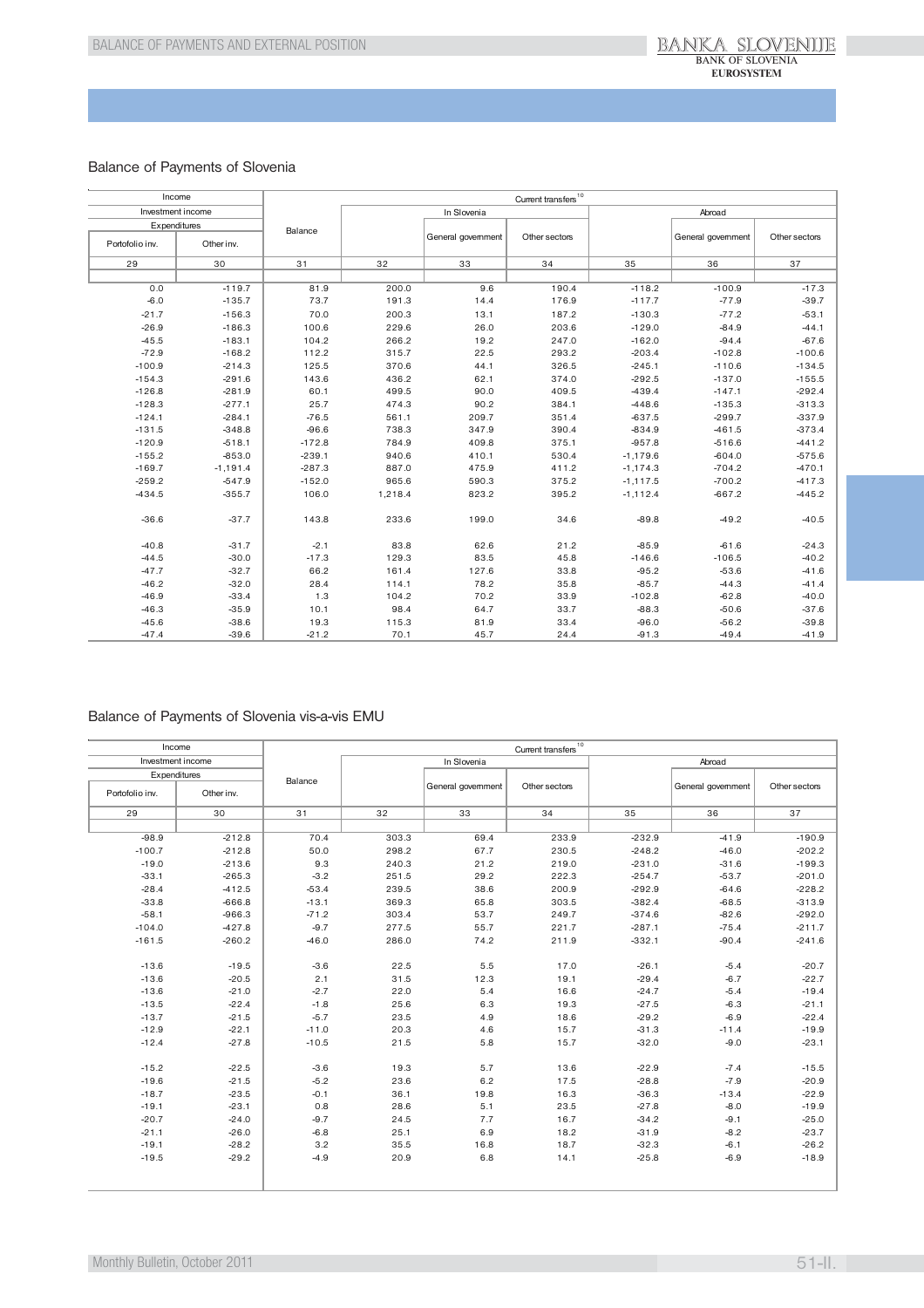**EUROSYSTEM**

### Balance of Payments of Slovenia

| Mio EUR      |                      |                 |                                    |       |                          |               |          |                          |               |                                |
|--------------|----------------------|-----------------|------------------------------------|-------|--------------------------|---------------|----------|--------------------------|---------------|--------------------------------|
|              | Capital and          | Capital account | CA, of which:                      |       | Receipts                 |               |          | Expenditures             |               | CA, of which:<br>Non-produced, |
|              | financial<br>account | (CA)            | Capital<br>transfers <sup>10</sup> |       | General<br>government    | Other sectors |          | General<br>government    | Other sectors | nonfinancial<br>assets         |
| Column       | 38                   | 39              | 40                                 | 41    | 42                       | 43            | 44       | 45                       | 46            | 47                             |
| Code         |                      |                 |                                    |       |                          |               |          |                          |               |                                |
| 1994*        | $-441.3$             | $-2.8$          | $-1.5$                             | 1.8   | $\overline{\phantom{a}}$ | 1.8           | $-3.2$   |                          | $-3.2$        | $-1.3$                         |
| 1995*        | 200.5                | $-5.3$          | $-3.5$                             | 2.3   | 0.8                      | 1.5           | $-5.8$   | $-3.1$                   | $-2.8$        | $-1.8$                         |
| 1996         | $-33.9$              | $-1.5$          | 0.6                                | 4.1   | 0.9                      | 3.2           | $-3.5$   | 0.0                      | $-3.4$        | $-2.1$                         |
| 1997         | $-111.4$             | 0.9             | 1.8                                | 4.2   | 1.2                      | 3.0           | $-2.4$   | $-0.1$                   | $-2.3$        | $-0.9$                         |
| 1998         | 53.0                 | $-1.2$          | $-0.2$                             | 3.0   | 0.1                      | 2.8           | $-3.2$   | 0.0                      | $-3.2$        | $-1.0$                         |
| 1999         | 624.6                | $-0.7$          | 0.0                                | 2.7   | 0.1                      | 2.6           | $-2.8$   | $\sim$                   | $-2.8$        | $-0.6$                         |
| 2000         | 541.6                | 4.0             | 0.8                                | 3.4   | 0.0                      | 3.4           | $-2.7$   | $-0.2$                   | $-2.5$        | 3.3                            |
| 2001         | $-148.4$             | $-4.0$          | 0.7                                | 2.4   | ÷,                       | 2.4           | $-1.8$   | 0.0                      | $-1.7$        | $-4.7$                         |
| 2002         | 3.1                  | $-163.6$        | $-162.7$                           | 74.1  | 0.0                      | 74.1          | $-236.8$ | 0.0                      | $-236.8$      | $-0.8$                         |
| 2003         | 45.7                 | $-165.5$        | $-163.7$                           | 81.1  | 0.1                      | 81.0          | $-244.8$ | $-0.1$                   | $-244.7$      | $-1.8$                         |
| 2004         | 697.6                | $-96.1$         | $-96.5$                            | 151.0 | 19.5                     | 131.5         | $-247.5$ | 0.0                      | $-247.5$      | 0.4                            |
| 2005         | 970.4                | $-113.9$        | $-109.2$                           | 169.8 | 28.6                     | 141.2         | $-279.0$ | 0.0                      | $-279.0$      | $-4.7$                         |
| 2006         | 1,091.5              | $-131.5$        | $-126.4$                           | 205.2 | 46.7                     | 158.5         | $-331.6$ | $-0.1$                   | $-331.5$      | $-5.1$                         |
| 2007         | 1,919.7              | $-51.9$         | $-50.5$                            | 315.5 | 127.7                    | 187.8         | $-366.0$ | $-0.8$                   | $-365.3$      | $-1.4$                         |
| 2008         | 2,605.2              | $-25.4$         | $-26.3$                            | 280.8 | 78.0                     | 202.9         | $-307.1$ | $\overline{\phantom{a}}$ | $-307.1$      | 0.9                            |
| 2009         | 154.1                | $-9.4$          | $-4.1$                             | 267.3 | 120.9                    | 146.5         | $-271.5$ | $-0.3$                   | $-271.1$      | $-5.3$                         |
| 2010         | 318.7                | 8.2             | 16.0                               | 355.9 | 103.7                    | 252.2         | $-339.9$ | 0.0                      | $-339.9$      | $-7.8$                         |
| 2010 Dec.    | 71.2                 | $-63.0$         | $-58.0$                            | 79.4  | 42.5                     | 37.0          | $-137.4$ | 0.0                      | $-137.4$      | $-5.0$                         |
| 2011<br>Jan. | $-138.4$             | $-9.3$          | $-6.6$                             | 12.5  | 2.1                      | 10.4          | $-19.0$  |                          | $-19.0$       | $-2.7$                         |
| Feb.         | 64.8                 | 1.5             | 1.5                                | 17.6  | 4.3                      | 13.3          | $-16.1$  |                          | $-16.1$       | 0.0                            |
| Mar.         | 179.8                | 1.0             | 1.0                                | 22.8  | 2.0                      | 20.8          | $-21.8$  | ٠                        | $-21.8$       | 0.0                            |
| Apr.         | 19.0                 | $-2.1$          | $-3.3$                             | 15.6  | 3.3                      | 12.2          | $-18.9$  | ×                        | $-18.9$       | 1.2                            |
| May          | $-9.2$               | 0.2             | 0.5                                | 18.9  | 6.2                      | 12.7          | $-18.5$  |                          | $-18.5$       | $-0.3$                         |
| Jun.         | $-311.6$             | $-3.9$          | $-3.6$                             | 12.2  | 0.0                      | 12.1          | $-15.8$  |                          | $-15.8$       | $-0.3$                         |
| Jul.         | 8.7                  | $-6.7$          | $-6.7$                             | 12.7  | 3.3                      | 9.4           | $-19.5$  |                          | $-19.5$       | 0.0                            |
| Aug.         | $-31.0$              | $-4.2$          | $-2.9$                             | 10.4  | 3.0                      | 7.3           | $-13.2$  |                          | $-13.2$       | $-1.3$                         |

| Mio EUR |        |                      |                 |                                    |       |                          |               |          |                          |               | CA, of which:          |
|---------|--------|----------------------|-----------------|------------------------------------|-------|--------------------------|---------------|----------|--------------------------|---------------|------------------------|
|         |        | Capital and          | Capital account | CA, of which:                      |       | Receipts                 |               |          | Expenditures             |               | Non-produced,          |
|         |        | financial<br>account | (CA)            | Capital<br>transfers <sup>10</sup> |       | General<br>government    | Other sectors |          | General<br>government    | Other sectors | nonfinancial<br>assets |
|         | Column | 38                   | 39              | 40                                 | 41    | 42                       | 43            | 44       | 45                       | 46            | 47                     |
|         | Code   |                      |                 |                                    |       |                          |               |          |                          |               |                        |
| 2002    |        | $-314.7$             | $-81.3$         | $-82.4$                            | 45.3  | 0.0                      | 45.3          | $-127.7$ | 0.0                      | $-127.7$      | 1.1                    |
| 2003    |        | 65.2                 | $-83.9$         | $-83.2$                            | 47.5  | 0.0                      | 47.5          | $-130.7$ | 0.0                      | $-130.7$      | $-0.7$                 |
| 2004    |        | 557.5                | $-42.8$         | $-42.5$                            | 90.1  | $\overline{\phantom{a}}$ | 90.1          | $-132.6$ | 0.0                      | $-132.6$      | $-0.3$                 |
| 2005    |        | 2,611.8              | $-57.0$         | $-52.8$                            | 96.3  | 0.0                      | 96.3          | $-149.1$ | 0.0                      | $-149.1$      | $-4.2$                 |
| 2006    |        | 2,611.5              | $-68.9$         | $-68.2$                            | 107.3 | 0.1                      | 107.2         | $-175.5$ | 0.0                      | $-175.5$      | $-0.6$                 |
| 2007    |        | 2,734.0              | $-65.3$         | $-65.1$                            | 123.2 | 0.0                      | 123.2         | $-188.3$ | $-0.2$                   | $-188.1$      | $-0.2$                 |
| 2008    |        | 3,325.6              | $-34.8$         | $-34.0$                            | 118.7 | 0.0                      | 118.7         | $-152.7$ | $\overline{\phantom{a}}$ | $-152.7$      | $-0.8$                 |
| 2009    |        | $-4,053.2$           | $-51.8$         | $-48.5$                            | 96.8  | 0.3                      | 96.4          | $-145.3$ | $-0.2$                   | $-145.1$      | $-3.2$                 |
| 2010    |        | $-1,482.3$           | $-8.2$          | $-3.0$                             | 193.6 | 0.2                      | 193.4         | $-196.6$ | ٠                        | $-196.6$      | $-5.2$                 |
|         |        |                      |                 |                                    |       |                          |               |          |                          |               |                        |
| 2010    | Jun.   | 76.2                 | $-1.1$          | $-0.7$                             | 7.3   | 0.0                      | 7.3           | $-7.9$   | ٠                        | $-7.9$        | $-0.5$                 |
|         | Jul.   | 260.7                | $-3.8$          | $-3.8$                             | 6.1   | $\sim$                   | 6.1           | $-9.9$   | ÷,                       | $-9.9$        | 0.0                    |
|         | Aug.   | $-249.1$             | $-1.7$          | $-1.7$                             | 4.1   | 0.0                      | 4.1           | $-5.8$   | ×                        | $-5.8$        | 0.0                    |
|         | Sep.   | 69.3                 | $-0.8$          | $-0.6$                             | 6.6   | $\sim$                   | 6.6           | $-7.2$   | ×                        | $-7.2$        | $-0.2$                 |
|         | Oct.   | 31.6                 | 0.3             | 0.4                                | 8.4   | 0.0                      | 8.4           | $-8.0$   | ×                        | $-8.0$        | $-0.1$                 |
|         | Nov.   | $-867.6$             | 0.5             | 0.6                                | 14.1  | 0.0                      | 14.1          | $-13.5$  | ٠                        | $-13.5$       | 0.0                    |
|         | Dec.   | $-106.0$             | $-52.8$         | $-48.7$                            | 23.9  | 0.0                      | 23.9          | $-72.6$  | ٠                        | $-72.6$       | $-4.0$                 |
| 2011    | Jan.   | $-1,430.7$           | $-4.6$          | $-4.6$                             | 6.7   |                          | 6.7           | $-11.2$  |                          | $-11.2$       | 0.0                    |
|         | Feb.   | $-79.3$              | $-0.5$          | $-0.6$                             | 8.5   | ×.                       | 8.5           | $-9.1$   | ×                        | $-9.1$        | 0.1                    |
|         | Mar.   | 94.8                 | 1.6             | 1.6                                | 13.6  | 0.0                      | 13.6          | $-12.0$  | ٠                        | $-12.0$       | 0.0                    |
|         | Apr.   | 409.0                | $-2.9$          | $-2.8$                             | 7.7   | ×.                       | 7.7           | $-10.6$  | ÷.                       | $-10.6$       | 0.0                    |
|         | May    | $-273.9$             | $-2.8$          | $-2.7$                             | 8.1   | $\overline{\phantom{a}}$ | 8.1           | $-10.7$  | ٠                        | $-10.7$       | $-0.1$                 |
|         | Jun.   | 182.2                | $-1.1$          | $-0.7$                             | 8.0   | $\overline{\phantom{a}}$ | 8.0           | $-8.7$   | ×                        | $-8.7$        | $-0.4$                 |
|         | Jul.   | 105.2                | $-4.8$          | $-4.7$                             | 6.2   |                          | 6.2           | $-10.9$  |                          | $-10.9$       | 0.0                    |
|         | Aug.   | $-246.9$             | $-3.4$          | $-2.3$                             | 4.6   |                          | 4.6           | $-6.9$   |                          | $-6.9$        | $-1.1$                 |
|         |        |                      |                 |                                    |       |                          |               |          |                          |               |                        |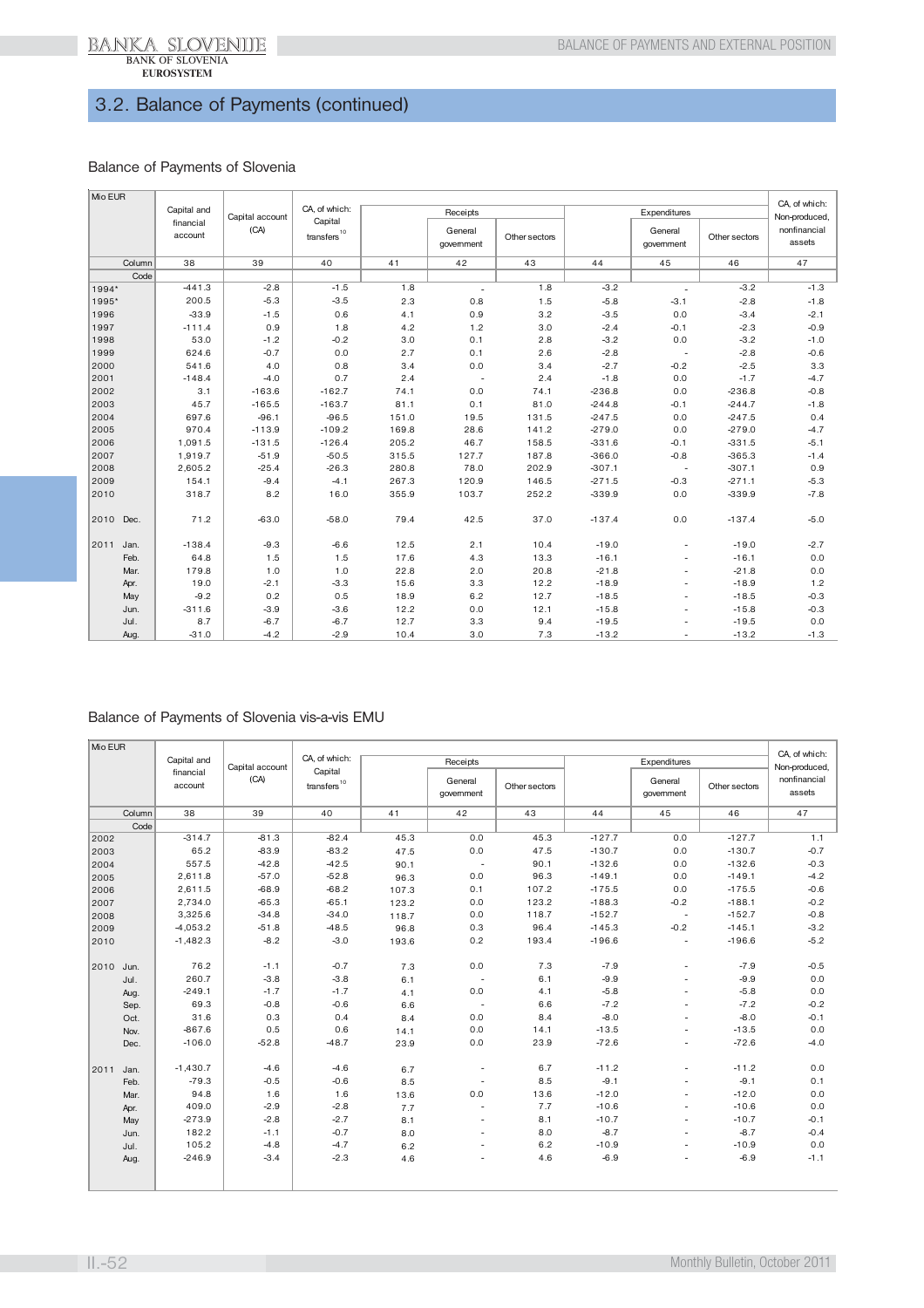### Balance of Payments of Slovenia

|                   |          |            |                |                       | FA, of which: Direct investment <sup>8, 9</sup> |             |                |                       |               |
|-------------------|----------|------------|----------------|-----------------------|-------------------------------------------------|-------------|----------------|-----------------------|---------------|
| Financial account |          |            |                |                       |                                                 |             |                |                       |               |
| (FA)              |          | Abroad     | Equity capital | Reinvested<br>eamings | Other capital                                   | In Slovenia | Equity capital | Reinvested<br>eamings | Other capital |
| 48                | 49       | 50         | 51             | 52                    | 53                                              | 54          | 55             | 56                    | 57            |
|                   |          |            |                |                       |                                                 |             |                |                       |               |
| $-438.5$          | 109.2    | 10.9       | 2.5            | 8.3                   |                                                 | 98.3        | 108.0          | $-9.6$                |               |
| 205.8             | 125.2    | 7.8        | $-4.0$         | 11.8                  |                                                 | 117.4       | 136.9          | $-19.5$               |               |
| $-32.4$           | 132.6    | $-5.6$     | $-5.1$         | $-0.5$                |                                                 | 138.2       | 142.0          | $-3.8$                |               |
| $-112.3$          | 267.3    | $-27.7$    | $-24.7$        | $-3.0$                |                                                 | 294.9       | 269.3          | 25.7                  |               |
| 54.2              | 199.2    | 4.9        | $-11.2$        | 16.1                  |                                                 | 194.3       | 153.1          | 41.2                  |               |
| 625.3             | 54.5     | $-44.7$    | $-42.1$        | $-2.6$                |                                                 | 99.2        | 75.3           | 23.9                  |               |
| 537.6             | 77.4     | $-71.7$    | $-54.7$        | $-17.0$               |                                                 | 149.1       | 96.3           | 52.7                  |               |
| $-144.3$          | 251.2    | $-161.2$   | $-102.7$       | 4.7                   | $-63.2$                                         | 412.4       | 394.7          | $-60.4$               | 78.1          |
| 166.6             | 1,555.9  | $-165.8$   | $-71.2$        | 13.9                  | $-108.5$                                        | 1,721.7     | 1,511.0        | 134.1                 | 76.6          |
| 211.2             | $-150.8$ | $-421.3$   | $-246.0$       | $-5.9$                | $-169.4$                                        | 270.5       | $-16.3$        | 195.8                 | 91.0          |
| 793.7             | 224.2    | $-441.0$   | $-379.7$       | $-11.6$               | $-49.7$                                         | 665.2       | 317.5          | 276.3                 | 71.4          |
| 1,084.3           | $-43.0$  | $-515.6$   | $-456.0$       | $-45.5$               | $-14.1$                                         | 472.5       | 270.7          | 251.1                 | $-49.3$       |
| 1,223.0           | $-173.7$ | $-687.0$   | $-418.8$       | $-99.4$               | $-168.8$                                        | 513.3       | 252.0          | 196.4                 | 65.0          |
| 1,971.5           | $-210.2$ | $-1,316.6$ | $-647.2$       | $-125.3$              | $-544.2$                                        | 1,106.4     | 424.9          | 83.7                  | 597.9         |
| 2,630.6           | 346.2    | $-983.3$   | $-702.1$       | $-10.6$               | $-270.7$                                        | 1,329.5     | 380.3          | 17.7                  | 931.4         |
| 163.5             | $-643.9$ | $-174.2$   | $-478.2$       | 297.4                 | 6.6                                             | $-469.7$    | 120.8          | 6.7                   | $-597.2$      |
| 310.5             | 333.5    | 59.6       | $-170.2$       | 259.6                 | $-29.8$                                         | 273.9       | 442.3          | $-239.5$              | 71.0          |
| 134.2             | 47.3     | 4.5        | $-45.6$        | 21.6                  | 28.5                                            | 42.8        | 161.1          | $-20.0$               | $-98.4$       |
| $-129.2$          | $-77.6$  | $-53.8$    | $-14.8$        | 10.2                  | $-49.2$                                         | $-23.8$     | $-0.7$         | 27.5                  | $-50.6$       |
| 63.3              | $-4.5$   | 21.8       | $-12.5$        | 9.6                   | 24.7                                            | $-26.3$     | 4.7            | 23.3                  | $-54.3$       |
| 178.9             | 171.2    | 35.4       | $-14.3$        | 15.9                  | 33.8                                            | 135.8       | 11.6           | 7.5                   | 116.7         |
| 21.1              | 98.4     | $-7.6$     | $-0.3$         | 12.3                  | $-19.5$                                         | 106.0       | $-20.0$        | 1.8                   | 124.2         |
| $-9.4$            | 101.7    | 8.3        | $-6.7$         | 10.2                  | 4.9                                             | 93.3        | 70.9           | $-15.9$               | 38.3          |
| $-307.6$          | 56.5     | 36.6       | $-34.2$        | 19.1                  | 51.7                                            | 19.9        | 2.3            | 0.0                   | 17.6          |
| 15.5              | 23.8     | $-52.5$    | 15.1           | 11.8                  | $-79.4$                                         | 76.3        | 1.9            | $-33.2$               | 107.6         |
| $-26.9$           | 80.1     | 45.6       | $-0.2$         | 9.6                   | 36.1                                            | 34.5        | 32.5           | $-2.2$                | 4.3           |

|                   |         |          |                |                       | FA, of which: Direct investment <sup>8, 9</sup> |             |                |                       |               |
|-------------------|---------|----------|----------------|-----------------------|-------------------------------------------------|-------------|----------------|-----------------------|---------------|
| Financial account |         |          |                |                       |                                                 |             |                |                       |               |
| (FA)              |         | Abroad   | Equity capital | Reinvested<br>eamings | Other capital                                   | In Slovenia | Equity capital | Reinvested<br>eamings | Other capital |
| 48                | 49      | 50       | 51             | 52                    | 53                                              | 54          | 55             | 56                    | 57            |
|                   |         |          |                |                       |                                                 |             |                |                       |               |
| $-233.4$          | 921.4   | 0.3      | 20.1           | 0.9                   | $-20.7$                                         | 921.1       | 755.8          | 102.4                 | 62.9          |
| 149.1             | 214.6   | $-95.9$  | $-37.8$        | $-10.3$               | $-47.7$                                         | 310.4       | 172.4          | 158.3                 | $-20.3$       |
| 600.3             | 352.2   | $-198.8$ | $-267.9$       | $-6.8$                | 75.8                                            | 551.0       | 256.5          | 197.5                 | 97.0          |
| 2,668.7           | 562.7   | 35.4     | 5.3            | $-3.5$                | 33.6                                            | 527.3       | 277.0          | 198.5                 | 51.7          |
| 2,680.4           | 297.9   | $-126.4$ | $-79.6$        | $-34.9$               | $-11.9$                                         | 424.3       | 189.2          | 164.8                 | 70.4          |
| 2,799.2           | 540.6   | $-313.1$ | $-132.7$       | $-21.1$               | $-159.3$                                        | 853.7       | 292.7          | 92.8                  | 468.2         |
| 3,360.4           | 908.0   | $-151.8$ | $-156.6$       | 31.6                  | $-26.9$                                         | 1,059.8     | 339.7          | 41.0                  | 679.1         |
| $-4,001.5$        | $-55.8$ | 102.0    | $-101.4$       | 109.3                 | 94.1                                            | $-157.8$    | 177.5          | $-0.8$                | $-334.6$      |
| $-1,474.0$        | $-30.6$ | $-21.9$  | $-22.0$        | 15.5                  | $-15.4$                                         | $-8.7$      | 212.4          | $-139.3$              | $-81.8$       |
|                   |         |          |                |                       |                                                 |             |                |                       |               |
| 77.3              | 40.1    | $-4.8$   | $-8.6$         | 1.3                   | 2.5                                             | 44.9        | 14.3           | $-11.6$               | 42.2          |
| 264.5             | 34.1    | 5.4      | $-0.9$         | 1.3                   | 4.9                                             | 28.7        | 15.2           | $-11.6$               | 25.1          |
| $-247.4$          | 29.2    | $-25.4$  | $-9.6$         | 1.3                   | $-17.1$                                         | 54.6        | 12.9           | $-11.6$               | 53.3          |
| 70.1              | $-41.2$ | $-23.2$  | 5.5            | 1.3                   | $-30.1$                                         | $-18.0$     | 4.6            | $-11.6$               | $-10.9$       |
| 31.3              | 44.2    | 30.5     | $-0.3$         | 1.3                   | 29.4                                            | 13.7        | 18.0           | $-11.6$               | 7.3           |
| $-868.2$          | 67.0    | 32.0     | $-0.5$         | 1.3                   | 31.2                                            | 35.1        | 42.3           | $-11.6$               | 4.3           |
| $-53.3$           | 41.2    | $-45.0$  | 0.5            | 1.3                   | $-46.8$                                         | 86.2        | 159.7          | $-11.6$               | $-61.9$       |
|                   |         |          |                |                       |                                                 |             |                |                       |               |
| $-1,426.1$        | $-3.9$  | 12.3     | $-0.7$         | 1.3                   | 11.7                                            | $-16.2$     | $-2.0$         | 18.7                  | $-32.9$       |
| $-78.8$           | $-14.6$ | 42.1     | $-0.1$         | 1.3                   | 40.9                                            | $-56.6$     | 4.7            | 6.2                   | $-67.5$       |
| 93.2              | 128.0   | 0.1      | $-0.4$         | 1.5                   | $-1.0$                                          | 128.0       | 8.7            | $-0.4$                | 119.6         |
| 411.9             | 32.2    | $-46.6$  | $-0.3$         | 1.4                   | $-47.7$                                         | 78.8        | $-25.4$        | 5.9                   | 98.3          |
| $-271.1$          | 85.5    | 28.3     | $-2.3$         | 2.5                   | 28.0                                            | 57.2        | 66.5           | $-11.0$               | 1.8           |
| 183.3             | 110.9   | 72.8     | $-0.1$         | 2.7                   | 70.2                                            | 38.1        | 6.2            | $-5.5$                | 37.4          |
| 110.0             | $-4.2$  | $-63.1$  | 0.1            | 1.9                   | $-65.1$                                         | 59.0        | 5.0            | 11.9                  | 42.1          |
| $-243.5$          | 43.4    | 30.9     | $-0.6$         | 1.3                   | 30.2                                            | 12.5        | 25.5           | $-8.7$                | $-4.3$        |
|                   |         |          |                |                       |                                                 |             |                |                       |               |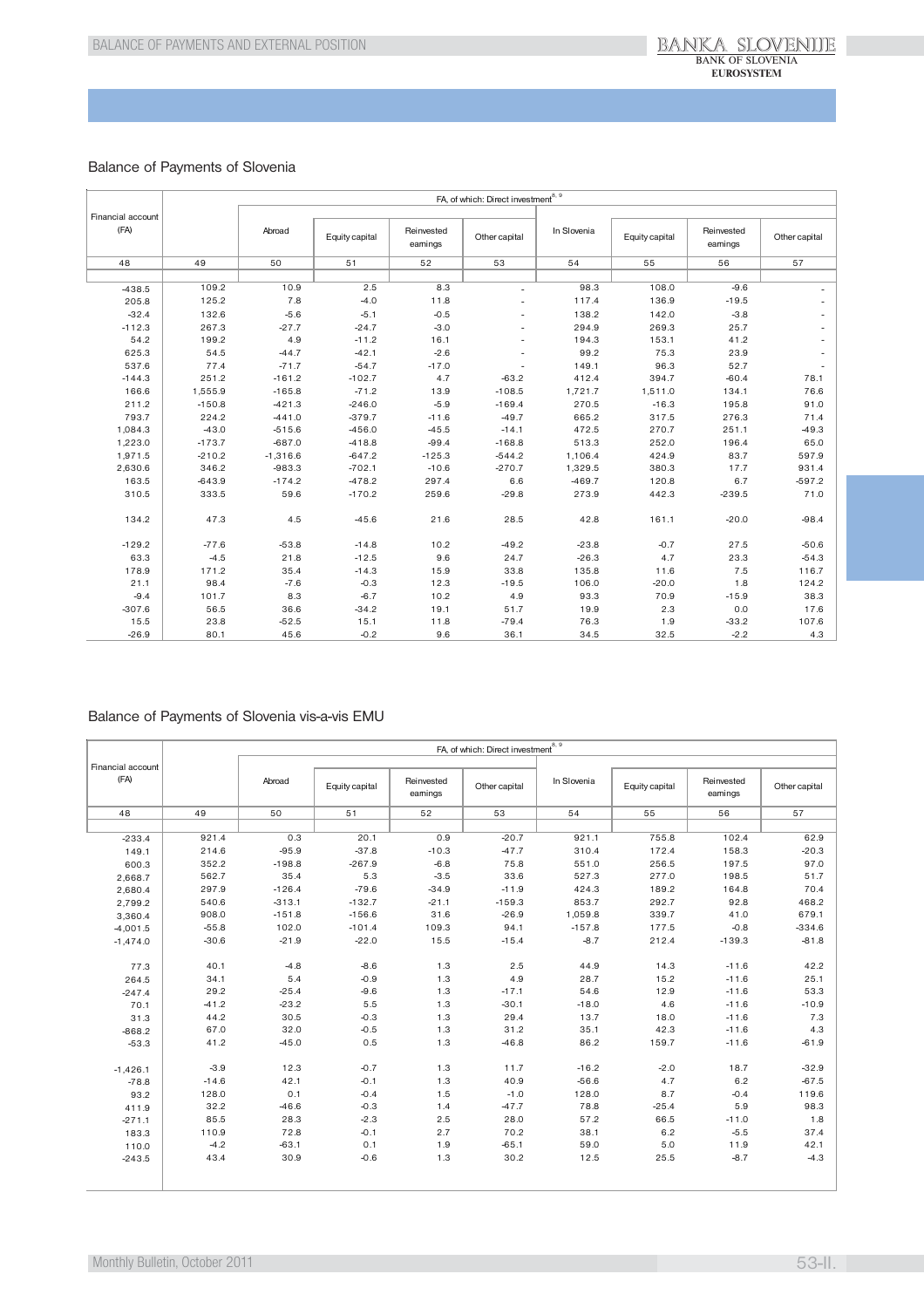**EUROSYSTEM**

### 3.2. Balance of Payments (continued)

### Balance of Payments of Slovenia

| Mio EUR      |            |            |             |            |                 | FA, of which: Portofolio investment <sup>2, 3</sup> |                          |                          |             |                 |                       |
|--------------|------------|------------|-------------|------------|-----------------|-----------------------------------------------------|--------------------------|--------------------------|-------------|-----------------|-----------------------|
|              |            |            |             | Assets     |                 |                                                     |                          |                          | Liabilities |                 |                       |
|              |            |            |             |            | Debt sec.       |                                                     |                          |                          |             | Debt sec.       |                       |
|              |            |            | Equity sec. |            | Bonds and notes | Money market<br>inst.                               |                          | Equity sec.              |             | Bonds and notes | Money market<br>inst. |
| Column       | 58         | 59         | 60          | 61         | 62              | 63                                                  | 64                       | 65                       | 66          | 67              | 68                    |
| Code         |            |            |             |            |                 |                                                     |                          |                          |             |                 |                       |
| 1994*        | $-29.5$    | $-29.5$    | ÷.          | $-29.5$    | $-29.5$         | ×.                                                  | $\overline{\phantom{a}}$ | ÷.                       | ÷           | ÷               |                       |
| 1995*        | $-10.6$    | $-22.6$    |             | $-22.6$    | $-25.9$         | 3.3                                                 | 12.0                     |                          | 12.0        | 12.3            | $-0.3$                |
| 1996         | 507.5      | 4.5        |             | 4.5        | $-0.2$          | 4.7                                                 | 503.0                    | $\overline{\phantom{a}}$ | 503.0       | 504.6           | $-1.6$                |
| 1997         | 212.5      | 1.0        |             | 1.0        | 1.1             | 0.0                                                 | 211.5                    | 48.0                     | 163.4       | 163.4           | 0.0                   |
| 1998         | 82.2       | $-26.3$    |             | $-26.3$    | $-27.9$         | 1.6                                                 | 108.5                    | 8.3                      | 100.2       | 101.1           | $-0.8$                |
| 1999         | 323.7      | $-5.1$     | $-0.5$      | $-4.5$     | $-0.1$          | $-4.5$                                              | 328.8                    | $-2.4$                   | 331.2       | 331.2           | 0.0                   |
| 2000         | 185.2      | $-65.5$    | $-16.0$     | $-49.5$    | $-49.7$         | 0.2                                                 | 250.8                    | 28.4                     | 222.4       | 222.4           | $-0.1$                |
| 2001         | 79.8       | $-119.3$   | $-26.1$     | $-93.2$    | $-96.4$         | 3.2                                                 | 199.1                    | $-2.6$                   | 201.6       | 187.8           | 13.9                  |
| 2002         | $-69.1$    | $-94.1$    | $-74.4$     | $-19.7$    | $-19.4$         | $-0.2$                                              | 25.0                     | 12.1                     | 12.9        | $-26.3$         | 39.2                  |
| 2003         | $-223.0$   | $-192.8$   | $-88.8$     | $-104.0$   | $-84.0$         | $-20.0$                                             | $-30.2$                  | 13.5                     | $-43.7$     | $-47.0$         | 3.3                   |
| 2004         | $-637.1$   | $-652.8$   | $-218.7$    | $-434.1$   | $-427.3$        | $-6.8$                                              | 15.7                     | $-9.8$                   | 25.5        | 0.9             | 24.6                  |
| 2005         | $-1,313.4$ | $-1,409.4$ | $-639.0$    | $-770.4$   | $-764.3$        | $-6.2$                                              | 96.0                     | 79.2                     | 16.9        | $-36.4$         | 53.3                  |
| 2006         | $-1,442.5$ | $-2,127.5$ | $-746.0$    | $-1,381.6$ | $-1,244.9$      | $-136.7$                                            | 685.0                    | 156.4                    | 528.7       | 431.3           | 97.4                  |
| 2007         | $-2,255.4$ | $-3,310.7$ | $-911.8$    | $-2,398.9$ | $-939.1$        | $-1,459.9$                                          | 1,055.4                  | 203.8                    | 851.6       | 851.6           |                       |
| 2008         | 572.2      | $-40.6$    | 102.5       | $-143.1$   | $-601.0$        | 457.9                                               | 612.8                    | $-194.1$                 | 806.9       | 806.9           |                       |
| 2009         | 4,627.6    | 74.3       | $-68.4$     | 142.7      | $-84.3$         | 226.9                                               | 4,553.3                  | 22.1                     | 4,531.3     | 4,531.3         |                       |
| 2010         | 1,947.1    | $-383.9$   | $-207.0$    | $-176.9$   | $-561.2$        | 384.3                                               | 2,331.0                  | 127.0                    | 2,203.9     | 2,203.9         |                       |
| 2010 Dec.    | 137.9      | 142.4      | $-11.4$     | 153.8      | $-62.2$         | 216.0                                               | $-4.5$                   | 22.1                     | $-26.5$     | $-26.5$         |                       |
| 2011<br>Jan. | 1,136.1    | $-214.6$   | $-30.2$     | $-184.4$   | $-79.2$         | $-105.2$                                            | 1,350.7                  | 15.6                     | 1,335.2     | 1,335.2         |                       |
| Feb.         | $-206.9$   | $-270.3$   | $-36.9$     | $-233.4$   | $-102.5$        | $-130.9$                                            | 63.4                     | 20.9                     | 42.5        | 42.5            |                       |
| Mar.         | 1,654.9    | $-53.0$    | $-55.8$     | 2.8        | 40.6            | $-37.8$                                             | 1,708.0                  | 9.2                      | 1,698.7     | 1,698.7         |                       |
| Apr.         | $-360.5$   | $-41.8$    | 4.1         | $-45.9$    | 176.6           | $-222.4$                                            | $-318.7$                 | 1.9                      | $-320.6$    | $-320.6$        |                       |
| May          | 225.9      | 128.9      | 10.6        | 118.4      | 101.2           | 17.2                                                | 97.0                     | 17.5                     | 79.5        | 79.5            |                       |
| Jun.         | $-224.3$   | 69.1       | 22.2        | 46.9       | 15.1            | 31.8                                                | $-293.4$                 | 6.8                      | $-300.2$    | $-300.2$        |                       |
| Jul.         | 72.2       | 94.5       | 9.7         | 84.8       | 73.8            | 11.0                                                | $-22.3$                  | 12.9                     | $-35.2$     | $-35.2$         |                       |
| Aug.         | $-47.4$    | $-5.0$     | 19.8        | $-24.7$    | $-105.5$        | 80.7                                                | $-42.4$                  | 9.1                      | $-51.6$     | $-51.6$         |                       |

| Mio EUR |        | FA, of which: Portofolio investment <sup>2, 3</sup><br>Assets |            |             |            |                 |                       |          |             |             |                 |                       |
|---------|--------|---------------------------------------------------------------|------------|-------------|------------|-----------------|-----------------------|----------|-------------|-------------|-----------------|-----------------------|
|         |        |                                                               |            |             |            |                 |                       |          |             | Liabilities |                 |                       |
|         |        |                                                               |            |             |            | Debt sec.       |                       |          |             |             | Debt sec.       |                       |
|         |        |                                                               |            | Equity sec. |            | Bonds and notes | Money market<br>inst. |          | Equity sec. |             | Bonds and notes | Money market<br>inst. |
|         | Column | 58                                                            | 59         | 60          | 61         | 62              | 63                    | 64       | 65          | 66          | 67              | 68                    |
|         | Code   |                                                               |            |             |            |                 |                       |          |             |             |                 |                       |
| 2002    |        | $-76.0$                                                       | $-66.6$    | $-50.0$     | $-16.5$    | $-16.3$         | $-0.2$                | $-9.4$   | $-18.1$     | 8.7         | $-16.4$         | 25.1                  |
| 2003    |        | $-163.6$                                                      | $-142.3$   | $-44.1$     | $-98.2$    | $-85.9$         | $-12.4$               | $-21.3$  | 14.1        | $-35.4$     | $-44.3$         | 8.9                   |
| 2004    |        | $-430.6$                                                      | $-465.5$   | $-117.8$    | $-347.7$   | $-347.1$        | $-0.6$                | 34.9     | 4.8         | 30.1        | 14.6            | 15.5                  |
| 2005    |        | $-481.6$                                                      | $-854.6$   | $-244.2$    | $-610.4$   | $-608.6$        | $-1.8$                | 373.1    | 26.6        | 346.5       | 308.3           | 38.2                  |
| 2006    |        | $-819.7$                                                      | $-1,350.8$ | $-297.6$    | $-1,053.2$ | $-915.7$        | $-137.6$              | 531.1    | 73.9        | 457.2       | 364.4           | 92.8                  |
| 2007    |        | $-2.373.0$                                                    | $-2,428.5$ | $-261.1$    | $-2,167.3$ | $-755.4$        | $-1,412.0$            | 55.5     | 114.5       | $-59.0$     | $-59.0$         |                       |
| 2008    |        | $-107.3$                                                      | 86.7       | 9.7         | 77.0       | $-493.1$        | 570.1                 | $-194.0$ | $-62.2$     | $-131.8$    | $-131.8$        |                       |
| 2009    |        | $-63.9$                                                       | $-158.2$   | $-65.5$     | $-92.7$    | $-173.1$        | 80.4                  | 94.3     | 11.0        | 83.3        | 83.3            |                       |
| 2010    |        | 980.3                                                         | $-114.1$   | $-77.7$     | $-36.5$    | $-405.6$        | 369.1                 | 1,094.4  | 62.7        | 1,031.7     | 1,031.7         |                       |
|         |        |                                                               |            |             |            |                 |                       |          |             |             |                 |                       |
| 2010    | Jun.   | 158.8                                                         | 170.4      | $-1.1$      | 171.4      | 51.1            | 120.4                 | $-11.6$  | 20.3        | $-32.0$     | $-32.0$         |                       |
|         | Jul.   | 113.9                                                         | 104.8      | 5.5         | 99.3       | $-17.4$         | 116.8                 | 9.1      | 4.4         | 4.7         | 4.7             |                       |
|         | Aug.   | 2.9                                                           | $-3.7$     | $-8.8$      | 5.1        | $-23.2$         | 28.4                  | 6.5      | 5.4         | 1.1         | 1.1             |                       |
|         | Sep.   | $-6.6$                                                        | $-5.8$     | 9.1         | $-14.9$    | $-7.6$          | $-7.3$                | $-0.8$   | 5.7         | $-6.5$      | $-6.5$          |                       |
|         | Oct.   | $-13.3$                                                       | $-20.6$    | $-1.5$      | $-19.1$    | $-64.7$         | 45.6                  | 7.3      | 1.2         | 6.0         | 6.0             |                       |
|         | Nov.   | $-90.7$                                                       | 167.6      | $-3.6$      | 171.2      | $-41.0$         | 212.3                 | $-258.3$ | 2.0         | $-260.3$    | $-260.3$        |                       |
|         | Dec.   | 72.4                                                          | 79.8       | 16.9        | 62.9       | $-80.1$         | 143.1                 | $-7.4$   | 5.4         | $-12.8$     | $-12.8$         |                       |
|         |        |                                                               |            |             |            |                 |                       |          |             |             |                 |                       |
| 2011    | Jan.   | $-272.8$                                                      | $-149.7$   | $-13.8$     | $-135.9$   | $-32.1$         | $-103.8$              | $-123.1$ | 3.5         | $-126.6$    | $-126.6$        |                       |
|         | Feb.   | $-184.3$                                                      | $-183.5$   | $-14.2$     | $-169.3$   | $-80.5$         | $-88.8$               | $-0.8$   | 6.3         | $-7.1$      | $-7.1$          |                       |
|         | Mar.   | 1,468.0                                                       | 38.3       | $-32.1$     | 70.4       | 107.4           | $-37.0$               | 1,429.8  | 5.1         | 1,424.6     | 1,424.6         |                       |
|         | Apr.   | $-11.9$                                                       | $-12.7$    | 1.4         | $-14.2$    | 168.4           | $-182.6$              | 0.8      | 3.7         | $-2.9$      | $-2.9$          |                       |
|         | May    | 81.0                                                          | 87.6       | 9.7         | 77.9       | 60.2            | 17.7                  | $-6.6$   | 6.3         | $-12.8$     | $-12.8$         |                       |
|         | Jun.   | 49.9                                                          | 52.1       | 3.9         | 48.2       | 24.9            | 23.3                  | $-2.2$   | 5.0         | $-7.2$      | $-7.2$          |                       |
|         | Jul.   | 108.9                                                         | 78.0       | 5.1         | 72.9       | 58.5            | 14.4                  | 30.8     | 11.7        | 19.1        | 19.1            |                       |
|         | Aug.   | $-89.4$                                                       | $-62.6$    | $-5.4$      | $-57.2$    | $-137.9$        | 80.6                  | $-26.8$  | 7.2         | $-34.1$     | $-34.1$         |                       |
|         |        |                                                               |            |             |            |                 |                       |          |             |             |                 |                       |
|         |        |                                                               |            |             |            |                 |                       |          |             |             |                 |                       |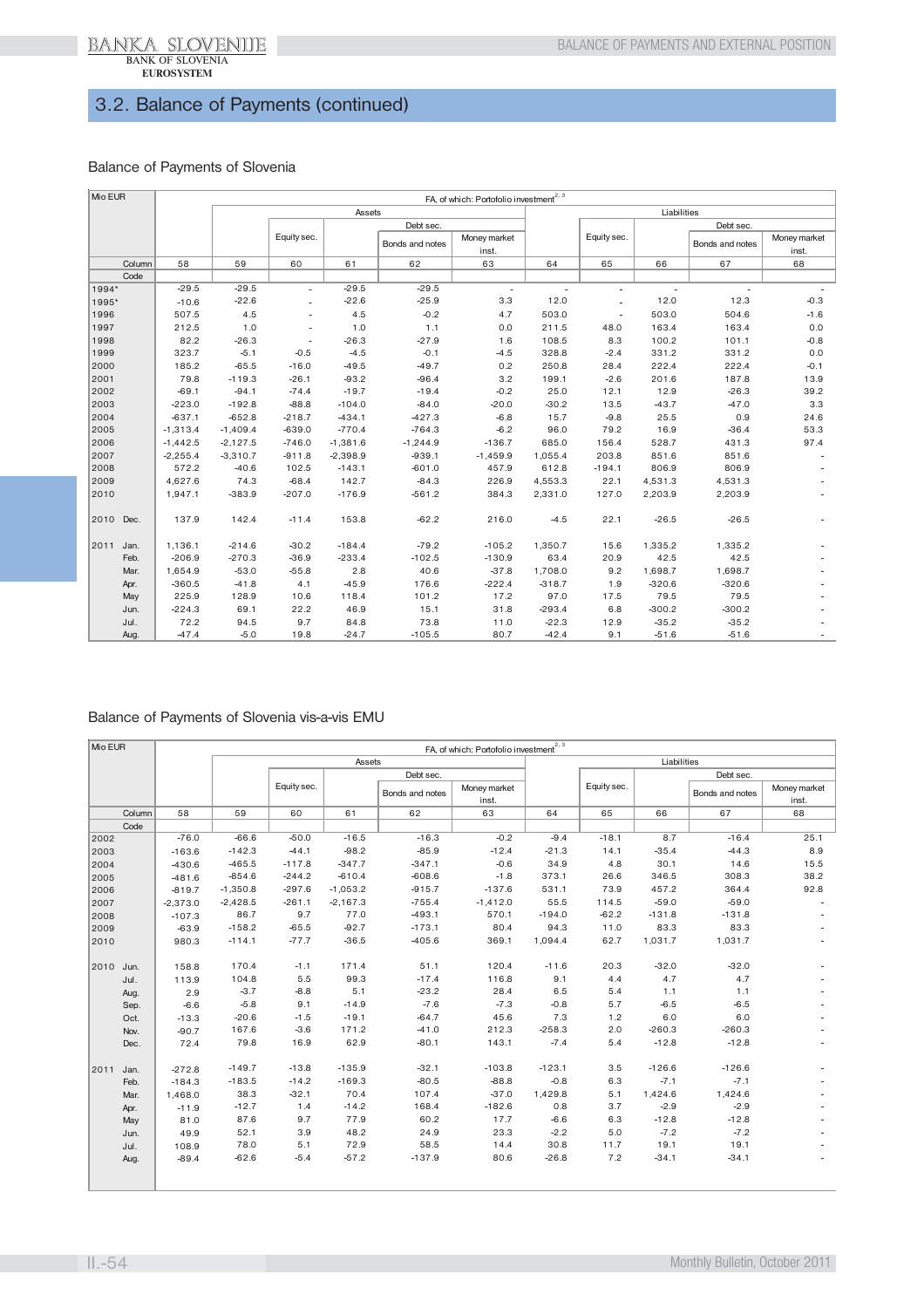### Balance of Payments of Slovenia

| FA, of which:            |            |            |                            |            |            | FA, of which: Other investment |            |          |                       |               |              |
|--------------------------|------------|------------|----------------------------|------------|------------|--------------------------------|------------|----------|-----------------------|---------------|--------------|
| Financial                |            |            |                            |            |            | Assets                         |            |          |                       |               |              |
| derivatives              |            |            |                            |            | Loans      |                                |            |          | Currency and deposits |               |              |
|                          |            |            | Trade credits <sup>4</sup> |            | Banks      | Other sectors                  |            | Bank of  | Banks                 | Other sectors | Other assets |
|                          |            |            |                            |            |            |                                |            | Slovenia |                       |               |              |
| 69                       | 70         | 71         | 72                         | 73         | 74         | 75                             | 76         | 77       | 78                    | 79            | 80           |
|                          |            |            |                            |            |            |                                |            |          |                       |               |              |
| ä.                       | 12.3       | $-186.4$   | $-11.7$                    | $-8.8$     | $-9.2$     | 0.4                            | $-70.1$    |          | $-281.0$              | 211.0         | $-95.7$      |
| ä,                       | 272.0      | $-197.2$   | $-8.3$                     | $-13.2$    | $-10.9$    | $-2.2$                         | $-54.7$    | $\sim$   | $-160.2$              | 105.5         | $-121.0$     |
| ٠                        | $-209.5$   | $-343.9$   | $-235.1$                   | $-4.0$     | $-2.9$     | $-1.1$                         | $-226.9$   |          | $-272.7$              | 45.8          | 122.2        |
| ٠                        | 549.0      | 230.2      | $-320.1$                   | $-57.4$    | $-61.6$    | 4.2                            | 658.7      |          | 524.2                 | 134.5         | $-51.0$      |
| ٠                        | $-80.9$    | $-404.8$   | $-415.8$                   | $-49.3$    | $-28.1$    | $-21.1$                        | 54.5       | ٠        | $-24.5$               | 79.0          | 5.8          |
| ٠                        | 158.6      | $-540.3$   | $-275.6$                   | $-39.5$    | $-8.1$     | $-31.3$                        | $-194.4$   | ٠        | 21.7                  | $-216.1$      | $-30.8$      |
| ٠                        | 461.8      | $-576.0$   | $-174.3$                   | $-72.4$    | 11.2       | $-83.5$                        | $-296.1$   |          | $-271.7$              | $-24.4$       | $-33.2$      |
| $\overline{\phantom{a}}$ | 964.0      | 247.9      | $-239.3$                   | 19.4       | $-17.0$    | 36.4                           | 499.7      | ٠        | $-300.7$              | 800.4         | $-31.9$      |
| $\overline{\phantom{a}}$ | 565.1      | $-538.4$   | $-135.5$                   | $-174.5$   | $-94.1$    | $-80.4$                        | $-157.4$   | ٠        | 351.3                 | $-508.8$      | $-71.1$      |
|                          | 849.2      | $-730.3$   | $-116.0$                   | $-223.4$   | $-128.3$   | $-95.1$                        | $-322.8$   | ٠        | 203.9                 | $-526.7$      | $-68.1$      |
| 5.8                      | 944.9      | $-1,307.5$ | $-237.2$                   | $-281.0$   | $-205.3$   | $-75.6$                        | $-720.4$   |          | $-0.8$                | $-719.6$      | $-69.1$      |
| $-10.0$                  | 2,639.5    | $-1,458.8$ | $-225.7$                   | $-339.8$   | $-234.6$   | $-105.2$                       | $-871.8$   |          | $-447.3$              | $-424.5$      | $-21.5$      |
| $-12.5$                  | 1.570.9    | $-1,939.2$ | $-442.4$                   | $-733.2$   | $-476.1$   | $-257.1$                       | $-743.0$   |          | 37.1                  | $-780.1$      | $-20.6$      |
| $-15.2$                  | 4,312.7    | $-4,741.2$ | $-399.6$                   | $-1,895.1$ | $-1,706.7$ | $-188.4$                       | $-2,453.7$ | $-873.3$ | $-870.5$              | $-709.9$      | 7.2          |
| 46.0                     | 1,645.2    | $-332.7$   | $-142.3$                   | $-324.6$   | $-231.4$   | $-93.2$                        | 129.9      | 483.7    | 308.8                 | $-662.6$      | 4.3          |
| $-2.0$                   | $-3,985.4$ | $-277.1$   | 416.0                      | $-0.7$     | $-30.4$    | 29.7                           | $-612.7$   | 780.5    | $-623.2$              | $-769.9$      | $-79.7$      |
| $-116.8$                 | $-1,872.1$ | 683.0      | $-173.9$                   | 164.2      | 211.1      | 56.1                           | 608.9      | 57.5     | 1,497.1               | $-945.7$      | 83.9         |
|                          |            |            |                            |            |            |                                |            |          |                       |               |              |
| $-4.0$                   | $-33.9$    | 1,295.7    | 402.1                      | 18.4       | 29.7       | $-11.3$                        | 858.4      | $-16.9$  | 858.2                 | 17.2          | 16.8         |
|                          |            |            |                            |            |            |                                |            |          |                       |               |              |
| $-29.2$                  | $-1,168.4$ | $-1,062.9$ | $-223.8$                   | $-51.0$    | $-9.5$     | $-8.7$                         | $-779.0$   | $-62.8$  | $-523.2$              | $-193.0$      | $-9.2$       |
| $-30.8$                  | 288.4      | 337.9      | 28.2                       | 5.4        | 30.4       | $-4.0$                         | 311.3      | 17.0     | 378.5                 | $-84.2$       | $-7.0$       |
| $-19.6$                  | $-1,609.2$ | $-844.7$   | $-127.5$                   | $-54.6$    | 24.8       | $-8.2$                         | $-684.6$   | $-49.9$  | $-382.0$              | $-252.7$      | 21.9         |
| ٠                        | 269.9      | 64.9       | $-81.3$                    | 13.5       | 10.3       | 4.0                            | 121.2      | $-132.8$ | 385.8                 | $-131.8$      | 11.4         |
| $\overline{\phantom{a}}$ | $-337.6$   | $-96.1$    | 30.6                       | $-15.8$    | $-23.4$    | 8.3                            | $-107.3$   | $-14.8$  | 3.8                   | $-96.4$       | $-3.5$       |
| 0.1                      | $-138.1$   | $-164.1$   | $-33.9$                    | $-18.9$    | 21.2       | $-5.4$                         | $-105.0$   | 0.8      | $-55.7$               | $-50.2$       | $-6.3$       |
|                          | $-68.7$    | $-512.0$   | $-40.8$                    | $-19.4$    | $-1.9$     | 9.8                            | $-437.8$   | $-3.6$   | $-354.8$              | $-79.5$       | $-13.9$      |
|                          | $-74.9$    | $-35.3$    | 197.6                      | 29.1       | 25.5       | 4.6                            | $-243.8$   | $-127.4$ | $-17.3$               | $-99.1$       | $-18.2$      |

| FA, of which:            |            |            |                            |          |          | FA of which: Other investment |            |                          |                       |               |              |
|--------------------------|------------|------------|----------------------------|----------|----------|-------------------------------|------------|--------------------------|-----------------------|---------------|--------------|
| Financial                |            |            |                            |          |          |                               | Assets     |                          |                       |               |              |
| derivatives              |            |            |                            |          | Loans    |                               |            |                          | Currency and deposits |               |              |
|                          |            |            | Trade credits <sup>4</sup> |          | Banks    | Other sectors                 |            | Bank of<br>Slovenia      | Banks                 | Other sectors | Other assets |
| 69                       | 70         | 71         | 72                         | 73       | 74       | 75                            | 76         | 77                       | 78                    | 79            | 80           |
|                          |            |            |                            |          |          |                               |            |                          |                       |               |              |
| $\blacksquare$           | 504.0      | $-480.6$   | $-56.8$                    | $-51.2$  | 0.8      | $-52.0$                       | $-302.1$   | $\sim$                   | 310.5                 | $-612.6$      | $-70.5$      |
| $\overline{\phantom{a}}$ | 480.9      | $-675.4$   | $-28.4$                    | $-84.3$  | $-35.9$  | $-48.4$                       | $-552.9$   | $\overline{\phantom{a}}$ | 121.9                 | $-674.8$      | $-9.8$       |
| $-0.2$                   | 367.0      | $-1,022.1$ | $-66.4$                    | 4.3      | $-15.6$  | 19.9                          | $-954.2$   | ٠                        | $-161.9$              | $-792.3$      | $-5.9$       |
| $-3.9$                   | 2,449.6    | $-1,104.9$ | $-149.5$                   | $-6.1$   | 30.8     | $-36.9$                       | $-940.2$   | ٠                        | $-371.7$              | $-568.4$      | $-9.2$       |
| $-15.6$                  | 2,353.5    | $-899.3$   | $-178.3$                   | $-54.9$  | $-7.7$   | $-47.1$                       | $-664.9$   | ٠                        | 177.6                 | $-842.5$      | $-1.2$       |
| $-19.7$                  | 4,651.3    | $-2,297.7$ | $-55.5$                    | $-311.8$ | $-253.5$ | $-58.3$                       | $-1,907.4$ | $-511.2$                 | $-775.9$              | $-620.2$      | $-23.1$      |
| 45.2                     | 2,514.6    | 392.4      | 34.9                       | 133.0    | 172.8    | $-39.9$                       | 199.9      | 420.5                    | 322.3                 | $-543.0$      | 24.7         |
| $-6.9$                   | $-3,874.9$ | $-716.4$   | 99.6                       | $-49.1$  | $-65.2$  | 16.2                          | $-686.8$   | 662.9                    | $-724.1$              | $-625.7$      | $-80.0$      |
| $-95.2$                  | $-2,328.5$ | 250.8      | $-183.4$                   | $-3.0$   | 79.3     | 20.7                          | 459.9      | $-84.8$                  | 1,344.1               | $-799.5$      | $-22.7$      |
|                          |            |            |                            |          |          |                               |            |                          |                       |               |              |
| $-29.7$                  | $-91.9$    | $-134.8$   | $-33.0$                    | 32.3     | 27.1     | 5.3                           | $-130.6$   | $-43.9$                  | $-80.0$               | $-6.7$        | $-3.5$       |
| $-3.3$                   | 119.8      | 750.8      | $-3.9$                     | 107.1    | 102.8    | 4.3                           | 655.0      | 98.7                     | 606.4                 | $-50.1$       | $-7.4$       |
| $-2.2$                   | $-277.4$   | $-447.5$   | 123.4                      | $-7.9$   | $-5.4$   | $-2.5$                        | $-576.6$   | $-113.5$                 | $-361.5$              | $-101.6$      | 13.5         |
| $-2.4$                   | 120.3      | 52.5       | $-93.2$                    | $-130.1$ | $-20.9$  | $-6.2$                        | 265.6      | 28.6                     | 280.1                 | $-43.1$       | 10.2         |
| $-6.1$                   | 6.5        | $-123.5$   | $-63.1$                    | $-26.9$  | $-13.1$  | $-13.7$                       | $-18.3$    | $-2.8$                   | 176.4                 | $-192.0$      | $-15.2$      |
| $-1.8$                   | $-842.6$   | $-617.9$   | $-58.7$                    | $-32.4$  | $-23.6$  | $-8.7$                        | $-523.1$   | $-2.6$                   | $-455.0$              | $-65.5$       | $-3.7$       |
| $-2.3$                   | $-164.6$   | 1,053.8    | 195.8                      | $-20.3$  | $-13.8$  | $-6.5$                        | 886.1      | $-16.9$                  | 876.9                 | 26.1          | $-7.9$       |
|                          |            |            |                            |          |          |                               |            |                          |                       |               |              |
| $-18.8$                  | $-1,130.6$ | $-1,043.1$ | $-175.7$                   | $-65.4$  | $-27.4$  | $-5.2$                        | $-797.7$   | $-62.8$                  | $-562.3$              | $-172.6$      | $-4.3$       |
| $-20.3$                  | 140.4      | 367.8      | 68.5                       | $-26.7$  | 1.7      | $-7.4$                        | 336.3      | 17.0                     | 388.9                 | $-69.7$       | $-10.2$      |
| $-9.1$                   | $-1,493.7$ | $-673.3$   | $-60.5$                    | $-47.6$  | 22.9     | 0.7                           | $-587.1$   | $-49.9$                  | $-296.4$              | $-240.8$      | 22.0         |
| $\overline{\phantom{a}}$ | 391.6      | 111.9      | $-26.5$                    | $-6.5$   | $-13.3$  | 7.6                           | 133.5      | $-132.8$                 | 373.8                 | $-107.5$      | 11.4         |
|                          | $-437.6$   | $-198.9$   | $-33.7$                    | $-4.8$   | $-8.4$   | 4.3                           | $-158.4$   | $-14.8$                  | $-74.0$               | $-69.6$       | $-2.0$       |
| 0.1                      | 22.5       | 1.8        | 8.5                        | $-52.6$  | $-18.0$  | 0.1                           | 51.1       | 50.8                     | 22.7                  | $-22.5$       | $-5.3$       |
|                          | 5.3        | $-523.5$   | $-28.9$                    | $-6.7$   | 14.6     | 6.0                           | $-479.3$   | $-3.1$                   | $-408.0$              | $-68.2$       | $-8.6$       |
| $\overline{\phantom{0}}$ | $-197.5$   | $-120.5$   | 133.1                      | $-1.3$   | $-0.3$   | $-0.1$                        | $-232.1$   | $-127.3$                 | $-29.1$               | $-75.6$       | $-20.2$      |
|                          |            |            |                            |          |          |                               |            |                          |                       |               |              |
|                          |            |            |                            |          |          |                               |            |                          |                       |               |              |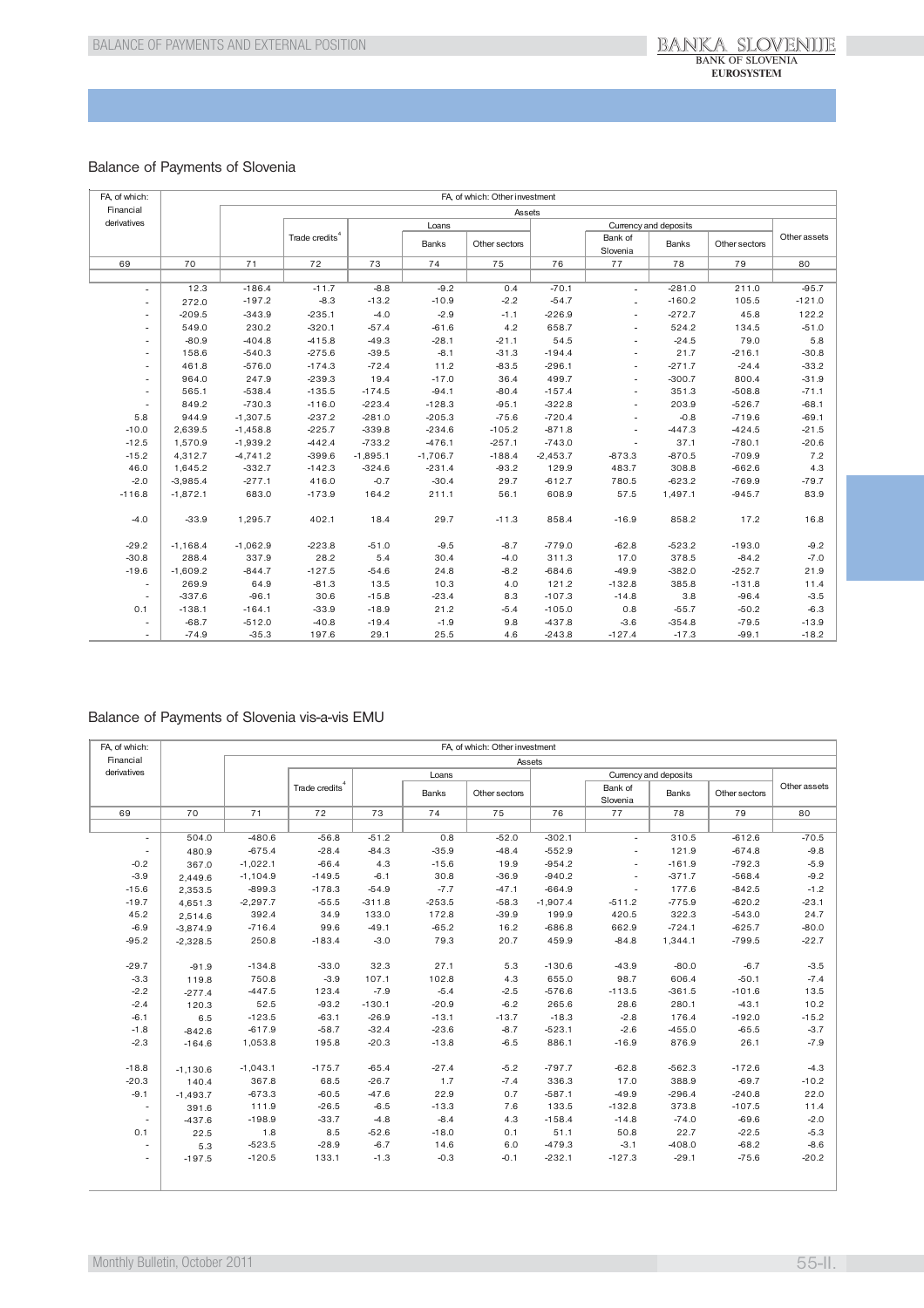**EUROSYSTEM**

### 3.2. Balance of Payments (continued)

### Balance of Payments of Slovenia

| Mio EUR      | FA, of which. Other investment<br>Liabilities |                            |            |                             |                  |                    |               |            |                  |          |             |  |
|--------------|-----------------------------------------------|----------------------------|------------|-----------------------------|------------------|--------------------|---------------|------------|------------------|----------|-------------|--|
|              | Deposits<br>Loans                             |                            |            |                             |                  |                    |               |            |                  |          |             |  |
|              |                                               |                            |            |                             |                  |                    |               |            |                  |          | Other       |  |
|              |                                               | Trade credits <sup>4</sup> |            | Bank of                     | General          | Banks <sup>2</sup> | Other sectors |            | Bank of Slovenia | Banks    | liabilities |  |
| Column       | 81                                            | 82                         | 83         | Slovenia <sup>6</sup><br>84 | government<br>85 | 86                 | 87            | 88         | 89               | 90       | 91          |  |
| Code         |                                               |                            |            |                             |                  |                    |               |            |                  |          |             |  |
| 1994*        | 199.2                                         | $-8.8$                     | 272.5      | $-4.3$                      | 79.4             | 89.4               | 108.0         | $-4.3$     | 0.1              | $-4.3$   | $-60.2$     |  |
| 1995*        | 469.2                                         | $-2.9$                     | 436.9      | $-2.6$                      | 106.9            | 167.9              | 164.8         | 29.4       | 0.0              | 29.3     | 5.8         |  |
| 1996         | 134.4                                         | 17.1                       | $-7.7$     | $-2.1$                      | $-54.9$          | $-141.6$           | 190.8         | 128.5      | 0.1              | 128.4    | $-3.5$      |  |
| 1997         | 318.7                                         | 7.9                        | 292.8      | $-1.1$                      | $-22.7$          | $-12.3$            | 328.9         | 17.5       | 0.0              | 17.5     | 0.5         |  |
| 1998         | 323.9                                         | 39.0                       | 240.7      |                             | $-21.0$          | 37.5               | 224.2         | 39.0       | 0.1              | 38.9     | 5.1         |  |
| 1999         | 698.9                                         | $-18.7$                    | 709.6      |                             | $-3.6$           | 242.5              | 470.6         | 1.6        | 0.0              | 1.6      | 6.4         |  |
| 2000         | 1,037.9                                       | $-20.6$                    | 1,038.1    |                             | 85.5             | 305.9              | 646.6         | 33.6       | $-0.3$           | 33.9     | $-13.2$     |  |
| 2001         | 716.1                                         | $-9.6$                     | 574.7      |                             | $-74.0$          | 151.6              | 497.1         | 152.4      | 0.0              | 152.4    | $-1.4$      |  |
| 2002         | 1,103.5                                       | 95.2                       | 838.5      |                             | $-96.1$          | 333.3              | 601.3         | 130.4      | 0.0              | 130.4    | 39.5        |  |
| 2003         | 1,579.5                                       | 59.2                       | 1,123.2    |                             | $-65.9$          | 659.7              | 529.4         | 428.2      | 0.0              | 428.2    | $-31.1$     |  |
| 2004         | 2,252.5                                       | 213.7                      | 1,671.1    |                             | 4.7              | 961.3              | 705.1         | 335.1      | 98.9             | 236.3    | 32.5        |  |
| 2005         | 4,098.3                                       | 291.3                      | 2,731.4    |                             | $-26.8$          | 2,465.3            | 292.9         | 1,052.6    | 1.7              | 1,050.9  | 23.0        |  |
| 2006         | 3,510.1                                       | 478.5                      | 2,063.6    |                             | $-115.0$         | 1,442.6            | 735.9         | 998.2      | 7.0              | 991.2    | $-30.3$     |  |
| 2007         | 9,053.9                                       | 499.4                      | 3,841.1    |                             | $-42.8$          | 3,354.5            | 529.4         | 4,726.7    | 3,544.6          | 1,182.1  | $-13.2$     |  |
| 2008         | 1,977.9                                       | $-73.0$                    | 1,868.6    |                             | $-28.8$          | 1,227.8            | 669.6         | 189.8      | 43.1             | 146.8    | $-7.5$      |  |
| 2009         | $-3,708.3$                                    | $-452.4$                   | $-2,910.8$ |                             | $-20.1$          | $-2,962.9$         | 72.2          | $-318.0$   | $-243.5$         | $-74.6$  | $-27.1$     |  |
| 2010         | $-2,555.1$                                    | 364.3                      | $-973.5$   |                             | $-3.0$           | $-709.2$           | $-261.3$      | $-1,934.4$ | $-1,234.8$       | $-699.6$ | $-11.5$     |  |
| 2010 Dec.    | $-1,329.6$                                    | $-123.0$                   | $-375.4$   |                             | $-0.7$           | $-262.1$           | $-112.5$      | $-801.0$   | $-855.6$         | 54.6     | $-30.2$     |  |
| 2011<br>Jan. | $-105.5$                                      | $-29.1$                    | $-109.4$   |                             | 4.4              | $-138.8$           | 25.0          | 2.5        | 139.4            | $-136.9$ | 30.4        |  |
| Feb.         | $-49.5$                                       | 60.0                       | $-86.3$    |                             | 20.1             | $-253.4$           | 147.0         | $-8.5$     | $-326.4$         | 317.9    | $-14.7$     |  |
| Mar.         | $-764.5$                                      | 179.7                      | $-189.8$   |                             | $-4.0$           | $-128.6$           | $-57.2$       | $-780.8$   | $-617.4$         | $-163.4$ | 26.5        |  |
| Apr.         | 205.0                                         | 141.9                      | $-213.1$   |                             | $-0.5$           | $-246.2$           | 33.6          | 274.4      | 410.5            | $-136.0$ | 1.8         |  |
| May          | $-241.5$                                      | 11.2                       | $-226.2$   |                             | $-1.7$           | $-182.3$           | $-42.1$       | $-26.4$    | 19.6             | $-46.0$  | $-0.1$      |  |
| Jun.         | 25.9                                          | $-163.8$                   | 141.4      |                             | 35.4             | 140.9              | $-35.0$       | 86.3       | 204.4            | $-118.1$ | $-37.9$     |  |
| Jul.         | 443.3                                         | $-8.4$                     | 242.5      |                             | $-0.2$           | 64.1               | 178.6         | 202.2      | 133.4            | 68.8     | 7.0         |  |
| Aug.         | $-39.6$                                       | $-261.5$                   | $-41.3$    |                             | 0.0              | $-43.1$            | 1.8           | 236.5      | 275.7            | $-39.2$  | 26.8        |  |

| Mio EUR |        |             |                            |            |                       |            | FA, of which. Other investment |               |            |                  |          |             |
|---------|--------|-------------|----------------------------|------------|-----------------------|------------|--------------------------------|---------------|------------|------------------|----------|-------------|
|         |        | Liabilities |                            |            |                       |            |                                |               |            |                  |          |             |
|         |        |             |                            |            |                       | Loans      |                                |               |            | Deposits         |          | Other       |
|         |        |             | Trade credits <sup>4</sup> |            | Bank of               | General    | Banks <sup>2</sup>             | Other sectors |            | Bank of Slovenia | Banks    | liabilities |
|         |        |             |                            |            | Slovenia <sup>6</sup> | government |                                |               |            |                  |          |             |
|         | Column | 81          | 82                         | 83         | 84                    | 85         | 86                             | 87            | 88         | 89               | 90       | 91          |
|         | Code   |             |                            |            |                       |            |                                |               |            |                  |          |             |
| 2002    |        | 984.6       | 26.0                       | 804.5      | ٠                     | $-43.5$    | 329.8                          | 518.2         | 121.9      | ٠                | 121.9    | 32.1        |
| 2003    |        | 1,156.3     | 85.8                       | 935.9      |                       | $-36.1$    | 591.4                          | 380.5         | 172.9      |                  | 172.9    | $-38.2$     |
| 2004    |        | 1,389.2     | 81.9                       | 1,132.7    |                       | $-9.8$     | 703.4                          | 439.1         | 152.1      |                  | 152.1    | 22.6        |
| 2005    |        | 3,554.6     | 174.1                      | 2,314.9    |                       | $-6.8$     | 2,045.6                        | 276.2         | 1,077.1    |                  | 1,077.1  | $-11.6$     |
| 2006    |        | 3,252.8     | 235.5                      | 2,103.5    |                       | $-72.5$    | 1,538.0                        | 637.9         | 924.2      |                  | 924.2    | $-10.5$     |
| 2007    |        | 6,949.0     | 237.1                      | 2,113.4    | ٠                     | $-7.1$     | 1,985.6                        | 134.9         | 4,588.5    | 3,490.6          | 1,097.9  | 9.9         |
| 2008    |        | 2,122.2     | $-122.0$                   | 2,023.7    |                       | $-7.3$     | 1,730.7                        | 300.2         | 216.2      | 79.2             | 137.0    | 4.3         |
| 2009    |        | $-3,158.5$  | $-352.2$                   | $-2,409.6$ |                       | $-6.8$     | $-2,507.7$                     | 105.0         | $-397.4$   | $-225.2$         | $-172.2$ | 0.7         |
| 2010    |        | $-2,579.3$  | 186.4                      | $-895.7$   |                       | ٠          | $-615.5$                       | $-280.3$      | $-1,856.5$ | $-1,252.0$       | $-604.5$ | $-13.5$     |
|         |        |             |                            |            |                       |            |                                |               |            |                  |          |             |
| 2010    | Jun.   | 42.9        | 53.4                       | $-119.4$   |                       |            | $-64.5$                        | $-54.8$       | 89.6       | $-29.1$          | 118.7    | 19.3        |
|         | Jul.   | $-631.0$    | 18.0                       | $-53.7$    |                       | ٠          | $-30.7$                        | $-23.0$       | $-574.4$   | $-383.3$         | $-191.1$ | $-20.9$     |
|         | Aug.   | 170.2       | $-160.0$                   | $-3.7$     |                       |            | $-55.3$                        | 51.7          | 320.9      | 332.9            | $-12.0$  | 13.0        |
|         | Sep.   | 67.8        | 95.9                       | 18.3       |                       |            | 30.7                           | $-12.4$       | $-55.3$    | $-326.8$         | 271.6    | 8.8         |
|         | Oct.   | 130.0       | 85.1                       | $-143.7$   |                       |            | $-135.6$                       | $-8.0$        | 193.5      | 329.1            | $-135.6$ | $-5.0$      |
|         | Nov.   | $-224.7$    | 60.7                       | 8.5        |                       |            | 5.4                            | 3.1           | $-296.6$   | $-74.6$          | $-222.0$ | 2.6         |
|         | Dec.   | $-1,218.4$  | $-102.4$                   | $-323.6$   |                       |            | $-219.3$                       | $-104.3$      | $-760.0$   | $-879.1$         | 119.1    | $-32.4$     |
|         |        |             |                            |            |                       |            |                                |               |            |                  |          |             |
| 2011    | Jan.   | $-87.6$     | 21.3                       | $-139.0$   |                       |            | $-154.7$                       | 15.7          | $-0.6$     | 155.6            | $-156.1$ | 30.8        |
|         | Feb.   | $-227.4$    | 20.0                       | $-238.8$   |                       | 20.5       | $-251.3$                       | $-8.0$        | 0.5        | $-320.8$         | 321.3    | $-9.1$      |
|         | Mar.   | $-820.5$    | 128.8                      | $-177.4$   |                       |            | $-135.8$                       | $-41.7$       | $-782.6$   | $-650.1$         | $-132.5$ | 10.8        |
|         | Apr.   | 279.7       | 77.7                       | $-114.8$   |                       |            | $-147.9$                       | 33.0          | 294.5      | 419.0            | $-124.5$ | 22.3        |
|         | May    | $-238.6$    | $-2.2$                     | $-212.5$   |                       |            | $-161.6$                       | $-50.9$       | $-11.8$    | 42.3             | $-54.2$  | $-12.1$     |
|         | Jun.   | 20.7        | $-113.7$                   | 99.7       |                       | 36.1       | 165.4                          | $-101.8$      | 66.9       | 207.0            | $-140.1$ | $-32.2$     |
|         | Jul.   | 528.8       | 36.2                       | 250.3      |                       |            | 64.3                           | 186.0         | 232.0      | 137.2            | 94.7     | 10.4        |
|         | Aug.   | $-77.0$     | $-173.2$                   | $-72.7$    |                       |            | $-59.0$                        | $-13.7$       | 143.2      | 223.4            | $-80.3$  | 25.6        |
|         |        |             |                            |            |                       |            |                                |               |            |                  |          |             |
|         |        |             |                            |            |                       |            |                                |               |            |                  |          |             |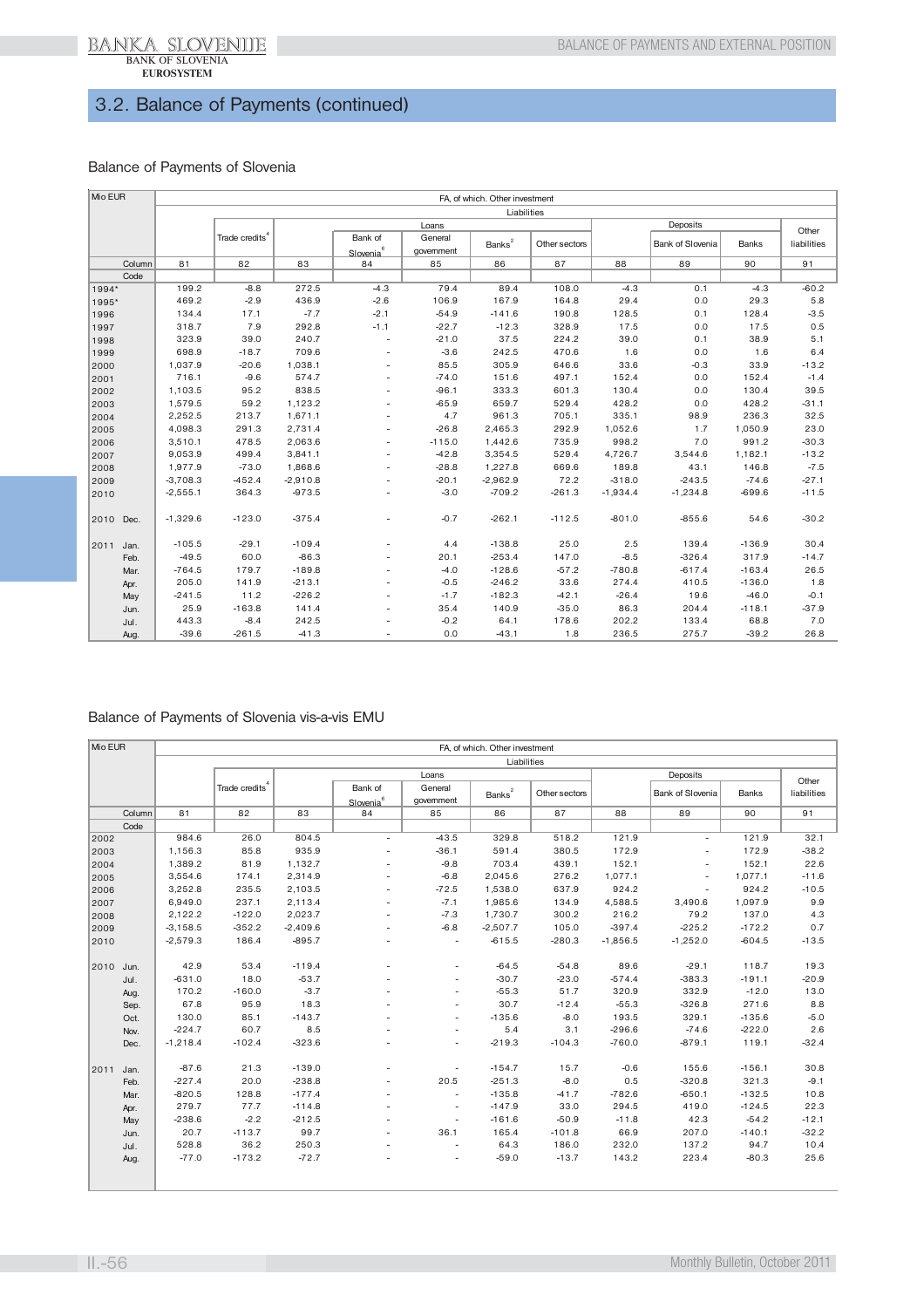### Balance of Payments of Slovenia

|             |                             |             |                   |                          | FA, of which: Reserve assets <sup>7</sup> |            |                          |                             |                          |          |
|-------------|-----------------------------|-------------|-------------------|--------------------------|-------------------------------------------|------------|--------------------------|-----------------------------|--------------------------|----------|
|             | Gold, SDRs and              | Foreign     | Currency and      |                          | of which:                                 | of which:  | Financial                | Net errors and<br>omissions |                          |          |
|             | reserve positions<br>in IMF | exchange    | deposits $^{2,5}$ | with mon.<br>authorities | with banks                                | Securities | Bonds and notes          | Money market inst.          | derivatives              |          |
| 92          | 93                          | 94          | 95                | 96                       | 97                                        | 98         | 99                       | 100                         | 101                      | 102      |
|             |                             |             |                   |                          |                                           |            |                          |                             |                          |          |
| $-530.4$    | 0.0                         | $-530.4$    | $-498.1$          | $\overline{\phantom{a}}$ | $\blacksquare$                            | $-32.3$    | $\overline{\phantom{a}}$ | ×                           | ٠                        | $-45.2$  |
| $-180.8$    | 0.0                         | $-180.8$    | $-91.6$           | ٠                        | ٠                                         | $-89.2$    |                          |                             |                          | $-148.9$ |
| $-463.1$    | $-0.1$                      | $-463.0$    | $-307.6$          |                          | ٠                                         | $-155.4$   |                          |                             |                          | 1.6      |
| $-1, 141.1$ | 0.1                         | $-1, 141.1$ | $-447.1$          |                          | ٠                                         | $-694.0$   |                          |                             |                          | 68.2     |
| $-146.3$    | $-40.5$                     | $-105.8$    | 624.2             |                          | ٠                                         | $-730.0$   |                          |                             |                          | 54.9     |
| 88.5        | $-40.9$                     | 129.4       | 502.2             |                          |                                           | $-372.8$   |                          |                             |                          | 39.6     |
| $-186.8$    | 19.4                        | $-206.2$    | $-182.7$          | ٠                        |                                           | $-23.4$    |                          |                             |                          | 41.4     |
| $-1,439.3$  | $-3.1$                      | $-1,436.2$  | $-1,100.4$        | ٠                        | ٠                                         | $-335.8$   |                          |                             |                          | 110.4    |
| $-1,885.3$  | $-45.4$                     | $-1,839.9$  | $-378.8$          | 0.3                      | $-379.2$                                  | $-1,461.1$ | $-378.8$                 | $-1,082.3$                  |                          | $-250.3$ |
| $-264.2$    | $-23.4$                     | $-240.8$    | 848.3             | 0.0                      | 848.3                                     | $-1,089.1$ | $-2,180.6$               | 1,091.5                     |                          | 150.0    |
| 255.9       | 16.9                        | 238.9       | 953.7             | 0.0                      | 953.8                                     | $-714.8$   | $-709.8$                 | $-5.0$                      |                          | 22.2     |
| $-188.8$    | 94.3                        | $-283.1$    | $-540.9$          | $-0.1$                   | $-540.9$                                  | 257.8      | 282.9                    | $-25.2$                     |                          | $-472.8$ |
| 1,280.8     | 0.4                         | 1,280.4     | 297.3             | $-0.2$                   | 297.6                                     | 983.1      | 1,009.7                  | $-26.6$                     | ٠                        | $-320.5$ |
| 139.6       | 34.5                        | 105.1       | 156.0             | $-0.1$                   | 156.1                                     | $-50.8$    | $-31.4$                  | $-19.4$                     |                          | $-273.5$ |
| 21.0        | $-16.0$                     | 37.0        | $-48.6$           | $-0.2$                   | $-48.4$                                   | 85.6       | 63.4                     | 22.2                        |                          | $-31.3$  |
| 167.2       | $-13.1$                     | 180.3       | 8.8               | 0.0                      | 8.9                                       | 181.7      | 183.1                    | $-1.5$                      | $-10.2$                  | 301.6    |
| 18.8        | $-10.6$                     | 29.4        | $-37.1$           | $-60.3$                  | 23.2                                      | 75.2       | 80.0                     | $-4.8$                      | $-8.7$                   | $-21.4$  |
| $-13.1$     | $-0.1$                      | $-13.1$     | $-25.8$           | 0.8                      | $-26.6$                                   | 13.6       | 13.6                     | 0.0                         | $-0.8$                   | $-78.6$  |
| 10.0        | $-11.5$                     | 21.5        | 2.8               | 4.1                      | $-1.2$                                    | 18.6       | 18.6                     | 0.0                         |                          | 143.6    |
| 17.1        | 11.0                        | 6.1         | 0.0               | $0.0$                    | 0.1                                       | 6.0        | 6.0                      | 0.0                         | 0.0                      | 30.1     |
| $-18.5$     | $-19.0$                     | 0.5         | $-27.1$           | 1.5                      | $-28.6$                                   | 27.6       | 28.9                     | $-1.2$                      |                          | $-226.3$ |
| 13.3        | 0.0                         | 13.4        | $-0.1$            | 0.3                      | $-0.4$                                    | 13.5       | 13.5                     | 0.0                         | $\overline{\phantom{a}}$ | $-54.4$  |
| 0.6         | $-3.8$                      | 4.4         | $-0.1$            | 0.5                      | $-0.6$                                    | $-1.3$     | $-1.3$                   | 0.0                         | 5.9                      | 86.5     |
| $-1.8$      | $-23.6$                     | 21.8        | 7.0               | 0.2                      | 6.7                                       | 14.8       | 14.8                     | 0.0                         |                          | 197.7    |
| $-11.9$     | $-0.1$                      | $-11.8$     | $-12.0$           | 0.0                      | $-12.0$                                   | 0.2        | 0.2                      | 0.0                         |                          | $-45.3$  |
| 15.3        | 0.2                         | 15.2        | $-0.3$            | $-0.3$                   | $-0.1$                                    | 13.9       | 7.0                      | 6.9                         | 1.6                      | 112.8    |

| FA, of which: Reserve assets <sup>7</sup><br>Net errors and |                          |            |                         |                        |            |            |                |                                      |             |                         |
|-------------------------------------------------------------|--------------------------|------------|-------------------------|------------------------|------------|------------|----------------|--------------------------------------|-------------|-------------------------|
|                                                             | Gold, SDRs and           | of which:  |                         |                        |            |            |                |                                      |             |                         |
|                                                             | reserve positions        | Foreign    | Currency and            | of which:<br>with mon. |            |            |                |                                      | Financial   | omissions <sup>11</sup> |
|                                                             | in IMF                   | exchange   | $\text{deposits}^{2,5}$ | authorities            | with banks | Securities |                | Bonds and notes   Money market inst. | derivatives |                         |
| 92                                                          | 93                       | 94         | 95                      | 96                     | 97         | 98         | 99             | 100                                  | 101         | 102                     |
|                                                             |                          |            |                         |                        |            |            |                |                                      |             |                         |
| $-1,582.8$                                                  | $\overline{\phantom{a}}$ | $-1,582.8$ | $-71.5$                 | 0.3                    | $-71.9$    | $-1,511.3$ | $-428.7$       | $-1,082.6$                           | ٠           | n.s.                    |
| $-382.7$                                                    | $-54.7$                  | $-328.0$   | 361.1                   | 0.0                    | 361.1      | $-689.1$   | $-1,780.2$     | 1,091.1                              | ٠           | n.s.                    |
| 311.9                                                       | 0.0                      | 311.9      | 425.1                   | $-0.1$                 | 425.2      | $-113.2$   | $-108.2$       | $-5.0$                               | ٠           | n.s.                    |
| 141.8                                                       | 35.2                     | 106.6      | $-176.3$                | 0.0                    | $-176.3$   | 282.9      | 308.0          | $-25.1$                              | ٠           | n.s.                    |
| 864.3                                                       | 35.4                     | 828.9      | $-64.9$                 | 0.0                    | $-64.9$    | 893.8      | 920.4          | $-26.6$                              | ٠           | n.s.                    |
| ٠                                                           | $\overline{a}$           | ٠          | ä,                      | $\overline{a}$         | ٠          | ٠          | $\overline{a}$ |                                      | ٠           | n.s.                    |
|                                                             | ä,                       | ٠          | ä,                      | ٠                      |            |            |                |                                      | ä,          | n.s.                    |
|                                                             |                          | ٠          |                         | ä,                     |            |            |                |                                      | ٠           | n.s.                    |
|                                                             |                          | ٠          |                         |                        |            |            |                |                                      | ٠           | n.s.                    |
|                                                             |                          |            |                         |                        |            |            |                |                                      |             |                         |
|                                                             |                          |            |                         |                        |            |            |                |                                      | ٠           | n.s.                    |
|                                                             |                          |            |                         |                        |            |            |                |                                      | ä,          | n.s.                    |
|                                                             |                          |            |                         |                        |            |            |                |                                      | ä,          | n.s.                    |
|                                                             |                          |            |                         |                        |            |            |                |                                      | ÷           | n.s.                    |
|                                                             |                          |            |                         |                        |            |            |                |                                      | ä,          | n.s.                    |
|                                                             |                          |            |                         |                        |            |            |                |                                      | ٠           | n.s.                    |
|                                                             |                          | ٠          |                         | ä,                     | ÷          | ÷          |                |                                      | ٠           | n.s.                    |
|                                                             |                          |            |                         |                        |            |            |                |                                      |             |                         |
|                                                             |                          | ٠          | ä,                      | ä,                     |            |            | ٠              |                                      | ٠           | n.s.                    |
|                                                             |                          |            |                         |                        |            |            |                |                                      | ٠           | n.s.                    |
|                                                             |                          |            |                         |                        |            |            |                |                                      | ٠           | n.s.                    |
|                                                             |                          |            |                         |                        |            |            |                |                                      |             | n.s.                    |
|                                                             |                          |            |                         |                        |            |            |                |                                      | ٠           | n.s.                    |
|                                                             |                          |            |                         |                        |            |            |                |                                      | ٠           | n.s.                    |
|                                                             |                          |            |                         |                        |            |            |                |                                      | ٠           | n.s.                    |
|                                                             |                          |            |                         |                        |            |            |                |                                      | ٠           | n.s.                    |
|                                                             |                          |            |                         |                        |            |            |                |                                      |             |                         |
|                                                             |                          |            |                         |                        |            |            |                |                                      |             |                         |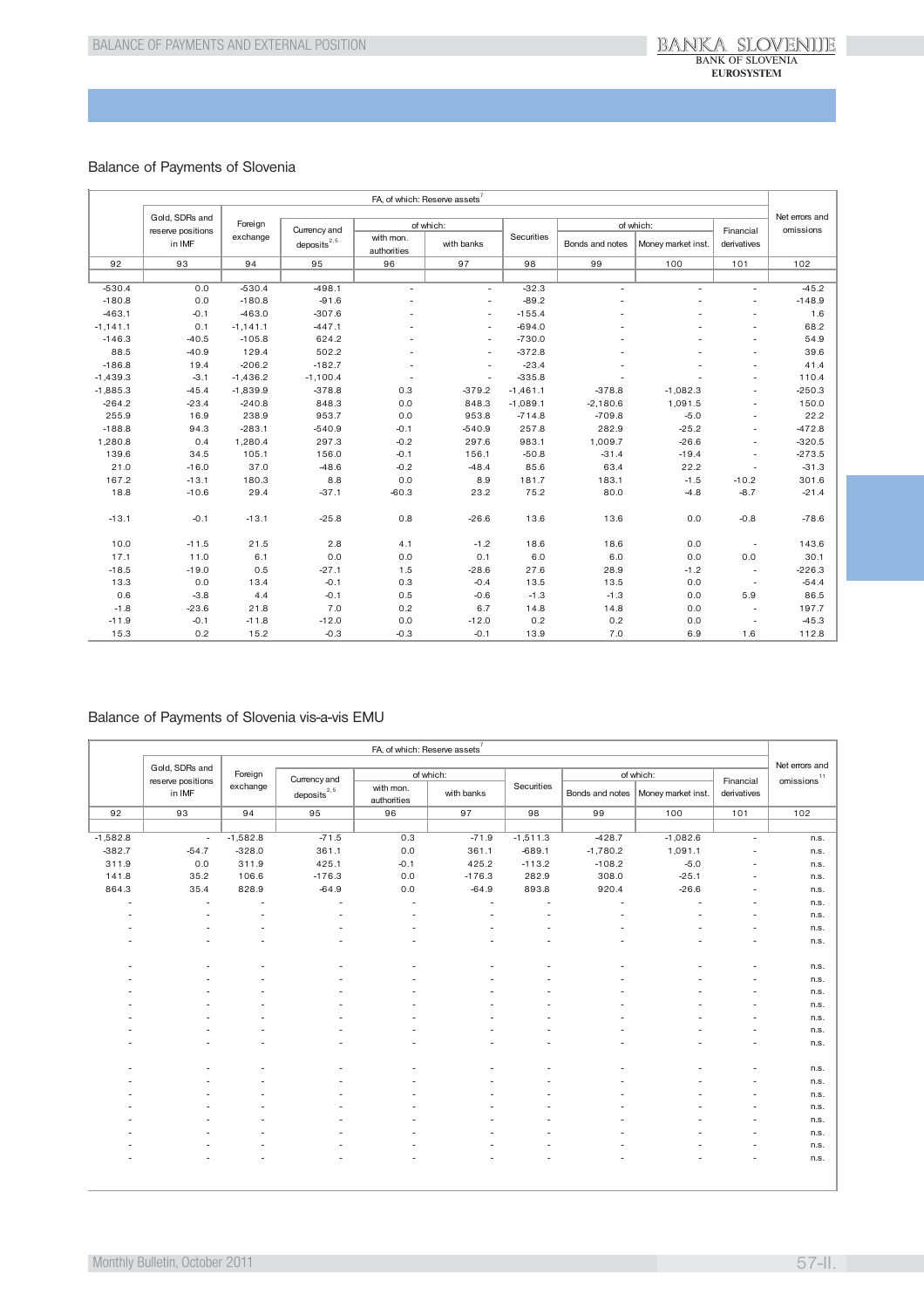# 3.3. Current Account by countries

| Mio EUR                                 |                |                  |                      |                |                     |                    |                   |              |                    |
|-----------------------------------------|----------------|------------------|----------------------|----------------|---------------------|--------------------|-------------------|--------------|--------------------|
|                                         | Current        |                  |                      |                |                     |                    |                   |              |                    |
|                                         | account        |                  | Goods                |                | Services            |                    | Income            |              | Current transfers  |
| 31.12.2010                              |                |                  |                      |                |                     |                    |                   |              |                    |
|                                         |                |                  |                      |                |                     |                    |                   |              |                    |
|                                         | Net            | Export           | Import               | Export         | Import              | Receipts           | Expenditures      | In Slovenia  | Abroad             |
| Column                                  | $\mathbf{1}$   | $\overline{c}$   | 3                    | $\overline{4}$ | 5                   | 6                  | $\overline{7}$    | 8            | 9                  |
| Code                                    |                |                  |                      |                |                     |                    |                   |              |                    |
|                                         |                |                  |                      |                |                     |                    |                   |              |                    |
| <b>Total world</b>                      | $-297.3$       | 18,386.0         | $-19,590.8$          | 4,633.2        | $-3,324.9$          | 681.8              | $-1,188.4$        | 1,218.4      | $-1, 112.4$        |
|                                         |                |                  |                      |                |                     |                    |                   |              |                    |
| Europe                                  | 493.2          | 17,069.0         | $-17,465.7$          | 4,347.6        | $-3,075.8$          | 583.0              | $-1,061.0$        | 1,157.0      | $-1,060.9$         |
|                                         |                |                  |                      |                |                     |                    |                   |              |                    |
| EU-27                                   | $-977.6$       | 13,186.8         | $-15,207.9$          | 3,274.4        | $-2,083.3$          | 580.3              | -943.8            | 1,008.9      | $-792.9$           |
| Austria                                 | $-758.7$       | 1,533.9          | $-2,385.1$           | 666.3          | $-425.2$            | 197.5              | $-260.1$          | 67.5         | $-153.4$           |
| Belgium                                 | $-83.8$        | 210.0            | $-421.4$             | 121.5          | $-58.1$             | 11.9               | 52.5              | 7.3          | $-7.4$             |
| Bulgaria                                | $-1.0$         | 136.9            | $-123.8$             | 19.7           | $-23.5$             | $-5.2$             | $-8.0$            | 15.9         | $-13.1$            |
| Cyprus                                  | 16.8           | 9.1              | $-6.7$               | 7.4            | $-10.7$             | 5.1                | 11.5              | 1.7          | $-0.5$             |
| Czech Republic                          | 0.8            | 437.0            | $-492.4$             | 71.7           | $-53.3$             | 5.1                | 29.5              | 12.1         | $-8.9$             |
| Denmark                                 | 72.1           | 164.4            | $-66.7$              | 31.9           | $-35.1$             | 2.8                | $-13.6$           | 0.2          | $-11.7$            |
| Estionia                                | 23.1           | 27.3             | $-3.8$               | 1.9            | $-1.5$              | 0.1                | $-0.2$            | 0.0          | $-0.6$             |
| Finland                                 | $-16.6$        | 43.6             | $-75.7$              | 15.8           | $-6.4$              | 3.6                | 1.1               | 2.9          | $-1.6$             |
| France                                  | 366.7          | 1,489.3          | $-1,099.2$           | 134.1          | $-131.5$            | 57.0               | $-77.5$           | 8.4          | $-13.7$            |
| Greece                                  | $-0.8$         |                  |                      |                | $-18.6$             |                    | $-0.1$            |              |                    |
|                                         |                | 62.8             | $-78.7$              | 11.0           |                     | 21.8               |                   | 1.4          | $-0.5$             |
| Ireland                                 | $-150.9$       | 22.6             | $-86.7$              | 25.7           | $-106.5$            | 9.8                | $-14.1$           | 0.3          | $-2.0$             |
| Italy                                   | $-544.2$       | 2,240.2          | $-3,469.0$           | 999.5          | $-334.4$            | 80.2               | $-51.6$           | 49.4         | $-58.4$            |
| Latvia                                  | 22.6           | 25.0             | $-2.9$               | 2.3            | $-1.9$              | 0.2                | $-0.1$            | 0.3          | $-0.2$             |
| Lithuania                               | 47.8           | 60.1             | $-7.3$               | 5.0            | $-11.2$             | 1.7                | $-0.6$            | 0.4          | $-0.3$             |
| Luxembourg                              | $-193.0$       | 36.2             | $-81.6$              | 15.8           | $-30.7$             | 6.0                | $-137.9$          | 0.2          | $-1.0$             |
| Hungary                                 | $-155.6$       | 545.4            | $-793.7$             | 183.2          | $-82.1$             | 7.9                | $-19.0$           | 8.7          | $-6.1$             |
| Malta                                   | $-1.3$         | 3.5              | $-6.1$               | 2.6            | $-1.2$              | $\ddotsc$          | $-0.1$            | 0.0          | 0.0                |
| Germany                                 | 115.3          | 3,655.1          | $-3,654.0$           | 460.8          | $-331.2$            | 58.0               | $-132.2$          | 135.3        | $-76.6$            |
| Netherlands                             | $-183.7$       | 366.7            | $-640.9$             | 115.6          | $-37.3$             | 50.8               | $-32.6$           | 4.4          | $-10.3$            |
| Poland                                  | 224.6          | 631.8            | $-406.6$             | 42.7           | $-54.4$             | 18.0               | $-4.2$            | 1.1          | $-3.8$             |
| Portugal                                | 32.0           | 52.8             | $-24.0$              | 4.7            | $-5.4$              | 4.1                | $-0.1$            | 0.2          | $-0.1$             |
| Romania                                 | 136.3          | 295.1            | $-164.8$             | 44.4           | $-26.9$             | $-9.5$             | $-3.7$            | 3.7          | $-2.0$             |
| Slovakia                                | $-53.2$        | 271.1            | $-307.3$             | 43.7           | $-60.4$             | 3.5                | $-4.7$            | 2.9          | $-2.1$             |
| Spain                                   | $-198.8$       | 229.7            | $-446.9$             | 30.7           | $-25.9$             | 15.0               | $-1.3$            | 4.1          | $-4.3$             |
| Sweden                                  | 96.4           | 183.6            | $-102.8$             | 43.6           | $-31.2$             | 5.3                | $-7.7$            | 10.6         | $-5.1$             |
| United Kingdom                          | 44.5           | 453.4            | $-257.8$             | 172.2          | $-178.4$            | 19.3               | $-183.1$          | 51.4         | $-32.5$            |
| European Union Institutions (incl. ECB) | 167.0          | 0.0              |                      | 0.7            | 0.0                 | 10.3               | $-85.8$           | 618.5        | $-376.6$           |
|                                         |                |                  |                      |                |                     |                    |                   |              |                    |
| <b>EFTA</b>                             | 54.9           | 232.5            | $-302.2$             | 272.5          | $-116.9$            | 19.4               | $-54.6$           | 43.1         | $-38.9$            |
| Iceland                                 | 0.6            | 0.9              | $-0.9$               | 1.1            | $-0.6$              | 0.2                | 0.0               | 0.0          | 0.0                |
| Liechtenstein                           | 9.1            | 1.7              | $-0.6$               | 1.9            | $-1.7$              | 0.2                | 8.6               | 0.0          | $-1.0$             |
| Norway                                  | 27.6           | 41.0             | $-19.0$              | 21.4           | $-14.5$             | 3.5                | 1.0               | 6.5          | $-12.2$            |
| Switzerland                             | 17.5           | 189.0            | $-281.6$             | 248.1          | $-100.2$            | 15.5               | $-64.1$           | 36.5         | $-25.7$            |
|                                         |                |                  |                      |                |                     |                    |                   |              |                    |
| Other European countries, of that       | 1,415.9        | 3,649.7          | $-1,955.6$           | 800.7          | $-875.6$            | $-16.7$            | $-62.6$           | 105.0        | $-229.0$           |
|                                         |                | 529.4            | $-316.5$             | 65.8           | $-90.3$             | 8.3                | $-4.8$            | 9.6          | $-76.7$            |
| Bosnia and Herzegovina                  | 124.8          |                  |                      |                |                     |                    |                   |              |                    |
| Montenegro                              | 69.9           | 83.2             | $-23.5$              | 18.6           | $-11.2$             | 5.6                | $-0.6$            | 1.7          | $-3.9$             |
| Croatia<br>Macedonia                    | 273.6<br>110.6 | 1,231.4<br>142.4 | $-733.2$<br>$-32.1$  | 387.9<br>27.3  | $-504.1$<br>$-26.6$ | $-6.5$<br>5.4      | $-31.5$<br>$-3.8$ | 32.4<br>4.4  | $-102.9$<br>$-6.4$ |
|                                         |                |                  |                      |                |                     |                    |                   |              |                    |
| Russian Federation<br>Serbia            | 281.2<br>264.1 | 536.2<br>659.0   | $-298.7$<br>$-354.9$ | 96.3<br>138.0  | $-80.7$<br>$-111.8$ | $-10.4$<br>$-25.7$ | $-2.6$<br>$-17.0$ | 43.2<br>10.3 | $-1.9$<br>$-33.7$  |
|                                         |                |                  |                      |                |                     |                    |                   |              |                    |
| Turkey                                  | 35.9           | 193.7            | $-167.3$             | 34.2           | $-25.2$             | 1.1                | $-1.3$            | 2.6          | $-2.0$             |
|                                         |                |                  |                      |                |                     |                    |                   |              |                    |
| Africa                                  | 33.3           | 217.9            | $-242.8$             | 34.2           | $-12.9$             | 35.6               | 3.9               | 0.6          | $-3.1$             |
|                                         |                |                  |                      |                |                     |                    |                   |              |                    |
| America, of that                        | $-17.8$        | 427.0            | -436.3               | 89.8           | $-141.7$            | 38.9               | $-2.6$            | 21.1         | $-14.0$            |
| Canada                                  | 33.4           | 47.2             | $-10.4$              | 10.0           | $-15.7$             | 3.0                | $-0.3$            | 1.0          | $-1.5$             |
| <b>United States</b>                    | 2.1            | 273.0            | $-265.8$             | 66.3           | $-103.5$            | 30.0               | $-6.0$            | 20.0         | $-11.8$            |
|                                         |                |                  |                      |                |                     |                    |                   |              |                    |
| Asia                                    | $-420.4$       | 634.4            | $-1,128.2$           | 140.5          | -87.3               | 17.9               | $-0.9$            | 18.7         | $-15.6$            |
| Hong Kong                               | 25.8           | 22.1             | $-4.6$               | 12.4           | $-7.9$              | 1.9                | 0.0               | 5.4          | $-3.5$             |
| Japan                                   | $-31.2$        | 16.1             | $-50.2$              | 10.3           | $-9.5$              | 2.3                | $-0.6$            | 0.8          | $-0.4$             |
| China                                   | $-340.7$       | 87.6             | $-437.1$             | 7.0            | $-5.3$              | 5.7                | $-0.1$            | 1.8          | $-0.3$             |
|                                         |                |                  |                      |                |                     |                    |                   |              |                    |
| Oceania and Polar regions               | 35.5           | 30.2             | $-7.1$               | 8.8            | $-3.2$              | 5.8                | 2.5               | 0.1          | $-1.7$             |
|                                         |                |                  |                      |                |                     |                    |                   |              |                    |
| Int. org. excluding EU Inst.            | $-1.7$         | $\cdots$         |                      | 0.0            | $\cdots$            | 0.5                | $-2.5$            | 1.5          | $-1.3$             |
|                                         |                |                  |                      |                |                     |                    |                   |              |                    |
| Not allocated                           | $-419.2$       | 7.4              | $-310.7$             | 12.2           | $-4.0$              | $\cdots$           | $-127.9$          | 19.5         | $-15.8$            |
|                                         |                |                  |                      |                |                     |                    |                   |              |                    |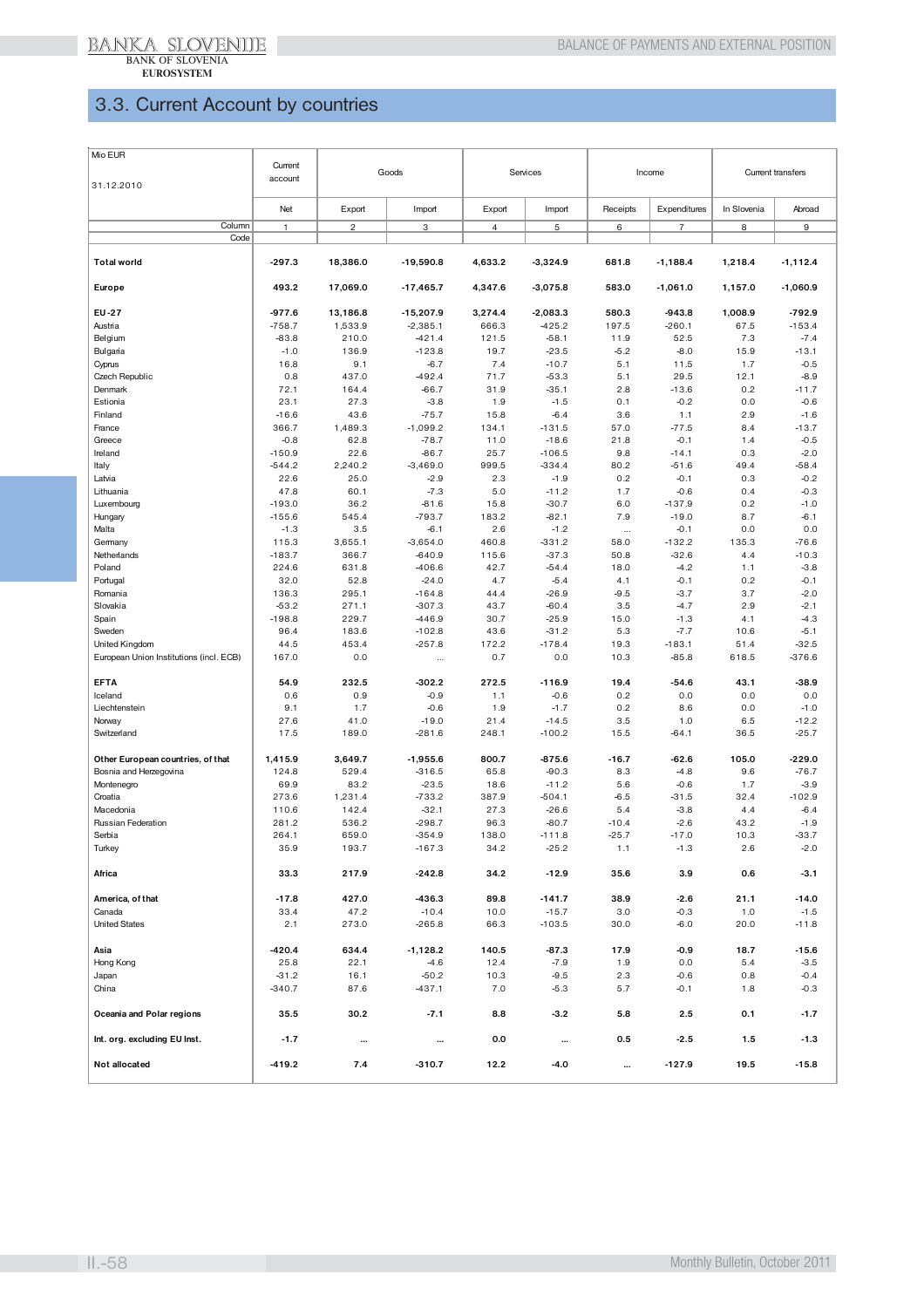# BANKA SLOVENIJE

BANK OF SLOVENIA **EUROSYSTEM**

# 3.4. Capital and Financial Account by countries

| Mio EUR<br>31.12.2010                   | Capital and<br>financial<br>account | Capital account | Financial account | Direct investment |             | Portfolio investment |             |          | Loans              |
|-----------------------------------------|-------------------------------------|-----------------|-------------------|-------------------|-------------|----------------------|-------------|----------|--------------------|
|                                         | Net                                 | Net             | Net               | Abroad            | In Slovenia | Assets               | Liabilities | Assets   | Liabilities        |
| Column                                  | 1                                   | $\overline{c}$  | 3                 | $\overline{4}$    | 5           | 6                    | 7           | 8        | 9                  |
| Code                                    |                                     |                 |                   |                   |             |                      |             |          |                    |
| <b>Total world</b>                      | 318.7                               | 8.2             | 310.5             | 59.6              | 273.9       | -383.9               | 2,331.0     | 164.2    | $-973.5$           |
| Europe                                  | 415.6                               | 14.6            | 401.0             | 104.6             | 193.6       | $-259.6$             | 2,131.1     | 163.6    | $-981.2$           |
| EU-27                                   | $-100.7$                            | 61.7            | $-162.4$          | 69.0              | 145.1       | $-257.7$             | 2,121.0     | 61.2     | -989.9             |
| Austria                                 | 107.2                               | $-8.4$          | 115.5             | 3.6               | 154.6       | $-38.1$              | 46.0        | 6.6      | $-235.3$           |
| Belgium                                 | 211.6                               | $-0.2$          | 211.7             | $-1.5$            | $-44.5$     | 172.7                | $-7.1$      | 12.1     | $-4.8$             |
| Bulgaria                                | 10.6                                | $-1.5$          | 12.2              | 51.3              | $-1.5$      | $-0.8$               | 0.0         | $-9.3$   | $-0.1$             |
| Cyprus                                  | 78.7                                | $-0.1$          | 78.8              | 31.4              | $-7.7$      | $-1.9$               | 8.6         | 32.8     | 10.5               |
| Czech Republic                          | 8.4                                 | $-3.4$          | 11.8              | 4.2               | $-30.4$     | $-17.1$              | 11.7        | 51.7     | $-0.1$             |
| Denmark                                 | 122.7                               | $-2.4$          | 125.1             | 1.6               | 6.6         | $-7.4$               | 0.0         | 0.4      | 0.0                |
| Estionia                                | $-2.2$                              | $-0.5$          | $-1.7$            | $\cdots$          | 0.0         | 0.1                  | 0.1         | $\cdots$ | $\cdots$           |
| Finland                                 | $-21.3$                             | $-0.1$          | $-21.2$           | $-0.1$            | 0.4         | $-14.8$              | 0.0         | 0.0      | 0.1                |
| France                                  | $-334.2$                            | $-14.3$         | $-319.9$          | $-0.4$            | $-44.1$     | $-182.7$             | $-63.9$     | 39.5     | $-23.9$            |
| Greece                                  | $-293.9$                            | $-0.6$          | $-293.3$          | $-5.4$            | 0.4         | $-190.4$             | 0.0         | $-103.6$ |                    |
| Ireland                                 | $-26.2$                             | $-0.2$          | $-26.0$           | $-0.1$            | $-2.6$      | $-37.7$              | 2.9         | $-3.7$   | $-23.8$            |
| Italy                                   | 25.8                                | $-7.6$          | 33.4              | $-18.5$           | 25.9        | $-81.1$              | 1.1         | 7.6      | $-24.2$            |
| Latvia                                  | 1.7                                 | $-0.4$          | 2.1               | 0.0               | 0.0         | 0.1                  |             | 1.1      | 0.0                |
| Lithuania                               | $-7.5$                              | $-1.1$          | $-6.4$            | $-0.3$            | 0.0         | $-4.3$               | 0.0         | $-0.1$   |                    |
| Luxembourg                              | 931.7                               | 56.8            | 874.9             | $-0.3$            | $-73.0$     | $-86.2$              | 1,107.5     | 33.3     | $-60.2$            |
| Hungary                                 | 8.6                                 | $-2.7$          | 11.3              | 1.0               | 4.2         | $-4.9$               | 15.1        | 0.1      | 0.0                |
| Malta                                   | $-1.3$                              | 0.0             | $-1.3$            | $\ddotsc$         | 0.0         |                      | $\cdots$    | 0.0      | $-0.8$             |
| Gemany                                  | 83.4                                | $-31.2$         | 114.6             | $-9.8$            | $-4.5$      | 328.2                | $-0.6$      | $-37.0$  | $-308.1$           |
| Netherlands                             | $-299.3$                            | 0.7             | $-300.0$          | $-16.4$           | $-12.1$     | $-34.8$              | $-0.2$      | 15.9     | $-222.3$           |
| Poland                                  | $-17.6$                             | $-6.8$          | $-10.8$           | 32.0              | $-1.7$      | $-37.4$              | 0.0         | 5.3      |                    |
| Portugal                                | $-71.4$                             | $-0.8$          | $-70.7$           | $-0.2$            | 0.0         | $-70.0$              | 0.0         | 0.0      | $\cdots$           |
| Romania                                 | 4.6                                 | $-3.8$          | 8.4               | 11.9              | $-0.1$      | $-2.2$               | $-0.1$      | 5.9      | 0.0                |
| Slovakia                                | 18.9                                | $-2.2$          | 21.0              | $-2.8$            | $-1.8$      | $-56.2$              | 0.0         | $-7.2$   | 0.0                |
| Spain                                   | 164.1                               | $-0.3$          | 164.4             | $-1.2$            | 0.4         | 178.6                | $0.0$       | 0.6      | $-3.0$             |
| Sweden                                  | $-20.6$                             | $-4.7$          | $-15.9$           | $-11.1$           | 2.5         | $-28.9$              | 5.9         | $-1.7$   | $-0.1$             |
| United Kingdom                          | 925.8                               | $-6.2$          | 932.0             | 0.3               | 174.3       | $-78.7$              | 993.9       | 10.8     | $-304.4$           |
| European Union Institutions (incl. ECB) | $-1,708.9$                          | 103.4           | $-1,812.4$        | $\cdots$          | $\ddotsc$   | 37.9                 |             | $\cdots$ | 210.5              |
| <b>EFTA</b>                             | $-142.3$                            | $-1.1$          | $-141.2$          | 0.2               | $-154.9$    | $-8.7$               | $-6.8$      | 19.1     | $-45.8$            |
| Iceland                                 | 7.1                                 | 0.0             | 7.1               | $\ddotsc$         | $\cdots$    | 7.0                  | $\cdots$    | 0.0      |                    |
| Liechtenstein                           | $-22.2$                             | 0.0             | $-22.2$           | 0.2               | $-14.9$     | 2.0                  | $-6.9$      | $-4.3$   | 1.6                |
| Norway                                  | 1.0                                 | $-0.5$          | 1.5               | 0.0               | 4.4         | $-5.3$               | 0.0         | 0.0      | 0.4                |
| Switzerland                             | $-128.2$                            | $-0.5$          | $-127.7$          | 0.0               | $-144.5$    | $-12.5$              | 0.1         | 23.4     | -47.9              |
| Other European countries, of that       | 658.7                               | $-46.0$         | 704.7             | 35.4              | 203.4       | 6.8                  | 17.0        | 83.3     | 54.5               |
| Bosnia and Herzegovina                  | 51.3                                | $-6.4$          | 57.7              | 7.9               | $-8.8$      | 9.3                  | 2.0         | 42.3     | 0.2                |
| Montenegro                              | 86.7                                | $-1.3$          | 88.0              | $-8.5$            | 0.0         | 3.9                  | 0.0         | 34.7     | 0.7                |
| Croatia                                 | 277.6                               | $-13.8$         | 291.4             | $-28.9$           | 197.6       | 16.1                 | 24.4        | $-7.4$   | 59.3               |
| Macedonia                               | -5.0                                | $-2.2$          | $-2.8$            | 1.7               | $-1.3$      | 3.9                  | 1.1         | 17.5     | 0.0                |
| Russian Federation                      | 185.3                               | $-6.2$          | 191.5             | $-41.7$           | 18.2        | $-15.1$              | 0.0         | 46.3     | 0.0                |
| Serbia                                  | 77.4                                | $-8.8$          | 86.2              | 107.1             | $-3.8$      | $-6.1$               | $-10.8$     | $-55.2$  | $-5.8$             |
| Turkey                                  | $-9.0$                              | $-2.3$          | $-6.8$            | $-3.3$            | 0.7         | $-3.1$               | 0.0         | $-0.3$   |                    |
| Africa                                  | $-34.5$                             | $-1.9$          | $-32.6$           | $-33.2$           | -4.0        | $-2.5$               | 0.0         | 0.0      | 0.0                |
| America, of that                        | $-68.7$                             | $-3.8$          | $-64.9$           | $-6.1$            | $-13.2$     | $-95.2$              | 7.6         | $-9.5$   | $-3.1$             |
| Canada                                  | 23.1                                | $-0.6$          | 23.7              | $-1.9$            | 0.0         | 12.8                 | 0.0         | $-0.1$   |                    |
| <b>United States</b>                    | $-41.7$                             | $-2.6$          | $-39.1$           | $-5.8$            | $-12.1$     | $-67.9$              | 7.2         | $-0.6$   | $\ldots$<br>$-4.4$ |
|                                         |                                     |                 |                   |                   |             |                      |             |          |                    |
| Asia                                    | $-27.3$                             | $-2.6$          | $-24.7$           | $-4.1$            | 19.5        | $-47.3$              | 1.5         | 10.0     | 0.1                |
| Hong Kong                               | 2.0                                 | $-0.4$          | 2.3               | $-1.0$            | 0.0         | 2.1                  | $\cdots$    | 0.0      | $\cdots$           |
| Japan                                   | 12.6                                | 0.1             | 12.5              | 0.1               | 18.9        | $-3.8$               | 0.0         | 0.0      | $\ldots$           |
| China                                   | $-17.1$                             | 2.2             | $-19.3$           | $-2.8$            | $-0.2$      | $-10.7$              | 0.0         | 0.5      | 0.0                |
| Oceania and Polar regions               | 40.0                                | $-0.6$          | 40.5              | $-1.6$            | $-1.5$      | 20.8                 | $-0.4$      | 0.0      | 1.1                |
| Int. org. excluding EU Inst.            | $-30.8$                             |                 | $-30.8$           |                   | 78.6        | 0.0                  | $\cdots$    |          | 9.6                |
| Not allocated                           | 24.4                                | 2.4             | 22.0              |                   | 0.8         | $\ddotsc$            | 191.1       |          | $\cdots$           |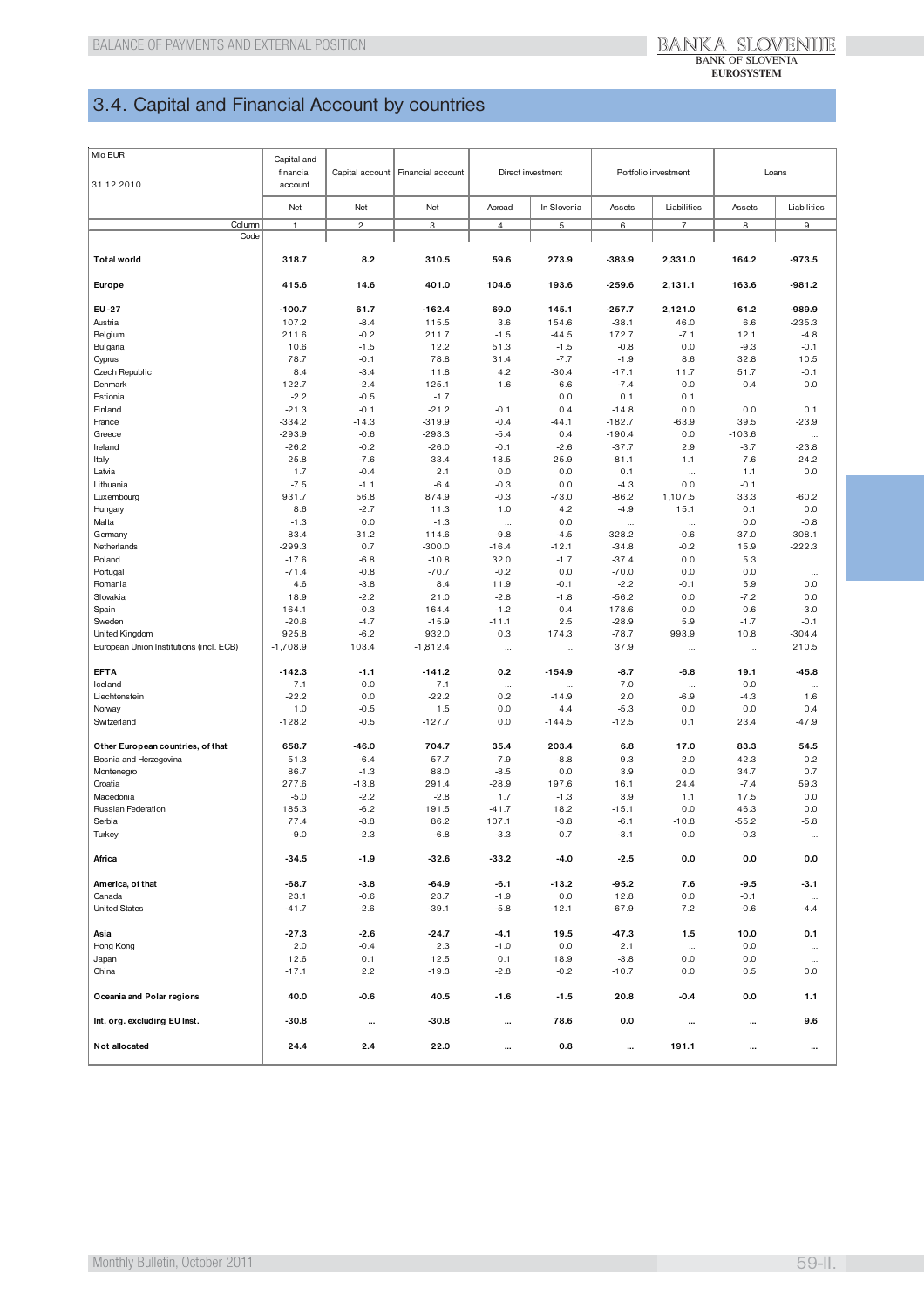BANKA SLOVENIJE BANK OF SLOVENIA **EUROSYSTEM**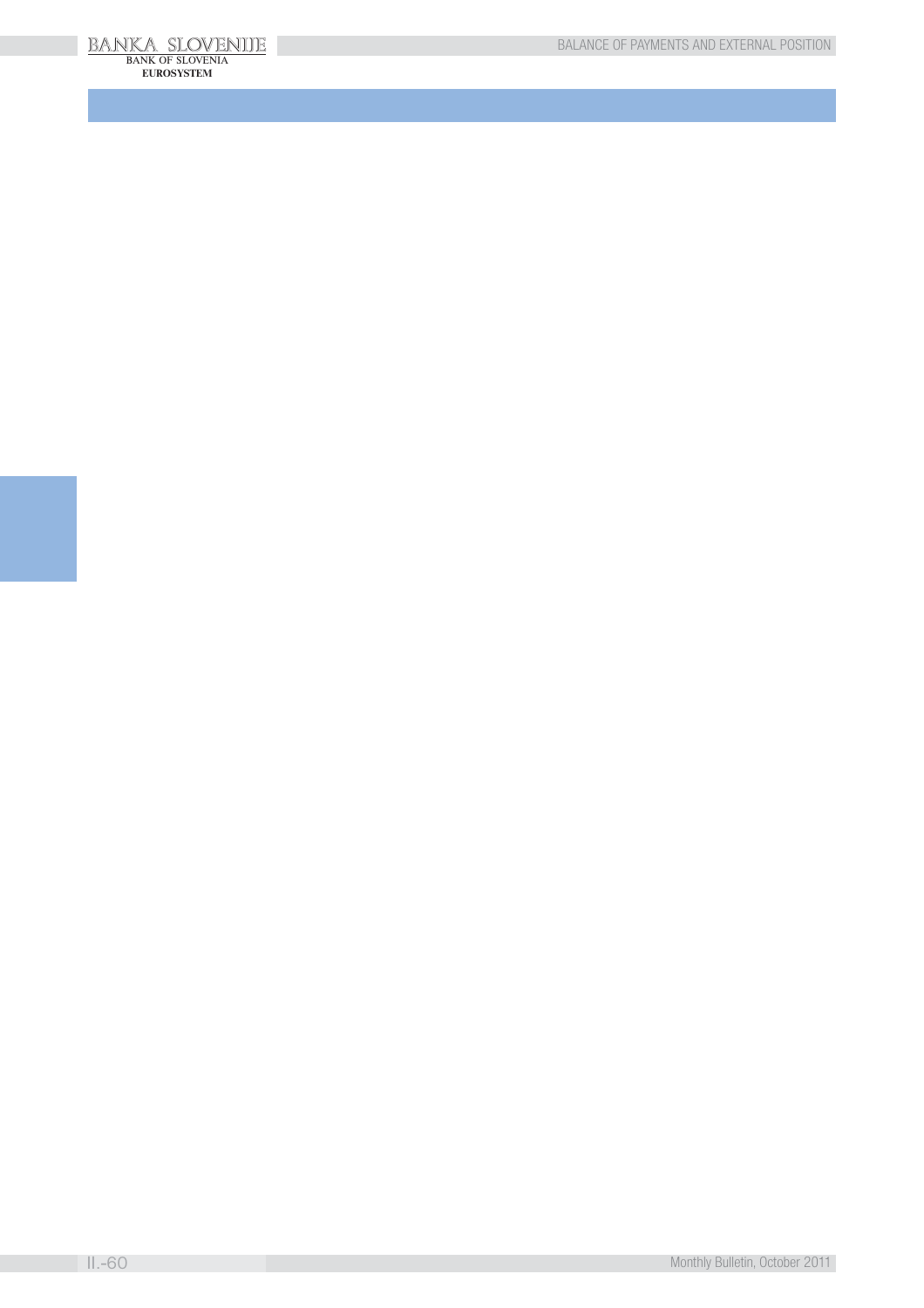# 3.5. Trade in goods by countries

| Millions of EUR                      |                | Exports        |                           |                | Imports        |                |                     |                         |  |
|--------------------------------------|----------------|----------------|---------------------------|----------------|----------------|----------------|---------------------|-------------------------|--|
|                                      | 2009           |                | January-July              |                |                |                | January-July        |                         |  |
|                                      |                | 2010           | 2010                      | 2011           | 2009           | 2010           | 2010                | 2011                    |  |
| Total                                | 16,018         | 18,243         | 10,425                    | 11,982         | 17,115         | 19,881         | 11,151              | 12,759                  |  |
| European Union 27                    | 11,183         | 13,073         | 7,537                     | 8,746          | 13,473         | 15,401         | 8,647               | 9,922                   |  |
| Austria                              | 1,251          | 1,494          | 854                       | 929            | 2,243          | 2,407          | 1,323               | 1,449                   |  |
| Belgium                              | 179            | 210            | 113                       | 138            | 388            | 430            | 247                 | 258                     |  |
| Bulgaria                             | 123            | 137            | 72                        | 89             | 49             | 127            | 74                  | 104                     |  |
| Cyprus                               | 9              | 9              | 6                         | 42             | 5              | $\overline{7}$ | 3                   | 45                      |  |
| Czech Republic                       | 388            | 435            | 248                       | 291            | 441            | 506            | 283                 | 330                     |  |
| Denmark                              | 132            | 164            | 92                        | 120            | 76             | 68             | 40                  | 43                      |  |
|                                      | 21             |                | 14                        | 14             |                | $\overline{4}$ | $\overline{c}$      |                         |  |
| Estonia                              |                | 27             |                           |                | 6              |                |                     | 3                       |  |
| Finland                              | 48             | 44             | 25                        | 35             | 66             | 78             | 40                  | 53                      |  |
| France                               | 1,361          | 1,478          | 929                       | 891            | 947            | 1,091          | 636                 | 649                     |  |
| Greece                               | 74             | 62             | 36                        | 32             | 134            | 81             | 40                  | 108                     |  |
| Ireland                              | 16             | 22             | 12                        | 11             | 65             | 89             | 61                  | 22                      |  |
| Italy                                | 1,863          | 2,234          | 1,327                     | 1,493          | 3,028          | 3,541          | 2,041               | 2,316                   |  |
| Latvia                               | 21             | 25             | 13                        | 15             | 3              | 3              | $\overline{c}$      | $\overline{c}$          |  |
| Lithuania                            | 59             | 60             | 31                        | 33             | 35             | $\overline{7}$ | 4                   | 5                       |  |
| Luxembourg                           | 17             | 36             | 19                        | 17             | 62             | 78             | 48                  | 33                      |  |
| Hungary                              | 459            | 544            | 296                       | 371            | 647            | 805            | 429                 | 532                     |  |
| Malta                                | $\overline{c}$ | 3              | $\overline{c}$            | $\overline{c}$ | 3              | 6              | 5                   | $\overline{\mathbf{c}}$ |  |
| Germany                              | 3,166          | 3,616          | 2,027                     | 2,565          | 3,136          | 3,667          | 2,022               | 2,396                   |  |
| Netherlands                          | 254            | 366            | 218                       | 263            | 567            | 657            | 370                 | 445                     |  |
| Poland                               | 468            | 630            | 359                       | 405            | 359            | 418            | 234                 | 273                     |  |
| Portugal                             | 46             | 53             | 31                        | 30             | 21             | 25             | 13                  | 16                      |  |
| Romania                              | 240            | 294            | 163                       | 211            | 161            | 170            | 97                  | 123                     |  |
| Slovakia                             | 275            | 266            | 148                       | 173            | 238            | 313            | 170                 | 186                     |  |
| Spain                                | 190            | 229            | 139                       | 150            | 464            | 454            | 258                 | 260                     |  |
| Sweden                               | 143            | 183            | 103                       | 135            | 110            | 105            | 58                  | 72                      |  |
| United Kingdom                       | 378            | 450            | 259                       | 291            | 220            | 264            | 146                 | 197                     |  |
|                                      |                |                |                           |                |                |                |                     |                         |  |
| <b>EFTA</b>                          | 200            | 227            | 123                       | 179            | 265            | 306            | 170                 | 147                     |  |
| Iceland                              | $\mathbf{1}$   | 1              | 1                         | 1              | 0              | 1              | $\mathsf O$         | 1                       |  |
| Liechenstein                         | $\overline{c}$ | $\overline{c}$ | 1                         | $\mathbf{1}$   | 1              | 1              | $\mathsf O$         | 0                       |  |
| Norway                               | 37             | 41             | 19                        | 22             | 15             | 20             | 10                  | 15                      |  |
| Switzerland                          | 160            | 183            | 103                       | 155            | 250            | 285            | 160                 | 131                     |  |
|                                      |                |                |                           |                |                |                |                     |                         |  |
| Countries of former Yugoslavia       | 2,607          | 2,627          | 1,465                     | 1,623          | 1,172          | 1,489          | 824                 | 1,011                   |  |
| Bosnia and Herzegovina               | 501            | 528            | 301                       | 313            | 235            | 325            | 181                 | 216                     |  |
| Croatia                              | 1,241          | 1,220          | 686                       | 792            | 630            | 746            | 413                 | 517                     |  |
| Macedonia                            | 160            | 140            | 79                        | 86             | 25             | 33             | 16                  | 24                      |  |
| Serbia and Montenegro                | $\cdots$       |                | $\cdots$                  |                | $\cdots$       |                |                     | $\cdots$                |  |
| Serbia                               | 618            | 656            | 354                       | 385            | 264            | 362            | 200                 | 244                     |  |
| Montenegro                           | 87             | 83             | 45                        | 48             | 18             | 23             | 13                  | 11                      |  |
| Other Europe                         | 39             | 39             | 22                        | 22             | 0              | 1              | $\mathsf O$         | 0                       |  |
| Albania                              | 39             | 39             | 22                        | 22             | 0              | 1              | $\mathsf{O}\xspace$ | 0                       |  |
|                                      |                |                |                           |                |                |                |                     |                         |  |
| Coun. of former Sov. Union, of which | 818            | 860            | 465                       | 506            | 266            | 337            | 196                 | 197                     |  |
| Belarus                              | 32             | 46             | 25                        | 21             | 6              | 7              | 4                   | 3                       |  |
| Russian federation                   | 519            | 534            | 303                       | 300            | 208            | 304            | 177                 | 169                     |  |
| Ukraine                              | 166            | 170            | 82                        | 113            | 10             | 8              | $\overline{4}$      | 18                      |  |
|                                      |                |                |                           |                |                |                |                     |                         |  |
| Non-European members of OECD         | 487            | 632            | 362                       | 404            | 717            | 681            | 355                 | 541                     |  |
| Australia                            | 21             | 26             | 14                        | 17             | 3              | 6              | $\overline{4}$      | 3                       |  |
| South Korea                          | 17             | 30             | 15                        | 22             | 138            | 164            | 104                 | 106                     |  |
| Mexico                               | 30             | 45             | 29                        | 31             | $\overline{7}$ | 9              | 5                   | 6                       |  |
| New Zealand                          | $\overline{c}$ | $\overline{c}$ | $\mathbf{1}$              | $\mathbf{1}$   | $\overline{c}$ | $\circ$        | $\mathsf O$         | $\mathsf{O}\xspace$     |  |
| Canada                               | 40             | 47             | 36                        | 23             | 34             | 10             | 5                   | 22                      |  |
| Japan                                | 16             | 16             | 9                         | 13             | 59             | 51             | 31                  | 29                      |  |
| Turkey                               | 151            | 193            | 107                       | 124            | 145            | 172            | 100                 | 125                     |  |
| United States of America             | 209            | 273            | 152                       | 173            | 331            | 268            | 106                 | 249                     |  |
|                                      |                |                |                           |                |                |                |                     |                         |  |
| Other countries                      |                |                |                           |                |                |                |                     |                         |  |
| Other developed countries            | 109            | 151            | 81                        | 100            | 87             | 192            | 134                 | 92                      |  |
| Other Middle East                    | 100            | 132            | 70                        | 76             | $\overline{7}$ | 6              | $\overline{4}$      | 43                      |  |
| Other Asia                           | 203            | 242            | 150                       | 148            | 578            | 748            | 411                 | 417                     |  |
| Other North Africa                   | 194            | 161            | 99                        | 100            | 121            | 182            | 120                 | 53                      |  |
| Other East Africa                    | $\mathsf g$    | 12             | $\overline{\mathfrak{c}}$ | $\overline{7}$ | $\overline{4}$ | 5              | 3                   | 0                       |  |
| Other Africa                         | 16             | 21             | 8                         | 3              | 19             | 57             | 30                  | 33                      |  |
| Other Middle and South America       | 46             | 60             | 31                        | 40             | 223            | 155            | 66                  | 154                     |  |
| Other Oceania                        | $\mathsf O$    | 0              | 0                         | $\mathsf O$    | 0              | $\mathsf O$    | $\mathsf O$         | 0                       |  |
| Other N.E.C.                         | $\overline{7}$ | $\overline{7}$ | $\overline{4}$            | 29             | 181            | 322            | 192                 | 149                     |  |

Source: Statistical Office of RS.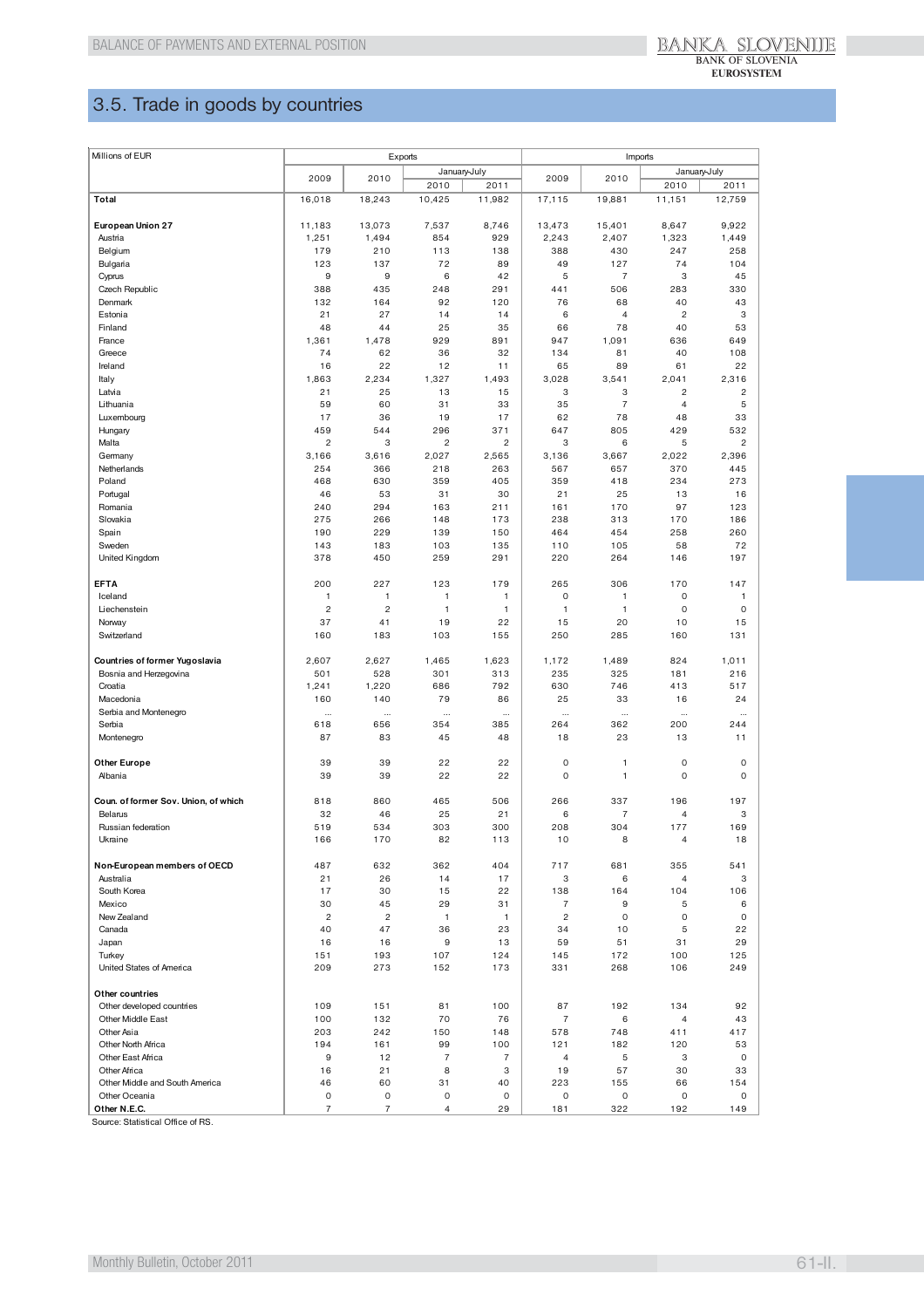**EUROSYSTEM**

### 3.6. International Investment Position

### International Investment Position of Slovenia

| Mio EUR |              |              |                  |                                             |                |                                                                                       | Claims  |                |              |                       |                             |       |
|---------|--------------|--------------|------------------|---------------------------------------------|----------------|---------------------------------------------------------------------------------------|---------|----------------|--------------|-----------------------|-----------------------------|-------|
|         |              |              |                  |                                             |                | Direct investment abroad                                                              |         |                |              |                       | Portfolio investment        |       |
|         |              |              |                  |                                             |                | Ostali kapital                                                                        |         |                |              |                       | Equity securities, of which |       |
|         | Net position |              |                  | Equity capital<br>and reinvested<br>eamings |                | Liabilities to<br>Claims on<br>affiliated<br>affiliated<br>Enterprises<br>enterprises |         |                |              | General<br>government | Banks                       |       |
|         | Column       | $1 = 2 - 50$ | $2=3+8+22+27+42$ | $3 = 4 + 5$                                 | $\overline{4}$ | $5 = 6 + 7$                                                                           | 6       | $\overline{7}$ | $8 = 9 + 13$ | 9                     | 10                          | 11    |
|         | Code         |              |                  |                                             |                |                                                                                       |         |                |              |                       |                             |       |
| 1994    |              | 600.2        | 4,830.3          | 288.6                                       | 279.1          | 9.5                                                                                   | 216.3   | $-206.8$       | 50.6         | 12.2                  | $\cdots$                    | 3.3   |
| 1995    |              | 360.4        | 5,338.8          | 382.3                                       | 285.7          | 96.6                                                                                  | 274.3   | $-177.8$       | 83.0         | 13.4                  | $\cdots$                    | 4.8   |
| 1996    |              | $-418.9$     | 5.771.2          | 370.6                                       | 276.6          | 94.0                                                                                  | 279.6   | $-185.6$       | 75.7         | 12.7                  | $\cdots$                    | 5.1   |
| 1997    |              | $-361.4$     | 6,947.2          | 416.2                                       | 294.2          | 122.0                                                                                 | 364.8   | $-242.7$       | 50.6         | 14.0                  | $\cdots$                    | 5.4   |
| 1998    |              | $-842.2$     | 7,210.2          | 542.8                                       | 325.5          | 217.3                                                                                 | 368.4   | $-151.1$       | 33.8         | 14.3                  | $\cdots$                    | 6.2   |
| 1999    |              | $-1,970.5$   | 7,834.2          | 624.7                                       | 378.0          | 246.7                                                                                 | 410.9   | $-164.2$       | 130.1        | 32.3                  | $\cdots$                    | 6.2   |
| 2000    |              | $-2.545.5$   | 8,923.0          | 825.3                                       | 498.9          | 326.4                                                                                 | 502.6   | $-176.2$       | 188.5        | 39.5                  | $\cdots$                    | 5.7   |
| 2001    |              | $-448.8$     | 12,268.0         | 1,120.4                                     | 697.0          | 423.4                                                                                 | 553.2   | $-129.8$       | 289.2        | 29.0                  | $\cdots$                    | 4.8   |
| 2002    |              | 26.8         | 14.636.8         | 1,445.2                                     | 918.0          | 527.1                                                                                 | 690.3   | $-163.2$       | 316.4        | 40.3                  | $\cdots$                    | 4.2   |
| 2003    |              | $-1,480.6$   | 15,867.6         | 1,880.3                                     | 1,201.8        | 678.4                                                                                 | 863.7   | $-185.3$       | 551.4        | 188.0                 | 0.0                         | 19.0  |
| 2004    |              | $-2,124.9$   | 17,876.8         | 2,224.0                                     | 1,519.1        | 704.9                                                                                 | 836.1   | $-131.3$       | 1,271.4      | 472.0                 | 0.0                         | 37.0  |
| 2005    |              | $-3,161.0$   | 22,361.6         | 2,788.7                                     | 2,338.7        | 450.0                                                                                 | 883.5   | $-433.5$       | 2,757.9      | 1,242.3               | 86.8                        | 52.9  |
| 2006    |              | $-5,305.5$   | 25,122.5         | 3,452.2                                     | 2,656.7        | 795.5                                                                                 | 986.6   | $-191.1$       | 5,132.5      | 2,258.4               | 107.1                       | 94.6  |
| 2007    |              | $-7,372.5$   | 34,617.9         | 4,916.6                                     | 3,328.9        | 1,587.7                                                                               | 1,818.0 | $-230.3$       | 12,547.8     | 3,662.2               | 197.4                       | 127.5 |
| 2008    |              | $-12,586.9$  | 33.890.9         | 5,677.0                                     | 3,923.4        | 1,753.6                                                                               | 2,019.4 | $-265.8$       | 10,635.6     | 1,750.7               | 134.7                       | 57.8  |
| 2009    |              | $-12,650.7$  | 34,830.6         | 5,568.4                                     | 4,013.1        | 1,555.3                                                                               | 1,917.5 | $-362.3$       | 11,296.9     | 2,320.7               | 174.6                       | 42.0  |
| 2010    |              | $-12,655.9$  | 35,209.1         | 5,518.5                                     | 3,841.6        | 1,676.9                                                                               | 2,079.8 | $-402.9$       | 11,900.5     | 2,793.5               | 218.7                       | 55.3  |
| 2009    | Sep.         | $-12,162.8$  | 35,629.1         | 5,599.5                                     | 3,936.6        | 1,662.9                                                                               | 1,961.6 | $-298.7$       | 11,398.1     | 2,186.2               | 153.1                       | 41.8  |
|         | Dec.         | $-12.650.7$  | 34.830.6         | 5.568.4                                     | 4.013.1        | 1.555.3                                                                               | 1,917.5 | $-362.3$       | 11,296.9     | 2,320.7               | 174.6                       | 42.0  |
| 2010    | Mar.         | $-12.157.4$  | 35.620.6         | 5.653.7                                     | 4.006.1        | 1.647.5                                                                               | 2.009.2 | $-361.7$       | 12.036.9     | 2.532.2               | 193.5                       | 45.9  |
|         | Jun.         | $-12.707.0$  | 36.263.5         | 5.571.7                                     | 3.958.0        | 1.613.7                                                                               | 2,004.8 | $-391.2$       | 11.914.7     | 2.478.2               | 189.5                       | 47.5  |
|         | Sep.         | $-12.909.0$  | 35.947.2         | 5.577.0                                     | 3.898.3        | 1.678.7                                                                               | 2,034.4 | $-355.8$       | 12.032.8     | 2,543.4               | 192.9                       | 41.2  |
|         | Dec.         | $-12,655.9$  | 35,209.1         | 5,518.5                                     | 3,841.6        | 1,676.9                                                                               | 2,079.8 | $-402.9$       | 11,900.5     | 2,793.5               | 218.7                       | 55.3  |
| 2011    | Mar.         | $-12.692.6$  | 37.178.9         | 5.512.3                                     | 3.846.7        | 1.665.5                                                                               | 2.098.8 | $-433.3$       | 12.448.4     | 2.977.6               | 216.1                       | 56.1  |
|         | Jun.         | $-12,469.3$  | 37,019.1         | 5,475.7                                     | 3,846.2        | 1,629.5                                                                               | 2,100.3 | $-470.8$       | 12,249.7     | 2,877.7               | 215.5                       | 53.9  |

#### International Investment Position of Slovenia vis-a-vis EMU

| Mio EUR      |                            | Claims               |                |                                             |                          |                                        |                                             |                      |                |                             |              |
|--------------|----------------------------|----------------------|----------------|---------------------------------------------|--------------------------|----------------------------------------|---------------------------------------------|----------------------|----------------|-----------------------------|--------------|
|              |                            |                      |                |                                             | Direct investment abroad |                                        |                                             | Portfolio investment |                |                             |              |
|              |                            |                      |                |                                             |                          | Other capital                          |                                             |                      |                | Equity securities, of which |              |
|              | Net position               |                      |                | Equity capital<br>and reinvested<br>eamings |                          | Claims on<br>affiliated<br>Enterprises | Liabilities to<br>affiliated<br>enterprises |                      |                | General<br>aovemment        | Banks        |
|              | Column<br>$1 = 2 - 50$     | $2=3+8+22+27+42$     | $3 = 4 + 5$    | $\overline{4}$                              | $5 = 6 + 7$              | 6                                      | $\overline{7}$                              | $8 = 9 + 13$         | 9              | 10                          | 11           |
|              | Code                       |                      |                |                                             |                          |                                        |                                             |                      |                |                             |              |
| 2001         | $-2.256.2$                 | 5.353.2              | 177.3          | 118.4                                       | 58.9                     | 116.8                                  | $-57.9$                                     | 5.8                  | 5.8            | $\cdots$                    | 2.5          |
| 2002         | $-1,403.7$                 | 7,714.1              | 290.8          | 210.9                                       | 79.9                     | 157.0                                  | $-77.2$                                     | 10.0                 | 10.0           | $\cdots$                    | 1.6          |
| 2003         | $-1.928.1$                 | 8.711.3              | 349.8          | 222.9                                       | 126.9                    | 220.2                                  | $-93.3$                                     | 300.0                | 93.1           | 0.0                         | 2.6          |
| 2004         | $-2,842.2$                 | 9,795.4              | 459.7          | 411.5                                       | 48.2                     | 125.4                                  | $-77.2$                                     | 777.4                | 223.2          | 0.0                         | 7.6          |
| 2005         | $-5,921.5$                 | 11,629.2             | 505.1          | 766.8                                       | $-261.7$                 | 115.2                                  | $-376.9$                                    | 1,672.9              | 548.9          | 34.4                        | 9.3          |
| 2006         | $-9,049.4$                 | 12,916.2             | 577.9          | 562.3                                       | 15.5                     | 129.1                                  | $-113.6$                                    | 3,110.9              | 959.5          | 54.7                        | 16.1         |
| 2007         | $-12.179.7$                | 17,949.0             | 587.0          | 397.8                                       | 189.2                    | 297.3                                  | $-108.1$                                    | 8,425.2              | 1,416.0        | 115.6                       | 35.3         |
| 2008         | $-17,539.7$                | 17,144.0             | 668.9          | 555.4                                       | 113.5                    | 189.3                                  | $-75.9$                                     | 7,846.1              | 768.9          | 77.2                        | 17.8         |
| 2009         | $-14.691.1$                | 18,305.3             | 679.0          | 675.4                                       | 3.6                      | 137.2                                  | $-133.6$                                    | 8.337.7              | 1,075.6        | 92.6                        | 12.4         |
| 2010         | $-12.583.7$                | 18,520.7             | 698.5          | 671.4                                       | 27.1                     | 207.2                                  | $-180.1$                                    | 8,455.8              | 1,233.5        | 117.5                       | 7.7          |
|              |                            |                      |                |                                             |                          |                                        |                                             |                      |                |                             |              |
| 2008 Jun.    | $-14,939.8$                | 19,801.4             | 675.5          | 515.5                                       | 160.0                    | 306.5                                  | $-146.5$                                    | 9.661.3              | 1,148.9        | 101.8                       | 33.3         |
| Sep.         | $-16.277.6$                | 18.685.8             | 733.5          | 514.3                                       | 219.2                    | 312.8                                  | $-93.6$                                     | 9.155.0              | 973.5          | 94.0                        | 25.0         |
| Dec.         | $-17,539.7$                | 17,144.0             | 668.9          | 555.4                                       | 113.5                    | 189.3                                  | $-75.9$                                     | 7,846.1              | 768.9          | 77.2                        | 17.8         |
|              |                            |                      |                |                                             |                          |                                        |                                             |                      |                |                             |              |
| 2009<br>Mar. | $-17,343.6$<br>$-17.094.5$ | 16,425.7             | 565.7<br>668.2 | 576.7<br>657.5                              | $-11.0$<br>10.7          | 165.2<br>158.3                         | $-176.2$<br>$-147.6$                        | 7,374.9<br>7.378.7   | 743.9<br>847.4 | 67.5<br>69.4                | 11.1<br>10.8 |
| Jun.         | $-14,585.8$                | 16,542.3             | 582.9          | 603.1                                       |                          | 122.1                                  | $-142.4$                                    |                      | 993.3          |                             | 11.5         |
| Sep.<br>Dec. | $-14.691.1$                | 18,759.7<br>18,305.3 | 679.0          | 675.4                                       | $-20.3$<br>3.6           | 137.2                                  | $-133.6$                                    | 8,357.0<br>8,337.7   | 1,075.6        | 77.3<br>92.6                | 12.4         |
|              |                            |                      |                |                                             |                          |                                        |                                             |                      |                |                             |              |
| 2010<br>Mar. | $-13,902.1$                | 18,565.9             | 642.4          | 677.9                                       | $-35.5$                  | 150.8                                  | $-186.2$                                    | 8,809.4              | 1,166.9        | 98.6                        | 14.5         |
| Jun.         | $-13,554.6$                | 19,281.9             | 666.5          | 683.0                                       | $-16.5$                  | 162.5                                  | $-179.1$                                    | 8,723.8              | 1,135.8        | 95.7                        | 12.5         |
| Sep.         | $-13,551.9$                | 19,134.6             | 720.8          | 684.1                                       | 36.7                     | 174.8                                  | $-138.1$                                    | 8,692.6              | 1,171.1        | 101.2                       | 10.2         |
| Dec.         | $-12,583.7$                | 18,520.7             | 698.5          | 671.4                                       | 27.1                     | 207.2                                  | $-180.1$                                    | 8,455.8              | 1,233.5        | 117.5                       | 7.7          |
|              |                            |                      |                |                                             |                          |                                        |                                             |                      |                |                             |              |
| 2011<br>Mar. | $-11.511.7$                | 20.056.2             | 654.3          | 668.6                                       | $-14.3$                  | 210.9                                  | $-225.2$                                    | 8.702.5              | 1,304.1        | 117.6                       | 10.2         |
| Jun.         | $-12,428.6$                | 19,884.3             | 602.3          | 664.7                                       | $-62.4$                  | 188.6                                  | $-251.0$                                    | 8,526.1              | 1,271.6        | 118.5                       | 13.5         |
|              |                            |                      |                |                                             |                          |                                        |                                             |                      |                |                             |              |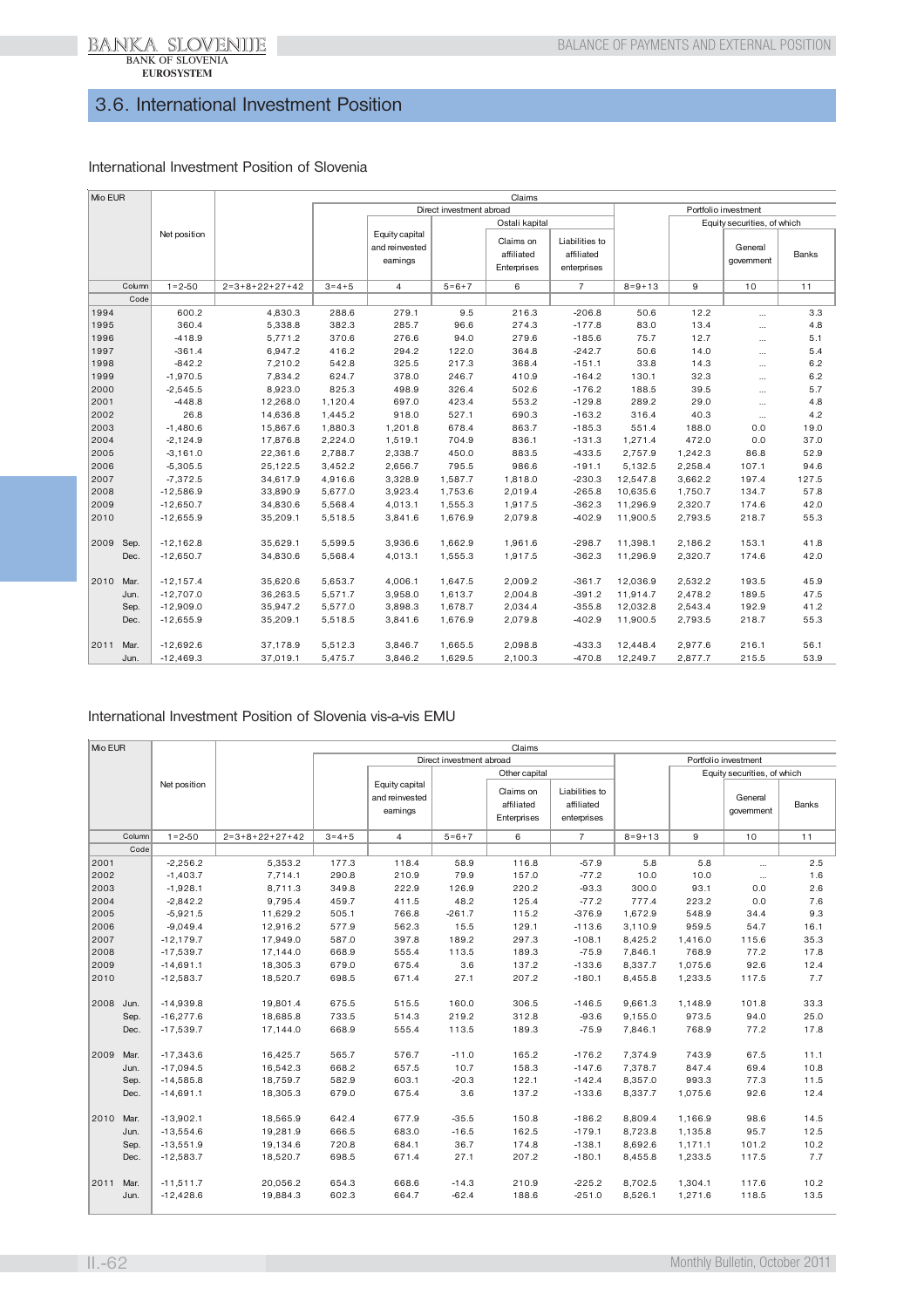#### International Investment Position of Slovenia

|               | Claims         |         |                  |                       |                 |               |          |                                    |          |  |  |  |  |  |
|---------------|----------------|---------|------------------|-----------------------|-----------------|---------------|----------|------------------------------------|----------|--|--|--|--|--|
|               |                |         |                  | Portfolio investment  |                 |               |          |                                    |          |  |  |  |  |  |
|               |                |         |                  |                       | Debt securities |               |          |                                    |          |  |  |  |  |  |
|               |                |         |                  | Bonds and notes       |                 |               |          | Money market instruments, of which |          |  |  |  |  |  |
| Other sectors |                |         | Bank of Slovenia | General<br>government | Banks           | Other sectors |          | Bank of Slovenia                   | Banks    |  |  |  |  |  |
| 12            | $13 = 14 + 19$ | 14      | 15               | 16                    | 17              | 18            | 19       | 20                                 | 21       |  |  |  |  |  |
|               |                |         |                  |                       |                 |               |          |                                    |          |  |  |  |  |  |
| 9.0           | 38.3           | 38.3    | $\cdots$         | $\cdots$              | 38.3            | $\cdots$      | $\cdots$ |                                    | $\cdots$ |  |  |  |  |  |
| 8.5           | 69.7           | 69.7    | $\cdots$         | $\cdots$              | 69.7            | $\cdots$      | $\cdots$ | $\cdots$                           | $\cdots$ |  |  |  |  |  |
| 7.6           | 63.0           | 63.0    | $\cdots$         | $\cdots$              | 63.0            | $\cdots$      | $\cdots$ |                                    | $\cdots$ |  |  |  |  |  |
| 8.6           | 36.6           | 36.6    | $\cdots$         | $\cdots$              | 36.6            | $\cdots$      | $\cdots$ | $\cdots$                           | $\cdots$ |  |  |  |  |  |
| 8.1           | 19.6           | 19.6    | $\cdots$         | $\cdots$              | 19.6            | $\cdots$      | $\cdots$ |                                    | $\cdots$ |  |  |  |  |  |
| 26.1          | 97.7           | 97.7    | $\cdots$         | $\cdots$              | 97.7            | 0.0           | $\cdots$ | $\cdots$                           | $\cdots$ |  |  |  |  |  |
| 33.8          | 149.0          | 149.0   | $\cdots$         | $\cdots$              | 140.6           | 8.4           |          |                                    | $\cdots$ |  |  |  |  |  |
| 24.2          | 260.2          | 260.2   | $\cdots$         | $\cdots$              | 225.5           | 34.8          | $\cdots$ | $\cdots$                           | $\cdots$ |  |  |  |  |  |
| 36.1          | 276.1          | 276.1   | $\cdots$         | $\cdots$              | 171.0           | 105.2         | $\cdots$ |                                    | $\cdots$ |  |  |  |  |  |
| 169.0         | 363.4          | 363.4   | $\cdots$         | 1.3                   | 194.9           | 167.2         | $\cdots$ |                                    | $\cdots$ |  |  |  |  |  |
| 435.0         | 799.5          | 791.2   | $\cdots$         | 2.0                   | 369.6           | 419.6         | 8.3      |                                    | 5.4      |  |  |  |  |  |
| 1,102.6       | 1,515.6        | 1,509.7 | $\cdots$         | 60.2                  | 907.7           | 541.7         | 5.9      |                                    | 1.3      |  |  |  |  |  |
| 2.056.6       | 2.874.1        | 2,732.6 | $\cdots$         | 90.9                  | 1,802.0         | 839.7         | 141.5    | $\cdots$                           | 133.4    |  |  |  |  |  |
| 3,337.3       | 8,885.6        | 7,175.0 | 2,527.4          | 181.3                 | 3,120.9         | 1,345.4       | 1,710.6  | 684.7                              | 993.6    |  |  |  |  |  |
| 1,558.2       | 8.884.9        | 7,532.7 | 3,197.4          | 182.5                 | 2,685.0         | 1,467.8       | 1,352.2  | 337.4                              | 985.0    |  |  |  |  |  |
| 2,104.2       | 8.976.2        | 7,833.4 | 3,746.3          | 131.8                 | 2,234.4         | 1,720.8       | 1,142.8  | 20.0                               | 1113.5   |  |  |  |  |  |
| 2,519.5       | 9.107.0        | 8,340.0 | 3,924.7          | 154.7                 | 2,169.8         | 2,090.8       | 767.0    | 15.0                               | 741.1    |  |  |  |  |  |
| 1,991.3       | 9,212.0        | 7,920.8 | 3,912.8          | 134.9                 | 2,222.0         | 1,651.1       | 1,291.2  | 44.9                               | 1225.6   |  |  |  |  |  |
| 2,104.2       | 8,976.2        | 7,833.4 | 3,746.3          | 131.8                 | 2,234.4         | 1,720.8       | 1,142.8  | 20.0                               | 1113.5   |  |  |  |  |  |
| 2,292.8       | 9,504.7        | 7,959.3 | 3,683.5          | 145.5                 | 2,341.2         | 1,789.1       | 1,545.5  | 20.0                               | 1514.3   |  |  |  |  |  |
| 2.241.2       | 9,436.4        | 8.077.4 | 3,862.7          | 156.0                 | 2.269.4         | 1,789.3       | 1,359.1  | 15.0                               | 1332.8   |  |  |  |  |  |
| 2,309.2       | 9,489.4        | 8,256.9 | 3,920.5          | 161.8                 | 2,179.8         | 1,994.8       | 1,232.5  | 15.0                               | 1206.0   |  |  |  |  |  |
| 2,519.5       | 9.107.0        | 8,340.0 | 3,924.7          | 154.7                 | 2,169.8         | 2,090.8       | 767.0    | 15.0                               | 741.1    |  |  |  |  |  |
| 2,705.4       | 9,470.8        | 8,429.0 | 3,899.5          | 147.5                 | 2,225.6         | 2,156.4       | 1,041.8  | 15.0                               | 1011.0   |  |  |  |  |  |
| 2,608.3       | 9,372.1        | 8,153.9 | 3,532.8          | 157.2                 | 2,202.1         | 2,261.7       | 1,218.2  | 284.5                              | 921.5    |  |  |  |  |  |

#### International Investment Position of Slovenia vis-a-vis EMU

|               | Claims         |          |                  |                       |                 |               |          |                                    |          |  |  |  |  |  |
|---------------|----------------|----------|------------------|-----------------------|-----------------|---------------|----------|------------------------------------|----------|--|--|--|--|--|
|               |                |          |                  | Portfolio investment  |                 |               |          |                                    |          |  |  |  |  |  |
|               |                |          |                  |                       | Debt securities |               |          |                                    |          |  |  |  |  |  |
|               |                |          |                  | Bonds and notes       |                 |               |          | Money market instruments, of which |          |  |  |  |  |  |
| Other sectors |                |          | Bank of Slovenia | General<br>government | <b>Banks</b>    | Other sectors |          | Bank of Slovenia                   | Banks    |  |  |  |  |  |
| 12            | $13 = 14 + 19$ | 14       | 15               | 16                    | 17              | 18            | 19       | 20                                 | 21       |  |  |  |  |  |
|               |                |          |                  |                       |                 |               |          |                                    |          |  |  |  |  |  |
| 3.2           | $\cdots$       | $\cdots$ | $\cdots$         | $\cdots$              | $\cdots$        | $\cdots$      | $\cdots$ | $\cdots$                           | $\cdots$ |  |  |  |  |  |
| 8.4           | $\cdots$       | $\cdots$ |                  | $\cdots$              | $\cdots$        | $\cdots$      | $\cdots$ | $\cdots$                           | $\cdots$ |  |  |  |  |  |
| 90.5          | 206.9          | 206.9    |                  | $\cdots$              | 102.1           | 104.8         | $\cdots$ | $\cdots$                           | $\cdots$ |  |  |  |  |  |
| 215.6         | 554.2          | 553.5    |                  | $\cdots$              | 258.4           | 295.1         | 0.6      | $\cdots$                           | $\cdots$ |  |  |  |  |  |
| 505.3         | 1.124.0        | 1,122.2  | $\cdots$         | 41.1                  | 698.0           | 383.1         | 1.7      | $\cdots$                           | $\cdots$ |  |  |  |  |  |
| 888.8         | 2,151.4        | 2,012.5  | $\cdots$         | 56.0                  | 1,399.3         | 557.2         | 138.8    | $\cdots$                           | 132.7    |  |  |  |  |  |
| 1,265.1       | 7.009.2        | 5.359.1  | 1.812.0          | 110.7                 | 2,534.7         | 901.7         | 1,650.1  | 628.2                              | 992.9    |  |  |  |  |  |
| 673.8         | 7,077.2        | 5,902.5  | 2,489.7          | 131.6                 | 2,218.7         | 1,062.5       | 1,174.7  | 163.5                              | 985.0    |  |  |  |  |  |
| 970.7         | 7.262.1        | 6.151.6  | 2.993.1          | 90.8                  | 1.815.5         | 1.252.2       | 1.110.5  | 20.0                               | 1,083.5  |  |  |  |  |  |
| 1,108.4       | 7,222.2        | 6,473.0  | 3,156.7          | 97.6                  | 1.736.3         | 1,482.4       | 749.2    | 15.0                               | 727.1    |  |  |  |  |  |
|               |                |          |                  |                       |                 |               |          |                                    |          |  |  |  |  |  |
| 1,013.8       | 8,512.4        | 6,082.8  | 2,375.5          | 145.1                 | 2,588.8         | 973.5         | 2,429.6  | 1,042.4                            | 1,351.0  |  |  |  |  |  |
| 854.4         | 8,181.6        | 5,910.4  | 2,442.2          | 139.8                 | 2,304.4         | 1,024.1       | 2,271.2  | 895.8                              | 1,343.1  |  |  |  |  |  |
| 673.8         | 7,077.2        | 5,902.5  | 2,489.7          | 131.6                 | 2,218.7         | 1,062.5       | 1,174.7  | 163.5                              | 985.0    |  |  |  |  |  |
|               |                |          |                  |                       |                 |               |          |                                    |          |  |  |  |  |  |
| 665.3         | 6,631.0        | 5,628.6  | 2,456.5          | 121.5                 | 1,981.1         | 1,069.4       | 1,002.4  | 148.1                              | 837.0    |  |  |  |  |  |
| 767.1         | 6,531.3        | 5,780.9  | 2,716.5          | 119.9                 | 1,854.9         | 1,089.6       | 750.3    | 174.0                              | 562.4    |  |  |  |  |  |
| 904.5         | 7,363.8        | 6.136.1  | 3,007.4          | 99.4                  | 1,808.1         | 1,221.2       | 1,227.6  | 44.9                               | 1,165.7  |  |  |  |  |  |
| 970.7         | 7,262.1        | 6,151.6  | 2,993.1          | 90.8                  | 1,815.5         | 1,252.2       | 1,110.5  | 20.0                               | 1,083.5  |  |  |  |  |  |
| 1,053.8       | 7,642.5        | 6,150.7  | 2,883.7          | 99.1                  | 1,904.4         | 1,263.4       | 1,491.8  | 20.0                               | 1,464.6  |  |  |  |  |  |
| 1.027.5       | 7,588.1        | 6,302.8  | 3.110.2          | 103.0                 |                 | 1,261.1       | 1.285.3  | 15.0                               | 1,263.1  |  |  |  |  |  |
|               |                |          |                  |                       | 1,828.5         |               |          |                                    |          |  |  |  |  |  |
| 1,059.6       | 7,521.5        | 6,373.3  | 3,116.7          | 102.0                 | 1,751.3         | 1,403.2       | 1,148.3  | 15.0                               | 1,126.1  |  |  |  |  |  |
| 1,108.4       | 7,222.2        | 6.473.0  | 3.156.7          | 97.6                  | 1,736.3         | 1,482.4       | 749.2    | 15.0                               | 727.1    |  |  |  |  |  |
| 1.176.3       | 7.398.5        | 6,419.0  | 3.039.4          | 94.6                  | 1.781.9         | 1.503.2       | 979.4    | 15.0                               | 954.3    |  |  |  |  |  |
| 1,139.6       | 7,254.5        | 6.130.9  | 2.686.2          | 100.2                 | 1.760.3         | 1.584.2       | 1,123.6  | 284.5                              | 831.8    |  |  |  |  |  |
|               |                |          |                  |                       |                 |               |          |                                    |          |  |  |  |  |  |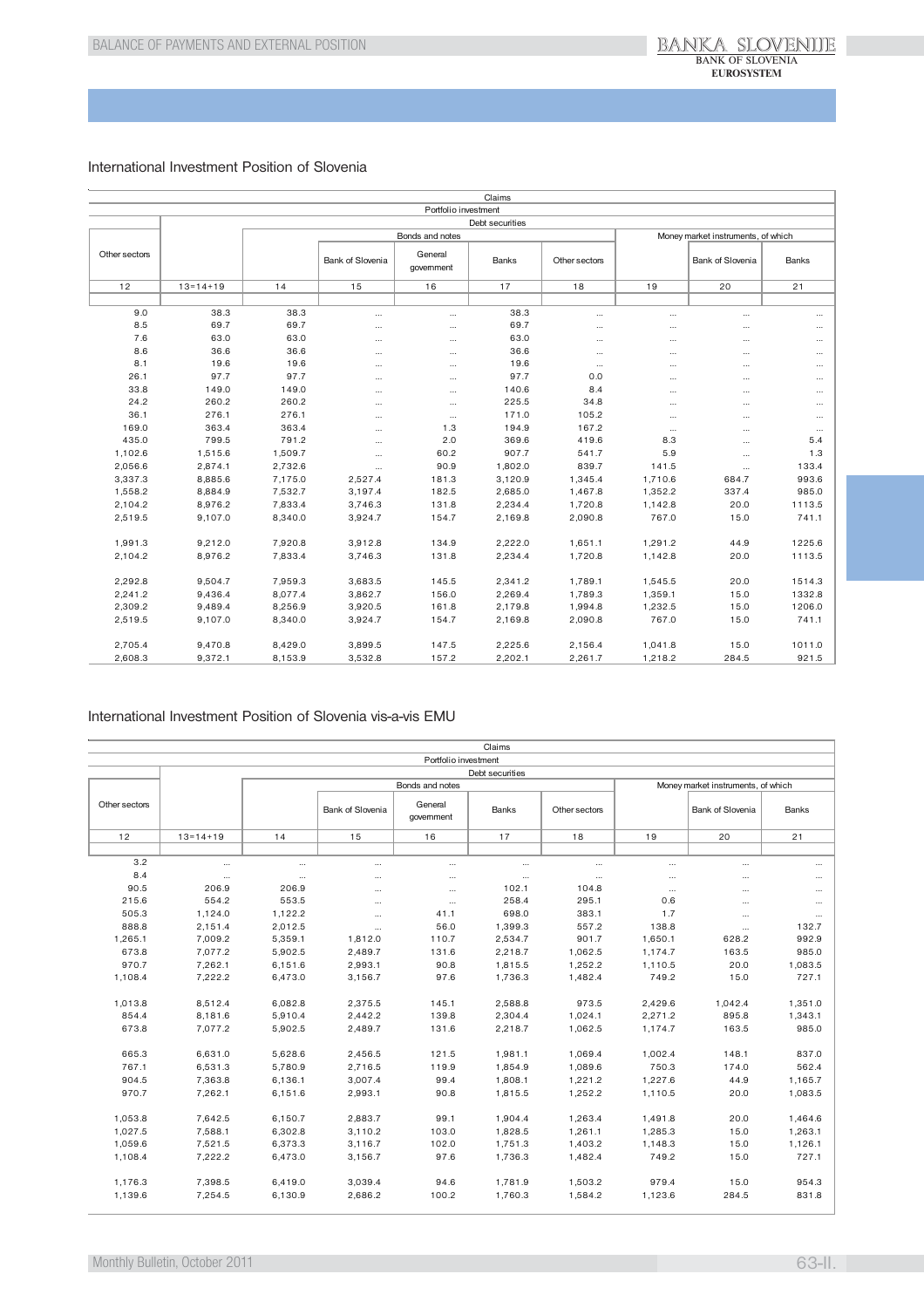**EUROSYSTEM**

# 3.6. International Investment Position of (continued)

#### International Investment Position of Slovenia

| Mio EUR |        |          |                     |                       |          |               | Claims                   |               |                  |                 |               |  |  |
|---------|--------|----------|---------------------|-----------------------|----------|---------------|--------------------------|---------------|------------------|-----------------|---------------|--|--|
|         |        |          |                     | Financial derivatives |          |               |                          |               | Other investment |                 |               |  |  |
|         |        |          |                     |                       |          |               |                          |               |                  | Loans, of which |               |  |  |
|         |        |          | Bank of<br>Slovenia | General<br>government | Banks    | Other sectors |                          | Trade credits |                  | Banks           | Other sectors |  |  |
|         | Column | 22       | 23                  | 24                    | 25       | 26            | $27 = 28 + 29 + 32 + 37$ | 28            | 29               | 30              | 31            |  |  |
|         | Code   |          |                     |                       |          |               |                          |               |                  |                 |               |  |  |
| 1994    |        | $\cdots$ | $\cdots$            |                       |          | $\cdots$      | 3,269.1                  | 1,360.7       | 23.0             | 18.7            | 4.4           |  |  |
| 1995    |        | $\cdots$ | $\cdots$            |                       |          | $\ddotsc$     | 3,452.5                  | 1,412.2       | 33.9             | 29.2            | 4.7           |  |  |
| 1996    |        | $\cdots$ | $\cdots$            | $\cdots$              |          | $\cdots$      | 3,471.9                  | 1,401.7       | 36.9             | 31.5            | 5.4           |  |  |
| 1997    |        | $\cdots$ | $\cdots$            | $\cdots$              |          | $\cdots$      | 3,477.3                  | 1,703.3       | 94.9             | 90.6            | 4.3           |  |  |
| 1998    |        | $\cdots$ | $\cdots$            | $\cdots$              |          | $\cdots$      | 3,528.9                  | 1,796.0       | 118.0            | 106.5           | 11.4          |  |  |
| 1999    |        | $\cdots$ | $\cdots$            | $\cdots$              | $\cdots$ | $\cdots$      | 3,920.1                  | 1,996.4       | 144.9            | 118.7           | 26.2          |  |  |
| 2000    |        | $\cdots$ | $\cdots$            | $\cdots$              | $\cdots$ | $\ddotsc$     | 4,473.3                  | 2,189.9       | 192.6            | 107.2           | 85.3          |  |  |
| 2001    |        | $\cdots$ | $\cdots$            | $\cdots$              | $\cdots$ | $\ddotsc$     | 5,874.6                  | 1,927.9       | 169.5            | 109.6           | 59.9          |  |  |
| 2002    |        | $\cdots$ | $\cdots$            | $\cdots$              | $\cdots$ | $\cdots$      | 6,093.8                  | 1,908.4       | 337.4            | 199.4           | 138.0         |  |  |
| 2003    |        | 0.3      | $\cdots$            | $\cdots$              | $\cdots$ | 0.3           | 6,556.6                  | 1,922.0       | 524.7            | 299.6           | 225.1         |  |  |
| 2004    |        | 1.5      | $\cdots$            | $\cdots$              | 0.0      | 1.5           | 7,838.1                  | 2,121.7       | 751.9            | 489.3           | 262.5         |  |  |
| 2005    |        | 14.5     | $\cdots$            | 0.1                   | $\cdots$ | 14.4          | 9,906.0                  | 2,871.9       | 1,205.5          | 838.1           | 367.4         |  |  |
| 2006    |        | 26.7     | $\cdots$            | 0.0                   | $\cdots$ | 26.7          | 11.092.6                 | 3,272.0       | 1,899.4          | 1,300.7         | 598.7         |  |  |
| 2007    |        | 131.8    | $\cdots$            | 10.3                  | 66.8     | 54.7          | 16,297.9                 | 3,737.1       | 3,453.6          | 3,029.0         | 424.6         |  |  |
| 2008    |        | 83.1     | $\cdots$            | 7.2                   | 60.4     | 15.5          | 16,808.0                 | 3,975.4       | 3,876.2          | 3,288.2         | 588.0         |  |  |
| 2009    |        | 89.7     | 0.1                 | 4.8                   | 72.4     | 12.4          | 17,126.5                 | 3,767.4       | 3,978.7          | 3,311.2         | 667.5         |  |  |
| 2010    |        | 122.1    | $\cdots$            | 4.6                   | 107.2    | 10.3          | 16,864.8                 | 3,936.9       | 4,111.2          | 3,310.2         | 697.9         |  |  |
| 2009    | Sep.   | 82.5     | 1.9                 | 5.7                   | 60.9     | 14.0          | 17,796.4                 | 4,061.6       | 4,068.5          | 3,304.1         | 764.4         |  |  |
|         | Dec.   | 89.7     | 0.1                 | 4.8                   | 72.4     | 12.4          | 17,126.5                 | 3,767.4       | 3,978.7          | 3,311.2         | 667.5         |  |  |
| 2010    | Mar.   | 133.5    | $\cdots$            | 4.8                   | 114.6    | 14.1          | 17,073.5                 | 4,022.5       | 4,441.8          | 3,693.8         | 748.0         |  |  |
|         | Jun.   | 158.8    | $\cdots$            | 4.6                   | 144.2    | 10.0          | 17,780.4                 | 4,214.5       | 4,024.3          | 3,349.8         | 674.4         |  |  |
|         | Sep.   | 145.5    | 13.1                | 4.6                   | 117.3    | 10.5          | 17,420.8                 | 4.199.0       | 4,148.9          | 3,353.5         | 692.4         |  |  |
|         | Dec.   | 122.1    | $\cdots$            | 4.6                   | 107.2    | 10.3          | 16,864.8                 | 3,936.9       | 4,111.2          | 3,310.2         | 697.9         |  |  |
| 2011    | Mar.   | 120.5    | 2.5                 | 4.6                   | 101.6    | 11.7          | 18,338.4                 | 4,234.7       | 4,168.4          | 3,247.3         | 693.1         |  |  |
|         | Jun.   | 118.0    | $\cdots$            | 4.6                   | 101.6    | 11.7          | 18,427.9                 | 4,271.3       | 4,179.8          | 3,222.9         | 692.8         |  |  |

#### International Investment Position of Slovenia vis-a-vis EMU

|      | Mio EUR<br>Claims |          |                     |                       |          |               |                          |                      |                  |                 |               |
|------|-------------------|----------|---------------------|-----------------------|----------|---------------|--------------------------|----------------------|------------------|-----------------|---------------|
|      |                   |          |                     | Financial derivatives |          |               |                          |                      | Other investment |                 |               |
|      |                   |          |                     |                       |          |               |                          |                      |                  | Loans, of which |               |
|      |                   |          | Bank of<br>Slovenia | General<br>government | Banks    | Other sectors |                          | <b>Trade credits</b> |                  | Banks           | Other sectors |
|      | Column            | 22       | 23                  | 24                    | 25       | 26            | $27 = 28 + 29 + 32 + 37$ | 28                   | 29               | 30              | 31            |
|      | Code              |          |                     |                       |          |               |                          |                      |                  |                 |               |
| 2001 |                   | $\cdots$ | $\cdots$            | $\cdots$              | $\cdots$ |               | 2,136.1                  | 778.0                | 41.9             | 31.5            | 10.4          |
| 2002 |                   | $\cdots$ | $\cdots$            | $\cdots$              |          | $\cdots$      | 2.878.6                  | 781.5                | 90.8             | 28.8            | 62.0          |
| 2003 |                   | 0.3      |                     | $\cdots$              | $\cdots$ | 0.3           | 3,192.3                  | 790.6                | 154.9            | 46.0            | 108.9         |
| 2004 |                   | 0.4      | $\cdots$            | $\cdots$              | 0.0      | 0.4           | 4,022.1                  | 860.8                | 123.8            | 63.4            | 60.4          |
| 2005 |                   | 5.0      | $\cdots$            | 0.1                   | $\cdots$ | 4.9           | 4,990.4                  | 1,202.7              | 201.2            | 102.0           | 99.2          |
| 2006 |                   | 20.6     | $\cdots$            | 0.0                   | $\cdots$ | 20.6          | 5,736.4                  | 1,345.9              | 253.2            | 108.5           | 144.7         |
| 2007 |                   | 107.4    | $\cdots$            | 8.2                   | 46.4     | 52.8          | 8.829.4                  | 1,440.1              | 478.1            | 345.9           | 132.2         |
| 2008 |                   | 52.8     | $\cdots$            | 6.0                   | 31.3     | 15.4          | 8,576.3                  | 1,445.6              | 397.4            | 217.0           | 180.4         |
| 2009 |                   | 53.9     | 0.1                 | 3.6                   | 37.8     | 12.4          | 9,234.7                  | 1,407.1              | 601.3            | 285.1           | 316.2         |
| 2010 |                   | 80.9     | $\cdots$            | 3.7                   | 67.0     | 10.3          | 9.285.5                  | 1,591.6              | 748.0            | 345.3           | 299.7         |
| 2008 | Jun.              | 114.5    | $\cdots$            | 9.4                   | 74.4     | 30.7          | 9,350.0                  | 1,752.1              | 558.7            | 423.1           | 135.5         |
|      | Sep.              | 75.6     |                     | 6.2                   | 48.3     | 21.1          | 8,721.6                  | 1,702.6              | 374.1            | 218.8           | 155.3         |
|      | Dec.              | 52.8     | $\cdots$            | 6.0                   | 31.3     | 15.4          | 8,576.3                  | 1,445.6              | 397.4            | 217.0           | 180.4         |
| 2009 | Mar.              | 64.6     | 3.5                 | 6.2                   | 40.8     | 14.0          | 8,420.5                  | 1,561.0              | 600.5            | 232.3           | 368.2         |
|      | Jun.              | 66.5     | 11.1                | 6.2                   | 37.1     | 12.0          | 8,429.0                  | 1,531.8              | 613.1            | 237.4           | 375.7         |
|      | Sep.              | 55.1     | 1.9                 | 4.6                   | 34.6     | 14.0          | 9.764.7                  | 1,546.9              | 685.3            | 302.3           | 383.0         |
|      | Dec.              | 53.9     | 0.1                 | 3.6                   | 37.8     | 12.4          | 9,234.7                  | 1,407.1              | 601.3            | 285.1           | 316.2         |
| 2010 | Mar.              | 82.1     | $\cdots$            | 3.6                   | 64.4     | 14.1          | 9,032.0                  | 1,564.1              | 914.9            | 583.8           | 331.1         |
|      | Jun.              | 96.5     | $\cdots$            | 3.7                   | 82.8     | 10.0          | 9,795.0                  | 1,671.7              | 591.6            | 308.6           | 283.0         |
|      | Sep.              | 106.6    | 13.1                | 3.7                   | 79.3     | 10.5          | 9.614.6                  | 1,681.7              | 706.9            | 316.7           | 287.2         |
|      | Dec.              | 80.9     | $\cdots$            | 3.7                   | 67.0     | 10.3          | 9,285.5                  | 1,591.6              | 748.0            | 345.3           | 299.7         |
| 2011 | Mar.              | 86.3     | 2.5                 | 3.7                   | 68.7     | 11.4          | 10.613.1                 | 1,757.8              | 890.3            | 346.9           | 315.4         |
|      | Jun.              | 83.8     | $\cdots$            | 3.7                   | 68.7     | 11.4          | 10,672.1                 | 1,789.3              | 963.0            | 379.9           | 318.9         |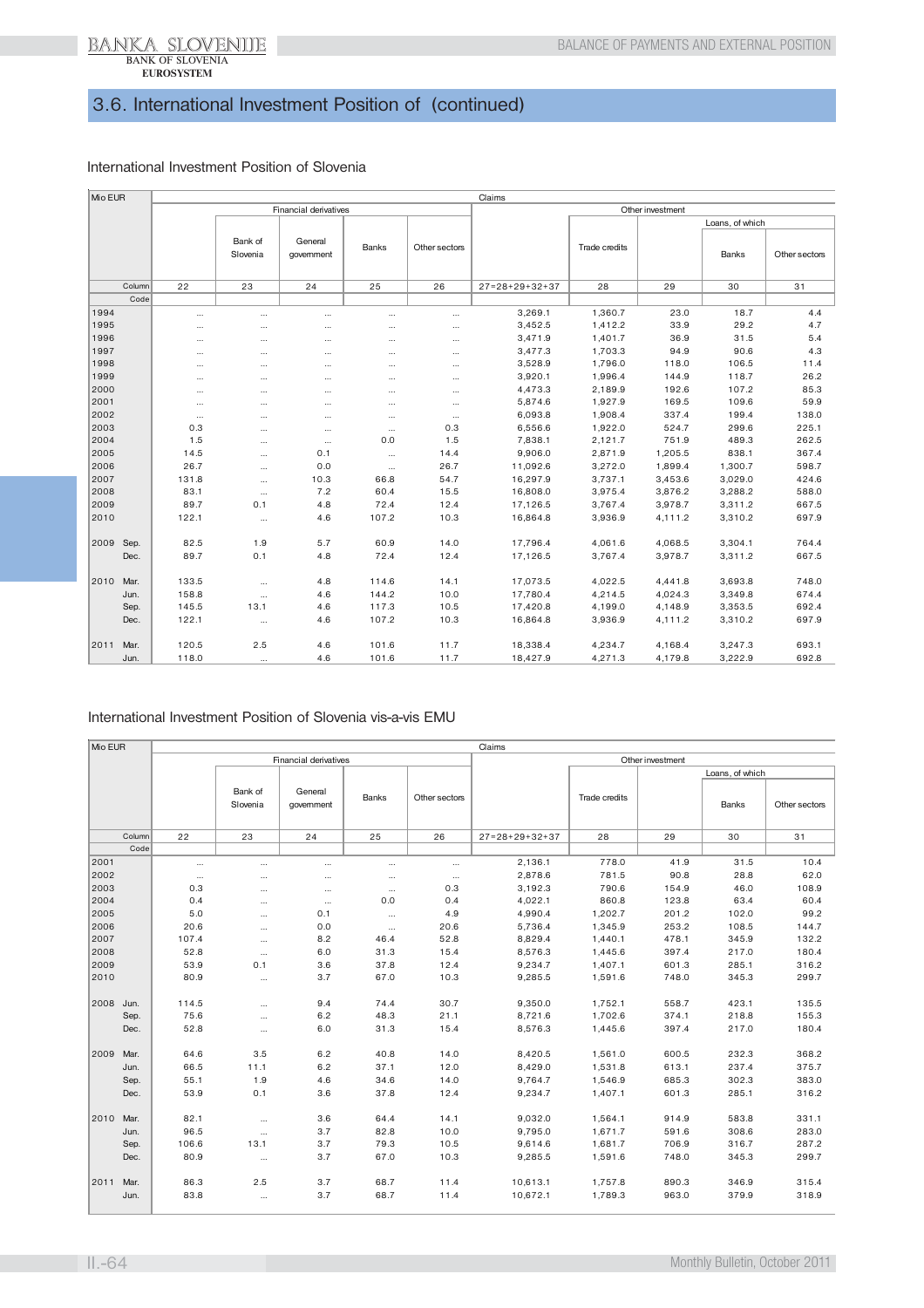#### International Investment Position of Slovenia

|         |                  |                       |         |               | Claims           |                  |                       |       |               |
|---------|------------------|-----------------------|---------|---------------|------------------|------------------|-----------------------|-------|---------------|
|         |                  |                       |         |               | Other investment |                  |                       |       |               |
|         |                  | Currency and deposits |         |               |                  |                  | Other assets          |       |               |
|         | Bank of Slovenia | General<br>government | Banks   | Other sectors |                  | Bank of Slovenia | General<br>government | Banks | Other sectors |
| 32      | 33               | 34                    | 35      | 36            | 37               | 38               | 39                    | 40    | 41            |
|         |                  |                       |         |               |                  |                  |                       |       |               |
| 1,467.5 | $\cdots$         | $\cdots$              | 1,040.9 | 426.6         | 417.9            | 84.2             | $\cdots$              | 333.7 |               |
| 1,631.3 | $\cdots$         | $\cdots$              | 1,218.4 | 412.9         | 375.1            | 132.8            | $\cdots$              | 242.3 |               |
| 1,812.4 | $\cdots$         | $\cdots$              | 1,441.0 | 371.4         | 220.8            | 26.8             | $\cdots$              | 194.0 | $\cdots$      |
| 1,392.9 | $\cdots$         | $\cdots$              | 926.4   | 466.5         | 286.2            | 36.9             | $\cdots$              | 249.3 | $\cdots$      |
| 1,334.2 | $\cdots$         | $\cdots$              | 941.2   | 393.0         | 280.8            | 39.5             | $\cdots$              | 241.3 | $\cdots$      |
| 1,461.8 | $\cdots$         | $\cdots$              | 954.5   | 507.3         | 317.0            | 51.7             | $\cdots$              | 265.3 | $\cdots$      |
| 1,747.5 | $\cdots$         | $\cdots$              | 1,242.2 | 505.3         | 343.3            | 62.3             | $\cdots$              | 281.1 | $\cdots$      |
| 2,313.3 | $\cdots$         | 3.3                   | 1,562.5 | 747.6         | 1,463.9          | 86.2             | 883.8                 | 324.4 | 169.5         |
| 2,425.8 | $\cdots$         | 2.5                   | 1,167.4 | 1,255.9       | 1,422.1          | 81.3             | 871.4                 | 321.6 | 147.8         |
| 2,702.7 | $\cdots$         | 2.7                   | 918.5   | 1,781.5       | 1,407.3          | 69.8             | 846.9                 | 354.9 | 135.7         |
| 3,408.9 | $\cdots$         | 2.7                   | 905.7   | 2,500.4       | 1,555.7          | 169.2            | 852.6                 | 358.6 | 175.3         |
| 4,435.3 | $\cdots$         | 5.4                   | 1,506.5 | 2,923.4       | 1,393.2          | 192.6            | 864.0                 | 159.1 | 177.6         |
| 5,151.9 | $\cdots$         | 2.7                   | 1,445.7 | 3,703.5       | 769.3            | 175.7            | 171.4                 | 171.1 | 251.1         |
| 8,404.8 | 1.617.8          | 30.1                  | 2,232.3 | 4,524.5       | 702.3            | 205.3            | 195.4                 | 107.3 | 194.4         |
| 8,348.4 | 1,132.9          | 13.1                  | 1,928.7 | 5,273.7       | 608.0            | 220.7            | 216.4                 | 96.2  | 74.7          |
| 8,736.9 | 352.4            | 5.2                   | 2,554.6 | 5,824.8       | 643.5            | 214.5            | 178.0                 | 89.9  | 161.1         |
| 8,249.6 | 302.8            | 0.9                   | 1,121.0 | 6,824.9       | 567.0            | 133.8            | 185.3                 | 46.3  | 201.6         |
| 9,120.2 | 341.9            | 362.3                 | 2,352.8 | 6,063.2       | 546.1            | 208.3            | 176.6                 | 87.2  | 74.0          |
| 8,736.9 | 352.4            | 5.2                   | 2,554.6 | 5,824.8       | 643.5            | 214.5            | 178.0                 | 89.9  | 161.1         |
| 7,948.2 | 462.2            | 3.2                   | 1,454.9 | 6,027.9       | 661.1            | 220.5            | 183.7                 | 89.0  | 167.9         |
| 8,886.6 | 292.3            | 2.5                   | 2,301.7 | 6,290.1       | 655.1            | 221.4            | 194.3                 | 52.5  | 186.8         |
| 8,505.0 | 284.4            | 2.3                   | 1,701.7 | 6,516.6       | 567.9            | 151.5            | 182.7                 | 30.1  | 203.6         |
| 8,249.6 | 302.8            | 0.9                   | 1,121.0 | 6,824.9       | 567.0            | 133.8            | 185.3                 | 46.3  | 201.6         |
| 9,348.0 | 396.7            | 251.8                 | 1,634.0 | 7,065.5       | 587.4            | 130.2            | 182.0                 | 48.4  | 226.7         |
| 9,400.3 | 542.8            | 201.8                 | 1,317.7 | 7,338.1       | 576.5            | 131.6            | 185.6                 | 50.1  | 209.1         |

|         |                  |                       |         |               | Claims           |                  |                       |           |               |
|---------|------------------|-----------------------|---------|---------------|------------------|------------------|-----------------------|-----------|---------------|
|         |                  |                       |         |               | Other investment |                  |                       |           |               |
|         |                  | Currency and deposits |         |               |                  |                  | Other assets          |           |               |
|         | Bank of Slovenia | General<br>government | Banks   | Other sectors |                  | Bank of Slovenia | General<br>government | Banks     | Other sectors |
| 32      | 33               | 34                    | 35      | 36            | 37               | 38               | 39                    | 40        | 41            |
|         |                  |                       |         |               |                  |                  |                       |           |               |
| 1,200.6 | $\cdots$         | 1.3                   | 1,180.1 | 19.2          | 115.6            | 69.7             | $\cdots$              | 42.3      | 3.6           |
| 1,837.2 | $\cdots$         | 1.3                   | 860.3   | 975.7         | 169.1            | 66.5             |                       | 100.5     | 2.2           |
| 2.063.7 | $\cdots$         | 1.6                   | 680.5   | 1.381.6       | 183.1            | 56.3             |                       | 123.7     | 3.0           |
| 2,811.1 | $\cdots$         | 1.4                   | 762.5   | 2,047.2       | 226.4            | 53.9             |                       | 136.4     | 36.1          |
| 3,493.3 | $\cdots$         | 3.4                   | 1,180.7 | 2.309.2       | 93.2             | 61.8             |                       | $\cdots$  | 31.5          |
| 4,035.4 | $\cdots$         | 1.5                   | 990.2   | 3,043.7       | 102.0            | 56.7             | $\cdots$              | $\ddotsc$ | 45.2          |
| 6,763.0 | 1,292.9          | 25.0                  | 1,693.7 | 3.751.5       | 148.2            | 97.2             | $\cdots$              | $\cdots$  | 51.0          |
| 6,597.5 | 871.1            | 11.6                  | 1,377.9 | 4,336.9       | 135.8            | 105.3            | 7.7                   | $\cdots$  | 22.9          |
| 7,008.9 | 208.2            | 4.2                   | 2,101.0 | 4,695.5       | 217.5            | 102.2            | $\cdots$              | $\cdots$  | 115.3         |
| 6,692.3 | 300.9            | 0.5                   | 812.9   | 5,578.1       | 253.5            | 106.9            | $\cdots$              | 22.3      | 124.3         |
|         |                  |                       |         |               |                  |                  |                       |           |               |
| 6,799.5 | 454.2            | 104.2                 | 2,145.7 | 4,095.3       | 239.8            | 94.8             | $\cdots$              | $\cdots$  | 145.0         |
| 6,394.6 | 240.4            | 255.0                 | 1,853.4 | 4,045.7       | 250.3            | 98.5             | 7.8                   | $\cdots$  | 144.0         |
| 6,597.5 | 871.1            | 11.6                  | 1,377.9 | 4,336.9       | 135.8            | 105.3            | 7.7                   | $\cdots$  | 22.9          |
|         |                  |                       |         |               |                  |                  |                       |           |               |
| 6,117.5 | 335.9            | 11.0                  | 1,381.3 | 4,389.3       | 141.3            | 104.7            | 6.7                   | $\cdots$  | 30.0          |
| 6,151.4 | 333.4            | 9.9                   | 1,339.6 | 4,468.4       | 132.7            | 99.2             | 7.0                   | $\cdots$  | 26.6          |
| 7,405.4 | 198.2            | 360.7                 | 1,959.9 | 4,886.6       | 127.1            | 97.7             | $\cdots$              | $\ddotsc$ | 29.4          |
| 7,008.9 | 208.2            | 4.2                   | 2,101.0 | 4,695.5       | 217.5            | 102.2            | $\cdots$              | $\cdots$  | 115.3         |
|         |                  |                       |         |               |                  |                  |                       |           |               |
| 6,324.3 | 320.8            | 1.5                   | 1,111.6 | 4,890.4       | 228.8            | 101.1            |                       | $\cdots$  | 127.7         |
| 7.293.6 | 291.4            | 1.3                   | 1.895.1 | 5.105.7       | 238.2            | 105.2            |                       | 6.8       | 126.2         |
| 7,005.2 | 278.9            | 0.9                   | 1,413.9 | 5,311.6       | 220.8            | 100.6            | $\cdots$              | 6.4       | 113.7         |
| 6,692.3 | 300.9            | 0.5                   | 812.9   | 5,578.1       | 253.5            | 106.9            | $\cdots$              | 22.3      | 124.3         |
|         |                  |                       |         |               |                  |                  |                       |           |               |
| 7,720.0 | 394.7            | 250.9                 | 1,277.5 | 5,796.8       | 245.0            | 104.4            | 2.7                   | 23.5      | 114.5         |
| 7,691.5 | 490.8            | 201.0                 | 960.0   | 6,039.8       | 228.4            | 103.7            | 8.5                   | 23.4      | 92.8          |
|         |                  |                       |         |               |                  |                  |                       |           |               |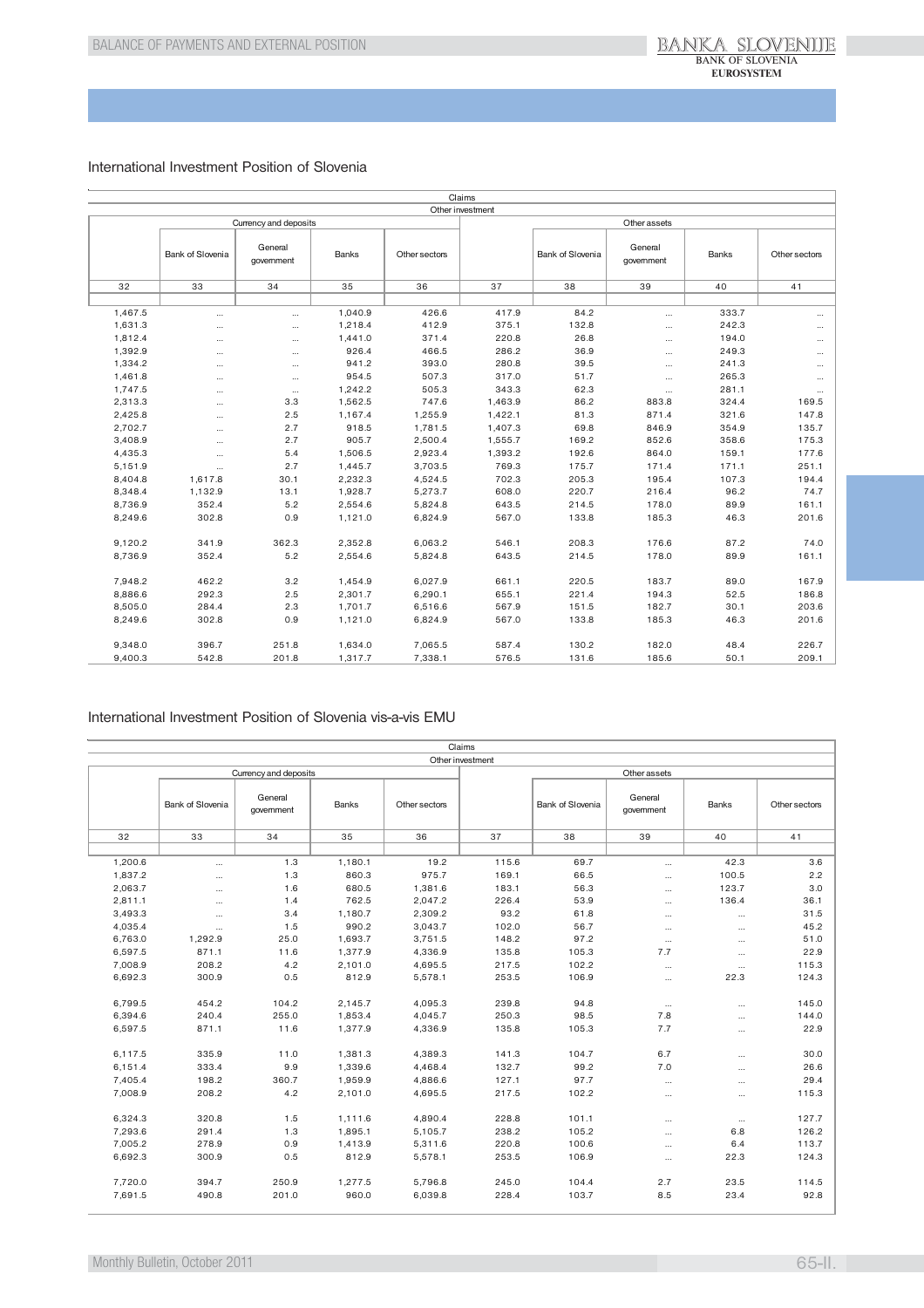**EUROSYSTEM**

# 3.6. International Investment Position (continued)

#### International Investment Position of Slovenia

| Mio EUR |      |                                 |                  |                              | Claims                             |         |                          |            |                          |                          | Liabilities    |                                             |
|---------|------|---------------------------------|------------------|------------------------------|------------------------------------|---------|--------------------------|------------|--------------------------|--------------------------|----------------|---------------------------------------------|
|         |      |                                 |                  |                              | Reserve assets                     |         |                          |            |                          |                          |                | Direct                                      |
|         |      |                                 |                  |                              |                                    |         | Foreign exchange         |            |                          |                          |                |                                             |
|         |      |                                 | Monetary<br>gold | Special<br>Drawing<br>Rights | Reserve<br>Position in<br>the Fund |         | Currency and<br>deposits | Securities | Financial<br>derivatives |                          |                | Equity capital<br>and reinvested<br>eamings |
|         |      | Column $42 = 43 + 44 + 45 + 46$ | 43               | 44                           | 45                                 | 46      | 47                       | 48         | 49                       | $50 = 51 + 56 + 66 + 71$ | $51 = 52 + 53$ | 52                                          |
|         | Code |                                 |                  |                              |                                    |         |                          |            |                          |                          |                |                                             |
| 1994    |      | 1,222.0                         | 0.1              | 0.1                          | 15.3                               | 1.206.5 | 1.132.0                  | 74.5       | $\cdots$                 | 4,230.0                  | 1.080.8        | 787.8                                       |
| 1995    |      | 1.420.9                         | 0.1              | 0.0                          | 14.9                               | 1.405.9 | 1,243.1                  | 162.7      | $\cdots$                 | 4.978.3                  | 1.376.0        | 939.2                                       |
| 1996    |      | 1.853.0                         | 0.1              | 0.1                          | 14.9                               | 1.837.9 | 1,525.9                  | 312.0      | $\cdots$                 | 6.190.1                  | 1.611.6        | 1,028.3                                     |
| 1997    |      | 3.003.1                         | 0.1              | 0.1                          | 15.7                               | 2.987.3 | 1,985.2                  | 1,002.1    | $\cdots$                 | 7.308.7                  | 1,999.8        | 1,412.8                                     |
| 1998    |      | 3.104.6                         | 0.1              | 0.2                          | 55.8                               | 3.048.5 | 1,344.9                  | 1,703.6    | $\cdots$                 | 8.052.4                  | 2,369.5        | 1,720.3                                     |
| 1999    |      | 3,159.3                         | 0.1              | 1.6                          | 107.3                              | 3,050.3 | 867.0                    | 2,183.3    | $\cdots$                 | 9,804.6                  | 2.675.0        | 1,904.7                                     |
| 2000    |      | 3,435.9                         | 0.1              | 4.0                          | 88.5                               | 3,343.3 | 1.060.4                  | 2,282.9    | $\cdots$                 | 11,468.5                 | 3,109.8        | 2,116.9                                     |
| 2001    |      | 4,983.7                         | 76.2             | 5.7                          | 91.3                               | 4,810.5 | 2,153.3                  | 2,657.3    | $\cdots$                 | 12,716.8                 | 2,940.0        | 2,489.0                                     |
| 2002    |      | 6,781.4                         | 79.9             | 6.7                          | 115.9                              | 6,578.9 | 2,510.0                  | 4,068.9    | $\cdots$                 | 14,610.0                 | 3,947.9        | 3,466.2                                     |
| 2003    |      | 6.878.9                         | 80.9             | 7.3                          | 115.7                              | 6.675.0 | 1.634.7                  | 5,040.3    | $\cdots$                 | 17.348.1                 | 5.046.8        | 4,438.6                                     |
| 2004    |      | 6.541.7                         | 77.8             | 8.2                          | 87.9                               | 6.367.9 | 690.3                    | 5,677.6    | $\cdots$                 | 20.001.7                 | 5,579.6        | 4,874.1                                     |
| 2005    |      | 6,894.5                         | 70.4             | 9.8                          | 43.6                               | 6.770.7 | 1,271.1                  | 5,499.6    | $\cdots$                 | 25,522.6                 | 6,133.6        | 5,607.4                                     |
| 2006    |      | 5,418.5                         | 78.4             | 9.4                          | 27.8                               | 5,302.8 | 925.8                    | 4,377.1    | $\cdots$                 | 30,428.1                 | 6,822.3        | 6,283.1                                     |
| 2007    |      | 723.8                           | 58.2             | 8.6                          | 17.1                               | 639.9   | 17.0                     | 622.9      | $\cdots$                 | 41,990.5                 | 9,765.1        | 6,776.0                                     |
| 2008    |      | 687.2                           | 63.6             | 8.5                          | 33.2                               | 582.0   | 61.2                     | 520.8      | $\cdots$                 | 46,477.8                 | 11,236.3       | 7,472.8                                     |
| 2009    |      | 749.1                           | 78.3             | 215.7                        | 45.8                               | 409.2   | 52.7                     | 361.3      | $-4.8$                   | 47,481.3                 | 10,537.8       | 7,440.2                                     |
| 2010    |      | 803.2                           | 108.0            | 229.5                        | 59.1                               | 406.5   | 86.2                     | 320.0      | 0.3                      | 47,865.0                 | 10,771.5       | 7,497.9                                     |
| 2009    | Sep. | 752.6                           | 69.9             | 214.2                        | 45.5                               | 423.0   | 51.6                     | 369.0      | 2.4                      | 47.791.9                 | 10.701.6       | 7,470.5                                     |
|         | Dec. | 749.1                           | 78.3             | 215.7                        | 45.8                               | 409.2   | 52.7                     | 361.3      | $-4.8$                   | 47,481.3                 | 10,537.8       | 7,440.2                                     |
| 2010    | Mar. | 723.1                           | 84.1             | 223.6                        | 47.4                               | 367.9   | 6.3                      | 361.6      | $\cdots$                 | 47,778.0                 | 10,438.7       | 7,321.8                                     |
|         | Jun. | 838.0                           | 103.3            | 238.8                        | 50.7                               | 445.2   | 61.6                     | 382.8      | 0.8                      | 48,970.5                 | 10,471.9       | 7,294.0                                     |
|         | Sep. | 771.1                           | 98.1             | 226.1                        | 58.2                               | 388.7   | 55.1                     | 334.9      | $-1.4$                   | 48,856.2                 | 10,606.4       | 7,298.8                                     |
|         | Dec. | 803.2                           | 108.0            | 229.5                        | 59.1                               | 406.5   | 86.2                     | 320.0      | 0.3                      | 47,865.0                 | 10,771.5       | 7,497.9                                     |
| 2011    | Mar. | 759.4                           | 103.1            | 209.4                        | 85.5                               | 361.4   | 106.2                    | 250.1      | 5.1                      | 49.871.6                 | 10.851.8       | 7,573.8                                     |
|         | Jun. | 747.8                           | 106.8            | 231.0                        | 88.7                               | 321.4   | 98.0                     | 220.7      | 2.6                      | 49.488.4                 | 11,085.5       | 7,603.7                                     |

| Mio EUR |                     |                          |                  |                              | Claims                             |           |                          |            |                          |                          | Liabilities    |                                             |
|---------|---------------------|--------------------------|------------------|------------------------------|------------------------------------|-----------|--------------------------|------------|--------------------------|--------------------------|----------------|---------------------------------------------|
|         |                     |                          |                  |                              | Reserve assets                     |           |                          |            |                          |                          |                | Direct                                      |
|         |                     |                          |                  |                              |                                    |           | Foreign exchange         |            |                          |                          |                |                                             |
|         |                     |                          | Monetary<br>gold | Special<br>Drawing<br>Rights | Reserve<br>Position in<br>the Fund |           | Currency and<br>deposits | Securities | Financial<br>derivatives |                          |                | Equity capital<br>and reinvested<br>eamings |
|         | Column <sup>I</sup> | $42 = 43 + 44 + 45 + 46$ | 43               | 44                           | 45                                 | 46        | 47                       | 48         | 49                       | $50 = 51 + 56 + 66 + 71$ | $51 = 52 + 53$ | 52                                          |
|         | Code                |                          |                  |                              |                                    |           |                          |            |                          |                          |                |                                             |
| 2001    |                     | 3,034.1                  | $\cdots$         | $\cdots$                     | 0.0                                | 3,034.1   | 1,190.8                  | 1,843.3    | $\cdots$                 | 7,609.5                  | 2,274.3        | 1,873.1                                     |
| 2002    |                     | 4,534.7                  | $\cdots$         | $\cdots$                     | $\cdots$                           | 4,534.7   | 1,248.2                  | 3,286.5    | $\cdots$                 | 9,117.8                  | 2,923.4        | 2,509.9                                     |
| 2003    |                     | 4.868.9                  | 53.4             | $\cdots$                     | $\cdots$                           | 4,815.5   | 869.5                    | 3,946.0    | $\cdots$                 | 10,639.3                 | 3,169.1        | 2,727.3                                     |
| 2004    |                     | 4,535.9                  | 51.3             | $\cdots$                     | $\cdots$                           | 4,484.5   | 454.6                    | 4,029.9    | $\cdots$                 | 12,637.5                 | 3,753.8        | 3,191.0                                     |
| 2005    |                     | 4,455.8                  | 34.8             |                              | $\cdots$                           | 4,421.1   | 664.3                    | 3,756.8    | $\cdots$                 | 17,550.7                 | 4,247.7        | 3,804.2                                     |
| 2006    |                     | 3,470.5                  | 0.0              |                              | $\cdots$                           | 3,470.5   | 688.9                    | 2,781.6    | $\cdots$                 | 21,965.6                 | 4,892.0        | 4,439.2                                     |
| 2007    |                     | 0.0                      | 0.0              |                              | $\cdots$                           | $\cdots$  | $\cdots$                 | $\cdots$   | $\cdots$                 | 30,128.8                 | 7,675.6        | 4,789.7                                     |
| 2008    |                     | $\cdots$                 | $\cdots$         |                              | $\cdots$                           | $\ddotsc$ | $\ddotsc$                | $\cdots$   | $\cdots$                 | 34,683.7                 | 8,826.5        | 5,430.3                                     |
| 2009    |                     | $\cdots$                 | $\cdots$         | $\cdots$                     | $\cdots$                           | $\cdots$  | $\cdots$                 | $\cdots$   | $\cdots$                 | 32,996.4                 | 8,334.2        | 5,415.5                                     |
| 2010    |                     | $\cdots$                 |                  |                              | $\cdots$                           | $\cdots$  | $\cdots$                 |            | $\cdots$                 | 31,104.4                 | 8,327.1        | 5,369.0                                     |
| 2008    | Jun.                | $\cdots$                 | $\cdots$         |                              |                                    |           | $\cdots$                 |            | $\cdots$                 | 34,741.2                 | 8,211.4        | 5,123.0                                     |
|         | Sep.                | $\cdots$                 |                  |                              |                                    |           |                          |            | $\cdots$                 | 34,963.3                 | 8,443.1        | 5,106.4                                     |
|         | Dec.                |                          | $\cdots$         | $\cdots$                     |                                    |           |                          |            | $\cdots$                 | 34,683.7                 | 8,826.5        | 5,430.3                                     |
| 2009    | Mar.                |                          |                  |                              |                                    | $\cdots$  |                          |            | $\cdots$                 | 33,769.2                 | 8,539.0        | 5,445.3                                     |
|         | Jun.                | $\cdots$                 | $\cdots$         | $\ddotsc$                    | $\ddotsc$                          | $\ddotsc$ | $\ddotsc$                | $\cdots$   | $\cdots$                 | 33,636.8                 | 8,584.5        | 5,410.9                                     |
|         | Sep.                | $\cdots$                 | $\cdots$         |                              | $\ddotsc$                          | $\cdots$  | $\cdots$                 | $\cdots$   | $\cdots$                 | 33,345.5                 | 8,569.3        | 5,514.4                                     |
|         | Dec.                | $\cdots$                 |                  |                              | $\cdots$                           | $\cdots$  | $\ddotsc$                |            | $\cdots$                 | 32,996.4                 | 8,334.2        | 5,415.5                                     |
| 2010    | Mar.                | $\cdots$                 | $\cdots$         |                              |                                    | $\cdots$  | $\cdots$                 |            | $\cdots$                 | 32,468.0                 | 8,081.6        | 5,299.3                                     |
|         | Jun.                |                          |                  |                              | $\cdots$                           | $\cdots$  | $\cdots$                 |            | $\cdots$                 | 32.836.5                 | 8,139.6        | 5,293.2                                     |
|         | Sep.                | $\cdots$                 | $\cdots$         | $\cdots$                     |                                    | $\cdots$  | $\cdots$                 | $\cdots$   | $\cdots$                 | 32,686.5                 | 8,295.3        | 5,290.9                                     |
|         | Dec.                | $\cdots$                 | $\cdots$         |                              |                                    | $\cdots$  | $\cdots$                 | $\cdots$   | $\cdots$                 | 31,104.4                 | 8,327.1        | 5,369.0                                     |
| 2011    | Mar.                | $\ddotsc$                | $\cdots$         | $\cdots$                     | $\ddotsc$                          | $\ddotsc$ | $\ddotsc$                | $\cdots$   | $\cdots$                 | 31,567.9                 | 8.372.6        | 5,403.7                                     |
|         | Jun.                | $\cdots$                 | $\cdots$         | $\cdots$                     | $\ddotsc$                          | $\cdots$  | $\ddotsc$                | $\cdots$   | $\cdots$                 | 32,312.9                 | 8,564.0        | 5,439.9                                     |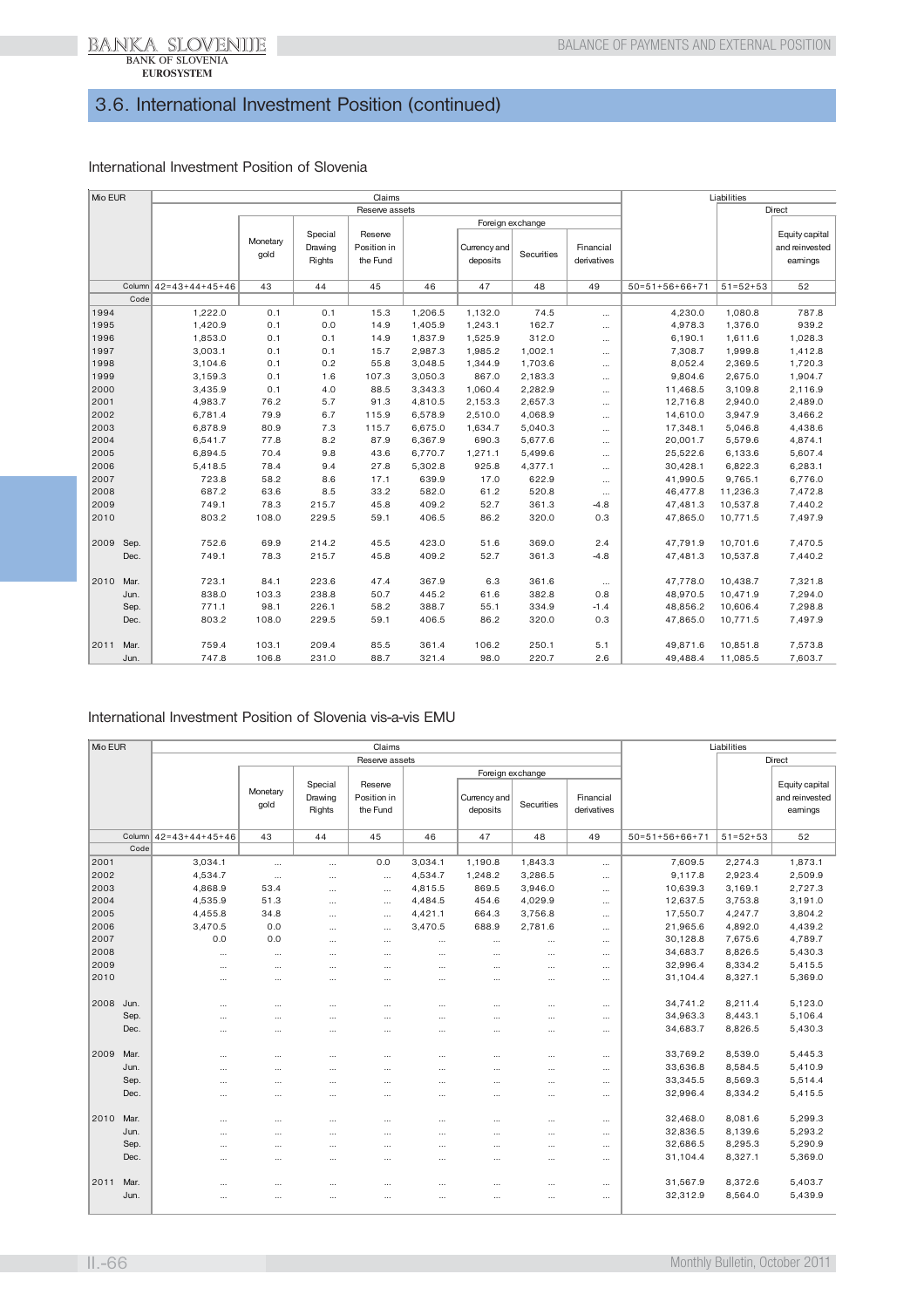#### International Investment Position of Slovenia

|                |                               |                                    |                                                     |         |       | Liabilities   |                |          |                           |          |               |
|----------------|-------------------------------|------------------------------------|-----------------------------------------------------|---------|-------|---------------|----------------|----------|---------------------------|----------|---------------|
|                | investment in Slovenia        |                                    | Portfolio investment<br>Equity securities, of which |         |       |               |                |          |                           |          |               |
|                | Other capital                 |                                    |                                                     |         |       |               |                |          | Debt securities           |          |               |
|                |                               |                                    |                                                     |         |       |               |                |          | Bonds and notes, of which |          |               |
|                | Claims on<br>direct investors | Liabilities to<br>direct investors |                                                     |         | Banks | Other sectors |                |          | General<br>government     | Banks    | Other sectors |
| $53 - 55 + 54$ | 54                            | 55                                 | $56 = 57 + 60$                                      | 57      | 58    | 59            | $60 = 61 + 65$ | 61       | 62                        | 63       | 64            |
|                |                               |                                    |                                                     |         |       |               |                |          |                           |          |               |
| 293.0          | $-94.7$                       | 387.7                              | 72.5                                                | 37.4    | 14.6  | 22.8          | 35.1           | 35.1     | $\cdots$                  | $\cdots$ | 35.1          |
| 436.9          | $-107.4$                      | 544.3                              | 81.2                                                | 49.0    | 21.5  | 27.5          | 32.3           | 32.3     | $\cdots$                  | 13.3     | 19.0          |
| 583.3          | $-140.9$                      | 724.2                              | 918.0                                               | 107.9   | 24.3  | 83.5          | 810.1          | 810.1    | 761.5                     | 20.4     | 28.2          |
| 587.0          | $-169.4$                      | 756.4                              | 1,156.6                                             | 142.0   | 14.2  | 127.8         | 1,014.6        | 1,014.6  | 962.9                     | 19.9     | 31.8          |
| 649.1          | $-94.6$                       | 743.8                              | 1,212.9                                             | 119.0   | 15.3  | 103.7         | 1,093.9        | 1,093.9  | 1,039.6                   | 20.1     | 34.3          |
| 770.2          | $-110.8$                      | 881.0                              | 1,656.3                                             | 162.6   | 13.9  | 148.6         | 1,493.8        | 1,493.8  | 1,430.7                   | 20.1     | 42.9          |
| 992.9          | $-143.2$                      | 1,136.1                            | 1,927.9                                             | 180.4   | 26.4  | 154.0         | 1.747.5        | 1,747.5  | 1,688.0                   | 20.1     | 39.4          |
| 451.0          | $-223.1$                      | 674.0                              | 2,143.9                                             | 194.9   | 11.7  | 183.2         | 1,949.1        | 1,934.2  | 1,908.2                   | 0.3      | 25.6          |
| 481.6          | $-324.1$                      | 805.7                              | 2,098.4                                             | 107.0   | 32.2  | 74.8          | 1,991.4        | 1,935.2  | 1,894.0                   | 19.6     | 21.6          |
| 608.2          | $-366.2$                      | 974.4                              | 2,337.7                                             | 236.2   | 30.7  | 205.4         | 2,101.6        | 2,070.0  | 2,008.3                   | 33.4     | 28.3          |
| 705.4          | $-295.7$                      | 1,001.2                            | 2,320.1                                             | 211.0   | 34.8  | 176.2         | 2,109.1        | 2,096.1  | 1,865.0                   | 221.4    | 9.7           |
| 526.2          | $-454.8$                      | 981.0                              | 2,398.2                                             | 306.9   | 45.6  | 261.3         | 2,091.3        | 2,069.9  | 1,720.3                   | 336.3    | 13.3          |
| 539.1          | $-388.9$                      | 928.0                              | 3,137.4                                             | 657.2   | 53.1  | 604.1         | 2,480.1        | 2,456.4  | 2.107.9                   | 331.8    | 16.7          |
| 2,989.1        | $-772.5$                      | 3,761.6                            | 4,549.5                                             | 1,358.4 | 148.9 | 1,209.4       | 3,191.2        | 3,191.2  | 2,832.2                   | 352.7    | 6.2           |
| 3,763.5        | $-788.8$                      | 4,552.3                            | 4,590.9                                             | 598.5   | 58.1  | 540.5         | 3,992.4        | 3,992.4  | 3,551.7                   | 436.9    | 3.8           |
| 3,097.6        | $-738.0$                      | 3,835.6                            | 9,353.9                                             | 643.2   | 64.9  | 578.3         | 8,710.7        | 8,710.7  | 6,406.5                   | 2,033.0  | 271.1         |
| 3,273.6        | $-955.4$                      | 4,229.0                            | 11,753.5                                            | 714.2   | 70.2  | 643.9         | 11,039.4       | 11,039.4 | 8,017.5                   | 2,771.7  | 250.1         |
| 3,231.1        | $-660.2$                      | 3,891.3                            | 9,231.8                                             | 700.7   | 63.8  | 636.9         | 8,531.1        | 8,531.1  | 6,433.2                   | 2,085.3  | 12.6          |
| 3.097.6        | $-738.0$                      | 3.835.6                            | 9.353.9                                             | 643.2   | 64.9  | 578.3         | 8.710.7        | 8,710.7  | 6,406.5                   | 2,033.0  | 271.1         |
| 3,116.9        | $-841.4$                      | 3,958.2                            | 11,185.8                                            | 696.9   | 70.9  | 626.0         | 10.488.9       | 10,488.9 | 8,182.0                   | 2,053.4  | 253.5         |
| 3,177.9        | $-799.7$                      | 3,977.6                            | 11,735.5                                            | 684.2   | 67.9  | 616.2         | 11,051.3       | 11,051.3 | 8,115.3                   | 2,691.4  | 244.7         |
| 3,307.6        | $-822.2$                      | 4,129.8                            | 11,768.2                                            | 670.2   | 67.7  | 602.5         | 11,098.0       | 11,098.0 | 8,132.1                   | 2,711.2  | 254.7         |
| 3,273.6        | $-955.4$                      | 4,229.0                            | 11,753.5                                            | 714.2   | 70.2  | 643.9         | 11,039.4       | 11,039.4 | 8,017.5                   | 2,771.7  | 250.1         |
| 3,278.0        | $-1.017.4$                    | 4,295.4                            | 14,813.3                                            | 738.6   | 72.5  | 666.1         | 14.074.7       | 14,074.7 | 10,795.4                  | 3,032.2  | 247.2         |
| 3,481.7        | $-941.9$                      | 4,423.6                            | 14,252.0                                            | 727.9   | 70.0  | 657.9         | 13,524.1       | 13,524.1 | 10,522.4                  | 2,744.8  | 256.8         |

|                |                               |                                    |                |       |                             | Liabilities   |                      |         |                           |       |               |
|----------------|-------------------------------|------------------------------------|----------------|-------|-----------------------------|---------------|----------------------|---------|---------------------------|-------|---------------|
|                | investment in Slovenia        |                                    |                |       |                             |               | Portfolio investment |         |                           |       |               |
|                | Other capital                 |                                    |                |       | Equity securities, of which |               |                      |         | Debt securities           |       |               |
|                |                               |                                    |                |       |                             |               |                      |         | Bonds and notes, of which |       |               |
|                | Claims on<br>direct investors | Liabilities to<br>direct investors |                |       | Banks                       | Other sectors |                      |         | General<br>government     | Banks | Other sectors |
| $53 - 55 + 54$ | 54                            | 55                                 | $56 = 57 + 60$ | 57    | 58                          | 59            | $60 = 61 + 65$       | 61      | 62                        | 63    | 64            |
|                |                               |                                    |                |       |                             |               |                      |         |                           |       |               |
| 401.1          | $-183.2$                      | 584.4                              | 99.5           | 74.6  | 8.3                         | 66.3          | 24.8                 | 13.3    | $\cdots$                  | 0.2   | 13.2          |
| 413.4          | $-266.6$                      | 680.0                              | 80.8           | 37.5  | 5.7                         | 31.8          | 43.3                 | 43.3    | $\cdots$                  | 30.1  | 13.2          |
| 441.8          | $-206.5$                      | 648.3                              | 269.4          | 135.3 | 3.2                         | 132.1         | 134.1                | 126.7   | 92.8                      | 11.5  | 22.5          |
| 562.8          | $-223.1$                      | 785.9                              | 272.7          | 111.0 | 5.4                         | 105.6         | 161.7                | 153.8   | 132.3                     | 11.8  | 9.6           |
| 443.5          | $-321.4$                      | 764.9                              | 614.4          | 141.1 | 4.6                         | 136.5         | 473.3                | 457.3   | 437.1                     | 6.9   | 13.3          |
| 452.8          | $-273.1$                      | 725.9                              | 1,117.9        | 299.1 | 5.6                         | 293.5         | 818.8                | 795.0   | 784.5                     | 6.8   | 3.7           |
| 2,885.9        | $-569.4$                      | 3,455.4                            | 1,300.7        | 630.6 | 37.0                        | 593.6         | 670.1                | 670.1   | 636.7                     | 29.7  | 3.7           |
| 3,396.1        | $-582.8$                      | 3,978.9                            | 1,604.5        | 291.8 | 38.4                        | 253.4         | 1,312.7              | 1,312.7 | 1,177.6                   | 131.3 | 3.8           |
| 2,918.7        | $-555.6$                      | 3,474.3                            | 3,214.1        | 295.2 | 40.4                        | 254.7         | 2,918.9              | 2,918.9 | 2,882.2                   | 28.8  | 7.9           |
| 2,958.2        | $-688.2$                      | 3.646.4                            | 4,024.5        | 310.5 | 39.0                        | 271.5         | 3,714.0              | 3,714.0 | 3,676.2                   | 34.2  | 3.6           |
| 3,088.3        | $-554.8$                      | 3.643.1                            | 1.738.9        | 492.0 | 37.0                        | 455.0         | 1.246.9              | 1,246.9 | 1.111.5                   | 131.7 | 3.7           |
| 3,336.7        | $-575.8$                      | 3.912.5                            | 1,751.6        | 395.3 | 38.3                        | 357.0         | 1.356.2              | 1,356.2 | 1,219.8                   | 132.7 | 3.7           |
| 3,396.1        | $-582.8$                      | 3,978.9                            | 1,604.5        | 291.8 | 38.4                        | 253.4         | 1,312.7              | 1,312.7 | 1,177.6                   | 131.3 | 3.8           |
|                |                               |                                    |                |       |                             |               |                      |         |                           |       |               |
| 3,093.7        | $-470.8$                      | 3,564.4                            | 2,146.3        | 280.4 | 38.9                        | 241.5         | 1,865.9              | 1,865.9 | 1,725.9                   | 131.2 | 8.7           |
| 3,173.6        | $-463.2$                      | 3,636.8                            | 2,569.3        | 312.8 | 40.7                        | 272.1         | 2,256.5              | 2,256.5 | 2,217.1                   | 31.0  | 8.4           |
| 3,054.9        | $-495.5$                      | 3,550.4                            | 3,229.1        | 310.8 | 39.3                        | 271.4         | 2,918.3              | 2,918.3 | 2,875.8                   | 30.4  | 12.1          |
| 2,918.7        | $-555.6$                      | 3,474.3                            | 3,214.1        | 295.2 | 40.4                        | 254.7         | 2,918.9              | 2,918.9 | 2,882.2                   | 28.8  | 7.9           |
| 2,782.3        | $-651.7$                      | 3,434.0                            | 4,409.6        | 312.1 | 44.8                        | 267.3         | 4.097.5              | 4,097.5 | 4,053.7                   | 35.1  | 8.6           |
| 2,846.4        | $-620.6$                      | 3,467.0                            | 4,365.6        | 310.8 | 40.7                        | 270.1         | 4,054.8              | 4,054.8 | 4,015.9                   | 35.2  | 3.7           |
| 3,004.4        | $-627.7$                      | 3,632.1                            | 4,370.0        | 305.2 | 40.4                        | 264.9         | 4.064.8              | 4,064.8 | 4,025.9                   | 35.3  | 3.6           |
| 2,958.2        | $-688.2$                      | 3,646.4                            | 4,024.5        | 310.5 | 39.0                        | 271.5         | 3,714.0              | 3,714.0 | 3,676.2                   | 34.2  | 3.6           |
|                |                               |                                    |                |       |                             |               |                      |         |                           |       |               |
| 2,968.9        | $-744.5$                      | 3,713.4                            | 5,674.4        | 307.9 | 35.1                        | 272.8         | 5,366.5              | 5,366.5 | 5,329.1                   | 33.5  | 3.9           |
| 3.124.1        | $-670.9$                      | 3.795.0                            | 6.198.8        | 292.3 | 34.1                        | 258.3         | 5.906.5              | 5,906.5 | 5,869.6                   | 33.0  | 3.9           |
|                |                               |                                    |                |       |                             |               |                      |         |                           |       |               |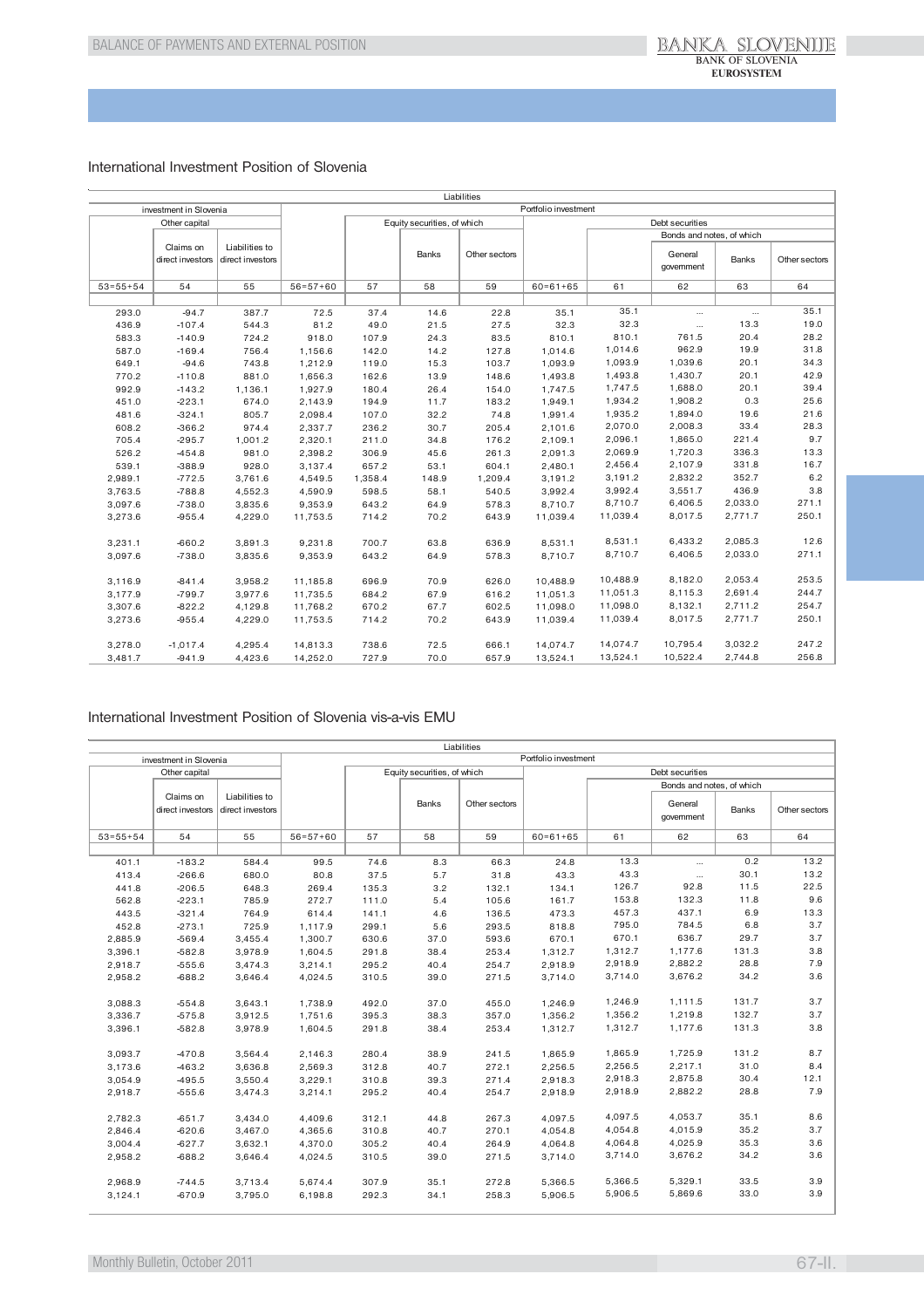**EUROSYSTEM**

# 3.6. International Investment Position (continued)

#### International Investment Position of Slovenia

| Mio EUR |        |                   |          |                     |                     |          | Liabilities   |                          |                  |          |          |
|---------|--------|-------------------|----------|---------------------|---------------------|----------|---------------|--------------------------|------------------|----------|----------|
|         |        | Portfolio invest. |          |                     | Financial derivates |          |               |                          | Other investment |          |          |
|         |        | Debt securities   |          |                     |                     |          |               |                          |                  | Loans    |          |
|         |        |                   |          | Bank of<br>Slovenia | General             | Banks    | Other sectors |                          | Trade credits    |          | Bank of  |
|         |        | Money market      |          | Slovenije           | government          |          |               |                          |                  |          | Slovenia |
|         |        | instruments       |          |                     |                     |          |               |                          |                  |          |          |
|         | Column | 65                | 66       | 67                  | 68                  | 69       | 70            | $71 = 72 + 73 + 78 + 81$ | 72               | 73       | 74       |
|         | Code   |                   |          |                     |                     |          |               |                          |                  |          |          |
| 1994    |        | $\cdots$          | $\cdots$ | $\cdots$            | $\cdots$            |          | $\cdots$      | 3,076.7                  | 1,258.4          | 1,538.5  | 5.9      |
| 1995    |        |                   | $\cdots$ |                     | $\cdots$            |          | $\ddotsc$     | 3,521.1                  | 1,356.2          | 1,859.3  | 3.1      |
| 1996    |        |                   |          |                     |                     |          | $\cdots$      | 3,660.5                  | 1,278.9          | 1,969.5  | 1.0      |
| 1997    |        | $\cdots$          | $\cdots$ | $\cdots$            | $\ddotsc$           | $\cdots$ | $\cdots$      | 4,152.2                  | 1,523.7          | 2,221.6  | 0.0      |
| 1998    |        | $\cdots$          | $\cdots$ |                     | $\cdots$            |          | $\cdots$      | 4,470.1                  | 1,548.6          | 2,490.0  | $\cdots$ |
| 1999    |        | $\cdots$          |          |                     | $\cdots$            |          | $\cdots$      | 5,473.4                  | 1,760.4          | 3,212.9  | $\cdots$ |
| 2000    |        | $\cdots$          |          |                     | $\cdots$            |          | $\cdots$      | 6,430.7                  | 1,921.1          | 4,030.1  | $\cdots$ |
| 2001    |        | 14.9              |          |                     | $\cdots$            | $\cdots$ | $\cdots$      | 7,632.8                  | 1,749.5          | 5,162.3  | 0.0      |
| 2002    |        | 56.2              |          |                     | $\cdots$            | $\cdots$ | $\cdots$      | 8,563.7                  | 1,730.3          | 5,932.4  | $\cdots$ |
| 2003    |        | 31.5              | $\cdots$ | $\cdots$            | $\cdots$            | $\cdots$ | $\cdots$      | 9,963.6                  | 1,693.5          | 7,013.4  | $\cdots$ |
| 2004    |        | 13.0              | $\cdots$ |                     | $\cdots$            | $\cdots$ | $\cdots$      | 12,102.0                 | 1,879.0          | 8,699.9  |          |
| 2005    |        | 21.4              | $\cdots$ | $\cdots$            | $\cdots$            | $\cdots$ | $\cdots$      | 16,990.7                 | 2,855.2          | 11,612.1 | $\cdots$ |
| 2006    |        | 23.8              | $\cdots$ |                     | $\cdots$            | $\cdots$ | $\cdots$      | 20,468.4                 | 3,337.0          | 13,576.8 |          |
| 2007    |        | $\cdots$          | 76.4     | $\cdots$            | 0.0                 | 51.1     | 25.3          | 27,599.5                 | 3,855.5          | 15,636.2 |          |
| 2008    |        | $\cdots$          | 227.5    | $\cdots$            | 0.0                 | 211.3    | 16.2          | 30,423.0                 | 4,018.7          | 17,987.2 |          |
| 2009    |        | $\cdots$          | 204.4    | 2.7                 | 0.0                 | 184.9    | 16.9          | 27,385.2                 | 3,429.4          | 15,583.2 |          |
| 2010    |        | $\cdots$          | 312.5    | 11.4                | 0.0                 | 295.6    | 5.6           | 25,027.4                 | 3,748.3          | 14,653.6 | $\cdots$ |
| 2009    | Sep.   |                   | 191.4    | 2.8                 | 0.0                 | 177.0    | 11.6          | 27,667.1                 | 3,514.5          | 16,596.9 |          |
|         | Dec.   |                   | 204.4    | 2.7                 | 0.0                 | 184.9    | 16.9          | 27,385.2                 | 3,429.4          | 15,583.2 | $\cdots$ |
| 2010    | Mar.   | $\cdots$          | 240.9    | 8.9                 | 0.0                 | 227.2    | 4.8           | 25,912.7                 | 3,482.1          | 15,032.6 |          |
|         | Jun.   | $\cdots$          | 341.3    | 9.8                 | 0.0                 | 321.1    | 10.4          | 26,421.8                 | 3,746.2          | 14,904.3 |          |
|         | Sep.   | $\cdots$          | 292.2    | $\ddotsc$           | 0.0                 | 287.6    | 4.6           | 26,189.3                 | 3,696.8          | 14,940.6 | $\cdots$ |
|         | Dec.   | $\cdots$          | 312.5    | 11.4                | 0.0                 | 295.6    | 5.6           | 25,027.4                 | 3,748.3          | 14,653.6 | $\cdots$ |
| 2011    | Mar.   |                   | 210.1    | 2.0                 | 0.0                 | 203.4    | 4.6           | 23,996.3                 | 3,919.7          | 14,229.5 | $\cdots$ |
|         | Jun.   | $\cdots$          | 208.3    | 0.2                 | 0.0                 | 203.4    | 4.6           | 23,942.7                 | 3,861.8          | 13,913.3 | $\cdots$ |

| Mio EUR |        |                             |          |                                  |                       |          | Liabilities   |                          |                  |          |                     |
|---------|--------|-----------------------------|----------|----------------------------------|-----------------------|----------|---------------|--------------------------|------------------|----------|---------------------|
|         |        | Portfolio invest.           |          |                                  | Financial derivates   |          |               |                          | Other investment |          |                     |
|         |        | Debt securities             |          |                                  |                       |          |               |                          |                  |          | Loans               |
|         |        | Money market<br>instruments |          | Bank of<br>Slovenia<br>Slovenije | General<br>government | Banks    | Other sectors |                          | Trade credits    |          | Bank of<br>Slovenia |
|         | Column | 65                          | 66       | 67                               | 68                    | 69       | 70            | $71 = 72 + 73 + 78 + 81$ | 72               | 73       | 74                  |
|         | Code   |                             |          |                                  |                       |          |               |                          |                  |          |                     |
| 2001    |        | 11.5                        | $\cdots$ | $\cdots$                         | $\cdots$              | $\cdots$ | $\cdots$      | 5,235.7                  | 1,137.5          | 3,798.4  | $\cdots$            |
| 2002    |        | $\ldots$                    | $\cdots$ |                                  | $\ddotsc$             | $\cdots$ | $\cdots$      | 6,113.6                  | 1,114.9          | 4,567.8  | $\cdots$            |
| 2003    |        | 7.4                         | $\cdots$ | $\cdots$                         | $\cdots$              | $\cdots$ | $\cdots$      | 7,200.8                  | 1,155.4          | 5,478.7  | $\cdots$            |
| 2004    |        | 7.9                         | $\cdots$ |                                  | $\cdots$              | $\cdots$ | $\cdots$      | 8,611.0                  | 1,225.6          | 6,638.3  | $\cdots$            |
| 2005    |        | 16.0                        | $\cdots$ |                                  | $\cdots$              | $\cdots$ | $\cdots$      | 12,688.7                 | 1,817.6          | 8,756.8  | $\cdots$            |
| 2006    |        | 23.8                        | $\cdots$ | $\cdots$                         | $\cdots$              | $\cdots$ | $\cdots$      | 15,955.6                 | 2,081.8          | 10,794.7 | $\cdots$            |
| 2007    |        | $\cdots$                    | 65.2     | $\cdots$                         | 0.0                   | 40.9     | 24.3          | 21,087.2                 | 2,366.9          | 11,179.5 | $\cdots$            |
| 2008    |        |                             | 159.8    | $\cdots$                         | 0.0                   | 145.1    | 14.7          | 24,093.0                 | 2,575.1          | 13,643.8 | $\cdots$            |
| 2009    |        | $\cdots$                    | 133.0    | 2.7                              | 0.0                   | 120.2    | 10.2          | 21,315.1                 | 2,108.4          | 11,665.5 | $\cdots$            |
| 2010    |        | $\cdots$                    | 144.4    | 11.4                             | 0.0                   | 129.5    | 3.6           | 18,608.4                 | 2,235.4          | 10,568.0 | $\cdots$            |
| 2008    | Jun.   | $\cdots$                    | 143.1    | $\cdots$                         | 0.0                   | 68.8     | 74.3          | 24,647.8                 | 2,914.0          | 13,482.9 | $\cdots$            |
|         | Sep.   | $\cdots$                    | 118.8    | $\cdots$                         | 0.0                   | 65.4     | 53.4          | 24,649.8                 | 2,913.1          | 13,766.9 | $\cdots$            |
|         | Dec.   | $\cdots$                    | 159.8    | $\cdots$                         | 0.0                   | 145.1    | 14.7          | 24,093.0                 | 2,575.1          | 13,643.8 | $\cdots$            |
| 2009    | Mar.   | $\cdots$                    | 163.6    | 0.9                              | 0.0                   | 157.9    | 4.8           | 22,920.4                 | 2,224.2          | 13,660.4 | $\cdots$            |
|         | Jun.   | $\cdots$                    | 134.4    | $\cdots$                         | 0.0                   | 122.6    | 11.8          | 22,348.6                 | 2,132.5          | 12,419.7 | $\cdots$            |
|         | Sep.   | $\cdots$                    | 137.8    | 2.8                              | 0.0                   | 125.8    | 9.2           | 21,409.2                 | 2,161.3          | 12,465.4 | $\cdots$            |
|         | Dec.   | $\cdots$                    | 133.0    | 2.7                              | 0.0                   | 120.2    | 10.2          | 21,315.1                 | 2,108.4          | 11,665.5 | $\cdots$            |
| 2010    | Mar.   | $\cdots$                    | 157.6    | 8.9                              | 0.0                   | 146.9    | 1.7           | 19,819.3                 | 2,139.3          | 11,171.4 |                     |
|         | Jun.   | $\cdots$                    | 183.9    | 9.8                              | 0.0                   | 167.0    | 7.1           | 20,147.5                 | 2,256.2          | 10,960.9 |                     |
|         | Sep.   |                             | 152.4    | $\cdots$                         | 0.0                   | 149.0    | 3.3           | 19,868.9                 | 2,212.6          | 10,959.6 | $\cdots$            |
|         | Dec.   | $\cdots$                    | 144.4    | 11.4                             | 0.0                   | 129.5    | 3.6           | 18,608.4                 | 2,235.4          | 10,568.0 | $\cdots$            |
| 2011    | Mar.   |                             | 97.8     | 2.0                              | 0.0                   | 94.3     | 1.4           | 17,423.1                 | 2,394.1          | 9,994.4  |                     |
|         | Jun.   | $\cdots$                    | 95.8     | 0.2                              | 0.0                   | 94.2     | 1.4           | 17,454.3                 | 2,328.8          | 9,732.3  |                     |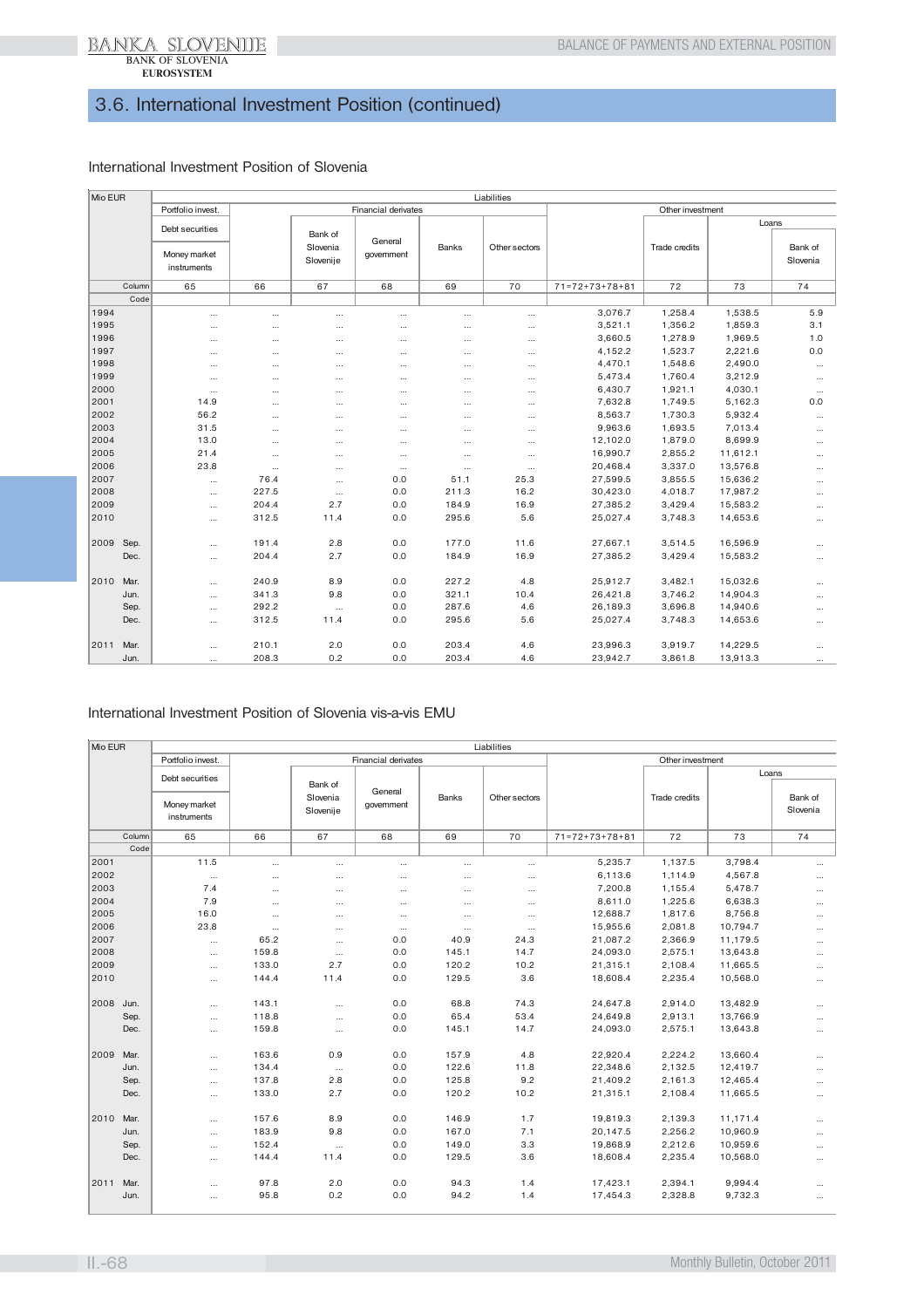#### International Investment Position of Slovenia

|                       |          |               |         |                                 | Liabilities      |       |                     |                       |       |               |
|-----------------------|----------|---------------|---------|---------------------------------|------------------|-------|---------------------|-----------------------|-------|---------------|
|                       |          |               |         |                                 | Other investment |       |                     |                       |       |               |
|                       | Loans    |               |         | Currency and deposits, of which |                  |       |                     | Other liabilities     |       |               |
| General<br>government | Banks    | Other sectors |         | Bank of<br>Slovenia             | Banks            |       | Bank of<br>Slovenia | General<br>government | Banks | Other sectors |
| 75                    | 76       | 77            | 78      | 79                              | 80               | 81    | 82                  | 83                    | 84    | 85            |
|                       |          |               |         |                                 |                  |       |                     |                       |       |               |
| 464.8                 | 264.3    | 803.5         | 140.0   | 0.1                             | 139.9            | 139.9 | $\cdots$            | $\cdots$              | 53.5  | 86.4          |
| 608.7                 | 303.1    | 944.4         | 170.9   | 0.1                             | 170.8            | 134.6 |                     | $\cdots$              | 61.4  | 73.1          |
| 587.6                 | 493.3    | 887.6         | 293.4   | 0.2                             | 293.2            | 118.7 | $\cdots$            | $\cdots$              | 57.2  | 61.5          |
| 620.6                 | 513.3    | 1,087.7       | 312.6   | 0.2                             | 312.4            | 94.3  | $\cdots$            | $\cdots$              | 62.8  | 31.5          |
| 701.8                 | 458.3    | 1,330.0       | 347.9   | 0.3                             | 347.6            | 83.6  | $\cdots$            | $\cdots$              | 62.5  | 21.0          |
| 699.7                 | 688.9    | 1,824.2       | 363.9   | 0.3                             | 363.6            | 136.1 | $\cdots$            | $\cdots$              | 122.5 | 13.6          |
| 809.3                 | 922.7    | 2,298.1       | 401.3   | 0.0                             | 401.3            | 78.2  | $\cdots$            | $\cdots$              | 71.7  | 6.5           |
| 582.7                 | 1,329.0  | 3,250.5       | 557.9   | 0.0                             | 557.9            | 163.1 | 0.0                 | 11.3                  | 81.7  | 70.2          |
| 467.7                 | 1,633.0  | 3,831.7       | 695.5   | 33.2                            | 662.3            | 205.5 | $\cdots$            | 9.8                   | 110.1 | 85.6          |
| 382.4                 | 2,284.3  | 4,346.8       | 1,093.9 | 30.3                            | 1,063.6          | 162.8 | $\ldots$            | 8.4                   | 64.1  | 90.4          |
| 380.7                 | 3,255.5  | 5,063.8       | 1,322.7 | 35.8                            | 1,286.8          | 200.4 | 0.0                 | 7.9                   | 90.7  | 101.9         |
| 363.1                 | 5,929.6  | 5,319.5       | 2,351.9 | 39.3                            | 2,312.6          | 171.5 | 0.0                 | 9.4                   | 64.5  | 97.6          |
| 241.3                 | 7,354.6  | 5,980.9       | 3,331.2 | 44.6                            | 3,286.5          | 223.4 | 0.0                 | 8.9                   | 46.2  | 168.2         |
| 203.4                 | 11,374.9 | 4.057.9       | 8,037.6 | 3,587.5                         | 4,450.0          | 70.2  | 0.0                 | 0.0                   | 38.8  | 31.5          |
| 180.0                 | 12,704.7 | 5,102.5       | 8,332.7 | 3,631.4                         | 4,701.3          | 84.5  | 0.0                 | 4.2                   | 43.6  | 36.7          |
| 149.3                 | 9,740.2  | 5,693.7       | 8,216.6 | 3,594.8                         | 4,621.8          | 155.9 | 0.2                 | 2.9                   | 19.2  | 133.6         |
| 147.0                 | 9,127.0  | 5,379.6       | 6,481.3 | 2,374.9                         | 4,106.4          | 144.2 | 0.0                 | 2.0                   | 8.1   | 134.1         |
| 142.5                 | 10,481.3 | 5,973.1       | 7,382.1 | 3,205.4                         | 4,176.7          | 173.6 | 0.0                 | 3.9                   | 20.0  | 149.6         |
| 149.3                 | 9,740.2  | 5,693.7       | 8,216.6 | 3,594.8                         | 4,621.8          | 155.9 | 0.2                 | 2.9                   | 19.2  | 133.6         |
| 140.7                 | 9,531.4  | 5,360.5       | 7,175.1 | 3,034.2                         | 4,141.0          | 222.9 | 0.0                 | 2.9                   | 86.3  | 133.6         |
| 138.2                 | 9,474.3  | 5,291.8       | 7,589.0 | 3,365.0                         | 4,224.1          | 182.3 | 0.0                 | 2.9                   | 42.9  | 136.5         |
| 133.2                 | 9,423.4  | 5,383.9       | 7,348.3 | 3,026.9                         | 4,321.3          | 203.7 | 0.0                 | 2.9                   | 41.4  | 159.4         |
| 147.0                 | 9,127.0  | 5,379.6       | 6,481.3 | 2,374.9                         | 4,106.4          | 144.2 | 0.0                 | 2.0                   | 8.1   | 134.1         |
| 167.3                 | 8,574.5  | 5,487.7       | 5,658.1 | 1,561.6                         | 4,096.5          | 189.1 | 0.0                 | 4.5                   | 60.2  | 124.5         |
| 200.5                 | 8,315.3  | 5,397.5       | 6,014.8 | 2,194.1                         | 3,820.7          | 152.8 | 0.0                 | 9.9                   | 18.7  | 124.2         |

|                       |          |               |         |                                 | Liabilities      |       |                     |                       |          |               |
|-----------------------|----------|---------------|---------|---------------------------------|------------------|-------|---------------------|-----------------------|----------|---------------|
|                       |          |               |         |                                 | Other investment |       |                     |                       |          |               |
|                       | Loans    |               |         | Currency and deposits, of which |                  |       |                     | Other liabilities     |          |               |
| General<br>government | Banks    | Other sectors |         | Bank of<br>Slovenia             | Banks            |       | Bank of<br>Slovenia | General<br>government | Banks    | Other sectors |
| 75                    | 76       | 77            | 78      | 79                              | 80               | 81    | 82                  | 83                    | 84       | 85            |
|                       |          |               |         |                                 |                  |       |                     |                       |          |               |
| 209.3                 | 1,065.3  | 2,523.8       | 225.2   | 0.0                             | 225.2            | 74.6  | $\cdots$            | 11.1                  | 4.9      | 58.5          |
| 165.7                 | 1,366.8  | 3,035.4       | 321.6   | $\cdots$                        | 321.6            | 109.2 | $\cdots$            | 9.7                   | 36.6     | 63.0          |
| 129.6                 | 1,953.7  | 3.395.5       | 489.0   | $\cdots$                        | 489.0            | 77.7  | $\cdots$            | 8.3                   | 2.0      | 67.5          |
| 119.8                 | 2,667.8  | 3,850.7       | 642.7   | 0.0                             | 642.7            | 104.4 | 0.0                 | 7.8                   | 21.0     | 75.6          |
| 113.0                 | 4.554.0  | 4.089.8       | 2,040.5 | 0.0                             | 2.040.5          | 73.8  | 0.0                 | 9.3                   | $\cdots$ | 64.5          |
| 40.5                  | 6,083.6  | 4,670.6       | 2,952.9 | 0.0                             | 2,952.9          | 126.2 | 0.0                 | 8.8                   | $\cdots$ | 117.4         |
| 35.4                  | 8.706.6  | 2,437.5       | 7,529.0 | 3,490.6                         | 4.038.4          | 11.7  | 0.0                 | 0.0                   | $\cdots$ | 11.7          |
| 28.6                  | 10,525.3 | 3,089.8       | 7,854.9 | 3,569.8                         | 4,285.0          | 19.2  | 0.0                 | 0.0                   | $\cdots$ | 19.2          |
| 20.1                  | 8,018.4  | 3,627.0       | 7,452.7 | 3,344.6                         | 4,108.0          | 88.5  | 0.2                 | 0.0                   | $\cdots$ | 88.3          |
| 20.1                  | 7,234.8  | 3,313.1       | 5,740.7 | 2,092.7                         | 3,648.0          | 64.3  | 0.0                 | 0.0                   | 1.0      | 63.4          |
| 32.3                  | 10,603.6 | 2,847.0       | 8,235.0 | 3,580.6                         | 4,654.4          | 15.9  | 0.0                 | 0.0                   | $\cdots$ | 15.9          |
| 28.5                  | 10,758.0 | 2,980.3       | 7,948.1 | 3,584.3                         | 4,363.8          | 21.8  | 0.0                 | 0.0                   | $\cdots$ | 21.8          |
| 28.6                  | 10,525.3 | 3,089.8       | 7,854.9 | 3,569.8                         | 4,285.0          | 19.2  | 0.0                 | 0.0                   |          | 19.2          |
| 23.5                  | 9,986.5  | 3,650.4       | 7,007.1 | 2,971.5                         | 4,035.5          | 28.8  | 0.0                 | 0.0                   |          | 28.8          |
| 23.5                  | 8,702.9  | 3,693.3       | 7,716.5 | 3,708.0                         | 4,008.5          | 79.9  | 0.0                 | 0.0                   | $\cdots$ | 79.9          |
| 20.1                  | 8,588.7  | 3,856.6       | 6,671.1 | 2,938.7                         | 3,732.4          | 111.4 | 0.0                 | 0.0                   | $\cdots$ | 111.4         |
| 20.1                  | 8,018.4  | 3,627.0       | 7,452.7 | 3,344.6                         | 4,108.0          | 88.5  | 0.2                 | 0.0                   | $\cdots$ | 88.3          |
| 20.1                  | 7,789.7  | 3.361.6       | 6,426.3 | 2,758.8                         | 3,667.6          | 82.3  | 0.0                 | 0.0                   | $\cdots$ | 82.3          |
| 20.1                  | 7,625.8  | 3.314.9       | 6,818.7 | 3,094.4                         | 3,724.2          | 111.7 | 0.0                 | 0.0                   | 28.3     | 83.4          |
| 20.1                  | 7.570.6  | 3.368.9       | 6,580.7 | 2.717.2                         | 3.863.5          | 116.0 | 0.0                 | 0.0                   | 27.0     | 89.0          |
| 20.1                  | 7,234.8  | 3.313.1       | 5.740.7 | 2,092.7                         | 3.648.0          | 64.3  | 0.0                 | 0.0                   | 1.0      | 63.4          |
| 40.7                  | 6,673.4  | 3.280.4       | 4,937.5 | 1,277.4                         | 3,660.1          | 97.1  | 0.0                 | 2.5                   | 33.2     | 61.4          |
| 76.7                  | 6,551.4  | 3.104.2       | 5,320.3 | 1.945.7                         | 3.374.6          | 72.9  | 0.0                 | 7.9                   | 4.5      | 60.5          |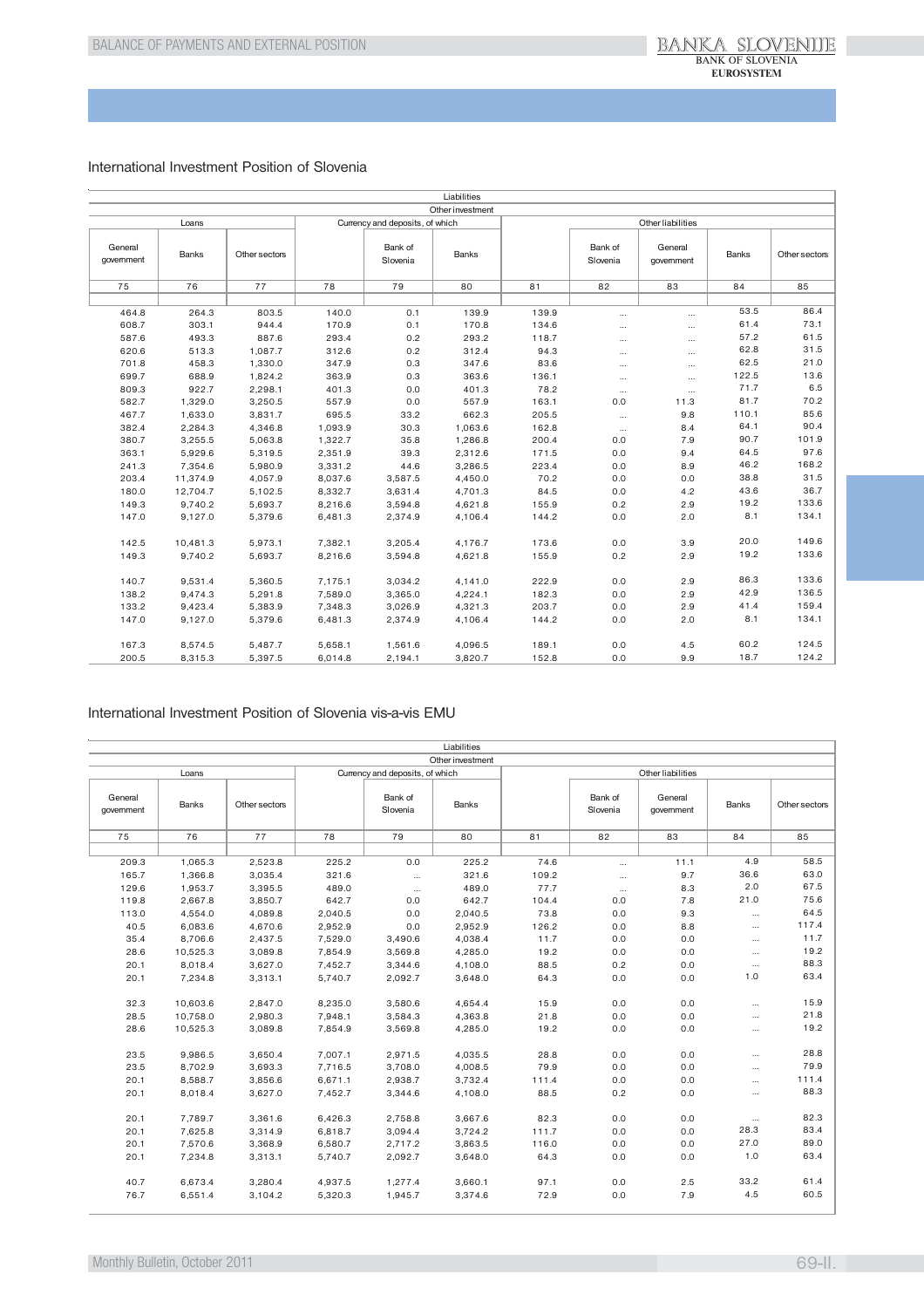**EUROSYSTEM**

# 3.7.1. International Investment Position by countries - Assets

| Mio EUR                                 |          |                      |                   |                    | Of that:                    |                |                |
|-----------------------------------------|----------|----------------------|-------------------|--------------------|-----------------------------|----------------|----------------|
| 31.12.2010                              | Assets   | Direct<br>investment | Equity securities | Bonds and<br>notes | Money market<br>instruments | Loans          | Trade credits  |
| Column                                  | 1        | $\overline{c}$       | 3                 | 4                  | 5                           | $\overline{6}$ | $\overline{7}$ |
| Code                                    |          |                      |                   |                    |                             |                |                |
| <b>Total world</b>                      | 35,209.1 | 5,518.5              | 2,793.5           | 8,340.0            | 767.0                       | 4,111.2        | 3,936.9        |
| Europe                                  | 30,576.9 | 5,196.2              | 1,787.6           | 7,583.2            | 766.2                       | 4,011.8        | 3,487.9        |
| EU-27                                   | 21,168.8 | 984.2                | 1,393.2           | 7,497.9            | 759.2                       | 933.2          | 2,175.2        |
| Austria                                 | 1,640.5  | 86.7                 | 262.5             | 492.7              | 5.1                         | 88.6           | 213.1          |
| Belgium                                 | 656.0    | 2.3                  | 11.3              | 215.5              | 209.5                       | 0.9            | 36.0           |
| Bulgaria                                | 219.5    | 26.5                 | 3.9               |                    |                             | 106.1          | 45.2           |
| Cyprus                                  | 74.5     | $-27.1$              | 3.7               | 16.8               | $\ddotsc$                   | 65.2           | 15.4           |
| Czech Republic                          | 261.6    | 47.6                 | 4.1               | 101.2              |                             | 36.8           | 66.1           |
| Denmark                                 | 209.9    | 17.6                 | 10.9              | 66.6               | 0.0                         | 1.1            | 19.0           |
| Estionia                                | 5.9      |                      | 0.8               | 0.0                | $\ddotsc$                   | $\cdots$       | 5.0            |
| Finland                                 | 105.1    | 1.1                  | 11.6              | 74.0               | $\cdots$                    | 0.0            | 7.7            |
| France                                  | 2,234.2  | 20.2                 | 215.9             | 1,407.7            | 213.5                       | 10.9           | 154.1          |
| Greece                                  | 672.7    | 6.6                  | 8.6               | 534.2              | 0.0                         | 104.0          | 18.6           |
| Ireland                                 | 303.0    | 0.7                  | 25.0              | 221.5              | 18.7                        | 0.3            | 30.8           |
| Italy                                   | 1,417.6  | 39.2                 | 50.8              | 567.3              | 53.9                        | 107.7          | 461.2          |
| Latvia                                  | 7.0      | 0.0                  | 0.0               | 2.8                |                             | 0.8            | 3.0            |
| Lithuania                               | 47.4     | 0.3                  | 0.6               | 32.5               | $\cdots$                    | 0.1            | 13.4           |
| Luxembourg                              | 569.3    | 5.4                  | 301.8             | 113.0              | 0.2                         | 16.0           | 44.8           |
| Hungary                                 | 207.8    | 23.5                 | 8.2               | 87.4               | $\ddotsc$                   | 1.0            | 85.2           |
| Malta                                   | 1.0      | 0.0                  |                   |                    | $\cdots$                    |                | 1.0            |
| Germany                                 | 2,991.1  | 198.3                | 261.7             | 1,488.0            | 72.3                        | 51.3           | 457.1          |
| Netherlands                             | 1,771.0  | 300.7                | 36.3              | 713.5              | 159.7                       | 288.3          | 45.7           |
| Poland                                  | 382.6    | 110.2                | 10.8              | 158.2              | $\ddotsc$                   | 13.4           | 88.7           |
| Portugal                                | 135.2    | 0.5                  | 0.6               | 122.8              | $\cdots$                    | 0.0            | 11.1           |
| Romania                                 | 165.8    | 36.2                 | 13.0              | 7.9                | $\cdots$                    | 4.0            | 104.6          |
| Slovakia                                | 207.6    | 46.7                 | 20.5              | 73.4               | 10.9                        | 12.7           | 42.8           |
| Spain                                   | 551.0    | 17.2                 | 23.2              | 432.6              | 5.5                         | 2.1            | 52.2           |
| Sweden                                  | 195.0    | 15.8                 | 4.0               | 86.2               | 7.0                         | 1.9            | 28.2           |
| United Kingdom                          | 807.4    | 7.9                  | 103.4             | 454.8              | 2.9                         | 19.8           | 125.4          |
| European Union Institutions (incl. ECB) | 5,329.1  |                      |                   | 27.3               | $\cdots$                    |                | 0.0            |
| <b>EFTA</b>                             | 742.4    | 51.6                 | 75.1              | 45.7               | 7.0                         | 265.4          | 171.1          |
| Iceland                                 | 1.0      | $\ddotsc$            | $\ddotsc$         | 0.6                | $\ddotsc$                   | 0.0            | 0.4            |
| Liechtenstein                           | 16.9     | 3.6                  | 1.1               | $\cdots$           | $\cdots$                    | 10.9           | 1.1            |
| Norway                                  | 107.1    |                      | 3.9               | 33.1               | $\cdots$                    | 0.0            | 10.6           |
| Switzerland                             | 617.4    | 48.0                 | 70.1              | 12.1               | 7.0                         | 254.5          | 158.9          |
| Other European countries, of that       | 8,665.7  | 4,160.4              | 319.3             | 39.5               | $\ddotsc$                   | 2,813.3        | 1,141.6        |
| Bosnia and Herzegovina                  | 1,332.7  | 656.5                | 41.1              | 0.3                | $\cdots$                    | 386.9          | 182.7          |
| Montenegro                              | 394.9    | 169.8                | 4.4               | 1.1                | $\cdots$                    | 177.5          | 34.9           |
| Croatia                                 | 2,761.9  | 1,117.9              | 48.9              | 8.1                | $\cdots$                    | 1,139.9        | 395.7          |
| Macedonia                               | 535.1    | 350.9                | 24.6              | 5.6                |                             | 65.4           | 51.9           |
| Russian Federation                      | 715.3    | 345.3                | 83.4              | 20.3               | $\cdots$                    | 124.2          | 128.8          |
| Serbia                                  | 2,684.1  | 1,459.0              | 97.7              | 2.1                |                             | 867.1          | 241.5          |
| Turkey                                  | 66.2     | 10.8                 | 15.3              | $\cdots$           | $\cdots$                    | 0.5            | 39.5           |
| Africa                                  | 299.3    | 209.2                | 6.8               | 8.1                | $\ddotsc$                   | 0.2            | 74.9           |
| America, of that                        | 1,766.3  | 60.2                 | 712.7             | 642.7              | 0.8                         | 68.6           | 134.9          |
| Canada                                  | 106.0    | 10.2                 | 44.0              | 27.7               | 0.0                         | 0.3            | 4.9            |
| <b>United States</b>                    | 1,392.1  | 29.0                 | 603.9             | 539.4              | 0.8                         | 29.5           | 79.2           |
| Asia                                    | 599.7    | 51.1                 | 270.7             | 19.3               |                             | 6.4            | 227.8          |
| Hong Kong                               | 65.4     | 1.6                  | 53.6              | 0.9                | $\ddot{\phantom{a}}$        | 0.2            | 6.1            |
| Japan                                   | 38.7     | 2.4                  | 26.3              | 2.2                |                             | 0.0            | 3.7            |
| China                                   | 147.5    | 14.5                 | 88.4              | 3.1                | $\cdots$                    | 0.2            | 40.8           |
| Oceania and Polar regions               | 199.4    | 1.8                  | 15.7              | 86.7               | $\ddotsc$                   | 24.2           | 11.5           |
| Int. org. excluding EU Inst.            | 447.6    |                      |                   | 0.0                | 0.0                         | $\ddotsc$      |                |
| Not allocated                           | 1,320.0  |                      |                   |                    | $\cdots$                    |                | $\cdots$       |
|                                         |          |                      |                   |                    |                             |                |                |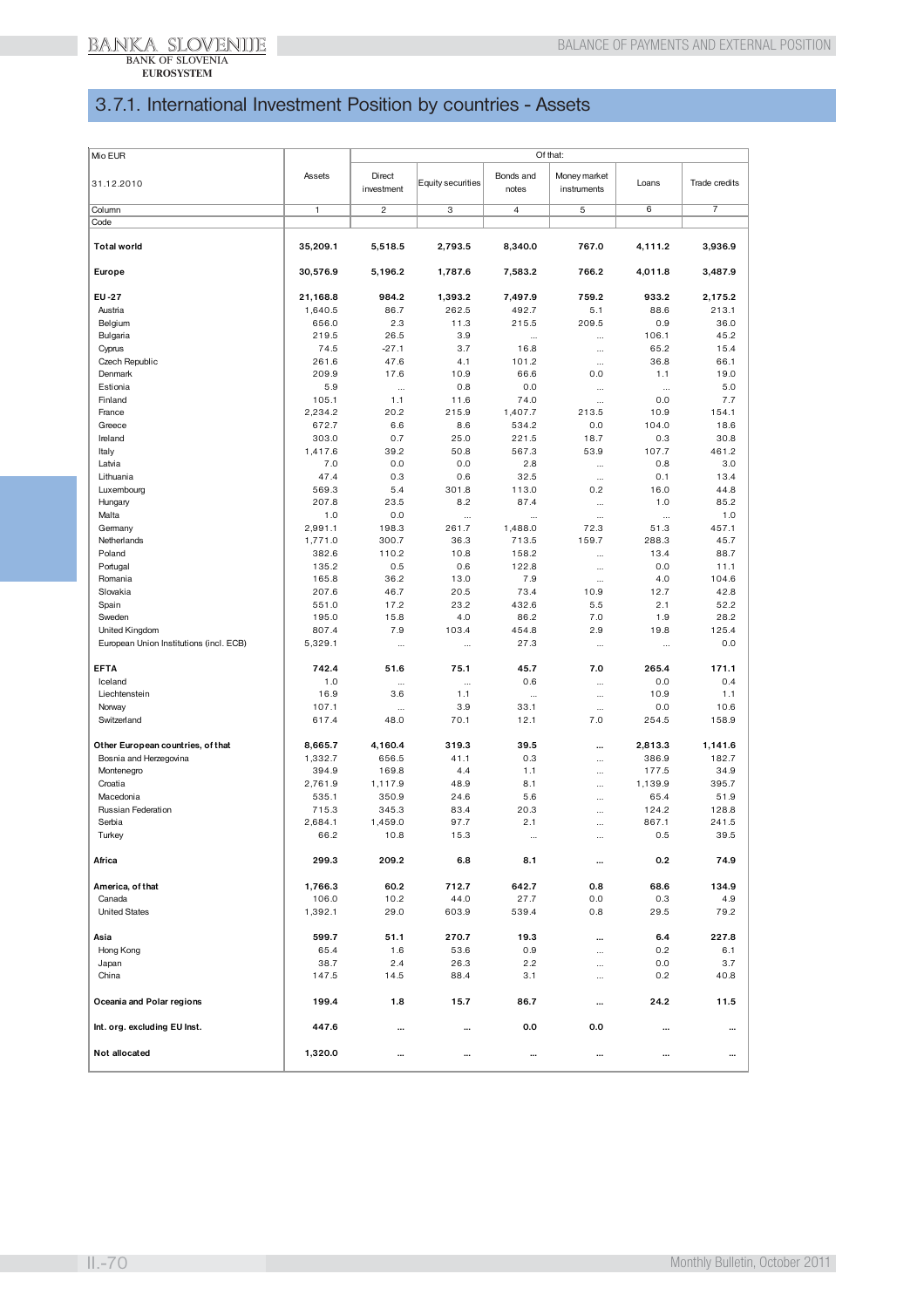# 3.7.2. International Investment Position by countries - Liabilities

| Mio EUR                                 |                |                      |                                     |                | Of that:                 |                    |                      |                                          |
|-----------------------------------------|----------------|----------------------|-------------------------------------|----------------|--------------------------|--------------------|----------------------|------------------------------------------|
| 31.12.2010                              | Liabilities    | Direct<br>investment | Equity securities   Debt securities |                | Currency and<br>deposits | Loans              | <b>Trade credits</b> | Net position<br>(assest-<br>liabilities) |
|                                         |                |                      |                                     |                |                          |                    |                      |                                          |
| Column                                  | $\mathbf{1}$   | $\overline{c}$       | 3                                   | $\overline{4}$ | 5                        | $\overline{6}$     | $\overline{7}$       | 8                                        |
| Code                                    |                |                      |                                     |                |                          |                    |                      |                                          |
| <b>Total world</b>                      | 47.865.0       | 10,771.5             | 714.2                               | 11,039.4       | 6,481.3                  | 14,653.6           | 3,748.3              | $-12,655.9$                              |
| Europe                                  | 42,931.7       | 10,346.1             | 565.7                               | 7,393.4        | 6,178.7                  | 14,544.2           | 3,493.0              | $-12,354.8$                              |
| EU-27                                   | 39,816.9       | 8,850.9              | 390.9                               | 7,376.0        | 5,820.2                  | 14,260.0           | 2,751.8              | $-18,648.1$                              |
| Austria                                 | 13,614.0       | 5,163.1              | 154.0                               | 450.2          | 3,318.8                  | 3,954.6            | 436.3                | $-11,973.4$                              |
| Belgium                                 | 475.5          | 289.9                | 1.3                                 | 54.0           | 1.4                      | 51.7               | 77.0                 | 180.5                                    |
| Bulgaria                                | 77.8           | $-4.2$               | 0.1                                 |                | 11.9                     | 2.0                | 31.0                 | 141.7                                    |
| Cyprus                                  | 301.8          | 152.0                | 53.4                                | 5.0            | 6.3                      | 22.9               | 36.7                 | $-227.3$                                 |
| Czech Republic                          | 167.7          | 50.1                 | 2.9                                 | 0.2            | 2.6                      | 1.3                | 99.1                 | 94.0                                     |
| Denmark                                 | 77.9           | 62.5                 | 0.1                                 | 0.0            | 0.3                      | 1.2                | 12.6                 | 132.0                                    |
| Estionia                                | 6.8            | 0.0                  | 1.4                                 | 4.8            | 0.0                      |                    | 0.4                  | $-1.0$                                   |
| Finland                                 | 42.6           | 23.8                 | 1.7                                 | $\ddotsc$      | 0.5                      | 1.4                | 14.6                 | 62.4                                     |
| France                                  | 1,821.2        | 653.7                | 1.9                                 | 0.6            | 7.1                      | 1,028.7            | 117.7                | 412.9                                    |
| Greece                                  | 22.7           | 9.3                  | 0.2                                 | $\ddotsc$      | 2.0                      | $\ddotsc$          | 11.2                 | 650.1                                    |
| Ireland                                 | 1,274.1        | $-3.6$               | 9.2                                 | $\ddotsc$      | 0.6                      | 1,247.5            | 19.4                 | $-971.1$                                 |
| Italy                                   | 1,892.2        | 665.7                | 17.1                                | 5.7            | 172.6                    | 311.2              | 702.0                | $-474.6$                                 |
| Latvia                                  | 3.2            | 2.3                  | $\cdots$                            |                | 0.0                      | 0.0                | 0.7                  | 3.9                                      |
| Lithuania                               | 1.9            | 0.0                  | 0.2                                 | $\ddotsc$      | 0.0                      | $\ddotsc$          | 1.5                  | 45.6                                     |
| Luxembourg                              | 3,334.6        | 208.0                | 41.6                                | 2,982.6        | 1.3                      | 64.6               | 31.2                 | $-2,765.4$                               |
| Hungary                                 | 183.2          | 55.2                 | 22.9                                | 0.1            | 3.5                      | 0.7                | 89.9                 | 24.6                                     |
| Malta                                   | 2.1            | 0.0                  |                                     |                | 0.0                      | 1.2                | 0.8                  | $-1.1$                                   |
| Germany                                 | 5,130.2        | 601.6                | 8.5                                 | 215.4          | 32.0                     | 3,681.8            | 586.7                | $-2,139.2$                               |
| Netherlands                             | 852.9          | 552.9                | 20.4                                | 0.0            | 3.2                      | 177.0              | 98.2                 | 918.2                                    |
| Poland                                  | 80.6           | 3.3                  | 0.5                                 |                | 0.5                      | $\cdots$           | 74.8                 | 302.0                                    |
| Portugal                                | 6.0            | 0.0                  | 0.0                                 |                | 0.2                      | $\cdots$           | 5.7                  | 129.2                                    |
| Romania                                 | 26.2           | 0.3                  | 0.0                                 | $\cdots$       | 0.3                      | 0.0                | 24.5                 | 139.7                                    |
| Slovakia                                | 165.4          | 6.8                  | 1.1                                 | 0.1            | 101.5                    | 0.2                | 52.0                 | 42.2                                     |
| Spain                                   | 76.5           | 3.9                  | 0.1                                 | 0.5            | 0.7                      | 25.2               | 46.0                 | 474.5                                    |
| Sweden                                  | 126.0          | 40.2                 | 32.9                                | 0.1            | 4.2                      | 0.5                | 34.8                 | 69.0                                     |
| United Kingdom                          | 5,283.9        | 314.1                | 19.4                                | 3,656.8        | 23.6                     | 1,041.1            | 147.0                | $-4,476.5$                               |
| European Union Institutions (incl. ECB) | 4,770.1        | $\cdots$             | $\cdots$                            |                | 2,125.0                  | 2,645.1            | $\cdots$             | 559.0                                    |
| <b>EFTA</b><br>Iceland                  | 1,372.0<br>0.5 | 840.7<br>$\cdots$    | 43.7<br>$\ddotsc$                   | 0.6<br>        | 26.2<br>0.1              | 155.9<br>$\ddotsc$ | 298.9<br>0.5         | $-629.6$<br>0.5                          |
| Liechtenstein                           | 53.7           | 17.3                 | 4.6                                 |                | 0.9                      | 25.5               | 5.3                  | $-36.8$                                  |
| Norway                                  | 26.7           | 5.0                  | 8.0                                 | <br>           | 0.2                      | 0.4                | 12.7                 | 80.4                                     |
| Switzerland                             | 1,291.1        | 818.3                | 31.0                                | 0.6            | 25.0                     | 130.0              | 280.4                | $-673.7$                                 |
| Other European countries, of that       | 1,742.8        | 654.5                | 131.2                               | 16.8           | 332.4                    | 128.4              | 442.3                | 6,922.8                                  |
| Bosnia and Herzegovina                  | 160.0          | 13.0                 | 1.9                                 | 2.5            | 74.4                     | 1.8                | 61.6                 | 1,172.7                                  |
| Montenegro                              | 50.2           | 0.0                  | 3.3                                 | 0.0            | 40.5                     | 0.7                | 3.6                  | 344.8                                    |
| Croatia                                 | 1,027.1        | 525.0                | 88.0                                | 7.3            | 89.3                     | 96.1               | 208.8                | 1,734.8                                  |
| Macedonia                               | 43.9           | 0.1                  | 3.0                                 | 1.3            | 19.6                     |                    | 18.9                 | 491.2                                    |
| Russian Federation                      | 123.6          | 73.8                 | 0.2                                 | $\cdots$       | 16.7                     | 2.3                | 29.8                 | 591.7                                    |
| Serbia                                  | 282.0          | 34.0                 | 34.5                                | 5.6            | 89.4                     | 27.3               | 75.5                 | 2,402.1                                  |
| Turkey                                  | 33.5           | 2.9                  | 0.0                                 | $\cdots$       | 0.9                      | $\cdots$           | 29.5                 | 32.7                                     |
| Africa                                  | 51.5           | 16.6                 | 0.0                                 | 0.0            | 2.6                      | 0.1                | 28.6                 | 247.8                                    |
| America, of that                        | 445.2          | 88.5                 | 141.6                               | 9.2            | 41.3                     | 23.4               | 102.2                | 1,321.1                                  |
| Canada                                  | 18.8           | 0.0                  | 1.5                                 | 2.0            | 9.0                      | $\cdots$           | 5.8                  | 87.3                                     |
| <b>United States</b>                    | 330.6          | 59.6                 | 138.2                               | 1.7            | 20.4                     | 12.3               | 76.0                 | 1,061.5                                  |
| Asia                                    | 181.6          | 41.8                 | 6.2                                 | 0.0            | 6.2                      | 10.0               | 116.0                | 418.0                                    |
| Hong Kong                               | 6.6            | 0.0                  | 0.2                                 | $\cdots$       | 0.1                      | $\cdots$           | 6.3                  | 58.8                                     |
| Japan                                   | 41.4           | 30.2                 | 1.4                                 | $\cdots$       | 2.4                      | $\ldots$           | 7.3                  | $-2.7$                                   |
| China                                   | 23.0           | 0.0                  | 0.0                                 | $\cdots$       | 0.8                      | 0.9                | 21.3                 | 124.4                                    |
| Oceania and Polar regions               | 55.0           | 36.9                 | 0.5                                 | 0.5            | 2.6                      | 5.7                | 8.5                  | 144.4                                    |
| Int. org. excluding EU Inst.            | 406.4          | 84.5                 | $\cdots$                            | $\sim$         | 249.8                    | 70.2               | 0.0                  | 41.1                                     |
| Not allocated                           | 3,793.5        | 157.2                | 0.1                                 | 3,636.2        |                          | $\sim$             | $\cdots$             | $-2,473.5$                               |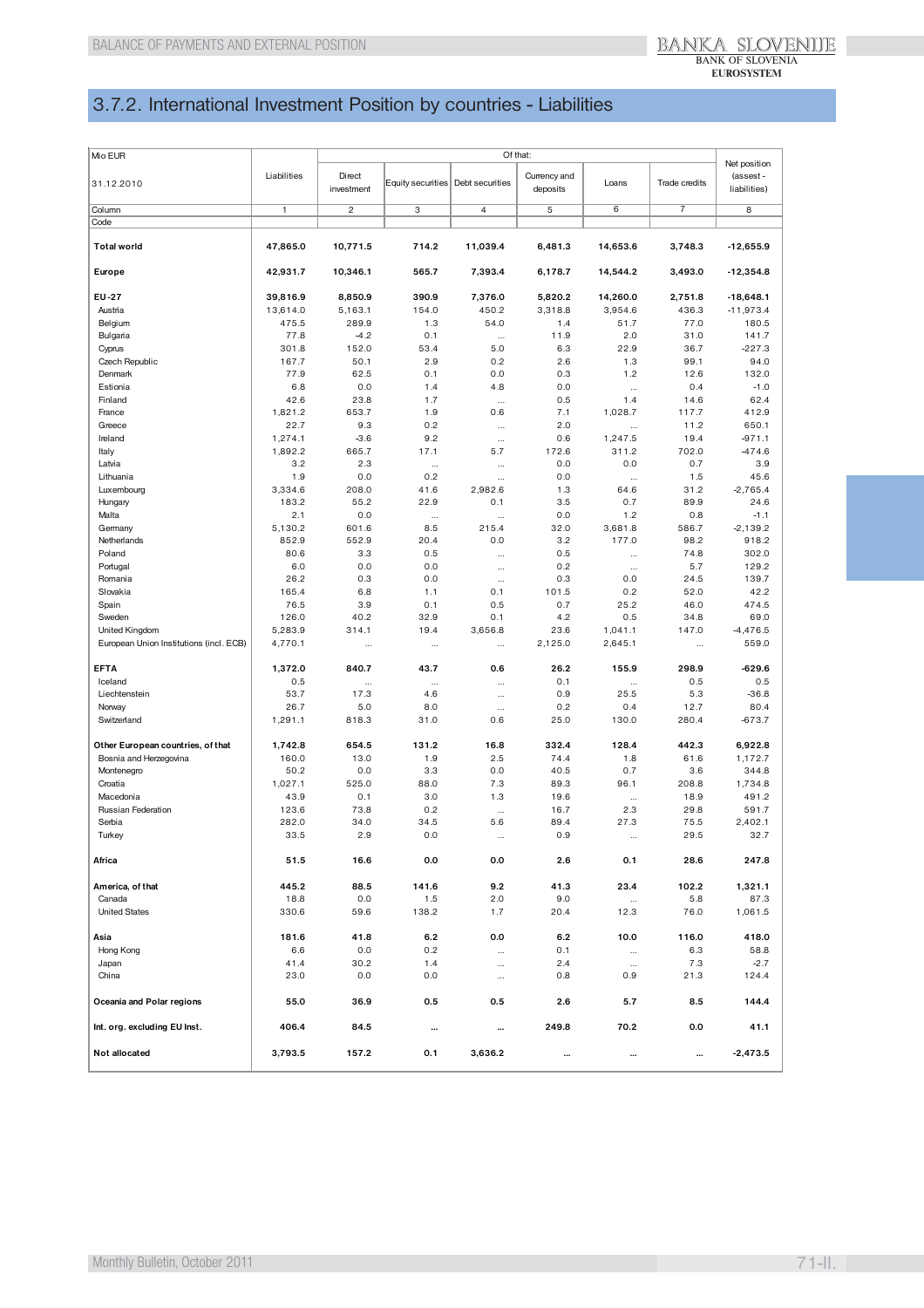**EUROSYSTEM**

# 3.8. Net external debt position 1994 - 2000

|        | Breakdown items                         |              |              |              | Claims         |                |       |             |
|--------|-----------------------------------------|--------------|--------------|--------------|----------------|----------------|-------|-------------|
|        |                                         | 1994         | 1995         | 1996         | 1997           | 1998           | 1999  | 2000        |
|        | Total                                   | 4,840        | 5,325        | 5,808        | 7,051          | 7,116          | 7,697 | 8,700       |
|        |                                         |              |              |              |                |                |       |             |
|        |                                         |              |              |              |                |                |       |             |
| 1.     | <b>General Government</b>               |              |              |              |                |                |       |             |
| 1.1.   | Short - term                            |              |              |              |                |                |       |             |
| 1.1.1. | Money market instruments                |              |              |              |                |                |       |             |
| 1.1.2. | Loans                                   |              |              |              |                |                |       |             |
| 1.1.3. | Trade credits                           |              |              |              |                |                |       |             |
| 1.1.4. | Other debt ass. / liab.                 |              |              |              |                |                |       |             |
|        |                                         |              |              |              |                |                |       |             |
| 1.2.   | Long - term                             |              |              |              |                |                |       |             |
| 1.2.1. | Bonds and notes                         |              |              |              |                |                |       |             |
| 1.2.2. | Loans                                   |              |              |              |                |                |       |             |
| 1.2.3. | Trade credits                           |              |              |              |                |                |       |             |
| 1.2.4. | Other debt ass. / liab.                 |              |              |              |                |                |       |             |
|        |                                         |              |              |              |                |                |       |             |
| 2.     | Bank of Slovenia                        | 1,306        | 1,554        | 1,880        | 3,040          | 3,144          | 3,209 | 3,494       |
| 2.1.   | Short - term                            | 1,216        | 1,376        | 1,553        | 2,022          | 1,384          | 919   | 1,123       |
|        |                                         |              |              |              |                |                |       |             |
| 2.1.1. | Money market instruments                |              |              |              |                |                |       |             |
| 2.1.2. | Loans                                   |              |              |              |                |                | ٠     |             |
| 2.1.3. | Currency and deposits                   | 1,132        | 1,243        | 1,526        | 1,985          | 1,345          | 867   | 1,060       |
| 2.1.4. | Other debt ass. / liab.                 | 84           | 133          | 27           | 37             | 39             | 52    | 62          |
| 2.2.   | Long - term                             | 90           | 178          | 327          | 1,018          | 1,759          | 2,291 | 2,372       |
| 2.2.1. | Bonds and notes                         | 75           | 163          | 312          | 1,002          | 1,704          | 2,183 | 2,283       |
| 2.2.2. | Loans                                   |              |              |              |                |                |       |             |
|        |                                         |              |              |              |                |                |       |             |
| 2.2.3. | Currency and deposits                   | ä,           |              |              | ×              | ÷              | ٠     |             |
| 2.2.4. | Other debt ass. / liab.                 | 15           | 15           | 15           | 16             | 56             | 107   | 89          |
|        |                                         |              |              |              |                |                |       |             |
| 3.     | Banks                                   | 1,432        | 1,560        | 1,730        | 1,303          | 1,309          | 1,436 | 1,771       |
| 3.1.   | Short - term                            | 1,381        | 1,471        | 1,644        | 1,213          | 1,214          | 1,265 | 1,551       |
| 3.1.1. | Money market instruments                |              |              |              |                |                |       |             |
| 3.1.2. | Loans                                   | 6            |              | 10           | 39             | 32             | 45    | 28          |
|        |                                         |              | 11           |              |                |                |       |             |
| 3.1.3. | Currency and deposits                   | 1,041        | 1,218        | 1,441        | 926            | 941            | 955   | 1,242       |
| 3.1.4. | Other debt ass. / liab.                 | 334          | 242          | 193          | 247            | 240            | 265   | 281         |
| 3.2.   | Long - term                             | 50           | 88           | 85           | 90             | 95             | 172   | 220         |
| 3.2.1. | Bonds and notes                         | 38           | 70           | 63           | 37             | 20             | 98    | 141         |
| 3.2.2. | Loans                                   | 12           | 19           | 21           | 52             | 74             | 74    | 80          |
| 3.2.3. | Currency and deposits                   |              |              |              | ٠              |                |       |             |
| 3.2.4. | Other debt ass. / liab.                 | $\circ$      | $\mathsf O$  | $\mathbf{1}$ | $\overline{c}$ | 1              | 0     | $\mathsf O$ |
|        |                                         |              |              |              |                |                |       |             |
|        |                                         |              |              |              |                |                |       |             |
| 4.     | Other sectors                           | 1,792        | 1,830        | 1,778        | 2,174          | 2,200          | 2,530 | 2,789       |
| 4.1.   | Short - term                            | 1,639        | 1,686        | 1,640        | 2,030          | 2,042          | 2,310 | 2,496       |
| 4.1.1. | Money market instruments                |              |              |              |                | J.             |       |             |
| 4.1.2. | Loans                                   | $\mathbf{1}$ | $\mathbf{1}$ | 3            | $\mathbf{1}$   | $\overline{7}$ | 5     | 8           |
| 4.1.3. | Currency and deposits                   | 427          | 413          | 371          | 467            | 393            | 507   | 505         |
| 4.1.4. | Trade credits                           | 1,211        | 1,272        | 1,266        | 1,562          | 1,642          | 1,798 | 1,982       |
| 4.1.5. | Other debt ass. / liab.                 |              |              |              |                | ×.             |       |             |
|        |                                         |              |              |              |                |                |       |             |
| 4.2.   | Long - term                             | 153          | 144          | 139          | 144            | 158            | 220   | 293         |
| 4.2.1. | Money market instruments                |              |              |              |                | ÷,             | 0     | 8           |
| 4.2.2. | Loans                                   | 3            | 4            | 3            | 3              | 5              | 21    | 77          |
| 4.2.3. | Currency and deposits                   |              |              |              |                | ä,             |       |             |
| 4.2.4. | Trade credits                           | 149          | 140          | 136          | 141            | 154            | 199   | 208         |
| 4.2.5. | Other debt ass. / liab.                 |              |              |              |                |                |       |             |
|        |                                         |              |              |              |                |                |       |             |
| 5.     |                                         | 311          | 382          | 421          | 534            | 463            | 522   | 646         |
|        | Direct investment: intercompany lending |              |              |              |                |                |       |             |
| 5.1.   | Affiliated enterprises                  | 216          | 274          | 280          | 365            | 368            | 411   | 503         |
| 5.2.   | Direct investors                        | 95           | 107          | 141          | 169            | 95             | 111   | 143         |
|        |                                         |              |              |              |                |                |       |             |
|        | Summary                                 |              |              |              |                |                |       |             |
|        | Total                                   | 4,840        | 5,325        | 5,808        | 7,051          | 7,116          | 7,697 | 8,700       |
| A.     | Total all sectors                       | 4,529        | 4,943        | 5,388        | 6,517          | 6,653          | 7,175 | 8,054       |
| A.1.   | Short - term                            | 4,236        | 4,533        | 4,836        | 5,265          | 4,640          | 4,493 | 5,169       |
| A.1.1. |                                         |              |              |              |                | ÷,             | ÷,    |             |
|        | Money market instruments                |              |              |              |                |                |       |             |
| A.1.2. | Loans                                   | 8            | 12           | 13           | 40             | 39             | 50    | 36          |
| A.1.3. | Trade credits                           | 1,211        | 1,272        | 1,266        | 1,562          | 1,642          | 1,798 | 1,982       |
| A.1.4. | Currency and deposits                   | 2,600        | 2,874        | 3,338        | 3,378          | 2,679          | 2,329 | 2,808       |
| A.1.5. | Other debt ass. / liab.                 | 418          | 375          | 220          | 284            | 280            | 317   | 343         |
| A.2.   | Long - term                             | 293          | 410          | 551          | 1,252          | 2,012          | 2,682 | 2,885       |
| A.2.1. | Money market instruments                | 113          | 232          | 375          | 1,039          | 1,723          | 2,281 | 2,432       |
|        |                                         |              |              |              |                |                |       |             |
| A.2.2. | Loans                                   | 15           | 22           | 24           | 55             | 79             | 95    | 157         |
| A.2.3. | Trade credits                           | 149          | 140          | 136          | 141            | 154            | 199   | 208         |
| A.2.4. | Currency and deposits                   |              |              |              |                | ٠              |       |             |
| A.2.5. | Other debt ass. / liab.                 | 15           | 15           | 16           | 18             | 57             | 107   | 89          |
| ΙB.    | Direct investment: intercompany lending | 311          | 382          | 421          | 534            | 463            | 522   | 646         |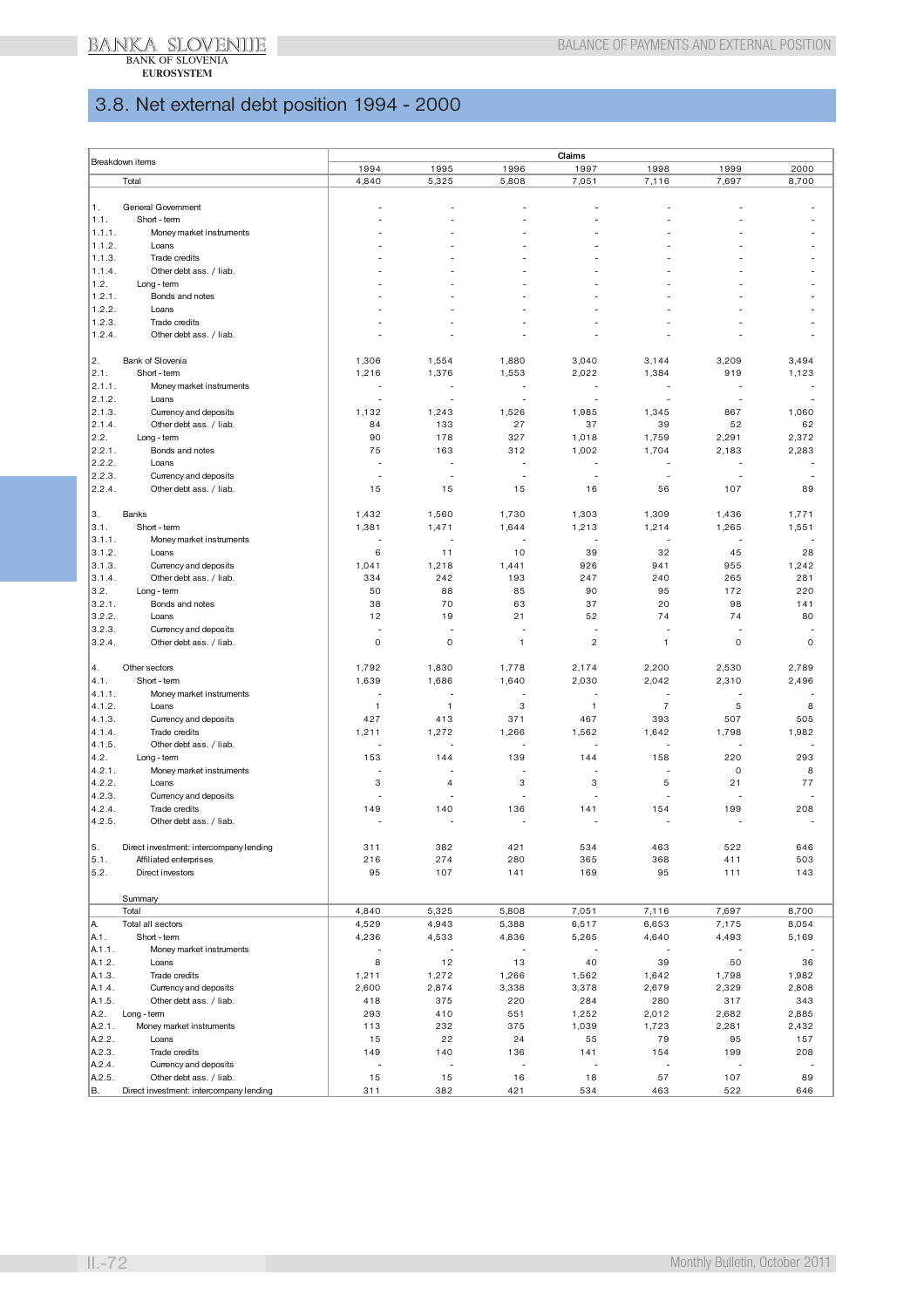#### BANKA SLOVENIJE BANK OF SLOVENIA **EUROSYSTEM**

|                          |                          |                          | Liabilities              |                          |                          |                          |                          |                               |                          | Net                      |                          |                          |                          |
|--------------------------|--------------------------|--------------------------|--------------------------|--------------------------|--------------------------|--------------------------|--------------------------|-------------------------------|--------------------------|--------------------------|--------------------------|--------------------------|--------------------------|
| 1994                     | 1995                     | 1996                     | 1997                     | 1998                     | 1999                     | 2000                     | 1994                     | 1995                          | 1996                     | 1997                     | 1998                     | 1999                     | 2000                     |
| 3,706                    | 4,275                    | 5,380                    | 6,166                    | 6,459                    | 8,012                    | 9,491                    | $-1, 134$                | $-1,049$                      | $-428$                   | $-885$                   | $-657$                   | 315                      | 791                      |
|                          |                          |                          |                          |                          |                          |                          |                          |                               |                          |                          |                          |                          |                          |
| 470                      | 606                      | 1,299                    | 1,470                    | 1,582                    | 1,967                    | 2,213                    | 470                      | 606                           | 1,299                    | 1,470                    | 1,582                    | 1,967                    | 2,213                    |
|                          |                          |                          |                          |                          |                          |                          |                          |                               |                          |                          |                          |                          |                          |
| ÷                        |                          | ٠                        |                          |                          |                          | $\overline{a}$           | ä,                       | J,                            |                          |                          |                          |                          |                          |
|                          |                          |                          |                          |                          |                          | ٠                        |                          |                               |                          |                          |                          |                          |                          |
| ÷                        |                          | ä,                       |                          |                          |                          | ÷                        | ÷,                       |                               |                          |                          |                          |                          |                          |
|                          |                          |                          |                          |                          |                          |                          |                          |                               |                          |                          |                          |                          |                          |
| 470                      | 606                      | 1,299                    | 1,470                    | 1,582                    | 1,967                    | 2,213                    | 470                      | 606                           | 1,299                    | 1,470                    | 1,582                    | 1,967                    | 2,213                    |
| $\overline{\phantom{a}}$ | $\overline{a}$           | 762                      | 963                      | 1,040                    | 1,431                    | 1,688                    | $\circ$                  | 0                             | 762                      | 963                      | 1,040                    | 1,431                    | 1,688                    |
| 465                      | 601                      | 533                      | 505                      | 542                      | 536                      | 525                      | 465                      | 601                           | 533                      | 505                      | 542                      | 536                      | 525                      |
| 6                        | 5                        | 4                        |                          | 1                        | 0                        | 0                        | 6                        |                               |                          | $\sqrt{2}$               | $\mathbf{1}$             | 0                        | $\mathsf O$              |
| ٠                        | $\overline{a}$           | ÷,                       | 2<br>$\overline{a}$      |                          | $\overline{a}$           | $\overline{a}$           | $\overline{\phantom{a}}$ | 5<br>$\overline{\phantom{a}}$ | 4                        | ÷,                       |                          | ÷,                       | $\sim$                   |
|                          |                          |                          |                          | ÷                        |                          |                          |                          |                               |                          |                          |                          |                          |                          |
|                          |                          |                          |                          |                          |                          |                          |                          |                               |                          |                          |                          |                          |                          |
| 6                        | 3                        | 1                        | $\mathsf{O}\xspace$      | 0                        | 0                        | 0                        | $-1,300$                 | $-1,550$                      | $-1,878$                 | $-3,040$                 | $-3,144$                 | $-3,209$                 | $-3,494$                 |
| 0                        | $\mathsf O$              | $\mathsf O$              | $\mathsf O$              | 0                        | 0                        | 0                        | $-1,216$                 | $-1,376$                      | $-1,552$                 | $-2,022$                 | $-1,384$                 | $-918$                   | $-1, 123$                |
| ÷                        | ٠                        | ä,                       | ×.                       |                          |                          | ÷,                       | ٠.                       | $\overline{\phantom{a}}$      | $\overline{\phantom{a}}$ | $\overline{\phantom{a}}$ |                          | ÷,                       | $\overline{\phantom{a}}$ |
|                          | $\overline{a}$           | ä,                       | ٠                        |                          | ÷,                       | $\overline{\phantom{a}}$ | ÷.                       | $\overline{\phantom{a}}$      | $\overline{\phantom{a}}$ | $\overline{\phantom{a}}$ | $\overline{\phantom{a}}$ | $\overline{\phantom{a}}$ | $\sim$                   |
| 0                        | $\mathsf O$              | 0                        | $\mathsf O$              | 0                        | 0                        | 0                        | $-1,132$                 | $-1,243$                      | $-1,526$                 | $-1,985$                 | $-1,345$                 | $-867$                   | $-1,060$                 |
|                          | ٠                        | ×,                       |                          |                          |                          |                          | $-84$                    | $-133$                        | $-27$                    | $-37$                    | $-39$                    | $-52$                    | $-62$                    |
| 6                        | 3                        | 1                        | ×.                       |                          | ÷,                       | ٠                        | $-84$                    | $-175$                        | $-326$                   | $-1,018$                 | $-1,759$                 | $-2,291$                 | $-2,372$                 |
|                          | ÷,                       |                          |                          |                          |                          | ٠                        | $-75$                    | $-163$                        | $-312$                   | $-1,002$                 | $-1,704$                 | $-2,183$                 | $-2,283$                 |
| 6                        | 3                        | 1                        |                          |                          |                          | ٠                        | 6                        | 3                             | $\mathbf{1}$             | $\overline{\phantom{a}}$ |                          | $\overline{\phantom{a}}$ | $\overline{\phantom{a}}$ |
|                          |                          |                          |                          |                          |                          | ä,                       | ÷,                       | $\sim$                        |                          |                          | $\overline{\phantom{a}}$ | ÷,                       |                          |
| ×                        |                          | ÷,                       |                          |                          |                          | ×                        | $-15$                    | $-15$                         | $-15$                    | $-16$                    | $-56$                    | $-107$                   | $-89$                    |
|                          |                          |                          |                          |                          |                          |                          |                          |                               |                          |                          |                          |                          |                          |
| 458                      | 549                      | 864                      | 908                      | 888                      | 1,195                    | 1,416                    | 458                      | 549                           | $-568$                   | $-651$                   | $-841$                   | $-108$                   | 107                      |
| 141                      | 174                      | 293                      | 313                      | 348                      | 425                      | 404                      | $-1,240$                 | $-1,297$                      | $-1,351$                 | $-900$                   | $-865$                   | $-840$                   | $-1, 147$                |
| $\overline{\phantom{a}}$ | $\overline{\phantom{a}}$ | $\overline{\phantom{a}}$ | $\overline{\phantom{a}}$ | $\overline{\phantom{a}}$ | $\sim$                   | $\overline{\phantom{a}}$ | $\circ$                  | $\mathsf O$                   | $\circ$                  | $\circ$                  | $\circ$                  | $\circ$                  | $\circ$                  |
| $\overline{1}$           | 3                        |                          | $\mathsf O$              | $\mathsf O$              | $\overline{7}$           | $\overline{c}$           | $-5$                     | $-8$                          | $-10$                    | $-39$                    | $-32$                    | $-38$                    | $-26$                    |
| 140                      | 171                      | 293                      | 312                      | 348                      | 364                      | 401                      | -901                     | $-1,048$                      | $-1, 148$                | $-614$                   | $-594$                   | $-591$                   | $-841$                   |
| 0                        | $\circ$                  | $\circ$                  | $\mathsf{O}\xspace$      | 0                        | 54                       | $\mathsf{O}\xspace$      | $-334$                   | $-242$                        | $-193$                   | $-247$                   | $-240$                   | $-211$                   | $-281$                   |
| 316                      | 375                      | 570                      | 596                      | 540                      | 770                      | 1,012                    | 266                      | 287                           | 485                      | 506                      | 445                      | 599                      | 792                      |
| $\overline{\phantom{a}}$ | 13                       | 20                       | 20                       | 20                       | 20                       | 20                       | $-38$                    | $-56$                         | $-43$                    | $-17$                    | $\overline{1}$           | $-78$                    | $-120$                   |
| 263                      | 300                      | 493                      | 513                      | 458                      | 682                      | 921                      | 251                      | 282                           | 472                      | 462                      | 384                      | 608                      | 841                      |
| $\sim$                   | $\overline{\phantom{a}}$ | $\sim$                   | ÷,                       | $\overline{\phantom{a}}$ | $\sim$                   | $\sim$                   | $\circ$                  | $\mathsf{O}$                  | $\circ$                  | $\circ$                  | $\circ$                  | $\circ$                  | $\circ$                  |
| 53                       | 61                       | 57                       | 62                       | 62                       | 69                       | 71                       | 53                       | 61                            | 56                       | 61                       | 61                       | 69                       | 71                       |
|                          |                          |                          |                          |                          |                          |                          |                          |                               |                          |                          |                          |                          |                          |
| 2,178                    | 2,395                    | 2,306                    | 2,789                    | 3,093                    | 3,805                    | 4,549                    | 386                      | 565                           | 528                      | 614                      | 893                      | 1,275                    | 1,760                    |
| 1,229                    | 1,296                    | 1,209                    | 1,506                    | 1,490                    | 1,730                    | 1,879                    | $-410$                   | $-390$                        | $-430$                   | $-524$                   | $-552$                   | $-579$                   | $-616$                   |
| $\blacksquare$           | ٠                        | $\overline{\phantom{a}}$ | $\overline{\phantom{a}}$ | $\overline{\phantom{a}}$ | $\sim$                   | $\overline{\phantom{a}}$ | $\mathsf{O}\xspace$      | $\mathsf O$                   | $\circ$                  | $\circ$                  | $\circ$                  | $\circ$                  | $\mathsf 0$              |
| 41                       | 6                        | 12                       | 71                       | 57                       | 72                       | 45                       | 40                       | 5                             | 9                        | 69                       | 51                       | 67                       | 37                       |
|                          |                          | ۰.                       |                          |                          | $\overline{\phantom{a}}$ | $\sim$                   | $-427$                   | $-413$                        | $-371$                   | $-467$                   | $-393$                   | $-507$                   | $-505$                   |
| 1,189                    | 1,290                    | 1,197                    | 1,435                    | 1,432                    | 1,659                    | 1,834                    | $-23$                    | 18                            | $-68$                    | $-127$                   | $-210$                   | $-139$                   | $-148$                   |
| $\overline{\phantom{a}}$ | ٠                        | $\overline{\phantom{a}}$ |                          | $\overline{\phantom{a}}$ |                          | $\overline{\phantom{a}}$ | $\circ$                  | $\mathsf O$                   | $\circ$                  | $\mathsf O$              | $\circ$                  | $\mathsf O$              | $\mathsf O$              |
| 948                      | 1,099                    | 1,097                    | 1,283                    | 1,603                    | 2,074                    | 2,670                    | 796                      | 955                           | 958                      | 1,139                    | 1,445                    | 1,854                    | 2,377                    |
| 35                       | 19                       | 28                       | 32                       | 34                       | 43                       | 39                       | 35                       | 19                            | 28                       | 32                       | 34                       | 43                       | 31                       |
| 763                      | 945                      | 930                      | 1,133                    | 1,433                    | 1,916                    | 2,537                    | 760                      | 942                           | 927                      | 1,129                    | 1,428                    | 1,895                    | 2,460                    |
| $\overline{\phantom{a}}$ | $\overline{\phantom{a}}$ | $\overline{\phantom{a}}$ | $\overline{\phantom{a}}$ | $\overline{\phantom{a}}$ | ÷                        | $\sim$                   | $\mathsf O$              | $\mathsf O$                   | $\circ$                  | $\mathsf O$              | $\circ$                  | $\mathsf O$              | $\mathsf O$              |
| 64                       | 61                       | 77                       | 87                       | 115                      | 101                      | 87                       | $-86$                    | $-79$                         | $-59$                    | $-54$                    | $-38$                    | $-97$                    | $-121$                   |
| 86                       | 73                       | 62                       | 31                       | 21                       | 14                       | $\overline{7}$           | 86                       | 73                            | 62                       | 31                       | 21                       | 14                       | $\overline{7}$           |
|                          |                          |                          |                          |                          |                          |                          |                          |                               |                          |                          |                          |                          |                          |
| 595                      | 722                      | 910                      | 999                      | 895                      | 1,045                    | 1,312                    | 283                      | 340                           | 489                      | 465                      | 432                      | 524                      | 667                      |
| 207                      | 178                      | 186                      | 243                      | 151                      | 164                      | 176                      | $-10$                    | $-97$                         | $-94$                    | $-122$                   | $-217$                   | $-247$                   | $-326$                   |
| 388                      | 544                      | 724                      | 756                      | 744                      | 881                      | 1,136                    | 293                      | 437                           | 583                      | 587                      | 649                      | 770                      | 993                      |
|                          |                          |                          |                          |                          |                          |                          |                          |                               |                          |                          |                          |                          |                          |
|                          |                          |                          |                          |                          |                          |                          |                          |                               |                          |                          |                          |                          |                          |
| 3,706                    | 4,275                    | 5,380                    | 6,166                    | 6,459                    | 8,012                    | 9,491                    | $-1,134$                 | $-1,049$                      | $-428$                   | $-885$                   | $-657$                   | 315                      | 791                      |
| 3,112                    | 3,553                    | 4,471                    | 5,167                    | 5,564                    | 6,967                    | 8,178                    | $-1,417$                 | $-1,390$                      | $-917$                   | $-1,350$                 | $-1,089$                 | $-208$                   | 124                      |
| 1,371                    | 1,470                    | 1,503                    | 1,819                    | 1,839                    | 2,155                    | 2,283                    | $-2,866$                 | $-3,063$                      | $-3,333$                 | $-3,446$                 | $-2,802$                 | $-2,338$                 | $-2,886$                 |
| $\overline{\phantom{a}}$ | $\overline{\phantom{a}}$ | $\overline{\phantom{a}}$ | $\overline{\phantom{a}}$ | $\overline{\phantom{a}}$ | $\sim$                   | $\overline{\phantom{a}}$ | $\overline{\phantom{a}}$ | $\overline{\phantom{a}}$      | $\overline{\phantom{a}}$ | $\sim$                   | $\overline{\phantom{a}}$ | $\overline{\phantom{a}}$ | $\sim$                   |
| 42                       | $\mathsf g$              | 12                       | 71                       | 58                       | 79                       | 47                       | 34                       | $-3$                          | $-1$                     | 30                       | 19                       | 29                       | 11                       |
| 1,189                    | 1,290                    | 1,197                    | 1,435                    | 1,432                    | 1,659                    | 1,834                    | $-23$                    | 18                            | $-68$                    | $-127$                   | $-210$                   | $-139$                   | $-148$                   |
| 140                      | 171                      | 293                      | 313                      | 348                      | 364                      | 401                      | $-2,460$                 | $-2,704$                      | $-3,045$                 | $-3,066$                 | $-2,331$                 | $-1,965$                 | $-2,407$                 |
|                          | $\mathsf{O}\xspace$      |                          | $\mathsf{O}\xspace$      | $\circ$                  |                          | $\mathsf{O}\xspace$      |                          |                               |                          |                          |                          |                          |                          |
| $\mathsf{O}$             |                          | $\circ$                  |                          |                          | 54                       |                          | $-418$                   | $-375$                        | $-220$                   | $-284$                   | $-279$                   | $-263$                   | $-343$                   |
| 1,741                    | 2,083                    | 2,968                    | 3,348                    | 3,725                    | 4,812                    | 5,895                    | 1,448                    | 1,673                         | 2,416                    | 2,096                    | 1,713                    | 2,129                    | 3,010                    |
| 35                       | 32                       | 810                      | 1,015                    | 1,094                    | 1,494                    | 1,748                    | $-78$                    | $-200$                        | 435                      | $-24$                    | $-629$                   | $-787$                   | $-684$                   |
| 1,497                    | 1,850                    | 1,957                    | 2,151                    | 2,432                    | 3,134                    | 3,983                    | 1,481                    | 1,828                         | 1,933                    | 2,096                    | 2,353                    | 3,039                    | 3,826                    |
| 70                       | 66                       | 82                       | 88                       | 116                      | 102                      | 87                       | $-80$                    | $-74$                         | $-54$                    | $-52$                    | $-38$                    | $-97$                    | $-121$                   |
| $\overline{\phantom{a}}$ | $\overline{\phantom{a}}$ | $\overline{\phantom{a}}$ | $\overline{\phantom{a}}$ | $\overline{\phantom{a}}$ | $\overline{\phantom{a}}$ | $\overline{\phantom{a}}$ | $\overline{\phantom{a}}$ | $\overline{\phantom{a}}$      | $\overline{\phantom{a}}$ | $\overline{\phantom{a}}$ | $\overline{\phantom{a}}$ | $\overline{\phantom{a}}$ | $\overline{\phantom{a}}$ |
| 140                      | 134                      | 118                      | 94                       | 83                       | 82                       | 78                       | 124                      | 119                           | 102                      | 76                       | 26                       | $-25$                    | $-11$                    |
| 595                      | 722                      | 910                      | 999                      | 895                      | 1,045                    | 1,312                    | 283                      | 340                           | 489                      | 465                      | 432                      | 524                      | 667                      |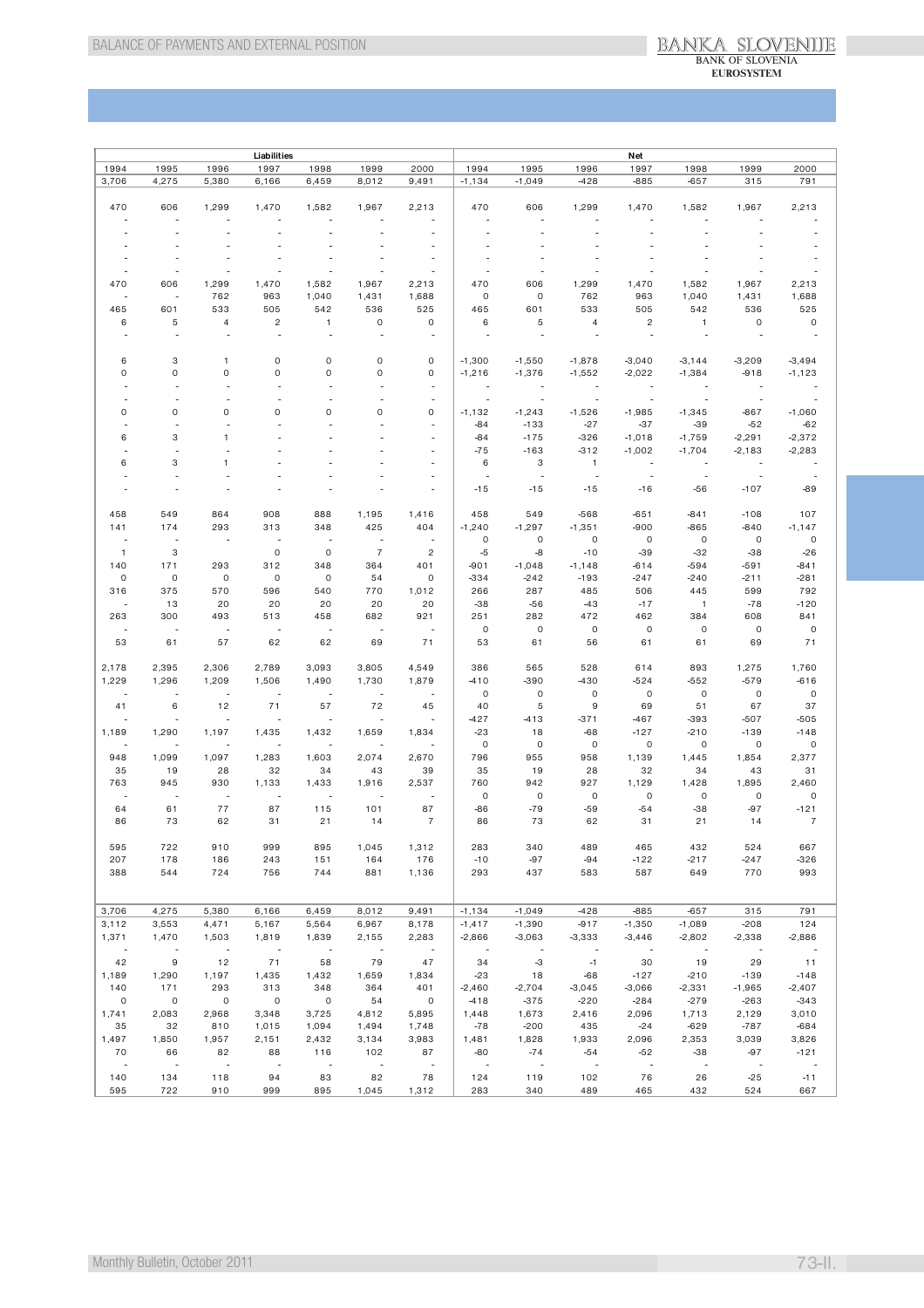**EUROSYSTEM**

## 3.9. Net external debt position

| Mio EUR                      |                             |                         |                           |                          |                  | General government      |                       |                            |                          |                  |                  |
|------------------------------|-----------------------------|-------------------------|---------------------------|--------------------------|------------------|-------------------------|-----------------------|----------------------------|--------------------------|------------------|------------------|
|                              |                             |                         | Short-term                |                          |                  |                         | Long-term             |                            |                          |                  |                  |
|                              | Money market<br>instruments | Loans                   | Trade<br>credits          | Other debt<br>ass./liab. | Total            | Bonds and<br>notes      | Loans                 | Trade credits              | Other debt<br>ass./liab. | Total            | Total            |
| Stolpec                      | $\mathbf{1}$                | $\overline{\mathbf{c}}$ | $\ensuremath{\mathsf{3}}$ | 4                        | $5 = 1 +  4$     | 6                       | $7 = 8 + 9 + 10 + 11$ | 8                          | 9                        | $10=6++9$        | $11 = 5 + 10$    |
| Koda                         |                             |                         |                           |                          |                  |                         |                       |                            |                          |                  |                  |
|                              |                             |                         |                           |                          |                  | Claims                  |                       |                            |                          |                  |                  |
| 2001 31.Dec.                 |                             |                         |                           | 887                      | 887              | $\ddotsc$               |                       | $\ddotsc$                  | $\ddotsc$                | $\cdots$         | 887              |
| 2002 31.Dec.<br>2003 31.Dec. | <br>                        | <br>                    | <br>$\cdots$              | 852<br>829               | 852<br>829       | $\ddotsc$<br>1          | <br>                  | $\ddotsc$<br>$\ddotsc$     | 22<br>20                 | 22<br>21         | 874<br>851       |
| 2004 31.Dec.                 |                             |                         | $\cdots$                  | 827                      | 827              | $\overline{\mathbf{c}}$ |                       | $\ddotsc$                  | 29                       | 31               | 857              |
| 2005 31.Dec.                 | $\overline{\mathbf{c}}$     |                         | $\cdots$                  | 830                      | 832              | 60                      |                       | $\ddotsc$                  | 39                       | 100              | 931              |
| 2006 31.Dec.                 | 1                           |                         |                           | 126                      | 127              | 91                      |                       | $\ddotsc$                  | 48                       | 139              | 266              |
| 2007 31.Dec.<br>2008 31.Dec. | 3<br>4                      | <br>                    | <br>$\cdots$              | 124<br>124               | 127<br>128       | 181<br>183              | <br>                  | $\ddotsc$                  | 102<br>105               | 283<br>288       | 410<br>416       |
| 2009 31.Dec.                 | 0                           |                         | $\cdots$                  | 90                       | 90               | 132                     | $\cdots$              | $\cdots$<br>$\ddotsc$      | 94                       | 225              | 315              |
| 2010 31.Dec.                 | 0                           |                         |                           | 95                       | 95               | 155                     | 103                   | $\ddotsc$                  | 92                       | 349              | 444              |
| 2011 31.Jan.                 | 0                           | $\cdots$                |                           | 190                      | 190              | 152                     | 136                   | $\ddotsc$                  | 91                       | 379              | 569              |
| 28.Feb.                      | 0                           |                         | $\cdots$                  | 190                      | 191              | 150                     | 157                   | $\ddotsc$                  | 94                       | 401              | 592              |
| 31.Mar.                      | $\mathsf O$                 |                         |                           | 340                      | 341              | 148                     | 228                   | $\ddotsc$                  | 94                       | 469              | 810              |
| 30.Apr.                      | 0                           |                         |                           | 338                      | 339              | 149                     | 229                   | $\ddotsc$                  | 93                       | 472              | 810              |
| 31.May<br>30.Jun.            | 0<br>0                      | <br>                    | $\cdots$<br>              | 328<br>288               | 329<br>289       | 154<br>157              | 229<br>264            | $\cdots$<br>$\ddotsc$      | 94<br>99                 | 477<br>521       | 806<br>809       |
| 31.Jul.                      | 0                           |                         |                           | 288                      | 289              | 157                     | 291                   |                            | 100                      | 548              | 837              |
| 31.Aug.                      | 0                           |                         | $\cdots$                  | 288                      | 289              | 158                     | 292                   | $\ddotsc$                  | 99                       | 550              | 838              |
|                              |                             |                         |                           |                          |                  | Liabilities             |                       |                            |                          |                  |                  |
| 2001 31.Dec.                 | 3                           |                         | $\cdots$                  | 11                       | 15               | 1,908                   | 583                   | $\cdots$                   |                          | 2,491            | 2,506            |
| 2002 31.Dec.                 | 56                          |                         |                           | 10                       | 66               | 1,894                   | 468                   | $\ddotsc$                  | $\cdots$                 | 2,362            | 2,428            |
| 2003 31.Dec.                 | 32                          |                         |                           | 8                        | 40               | 2,008                   | 382                   |                            | $\ddotsc$                | 2,391            | 2,431            |
| 2004 31.Dec.                 | 13                          |                         | $\cdots$                  | 8                        | 21               | 1,865                   | 381                   | $\mathsf{O}\xspace$        | $\cdots$                 | 2,246            | 2,267            |
| 2005 31.Dec.<br>2006 31.Dec. | 21<br>24                    |                         |                           | 9<br>9                   | 31<br>33         | 1,720<br>2,108          | 363<br>241            | $\mathsf O$                | $\cdots$                 | 2,083<br>2,349   | 2,114<br>2,382   |
| 2007 31.Dec.                 |                             | <br>0                   | <br>                      | $\cdots$                 | 0                | 2,832                   | 203                   | $\ddotsc$<br>$\ddotsc$     | $\cdots$<br>$\ddotsc$    | 3,036            | 3,036            |
| 2008 31.Dec.                 |                             |                         |                           |                          | $\cdots$         | 3,552                   | 180                   | $\ddotsc$                  | 4                        | 3,736            | 3,736            |
| 2009 31.Dec.                 |                             | $\cdots$                | $\cdots$                  | $\cdots$                 | $\cdots$         | 6,407                   | 149                   | $\cdots$                   | 3                        | 6,559            | 6,559            |
| 2010 31.Dec.                 |                             |                         | $\cdots$                  | $\cdots$                 | $\cdots$         | 8,018                   | 147                   | $\ddotsc$                  | $\overline{c}$           | 8,167            | 8,167            |
| 2011 31.Jan.                 | $\cdots$                    |                         |                           |                          | $\cdots$         | 9,343                   | 151                   | $\ddotsc$                  | $\sqrt{2}$               | 9,497            | 9,497            |
| 28.Feb.<br>31.Mar.           | $\cdots$                    | $\cdots$                |                           | $\cdots$                 | $\cdots$         | 9,351                   | 171                   | $\ddotsc$                  | 5                        | 9,527            | 9,527            |
| 30.Apr.                      | <br>                        | <br>                    | <br>                      |                          | $\cdots$<br>     | 10,795<br>10,476        | 167<br>167            | $\ddotsc$<br>$\ddotsc$     | 4<br>4                   | 10,967<br>10,647 | 10,967<br>10,647 |
| 31.May                       |                             |                         |                           |                          | $\cdots$         | 10,558                  | 165                   | $\ddotsc$                  | 4                        | 10,727           | 10,727           |
| 30.Jun.                      | $\cdots$                    |                         |                           | $\cdots$                 | $\cdots$         | 10,522                  | 200                   | $\ddotsc$                  | 10                       | 10,733           | 10,733           |
| 31.Jul.<br>31.Aug.           |                             |                         |                           |                          | $\cdots$         | 10,453<br>10,398        | 200<br>200            | $\ddotsc$                  | 10<br>10                 | 10,663<br>10,608 | 10,663<br>10,608 |
|                              |                             |                         |                           | $\cdots$                 | $\cdots$         |                         |                       | $\ddotsc$                  |                          |                  |                  |
|                              |                             |                         |                           |                          |                  | Net position            |                       |                            |                          |                  |                  |
| 2001 31.Dec.                 | 3                           |                         | $\cdots$                  | $-876$                   | $-872$           | 1,908                   | 583                   | $\cdots$                   | $\cdots$                 | 2,491            | 1,619            |
| 2002 31.Dec.                 | 56                          |                         | $\ldots$                  | $-842$                   | $-786$           | 1,894                   | 468                   | $\cdots$                   | $-22$                    | 2,340            | 1,554            |
| 2003 31.Dec.                 | 32                          |                         | $\cdots$                  | $-821$                   | $-790$           | 2,007                   | 382                   | $\cdots$                   | $-20$                    | 2,369            | 1,580            |
| 2004 31.Dec.<br>2005 31.Dec. | 13<br>20                    | <br>$\cdots$            | $\cdots$<br>$\cdots$      | $-819$<br>$-821$         | $-806$<br>$-801$ | 1,863<br>1,660          | 381<br>363            | $\mathsf O$<br>$\mathsf O$ | $-29$<br>$-39$           | 2,215<br>1,984   | 1,409<br>1,183   |
| 2006 31.Dec.                 | 23                          | $\cdots$                | $\ldots$                  | $-117$                   | $-94$            | 2,017                   | 241                   | $\cdots$                   | $-48$                    | 2,210            | 2,116            |
| 2007 31.Dec.                 | $-3$                        | 0                       | $\cdots$                  | $-124$                   | $-127$           | 2,651                   | 203                   | $\cdots$                   | $-102$                   | 2,752            | 2,625            |
| 2008 31.Dec.                 | $-4$                        |                         |                           | $-124$                   | $-128$           | 3,369                   | 180                   | $\cdots$                   | $-101$                   | 3,448            | 3,319            |
| 2009 31.Dec.<br>2010 31.Dec. | 0<br>0                      | <br>$\cdots$            | $\cdots$<br>$\ldots$      | $-90$<br>$-95$           | $-90$<br>$-95$   | 6,275<br>7,863          | 149<br>44             | $\cdots$<br>$\cdots$       | $-91$<br>$-90$           | 6,333<br>7,817   | 6,243<br>7,722   |
|                              |                             |                         |                           |                          |                  |                         |                       |                            |                          |                  |                  |
| 2011 31.Jan.<br>28.Feb.      | 0<br>0                      | <br>                    | $\cdots$<br>$\cdots$      | $-190$<br>$-190$         | $-190$<br>$-191$ | 9,192<br>9,201          | 16<br>15              | $\ddotsc$<br>$\cdots$      | $-89$<br>$-89$           | 9,118<br>9,126   | 8,928<br>8,935   |
| 31.Mar.                      | 0                           |                         | $\ldots$                  | $-340$                   | $-341$           | 10,648                  | $-61$                 | $\cdots$                   | $-89$                    | 10,498           | 10,157           |
| 30.Apr.                      | 0                           |                         | $\cdots$                  | $-338$                   | $-339$           | 10,327                  | $-62$                 | $\cdots$                   | $-89$                    | 10,176           | 9,837            |
| 31.May                       | 0                           |                         | $\ldots$                  | $-328$                   | $-329$           | 10,404                  | $-64$                 | $\ddotsc$                  | $-89$                    | 10,250           | 9,921            |
| 30.Jun.<br>31.Jul.           | 0<br>0                      |                         | $\cdots$                  | $-288$<br>$-288$         | $-289$<br>$-289$ | 10,365<br>10,296        | -64<br>$-91$          | $\cdots$                   | $-90$<br>$-90$           | 10,212<br>10,115 | 9,923<br>9,826   |
| 31.Aug.                      | $\mathsf{O}\xspace$         | $\cdots$<br>            | $\ldots$<br>$\cdots$      | $-288$                   | $-289$           | 10,240                  | $-92$                 | $\cdots$<br>$\cdots$       | $-90$                    | 10,058           | 9,769            |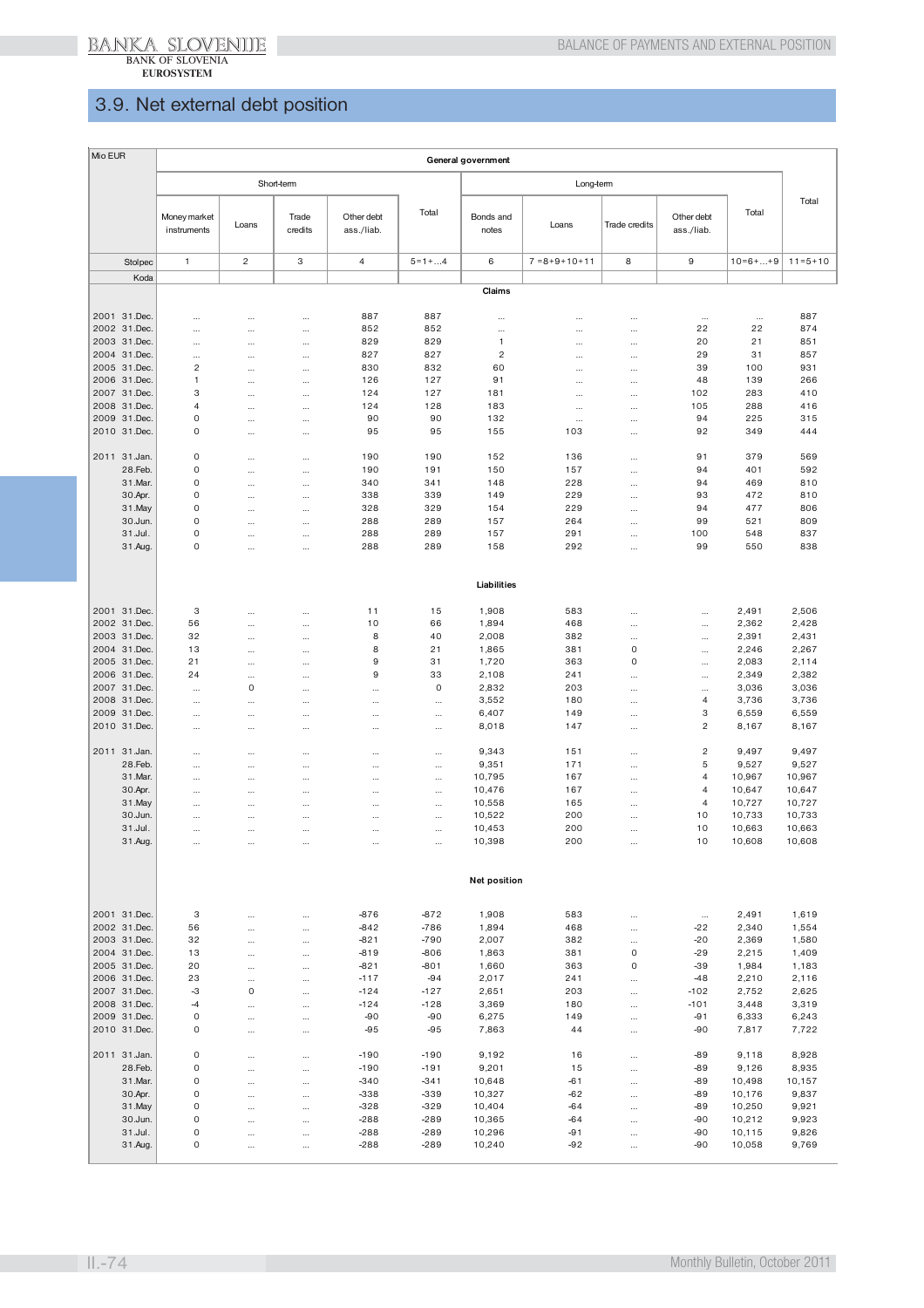**EUROSYSTEM**

|                             |                      |                          |                          |                      | <b>Bank of Slovenia</b> |                      |                          |                          |                      |                      | Mio EUR                      |
|-----------------------------|----------------------|--------------------------|--------------------------|----------------------|-------------------------|----------------------|--------------------------|--------------------------|----------------------|----------------------|------------------------------|
|                             |                      | Short-term               |                          |                      |                         |                      | Long-term                |                          |                      |                      |                              |
| Money market<br>instruments | Loans                | Currency and<br>deposits | Other debt<br>ass./liab. | Total                | Bonds and<br>notes      | Loans                | Currency and<br>deposits | Other debt<br>ass./liab. | Total                | Total                |                              |
| 12                          | 13                   | 14                       | 15                       | $16 = 12 +  + 15$    | 17                      | 18                   | 19                       | 20                       | $21 = 17 +20$        | $22 = 16 + 21$       | Stolpec                      |
|                             |                      |                          |                          |                      | Claims                  |                      |                          |                          |                      |                      | Koda                         |
|                             |                      |                          |                          |                      |                         |                      |                          |                          |                      |                      |                              |
| <br>1,101                   | $\cdots$             | 2,153<br>2,510           | 72<br>67                 | 2,225<br>3,677       | 2,657<br>2,968          |                      |                          | 106<br>130               | 2,763<br>3,099       | 4,988<br>6,776       | 2001 31.Dec.<br>2002 31.Dec. |
| 12                          | <br>$\cdots$         | 1,635                    | 56                       | 1,703                | 5,029                   | <br>$\cdots$         | $\cdots$<br>             | 129                      | 5,158                | 6,861                | 2003 31.Dec.                 |
| 16                          |                      | 690                      | 52                       | 759                  | 5,661                   |                      |                          | 205                      | 5,866                | 6,625                | 2004 31.Dec.                 |
| 42                          | $\cdots$             | 1,271                    | 60                       | 1,374                | 5,458                   | $\cdots$             | $\cdots$                 | 176                      | 5,633                | 7,007                | 2005 31.Dec.                 |
| 71                          |                      | 926                      | 55                       | 1,052                | 4,306                   |                      |                          | 148                      | 4,455                | 5,506                | 2006 31.Dec.                 |
| 707                         | $\cdots$             | 1,635                    | 42                       | 2,384                | 3,128                   | $\cdots$             | $\cdots$                 | 180                      | 3,309                | 5,692                | 2007 31.Dec.                 |
| 337                         |                      | 1,194                    | 143                      | 1,674                | 3,718                   | $\cdots$             | 8                        | 111                      | 3,838                | 5,512                | 2008 31.Dec.                 |
| 20                          | $\cdots$             | 405                      | 133                      | 558                  | 4,108                   | $\cdots$             | 216                      | 127                      | 4,450                | 5,009                | 2009 31.Dec.                 |
| 21                          | $\cdots$             | 362                      | 43                       | 427                  | 4,238                   | $\cdots$             | 256                      | 150                      | 4,645                | 5,071                | 2010 31.Dec.                 |
| 21                          |                      | 419                      | 42                       | 482                  | 4,175                   | $\cdots$             | 254                      | 160                      | 4,588                | 5,071                | 2011 31.Jan.                 |
| 21                          | $\cdots$             | 401                      | 42                       | 464                  | 4,228                   | $\cdots$             | 253                      | 145                      | 4,627                | 5,091                | 28.Feb.                      |
| 22                          |                      | 476                      | 40                       | 538                  | 4,143                   |                      | 236                      | 175                      | 4,554                | 5,093                | 31.Mar.                      |
| 181                         | $\cdots$             | 603                      | 39                       | 823                  | 3,853                   | $\cdots$             | 231                      | 174                      | 4,257                | 5,080                | 30.Apr.                      |
| 221                         |                      | 621                      | 40                       | 883                  | 3,828                   |                      | 236                      | 180                      | 4,244                | 5,127                | 31.May                       |
| 291                         | $\cdots$             | 613                      | 40                       | 944                  | 3,747                   | $\cdots$             | 259                      | 180                      | 4,186                | 5,130                | 30.Jun.                      |
| 282<br>274                  | <br>$\cdots$         | 625<br>751               | 40<br>40                 | 946<br>1,065         | 3,748<br>3,862          | <br>$\cdots$         | 268<br>266               | 183<br>182               | 4,200<br>4,310       | 5,146<br>5,375       | 31.Jul.<br>31.Aug.           |
|                             |                      |                          |                          |                      |                         |                      |                          |                          |                      |                      |                              |
|                             |                      |                          |                          |                      | Liabilities             |                      |                          |                          |                      |                      |                              |
|                             |                      | $\mathsf{O}\xspace$      |                          | $\mathsf O$          | $\cdots$                |                      |                          |                          |                      | $\mathsf O$          | 2001 31.Dec.                 |
|                             | $\cdots$             | 33                       |                          | 33                   |                         |                      |                          |                          |                      | 33                   | 2002 31.Dec.                 |
| $\cdots$                    | $\cdots$             | 30                       |                          | 30                   |                         | $\cdots$             |                          |                          | $\cdots$             | 30                   | 2003 31.Dec.                 |
|                             | $\cdots$             | 36                       |                          | 36                   |                         |                      |                          |                          | $\cdots$             | 36                   | 2004 31.Dec.                 |
|                             |                      | 39                       |                          | 39                   |                         |                      |                          |                          | $\cdots$             | 39                   | 2005 31.Dec.                 |
|                             | $\cdots$             | 45                       | $\cdots$                 | 45                   | $\cdots$                | $\cdots$             |                          | $\cdots$                 | $\cdots$             | 45                   | 2006 31.Dec.                 |
| $\cdots$                    |                      | 3,588                    |                          | 3,588                |                         |                      |                          | $\cdots$                 | $\cdots$             | 3,588                | 2007 31.Dec.                 |
|                             | $\cdots$             | 3,603<br>3,360           | <br>0                    | 3,603<br>3,360       |                         |                      |                          | 28<br>235                | 28<br>235            | 3,631<br>3,595       | 2008 31.Dec.<br>2009 31.Dec. |
| $\cdots$<br>                | <br>$\cdots$         | 2,125                    | $\ddotsc$                | 2,125                | $\cdots$<br>            | $\cdots$<br>         | <br>$\cdots$             | 250                      | 250                  | 2,375                | 2010 31.Dec.                 |
|                             |                      | 2,264                    |                          | 2,264                |                         |                      |                          | 246                      | 246                  | 2,511                | 2011 31.Jan.                 |
|                             | $\cdots$             | 1,938                    |                          | 1,938                |                         |                      |                          | 245                      | 245                  | 2,184                | 28.Feb.                      |
|                             | <br>$\cdots$         | 1,321                    | <br>$\cdots$             | 1,321                | $\cdots$<br>$\cdots$    | <br>$\cdots$         | <br>$\cdots$             | 241                      | 241                  | 1,562                | 31.Mar.                      |
| $\cdots$                    |                      | 1,731                    |                          | 1,731                |                         |                      | $\cdots$                 | 235                      | 235                  | 1,966                | 30.Apr.                      |
|                             | $\cdots$             | 1,751                    | $\cdots$                 | 1,751                |                         |                      |                          | 239                      | 239                  | 1,990                | 31.May                       |
|                             |                      | 1,955                    |                          | 1,955                |                         |                      |                          | 239                      | 239                  | 2,194                | 30.Jun.                      |
| $\cdots$                    | $\cdots$             | 2,089                    | $\cdots$                 | 2,089                | $\cdots$                |                      | $\cdots$                 | 242                      | 242                  | 2,331                | 31.Jul.                      |
| $\cdots$                    | $\cdots$             | 2,364                    |                          | 2,364                | $\cdots$                | $\cdots$             | $\cdots$                 | 240                      | 240                  | 2,605                | 31.Aug.                      |
|                             |                      |                          |                          |                      | Net position            |                      |                          |                          |                      |                      |                              |
|                             |                      |                          |                          |                      |                         |                      |                          |                          |                      |                      |                              |
| $\cdots$                    | $\cdots$             | $-2,153$                 | $-72$                    | $-2,225$             | $-2,657$                |                      | $\cdots$                 | $-106$                   | $-2,763$             | $-4,988$             | 2001 31.Dec.                 |
| $-1,101$                    |                      | $-2,477$                 | $-67$                    | $-3,644$             | $-2,968$                |                      | $\cdots$                 | $-130$                   | $-3,099$             | $-6,743$             | 2002 31.Dec.                 |
| $-12$                       | $\cdots$             | $-1,604$                 | -56                      | $-1,672$             | $-5,029$                | $\cdots$             | $\cdots$                 | $-129$                   | $-5,158$             | $-6,830$             | 2003 31.Dec.                 |
| $-16$                       |                      | $-654$                   | $-52$<br>-60             | $-723$               | $-5,661$                | $\cdots$             |                          | $-205$                   | $-5,866$             | $-6,589$             | 2004 31.Dec.                 |
| $-42$<br>$-71$              | $\cdots$             | $-1,232$<br>$-881$       | $-55$                    | $-1,334$<br>$-1,007$ | $-5,458$<br>$-4,306$    | $\cdots$             | $\cdots$                 | $-176$<br>$-148$         | $-5,633$<br>$-4,455$ | $-6,968$<br>$-5,462$ | 2005 31.Dec.<br>2006 31.Dec. |
| $-707$                      | $\cdots$<br>$\cdots$ | 1,953                    | $-42$                    | 1,204                | $-3,128$                | $\cdots$<br>$\cdots$ | $\cdots$                 | $-180$                   | $-3,309$             | $-2,105$             | 2007 31.Dec.                 |
| $-337$                      |                      | 2,409                    | $-143$                   | 1,929                | $-3,718$                | $\cdots$             | $\cdots$<br>-8           | $-83$                    | $-3,810$             | $-1,881$             | 2008 31.Dec.                 |
| $-20$                       |                      | 2,955                    | $-133$                   | 2,802                | $-4,108$                | $\cdots$             | -216                     | 108                      | $-4,215$             | $-1, 414$            | 2009 31.Dec.                 |
| $-21$                       | $\cdots$             | 1,763                    | $-43$                    | 1,698                | $-4,238$                | $\cdots$             | $-256$                   | 100                      | $-4,395$             | $-2,696$             | 2010 31.Dec.                 |
| $-21$                       |                      | 1,845                    | $-42$                    | 1,782                | $-4, 175$               |                      | $-254$                   | 87                       | $-4,342$             | $-2,560$             | 2011 31.Jan.                 |
| $-21$                       |                      | 1,537                    | $-42$                    | 1,474                | $-4,228$                | $\cdots$             | $-253$                   | 100                      | $-4,381$             | $-2,907$             | 28.Feb.                      |
| $-22$                       |                      | 845                      | $-40$                    | 782                  | $-4, 143$               |                      | $-236$                   | 66                       | $-4,313$             | $-3,531$             | 31.Mar.                      |
| $-181$                      | $\cdots$             | 1,128                    | $-39$                    | 908                  | $-3,853$                | $\cdots$             | $-231$                   | 62                       | $-4,022$             | $-3,114$             | 30.Apr.                      |
| $-221$                      |                      | 1,129                    | $-40$                    | 868                  | $-3,828$                |                      | $-236$                   | 59                       | $-4,005$             | $-3,137$             | 31.May                       |
| $-291$                      |                      | 1,342                    | $-40$                    | 1,011                | $-3,747$                | $\cdots$             | $-259$                   | 58                       | $-3,947$             | $-2,936$             | 30.Jun.                      |
| $-282$<br>$-274$            |                      | 1,464<br>1,614           | $-40$<br>$-40$           | 1,142<br>1,299       | $-3,748$                |                      | $-268$<br>$-266$         | 59<br>58                 | $-3,958$<br>$-4,070$ | $-2,815$             | 31.Jul.<br>31.Aug.           |
|                             | $\cdots$             |                          |                          |                      | $-3,862$                |                      |                          |                          |                      | $-2,770$             |                              |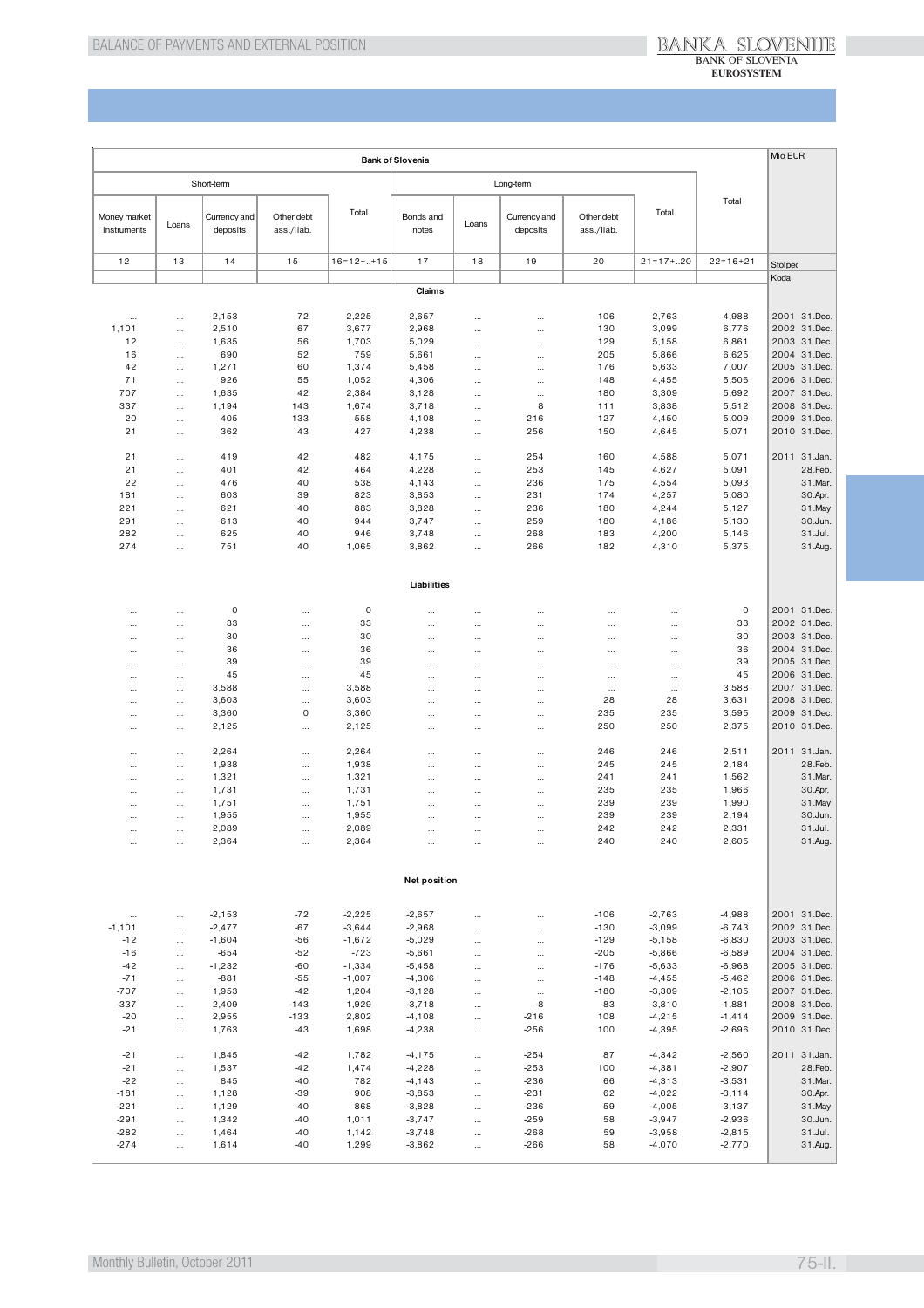**EUROSYSTEM**

# 3.9. Net external debt position (continued)

| Mio EUR                      |                             |                  |                          |                          | <b>Banks</b>        |                    |                |                          |                          |                |                |
|------------------------------|-----------------------------|------------------|--------------------------|--------------------------|---------------------|--------------------|----------------|--------------------------|--------------------------|----------------|----------------|
|                              |                             |                  | Short-term               |                          |                     |                    |                | Long-term                |                          |                |                |
|                              | Money market<br>instruments | Loans            | Currency and<br>deposits | Other debt<br>ass./liab. | Total               | Bonds and<br>notes | Loans          | Currency and<br>deposits | Other debt<br>ass./liab. | Total          | Total          |
| Stolpec                      | $\mathbf{1}$                | $\overline{c}$   | 3                        | $\overline{4}$           | $5 = 1 + .4$        | 6                  | $\overline{7}$ | 8                        | 9                        | $10 = 6 +  9$  | $11 = 5 + 9$   |
| Koda                         |                             |                  |                          |                          |                     |                    |                |                          |                          |                |                |
|                              |                             |                  |                          |                          | Claims              |                    |                |                          |                          |                |                |
| 2001 31.Dec.                 | $\cdots$                    | 13               | 1,563                    | 324                      | 1,899               | 225                | 97             | $\cdots$                 | $\mathbf{1}$             | 323            | 2,222          |
| 2002 31.Dec.                 |                             | 32               | 1,167                    | 307                      | 1,506               | 171                | 168            |                          | 15                       | 354            | 1,859          |
| 2003 31.Dec.                 | $\cdots$                    | 62               | 919                      | 338                      | 1,318               | 195                | 238            | $\cdots$                 | 17                       | 450            | 1,768          |
| 2004 31.Dec.                 | 5                           | 76               | 906                      | 340                      | 1,328               | 370                | 413            | $\cdots$                 | 18                       | 801            | 2,129          |
| 2005 31.Dec                  | $\mathbf{1}$                | 199              | 1,473                    | 114                      | 1,787               | 908                | 640            | 33                       | 45                       | 1,626          | 3,413          |
| 2006 31.Dec.                 | 133                         | 292              | 1,408                    | 126                      | 1,959               | 1,802              | 1,009          | 38                       | 45                       | 2,894          | 4,853          |
| 2007 31.Dec.                 | 994                         | 927              | 2,174                    | 63                       | 4,157               | 3,121              | 2,102          | 59                       | 44<br>44                 | 5,326          | 9,483          |
| 2008 31.Dec.<br>2009 31.Dec. | 985<br>1,113                | 628<br>801       | 1,813<br>2,396           | 52<br>46                 | 3,478<br>4,356      | 2,685<br>2,234     | 2,661<br>2,511 | 115<br>159               | 44                       | 5,505<br>4,948 | 8,983<br>9,304 |
| 2010 31.Dec.                 | 741                         | 1,020            | 1,097                    | 4                        | 2,861               | 2,170              | 2,290          | 24                       | 43                       | 4,527          | 7,388          |
|                              |                             |                  |                          |                          |                     |                    |                |                          |                          |                |                |
| 2011 31.Jan.                 | 845                         | 1,028            | 1,624                    | 15                       | 3,512               | 2,247              | 2,286          | 13                       | 40                       | 4,587          | 8,099          |
| 28.Feb.                      | 977                         | 1,018            | 1,230                    | 8                        | 3,233               | 2,248              | 2,261          | 29                       | 51                       | 4,589          | 7,822          |
| 31.Mar.                      | 1,011                       | 959              | 1,608                    | 14                       | 3,592               | 2,226              | 2,288          | 26                       | 35                       | 4,574          | 8,166          |
| 30.Apr.                      | 1,078                       | 957              | 1,227                    | 11                       | 3,273               | 2,266              | 2,257          | 31                       | 36                       | 4,590          | 7,863          |
| 31.May                       | 1,022                       | 943              | 1,235                    | 15                       | 3,216               | 2,223              | 2,298          | 29                       | 36                       | 4,586          | 7,802          |
| 30.Jun.                      | 922                         | 781              | 1,279                    | 14                       | 2,995               | 2,202              | 2,442          | 39                       | 37                       | 4,720          | 7,714          |
| 31.Jul.                      | 911                         | 811              | 1,640                    | 19                       | 3,381               | 2,199              | 2,418          | 41                       | 36                       | 4,694          | 8,075          |
| 31.Aug.                      | 828                         | 703              | 1,647                    | 16                       | 3,194               | 2,182              | 2,489          | 43                       | 45                       | 4,760          | 7,954          |
|                              |                             |                  |                          |                          | Liabilities         |                    |                |                          |                          |                |                |
| 2001 31.Dec.                 |                             | $\mathbf{1}$     | 396                      | 8                        | 406                 | $\mathsf{O}$       | 1,328          | 162                      | 73                       | 1,563          | 1,969          |
| 2002 31.Dec.                 | $\cdots$                    | 11               | 383                      | 46                       | 440                 | 20                 | 1,622          | 279                      | 64                       | 1,985          | 2,425          |
| 2003 31.Dec.                 |                             | 6                | 558                      | 9                        | 573                 | 33                 | 2,278          | 506                      | 55                       | 2,873          | 3,445          |
| 2004 31.Dec.                 |                             | 49               | 543                      | 33                       | 625                 | 221                | 3,206          | 744                      | 58                       | 4,229          | 4,854          |
| 2005 31.Dec.                 |                             | 537              | 862                      | 65                       | 1,463               | 336                | 5,393          | 1,450                    | $\cdots$                 | 7,179          | 8,643          |
| 2006 31.Dec                  |                             | 204              | 1,342                    | 46                       | 1,592               | 332                | 7,150          | 1,945                    | $\cdots$                 | 9,427          | 11,019         |
| 2007 31.Dec.                 |                             | 1,509            | 1,563                    | 39                       | 3,111               | 353                | 9,866          | 2,887                    | $\ddotsc$                | 13,106         | 16,216         |
| 2008 31.Dec                  | $\cdots$                    | 1,821            | 1,770                    | 44                       | 3,635               | 437                | 10,884         | 2,931                    | $\cdots$                 | 14,252         | 17,886         |
| 2009 31.Dec.                 |                             | 315              | 1,931                    | 19                       | 2,265               | 2,033              | 9,425          | 2,691                    | $\cdots$                 | 14,149         | 16,414         |
| 2010 31.Dec.                 |                             | 494              | 1,694                    | 3                        | 2,190               | 2,772              | 8,633          | 2,413                    | 6                        | 13,823         | 16,013         |
| 2011 31.Jan.                 |                             | 419              | 1,621                    | 47                       | 2,087               | 2,773              | 8,543          | 2,328                    | $\overline{c}$           | 13,646         | 15,732         |
| 28.Feb.                      |                             | 239              | 1,663                    | 31                       | 1,934               | 2,772              | 8,473          | 2,608                    | 1                        | 13,855         | 15,789         |
| 31.Mar.                      | $\cdots$<br>$\cdots$        | 243              | 1,515                    | 43                       | 1,801               | 3,032              | 8,331          | 2,581                    | 18                       | 13,962         | 15,763         |
| 30.Apr.                      |                             | 273              | 1,333                    | 60                       | 1,665               | 3,015              | 8,054          | 2,624                    | 3                        | 13,697         | 15,362         |
| 31.May                       | $\cdots$                    | 274              | 1,263                    | 60                       | 1,597               | 3,037              | 7,895          | 2,672                    | $\overline{\mathbf{c}}$  | 13,606         | 15,203         |
| 30.Jun.                      |                             | 483              | 1,171                    | 14                       | 1,668               | 2,745              | 7,832          | 2,649                    | 5                        | 13,231         | 14,900         |
| 31.Jul.                      | $\cdots$                    | 330              | 1,245                    | 20                       | 1,595               | 2,728              | 8,076          | 2,666                    | 4                        | 13,474         | 15,069         |
| 31.Aug.                      |                             | 301              | 1,172                    | 51                       | 1,524               | 2,727              | 8,035          | 2,682                    | $\overline{c}$           | 13,445         | 14,969         |
|                              |                             |                  |                          |                          | <b>Net position</b> |                    |                |                          |                          |                |                |
|                              |                             |                  |                          |                          |                     |                    |                |                          |                          |                |                |
| 2001 31.Dec.                 | $\ldots$                    | $-12$            | $-1,166$                 | $-315$                   | $-1,494$            | $-225$             | 1,231          | 162                      | 73                       | 1,240          | $-253$         |
| 2002 31.Dec.                 | $\ldots$                    | $-21$            | $-784$                   | $-260$                   | $-1,066$            | $-151$             | 1,454          | 279                      | 49                       | 1,631          | 566            |
| 2003 31.Dec.                 | $\ldots$                    | $-56$            | $-361$                   | $-329$                   | $-745$              | $-161$             | 2,040          | 506                      | 38                       | 2,423          | 1,678          |
| 2004 31.Dec.                 | $-5$                        | $-27$            | $-363$                   | $-307$                   | $-702$              | $-148$             | 2,793          | 744                      | 39                       | 3,428          | 2,726          |
| 2005 31.Dec.                 | $-1$                        | 338              | $-611$                   | $-49$                    | $-323$              | $-571$             | 4,753          | 1,417                    | $-45$                    | 5,553          | 5,230          |
| 2006 31.Dec.                 | $-133$                      | $-88$            | $-66$                    | $-80$                    | $-367$              | $-1,470$           | 6,141          | 1,907                    | $-45$                    | 6,533          | 6,166          |
| 2007 31.Dec.                 | $-994$                      | 583              | $-611$                   | $-24$                    | $-1,046$            | $-2,768$           | 7,763          | 2,829                    | $-44$                    | 7,779          | 6,733          |
| 2008 31.Dec.                 | $-985$                      | 1,193            | $-43$                    | -9                       | 156                 | $-2,248$           | 8,223          | 2,816                    | $-44$                    | 8,747          | 8,903          |
| 2009 31.Dec.<br>2010 31.Dec. | $-1, 113$<br>$-741$         | $-486$<br>$-526$ | $-465$<br>597            | $-27$<br>$-1$            | $-2,091$<br>$-671$  | $-201$<br>602      | 6,915<br>6,342 | 2,532<br>2,388           | $-44$<br>$-37$           | 9,201<br>9,295 | 7,111<br>8,625 |
| 2011 31.Jan.                 | $-845$                      | $-609$           | $-4$                     | 32                       | $-1,426$            | 526                | 6,257          | 2,314                    | $-38$                    | 9,059          | 7,634          |
| 28.Feb.                      | $-977$                      | $-779$           | 433                      | 24                       | $-1,299$            | 525                | 6,212          | 2,579                    | $-49$                    | 9,266          | 7,966          |
| 31.Mar.                      | $-1,011$                    | $-716$           | $-93$                    | 29                       | $-1,791$            | 807                | 6,043          | 2,556                    | $-17$                    | 9,388          | 7,597          |
| 30.Apr.                      | $-1,078$                    | $-684$           | 106                      | 49                       | $-1,608$            | 749                | 5,798          | 2,593                    | $-33$                    | 9,107          | 7,499          |
| 31.May                       | $-1,022$                    | $-669$           | 27                       | 45                       | $-1,618$            | 814                | 5,597          | 2,644                    | $-34$                    | 9,020          | 7,402          |
| 30.Jun.                      | $-922$                      | $-297$           | $-108$                   | $\mathsf O$              | $-1,326$            | 543                | 5,390          | 2,611                    | $-32$                    | 8,512          | 7,185          |
| 31.Jul.                      | $-911$                      | $-481$           | $-395$                   | $\mathbf{1}$             | $-1,786$            | 529                | 5,658          | 2,625                    | $-32$                    | 8,781          | 6,995          |
| 31.Aug.                      | $-828$                      | $-402$           | $-475$                   | 35                       | $-1,670$            | 545                | 5,545          | 2,638                    | -43                      | 8,685          | 7,015          |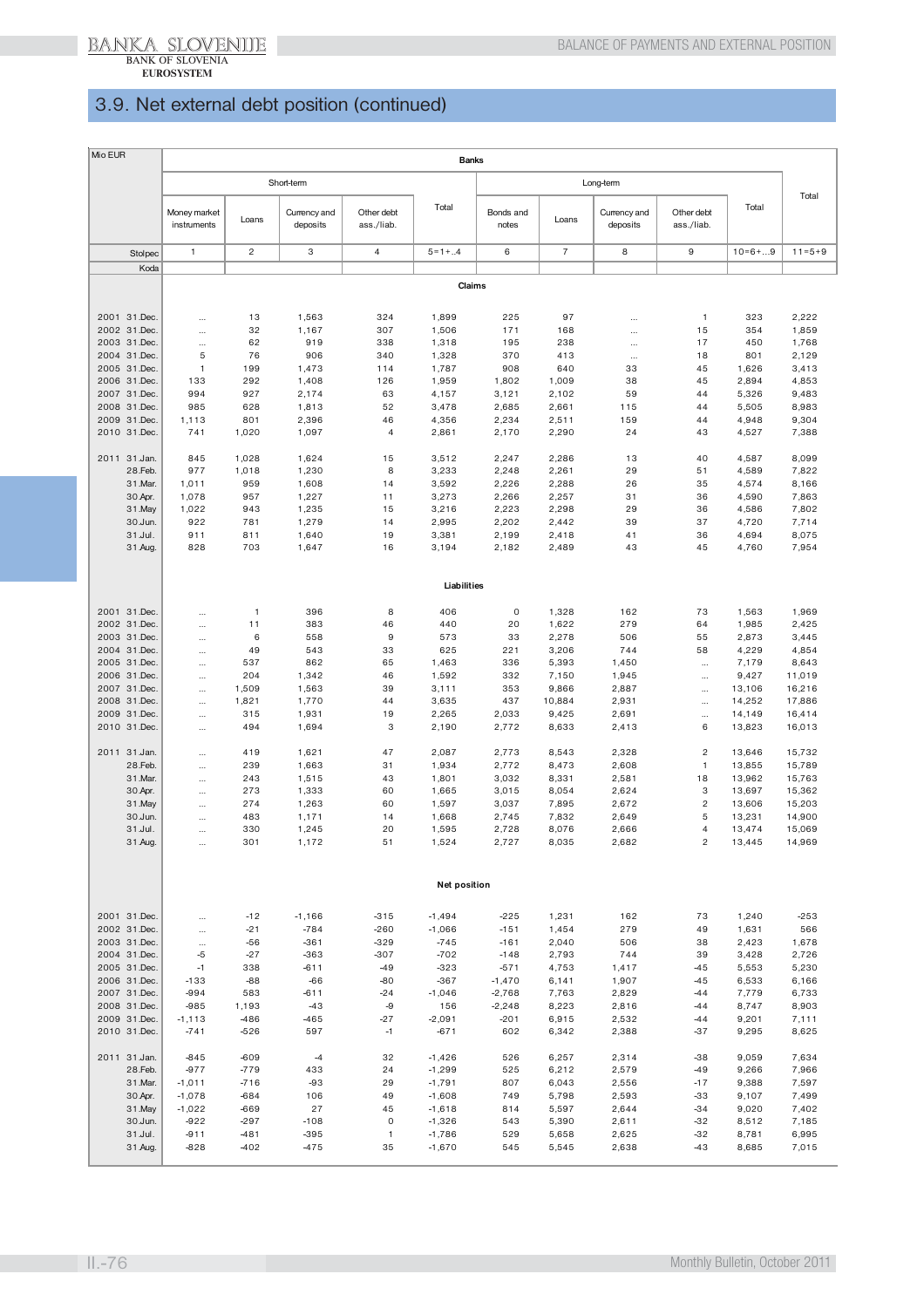|                                |                     |                          |                  |                          | Other sectors        |                    |                |                                    |                           |                          |                      |                    | Mio EUR                      |
|--------------------------------|---------------------|--------------------------|------------------|--------------------------|----------------------|--------------------|----------------|------------------------------------|---------------------------|--------------------------|----------------------|--------------------|------------------------------|
|                                |                     | Short-term               |                  |                          |                      |                    |                | Long-term                          |                           |                          |                      |                    |                              |
| Money<br>market<br>instruments | Loans               | Currency and<br>deposits | Trade credits    | Other debt<br>ass./liab. | Total                | Bonds and<br>notes | Loans          | Currency<br>and<br>deposits        | Trade credits             | Other debt<br>ass./liab. | Total                | Total              |                              |
| 12                             | 13                  | 14                       | 15               | 16                       | $17 = 12 + .16$      | 18                 | 19             | 20                                 | 21                        | 22                       | $23=18+.22$ 24=17+23 |                    | Stolpec                      |
|                                |                     |                          |                  |                          |                      |                    |                |                                    |                           |                          |                      |                    | Koda                         |
|                                |                     |                          |                  |                          |                      | Claims             |                |                                    |                           |                          |                      |                    |                              |
| $\cdots$                       | $\overline{4}$      | 748                      | 1,880            | 169                      | 2,800                | 35                 | 56             | $\cdots$                           | 48                        | 0                        | 139                  | 2,940              | 2001 31.Dec.                 |
|                                | 18                  | 1,256                    | 1,884            | 148                      | 3,305                | 105                | 120            |                                    | 25                        |                          | 250                  | 3,555              | 2002 31.Dec.                 |
| $\cdots$                       | 41                  | 1,781                    | 1,907            | 132                      | 3,862                | 167                | 184            | $\cdots$                           | 15                        | 4                        | 370                  | 4,231              | 2003 31.Dec.                 |
| З                              | 51                  | 2,500                    | 2,108            | 169                      | 4,832                | 420                | 212            | $\cdots$                           | 13                        | 6                        | 651                  | 5,482              | 2004 31.Dec.                 |
| 3                              | 78                  | 2,923                    | 2,856            | 171                      | 6,032                | 542                | 289            | $\cdots$                           | 16                        | 6                        | 853                  | 6,885              | 2005 31.Dec.                 |
| $\overline{7}$                 | 146                 | 3,704                    | 3,247            | 249                      | 7,352                | 840                | 453            | $\cdots$                           | 25                        | $\sqrt{2}$               | 1,321                | 8,672              | 2006 31.Dec.                 |
| 29<br>25                       | 248<br>369          | 4,497<br>5,265           | 3,699<br>3,935   | 190<br>53                | 8,662<br>9,648       | 1,345<br>1,468     | 177<br>219     | $\boldsymbol{7}$<br>$\overline{7}$ | 38<br>40                  | 25<br>23                 | 1,593<br>1,757       | 10,255<br>11,405   | 2007 31.Dec.<br>2008 31.Dec. |
| $\mathsf g$                    | 318                 | 5,815                    | 3,722            | 32                       | 9,896                | 1,721              | 350            | $\overline{7}$                     | 45                        | 132                      | 2,254                | 12,150             | 2009 31.Dec.                 |
| 10                             | 308                 | 6,818                    | 3,910            | 82                       | 11,129               | 2,091              | 390            | 1                                  | 27                        | 125                      | 2,634                | 13,763             | 2010 31.Dec.                 |
|                                |                     |                          |                  |                          |                      |                    |                |                                    |                           |                          |                      |                    |                              |
| 12                             | 322                 | 7,208                    | 4,108            | 90                       | 11,739               | 2,112              | 391            | 1                                  | 24                        | 125                      | 2,654                | 14,393             | 2011 31.Jan.                 |
| 11                             | 329                 | 7,201                    | 4,077            | 91                       | 11,710               | 2,150              | 386            | 1                                  | 24                        | 124                      | 2,686                | 14,396             | 28.Feb.                      |
| 15                             | 304                 | 7,167                    | 4,197            | 119                      | 11,802               | 2,156              | 389            | 1                                  | 23                        | 112                      | 2,682                | 14,484             | 31.Mar.                      |
| 11                             | 304                 | 7,119                    | 4,264            | 108                      | 11,807               | 2,204              | 394            | 1                                  | 24                        | 101                      | 2,725                | 14,532             | 30.Apr.                      |
| 12                             | 299                 | 7,159                    | 4,208            | 109                      | 11,786               | 2,223              | 387            | $\sqrt{2}$                         | 24                        | 102                      | 2,738                | 14,524             | 31.May                       |
| 12<br>23                       | 296<br>277          | 7,154<br>7,166           | 4,235            | 111<br>130               | 11,808<br>11,856     | 2,262              | 398<br>399     | $\overline{c}$<br>$\sqrt{2}$       | 24<br>24                  | 102<br>102               | 2,787                | 14,595<br>14,638   | 30.Jun.<br>31.Jul.           |
| 28                             | 274                 | 7,154                    | 4,261<br>4,009   | 142                      | 11,607               | 2,256<br>2,242     | 396            | $\overline{c}$                     | 24                        | 101                      | 2,782<br>2,766       | 14,372             | 31.Aug.                      |
|                                |                     |                          |                  |                          |                      |                    |                |                                    |                           |                          |                      |                    |                              |
|                                |                     |                          |                  |                          |                      | Liabilities        |                |                                    |                           |                          |                      |                    |                              |
|                                |                     |                          |                  |                          |                      |                    |                |                                    |                           |                          |                      |                    |                              |
| 12<br>                         | 27<br>13            | <br>$\cdots$             | 1,690<br>1,693   | 64<br>82                 | 1,793<br>1,787       | 26<br>22           | 3,224<br>3,819 | <br>$\cdots$                       | 60<br>38                  | 6<br>4                   | 3,315<br>3,882       | 5,107<br>5,669     | 2001 31.Dec.<br>2002 31.Dec. |
|                                | 81                  |                          | 1,663            | 88                       | 1,832                | 28                 | 4,266          | $\cdots$                           | 30                        | $\overline{\mathbf{c}}$  | 4,327                | 6,159              | 2003 31.Dec.                 |
|                                | 24                  | $\cdots$                 | 1,862            | 92                       | 1,977                | 10                 | 5,040          | $\cdots$                           | 17                        | 10                       | 5,077                | 7,054              | 2004 31.Dec.                 |
|                                | 101                 |                          | 2,848            | 91                       | 3,040                | 13                 | 5,219          | $\cdots$                           | $\overline{\mathfrak{c}}$ | $\overline{7}$           | 5,246                | 8,286              | 2005 31.Dec.                 |
|                                | 68                  | $\cdots$                 | 3,335            | 166                      | 3,569                | 17                 | 5,912          | $\cdots$                           | 3                         | $\boldsymbol{2}$         | 5,934                | 9,503              | 2006 31.Dec.                 |
|                                | 166                 |                          | 3,847            | 22                       | 4,034                | 6                  | 3,892          | $\cdots$                           | 9                         | 10                       | 3,917                | 7,951              | 2007 31.Dec.                 |
|                                | 330                 | $\cdots$                 | 4,002            | 26                       | 4,357                | $\overline{4}$     | 4,773          | $\cdots$                           | 17                        | 11                       | 4,805                | 9,162              | 2008 31.Dec.                 |
| $\cdots$                       | 507                 | $\cdots$                 | 3,400            | 109                      | 4,016                | 271                | 5,187          | $\cdots$                           | 29                        | 25                       | 5,512                | 9,528              | 2009 31.Dec.                 |
|                                | 307                 | $\cdots$                 | 3,741            | 97                       | 4,145                | 250                | 5,072          | $\cdots$                           | $\overline{7}$            | 37                       | 5,367                | 9,512              | 2010 31.Dec.                 |
|                                | 322                 | $\cdots$                 | 3,697            | 95                       | 4,114                | 249                | 5,084          | $\cdots$                           | $\overline{\mathfrak{c}}$ | 27                       | 5,368                | 9,482              | 2011 31.Jan.                 |
|                                | 332                 |                          | 3,751            | 93                       | 4,176                | 249                | 5,221          | $\cdots$                           | $\overline{7}$            | 27                       | 5,505                | 9,681              | 28.Feb.                      |
|                                | 319                 | $\cdots$                 | 3,914            | 98                       | 4,331                | 247                | 5,168          | $\cdots$                           | $\overline{7}$            | 27                       | 5,449                | 9,781              | 31.Mar.                      |
|                                | 320                 |                          | 4,036            | 97                       | 4,453                | 248                | 5,168          | $\cdots$                           | $\overline{7}$            | 26                       | 5,449                | 9,901              | 30.Apr.                      |
|                                | 354                 | $\cdots$                 | 4,041            | 97                       | 4,491                | 258                | 5,099          | $\cdots$                           | $\overline{\mathfrak{c}}$ | 27                       | 5,392                | 9,883              | 31.May                       |
|                                | 340                 |                          | 3,862            | 98                       | 4,300                | 257                | 5,055          | $\cdots$                           | $\overline{7}$            | 27                       | 5,346                | 9,646              | 30.Jun.                      |
|                                | 359                 |                          | 3,840            | 99                       | 4,298                | 264                | 5,215          | $\cdots$                           | $\overline{7}$            | 27                       | 5,513                | 9,810              | 31.Jul.                      |
|                                | 364                 |                          | 3,530            | 99                       | 3,993                | 265                | 5,208          | $\cdots$                           |                           | 27                       | 5,506                | 9,499              | 31.Aug.                      |
|                                |                     |                          |                  |                          |                      | Net position       |                |                                    |                           |                          |                      |                    |                              |
|                                |                     |                          |                  |                          |                      |                    |                |                                    |                           |                          |                      |                    |                              |
| 12                             | 23                  | $-748$                   | $-190$           | $-105$                   | $-1,008$             | -9                 | 3,168          |                                    | 11                        | 6                        | 3,175                | 2,168              | 2001 31.Dec.                 |
| $\ldots$                       | $-5$<br>39          | $-1,256$<br>$-1,781$     | $-191$<br>$-244$ | -66<br>$-44$             | $-1,518$<br>$-2,030$ | $-84$<br>$-139$    | 3,699<br>4,082 | $\cdots$                           | 13<br>15                  | 4<br>$-1$                | 3,632<br>3,957       | 2,114<br>1,927     | 2002 31.Dec.<br>2003 31.Dec. |
| $\ldots$<br>-3                 | $-27$               | $-2,500$                 | $-247$           | $-77$                    | $-2,854$             | $-410$             | 4,828          | $\ldots$<br>$\ldots$               | 4                         | 4                        | 4,426                | 1,572              | 2004 31.Dec.                 |
| -3                             | 22                  | $-2,923$                 | -8               | -80                      | $-2,993$             | $-528$             | 4,930          | $\ldots$                           | -9                        | 0                        | 4,393                | 1,400              | 2005 31.Dec.                 |
| $-7$                           | $-77$               | $-3,704$                 | 88               | $-82$                    | $-3,783$             | $-823$             | 5,459          | $\ldots$                           | $-23$                     | $-1$                     | 4,613                | 830                | 2006 31.Dec.                 |
| -29                            | $-82$               | $-4,497$                 | 148              | $-169$                   | $-4,628$             | $-1,339$           | 3,715          | -7                                 | $-30$                     | $-15$                    | 2,325                | $-2,304$           | 2007 31.Dec.                 |
| $-25$                          | $-39$               | $-5,265$                 | 67               | $-28$                    | $-5,291$             | $-1,464$           | 4,554          | $-7$                               | $-23$                     | $-12$                    | 3,047                | $-2,243$           | 2008 31.Dec.                 |
| -9                             | 189                 | $-5,815$                 | $-322$           | 77                       | $-5,881$             | $-1,450$           | 4,837          | -7                                 | $-16$                     | -107                     | 3,258                | $-2,623$           | 2009 31.Dec.                 |
| $-10$                          | $-1$                | $-6,818$                 | $-169$           | 15                       | $-6,984$             | $-1,841$           | 4,682          | $-1$                               | $-19$                     | $-88$                    | 2,733                | $-4,250$           | 2010 31.Dec.                 |
| $-12$                          | $\mathsf{O}\xspace$ | $-7,208$                 | $-410$           | 5                        | $-7,626$             | $-1,864$           | 4,694          | $-1$                               | $-17$                     | $-98$                    | 2,714                | $-4,911$           | 2011 31.Jan.                 |
| $-11$                          | $\overline{c}$      | $-7,201$                 | $-326$           | 3                        | $-7,534$             | $-1,901$           | 4,835          | $-1$                               | $-17$                     | $-97$                    | 2,819                | $-4,715$           | 28.Feb.                      |
| $-15$                          | 16                  | $-7,167$                 | $-283$           | $-21$                    | $-7,471$             | $-1,909$           | 4,779          | $-1$                               | $-16$                     | $-85$                    | 2,767                | $-4,704$           | 31.Mar.                      |
| $-11$                          | 15                  | $-7,119$                 | -228             | $-11$                    | -7,355               | $-1,956$           | 4,774          | $-1$                               | $-17$                     | $-76$                    | 2,724                | -4,631             | 30.Apr.                      |
| $-12$                          | 55                  | $-7,159$                 | $-167$           | $-12$                    | $-7,295$             | $-1,965$           | 4,712          | $-2$                               | $-17$                     | $-75$                    | 2,654                | $-4,641$           | 31.May                       |
| $-12$                          | 44                  | $-7,154$                 | $-372$           | $-14$                    | $-7,508$             | $-2,005$           | 4,657          | $-2$                               | $-17$                     | $-75$                    | 2,559                | $-4,949$           | 30.Jun.                      |
| $-23$<br>$-28$                 | 82<br>90            | $-7,166$<br>$-7,154$     | -421<br>$-479$   | -31<br>-43               | $-7,559$<br>$-7,614$ | $-1,992$<br>-1,977 | 4,816<br>4,812 | $-2$<br>$-2$                       | $-17$<br>$-17$            | $-75$<br>$-75$           | 2,730<br>2,741       | $-4,828$<br>-4,873 | 31.Jul.<br>31.Aug.           |
|                                |                     |                          |                  |                          |                      |                    |                |                                    |                           |                          |                      |                    |                              |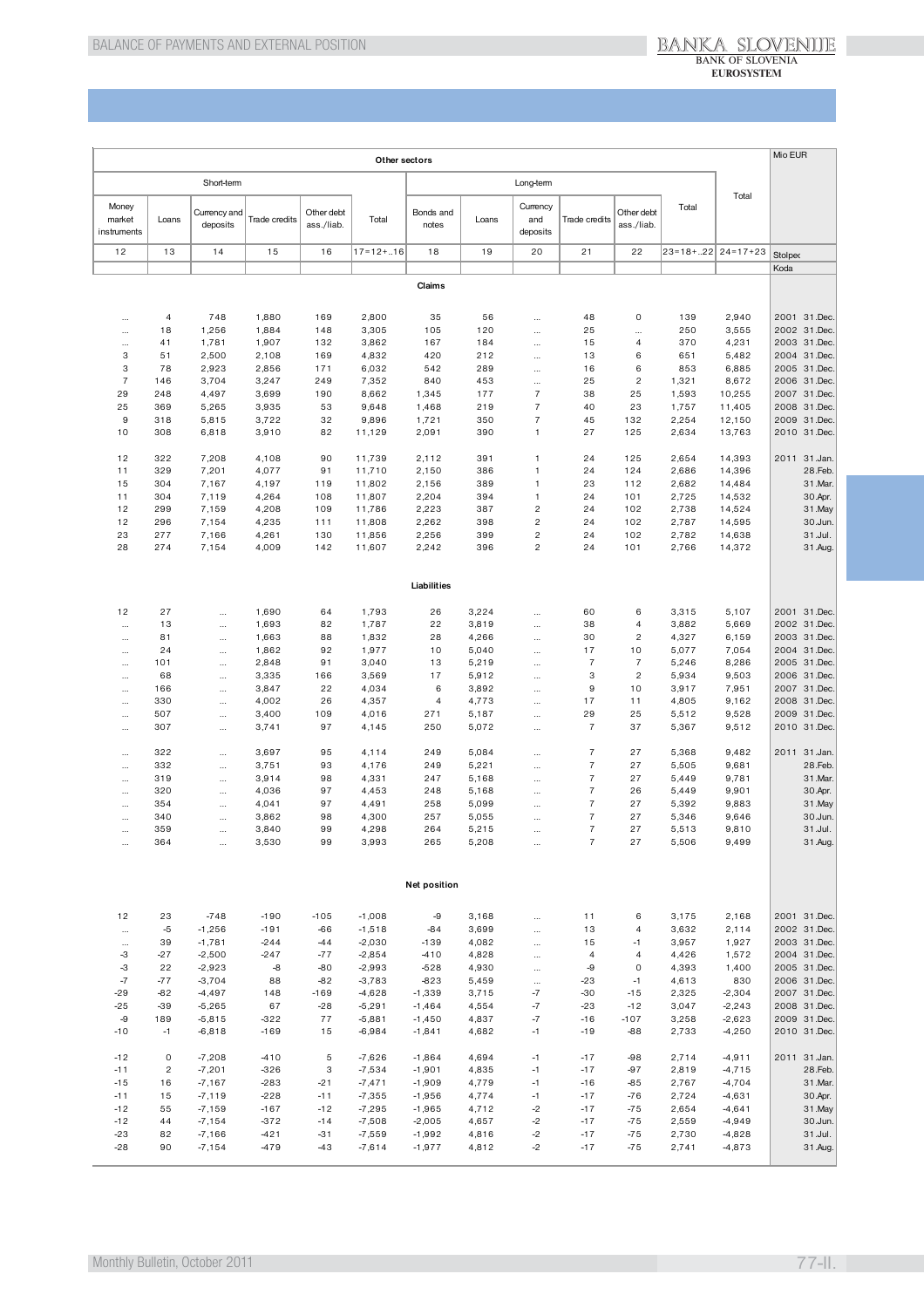BANKA SLOVENIJE

BANK OF SLOVENIA **EUROSYSTEM**

# 3.9. Net external debt position (continued)

| Mio EUR                      |                                |                  |                      |                          |                          |                      | <b>Total all sectors</b> |                                  |                             |                          |                           |                      |                  |
|------------------------------|--------------------------------|------------------|----------------------|--------------------------|--------------------------|----------------------|--------------------------|----------------------------------|-----------------------------|--------------------------|---------------------------|----------------------|------------------|
|                              |                                |                  |                      |                          |                          |                      |                          |                                  |                             |                          |                           | Direct investment:   |                  |
|                              |                                |                  | Short-term           |                          |                          |                      |                          | Long-term                        |                             |                          |                           | Intercomapny lending |                  |
|                              | Money<br>market<br>instruments | Loans            | <b>Trade credits</b> | Currency and<br>deposits | Other debt<br>ass./liab. | Bonds and<br>notes   | Loans                    | Trade credits                    | Currency<br>and<br>deposits | Other debt<br>ass./liab. | Affiliated<br>enterprises | Direct<br>investors  | Total            |
| Stolpec                      | 1                              | $\overline{c}$   | 3                    | $\overline{4}$           | 5                        | 6                    | $\overline{7}$           | 8                                | 9                           | 10                       | 11                        | 12                   | $13=1++12$       |
| Koda                         |                                |                  |                      |                          |                          |                      |                          |                                  |                             |                          |                           |                      |                  |
|                              |                                |                  |                      |                          |                          |                      | Claims                   |                                  |                             |                          |                           |                      |                  |
|                              |                                |                  |                      |                          |                          |                      |                          |                                  |                             |                          |                           |                      |                  |
| 2001 31.Dec.                 | $\ddotsc$                      | 17               | 1,880                | 4,463                    | 1,452                    | 2,917                | 153                      | 48                               | $\ddotsc$                   | 106                      | 553                       | 223                  | 11,813           |
| 2002 31.Dec.                 | 1,101                          | 50               | 1,884                | 4,933                    | 1,373                    | 3,244                | 288                      | 25                               | $\cdots$                    | 167                      | 690                       | 324                  | 14,079           |
| 2003 31.Dec.<br>2004 31.Dec. | 12<br>24                       | 103<br>127       | 1,907<br>2,108       | 4,335<br>4,096           | 1,356<br>1,389           | 5,392<br>6,453       | 422<br>625               | 15<br>13                         | $\cdots$                    | 170<br>258               | 864<br>836                | 366<br>296           | 14,941           |
| 2005 31.Dec.                 | 48                             | 277              | 2,856                | 5,668                    | 1,175                    | 6,967                | 929                      | 16                               | $\cdots$<br>33              | 267                      | 883                       | 455                  | 16,225<br>19,574 |
| 2006 31.Dec.                 | 212                            | 438              | 3,247                | 6,037                    | 556                      | 7,039                | 1,462                    | 25                               | 38                          | 244                      | 987                       | 389                  | 20,673           |
| 2007 31.Dec.                 | 1,733                          | 1,174            | 3,699                | 8,305                    | 419                      | 7,776                | 2,279                    | 38                               | 66                          | 351                      | 1,818                     | 773                  | 28,431           |
| 2008 31.Dec.                 | 1,352                          | 996              | 3,935                | 8,272                    | 373                      | 8,053                | 2,880                    | 40                               | 131                         | 283                      | 2,019                     | 789                  | 29,125           |
| 2009 31.Dec.                 | 1,143                          | 1,119            | 3,722                | 8,616                    | 301                      | 8,195                | 2,860                    | 45                               | 382                         | 396                      | 1,918                     | 738                  | 29,434           |
| 2010 31.Dec.                 | 773                            | 1,328            | 3,910                | 8,277                    | 223                      | 8,654                | 2,783                    | 27                               | 282                         | 409                      | 2,080                     | 955                  | 29,702           |
| 2011 31.Jan.                 | 878                            | 1,350            | 4,108                | 9,251                    | 337                      | 8,686                | 2,812                    | 24                               | 269                         | 416                      | 2,122                     | 974                  | 31,228           |
| 28.Feb.<br>31.Mar.           | 1,010<br>1,049                 | 1,348<br>1,263   | 4,077<br>4,197       | 8,833<br>9,251           | 330<br>513               | 8,776<br>8,672       | 2,805<br>2,906           | 24<br>23                         | 284<br>264                  | 414<br>416               | 2,118<br>2,099            | 1,043<br>1,017       | 31,061<br>31,669 |
| 30.Apr.                      | 1,271                          | 1,261            | 4,264                | 8,949                    | 497                      | 8,472                | 2,879                    | 24                               | 264                         | 405                      | 2,099                     | 933                  | 31,317           |
| 31.May                       | 1,256                          | 1,242            | 4,208                | 9,016                    | 492                      | 8,428                | 2,915                    | 24                               | 266                         | 411                      | 2,088                     | 974                  | 31,320           |
| 30.Jun.                      | 1,225                          | 1,077            | 4,235                | 9,046                    | 453                      | 8,368                | 3,105                    | 24                               | 299                         | 418                      | 2,100                     | 953                  | 31,302           |
| 31.Jul.                      | 1,216                          | 1,088            | 4,261                | 9,430                    | 477                      | 8,360                | 3,108                    | 24                               | 311                         | 421                      | 2,138                     | 870                  | 31,705           |
| 31.Aug.                      | 1,131                          | 977              | 4,009                | 9,552                    | 486                      | 8,445                | 3,178                    | 24                               | 311                         | 428                      | 2,089                     | 874                  | 31,502           |
|                              |                                |                  |                      |                          |                          |                      | Liabilities              |                                  |                             |                          |                           |                      |                  |
| 2001 31.Dec.                 | 15                             | 28               | 1,690                | 396                      | 84                       | 1,934                | 5,134                    | 60                               | 162                         | 79                       | 130                       | 674                  | 10,386           |
| 2002 31.Dec.                 | 56                             | 24               | 1,693                | 416                      | 138                      | 1,935                | 5,909                    | 38                               | 279                         | 68                       | 163                       | 806                  | 11,524           |
| 2003 31.Dec.                 | 32                             | 87               | 1,663                | 588                      | 106                      | 2,070                | 6,927                    | 30                               | 506                         | 57                       | 185                       | 974                  | 13,225           |
| 2004 31.Dec.<br>2005 31.Dec. | 13<br>21                       | 73<br>638        | 1,862<br>2,848       | 579<br>901               | 133<br>165               | 2,096<br>2,070       | 8,627<br>10,974          | 17<br>$\overline{7}$             | 744<br>1,450                | 68<br>$\overline{7}$     | 131<br>433                | 1,001<br>981         | 15,343<br>20,496 |
| 2006 31.Dec.                 | 24                             | 273              | 3,335                | 1,386                    | 222                      | 2,456                | 13,304                   | 3                                | 1,945                       | $\overline{c}$           | 191                       | 928                  | 24,067           |
| 2007 31.Dec.                 |                                | 1,675            | 3,847                | 5,150                    | 60                       | 3,191                | 13,961                   | 9                                | 2,887                       | 10                       | 230                       | 3,762                | 34,783           |
| 2008 31.Dec.                 |                                | 2,151            | 4,002                | 5,374                    | 69                       | 3,992                | 15,837                   | 17                               | 2,931                       | 43                       | 266                       | 4,552                | 39,234           |
| 2009 31.Dec.                 |                                | 822              | 3,400                | 5,291                    | 128                      | 8,711                | 14,762                   | 29                               | 2,691                       | 263                      | 362                       | 3,836                | 40,294           |
| 2010 31.Dec.                 |                                | 802              | 3,741                | 3,819                    | 99                       | 11,039               | 13,852                   | $\overline{7}$                   | 2,413                       | 295                      | 403                       | 4,229                | 40,699           |
| 2011 31.Jan.                 |                                | 741              | 3,697                | 3,885                    | 142                      | 12,366               | 13,778                   | $\overline{7}$                   | 2,328                       | 277                      | 398                       | 4,194                | 41,814           |
| 28.Feb.                      |                                | 571              | 3,751                | 3,601                    | 125                      | 12,372               | 13,866                   | 7                                | 2,608                       | 278                      | 416                       | 4,209                | 41,805           |
| 31.Mar.<br>30.Apr.           |                                | 562<br>592       | 3,914<br>4,036       | 2,836<br>3,064           | 140<br>157               | 14,075<br>13,740     | 13,667<br>13,389         | $\overline{7}$<br>$\overline{7}$ | 2,581<br>2,624              | 290<br>269               | 433<br>411                | 4,296<br>4,336       | 42,802<br>42,625 |
| 31.May                       | <br>                           | 628              | 4,041                | 3,013                    | 157                      | 13,853               | 13,159                   | $\overline{7}$                   | 2,672                       | 273                      | 407                       | 4,428                | 42,638           |
| 30.Jun.                      |                                | 823              | 3,862                | 3,126                    | 111                      | 13,524               | 13,088                   | $\overline{7}$                   | 2,649                       | 281                      | 471                       | 4,425                | 42,368           |
| 31.Jul.                      |                                | 689              | 3,840                | 3,333                    | 119                      | 13,445               | 13,491                   | 7                                | 2,666                       | 283                      | 429                       | 4,469                | 42,771           |
| 31.Aug.                      |                                | 665              | 3,530                | 3,537                    | 150                      | 13,390               | 13,443                   | $\overline{\mathbf{7}}$          | 2,682                       | 278                      | 432                       | 4,469                | 42,581           |
|                              |                                |                  |                      |                          |                          |                      | Net position             |                                  |                             |                          |                           |                      |                  |
| 2001 31.Dec.                 | 15                             | 11               | $-190$               | $-4,067$                 | $-1,368$                 | $-983$               | 4,981                    | 11                               | 162                         | $-27$                    | $-423$                    | 451                  | $-1,427$         |
| 2002 31.Dec.                 | $-1,044$                       | $-26$            | $-191$               | $-4,517$                 | $-1,236$                 | $-1,309$             | 5,621                    | 13                               | 279                         | $-100$                   | $-527$                    | 482                  | $-2,555$         |
| 2003 31.Dec.                 | 20                             | $-16$            | $-244$               | $-3,747$                 | $-1,250$                 | $-3,322$             | 6,505                    | 15                               | 506                         | $-113$                   | $-678$                    | 608                  | $-1,716$         |
| 2004 31.Dec.                 | $-12$                          | $-54$            | $-247$               | $-3,518$                 | $-1,256$                 | $-4,357$             | 8,002                    | $\overline{4}$                   | 744                         | $-190$                   | $-705$                    | 705                  | $-882$           |
| 2005 31.Dec.<br>2006 31.Dec. | $-27$<br>$-188$                | 361<br>$-165$    | -8<br>88             | $-4,766$<br>$-4,651$     | $-1,010$<br>$-334$       | $-4,897$<br>$-4,583$ | 10,046<br>11,842         | -9<br>$-23$                      | 1,417<br>1,907              | $-260$<br>$-242$         | $-450$<br>$-796$          | 526<br>539           | 922<br>3,395     |
| 2007 31.Dec.                 | $-1,733$                       | 500              | 148                  | $-3,155$                 | $-359$                   | $-4,585$             | 11,682                   | $-30$                            | 2,821                       | $-341$                   | $-1,588$                  | 2,989                | 6,351            |
| 2008 31.Dec.                 | $-1,352$                       | 1,154            | 67                   | $-2,899$                 | $-304$                   | $-4,061$             | 12,957                   | $-23$                            | 2,800                       | $-240$                   | $-1,754$                  | 3,763                | 10,109           |
| 2009 31.12.                  | $-1, 143$                      | $-297$           | $-322$               | $-3,325$                 | $-173$                   | 516                  | 11,901                   | $-16$                            | 2,309                       | $-133$                   | $-1,555$                  | 3,098                | 10,860           |
| 2010 31.Dec.                 | $-773$                         | $-526$           | $-169$               | $-4,458$                 | $-124$                   | 2,386                | 11,069                   | $-19$                            | 2,130                       | $-115$                   | $-1,677$                  | 3,274                | 10,997           |
| 2011 31.Jan.                 | $-878$                         | $-609$           | $-410$               | $-5,366$                 | $-195$                   | 3,680                | 10,966                   | $-17$                            | 2,059                       | $-139$                   | $-1,724$                  | 3,220                | 10,586           |
| 28.Feb.                      | $-1,010$                       | $-777$           | $-326$               | $-5,232$                 | $-205$                   | 3,596                | 11,061                   | $-17$                            | 2,324                       | $-136$                   | $-1,702$                  | 3,166                | 10,744           |
| 31.Mar.<br>30.Apr.           | $-1,049$<br>$-1,271$           | $-700$<br>$-669$ | $-283$<br>$-228$     | $-6,415$<br>$-5,885$     | $-373$<br>$-339$         | 5,403<br>5,268       | 10,761<br>10,510         | $-16$<br>$-17$                   | 2,318<br>2,360              | $-126$<br>$-136$         | $-1,666$<br>$-1,688$      | 3,279<br>3,403       | 11,132<br>11,308 |
| 31.May                       | $-1,256$                       | $-614$           | $-167$               | $-6,002$                 | $-335$                   | 5,424                | 10,244                   | $-17$                            | 2,406                       | $-139$                   | $-1,681$                  | 3,454                | 11,318           |
| 30.Jun.                      | $-1,225$                       | $-253$           | $-372$               | $-5,919$                 | $-341$                   | 5,156                | 9,983                    | $-17$                            | 2,350                       | $-137$                   | $-1,629$                  | 3,472                | 11,066           |
| 31.07.                       | $-1,216$                       | $-399$           | $-421$               | $-6,096$                 | $-358$                   | 5,085                | 10,383                   | $-17$                            | 2,355                       | $-138$                   | $-1,710$                  | 3,599                | 11,066           |
| 31.Aug.                      | $-1,131$                       | $-312$           | $-479$               | $-6,015$                 | -337                     | 4,945                | 10,265                   | $-17$                            | 2,370                       | $-150$                   | $-1,657$                  | 3,595                | 11,078           |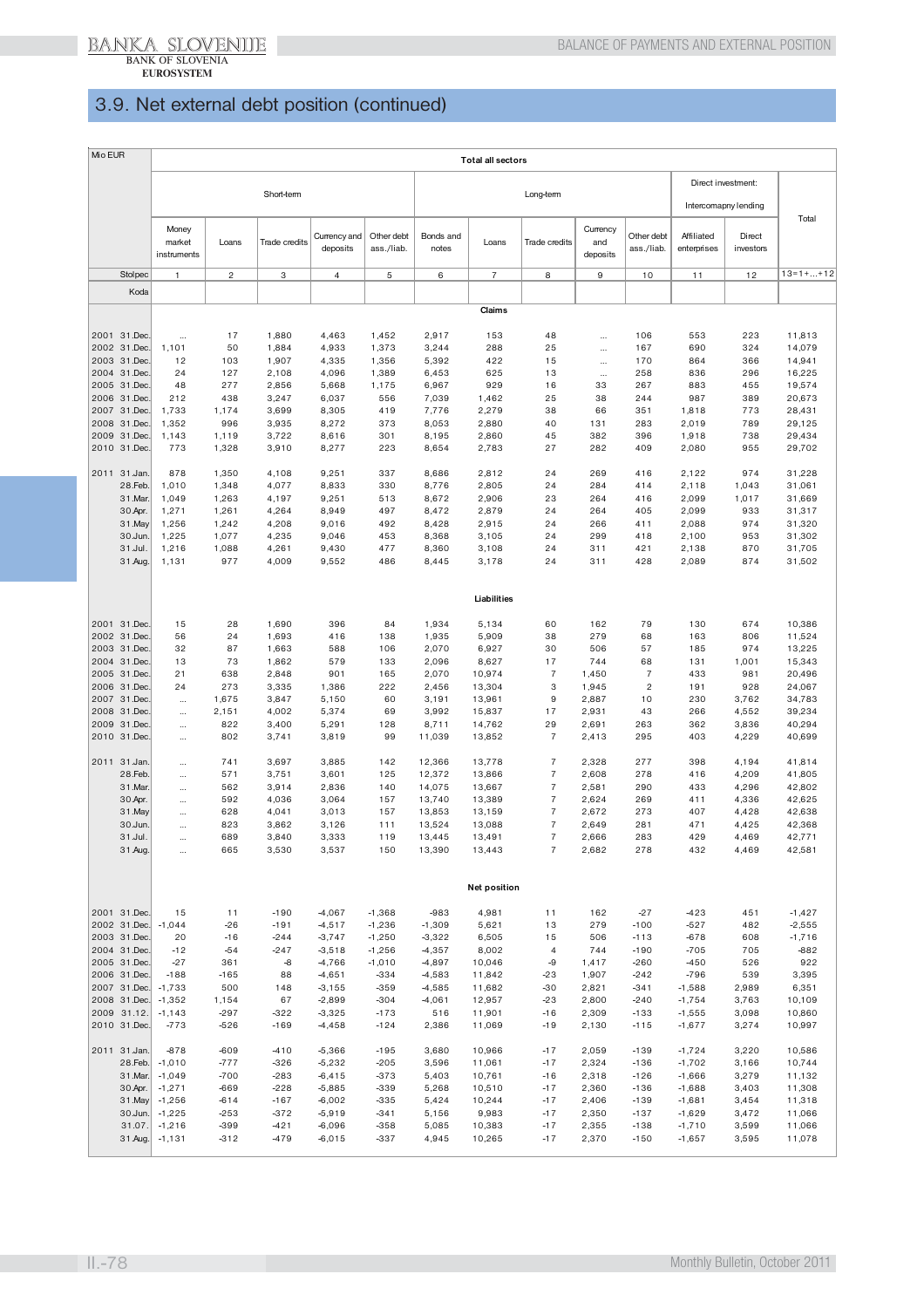|                                         |      | Total                                       | $20 = 6 + 12 + 19$            |      |                                     |                | 3,706<br>4,275                                                                           | 5,381                       |                |                |                                                    | 6,165<br>6,459<br>6,012<br>9,490 |                                     | 1,097          | 1,178                                 | 1,657<br>1,875 |                | 2,007          |                     | 2,462<br>2,883     |                                            |                | 2,609<br>3,097    | 3,724                                                                | 4,290             | 4,452          | 5,550          | 6,607                                                                                                       |
|-----------------------------------------|------|---------------------------------------------|-------------------------------|------|-------------------------------------|----------------|------------------------------------------------------------------------------------------|-----------------------------|----------------|----------------|----------------------------------------------------|----------------------------------|-------------------------------------|----------------|---------------------------------------|----------------|----------------|----------------|---------------------|--------------------|--------------------------------------------|----------------|-------------------|----------------------------------------------------------------------|-------------------|----------------|----------------|-------------------------------------------------------------------------------------------------------------|
|                                         |      | Total                                       | $\frac{0}{1}$                 |      |                                     | 595            | 722                                                                                      | 910                         | 999            | 895            |                                                    | $1,045$<br>$1,312$               |                                     |                | $\circ\circ\circ\circ\circ\circ\circ$ |                |                |                |                     |                    |                                            | 595            |                   | $722$<br>$999$<br>$995$<br>$895$                                     |                   |                | 1,045          | 1,312                                                                                                       |
|                                         |      | Other                                       | $\frac{8}{1}$                 |      |                                     |                | 00000000                                                                                 |                             |                |                |                                                    |                                  |                                     |                | 00000000                              |                |                |                |                     |                    |                                            |                |                   |                                                                      |                   |                |                |                                                                                                             |
|                                         |      | Arears                                      | $\overline{1}$                |      |                                     |                | 00000000                                                                                 |                             |                |                |                                                    |                                  |                                     |                | 00000000                              |                |                |                |                     |                    |                                            |                | $\blacksquare$    | $\mathcal{A}$                                                        | $\blacksquare$    | $\,$           | $\mathbf{I}$   |                                                                                                             |
| Direct investment: Intercompany lending | Debt | liabilities to<br>investors<br>direct       | $\frac{6}{1}$                 |      |                                     | 388            | 544<br>724<br>756                                                                        |                             |                | 744            | 881                                                | 1,136                            |                                     |                | $\circ\circ\circ\circ\circ\circ\circ$ |                |                |                |                     |                    |                                            | 388            |                   | 544<br>724                                                           | 756               | 744            | 881            | 1,136                                                                                                       |
|                                         |      | Other                                       | $\frac{10}{10}$               |      |                                     |                | $\circ\circ\circ\circ\circ\circ\circ$                                                    |                             |                |                |                                                    |                                  |                                     |                | 00000000                              |                |                |                |                     |                    |                                            |                | $\,$              | $\mathbf{u}$                                                         |                   |                |                |                                                                                                             |
|                                         |      | Arrears                                     | $\frac{4}{3}$                 |      |                                     |                | 00000000                                                                                 |                             |                |                |                                                    |                                  |                                     |                | 00000000                              |                |                |                |                     |                    |                                            |                | $\mathcal{A}$     | $\sim$ 1                                                             | $\sim$            | $\mathcal{A}$  | $\sim$ 1       | $\mathbf{I}$                                                                                                |
|                                         | Debt | liabilities to<br>enterprises<br>affiliated | $\frac{8}{1}$                 |      |                                     | 207            | 178                                                                                      |                             |                |                |                                                    | 243<br>151<br>176<br>176         |                                     |                | 00000000                              |                |                |                |                     |                    |                                            | 207            |                   | $178$<br>$186$<br>$245$<br>$164$<br>$176$                            |                   |                |                |                                                                                                             |
|                                         |      | Total                                       | $= 7 +  + 1$<br>$\frac{2}{1}$ |      |                                     | 1,741          | 2,083                                                                                    | 2,968                       | 3,347          | 3,726          | 4,811                                              | 5,895                            |                                     | 1,097          | 1,178                                 | 1,657          | 1,875          | 2,007          | 2,462               | 2,883              |                                            | 644            | 905               | 1,311                                                                |                   |                |                | $1,472$<br>$1,719$<br>$2,350$<br>$2,350$<br>$3,012$                                                         |
|                                         |      | Other debt<br>liabilities                   | $\overline{1}$                |      | <b>Gross External Debt Position</b> | 140            |                                                                                          | $134$<br>118                | $\overline{9}$ |                | $\begin{array}{c} 30 \\ 30 \\ 30 \\ 5 \end{array}$ |                                  | Public and Publicly Guaranteed Debt |                | $\circ\circ\circ\circ$                |                |                |                | $\circ \circ \circ$ |                    | Non-guaranteed privat sector external debt | 140            | 134               | $118$                                                                |                   |                | 98887          |                                                                                                             |
|                                         |      | Trade credits                               | $\frac{1}{2}$                 |      |                                     |                | <b>PO</b><br>66                                                                          | 82<br>87                    |                | 115            | 101                                                | 87                               |                                     |                | 0 0 0 0 0 0 0                         |                |                |                |                     |                    |                                            |                |                   | $\frac{4}{9}$ $\frac{2}{9}$ $\frac{2}{9}$                            |                   |                | $115$<br>$101$ | $\overline{8}$                                                                                              |
| $Long - term$                           |      | Currency and<br>deposits                    | တ                             |      |                                     |                | $\circ$ $\circ$                                                                          | $\circ\circ\circ\circ\circ$ |                |                |                                                    |                                  |                                     |                | $\circ\circ\circ\circ\circ\circ\circ$ |                |                |                |                     |                    |                                            |                |                   | $\,$                                                                 | $\,$              | $\,$           |                |                                                                                                             |
|                                         |      | Loans                                       | ${}^{\circ}$                  |      |                                     | 1,496          | 1,851                                                                                    | 1,957                       | 2,151          |                |                                                    | 2,433<br>3,134<br>3,983          |                                     | 1,091          | 1,173                                 | 890            | 912            | 967            | 1,0.31              | 1,195              |                                            | 405            | 678               | 1,067                                                                | 1,239             | 1,466          | 2,103          | 2,788                                                                                                       |
|                                         |      | Bonds and<br>notes                          | N                             |      |                                     |                |                                                                                          |                             |                |                |                                                    |                                  |                                     |                |                                       |                |                | 1,040          |                     | $1,431$<br>$1,688$ |                                            |                |                   | 5<br>5 5 5 5 7 5 6 7                                                 |                   |                |                |                                                                                                             |
|                                         |      | Total                                       | $= 1 +  + 5$<br>$\circ$       |      |                                     |                | $\begin{array}{cccc}\n 1.371 \\ 7.470 \\ 1.503 \\ 1.638 \\ 2.453 \\ 2.283\n \end{array}$ |                             |                |                |                                                    |                                  |                                     |                | $\circ\circ\circ\circ\circ\circ\circ$ |                |                |                |                     |                    |                                            |                |                   |                                                                      |                   |                |                | $\begin{array}{cccc}\n & 3.71 \\ & 3.70 \\ & 4.503 \\ & 5.835 \\ & 6.763 \\ & 7.683 \\ & 8.35\n\end{array}$ |
| Short-term                              |      | Other debt<br>liabilities                   | LO                            |      |                                     |                | $\circ \circ \circ \circ \circ \circ \underset{\omega}{\circ} \circ$                     |                             |                |                |                                                    |                                  |                                     |                | 00000000                              |                |                |                |                     |                    |                                            |                |                   | $\circ \circ \circ \circ \circ \circ \underset{\omega}{\circ} \circ$ |                   |                |                |                                                                                                             |
|                                         |      | Trade credits                               | 4                             |      |                                     |                |                                                                                          |                             |                |                |                                                    |                                  |                                     |                | $\circ\circ\circ\circ\circ\circ\circ$ |                |                |                |                     |                    |                                            |                |                   |                                                                      |                   |                |                |                                                                                                             |
|                                         |      | Currency and<br>deposits                    | S                             |      |                                     |                | $140$<br>$171$                                                                           |                             | 0.78804        |                |                                                    |                                  |                                     |                | 00000000                              |                |                |                |                     |                    |                                            |                |                   | 75878870                                                             |                   |                |                |                                                                                                             |
|                                         |      | Loans                                       | $\sim$                        |      |                                     |                | 4 9 2 7 8 9 7 4                                                                          |                             |                |                |                                                    |                                  |                                     |                | 00000000                              |                |                |                |                     |                    |                                            |                |                   | 4 9 2 7 8 9 7 4 9 7                                                  |                   |                |                |                                                                                                             |
|                                         |      | instruments<br>market<br>Money              | ÷                             |      |                                     |                | 00000000                                                                                 |                             |                |                |                                                    |                                  |                                     |                | 00000000                              |                |                |                |                     |                    |                                            |                |                   | 00000000                                                             |                   |                |                |                                                                                                             |
|                                         |      |                                             | Column                        | Code |                                     | 31.dec<br>1994 | 31.dec<br>1995                                                                           | 31.dec<br>1996              | 31.dec<br>1997 | 31.dec<br>1998 | 31.dec<br>1999                                     | 31.dec<br>2000                   |                                     | 31.dec<br>1994 | 31.dec<br>31.dec<br>1995              | 1996           | 31.dec<br>1997 | 31.dec<br>1998 | $31$ .dec<br>1999   | 31.dec<br>2000     |                                            | 31.dec<br>1994 | $31$ .dec<br>1995 | $31$ .dec<br>1996                                                    | $31$ .dec<br>1997 | 31.dec<br>1998 | 31.dec<br>1999 | 31.dec<br>2000                                                                                              |

3.10. Gross External Debt 1994 - 2000

3.10. Gross External Debt 1994 - 2000

#### BANKA SLOVENIJE BANK OF SLOVENIA **EUROSYSTEM**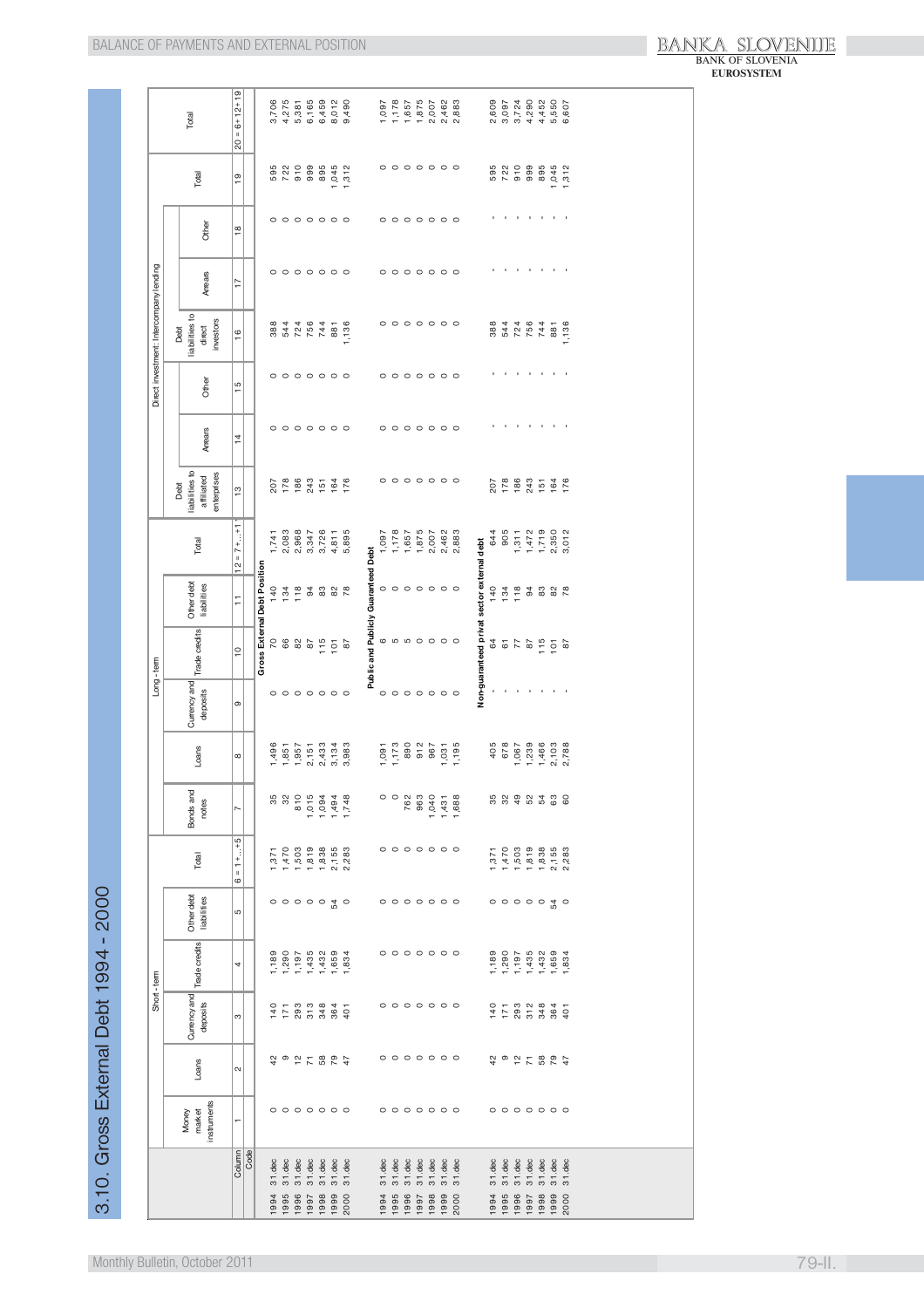**EUROSYSTEM**

# 3.11. Gross External Debt

| Millions of EUR              |                             |                      | Short-term                |                         |                                     |                                             |                    | Long-term      |                          |                                              |
|------------------------------|-----------------------------|----------------------|---------------------------|-------------------------|-------------------------------------|---------------------------------------------|--------------------|----------------|--------------------------|----------------------------------------------|
|                              | Money market<br>instruments | Loans                | Currency and<br>deposuits | Trade credits           | Other debt<br>liabilities           | Total                                       | Bonds and<br>notes | Loans          | Currency and<br>deposits | Trade credits                                |
| Stolpec                      | $\mathbf{1}$                | $\overline{c}$       | 3                         | $\overline{\mathbf{4}}$ | 5                                   | $6 = 1 +  + 5$                              | $\overline{7}$     | 8              | 9                        | 10                                           |
| Koda                         |                             |                      |                           |                         |                                     |                                             |                    |                |                          |                                              |
|                              |                             |                      |                           |                         | <b>Gross External Debt Position</b> |                                             |                    |                |                          |                                              |
|                              |                             |                      |                           |                         |                                     |                                             |                    |                |                          |                                              |
| 2001 31.Dec.<br>2002 31.Dec. | 15<br>56                    | 28<br>24             | 396                       | 1,690                   | 84                                  | 2,213                                       | 1,934              | 5,134          | 162                      | 60<br>38                                     |
| 2003 31.Dec.                 | 32                          | 87                   | 416<br>588                | 1,693<br>1,663          | 138<br>106                          | 2,327<br>2,475                              | 1,935<br>2,070     | 5,909<br>6,927 | 279<br>506               | 30                                           |
| 2004 31.Dec.                 | 13                          | 73                   | 579                       | 1,862                   | 133                                 | 2,659                                       | 2,096              | 8,627          | 744                      | 17                                           |
| 2005 31.Dec.                 | 21                          | 638                  | 901                       | 2,848                   | 165                                 | 4,573                                       | 2,070              | 10,974         | 1,450                    | $\overline{7}$                               |
| 2006 31.Dec.                 | 24                          | 273                  | 1,386                     | 3,335                   | 222                                 | 5,239                                       | 2,456              | 13,304         | 1,945                    | 3                                            |
| 2007 31.Dec.                 | $\cdots$                    | 1,675                | 5,150                     | 3,847                   | 60                                  | 10,732                                      | 3,191              | 13,961         | 2,887                    | 9                                            |
| 2008 31.Dec.                 | $\cdots$                    | 2,151                | 5,374                     | 4,002                   | 69                                  | 11,595                                      | 3,992              | 15,837         | 2,931                    | 17                                           |
| 2009 31.Dec.                 | $\ldots$                    | 822                  | 5,291                     | 3,400                   | 128                                 | 9,640                                       | 8,711              | 14,762         | 2,691                    | 29                                           |
| 2010 31.Dec.                 | $\ldots$                    | 802                  | 3,819                     | 3,741                   | 99                                  | 8,461                                       | 11,039             | 13,852         | 2,413                    | $\overline{7}$                               |
| 2011 31.Jan.                 | $\cdots$                    | 741                  | 3,885                     | 3,697                   | 142                                 | 8,465                                       | 12,366             | 13,778         | 2,328                    | $\overline{7}$                               |
| 28.Feb.                      | $\cdots$                    | 571                  | 3,601                     | 3,751                   | 125                                 | 8,048                                       | 12,372             | 13,866         | 2,608                    | $\overline{7}$                               |
| 31.Mar.                      | $\ldots$                    | 562                  | 2,836                     | 3,914                   | 140                                 | 7,453                                       | 14,075             | 13,667         | 2,581                    | $\overline{7}$                               |
| 30.Apr.                      | $\cdots$                    | 592                  | 3,064                     | 4,036                   | 157                                 | 7,849                                       | 13,740             | 13,389         | 2,624                    | $\overline{7}$                               |
| 31.May                       | $\cdots$                    | 628                  | 3,013                     | 4,041                   | 157                                 | 7,839                                       | 13,853             | 13,159         | 2,672                    | $\overline{7}$                               |
| 30.Jun.                      | $\ldots$                    | 823                  | 3,126                     | 3,862                   | 111                                 | 7,923                                       | 13,524             | 13,088         | 2,649                    | $\overline{7}$                               |
| 31.Jul.                      | $\cdots$                    | 689                  | 3,333                     | 3,840                   | 119                                 | 7,981                                       | 13,445             | 13,491         | 2,666                    | $\overline{7}$                               |
| 31.Aug.                      | $\cdots$                    | 665                  | 3,537                     | 3,530                   | 150                                 | 7,881                                       | 13,390             | 13,443         | 2,682                    | $\overline{7}$                               |
|                              |                             |                      |                           |                         |                                     |                                             |                    |                |                          |                                              |
|                              |                             |                      |                           |                         |                                     |                                             |                    |                |                          |                                              |
|                              |                             |                      |                           |                         | Public and Publicly Guaranteed Debt |                                             |                    |                |                          |                                              |
| 2001 31.Dec.                 | 3                           |                      | $\mathsf O$               |                         | 12                                  | 15                                          | 1,908              | 1,186          |                          |                                              |
| 2002 31.Dec.                 | 56                          | $\cdots$<br>$\cdots$ | 33                        | <br>                    | 10                                  | 99                                          | 1,894              | 1,248          | <br>                     |                                              |
| 2003 31.Dec.                 | 32                          | $\cdots$             | 30                        |                         | 8                                   | 70                                          | 2,008              | 1,453          |                          | <br>                                         |
| 2004 31.Dec.                 | 13                          | $\cdots$             | 36                        |                         | 8                                   | 57                                          | 1,865              | 1,824          |                          |                                              |
| 2005 31.Dec.                 | 21                          | $\cdots$             | 39                        |                         | 9                                   | 70                                          | 1,720              | 2,009          |                          |                                              |
| 2006 31.Dec.                 | 24                          | $\cdots$             | 45                        |                         | 9                                   | 77                                          | 2,108              | 2,167          |                          |                                              |
| 2007 31.Dec.                 | $\cdots$                    | 0                    | 3,588                     |                         |                                     | 3,588                                       | 2,832              | 1,676          |                          |                                              |
| 2008 31.Dec.                 | $\cdots$                    | $\cdots$             | 3,603                     |                         | $\cdots$                            | 3,603                                       | 3,552              | 1,949          |                          |                                              |
| 2009 31.Dec.                 | $\cdots$                    | $\cdots$             | 3,360                     | $\cdots$                | 0                                   | 3,360                                       | 8,208              | 2,156          |                          |                                              |
| 2010 31.Dec.                 | $\cdots$                    | 20                   | 2,125                     | $\ddotsc$               | $\cdots$                            | 2,145                                       | 9,864              | 4,235          |                          |                                              |
| 2011 31.Jan.                 | $\cdots$                    | 20                   | 2,264                     |                         | $\cdots$                            | 2,284                                       | 11,189             | 4,241          |                          |                                              |
| 28.Feb.                      | $\cdots$                    | 40                   | 1,938                     |                         | $\cdots$                            | 1,978                                       | 11,197             | 4,223          |                          |                                              |
| 31.Mar.                      | $\cdots$                    | 40                   | 1,321                     |                         | $\cdots$                            | 1,361                                       | 12,625             | 4,197          |                          |                                              |
| 30.Apr.                      | $\cdots$                    | 60                   | 1,731                     | $\cdots$                | $\cdots$                            | 1,791                                       | 12,305             | 4,200          | $\mathsf{O}\xspace$      |                                              |
| 31.May                       | $\cdots$                    | 60                   | 1,751                     |                         |                                     | 1,811                                       | 12,395             | 4,201          | 3                        |                                              |
| 30.Jun.                      | $\cdots$                    | 60                   | 1,955                     |                         | $\cdots$                            | 2,015                                       | 12,068             | 4,227          | 5                        |                                              |
| 31.Jul.<br>31.Aug.           | $\cdots$                    | 105<br>60            | 2,089<br>2,364            |                         |                                     | 2,194<br>2,424                              | 11,997<br>11,941   | 4,189<br>4,188 | 10<br>21                 |                                              |
|                              |                             |                      |                           |                         |                                     |                                             |                    |                |                          |                                              |
|                              |                             |                      |                           |                         |                                     |                                             |                    |                |                          |                                              |
|                              |                             |                      |                           |                         |                                     | Non-guaranteed private sector external debt |                    |                |                          |                                              |
| 2001 31.Dec.                 | 12                          | 28                   | 396                       | 1,690                   | 72                                  | 2,198                                       | 26                 | 3,948          | 162                      | 60                                           |
| 2002 31.Dec.                 | $\cdots$                    | 24                   | 383                       | 1,693                   | 128                                 | 2,227                                       | 41                 | 4,661          | 279                      | 38                                           |
| 2003 31.Dec.                 | $\cdots$                    | 87                   | 558                       | 1,663                   | 97                                  | 2,405                                       | 62                 | 5,474          | 506                      | 30                                           |
| 2004 31.Dec.                 | $\cdots$                    | 73                   | 543                       | 1,862                   | 125                                 | 2,603                                       | 231                | 6,803          | 744                      | 17                                           |
| 2005 31.Dec.                 | $\cdots$                    | 638                  | 862                       | 2,848                   | 156                                 | 4,503                                       | 350                | 8,966          | 1,450                    | $\overline{7}$                               |
| 2006 31.Dec.                 | $\ldots$                    | 273                  | 1,342                     | 3,335                   | 213                                 | 5,162                                       | 349                | 11,137         | 1,945                    | 3                                            |
| 2007 31.Dec.                 | $\cdots$                    | 1,675                | 1,563                     | 3,847                   | 60                                  | 7,145                                       | 359                | 12,285         | 2,887                    | 9                                            |
| 2008 31.Dec.                 | $\cdots$                    | 2,151                | 1,770                     | 4,002                   | 69                                  | 7,992                                       | 441                | 13,887         | 2,931                    | 17                                           |
| 2009 31.Dec.<br>2010 31.Dec. | $\cdots$                    | 822<br>782           | 1,931                     | 3,400                   | 128<br>99                           | 6,280                                       | 503                | 12,606         | 2,691                    | 29<br>$\overline{7}$                         |
|                              | $\cdots$                    |                      | 1,694                     | 3,741                   |                                     | 6,316                                       | 1,175              | 9,617          | 2,413                    |                                              |
| 2011 31.Jan.                 | $\cdots$                    | 721                  | 1,621                     | 3,697                   | 142                                 | 6,181                                       | 1,177              | 9,538          | 2,328                    | $\boldsymbol{7}$                             |
| 28.Feb.                      | $\cdots$                    | 531                  | 1,663                     | 3,751                   | 125                                 | 6,070                                       | 1,175              | 9,643          | 2,608                    | $\overline{7}$                               |
| 31.Mar.                      | $\ldots$                    | 522                  | 1,515                     | 3,914                   | 140                                 | 6,092                                       | 1,450              | 9,470          | 2,581                    | $\boldsymbol{7}$                             |
| 30.Apr.                      | $\cdots$                    | 532                  | 1,333                     | 4,036                   | 157                                 | 6,058                                       | 1,434              | 9,189          | 2,624                    | $\overline{\mathcal{I}}$                     |
| 31.May                       | $\cdots$                    | 568                  | 1,263                     | 4,041                   | 157                                 | 6,028                                       | 1,458              | 8,958          | 2,670                    | $\boldsymbol{7}$                             |
| 30.Jun.                      | $\ldots$                    | 763                  | 1,171                     | 3,862                   | 111                                 | 5,908                                       | 1,456              | 8,860          | 2,644                    | $\overline{7}$                               |
| 31.Jul.<br>31.Aug.           | $\cdots$                    | 584<br>605           | 1,245<br>1,172            | 3,840<br>3,530          | 119<br>150                          | 5,788<br>5,457                              | 1,448<br>1,449     | 9,302<br>9,255 | 2,656<br>2,661           | $\boldsymbol{7}$<br>$\overline{\mathcal{I}}$ |
|                              | $\ldots$                    |                      |                           |                         |                                     |                                             |                    |                |                          |                                              |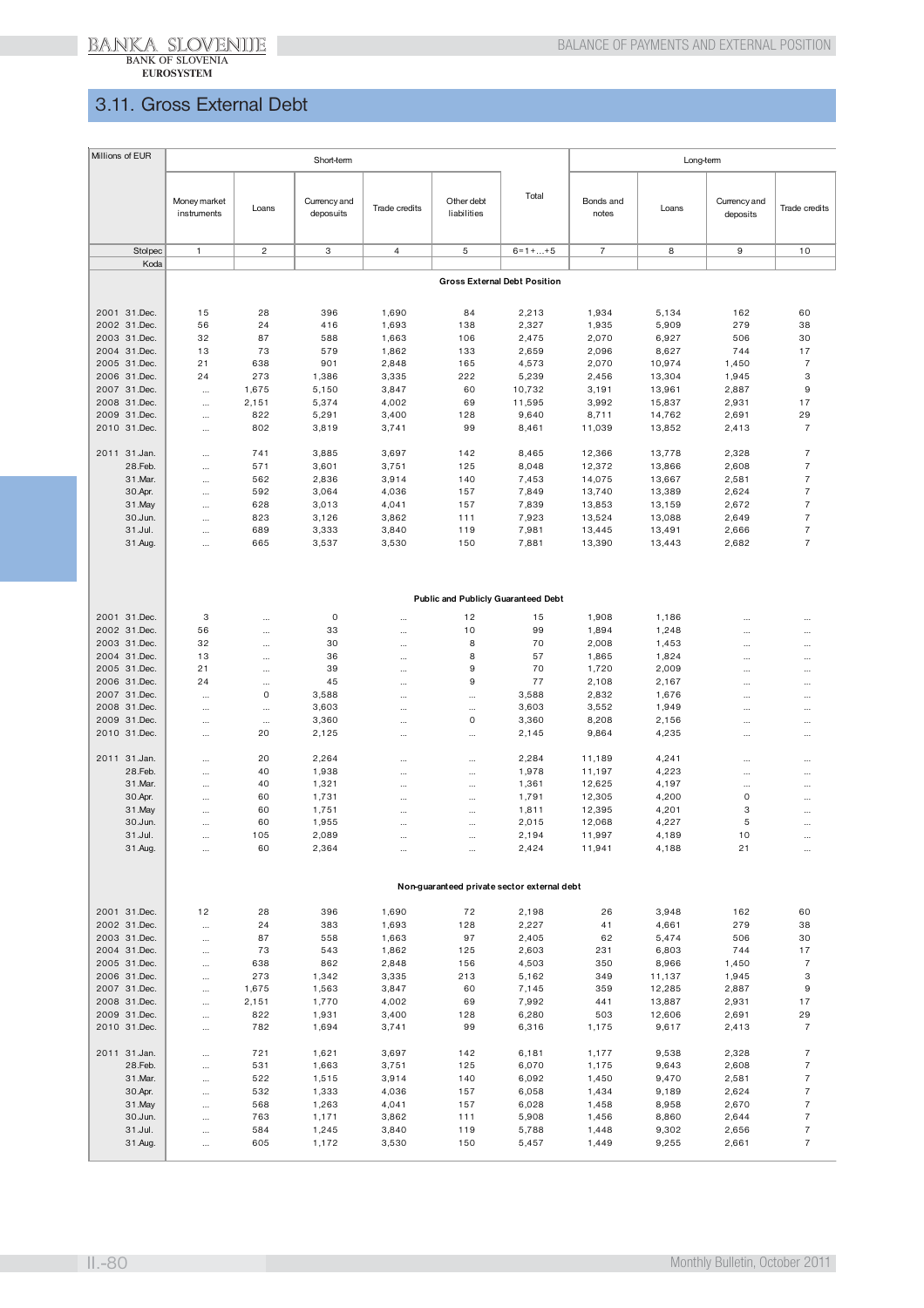|                      |                  |                              |                         |                       | Direct investment: Intercompany lending     |                                           |                |       |                  | Millions of EUR              |
|----------------------|------------------|------------------------------|-------------------------|-----------------------|---------------------------------------------|-------------------------------------------|----------------|-------|------------------|------------------------------|
|                      |                  |                              |                         |                       |                                             |                                           |                |       |                  |                              |
| Other debt           |                  | Debt liabilities             |                         |                       | Debt liabilities                            |                                           |                | Total | Total            |                              |
| liabilities          | Total            | to affiliated<br>enterprises | Arrears                 | Other                 | to direct<br>investors                      | Arrears                                   | Other          |       |                  |                              |
| 11                   | $12=7++11$       | 13                           | 14                      | 15                    | 16                                          | 17                                        | 18             | 19    | $20=6+12+19$     | Stolpec                      |
|                      |                  |                              |                         |                       |                                             |                                           |                |       |                  | Koda                         |
|                      |                  |                              |                         |                       | <b>Gross External Debt Position</b>         |                                           |                |       |                  |                              |
| 79                   | 7,369            | 130                          |                         | 130                   | 674                                         | $\sqrt{4}$                                | 670            | 804   | 10,386           | 2001 31.Dec.                 |
| 68                   | 8,229            | 163                          | $\mathsf{O}\xspace$     | 163                   | 806                                         | $\overline{7}$                            | 799            | 969   | 11,524           | 2002 31.Dec.                 |
| 57                   | 9,590            | 185                          | 0                       | 185                   | 974                                         | 8                                         | 966            | 1,160 | 13,225           | 2003 31.Dec.                 |
| 68                   | 11,552           | 131                          | 1                       | 131                   | 1,001                                       | 9                                         | 992            | 1,132 | 15,343           | 2004 31.Dec.                 |
| $\overline{7}$       | 14,509           | 433                          | $\mathsf O$             | 433                   | 981                                         | 5                                         | 976            | 1,415 | 20,496           | 2005 31.Dec.                 |
| $\overline{c}$       | 17,709           | 191                          | 12                      | 179                   | 928                                         | 31                                        | 897            | 1,119 | 24,067           | 2006 31.Dec.                 |
| 10<br>43             | 20,059           | 230                          | <br>0                   | 230                   | 3,762                                       | $\overline{\mathbf{c}}$<br>$\overline{4}$ | 3,759          | 3,992 | 34,783           | 2007 31.Dec.                 |
| 263                  | 22,820           | 266<br>362                   | 0                       | 266<br>362            | 4,552                                       | $\overline{4}$                            | 4,548<br>3,831 | 4,818 | 39,234           | 2008 31.Dec.<br>2009 31.Dec. |
| 295                  | 26,455<br>27,606 | 403                          | 0                       | 403                   | 3,836<br>4,229                              | $\overline{7}$                            | 4,222          | 4,198 | 40,294<br>40,699 | 2010 31.Dec.                 |
|                      |                  |                              |                         |                       |                                             |                                           |                | 4,632 |                  |                              |
| 277                  | 28,756           | 398                          | 0                       | 398                   | 4,194                                       | 10                                        | 4,185          | 4,592 | 41,814           | 2011 31.Jan.                 |
| 278                  | 29,132           | 416                          | $\overline{\mathbf{c}}$ | 415                   | 4,209                                       | 10                                        | 4,199          | 4,625 | 41,805           | 28.Feb.                      |
| 290                  | 30,620           | 433                          | $\overline{\mathbf{c}}$ | 431                   | 4,296                                       | 9                                         | 4,287          | 4,729 | 42,802           | 31.Mar.                      |
| 269                  | 30,028           | 411                          | $\overline{\mathbf{c}}$ | 409                   | 4,336                                       | 10                                        | 4,326          | 4,747 | 42,625           | 30.Apr.                      |
| 273                  | 29,964           | 407                          | $\overline{\mathbf{c}}$ | 405                   | 4,428                                       | 10                                        | 4,418          | 4,835 | 42,638           | 31.May                       |
| 281                  | 29,549           | 471                          | 1                       | 470                   | 4,425                                       | 13                                        | 4,412          | 4,896 | 42,368           | 30.Jun.                      |
| 283                  | 29,892           | 429                          | 1                       | 427                   | 4,469                                       | 5                                         | 4,464          | 4,897 | 42,771           | 31.Jul.                      |
| 278                  | 29,799           | 432                          | 0                       | 432                   | 4,469                                       | 3                                         | 4,466          | 4,901 | 42,581           | 31.Aug.                      |
|                      |                  |                              |                         |                       | Public and Publicly Guaranteed Debt         |                                           |                |       |                  |                              |
|                      |                  |                              |                         |                       |                                             |                                           |                |       |                  |                              |
| $\cdots$             | 3,095            |                              |                         |                       | $\ddotsc$                                   |                                           |                |       | 3,109            | 2001 31.Dec.<br>2002 31.Dec. |
| $\cdots$             | 3,142<br>3,461   |                              |                         |                       | $\ddotsc$                                   |                                           |                |       | 3,241<br>3,531   | 2003 31.Dec.                 |
| $\cdots$             | 3,689            | $\cdots$                     |                         |                       | $\ddotsc$                                   |                                           |                |       | 3,745            | 2004 31.Dec.                 |
| $\cdots$             | 3,729            | $\cdots$                     |                         |                       |                                             |                                           |                |       | 3,799            | 2005 31.Dec.                 |
| $\cdots$<br>$\cdots$ | 4,275            | $\cdots$<br>$\cdots$         | <br>                    | $\cdots$<br>$\ddotsc$ | $\ddotsc$<br>$\ddotsc$                      | <br>                                      | <br>           | <br>  | 4,352            | 2006 31.Dec                  |
| $\cdots$             | 4,508            |                              |                         |                       | $\ddotsc$                                   | $\cdots$                                  | $\cdots$       |       | 8,096            | 2007 31.Dec.                 |
| 32                   | 5,533            | $\cdots$                     |                         | $\ddotsc$             | $\ddotsc$                                   |                                           |                |       | 9,137            | 2008 31.Dec.                 |
| 238                  | 10,602           | $\cdots$                     | $\cdots$                |                       | $\ddotsc$                                   |                                           |                |       | 13,962           | 2009 31.Dec                  |
| 252                  | 14,351           |                              |                         |                       | $\ddotsc$                                   |                                           |                |       | 16,496           | 2010 31.Dec.                 |
| 248                  | 15,678           |                              |                         |                       | $\ddotsc$                                   |                                           |                |       | 17,962           | 2011 31.Jan.                 |
| 250                  | 15,670           |                              |                         | $\cdots$              | $\ddotsc$                                   |                                           |                |       | 17,648           | 28.Feb.                      |
| 245                  | 17,068           |                              |                         |                       |                                             | $\cdots$                                  | $\cdots$       |       | 18,428           | 31.Mar.                      |
| 240                  | 16,745           |                              |                         |                       |                                             |                                           | $\cdots$       |       | 18,536           | 30.Apr.                      |
| 243                  | 16,842           |                              |                         |                       | $\ddotsc$                                   | $\cdots$                                  | $\cdots$       |       | 18,653           | 31.May                       |
| 249                  | 16,549           |                              |                         |                       |                                             |                                           |                |       | 18,564           | 30.Jun.                      |
| 252                  | 16,449           | $\cdots$                     |                         |                       |                                             |                                           | $\cdots$       |       | 18,642           | 31.Jul.                      |
| 250                  | 16,399           | $\cdots$                     |                         |                       |                                             | $\cdots$                                  |                |       | 18,823           | 31.Aug.                      |
|                      |                  |                              |                         |                       | Non-guaranteed private sector external debt |                                           |                |       |                  |                              |
| 79                   | 4,274            | 130                          | $\cdots$                | 130                   | 674                                         | $\overline{\mathbf{4}}$                   | 670            | 804   | 7,276            | 2001 31.Dec.                 |
| 68                   | 5,087            | 163                          | 0                       | 163                   | 806                                         | $\overline{7}$                            | 799            | 969   | 8,283            | 2002 31.Dec.                 |
| 57                   | 6,129            | 185                          | 0                       | 185                   | 974                                         | 8                                         | 966            | 1,160 | 9,694            | 2003 31.Dec.                 |
| 68                   | 7,863            | 131                          | 1                       | 131                   | 1,001                                       | 9                                         | 992            | 1,132 | 11,598           | 2004 31.Dec.                 |
| $\sqrt{7}$           | 10,780           | 433                          | $\mathsf{O}\xspace$     | 433                   | 981                                         | 5                                         | 976            | 1,415 | 16,697           | 2005 31.Dec.                 |
| $\sqrt{2}$           | 13,435           | 191                          | 12                      | 179                   | 928                                         | 31                                        | 897            | 1,119 | 19,715           | 2006 31.Dec.                 |
| 10                   | 15,550           | 230                          |                         | 230                   | 3,762                                       | $\boldsymbol{2}$                          | 3,759          | 3,992 | 26,687           | 2007 31.Dec.                 |
| 11                   | 17,287           | 266                          | 0                       | 266                   | 4,552                                       | $\overline{4}$                            | 4,548          | 4,818 | 30,097           | 2008 31.Dec.                 |
| 25                   | 15,854           | 362                          | 0                       | 362                   | 3,836                                       | 4                                         | 3,831          | 4,198 | 26,332           | 2009 31.Dec.                 |
| 43                   | 13,255           | 403                          | 0                       | 403                   | 4,229                                       | $\overline{7}$                            | 4,222          | 4,632 | 24,203           | 2010 31.Dec.                 |
| 29                   | 13,078           | 398                          | 0                       | 398                   | 4,194                                       | 10                                        | 4,185          | 4,592 | 23,851           | 2011 31.Jan.                 |
| 28                   | 13,462           | 416                          | $\overline{\mathbf{c}}$ | 415                   | 4,209                                       | 10                                        | 4,199          | 4,625 | 24,157           | 28.Feb.                      |
| 44                   | 13,552           | 433                          | $\overline{\mathbf{c}}$ | 431                   | 4,296                                       | 9                                         | 4,287          | 4,729 | 24,373           | 31.Mar.                      |
| 29                   | 13,284           | 411                          | $\overline{\mathbf{c}}$ | 409                   | 4,336                                       | 10                                        | 4,326          | 4,747 | 24,089           | 30.Apr.                      |
| 29                   | 13,122           | 407                          | $\overline{\mathbf{c}}$ | 405                   | 4,428                                       | 10                                        | 4,418          | 4,835 | 23,985           | 31.May                       |
| 32                   | 13,000           | 471                          | $\mathbf{1}$            | 470                   | 4,425                                       | 13                                        | 4,412          | 4,896 | 23,804           | 30.Jun.                      |
| 31                   | 13,444           | 429                          | $\mathbf{1}$            | 427                   | 4,469                                       | 5                                         | 4,464          | 4,897 | 24,129           | 31.Jul.                      |
| 28                   | 13,400           | 432                          | 0                       | 432                   | 4,469                                       | 3                                         | 4,466          | 4,901 | 23,757           | 31.Aug.                      |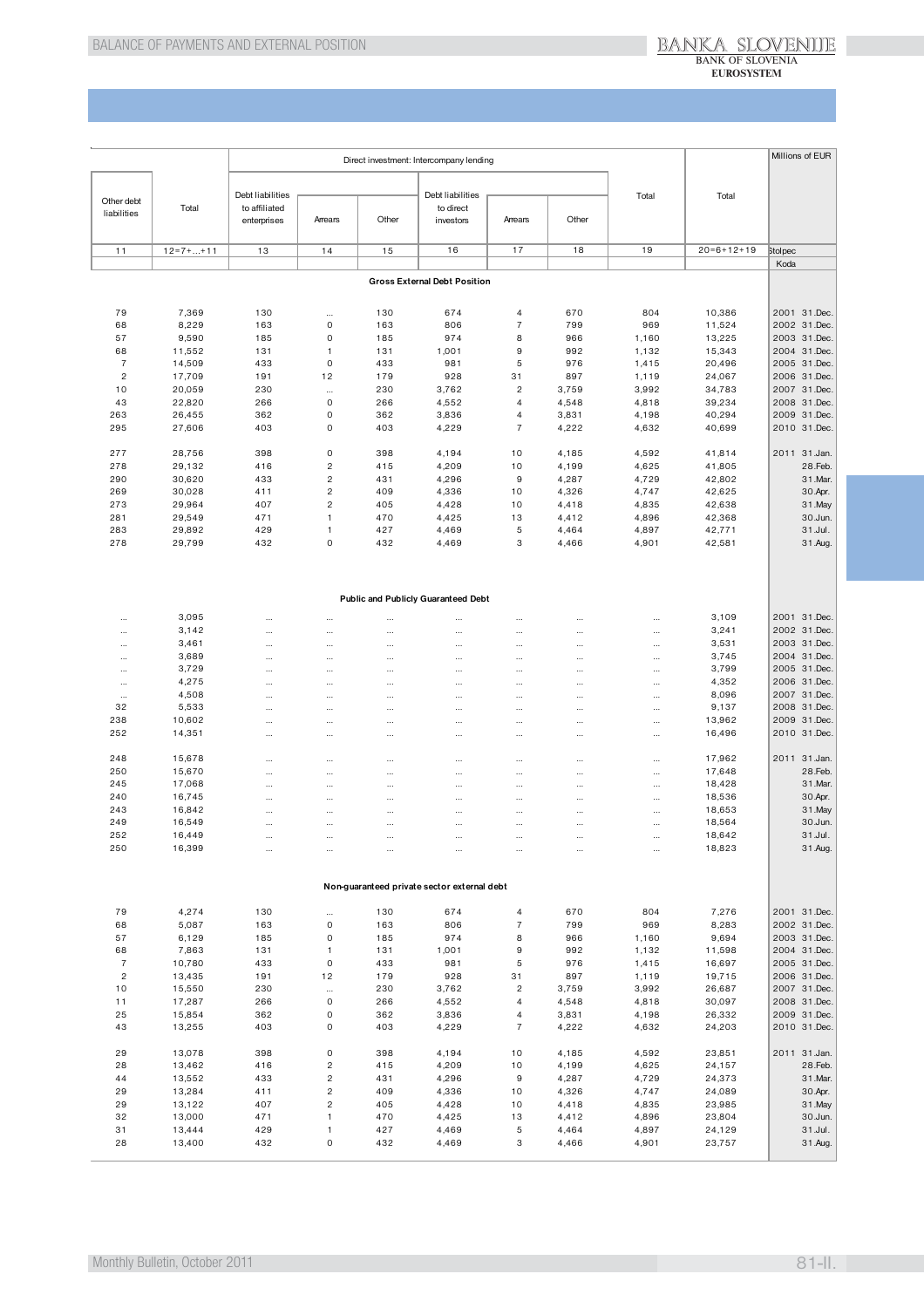BANK OF SLOVENIA **EUROSYSTEM**

# 3.12. International reserves

|              | Millions of EUR  |                |                |                                 | Bank of Slovenia   |                  |                         |
|--------------|------------------|----------------|----------------|---------------------------------|--------------------|------------------|-------------------------|
|              |                  |                |                | Total reserves (including gold) |                    |                  |                         |
|              |                  |                |                | Reserve                         | Foreign            | Financial        | Total                   |
|              |                  | Gold           | SDR's          | position in IMF                 | exchange           | derivatives      |                         |
|              | Column           | 1              | $\overline{2}$ | $\overline{3}$                  | 4                  | 5                | $6 = 1 + 2 + 3 + 4 + 5$ |
|              | Code             |                |                |                                 |                    |                  |                         |
| 1994         | 31.Dec<br>31.Dec | 0.1<br>0.1     | 0.1            | 15.3                            | 1,206.5            |                  | 1,222.0                 |
| 1995<br>1996 | 31.Dec           | 0.1            | 0.0<br>0.1     | 14.9<br>14.9                    | 1,405.9<br>1,837.9 | <br>             | 1,420.9<br>1,853.0      |
| 1997         | 31.Dec           | 0.1            | 0.1            | 15.7                            | 2,987.3            |                  | 3,003.1                 |
| 1998         | 31.Dec           | 0.1            | 0.2            | 55.8                            | 3,048.5            |                  | 3,104.6                 |
| 1999         | 31.Dec           | 0.1            | 1.6            | 107.3                           | 3,050.3            |                  | 3,159.3                 |
| 2000         | 31.Dec           | 0.1            | 4.0            | 88.5                            | 3,343.3            |                  | 3,435.9                 |
| 2001         | 31.Dec           | 76.2           | 5.7            | 91.3                            | 4,810.5            |                  | 4,983.7                 |
| 2002         | 31.Dec<br>31.Dec | 79.9           | 6.7            | 115.9                           | 6,578.9            |                  | 6,781.4                 |
| 2003<br>2004 | 31.Dec           | 80.9<br>77.8   | 7.3<br>8.2     | 115.7<br>87.9                   | 6,675.0            |                  | 6,878.9                 |
| 2005         | 31.Dec           | 70.4           | 9.8            | 43.6                            | 6,367.9<br>6,770.7 | <br>             | 6,541.8<br>6,894.6      |
| 2006         | 31.Dec           | 78.4           | 9.3            | 27.8                            | 5,304.5            |                  | 5,420.0                 |
| 2007         | 31.Dec           | 58.2           | 8.6            | 17.1                            | 639.9              |                  | 723.8                   |
| 2008         | 31.Dec           | 63.6           | 8.5            | 33.2                            | 582.0              |                  | 687.2                   |
| 2009         | 31.Dec           | 78.3           | 215.7          | 45.8                            | 414.0              | $-4.8$           | 749.1                   |
| 2010         | 31.Dec           | 108.0          | 229.5          | 59.1                            | 406.2              | 0.3              | 803.2                   |
| 2007         | 30.Sep           | 53.3           | 8.9            | 17.5                            | 726.9              |                  | 806.6                   |
|              | 31.Oct           | 56.0           | 8.8            | 17.3                            | 705.1              | <br>             | 787.2                   |
|              | 30.Nov           | 54.4           | 8.5            | 17.2                            | 715.6              |                  | 795.6                   |
|              | 31.Dec           | 58.2           | 8.6            | 17.1                            | 639.9              |                  | 723.8                   |
|              |                  |                |                |                                 |                    |                  |                         |
| 2008         | 31.Jan           | 63.6           | 8.5            | 16.1                            | 640.3              |                  | 728.5                   |
|              | 29.Feb           | 65.5           | 8.4            | 15.0                            | 600.5              |                  | 689.3                   |
|              | 31.Mar<br>30.Apr | 60.6<br>57.3   | 8.5<br>8.2     | 14.7<br>14.7                    | 687.7<br>608.6     |                  | 771.5<br>688.8          |
|              | 31.May           | 58.4           | 8.1            | 17.9                            | 589.3              | <br>             | 673.7                   |
|              | 30.Jun           | 60.5           | 8.1            | 17.7                            | 601.4              |                  | 687.6                   |
|              | 31.Jul           | 60.1           | 8.1            | 17.7                            | 678.5              |                  | 764.5                   |
|              | 31.Aug           | 57.8           | 8.2            | 18.2                            | 589.6              |                  | 673.9                   |
|              | 30.Sep           | 64.1           | 8.4            | 18.6                            | 617.7              |                  | 708.9                   |
|              | 31.Oct           | 58.6           | 8.9            | 19.7                            | 631.3              |                  | 718.5                   |
|              | 30.Nov<br>31.Dec | 65.4           | 9.0            | 35.3                            | 633.6              |                  | 743.4                   |
|              |                  | 63.6           | 8.5            | 33.2                            | 582.0              |                  | 687.2                   |
| 2009         | 31.Jan           | 73.3           | 8.9            | 35.0                            | 610.9              | $-2.3$           | 725.9                   |
|              | 28.Feb           | 77.0           | 8.9            | 34.9                            | 524.2              | $-1.8$           | 643.2                   |
|              | 31.Mar           | 70.6           | 8.6            | 33.8                            | 481.4              | 7.8              | 602.1                   |
|              | 30.Apr           | 68.0           | 8.6            | 34.0                            | 491.5              | 0.6              | 602.7                   |
|              | 31.May<br>30.Jun | 70.7           | 8.3            | 45.8                            | 407.8              | 0.5              | 533.2                   |
|              | 31.Jul           | 68.1<br>67.9   | 8.4<br>8.4     | 46.3<br>46.2                    | 417.0<br>472.4     | $-0.7$<br>$-1.5$ | 539.0<br>593.4          |
|              | 31.Aug           | 68.0           | 196.6          | 46.1                            | 439.6              | $-1.7$           | 748.7                   |
|              | 30.Sep           | 69.9           | 214.2          | 45.5                            | 420.6              | 2.4              | 752.6                   |
|              | 31.Oct           | 71.8           | 212.8          | 45.2                            | 412.7              | 3.7              | 746.3                   |
|              | 30.Nov           | 80.0           | 212.4          | 45.1                            | 401.4              | 0.2              | 739.1                   |
|              | 31.Dec           | 78.3           | 215.7          | 45.8                            | 414.0              | $-4.8$           | 749.1                   |
| 2010         | 31.Jan           | 78.9           | 220.6          | 46.8                            | 376.4              | $-8.6$           | 714.1                   |
|              | 28.Feb           | 83.5           | 223.9          | 47.5                            | 367.2              |                  | 722.1                   |
|              | 31.Mar           | 84.1           | 223.6          | 47.4                            | 367.9              | $\ddotsc$        | 723.1                   |
|              | 30.Apr           | 90.5           | 225.3          | 47.8                            | 342.0              |                  | 705.6                   |
|              | 31.May           | 99.6           | 237.4          | 50.4                            | 418.5              |                  | 806.0                   |
|              | 30.Jun           | 103.3          | 238.8          | 50.7                            | 444.4              | 0.8              | 838.0                   |
|              | $31$ .Jul        | 91.7           | 231.1          | 49.1                            | 439.6              | 8.8              | 820.4                   |
|              | 31.Aug<br>30.Sep | 100.4          | 236.0<br>226.1 | 60.8                            | 430.7              | 4.8              | 832.7                   |
|              | 31.Oct           | 98.1<br>99.3   | 225.0          | 58.2<br>58.0                    | 390.0<br>366.0     | $-1.4$<br>$-1.1$ | 771.1<br>747.1          |
|              | 30.Nov           | 108.7          | 232.5          | 60.0                            | 401.2              | $-1.2$           | 801.3                   |
|              | 31.Dec           | 108.0          | 229.5          | 59.1                            | 406.2              | 0.3              | 803.2                   |
|              |                  |                |                |                                 |                    |                  |                         |
| 2011         | 31.Jan           | 99.2           | 226.4          | 69.7                            | 374.9              | 0.3              | 770.5                   |
|              | 28.Feb<br>31.Mar | 104.4          | 225.5          | 55.4                            | 366.3              | 1.7              | 753.2                   |
|              | 30.Apr           | 103.1<br>106.2 | 209.4<br>204.5 | 85.5<br>83.5                    | 356.3<br>331.5     | 5.1<br>10.6      | 759.4<br>736.4          |
|              | 31.May           | 109.3          | 207.7          | 88.8                            | 342.2              | 1.9              | 749.9                   |
|              | 30.Jun           | 106.8          | 231.0          | 88.7                            | 318.8              | 2.6              | 747.8                   |
|              | $31$ .Jul        | 116.9          | 234.5          | 90.0                            | 335.8              | 1.1              | 778.3                   |
|              | 31.Aug           | 128.4          | 232.3          | 89.2                            | 316.7              |                  | 766.6                   |
|              | 30.Sep           | 123.5          | 241.4          | 92.7                            | 304.8              | $-2.1$           | 760.2                   |
|              |                  |                |                |                                 |                    |                  |                         |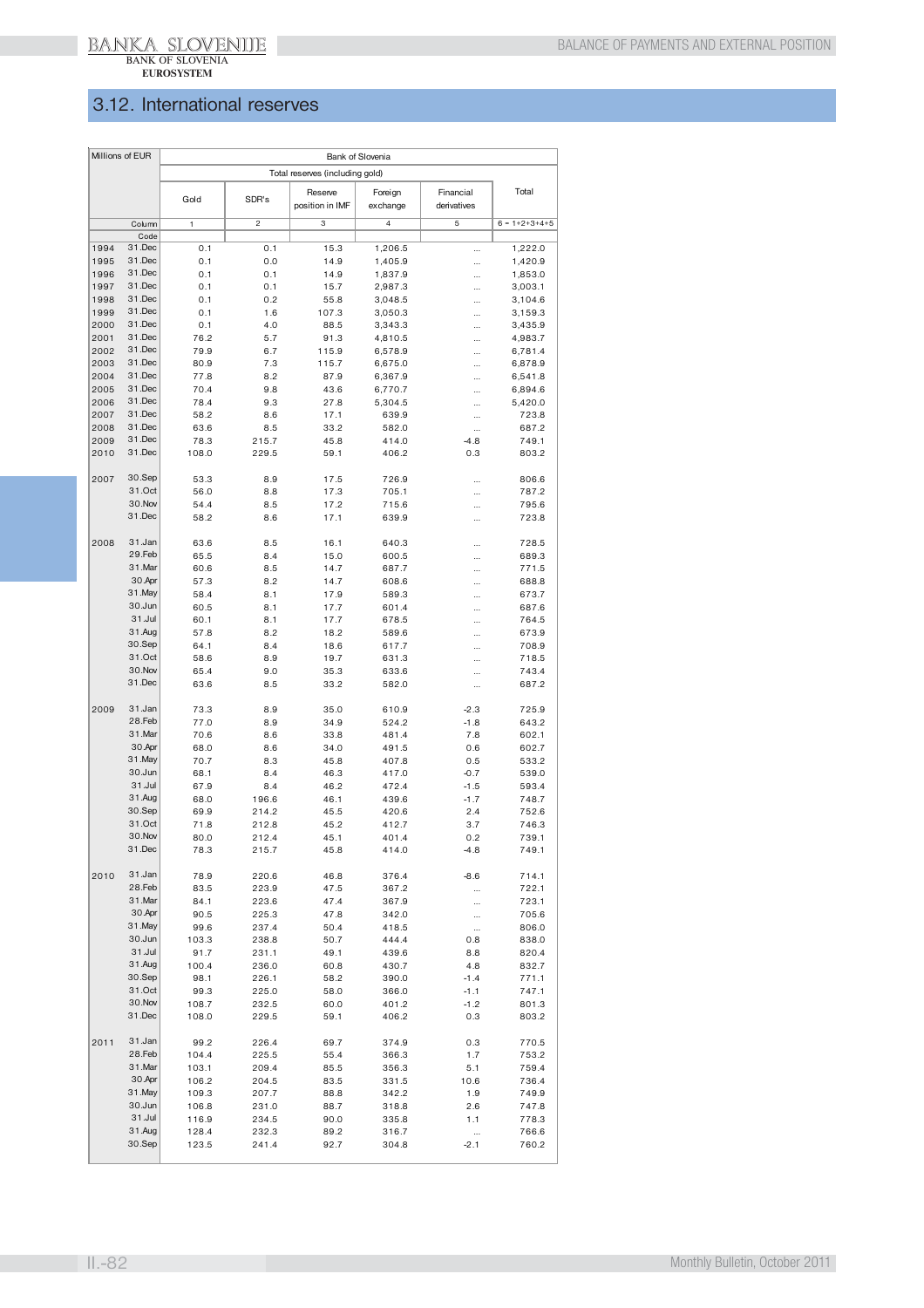### 4.1. Non-financial and Financial Accounts (ESA 95) of the General Government sector

|                                                                                              | 2007      | 2008                | 2009           | 2010         | 2007       | 2008          | 2009             | 2010       |
|----------------------------------------------------------------------------------------------|-----------|---------------------|----------------|--------------|------------|---------------|------------------|------------|
|                                                                                              |           |                     | miljon eur     |              |            |               | share in GDP (%) |            |
| NON-FINANCIAL ACCOUNT                                                                        |           |                     |                |              |            |               |                  |            |
| Deficit (-) or surplus (+)                                                                   | $-16$     | $-695$              | $-2,146$       | $-2,071$     | 0.0        | $-1.9$        | $-6.1$           | $-5.8$     |
| Total revenue                                                                                | 14,665    | 15,797              | 15,258         | 15,676       | 42.4       | 42.4          | 43.2             | 44.3       |
| Total current revenue                                                                        | 14,520    | 15,701              | 15,120         | 15,555       | 42.0       | 42.1          | 42.8             | 43.9       |
| Current taxes on income, wealth                                                              | 3,168     | 3,320               | 2,931          | 2,918        | 9.2        | 8.9           | 8.3              | 8.2        |
| Taxes on production and imports                                                              | 5,016     | 5,225               | 4,995          | 5,066        | 14.5       | 14.0          | 14.1             | 14.3       |
| Property income                                                                              | 247       | 327                 | 189            | 254          | 0.7        | 0.9           | 0.5              | 0.7        |
| Social contributions                                                                         | 4,814     | 5,326               | 5,388          | 5,495        | 13.9       | 14.3          | 15.3             | 15.5       |
| Market output, output for own final use and payments                                         | 901       | 996                 | 999            | 1,066        | 2.6        | 2.7           | 2.8              | 3.0        |
| for other non-market output                                                                  | 376       | 508                 | 619            |              |            |               | 1.8              | 2.1        |
| Other current transfers<br>Total capital revenue                                             | 145       | 96                  | 138            | 756<br>122   | 1.1<br>0.4 | 1.4<br>0.3    | 0.4              | 0.3        |
| Capital taxes                                                                                | 9         | 11                  | 11             | 14           | 0.0        | 0.0           | 0.0              | 0.0        |
| Other capital transfers and investment grants                                                | 136       | 85                  | 127            | 108          | 0.4        | 0.2           | 0.4              | 0.3        |
| <b>Total expenditure</b>                                                                     | 14,681    | 16,492              | 17,403         | 17,748       | 42.5       | 44.2          | 49.3             | 50.1       |
| Total current expenditure                                                                    | 12,882    | 14,354              | 15,293         | 15,848       | 37.3       | 38.5          | 43.3             | 44.7       |
| Current transfers                                                                            | 6,736     | 7,496               | 8,100          | 8,330        | 19.5       | 20.1          | 22.9             | 23.5       |
| Social benefits                                                                              | 5,627     | 6,192               | 6,634          | 6,920        | 16.3       | 16.6          | 18.8             | 19.5       |
| Subsidies                                                                                    | 550       | 612                 | 766            | 763          | 1.6        | 1.6           | 2.2              | 2.2        |
| Other current transfers                                                                      | 560       | 692                 | 700            | 646          | 1.6        | 1.9           | 2.0              | 1.8        |
| Property income (payable)                                                                    | 438       | 416                 | 479            | 581          | 1.3        | 1.1           | 1.4              | 1.6        |
| of which: interest rates                                                                     | 438       | 416                 | 479            | 581          | 1.3        | 1.1           | 1.4              | 1.6        |
| Compensation of employees                                                                    | 3,641     | 4,112               | 4,399          | 4,500        | 10.5       | 11.0          | 12.5             | 12.7       |
| Intermediate consumption                                                                     | 1,939     | 2,245               | 2,301          | 2,424        | 5.6        | 6.0           | 6.5              | 6.8        |
| Other expenditure                                                                            | 128       | 85                  | 14             | 13           | 0.4        | 0.2           | 0.0              | 0.0        |
| Total capital expenditure                                                                    | 316       | 452                 | 441            | 363          | 0.9        | $1.2$         | $1.2$            | 1.0        |
| Gross capital formation and Acquisitions less disposals of non-financial non-produced assets | 1.483     | 1.686               | 1.669          | 1.537        | 4.3        | 4.5           | 4.7              | 4.3        |
| Net receipts from EU Budget (net receiver +, net payer -)                                    | 91        | $-11$               | 197            | 358          | 0.3        | 0.0           | 0.6              | 1.0        |
| Payments by Member State to EU Budget                                                        | 358       | 414                 | 423            | 372          | 1.0        | 1.1           | 1.2              | 1.1        |
| EU expenditure in Member State                                                               | 449       | 404                 | 621            | 731          | 1.3        | 1.1           | 1.8              | 2.1        |
| FINANCIAL ACCOUNT, consolidated                                                              |           |                     |                |              |            |               |                  |            |
| <b>TRANSACTIONS</b>                                                                          |           |                     |                |              |            |               |                  |            |
| Deficit (-) or surplus (+)                                                                   | $-29$     | $-706$              | $-2, 131$      | $-2,072$     | $-0.1$     | $-1.9$        | $-6.0$           | $-5.8$     |
| <b>Financial assets</b>                                                                      | 96        | 88                  | 2,063          | $-722$       | 0.3        | 0.2           | 5.8              | $-2.0$     |
| Currency and deposits                                                                        | 412       | 248                 | 2,062          | $-971$       | 1.2        | 0.7           | 5.8              | $-2.7$     |
| Securities other than shares                                                                 | 103       | $-49$               | $-46$          | 23           | 0.3        | $-0.1$        | $-0.1$           | 0.1        |
| Loans                                                                                        | 8         | $\mathbf 0$         | $\overline{c}$ | 100          | 0.0        | 0.0           | 0.0              | 0.3        |
| Shares and other equity                                                                      | -806      | -8                  | 154            | $-3$         | $-2.3$     | 0.0           | 0.4              | 0.0        |
| Insurance technical reserves<br>Other assets                                                 | 18<br>361 | $-13$<br>$-91$      | $-4$<br>$-105$ | $-1$<br>131  | 0.1<br>1.0 | 0.0<br>$-0.2$ | 0.0<br>$-0.3$    | 0.0<br>0.4 |
| <b>Financial liabilities</b>                                                                 | 125       | 793                 | 4,194          | 1,350        | 0.4        | 2.1           | 11.9             | 3.8        |
| Currency and deposits                                                                        | 119       | $\mathbf{1}$        | 6              | 8            | 0.3        | 0.0           | 0.0              | 0.0        |
| Securities other than shares                                                                 | $-194$    | 390                 | 4,153          | 891          | $-0.6$     | 1.0           | 11.8             | 2.5        |
| Loans                                                                                        | $-145$    | 44                  | 212            | 438          | $-0.4$     | 0.1           | 0.6              | 1.2        |
| Shares and other equity                                                                      | $\circ$   | $\mathsf{O}\xspace$ | $\Omega$       | $\circ$      | 0.0        | 0.0           | 0.0              | 0.0        |
| Insurance technical reserves                                                                 | $\circ$   | 0                   | $\Omega$       | $\mathsf O$  | 0.0        | 0.0           | 0.0              | 0.0        |
| Other liabilities                                                                            | 345       | 358                 | $-176$         | 13           | 1.0        | 1.0           | $-0.5$           | 0.0        |
| STOCKS, consolidated                                                                         |           |                     |                |              |            |               |                  |            |
| <b>Financial assets</b>                                                                      | 16,458    | 13,194              | 15,599         | 16,856       | 47.6       | 35.4          | 44.2             | 47.6       |
| Currency and deposits                                                                        | 1,978     | 2,280               | 4,336          | 3,485        | 5.7        | 6.1           | 12.3             | 9.8        |
| Securities other than shares                                                                 | 361       | 311                 | 274            | 304          | 1.0        | 0.8           | 0.8              | 0.9        |
| Loans                                                                                        | 363       | 448                 | 280            | 382          | 1.1        | 1.2           | 0.8              | 1.1        |
| Shares and other equity                                                                      | 11,319    | 7,811               | 8,561          | 10,514       | 32.7       | 21.0          | 24.2             | 29.7       |
| Insurance technical reserves                                                                 | 26        | 13                  | 10             | 9            | 0.1        | 0.0           | 0 <sub>0</sub>   | 0.0        |
| Other assets                                                                                 | 2,412     | 2,330               | 2,137          | 2,161        | 7.0        | 6.3           | 6.1              | 6.1        |
| Liabilities                                                                                  | 10,603    | 11,320              | 15,645         | 17,154       | 30.7       | 30.4          | 44.3             | 48.4       |
| Currency and deposits                                                                        | 165       | 82                  | 88             | 95           | 0.5        | 0.2           | 0.2              | 0.3        |
| Securities other than shares                                                                 | 7,191     | 7,603               | 11,946         | 12,991       | 20.8       | 20.4          | 33.8             | 36.7       |
| Loans                                                                                        | 836       | 838                 | 1,045          | 1,487        | 2.4        | 2.2           | 3.0              | 4.2        |
| Shares and other equity                                                                      | $\circ$   | 1                   | $\Omega$       | $\mathbf{1}$ | 0.0        | 0.0           | 0.0              | 0.0        |
| Insurance technical reserves                                                                 | $\Omega$  | $\circ$             | $\Omega$       | $\circ$      | 0.0        | 0.0           | 0.0              | 0.0        |
| Other liabilities                                                                            | 2,410     | 2,795               | 2,566          | 2,579        | 7.0        | 7.5           | 7.3              | 7.3        |
| EDP debt                                                                                     | 7,981     | 8.180               | 12.449         | 13.737       | 23.1       | 21.9          | 35.3             | 38.8       |

Source: Statistical Office of the Republic of Slovenia, Bank of Slovenia, Ministry of Finance and computations in Bank of Slovenia.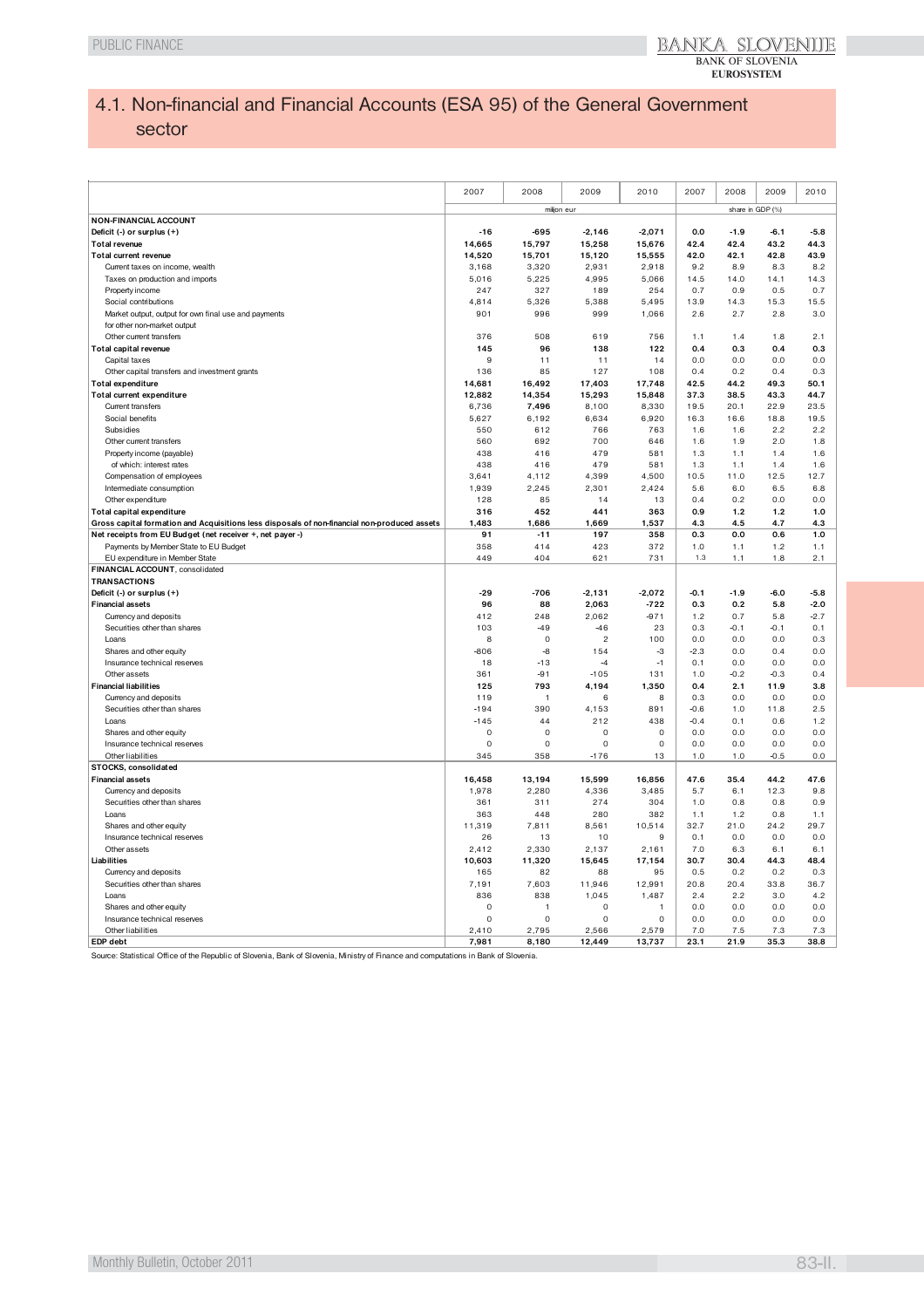# BANKA SLOVENIJE

BANK OF SLOVENIA **EUROSYSTEM**

### 4.2. Non-financial Account of the General Government sector (ESA 95)

| Current prices, till                                                      | Deficit /                             |                |                         | of which       |                         | of which    |                             |                    |                                  |                     |                         |               |
|---------------------------------------------------------------------------|---------------------------------------|----------------|-------------------------|----------------|-------------------------|-------------|-----------------------------|--------------------|----------------------------------|---------------------|-------------------------|---------------|
| 31.12.2006 in<br>Millions of SIT.<br>after 1.1.2007 in<br>Millions of EUR | surplus<br>(non-financial<br>account) | Revenue        | Direct taxes            | Indirect taxes | Social<br>contributions | Expenditure | Intermediate<br>consumption | Social<br>payments | Compensatio<br>n of<br>employees | Interest<br>payable | Govemment<br>investment | Fiscal burden |
| Stolpec                                                                   | $1 = 2 - 6$                           | $\overline{2}$ | $\overline{\mathbf{3}}$ | $\overline{4}$ | $\overline{5}$          | 6           | $\overline{7}$              | 8                  | 9                                | 10                  | 11                      | 12            |
| Koda                                                                      |                                       |                |                         |                |                         |             |                             |                    |                                  |                     |                         |               |
| 2006                                                                      | $-101,272$                            | 3,215,034      | 677,510                 | 1,110,707      | 1,061,246               | 3,316,306   | 463,440                     | 1,288,017          | 833,923                          | 103,644             | 274,244                 | 2,850,805     |
| 2006                                                                      | $-45.987$                             | 717.554        | 150.662                 | 239.185        | 253,635                 | 763.541     | 103.572                     | 308.105            | 196.457                          | 25.761              | 59.646                  | 643.769       |
| Ш                                                                         | $-39,612$                             | 819,353        | 184,451                 | 282,847        | 259,938                 | 858,966     | 118,766                     | 343,356            | 214,789                          | 25,234              | 70,382                  | 727,547       |
| III                                                                       | $-15,696$                             | 799,463        | 164,992                 | 283,925        | 261,447                 | 815,183     | 115,866                     | 308,944            | 207,816                          | 25,977              | 69,256                  | 710,700       |
| IV                                                                        | 24                                    | 878,664        | 177,405                 | 304,750        | 286,226                 | 878,616     | 125,236                     | 327,612            | 214,861                          | 26,672              | 74,959                  | 768,789       |
|                                                                           |                                       |                |                         |                |                         |             |                             |                    |                                  |                     |                         |               |
| 2007                                                                      | $-16$                                 | 14,665         | 3,168                   | 5,016          | 4,814                   | 14,681      | 1,939                       | 5,627              | 3,641                            | 438                 | 1,461                   | 13,006        |
| 2008                                                                      | $-695$                                | 15,797         | 3,319                   | 5,225          | 5,326                   | 16,492      | 2,245                       | 6,192              | 4,112                            | 416                 | 1,640                   | 13,881        |
| 2009                                                                      | $-2,146$                              | 15,258         | 2,931                   | 4,995          | 5,388                   | 17,403      | 2,301                       | 6,633              | 4,399                            | 479                 | 1,632                   | 13,325        |
| 2010                                                                      | $-2,071$                              | 15,676         | 2,918                   | 5,066          | 5,495                   | 17,748      | 2,424                       | 6,921              | 4,500                            | 582                 | 1,520                   | 13,493        |
|                                                                           |                                       |                |                         |                |                         |             |                             |                    |                                  |                     |                         |               |
| 2007                                                                      | $-111$                                | 3,260          | 702                     | 1,088          | 1,138                   | 3,371       | 434                         | 1,343              | 855                              | 116                 | 321                     | 2,930         |
| Ш                                                                         | $-118$                                | 3,684          | 834                     | 1.277          | 1,175                   | 3,802       | 497                         | 1.490              | 939                              | 114                 | 369                     | 3,288         |
| $\ensuremath{\mathsf{III}}\xspace$                                        | 106                                   | 3,703          | 786                     | 1,302          | 1,190                   | 3,597       | 485                         | 1,337              | 913                              | 105                 | 381                     | 3,279         |
| IV                                                                        | 107                                   | 4,018          | 846                     | 1,349          | 1,311                   | 3,911       | 523                         | 1,456              | 935                              | 104                 | 390                     | 3,509         |
|                                                                           |                                       |                |                         |                |                         |             |                             |                    |                                  |                     |                         |               |
| 2008                                                                      | $-157$                                | 3,552          | 734                     | 1,160          | 1,271                   | 3,709       | 502                         | 1,443              | 945                              | 103                 | 374                     | 3,168         |
| Ш                                                                         | $-141$                                | 4,063          | 931                     | 1,380          | 1,308                   | 4,204       | 571                         | 1,580              | 1,049                            | 106                 | 432                     | 3,622         |
| III                                                                       | $-62$                                 | 4,030          | 803                     | 1,373          | 1,331                   | 4,092       | 562                         | 1,486              | 1,036                            | 104                 | 427                     | 3,509         |
| IV                                                                        | $-335$                                | 4,152          | 852                     | 1,312          | 1,416                   | 4,486       | 611                         | 1,683              | 1,082                            | 104                 | 408                     | 3,583         |
|                                                                           |                                       |                |                         |                |                         |             |                             |                    |                                  |                     |                         |               |
| 2009                                                                      | $-535$                                | 3,488          | 675                     | 1,091          | 1,336                   | 4,023       | 516                         | 1,597              | 1,064                            | 100                 | 370                     | 3,104         |
| Ш                                                                         | $-669$                                | 3,892          | 818                     | 1,290          | 1,332                   | 4,561       | 581                         | 1,752              | 1,167                            | 113                 | 420                     | 3,443         |
| $\ensuremath{\mathsf{III}}\xspace$                                        | $-451$                                | 3,797          | 695                     | 1,318          | 1,325                   | 4,248       | 577                         | 1,622              | 1,079                            | 129                 | 421                     | 3,340         |
| IV                                                                        | $-490$                                | 4,081          | 744                     | 1,297          | 1,395                   | 4,572       | 627                         | 1,662              | 1,090                            | 136                 | 422                     | 3,439         |
|                                                                           |                                       |                |                         |                |                         |             |                             |                    |                                  |                     |                         |               |
| 2010                                                                      | $-640$                                | 3,496          | 659                     | 1,068          | 1,343                   | 4,136       | 543                         | 1,688              | 1,084                            | 141                 | 331                     | 3,073         |
| Ш                                                                         | $-699$                                | 3,925          | 795                     | 1,298          | 1,360                   | 4,624       | 618                         | 1,822              | 1,189                            | 144                 | 384                     | 3,457         |
| Ш                                                                         | $-384$                                | 3,933          | 706                     | 1,331          | 1,356                   | 4,317       | 606                         | 1,665              | 1,106                            | 147                 | 395                     | 3,396         |
| IV                                                                        | $-349$                                | 4,322          | 758                     | 1,369          | 1,437                   | 4,671       | 656                         | 1,746              | 1,121                            | 150                 | 411                     | 3,567         |
|                                                                           |                                       |                |                         |                |                         |             |                             |                    |                                  |                     |                         |               |
| $2011$                                                                    | $-830$                                | 3,688          | 691                     | 1,120          | 1,361                   | 4,517       | 565                         | 1,776              | 1,100                            | 166                 | 302                     | 3,174         |
| Ш                                                                         | $-742$                                | 4,019          | 818                     | 1,295          | 1,379                   | 4,761       | 618                         | 1,897              | 1,198                            | 180                 | 321                     | 3,495         |

#### Source: Statistical office RS

## 4.3. Non-financial Account of the General Government sector - share in GDP (ESA 95)

|                                    |         | Deficit /                             |                |              | of which       |                         | of which    |                             |                    |                                  |                     |                          |               |
|------------------------------------|---------|---------------------------------------|----------------|--------------|----------------|-------------------------|-------------|-----------------------------|--------------------|----------------------------------|---------------------|--------------------------|---------------|
| Share in GDP<br>(%)                |         | surplus<br>(non-financial<br>account) | Revenue        | Direct taxes | Indirect taxes | Social<br>contributions | Expenditure | Intermediate<br>consumption | Social<br>payments | Compensatio<br>n of<br>employees | Interest<br>payable | Government<br>investment | Fiscal burden |
|                                    | Stolpec | $1 = 2 - 6$                           | $\overline{c}$ | 3            | $\overline{4}$ | 5                       | 6           | $\overline{7}$              | 8                  | $\overline{9}$                   | 10                  | 11                       | 12            |
|                                    | Koda    |                                       |                |              |                |                         |             |                             |                    |                                  |                     |                          |               |
| 2006                               |         | $-1.4$                                | 43.2           | 9.1          | 14.9           | 14.3                    | 44.6        | 6.2                         | 17.3               | 11.2                             | 1.4                 | 3.7                      | 38.3          |
| 2007                               |         | 0.0                                   | 42.4           | 9.2          | 14.5           | 13.9                    | 42.5        | 5.6                         | 16.3               | 10.5                             | 1.3                 | 4.2                      | 37.6          |
| 2008                               |         | $-1.9$                                | 42.4           | 8.9          | 14.0           | 14.3                    | 44.2        | 6.0                         | 16.6               | 11.0                             | 1.1                 | 4.4                      | 37.2          |
| 2009                               |         | $-6.1$                                | 43.2           | 8.3          | 14.2           | 15.3                    | 49.3        | 6.5                         | 18.8               | 12.5                             | 1.4                 | 4.6                      | 37.7          |
| 2010                               |         | $-5.8$                                | 43.6           | 8.1          | 14.1           | 15.3                    | 49.3        | 6.7                         | 19.2               | 12.5                             | 1.6                 | 4.2                      | 37.5          |
| 2005 IV                            |         | $-0.4$                                | 46.2           | 9.0          | 16.5           | 15.1                    | 46.6        | 6.5                         | 17.4               | 11.5                             | 1.5                 | 3.4                      | 40.6          |
| 2006                               |         | $-2.7$                                | 42.8           | 9.0          | 14.3           | 15.1                    | 45.6        | 6.2                         | 18.4               | 11.7                             | 1.5                 | 3.6                      | 38.4          |
| $\mathbf{II}$                      |         | $-2.1$                                | 43.3           | 9.7          | 14.9           | 13.7                    | 45.3        | 6.3                         | 18.1               | 11.3                             | 1.3                 | 3.7                      | 38.4          |
| $\mathop{\rm III}$                 |         | $-0.8$                                | 41.5           | 8.6          | 14.7           | 13.6                    | 42.3        | 6.0                         | 16.0               | 10.8                             | 1.3                 | 3.6                      | 36.9          |
| IV.                                |         | 0.0                                   | 45.2           | 9.1          | 15.7           | 14.7                    | 45.2        | 6.4                         | 16.8               | 11.0                             | 1.4                 | 3.9                      | 39.5          |
| 2007                               |         | $-1.4$                                | 41.7           | 9.0          | 13.9           | 14.5                    | 43.1        | 5.6                         | 17.2               | 10.9                             | 1.5                 | 4.1                      | 37.4          |
| $\rm{II}$                          |         | $-1.3$                                | 42.0           | 9.5          | 14.5           | 13.4                    | 43.3        | 5.7                         | 17.0               | 10.7                             | 1.3                 | 4.2                      | 37.5          |
| $\ensuremath{\mathsf{III}}\xspace$ |         | 1.2                                   | 41.1           | 8.7          | 14.4           | 13.2                    | 39.9        | 5.4                         | 14.8               | 10.1                             | 1.2                 | 4.2                      | 36.4          |
| IV                                 |         | 1.2                                   | 45.0           | 9.5          | 15.1           | 14.7                    | 43.8        | 5.9                         | 16.3               | 10.5                             | 1.2                 | 4.4                      | 39.3          |
| 2008                               |         | $-1.8$                                | 41.1           | 8.5          | 13.4           | 14.7                    | 43.0        | 5.8                         | 16.7               | 10.9                             | 1.2                 | 4.3                      | 36.7          |
| Ш                                  |         | $-1.5$                                | 41.9           | 9.6          | 14.2           | 13.5                    | 43.4        | 5.9                         | 16.3               | 10.8                             | 1.1                 | 4.5                      | 37.4          |
| $\ensuremath{\mathsf{III}}\xspace$ |         | $-0.6$                                | 41.4           | 8.3          | 14.1           | 13.7                    | 42.0        | 5.8                         | 15.3               | 10.6                             | 1.1                 | 4.4                      | 36.1          |
| IV                                 |         | $-3.6$                                | 45.0           | 9.2          | 14.2           | 15.4                    | 48.6        | 6.6                         | 18.2               | 11.7                             | 1.1                 | 4.4                      | 38.8          |
| 2009 1                             |         | $-6.4$                                | 41.9           | 8.1          | 13.1           | 16.1                    | 48.4        | 6.2                         | 19.2               | 12.8                             | 1.2                 | 4.4                      | 37.3          |
| Ш                                  |         | $-7.4$                                | 43.2           | 9.1          | 14.3           | 14.8                    | 50.7        | 6.5                         | 19.5               | 13.0                             | 1.3                 | 4.7                      | 38.2          |
| $\ensuremath{\mathsf{III}}\xspace$ |         | $-5.0$                                | 41.8           | 7.7          | 14.5           | 14.6                    | 46.8        | 6.4                         | 17.9               | 11.9                             | 1.4                 | 4.6                      | 36.8          |
| IV                                 |         | $-5.5$                                | 45.8           | 8.4          | 14.6           | 15.7                    | 51.4        | 7.0                         | 18.7               | 12.2                             | 1.5                 | 4.7                      | 38.6          |
| 2010                               |         | $-7.8$                                | 42.4           | 8.0          | 13.0           | 16.3                    | 50.2        | 6.6                         | 20.5               | 13.2                             | 1.7                 | 4.0                      | 37.3          |
| $\mathbf{H}$                       |         | $-7.5$                                | 42.2           | 8.6          | 14.0           | 14.6                    | 49.8        | 6.7                         | 19.6               | 12.8                             | 1.6                 | 4.1                      | 37.2          |
| $\mathop{\rm III}$                 |         | $-4.1$                                | 42.1           | 7.5          | 14.2           | 14.5                    | 46.2        | 6.5                         | 17.8               | 11.8                             | 1.6                 | 4.2                      | 36.3          |
| IV                                 |         | $-3.8$                                | 47.5           | 8.3          | 15.1           | 15.8                    | 51.4        | 7.2                         | 19.2               | 12.3                             | 1.6                 | 4.5                      | 39.2          |
| $2011$                             |         | $-9.8$                                | 43.4           | 8.1          | 13.2           | 16.0                    | 53.1        | 6.6                         | 20.9               | 12.9                             | 2.0                 | 3.6                      | 37.3          |
| Ш                                  |         | $-8.9$                                | 48.0           | 9.8          | 15.5           | 16.5                    | 56.9        | 7.4                         | 22.7               | 14.3                             | 2.1                 | 3.8                      | 41.7          |

Source: Statistical Office RS and computations in BS.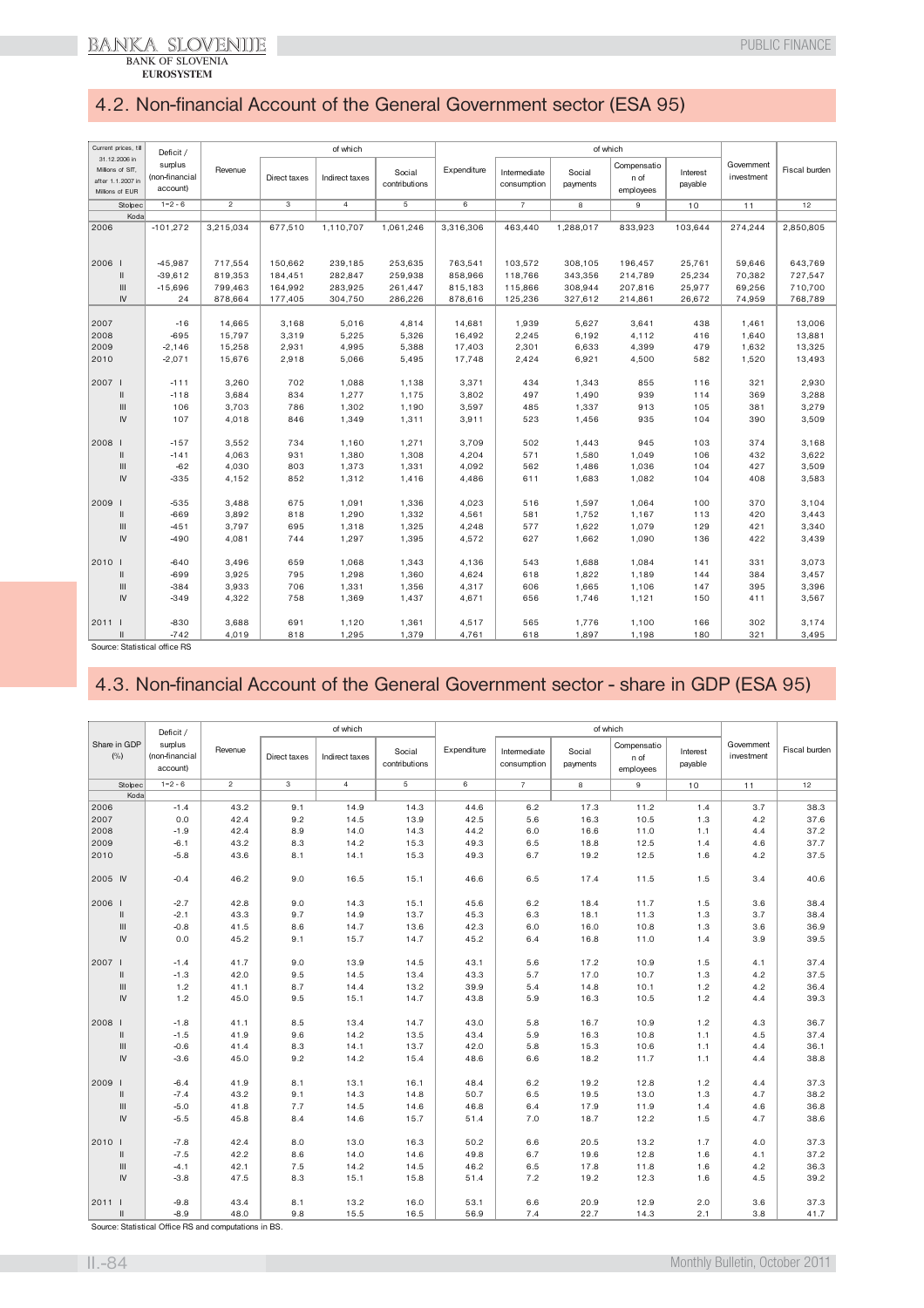## 4.4. Financial Account of the General Government sector (ESA 95)

|                                       |                |                |                          | Financial assets |                |            |                     |                |                |        |             |                    |
|---------------------------------------|----------------|----------------|--------------------------|------------------|----------------|------------|---------------------|----------------|----------------|--------|-------------|--------------------|
| Current prices, till<br>31.12.2006 in | Deficit /      |                | Deficit-debt             |                  |                |            |                     | Liabilities    |                |        |             |                    |
| Millions of SIT,                      | surplus        | Change in EDP  | adjustement              | Total            |                | Securities |                     |                |                |        | Other flows | Borrowing          |
| after 1.1.2007 in                     | (financial     | debt           | (DDA)                    |                  | Currency and   | other than | Loans               | Shares and     | Other assets   | Other  |             | requirement        |
| Millions of EUR                       | account)       |                |                          |                  | deposits       | share      |                     | other equity   |                |        |             |                    |
| Stolpec                               | $\overline{1}$ | $\overline{2}$ | $3 = \frac{1}{2}(1) + 2$ | $\overline{4}$   | $\overline{5}$ | 6          | $\overline{7}$      | 8              | $\mathbf{9}$   | 10     | 11          | $12 = -1 + 4 - 10$ |
| Koda                                  |                |                |                          |                  |                |            |                     |                |                |        |             |                    |
| 2006                                  | $-97,062$      | 27,407         | $-73,865$                | 125,813          | 84,001         | $-2,332$   | 2,979               | $-23,452$      | 64,616         | 89.785 | $-109,893$  | 133,090            |
|                                       |                |                |                          |                  |                |            |                     |                |                |        |             |                    |
|                                       |                |                |                          |                  |                |            |                     |                |                |        |             |                    |
| 2006<br>- 1                           | $-12.465$      | 14,961         | $-31.026$                | 66,477           | 7,155          | 10,653     | $-690$              | $-11,830$      | 61.189         | 37.743 | $-59.760$   | 41,199             |
| $\mathbf{H}$                          | $-31,346$      | 27,629         | $-11.984$                | 14,278           | 52,997         | $-7,189$   | 1,653               | $-3,800$       | $-29,382$      | 11,332 | $-14,930$   | 34,292             |
| $\mathbf{III}$                        | 3,664          | 94,892         | 79,196                   | 73,976           | 45,076         | $-210$     | 918                 | $-2,108$       | 30,301         | 37,531 | 42,751      | 32,781             |
| IV                                    | $-56,915$      | $-110,075$     | $-110,051$               | $-28,918$        | $-21,226$      | $-5,585$   | 1,098               | $-5,714$       | 2,509          | 3,179  | $-77,954$   | 24,818             |
|                                       |                |                |                          |                  |                |            |                     |                |                |        |             |                    |
| 2007                                  | $-29$          | 613            | 597                      | 96               | 412            | 103        | 8                   | $-806$         | 379            | 345    | 847         | $-220$             |
| 2008                                  | $-706$         | 148            | $-547$                   | 88               | 248            | $-49$      | $\circ$             | $-8$           | $-103$         | 355    | $-280$      | 438                |
| 2009                                  | $-2,131$       | $-31$          | $-2.177$                 | 2,063            | 2.062          | $-46$      | $\mathbf{1}$        | 154            | $-109$         | $-176$ | $-4, 416$   | 4,370              |
| 2010                                  | $-2,072$       | 2,924          | 853                      | $-722$           | $-971$         | 23         | 100                 | $-3$           | 130            | 12     | 1,587       | 1,337              |
|                                       |                |                |                          |                  |                |            |                     |                |                |        |             |                    |
| 2007                                  | 17             | 161            | 51                       | 840              | 577            | 53         | $-2$                | $-76$          | 289            | 158    | $-631$      | 665                |
| $\mathbf{H}$                          | $-74$          | 156            | 38                       | $-859$           | $-713$         | 19         | $\overline{4}$      | $-248$         | 78             | 38     | 935         | $-824$             |
| $\mathbf{III}$                        | 63             | 182            | 288                      | 241              | 130            | 12         | $\overline{4}$      | $-36$          | 130            | 285    | 332         | $-107$             |
| IV                                    | $-36$          | 114            | 221                      | $-126$           | 417            | 19         | $\overline{c}$      | $-446$         | $-118$         | $-136$ | 211         | 46                 |
|                                       |                |                |                          |                  |                |            |                     |                |                |        |             |                    |
| 2008<br>- 1                           | $-57$          | 42             | $-115$                   | 930              | 848            | 10         | $-7$                | 31             | 47             | 230    | $-815$      | 757                |
| $\mathbf{II}$                         | $-52$          | 184            | 43                       | $-536$           | $-350$         | 6          | $\overline{c}$      | $-160$         | $-34$          | 65     | 644         | $-549$             |
| $\mathbf{III}$                        | $-150$         | 764            | 702                      | 177              | 150            | $-20$      | $\mathsf{O}\xspace$ | 87             | $-40$          | 213    | 738         | 113                |
| IV.                                   | $-447$         | $-842$         | $-1, 176$                | $-483$           | $-401$         | $-44$      | $\overline{4}$      | 34             | $-76$          | $-152$ | $-846$      | 117                |
|                                       |                |                |                          |                  |                |            |                     |                |                |        |             |                    |
| 2009<br>. I                           | $-355$         | $-192$         | $-727$                   | 829              | 751            | $-39$      | -6                  | 3              | 119            | 100    | $-1,455$    | 1,084              |
| $\mathbf{H}$                          | $-706$         | 46             | $-623$                   | 882              | 886            | $-5$       | 3                   | $-4$           | $\overline{c}$ | $-85$  | $-1,591$    | 1,673              |
| $\ensuremath{\mathsf{III}}\xspace$    | $-502$         | 663            | 212                      | 1,286            | 1,373          | $-7$       | 3                   | 160            | $-244$         | 193    | $-881$      | 1,595              |
| IV                                    | $-568$         | $-548$         | $-1,039$                 | $-934$           | $-949$         | 5          | $\mathbf{1}$        | $-5$           | 14             | $-385$ | $-489$      | 18                 |
|                                       |                |                |                          |                  |                |            |                     |                |                |        |             |                    |
| 2010                                  | $-540$         | 30             | $-610$                   | 270              | 228            | 3          | $-1$                | 9              | 31             | 20     | $-860$      | 791                |
| $\mathbf{H}$                          | $-706$         | 55             | $-644$                   | $-613$           | $-643$         | 6          | $\mathbf{1}$        | 3              | 20             | 62     | 31          | 31                 |
| $\mathbf{III}$                        | $-395$         | 1,213          | 829                      | $-253$           | $-292$         | 23         | 101                 | $-16$          | $-68$          | $-92$  | 989         | 235                |
| $\mathbf{III}$                        | $-430$         | 1,627          | 1,278                    | $-126$           | $-264$         | -9         | $\circ$             | $\mathbf{1}$   | 147            | 23     | 1,427       | 281                |
|                                       |                |                |                          |                  |                |            |                     |                |                |        |             |                    |
| $2011$                                | $-738$         | 1,476          | 646                      | 1,940            | 1,717          | $-13$      | 120                 | 17             | 99             | 160    | $-1.133$    | 2,517              |
| $\mathbf{I}$                          | $-665$         | $-46$          | $-788$                   | $-950$           | $-863$         | 13         | 35                  | $\overline{4}$ | $-139$         | 179    | 342         | $-464$             |

Source: Bank of Slovenia

## 4.5. Financial Account of the General Government sector - share in GDP (ESA 95)

|                                  | Deficit /                         |                       |                                      | Financial assets |                          |                                   |                |                            |              | Liabilities |             |                          |
|----------------------------------|-----------------------------------|-----------------------|--------------------------------------|------------------|--------------------------|-----------------------------------|----------------|----------------------------|--------------|-------------|-------------|--------------------------|
| Share in GDP<br>(%)              | surplus<br>(financial<br>account) | Change in EDP<br>debt | Deficit-debt<br>adjustement<br>(DDA) | Total            | Currency and<br>deposits | Securities<br>other than<br>share | Loans          | Shares and<br>other equity | Other assets | Other       | Other flows | Borrowing<br>requirement |
| Stolpec                          | $\overline{1}$                    | $\overline{2}$        | $3 = \frac{1}{2}(1) + 2$             | $\overline{4}$   | $\overline{5}$           | $\overline{6}$                    | $\overline{7}$ | 8                          | 9            | 10          | 11          | $12 = -1 + 4 - 10$       |
| Koda                             |                                   |                       |                                      |                  |                          |                                   |                |                            |              |             |             |                          |
| 2006                             | $-1.3$                            | 0.4                   | $-1.0$                               | 1.7              | 1.1                      | 0.0                               | 0.0            | $-0.3$                     | 0.9          | 1.2         | $-1.5$      | 1.8                      |
| 2007                             | $-0.1$                            | 1.8                   | 1.7                                  | 0.3              | 1.2                      | 0.3                               | 0.0            | $-2.3$                     | 1.1          | 1.0         | 2.5         | $-0.6$                   |
| 2008                             | $-1.9$                            | 0.4                   | $-1.5$                               | 0.2              | 0.7                      | $-0.1$                            | 0.0            | 0.0                        | $-0.3$       | 1.0         | $-0.7$      | 1.2                      |
| 2009                             | $-6.0$                            | $-0.1$                | $-6.2$                               | 5.8              | 5.8                      | $-0.1$                            | 0.0            | 0.4                        | $-0.3$       | $-0.5$      | $-12.5$     | 12.4                     |
| 2010                             | $-5.8$                            | 8.1                   | 2.4                                  | $-2.0$           | $-2.7$                   | 0.1                               | 0.3            | 0.0                        | 0.4          | 0.0         | 4.4         | 3.7                      |
| 2005 IV                          | $-1.9$                            | 2.2                   | 1.8                                  | 0.6              | 0.6                      | 0.1                               | 0.1            | $-0.9$                     | 0.8          | 0.6         | 1.7         | 2.0                      |
| 2006                             | $-0.7$                            | 0.8                   | $-1.7$                               | 3.7              | 0.4                      | 0.6                               | 0.0            | $-0.7$                     | 3.4          | 2.1         | $-3.4$      | 2.3                      |
| $\mathbf{II}$                    | $-1.9$                            | 1.6                   | $-0.7$                               | 0.9              | 3.2                      | $-0.4$                            | 0.1            | $-0.2$                     | $-1.8$       | 0.7         | $-0.9$      | 2.0                      |
| $\mathbf{III}$                   | 0.2                               | 5.0                   | 4.2                                  | 3.9              | 2.4                      | 0.0                               | 0.0            | $-0.1$                     | 1.6          | 2.0         | 2.3         | 1.7                      |
| IV                               | $-3.0$                            | $-5.7$                | $-5.7$                               | $-1.5$           | $-1.1$                   | $-0.3$                            | 0.1            | $-0.3$                     | 0.1          | 0.2         | $-4.0$      | 1.3                      |
|                                  |                                   |                       |                                      |                  |                          |                                   |                |                            |              |             |             |                          |
| 2007                             | 0.0                               | 0.0                   | 0.0                                  | 0.0              | 0.0                      | 0.0                               | 0.0            | 0.0                        | 0.0          | 0.0         | 0.0         | 0.0                      |
| $\mathbf{H}$                     | $-0.9$                            | 2.0                   | 0.5                                  | $-11.0$          | $-9.1$                   | 0.2                               | 0.1            | $-3.2$                     | 1.0          | 0.5         | 12.0        | $-10.5$                  |
| $\mathbf{H}$                     | 0.7                               | 2.1                   | 3.3                                  | 2.7              | 1.5                      | 0.1                               | 0.0            | $-0.4$                     | 1.5          | 3.2         | 3.8         | $-1.2$                   |
| IV                               | $-0.4$                            | 1.3                   | 2.5                                  | $-1.4$           | 4.6                      | 0.2                               | 0.0            | $-4.9$                     | $-1.3$       | $-1.5$      | 2.3         | 0.5                      |
| 2008<br>- 1                      | $-0.6$                            | 0.5                   | $-1.3$                               | 10.4             | 9.5                      | 0.1                               | $-0.1$         | 0.3                        | 0.5          | 2.6         | $-9.1$      | 8.5                      |
| $\mathbf{H}$                     | $-0.6$                            | 2.1                   | 0.5                                  | $-6.2$           | $-4.1$                   | 0.1                               | 0.0            | $-1.8$                     | $-0.4$       | 0.8         | 7.5         | $-6.4$                   |
| $\mathbf{III}$                   | $-1.5$                            | 7.9                   | 7.2                                  | 1.8              | 1.5                      | $-0.2$                            | 0.0            | 0.9                        | $-0.4$       | 2.2         | 7.6         | 1.2                      |
| IV                               | $-4.6$                            | $-8.6$                | $-12.1$                              | $-5.0$           | $-4.1$                   | $-0.5$                            | 0.0            | 0.4                        | $-0.8$       | $-1.6$      | $-8.7$      | 1.2                      |
|                                  |                                   |                       |                                      |                  |                          |                                   |                |                            |              |             |             |                          |
| 2009                             | $-3.9$                            | $-2.1$                | $-7.9$                               | 9.0              | 8.1                      | $-0.4$                            | $-0.1$         | 0.0                        | 1.3          | 1.1         | $-15.8$     | 11.7                     |
| $\mathbf{H}$                     | $-8.5$                            | 0.5                   | $-7.5$                               | 10.6             | 10.7                     | $-0.1$                            | 0.0            | 0.0                        | 0.0          | $-1.0$      | $-19.1$     | 20.1                     |
| $\mathbf{III}$                   | $-5.6$                            | 7.4                   | 2.4                                  | 14.3             | 15.3                     | $-0.1$                            | 0.0            | 1.8                        | $-2.7$       | 2.1         | $-9.8$      | 17.7                     |
| IV                               | $-6.3$                            | $-6.0$                | $-11.4$                              | $-10.3$          | $-10.5$                  | 0.1                               | 0.0            | $-0.1$                     | 0.2          | $-4.2$      | $-5.4$      | 0.2                      |
|                                  |                                   |                       |                                      |                  |                          |                                   |                |                            |              |             |             |                          |
| $2010$ $\mid$                    | $-6.1$                            | 0.3                   | $-6.9$                               | 3.0              | 2.6                      | 0.0                               | 0.0            | 0.1                        | 0.4          | 0.2         | $-9.7$      | 8.9                      |
| $\rm{II}$                        | $-8.6$                            | 0.7                   | $-7.8$                               | $-7.4$           | $-7.8$                   | 0.1                               | 0.0            | 0.0                        | 0.2          | 0.7         | 0.4         | 0.4                      |
| $\mathop{\mathrm{III}}\nolimits$ | $-4.3$                            | 13.1                  | 8.9                                  | $-2.7$           | $-3.1$                   | 0.3                               | 1.1            | $-0.2$                     | $-0.7$       | $-1.0$      | 10.6        | 2.5                      |
| $\mathbf{III}$                   | $-4.6$                            | 17.4                  | 13.7                                 | $-1.3$           | $-2.8$                   | $-0.1$                            | 0.0            | 0.0                        | 1.6          | 0.2         | 15.3        | 3.0                      |
|                                  |                                   |                       |                                      |                  |                          |                                   |                |                            |              |             |             |                          |
| $2011$                           | $-8.1$                            | 16.2                  | 7.1                                  | 21.3             | 18.9                     | $-0.1$                            | 1.3            | 0.2                        | 1.1          | 1.8         | $-12.5$     | 27.7                     |
| $\mathbf{II}$                    | $-7.8$                            | $-0.5$                | $-9.3$                               | $-11.2$          | $-10.1$                  | 0.1                               | 0.4            | 0.0                        | $-1.6$       | 2.1         | 4.0         | $-5.5$                   |

Source: Bank of Slovenia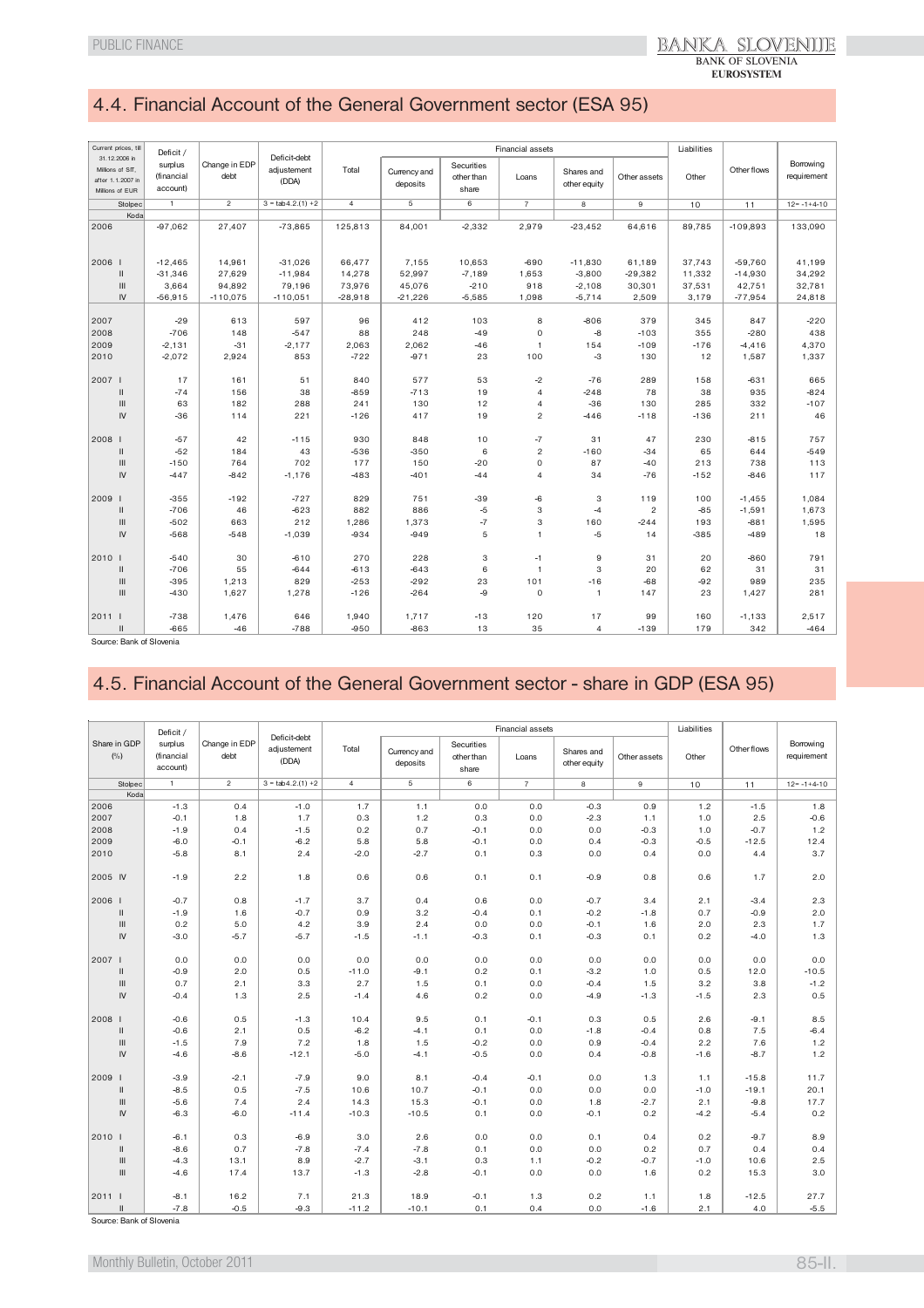# 4.6. Revenues and Expenditures of the General Government

| Until 31.12.2006              | Total revenue (I)<br>Tax revenues |                                            |           |                                       |           |                  |                                                          |           |                      |                                             |  |  |
|-------------------------------|-----------------------------------|--------------------------------------------|-----------|---------------------------------------|-----------|------------------|----------------------------------------------------------|-----------|----------------------|---------------------------------------------|--|--|
| in mio SIT from               |                                   |                                            |           |                                       |           |                  |                                                          |           |                      |                                             |  |  |
| 01.01.2007 in<br>thousands of |                                   | Taxes on income, profits and capital gains |           |                                       |           |                  | Social security contributions                            |           |                      |                                             |  |  |
| EUR.                          | Personal<br>income tax            | Corporate<br>income tax                    | Total     | Taxes on<br>payroll and<br>work force | Employees | <b>Employers</b> | Other<br>unallocable<br>social security<br>contributions | Total     | Taxes on<br>property | Domestics taxes<br>on goods and<br>services |  |  |
| Column                        | $\mathbf{1}$                      | $\overline{c}$                             | 3         | $\overline{4}$                        | 5         | 6                | $\overline{7}$                                           | 8         | 9                    | 10                                          |  |  |
| Code                          |                                   |                                            |           |                                       |           |                  |                                                          |           |                      |                                             |  |  |
| 2006                          | 429,666                           | 225,820                                    | 655,486   | 113,334                               | 542,290   | 403,277          | 68,404                                                   | 1,013,970 | 45,322               | 977,082                                     |  |  |
| 2007                          | 1,804,427                         | 1,113,243                                  | 2.917.670 | 418.141                               | 2,464,786 | 1.831.132        | 302,054                                                  | 4.597.973 | 206,421              | 4,498,576                                   |  |  |
| 2008                          | 2,185,135                         | 1,257,037                                  | 3,442,172 | 258,037                               | 2,731,100 | 2,027,957        | 335,951                                                  | 5,095,009 | 214,909              | 4,805,321                                   |  |  |
| 2009                          | 2,092,860                         | 712,228                                    | 2,805,088 | 28,490                                | 2,743,212 | 2,037,073        | 380,970                                                  | 5,161,254 | 206,975              | 4,660,123                                   |  |  |
| 2010                          | 2,039,298                         | 448,602                                    | 2,487,900 | 28,076                                | 2,770,803 | 2,058,123        | 405,559                                                  | 5,234,485 | 219,739              | 4,780,711                                   |  |  |
| 2010<br>Jan.                  | 163,120                           | 61,172                                     | 224,291   | 2,114                                 | 225,307   | 167,976          | 30,705                                                   | 423,988   | 6,726                | 331,145                                     |  |  |
| Feb.                          | 161,006                           | 58,873                                     | 219,880   | 2,004                                 | 219,340   | 163,171          | 32,127                                                   | 414,639   | 8,604                | 401,746                                     |  |  |
| Mar.                          | 154,603                           | 36,683                                     | 191,287   | 2,165                                 | 229,627   | 169,985          | 36,121                                                   | 435,733   | 8,779                | 291,028                                     |  |  |
| Apr.                          | 177,732                           | $-69,764$                                  | 107,968   | 2,492                                 | 231,897   | 172,109          | 33,430                                                   | 437,436   | 9,719                | 434,792                                     |  |  |
| May                           | 190,752                           | 19,253                                     | 210,005   | 2,195                                 | 228,330   | 169,972          | 33,245                                                   | 431,547   | 31,206               | 373,371                                     |  |  |
| Jun.                          | 226,492                           | 49,916                                     | 276,408   | 2,477                                 | 229,385   | 170,563          | 34,872                                                   | 434,821   | 18,006               | 391,065                                     |  |  |
| Jul.                          | 64.106                            | 49,393                                     | 113,499   | 2,566                                 | 228,740   | 169,603          | 34,335                                                   | 432,678   | 24.725               | 444,362                                     |  |  |
| Aug.                          | 178,470                           | 47,322                                     | 225,792   | 1,910                                 | 227,131   | 168,641          | 33,046                                                   | 428,818   | 27,387               | 411,230                                     |  |  |
| Sep.                          | 164,783                           | 48,176                                     | 212,959   | 2,005                                 | 229,024   | 169,407          | 33,525                                                   | 431,956   | 24,613               | 376,055                                     |  |  |
| Oct.                          | 169,261                           | 49,093                                     | 218,354   | 2,596                                 | 229,751   | 171,129          | 34,026                                                   | 434,907   | 13,705               | 393,795                                     |  |  |
| Nov.                          | 170,822                           | 48,155                                     | 218,977   | 2,411                                 | 231,075   | 171,214          | 34,085                                                   | 436,374   | 31,156               | 491,956                                     |  |  |
| Dec.                          | 218,150                           | 50,331                                     | 268,481   | 3,142                                 | 261,195   | 194,352          | 36,042                                                   | 491,590   | 15,115               | 440,165                                     |  |  |
| 2011<br>Jan.                  | 172,014                           | 42,964                                     | 214,979   | 2,262                                 | 232,125   | 172,986          | 32,588                                                   | 437,699   | 7,413                | 424,518                                     |  |  |
| Feb.                          | 161,963                           | 46,242                                     | 208,205   | 2,147                                 | 222,828   | 165,384          | 36,338                                                   | 424,550   | 8,278                | 299,407                                     |  |  |
| Mar.                          | 169,374                           | 42,752                                     | 212,126   | 2,300                                 | 229,793   | 170,393          | 38,180                                                   | 438,366   | 8,343                | 441,554                                     |  |  |
| Apr.                          | 188.841                           | 105,603                                    | 294,444   | 2,507                                 | 231,258   | 171,383          | 35,688                                                   | 438,329   | 7,132                | 380,256                                     |  |  |
| May                           | 170,256                           | 67,592                                     | 237,848   | 2,480                                 | 231,062   | 170,985          | 37,583                                                   | 439,630   | 25,709               | 426,248                                     |  |  |
| Jun.                          | 243.676                           | 51,690                                     | 295,366   | 2,593                                 | 231,040   | 171,469          | 36,482                                                   | 438,991   | 21,007               | 410,851                                     |  |  |
| Jul.                          | 53,023                            | 52,928                                     | 105,952   | 2.720                                 | 229,311   | 170,400          | 36,555                                                   | 436.267   | 25,406               | 397,286                                     |  |  |
| Aug.                          | 168,962                           | 51,805                                     | 220,767   | 1,937                                 | 227,464   | 168,225          | 35,779                                                   | 431,468   | 30,817               | 420,058                                     |  |  |

Source: Ministry of Finance.

| Until                                |                 |        | Total revenue (I) |                                | Total expenditure (II) |                                                 |           |                                   |                                |         |                |
|--------------------------------------|-----------------|--------|-------------------|--------------------------------|------------------------|-------------------------------------------------|-----------|-----------------------------------|--------------------------------|---------|----------------|
| 31.12.2006                           |                 |        |                   |                                |                        |                                                 |           | Current expenditure               |                                |         |                |
|                                      | in mio SIT from |        |                   |                                |                        | Expenditure on goods and services               |           |                                   | Interest payments              |         | Current        |
| 01.01.2007<br>in thousands<br>of EUR |                 | Grants | <b>Transfers</b>  | Total revenue (I) <sup>2</sup> | Wages and<br>salaries  | Other<br>purchases aof<br>goods and<br>services | Total     | Domestics<br>interest<br>payments | Interest<br>payments<br>abroad | Total   | Cur. transfers |
|                                      | Column          | 22     | 23                | 24                             | $\mathbf{1}$           | $\overline{c}$                                  | 3         | $\overline{4}$                    | 5                              | 6       | $\overline{7}$ |
|                                      | Code            |        |                   |                                |                        |                                                 |           |                                   |                                |         |                |
| 2006                                 |                 | 1,287  | 10,259            | 3,021,927                      | 651.456                | 496,830                                         | 1,148,286 | 68,620                            | 21,578                         | 90.199  | 96,556         |
| 2007                                 |                 | 11,872 | 42,500            | 13,658,091                     | 2,809,715              | 2,212,229                                       | 5,021,944 | 263,853                           | 93,130                         | 356,983 | 423,371        |
| 2008                                 |                 | 10,388 | 53,916            | 14,973,838                     | 3,084,407              | 2,527,472                                       | 5,611,879 | 214,886                           | 120,280                        | 335,166 | 476,509        |
| 2009                                 |                 | 11,140 | 54,263            | 13,807,488                     | 3,413,312              | 2,506,821                                       | 5,920,133 | 218,155                           | 117,775                        | 335,930 | 597,859        |
| 2010                                 |                 | 12,622 | 109,544           | 14,066,559                     | 3,409,663              | 2,512,429                                       | 5,922,092 | 391,020                           | 97,139                         | 488,159 | 581,895        |
| 2010                                 | Jan.            | 215    | 38                | 1.050.357                      | 275,600                | 170,798                                         | 446.397   | 28,567                            | 97                             | 28.664  | 111,095        |
|                                      | Feb.            | 236    | 193               | 1,119,117                      | 273,905                | 179,263                                         | 453,167   | 134,403                           | 68                             | 134,471 | 22,573         |
|                                      | Mar.            | 2,470  | 264               | 1,001,205                      | 282,577                | 206,767                                         | 489,344   | 38,439                            | 70,991                         | 109,430 | 27,001         |
|                                      | Apr.            | 846    | 890               | 1,071,126                      | 273,231                | 193,383                                         | 466,614   | 79,696                            | 24,285                         | 103,981 | 39,698         |
|                                      | May             | 1,001  | 570               | 1,120,103                      | 335,864                | 211,906                                         | 547.771   | 1,151                             | 315                            | 1,466   | 42,218         |
|                                      | Jun.            | 343    | 833               | 1,198,009                      | 279,876                | 219,564                                         | 499,440   | 4,568                             | 0                              | 4,568   | 40,895         |
|                                      | Jul.            | 1,068  | 2,014             | 1,121,881                      | 278,073                | 203,248                                         | 481,321   | 3,946                             | 85                             | 4,031   | 39,256         |
|                                      | Aug.            | 969    | 948               | 1,246,910                      | 281,837                | 200,530                                         | 482,368   | 884                               | $\overline{c}$                 | 886     | 27,597         |
|                                      | Sep.            | 487    | 872               | 1,123,865                      | 277,326                | 183,906                                         | 461,232   | 70,522                            | 950                            | 71,471  | 36,825         |
|                                      | Oct.            | 1,189  | 527               | 1,141,154                      | 285,817                | 203,217                                         | 489,035   | 21,813                            | 77                             | 21,890  | 46,398         |
|                                      | Nov.            | 1,899  | 100,926           | 1,397,717                      | 280,615                | 216,885                                         | 497,500   | 1,254                             | 270                            | 1,525   | 50,248         |
|                                      | Dec.            | 1,900  | 1,469             | 1,475,115                      | 284,943                | 322,961                                         | 607,904   | 5,777                             | 0                              | 5,777   | 98,090         |
| 2011                                 | Jan.            | 859    | 1,504             | 1,151,267                      | 283,389                | 202,228                                         | 485,617   | 88,516                            | 75                             | 88,591  | 97,453         |
|                                      | Feb.            | 424    | 41                | 1,048,280                      | 274,339                | 183,763                                         | 458,102   | 134,494                           | $\mathbf{1}$                   | 134,495 | 46,409         |
|                                      | Mar.            | 1,114  | 743               | 1,177,205                      | 282,118                | 199,403                                         | 481,521   | 47,286                            | 40,892                         | 88,178  | 27,379         |
|                                      | Apr.            | 1,040  | 140               | 1,197,286                      | 271,016                | 213,105                                         | 484,122   | 77,101                            | 24,240                         | 101,341 | 40,894         |
|                                      | May             | 1,092  | 148               | 1,213,112                      | 336,023                | 201,413                                         | 537,436   | 1,228                             | 229                            | 1,457   | 36,841         |
|                                      | Jun.            | 834    | 90                | 1,252,989                      | 278,132                | 199,687                                         | 477,819   | 5,343                             | $\mathsf{O}\xspace$            | 5,343   | 49,909         |
|                                      | Jul.            | 317    | 172               | 1,042,750                      | 279,233                | 207,564                                         | 486,797   | 3,865                             | 62                             | 3,928   | 22,651         |
|                                      | Aug.            | 249    | 43                | 1,185,208                      | 278,453                | 215,576                                         | 494,029   | 2,322                             | $\mathbf{1}$                   | 2,323   | 22,917         |

Source: Ministry of Finance.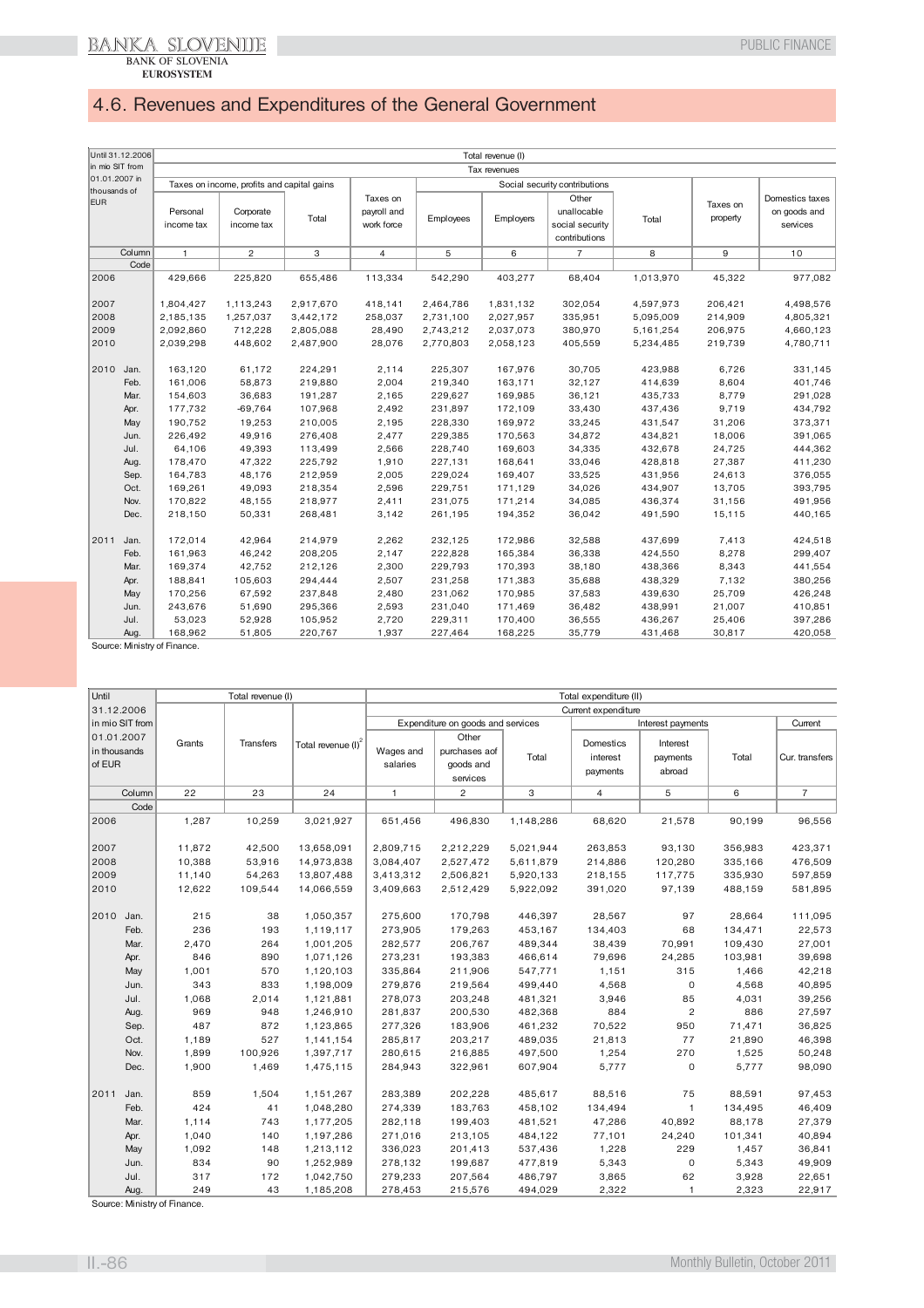650,858 229,083 12,145 1,304 2,818,643 64,731 34,280 52,756 151,767 2,970,410 39,971 607,702 230,283 9,360 950 2,608,230 69,225 30,230 52,301 151,756 2,759,987 27,181 2,906,674 1,157,853 117,079 2,081 12,757,942 299,944 149,100 260,183 709,227 13,467,169 136,551 3,144,501 1,213,255 120,092 1,825 13,937,365 338,244 170,784 345,875 854,903 14,792,268 117,265 2,838,007 1,415,000 90,533 2,883 12,955,347 233,683 185,488 263,638 682,810 13,638,156 103,928 2,940,893 1,439,187 90,699 4,010 12,845,619 336,933 188,344 397,771 923,048 13,768,667 175,726 259,857 42,917 5,688 136 994,088 23,035 12,704 18,020 53,760 1,047,848 2,255 269,885 100,043 6,876 99 1,053,847 13,109 13,596 35,419 62,124 1,115,972 2,718 89,847 163,290 6,116 311 935,418 19,811 16,861 21,530 58,201 993,620 4,852 280,515 118,196 8,286 174 1,000,866 21,791 15,257 24,177 61,224 1,062,090 7,299 223,875 117,753 8,367 291 1,056,983 22,526 15,962 17,726 56,214 1,113,197 5,335 234,801 114,617 8,075 529 1,131,381 18,998 16,925 24,212 60,136 1,191,517 5,315 283,788 126,401 8,423 199 1,026,452 42,376 16,324 24,286 82,986 1,109,438 9,361 242,442 139,068 6,788 232 1,102,157 33,566 14,384 81,432 129,382 1,231,539 13,455 212,300 134,037 7,312 250 1,055,150 23,078 15,508 25,513 64,099 1,119,249 3,257 287,648 73,520 9,199 91 1,072,646 16,658 15,832 26,991 59,482 1,132,128 7,311 267,143 192,068 7,061 1,181 1,189,116 26,641 16,387 31,647 74,674 1,263,790 31,103 288,792 117,278 8,507 516 1,227,514 75,344 18,603 66,819 160,766 1,388,280 83,466 266,451 126,649 7,789 -20 1,094,640 20,000 13,934 18,353 52,287 1,146,927 1,976 231,197 35,738 7,690 -245 950,033 15,241 13,048 66,748 95,037 1,045,070 2,744 231,505 173,229 8,241 203 1,111,134 20,484 16,685 24,202 61,371 1,172,505 2,843 276,979 65,211 9,116 -50 1,131,734 15,554 14,505 23,403 53,462 1,185,197 10,909 224,977 167,933 9,409 -23 1,141,300 30,054 15,596 21,550 67,201 1,208,500 3,371 253,385 117,464 9,049 -16 1,177,841 28,793 17,297 20,833 66,922 1,244,764 7,301 288,751 75,663 9,249 -86 976,793 19,209 15,002 26,161 60,372 1,037,165 5,097 209,075 180,993 6,413 -120 1,111,339 30,177 15,130 24,080 69,386 1,180,725 4,190 Administrative fees and charges, nonindustrial sales and fines Of which: General sales  $\frac{t}{\tan x}$ , VAT Excises 11 12 13 Enterpreneurial Other taxes **Total** Total and property charges, Other nontax income Total revenue (I) Tax revenues Nontax revenue Current revenue | Capital revenue Taxes on international trade and transactions Other nontax Total 14 | 15 | 16 | 17 | 18 | 19 | 20 | 21

| Total expenditure (II) |           |                   |                     |           |           |          |            |             |                      |                      |  |
|------------------------|-----------|-------------------|---------------------|-----------|-----------|----------|------------|-------------|----------------------|----------------------|--|
|                        |           |                   | Current expenditure |           |           |          |            |             |                      |                      |  |
|                        |           | Current transfers |                     |           |           |          |            |             |                      | Nonfinancial         |  |
|                        | Of which: | Transfers to      | Other               |           |           | Current  |            | Capital     | Total                | balance $(A = 1, -)$ |  |
| Transfers to           |           | nonprofit         | domestics           | Transfers | Total     | reserves | Total      | expenditure | expenditure $(II)^2$ | II.                  |  |
| households             | Pension   | institutions      | transfers           | abroad    |           |          |            |             |                      |                      |  |
|                        |           |                   |                     |           |           |          |            |             |                      |                      |  |
| 8                      | 9         | 10                | 11                  | 12        | 13        | 14       | 15         | 16          | 17                   | 18                   |  |
|                        |           |                   |                     |           |           |          |            |             |                      |                      |  |
| 1,167,404              | 756,593   | 29,159            | 120,389             | 6,556     | 1,420,064 | 14,145   | 2,672,693  | 312,972     | 2,985,665            | 36,262               |  |
|                        |           |                   |                     |           |           |          |            |             |                      |                      |  |
| 5,093,321              | 3,354,926 | 127,790           | 467,484             | 31,979    | 6,143,945 | 104,765  | 11,627,637 | 1,464,740   | 13,092,376           | 565,714              |  |
| 5,619,214              | 3,680,764 | 138,385           | 459,931             | 48,189    | 6,742,228 | 115,979  | 12,805,252 | 1,714,100   | 14,519,353           | 454,485              |  |
| 6,024,077              | 3,859,250 | 159,014           | 520,452             | 38,930    | 7,340,332 | 42,294   | 13,638,690 | 1,788,490   | 15,427,180           | $-1,619,692$         |  |
| 6,277,741              | 4,003,560 | 188,546           | 540,236             | 40,114    | 7,628,532 | 47,351   | 14,086,135 | 1,707,031   | 15,793,165           | $-1,726,606$         |  |
|                        |           |                   |                     |           |           |          |            |             |                      |                      |  |
| 495,100                | 315,359   | 5,235             | 37,231              | 2,602     | 651,263   | 3,945    | 1,130,269  | 92,683      | 1,222,952            | $-172,596$           |  |
| 505,971                | 323,779   | 6,368             | 41,945              | 1,592     | 578,450   | 2,690    | 1,168,778  | 75,020      | 1,243,799            | $-124,681$           |  |
| 527,886                | 320,591   | 14,258            | 45,567              | 4,531     | 619,242   | 2,797    | 1,220,813  | 72,581      | 1,293,394            | $-292,188$           |  |
| 510,182                | 320,295   | 16,291            | 43,920              | 1,942     | 612,033   | 2,683    | 1,185,311  | 77,119      | 1,262,430            | $-191,304$           |  |
| 647,395                | 454,425   | 14,903            | 45,431              | 3,223     | 753,170   | 3,884    | 1,306,291  | 86,691      | 1,392,982            | $-272,879$           |  |
| 513,559                | 321,689   | 16,549            | 51,461              | 7,460     | 629,925   | 3,306    | 1,137,239  | 138,695     | 1,275,935            | $-77,926$            |  |
| 509,108                | 321,158   | 15,215            | 43,758              | 1,404     | 608,741   | 2,491    | 1,096,583  | 133,818     | 1,230,401            | $-108,520$           |  |
| 501,206                | 321,898   | 14,076            | 45,351              | 1,896     | 590,126   | 2,756    | 1,076,135  | 121,724     | 1,197,860            | 49,050               |  |
| 504,411                | 322,665   | 20,820            | 44,122              | 5,825     | 612,004   | 3,992    | 1,148,699  | 147,512     | 1,296,211            | $-172,346$           |  |
| 516,767                | 323,381   | 12,131            | 46,066              | 3,090     | 624,452   | 2,921    | 1,138,297  | 156,745     | 1,295,042            | $-153,888$           |  |
| 519,544                | 332,218   | 16,064            | 42,963              | 4,217     | 633,037   | 2,653    | 1,134,715  | 229,664     | 1,364,379            | 33,339               |  |
| 526,612                | 326,103   | 36,636            | 52,420              | 2,332     | 716,090   | 13,233   | 1,343,004  | 374,778     | 1,717,782            | $-242,667$           |  |
|                        |           |                   |                     |           |           |          |            |             |                      |                      |  |
| 521,539                | 328,435   | 6,630             | 44,475              | 3,583     | 673,681   | 21,965   | 1,269,854  | 71,306      | 1,341,160            | $-189,894$           |  |
| 532,423                | 334,286   | 9,208             | 39,539              | 384       | 627,963   | 2,538    | 1,223,098  | 62,165      | 1,285,263            | $-236,983$           |  |
| 552,106                | 333,213   | 9,437             | 49,402              | 1,898     | 640,221   | 10,529   | 1,220,449  | 77,733      | 1,298,182            | $-120,976$           |  |
| 534,562                | 331,829   | 10,483            | 44,419              | 5,368     | 635,727   | 2,485    | 1,223,675  | 74,582      | 1,298,257            | $-100,971$           |  |
| 673,005                | 469,254   | 12,287            | 49,639              | 9,903     | 781,675   | 2,848    | 1,323,416  | 82,887      | 1,406,303            | $-193, 191$          |  |
| 537,775                | 333,497   | 21,124            | 48,238              | 1,690     | 658,737   | 2,881    | 1,144,780  | 112,113     | 1,256,894            | $-3,905$             |  |
| 530,096                | 332,662   | 17,963            | 43,554              | 6,182     | 620,446   | 2,621    | 1,113,793  | 119,965     | 1,233,758            | $-191,008$           |  |
| 529,801                | 333,717   | 18,591            | 47,292              | 1,095     | 619,696   | 1,906    | 1,117,953  | 134,661     | 1,252,614            | $-67,406$            |  |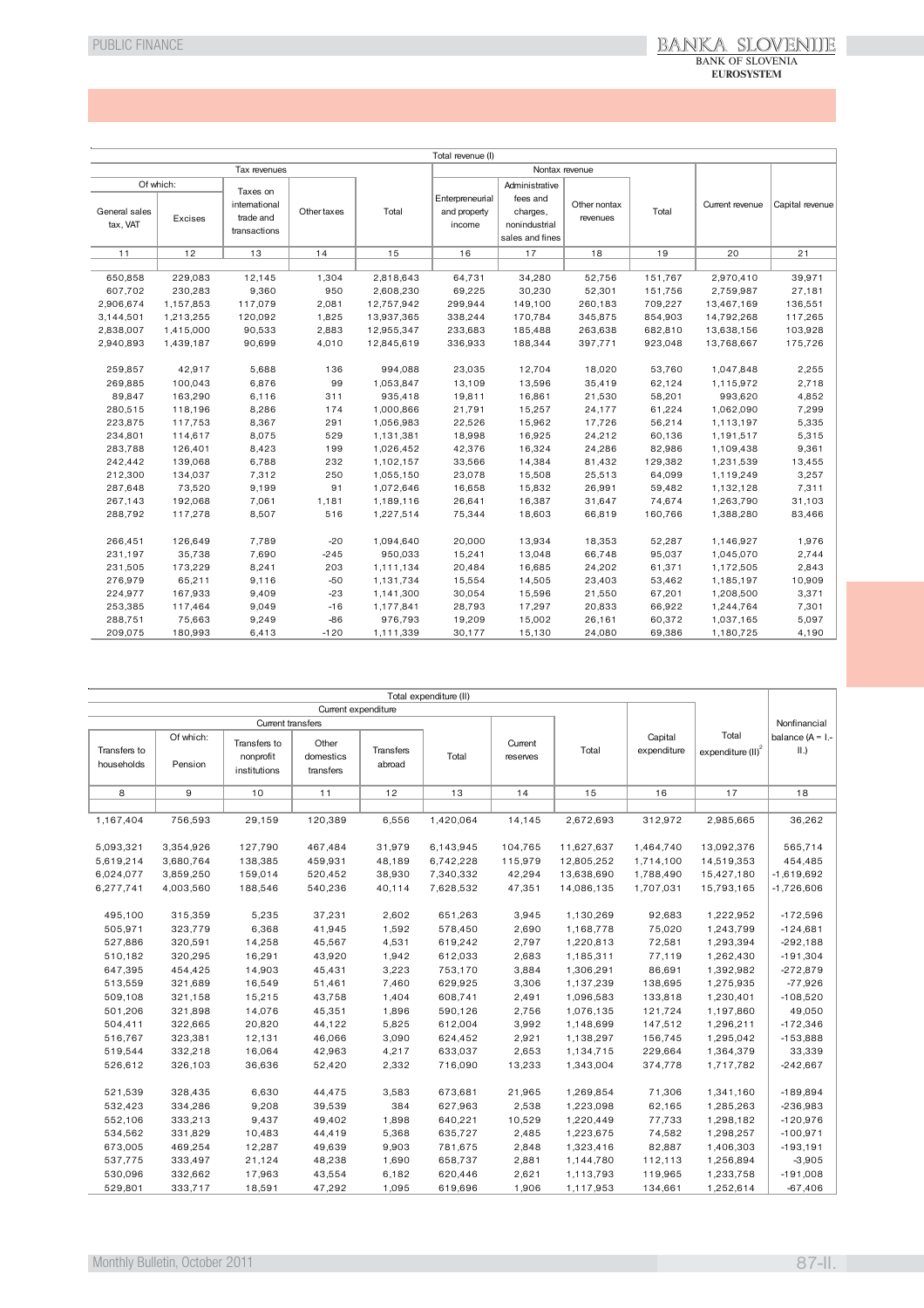**EUROSYSTEM**

# 4.7. Lending, Repayments and Financing of the General Government

| Until                                |                 | Lending minus repayments (B)<br>Repayment of given loans and equity sold<br>Lending and aquisition of equity |                |                           |                |             |                        |                                       |         |            |  |  |  |
|--------------------------------------|-----------------|--------------------------------------------------------------------------------------------------------------|----------------|---------------------------|----------------|-------------|------------------------|---------------------------------------|---------|------------|--|--|--|
| 31.12.2006                           |                 |                                                                                                              |                |                           |                |             |                        |                                       |         |            |  |  |  |
| 01.01.2007<br>in thousands<br>of EUR | in mio SIT from | Repayment of<br>given loans                                                                                  | Equity sold    | Privatization<br>receipts | Total          | Loans given | Acquision of<br>equity | Privatization<br>receipts<br>spending | Total   | Balance    |  |  |  |
|                                      |                 | $\mathbf{1}$                                                                                                 | $\overline{c}$ | 3                         | $\overline{4}$ | 5           | 6                      | $\overline{7}$                        | 8       | 9          |  |  |  |
|                                      | Code            |                                                                                                              |                |                           |                |             |                        |                                       |         |            |  |  |  |
| 2006                                 |                 | 11,344                                                                                                       | 7,205          | 2,545                     | 21,094         | 2.784       | 2,902                  | 755                                   | 9,998   | 11,096     |  |  |  |
|                                      |                 |                                                                                                              |                |                           |                |             |                        |                                       |         |            |  |  |  |
| 2007                                 |                 | 44,785                                                                                                       | 497,229        | 8,332                     | 550,347        | 5,043       | 58,937                 | 4,037                                 | 86,995  | 463,352    |  |  |  |
| 2008                                 |                 | 50,391                                                                                                       | 20,250         | 10,001                    | 80,642         | 5,224       | 134,689                | 14,288                                | 166,752 | $-86,109$  |  |  |  |
| 2009                                 |                 | 19,808                                                                                                       | 23,298         | 5,717                     | 48,822         | 94,611      | 203,395                | 6,426                                 | 312,350 | $-263,528$ |  |  |  |
| 2010                                 |                 | 12,263                                                                                                       | 18,234         | 3,140                     | 33,638         | 179,230     | 3,488                  | 3,594                                 | 198,167 | $-164,529$ |  |  |  |
|                                      |                 |                                                                                                              |                |                           |                |             |                        |                                       |         |            |  |  |  |
| 2010                                 | Jan.            | 549                                                                                                          | $\circ$        | 564                       | 1,113          | 742         | $\circ$                | 469                                   | 1,211   | $-98$      |  |  |  |
|                                      | Feb.            | 170                                                                                                          | 13             | 38                        | 221            | 941         | $\circ$                | 175                                   | 1,116   | $-895$     |  |  |  |
|                                      | Mar.            | 5,656                                                                                                        | $\mathbf 0$    | 21                        | 5,677          | 84          | 108                    | $\overline{c}$                        | 381     | 5,296      |  |  |  |
|                                      | Apr.            | 1,757                                                                                                        | 1,250          | 325                       | 3,333          | 99          | 48                     | 44                                    | 190     | 3,143      |  |  |  |
|                                      | May             | 274                                                                                                          | $\mathbf 0$    | 42                        | 316            | 316         | 10                     | $\overline{c}$                        | 327     | $-12$      |  |  |  |
|                                      | Jun.            | 638                                                                                                          | 10             | 47                        | 695            | 284         | 8                      | $\overline{2}$                        | 481     | 213        |  |  |  |
|                                      | Jul.            | 1,070                                                                                                        | 1,397          | 88                        | 2,555          | 3,477       | 618                    | 11                                    | 4,106   | $-1,551$   |  |  |  |
|                                      | Aug.            | 238                                                                                                          | $\mathbf 0$    | 34                        | 272            | 309         | 11                     | 76                                    | 5,495   | $-5,224$   |  |  |  |
|                                      | Sep.            | 824                                                                                                          | 15,550         | 34                        | 16,408         | 104,651     | $-1$                   | $\overline{c}$                        | 104,844 | $-88,436$  |  |  |  |
|                                      | Oct.            | 822                                                                                                          | $\mathbf{1}$   | 1,844                     | 2,668          | 287         | 1,415                  | 283                                   | 1,985   | 682        |  |  |  |
|                                      | Nov.            | $-69$                                                                                                        | 12             | 47                        | $-10$          | 17,072      | 1,044                  | 2,229                                 | 20,344  | $-20,354$  |  |  |  |
|                                      | Dec.            | 334                                                                                                          | $\mathbf{1}$   | 55                        | 391            | 50,968      | 229                    | 301                                   | 57,686  | $-57,294$  |  |  |  |
|                                      |                 |                                                                                                              |                |                           |                |             |                        |                                       |         |            |  |  |  |
| 2011                                 | Jan.            | 1,351                                                                                                        | $\mathbf 0$    | 262                       | 1,614          | 32,575      | $\circ$                | 1,085                                 | 33,720  | $-32,106$  |  |  |  |
|                                      | Feb.            | 44                                                                                                           | 4              | 40                        | 88             | 2.808       | 90                     | 2                                     | 2,988   | $-2,900$   |  |  |  |
|                                      | Mar.            | 276                                                                                                          | $\mathbf 0$    | 45                        | 321            | 75,629      | 245,755                | $\overline{c}$                        | 322.735 | $-322,414$ |  |  |  |
|                                      | Apr.            | 135                                                                                                          | $\mathbf{1}$   | 102                       | 237            | 1,576       | 44                     | 34                                    | 1,654   | $-1,416$   |  |  |  |
|                                      | May             | 684                                                                                                          | $\mathbf 0$    | 35                        | 718            | 1,464       | 6,826                  | $\overline{c}$                        | 8,529   | $-7,811$   |  |  |  |
|                                      | Jun.            | 119                                                                                                          | $\mathbf{1}$   | 58                        | 178            | 1,586       | 1,607                  | 42                                    | 8,318   | $-8,140$   |  |  |  |
|                                      | Jul.            | 662                                                                                                          | 3              | 1,302                     | 1,968          | 29,489      | 155                    | $\overline{c}$                        | 29,729  | $-27,761$  |  |  |  |
|                                      | Aug.            | 102                                                                                                          | 8              | 29                        | 139            | 4,819       | 20                     | $\overline{c}$                        | 4,924   | $-4,785$   |  |  |  |

Source: Ministry of Finance.

| Until                                |                 |                          | Total financing (C)   |                          |            |                    |                        |            |                            |                                            |  |
|--------------------------------------|-----------------|--------------------------|-----------------------|--------------------------|------------|--------------------|------------------------|------------|----------------------------|--------------------------------------------|--|
| 31.12.2006                           |                 |                          |                       | Domestics financing      |            |                    | Financing abroad       |            |                            | Change in                                  |  |
| 01.01.2007<br>in thousands<br>of EUR | in mio SIT from | Overall<br>balance (A+B) | Domestics<br>drawings | Domestic<br>amortization | Balance    | Drawings<br>abroad | Amortization<br>abroad | Balance    | Total financing<br>balance | cash, deposits<br>and statistical<br>error |  |
|                                      |                 |                          |                       |                          |            |                    |                        |            |                            |                                            |  |
|                                      |                 | 10                       | 11                    | 12                       | 13         | 14                 | 15                     | 16         | 17                         | 18                                         |  |
|                                      | Column          |                          |                       |                          |            |                    |                        |            |                            |                                            |  |
| 2006                                 |                 | 47,358                   | 344,223               | 226.052                  | 118,171    | 2.068              | 33,955                 | $-31,887$  | 86,284                     | 133.642                                    |  |
|                                      |                 |                          |                       |                          |            |                    |                        |            |                            |                                            |  |
| 2007                                 |                 | 1,029,066                | 691,504               | 899,476                  | $-207,972$ | 199,736            | 40,893                 | 158,843    | $-49,129$                  | 979,937                                    |  |
| 2008                                 |                 | 368,376                  | 1,142,479             | 1,232,444                | $-89,965$  | $\Omega$           | 42,907                 | $-42,907$  | $-132,872$                 | 235,504                                    |  |
| 2009                                 |                 | $-1,883,220$             | 4,926,369             | 464,948                  | 4,461,421  | 0                  | 425,338                | $-425,338$ | 4,036,083                  | 2,152,863                                  |  |
| 2010                                 |                 | $-1,891,135$             | 2,659,326             | 1,260,357                | 1,398,969  | 0                  | 515,325                | $-515,325$ | 883,644                    | $-1,007,491$                               |  |
|                                      |                 |                          |                       |                          |            |                    |                        |            |                            |                                            |  |
| 2010                                 | Jan.            | $-172,693$               | 1,567,135             | 396,020                  | 1,171,115  | $\Omega$           | 3,191                  | $-3,191$   | 1,167,923                  | 995,230                                    |  |
|                                      | Feb.            | $-125,577$               | 5,081                 | 4,521                    | 560        | $\Omega$           | 1,773                  | $-1,773$   | $-1,213$                   | $-126,790$                                 |  |
|                                      | Mar.            | $-286,892$               | 996,726               | 732,861                  | 263,865    | 0                  | 502,199                | $-502,199$ | $-238,333$                 | $-525,225$                                 |  |
|                                      | Apr.            | $-188, 162$              | 2,995                 | 48,429                   | $-45,434$  | $\mathbf 0$        | 996                    | $-996$     | $-46,430$                  | $-234,592$                                 |  |
|                                      | May             | $-272,891$               | 7,185                 | 15,127                   | $-7.942$   | 0                  | 1.773                  | $-1.773$   | $-9,715$                   | $-282,606$                                 |  |
|                                      | Jun.            | $-77,712$                | 10,221                | 4,622                    | 5,598      | 0                  | $\circ$                | 0          | 5,598                      | $-72,114$                                  |  |
|                                      | Jul.            | $-110,071$               | $-14,563$             | 3,927                    | $-18,490$  | 0                  | 433                    | $-433$     | $-18,923$                  | $-128,994$                                 |  |
|                                      | Aug.            | 43.827                   | 28.803                | 3,251                    | 25,553     | 0                  | 109                    | $-109$     | 25,444                     | 69,271                                     |  |
|                                      | Sep.            | $-260,782$               | $-17,039$             | 5,378                    | $-22,417$  | $\mathbf 0$        | 2,211                  | $-2,211$   | $-24,628$                  | $-285,410$                                 |  |
|                                      | Oct.            | $-153,206$               | 4,163                 | 11,936                   | $-7,773$   | $\Omega$           | 866                    | $-866$     | $-8,639$                   | $-161,845$                                 |  |
|                                      | Nov.            | 12,985                   | 16,547                | 3,087                    | 13,460     | 0                  | 1,774                  | $-1,774$   | 11,686                     | 24,670                                     |  |
|                                      | Dec.            | $-299,961$               | 52,072                | 31,198                   | 20,874     | $\circ$            | 0                      | 0          | 20,874                     | $-279,087$                                 |  |
|                                      |                 |                          |                       |                          |            |                    |                        |            |                            |                                            |  |
| 2011                                 | Jan.            | $-222,000$               | 1,535,413             | 357,272                  | 1.178.141  | 0                  | 3,269                  | $-3,269$   | 1,174,873                  | 952,873                                    |  |
|                                      | Feb.            | $-239,883$               | 2,163                 | 43,002                   | $-40,839$  | 0                  | 109                    | $-109$     | $-40,948$                  | $-280,831$                                 |  |
|                                      | Mar.            | $-443,390$               | 1,526,575             | 15,030                   | 1,511,544  | 0                  | 2,196                  | $-2,196$   | 1,509,348                  | 1,065,958                                  |  |
|                                      | Apr.            | $-102.387$               | $-10.340$             | 4,505                    | $-14.845$  | 0                  | 450,646                | $-450.646$ | $-465, 491$                | $-567,878$                                 |  |
|                                      | May             | $-201,001$               | 15,202                | 3,481                    | 11.721     | 0                  | 1.776                  | $-1,776$   | 9,945                      | $-191,056$                                 |  |
|                                      | Jun.            | $-12,045$                | 9,539                 | 70,281                   | $-60,743$  | 0                  | 0                      | 0          | $-60,743$                  | $-72,788$                                  |  |
|                                      | Jul.            | $-218,770$               | 5,935                 | 4,243                    | 1,692      | $\Omega$           | 433                    | $-433$     | 1,259                      | $-217,510$                                 |  |
|                                      | Aug.            | $-72,191$                | 20,512                | 14,402                   | 6,109      | 0                  | 109                    | $-109$     | 6,000                      | $-66,191$                                  |  |

Source: Ministry of Finance.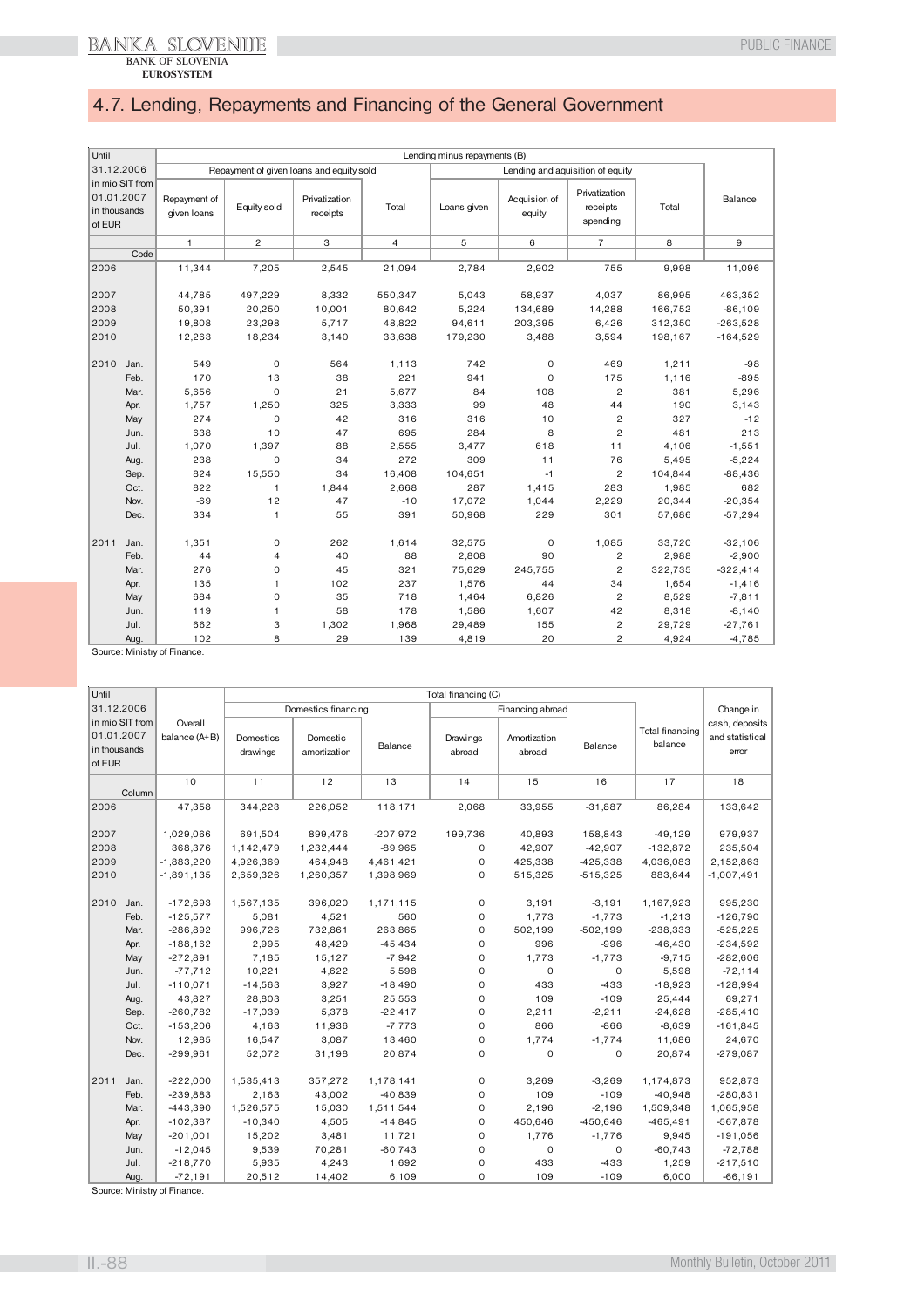# 4.8. Central budget debt

| Till                   |                  |                     |                | Debt incurred in domestic market |                          |                        | Debt incurred abroad   |                    |                    |                    |                        |
|------------------------|------------------|---------------------|----------------|----------------------------------|--------------------------|------------------------|------------------------|--------------------|--------------------|--------------------|------------------------|
|                        | 31.12.2006 in    |                     |                |                                  |                          |                        |                        |                    |                    |                    |                        |
| Millions of            |                  |                     |                |                                  | Other                    |                        |                        |                    |                    |                    |                        |
| Tolars, from           |                  | Public              | Bank of        | Banks                            | domestic                 | Negotiable             | Total                  | Loans              | <b>Bonds</b>       | Total              | Total debt             |
| 1.1.2007 in            |                  | sector              | Slovenia       |                                  | creditors                | securities             |                        |                    |                    |                    |                        |
| Thousands of<br>Euros. |                  |                     |                |                                  |                          |                        |                        |                    |                    |                    |                        |
|                        | Column           | $\mathbf{1}$        | $\overline{c}$ | 3                                | $\sqrt{4}$               | $\mathbf 5$            | $6 = 1  5$             | $\overline{7}$     | 8                  | $9 = 7 + 8$        | $10 = 6 + 9$           |
|                        | Code             |                     |                |                                  |                          |                        |                        |                    |                    |                    |                        |
|                        | 1998 31.Mar      | 11,157              | 509            | 43,311                           | $\circ$                  | 370,988                | 425,965                | 102,626            | 191,387            | 294,013            | 719,978                |
|                        | 30.Jun           | 3,450               | 553            | 67,554                           | $\mathsf{O}\xspace$      | 390,256                | 461,813                | 92,132             | 205,092            | 297,224            | 759,037                |
|                        | 30.Sep           | 3,526               | 609            | 65,147                           | $\mathsf{O}\xspace$      | 398,181                | 467,463                | 97,003             | 200,906            | 297,909            | 765,372                |
|                        | 31.Dec           | 1,818               | 625            | 81,273                           | 0                        | 391,817                | 475,533                | 92,304             | 203,460            | 295,764            | 771,297                |
|                        |                  |                     |                |                                  |                          |                        |                        |                    |                    |                    |                        |
| 1999                   | 31.Mar<br>30.Jun | 1,518<br>14,289     | 766<br>856     | 94,987<br>82,333                 | 0<br>$\mathsf{O}\xspace$ | 401,209<br>407,050     | 498,480<br>504,528     | 95,878<br>93,492   | 287,366<br>294,948 | 383,244<br>388,440 | 881,724<br>892,968     |
|                        | 30.Sep           | 9,518               | 930            | 90,818                           | 0                        | 402,387                | 503,653                | 92,308             | 296,696            | 389,004            | 892,657                |
|                        | 31.Dec           | 5,680               | 238            | 82,473                           | $\mathsf O$              | 410,084                | 498,475                | 94,536             | 300,281            | 394,817            | 893,292                |
|                        |                  |                     |                |                                  |                          |                        |                        |                    |                    |                    |                        |
| 2000                   | 31.Mar           | 4,600               | 310            | 84,378                           | $\mathbf 0$              | 422,648                | 511,937                | 110,073            | 391,514            | 501,587            | 1,013,524              |
|                        | 30.Jun           | 400                 | 146            | 79,346                           | 0                        | 439,281                | 519,173                | 100,268            | 397,654            | 497,922            | 1,017,095              |
|                        | 30.Sep           | 11,600              | 240            | 84,060                           | $\mathbf 0$              | 431,813                | 527,713                | 104,671            | 410,387            | 515,058            | 1,042,771              |
|                        | 31.Dec           | 13,040              | 322            | 75,824                           | 0                        | 415,887                | 505,073                | 98,222             | 410,057            | 508,280            | 1,013,353              |
| 2001                   | 31.Mar           |                     | 413            |                                  | $\mathbf 0$              |                        | 548,934                |                    |                    | 551,883            |                        |
|                        | 30.Jun           | 4,373<br>6,035      | 526            | 95,080<br>80,260                 | $\mathbf 0$              | 449,068<br>478,114     | 564,935                | 108,360<br>110,433 | 443,523<br>547,994 | 658,427            | 1,100,818<br>1,223,362 |
|                        | 30.Sep           | 5,478               | 169            | 83,340                           | 0                        | 488,442                | 577,429                | 102,394            | 468,592            | 570,986            | 1,148,415              |
|                        | 31.Dec           | 768                 | 7,935          | 96,187                           | $\mathsf O$              | 530,252                | 635,142                | 122,373            | 471,360            | 593,733            | 1,228,875              |
|                        |                  |                     |                |                                  |                          |                        |                        |                    |                    |                    |                        |
| 2002                   | 31.Mar           | 553                 | 8,196          | 110,855                          | $\mathbf 0$              | 591,752                | 711,356                | 117,797            | 477,424            | 595,221            | 1,306,577              |
|                        | 30.Jun           | 0                   | 7,836          | 104,398                          | 0                        | 641,405                | 753,640                | 109,592            | 479,064            | 588,656            | 1,342,296              |
|                        | 30.Sep           | 0                   | 7,736          | 102,365                          | $\mathsf{O}\xspace$      | 680,995                | 791,096                | 105,222            | 483,490            | 588,712            | 1,379,808              |
|                        | 31.Dec           | 0                   | 7,643          | 101,738                          | $\circ$                  | 724,520                | 833,902                | 100,108            | 485,650            | 585,758            | 1,419,660              |
|                        | 31.Mar           |                     |                |                                  |                          |                        |                        |                    |                    |                    |                        |
| 2003                   | 30.Jun           | 0<br>0              | 7,466<br>7,097 | 101,861<br>95,666                | $\mathbf 0$<br>$\circ$   | 722,612<br>767,469     | 831,940<br>870,233     | 96,334<br>94,783   | 489,362<br>490,950 | 585,696<br>585,734 | 1,417,636<br>1,455,967 |
|                        | 30.Sep           | 0                   | 7,511          | 83,517                           | 0                        | 795,729                | 886,757                | 92,473             | 493,964            | 586,438            | 1,473,195              |
|                        | 31.Dec           | 0                   | 7,097          | 82,122                           | $\mathsf{O}\xspace$      | 823,270                | 912,489                | 83,090             | 495,256            | 578,346            | 1,490,835              |
|                        |                  |                     |                |                                  |                          |                        |                        |                    |                    |                    |                        |
| 2004                   | 31.Mar           | $\mathsf{O}\xspace$ | 7,283          | 84,930                           | $\mathsf{O}\xspace$      | 852,341                | 944,553                | 80,606             | 498,038            | 578,644            | 1,523,198              |
|                        | 30.Jun           | 0                   | 7,276          | 117,348                          | 0                        | 913,519                | 1,038,144              | 80,089             | 450,285            | 530,374            | 1,568,518              |
|                        | 30.Sep           | 0                   | 7,339          | 99,506                           | $\mathsf O$              | 941,403                | 1,048,248              | 86,452             | 451,509            | 537,961            | 1,586,209              |
|                        | 31.Dec           | 0                   | 6,937          | 78,578                           | $\mathsf O$              | 980,694                | 1,066,209              | 83,849             | 449,700            | 533,549            | 1,599,759              |
|                        | 2005 31.Mar      |                     |                |                                  | $\mathsf O$              |                        |                        |                    |                    |                    |                        |
|                        | 30.Jun           | 0<br>0              | 7,015<br>7,344 | 75,911<br>107,497                | $\mathsf{O}\xspace$      | 1,082,058<br>1,078,283 | 1,164,985<br>1,193,124 | 81,527<br>81,688   | 449,854<br>328,720 | 531,382<br>410,407 | 1,696,366<br>1,603,532 |
|                        | 30.Sep           | 0                   | 7,297          | 124,218                          | $\mathsf O$              | 1,112,172              | 1,243,687              | 78,515             | 328,729            | 407,244            | 1,650,931              |
|                        | 31.Dec           | 0                   | 7,358          | 105,066                          | $\mathsf O$              | 1,155,313              | 1,267,736              | 78,769             | 327,449            | 406,218            | 1,673,954              |
|                        |                  |                     |                |                                  |                          |                        |                        |                    |                    |                    |                        |
|                        | 2006 31.Mar      | 0                   | 7,353          | 82,736                           | $\mathsf{O}\xspace$      | 1,185,321              | 1,275,410              | 75,638             | 327,417            | 403,055            | 1,678,465              |
|                        | 30.Jun           | 0                   | 7,068          | 77,011                           | $\mathsf O$              | 1,256,445              | 1,340,524              | 52,721             | 326,090            | 378,811            | 1,719,335              |
|                        | 30.Sep           | 0                   | 7,045          | 61,153                           | $\mathsf O$              | 1,295,940              | 1,364,137              | 49,493             | 326,032            | 375,526            | 1,739,663              |
|                        | 31.Dec           | 0                   | 6,956          | 71,335                           | 0                        | 1,310,679              | 1,388,970              | 49,229             | 323,514            | 372,743            | 1,761,713              |
|                        | 2007 31.Mar      | 0                   | 28,979         | 354,821                          | 0                        | 5,183,949              | 5,567,749              | 187,177            | 2,350,000          | 2,537,177          | 8,104,926              |
|                        | 30.Jun           | 0                   | 28,582         | 315,627                          | 0                        | 4,289,109              | 4,633,318              | 181,291            | 2,350,000          | 2,531,291          | 7,164,609              |
|                        | 30.Sep           | 0                   | 28,403         | 311,008                          | $\mathsf O$              | 4,165,273              | 4,504,684              | 166,891            | 2,350,000          | 2,516,891          | 7,021,575              |
|                        | 31.Dec           | 0                   | 27,313         | 718,298                          | 0                        | 4,139,051              | 4,884,662              | 160,796            | 2,350,000          | 2,510,796          | 7,395,458              |
|                        |                  |                     |                |                                  |                          |                        |                        |                    |                    |                    |                        |
|                        | 2008 31.Mar      | 0                   | 27,004         | 273,281                          | 0                        | 4,980,460              | 5,280,745              | 142,547            | 2,350,000          | 2,492,547          | 7,773,292              |
|                        | 30.Jun           | 0                   | 26,577         | 196,010                          | 0                        | 4,477,360              | 4,699,947              | 137,131            | 2,350,000          | 2,487,131          | 7,187,078              |
|                        | 30.Sep           | 0                   | 27,129         | 219,170                          | 0                        | 4,455,885              | 4,702,184              | 124,399            | 2,350,000          | 2,474,399          | 7,176,583              |
|                        | 31.Dec           | 0                   | 28,096         | 238,724                          | 0                        | 4,445,389              | 4,712,209              | 119,407            | 2,350,000          | 2,469,407          | 7,181,616              |
| 2009                   | 31.Mar           | 0                   | 29,513         | 183,724                          | 0                        | 6,016,471              | 6,229,708              | 107,895            | 1,950,000          | 2,057,895          | 8,287,603              |
|                        | 30.Jun           | 0                   | 27,692         | 181,692                          | $\mathsf{O}\xspace$      | 7,617,890              | 7,827,273              | 104,247            | 1,950,000          | 2,054,247          | 9,881,521              |
|                        | 30.Sep           | 0                   | 27,867         | 144,062                          | $\mathsf{O}\xspace$      | 9,009,679              | 9,181,608              | 96,988             | 1,950,000          | 2,046,988          | 11,228,596             |
|                        | 31.Dec           | 0                   | 27,684         | 118,626                          | 0                        | 8,892,736              | 9,039,046              | 94,320             | 1,950,000          | 2,044,320          | 11,083,366             |
|                        |                  |                     |                |                                  |                          |                        |                        |                    |                    |                    |                        |
|                        | 2010 31.Mar      | 0                   | 28,721         | 108,201                          | 0                        | 10,330,059             | 10,466,982             | 87,720             | 1,450,000          | 1,537,720          | 12,004,701             |
|                        | 30.Jun           | 0                   | 30,465         | 96,703                           | 0                        | 10,285,168             | 10,412,335             | 85,704             | 1,450,000          | 1,535,704          | 11,948,039             |
|                        | 30.Sep           | 0                   | 30,263         | 95,683                           | 0                        | 10,267,022             | 10,392,967             | 82,155             | 1,450,000          | 1,532,155          | 11,925,122             |
|                        | 31.Dec           | 0                   | 29,429         | 63,968                           | 0                        | 10,261,440             | 10,354,837             | 79,692             | 1,450,000          | 1,529,692          | 11,884,529             |
|                        | 2011 31.Mar      | 0                   | 28,917         | 388,771                          | 0                        | 12,890,688             | 13,308,376             | 73,799             | 1,450,000          | 1,523,799          | 14,832,175             |
|                        | 30.Jun           | 0                   | 28,162         | 373,771                          | 0                        | 12,842,092             | 13,244,025             | 71,302             | 1,000,000          | 1,071,302          | 14,315,327             |

Source: Ministry of Finance.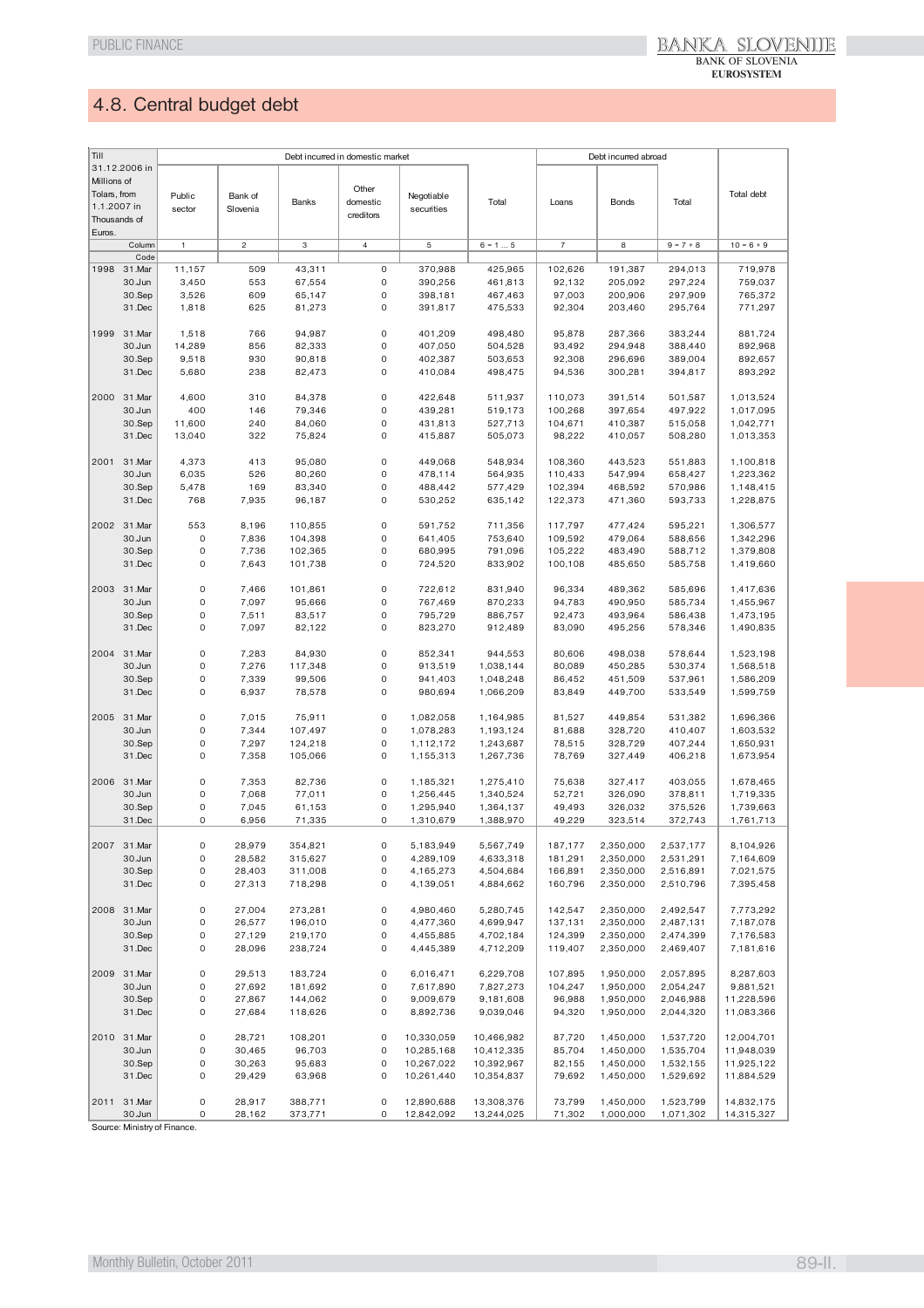**EUROSYSTEM**

# 5.1. Non-consolidated financial assets - outstanding amounts

| Mio EUR                      | 2003    | 2004    | 2005           | 2006    | 2007    | 2008    | 2009    | 2010    | $I-2009$ |
|------------------------------|---------|---------|----------------|---------|---------|---------|---------|---------|----------|
| Domestic sector              |         |         |                |         |         |         |         |         |          |
| Total                        | 102,906 | 111,843 | 126,088        | 140,978 | 176,553 | 175,375 | 187,118 | 184,753 | 175,817  |
| Monetary gold and SDRs       | 87      | 86      | 80             | 88      | 67      | 72      | 294     | 337     | 79       |
| Currency and deposits        | 20,216  | 21,847  | 24,467         | 27,138  | 33,498  | 36,595  | 43,245  | 39,945  | 36,913   |
| Securities other than shares | 15,355  | 16,570  | 17,930         | 16,541  | 16,088  | 15,884  | 17,707  | 17,628  | 16,236   |
| Loans                        | 17,155  | 19,593  | 24,698         | 29,428  | 40,601  | 48,367  | 50,555  | 51,838  | 49,101   |
| Shares                       | 17,747  | 19,455  | 20,608         | 26,531  | 36,648  | 22,552  | 22,402  | 22,160  | 21,860   |
| Other equity                 | 11,912  | 12,844  | 13,732         | 14,160  | 15,401  | 19,056  | 20,256  | 20,575  | 19,532   |
| Mutual fund shares           | 1,565   | 2,213   | 2,710          | 3,805   | 5,505   | 3,025   | 3,814   | 4,330   | 2,974    |
| Insurance technical reserves | 1,977   | 2,385   | 2,805          | 3,350   | 3,786   | 4,060   | 4,631   | 5,012   | 4,197    |
|                              |         |         |                |         |         |         | 24,215  |         | 24,925   |
| Other                        | 16,892  | 16,849  | 19,057         | 19,937  | 24,959  | 25,764  |         | 22,926  |          |
| Non-financial corporations   |         |         |                |         |         |         |         |         |          |
| Total                        | 29,334  | 29,766  | 34,186         | 37,610  | 46,986  | 47,755  | 47,238  | 45,641  | 46,844   |
| Currency and deposits        | 2,677   | 2,771   | 3,219          | 3,524   | 4,037   | 3,946   | 4,081   | 4,253   | 3,863    |
| Securities other than shares | 548     | 637     | 537            | 569     | 492     | 380     | 359     | 352     | 396      |
| Loans                        | 2,644   | 2,682   | 3,132          | 3,141   | 4,402   | 5,376   | 5,977   | 5,987   | 5,502    |
| Shares                       | 5,771   | 5,740   | 7,087          | 8,033   | 11,188  | 8,520   | 7,834   | 7,067   | 8,259    |
| Other equity                 | 6,334   | 6,594   | 7,017          | 7,351   | 7,816   | 9,576   | 10,262  | 10,391  | 9,808    |
| Mutual fund shares           | 273     | 278     | 302            | 400     | 544     | 212     | 197     | 171     | 194      |
| Insurance technical reserves | 250     | 288     | 297            | 334     | 389     | 402     | 450     | 438     | 464      |
| Other                        | 10,837  | 10,776  | 12,594         | 14,258  | 18,118  | 19,343  | 18,077  | 16,982  | 18,359   |
| Monetary sector              |         |         |                |         |         |         |         |         |          |
| Total                        | 28.940  | 31,251  | 37,132         | 40,302  | 51,838  | 58.057  | 63,023  | 60,898  | 57,505   |
| Monetary gold and SDRs       | 87      | 86      | 80             | 88      | 67      | 72      | 294     | 337     | 79       |
| Currency and deposits        | 3,842   | 3,690   | 4,861          | 5,115   | 8,318   | 8,897   | 10,006  | 6,604   | 7,405    |
| Securities other than shares | 11,990  | 12,361  | 13,501         | 11,706  | 10,991  | 10,935  | 12,457  | 12,161  | 11,424   |
| Loans                        | 11,602  | 13,537  | 16,890         | 21,352  | 30,192  | 36,179  | 37,914  | 39,701  | 36,681   |
| Shares                       | 671     | 792     | 1,001          | 1,282   | 1,422   | 1,324   | 1,572   | 1,515   | 1,232    |
| Other equity                 | 120     | 101     | 104            | 169     | 253     | 261     | 293     | 252     | 263      |
| Mutual fund shares           | 114     | 104     | 93             | 150     | 181     | 66      | 85      | 93      | 68       |
| Insurance technical reserves | 48      | 50      | 53             | 60      | 39      | 36      | 41      | 43      | 36       |
| Other                        | 465     | 530     | 548            | 379     | 375     | 287     | 363     | 192     | 317      |
| Other financial institutions |         |         |                |         |         |         |         |         |          |
| Total                        | 8,116   | 9,940   | 11,025         | 13,826  | 17,884  | 15.611  | 16,254  | 16,095  | 15,547   |
| Currency and deposits        | 735     | 996     | 881            | 988     | 1,254   | 1,111   | 1,132   | 1,288   | 1,206    |
| Securities other than shares | 1,792   | 2,348   | 2,846          | 3,247   | 3,563   | 3,593   | 3,959   | 4,189   | 3,495    |
| Loans                        | 1,808   | 2,180   | 2,913          | 3,702   | 4,313   | 5,276   | 5,317   | 4,737   | 5,373    |
| Shares                       | 2,673   | 3,050   | 2,870          | 3,872   | 5,950   | 3,414   | 3,352   | 3,260   | 3,247    |
| Other equity                 | 346     | 389     | 343            | 292     | 368     | 338     | 300     | 278     | 321      |
| Mutual fund shares           | 162     | 274     | 455            | 733     | 1,217   | 784     | 1,092   | 1,325   | 791      |
| Insurance technical reserves | 166     | 174     | 174            | 193     | 165     | 219     | 219     | 186     | 209      |
| Other                        | 434     | 531     | 544            | 799     | 1,055   | 877     | 882     | 833     | 903      |
| General government           |         |         |                |         |         |         |         |         |          |
| Total                        | 13,684  | 14,902  | 15,473         | 17,262  | 22,436  | 17,324  | 21,028  | 20,319  | 18,677   |
| Currency and deposits        | 1,384   | 1,395   | 1,258          | 2,017   | 2,714   | 3,269   | 7,304   | 5,347   | 4,682    |
| Securities other than shares | 430     | 479     | 527            | 507     | 532     | 475     | 427     | 435     | 429      |
| Loans                        | 471     | 568     | 878            | 395     | 837     | 627     | 405     | 467     | 593      |
| Shares                       | 5,289   | 5,910   | 5,937          | 8,643   | 11,630  | 6,152   | 6,280   | 7,215   | 6,033    |
|                              |         |         | 3,076          |         |         |         |         |         | 3,566    |
| Other equity                 | 2,618   | 2,964   |                | 2,920   | 3,127   | 3,520   | 3,714   | 3,907   |          |
| Mutual fund shares           | 5       | 8       | 31             | 60      | 120     | 78      | 99      | 141     | 73       |
| Insurance technical reserves | 0       | 3       | $\overline{1}$ | 16      | 26      | 13      | 10      | 9       | 9        |
| Other                        | 3,486   | 3,575   | 3,765          | 2,703   | 3,450   | 3,188   | 2,789   | 2,796   | 3,292    |
| <b>Households and NPISHs</b> |         |         |                |         |         |         |         |         |          |
| Total                        | 22,831  | 25,983  | 28,272         | 31,979  | 37,408  | 36,627  | 39,575  | 41,801  | 37,243   |
| Currency and deposits        | 11,578  | 12,995  | 14,248         | 15,495  | 17,175  | 19,371  | 20,722  | 22,453  | 19,757   |
| Securities other than shares | 594     | 746     | 519            | 512     | 510     | 501     | 505     | 491     | 491      |
| Loans                        | 630     | 626     | 885            | 838     | 858     | 909     | 942     | 946     | 952      |
| Shares                       | 3,343   | 3,963   | 3,713          | 4,700   | 6,457   | 3,141   | 3,364   | 3,104   | 3,089    |
| Other equity                 | 2,492   | 2,796   | 3,192          | 3,428   | 3,837   | 5,361   | 5,687   | 5,747   | 5,573    |
| Mutual fund shares           | 1,012   | 1,549   | 1,828          | 2,461   | 3,442   | 1,885   | 2,341   | 2,600   | 1,848    |
| Insurance technical reserves | 1,513   | 1,871   | 2,280          | 2,746   | 3,167   | 3,390   | 3,911   | 4,336   | 3,480    |
| Other                        | 1,669   | 1,437   | 1,607          | 1,798   | 1,961   | 2,070   | 2,103   | 2,123   | 2,053    |
| Rest of the world            |         |         |                |         |         |         |         |         |          |
| Total                        | 17,716  | 20,558  | 26,765         | 31,377  | 43,206  | 47,807  | 48,796  | 49,947  | 46,528   |
| Monetary gold and SDRs       | 0       | 0       | 0              | 0       | 0       | 0       | 0       | 0       | 0        |
| Currency and deposits        | 1,051   | 1,490   | 2,920          | 3,858   | 9,739   | 10,179  | 8,489   | 6,697   | 9,028    |
| Securities other than shares | 2,088   | 2,119   | 2,098          | 2,512   | 3,359   | 4,313   | 9,118   | 11,565  | 4,510    |
| Loans                        | 7,544   | 9,161   | 11,878         | 13,566  | 17,044  | 20,018  | 18,266  | 17,871  | 19,755   |
| Shares                       | 1,545   | 2,465   | 2,851          | 3,658   | 4,354   | 3,902   | 3,908   | 4,024   | 4,001    |
| Other equity                 | 3,145   | 2,694   | 3,168          | 3,320   | 3,754   | 4,161   | 4,199   | 4,593   | 4,208    |
| Mutual fund shares           | 20      | 21      | 23             | 20      | 30      | 14      | 18      | 16      | 14       |
| Insurance technical reserves | 59      | 67      | 82             | 94      | 58      | 73      | 98      | 115     | 89       |
| Other                        | 2,266   | 2,543   | 3,745          | 4,349   | 4,868   | 5,147   | 4,700   | 5,065   | 4,923    |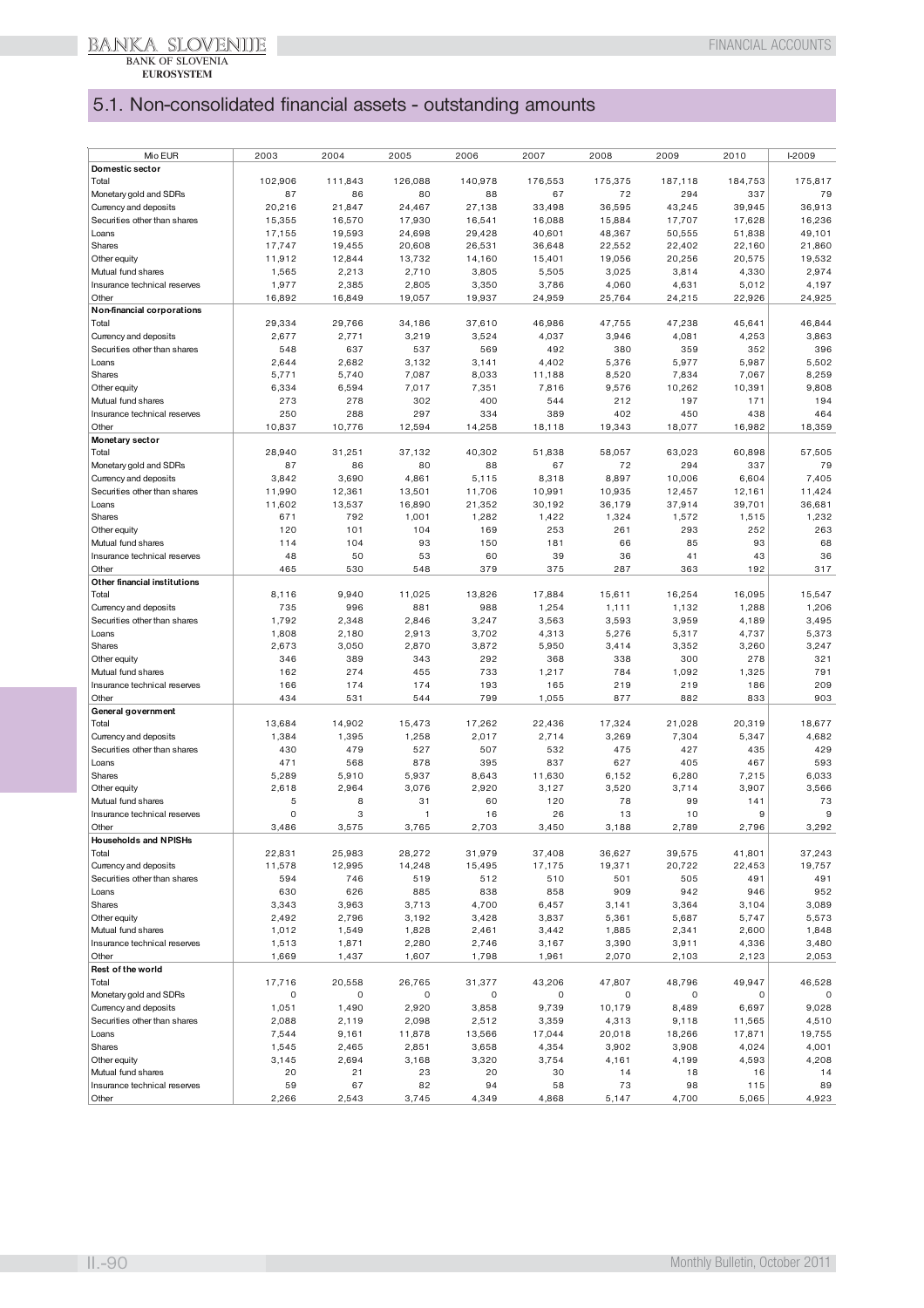| II-2009        | III-2009       | IV-2009        | $I - 2010$     | $II-2010$      | III-2010       | IV-2010        | $I-2011$       | $II-2011$     | Mio EUR                              |
|----------------|----------------|----------------|----------------|----------------|----------------|----------------|----------------|---------------|--------------------------------------|
|                |                |                |                |                |                |                |                |               | Domestic sector                      |
| 183,234        | 188,548        | 187,118        | 188,693        | 188,882        | 185,007        | 184,753        | 189,808        | 184,913 Total |                                      |
| 77             | 284            | 294            | 307            | 342            | 324            | 337            | 312            | 337           | Monetary gold and SDRs               |
| 40,541         | 43,166         | 43,245         | 43,285         | 43,376         | 40,542         | 39,945         | 44,374         |               | 42,009 Currency and deposits         |
| 16,644         | 17,913         | 17,707         | 17,608         | 18,033         | 18,050         | 17,628         | 17,693         | 16,857        | Securities other than shares         |
| 49,676         | 49,992         | 50,555         | 51,313         | 51,613         | 51,711         | 51,838         | 52,104         | 52,063 Loans  |                                      |
| 23,458         | 23,638         | 22,402         | 22,400         | 21,109         | 20,599         | 22,160         | 21,873         | 20,846 Shares |                                      |
| 19,760         | 20,147         | 20,256         | 20,761         | 20,591         | 20,805         | 20,575         | 21,133         |               | 20,687 Other equity                  |
| 3,321          | 3,628          | 3,814          | 4,150          | 4,086          | 4,131          | 4,330          | 4,388          |               | 4,305 Mutual fund shares             |
| 4,430          | 4,551          | 4,631          | 4,818          | 4,911          | 5,009          | 5,012          | 5,097          |               | 5,114   Insurance technical reserves |
| 25,327         | 25,229         | 24,215         | 24,052         | 24,821         | 23,836         | 22,926         | 22,834         | 22,695        | Other<br>Non-financial corporations  |
| 47,233         | 47,197         | 47,238         | 47,790         | 47,659         | 46,697         | 45,641         | 45,841         | 45,055        | Total                                |
| 3,920          | 3,930          | 4,081          | 4,077          | 4,069          | 4,047          | 4,253          | 4,052          |               | 3,982 Currency and deposits          |
| 379            | 396            | 359            | 386            | 342            | 319            | 352            | 361            |               | 330 Securities other than shares     |
| 5,668          | 5,636          | 5,977          | 6,413          | 6,201          | 6,153          | 5,987          | 6,254          | 6,099 Loans   |                                      |
| 8,260          | 7,947          | 7,834          | 7,792          | 7,391          | 7,273          | 7,067          | 6,913          |               | $6,422$ Shares                       |
| 9,892          | 10,059         | 10,262         | 10,603         | 10,541         | 10,556         | 10,391         | 10,799         | 10,851        | Other equity                         |
| 207            | 211            | 197            | 215            | 198            | 181            | 171            | 177            | 166           | Mutual fund shares                   |
| 480            | 464            | 450            | 485            | 481            | 467            | 438            | 478            | 481           | Insurance technical reserves         |
| 18,427         | 18,554         | 18,077         | 17,818         | 18,436         | 17,701         | 16,982         | 16,806         | 16,726 Other  |                                      |
|                |                |                |                |                |                |                |                |               | Monetary sector                      |
| 59,640         | 61,500         | 63,023         | 62,300         | 64,162         | 61,815         | 60,898         | 62,083         | 60,472 Total  |                                      |
| 77             | 284            | 294            | 307            | 342            | 324            | 337            | 312            | 337           | Monetary gold and SDRs               |
| 8,738          | 8,769          | 10,006         | 9,024          | 9,908          | 7,606          | 6,604          | 7,461          |               | 6,572 Currency and deposits          |
| 11,660         | 12,708         | 12,457         | 12,261         | 12,670         | 12,550         | 12,161         | 12,302         | 11,580        | Securities other than shares         |
| 37,018         | 37,411         | 37,914         | 38,309         | 38,962         | 39,212         | 39,701         | 39,857         | 39,862 Loans  |                                      |
| 1,345          | 1,558          | 1,572          | 1,590          | 1,557          | 1,488          | 1,515          | 1,535          |               | 1,503 Shares                         |
| 260            | 284            | 293            | 299            | 264            | 266            | 252            | 266            |               | 280 Other equity                     |
| 75             | 86             | 85             | 92             | 85             | 89             | 93             | 85             | 81            | Mutual fund shares                   |
| 39             | 40             | 41             | 42             | 43             | 44             | 43             | 42             | 42            | Insurance technical reserves         |
| 429            | 360            | 363            | 375            | 331            | 237            | 192            | 222            | 214           | Other                                |
|                |                |                |                |                |                |                |                |               | Other financial institutions         |
| 16,179         | 16,574         | 16,254         | 16,460         | 16,242         | 16,214         | 16,095         | 16,006         | 15,918 Total  |                                      |
| 1,164          | 1,185          | 1,132          | 1,202          | 1,252          | 1,268          | 1,288          | 1,336          | 1,469         | Currency and deposits                |
| 3,702          | 3,878          | 3,959          | 4,026<br>5,226 | 4,071          | 4,188<br>4,897 | 4,189          | 4,127<br>4,560 | 4,653 Loans   | 4,077 Securities other than shares   |
| 5,438<br>3,486 | 5,526<br>3,508 | 5,317<br>3,352 | 3,403          | 5,071<br>3,237 | 3,198          | 4,737<br>3,260 | 3,172          |               | $3,032$ Shares                       |
| 361            | 387            | 300            | 296            | 271            | 314            | 278            | 263            |               | 253 Other equity                     |
| 885            | 997            | 1,092          | 1,216          | 1,213          | 1,229          | 1,325          | 1,375          | 1,350         | Mutual fund shares                   |
| 223            | 213            | 219            | 208            | 218            | 217            | 186            | 206            | 202           | Insurance technical reserves         |
| 920            | 879            | 882            | 882            | 908            | 903            | 833            | 966            |               | 883 Other                            |
|                |                |                |                |                |                |                |                |               | General government                   |
| 21,612         | 24,237         | 21,028         | 21,659         | 19,893         | 19,176         | 20,319         | 24,127         | 22,235        | Total                                |
| 6,526          | 9,037          | 7,304          | 7,828          | 6,431          | 5,726          | 5,347          | 8,858          | 7,030         | Currency and deposits                |
| 421            | 434            | 427            | 436            | 429            | 458            | 435            | 430            | 430           | Securities other than shares         |
| 606            | 464            | 405            | 402            | 404            | 505            | 467            | 650            |               | 689 Loans                            |
| 6,867          | 7,088          | 6,280          | 6,185          | 5,700          | 5,499          | 7,215          | 7,240          | 7,041         | Shares                               |
| 3,647          | 3,785          | 3,714          | 3,793          | 3,801          | 3,943          | 3,907          | 3,898          |               | 3,923 Other equity                   |
| 81             | 85             | 99             | 119            | 122            | 125            | 141            | 153            | 157           | Mutual fund shares                   |
| 10             | 10             | 10             | 10             | 9              | 9              | 9              | 10             | 10            | Insurance technical reserves         |
| 3,454          | 3,335          | 2,789          | 2,886          | 2,996          | 2,911          | 2,796          | 2,889          | 2,955 Other   |                                      |
|                |                |                |                |                |                |                |                |               | <b>Households and NPISHs</b>         |
| 38,570         | 39,041         | 39,575         | 40,484         | 40,926         | 41,105         | 41,801         | 41,751         | 41,233 Total  |                                      |
| 20,193         | 20,245         | 20,722         | 21,154         | 21,716         | 21,895         | 22,453         | 22,667         |               | 22,956 Currency and deposits         |
| 482            | 497            | 505            | 499            | 521            | 535            | 491            | 472            | 760           | 439 Securities other than shares     |
| 946            | 955            | 942            | 962<br>3,430   | 975            | 945            | 946            | 783            |               | Loans<br>$2,849$ Shares              |
| 3,501<br>5,600 | 3,538<br>5,631 | 3,364<br>5,687 | 5,770          | 3,224<br>5,713 | 3,141<br>5,726 | 3,104<br>5,747 | 3,013<br>5,906 | 5,381         | Other equity                         |
| 2,073          | 2,250          | 2,341          | 2,507          | 2,468          | 2,507          | 2,600          | 2,598          |               | 2,552 Mutual fund shares             |
| 3,678          | 3,824          | 3,911          | 4,072          | 4,159          | 4,272          | 4,336          | 4,361          |               | 4.378 Insurance technical reserves   |
| 2,095          | 2,102          | 2,103          | 2,090          | 2,150          | 2,084          | 2,123          | 1,951          | 1,917 Other   |                                      |
|                |                |                |                |                |                |                |                |               | Rest of the world                    |
| 46,442         | 49,216         | 48,796         | 49,468         | 50,714         | 50,577         | 49,947         | 51,960         | 51,666 Total  |                                      |
| 0              | 0              | 0              | 0              | 0              | 0              | 0              | $\circ$        |               | 0 Monetary gold and SDRs             |
| 9,037          | 8,047          | 8,489          | 7,345          | 7,784          | 7,480          | 6,697          | 5,674          |               | 6,272 Currency and deposits          |
| 5,503          | 8,903          | 9,118          | 10,868         | 11,499         | 11,565         | 11,565         | 14,394         |               | 13,973 Securities other than shares  |
| 18,919         | 18,914         | 18,266         | 18,020         | 17,844         | 18,143         | 17,871         | 17,785         | 17,403 Loans  |                                      |
| 3,928          | 3,978          | 3,908          | 3,970          | 3,923          | 3,899          | 4,024          | 4,045          |               | 4,009 Shares                         |
| 4,167          | 4,231          | 4,199          | 4,316          | 4,302          | 4,303          | 4,593          | 4,556          |               | 4,544 Other equity                   |
| 16             | 17             | 18             | 18             | 19             | 18             | 16             | 19             |               | 19 Mutual fund shares                |
| 89             | 89             | 98             | 97             | 105            | 111            | 115            | 122            |               | 123   Insurance technical reserves   |
| 4,784          | 5,038          | 4,700          | 4,834          | 5,239          | 5,059          | 5,065          | 5,366          | 5,322 Other   |                                      |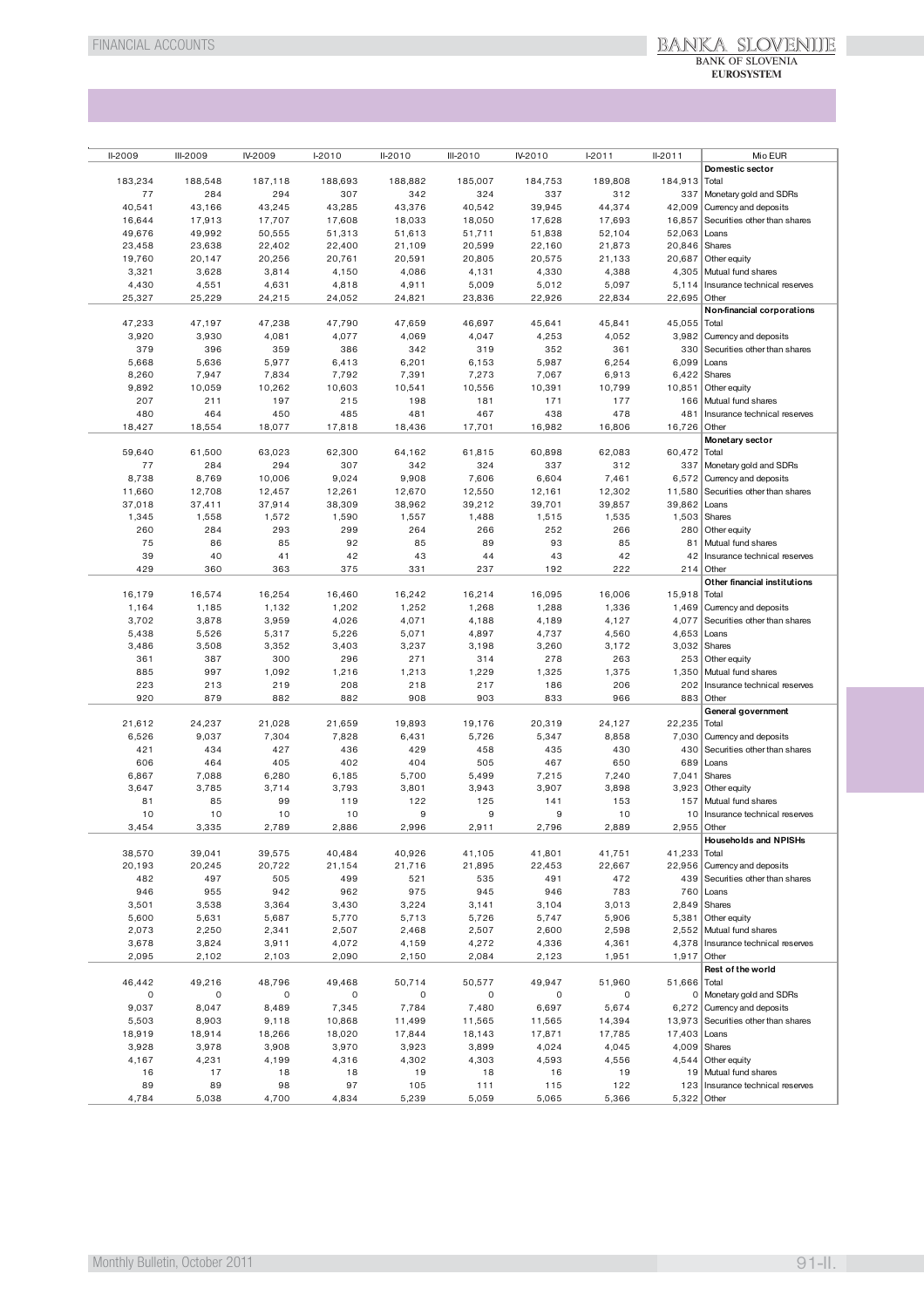BANK OF SLOVENIA **EUROSYSTEM**

## 5.2. Non-consolidated liabilities - outstanding amounts

| Mio EUR                                               | 2003    | 2004             | 2005             | 2006             | 2007    | 2008    | 2009             | 2010    | $I-2009$ |
|-------------------------------------------------------|---------|------------------|------------------|------------------|---------|---------|------------------|---------|----------|
| Domestic sector                                       |         |                  |                  |                  |         |         |                  |         |          |
| Total                                                 | 104,511 | 114,171          | 129,500          | 146,612          | 184,164 | 187,960 | 199,730          | 197,781 | 188,800  |
|                                                       | 16,721  |                  |                  |                  | 33,856  | 37,772  |                  | 37,790  | 37,704   |
| Currency and deposits<br>Securities other than shares | 12,077  | 18,836<br>12,134 | 21,343<br>12,928 | 24,530<br>11,730 | 9,795   | 10,669  | 42,457<br>17,414 | 19,649  | 11,889   |
|                                                       |         |                  |                  |                  |         |         |                  |         |          |
| Loans                                                 | 23,764  | 27,885           | 35,191           | 41,102           | 53,668  | 63,522  | 63,666           | 64,296  | 64,023   |
| Shares                                                | 18,692  | 20,943           | 21,444           | 27,587           | 37,076  | 23,925  | 23,631           | 23,319  | 23,516   |
| Other equity                                          | 14,299  | 14,572           | 15,570           | 15,827           | 17,055  | 20,358  | 21,286           | 22,032  | 20,925   |
| Mutual fund shares                                    | 1,569   | 2,179            | 2,398            | 3,171            | 4,622   | 2,465   | 3,033            | 3,328   | 2,408    |
| Insurance technical reserves                          | 2,024   | 2,391            | 2,805            | 3,333            | 3,726   | 3,997   | 4,605            | 5,015   | 4,150    |
| Other                                                 | 15,365  | 15,232           | 17,820           | 19,330           | 24,365  | 25,253  | 23,639           | 22,353  | 24,188   |
| Non-financial corporations                            |         |                  |                  |                  |         |         |                  |         |          |
| Total                                                 | 52,387  | 56,551           | 62,984           | 71,305           | 89,356  | 88,629  | 88,813           | 89,237  | 88.187   |
| Securities other than shares                          | 227     | 350              | 523              | 511              | 592     | 705     | 978              | 1,033   | 710      |
| Loans                                                 | 13,533  | 15,611           | 18,465           | 20,920           | 27,398  | 33,321  | 33,686           | 33,581  | 33,899   |
| Shares                                                | 14,456  | 16,420           | 16,761           | 20,657           | 27,366  | 16,501  | 16,198           | 16,984  | 16,146   |
| Other equity                                          | 13,463  | 13,659           | 14,584           | 14,886           | 15,699  | 18,970  | 19,932           | 20,714  | 19,496   |
| Other                                                 | 10,708  | 10,511           | 12,651           | 14,332           | 18,301  | 19,133  | 18,019           | 16,926  | 17,935   |
| Monetary sector                                       |         |                  |                  |                  |         |         |                  |         |          |
| Total                                                 | 27,796  | 30,012           | 35,619           | 38,737           | 50,370  | 56,178  | 60,846           | 58,232  | 55.769   |
| Currency and deposits                                 | 16.713  | 18,825           | 21,329           | 24,051           | 32,955  | 36,701  | 39,401           | 35,832  | 35.987   |
| Securities other than shares                          | 5,453   | 4,639            | 5,147            | 3,482            | 1,788   | 2,127   | 4,261            | 5,430   | 2,308    |
| Loans                                                 | 2,821   | 3,504            | 5,833            | 7,520            | 10,649  | 12,468  | 11,710           | 11,709  | 12,354   |
| Shares                                                | 2,065   | 2,226            | 2,356            | 2,708            | 3,901   | 3,889   | 4,322            | 4,266   | 4,075    |
| Other equity                                          | 475     | 497              | 602              | 501              | 472     | 513     | 683              | 742     | 562      |
| Mutual fund shares                                    | 0       | $\mathbf 0$      | 5                | $\overline{7}$   | 10      | 17      | 14               | 12      | 20       |
| Other                                                 | 269     | 322              | 347              | 469              | 596     | 463     | 455              | 241     | 463      |
| Other financial institutions                          |         |                  |                  |                  |         |         |                  |         |          |
| Total                                                 | 7,720   | 9,588            | 10,994           | 14,298           | 17,803  | 16,500  | 17,218           | 17,174  | 16.438   |
| Securities other than shares                          | 113     | 93               | 60               | 72               | 53      | 71      | 76               | 64      | 80       |
| Loans                                                 | 2,225   | 3,034            | 3,764            | 4,874            | 5,691   | 7,008   | 6,795            | 6,421   | 6,944    |
| Shares                                                | 1,057   | 1,093            | 1,097            | 1,860            | 2,251   | 1,665   | 1,645            | 1,380   | 1,562    |
| Other equity                                          | 361     | 416              | 384              | 440              | 885     | 803     | 605              | 514     | 798      |
| Mutual fund shares                                    | 1,569   | 2,179            | 2,394            | 3,165            | 4,612   | 2,448   | 3,019            | 3,315   | 2,388    |
| Insurance technical reserves                          | 2,024   | 2,391            | 2,805            | 3,333            | 3,726   | 3,997   | 4,605            | 5,015   | 4,150    |
| Other                                                 | 371     | 382              | 491              | 552              | 585     | 508     | 472              | 465     | 517      |
| General government                                    |         |                  |                  |                  |         |         |                  |         |          |
| Total                                                 | 11,300  | 12,272           | 13,021           | 14,179           | 16,580  | 15,450  | 21,074           | 20,616  | 17,093   |
| Currency and deposits                                 | 8       | 12               | 14               | 480              | 901     | 1,071   | 3,056            | 1,958   | 1,717    |
| Securities other than shares                          | 6,284   | 7,051            | 7,198            | 7,665            | 7,363   | 7,767   | 12,099           | 13,122  | 8,790    |
| Loans                                                 | 1,165   | 1,245            | 1,647            | 1,011            | 1,310   | 1,017   | 1,170            | 1,571   | 1,024    |
| Shares                                                | 1,114   | 1,204            | 1,230            | 2,362            | 3,559   | 1,870   | 1,465            | 690     | 1,733    |
| Other                                                 | 2,729   | 2,761            | 2,931            | 2,661            | 3,449   | 3,653   | 3,217            | 3,214   | 3,760    |
| <b>Households and NPISHs</b>                          |         |                  |                  |                  |         |         |                  |         |          |
| Total                                                 | 5,308   | 5,748            | 6,882            | 8,093            | 10,054  | 11,204  | 11,779           | 12,521  | 11,314   |
| Loans                                                 | 4,020   | 4,491            | 5,482            | 6,777            | 8,620   | 9,708   | 10,304           | 11,014  | 9,802    |
| Other                                                 | 1,288   | 1,257            | 1,400            | 1,316            | 1,434   | 1,496   | 1,475            | 1,507   | 1,512    |
| Rest of the world                                     |         |                  |                  |                  |         |         |                  |         |          |
| Total                                                 | 16,024  | 18,144           | 23,273           | 25,655           | 35,528  | 35,150  | 35,890           | 36,582  | 33,465   |
| Currency and deposits                                 | 4,545   | 4,501            | 6,043            | 6,466            | 9,382   | 9,002   | 9,277            | 8,852   | 8,238    |
| Securities other than shares                          | 5,365   | 6,555            | 7,100            | 7,323            | 9,652   | 9,528   | 9,411            | 9,545   | 8,857    |
|                                                       | 935     |                  |                  |                  |         |         |                  |         | 4,834    |
| Loans                                                 |         | 868<br>977       | 1,386            | 1,892            | 3,976   | 4,863   | 5,156            | 5,414   | 2,344    |
| Shares                                                | 600     |                  | 2,015            | 2,602            | 3,925   | 2,529   | 2,679            | 2,866   |          |
| Other equity                                          | 757     | 966              | 1,331            | 1,653            | 2,099   | 2,859   | 3,169            | 3,137   | 2,815    |
| Mutual fund shares                                    | 16      | 55               | 335              | 653              | 913     | 574     | 799              | 1,019   | 580      |
| Insurance technical reserves                          | 12      | 62               | 83               | 110              | 117     | 136     | 124              | 113     | 136      |
| Other                                                 | 3,793   | 4,160            | 4,981            | 4,955            | 5,462   | 5,658   | 5,276            | 5,638   | 5,660    |

#### 5.3. Net financial assets

| Mio EUR                      | 2003      | 2004      | 2005      | 2006      | 2007      | 2008      | 2009      | 2010      | $I-2009$  |
|------------------------------|-----------|-----------|-----------|-----------|-----------|-----------|-----------|-----------|-----------|
| Domestic sector              | $-1.606$  | $-2.328$  | $-3.412$  | $-5.634$  | $-7.611$  | $-12.585$ | $-12.612$ | $-13.028$ | $-12.983$ |
| Non-financial corporations   | $-23.052$ | $-26.785$ | $-28.798$ | $-33.696$ | $-42.369$ | $-40.874$ | -41.576   | $-43.596$ | $-41.342$ |
| Monetary sector              | 1.144     | ,239      | .513      | .565      | 1.468     | 880.      | 2.178     | 2.666     | 1.736     |
| Other financial institutions | 396       | 352       | 31        | $-472$    | 81        | $-889$    | $-964$    | $-1.080$  | $-891$    |
| General government           | 2.384     | 2.630     | 2.452     | 3.083     | 5.856     | 874.      | $-46$     | $-298$    | .584      |
| Households and NPISHs        | 17.522    | 20.235    | 21.390    | 23.886    | 27.354    | 25.424    | 27.796    | 29,280    | 25,929    |
| Rest of the world            | 1.693     | 2.414     | 3.492     | 5.722     | 7.678     | 12.657    | 12.906    | 13.365    | 13.063    |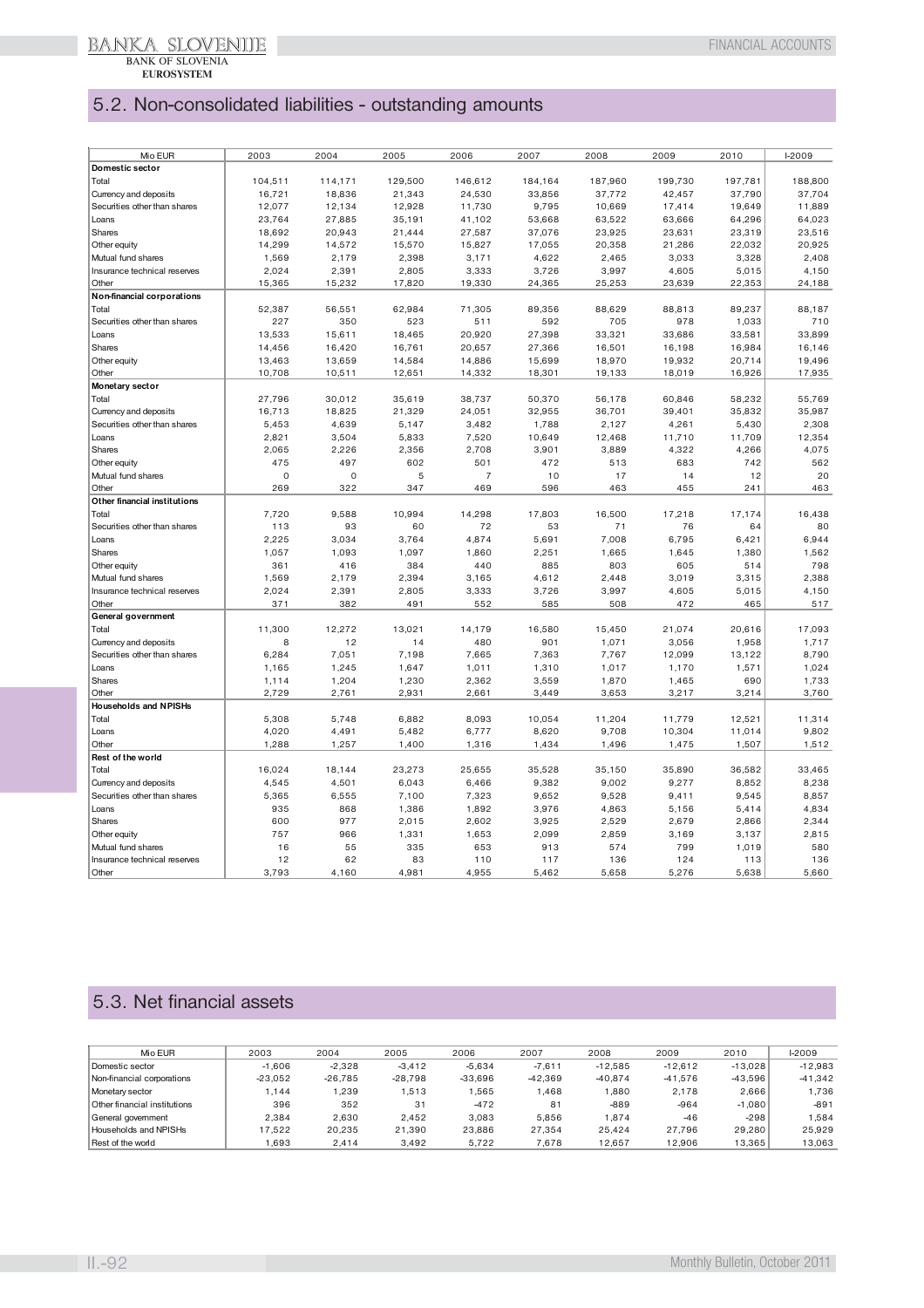**EUROSYSTEM**

| II-2009 | <b>III-2009</b> | IV-2009 | $I - 2010$ | $II-2010$ | III-2010 | IV-2010 | $1 - 2011$ | $II-2011$     | Mio EUR                              |
|---------|-----------------|---------|------------|-----------|----------|---------|------------|---------------|--------------------------------------|
|         |                 |         |            |           |          |         |            |               | Domestic sector                      |
| 195,641 | 201,148         | 199,730 | 201,025    | 201,703   | 197,971  | 197,781 | 202,965    | 198,274       | Total                                |
| 41,179  | 41,925          | 42,457  | 41,780     | 41,646    | 38,901   | 37,790  | 40,379     | 38,805        | Currency and deposits                |
| 13,356  | 17,099          | 17,414  | 18,474     | 19,544    | 19,658   | 19,649  | 22,184     | 21,108        | Securities other than shares         |
| 63,561  | 63,749          | 63,666  | 64,060     | 64,356    | 64,595   | 64,296  | 64,169     | 63,796        | Loans                                |
| 24,823  | 24,830          | 23,631  | 23,535     | 22,274    | 21,669   | 23,319  | 22,899     | 21,863        | Shares                               |
| 20,999  | 21,334          | 21,286  | 21,904     | 21,706    | 21,922   | 22,032  | 22,622     | 22,187        | Other equity                         |
| 2,710   | 2,941           | 3,033   | 3,253      | 3,182     | 3,217    | 3,328   | 3,346      | 3,287         | Mutual fund shares                   |
| 4,387   | 4,510           | 4,605   | 4,799      | 4,902     | 5,005    | 5,015   | 5,101      | 5,122         | Insurance technical reserves         |
| 24,626  | 24,759          | 23,639  | 23,220     | 24,094    | 23,005   | 22,353  | 22,266     | 22,107        | Other                                |
|         |                 |         |            |           |          |         |            |               | Non-financial corporations           |
| 89,187  | 89,125          | 88,813  | 89,150     | 88,747    | 87,698   | 89,237  | 89,180     | 87,474        | Total                                |
| 664     | 681             | 978     | 1,004      | 1,062     | 1,031    | 1,033   | 979        | 1,006         | Securities other than shares         |
| 33,880  | 33,861          | 33,686  | 34,145     | 34,082    | 34,114   | 33,581  | 33,820     | 33,915        | Loans                                |
| 17,036  | 16,796          | 16,198  | 16,099     | 15,242    | 14,862   | 16,984  | 16,616     | 15,680 Shares |                                      |
| 19,511  | 19,737          | 19,932  | 20,568     | 20,368    | 20,567   | 20,714  | 21,322     | 20,880        | Other equity                         |
| 18,096  | 18,050          | 18,019  | 17,334     | 17,993    | 17,125   | 16,926  | 16,442     | 15,994        | Other                                |
|         |                 |         |            |           |          |         |            |               | Monetary sector                      |
| 57,928  | 59,489          | 60,846  | 60,042     | 61,834    | 59,317   | 58,232  | 59,187     | 57,374        | Total                                |
| 38,511  | 38,101          | 39,401  | 38,449     | 39,077    | 36,731   | 35,832  | 36,667     | 36,054        | Currency and deposits                |
| 2,157   | 4,250           | 4,261   | 4,355      | 5,395     | 5,392    | 5,430   | 5,613      | 5,082         | Securities other than shares         |
| 11,767  | 11,615          | 11,710  | 11,593     | 11,729    | 11,735   | 11,709  | 11,428     | 10,828        | Loans                                |
| 4,193   | 4,320           | 4,322   | 4,386      | 4,320     | 4,227    | 4,266   | 4,332      |               | $4,313$ Shares                       |
| 644     | 719             | 683     | 744        | 747       | 764      | 742     | 739        | 745           | Other equity                         |
| 17      | 15              | 14      | 14         | 14        | 14       | 12      | 15         | 19            | Mutual fund shares                   |
| 640     | 468             | 455     | 501        | 553       | 454      | 241     | 393        | 334           | Other                                |
|         |                 |         |            |           |          |         |            |               | Other financial institutions         |
| 16,951  | 17,441          | 17,218  | 17,422     | 17,207    | 17,125   | 17,174  | 17,126     | 16,981        | Total                                |
| 70      | 64              | 76      | 74         | 70        | 65       | 64      | 64         | 67            | Securities other than shares         |
| 6,946   | 6,916           | 6,795   | 6,676      | 6,622     | 6,485    | 6,421   | 6,303      | 6,275         | Loans                                |
| 1,569   | 1,687           | 1,645   | 1,557      | 1,403     | 1,343    | 1,380   | 1,279      | 1,205         | Shares                               |
| 771     | 803             | 605     | 530        | 529       | 528      | 514     | 502        | 502           | Other equity                         |
| 2,694   | 2,926           | 3,019   | 3,239      | 3,167     | 3,203    | 3,315   | 3,331      | 3,268         | Mutual fund shares                   |
| 4,387   | 4,510           | 4,605   | 4,799      | 4,902     | 5,005    | 5,015   | 5,101      |               | 5,122   Insurance technical reserves |
| 513     | 535             | 472     | 546        | 513       | 496      | 465     | 547        | 543           | Other                                |
|         |                 |         |            |           |          |         |            |               | General government                   |
| 20,142  | 23,361          | 21,074  | 22,382     | 21,623    | 21,407   | 20,616  | 25,020     | 23,877        | Total                                |
| 2,668   | 3,824           | 3,056   | 3,331      | 2,569     | 2,169    | 1,958   | 3,712      | 2.751         | Currency and deposits                |
| 10,465  | 12,104          | 12,099  | 13,041     | 13,017    | 13,171   | 13,122  | 15,527     | 14,954        | Securities other than shares         |
| 1,077   | 1,176           | 1,170   | 1,158      | 1,224     | 1,402    | 1,571   | 1,672      | 1,684         | Loans                                |
| 2,024   | 2,027           | 1,465   | 1,493      | 1,309     | 1,238    | 690     | 671        | 665           | Shares                               |
| 3,835   | 4,156           | 3,217   | 3,299      | 3,441     | 3,365    | 3,214   | 3,379      | 3,762         | Other                                |
|         |                 |         |            |           |          |         |            |               | <b>Households and NPISHs</b>         |
| 11,432  | 11,731          | 11,779  | 12,028     | 12,292    | 12,423   | 12,521  | 12,451     | 12,569 Total  |                                      |
| 9,890   | 10,181          | 10,304  | 10,488     | 10,698    | 10,859   | 11,014  | 10,946     | 11,094        | Loans                                |
| 1,542   | 1,550           | 1,475   | 1,540      | 1,594     | 1,564    | 1,507   | 1,505      | 1,475         | Other                                |
|         |                 |         |            |           |          |         |            |               | Rest of the world                    |
| 33,959  | 36,333          | 35,890  | 36,828     | 37,551    | 37,289   | 36,582  | 38,491     | 37,968        | Total                                |
| 8,399   | 9,288           | 9,277   | 8,850      | 9,514     | 9,121    | 8,852   | 9,669      | 9,477         | Currency and deposits                |
| 8,791   | 9,716           | 9,411   | 10,001     | 9,988     | 9,956    | 9,545   | 9,903      | 9.723         | Securities other than shares         |
| 5,034   | 5,157           | 5,156   | 5,272      | 5,101     | 5,259    | 5,414   | 5,721      | 5,671         | Loans                                |
| 2,564   | 2,786           | 2,679   | 2,835      | 2,759     | 2,829    | 2,866   | 3,019      | 2,991         | Shares                               |
| 2,928   | 3,045           | 3,169   | 3,173      | 3,187     | 3,186    | 3,137   | 3,066      |               | 3,044 Other equity                   |
| 627     | 704             | 799     | 915        | 923       | 932      | 1,019   | 1,061      | 1,037         | Mutual fund shares                   |
| 131     | 130             | 124     | 116        | 114       | 115      | 113     | 118        | 115           | Insurance technical reserves         |
| 5,485   | 5.507           | 5,276   | 5.666      | 5.966     | 5.891    | 5.638   | 5,934      | 5.910 Other   |                                      |

II-2009 III-2009 IV-2009 I-2010 II-2010 III-2010 IV-2010 I-2011 II-2011 Mio EUR .<br>112,407 -12,600 -12,612 -12,333 -12,821 -12,964 -13,028 -13,156 -13,361 Domestic sector<br>12,600 -12,612 -12,333 -12,821 -12,964 -13,028 -13,156 -13,361 Domestic sector -41,954 -41,928 -41,576 -41,360 -41,088 -41,001 -43,596 -43,339 -42,418 Non-financial corporations 1,712 2,011 2,178 2,258 2,328 2,498 2,666 2,896 3,098 Monetary sector -772 -868 -964 -962 -965 -911 -1,080 -1,120 -1,062 Other financial institutions<br>1.470 876 -46 -724 -1,730 -2,232 -298 -893 -1,642 General government 1,470 876 -46 -724 -1,730 -2,232 -298 -893 -1,642 General government 27,796 28,456 28,634 28,682 29,280 29,300 28,664 Households and NPISHs<br>12,906 12,640 13,163 13,288 13,365 13,469 13,698 Rest of the world 12,483 12,884 12,906 12,640 13,163 13,288 13,365 13,469 13,698 Rest of the world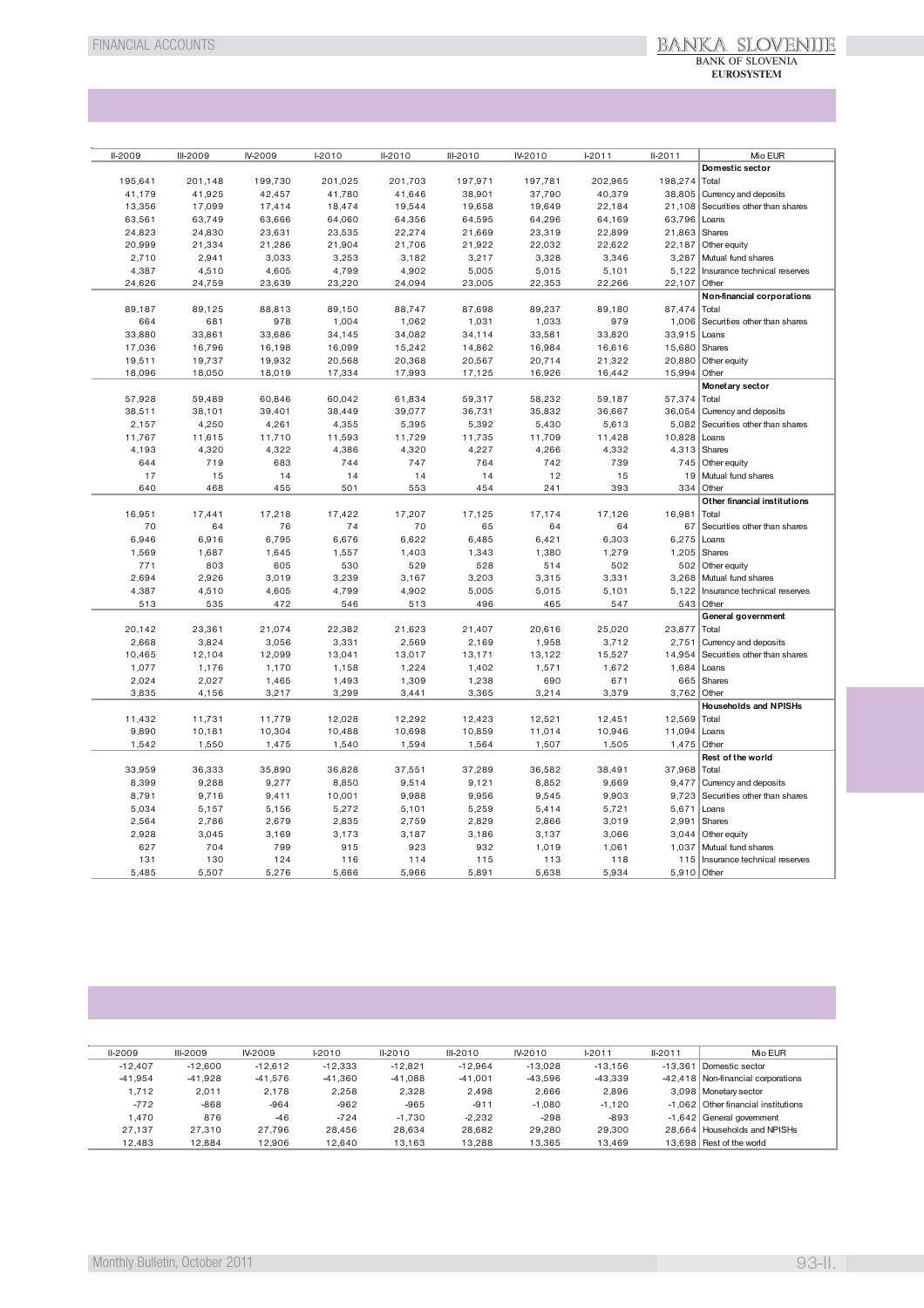# 5.4. Non-consolidated transactions in financial assets

| Mio EUR                      | 2003                | 2004           | 2005                | 2006           | 2007   | 2008           | 2009                    | 2010           | $I-2009$       |
|------------------------------|---------------------|----------------|---------------------|----------------|--------|----------------|-------------------------|----------------|----------------|
| Domestic sector              |                     |                |                     |                |        |                |                         |                |                |
|                              |                     |                |                     |                |        |                |                         |                |                |
| Total                        | 7,004               | 5,382          | 11,733              | 10,823         | 21,111 | 14,783         | 11,566                  | $-2,268$       | 892            |
| Monetary gold and SDRs       | $\overline{1}$      | $\overline{1}$ | $-34$               | $\mathbf 0$    | $-29$  | -9             | $\mathbf 0$             | $\mathbf 0$    | $\circ$        |
| Currency and deposits        | $-14$               | 1,200          | 2,479               | 2,059          | 4,103  | 3,061          | 6,551                   | $-3,490$       | 271            |
| Securities other than shares | 2,416               | 1,113          | 1,317               | $-1,049$       | $-380$ | $-68$          | 1,571                   | $-473$         | 402            |
| Loans                        | 2,210               | 2,673          | 4,704               | 5,619          | 10,917 | 7,686          | 2,680                   | 1,611          | 834            |
| Shares                       | 809                 | $-350$         | 559                 | 638            | 948    | 920            | 363                     | $-81$          | 52             |
|                              |                     |                |                     |                |        |                |                         |                | 96             |
| Other equity                 | 25                  | $-79$          | 198                 | 321            | 655    | 1,239          | 374                     | $\overline{c}$ |                |
| Mutual fund shares           | 133                 | 365            | 439                 | 568            | 715    | $-138$         | 207                     | 276            | 13             |
| Insurance technical reserves | 309                 | 349            | 394                 | 500            | 280    | 388            | 393                     | 274            | 133            |
| Other                        | 1,116               | 110            | 1,678               | 2,168          | 3,902  | 1,704          | $-573$                  | $-387$         | $-909$         |
| Non-financial corporations   |                     |                |                     |                |        |                |                         |                |                |
| Total                        | 2,079               | $-272$         | 2,701               | 2,780          | 6,496  | 4,429          | 277                     | $-21$          | $-877$         |
|                              |                     |                |                     |                |        |                |                         |                |                |
| Currency and deposits        | 106                 | 76             | 434                 | 261            | 434    | 30             | 113                     | 167            | $-95$          |
| Securities other than shares | 50                  | 65             | $-100$              | $\overline{c}$ | $-51$  | $-23$          | $-1$                    | $-60$          | 21             |
| Loans                        | 134                 | 22             | 639                 | 240            | 1,195  | 1,130          | 709                     | 366            | 187            |
| Shares                       | 869                 | $-267$         | 312                 | 366            | 1,636  | 386            | $-110$                  | $-143$         | 32             |
| Other equity                 | $-21$               | $-214$         | 98                  | 237            | 511    | 1,090          | 257                     | 16             | 36             |
|                              | 59                  |                | 42                  | 29             | 3      | $-38$          |                         | $-31$          | $-15$          |
| Mutual fund shares           |                     | $-4$           |                     |                |        |                | $-48$                   |                |                |
| Insurance technical reserves | -9                  | 36             | 6                   | 27             | 47     | 12             | 47                      | $-13$          | 62             |
| Other                        | 892                 | 13             | 1,269               | 1,619          | 2,721  | 1,842          | $-689$                  | $-323$         | $-1,105$       |
| Monetary sector              |                     |                |                     |                |        |                |                         |                |                |
| Total                        | 2,204               | 2,025          | 5,596               | 3,513          | 7,929  | 6,663          | 4,700                   | $-2,488$       | $-416$         |
| Monetary gold and SDRs       | $\overline{1}$      | $\overline{1}$ | $-34$               | $\circ$        | $-29$  | -9             | 0                       | 0              | 0              |
|                              |                     |                |                     |                |        |                |                         |                |                |
| Currency and deposits        | $-1.056$            | $-428$         | 1,140               | 317            | 903    | 601            | 1,099                   | $-3,396$       | $-1,496$       |
| Securities other than shares | 1,831               | 351            | 1,073               | $-1,385$       | $-684$ | $-43$          | 1,350                   | $-593$         | 517            |
| Loans                        | 1,556               | 2,131          | 3,222               | 4,422          | 8,045  | 5,828          | 1,779                   | 1,537          | 509            |
| Shares                       | $-38$               | 52             | 194                 | 115            | $-390$ | 418            | 347                     | 80             | 11             |
| Other equity                 | 10                  | $-12$          | $\mathsf{O}\xspace$ | 53             | 62     | $-5$           | 29                      | 30             | 3              |
|                              |                     |                |                     | 37             |        |                | $\mathbf{1}$            |                | $\overline{4}$ |
| Mutual fund shares           | $-5$                | $-35$          | -2                  |                | $-22$  | $-31$          |                         | 5              |                |
| Insurance technical reserves | $\mathsf{O}\xspace$ | $\overline{1}$ | $\overline{c}$      | 6              | $-21$  | $-3$           | 5                       | $\overline{c}$ | $\circ$        |
| Other                        | $-94$               | $-35$          | $-1$                | $-52$          | 66     | $-93$          | 91                      | $-153$         | 36             |
| Other financial institutions |                     |                |                     |                |        |                |                         |                |                |
| Total                        | 922                 | 1,321          | 1,070               | 2,101          | 2,930  | 1,396          | 598                     | 44             | 194            |
| Currency and deposits        | $-26$               | 179            | $-121$              | 104            | 347    | $-149$         | 17                      | 150            | 94             |
|                              |                     |                |                     |                |        |                |                         |                |                |
| Securities other than shares | 540                 | 519            | 329                 | 435            | 345    | 100            | 274                     | 191            | $-81$          |
| Loans                        | 389                 | 430            | 693                 | 840            | 1,200  | 1,026          | 198                     | -424           | 123            |
| Shares                       | 25                  | 9              | 60                  | 312            | 475    | 298            | $-31$                   | 48             | 21             |
| Other equity                 | $-33$               | 18             | $-34$               | $-57$          | $-1$   | 35             | 22                      | $-24$          | 10             |
| Mutual fund shares           | -9                  | 67             | 151                 | 197            | 273    | 132            | 115                     | 170            | 23             |
| Insurance technical reserves | 21                  | 6              |                     |                |        | 54             | 0                       | $-32$          | $-10$          |
|                              |                     |                | $-2$                | 18             | $-29$  |                |                         |                |                |
| Other                        | 15                  | 92             | $-5$                | 253            | 320    | $-99$          | $\overline{c}$          | $-35$          | 15             |
| General government           |                     |                |                     |                |        |                |                         |                |                |
| Total                        | $-90$               | 98             | $-86$               | 370            | 1,031  | $-94$          | 4,104                   | $-1,881$       | 1,490          |
| Currency and deposits        | $-245$              | 12             | $-157$              | 166            | 728    | 418            | 4,048                   | $-2,087$       | 1,408          |
| Securities other than shares | 24                  | 37             | 48                  | $-41$          | 14     | $-88$          | $-54$                   | 0              | $-46$          |
|                              |                     |                |                     |                |        |                |                         |                |                |
| Loans                        | 42                  | 98             | $-121$              | 152            | 446    | $-362$         | $-43$                   | 102            | $-32$          |
| Shares                       | $-33$               | $-84$          | $-112$              | $-141$         | $-819$ | $-48$          | 136                     | $-15$          | $-3$           |
| Other equity                 | $-12$               | 5              | 9                   | 21             | $-28$  | 22             | 19                      | $-15$          | 9              |
| Mutual fund shares           | $\overline{4}$      | $\overline{1}$ | 18                  | 25             | 42     | 12             | $-1$                    | 27             | $-2$           |
| Insurance technical reserves | $-2$                | $\overline{c}$ | $-2$                | 15             | 18     | $-13$          | $-4$                    | $-1$           | $-4$           |
| Other                        | 133                 | 27             | 231                 | 173            | 630    | $-35$          | $\overline{2}$          | 108            | 161            |
| <b>Households and NPISHs</b> |                     |                |                     |                |        |                |                         |                |                |
|                              |                     |                |                     |                |        |                |                         |                |                |
| Total                        | 1,888               | 2,211          | 2,452               | 2,059          | 2,726  | 2,389          | 1,887                   | 2,077          | 501            |
| Currency and deposits        | 1,207               | 1,361          | 1,184               | 1,211          | 1,690  | 2,162          | 1,275                   | 1,677          | 360            |
| Securities other than shares | $-28$               | 142            | $-34$               | $-60$          | $-4$   | $-14$          | $\overline{\mathbf{c}}$ | $-11$          | -9             |
| Loans                        | 88                  | -9             | 271                 | $-35$          | 31     | 64             | 37                      | 30             | 46             |
| Shares                       | $-13$               | $-59$          | 104                 | $-15$          | 47     | $-135$         | 20                      | $-51$          | -9             |
| Other equity                 | 80                  | 124            | 126                 | 67             | 112    | 98             | 48                      | $-5$           | 38             |
|                              |                     |                |                     |                |        |                |                         |                |                |
| Mutual fund shares           | 84                  | 337            | 229                 | 281            | 419    | $-213$         | 140                     | 104            | $\overline{4}$ |
| Insurance technical reserves | 299                 | 303            | 390                 | 433            | 265    | 338            | 344                     | 318            | 86             |
| Other                        | 170                 | 13             | 183                 | 176            | 165    | 90             | 21                      | 16             | $-15$          |
| Rest of the world            |                     |                |                     |                |        |                |                         |                |                |
| Total                        | 1,941               | 2,759          | 5,044               | 4,667          | 11,565 | 4,065          | 825                     | 278            | $-1,277$       |
| Monetary gold and SDRs       | $-1$                | $-1$           | 34                  | 0              | 29     | 9              | 0                       | 0              | $\Omega$       |
|                              |                     |                |                     |                |        |                |                         |                |                |
| Currency and deposits        | 409                 | 225            | 1,419               | 976            | 5,905  | 384            | $-1,689$                | $-1,847$       | $-1,149$       |
| Securities other than shares | $-78$               | $-6$           | $-4$                | 437            | 863    | 828            | 4,701                   | 2,015          | 230            |
| Loans                        | 1,364               | 1,814          | 2,625               | 2,183          | 3,358  | 2,663          | $-1,975$                | $-655$         | $-346$         |
| Shares                       | $-712$              | 172            | 369                 | 384            | 600    | $\overline{4}$ | 61                      | 189            | -8             |
| Other equity                 | 909                 | 331            | 206                 | 216            | 144    | 165            | 83                      | 148            | 24             |
|                              |                     |                | $\sqrt{2}$          |                |        |                |                         |                |                |
| Mutual fund shares           | -3                  | -6             |                     | $-7$           | 3      | $-5$           | $-1$                    | $-2$           | $-1$           |
| Insurance technical reserves | 8                   | 8              | 14                  | 10             | 5      | 14             | 25                      | 17             | 16             |
| Other                        | 44                  | 222            | 379                 | 468            | 658    | $\overline{c}$ | $-380$                  | 413            | $-42$          |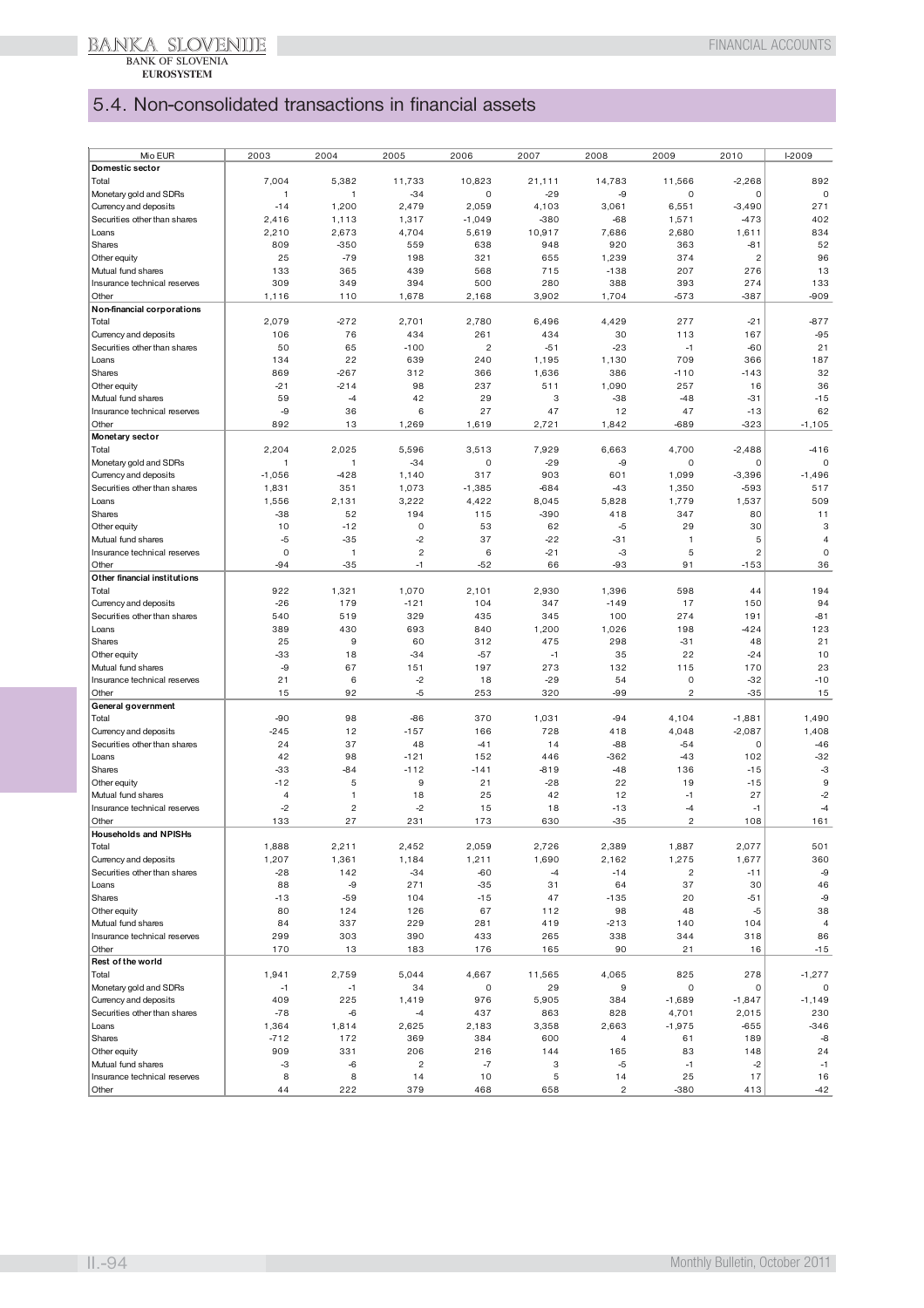**EUROSYSTEM**

| II-2009             | III-2009            | IV-2009             | $I-2010$            | $II-2010$        | III-2010                | IV-2010                  | $1 - 2011$     | II-2011               | Mio EUR                           |
|---------------------|---------------------|---------------------|---------------------|------------------|-------------------------|--------------------------|----------------|-----------------------|-----------------------------------|
|                     |                     |                     |                     |                  |                         |                          |                |                       | Domestic sector                   |
| 5,502               | 4,599               | 573                 | 558                 | 1,817            | $-3,274$                | $-1,369$                 | 5,413          | $-2,661$ Total        |                                   |
| 0                   | $\mathsf O$         | $\circ$             | 0                   | $\mathsf O$      | 0                       | 0                        | $-12$          | 24                    | Monetary gold and SDRs            |
| 3,665               | 2,606               | $\mathsf g$         | $-2$                | 26               | $-2,774$                | $-739$                   | 4,587          |                       | $-2,136$ Currency and deposits    |
| 337                 | 1,056               | $-225$              | $-315$              | 285              | $-74$                   | $-370$                   | $-11$          | $-856$                | Securities other than shares      |
| 647                 | 433                 | 765                 | 673                 | 424              | 145                     | 369                      | 208            | $-69$                 | Loans                             |
| $\overline{c}$      | 193                 | 117                 | 29                  | $\mathsf O$      | 33                      | $-143$                   | 58             |                       | 36 Shares                         |
| 64                  | 24                  | 190                 | 16                  | $-55$            | $-42$                   | 83                       | 109            |                       | 52 Other equity                   |
| 10                  | 75                  | 109                 | 135                 | 72               | $\overline{7}$          | 61                       | 97             | 29                    | Mutual fund shares                |
| 162                 | 56                  | 42                  | 127                 | 107              | 70                      | $-30$                    | 84             | 24                    | Insurance technical reserves      |
| 615                 | 156                 | $-435$              | $-106$              | 960              | $-640$                  | $-601$                   | 292            | 235                   | Other                             |
|                     |                     |                     |                     |                  |                         |                          |                |                       | Non-financial corporations        |
| 600                 | 130                 | 424                 | 266                 | 618              | $-616$                  | $-288$                   | 174            |                       | $119$ Total                       |
| 65                  | 11                  | 132                 | $-7$                | $-17$            | $-17$                   | 207                      | $-165$         | $-77$                 | Currency and deposits             |
| $-17$               | 20                  | $-26$               | 6                   | $-51$            | $-33$                   | 19                       | $-66$          | -8                    | Securities other than shares      |
| 184                 | $-100$              | 437                 | 379                 | $-73$            | $-58$                   | 118                      | 177            | $-106$                | Loans                             |
| $-10$               | $-140$              | 9                   | $-14$               | $-25$            | 44                      | $-147$                   | $\overline{7}$ |                       | 20 Shares                         |
| 64                  | $-28$               | 184                 | 17                  | $-39$            | $-38$                   | 77                       | 96             | 39                    | Other equity                      |
| $-10$               | $-7$                | $-16$               | 6                   | -8               | $-15$                   | $-14$                    | $-7$           |                       | -3 Mutual fund shares             |
| 15                  | $-16$               | $-15$               | 34                  | $-4$             | $-14$                   | $-28$                    | 38             | $\overline{c}$        | Insurance technical reserves      |
| 309                 | 388                 | $-281$              | $-155$              | 835              | $-484$                  | $-519$                   | 93             |                       | 252 Other                         |
|                     |                     | 1,542               | $-948$              | 1,686            |                         | $-950$                   | 1,173          |                       | Monetary sector                   |
| 2,094<br>0          | 1,480<br>0          | $\circ$             | $\mathbf 0$         | 0                | $-2,276$<br>$\mathbf 0$ | $\mathsf{O}\xspace$      | $-12$          | $-1,659$ Total        | 24   Monetary gold and SDRs       |
| 1,353               | 6                   | 1,236               | $-977$              | 883              | $-2,281$                | $-1,022$                 | 877            | $-879$                | Currency and deposits             |
| 194                 | 922                 | $-283$              | $-331$              | 276              | $-159$                  | $-379$                   | 145            | $-754$                | Securities other than shares      |
| 369                 | 400                 | 500                 | 308                 | 536              | 244                     | 449                      | 82             | $-98$                 | Loans                             |
| 63                  | 183                 | 89                  | 30                  | 26               | -8                      | 33                       | 16             | 55                    | Shares                            |
| $-3$                | 25                  | $\overline{4}$      | $-1$                | 14               | 3                       | 15                       | $\overline{7}$ | 10                    | Other equity                      |
| $-2$                | $\mathsf{O}\xspace$ | $-2$                | 5                   | $-4$             | $\overline{4}$          | $\circ$                  | $-7$           | $-4$                  | Mutual fund shares                |
| 3                   | $\mathbf{1}$        | $\mathbf{1}$        | $\mathbf{1}$        | $\mathbf{1}$     | $\mathbf{1}$            | $-1$                     | $-1$           | $\mathbf 0$           | Insurance technical reserves      |
| 116                 | $-59$               | $-3$                | 17                  | $-45$            | $-80$                   | $-45$                    | 66             |                       | $-13$ Other                       |
|                     |                     |                     |                     |                  |                         |                          |                |                       | Other financial institutions      |
| 191                 | 206                 | $\overline{7}$      | 104                 | 113              | -8                      | $-165$                   | 103            |                       | $102$ Total                       |
| $-43$               | 22                  | $-56$               | 68                  | 46               | 17                      | 19                       | 30             | 130                   | Currency and deposits             |
| 186                 | 103                 | 66                  | 13                  | 45               | 86                      | 48                       | $-45$          | $-64$                 | Securities other than shares      |
| 83                  | 108                 | $-115$              | $-72$               | $-65$            | $-131$                  | $-157$                   | $-171$         | 106                   | Loans                             |
| $-58$               | $-31$               | 37                  | 25                  | 13               | 15                      | $-5$                     | 42             | -3                    | Shares                            |
| $\overline{4}$      | 9                   | $-1$                | $-4$                | $-13$            | $\overline{4}$          | $-10$                    | $\overline{1}$ | -2                    | Other equity                      |
| $-13$               | 48                  | 57                  | 68                  | 54               | $\overline{4}$          | 44                       | 81             |                       | 18 Mutual fund shares             |
| 14                  | -9                  | 6                   | $-10$               | 10               | $-1$                    | $-31$                    | 20             | -3                    | Insurance technical reserves      |
| 18                  | $-44$               | 13                  | 16                  | 23               | $-1$                    | $-72$                    | 144            | $-79$                 | Other                             |
|                     |                     |                     |                     |                  |                         |                          |                |                       | General government                |
| 1,984               | 2,576               | $-1,947$            | 607                 | $-1,340$         | $-595$                  | $-553$                   | 3,765          | $-1,690$              | Total                             |
| 1,852               | 2,513               | $-1,725$            | 503                 | $-1,416$         | $-690$                  | $-485$                   | 3,478          | $-1,824$              | Currency and deposits             |
| $-14$               | $\overline{c}$      | $\sqrt{5}$          | $\boldsymbol{2}$    | $-7$             | 24                      | $-20$                    | $-28$          | -2                    | Securities other than shares      |
| 14                  | 22                  | $-47$               | 35                  | $\overline{c}$   | 101                     | -36                      | 183            |                       | 39 Loans                          |
| $-4$                | 157                 | $-13$               | $-5$                | $-2$             | $-1$                    | $-7$                     | $\overline{c}$ |                       | $-3$ Shares                       |
| $\overline{c}$      | 8                   | $\circ$             | $\circ$             | $-1$             | $-16$                   | $\overline{c}$           | 3              | 0                     | Other equity                      |
| $-2$                | $-5$                | 8                   | 13                  | 6                | 1                       | $\overline{\mathcal{I}}$ | 13             | $\overline{7}$        | Mutual fund shares                |
| 1                   | $\mathsf{O}\xspace$ | $\circ$             | $\circ$             | $-1$             | $\mathbf{1}$            | $\mathsf{O}\xspace$      | $\mathbf{1}$   | $-1$                  | Insurance technical reserves      |
| 135                 | $-120$              | $-173$              | 57                  | 78               | $-14$                   | $-14$                    | 115            | 94                    | Other                             |
|                     |                     |                     |                     |                  |                         |                          |                |                       | <b>Households and NPISHs</b>      |
| 633                 | 207                 | 546                 | 529                 | 741              | 221                     | 587                      | 198            |                       | 467 Total                         |
| 439                 | 54                  | 422                 | 411                 | 529              | 196                     | 542                      | 367            |                       | 513 Currency and deposits         |
| $-12$               | 8                   | 14                  | $-5$                | 22               | $\hbox{9}$              | $-38$                    | $-16$          | $-27$                 | Securities other than shares      |
| $-3$                | $\overline{c}$      | -9                  | 22                  | 24               | $-10$                   | $-5$                     | $-63$          | $-11$                 | Loans                             |
| 11                  | 24                  | $-5$                | $-7$                | $-12$            | $-16$                   | $-17$                    | -9             |                       | $-32$ Shares                      |
| $-4$                | 10                  | 3                   | $\overline{4}$      | $-15$            | 5                       | $\overline{1}$           | $\sqrt{2}$     |                       | 5 Other equity                    |
| 35                  | 38                  | 62                  | 43                  | 23               | 14                      | 25                       | 18             | 11                    | Mutual fund shares                |
| 129                 | 80                  | 50                  | 102                 | 101              | 84                      | 31                       | 25             |                       | 27 Insurance technical reserves   |
| 37                  | -9                  | $\mathsf g$         | $-42$               | 69               | $-61$                   | 49                       | $-127$         |                       | $-19$ Other                       |
|                     |                     | $-264$              |                     | 1,036            |                         | $-761$                   |                |                       | Rest of the world                 |
| 43<br>0             | 2,323<br>0          | $\mathsf{O}\xspace$ | 359<br>$\circ$      | 0                | $-356$<br>0             | $\mathsf{O}\xspace$      | 2,234<br>12    | $-143$ Total<br>$-24$ | Monetary gold and SDRs            |
| 13                  | $-990$              | 437                 | $-1, 152$           | 419              | $-300$                  | $-815$                   | $-1,050$       |                       | 572 Currency and deposits         |
| 976                 | 3,312               | 183                 | 1,591               | 484              | $-47$                   | $-12$                    | 2,914          |                       | -458 Securities other than shares |
| $-764$              | $-182$              | $-682$              | $-182$              | $-236$           | 150                     | $-388$                   | $-95$          |                       | $-383$ Loans                      |
| $\mathsf{O}\xspace$ | 31                  | 39                  | 5                   | 26               | 31                      | 127                      | 56             |                       | 137 Shares                        |
| $-26$               | 42                  | 43                  | $-68$               | $-50$            | 9                       | 256                      | 49             |                       | -40 Other equity                  |
| 0                   | $-1$                | $\circ$             | $\mathsf{O}\xspace$ | $\boldsymbol{2}$ | $-1$                    | $-2$                     | 3              |                       | 1 Mutual fund shares              |
| $\circ$             | $\mathsf{O}\xspace$ | 9                   | $-1$                | 8                | 6                       | $\sqrt{4}$               | 6              | 1                     | Insurance technical reserves      |
| $-156$              | 112                 | $-293$              | 165                 | 383              | $-204$                  | 69                       | 340            |                       | 50 Other                          |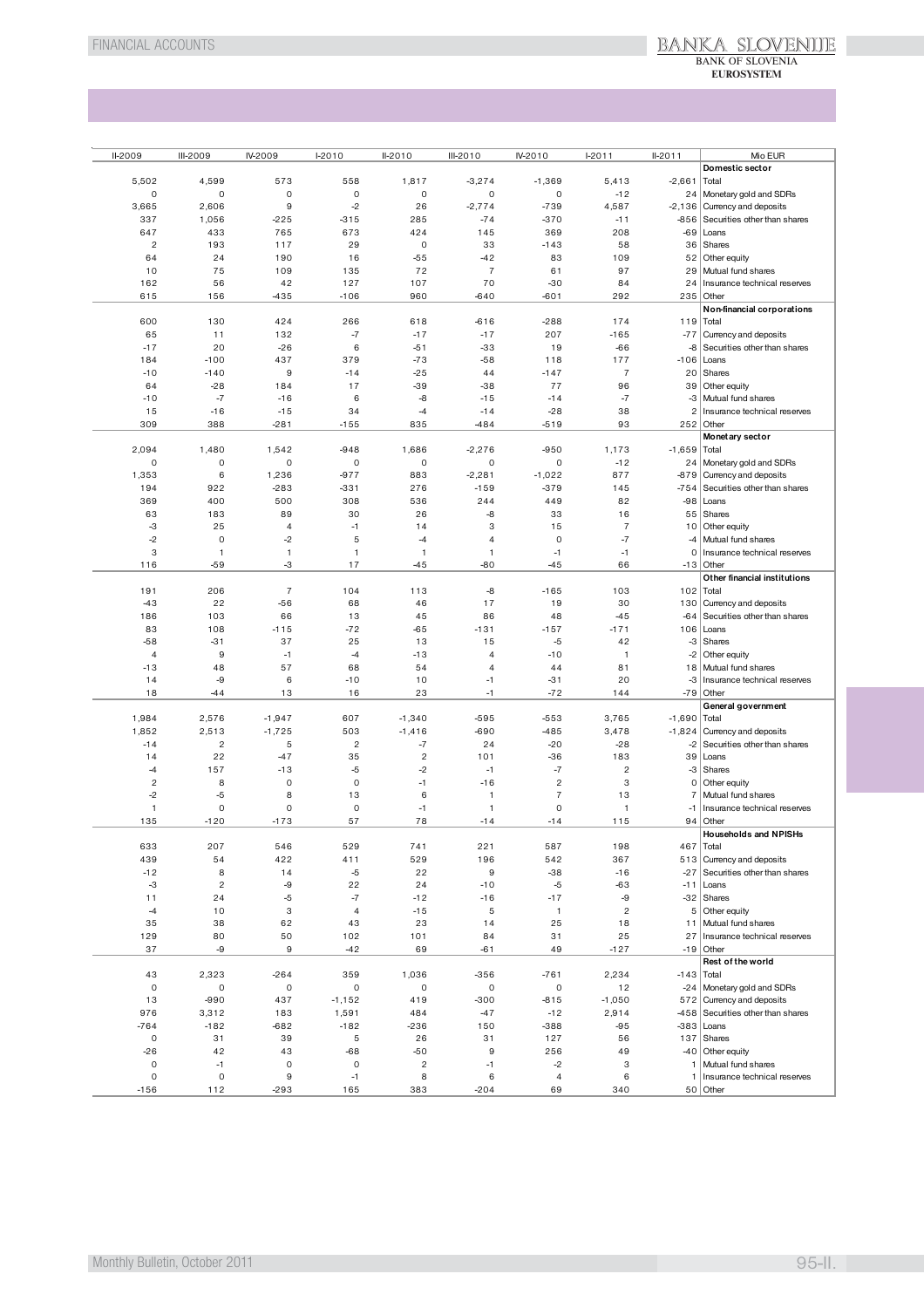## 5.5. Non-consolidated transactions in liabilities

| Mio EUR                      | 2003                | 2004           | 2005           | 2006           | 2007         | 2008        | 2009           | 2010        | $I-2009$       |
|------------------------------|---------------------|----------------|----------------|----------------|--------------|-------------|----------------|-------------|----------------|
| Domestic sector              |                     |                |                |                |              |             |                |             |                |
| Total                        | 7,369               | 6,215          | 12,622         | 12,021         | 23,049       | 17,663      | 12,291         | $-2,098$    | 1,047          |
| Currency and deposits        | 906                 | 1,655          | 2,388          | 2,562          | 7,195        | 3,893       | 4,645          | $-4,916$    | $-110$         |
| Securities other than shares | 1,130               | $-94$          | 825            | $-1,045$       | $-1,944$     | 724         | 6,554          | 1,507       | 1,274          |
| Loans                        | 3,318               | 4,399          | 6,697          | 7,131          | 12,319       | 9,540       | 409            | 822         | 449            |
| Shares                       | $-3$                | $-526$         | 298            | 316            | 363          | 852         | 364            | 29          | 27             |
| Other equity                 | 750                 | 92             | 103            | 318            | 370          | 788         | 312            | 189         | 130            |
| Mutual fund shares           | 118                 | 322            | 187            | 279            | 594          | $-190$      | 175            | 158         | 8              |
| Insurance technical reserves | 305                 | 345            | 388            | 481            | 279          | 385         | 431            | 303         | 148            |
| Other                        | 844                 | 24             | 1,735          | 1,980          | 3,873        | 1,672       | $-600$         | $-188$      | $-879$         |
| Non-financial corporations   |                     |                |                |                |              |             |                |             |                |
| Total                        | 3,083               | 1,604          | 4,583          | 4,847          | 9,727        | 8,039       | 828            | 130         | $-370$         |
| Securities other than shares | 11                  | 119            | 164            | $-18$          | 75           | 56          | 343            | $-181$      | 29             |
| Loans                        | 1,805               | 2,041          | 2,786          | 3,032          | 6,223        | 5,715       | 476            | 200         | 498            |
| Shares                       | $-81$               | $-607$         | 159            | 57             | 182          | 71          | 159            | 6           | 23             |
| Other equity                 | 699                 | 30             | 98             | 299            | 282          | 803         | 323            | 238         | 117            |
| Other                        | 648                 | 22             | 1,375          | 1,477          | 2,966        | 1,394       | $-473$         | $-133$      | $-1,037$       |
| Monetary sector              |                     |                |                |                |              |             |                |             |                |
| Total                        | 2,217               | 1,872          | 5,221          | 3,036          | 7,715        | 6.360       | 4.134          | $-3,180$    | $-680$         |
| Currency and deposits        | 904                 | 1,651          | 2,385          | 2,751          | 6,759        | 3,721       | 2,654          | $-3,808$    | $-757$         |
| Securities other than shares | 636                 | $-837$         | 484            | $-1,689$       | $-1,719$     | 299         | 2,062          | 832         | 188            |
| Loans                        | 668                 | 1,040          | 2,223          | 1,669          | 2,428        | 1,752       | $-744$         | $-98$       | $-113$         |
| Shares                       | 67                  | 63             | 116            | 150            | 211          | 716         | 171            | 14          | $\overline{c}$ |
|                              | 14                  | $\circ$        | 0              | $\circ$        | 0            | $\mathbf 0$ | $\mathbf 0$    | $\mathbf 0$ | $\circ$        |
| Other equity                 |                     |                |                |                |              |             |                |             |                |
| Mutual fund shares           | $\mathsf{O}\xspace$ | $\circ$        | $\overline{4}$ | $\overline{c}$ | 3            | 6           | $-4$           | $-2$        | 3              |
| Other                        | $-72$               | $-45$          | 9              | 153            | 33           | $-135$      | $-4$           | $-119$      | -3             |
| Other financial institutions |                     |                |                |                |              |             |                |             |                |
| Total                        | 978                 | 1,536          | 1,390          | 2,059          | 2,600        | 1,543       | 472            | 56          | 116            |
| Securities other than shares | 31                  | $-23$          | $-34$          | 14             | $-17$        | 17          | $\overline{4}$ | $-11$       | $\circ$        |
| Loans                        | 490                 | 805            | 741            | 1,108          | 1,539        | 1,359       | $-132$         | $-341$      | $-59$          |
| Shares                       | 10                  | 18             | 21             | 107            | $-30$        | 71          | 34             | 8           | $\overline{c}$ |
| Other equity                 | 37                  | 62             | $\overline{4}$ | 20             | 88           | $-15$       | $-11$          | $-50$       | 12             |
| Mutual fund shares           | 118                 | 322            | 183            | 277            | 591          | $-196$      | 179            | 159         | 5              |
| Insurance technical reserves | 305                 | 345            | 388            | 481            | 279          | 385         | 431            | 303         | 148            |
| Other                        | $-14$               | $\overline{7}$ | 87             | 52             | 150          | $-78$       | $-33$          | $-13$       | $\overline{7}$ |
| General government           |                     |                |                |                |              |             |                |             |                |
| Total                        | 574                 | 707            | 322            | 775            | 1,060        | 611         | 6,235          | 190         | 1,846          |
| Currency and deposits        | $\overline{c}$      | $\overline{4}$ | 3              | $-189$         | 436          | 171         | 1,992          | $-1,108$    | 647            |
| Securities other than shares | 451                 | 647            | 212            | 647            | $-283$       | 350         | 4,145          | 867         | 1,056          |
| Loans                        | $-20$               | 77             | $-21$          | 22             | 292          | $-317$      | 167            | 441         | $\overline{4}$ |
| Shares                       | $\circ$             | $\circ$        | $\overline{c}$ | $\overline{2}$ | $\mathbf{1}$ | $-7$        | $\mathbf 0$    | $\mathbf 0$ | $\circ$        |
| Other                        | 140                 | $-21$          | 127            | 293            | 614          | 413         | $-69$          | $-10$       | 138            |
| <b>Households and NPISHs</b> |                     |                |                |                |              |             |                |             |                |
| Total                        | 516                 | 496            | 1,105          | 1,304          | 1,946        | 1,111       | 621            | 706         | 136            |
| Loans                        | 374                 | 436            | 969            | 1,300          | 1,836        | 1,031       | 643            | 620         | 120            |
| Other                        | 142                 | 60             | 136            | 5              | 110          | 78          | $-22$          | 86          | 16             |
| Rest of the world            |                     |                |                |                |              |             |                |             |                |
| Total                        | 1,577               | 1,926          | 4,156          | 3,469          | 9,628        | 1,184       | 99             | 108         | $-1,432$       |
|                              | $-510$              | $-230$         | 1,510          | 474            | 2,813        | $-447$      | 217            | $-421$      | $-768$         |
| Currency and deposits        |                     |                |                |                |              |             |                |             |                |
| Securities other than shares | 1,208               | 1,201          | 488            | 432            | 2,428        | 36          | $-283$         | 35          | $-643$         |
| Loans                        | 256                 | 88             | 632            | 671            | 1,957        | 810         | 296            | 134         | 39             |
| Shares                       | 100                 | 348            | 630            | 706            | 1,185        | 72          | 60             | 79          | 17             |
| Other equity                 | 184                 | 161            | 302            | 219            | 430          | 617         | 146            | $-39$       | $-10$          |
| Mutual fund shares           | 12                  | 38             | 253            | 282            | 124          | 47          | 30             | 116         | $\overline{4}$ |
| Insurance technical reserves | 12                  | 11             | 20             | 28             | 6            | 17          | $-13$          | $-11$       | $\overline{1}$ |
| Other                        | 315                 | 308            | 322            | 656            | 687          | 33          | $-354$         | 214         | $-72$          |

#### 5.6. Net financial transactions

| Mio EUR                      | 2003     | 2004     | 2005     | 2006     | 2007     | 2008     | 2009     | 2010     | $I-2009$ |
|------------------------------|----------|----------|----------|----------|----------|----------|----------|----------|----------|
| Domestic sector              | $-364$   | $-833$   | $-888$   | $-1.198$ | $-1.937$ | $-2.880$ | $-725$   | $-170$   | $-155$   |
| Non-financial corporations   | $-1.004$ | $-1.876$ | $-1.882$ | $-2.067$ | $-3.231$ | $-3.610$ | $-551$   | $-151$   | $-507$   |
| Monetary sector              | $-13$    | 153      | 375      | 477      | 214      | 303      | 566      | 692      | 264      |
| Other financial institutions | $-56$    | $-216$   | $-320$   | 42       | 330      | $-146$   | 125      | $-11$    | 78       |
| General government           | $-664$   | $-609$   | $-408$   | $-405$   | $-29$    | $-706$   | $-2.131$ | $-2.072$ | $-355$   |
| Households and NPISHs        | 1.372    | .714     | .347     | 755      | 779      | .278     | .266     | 1.371    | 365      |
| Rest of the world            | 364      | 833      | 888      | .198     | 1.937    | 2.880    | 725      | 171      | 155      |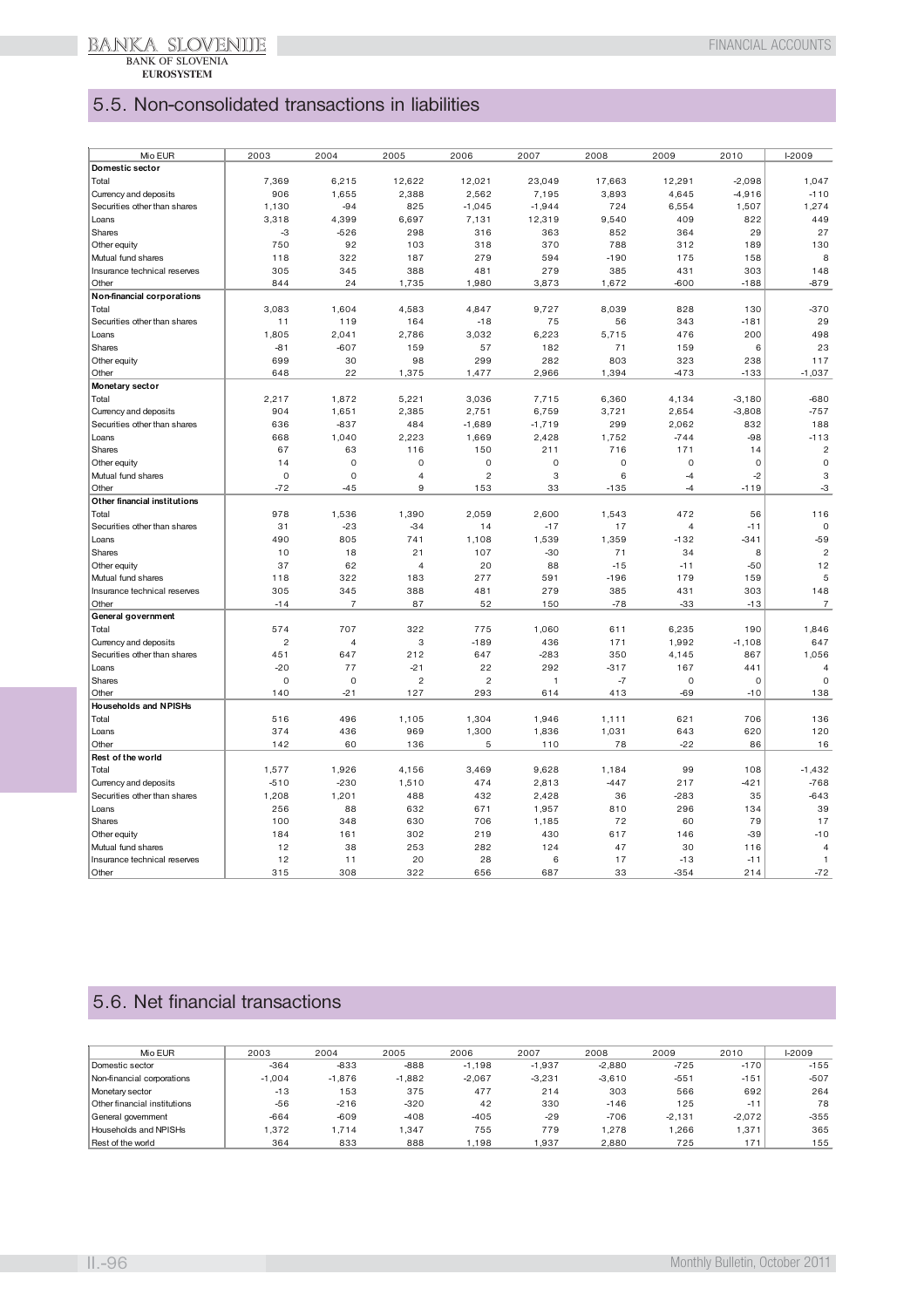**EUROSYSTEM**

| II-2009             | III-2009            | IV-2009             | $I - 2010$                  | $II - 2010$ | III-2010            | IV-2010             | $1 - 2011$              | $II-2011$           | Mio EUR                           |
|---------------------|---------------------|---------------------|-----------------------------|-------------|---------------------|---------------------|-------------------------|---------------------|-----------------------------------|
|                     |                     |                     |                             |             |                     |                     |                         |                     | Domestic sector                   |
| 5,379               | 5,173               | 691                 | 457                         | 2,084       | $-3,190$            | $-1,449$            | 5,476                   | $-2,700$ Total      |                                   |
| 3,502               | 743                 | 510                 | $-733$                      | $-221$      | $-2,698$            | $-1,265$            | 2,466                   |                     | -1,613 Currency and deposits      |
| 1,443               | 3,557               | 280                 | 826                         | 781         | $-56$               | $-44$               | 2,523                   | $-1,136$            | Securities other than shares      |
| $-323$              | 187                 | 95                  | 456                         | 358         | 197                 | $-190$              | $-112$                  |                     | -388 Loans                        |
| 17                  | 209                 | 111                 | $-20$                       | $-7$        | 37                  | 19                  | 42                      |                     | 163 Shares                        |
| $-48$               | 82                  | 147                 | $-41$                       | $-72$       | $-4$                | 306                 | 146                     | 36                  | Other equity                      |
| 44                  | 49                  | 74                  | 69                          | 46          | 18                  | 25                  | 40                      | 27                  | Mutual fund shares                |
| 168                 | 58                  | 57                  | 133                         | 118         | 74                  | $-23$               | 85                      | 29                  | Insurance technical reserves      |
| 575                 | 288                 | $-584$              | $-232$                      | 1,081       | $-758$              | $-278$              | 285                     | 184                 | Other                             |
|                     |                     |                     |                             |             |                     |                     |                         |                     | Non-financial corporations        |
| 376                 | 189                 | 633                 | 104                         | 827         | $-767$              | $-33$               | 158                     | 102                 | Total                             |
| $-18$               | 20                  | 313                 | $-1$                        | $-62$       | $-61$               | $-58$               | $-95$                   | 5                   | Securities other than shares      |
| 81                  | $-53$               | $-50$               | 547                         | 87          | $-104$              | $-330$              | 225                     |                     | 202 Loans                         |
| $\mathsf{O}\xspace$ | 40                  | 97                  | $-23$                       | $-26$       | 32                  | 23                  | 6                       | $-1$                | Shares                            |
| $-7$                | 68                  | 145                 | 26                          | $-72$       | $-6$                | 290                 | 151                     | 31                  | Other equity                      |
| 321                 | 114                 | 130                 | $-446$                      | 900         | $-628$              | 41                  | $-129$                  |                     | $-135$ Other                      |
|                     |                     |                     |                             |             |                     |                     |                         |                     | Monetary sector                   |
| 1,992               | 1,468               | 1,354               | $-1,095$                    | 1,598       | $-2,410$            | $-1,273$            | 695                     | $-1,829$            | <b>Total</b>                      |
| 2,547               | $-415$              | 1,279               | $-1,000$                    | 547         | $-2,304$            | $-1,052$            | 704                     | $-650$              | Currency and deposits             |
| $-162$              | 2,033               | 3                   | 16                          | 906         | $-44$               | $-46$               | 153                     |                     | -655 Securities other than shares |
| $-578$              | $-142$              | 88                  | $-148$                      | 95          | 21                  | $-66$               | $-308$                  |                     | $-629$ Loans                      |
| $\overline{4}$      | 164                 | $\mathsf{O}\xspace$ |                             | 12          | $\mathsf O$         | $\overline{1}$      | $\overline{\mathbf{c}}$ |                     | 163 Shares                        |
| $\mathsf{O}\xspace$ | $\mathsf{O}\xspace$ | $\mathsf 0$         | $\mathbf{1}$<br>$\mathsf 0$ | $\circ$     | $\mathsf O$         | $\mathsf{O}\xspace$ | $\circ$                 | $\mathsf{O}\xspace$ |                                   |
|                     |                     |                     | $\mathsf 0$                 | $\mathbf 0$ | $\mathsf{O}\xspace$ |                     | 3                       | $\overline{4}$      | Other equity                      |
| $-3$                | $-1$                | $-1$                |                             |             |                     | $-1$                |                         |                     | Mutual fund shares                |
| 184                 | $-171$              | $-14$               | 35                          | 38          | $-82$               | $-110$              | 141                     |                     | $-61$ Other                       |
|                     |                     |                     |                             |             |                     |                     |                         |                     | Other financial institutions      |
| 194                 | 132                 | 30                  | 84                          | 67          | $-5$                | $-90$               | 117                     | 19                  | <b>Total</b>                      |
| -9                  | $\mathsf{O}\xspace$ | 14                  | $-2$                        | $-5$        | $-3$                | $\circ$             | $-1$                    | $\overline{c}$      | Securities other than shares      |
| 20                  | $-16$               | $-78$               | $-120$                      | $-65$       | $-84$               | $-72$               | $-118$                  | $-35$               | Loans                             |
| 13                  | 5                   | 15                  | $\overline{1}$              | 8           | 5                   | $-6$                | 34                      |                     | 0 Shares                          |
| $-40$               | 14                  | 3                   | $-67$                       | $\circ$     | $\sqrt{2}$          | 16                  | $-5$                    | 5                   | Other equity                      |
| 48                  | 50                  | 75                  | 69                          | 46          | 18                  | 27                  | 37                      |                     | 23 Mutual fund shares             |
| 168                 | 58                  | 57                  | 133                         | 118         | 74                  | $-23$               | 85                      | 29                  | Insurance technical reserves      |
| $-5$                | 21                  | $-56$               | 71                          | $-34$       | $-17$               | $-32$               | 85                      | $-4$                | Other                             |
|                     |                     |                     |                             |             |                     |                     |                         |                     | General government                |
| 2,689               | 3,079               | $-1,379$            | 1,147                       | $-635$      | $-200$              | $-122$              | 4,503                   | $-1,025$ Total      |                                   |
| 955                 | 1,157               | $-768$              | 266                         | $-767$      | $-394$              | $-213$              | 1,762                   | $-963$              | Currency and deposits             |
| 1,632               | 1,505               | $-49$               | 813                         | $-57$       | 52                  | 60                  | 2,467                   |                     | -488 Securities other than shares |
| 53                  | 100                 | 11                  | 23                          | 71          | 178                 | 169                 | 96                      | 14                  | Loans                             |
| $\mathsf O$         | 0                   | $\mathsf{O}\xspace$ | $\mathsf{O}\xspace$         | $\mathsf O$ | $\mathsf O$         | $\mathsf O$         | $\circ$                 | $\mathsf O$         | Shares                            |
| 49                  | 317                 | $-572$              | 45                          | 119         | $-37$               | $-138$              | 177                     | 411                 | Other                             |
|                     |                     |                     |                             |             |                     |                     |                         |                     | <b>Households and NPISHs</b>      |
| 128                 | 305                 | 53                  | 217                         | 228         | 191                 | 70                  | 3                       |                     | 33 Total                          |
| 101                 | 297                 | 125                 | 154                         | 171         | 186                 | 110                 | $-7$                    |                     | 60 Loans                          |
| 27                  | $\overline{7}$      | $-71$               | 63                          | 57          | 6                   | $-40$               | 11                      |                     | $-27$ Other                       |
|                     |                     |                     |                             |             |                     |                     |                         |                     | Rest of the world                 |
| 166                 | 1,749               | $-383$              | 460                         | 768         | $-439$              | $-682$              | 2,171                   | $-104$              | Total                             |
| 176                 | 873                 | $-64$               | $-421$                      | 666         | $-376$              | $-289$              | 1,071                   | 49                  | Currency and deposits             |
| $-130$              | 812                 | $-322$              | 450                         | $-12$       | $-64$               | $-339$              | 380                     | $-177$              | Securities other than shares      |
| 206                 | 63                  | $-12$               | 36                          | $-171$      | 98                  | 171                 | 224                     | $-64$               | Loans                             |
| $-15$               | 15                  | 44                  | 55                          | 32          | 27                  | $-35$               | 71                      | 10                  | Shares                            |
| 85                  | $-16$               | 86                  | $-10$                       | $-33$       | $-29$               | 33                  | 12                      | $-24$               | Other equity                      |
| $-35$               | 25                  | 36                  | 67                          | 27          | $-11$               | 34                  | 60                      | $\overline{4}$      | Mutual fund shares                |
| $-6$                | $-2$                | $-6$                | $-7$                        | $-2$        | $\overline{1}$      | $-3$                | 5                       | -3                  | Insurance technical reserves      |
| $-116$              | $-21$               | $-144$              | 291                         | 262         | $-85$               | $-254$              | 347                     | 101                 | Other                             |
|                     |                     |                     |                             |             |                     |                     |                         |                     |                                   |

| $II - 2009$ | $II - 2009$ | IV-2009 | $1-2010$ | $II-2010$ | $III-2010$ | IV-2010 | $1 - 2011$ | $II - 2011$ | Mio EUR                         |
|-------------|-------------|---------|----------|-----------|------------|---------|------------|-------------|---------------------------------|
| 123         | $-574$      | $-119$  | 101      | $-267$    | $-83$      | 79      | $-63$      |             | 39   Domestic sector            |
| 224         | $-60$       | $-209$  | 162      | $-209$    | 151        | $-255$  | 16         |             | 17 Non-financial corporations   |
| 102         | 12          | 188     | 147      | 88        | 134        | 323     | 479        |             | 170 Monetary sector             |
| -3          | 73          | $-23$   | 20       | 46        | $-3$       | $-75$   | $-15$      |             | 83 Other financial institutions |
| $-706$      | $-502$      | $-568$  | $-540$   | $-706$    | $-395$     | $-430$  | $-738$     |             | -665 General government         |
| 505         | $-97$       | 493     | 312      | 512       | 30         | 517     | 194        |             | 433 Households and NPISHs       |
| $-123$      | 574         | 119     | $-101$   | 267       | 83         | $-79$   | 63         |             | -39 Rest of the world           |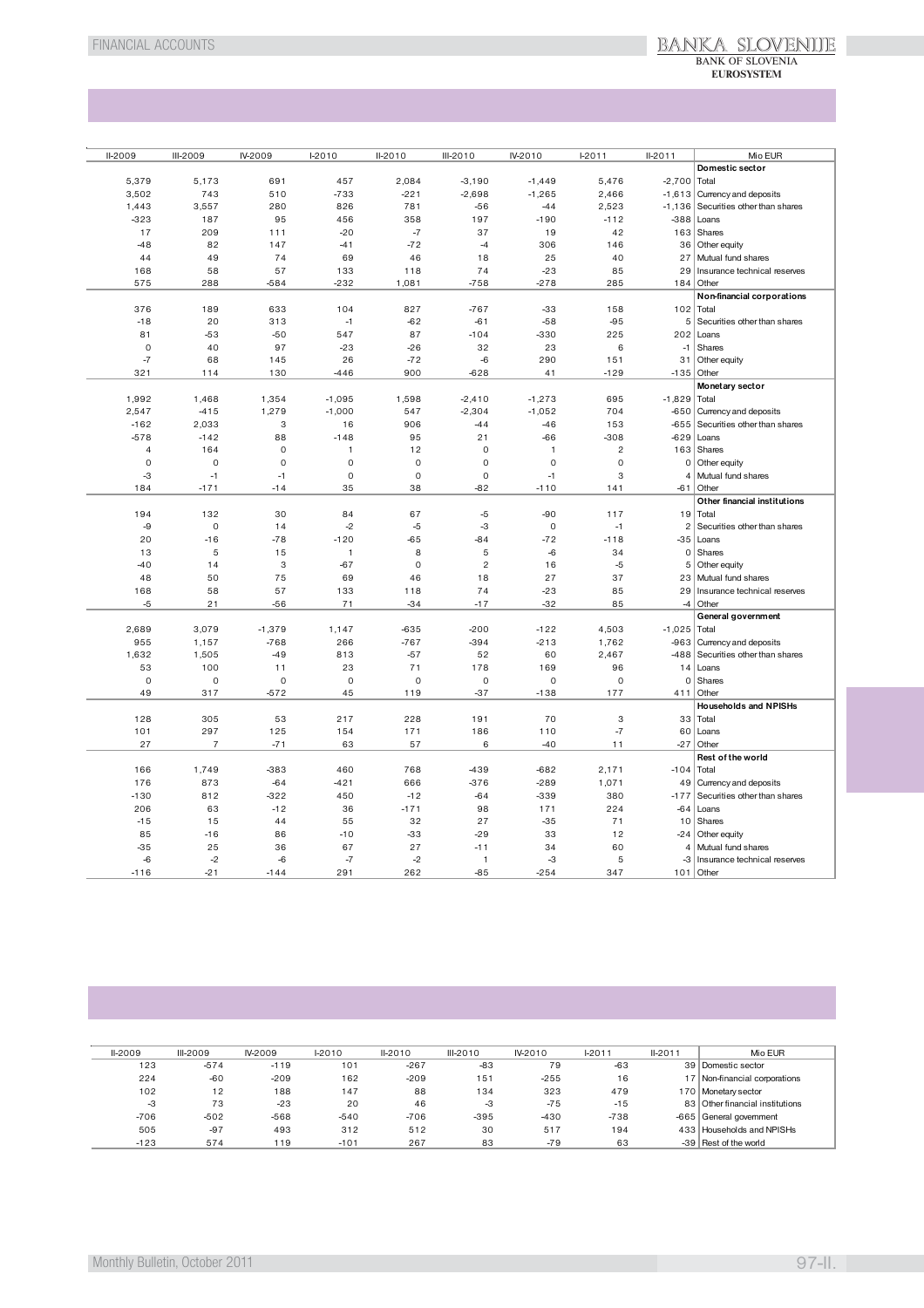## 6.1. Expenditure on gross domestic product

| Current prices,                                                               |                              |               |            | Domestic expenditure |                       |                                  |                                            | External trade |                                     |                                     |
|-------------------------------------------------------------------------------|------------------------------|---------------|------------|----------------------|-----------------------|----------------------------------|--------------------------------------------|----------------|-------------------------------------|-------------------------------------|
| till 31.12.2006<br>millions of SIT.<br>after<br>01.01.2007<br>millions of EUR | Gross<br>domestic<br>product | Total         | Households | NPISH's              | General<br>government | Gross fixed<br>capital formation | Changes in<br>inventories and<br>valuables | Balance        | Exports of<br>goods and<br>services | Imports of<br>goods and<br>services |
| Column                                                                        | $1 = 2 + 8$                  | $2=3+4+5+6+7$ | 3          | $\overline{4}$       | 5                     | 6                                | $\overline{7}$                             | $8 = 9 - 10$   | 9                                   | 10 <sup>1</sup>                     |
| Code                                                                          |                              |               |            |                      |                       |                                  |                                            |                |                                     |                                     |
| 2006                                                                          | 7,440,916                    | 7,479,440     | 3.871.639  | 58,839               | 1,395,840             | 1,975,143                        | 175,642                                    | $-38,523$      | 4,950,327                           | 4,988,850                           |
| 2007                                                                          | 34.568                       | 35.163        | 17.944     | 274                  | 5.990                 | 9.571                            | 1.363                                      | $-595$         | 24,041                              | 24,636                              |
| 2008                                                                          | 37.135                       | 38.259        | 19.297     | 283                  | 6.735                 | 10.742                           | 1.188                                      | $-1.124$       | 25.134                              | 26,258                              |
| 2009                                                                          | 35,311                       | 34.804        | 19.434     | 271                  | 7.152                 | 8,268                            | $-324$                                     | 507            | 20,618                              | 20,111                              |
| 2010                                                                          | 35,416                       | 35,216        | 19,578     | 263                  | 7,363                 | 7.651                            | 360                                        | 200            | 23,171                              | 22,971                              |
| 2007                                                                          | 7.829                        | 7.815         | 3.907      | 65                   | 1.397                 | 2.054                            | 387                                        | 14             | 5.667                               | 5,653                               |
| $\mathbf{II}$                                                                 | 8.783                        | 8.798         | 4.532      | 73                   | 1,542                 | 2.447                            | 199                                        | $-16$          | 6.069                               | 6,084                               |
| III                                                                           | 9,021                        | 9.119         | 4.654      | 70                   | 1,482                 | 2,580                            | 327                                        | $-98$          | 6,209                               | 6,307                               |
| IV                                                                            | 8,930                        | 9,425         | 4,748      | 75                   | 1,568                 | 2,523                            | 507                                        | $-496$         | 6,095                               | 6,591                               |
| 2008                                                                          | 8.626                        | 8.770         | 4.386      | 64                   | 1,555                 | 2,480                            | 283                                        | $-144$         | 6,159                               | 6,303                               |
| $\mathbf{II}$                                                                 | 9.688                        | 9.908         | 5.076      | 73                   | 1.714                 | 2.861                            | 183                                        | $-220$         | 6,625                               | 6,845                               |
| III                                                                           | 9.734                        | 10,142        | 5.132      | 68                   | 1,682                 | 2.882                            | 378                                        | $-408$         | 6,430                               | 6,837                               |
| IV                                                                            | 9,231                        | 9,660         | 4,950      | 69                   | 1,808                 | 2,507                            | 326                                        | $-429$         | 5,818                               | 6,247                               |
| 2009                                                                          | 8,321                        | 8,188         | 4,401      | 62                   | 1,703                 | 1,997                            | 25                                         | 133            | 4,922                               | 4,789                               |
| $\mathbf{II}$                                                                 | 9,001                        | 8,693         | 4.935      | 71                   | 1,856                 | 2,120                            | $-290$                                     | 308            | 5,149                               | 4,841                               |
| III                                                                           | 9,077                        | 9,038         | 5,078      | 67                   | 1,755                 | 2,128                            | 9                                          | 40             | 5,197                               | 5,158                               |
| IV                                                                            | 8,912                        | 8.886         | 5.021      | 70                   | 1.839                 | 2.023                            | $-68$                                      | 26             | 5.350                               | 5,324                               |
| 2010                                                                          | 8.145                        | 8.026         | 4.390      | 59                   | 1.745                 | 1.733                            | 99                                         | 119            | 5.215                               | 5,096                               |
| $\mathbf{II}$                                                                 | 9.126                        | 9.015         | 4.940      | 68                   | 1.902                 | 2.053                            | 52                                         | 111            | 5.866                               | 5.756                               |
| III                                                                           | 9.178                        | 9.039         | 5.126      | 66                   | 1.808                 | 1.951                            | 87                                         | 139            | 6.026                               | 5,888                               |
| IV                                                                            | 8,967                        | 9,135         | 5,121      | 71                   | 1.907                 | 1,914                            | 122                                        | $-168$         | 6,063                               | 6,231                               |
| $2011$                                                                        | 8.374                        | 8,294         | 4,484      | 62                   | 1.806                 | 1,629                            | 313                                        | 80             | 6.147                               | 6.067                               |
| $\mathbf{I}$                                                                  | 9.242                        | 8.978         | 5.053      | 67                   | 1.926                 | 1.729                            | 202                                        | 264            | 6.567                               | 6,303                               |

Source: Statistical Office of the Republic of Slovenia.

## 6.2. Expenditure on gross domestic product (growth rates)

|                              |                 |                              |                |                                                                                              |                | External trade balance |                                  |                                     |                                     |
|------------------------------|-----------------|------------------------------|----------------|----------------------------------------------------------------------------------------------|----------------|------------------------|----------------------------------|-------------------------------------|-------------------------------------|
| Real yearly<br>$\frac{0}{0}$ | growth rates in | Gross<br>domestic<br>product | Total          | Households                                                                                   | NPISH's        | General<br>government  | Gross fixed<br>capital formation | Exports of<br>goods and<br>services | Imports of<br>goods and<br>services |
|                              | Column          | $\overline{1}$               | $\overline{2}$ | $\overline{\mathbf{3}}$                                                                      | $\overline{4}$ | $\overline{5}$         | $\overline{6}$                   | $\overline{7}$                      | $\overline{8}$                      |
|                              | Code            |                              |                |                                                                                              |                |                        |                                  |                                     |                                     |
| 2006                         |                 | 5.8                          | 5.6            | 2.9                                                                                          | 4.5            | 4.0                    | 9.9                              | 12.5                                | 12.2                                |
| 2007                         |                 | 6.8                          | 8.6            | 6.7                                                                                          | 4.6            | 0.7                    | 11.7                             | 13.7                                | 16.3                                |
| 2008                         |                 | 3.5                          | 3.5            | 2.1                                                                                          | $-0.7$         | 6.2                    | 7.7                              | 2.9                                 | 2.9                                 |
| 2009                         |                 | $-7.7$                       | $-9.0$         | 1.5                                                                                          | $-24.4$        | 2.8                    | $-22.2$                          | $-17.1$                             | $-18.7$                             |
| 2010                         |                 | 1.4                          | $-0.1$         | $-0.6$                                                                                       | $-3.7$         | 1.5                    | $-8.3$                           | 9.5                                 | 7.2                                 |
|                              |                 |                              |                |                                                                                              |                |                        |                                  |                                     |                                     |
| 2007                         |                 | 7.7                          | 8.2            | 4.3                                                                                          | 16.3           | $-0.3$                 | 14.9                             | 15.6                                | 16.3                                |
|                              | $\mathbf{H}$    | 6.8                          | 9.6            | 5.0                                                                                          | 12.9           | 0.1                    | 16.1                             | 13.9                                | 18.3                                |
|                              | III             | 7.7                          | 10.9           | 8.4                                                                                          | 10.0           | 0.7                    | 15.4                             | 15.6                                | 20.5                                |
|                              | IV              | 5.3                          | 6.9            | 6.2                                                                                          | 13.1           | 2.1                    | 7.5                              | 10.2                                | 12.2                                |
|                              |                 |                              |                |                                                                                              |                |                        |                                  |                                     |                                     |
| 2008                         |                 | 5.7                          | 7.3            | 4.4                                                                                          | $-6.8$         | 7.0                    | 18.2                             | 7.3                                 | 9.5                                 |
|                              | $\mathbf{H}$    | 5.9                          | 6.8            | 5.1                                                                                          | $-4.1$         | 5.5                    | 13.6                             | 8.6                                 | 9.8                                 |
|                              | III             | 3.8                          | 4.6            | 3.6                                                                                          | $-6.6$         | 5.6                    | 6.9                              | 2.2                                 | 3.4                                 |
|                              | IV              | $-0.9$                       | $-1.7$         | 2.5                                                                                          | $-13.2$        | 6.4                    | $-5.6$                           | $-6.1$                              | $-6.8$                              |
| 2009                         |                 | $-8.1$                       | $-9.3$         | 0.6                                                                                          | $-4.9$         | 3.4                    | $-22.8$                          | $-20.9$                             | $-22.3$                             |
|                              | $\mathbf{H}$    | $-9.5$                       | $-11.6$        | $-1.7$                                                                                       | $-4.5$         | 4.2                    | $-26.9$                          | $-22.8$                             | $-25.4$                             |
|                              | III             | $-8.9$                       | $-10.4$        | 0.3                                                                                          | $-2.3$         | 3.9                    | $-25.3$                          | $-17.6$                             | $-19.4$                             |
|                              | IV              | $-5.3$                       | $-8.5$         | 0.4                                                                                          | 0.8            | 0.2                    | $-17.5$                          | $-6.4$                              | $-10.9$                             |
|                              |                 |                              |                |                                                                                              |                |                        |                                  |                                     |                                     |
| 2010                         |                 | $-0.7$                       | $-2.0$         | $-0.9$                                                                                       | $-6.3$         | 1.9                    | $-11.8$                          | 6.5                                 | 4.2                                 |
|                              | $\mathbf{H}$    | 2.0                          | 1.2            | $-1.4$                                                                                       | $-5.7$         | 1.0                    | $-4.5$                           | 12.0                                | 10.6                                |
|                              | III             | 1.7                          | $-1.6$         | $-1.1$                                                                                       | $-3.4$         | 1.3                    | $-9.9$                           | 11.4                                | 5.9                                 |
|                              | IV.             | 2.3                          | 1.9            | 0.8                                                                                          | 0.2            | 1.6                    | $-7.2$                           | 8.2                                 | 7.8                                 |
|                              |                 |                              |                |                                                                                              |                |                        |                                  |                                     |                                     |
| 2011                         |                 | 2.3                          | 1.2            | 0.1                                                                                          | 3.2            | 1.9                    | $-8.3$                           | 11.1                                | 9.6                                 |
|                              | $\rm{II}$       | 0.9                          | $-2.1$         | 0.1                                                                                          | $-0.2$         | 0.1                    | $-16.4$                          | 8.3                                 | 3.9                                 |
|                              |                 |                              |                | Source: Statistical Office of the Republic of Slovenia and computations in Bank of Slovenia. |                |                        |                                  |                                     |                                     |

II.-98 Monthly Bulletin, October 2011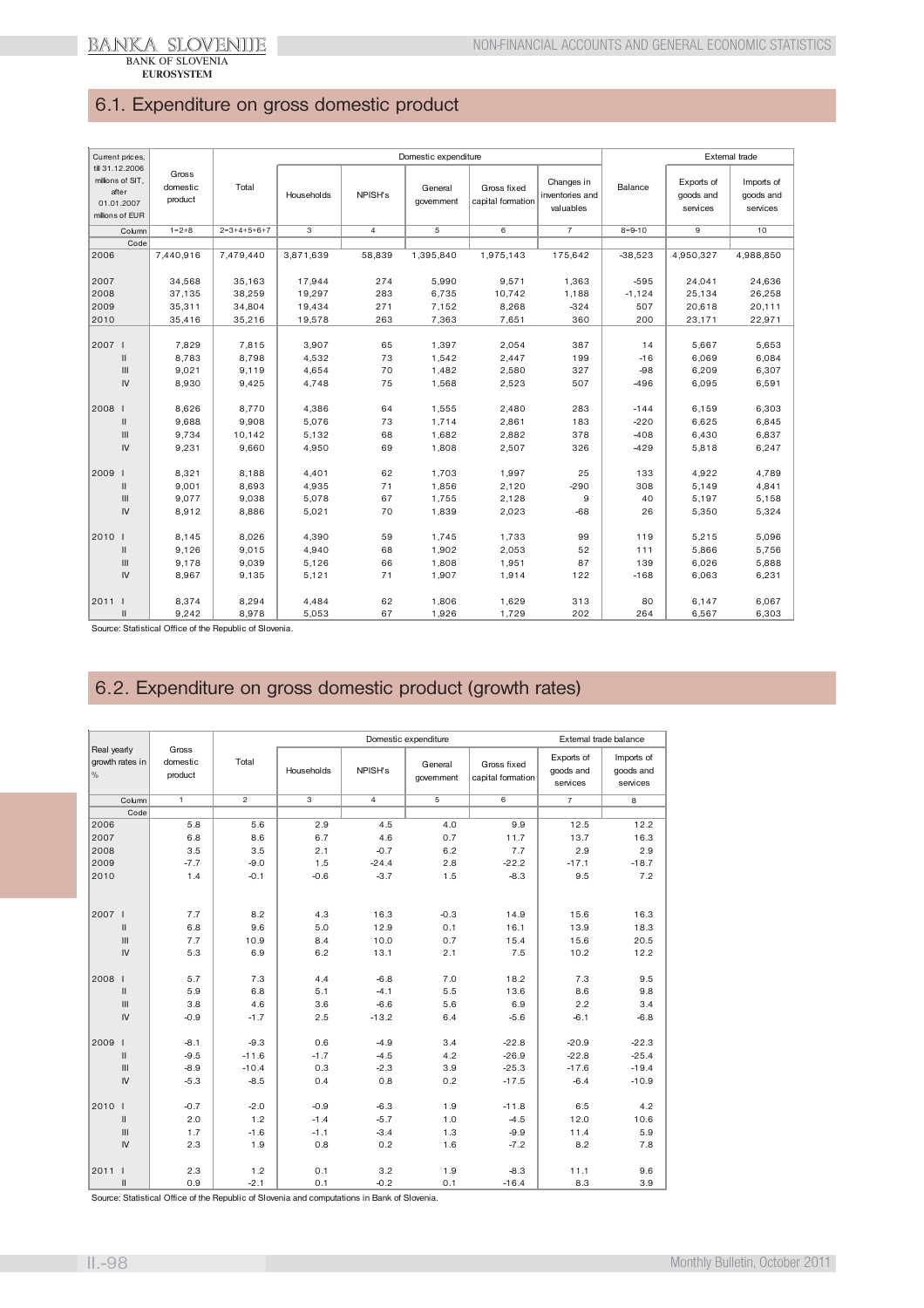## 6.3. Gross domestic product by activity

| Value added                                                                                       |      |                                         |                                                                                                       |                            |                |                                                                                                 |                                     |                                          |                           |                                                                               |                |                          |                              |
|---------------------------------------------------------------------------------------------------|------|-----------------------------------------|-------------------------------------------------------------------------------------------------------|----------------------------|----------------|-------------------------------------------------------------------------------------------------|-------------------------------------|------------------------------------------|---------------------------|-------------------------------------------------------------------------------|----------------|--------------------------|------------------------------|
| Current prices<br>till 31.12.2006<br>in Milions of<br>SIT, after<br>01.01.2007<br>Millions of EUR |      | Agriculture,<br>forestry and<br>fishina | Mining and<br>quarrying,<br>manufacturing,<br>electricity and<br>water supply,<br>waste<br>management | of which:<br>Manufacturing | Construction   | Trade.<br>transportation<br>and storage,<br>accommodatio<br>n and food<br>service<br>activities | Information<br>and<br>communication | Financial and<br>insurance<br>activities | Real estate<br>activities | Public<br>administration.<br>education.<br>human health<br>and social<br>work | Other services | Net taxes on<br>products | Gross<br>domestic<br>product |
| Column                                                                                            |      | $\overline{1}$                          | $\overline{2}$                                                                                        | 3                          | $\overline{4}$ | 5                                                                                               | 6                                   | $\overline{7}$                           | 8                         | $\overline{9}$                                                                | 10             | 11                       | 12                           |
|                                                                                                   | Code |                                         |                                                                                                       |                            |                |                                                                                                 |                                     |                                          |                           |                                                                               |                |                          |                              |
| 2006                                                                                              |      | 150,254                                 | 1,753,518                                                                                             | 1,487,853                  | 469,047        | 1,302,971                                                                                       | 263,580                             | 329,769                                  | 481,101                   | 1,047,371                                                                     | 726,541        | 915,449                  | 7,439,624                    |
| 2007                                                                                              |      | 743                                     | 8,070                                                                                                 | 6,881                      | 2,451          | 6,234                                                                                           | 1,216                               | 1,460                                    | 2,151                     | 4,597                                                                         | 3,413          | 4,227                    | 34,563                       |
| 2008                                                                                              |      | 798                                     | 8,265                                                                                                 | 6,981                      | 2,762          | 6,852                                                                                           | 1,294                               | 1,539                                    | 2,387                     | 5,064                                                                         | 3,756          | 4,564                    | 37,280                       |
| 2009                                                                                              |      | 750                                     | 7,112                                                                                                 | 5,840                      | 2,465          | 6,338                                                                                           | 1,209                               | 1,582                                    | 2,357                     | 5,361                                                                         | 3,616          | 4,523                    | 35,311                       |
| 2010                                                                                              |      | 767                                     | 7,259                                                                                                 | 5.967                      | 1,969          | 6,342                                                                                           | 1,258                               | 1,731                                    | 2,265                     | 5,515                                                                         | 3,716          | 4,593                    | 35,416                       |
| 2007 II                                                                                           |      | 206                                     | 2.099                                                                                                 | 1.790                      | 622            | 1,584                                                                                           | 284                                 | 378                                      | 524                       | 1.177                                                                         | 826            | 1.085                    | 8.783                        |
| $\mathbf{III}$                                                                                    |      | 182                                     | 2.062                                                                                                 | 1.787                      | 690            | 1,708                                                                                           | 332                                 | 388                                      | 542                       | 1.156                                                                         | 878            | 1.083                    | 9.021                        |
| IV                                                                                                |      | 193                                     | 1,992                                                                                                 | 1,691                      | 629            | 1,570                                                                                           | 324                                 | 341                                      | 566                       | 1,188                                                                         | 990            | 1,136                    | 8,930                        |
| 2008                                                                                              |      | 177                                     | 2,001                                                                                                 | 1.675                      | 638            | 1,551                                                                                           | 299                                 | 398                                      | 571                       | 1.166                                                                         | 825            | 1.001                    | 8,626                        |
| $\mathbf{I}$                                                                                      |      | 219                                     | 2,227                                                                                                 | 1,878                      | 700            | 1,742                                                                                           | 313                                 | 450                                      | 608                       | 1,281                                                                         | 925            | 1,223                    | 9,688                        |
| $\mathbf{H}$                                                                                      |      | 182                                     | 2,146                                                                                                 | 1,856                      | 770            | 1,922                                                                                           | 340                                 | 338                                      | 587                       | 1,278                                                                         | 965            | 1,206                    | 9,734                        |
| IV.                                                                                               |      | 220                                     | 1,891                                                                                                 | 1,572                      | 653            | 1,637                                                                                           | 342                                 | 353                                      | 621                       | 1,339                                                                         | 1,040          | 1,134                    | 9,231                        |
| 2009                                                                                              |      | 164                                     | 1.717                                                                                                 | 1.391                      | 605            | 1.458                                                                                           | 288                                 | 385                                      | 585                       | 1.286                                                                         | 802            | 1.032                    | 8,321                        |
| $\mathbf{H}$                                                                                      |      | 199                                     | 1.819                                                                                                 | 1.485                      | 644            | 1,625                                                                                           | 298                                 | 394                                      | 577                       | 1,385                                                                         | 889            | 1.172                    | 9,001                        |
| $\mathbf{III}$                                                                                    |      | 177                                     | 1.800                                                                                                 | 1.518                      | 652            | 1.730                                                                                           | 320                                 | 401                                      | 601                       | 1.324                                                                         | 901            | 1.173                    | 9,077                        |
| IV                                                                                                |      | 210                                     | 1,776                                                                                                 | 1,446                      | 565            | 1,525                                                                                           | 303                                 | 402                                      | 594                       | 1,367                                                                         | 1,025          | 1,146                    | 8,912                        |
| 2010<br>- 1                                                                                       |      | 145                                     | 1,661                                                                                                 | 1,337                      | 487            | 1,399                                                                                           | 297                                 | 446                                      | 559                       | 1,316                                                                         | 832            | 1.004                    | 8,145                        |
| $\mathbf{I}$                                                                                      |      | 213                                     | 1,932                                                                                                 | 1,598                      | 510            | 1,656                                                                                           | 309                                 | 433                                      | 555                       | 1,419                                                                         | 930            | 1,170                    | 9,126                        |
| $\mathbf{H}$                                                                                      |      | 192                                     | 1,865                                                                                                 | 1,575                      | 518            | 1,767                                                                                           | 334                                 | 425                                      | 577                       | 1,368                                                                         | 933            | 1,201                    | 9,178                        |
| IV.                                                                                               |      | 217                                     | 1,801                                                                                                 | 1,457                      | 455            | 1,520                                                                                           | 319                                 | 428                                      | 575                       | 1,412                                                                         | 1,022          | 1,219                    | 8,967                        |
| $2011$ $1$                                                                                        |      | 152                                     | 1.810                                                                                                 | 1.469                      | 395            | 1.471                                                                                           | 296                                 | 426                                      | 562                       | 1.357                                                                         | 852            | 1.055                    | 8,374                        |
| $\mathbf{I}$                                                                                      |      | 217                                     | 2,077                                                                                                 | 1,729                      | 398            | 1,717                                                                                           | 306                                 | 418                                      | 556                       | 1,459                                                                         | 943            | 1,152                    | 9,242                        |

Source: Statistical Office of the Republic of Slovenia and computations in Bank of Slovenia.

### 6.4. Gross domestic product by activity (growth rates)

|                           |                                    | Value added                             |                                                                  |                                     |                |                                                                                                 |                                  |                                          |                           |                                                                               |                |                          |                              |
|---------------------------|------------------------------------|-----------------------------------------|------------------------------------------------------------------|-------------------------------------|----------------|-------------------------------------------------------------------------------------------------|----------------------------------|------------------------------------------|---------------------------|-------------------------------------------------------------------------------|----------------|--------------------------|------------------------------|
|                           |                                    | Agriculture,<br>forestry and<br>fishing | Mining and<br>quarrying,                                         | of which:<br>Manufacturing<br>waste | Construction   | Trade,<br>transportation<br>and storage.<br>accommodatio<br>n and food<br>service<br>activities | Information and<br>communication | Financial and<br>insurance<br>activities | Real estate<br>activities | Public<br>administration,<br>education,<br>human health<br>and social<br>work | Other services | Net taxes on<br>products | Gross<br>domestic<br>product |
| Real growth<br>rates in % |                                    |                                         | manufacturing,<br>electricity and<br>water supply,<br>management |                                     |                |                                                                                                 |                                  |                                          |                           |                                                                               |                |                          |                              |
|                           | Column                             | $\mathbf{1}$                            | $\overline{2}$                                                   | $\overline{\mathbf{3}}$             | $\overline{4}$ | $\overline{5}$                                                                                  | $6\overline{6}$                  | $\overline{7}$                           | 8                         | $\mathsf g$                                                                   | 10             | 11                       | 12                           |
|                           | Code                               |                                         |                                                                  |                                     |                |                                                                                                 |                                  |                                          |                           |                                                                               |                |                          |                              |
| 2006                      |                                    | $-0.8$                                  | 7.3                                                              | 7.4                                 | 14.6           | 7.2                                                                                             | 9.1                              | 5.6                                      | 2.7                       | 1.8                                                                           | 5.1            | 4.1                      | 5.8                          |
| 2007                      |                                    | 3.0                                     | 7.5                                                              | 8.4                                 | 17.6           | 7.0                                                                                             | 9.0                              | 15.0                                     | 4.3                       | 1.9                                                                           | 4.6            | 5.6                      | 6.9                          |
| 2008                      |                                    | $-0.4$                                  | 1.0                                                              | 0.2                                 | 4.8            | 3.2                                                                                             | 9.8                              | 8.3                                      | 5.6                       | 2.0                                                                           | 3.2            | 6.3                      | 3.6                          |
| 2009                      |                                    | $-7.0$                                  | $-15.4$                                                          | $-17.0$                             | $-15.5$        | $-9.6$                                                                                          | $-4.6$                           | 2.7                                      | $-2.9$                    | 2.4                                                                           | $-5.9$         | $-8.3$                   | $-8.0$                       |
| 2010                      |                                    | $-4.6$                                  | 6.6                                                              | 7.4                                 | $-19.9$        | 2.5                                                                                             | 3.5                              | $5.0$                                    | 1.2                       | 2.5                                                                           | 3.7            | $-0.8$                   | 1.4                          |
| 2006 IV                   |                                    | 2.1                                     | 9.4                                                              | 8.6                                 | 26.6           | 8.1                                                                                             | 2.7                              | $-6.5$                                   | 5.5                       | 1.2                                                                           | 6.9            | 1.1                      | 6.3                          |
| 2007                      |                                    | 6.8                                     | 8.9                                                              | 9.5                                 | 27.9           | 6.5                                                                                             | 2.1                              | 14.9                                     | 5.4                       | 2.1                                                                           | 6.9            | 5.7                      | 7.7                          |
|                           | $\mathbf{H}$                       | 4.2                                     | 8.0                                                              | 9.0                                 | 24.0           | 7.5                                                                                             | 8.1                              | 11.3                                     | 4.8                       | 2.3                                                                           | 3.3            | 2.0                      | 6.8                          |
|                           | $\ensuremath{\mathsf{III}}\xspace$ | 2.1                                     | 7.6                                                              | 7.9                                 | 15.8           | 8.2                                                                                             | 13.1                             | 19.7                                     | 4.7                       | 1.5                                                                           | 5.7            | 7.6                      | 7.7                          |
|                           | IV                                 | $-0.6$                                  | 5.7                                                              | 7.4                                 | 6.3            | 5.6                                                                                             | 12.9                             | 14.1                                     | 2.4                       | 1.8                                                                           | 3.2            | 7.2                      | 5.3                          |
| 2008                      | $\blacksquare$                     | $-1.2$                                  | 3.8                                                              | 3.5                                 | 16.5           | 5.9                                                                                             | 13.2                             | 2.3                                      | 4.9                       | 2.8                                                                           | 7.2            | 6.9                      | 5.7                          |
|                           | $\mathbf{H}$                       | $-2.1$                                  | 6.6                                                              | 5.5                                 | 4.5            | 3.4                                                                                             | 12.2                             | 3.9                                      | 10.3                      | 2.3                                                                           | 4.7            | 11.9                     | 5.9                          |
|                           | $\mathbf{III}$                     | 0.8                                     | 1.6                                                              | 1.3                                 | 3.8            | 3.2                                                                                             | 5.9                              | 17.2                                     | 3.2                       | 1.8                                                                           | 4.0            | 6.0                      | 3.8                          |
|                           | IV                                 | 1.2                                     | $-7.9$                                                           | $-9.4$                              | $-3.7$         | 0.5                                                                                             | 8.1                              | 9.6                                      | 4.3                       | 1.3                                                                           | $-1.6$         | 0.6                      | $-0.9$                       |
| 2009                      | $\mathbf{I}$                       | $-11.7$                                 | $-18.2$                                                          | $-20.5$                             | $-11.8$        | $-11.0$                                                                                         | $-2.1$                           | 18.3                                     | $-1.1$                    | 2.0                                                                           | $-8.0$         | $-7.8$                   | $-8.1$                       |
|                           | $\mathbf{H}$                       | $-5.5$                                  | $-20.8$                                                          | $-22.7$                             | $-13.1$        | $-9.5$                                                                                          | $-2.8$                           | 12.6                                     | $-7.3$                    | 1.6                                                                           | $-5.7$         | $-11.2$                  | $-9.5$                       |
|                           | $\mathbf{III}$                     | $-5.1$                                  | $-15.6$                                                          | $-16.9$                             | $-19.1$        | $-9.8$                                                                                          | $-2.4$                           | $-12.4$                                  | 0.5                       | 2.2                                                                           | $-7.7$         | $-7.5$                   | $-8.9$                       |
|                           | IV                                 | $-6.2$                                  | $-5.7$                                                           | $-6.6$                              | $-17.8$        | $-7.8$                                                                                          | $-10.6$                          | $-4.8$                                   | $-3.5$                    | 3.7                                                                           | $-2.6$         | $-6.6$                   | $-5.3$                       |
| $2010$ $\mid$             |                                    | $-5.8$                                  | 1.1                                                              | 1.1                                 | $-18.7$        | $-0.9$                                                                                          | 2.3                              | 4.2                                      | 0.0                       | 2.5                                                                           | 4.3            | $-2.9$                   | $-0.7$                       |
|                           | $\mathbf{H}$                       | $-3.1$                                  | 10.8                                                             | 12.8                                | $-20.1$        | 3.6                                                                                             | 2.0                              | $-2.5$                                   | 1.1                       | 2.5                                                                           | 5.5            | $-1.8$                   | 2.0                          |
|                           | $\mathbf{III}$                     | $-5.0$                                  | 7.2                                                              | 8.0                                 | $-20.6$        | 4.7                                                                                             | 3.8                              | 4.6                                      | 1.8                       | 2.5                                                                           | 4.3            | $-2.3$                   | 1.7                          |
|                           | IV                                 | $-4.9$                                  | 6.9                                                              | 7.3                                 | $-20.3$        | 2.2                                                                                             | 6.0                              | 15.5                                     | 1.7                       | 2.4                                                                           | 1.2            | 3.8                      | 2.3                          |
| 2011                      |                                    | $-0.8$                                  | 8.6                                                              | 9.8                                 | $-21.4$        | 2.6                                                                                             | 2.5                              | 9.7                                      | 0.9                       | 2.2                                                                           | 1.8            | 1.3                      | 2.3                          |
|                           | $\mathbf{II}$                      | $-2.5$                                  | 5.5                                                              | 6.2                                 | $-24.0$        | 2.1                                                                                             | 1.2                              | 5.8                                      | 0.4                       | 2.4                                                                           | 0.4            | 0.4                      | 0.9                          |

Source: Statistical Office of the Republic of Slovenia and computations in Bank of Slovenia.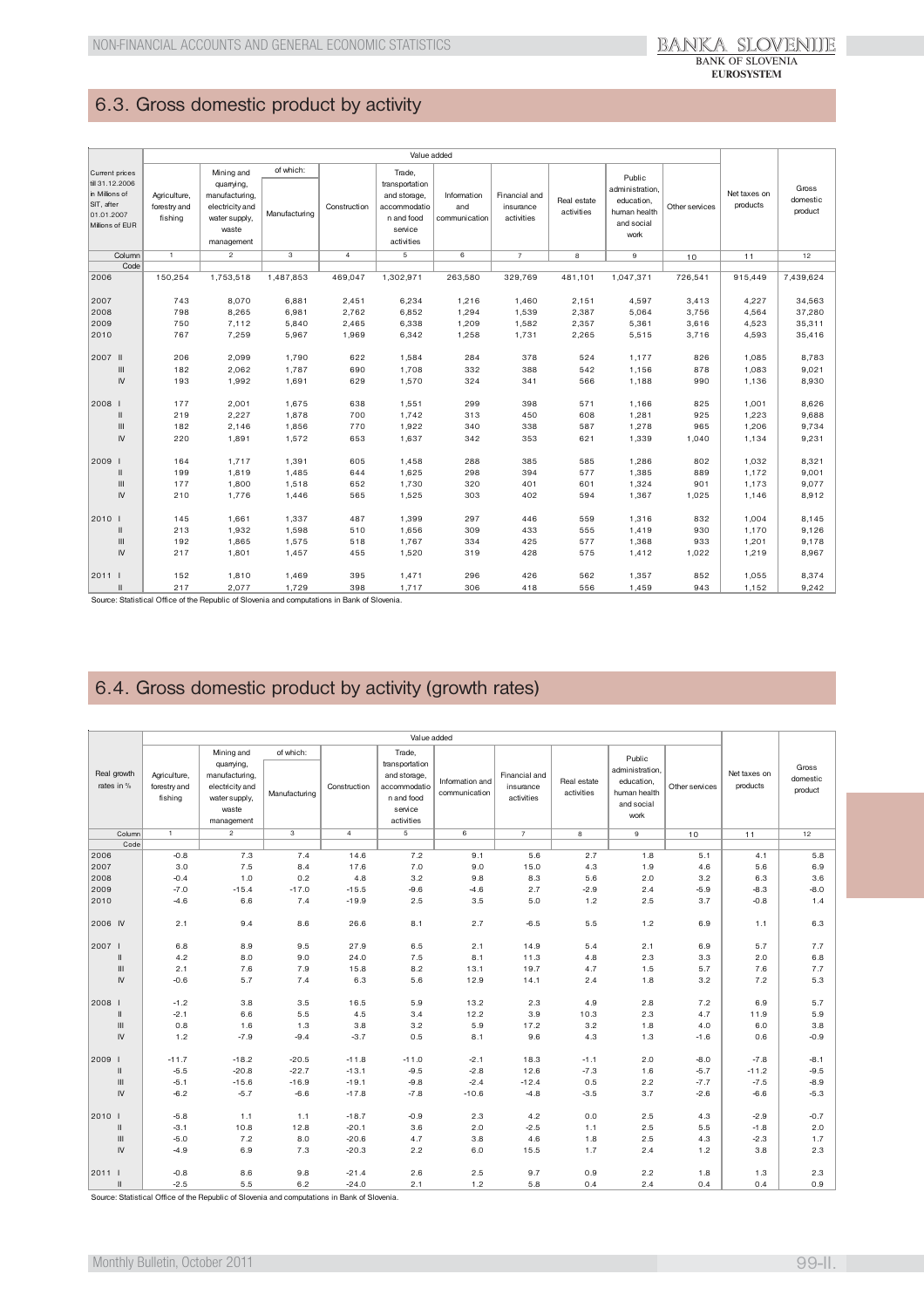## 6.5. Industrial production index

|              |      |              |                         | Activity      |                     | Industry group      |                             |                     |                             |                                    |  |  |
|--------------|------|--------------|-------------------------|---------------|---------------------|---------------------|-----------------------------|---------------------|-----------------------------|------------------------------------|--|--|
|              |      |              |                         |               | Electricity, gas    | Intermediate        |                             | Consumer            | of which                    |                                    |  |  |
| $2005 = 100$ |      | Total        | Mining and<br>quarrying | Manufacturing | and water<br>supply | goods<br>industries | Capital goods<br>industries | goods<br>industries | Durable goods<br>industries | Non-durable<br>goods<br>industries |  |  |
| Column       |      | $\mathbf{1}$ | $\overline{c}$          | 3             | $\overline{4}$      | 5                   | 6                           | $\overline{7}$      | 8                           | 9                                  |  |  |
|              | Code |              |                         |               |                     |                     |                             |                     |                             |                                    |  |  |
| 2006         |      | 105.6        | 107.5                   | 106.1         | 99.0                | 106.8               | 105.0                       | 104.3               | 104.2                       | 104.4                              |  |  |
| 2007         |      | 113.2        | 113.4                   | 115.2         | 88.0                | 111.3               | 118.5                       | 113.0               | 103.7                       | 116.0                              |  |  |
| 2008         |      | 116.1        | 119.7                   | 118.2         | 89.9                | 107.6               | 117.8                       | 114.4               | 97.6                        | 119.7                              |  |  |
| 2009         |      | 95.9         | 116.3                   | 96.2          | 84.0                | 99.5                | 86.8                        | 96.6                | 70.9                        | 105.7                              |  |  |
| 2010         |      | 101.9        | 129.1                   | 102.5         | 85.5                | 109.5               | 91.8                        | 97.0                | 73.4                        | 105.4                              |  |  |
|              |      |              |                         |               |                     |                     |                             |                     |                             |                                    |  |  |
| 2009 Oct     |      | 103.4        | 119.4                   | 104.5         | 84.9                | 110.7               | 93.0                        | 99.2                | 82.2                        | 104.8                              |  |  |
|              | Nov  | 106.7        | 157.6                   | 106.8         | 89.9                | 113.6               | 89.9                        | 107.9               | 84.0                        | 116.2                              |  |  |
|              | Dec  | 91.6         | 94.2                    | 90.5          | 93.5                | 91.7                | 82.7                        | 97.5                | 62.9                        | 110.2                              |  |  |
|              |      |              |                         |               |                     |                     |                             |                     |                             |                                    |  |  |
| 2010 Jan     |      | 86.4         | 97.5                    | 84.8          | 89.3                | 93.7                | 79.3                        | 80.0                | 65.4                        | 84.9                               |  |  |
|              | Feb  | 91.0         | 99.4                    | 90.3          | 87.9                | 97.2                | 82.2                        | 87.5                | 65.0                        | 95.5                               |  |  |
|              | Mar  | 110.0        | 126.7                   | 111.3         | 89.4                | 113.8               | 100.9                       | 110.1               | 78.6                        | 121.5                              |  |  |
|              | Apr  | 96.2         | 122.2                   | 97.0          | 79.3                | 106.8               | 85.5                        | 87.6                | 69.8                        | 93.7                               |  |  |
|              | May  | 106.0        | 133.2                   | 107.8         | 80.2                | 112.4               | 95.3                        | 103.2               | 75.3                        | 113.3                              |  |  |
|              | Jun  | 107.1        | 120.3                   | 110.0         | 75.7                | 111.4               | 93.8                        | 109.5               | 75.5                        | 122.0                              |  |  |
|              | Jul  | 101.1        | 136.6                   | 102.6         | 76.7                | 110.7               | 91.8                        | 93.0                | 62.1                        | 104.4                              |  |  |
|              | Aug  | 90.5         | 145.0                   | 90.5          | 75.2                | 101.4               | 72.6                        | 86.6                | 71.0                        | 91.8                               |  |  |
|              | Sep  | 110.3        | 138.4                   | 112.0         | 85.0                | 118.2               | 99.3                        | 105.9               | 82.9                        | 113.9                              |  |  |
|              | Oct  | 108.4        | 144.1                   | 109.4         | 86.8                | 119.9               | 98.6                        | 97.7                | 84.4                        | 101.8                              |  |  |
|              | Nov  | 111.3        | 153.7                   | 112.1         | 90.4                | 119.6               | 100.9                       | 105.7               | 83.8                        | 113.2                              |  |  |
|              | Dec  | 104.2        | 131.6                   | 101.7         | 109.8               | 109.4               | 101.9                       | 97.2                | 66.7                        | 108.4                              |  |  |
|              |      |              |                         |               |                     |                     |                             |                     |                             |                                    |  |  |
| 2011         | Jan  | 98.4         | 92.0                    | 97.3          | 98.8                | 107.6               | 89.9                        | 90.6                | 69.2                        | 98.1                               |  |  |
|              | Feb  | 97.3         | 98.7                    | 96.7          | 93.1                | 106.1               | 89.0                        | 89.8                | 66.4                        | 98.1                               |  |  |
|              | Mar  | 117.4        | 116.0                   | 119.6         | 92.3                | 121.0               | 108.7                       | 116.7               | 80.8                        | 129.7                              |  |  |
|              | Apr  | 99.7         | 116.9                   | 100.5         | 83.5                | 108.6               | 88.3                        | 94.2                | 65.4                        | 104.6                              |  |  |
|              | May  | 110.9        | 103.4                   | 113.7         | 82.5                | 115.6               | 106.0                       | 106.2               | 75.0                        | 117.4                              |  |  |
|              | Jun  | 111.2        | 121.0                   | 114.5         | 77.2                | 114.6               | 100.7                       | 112.1               | 69.5                        | 127.8                              |  |  |
|              | Jul  | 100.2        | 125.2                   | 101.4         | 79.8                | 107.9               | 88.1                        | 96.7                | 59.7                        | 110.3                              |  |  |
|              | Aug  | 89.1         | 116.9                   | 88.2          | 84.2                | 102.1               | 73.1                        | 81.6                | 59.1                        | 89.7                               |  |  |

Source: Statistical Office of the Republic of Slovenia.

## 6.6. Industrial production index (growth rates)

| Yearly growth<br>rates in % |      |              |                         | Activity      |                                         | Industry group                      |                             |                                 |                                         |                                    |  |
|-----------------------------|------|--------------|-------------------------|---------------|-----------------------------------------|-------------------------------------|-----------------------------|---------------------------------|-----------------------------------------|------------------------------------|--|
|                             |      | Total        | Mining and<br>quarrying | Manufacturing | Electricity, gas<br>and water<br>supply | Intermediate<br>goods<br>industries | Capital goods<br>industries | Consumer<br>goods<br>industries | of which<br>Durable goods<br>industries | Non-durable<br>goods<br>industries |  |
| Column                      |      | $\mathbf{1}$ | $\overline{c}$          | 3             | $\overline{4}$                          | 5                                   | 6                           | $\overline{7}$                  | 8                                       | 9                                  |  |
|                             | Code |              |                         |               |                                         |                                     |                             |                                 |                                         |                                    |  |
| 2006                        |      | 5.7          | 7.5                     | 6.2           | $-0.9$                                  | 6.8                                 | 5.1                         | 4.3                             | 4.2                                     | 4.4                                |  |
| 2007                        |      | 7.2          | 5.5                     | 8.5           | $-11.2$                                 | 4.2                                 | 12.9                        | 8.4                             | $-0.4$                                  | 11.2                               |  |
| 2008                        |      | 2.5          | 5.6                     | 2.6           | 2.2                                     | $-3.3$                              | $-0.6$                      | 1.2                             | $-5.9$                                  | 3.2                                |  |
| 2009                        |      | $-17.4$      | $-2.9$                  | $-18.7$       | $-6.6$                                  | $-7.6$                              | $-26.3$                     | $-15.6$                         | $-27.4$                                 | $-11.7$                            |  |
| 2010                        |      | 6.2          | 11.0                    | 6.6           | 1.8                                     | 10.1                                | 5.8                         | 0.5                             | 3.6                                     | $-0.3$                             |  |
|                             |      |              |                         |               |                                         |                                     |                             |                                 |                                         |                                    |  |
| 2009                        | Oct  | $-19.6$      | $-4.3$                  | $-20.8$       | $-5.6$                                  | $-19.6$                             | $-28.2$                     | $-26.6$                         | $-24.3$                                 | $-27.1$                            |  |
|                             | Nov  | $-1.7$       | 32.4                    | $-2.6$        | $-4.6$                                  | $-1.7$                              | $-17.7$                     | 1.1                             | $-17.8$                                 | 7.4                                |  |
|                             | Dec  | 4.7          | $-14.8$                 | 5.2           | $-6.3$                                  | 4.7                                 | 0.6                         | $-2.6$                          | $-10.9$                                 | 0.5                                |  |
|                             |      |              |                         |               |                                         |                                     |                             |                                 |                                         |                                    |  |
| 2010 Jan                    |      | $-8.4$       | $-5.5$                  | $-8.8$        | $-7.7$                                  | $-8.4$                              | $-1.4$                      | $-21.8$                         | $-8.8$                                  | $-25.1$                            |  |
|                             | Feb  | $-1.6$       | $-16.5$                 | $-1.3$        | $-2.0$                                  | $-1.6$                              | $-7.5$                      | $-3.2$                          | $-8.8$                                  | $-1.4$                             |  |
|                             | Mar  | 8.1          | 0.2                     | 9.0           | 1.9                                     | 8.1                                 | 4.5                         | 4.0                             | $-3.0$                                  | 6.0                                |  |
|                             | Apr  | 8.5          | 9.4                     | 9.7           | $-2.1$                                  | 8.5                                 | 2.2                         | 0.1                             | 2.9                                     | $-0.7$                             |  |
|                             | May  | 14.1         | 19.0                    | 15.2          | 3.1                                     | 14.1                                | 9.3                         | 14.8                            | 14.3                                    | 15.0                               |  |
|                             | Jun  | 9.6          | 7.4                     | 11.0          | $-2.2$                                  | 9.6                                 | 4.6                         | 10.6                            | 21.0                                    | 8.4                                |  |
|                             | Jul  | 6.4          | 15.9                    | 7.3           | $-3.6$                                  | 6.4                                 | 5.6                         | 1.9                             | 5.4                                     | 1.1                                |  |
|                             | Aug  | 12.4         | 37.4                    | 13.1          | 1.1                                     | 12.4                                | 10.5                        | 11.0                            | 13.6                                    | 10.1                               |  |
|                             | Sep  | 4.0          | 19.1                    | 2.9           | 13.6                                    | 4.0                                 | 2.6                         | $-3.6$                          | 4.1                                     | $-5.6$                             |  |
|                             | Oct  | 4.8          | 20.7                    | 4.7           | 2.2                                     | 4.8                                 | 6.0                         | $-1.5$                          | 2.7                                     | $-2.9$                             |  |
|                             | Nov  | 4.3          | $-2.5$                  | 5.0           | 0.6                                     | 4.3                                 | 12.2                        | $-2.0$                          | $-0.2$                                  | $-2.6$                             |  |
|                             | Dec  | 13.8         | 39.7                    | 12.4          | 17.4                                    | 13.8                                | 23.2                        | $-0.3$                          | 6.0                                     | $-1.6$                             |  |
|                             |      |              |                         |               |                                         |                                     |                             |                                 |                                         |                                    |  |
| 2011                        | Jan  | 13.9         | $-5.6$                  | 14.7          | 10.6                                    | 13.9                                | 13.4                        | 13.3                            | 5.8                                     | 15.5                               |  |
|                             | Feb  | 6.9          | $-0.7$                  | 7.1           | 5.9                                     | 6.9                                 | 8.3                         | 2.6                             | 2.2                                     | 2.7                                |  |
|                             | Mar  | 6.7          | $-8.4$                  | 7.5           | 3.2                                     | 6.7                                 | 7.7                         | 6.0                             | 2.8                                     | 6.7                                |  |
|                             | Apr  | 3.6          | $-4.3$                  | 3.6           | 5.3                                     | 3.6                                 | 3.3                         | 7.5                             | $-6.3$                                  | 11.6                               |  |
|                             | May  | 4.6          | $-22.4$                 | 5.5           | 2.9                                     | 4.6                                 | 11.2                        | 2.9                             | $-0.4$                                  | 3.6                                |  |
|                             | Jun  | 3.8          | 0.6                     | 4.1           | 2.0                                     | 3.8                                 | 7.4                         | 2.4                             | $-7.9$                                  | 4.8                                |  |
|                             | Jul  | $-0.9$       | $-8.3$                  | $-1.2$        | 4.0                                     | $-0.9$                              | $-4.0$                      | 4.0                             | $-3.9$                                  | 5.7                                |  |
|                             | Aug  | $-1.5$       | $-19.4$                 | $-2.5$        | 12.0                                    | $-1.5$                              | 0.7                         | $-5.8$                          | $-16.8$                                 | $-2.3$                             |  |

Source: Statistical Office of the Republic of Slovenia and computations in Bank of Slovenia.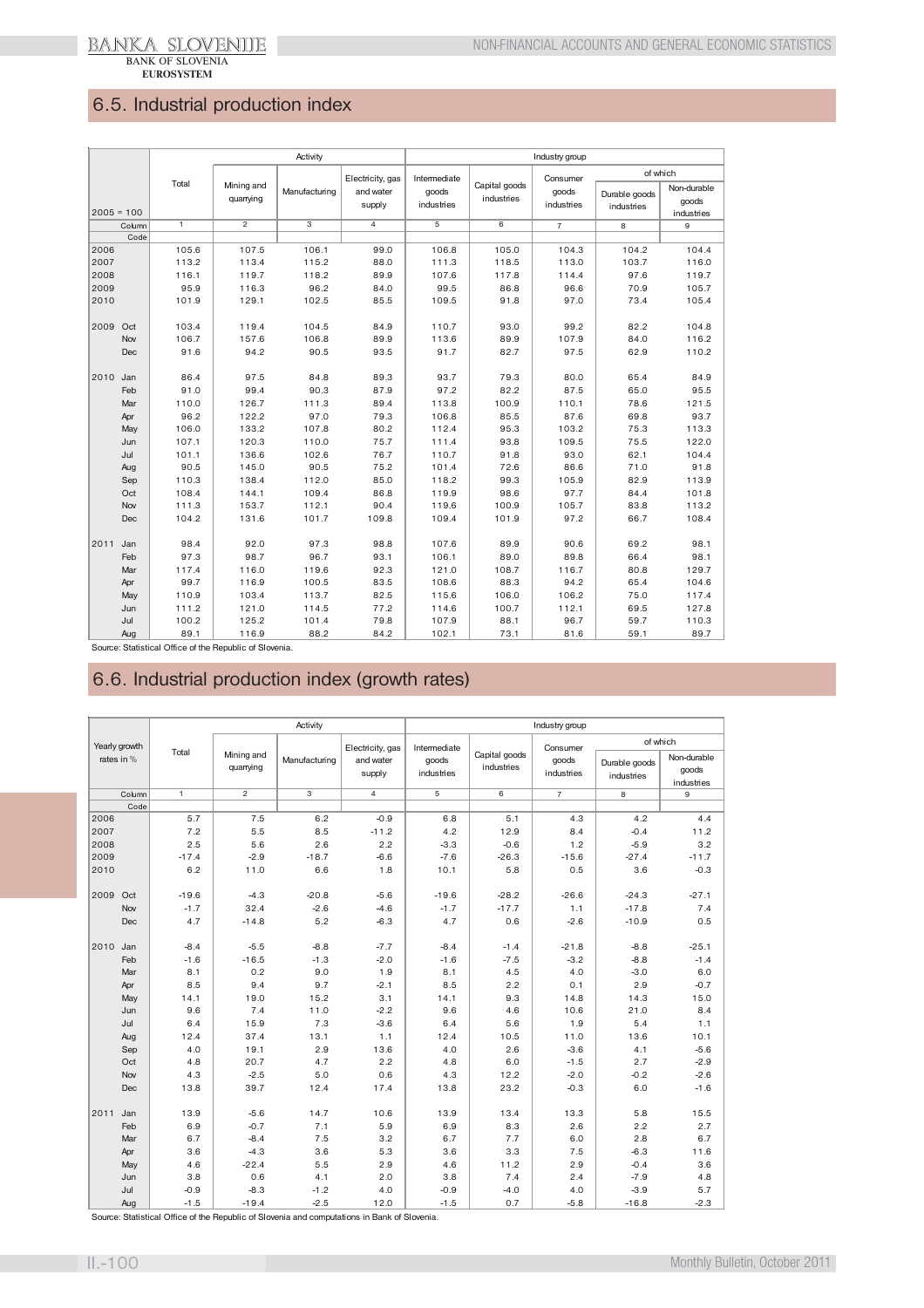# BANKA SLOVENIJE BANK OF SLOVENIA

**EUROSYSTEM**

# 6.7. Turnover and new orders in industry

|                                   |         |              |                                     |                             | Tumover                         |                     |                         |                |                                     |                             | New orders                      |                        |                            |
|-----------------------------------|---------|--------------|-------------------------------------|-----------------------------|---------------------------------|---------------------|-------------------------|----------------|-------------------------------------|-----------------------------|---------------------------------|------------------------|----------------------------|
| Nominal<br>index.<br>$2005 = 100$ |         | Total        | Intermediate<br>goods<br>industries | Capital goods<br>industries | Consumer<br>goods<br>industries | Domestic<br>tumover | Non-domestic<br>tumover | Total          | Intermediate<br>goods<br>industries | Capital goods<br>industries | Consumer<br>goods<br>industries | Domestic new<br>orders | Non-domestic<br>new orders |
|                                   | Stolpec | $\mathbf{1}$ | $\overline{2}$                      | 3                           | $\overline{4}$                  | 5                   | 6                       | $\overline{7}$ | 8                                   | $_{9}$                      | 10                              | 11                     | 12                         |
|                                   | Koda    |              |                                     |                             |                                 |                     |                         |                |                                     |                             |                                 |                        |                            |
| 2006                              |         | 107.7        | 112.6                               | 104.3                       | 104.0                           | 103.9               | 109.8                   | 102.2          | 104.3                               | 109.8                       | 88.4                            | 94.4                   | 104.7                      |
| 2007                              |         | 118.2        | 125.2                               | 122.2                       | 106.9                           | 112.3               | 121.5                   | 102.9          | 98.7                                | 123.5                       | 87.2                            | 91.2                   | 106.4                      |
| 2008                              |         | 118.3        | 129.0                               | 117.2                       | 105.7                           | 114.0               | 120.4                   | 78.4           | 66.9                                | 99.3                        | 79.0                            | 67.1                   | 81.8                       |
| 2009                              |         | 95.0         | 98.5                                | 96.0                        | 89.8                            | 91.0                | 96.9                    | 61.8           | 48.9                                | 77.7                        | 71.3                            | 49.7                   | 65.5                       |
| 2010                              |         | 104.4        | 114.9                               | 102.8                       | 92.4                            | 91.4                | 111.2                   | 76.4           | 63.4                                | 94.7                        | 83.4                            | 57.3                   | 82.2                       |
|                                   |         |              |                                     |                             |                                 |                     |                         |                |                                     |                             |                                 |                        |                            |
| 2009                              | Jun     | 98.1         | 102.6                               | 100.2                       | 91.1                            | 91.5                | 101.5                   | 61.9           | 49.7                                | 73.9                        | 74.1                            | 47.7                   | 66.2                       |
|                                   | Jul     | 97.0         | 102.8                               | 98.6                        | 88.5                            | 92.5                | 99.2                    | 58.4           | 46.5                                | 69.6                        | 71.0                            | 51.8                   | 60.4                       |
|                                   | Aug     | 79.6         | 89.3                                | 70.4                        | 74.7                            | 82.8                | 77.8                    | 57.4           | 46.0                                | 77.4                        | 58.8                            | 44.2                   | 61.4                       |
|                                   | Sep     | 107.8        | 112.6                               | 107.3                       | 102.3                           | 98.6                | 112.5                   | 71.7           | 56.2                                | 88.9                        | 85.2                            | 59.4                   | 75.4                       |
|                                   | Oct     | 105.4        | 112.8                               | 105.2                       | 96.2                            | 99.9                | 108.1                   | 69.9           | 55.4                                | 88.2                        | 80.2                            | 53.0                   | 75.1                       |
|                                   | Nov     | 103.1        | 108.6                               | 101.6                       | 97.8                            | 94.2                | 107.8                   | 65.3           | 52.4                                | 77.3                        | 79.2                            | 49.5                   | 70.1                       |
|                                   | Dec     | 89.6         | 82.5                                | 96.2                        | 93.8                            | 91.9                | 88.4                    | 59.8           | 44.8                                | 75.8                        | 73.9                            | 47.2                   | 63.7                       |
|                                   |         |              |                                     |                             |                                 |                     |                         |                |                                     |                             |                                 |                        |                            |
| 2010                              | Jan     | 85.3         | 90.7                                | 89.9                        | 75.0                            | 73.3                | 91.7                    | 66.9           | 55.4                                | 86.2                        | 69.4                            | 52.4                   | 71.4                       |
|                                   | Feb     | 90.6         | 95.6                                | 93.6                        | 82.2                            | 75.2                | 98.8                    | 71.9           | 56.0                                | 93.4                        | 81.2                            | 51.6                   | 78.1                       |
|                                   | Mar     | 112.4        | 117.6                               | 117.1                       | 102.3                           | 95.3                | 121.3                   | 80.6           | 63.8                                | 103.2                       | 90.9                            | 60.5                   | 86.8                       |
|                                   | Apr     | 100.2        | 115.0                               | 98.0                        | 83.2                            | 89.2                | 105.9                   | 77.9           | 64.2                                | 103.5                       | 77.7                            | 55.9                   | 84.6                       |
|                                   | May     | 107.5        | 118.7                               | 108.4                       | 92.8                            | 94.4                | 114.4                   | 80.4           | 67.1                                | 102.2                       | 83.9                            | 61.2                   | 86.3                       |
|                                   | Jun     | 111.9        | 122.7                               | 105.0                       | 103.9                           | 96.7                | 119.9                   | 83.4           | 68.9                                | 104.9                       | 89.8                            | 62.5                   | 89.9                       |
|                                   | Jul     | 106.4        | 119.2                               | 105.1                       | 91.2                            | 92.7                | 113.6                   | 72.3           | 63.8                                | 77.5                        | 84.6                            | 53.4                   | 78.1                       |
|                                   | Aug     | 90.9         | 107.8                               | 72.7                        | 84.1                            | 86.8                | 92.9                    | 69.8           | 58.2                                | 89.0                        | 72.8                            | 52.9                   | 75.0                       |
|                                   | Sep     | 115.1        | 128.5                               | 110.5                       | 101.9                           | 97.9                | 124.2                   | 81.2           | 67.8                                | 90.8                        | 99.0                            | 61.0                   | 87.4                       |
|                                   | Oct     | 112.5        | 129.0                               | 108.6                       | 94.9                            | 99.3                | 119.5                   | 79.7           | 66.5                                | 100.1                       | 84.5                            | 60.6                   | 85.5                       |
|                                   | Nov     | 113.6        | 126.9                               | 110.4                       | 99.3                            | 97.3                | 122.1                   | 78.3           | 69.8                                | 88.1                        | 84.9                            | 58.8                   | 84.2                       |
|                                   | Dec     | 106.1        | 107.1                               | 114.5                       | 98.4                            | 98.9                | 109.8                   | 74.2           | 58.7                                | 96.9                        | 81.6                            | 57.1                   | 79.5                       |
|                                   |         |              |                                     |                             |                                 |                     |                         |                |                                     |                             |                                 |                        |                            |
| 2011                              | Jan     | 101.8        | 115.0                               | 103.7                       | 83.6                            | 83.5                | 111.5                   | 81.6           | 70.7                                | 104.3                       | 78.8                            | 60.2                   | 88.2                       |
|                                   | Feb     | 102.3        | 113.6                               | 103.2                       | 87.5                            | 82.3                | 112.9                   | 85.3           | 74.6                                | 108.9                       | 80.8                            | 64.6                   | 91.6                       |
|                                   | Mar     | 123.2        | 134.2                               | 126.3                       | 107.0                           | 100.7               | 135.1                   | 87.5           | 80.1                                | 103.6                       | 84.6                            | 69.6                   | 93.0                       |
|                                   | Apr     | 107.8        | 124.4                               | 101.5                       | 91.9                            | 91.2                | 116.5                   | 85.6           | 75.9                                | 111.0                       | 77.1                            | 61.6                   | 93.0                       |
|                                   | May     | 117.3        | 133.0                               | 117.3                       | 97.4                            | 100.5               | 126.1                   | 86.4           | 76.0                                | 104.6                       | 87.5                            | 69.5                   | 91.5                       |
|                                   | Jun     | 118.2        | 131.9                               | 108.4                       | 108.9                           | 99.9                | 127.9                   | 83.8           | 75.7                                | 96.3                        | 86.4                            | 68.0                   | 88.6                       |
|                                   | Jul     | 105.6        | 122.0                               | 96.0                        | 92.5                            | 87.6                | 115.1                   | 73.9           | 69.8                                | 77.6                        | 78.2                            | 57.4                   | 79.0                       |
|                                   | Aug     | 93.3         | 115.6                               | 72.0                        | 82.2                            | 89.1                | 95.4                    | 75.2           | 67.9                                | 94.9                        | 68.3                            | 54.0                   | 81.8                       |

Source: Statistical Office of the Republic of Slovenia.

# 6.8. Turnover and new orders in industry (growth rates)

|                              | Tumover         |              |                                     |                             |                                 |                     |                         |                |                                     |                             | New orders                      |                        |                            |
|------------------------------|-----------------|--------------|-------------------------------------|-----------------------------|---------------------------------|---------------------|-------------------------|----------------|-------------------------------------|-----------------------------|---------------------------------|------------------------|----------------------------|
| Real yearly<br>$\frac{0}{0}$ | growth rates in | Total        | Intermediate<br>goods<br>industries | Capital goods<br>industries | Consumer<br>goods<br>industries | Domestic<br>tumover | Non-domestic<br>tumover | Total          | Intermediate<br>goods<br>industries | Capital goods<br>industries | Consumer<br>goods<br>industries | Domestic new<br>orders | Non-domestic<br>new orders |
|                              | Stolpec         | $\mathbf{1}$ | $\overline{2}$                      | $\overline{\mathbf{3}}$     | $\overline{4}$                  | $\overline{5}$      | 6                       | $\overline{7}$ | 8                                   | $\overline{9}$              | 10                              | 11                     | 12                         |
|                              | Koda            |              |                                     |                             |                                 |                     |                         |                |                                     |                             |                                 |                        |                            |
| 2006                         |                 | 5.2          | 8.1                                 | 2.9                         | 3.5                             | 2.2                 | 6.8                     | 0.4            | 0.3                                 | 9.3                         | $-10.8$                         | $-6.4$                 | 2.5                        |
| 2007                         |                 | 6.7          | 5.7                                 | 12.7                        | 3.7                             | 3.7                 | 8.2                     | $-3.1$         | $-13.0$                             | 8.0                         | 4.2                             | $-8.4$                 | $-1.6$                     |
| 2008                         |                 | $-2.3$       | 0.5                                 | $-8.8$                      | $-0.7$                          | $-4.1$              | $-1.6$                  | $-23.5$        | $-33.5$                             | $-21.9$                     | $-5.4$                          | $-27.2$                | $-22.5$                    |
| 2009                         |                 | $-16.7$      | $-20.0$                             | $-14.5$                     | $-14.0$                         | $-18.5$             | $-15.9$                 | $-16.1$        | $-21.1$                             | $-17.1$                     | $-7.7$                          | $-22.4$                | $-14.6$                    |
| 2010                         |                 | 7.9          | 12.6                                | 8.7                         | 1.3                             | $-0.4$              | 11.8                    | 19.6           | 23.2                                | 23.0                        | 11.4                            | 13.5                   | 21.0                       |
|                              |                 |              |                                     |                             |                                 |                     |                         |                |                                     |                             |                                 |                        |                            |
| 2009                         | Jun             | $-19.6$      | $-22.6$                             | $-16.0$                     | $-18.3$                         | $-23.0$             | $-18.0$                 | $-19.7$        | $-23.2$                             | $-28.0$                     | $-3.3$                          | $-33.2$                | $-16.3$                    |
|                              | Jul             | $-21.1$      | $-21.9$                             | $-21.2$                     | $-19.9$                         | $-23.4$             | $-20.1$                 | $-20.1$        | $-23.1$                             | $-18.4$                     | $-19.1$                         | $-24.8$                | $-18.9$                    |
|                              | Aug             | $-15.1$      | $-15.4$                             | $-14.1$                     | $-14.7$                         | $-16.7$             | $-14.1$                 | $-12.2$        | $-13.8$                             | $-8.9$                      | $-13.7$                         | $-15.6$                | $-11.5$                    |
|                              | Sep             | $-14.7$      | $-17.7$                             | $-12.1$                     | $-12.5$                         | $-18.2$             | $-13.2$                 | $-11.2$        | $-18.4$                             | $-8.2$                      | $-5.5$                          | $-14.5$                | $-10.5$                    |
|                              | Oct             | $-16.3$      | $-14.1$                             | $-12.7$                     | $-21.7$                         | $-16.9$             | $-16.0$                 | $-1.5$         | $-4.5$                              | 12.6                        | $-11.4$                         | $-5.5$                 | $-0.7$                     |
|                              | Nov             | 2.0          | 0.0                                 | 7.3                         | 1.2                             | $-9.3$              | 7.9                     | 21.7           | 13.5                                | 28.1                        | 24.3                            | 3.3                    | 26.4                       |
|                              | Dec             | 9.2          | 3.2                                 | 33.9                        | 1.6                             | $-2.0$              | 16.1                    | 18.4           | 22.5                                | 25.6                        | 7.6                             | 17.5                   | 18.6                       |
|                              |                 |              |                                     |                             |                                 |                     |                         |                |                                     |                             |                                 |                        |                            |
| 2010                         | Jan             | 1.8          | 4.2                                 | 12.3                        | $-9.3$                          | $-5.2$              | 5.2                     | 16.1           | 16.1                                | 32.1                        | 0.1                             | 12.0                   | 17.0                       |
|                              | Feb             | 2.6          | 7.2                                 | 1.0                         | $-2.0$                          | $-7.5$              | 7.1                     | 17.6           | 18.3                                | 21.4                        | 12.4                            | 6.3                    | 20.0                       |
|                              | Mar             | 13.8         | 17.9                                | 17.1                        | 6.6                             | 1.2                 | 19.8                    | 33.8           | 36.4                                | 49.5                        | 16.6                            | 24.2                   | 36.0                       |
|                              | Apr             | 9.9          | 21.2                                | 8.6                         | $-4.2$                          | $-0.5$              | 14.9                    | 33.9           | 39.2                                | 38.7                        | 20.0                            | 19.0                   | 37.1                       |
|                              | May             | 13.2         | 16.9                                | 12.8                        | 8.3                             | 0.4                 | 19.4                    | 28.7           | 33.6                                | 21.9                        | 31.2                            | 24.1                   | 29.8                       |
|                              | Jun             | 11.4         | 14.0                                | 4.8                         | 13.2                            | 4.2                 | 14.5                    | 29.7           | 29.6                                | 42.0                        | 17.8                            | 25.8                   | 30.5                       |
|                              | Jul             | 8.0          | 10.9                                | 11.4                        | 1.3                             | $-0.5$              | 12.1                    | 19.8           | 26.0                                | 13.4                        | 18.4                            | 3.0                    | 23.9                       |
|                              | Aug             | 11.5         | 14.6                                | 3.6                         | 12.4                            | 2.9                 | 15.8                    | 15.8           | 17.0                                | 14.9                        | 14.8                            | 15.7                   | 15.8                       |
|                              | Sep             | 3.1          | 8.7                                 | 2.4                         | $-3.6$                          | $-2.5$              | 5.5                     | 8.2            | 13.8                                | 0.3                         | 10.0                            | $-0.7$                 | 10.4                       |
|                              | Oct             | 3.3          | 8.9                                 | 2.6                         | $-4.0$                          | $-2.6$              | 6.0                     | 9.0            | 12.7                                | 12.3                        | $-0.2$                          | 10.6                   | 8.6                        |
|                              | Nov             | 4.6          | 8.1                                 | 8.3                         | $-2.9$                          | 0.2                 | 6.5                     | 11.1           | 20.5                                | 11.6                        | $-1.0$                          | 11.6                   | 10.9                       |
|                              | Dec             | 13.3         | 20.8                                | 19.2                        | 1.1                             | 4.7                 | 17.7                    | 17.0           | 19.8                                | 27.0                        | 4.4                             | 14.9                   | 17.5                       |
|                              |                 |              |                                     |                             |                                 |                     |                         |                |                                     |                             |                                 |                        |                            |
| 2011                         | Jan             | 14.1         | 16.0                                | 14.4                        | 11.1                            | 9.7                 | 15.9                    | 16.4           | 14.8                                | 20.0                        | 14.0                            | 8.2                    | 18.3                       |
|                              | Feb             | 8.0          | 8.6                                 | 9.7                         | 5.6                             | 5.9                 | 8.7                     | 12.1           | 19.1                                | 14.9                        | $-0.4$                          | 18.1                   | 10.9                       |
|                              | Mar             | 5.0          | 5.2                                 | 6.7                         | 2.8                             | 1.8                 | 6.2                     | 2.6            | 14.3                                | $-1.4$                      | $-7.7$                          | 9.1                    | 1.3                        |
|                              | Apr             | 3.5          | 0.7                                 | 2.0                         | 9.7                             | $-1.0$              | 5.4                     | 5.2            | 7.6                                 | 5.1                         | 1.4                             | 4.8                    | 5.3                        |
|                              | May             | 5.6          | 6.3                                 | 7.6                         | 2.6                             | 3.8                 | 6.3                     | 4.9            | 7.1                                 | 2.2                         | 5.0                             | 11.5                   | 3.4                        |
|                              | Jun             | 2.7          | 2.3                                 | 3.2                         | 3.2                             | 1.2                 | 3.5                     | $-3.5$         | 3.6                                 | $-9.2$                      | $-6.3$                          | 7.2                    | $-5.6$                     |
|                              | Jul             | $-3.2$       | $-2.1$                              | $-9.8$                      | 1.1                             | $-7.6$              | $-1.4$                  | $-2.6$         | 2.7                                 | $-1.0$                      | $-10.9$                         | 3.7                    | $-3.8$                     |
|                              | Aug             | $-1.1$       | 2.4                                 | $-2.0$                      | $-5.2$                          | $-0.1$              | $-1.4$                  | 5.4            | 8.0                                 | 5.7                         | 0.8                             | $-2.6$                 | 7.1                        |

Source: Statistical Office of the Republic of Slovenia and computations in Bank of Slovenia.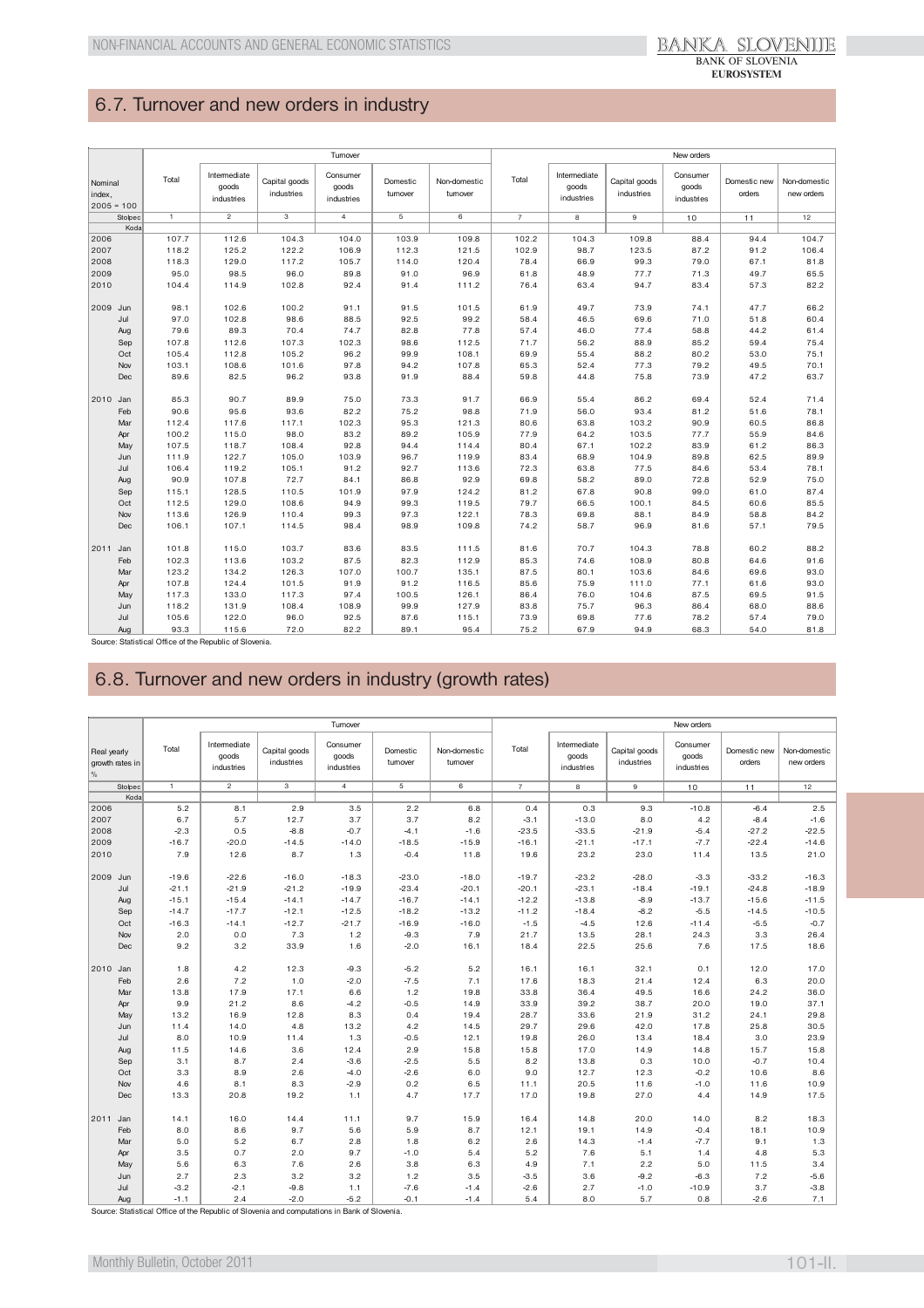# 6.9. Business tendency and consumer surveys (part 1)

|          |        |                        |                         |                                            | Consumers                                       |                                            |                                       |                         |                            | Manufacturing           |                                   |
|----------|--------|------------------------|-------------------------|--------------------------------------------|-------------------------------------------------|--------------------------------------------|---------------------------------------|-------------------------|----------------------------|-------------------------|-----------------------------------|
|          |        | Sentiment<br>indicator | Confidence<br>indicator | Financial<br>situation of the<br>household | General<br>economic<br>situation in<br>Slovenia | Unemployment<br>over the next<br>12 months | Savings over<br>the next 12<br>months | Confidence<br>indicator | Production<br>expectations | Overall order-<br>books | Stocks of<br>finished<br>products |
|          | Column | $\mathbf{1}$           | $\overline{2}$          | 3                                          | $\overline{4}$                                  | 5                                          | 6                                     | $\overline{7}$          | 8                          | $\mathsf g$             | 10                                |
|          | Code   |                        |                         |                                            |                                                 |                                            |                                       |                         |                            |                         |                                   |
| 2006     |        | 12                     | $-14$                   | $-14$                                      | $-6$                                            | 21                                         | $-16$                                 | 10                      | 32                         | $\,6$                   | $\overline{7}$                    |
| 2007     |        | 13                     | $-11$                   | $-14$                                      | $-4$                                            | 11                                         | $-15$                                 | 11                      | 31                         | 9                       | 6                                 |
| 2008     |        | 3                      | $-20$                   | $-24$                                      | $-15$                                           | 19                                         | $-23$                                 | $-5$                    | 17                         | $-19$                   | 13                                |
| 2009     |        | $-23$                  | $-30$                   | $-20$                                      | $-24$                                           | 55                                         | $-20$                                 | $-23$                   | $-2$                       | $-62$                   | $\overline{7}$                    |
| 2010     |        | $-9$                   | $-25$                   | $-18$                                      | $-21$                                           | 43                                         | $-17$                                 | $-1$                    | 21                         | $-25$                   | $-1$                              |
| 2009 Dec |        | $-17$                  | $-25$                   | $-18$                                      | $-13$                                           | 50                                         | $-18$                                 | $-18$                   | $-5$                       | $-48$                   | 0                                 |
| 2010     | Jan    | $-10$                  | $-24$                   | $-15$                                      | $-17$                                           | 48                                         | $-17$                                 | -6                      | 26                         | $-49$                   | $-4$                              |
|          | Feb    | $-10$                  | $-23$                   | $-15$                                      | $-15$                                           | 50                                         | $-14$                                 | -5                      | 35                         | $-50$                   | 1                                 |
|          | Mar    | $-15$                  | $-28$                   | $-16$                                      | $-21$                                           | 54                                         | $-20$                                 | -3                      | 27                         | $-41$                   | $-4$                              |
|          | Apr    | $-11$                  | $-26$                   | $-18$                                      | $-23$                                           | 46                                         | $-15$                                 | $\overline{c}$          | 28                         | $-23$                   | $-2$                              |
|          | May    | -8                     | $-23$                   | $-19$                                      | $-20$                                           | 40                                         | $-11$                                 | $\mathbf{1}$            | 34                         | $-30$                   | $\mathbf 0$                       |
|          | Jun    | $-6$                   | $-21$                   | $-17$                                      | $-15$                                           | 37                                         | $-17$                                 | $-1$                    | 20                         | $-22$                   | 0                                 |
|          | Jul    | -6                     | $-26$                   | $-20$                                      | $-26$                                           | 38                                         | $-19$                                 | $\overline{c}$          | 16                         | $-11$                   | $-1$                              |
|          | Aug    | -6                     | $-27$                   | $-22$                                      | $-25$                                           | 44                                         | $-18$                                 | $\overline{c}$          | 25                         | $-19$                   | $\mathbf{1}$                      |
|          | Sep    | $-5$                   | $-26$                   | $-20$                                      | $-24$                                           | 44                                         | $-16$                                 | 5                       | 32                         | $-17$                   | $\mathbf 0$                       |
|          | Oct    | $-7$                   | $-28$                   | $-21$                                      | $-27$                                           | 43                                         | $-21$                                 | $\overline{4}$          | 15                         | $-5$                    | $-3$                              |
|          | Nov    | $-10$                  | $-23$                   | $-18$                                      | $-19$                                           | 38                                         | $-17$                                 | $-7$                    | $-1$                       | $-17$                   | $\overline{2}$                    |
|          | Dec    | $-12$                  | $-25$                   | $-18$                                      | $-22$                                           | 39                                         | $-20$                                 | -8                      | $-3$                       | $-19$                   | $\mathbf{1}$                      |
|          |        |                        |                         |                                            |                                                 |                                            |                                       |                         |                            |                         |                                   |
| 2011     | Jan    | $-7$                   | $-25$                   | $-15$                                      | $-28$                                           | 45                                         | $-11$                                 | 4                       | 28                         | $-22$                   | $-6$                              |
|          | Feb    | $-6$                   | $-28$                   | $-25$                                      | $-27$                                           | 45                                         | $-13$                                 | $\overline{7}$          | 40                         | $-18$                   | $\mathbf 0$                       |
|          | Mar    | $-6$                   | $-27$                   | $-25$                                      | $-29$                                           | 46                                         | $-10$                                 | 6                       | 36                         | $-10$                   | 9                                 |
|          | Apr    | $-3$                   | $-29$                   | $-22$                                      | $-28$                                           | 46                                         | $-19$                                 | 10                      | 33                         | $\sqrt{2}$              | 6                                 |
|          | May    | $-2$                   | $-24$                   | $-19$                                      | $-28$                                           | 38                                         | $-13$                                 | 6                       | 27                         | $-8$                    | 3                                 |
|          | Jun    | $-5$                   | $-23$                   | $-17$                                      | $-25$                                           | 36                                         | $-13$                                 | $-1$                    | 15                         | $-10$                   | 8                                 |
|          | Jul    | -6                     | $-22$                   | $-21$                                      | $-25$                                           | 33                                         | $-11$                                 | -3                      | 11                         | $-11$                   | 8                                 |
|          | Aug    | $-6$                   | $-27$                   | $-20$                                      | $-33$                                           | 46                                         | $-10$                                 | $-1$                    | 27                         | $-19$                   | 11                                |
|          | Sep    | $-4$                   | $-22$                   | $-16$                                      | $-27$                                           | 36                                         | $-10$                                 | $\overline{c}$          | 30                         | $-21$                   | $\overline{4}$                    |
|          | Oct    | $-10$                  | $-28$                   | $-23$                                      | $-28$                                           | 39                                         | $-22$                                 | -8                      | $\overline{4}$             | $-16$                   | 11                                |

Source: Statistical Office of the Republic of Slovenia.

# 6.10. Business tendency and consumer surveys (part 2)

|             |                         |                              | Retail trade                      |                     |                         |                              | Services       |                    |                         |                         | Construction               |
|-------------|-------------------------|------------------------------|-----------------------------------|---------------------|-------------------------|------------------------------|----------------|--------------------|-------------------------|-------------------------|----------------------------|
|             | Confidence<br>indicator | <b>Business</b><br>situation | Expected<br>business<br>situation | Volume of<br>stocks | Confidence<br>indicator | <b>Business</b><br>situation | Demand         | Expected<br>demand | Confidence<br>indicator | Overall order-<br>books | Employment<br>expectations |
| Column      | $\overline{1}$          | $\overline{2}$               | $\overline{3}$                    | $\overline{4}$      | $\overline{5}$          | 6                            | $\overline{7}$ | 8                  | $\mathsf g$             | 10                      | 11                         |
|             | Code                    |                              |                                   |                     |                         |                              |                |                    |                         |                         |                            |
| 2006        | 23                      | 29                           | 35                                | $\mathbf{1}$        | 30                      | 35                           | 27             | 28                 | 12                      | $\overline{4}$          | 19                         |
| 2007        | 28                      | 35                           | 34                                | $\mathbf{1}$        | 29                      | 36                           | 26             | 25                 | 19                      | 15                      | 22                         |
| 2008        | 22                      | 28                           | 24                                | $\mathbf{1}$        | 27                      | 33                           | 20             | 27                 | $\overline{c}$          | $-5$                    | 9                          |
| 2009        | $-12$                   | $-10$                        | $\overline{4}$                    | 15                  | $-14$                   | $-4$                         | $-27$          | -9                 | $-50$                   | $-62$                   | $-37$                      |
| 2010        | $\overline{7}$          | $-2$                         | 28                                | $\overline{7}$      | $-3$                    | $-3$                         | $-12$          | 6                  | $-57$                   | $-69$                   | $-44$                      |
| 2009 Dec    | $-5$                    | $-16$                        | 23                                | 11                  | $-4$                    | 4                            | $-20$          | 3                  | $-58$                   | $-68$                   | $-47$                      |
| 2010<br>Jan | $-10$                   | $-6$                         | 23                                | 12                  | 4                       | 11                           | -9             | 10                 | $-61$                   | $-75$                   | $-48$                      |
| Feb         | $-5$                    | $-14$                        | 28                                | 11                  | $\overline{1}$          | $\overline{4}$               | $-21$          | 20                 | $-62$                   | $-78$                   | $-47$                      |
| Mar         | $-5$                    | $-3$                         | 23                                | 10                  | $-16$                   | $-6$                         | $-36$          | $-6$               | $-65$                   | $-84$                   | $-47$                      |
| Apr         | $\overline{7}$          | 3                            | 27                                | 11                  | $-13$                   | $-10$                        | $-30$          | $\mathsf O$        | $-59$                   | $-80$                   | $-39$                      |
| May         | $\overline{7}$          | $\overline{c}$               | 29                                | 9                   | $-3$                    | $-11$                        | $-10$          | 11                 | $-55$                   | $-71$                   | $-39$                      |
| Jun         | 17                      | $\mathbf{1}$                 | 30                                | $\circ$             | $\circ$                 | $-6$                         | $-4$           | 11                 | $-54$                   | $-67$                   | $-42$                      |
| Jul         | 8                       | $\overline{4}$               | 26                                | 9                   | $\mathbf{1}$            | $-3$                         | $\overline{c}$ | 5                  | $-52$                   | $-65$                   | $-40$                      |
| Aug         | 19                      | 8                            | 13                                | $\overline{4}$      | $\circ$                 | $\mathsf O$                  | -8             | 8                  | $-54$                   | $-64$                   | $-43$                      |
| Sep         | 12                      | $-3$                         | 35                                | 3                   | $\circ$                 | $-2$                         | $-7$           | 9                  | $-47$                   | $-64$                   | $-31$                      |
| Oct         | 14                      | $-4$                         | 34                                | 6                   | $-3$                    | $-3$                         | $-13$          | $\overline{7}$     | $-49$                   | $-57$                   | $-40$                      |
| Nov         | $\overline{7}$          | $-4$                         | 37                                | $\overline{7}$      | $-1$                    | $-4$                         | $-2$           | 3                  | $-56$                   | $-58$                   | $-54$                      |
| Dec         | 12                      | $-2$                         | 34                                | 6                   | $-3$                    | $-1$                         | $-6$           | $-2$               | $-65$                   | $-69$                   | $-61$                      |
|             |                         |                              |                                   |                     |                         |                              |                |                    |                         |                         |                            |
| 2011<br>Jan | $-5$                    | -8                           | 27                                | 8                   | $-1$                    | $-3$                         | $\mathsf O$    | $-1$               | $-61$                   | $-74$                   | $-48$                      |
| Feb         | 11                      | -8                           | 27                                | 6                   | $-3$                    | $-4$                         | $-11$          | 5                  | $-56$                   | $-75$                   | $-37$                      |
| Mar         | $-4$                    | $-10$                        | 8                                 | 16                  | $\circ$                 | $-11$                        | $-12$          | 24                 | $-54$                   | $-76$                   | $-32$                      |
| Apr         | 12                      | $\mathbf{1}$                 | 30                                | 8                   | $\overline{1}$          | -5                           | -6             | 13                 | $-46$                   | $-63$                   | $-29$                      |
| May         | 20                      | $\circ$                      | 13                                | 6                   | $\overline{4}$          | $\sqrt{2}$                   | $-6$           | 17                 | $-41$                   | $-57$                   | $-25$                      |
| Jun         | 13                      | $-4$                         | 33                                | 8                   | 6                       | $\mathsf{O}\xspace$          | 10             | $\mathsf g$        | $-40$                   | $-57$                   | $-23$                      |
| Jul         | $-3$                    | $-4$                         | 31                                | 9                   | 5                       | 6                            | 11             | 0                  | $-38$                   | $-50$                   | $-25$                      |
| Aug         | $-6$                    | $-2$                         | 10                                | 22                  | $\overline{7}$          | $\mathbf{1}$                 | 9              | 10                 | $-40$                   | $-49$                   | $-32$                      |
| Sep         | 17                      | $-5$                         | 27                                | $-5$                | $\overline{4}$          | 5                            | -4             | 9                  | $-39$                   | $-51$                   | $-27$                      |
| Oct         | 15                      | $\mathbf{1}$                 | 24                                | 13                  | $\mathbf{1}$            | $\mathbf 0$                  | $-4$           | $\overline{7}$     | $-42$                   | $-52$                   | $-32$                      |

Source: Statistical Office of the Republic of Slovenia.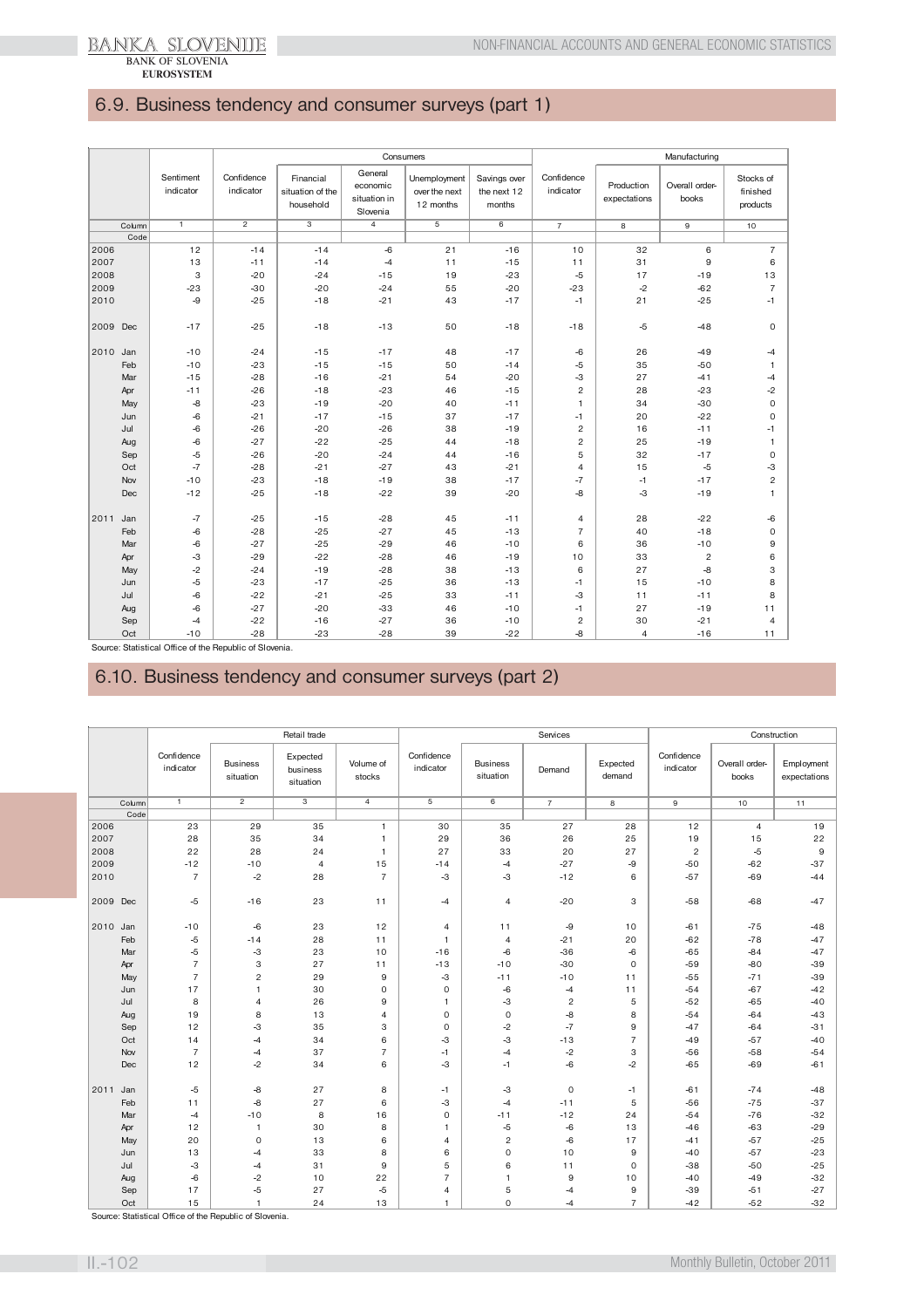# BANKA SLOVENIJE BANK OF SLOVENIA

**EUROSYSTEM**

# 6.11. Employment by Labour Force Survey (ILO)

|                                    |                                     |                | Employed                |                | Employment by economic activity |                                                     |                                                                                  |                |                                                                         |                                             |                                                                       |                |  |  |  |
|------------------------------------|-------------------------------------|----------------|-------------------------|----------------|---------------------------------|-----------------------------------------------------|----------------------------------------------------------------------------------|----------------|-------------------------------------------------------------------------|---------------------------------------------|-----------------------------------------------------------------------|----------------|--|--|--|
| Thousands                          | Persons in<br>employment -<br>Total | Males          | Females                 | Employees      | Self-employed                   | Agriculture,<br>hunting,<br>forestry and<br>fishing | Mining and<br>quanying;<br>Manufacturing;<br>Electricity supply;<br>Construction | Services Total | Wholesale and<br>retail trade,<br>repair; Hotels<br>and<br>restaurants; | Financial<br>intermediation;<br>Real estate | Public<br>administration;<br>Education;<br>Health and<br>social work; | Other services |  |  |  |
| Column                             | $1 - 2 + 3 - 4 + 5$                 | $\overline{2}$ | $\overline{\mathbf{3}}$ | $\overline{4}$ | $\overline{5}$                  | 6                                                   | $\overline{7}$                                                                   | 8              | 9                                                                       | 10                                          | 11                                                                    | 12             |  |  |  |
| Code                               |                                     |                |                         |                |                                 |                                                     |                                                                                  |                |                                                                         |                                             |                                                                       |                |  |  |  |
| 2006                               | 961                                 | 524            | 438                     | 806            | 156                             | 92                                                  | 340                                                                              | 530            | 211                                                                     | 87                                          | 189                                                                   | 43             |  |  |  |
| 2007                               | 985                                 | 540            | 446                     | 829            | 157                             | 96                                                  | 343                                                                              | 545            | 217                                                                     | 92                                          | 185                                                                   | 50             |  |  |  |
| 2008                               | 996                                 | 543            | 453                     | 855            | 141                             | 85                                                  | 348                                                                              | 562            | 248                                                                     | 89                                          | 187                                                                   | 38             |  |  |  |
| 2009                               | 981                                 | 531            | 450                     | 822            | 159                             | 89                                                  | 323                                                                              | 568            | 250                                                                     | 93                                          | 188                                                                   | 37             |  |  |  |
| 2010                               | 966                                 | 523            | 443                     | 799            | 167                             | 85                                                  | 314                                                                              | 567            | 247                                                                     | 92                                          | 192                                                                   | 36             |  |  |  |
| 2006                               | 946                                 | 517            | 429                     | 792            |                                 | 85                                                  | 343                                                                              | 518            | 212                                                                     | 83                                          | 181                                                                   | 42             |  |  |  |
|                                    |                                     |                |                         |                | 154                             |                                                     |                                                                                  |                |                                                                         |                                             |                                                                       |                |  |  |  |
| $\mathsf{II}$                      | 969                                 | 521            | 448                     | 810            | 159                             | 93                                                  | 339                                                                              | 538            | 214                                                                     | 86                                          | 194                                                                   | 44             |  |  |  |
| $\mathop{\mathsf{III}}\nolimits$   | 974                                 | 533            | 441                     | 815            | 159                             | 98                                                  | 341                                                                              | 534            | 214                                                                     | 86                                          | 190                                                                   | $4\,4$         |  |  |  |
| IV                                 | 956                                 | 524            | 432                     | 806            | 151                             | 90                                                  | 336                                                                              | 530            | 206                                                                     | 91                                          | 190                                                                   | 42             |  |  |  |
| 2007                               | 958                                 | 524            | 434                     | 804            | 154                             | 90                                                  | 332                                                                              | 536            | 207                                                                     | 91                                          | 186                                                                   | 51             |  |  |  |
| $\mathbf{H}$                       | 994                                 | 542            | 452                     | 831            | 163                             | 102                                                 | 340                                                                              | 552            | 215                                                                     | 88                                          | 194                                                                   | 54             |  |  |  |
| $\ensuremath{\mathsf{III}}\xspace$ | 1,006                               | 551            | 455                     | 843            | 163                             | 103                                                 | 353                                                                              | 550            | 225                                                                     | 92                                          | 184                                                                   | 49             |  |  |  |
| IV                                 | 983                                 | 541            | 443                     | 837            | 146                             | 91                                                  | 349                                                                              | 544            | 222                                                                     | 95                                          | 178                                                                   | 48             |  |  |  |
|                                    |                                     |                |                         |                |                                 |                                                     |                                                                                  |                |                                                                         |                                             |                                                                       |                |  |  |  |
| 2008<br>$\blacksquare$             | 971                                 | 530            | 441                     | 832            | 138                             | 82                                                  | 341                                                                              | 547            | 231                                                                     | 85                                          | 191                                                                   | 40             |  |  |  |
| $\mathsf{I}\mathsf{I}$             | 990                                 | 540            | 450                     | 847            | 144                             | 88                                                  | 351                                                                              | 549            | 239                                                                     | 89                                          | 185                                                                   | 36             |  |  |  |
| III                                | 1,023                               | 558            | 464                     | 881            | 141                             | 90                                                  | 354                                                                              | 578            | 263                                                                     | 89                                          | 187                                                                   | 38             |  |  |  |
| IV                                 | 1,001                               | 544            | 457                     | 862            | 139                             | 81                                                  | 346                                                                              | 573            | 260                                                                     | 91                                          | 185                                                                   | 37             |  |  |  |
|                                    |                                     |                |                         |                |                                 |                                                     |                                                                                  |                |                                                                         |                                             |                                                                       |                |  |  |  |
| 2009<br>-1                         | 962                                 | 516            | 446                     | 827            | 134                             | 76                                                  | 327                                                                              | 559            | 250                                                                     | 88                                          | 184                                                                   | 37             |  |  |  |
| $\mathbf{II}$                      | 981                                 | 531            | 450                     | 816            | 165                             | 90                                                  | 327                                                                              | 563            | 248                                                                     | 93                                          | 186                                                                   | 37             |  |  |  |
| $\mathbf{III}$                     | 998                                 | 541            | 457                     | 826            | 173                             | 102                                                 | 323                                                                              | 574            | 254                                                                     | 94                                          | 188                                                                   | 39             |  |  |  |
| IV                                 | 982                                 | 535            | 447                     | 819            | 163                             | 89                                                  | 317                                                                              | 577            | 249                                                                     | 97                                          | 193                                                                   | 38             |  |  |  |
|                                    |                                     |                |                         |                |                                 |                                                     |                                                                                  |                |                                                                         |                                             |                                                                       |                |  |  |  |
| $2010$ $\mid$                      | 965                                 | 522            | 442                     | 806            | 158                             | 78                                                  | 318                                                                              | 568            | 251                                                                     | 88                                          | 196                                                                   | 34             |  |  |  |
| $\mathbf{H}$                       | 968                                 | 521            | 447                     | 808            | 160                             | 80                                                  | 308                                                                              | 579            | 250                                                                     | 97                                          | 192                                                                   | 40             |  |  |  |
| Ш                                  | 968                                 | 528            | 440                     | 792            | 176                             | 90                                                  | 316                                                                              | 562            | 244                                                                     | 94                                          | 189                                                                   | 34             |  |  |  |
| IV                                 | 963                                 | 523            | 440                     | 792            | 172                             | 92                                                  | 311                                                                              | 560            | 243                                                                     | 89                                          | 191                                                                   | 37             |  |  |  |
|                                    |                                     |                |                         |                |                                 |                                                     |                                                                                  |                |                                                                         |                                             |                                                                       |                |  |  |  |
| $2011$                             | 928                                 | 503            | 425                     | 773            | 155                             | 76                                                  | 294                                                                              | 558            | 237                                                                     | 93                                          | 190                                                                   | 37             |  |  |  |
| $\mathbf{H}$                       | 938                                 | 507            | 431                     | 776            | 162                             | 76                                                  | 290                                                                              | 571            | 244                                                                     | 96                                          | 196                                                                   | 36             |  |  |  |

Source: Statistical Office of the Republic of Slovenia, Eurostat.

# 6.12. Unemployment by Labour Force Survey (ILO)

|                                    |                |                                                             | Unemployment rate (%)                                    |                       |         |       |                | Unemployed (Thousands)                                |                                          |                              |
|------------------------------------|----------------|-------------------------------------------------------------|----------------------------------------------------------|-----------------------|---------|-------|----------------|-------------------------------------------------------|------------------------------------------|------------------------------|
|                                    | Total          | Pre-primary,<br>primary and<br>lower secondary<br>education | Upper<br>secondary and<br>post-secondary<br>non-tertiary | Tertiary<br>education | Total   | Males | Females        | Long - term<br>unemployment<br>(12 months or<br>more) | Unemployed<br>between 15<br>and 24 years | Unemployed<br>above 50 years |
| Column                             | $\overline{1}$ | $\overline{2}$                                              | $\overline{3}$                                           | $\overline{4}$        | $5=6+7$ | 6     | $\overline{7}$ | 8                                                     | 9                                        | 10                           |
|                                    | Code           |                                                             |                                                          |                       |         |       |                |                                                       |                                          |                              |
| 2006                               | $6.0\,$        | 7.8                                                         | 6.6                                                      | 3.2                   | 61      | 27    | 34             | 18                                                    | 15                                       | 8                            |
| 2007                               | 4.9            | 6.8                                                         | 5.0                                                      | 3.3                   | 50      | 22    | 28             | 13                                                    | 11                                       | 8                            |
| 2008                               | 4.4            | 6.2                                                         | 4.4                                                      | 4.4                   | 46      | 23    | 23             | 11                                                    | 11                                       | $\overline{7}$               |
| 2009                               | 5.9            | 8.8                                                         | 6.3                                                      | 5.9                   | 61      | 33    | 28             | $\overline{9}$                                        | 14                                       | 9                            |
| 2010                               | 7.3            | 11.8                                                        | 7.5                                                      | 7.3                   | 75      | 42    | 33             | 15                                                    | 14                                       | 11                           |
| 2006                               | 6.9            | 8.2                                                         | 7.8                                                      | 3.6                   | 70      | 30    | 40             | 19                                                    | 18                                       | $\overline{7}$               |
| $\mathbf{II}$                      | 5.9            | 7.9                                                         | 6.4                                                      | 3.0                   | 60      | 28    | 32             | 19                                                    | 16                                       | 8                            |
| III                                | 5.6            | 7.7                                                         | 5.9                                                      | 3.2                   | 57      | 26    | 31             | 17                                                    | 13                                       | $\overline{7}$               |
| IV                                 | 5.6            | 7.5                                                         | 6.1                                                      | 3.1                   | 56      | 25    | 32             | 15                                                    | 12                                       | 9                            |
|                                    |                |                                                             |                                                          |                       |         |       |                |                                                       |                                          |                              |
| 2007                               | 5.7            | 9.2                                                         | 5.7                                                      | 3.3                   | 57      | 26    | 31             | 16                                                    | 12                                       | 9                            |
| Ш                                  | 4.6            | 7.2                                                         | 4.6                                                      | 2.8                   | 47      | 20    | 27             | 13                                                    | 8                                        | 8                            |
| $\ensuremath{\mathsf{III}}\xspace$ | 4.4            | 5.3                                                         | 4.6                                                      | 3.4                   | 46      | 21    | 25             | 13                                                    | 10                                       | 8                            |
| IV                                 | 4.7            | 5.4                                                         | 5.0                                                      | 3.7                   | 49      | 22    | 27             | 10                                                    | 13                                       | 8                            |
|                                    |                |                                                             |                                                          |                       |         |       |                |                                                       |                                          |                              |
| 2008                               | 5.1            | 6.4                                                         | 5.0                                                      | 4.3                   | 52      | 26    | 26             | 11                                                    | 13                                       | $\overline{7}$               |
| $\mathbf{II}$                      | 4.1            | 6.9                                                         | 4.0                                                      | 2.7                   | 43      | 20    | 23             | 11                                                    | 10                                       | 8                            |
| III                                | 4.1            | 6.2                                                         | 4.0                                                      | 3.0                   | 43      | 22    | 21             | 10                                                    | 12                                       | $\overline{7}$               |
| IV                                 | 4.3            | 5.1                                                         | 4.4                                                      | 3.5                   | 45      | 22    | 22             | 10                                                    | 12                                       | 8                            |
|                                    |                |                                                             |                                                          |                       |         |       |                |                                                       |                                          |                              |
| 2009                               | 5.3            | 7.3                                                         | 5.6                                                      | 3.4                   | 54      | 30    | 24             | 11                                                    | 13                                       | 9                            |
| $\mathbf{II}$                      | 5.6            | 8.6                                                         | 6.0                                                      | 2.8                   | 58      | 32    | 26             | 10                                                    | 12                                       | 10                           |
| $\ensuremath{\mathsf{III}}\xspace$ | 6.2            | 9.5                                                         | 6.6                                                      | 3.4                   | 65      | 36    | 30             | 9                                                     | 15                                       | 8                            |
| IV                                 | 6.4            | 9.7                                                         | 7.0                                                      | 3.3                   | 67      | 36    | 31             | 8                                                     | 15                                       | 10                           |
|                                    |                |                                                             |                                                          |                       |         |       |                |                                                       |                                          |                              |
| 2010                               | 7.1            | 11.8                                                        | 7.3                                                      | 4.2                   | 74      | 42    | 32             | 10                                                    | 14                                       | 9                            |
| $\mathbf{II}$                      | 7.1            | 11.7                                                        | 7.3                                                      | 4.2                   | 74      | 42    | 32             | 13                                                    | 15                                       | 11                           |
| III                                | 7.1            | 11.5                                                        | 7.2                                                      | 4.2                   | 73      | 40    | 33             | 17                                                    | 13                                       | 11                           |
| IV                                 | 7.8            | 12.0                                                        | 8.2                                                      | 4.5                   | 81      | 45    | 36             | 18                                                    | 14                                       | 12                           |
| 2011                               | 8.5            | 14.5                                                        | 9.1                                                      | 4.4                   | 86      | 47    | 39             | 18                                                    | 15                                       | 15                           |
| $\,$ II                            | 7.7            | 11.9                                                        | 8.1                                                      | 5.1                   | 78      | 44    | 34             | 18                                                    | 11                                       | 17                           |

Source: Statistical Office of the Republic of Slovenia, Eurostat.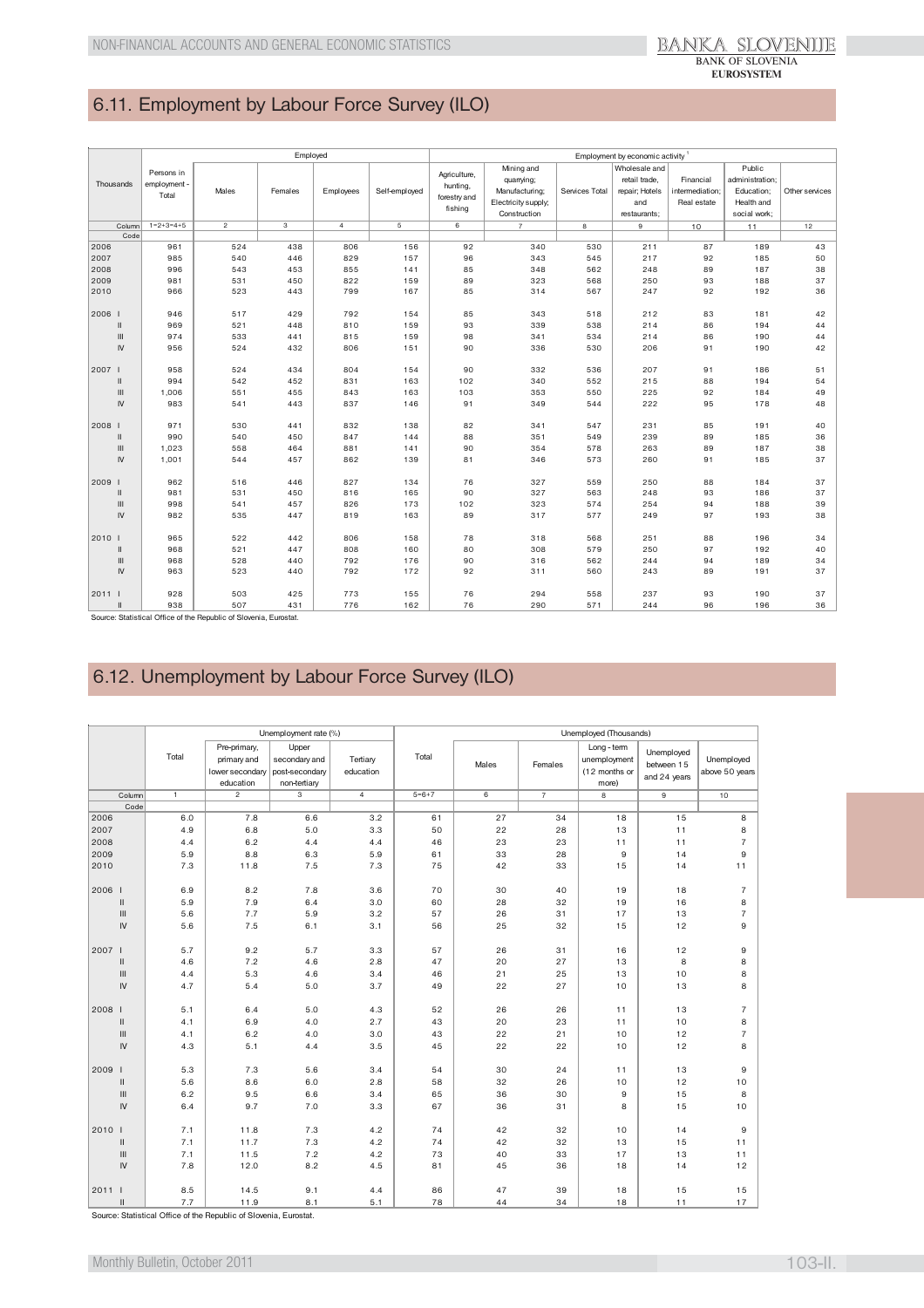BANKA SLOVENIJE BANK OF SLOVENIA

**EUROSYSTEM**

# 6.13. Average Wages and Salaries

|               | Until 31.12.2006 |              |                |              |                       | Gross Wages and Salaries |                       |                |                   |         |             | Net Wages and Salaries |                       |
|---------------|------------------|--------------|----------------|--------------|-----------------------|--------------------------|-----------------------|----------------|-------------------|---------|-------------|------------------------|-----------------------|
| in SIT from   |                  |              |                | Real         |                       |                          |                       | Manufacturing  |                   |         |             | Real                   |                       |
| 01.01.2007 in |                  | Tolars       | Annual         |              |                       |                          |                       | Real           |                   | Tolars  | Annual      |                        |                       |
| <b>EUR</b>    |                  | Euro         | growth in %    | $2000 = 100$ | Annual<br>growth in % | Tolars<br>Euro           | Annual<br>growth in % | $2000 = 100$   | An.growth<br>in % | Euro    | growth in % | $2000 = 100$           | Annual<br>growth in % |
|               | Column           | $\mathbf{1}$ | $\overline{2}$ | 3            | $\overline{4}$        | 5                        | 6                     | $\overline{7}$ | 8                 | 9       | 10          | 11                     | 12                    |
|               | Code             |              |                |              |                       |                          |                       |                |                   |         |             |                        |                       |
| 2006          |                  | 290,542      | 4.8            | 113.3        | 2.3                   | 252,109                  | 5.5                   | 116.8          | 3.0               | 185,287 | 5.1         | 114.7                  | 2.6                   |
|               |                  |              |                |              |                       |                          |                       |                |                   |         |             |                        |                       |
| 2007          |                  | 1.284        | 5.9            | 115.9        | 2.2                   | 1.778                    | 5.9                   | 134.6          | 2.2               | 834     | 7.9         | 119.5                  | 4.1                   |
| 2008          |                  | 1.391        | 8.4            | 118.8        | 2.6                   | 1.946                    | 9.9                   | 139.6          | 4.0               | 900     | 7.9         | 122.1                  | 2.1                   |
| 2009          |                  | 1.439        | 3.5            | 121.9        | 2.6                   | 2,019                    | 4.6                   | 143.7          | 3.7               | 930     | 3.4         | 125.1                  | 2.5                   |
| 2010          |                  | 1,495        | 3.9            | 124.3        | 2.0                   | 2,096                    | 3.6                   | 146.4          | 1.8               | 967     | 3.9         | 127.7                  | 2.0                   |
|               |                  |              |                |              |                       |                          |                       |                |                   |         |             |                        |                       |
| 2010          | Mar              | 1,499        | 5.2            | 125.5        | 3.7                   | 1,955                    | 4.3                   | 137.5          | 2.8               | 967     | 4.9         | 128.6                  | 3.4                   |
|               | Apr              | 1,483        | 4.2            | 122.9        | 1.9                   | 1,977                    | 3.3                   | 137.7          | 0.9               | 960     | 4.2         | 126.3                  | 1.9                   |
|               | May              | 1,475        | 4.2            | 121.8        | 2.1                   | 1,921                    | 0.8                   | 133.2          | $-1.2$            | 957     | 4.2         | 125.4                  | 2.1                   |
|               | Jun              | 1,492        | 4.4            | 122.8        | 2.5                   | 2,093                    | 3.0                   | 144.7          | 1.1               | 966     | 4.4         | 126.2                  | 2.5                   |
|               | Jul              | 1.481        | 4.0            | 122.8        | 1.9                   | 1,960                    | 1.6                   | 136.6          | $-0.5$            | 960     | 4.1         | 126.4                  | 2.0                   |
|               | Aug              | 1.487        | 5.1            | 122.9        | 2.7                   | 2,027                    | 6.5                   | 140.8          | 4.1               | 965     | 5.0         | 126.6                  | 2.6                   |
|               | Sep              | 1,486        | 3.6            | 123.4        | 1.6                   | 1,989                    | 2.7                   | 138.8          | 0.7               | 964     | 3.7         | 127.1                  | 1.7                   |
|               | Oct              | 1,488        | 2.7            | 123.6        | 0.8                   | 1,978                    | $-3.4$                | 138.0          | $-5.2$            | 964     | 3.1         | 127.2                  | 1.2                   |
|               | Nov              | 1.634        | 4.1            | 135.3        | 2.7                   | 2,966                    | 13.0                  | 206.3          | 11.4              | 1,041   | 4.2         | 136.9                  | 2.8                   |
|               | Dec              | 1,534        | 3.1            | 126.9        | 1.2                   | 2,393                    | 1.6                   | 166.4          | $-0.3$            | 989     | 3.3         | 129.9                  | 1.4                   |
|               |                  |              |                |              |                       |                          |                       |                |                   |         |             |                        |                       |
| 2011          | Jan              | 1,496        | 3.3            | 124.8        | 1.5                   | 1,987                    | $-0.2$                | 139.3          | $-2.0$            | 972     | 3.7         | 128.7                  | 1.9                   |
|               | Feb              | 1.494        | 4.3            | 124.6        | 2.9                   | 1.922                    | 1.2                   | 134.8          | $-0.2$            | 970     | 4.3         | 128.5                  | 2.9                   |
|               | Mar              | 1.524        | 1.7            | 125.1        | $-0.3$                | 2,028                    | 3.7                   | 139.9          | 1.8               | 987     | 2.0         | 128.7                  | 0.1                   |
|               | Apr              | 1,505        | 1.4            | 122.6        | $-0.3$                | 2,009                    | 1.6                   | 137.5          | $-0.1$            | 976     | 1.7         | 126.3                  | 0.0                   |
|               | May              | 1.516        | 2.8            | 122.5        | 0.6                   | 2,059                    | 7.2                   | 139.8          | 4.9               | 983     | 2.8         | 126.1                  | 0.6                   |
|               | Jun              | 1,521        | 2.0            | 123.5        | 0.6                   | 2,235                    | 6.8                   | 152.5          | 5.4               | 986     | 2.1         | 127.1                  | 0.7                   |
|               | Jul              | 1,500        | 1.3            | 123.2        | 0.4                   | 2,031                    | 3.6                   | 140.2          | 2.6               | 975     | 1.5         | 127.2                  | 0.6                   |
|               | Aug              | 1,524        | 2.5            | 124.9        | 1.6                   | 2.123                    | 4.7                   | 146.1          | 3.8               | 988     | 2.5         | 128.6                  | 1.6                   |

Source: Statistical Office of RS and computations in BS.

# 6.14. Nominal effective exchange rate and Real harmonised competitiveness indicators

|             |        | Nominal effective     | Real harmonised competitiveness indicators for<br>Slovenia: deflators |                   |
|-------------|--------|-----------------------|-----------------------------------------------------------------------|-------------------|
|             |        | exchange rate of euro |                                                                       | Unit labour costs |
|             |        |                       | <b>Consumer Prices</b>                                                | (total economy)   |
|             |        |                       | 1999Q1=100                                                            |                   |
|             | Column | 1                     | $\overline{2}$                                                        | 3                 |
|             | Code   |                       |                                                                       |                   |
| 2006        |        | 109.4                 | 101.7                                                                 | 98.7              |
| 2007        |        | 113.0                 | 103.5                                                                 | 99.9              |
| 2008        |        | 117.9                 | 105.9                                                                 | 102.8             |
| 2009        |        | 120.6                 | 107.1                                                                 | 109.1             |
| 2010        |        | 112.3                 | 105.6                                                                 | 107.5             |
|             |        |                       |                                                                       |                   |
| 2009        | May    | 119.6                 | 106.7                                                                 | $\ddotsc$         |
|             | Jun    | 120.8                 | 107.1                                                                 | 109.0             |
|             | Jul    | 120.6                 | 106.8                                                                 | $\ddotsc$         |
|             | Aug    | 120.7                 | 106.7                                                                 | $\ddotsc$         |
|             | Sep    | 122.0                 | 107.1                                                                 | 108.9             |
|             | Oct    | 123.0                 | 107.6                                                                 | $\ddotsc$         |
|             | Nov    | 122.9                 | 107.9                                                                 | $\cdots$          |
|             | Dec    | 121.7                 | 107.6                                                                 | 108.7             |
|             |        |                       |                                                                       |                   |
| 2010        | Jan    | 119.2                 | 106.8                                                                 | $\ddotsc$         |
|             | Feb    | 116.3                 | 106.5                                                                 | $\cdots$          |
|             | Mar    | 115.2                 | 106.0                                                                 | 109.8             |
|             | Apr    | 113.5                 | 106.1                                                                 | $\ddotsc$         |
|             | May    | 109.9                 | 105.3                                                                 | $\ddotsc$         |
|             | Jun    | 107.7                 | 105.0                                                                 | 108.6             |
|             | Jul    | 109.9                 | 105.4                                                                 | $\cdots$          |
|             | Aug    | 109.5                 | 105.3                                                                 | $\cdots$          |
|             | Sep    | 110.0                 | 105.1                                                                 | 107.2             |
|             | Oct    | 113.8                 | 105.8                                                                 | $\cdots$          |
|             | Nov    | 112.5                 | 105.4                                                                 | $\ddotsc$         |
|             | Dec    | 110.1                 | 105.0                                                                 | 107.3             |
|             |        |                       |                                                                       |                   |
| 2011        | Jan.   | 110.1                 | 104.7                                                                 | $\cdots$          |
|             | Feb    | 111.4                 | 104.6                                                                 | $\ddotsc$         |
|             | Mar    | 113.2                 | 104.9                                                                 | 106.8             |
|             | Apr    | 115.0                 | 105.0                                                                 | $\ddotsc$         |
|             | May    | 114.1                 | 105.0                                                                 | $\ddotsc$         |
|             | Jun    | 114.4                 | 104.5                                                                 | 105.9             |
|             | Jul    | 113.4                 | 103.8                                                                 | $\ddotsc$         |
|             | Aug    | 113.8                 | 104.0                                                                 | $\ddotsc$         |
|             | Sep    | 112.8                 | 104.1                                                                 | 105.6             |
| Source: ECB |        |                       |                                                                       |                   |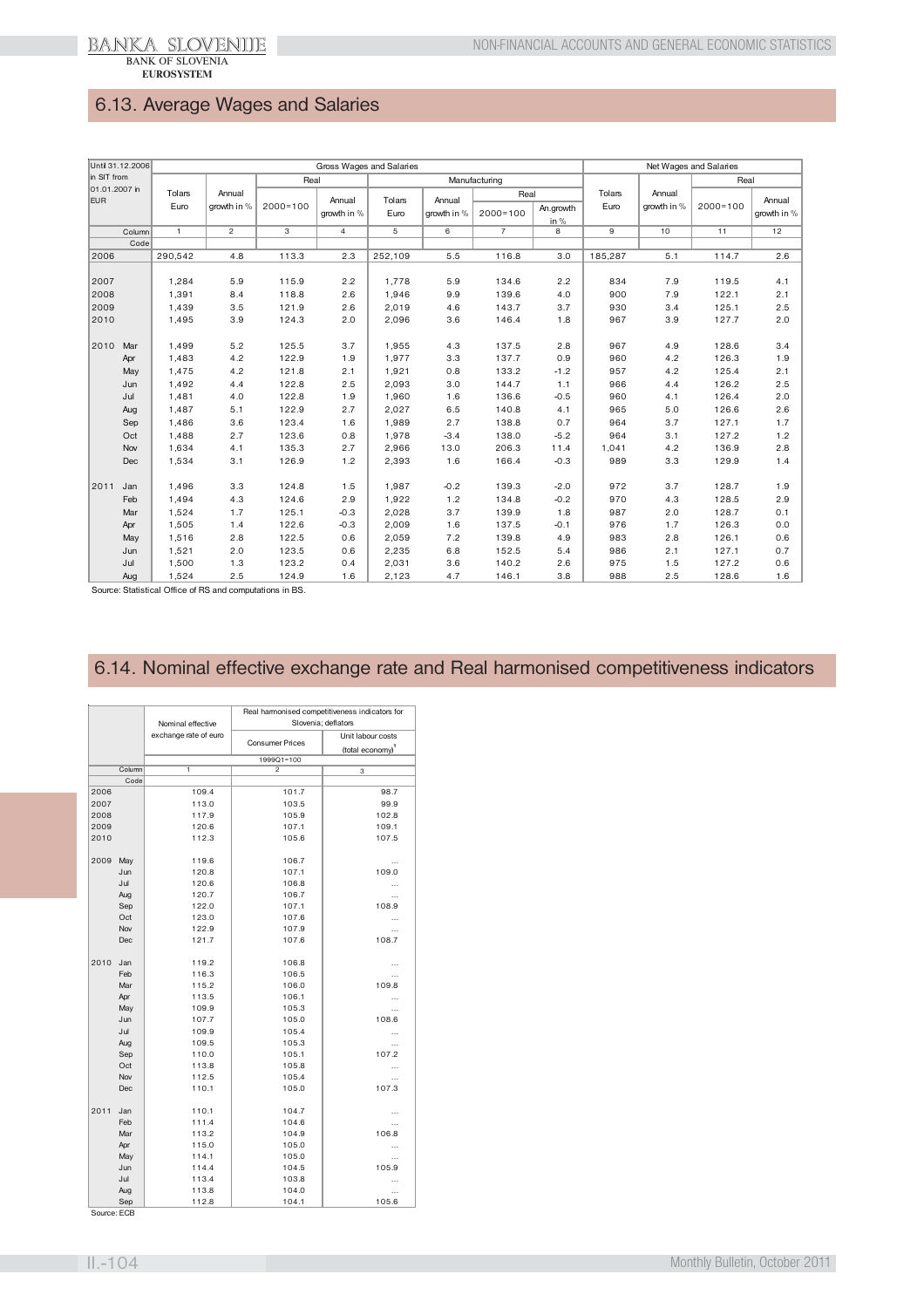# 6.15. Consumer price index

|              |              |                                                         |                     |                      |                      | Consumer price index |                |                       |                      |          |                     | Harmonised consumer price index |          |
|--------------|--------------|---------------------------------------------------------|---------------------|----------------------|----------------------|----------------------|----------------|-----------------------|----------------------|----------|---------------------|---------------------------------|----------|
|              |              |                                                         |                     | Total without        |                      |                      |                | Goods                 |                      |          |                     |                                 |          |
| $2005 = 100$ | Total        | Total without<br>fuels and energy                       | Fuels and<br>energy | seasonal<br>products | Seasonal<br>products | Total                | Durable goods  | Semi-durable<br>goods | Non-durable<br>goods | Services | Harmonised<br>index | Goods                           | Services |
| Column       | $\mathbf{1}$ | $\overline{2}$                                          | $\overline{3}$      | $\overline{4}$       | $\overline{5}$       | 6                    | $\overline{7}$ | 8                     | 9                    | 10       | 11                  | 12                              | 13       |
| Code         |              |                                                         |                     |                      |                      |                      |                |                       |                      |          |                     |                                 |          |
| 2006         | 102.5        | 101.6                                                   | 108.2               | 102.4                | 104.5                | 102.0                | 96.8           | 99.6                  | 103.9                | 103.5    | 102.6               | 102.1                           | 103.5    |
| 2007         | 106.2        | 105.4                                                   | 111.6               | 105.7                | 118.9                | 105.3                | 95.8           | 101.8                 | 108.7                | 108.1    | 106.4               | 105.3                           | 108.6    |
| 2008         | 112.2        | 110.6                                                   | 123.4               | 111.7                | 124.9                | 111.5                | 95.4           | 106.3                 | 117.4                | 113.5    | 112.3               | 111.3                           | 114.3    |
| 2009         | 113.1        | 112.3                                                   | 119.1               | 112.8                | 123.2                | 111.6                | 93.1           | 106.3                 | 118.4                | 116.5    | 113.2               | 110.8                           | 118.0    |
| 2010         | 115.2        | 112.7                                                   | 134.7               | 114.8                | 127.5                | 114.1                | 87.4           | 105.0                 | 124.9                | 117.6    | 115.6               | 113.7                           | 119.3    |
|              |              |                                                         |                     |                      |                      |                      |                |                       |                      |          |                     |                                 |          |
| 2009<br>Jul  | 113.2        | 112.2                                                   | 121.0               | 112.9                | 121.1                | 110.5                | 92.7           | 98.4                  | 118.9                | 119.4    | 113.4               | 110.1                           | 120.0    |
| Aug          | 113.3        | 112.2                                                   | 121.6               | 113.2                | 115.8                | 110.3                | 93.2           | 98.2                  | 118.5                | 120.0    | 113.5               | 109.9                           | 120.5    |
| Sep          | 113.1        | 111.9                                                   | 122.0               | 113.0                | 115.2                | 111.2                | 92.3           | 103.6                 | 118.8                | 117.2    | 113.4               | 110.7                           | 118.6    |
| Oct          | 113.2        | 112.2                                                   | 120.7               | 113.2                | 114.4                | 111.8                | 92.0           | 109.5                 | 118.3                | 116.3    | 113.5               | 111.2                           | 118.1    |
| Nov          | 114.2        | 112.9                                                   | 124.5               | 114.1                | 117.0                | 113.3                | 90.7           | 111.2                 | 120.5                | 116.2    | 114.4               | 112.5                           | 118.0    |
| Dec          | 113.7        | 112.3                                                   | 124.3               | 113.6                | 116.5                | 112.5                | 89.7           | 108.9                 | 120.3                | 116.2    | 113.9               | 111.8                           | 118.1    |
|              |              |                                                         |                     |                      |                      |                      |                |                       |                      |          |                     |                                 |          |
| 2010<br>Jan  | 112.8        | 110.9                                                   | 127.8               | 112.6                | 120.0                | 111.1                | 89.2           | 96.4                  | 121.7                | 116.7    | 113.2               | 110.6                           | 118.5    |
| Feb          | 113.3        | 111.3                                                   | 129.0               | 112.9                | 124.3                | 111.6                | 89.0           | 97.1                  | 122.4                | 117.1    | 113.6               | 111.0                           | 118.8    |
| Mar          | 114.5        | 112.4                                                   | 130.8               | 114.1                | 123.6                | 113.3                | 88.6           | 105.8                 | 122.8                | 117.1    | 114.8               | 112.6                           | 119.0    |
| Apr          | 115.6        | 113.3                                                   | 133.5               | 115.3                | 126.8                | 114.8                | 88.1           | 110.1                 | 124.4                | 117.3    | 116.1               | 114.4                           | 119.3    |
| May          | 116.1        | 113.6                                                   | 135.2               | 115.6                | 131.1                | 115.2                | 87.3           | 110.6                 | 125.1                | 117.9    | 116.5               | 114.8                           | 119.8    |
| Jun          | 116.4        | 114.0                                                   | 135.6               | 116.0                | 130.2                | 115.3                | 87.5           | 110.0                 | 125.3                | 119.0    | 116.8               | 114.9                           | 120.5    |
| Jul          | 115.6        | 112.8                                                   | 137.2               | 115.0                | 133.7                | 113.4                | 87.0           | 97.1                  | 126.1                | 120.5    | 116.1               | 113.4                           | 121.5    |
| Aug          | 115.9        | 113.2                                                   | 137.1               | 115.4                | 130.2                | 113.5                | 87.3           | 97.1                  | 126.2                | 121.3    | 116.2               | 113.3                           | 122.0    |
| Sep          | 115.3        | 112.6                                                   | 136.4               | 114.9                | 127.6                | 114.6                | 86.6           | 105.8                 | 125.8                | 116.8    | 115.7               | 114.3                           | 118.5    |
| Oct          | 115.4        | 112.6                                                   | 137.4               | 115.1                | 123.1                | 115.2                | 86.6           | 109.2                 | 125.7                | 115.8    | 115.9               | 114.8                           | 118.0    |
| Nov          | 115.7        | 113.0                                                   | 137.4               | 115.3                | 128.9                | 115.7                | 86.0           | 111.6                 | 126.2                | 115.7    | 116.2               | 115.3                           | 117.9    |
| Dec          | 115.8        | 112.8                                                   | 139.6               | 115.4                | 130.1                | 115.6                | 85.7           | 109.4                 | 126.8                | 116.2    | 116.4               | 115.4                           | 118.2    |
|              |              |                                                         |                     |                      |                      |                      |                |                       |                      |          |                     |                                 |          |
| 2011<br>Jan  | 114.9        | 111.3                                                   | 143.0               | 115.2                | 121.1                | 114.5                | 85.3           | 96.7                  | 128.7                | 115.7    | 115.9               | 114.7                           | 118.0    |
| Feb          | 114.9        | 111.2                                                   | 143.9               | 115.2                | 120.7                | 115.1                | 86.0           | 97.0                  | 129.5                | 114.2    | 115.9               | 115.2                           | 117.1    |
| Mar          | 116.7        | 113.1                                                   | 144.8               | 116.5                | 127.5                | 116.7                | 86.0           | 105.3                 | 129.7                | 116.5    | 117.5               | 116.8                           | 118.7    |
| Apr          | 117.6        | 114.0                                                   | 146.3               | 117.2                | 131.4                | 118.0                | 86.2           | 108.8                 | 130.7                | 116.6    | 118.4               | 118.1                           | 118.8    |
| May          | 118.6        | 115.1                                                   | 146.5               | 117.5                | 139.0                | 119.2                | 86.2           | 110.5                 | 132.1                | 117.2    | 119.4               | 119.3                           | 119.4    |
| Jun          | 118.0        | 114.7                                                   | 143.7               | 117.5                | 132.4                | 118.0                | 86.3           | 108.5                 | 130.8                | 117.8    | 118.6               | 117.9                           | 119.7    |
| Jul          | 116.7        | 113.1                                                   | 145.0               | 117.5                | 117.0                | 115.3                | 85.8           | 94.7                  | 130.6                | 119.5    | 117.3               | 115.4                           | 121.0    |
| Aug          | 117.0        | 113.2                                                   | 146.9               | 118.0                | 115.6                | 115.6                | 85.5           | 94.1                  | 131.2                | 120.0    | 117.6               | 115.7                           | 121.4    |
| Sep          | 117.7        | 114.1                                                   | 146.4               | 118.1                | 122.6                | 117.4                | 85.6           | 103.8                 | 131.3                | 118.4    | 118.3               | 117.2                           | 120.5    |
|              |              | Source: Statistical Office of the Republic of Slovenia. |                     |                      |                      |                      |                |                       |                      |          |                     |                                 |          |

# 6.16. Consumer price index (growth rates)

|               |                |                                   |                     |                      |                      | Consumer price index |                |                       |                      |          |                     | Harmonised consumer price index |          |
|---------------|----------------|-----------------------------------|---------------------|----------------------|----------------------|----------------------|----------------|-----------------------|----------------------|----------|---------------------|---------------------------------|----------|
| Yearly growth |                |                                   |                     | Total without        |                      |                      |                | Goods                 |                      |          |                     |                                 |          |
| rate in %     | Total          | Total without<br>fuels and energy | Fuels and<br>energy | seasonal<br>products | Seasonal<br>products | Total                | Durable goods  | Semi-durable<br>goods | Non-durable<br>goods | Services | Harmonised<br>index | Goods                           | Services |
| Column        | $\overline{1}$ | $\overline{2}$                    | $\overline{3}$      | $\overline{4}$       | $\overline{5}$       | 6                    | $\overline{7}$ | 8                     | 9                    | 10       | 11                  | 12                              | 13       |
| Code          |                |                                   |                     |                      |                      |                      |                |                       |                      |          |                     |                                 |          |
| 2006          | 2.5            | 1.6                               | 8.2                 | 2.4                  | 4.5                  | 2.0                  | $-3.2$         | $-0.4$                | 3.9                  | 3.5      | 2.5                 | 2.0                             | 3.5      |
| 2007          | 3.6            | 3.7                               | 3.1                 | 3.2                  | 13.8                 | 3.2                  | $-1.1$         | 2.2                   | 4.6                  | 4.5      | 3.7                 | 3.2                             | 4.9      |
| 2008          | 5.7            | 5.0                               | 10.6                | 5.7                  | 5.0                  | 6.0                  | $-0.4$         | 4.5                   | 8.0                  | 5.0      | 5.5                 | 5.7                             | 5.3      |
| 2009          | 0.9            | 1.6                               | $-3.5$              | 0.9                  | $-1.4$               | 0.0                  | $-2.4$         | 0.0                   | 0.8                  | 2.6      | 0.9                 | $-0.4$                          | 3.2      |
| 2010          | 1.8            | 0.3                               | 13.2                | 1.8                  | 3.5                  | 2.2                  | $-6.1$         | $-1.2$                | 5.5                  | 1.0      | 2.1                 | 2.6                             | 1.2      |
|               |                |                                   |                     |                      |                      |                      |                |                       |                      |          |                     |                                 |          |
| 2009<br>Jul   | $-0.6$         | 1.1                               | $-10.9$             | $-0.3$               | $-7.6$               | $-2.2$               | $-3.0$         | $-0.8$                | $-2.1$               | 2.9      | $-0.6$              | $-2.7$                          | 3.3      |
| Aug           | 0.0            | 1.1                               | $-6.6$              | 0.2                  | $-5.2$               | $-1.1$               | $-2.4$         | $-1.3$                | $-0.6$               | 2.5      | 0.1                 | $-1.4$                          | 3.0      |
| Sep           | $-0.1$         | 0.6                               | $-4.4$              | 0.1                  | $-5.6$               | $-1.1$               | $-3.2$         | $-2.7$                | 0.0                  | 2.0      | 0.0                 | $-1.3$                          | 2.6      |
| Oct           | 0.0            | 0.5                               | $-3.0$              | 0.2                  | $-5.9$               | $-0.9$               | $-3.6$         | $-1.6$                | 0.0                  | 2.0      | 0.2                 | $-1.1$                          | 2.6      |
| Nov           | 1.6            | 0.8                               | 8.0                 | 1.8                  | $-4.5$               | 1.5                  | $-3.8$         | $-2.0$                | 3.9                  | 1.9      | 1.8                 | 1.5                             | 2.4      |
| Dec           | 1.8            | 0.3                               | 14.6                | 2.0                  | $-4.3$               | 1.9                  | $-5.8$         | $-2.8$                | 5.3                  | 1.6      | 2.1                 | 2.1                             | 2.1      |
|               |                |                                   |                     |                      |                      |                      |                |                       |                      |          |                     |                                 |          |
| 2010<br>Jan   | 1.5            | $-0.2$                            | 14.7                | 1.9                  | $-9.6$               | 1.2                  | $-6.0$         | $-4.4$                | 4.7                  | 1.9      | 1.8                 | 1.7                             | 2.1      |
| Feb           | 1.3            | $-0.1$                            | 12.2                | 1.6                  | $-5.4$               | 1.1                  | $-6.5$         | $-4.1$                | 4.6                  | 1.8      | 1.6                 | 1.4                             | 1.9      |
| Mar           | 1.4            | $-0.1$                            | 13.6                | 1.7                  | $-4.5$               | 1.4                  | $-6.4$         | $-3.1$                | 4.8                  | 1.6      | 1.8                 | 1.8                             | 1.8      |
| Apr           | 2.3            | 0.7                               | 15.1                | 2.5                  | $-2.2$               | 2.5                  | $-6.9$         | $-0.6$                | 6.0                  | 2.0      | 2.7                 | 3.0                             | 2.1      |
| May           | 2.1            | 0.3                               | 15.5                | 2.2                  | $-0.5$               | 2.1                  | $-6.9$         | $-1.8$                | 5.7                  | 1.9      | 2.4                 | 2.6                             | 2.1      |
| Jun           | 1.9            | 0.4                               | 12.6                | 1.7                  | 5.9                  | 2.1                  | $-6.6$         | $-1.4$                | 5.4                  | 1.4      | 2.1                 | 2.4                             | 1.6      |
| Jul           | 2.1            | 0.6                               | 13.5                | 1.8                  | 10.4                 | 2.6                  | $-6.2$         | $-1.3$                | 6.1                  | 0.9      | 2.3                 | 3.0                             | 1.3      |
| Aug           | 2.3            | 0.9                               | 12.7                | 2.0                  | 12.5                 | 2.9                  | $-6.3$         | $-1.1$                | 6.5                  | 1.1      | 2.4                 | 3.1                             | 1.3      |
| Sep           | 2.0            | 0.7                               | 11.8                | 1.7                  | 10.8                 | 3.0                  | $-6.2$         | 2.1                   | 5.9                  | $-0.3$   | 2.1                 | 3.2                             | $-0.1$   |
| Oct           | 1.9            | 0.3                               | 13.8                | 1.7                  | 7.6                  | 3.0                  | $-5.9$         | $-0.3$                | 6.3                  | $-0.4$   | 2.1                 | 3.2                             | $-0.1$   |
| Nov           | 1.4            | 0.1                               | 10.4                | 1.1                  | 10.2                 | 2.2                  | $-5.2$         | 0.3                   | 4.7                  | $-0.4$   | 1.6                 | 2.5                             | $-0.1$   |
| Dec           | 1.9            | 0.5                               | 12.3                | 1.6                  | 11.6                 | 2.7                  | $-4.5$         | 0.5                   | 5.4                  | 0.0      | 2.2                 | 3.3                             | 0.2      |
|               |                |                                   |                     |                      |                      |                      |                |                       |                      |          |                     |                                 |          |
| 2011<br>Jan   | 1.8            | 0.4                               | 11.9                | 2.3                  | 0.9                  | 3.1                  | $-4.3$         | 0.4                   | 5.8                  | $-0.9$   | 2.3                 | 3.8                             | $-0.4$   |
| Feb           | 1.4            | 0.0                               | 11.6                | 2.0                  | $-2.9$               | 3.2                  | $-3.4$         | $-0.1$                | 5.8                  | $-2.5$   | 2.0                 | 3.8                             | $-1.4$   |
| Mar           | 1.9            | 0.7                               | 10.7                | 2.1                  | 3.1                  | 3.1                  | $-2.9$         | $-0.5$                | 5.6                  | $-0.5$   | 2.4                 | 3.7                             | $-0.2$   |
| Apr           | 1.7            | 0.6                               | 9.5                 | 1.7                  | 3.7                  | 2.8                  | $-2.2$         | $-1.2$                | 5.1                  | $-0.6$   | 2.0                 | 3.2                             | $-0.4$   |
| May           | 2.2            | 1.3                               | 8.3                 | 1.7                  | 6.0                  | 3.4                  | $-1.3$         | $-0.1$                | 5.5                  | $-0.6$   | 2.4                 | 3.8                             | $-0.3$   |
| Jun           | 1.3            | 0.7                               | 6.0                 | 1.3                  | 1.6                  | 2.4                  | $-1.4$         | $-1.4$                | 4.3                  | $-1.0$   | 1.6                 | 2.7                             | $-0.6$   |
| Jul           | 0.9            | 0.2                               | 5.7                 | 2.2                  | $-12.5$              | 1.7                  | $-1.4$         | $-2.5$                | 3.5                  | $-0.8$   | 1.1                 | 1.8                             | $-0.4$   |
| Aug           | 0.9            | 0.0                               | 7.2                 | 2.2                  | $-11.3$              | 1.8                  | $-2.1$         | $-3.1$                | 4.0                  | $-1.0$   | 1.2                 | 2.1                             | $-0.5$   |
| Sep           | 2.1            | 1.3                               | 7.3                 | 2.8                  | $-4.0$               | 2.4                  | $-1.2$         | $-1.9$                | 4.3                  | 1.4      | 2.3                 | 2.6                             | 1.7      |

**Source: Statistical Office of the Republic of Slovenia and computations in Bank of Slovenia.**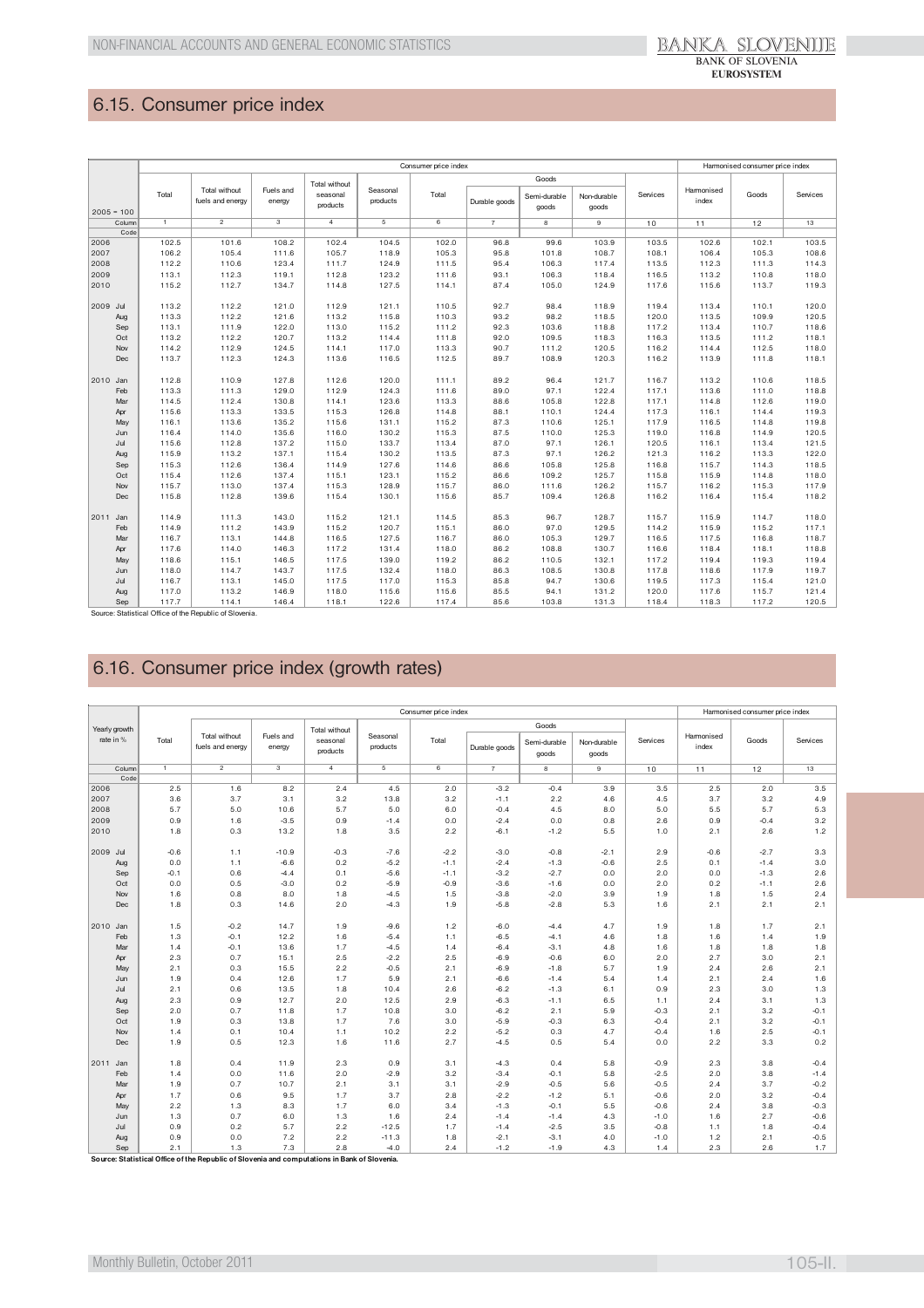# 6.17. Industrial producer price index

|              |              |                       |        |                             |       | Consumer goods industries                  |                                                |                         |               |                                         |                                                      |
|--------------|--------------|-----------------------|--------|-----------------------------|-------|--------------------------------------------|------------------------------------------------|-------------------------|---------------|-----------------------------------------|------------------------------------------------------|
| $2005 = 100$ | Total        | Intermediate<br>goods | Energy | Capital goods<br>industries | Total | Durable<br>consumer<br>goods<br>industries | Non-durable<br>consumer<br>goods<br>industries | Mining and<br>quarrying | Manufacturing | Electricity, gas<br>and steam<br>supply | Water supply,<br>sewerage and<br>waste<br>management |
| Column       | $\mathbf{1}$ | $\overline{2}$        | 3      | $\overline{4}$              | 5     | 6                                          | $\overline{7}$                                 | 8                       | 9             | 10                                      | 11                                                   |
| Code         |              |                       |        |                             |       |                                            |                                                |                         |               |                                         |                                                      |
| 2006         | 102.4        | 103.9                 | 102.8  | 100.2                       | 101.6 | 103.1                                      | 101.3                                          | 101.4                   | 102.4         | 104.1                                   | 97.7                                                 |
| 2007         | 108.0        | 110.9                 | 114.0  | 101.1                       | 104.8 | 110.7                                      | 103.8                                          | 106.1                   | 106.9         | 123.7                                   | 89.8                                                 |
| 2008         | 114.0        | 116.8                 | 122.7  | 104.7                       | 110.7 | 116.2                                      | 109.7                                          | 109.0                   | 112.5         | 136.0                                   | 92.9                                                 |
| 2009         | 113.6        | 113.0                 | 131.0  | 103.0                       | 110.2 | 123.4                                      | 108.1                                          | 112.4                   | 110.2         | 147.2                                   | 96.4                                                 |
| 2010         | 115.9        | 117.2                 | 131.5  | 102.6                       | 111.4 | 128.2                                      | 108.6                                          | 112.9                   | 112.6         | 145.3                                   | 104.6                                                |
|              |              |                       |        |                             |       |                                            |                                                |                         |               |                                         |                                                      |
| 2009 Jul     | 113.3        | 112.3                 | 131.2  | 102.6                       | 110.2 | 124.8                                      | 107.7                                          | 112.3                   | 109.8         | 148.4                                   | 94.4                                                 |
| Aug          | 113.1        | 112.8                 | 130.2  | 102.7                       | 109.7 | 125.1                                      | 107.2                                          | 111.5                   | 109.9         | 147.1                                   | 94.4                                                 |
| Sep          | 113.4        | 113.3                 | 130.3  | 102.3                       | 110.0 | 125.0                                      | 107.6                                          | 111.5                   | 110.2         | 147.2                                   | 94.4                                                 |
| Oct          | 113.6        | 113.6                 | 130.2  | 102.1                       | 110.3 | 125.8                                      | 107.8                                          | 111.5                   | 110.4         | 147.0                                   | 94.6                                                 |
| Nov          | 113.5        | 112.4                 | 132.6  | 101.9                       | 110.2 | 125.2                                      | 107.7                                          | 112.0                   | 109.8         | 146.5                                   | 106.0                                                |
| Dec          | 113.5        | 112.4                 | 132.3  | 101.8                       | 110.5 | 125.2                                      | 108.0                                          | 112.0                   | 109.8         | 146.0                                   | 106.0                                                |
|              |              |                       |        |                             |       |                                            |                                                |                         |               |                                         |                                                      |
| 2010 Jan     | 113.7        | 112.6                 | 133.2  | 101.7                       | 110.8 | 126.3                                      | 108.2                                          | 112.1                   | 110.0         | 147.1                                   | 106.0                                                |
| Feb          | 114.1        | 113.3                 | 132.6  | 102.2                       | 110.8 | 126.1                                      | 108.2                                          | 113.6                   | 110.4         | 146.7                                   | 104.1                                                |
| Mar          | 114.6        | 114.5                 | 132.7  | 102.1                       | 110.8 | 126.3                                      | 108.2                                          | 113.1                   | 111.0         | 146.9                                   | 104.5                                                |
| Apr          | 114.8        | 115.6                 | 130.4  | 101.8                       | 110.7 | 126.6                                      | 108.1                                          | 113.1                   | 111.4         | 144.0                                   | 104.5                                                |
| May          | 116.2        | 117.8                 | 131.8  | 103.5                       | 110.9 | 126.6                                      | 108.2                                          | 113.0                   | 112.8         | 145.8                                   | 104.5                                                |
| Jun          | 116.5        | 118.0                 | 131.4  | 103.5                       | 111.6 | 129.4                                      | 108.6                                          | 113.0                   | 113.2         | 145.3                                   | 104.5                                                |
| Jul          | 116.3        | 118.2                 | 131.2  | 102.7                       | 111.3 | 129.7                                      | 108.2                                          | 112.8                   | 113.1         | 145.0                                   | 104.6                                                |
| Aug          | 116.4        | 118.2                 | 130.8  | 102.9                       | 111.7 | 129.5                                      | 108.7                                          | 112.6                   | 113.2         | 144.5                                   | 104.6                                                |
| Sep          | 116.6        | 118.6                 | 130.6  | 102.9                       | 111.8 | 129.3                                      | 108.9                                          | 113.1                   | 113.5         | 144.2                                   | 104.6                                                |
| Oct          | 117.1        | 119.3                 | 131.2  | 102.8                       | 112.1 | 129.0                                      | 109.3                                          | 112.9                   | 113.9         | 144.9                                   | 104.6                                                |
| Nov          | 117.1        | 119.6                 | 130.8  | 102.7                       | 111.9 | 129.6                                      | 109.0                                          | 112.7                   | 114.0         | 144.5                                   | 104.6                                                |
| Dec          | 117.4        | 120.2                 | 131.1  | 102.2                       | 112.2 | 129.8                                      | 109.2                                          | 113.0                   | 114.3         | 144.8                                   | 104.6                                                |
|              |              |                       |        |                             |       |                                            |                                                |                         |               |                                         |                                                      |
| 2011<br>Jan  | 118.2        | 121.6                 | 131.1  | 102.7                       | 112.6 | 129.8                                      | 109.8                                          | 112.2                   | 115.2         | 145.1                                   | 104.6                                                |
| Feb          | 119.5        | 123.5                 | 134.3  | 103.0                       | 113.0 | 130.3                                      | 110.1                                          | 112.6                   | 116.3         | 149.1                                   | 104.6                                                |
| Mar          | 120.1        | 124.4                 | 133.6  | 102.9                       | 113.6 | 131.7                                      | 110.6                                          | 113.4                   | 116.9         | 148.2                                   | 104.6                                                |
| Apr          | 120.5        | 124.8                 | 134.2  | 103.2                       | 114.2 | 132.1                                      | 111.2                                          | 113.4                   | 117.4         | 149.1                                   | 104.6                                                |
| May          | 120.3        | 124.6                 | 133.2  | 103.0                       | 114.2 | 132.6                                      | 111.2                                          | 113.3                   | 117.2         | 147.8                                   | 104.6                                                |
| Jun          | 120.8        | 125.2                 | 133.7  | 103.0                       | 114.9 | 133.3                                      | 111.8                                          | 113.5                   | 117.8         | 148.3                                   | 104.6                                                |
| Jul          | 120.6        | 124.9                 | 134.0  | 103.2                       | 114.3 | 134.1                                      | 110.9                                          | 113.5                   | 117.5         | 148.7                                   | 104.8                                                |
| Aug          | 120.8        | 125.4                 | 133.9  | 103.4                       | 114.3 | 134.1                                      | 111.0                                          | 113.2                   | 117.7         | 148.5                                   | 104.9                                                |
| Sep          | 120.8        | 125.1                 | 134.2  | 103.3                       | 114.7 | 134.7                                      | 111.3                                          | 113.2                   | 117.7         | 148.8                                   | 104.9                                                |

**Source: Statistical Office of the Republic of Slovenia and computations in Bank of Slovenia.**

# 6.18. Industrial producer price index (growth rates)

|                             |            |              |                       |                         |                             |                | Consumer goods industries                  |                                                |                         |               |                                         |                                                      |
|-----------------------------|------------|--------------|-----------------------|-------------------------|-----------------------------|----------------|--------------------------------------------|------------------------------------------------|-------------------------|---------------|-----------------------------------------|------------------------------------------------------|
| Yearly growth<br>rates in % |            | Total        | Intermediate<br>goods | Energy                  | Capital goods<br>industries | Total          | Durable<br>consumer<br>goods<br>industries | Non-durable<br>consumer<br>goods<br>industries | Mining and<br>quarrying | Manufacturing | Electricity, gas<br>and steam<br>supply | Water supply,<br>sewerage and<br>waste<br>management |
|                             | Column     | $\mathbf{1}$ | $\overline{2}$        | $\overline{\mathbf{3}}$ | $\overline{4}$              | $\overline{5}$ | 6                                          | $\overline{7}$                                 | 8                       | 9             | 10                                      | 11                                                   |
|                             | Code       |              |                       |                         |                             |                |                                            |                                                |                         |               |                                         |                                                      |
| 2006                        |            | 2.4          | 3.9                   | 2.8                     | 0.2                         | 1.6            | 3.1                                        | 1.3                                            | 1.4                     | 2.4           | 4.1                                     | $-2.3$                                               |
| 2007                        |            | 5.5          | 6.8                   | 10.9                    | 0.9                         | 3.2            | 7.4                                        | 2.4                                            | 4.6                     | 4.4           | 18.8                                    | $-8.1$                                               |
| 2008                        |            | 5.6          | 5.3                   | 7.6                     | 3.6                         | 5.6            | 4.9                                        | 5.7                                            | 2.7                     | 5.2           | 10.0                                    | 3.4                                                  |
| 2009                        |            | $-0.4$       | $-3.2$                | 6.8                     | $-1.7$                      | $-0.4$         | 6.2                                        | $-1.5$                                         | 3.1                     | $-2.0$        | 8.2                                     | 3.8                                                  |
| 2010                        |            | 2.0          | 3.7                   | 0.3                     | $-0.4$                      | 1.0            | 3.9                                        | 0.5                                            | 0.4                     | 2.1           | $-1.3$                                  | 8.5                                                  |
|                             |            |              |                       |                         |                             |                |                                            |                                                |                         |               |                                         |                                                      |
| 2009 Jul                    |            | $-1.3$       | $-5.0$                | 6.8                     | $-3.2$                      | $-0.5$         | 7.0                                        | $-1.8$                                         | 3.2                     | $-3.1$        | 8.9                                     | 1.0                                                  |
|                             | Aug        | $-1.7$       | $-4.9$                | 5.7                     | $-3.4$                      | $-1.0$         | 7.2                                        | $-2.5$                                         | 2.6                     | $-3.3$        | 7.5                                     | 1.0                                                  |
|                             | Sep        | $-1.6$       | $-4.5$                | 5.4                     | $-4.5$                      | $-0.9$         | 7.2                                        | $-2.3$                                         | 1.4                     | $-3.2$        | 7.4                                     | 1.0                                                  |
|                             | Oct        | $-1.4$       | $-3.7$                | 5.1                     | $-4.4$                      | $-1.2$         | 7.9                                        | $-2.8$                                         | 1.0                     | $-2.9$        | 7.1                                     | 1.2                                                  |
|                             | Nov        | $-1.1$       | $-3.4$                | 6.6                     | $-4.4$                      | $-1.3$         | 7.4                                        | $-2.8$                                         | 1.3                     | $-2.8$        | 6.1                                     | 13.3                                                 |
|                             | <b>Dec</b> | $-0.7$       | $-2.6$                | 6.1                     | $-3.4$                      | $-1.1$         | 7.4                                        | $-2.6$                                         | 0.0                     | $-2.2$        | 6.1                                     | 12.1                                                 |
|                             |            |              |                       |                         |                             |                |                                            |                                                |                         |               |                                         |                                                      |
| 2010 Jan                    |            | $-0.1$       | $-1.5$                | 4.3                     | $-3.1$                      | 0.4            | 6.4                                        | $-0.6$                                         | $-1.7$                  | $-1.1$        | 3.9                                     | 12.1                                                 |
|                             | Feb        | 0.1          | $-0.5$                | 1.4                     | $-2.2$                      | 0.6            | 4.4                                        | $-0.1$                                         | 0.7                     | $-0.3$        | $-0.5$                                  | 10.0                                                 |
|                             | Mar        | 0.5          | 1.0                   | 0.5                     | $-2.2$                      | 0.5            | 4.7                                        | $-0.2$                                         | 0.3                     | 0.3           | $-1.6$                                  | 10.5                                                 |
|                             | Apr        | 0.7          | 1.5                   | $-1.1$                  | $-1.0$                      | 0.5            | 3.6                                        | $-0.1$                                         | 0.3                     | 0.7           | $-3.4$                                  | 10.5                                                 |
|                             | May        | 2.6          | 5.4                   | 0.1                     | 0.8                         | 0.5            | 3.2                                        | 0.0                                            | 0.1                     | 2.9           | $-2.1$                                  | 10.5                                                 |
|                             | Jun        | 2.7          | 5.3                   | 0.1                     | 0.7                         | 0.5            | 3.7                                        | $-0.2$                                         | 0.1                     | 2.9           | $-2.1$                                  | 10.7                                                 |
|                             | Jul        | 2.7          | 5.2                   | 0.0                     | 0.1                         | 1.0            | 3.9                                        | 0.5                                            | 0.5                     | 2.9           | $-2.3$                                  | 10.8                                                 |
|                             | Aug        | 2.9          | 4.8                   | 0.4                     | 0.2                         | 1.8            | 3.6                                        | 1.4                                            | 1.0                     | 3.1           | $-1.8$                                  | 10.8                                                 |
|                             | Sep        | 2.8          | 4.6                   | 0.2                     | 0.5                         | 1.6            | 3.5                                        | 1.2                                            | 1.4                     | 2.9           | $-2.1$                                  | 10.8                                                 |
|                             | Oct        | 3.1          | 5.0                   | 0.7                     | 0.6                         | 1.6            | 2.5                                        | 1.4                                            | 1.3                     | 3.1           | $-1.4$                                  | 10.6                                                 |
|                             | Nov        | 3.2          | 6.4                   | $-1.4$                  | 0.7                         | 1.6            | 3.6                                        | 1.2                                            | 0.6                     | 3.8           | $-1.4$                                  | $-1.3$                                               |
|                             | <b>Dec</b> | 3.5          | 7.0                   | $-0.9$                  | 0.4                         | 1.5            | 3.7                                        | 1.1                                            | 0.9                     | 4.0           | $-0.8$                                  | $-1.3$                                               |
|                             |            |              |                       |                         |                             |                |                                            |                                                |                         |               |                                         |                                                      |
| 2010 Jan                    |            | 4.0          | 8.0                   | $-1.5$                  | 1.0                         | 1.7            | 2.8                                        | 1.5                                            | 0.1                     | 4.7           | $-1.3$                                  | $-1.3$                                               |
|                             | Feb        | 4.8          | 8.9                   | 1.3                     | 0.8                         | 2.0            | 3.4                                        | 1.7                                            | $-0.9$                  | 5.3           | 1.6                                     | 0.5                                                  |
|                             | Mar        | 4.8          | 8.7                   | 0.7                     | 0.8                         | 2.5            | 4.3                                        | 2.2                                            | 0.3                     | 5.3           | 0.9                                     | 0.1                                                  |
|                             | Apr        | 5.0          | 8.0                   | 2.9                     | 1.3                         | 3.2            | 4.4                                        | 2.9                                            | 0.2                     | 5.3           | 3.5                                     | 0.1                                                  |
|                             | May        | 3.6          | 5.7                   | 1.1                     | $-0.5$                      | 3.1            | 4.8                                        | 2.7                                            | 0.2                     | 3.9           | 1.4                                     | 0.1                                                  |
|                             | Jun        | 3.7          | 6.1                   | 1.7                     | $-0.5$                      | 2.9            | 3.0                                        | 2.9                                            | 0.4                     | 4.0           | 2.0                                     | 0.1                                                  |
|                             | Jul        | 3.7          | 5.7                   | 2.2                     | 0.5                         | 2.7            | 3.4                                        | 2.5                                            | 0.6                     | 3.9           | 2.5                                     | 0.2                                                  |
|                             | Aug        | 3.8          | 6.1                   | 2.4                     | 0.5                         | 2.3            | 3.5                                        | 2.1                                            | 0.6                     | 4.0           | 2.7                                     | 0.3                                                  |
|                             | Sep        | 3.6          | 5.5                   | 2.7                     | 0.4                         | 2.6            | 4.2                                        | 2.3                                            | 0.2                     | 3.7           | 3.2                                     | 0.3                                                  |

Source: Statistical Office of the Republic of Slovenia.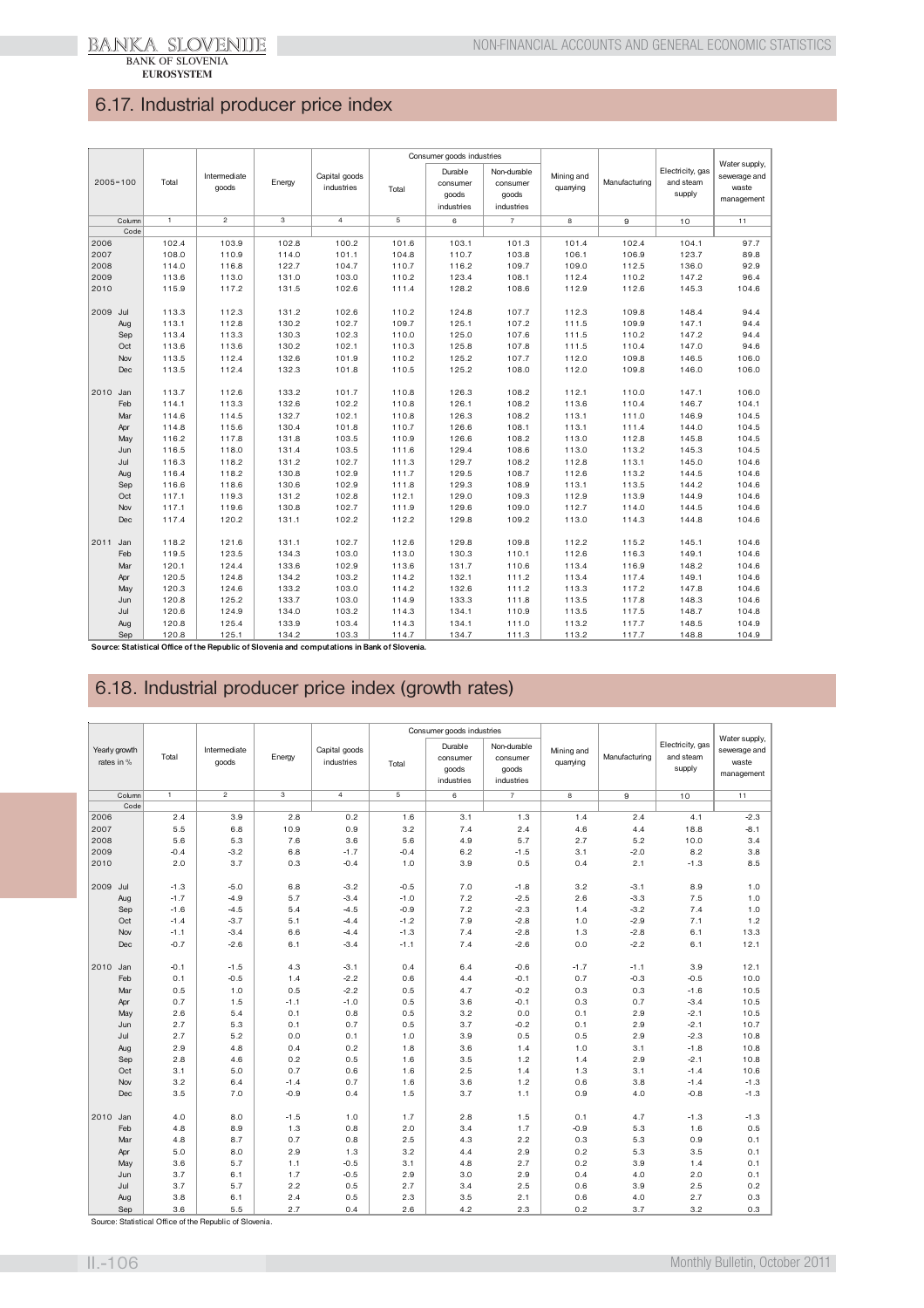# III. BANKS, SAVINGS BANKS AND REPRESENTATIVE OFFICES OF BANKS IN RS

as at 31 October 2011

# **I. Banks**

**Abanka Vipa d.d. Slovenska cesta 58 1517 Ljubljana Phone: +386 (1) 471 81 00**

The bank may perform the following mutually recognized financial services, pursuant to Article 10 of the ZBan-1:

- 1. Receiving deposits<br>2. Granting credits that
- 2. Granting credits that also includes:
- consumer credits,
- mortgage credits.
- factoring, with or without recourse,
- financing of commercial transactions, including forfeiting,
- 4. Payment services;
- 5. Issuance and management of other payment instruments (i.e. travellers' cheques and bankers' drafts) in the part in which this service is not included in service of point 4. of this Article;
- 6. Issuing of guarantees and other commitments,
- 7. Trading for own account or for account of customers in:
- money market instruments,
- foreign exchange, including currency exchange transactions,
- financial futures and options,
- exchange and interest-rate instruments,
- transferable securities.
- 8. Participations in securities issues and the provision of services related to such issues,
- 9. Advice and services related to mergers and the purchase of undertakings,
- 11. Portfolio management and advice,
- 12. Safekeeping of securities and other services relating to the safekeeping of securities,
- 13. Credit reference services: collection, analysis and provision of information on creditworthiness,
- 14. Rental of safe deposit boxes and
- 15. Investment services and operations and ancillary investment services from paragraph (1) of Article 10 of the ZTFI.

The bank may perform the following supplementary financial services, pursuant to Article 11 of the ZBan-1:

- 1. Insurance brokerage in accordance with the act governing the insurance business,
- 3. Pension fund management in accordance with the act governing pension and disability insurance and
- 4. Custodian services in accordance with the law governing investment funds and management companies
- 6. Representation in financial leasing,
- administrative services for investment funds.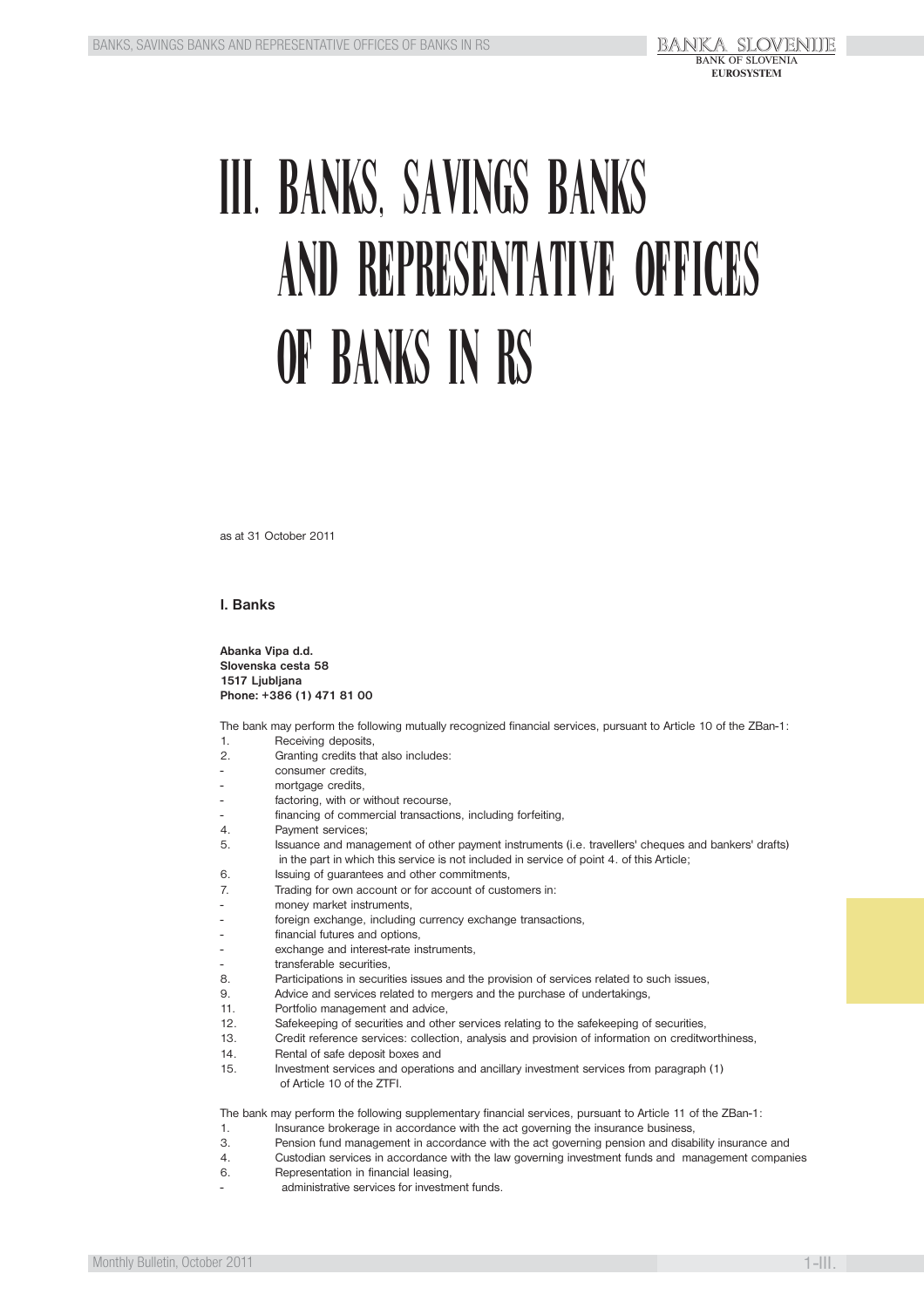#### **Banka Celje d.d. Vodnikova cesta 2 3000 Celje Phone: +386 (3) 422 10 00**

The bank may perform the following mutually recognized financial services, pursuant to Article 10 of the ZBan-1: 1. Receiving deposits,

- 2. Granting credits that also includes:
- consumer credits,
- mortgage credits,
- factoring, with or without recourse,
- financing of commercial transactions, including forfeiting
- 4. Payment services;
- 5. Issuance and management of other payment instruments (i.e. travellers' cheques and bankers' drafts) in the part in which this service is not included in service of point 4. of this Article;
- 6. Issuing of guarantees and other commitments,
- 7. Trading for own account or for account of customers in:
- foreign exchange, including currency exchange transactions,
- financial futures and options.
- exchange and interest-rate instruments,
- trading for own account:
- money market instruments
- transferable securities.
- 14. Rental of safe deposit boxes and
- 15. Investment services and operations and ancillary investment services from paragraph (1) of Article 10 of the ZTFI.

The bank may perform the following supplementary financial services, pursuant to Article 11 of the ZBan-1:

- 1. Insurance brokerage in accordance with the act governing the insurance business and
- 6. Marketing of investment funds and the sale of investment coupons or shares in investment funds.

#### **Banka Koper d.d. Pristaniška ulica 14 6502 Koper Phone: +386 (5) 666 11 00**

The bank may perform the following mutually recognized financial services, pursuant to Article 10 of the ZBan-1: 1. Receiving deposits,

- 2. Granting credits that also includes:
- consumer credits,
- mortgage credits.
- factoring, with or without recourse,
- financing of commercial transactions, including forfeiting,
- 4. Payment services and e-money issuance services;
- 5. Issuance and management of other payment instruments (i.e. travellers' cheques and bankers' drafts) in the part in which this service is not included in service of point 4. of this Article;
- 6. Issuing of guarantees and other commitments
- 7. Trading for own account or for account of customers in:
- money market instruments.
- foreign exchange, including currency exchange transactions,
- financial futures and options.
- exchange and interest-rate instruments,
- transferable securities
- 8. Participations in securities issues and the provision of services related to such issues,
- 9. Advice and services related to mergers and the purchase of undertakings,
- 11. Portfolio management and advice,
- 12. Safekeeping of securities and other services relating to the safekeeping of securities,
- 14. Rental of safe deposit boxes and
- 15. Investment services and operations and ancillary investment services from paragraph (1) of Article 10 of the ZTFI.

The bank may perform the following supplementary financial services, pursuant to Article 11 of the ZBan-1:

- 1. Insurance brokerage in accordance with the act governing the insurance business,
- 2. Administration of payment systems,
- 3. Pension fund management in accordance with the act governing pension and disability insurance,
- 4. Custodian services in accordance with the law governing investment funds and management companies and
	- custodian services in accordance with the law governing the protection of apartment and house buyers;
- 6. Representation in financial leasing,
- administrative services for investment funds.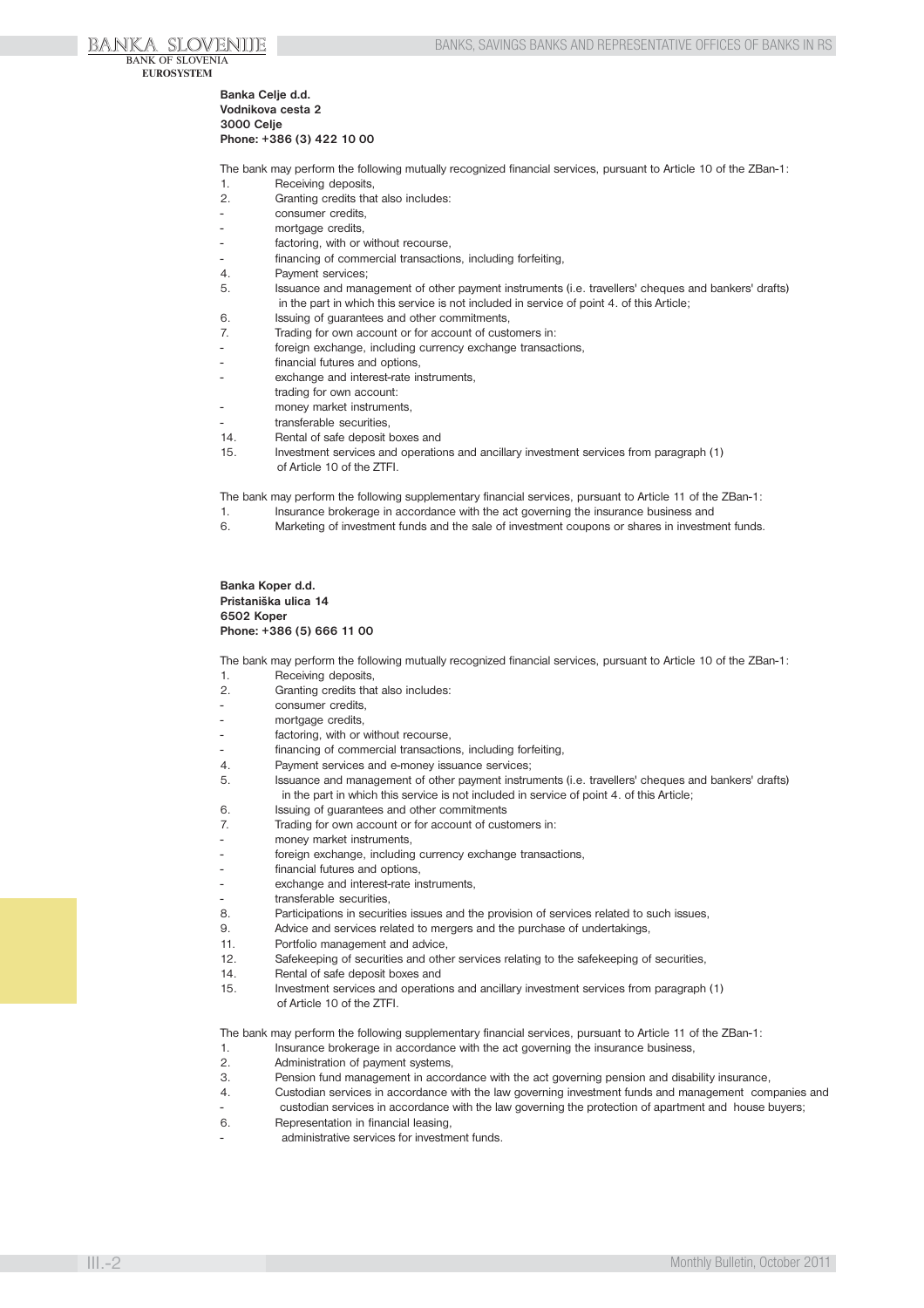

**Banka Sparkasse d.d. Cesta v Kleče 15 1000 Ljubljana Phone: +386 (1) 583 66 66**

The bank may perform the following mutually recognized financial services, pursuant to Article 10 of the ZBan-1: 1. Receiving deposits,

- 2. Granting credits that also includes:
- consumer credits,
- mortgage credits,
- financing of commercial transactions, including forfeiting,
- 4. Payment services;
- 5. Issuance and management of other payment instruments (i.e. travellers' cheques and bankers' drafts) in the part in which this service is not included in service of point 4. of this Article;
- 6. Issuing of guarantees and other commitments,
- 7. Trading for own account or for account of customers in:
- foreign exchange, including currency exchange transactions,
- trading for own account: money market instruments and
- 
- 13. Credit reference services: collection, analysis and provision of information on creditworthiness.

The bank may perform the following supplementary financial services, pursuant to Article 11 of the ZBan-1: 1. Insurance brokerage in accordance with the act governing the insurance business and

- 5. Credit brokerage for consumer and other types of loans;
- 6. Marketing of investment funds and the sale of investment coupons or shares in investment funds,
- advice related to investments (investment advice).

**Banka Volksbank d.d. Dunajska cesta 128 a 1101 Ljubljana Phone: +386 (1) 530 74 00**

The bank may perform the following mutually recognized financial services, pursuant to Article 10 of the ZBan-1: 1. Receiving deposits,

- 2. Granting credits that also includes:
- 
- consumer credits,
- mortgage credits.
- factoring, with or without recourse,
- financing of commercial transactions, including forfeiting,
- Payment services;

5. Issuance and management of other payment instruments (i.e. travellers' cheques and bankers' drafts) in the part in which this service is not included in service of point 4. of this Article;

- 6. Issuing of guarantees and other commitments,
- 7. Trading for own account or for account of customers in:
- foreign exchange, including currency exchange transactions.
- exchange and interest-rate instruments,
- trading for own account:
- money market instruments,
- transferable securities and
- 8. Participations in securities issues and the provision of services related to such issues,
- 15. Investment services and operations and ancillary investment services from paragraph (1) of Article 10 of the ZTFI.

The bank may perform the following supplementary financial services, pursuant to Article 11 of the ZBan-1: 1. Insurance brokerage in accordance with the act governing the insurance business and

- 6. Marketing of investment funds and the sale of investment coupons or shares in investment funds,
- brokerage of financial leasing.

**BAWAG banka d.d. Bleiweisova cesta 30 1000 Ljubljana Phone: +386 (1) 230 07 06**

The bank may perform the following mutually recognized financial services, pursuant to Article 10 of the ZBan-1:

- 1. Receiving deposits,
- 2. Granting credits that also includes:
- mortgage credits.
- factoring, with or without recourse,<br>6. Saling of quarantees and other co
- 6. Issuing of guarantees and other commitments,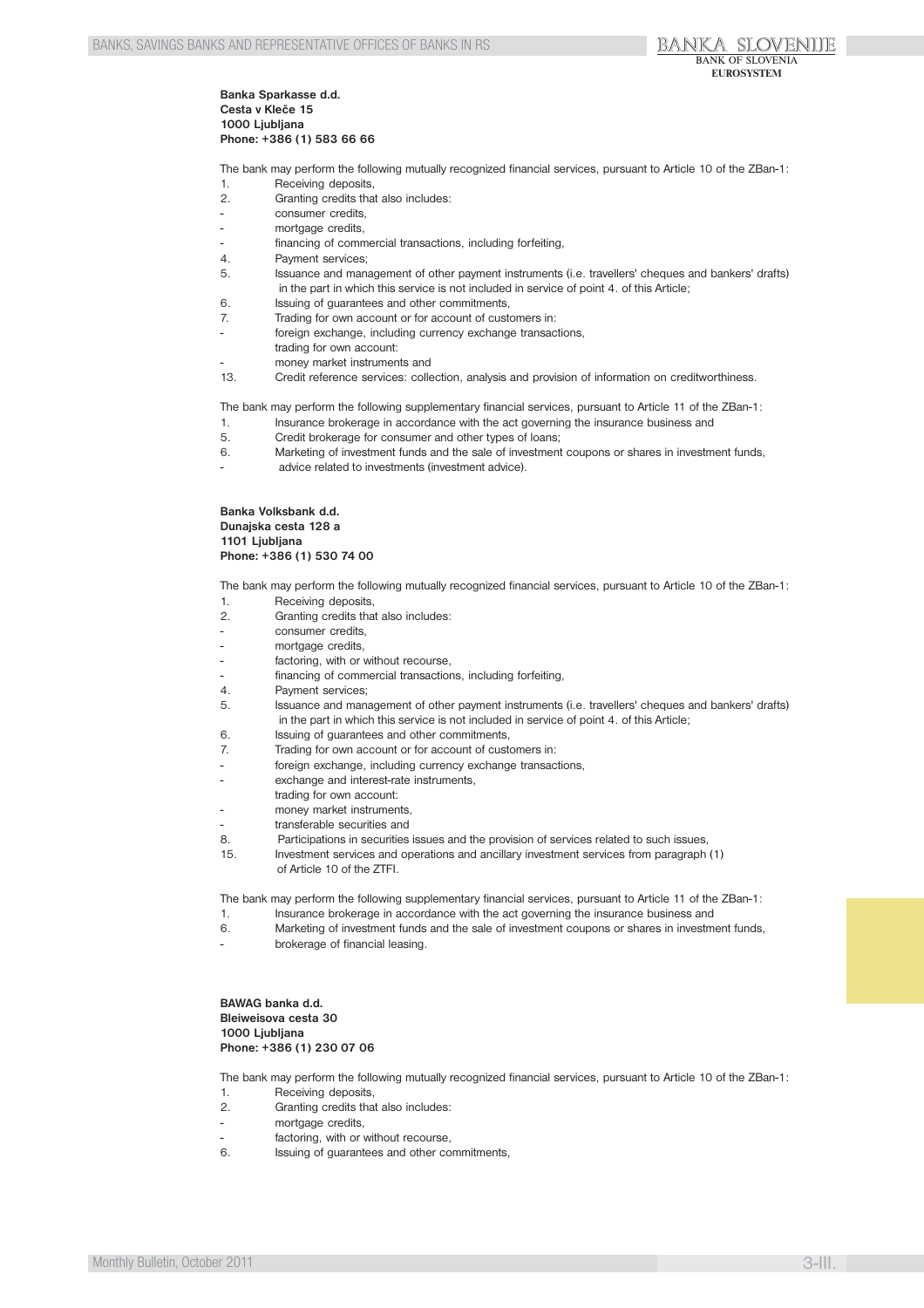**Deželna banka Slovenije d.d. Kolodvorska ulica 9 1000 Ljubljana Phone: +386 (1) 472 71 00**

The bank may perform the following mutually recognized financial services, pursuant to Article 10 of the ZBan-1:

- 1. Receiving deposits,
- 2. Granting credits that also includes:
- consumer credits.
- mortgage credits,
- factoring, with or without recourse.
- financing of commercial transactions, including forfeiting,
- 4. Payment services;
- 5. Issuance and management of other payment instruments (i.e. travellers' cheques and bankers' drafts) in the part in which this service is not included in service of point 4. of this Article;<br>6. Issuing of quarantees and other commitments.
- Issuing of guarantees and other commitments.
- 7. Trading for own account or for account of customers in:
- money market instruments.
- foreign exchange, including currency exchange transactions,
- financial futures and options.
- exchange and interest-rate instruments
- transferable securities,<br>8. Participations in securities
- Participations in securities issues and the provision of services related to such issues.
- 9. Advice and services related to mergers and the purchase of undertakings,
- 11. Portfolio management and advice,
- 12. Safekeeping of securities and other services relating to the safekeeping of securities,
- 13. Credit reference services: collection, analysis and provision of information on creditworthiness.
- 15. Investment services and operations and ancillary investment services from paragraph (1) of Article 10 of the ZTFI.

The bank may perform the following supplementary financial services, pursuant to Article 11 of the ZBan-1: 1. Insurance brokerage in accordance with the act governing the insurance business,

**Factor banka d.d. Tivolska cesta 48 1000 Ljubljana Phone: +386 (1) 230 66 00**

The bank may perform the following mutually recognized financial services, pursuant to Article 10 of the ZBan-1:

- 1. Receiving deposits<br>2. Granting credits that 2. Granting credits that also includes:
- consumer credits,
- mortgage credits.
- factoring, with or without recourse
- financing of commercial transactions, including forfeiting,
- 4. Payment services;
- 5. Issuance and management of other payment instruments (i.e. travellers' cheques and bankers' drafts) in the part in which this service is not included in service of point 4. of this Article;
- 6. Issuing of guarantees and other commitments,
- 7. Trading for own account or for account of customers in:
- money market instruments,
- foreign exchange, including currency exchange transactions,
- financial futures and options
- exchange and interest-rate instruments,
- transferable securities,
- 8. Participations in securities issues and the provision of services related to such issues,
- 9. Advice and services related to mergers and the purchase of undertakings,
- 11 Portfolio management and advice
- 13. Credit reference services: collection, analysis and provision of information on creditworthiness,
- 15. Investment services and operations and ancillary investment services from paragraph (1) of Article 10 of the ZTFI.

The bank may perform the following supplementary financial services, pursuant to Article 11 of the ZBan-1: 3. Pension fund management in accordance with the act governing pension and disability insurance.

**Gorenjska banka d.d., Kranj Bleiweisova cesta 1 4000 Kranj Phone: +386 (4) 208 40 00**

The bank may perform the following mutually recognized financial services, pursuant to Article 10 of the ZBan-1: 1. Receiving deposits,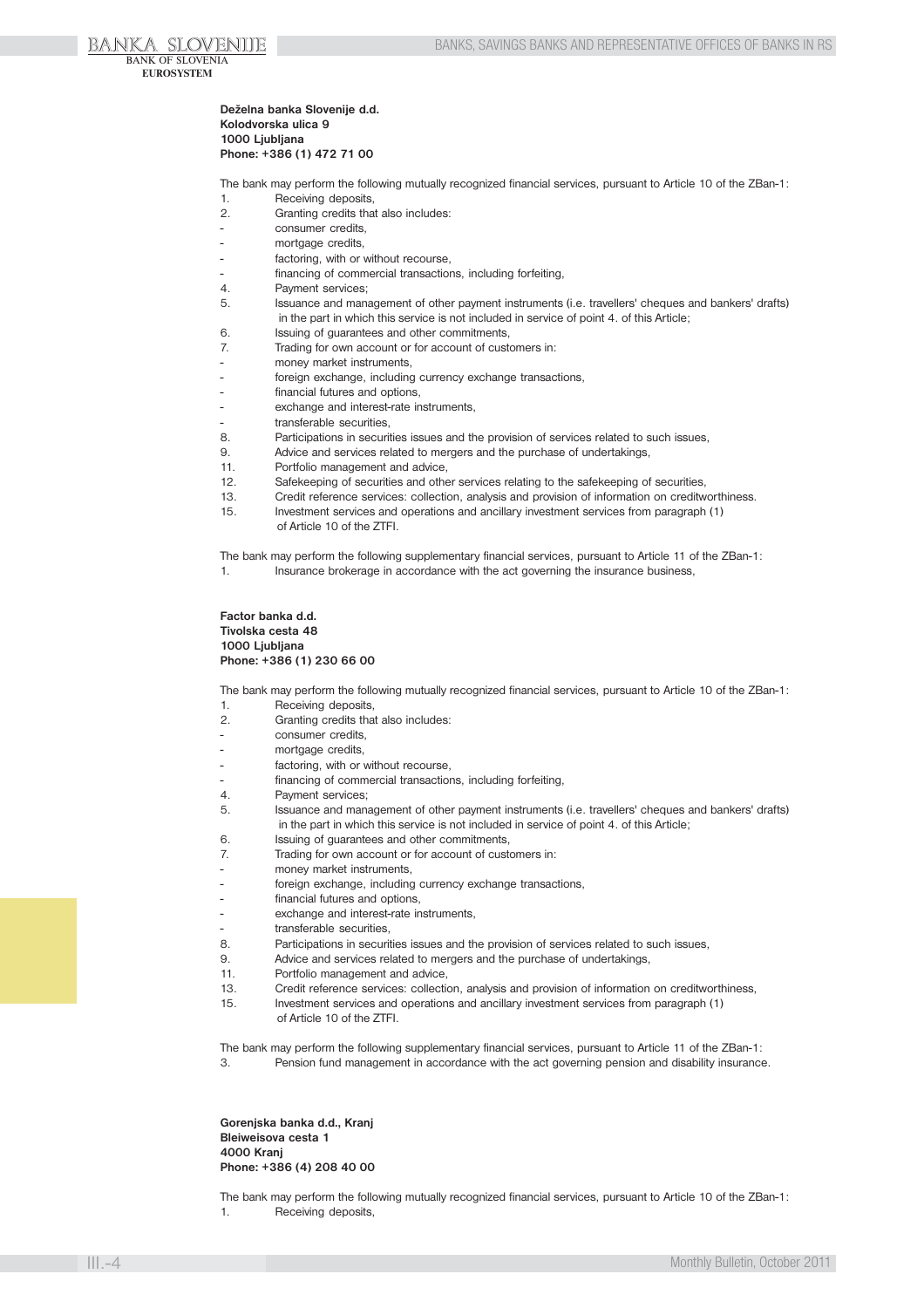

- 2. Granting credits that also includes:
- consumer credits,
- mortgage credits.
- factoring, with or without recourse,
- financing of commercial transactions, including forfeiting,
- 4. Payment services;
- 5. Issuance and management of other payment instruments (i.e. travellers' cheques and bankers' drafts) in the part in which this service is not included in service of point 4. of this Article;
- 6. Issuing of guarantees and other commitments,
- 7. Trading for own account or for account of customers in:
- money market instruments,
- foreign exchange, including currency exchange transactions,
- financial futures and options,
- exchange and interest-rate instruments,
- transferable securities.
- 8. Participations in securities issues and the provision of services related to such issues,
- 9. Advice and services related to mergers and the purchase of undertakings,
- 11. Portfolio management and advice,
- 12. Safekeeping of securities and other services relating to the safekeeping of securities,
- 14. Rental of safe deposit boxes
- 15. Investment services and operations and ancillary investment services from paragraph (1) of Article 10 of the ZTFI.

The bank may perform the following supplementary financial services, pursuant to Article 11 of the ZBan-1: 1. Insurance brokerage in accordance with the act governing the insurance business,

#### **Hypo Alpe-Adria-Bank d.d. Dunajska cesta 117 1000 Ljubljana Phone: +386 (1) 580 44 00**

The bank may perform the following mutually recognized financial services, pursuant to Article 10 of the ZBan-1:

- 1. Receiving deposits,
- 2. Granting credits that also includes:
- consumer credits, mortgage credits.
- 
- factoring, with or without recourse,
- financing of commercial transactions, including forfeiting,
- Payment services;
- 5. Issuance and management of other payment instruments (i.e. travellers' cheques and bankers' drafts) in the part in which this service is not included in service of point 4. of this Article;
- 6. Issuing of guarantees and other commitments,
- 7. Trading for own account or for account of customers in:
- money market instruments
- foreign exchange, including currency exchange transactions,
- financial futures and options
- exchange and interest-rate instruments,
- transferable securities,
- 8. Participations in securities issues and the provision of services related to such issues,
- 9. Advice and services related to mergers and the purchase of undertakings,
- 11. Portfolio management and advice,
- 13. Credit reference services: collection, analysis and provision of information on creditworthiness,
- 14. Rental of safe deposit boxes
- 15. Investment services and operations and ancillary investment services from paragraph (1) of Article 10 of the ZTFI.

The bank may perform the following supplementary financial services, pursuant to Article 11 of the ZBan-1:

- 1. Insurance brokerage in accordance with the act governing the insurance business,
- 6. Brokerage of financial leasing
- selling and buying brokerage in precious metals.

#### **KD Banka d.d. Neubergerjeva 30 1000 Ljubljana**

The bank may perform the following mutually recognized financial services, pursuant to Article 10 of the ZBan-1: 1. Receiving deposits,

- 2. Granting credits that also includes:
- consumer credits,
- mortgage credits,
- 4. Payment services;
- 5. Issuance and management of other payment instruments (i.e. travellers' cheques and bankers' drafts)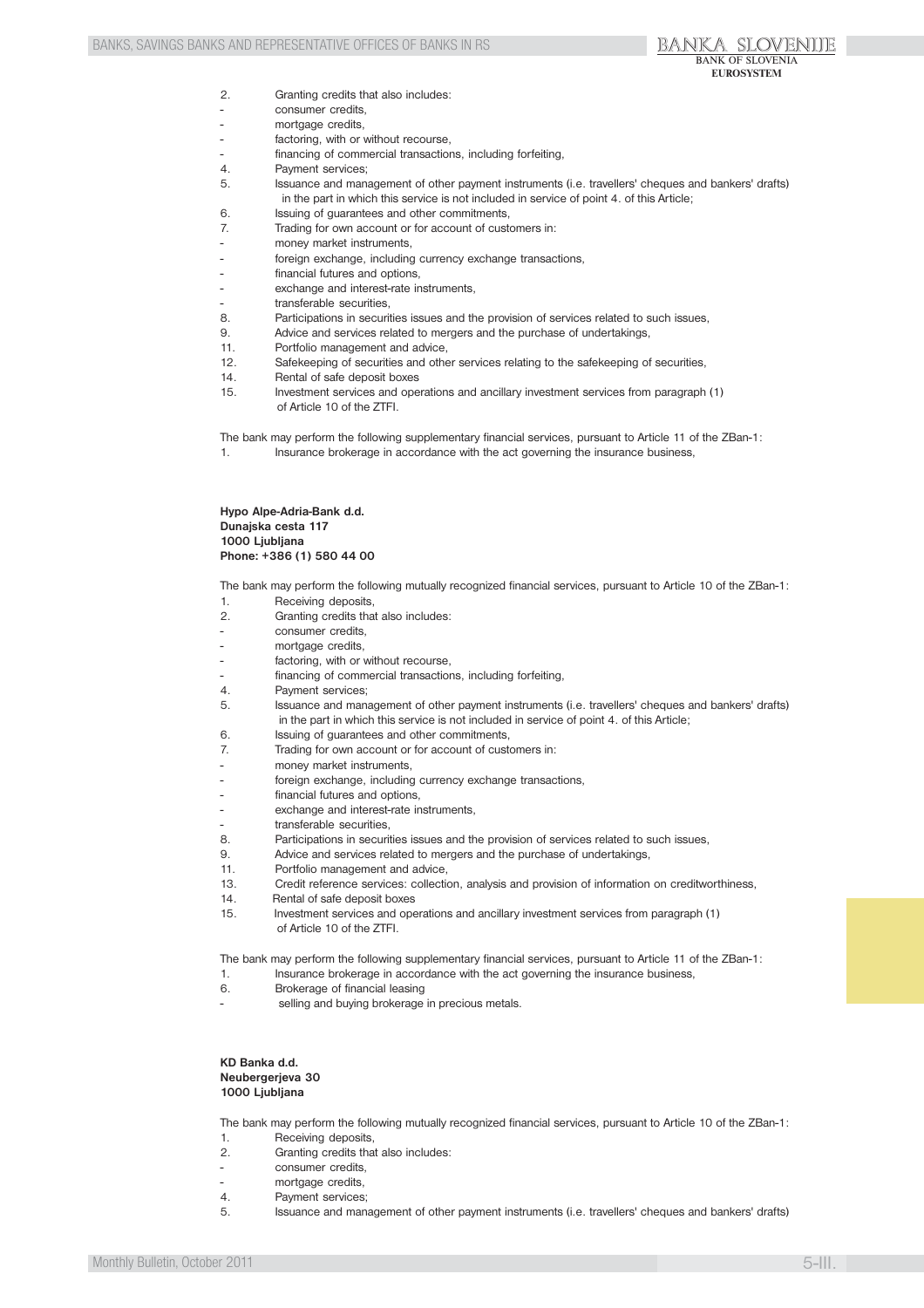- in the part in which this service is not included in service of point 4. of this Article;
- 7. Trading for own account or for account of customers in:
- money market instruments.
- foreign exchange, including currency exchange transactions,
- exchange and interest-rate instruments.
- transferable securities.
- 8. Participations in securities issues and the provision of services related to such issues,
- 9. Advice and services related to mergers and the purchase of undertakings,
- 11. Portfolio management and advice,
- 12. Safekeeping of securities and other services relating to the safekeeping of securities,
- 15. Investment services and operations and ancillary investment services from paragraph (1) of Article 10 of the ZTFI.

The bank may perform the following supplementary financial services, pursuant to Article 11 of the ZBan-1:

- 1. Insurance brokerage in accordance with the act governing the insurance business,
- 5. Credit brokerage in consumer and other credits.

**Nova Kreditna banka Maribor d.d. Ulica Vita Kraigherja 4 2505 Maribor Phone: +386 (2) 229 22 90**

The bank may perform the following mutually recognized financial services, pursuant to Article 10 of the ZBan-1:

- 1. Receiving deposits,
- 2. Granting credits that also includes:
- consumer credits,
- mortgage credits,
- factoring, with or without recourse,
- financing of commercial transactions, including forfeiting,
- 4. Payment services;
- 5. Issuance and management of other payment instruments (i.e. travellers' cheques and bankers' drafts) in the part in which this service is not included in service of point 4. of this Article;<br>6. Issuing of guarantees and other commitments,
- 6. Issuing of guarantees and other commitments,
- 7. Trading for own account or for account of customers in:
- money market instruments,
- foreign exchange, including currency exchange transactions,
- financial futures and options,
- exchange and interest-rate instruments,
- transferable securities
- 8. Participations in securities issues and the provision of services related to such issues,
- 9. Advice and services related to mergers and the purchase of undertakings,
- 11. Portfolio management and advice,
- 12. Safekeeping of securities and other services relating to the safekeeping of securities,
- 14. Rental of safe deposit boxes and
- 15. Investment services and operations and ancillary investment services from paragraph (1) of Article 10 of the ZTFI.

The bank may perform the following supplementary financial services, pursuant to Article 11 of the ZBan-1:

- 1. Insurance brokerage in accordance with the act governing the insurance business,
- 2. Administration of payment systems,
- 6. Marketing of investment funds and the sale of investment coupons or shares in investment funds:
- brokerage of voluntary supplementary retirement insurance.

**Nova Ljubljanska banka d.d., Ljubljana Trg republike 2 1520 Ljubljana Phone: +386 (1) 425 01 55**

The bank may perform the following mutually recognized financial services, pursuant to Article 10 of the ZBan-1: 1. Receiving deposits,

- 2. Granting credits that also includes:
- consumer credits,
- mortgage credits.
- factoring, with or without recourse,
- financing of commercial transactions, including forfeiting,
- 4. Payment services;
- 5. Issuance and management of other payment instruments (i.e. travellers' cheques and bankers' drafts) in the part in which this service is not included in service of point 4. of this Article;
- 6. Issuing of guarantees and other commitments,
- 7. Trading for own account or for account of customers in:
- money market instruments.
- foreign exchange, including currency exchange transactions,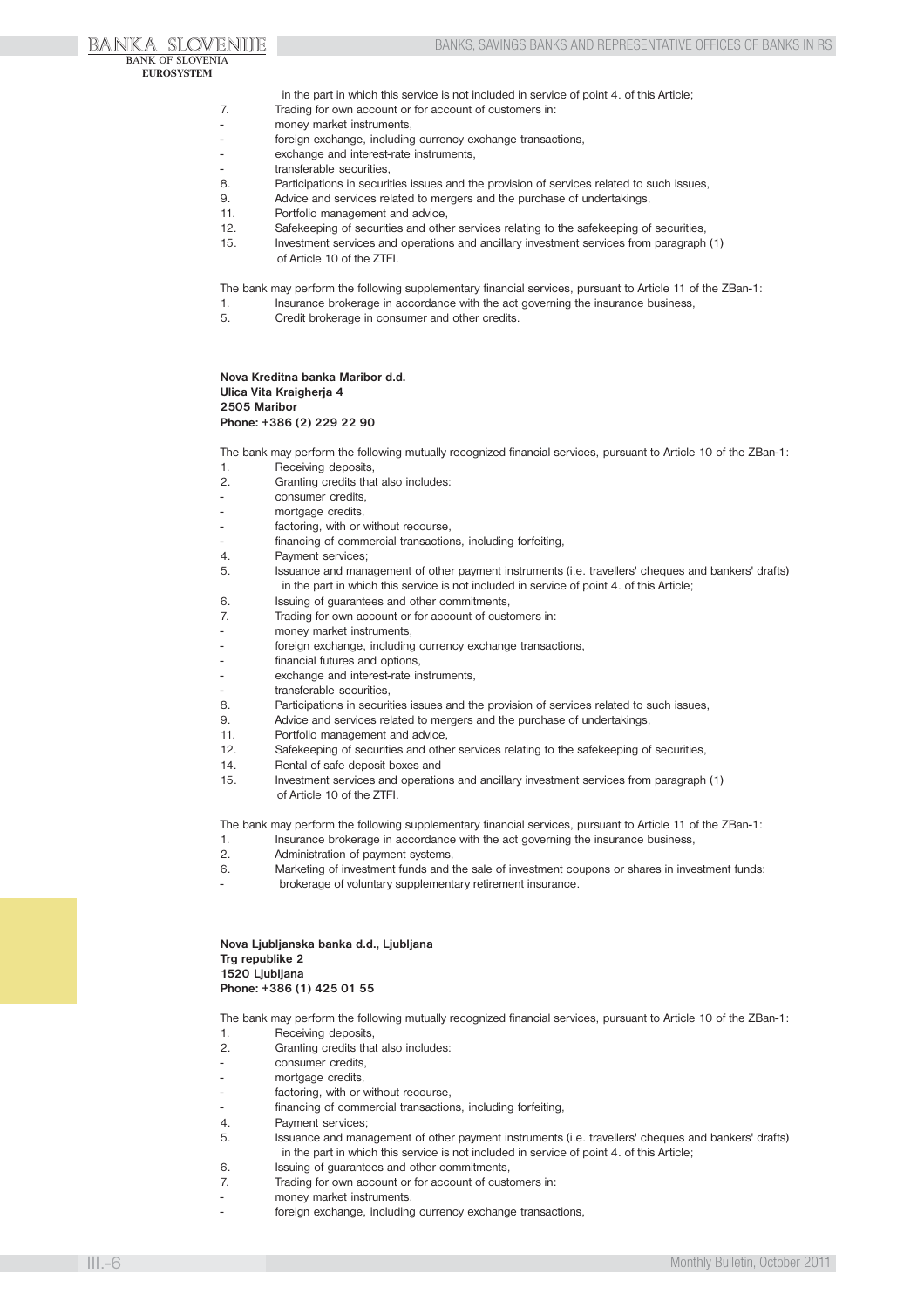

- financial futures and options,
- exchange and interest-rate instruments,
- transferable securities.
- 8. Participations in securities issues and the provision of services related to such issues,
- 9. Advice and services related to mergers and the purchase of undertakings,<br>10. Money broking on inter bank markets,
- Money broking on inter bank markets.
- 11 Portfolio management and advice
- 12. Safekeeping of securities and other services relating to the safekeeping of securities,
- 13. Credit reference services: collection, analysis and provision of information on creditworthiness,
- 14. Rental of safe deposit boxes and
- 15. Investment services and operations and ancillary investment services from paragraph (1) of Article 10 of the ZTFI.

The bank may perform the following supplementary financial services, pursuant to Article 11 of the ZBan-1:

- 1. Insurance brokerage in accordance with the act governing the insurance business,
- 4. Custodian services in accordance with the law governing investment funds and management companies and<br>5. Credit brokerage for consumer and other types of loans.
- 5. Credit brokerage for consumer and other types of loans.

**Poštna banka Slovenije, d.d. - b. sk. NKBM d.d. Ulica Vita Kraigherja 5 2000 Maribor Phone: +386 (2) 228 82 00**

The bank may perform the following mutually recognized financial services, pursuant to Article 10 of the ZBan-1:

- 1. Receiving deposits,
- 2. Granting credits that also includes:
- consumer credits,
- mortgage credits,
- factoring, with or without recourse,
- financing of commercial transactions, including forfeiting,
- 4. Payment services;
- 5. Issuance and management of other payment instruments (i.e. travellers' cheques and bankers' drafts) in the part in which this service is not included in service of point 4. of this Article;<br>6. Issuing of guarantees and other commitments,
- 6. Issuing of guarantees and other commitments,
- 7. Trading for own account or for account of customers in:
- foreign exchange, including currency exchange transactions, trading for own account:
- money market instruments and
- transferable securities.

**Probanka, d.d. Trg Leona Štuklja 12 2000 Maribor Phone: +386 (2) 252 05 00**

The bank may perform the following mutually recognized financial services, pursuant to Article 10 of the ZBan-1:

- 1. Receiving deposits,
- 2. Granting credits that also includes:
- consumer credits.
- mortgage credits,
- factoring, with or without recourse,
- financing of commercial transactions, including forfeiting,
- 3. Financial leasing: financial leasing of assets of which the duration approximately equals the expected useful life of the asset which is the object of the lease and for which the lessee acquires most of the benefit from the use of the asset and accepts the full risk of the transaction,
- 4. Payment services;
- 5. Issuance and management of other payment instruments (i.e. travellers' cheques and bankers' drafts) in the part in which this service is not included in service of point 4. of this Article;
- 6. Issuing of guarantees and other commitments,
- 7. Trading for own account or for account of customers in:
- money market instruments,
- foreign exchange, including currency exchange transactions,
- financial futures and options,
- exchange and interest-rate instruments,
- transferable securities,
- 8. Participations in securities issues and the provision of services related to such issues,
- 9. Advice and services related to mergers and the purchase of undertakings,
- 11. Portfolio management and advice,
- 12. Safekeeping of securities and other services relating to the safekeeping of securities,
- 14. Rental of safe deposit boxes and
- 15. Investment services and operations and ancillary investment services from paragraph (1) of Article 10 of the ZTFI.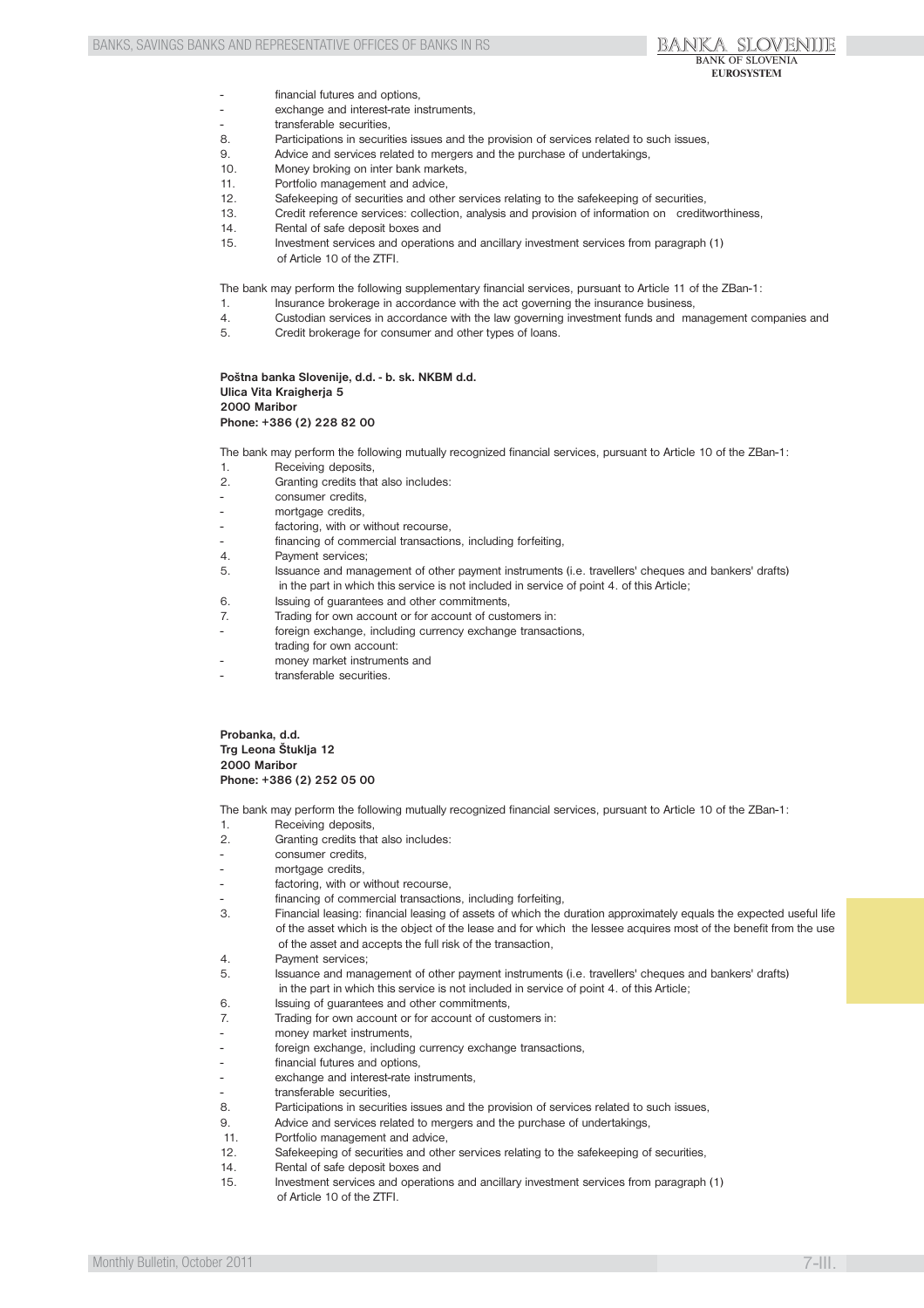The bank may perform the following supplementary financial services, pursuant to Article 11 of the ZBan-1: 1. Insurance brokerage in accordance with the act governing the insurance business and

3. Pension fund management in accordance with the act governing pension and disability insurance.

**Raiffeisen banka d.d. Zagrebška cesta 76 2000 Maribor Phone: +386 (2) 229 31 00**

The bank may perform the following mutually recognized financial services, pursuant to Article 10 of the ZBan-1: 1. Receiving deposits,

- 
- 2. Granting credits that also includes:
- consumer credits, mortgage credits.
- factoring, with or without recourse,
- financing of commercial transactions, including forfeiting,
- 4. Payment services;
- 5. Issuance and management of other payment instruments (i.e. travellers' cheques and bankers' drafts) in the part in which this service is not included in service of point 4. of this Article;
- 6. Issuing of guarantees and other commitments,
- 7. Trading for own account or for account of customers in:
- money market instruments,
- foreign exchange, including currency exchange transactions,
- financial futures and options,
- exchange and interest-rate instruments,
- transferable securities.
- 8. Participations in securities issues and the provision of services related to such issues,
- 9. Advice and services related to mergers and the purchase of undertakings,
- 11. Portfolio management and advice,
- 12. Safekeeping of securities and other services relating to the safekeeping of securities,
- 14. Rental of safe deposit boxes and
- 15. Investment services and operations and ancillary investment services from paragraph (1) of Article 10 of the ZTFI.

The bank may perform the following supplementary financial services, pursuant to Article 11 of the ZBan-1:

- 1. Insurance brokerage in accordance with the act governing the insurance business;
- 6. Brokerage of financial leasing.

**SKB Banka d.d. Ljubljana Ajdovščina 4 1513 Ljubljana Phone: +386 (1) 471 51 00**

The bank may perform the following mutually recognized financial services, pursuant to Article 10 of the ZBan-1:

- 1. Receiving deposits,
- 2. Granting credits that also includes:
- consumer credits.
- mortgage credits,
- factoring, with or without recourse,
- financing of commercial transactions, including forfeiting,
- 3. Financial leasing: financial leasing of assets of which the duration approximately equals the expected useful life of the asset which is the object of the lease and for which the lessee acquires most of the benefit from the use of the asset and accepts the full risk of the transaction,
- 4. Payment services;
- 5. Issuance and management of other payment instruments (i.e. travellers' cheques and bankers' drafts) in the part in which this service is not included in service of point 4. of this Article;
- 6. Issuing of guarantees and other commitments,
- 7. Trading for own account or for account of customers in:
- money market instruments,
- foreign exchange, including currency exchange transactions,
- financial futures and options,
- exchange and interest-rate instruments,
- transferable securities,
- 8. Participations in securities issues and the provision of services related to such issues,
- 9. Advice and services related to mergers and the purchase of undertakings,<br>10. Money broking on interbank markets,
- Money broking on interbank markets,
- 12. Safekeeping of securities and other services relating to the safekeeping of securities,
- 13. Credit reference services: collection, analysis and provision of information on creditworthiness,
- 14. Rental of safe deposit boxes and
- 15. Investment services and operations and ancillary investment services from paragraph (1) of Article 10 of the ZTFI.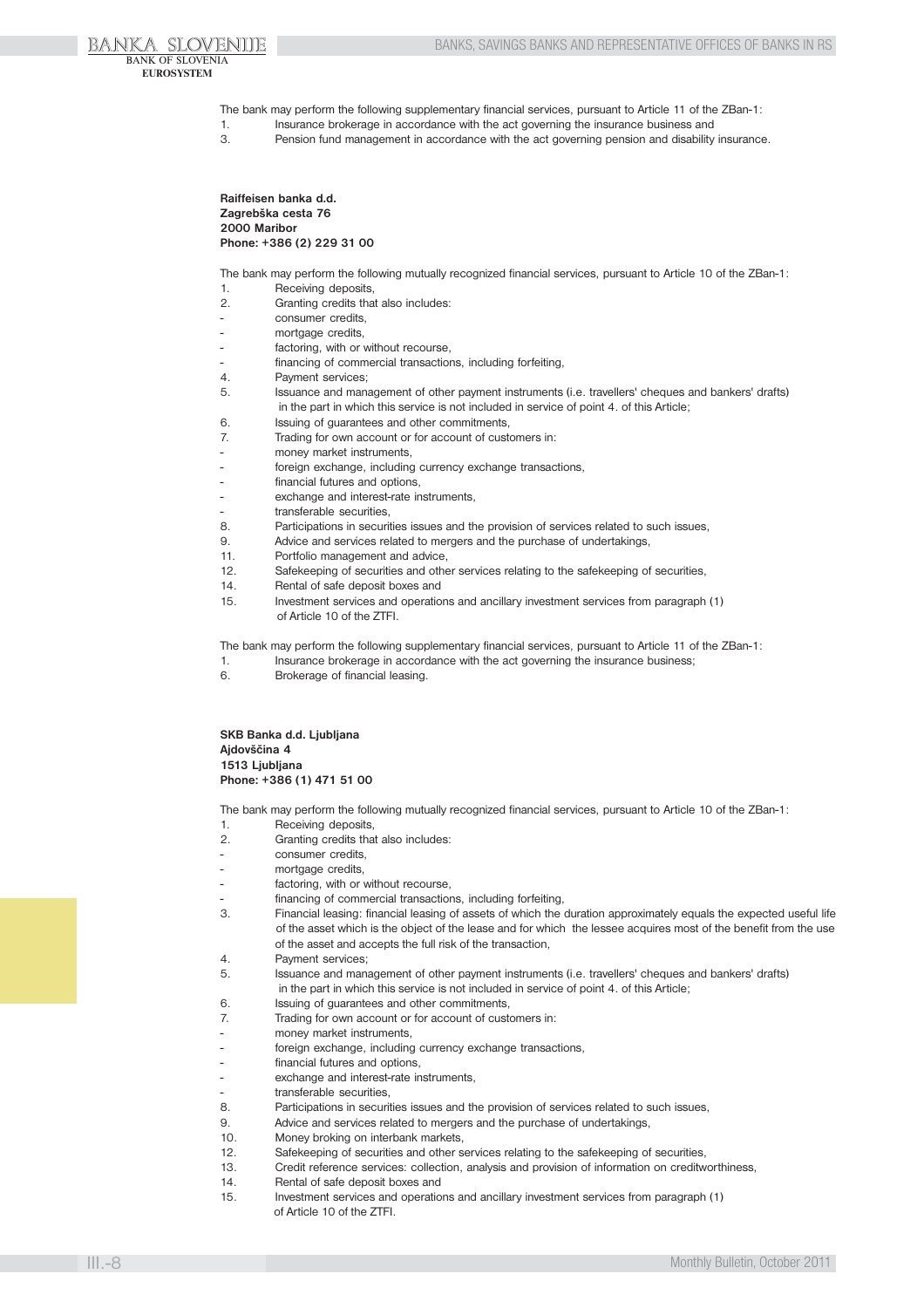BANKA SLOVENIJE BANK OF SLOVENIA **EUROSYSTEM**

The bank may perform the following supplementary financial services, pursuant to Article 11 of the ZBan-1: 1. Insurance brokerage in accordance with the act governing the insurance business and 5. Credit brokerage for consumer and other types of loans.

**Slovenska investicijska banka, d.d. – liquidation procedure Čopova ulica 38 1101 Ljubljana Phone: +386 (1) 242 03 00**

At General Meeting held on 29.12.2003 was adopted a Decision about liquidation procedure.

**SID - Slovenska izvozna in razvojna banka, d.d., Ljubljana Ulica Josipine Turnograjske 6 1000 Ljubljana Phone: +386 (1) 200 75 00**

The bank may perform the following mutually recognized financial services, pursuant to Article 10 of the ZBan-1: 2. Granting credits that also includes:

- mortgage credits.
- factoring, with or without recourse,
- financing of commercial transactions, including forfeiting,
- 6. Issuing of guarantees and other commitments,
- 7. Trading for own account or for account of customers in:
- foreign exchange, including currency exchange transactions,
- financial futures and options,
- exchange and interest-rate instruments.
- trading for own account:
- money market instruments and
- 13. Credit reference services: collection, analysis and provision of information on creditworthiness.

#### **UniCredit Banka Slovenija d.d. Šmartinska cesta 140 1000 Ljubljana Phone: +386 (1) 587 66 00**

The bank may perform the following mutually recognized financial services, pursuant to Article 10 of the ZBan-1:

- 1. Receiving deposits,
- 2. Granting credits that also includes:
- consumer credits,
- mortgage credits,
- factoring, with or without recourse.
- financing of commercial transactions, including forfeiting,
- 4. Payment services;
- 5. Issuance and management of other payment instruments (i.e. travellers' cheques and bankers' drafts) in the part in which this service is not included in service of point 4. of this Article;
- 6. Issuing of guarantees and other commitments,
- 7. Trading for own account or for account of customers in:
- money market instruments
- foreign exchange, including currency exchange transactions,
- financial futures and options,
- exchange and interest-rate instruments,
- transferable securities,
- 8. Participations in securities issues and the provision of services related to such issues,
- 9. Advice and services related to mergers and the purchase of undertakings,
- 11. Portfolio management and advice,
- 15. Investment services and operations and ancillary investment services from paragraph (1) of Article 10 of the ZTFI.

The bank may perform the following supplementary financial services, pursuant to Article 11 of the ZBan-1:

- 1. Insurance brokerage in accordance with the act governing the insurance business and
- 4. Custodian services in accordance with the law governing investment funds and management companies;
- 6. Brokerage of financial leasing.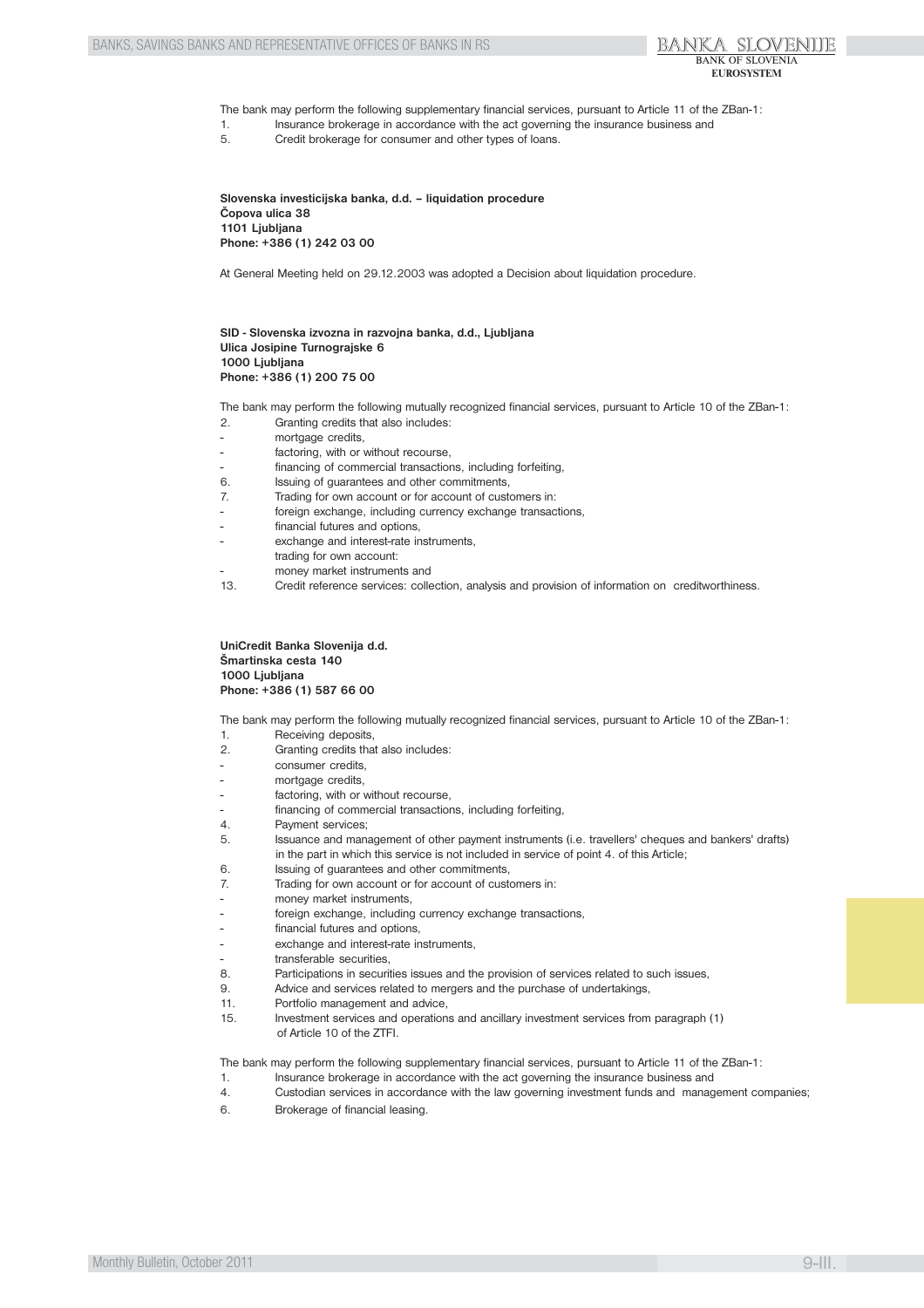## **II. Savings banks**

**Delavska hranilnica d.d. Ljubljana Miklošičeva cesta 5 1000 Ljubljana Phone: +386 (1) 300 02 00**

The savings bank may perform the following mutually recognized financial services, pursuant to Article 10 of the ZBan-1:

- 1. Receiving deposits,
- 2. Granting credits that also includes:
- consumer credits,
- mortgage credits,
- financing of commercial transactions, including forfeiting,
- 4. Payment services;
- 5. Issuance and management of other payment instruments (i.e. travellers' cheques and bankers' drafts) in the part in which this service is not included in service of point 4. of this Article;
- 6. Issuing of guarantees and other commitments,
- 7. Trading for own account or for account of customers in:
- foreign exchange, including currency exchange transactions,
- trading for own account:
- money market instruments,
- transferable securities.

The savings bank may perform the following supplementary financial services, pursuant to Article 11 of the ZBan-1: 1. Insurance brokerage in accordance with the act governing the insurance business.

**Hranilnica LON, d.d., Kranj Bleiweisova cesta 2 4000 Kranj Phone: +386 (4) 280 07 77**

The savings bank may perform the following mutually recognized financial services, pursuant to Article 10 of the ZBan-1:

- 1. Receiving deposits,
- 2. Granting credits that also includes:
- consumer credits,
- mortgage credits,
- factoring, with or without recourse,
- financing of commercial transactions, including forfeiting,
- 4. Payment services;
- 5. Issuance and management of other payment instruments (i.e. travellers' cheques and bankers' drafts) in the part in which this service is not included in service of point 4. of this Article;<br>6. Issuing of guarantees and other commitments,
- Issuing of guarantees and other commitments,
- 7. Trading for own account or for account of customers in:
- foreign exchange (only currency exchange transactions),
- trading for own account:
- money market instruments and
- 13. Credit reference services: collection, analysis and provision of information on creditworthiness.

The savings bank may perform the following supplementary financial services, pursuant to Article 11 of the ZBan-1: 5. Credit brokerage for consumer and other types of loans.

#### **Hranilnica in posojilnica Vipava d.d. Glavni trg 15 5271 Vipava Phone: +386 (5) 366 45 00**

The savings bank may perform the following mutually recognized financial services, pursuant to Article 10 of the ZBan-1:

- 1. Receiving deposits,
- 2. Granting credits that also includes:
- consumer credits,
- mortgage credits
- financing of commercial transactions, including forfeiting,
- 4. Payment services;
- 5. Issuance and management of other payment instruments (i.e. travellers' cheques and bankers' drafts) in the part in which this service is not included in service of point 4. of this Article;
- 6. Issuing of guarantees and other commitments,
- 7. Trading for own account in:
- money market instruments.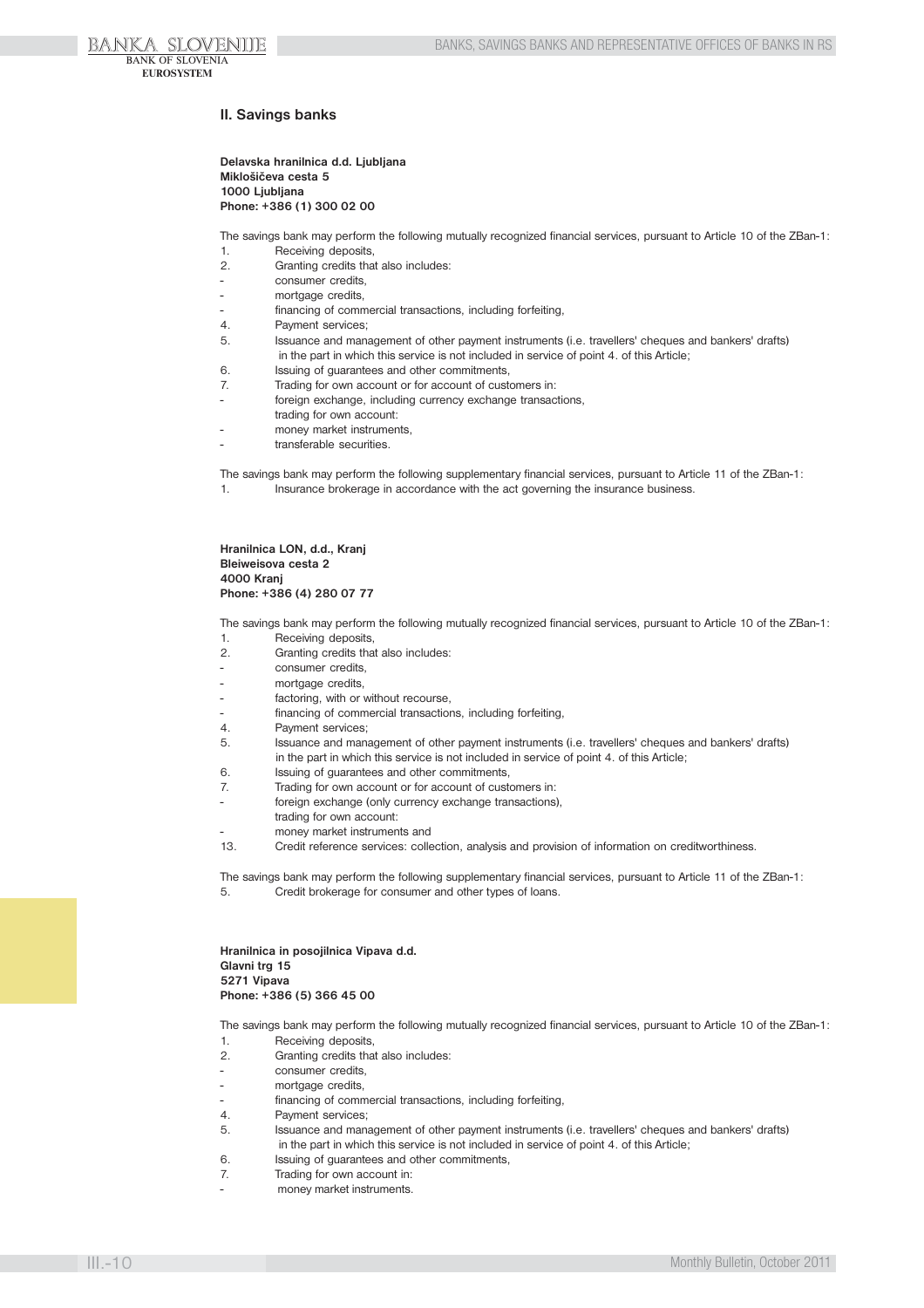BANKA SLOVENIJE BANK OF SLOVENIA **EUROSYSTEM**

# **III. Representative offices of the member state's banks:**

## **Bank Bank representative office address**

European Bank for Reconstruction European Bank for Reconstruction and Development and Development One Exchange Square Trg republike 3<br>
London EC2A 2JN 1000 Ljubljana London EC2A 2JN Great Britain **Phone: +386 (1) 426 36 00** 

St. Veiter Ring 43 Dunajska cesta 161 A-9020 Klagenfurt/ Celovec 1102 Ljubljana

BKS Bank AG **BKS** – Predstavništvo v Republiki Sloveniji Austria Phone: +386 (1) 589 09 10

# **IV. Branches of the member state's banks:**

Banks, authorized in a Member State to carry out all or particular banking and other financial services, itemized in the Annex I of Directive 2006/48/ES (List of activities, for which mutual recognition is enforced) and may perform these activities within the Republic of Slovenia, through a branch or directly.

#### **Branches in Slovenia:**

BKS Bank AG Bančna podružnica Dunajska cesta 161 1102 Ljubljana

Zveza Bank Podružnica Ljubljana Bravničarjeva 13 1000 Ljubljana

RCI Banque Societe Anonyme Bančna podružnica Ljubljana Dunajska cesta 22 1511 Ljubljana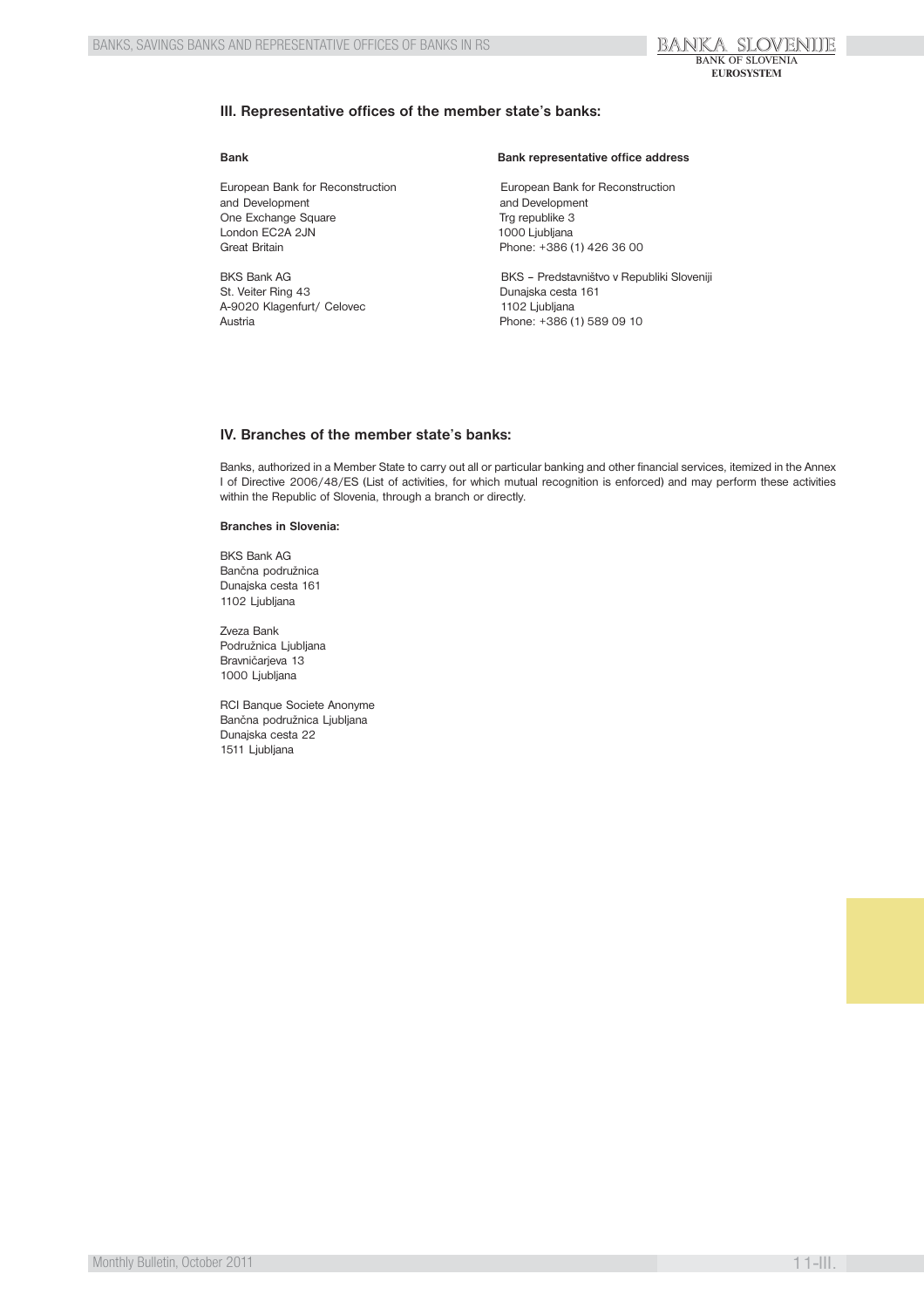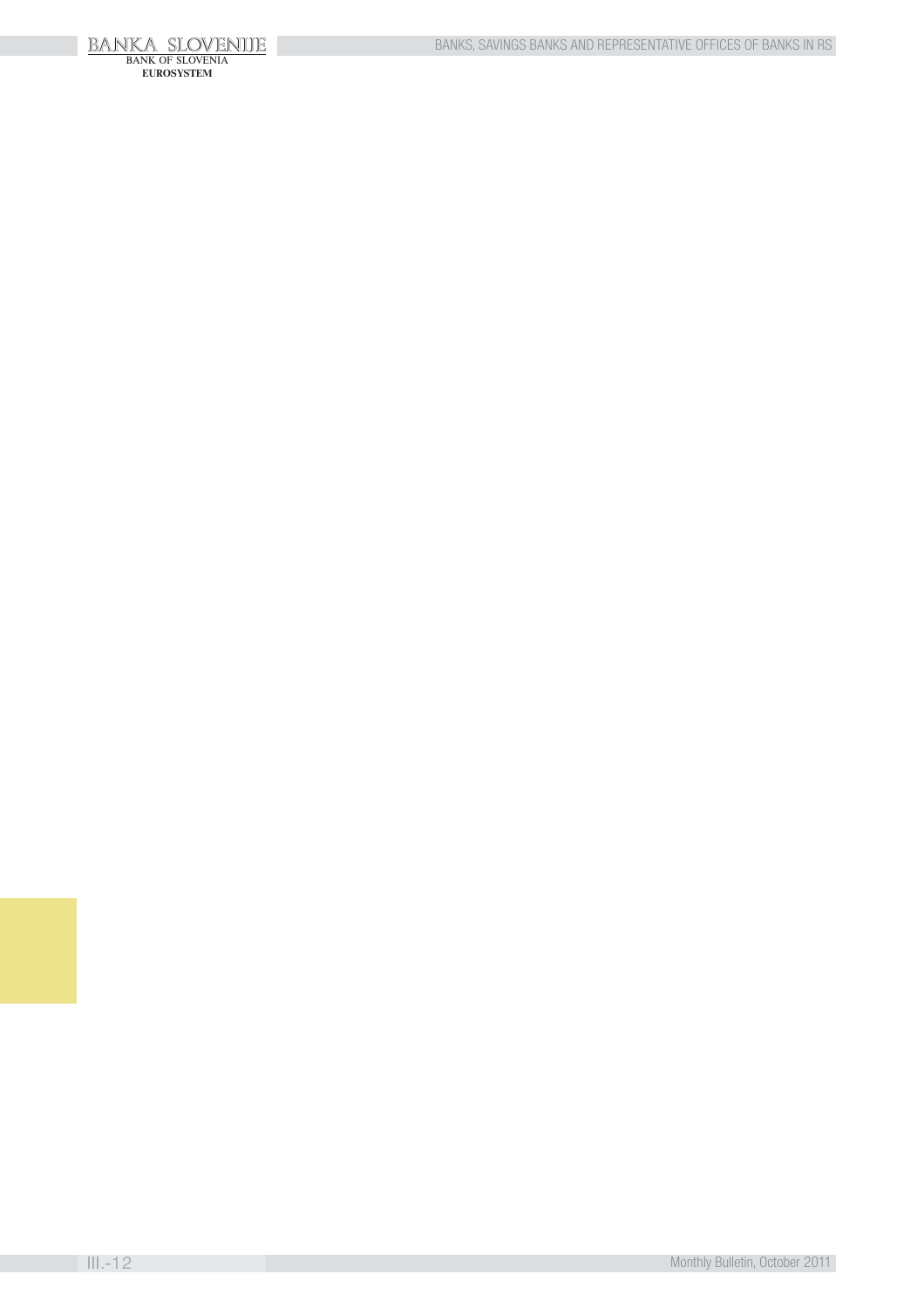# IV. NOTES ON METHODOLOGY

# **General notes**

#### **Sectors**

For data from 30 April 1999 onwards, a sectorization has been implemented according to the Regulation on Introduction and Implementation of Standard Classification of Institutional Sectors (hereinafter SKIS), published in the Official Gazette No. 56/98. SKIS, which implemented a national standard for economic sectorization, based on the European System of Accounts 95 and is in accordance with the System of National Accounts 93. According to SKIS, the economy is divided into the following sectors: non-financial corporations, financial corporations (central bank, commercial banks, and other financial institutions), general government, households, non-profit institutions serving households, and the external sector (nonresidents).

The external sector comprises non-residents; the domestic sector, residents.

Residents of the Republic of Slovenia are defined as:

- companies and other legal entities with a registered office in the Republic of Slovenia, not including their branches abroad;
- branches of foreign companies entered in the Register of Companies of the Republic of Slovenia;
- sole proprietors or natural persons independently performing business activities as their primary occupation, with a registered office in the Republic of Slovenia or having permanent residence in the Republic of Slovenia;
- natural persons with permanent residence in the Republic of Slovenia;
- natural persons temporarily residing in the Republic of Slovenia, holding a residential or working visa valid for no less than six months; and
- diplomatic, consular and other representative offices of the Republic of Slovenia abroad which are financed from the Budget, as well as Slovene citizens employed at these representative offices and their family members.

All other persons and entities shall be deemed non-residents.

The domestic sector is broken down to the monetary sector and non-monetary sectors. The monetary sector consists of the Bank of Slovenia and other monetary financial institutions (banks, savings banks and money market funds). Domestic monetary financial institutions, owned by both residents and non-residents, are included.

Non-monetary sectors are: non-financial corporations, non-monetary financial institutions, general government, households, and non-profit institutions serving households. Non-financial corporations (enterprises) are legal persons – market producers of goods and non-financial services.

The non-monetary financial institutions sector comprises other financial institutions. Other financial institutions are: other financial intermediaries, except insurance corporations and pension funds (mutual funds, investment funds and financial leasing companies), financial auxiliaries (securities brokers/dealers, stock exchanges) and insurance corporations and pension funds.

The general government consists of the central government (administrative departments of state and central government agencies), local government (local administration, local agencies) and social security funds.

"Households" refers to resident individuals as consumers, resident individuals as sole proprietorships, and partnerships being market producers and having no independent legal status. The data of the latter, prior to 30 April 1999, were included in the enterprises sector.

Non-profit institutions serving households are clubs, political parties, trade unions, churches or religious societies, humanitarian and charity organizations, and professional societies.

# **Characteristics of the data**

- The data present stocks of assets and liabilities at the end of the period.
- Data on stocks denominated in foreign currencies are converted into domestic currency using the official end-ofperiod middle exchange rate.
- Data in tables are not seasonally adjusted.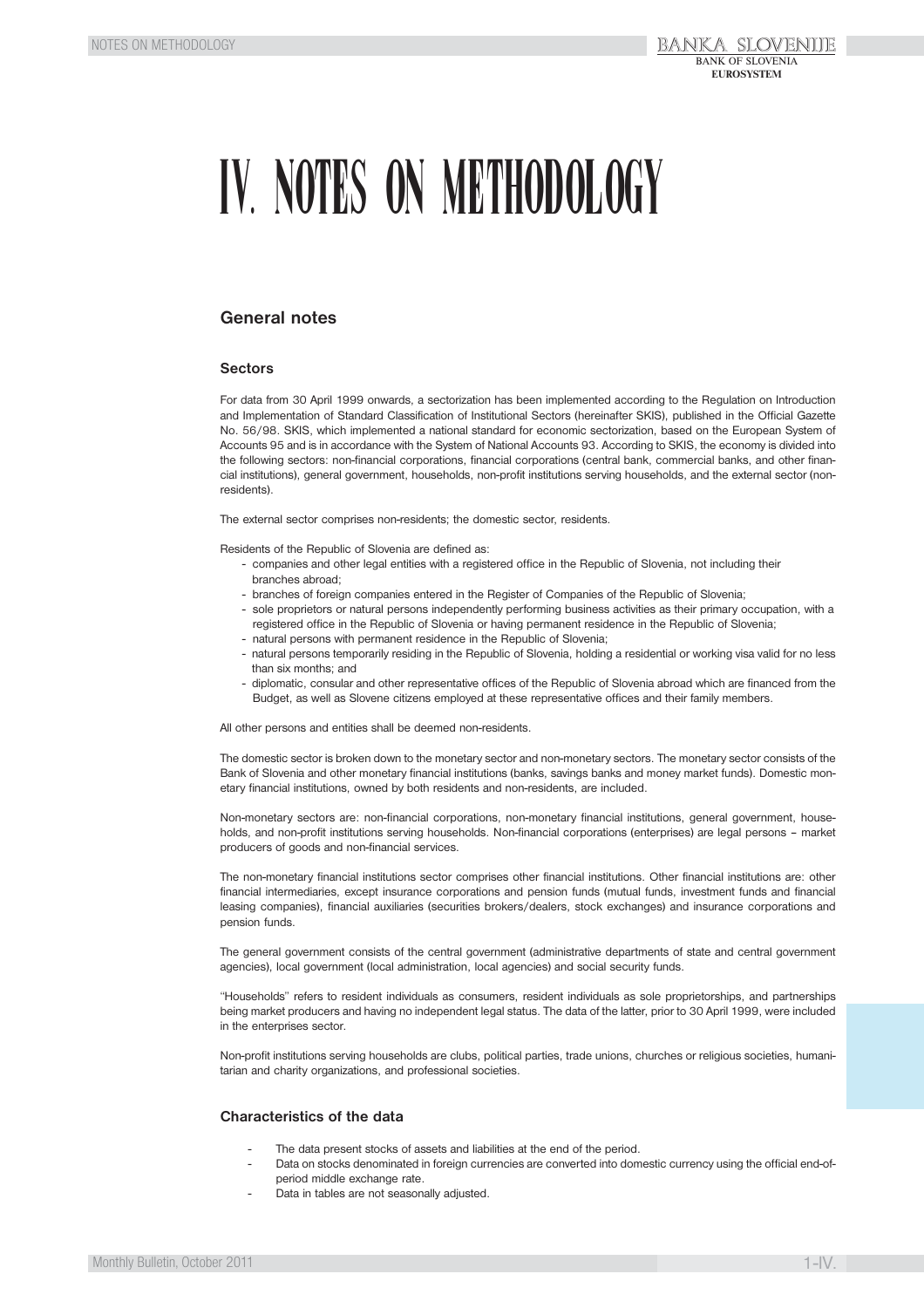# **Table: Republic of Slovenia: General Information**

The table shows basic general data on Slovenia and its economy. In the "Latest actual" column, the latest available data for the current year are published. Sources of the data are the Bank of Slovenia, the Ministry of Finance and the Statistical Office of the Republic of Slovenia.

# **1. MONEY AND MONETARY FINANCIAL INSTITUTIONS**

Data in all tables present stocks items at the end of the period. Last published data are preliminary. The change in the reporting could cause some inconsistencies in conceptual definitions of some items in the year 2005 data.

Until the end of December 2006 the data is published in the currency SIT, from 1 January 2007 the data is published in the currency EUR. The currency EUR in the data until the end of December 2006 is considered as foreign currency, from 1 January 2007 as domestic currency.

# **Change of Methodology**

In May 2006 the tables of the Money and Monetary Financial Institutions chapter, have been changed. Structurally similar tables are based on the methodology of the European Central Bank (ECB) or of the euro area and no more on the methodology of the International Monetary Fund. The data source for the data of the MFI's in the changed tables is the report of the monetary financial institutions and not the bookkeeping report of the banks and savings banks. The main methodological changes are explained below.

The data from the new tables is available since December 2004, while the time series of the old tables up to March 2006 are still available on the Bank of Slovenia internet page (*http://www.bsi.si/en/*).

The main differences between the methodology of the ECB and the tables in the monthly bulletin up to April 2006 are as follows:

- The sector of the monetary financial institutions, MFI, contains banks, savings banks, savings and loans undertakings and money market funds, but it does not include old LB in KBM banks, while the banking sector without savings banks, savings and loans undertakings and money market funds but with the old LB and KBM is presented in the old bulletin tables.
- Balance sheet total according to the ECB's methodology differs from the balance sheet total according to the IMF's methodology mainly because of the different treatment of the loans. The loans are recorded on gross basis in the new tables and net of provisions in the old set. Consequently the stock of the loans is different.
- There is a difference among the stock of the items loans and deposits and debt securities among the claims and liabilities, because of the inclusion of the negotiable/non-negotiable securities into the items loans/deposits and debt securities. According to the ECB's methodology, the non-negotiable debt securities are included into the loans/deposits and the negotiable debt securities into the debt securities.
- According to the ECB's methodology, the deals by procuration and internal affairs are included on a net basis, while before they were shown on a gross basis.
- There are differences in the composition of monetary aggregates according to national definition and harmonized monetary aggregates according to the ECB's definition that are described below.

Since April 2006 the data of the specific balance sheet items (loans, deposits, securities other than shares and issued debt securities) are in line with the ECB's request recorded according to their nominal values. The nominal value of a specific instrument is an amount of the principal, which is owed by the debtor to the creditor:

- loans: unpaid principal, not included the accrued interest, the commissions and other expenses,
- deposits: amount of the time deposits, the accrued interest not included,
- debt securities: nominal value.

Interest, which is subscribed to the principal and thus increases it, is the component of the nominal value.

# **Description of the balance sheet instruments**

Below is a short description of the balance sheet aggregate items or instruments, as defined by the European Central bank:

## **Cash**

Holdings of domestic and foreign banknotes and coins in circulation that are commonly used to make payments.

#### **Loans**

For the purposes of the statistical reporting scheme, this item consists of funds lent by reporting agents to borrowers, which are not evidenced by documents or are represented by a single document (even if it has become negotiable). It includes assets in the form of deposits, bad debt loans, in respect of which repayment is overdue or otherwise identified as being impaired, traded loans, subordinated debt in the form of deposits or loans and claims under reverse repos. The stock of loans is included into the item according to the "gross" principle.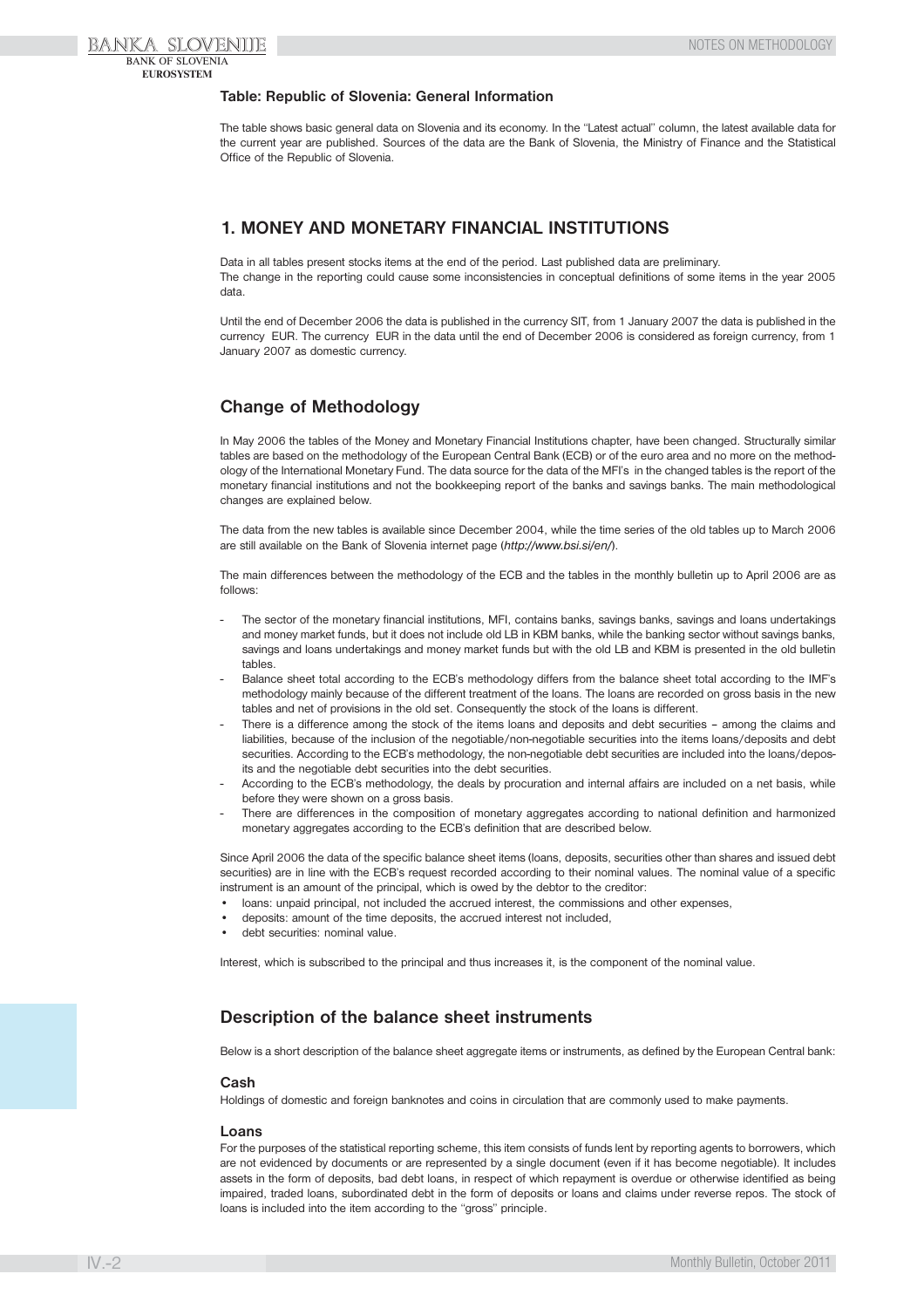#### BANKA SLOVENIJE BANK OF SLOVENIA **EUROSYSTEM**

#### **Securities other than shares**

Holdings of securities other than shares or other equity, which are negotiable and usually traded on secondary markets or can be offset on the market, and which do not grant the holder any ownership rights over the issuing institution. Besides negotiable debt securities this item includes: negotiable loans that have been restructured into a large number of identical documents and that can be traded on secondary markets and subordinated debt in the form of debt securities. The item does not include the accrued interest – which are classified into the item remaining assets, except when the separation is not possible (when the interest is the inseparable part of the market price).

#### **Shares and other equity**

Holdings of securities which represent property rights in corporations or quasi-corporations. These securities generally entitle the holders to a share in the profits of corporations or quasi-corporations and to a share in their own funds in the event of liquidation. Mutual fund shares and money market fund shares/units are included here.

#### **Remaining assets**

This item may also include: financial derivative positions with gross positive market values, non-financial assets (tangible or intangible), accrued interest receivable on loans and securities, the surplus from the deals by procuration, internal affairs.

#### **Deposits**

Amounts owed to creditors by reporting agents, other than those arising from the issue of negotiable debt securities. Deposits also cover loans as liabilities of MFIs, which represent amounts received by MFIs that are not structured in the form of deposits, non-negotiable debt securities issued, liabilities for the loans received and where they are not separately stated also deposits redeemable at notice, repos and traded loans.

#### **Debt securities issued**

Securities other than equity issued by reporting agents, which are negotiable and usually traded on secondary markets or which can be offset on the market, and which do not grant the holder any ownership rights over the issuing institution, and the subordinated debt issued by MFI's in the form of the debt securities. The accrued interest are not included in the stock data, but classified to the remaining liabilities. The amount of debt securities is shown net of own purchase.

#### **Capital and reserves**

This category comprises the amounts arising from the issue of equity capital, including also non-distributed benefits or funds, specific and general provisions against loans, securities and other types of assets. The item is adequately netted for the own shares owned. This item also includes the difference between the revenues and expenditures during the year and the money market fund shares/units issued.

## **Remaining liabilities**

The remaining liabilities consist of accrued interest payable on deposits and debt securities, provisions representing the liabilities vis-ŕ-vis third persons, gross amounts payable in respect of transit items, financial derivative positions. The surplus of the liabilities over claims from the deals by procuration, internal affairs is also included here.

# **Tables**

In May 2006 the tables from 1.1. to 1.8 have been changed and substituted with the new ones, which enables partial continuity of the old time series.

The entry to the euro area (on 1,1.2007) caused a break in the time series of the statistical tables in the Monthly bulletin in cases where the "currency" is an attribute. An expected reclassification of the data between the individual columns in the tables, which keep the same name takes place, for example of the stock of outstanding loans in euros from the time series of "foreign currency" before the introduction to the time series of "domestic currency" after the introduction of euro. To enable easier reconstruction of this change, the shares of the Euro amounts in stocks of the foreign currency on 31.12.2004, 31.12.2005 and 31.12.2006 are published in the Methodological notes for the tables 1.3, 1.4, 1.5 in 1.6, where the reclassification occurred.

*Note 1:* With the publication of April 2011data the corrected time series on Deposit with agreed maturity and Deposit redeemable at notice (Tables 1.2., 1.4., 1.6.) were published for the period January 2009 to May 2010 due to the change on the source of the data.

## **Table 1.1.: Monetary Aggregates**

The table shows stock data at the end of month for monetary aggregates M1, M2 and M3, calculated according to the definition of the European Central Bank.

The main characteristics of monetary aggregates under the ECB's definition:

- Inclusion of liabilities of MFI sectors to EMU non-monetary sectors,
- Exclusion of the monetary neutral sector (the central government has the status of a monetary neutral sector),
- Limited maturity of items included (liabilities of up to 2 years and deposits redeemable at notice of up to 3 months only),
- Equal treatment of the liabilities in domestic and foreign currency,
- Inclusion of the money market fund shares/units into M3.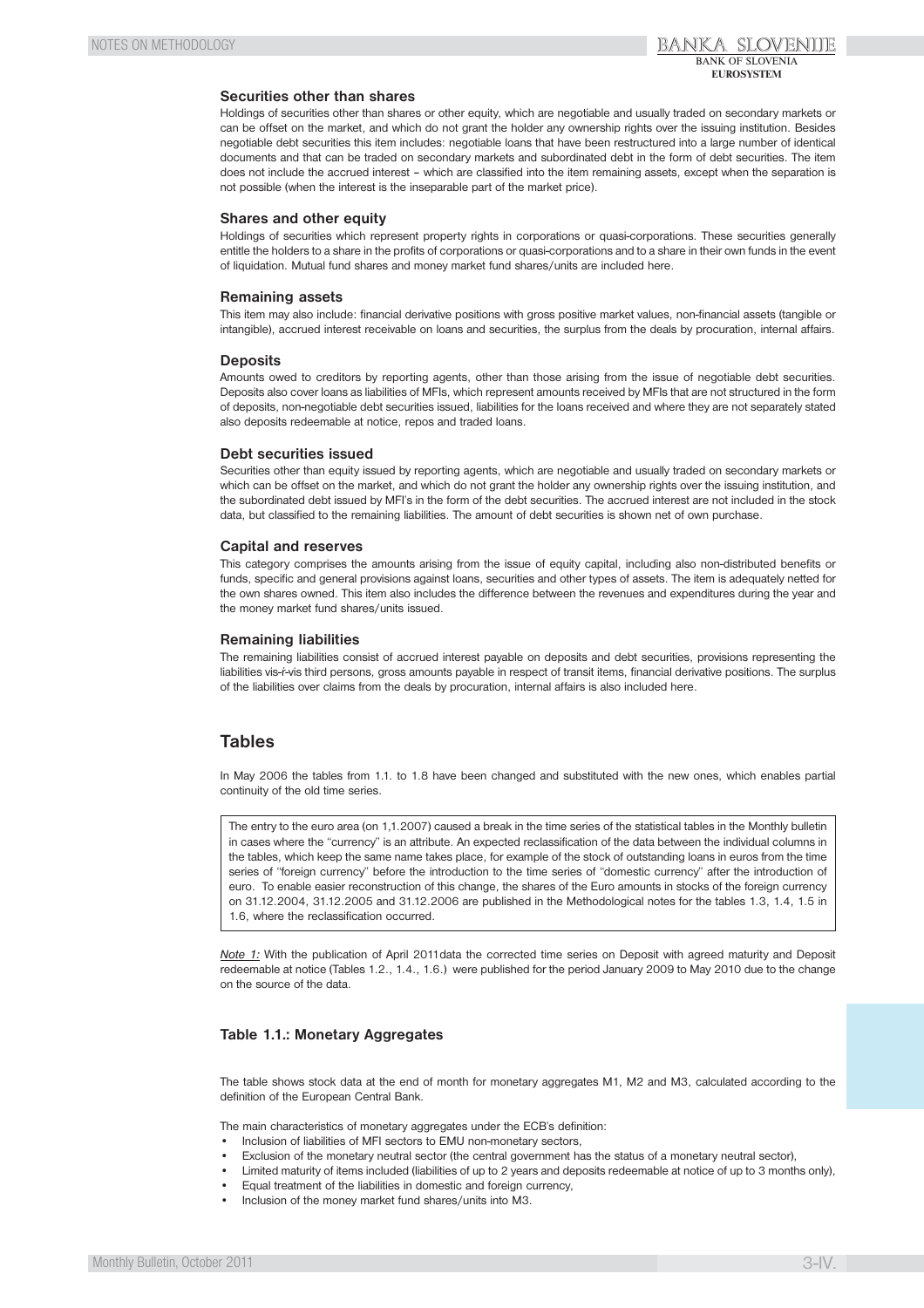Composition of monetary aggregates, as defined by the ECB is:

- M1 contains currency in circulation and overnight deposits,
- M2 includes beside M1 also deposits with agreed maturity of up to 2 years and deposits redeemable at notice of up to 3 months,
- M3 includes M2, repurchase agreements and debt securities with the maturity of up to 2 years and money market fund shares/units.

The table is split into two parts: the first part (before the entry of Slovenia into EMU until the end of December 2006) presents Monetary aggregates of Slovenia and the second part (after the entry of Slovenia into EMU from 1 January 2007 onwards) presents the contribution of Slovenia to monetary aggregates of EMU.

The item 'Currency in circulation' is calculated on the basis of the Capital Share Mechanism (CSM) which foresees the split of the total amount of issued banknotes in the euro area between the different national central banks of the euro area with respect to their share in the capital of the ECB (8% of the total value of the euro area banknotes in circulation is allotted to the ECB). Coins (which are in fact the liability of the central government) are added to the total amount of banknotes. The item 'Cash' held by the MFIs is deducted from the total amount of currency (banknotes and coins).

The contribution of the Slovenia to the euro area monetary aggregates does not represent monetary aggregates of Slovenia. The concept of residency is the one of the euro area. Due to the consolidation within the MFI sector on the level of euro area countries the aggregate M3 could become smaller than M2.

## **Table 1.2.: Consolidated Balance Sheet of the Monetary Financial Institutions**

The table shows the end of the month consolidated balance sheet of Bank of Slovenia and other monetary financial institutions, presented in the tables 1.3. and 1.4. The bilateral claims and liabilities of the sectors S.122 and S.121 are netted out. On the liability side of the balance sheet the liabilities to the central government sector (S.1311) in certain items are excluded and are included in the remaining liabilities.

The item 'Banknotes and coins' is for series after 1 January 2007 calculated on the basis of the Capital Share Mechanism (CSM) which foresees to split of the total amount issued in the euro area between the different National central banks of the euro area with respect to their share in the capital of the ECB (8% of the total value of the euro area banknotes in circulation is allotted to the ECB). Coins (which are in fact the liability of the central government) are added to the total amount of banknotes.

# **Table 1.3.: Balance Sheet of the Bank of Slovenia**

The table shows the Bank of Slovenia's assets and liabilities at the end of month in line with the methodology of the ECB. According to the ECB's methodology the item 'Banknotes and coins' includes the data of coins in circulation (which are in fact the liability of the central government) and excludes the data of issued payment notes, which are included in the remaining assets.

The item 'Banknotes and coins' is for series after 1 January 2007 calculated on the basis of the Capital Share Mechanism (CSM) which foresees to split of the total amount issued in the euro area between the different National central banks of the euro area with respect to their share in the capital of the ECB (8% of the total value of the euro area banknotes in circulation is allotted to the ECB). Coins are added to the total amount of banknotes.

| no. | table | column         | sector | title                                                            | share of euro |            |            |
|-----|-------|----------------|--------|------------------------------------------------------------------|---------------|------------|------------|
|     |       |                |        |                                                                  | 31.12.2004    | 31.12.2005 | 31.12.2006 |
|     | 1.3   | assets/3       |        | Claims on foreign sectors (foreign assets)/ Foreign cash         | 58%           | 48%        | 54%        |
|     | .3    | liabilities/4  |        | Liabilities / Deposits / Domestic sectors / Other MFIs / Foreign | 100%          | 100%       |            |
|     |       |                |        | currency                                                         |               |            |            |
| 3   | 1.3   | liabilities/8  |        | Liabilities / Deposits / Domestic sectors / General government/  | 74%           | 72%        | 82%        |
|     |       |                |        | Foreign currency                                                 |               |            |            |
|     | 1.3.  | liabilities/15 |        | Liabilties/ Securities issued/ Foreign currency                  | 92%           | 89%        | 100%       |

## **Table 1.4.: Balance Sheet of other Monetary Financial Institutions**

The table summarizes data on assets and liabilities of other Monetary Financial Institutions, i.e. banks, savings banks, savings and loans undertakings and money market funds, at the end of the month.

| Detailed survey of assets and liabilities of the monetary financial institutions is in the tables 1.5. and 1.6. |  |
|-----------------------------------------------------------------------------------------------------------------|--|
|-----------------------------------------------------------------------------------------------------------------|--|

| no. | table | column       | sector | title                                                              | share of euro |            |            |
|-----|-------|--------------|--------|--------------------------------------------------------------------|---------------|------------|------------|
|     |       |              |        |                                                                    | 31.12.2004    | 31.12.2005 | 31.12.2006 |
|     | 1.4.  | liabilities/ |        | Liabilities to domestic sectors/ Liabilities to non-MFIs/ Deposits | 88%           | 88%        | 90%        |
|     |       |              |        | I in foreign currency                                              |               |            |            |

# **Table 1.5.: Selected claims of other Monetary Financial Institutions by sectors**

The table shows claims from loans and debt securities of the Other Monetary Financial Institutions (from the table 1.4) broken down by domestic/foreign sectors, type of loans and domestic/foreign currency.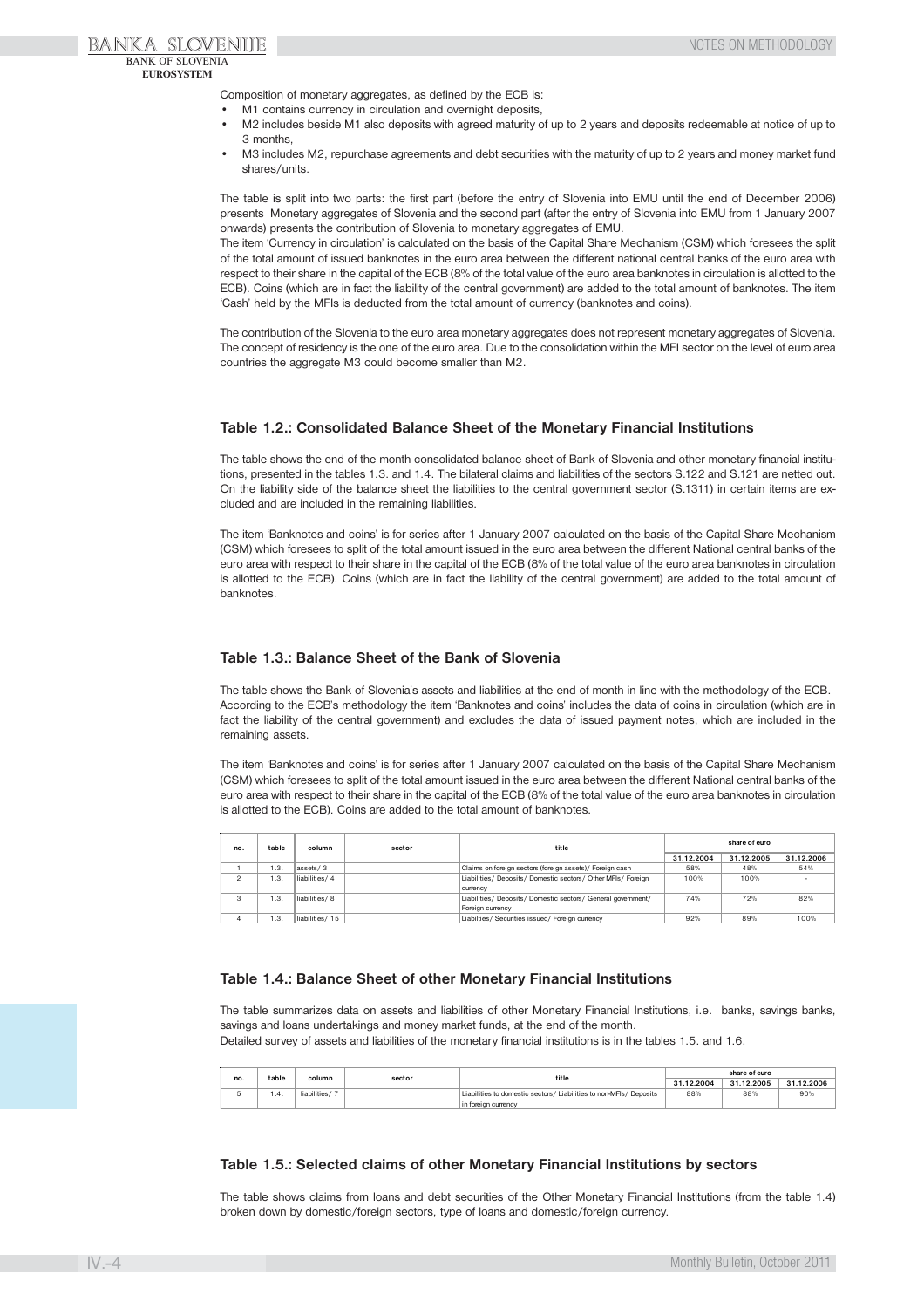## BANKA SLOVENIJE BANK OF SLOVENIA

# **EUROSYSTEM**

|                |       |                  |                        |                                                                                       | share of euro |            |            |
|----------------|-------|------------------|------------------------|---------------------------------------------------------------------------------------|---------------|------------|------------|
| no.            | table | column           | sector                 | title                                                                                 | 31.12.2004    | 31.12.2005 | 31.12.2006 |
| 6              | 1.5.  | $\overline{c}$   | Total                  | Claims on domestic sectors (domestic assets)/ Loans/ By<br>currency/ Foreign currency | 95%           | 94%        | 92%        |
| $\overline{7}$ | 1.5.  | $\overline{7}$   | Total                  | Claims on domestic sectors (domestic assets)/ Debt securities/<br>Foreign currency    | 98%           | 91%        | 100%       |
| 8              | 1.5.  | 11               | Total                  | Claims on foreign sectors (foreign assets)/ Loans/ Foreign<br>currency                | 76%           | 82%        | 79%        |
| 9              | 1.5.  | 13               | Total                  | Claims on foreign sectors (foreign assets)/ Debt securities/<br>Foreign currency      | 84%           | 91%        | 93%        |
| 10             | 1.5.  | $\mathfrak{p}$   | S.121, S.122           | Claims on domestic sectors (domestic assets)/ Loans/ By<br>currency/ Foreign currency | 87%           | 94%        | 91%        |
| 11             | 1.5.  | $\boldsymbol{7}$ | S.121, S.122           | Claims on domestic sectors (domestic assets)/ Debt securities/<br>Foreign currency    | 100%          | 89%        | 100%       |
| 12             | 1.5.  | 11               | S.121, S.122           | Claims on foreign sectors (foreign assets)/ Loans/ Foreign<br>currency                | 74%           | 80%        | 75%        |
| 13             | 1.5.  | 13               | S.121, S.122           | Claims on foreign sectors (foreign assets)/ Debt securities/<br>Foreign currency      | 76%           | 82%        | 94%        |
| 14             | 1.5.  | $\overline{c}$   | S.123, S.124, S.125    | Claims on domestic sectors (domestic assets)/ Loans/ By<br>currency/ Foreign currency | 96%           | 95%        | 97%        |
| 15             | 1.5.  | $\overline{7}$   | S.123, S.124, S.125    | Claims on domestic sectors (domestic assets)/ Debt securities/<br>Foreign currency    | 100%          | 100%       | 100%       |
| 16             | 1.5.  | 11               | S.123, S.124, S.125    | Claims on foreign sectors (foreign assets)/ Loans/ Foreign<br>currency                | 63%           | 58%        | 69%        |
| 17             | 1.5.  | 13               | S.123, S.124, S.125    | Claims on foreign sectors (foreign assets)/ Debt securities/<br>Foreign currency      | 82%           | 100%       | 93%        |
| 18             | 1.5.  | $\overline{2}$   | S.11                   | Claims on domestic sectors (domestic assets)/ Loans/ By<br>currency/ Foreign currency | 95%           | 96%        | 96%        |
| 19             | 1.5.  | $\overline{7}$   | S.11                   | Claims on domestic sectors (domestic assets)/ Debt securities/<br>Foreign currency    | 100%          | 100%       | 100%       |
| 20             | 1.5.  | 11               | S.11                   | Claims on foreign sectors (foreign assets)/ Loans/ Foreign<br>currency                | 86%           | 89%        | 90%        |
| 21             | 1.5.  | 13               | S.11                   | Claims on foreign sectors (foreign assets)/ Debt securities/<br>Foreign currency      | 92%           | 89%        | 96%        |
| 22             | 1.5.  | $\overline{c}$   | S.1311                 | Claims on domestic sectors (domestic assets)/ Loans/ By<br>currency/ Foreign currency | 94%           | 94%        | 92%        |
| 23             | 1.5.  | $\overline{7}$   | S.1311                 | Claims on domestic sectors (domestic assets)/ Debt securities/<br>Foreign currency    | 97%           | 99%        | 100%       |
| 24             | 1.5.  | 11               | S.1311                 | Claims on foreign sectors (foreign assets)/ Loans/ Foreign<br>currency                | 100%          |            | 100%       |
| 25             | 1.5.  | 13               | S.1311                 | Claims on foreign sectors (foreign assets)/ Debt securities/<br>Foreign currency      | 100%          | 100%       | 93%        |
| 26             | 1.5.  | $\overline{c}$   | S.1312, S.1313, S.1314 | Claims on domestic sectors (domestic assets)/ Loans/ By<br>currency/ Foreign currency | 97%           | 90%        | 90%        |
| 27             | 1.5.  | $\overline{7}$   | S.1312, S.1313, S.1314 | Claims on domestic sectors (domestic assets)/ Debt securities/<br>Foreign currency    |               | ÷.         |            |
| 28             | 1.5.  | 11               | S.1312, S.1313, S.1314 | Claims on foreign sectors (foreign assets)/ Loans/ Foreign<br>currency                | 100%          | ٠          | 100%       |
| 29             | 1.5.  | 13               | S.1312, S.1313, S.1314 | Claims on foreign sectors (foreign assets)/ Debt securities/<br>Foreign currency      |               | 100%       |            |
| 30             | 1.5.  | $\overline{c}$   | S.14, S.15             | Claims on domestic sectors (domestic assets)/ Loans/ By<br>currency/ Foreign currency | 94%           | 85%        | 78%        |
| 31             | 1.5.  | $\overline{7}$   | S.14, S.15             | Claims on domestic sectors (domestic assets)/ Debt securities/<br>Foreign currency    |               | ٠          |            |
| 32             | 1.5.  | 11               | S.14, S.15             | Claims on foreign sectors (foreign assets)/ Loans/ Foreign<br>currency                | 100%          | 100%       | 92%        |
| 33             | 1.5.  | 13               | S.14, S.15             | Claims on foreign sectors (foreign assets)/ Debt securities/<br>Foreign currency      |               |            |            |

# **Table 1.6.: Selected liabilities of other Monetary Financial Institutions by sectors**

The table shows liabilities from deposits and securities of the Other Monetary Financial Institutions (from the table 1.4) broken down by domestic/foreign sectors, type of deposits and domestic/foreign currency.

| no. | table | title<br>column<br>sector |              | share of euro                                                       |            |            |            |
|-----|-------|---------------------------|--------------|---------------------------------------------------------------------|------------|------------|------------|
|     |       |                           |              |                                                                     | 31.12.2004 | 31.12.2005 | 31.12.2006 |
| 34  | 1.6.  | 5                         | Total        | Liabilities to domestic sectors / Deposits/ Foreign currency/       | 85%        | 86%        | 87%        |
|     |       |                           |              | Ovemight                                                            |            |            |            |
| 35  | 1.6.  | 6                         | Total        | Liabilities to domestic sectors / Deposits/ Foreign currency/ With  | 88%        | 89%        | 90%        |
|     |       |                           |              | agreed maturity/ Short-term                                         |            |            |            |
| 36  | 1.6.  | $\overline{7}$            | Total        | Liabilities to domestic sectors / Deposits/ Foreign currency/ With  | 94%        | 94%        | 95%        |
|     |       |                           |              | agreed maturity/ Long-term                                          |            |            |            |
| 37  | 1.6.  | 8                         | Total        | Liabilities to domestic sectors / Deposits/ Foreign currency/       | 91%        | 94%        | 88%        |
|     |       |                           |              | Redeeemable at notice                                               |            |            |            |
| 38  | 1.6.  | 10                        | Total        | Liabilities to domestic sectors / Debt securities issued/ Foreign   | 100%       | 100%       | 100%       |
|     |       |                           |              | currency                                                            |            |            |            |
| 39  | 1.6.  | 16                        | Total        | Liabilities to foreign sectors / Deposits/ Foreign currency/        | 73%        | 73%        | 78%        |
|     |       |                           |              | Ovemight                                                            |            |            |            |
| 40  | 1.6.  | 17                        | Total        | Liabilities to foreign sectors / Deposits/ Foreign currency/ With   | 89%        | 93%        | 93%        |
|     |       |                           |              | agreed maturity/ Short-term                                         |            |            |            |
| 41  | 1.6.  | 18                        | Total        | Liabilities to foreign sectors / Deposits/ Foreign currency/ With   | 96%        | 95%        | 93%        |
|     |       |                           |              | agreed maturity/ Long-term                                          |            |            |            |
| 42  | 1.6.  | 19                        | Total        | Liabilities to foreign sectors / Deposits/ Foreign currency/        | 97%        | 99%        | 71%        |
|     |       |                           |              | Redeeemable at notice                                               |            |            |            |
| 43  | 1.6.  | 21                        | Total        | Liabilities to foreign sectors / Debt securities issued/ Foreign    | 100%       | 100%       | 100%       |
|     |       |                           |              | currency                                                            |            |            |            |
| 44  | 1.6.  | 5                         | S.121, S.122 | Liabilities to domestic sectors / Deposits/ Foreign currency/       | 62%        | 77%        | 78%        |
|     |       |                           |              | Ovemiaht                                                            |            |            |            |
| 45  | 1.6.  | 6                         | S.121.S.122  | Liabilities to domestic sectors / Deposits / Foreign currency/ With | 86%        | 94%        | 79%        |
|     |       |                           |              | agreed maturity/ Short-term                                         |            |            |            |
| 46  | 1.6.  | $\overline{7}$            | S.121.S.122  | Liabilities to domestic sectors / Deposits/ Foreign currency/ With  | 93%        | 95%        | 96%        |
|     |       |                           |              | agreed maturity/ Long-term                                          |            |            |            |
| 47  | 1.6.  | 8                         | S.121. S.122 | Liabilities to domestic sectors / Deposits/ Foreign currency/       | 100%       | ٠          | ٠          |
|     |       |                           |              | Redeeemable at notice                                               |            |            |            |
| 48  | 1.6.  | 10                        | S.121, S.122 | Liabilities to domestic sectors / Debt securities issued/ Foreign   | 100%       | 100%       | 100%       |
|     |       |                           |              | currency                                                            |            |            |            |
| 49  | 1.6.  | 16                        | S.121, S.122 | Liabilities to foreign sectors / Deposits/ Foreign currency/        | 65%        | 73%        | 79%        |
|     |       |                           |              | Ovemight                                                            |            |            |            |
| 50  | 1.6.  | 17                        | S.121, S.122 | Liabilities to foreign sectors / Deposits/ Foreign currency/ With   | 96%        | 94%        | 94%        |
|     |       |                           |              | agreed maturity/ Short-term                                         |            |            |            |
| 51  | 1.6.  | 18                        | S.121, S.122 | Liabilities to foreign sectors / Deposits/ Foreign currency/ With   | 98%        | 96%        | 93%        |
|     |       |                           |              | agreed maturity/ Long-term                                          |            |            |            |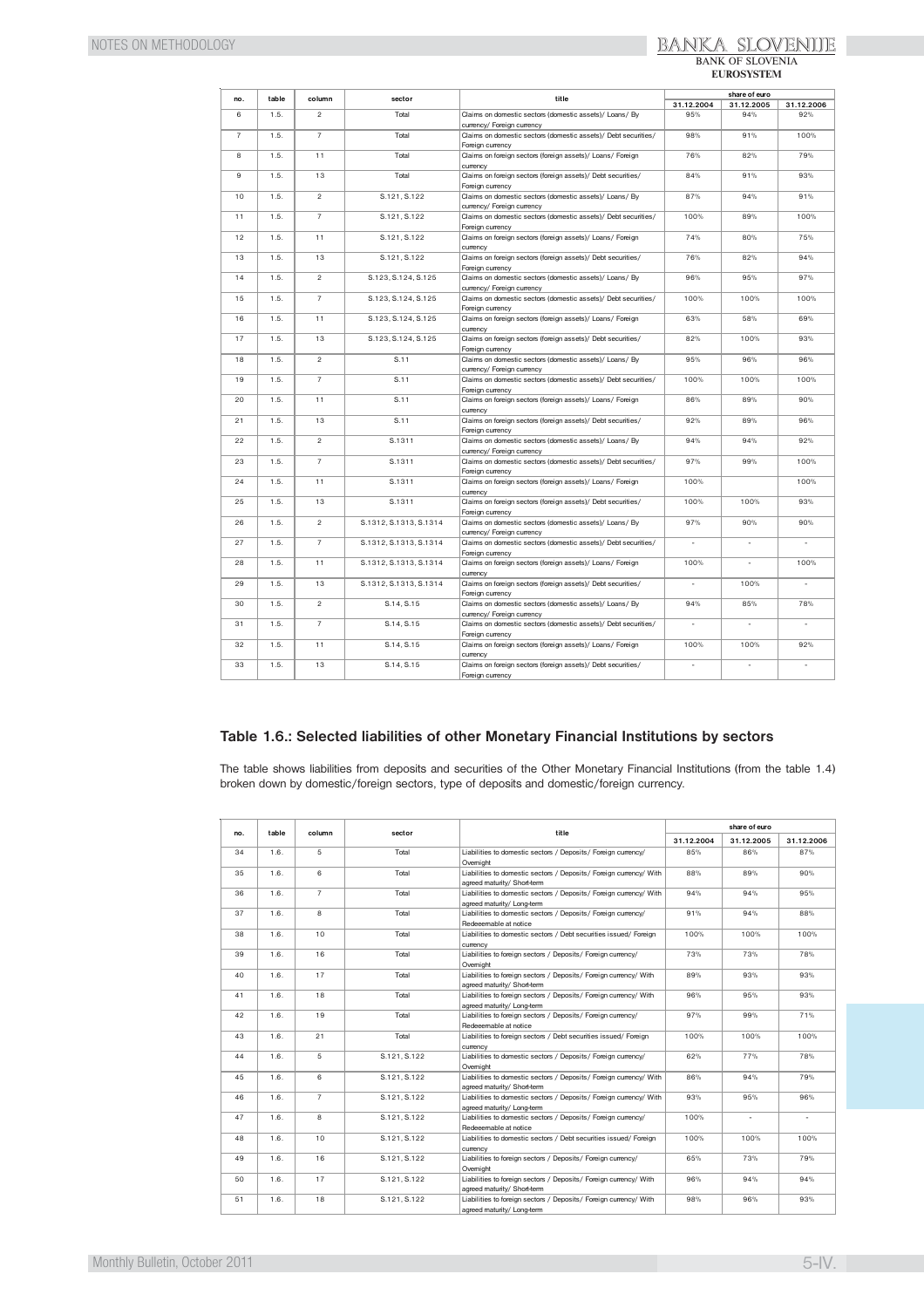#### BANK OF SLOVENIA **EUROSYSTEM**

|     |       |                           |                        |                                                                                                   | share of euro            |                          |                              |
|-----|-------|---------------------------|------------------------|---------------------------------------------------------------------------------------------------|--------------------------|--------------------------|------------------------------|
| no. | table | column                    | sector                 | title                                                                                             | 31.12.2004               | 31.12.2005               | 31.12.2006                   |
| 52  | 1.6.  | 19                        | S.121, S.122           | Liabilities to foreign sectors / Deposits/ Foreign currency/<br>Redeeemable at notice             | ×,                       | 100%                     |                              |
| 53  | 1.6.  | 21                        | S.121, S.122           | Liabilities to foreign sectors / Debt securities issued/ Foreign<br>currency                      | 100%                     | 100%                     | 100%                         |
| 54  | 1.6.  | 5                         | S.123, S.124, S.125    | Liabilities to domestic sectors / Deposits/ Foreign currency/<br>Ovemight                         | 91%                      | 74%                      | 72%                          |
| 55  | 1.6.  | 6                         | S.123, S.124, S.125    | Liabilities to domestic sectors / Deposits/ Foreign currency/ With<br>agreed maturity/ Short-term | 82%                      | 93%                      | 93%                          |
| 56  | 1.6.  | $\overline{7}$            | S.123, S.124, S.125    | Liabilities to domestic sectors / Deposits/ Foreign currency/ With<br>agreed maturity/ Long-term  | 97%                      | 98%                      | 99%                          |
| 57  | 1.6.  | 8                         | S.123, S.124, S.125    | Liabilities to domestic sectors / Deposits/ Foreign currency/<br>Redeeemable at notice            | 100%                     | 100%                     | 100%                         |
| 58  | 1.6.  | 10                        | S.123, S.124, S.125    | Liabilities to domestic sectors / Debt securities issued/ Foreign<br>currency                     | 100%                     | 100%                     | 100%                         |
| 59  | 1.6.  | 16                        | S.123, S.124, S.125    | Liabilities to foreign sectors / Deposits/ Foreign currency/<br>Ovemight                          | 100%                     | 20%                      | 99%                          |
| 60  | 1.6.  | 17                        | S.123, S.124, S.125    | Liabilities to foreign sectors / Deposits/ Foreign currency/ With<br>agreed maturity/ Short-term  | 100%                     | ÷                        | 100%                         |
| 61  | 1.6.  | 18                        | S.123, S.124, S.125    | Liabilities to foreign sectors / Deposits/ Foreign currency/ With<br>agreed maturity/ Long-term   | 24%                      | $O\%$                    | $O\%$                        |
| 62  | 1.6.  | 19                        | S.123, S.124, S.125    | Liabilities to foreign sectors / Deposits/ Foreign currency/                                      | ä,                       | $O\%$                    | 0%                           |
| 63  | 1.6.  | 21                        | S.123, S.124, S.125    | Redeeemable at notice<br>Liabilities to foreign sectors / Debt securities issued/ Foreign         |                          | ÷,                       | 100%                         |
| 64  | 1.6.  | 5                         | S.11                   | currency<br>Liabilities to domestic sectors / Deposits/ Foreign currency/                         | 84%                      | 85%                      | 84%                          |
| 65  | 1.6.  | 6                         | S.11                   | Ovemight<br>Liabilities to domestic sectors / Deposits/ Foreign currency/ With                    | 81%                      | 85%                      | 89%                          |
| 66  | 1.6.  | $\overline{7}$            | S.11                   | agreed maturity/ Short-term<br>Liabilities to domestic sectors / Deposits/ Foreign currency/ With | 99%                      | 100%                     | 99%                          |
| 67  | 1.6.  | 8                         | S.11                   | agreed maturity/ Long-term<br>Liabilities to domestic sectors / Deposits/ Foreign currency/       | 74%                      | 98%                      | 69%                          |
| 68  | 1.6.  | 10                        | S.11                   | Redeeemable at notice<br>Liabilities to domestic sectors / Debt securities issued/ Foreign        | 100%                     | 99%                      | 100%                         |
| 69  | 1.6.  | 16                        | S.11                   | currency<br>Liabilities to foreign sectors / Deposits/ Foreign currency/                          | 85%                      | 78%                      | 79%                          |
| 70  | 1.6.  | 17                        | S.11                   | Overnight<br>Liabilities to foreign sectors / Deposits/ Foreign currency/ With                    | 70%                      | 53%                      | 89%                          |
| 71  | 1.6.  | 18                        | S.11                   | agreed maturity/ Short-term<br>Liabilities to foreign sectors / Deposits/ Foreign currency/ With  | 86%                      | 20%                      | 82%                          |
| 72  | 1.6.  | 19                        | S.11                   | agreed maturity/ Long-term<br>Liabilities to foreign sectors / Deposits/ Foreign currency/        | 100%                     | 99%                      | 80%                          |
| 73  | 1.6.  | 21                        | S.11                   | Redeeemable at notice                                                                             | ÷,                       |                          |                              |
|     |       |                           |                        | Liabilities to foreign sectors / Debt securities issued/ Foreign<br>currency                      |                          |                          |                              |
| 74  | 1.6.  | $\mathbf 5$               | S.1311                 | Liabilities to domestic sectors / Deposits / Foreign currency/<br>Ovemight                        | 91%                      | 91%                      | 96%                          |
| 75  | 1.6.  | 6                         | S.1311                 | Liabilities to domestic sectors / Deposits/ Foreign currency/ With<br>agreed maturity/ Short-term | 100%                     | 100%                     | 100%                         |
| 76  | 1.6.  | $\overline{\mathfrak{c}}$ | S.1311                 | Liabilities to domestic sectors / Deposits/ Foreign currency/ With<br>agreed maturity/ Long-term  | 49%                      | 55%                      | 100%                         |
| 77  | 1.6.  | 8                         | S.1311                 | Liabilities to domestic sectors / Deposits/ Foreign currency/<br>Redeeemable at notice            | 100%                     | 100%                     | 100%                         |
| 78  | 1.6.  | 10                        | S.1311                 | Liabilities to domestic sectors / Debt securities issued/ Foreign<br>currency                     | 100%                     | 100%                     | 100%                         |
| 79  | 1.6.  | 16                        | S.1311                 | Liabilities to foreign sectors / Deposits/ Foreign currency/<br>Overnight                         | 52%                      | 33%                      | 69%                          |
| 80  | 1.6.  | 17                        | S.1311                 | Liabilities to foreign sectors / Deposits/ Foreign currency/ With<br>agreed maturity/ Short-term  | $\overline{\phantom{a}}$ | ×,                       |                              |
| 81  | 1.6.  | 18                        | S.1311                 | Liabilities to foreign sectors / Deposits/ Foreign currency/ With<br>agreed maturity/ Long-term   | 53%                      | 51%                      | 61%                          |
| 82  | 1.6.  | 19                        | S.1311                 | Liabilities to foreign sectors / Deposits/ Foreign currency/<br>Redeeemable at notice             | ×,                       | ×,                       | ٠                            |
| 83  | 1.6.  | 21                        | S.1311                 | Liabilities to foreign sectors / Debt securities issued/ Foreign<br>currency                      | 100%                     | ä,                       |                              |
| 84  | 1.6.  | 5                         | S.1312, S.1313, S.1314 | Liabilities to domestic sectors / Deposits/ Foreign currency/<br>Overnight                        | 48%                      | 69%                      | 98%                          |
| 85  | 1.6.  | 6                         | S.1312, S.1313, S.1314 | Liabilities to domestic sectors / Deposits/ Foreign currency/ With<br>agreed maturity/ Short-term | 59%                      | 35%                      | 37%                          |
| 86  | 1.6.  | $\overline{7}$            | S.1312, S.1313, S.1314 | Liabilities to domestic sectors / Deposits/ Foreign currency/ With                                | 100%                     | 100%                     | 100%                         |
| 87  | 1.6.  | 8                         | S.1312, S.1313, S.1314 | agreed maturity/ Long-term<br>Liabilities to domestic sectors / Deposits/ Foreign currency/       | ä,                       | $O\%$                    | ÷.                           |
| 88  | 1.6.  | 10                        | S.1312, S.1313, S.1314 | Redeeemable at notice<br>Liabilities to domestic sectors / Debt securities issued/ Foreign        |                          | 100%                     | 100%                         |
| 89  | 1.6.  | 16                        | S.1312, S.1313, S.1314 | currency<br>Liabilities to foreign sectors / Deposits/ Foreign currency/                          | $\bar{a}$                | ÷,                       |                              |
| 90  | 1.6.  | 17                        | S.1312, S.1313, S.1314 | Overnight<br>Liabilities to foreign sectors / Deposits/ Foreign currency/ With                    |                          |                          |                              |
| 91  | 1.6.  | 18                        | S.1312, S.1313, S.1314 | agreed maturity/ Short-term<br>Liabilities to foreign sectors / Deposits/ Foreign currency/ With  | ÷,                       | ÷                        | $\qquad \qquad \blacksquare$ |
| 92  | 1.6.  | 19                        | S.1312, S.1313, S.1314 | agreed maturity/ Long-term<br>Liabilities to foreign sectors / Deposits/ Foreign currency/        | ä,                       | ä,                       | ä,                           |
| 93  | 1.6.  | 21                        | S.1312, S.1313, S.1314 | Redeeemable at notice<br>Liabilities to foreign sectors / Debt securities issued/ Foreign         | ÷,                       | $\overline{\phantom{a}}$ | ÷.                           |
| 94  | 1.6.  | 5                         | S.14, S.15             | currency<br>Liabilities to domestic sectors / Deposits/ Foreign currency/                         | 86%                      | 86%                      | 88%                          |
| 95  | 1.6.  | 6                         | S.14, S.15             | Overnight<br>Liabilities to domestic sectors / Deposits/ Foreign currency/ With                   | 89%                      | 89%                      | 90%                          |
| 96  | 1.6.  | $\overline{\mathfrak{c}}$ | S.14, S.15             | agreed maturity/ Short-term<br>Liabilities to domestic sectors / Deposits/ Foreign currency/ With | 91%                      | 90%                      | 90%                          |
| 97  | 1.6.  | 8                         | S.14, S.15             | agreed maturity/ Long-term<br>Liabilities to domestic sectors / Deposits/ Foreign currency/       | 93%                      | 93%                      | 93%                          |
| 98  | 1.6.  | 10                        | S.14, S.15             | Redeeemable at notice<br>Liabilities to domestic sectors / Debt securities issued/ Foreign        | 100%                     | 100%                     | 100%                         |
| 99  | 1.6.  | 16                        | S.14, S.15             | currency<br>Liabilities to foreign sectors / Deposits/ Foreign currency/                          | 71%                      | 72%                      | 78%                          |
| 100 | 1.6.  | 17                        | S.14, S.15             | Overnight<br>Liabilities to foreign sectors / Deposits/ Foreign currency/ With                    | 63%                      | 78%                      | 82%                          |
| 101 | 1.6.  | 18                        | S.14, S.15             | agreed maturity/ Short-term<br>Liabilities to foreign sectors / Deposits/ Foreign currency/ With  | 84%                      | 76%                      | 76%                          |
|     |       |                           |                        | agreed maturity/ Long-term                                                                        |                          |                          |                              |
| 102 | 1.6.  | 19                        | S.14, S.15             | Liabilities to foreign sectors / Deposits/ Foreign currency/<br>Redeeemable at notice             | 94%                      | 100%                     | 100%                         |
| 103 | 1.6.  | 21                        | S.14, S.15             | Liabilities to foreign sectors / Debt securities issued/ Foreign<br>currency                      | 100%                     | 100%                     | 100%                         |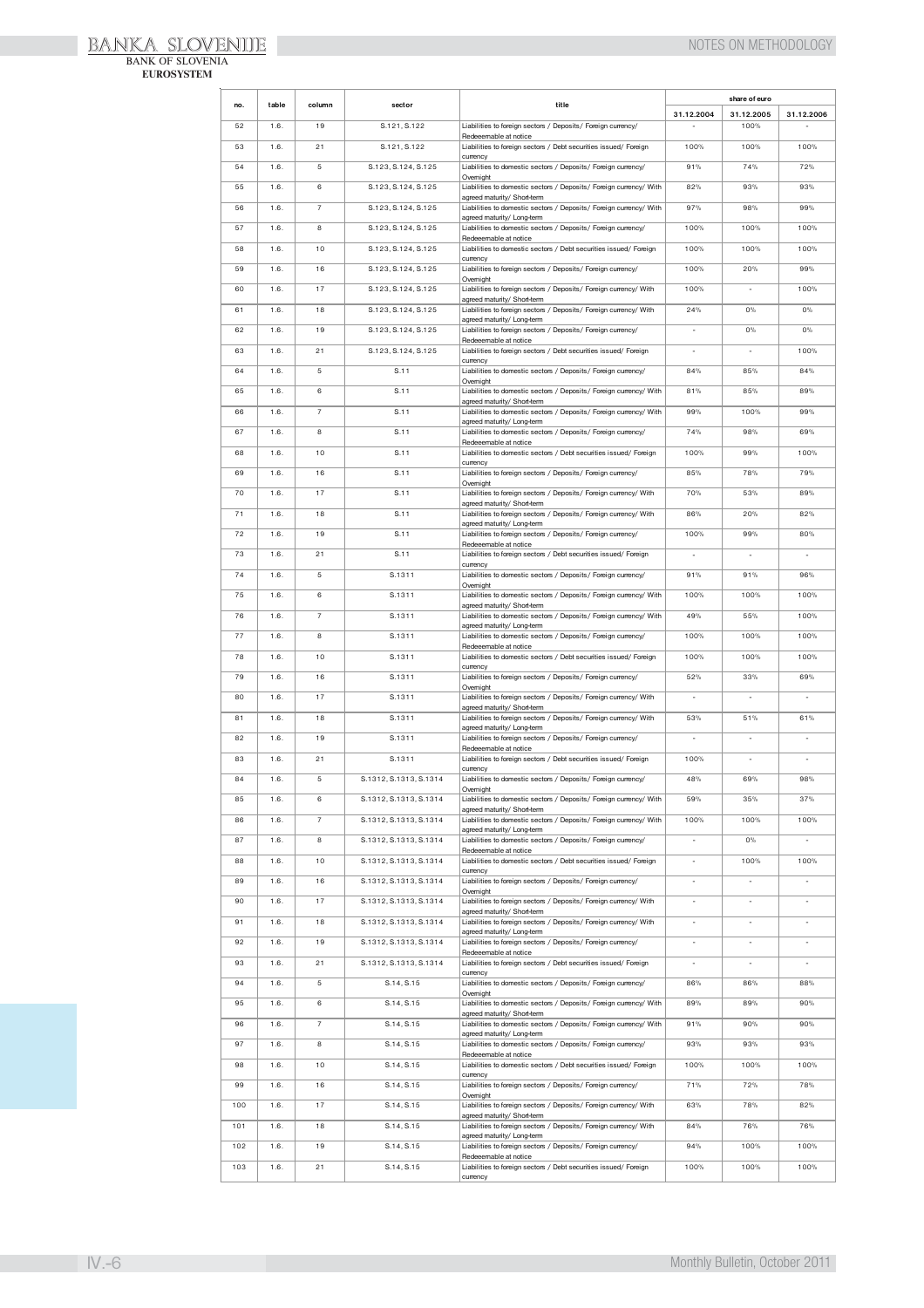## **Table 1.7.: Balance sheet of the Bank of Slovenia – by instruments**

The table shows the data of the balance sheet of the Bank of Slovenia, split by instruments of the monetary policy. The table is composed according to accounting rules of the ECB an differs from the table 1.3. Balance Sheet of the Bank of Slovenia, which is composed according to the statistical methodology of the ECB.

### **Table 1.8.: Investment funds**

#### **General**

Methodology of investment fund statistics in Slovenia is based on Regulation (EC) No 958/2007 of the ECB of 27 July 2007 concerning statistics on the assets and liabilities of investment funds and Guideline of the ECB of 1 August 2007 on monetary, financial institutions and markets statistics (recast). Time series in tables are available from December 2008 on, when the new reporting of investment funds was introduced. The data is revised when publishing data for the next period.

*Note 1:* Financial sectors comprise Bank of Slovenia, other monetary financial institutions (banks, saving banks and monetary funds) and other financial institutions (other financial intermediaries, except insurance corporation and pension funds, financial auxiliaries and insurance corporations and pension funds).

*Note 2:* Non-financial sectors are formed by non-financial corporations, general government, households and non-profit institutions serving households.

*Note 3:* Monetary funds are included in the sector of other monetary financial institutions and not in the other financial intermediaries, where investment funds are classified.

#### **Deposit**

This item consists of transferable deposits (sight deposits) and other deposits. Other deposits are deposits, which cannot be used for payments and cannot be exchanged for transferable deposits without significant constraints or extra costs. They comprise deposits with agreed maturity, certificates of deposits, which are non-tradable or whose tradability, although theoretically possible, is very limited and other non-transferable deposits.

#### **Debt securities**

Debt securities are short-term or long-term.

Short-term ones include all instruments of monetary market with original maturity of one year or less.

Long-term debt securities are securities with original maturity of more than one year and include bonds, instruments of monetary market with original maturity of more than one year and other debt securities.

Interest-bearing securities are shown including interests. In case interests cannot be included with debt securities, they are shown separately under the item other assets.

#### **Shares and other equity**

The item includes shares and units/shares of investment fund.

Shares are financial assets, which represent the right of ownership to the joint-stock companies. These financial assets usually give the owners the right to certain share in profit of the joint-stock companies and to certain share in their net assets when winding up.

Units/shares of investment fund include units or shares of open-end and closed-end investment funds.

#### **Other assets**

Under this item the claims on sold or mature investment, claims on Asset Management Company and trustee, interest and dividend claims, claims on securities' obligations, other corporate claims, accruals and prepaid expenditure are reported. Accruals and prepaid expenditure include deferred expenses or costs, short-term accrued revenues and also deferred interests.

Financial derivatives are either financial assets or financial liabilities; in balance sheet they are recorded as unnetted.

#### **Loans**

The item includes loans borrowed, covering loans, repurchase agreements and other forms of loan as techniques and tools for managing the investments of investment funds.

#### **Investment fund shares/units**

Investment fund shares/units represent total liability to shareholders or investors of investment fund.

#### **Other liabilities**

The item other liabilities include corporate liabilities of investment fund, namely liabilities from financial instruments' purchase, management liabilities, tax liabilities, liabilities of distribution of profits or other payments to holders of units or shareholders, other corporate liabilities, accruals and income collected in advance and financial derivatives. Accruals and income collected in advance include accrued costs or accrued charges and prepaid income. Under this item

deferred interests are also reported.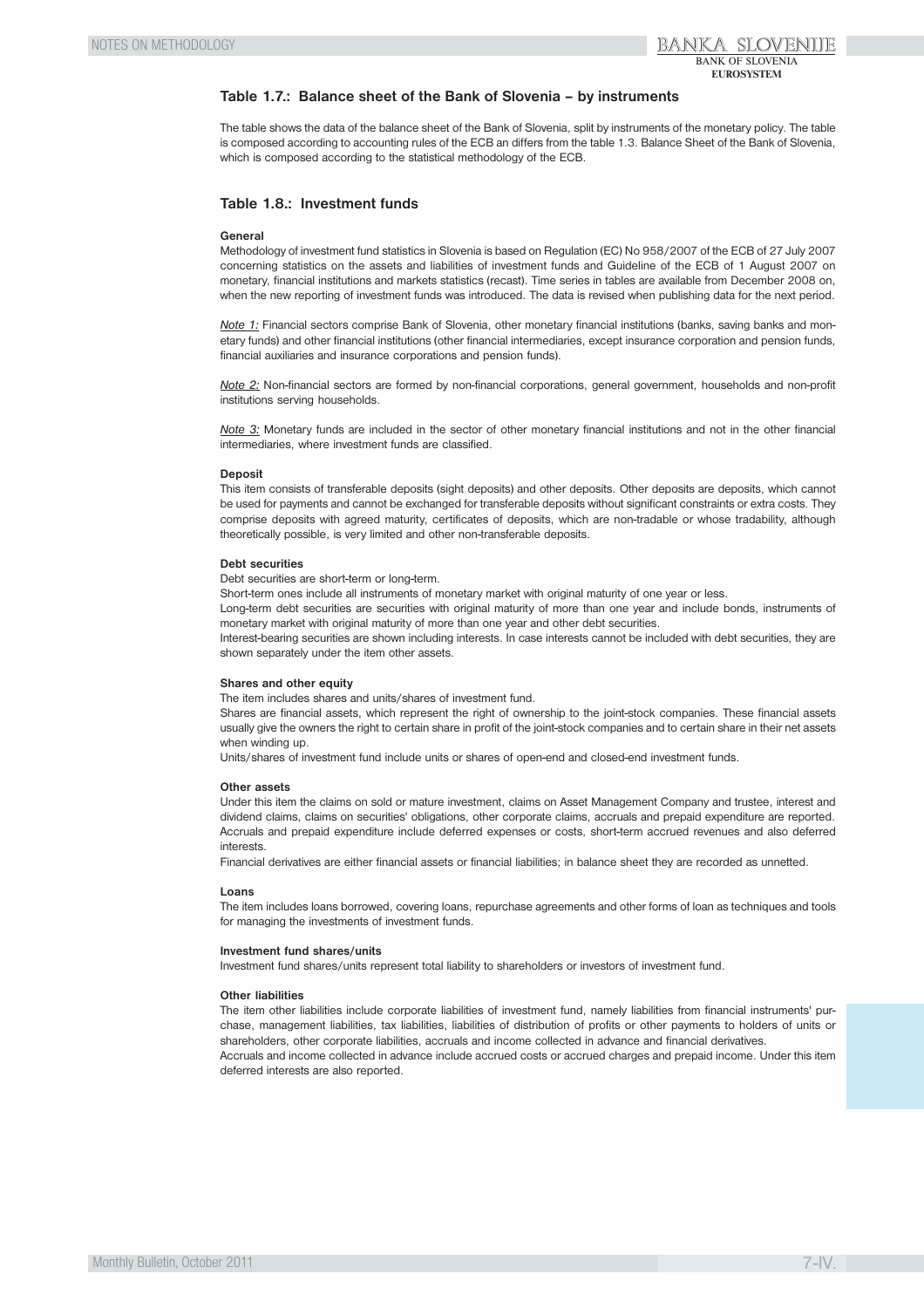# **2. FINANCIAL MARKETS AND PAYMENT SYSTEMS**

# **Interest rates (tables 2.1–2.4)**

## **Table 2.1: Bank of Slovenia Interest Rates**

*Lombard loan*: Within the framework of a standing Lombard facility, the Bank of Slovenia provides one-day Lombard loans to banks and savings banks with securities used as collateral. The pledged securities should amount to 110% of the amount of the Lombard loan.

The *repo interest rate* for the temporary purchase of treasury bills and tolar and foreign currency bills of the Bank of Slovenia with obligatory repurchase in seven days was the weighted arithmetic average of daily repo interest rates until March 2004 (effective interest rate). The new seven-day repo was introduced in March 2004; it is offered on a closed basis. The interest rate given is the latest valid interest rate.

*Interest rate on banks' obligatory reserves*: 1 percent per year since October 1991.

*The overnight-deposit interest rate* is an interest rate applying to deposits placed by banks and savings banks on an overnight term with the Bank of Slovenia.

*Long-term deposit* at the Bank of Slovenia was established in July 2004. The variable interest rate is defined once every two months for the next two-month period. It refers to the interest rate for 60-day tolar bills valid at the time of quotation, increased by 0.2 percentage points.

*Tolar bills* are registered securities subscribed by banks and savings banks with a maturity of 60 or 270 days. Sixty-day bills are offered on a permanent basis; 270-day bills were sold by auction until February 2004, and since then have been offered on a closed basis. Interest rates for tolar bills are given nominally; in the case of auctions they are effective rates. Offers of 270-tolar bills have been frozen since November 2004.

*Foreign currency bills* are transferable registered securities not issued in series. They are offered on a permanent basis and can be purchased by banks (or by other legal persons through banks until 3 May 2000). They are sold for euros (or German marks until February 1999, or U.S. dollars until June 2006) at a discount with maturities of two to four months.

*A penalty rate* is generally employed in cases of overdue payments. The penalty rate has been determined by the Law on the Legal Penalty Rate since 28 June 2003.

*Interest rates* for a certain type of instrument in the table are those last valid in a period (except in the case of effective interest rates). The annual averages of interest rates are computed as simple arithmetic averages of monthly data, if such data are available.

## **Table 2.2: Interbank Money Market Rates and Indexation Clause**

#### **Interbank market**

#### SIONIA/SITIBOR

Until 31 December 2006, the figures are annual nominal interest rates for unsecured Slovenian tolar deposits on the Slovenian interbank market. The interest rate for overnight deposits (SIONIA) is the weighted average interest rate for overnight deposits.

SITIBOR is the rate at which Slovenian interbank term deposits are offered by one prime bank to another prime bank.

SIONIA and SITIBOR were valid from 14 July 2003 to 31 December 2006. Break of series in January 2007.

#### EONIA/EURIBOR

Eonia® (Euro OverNight Index Average) is the effective overnight reference rate for the euro. It is computed as a weighted average of all overnight unsecured lending transactions undertaken in the interbank market, initiated within the euro area by the contributing banks.

The Euro Interbank Offered Rate – "Euribor®" – is the money market reference rate for the euro. It is sponsored by the European Banking Federation, which represents the interests of 4,500 banks in 24 Member States of the European Union and Iceland, Norway and Switzerland, as well as the Financial Markets Association. Euribor® is the rate at which euro interbank term deposits are being offered within the EMU zone by one prime bank to another **Indexation clauses**

#### **TOM**

The tolar indexation clause (TOM) is an annual interest rate calculated by the Statistical Office of the Republic of Slovenia and used for preserving the value of financial liabilities and assets in domestic currency.

TOM (monthly): since 5 August 1995, the average of the previous 3 months' inflation. (Until June 1995, indexation was based on the so-called R, which was equal to the previous month's inflation rate; from 1 June to 4 August 1995, indexation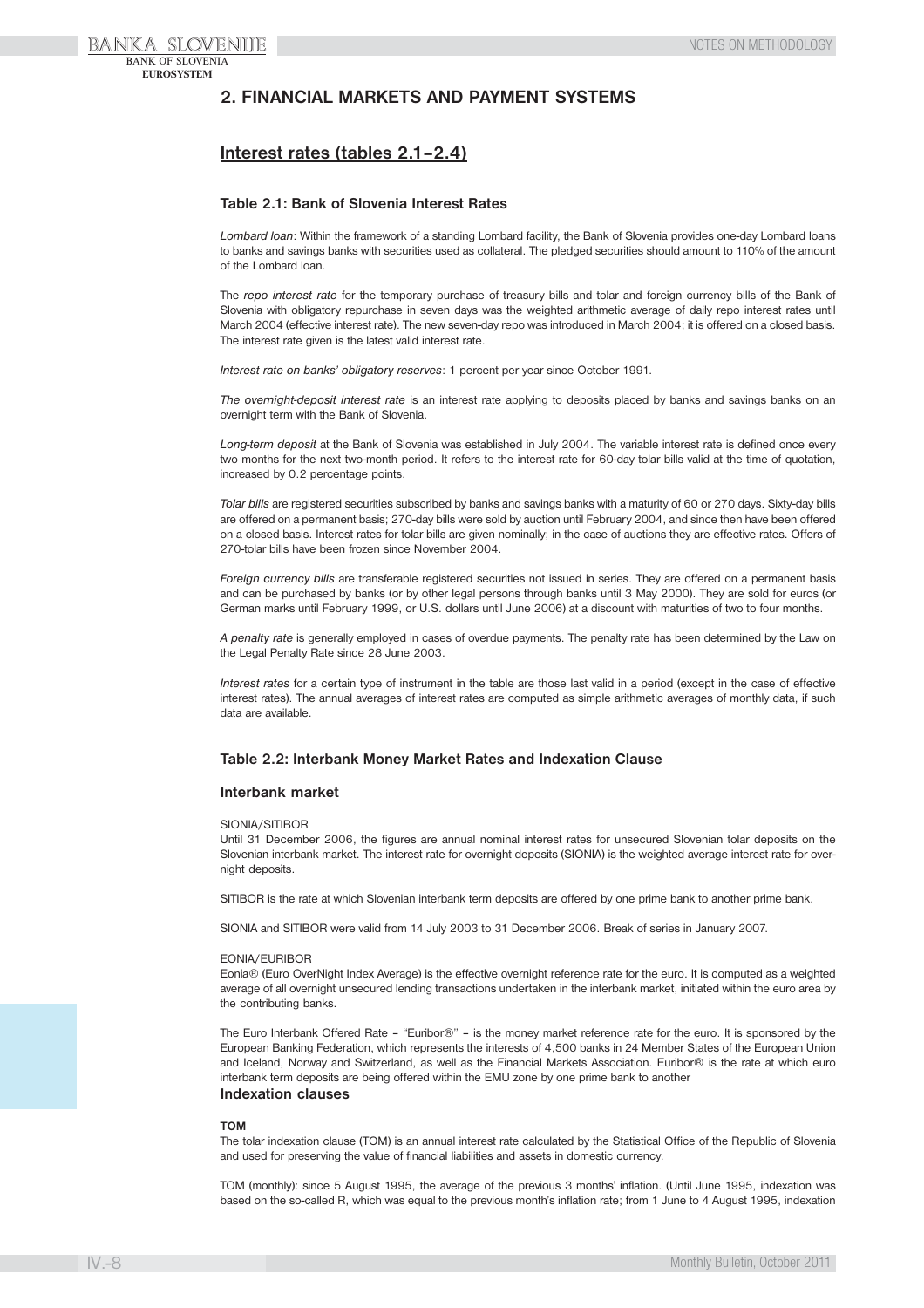was based on the average of the previous 3 months' inflation.) From February 1996, 4 months; from December 1996, 6 months; and from May 1997, 12 months. Financial liabilities and assets in domestic currency with maturity less than 1 year have not been revalued since July 2002.

#### **Foreign exchange indexation clause USD and CHF**

The monthly rate is the growth rate of the end-of-month exchange rate for USD and CHF.

The annual rate is computed from the monthly rate on the conform basis, taking into account the actual number of days in the month and the year.

#### **Table 2.3: European Central Bank Interest Rates**

Counterparties can use the **deposit facility** to make overnight deposits with the NCBs. The interest rate on the deposit facility normally provides a floor for the overnight market interest rate.

**Main refinancing operations** are regular liquidity-providing reverse transactions with a frequency and maturity of one week. They are executed by the NCBs on the basis of standard tenders and according to a pre-specified calendar. The main refinancing operations play a pivotal role in fulfilling the aims of the Eurosystem's open market operations and provide the bulk of refinancing to the financial sector.

Counterparties can use the **marginal lending facility** to obtain overnight liquidity from NCBs against eligible assets. The interest rate on the marginal lending facility normally provides a ceiling for the overnight market interest rate.

#### **Table 2.3.1.: Harmonised long-term interest rates for convergence assessment purposes**

The long-term interest rate statistics refer to the monthly average interest rates for long-term government bonds issued by the central government, quoted as percentages per annum.

The fourth Maastricht criterion is based on the level of long-term interest rates. Article 4 of the Protocol on the convergence criteria, as referred to in Article 121 of the Treaty, states that compliance with the fourth convergence criterion "shall mean that, observed over a period of one year before the examination, a Member State has had an average nominal long-term interest rate that does not exceed by more than 2 percentage points that of, at most, the three best performing Member States in terms of price stability. Interest rates shall be measured on the basis of long-term government bonds or comparable securities, taking into account differences in national definitions."

The European Central Bank and the European Commission have, together with the national central banks, identified the representative debt securities that can be used to measure long-term nominal interest rates and, if necessary, alternative long-term interest rate indicators where suitable government bonds are not available

Data until December 2006 refer to the yield to maturity on a reference long-term general government bond, issued in Slovenian tolars and with a nominal interest rate. Since 1.1.2007 the data show the yield to maturity on a basket of long-term general government bonds, issued in euro and with a nominal interest rate.

Until 2003 a yield to maturity on a primary market is presented, and afterwards a yield to maturity on a secondary market.

# **2.4: Monetary Financial Institutions Interest Rates**

#### **Data from January 2003–April 2005**

Estimates on MIR statistics refer to interest rates on new business applied by the eight biggest resident banks (selected by balance-sheet-total criterion) to loans denominated in Slovenian tolars vis-ŕ-vis domestic households and non-financial corporations.

Interest rates are calculated as a weighted average of all interest rates on new business in the instrument category.

Loans to non-financial corporations (breakdown by amount category): loans in SIT are converted into EUR by the monthly average exchange rate and then classified according to amount up to and including EUR 1 million, or over EUR 1 million.

"Loans to households for other purposes" include only loans to sole proprietors for current and capital assets. Data on APRC in the period from January to August 2003 refer to six respondents, and from August 2003 to December 2003, to seven out of eight total respondents. **Data from May 2005–December 2006 covers business conducted in SIT by the total MFI population in Slovenia.**

MFI interest rate statistics cover those interest rates that resident monetary financial institutions (MFIs, i.e. "credit institutions") apply to euro-denominated deposits and loans by households and non-financial corporations which are residents of the euro area.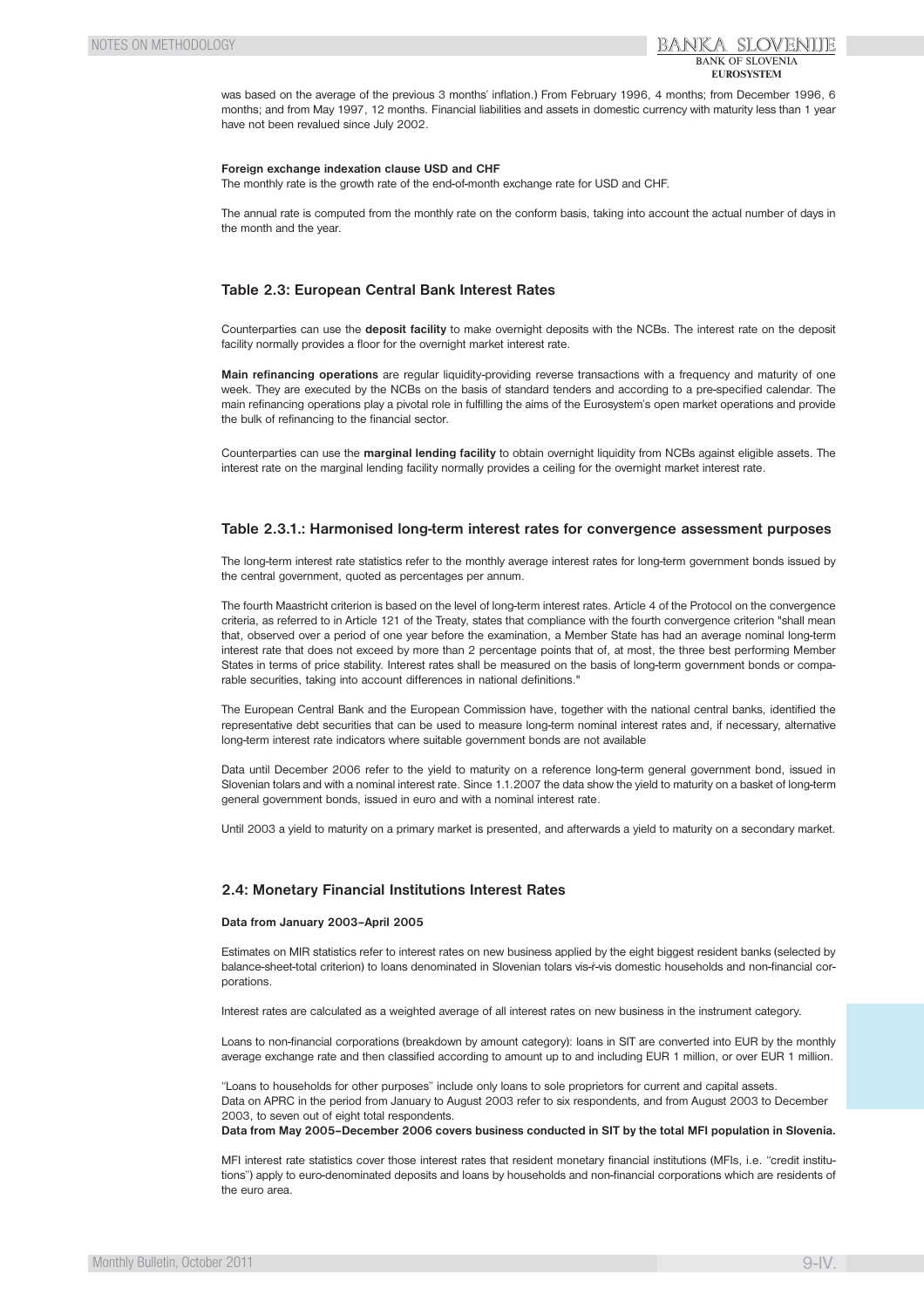The legal requirements for MFI interest rate statistics are laid down in Regulation ECB/2001/18, which defines the statistical standards according to which monetary financial institutions must report their interest rate statistics. This regulation is complemented by the Manual on MFI Interest Rate Statistics, which further clarifies and illustrates the statistical requirements. The MFI interest rate statistics refer to the interest rates individually agreed between a credit institution or other institution and its customer. They are converted to an annual basis, taking into account the frequency of interest payments, and are quoted in percentages per annum. At the euro area level 45 interest rate indicators with the corresponding volumes are collected, of which 31 refer to new business and 14 to outstanding amounts.

**Outstanding amounts** are defined as the stock of all deposits placed by customers, i.e. households and non-financial corporations, with credit institutions or other MFIs, and the stock of all loans granted by credit institutions to customers. An interest rate on outstanding amounts reflects the weighted average interest rate applied to the stock of deposits or loans in the relevant instrument category in the time reference period. Interest rates on outstanding deposits cover all deposits placed and not yet withdrawn by customers in all periods up to and including the reporting date. Interest rates on outstanding loans cover all loans used and not yet repaid by customers in all periods up to and including the reporting date, although excluding bad loans and loans for debt restructuring at rates below market conditions. MFI interest rates on outstanding amounts are hence statistics on the interest rates actually applied to all "open" deposits and loans.

**New business** is defined as any new agreement between the household or non-financial corporation and the credit or other institution. New agreements comprise all financial contracts, the terms and conditions of which specify for the first time the interest rate on the deposit or loan, and all new negotiations of existing deposits and loans. The prolongation of existing deposit and loan contracts which are carried out automatically, i.e. without any active involvement of the household or nonfinancial corporation, and which do not involve any renegotiating of the terms and conditions of the contracts, including the interest rate, are not considered new business.

**The annual percentage rate of charge (APRC)** is an effective lending rate that covers the total cost of credit to the consumer, i.e. the interest payments as well as all other related charges. It covers the total cost of credit to the consumer, as defined in Article 18(2) of the Consumer Credit Act. Charges defined in Article 18 of the Consumer Credit Act are excluded. APRC is compiled only for consumer credit and loans to households for house purchases (sole proprietors excluded).

**Weighting method**: The interest rates on new business are weighted by the size of the individual agreement.

The new interest rate statistics replace the average bank interest rates published by the Bank of Slovenia. The coverage and definition of the new statistics differ substantially from those previously published. Therefore, a direct comparison of the new and old rates is not possible.

\* Households = sole proprietorships + individuals + non-profit institutions serving households

\*\*APRC data includes households without sole proprietorships and without non-profit institutions serving households

**Note 1:** For this instrument category, new business and outstanding amounts coincide.

*Note 2:* For this instrument category, households and non-financial corporations are merged and shown under the household sector.

# **Exchange rates (Tables 2.6.1–2.6.2)**

## **Table 2.6.1: Selected Bank of Slovenia Exchange Rates – Average Rates to 31.12.2006**

These tables show the Bank of Slovenia middle rates until 31 December 2006. Annual rates are computed as arithmetical averages of monthly rates. Monthly averages are computed as arithmetical averages of daily rates (Sundays and holidays excluded).

A new currency, the Croatian kuna (= 1,000 former Croatian dinars) was introduced on 30 May 1994. The Polish złoty was denominated on 1 January 1995 at the exchange rate of 1 new złoty for 10,000 old złotys.

## **Table 2.6.2: European Central Bank exchange rates**

Reference exchange rates of the European Central Bank are shown, representing middle exchange rates of the Bank of Slovenia. The average yearly and monthly exchange rates are calculated as the arithmetical average of daily exchange rates, excluding days on which the TARGET system was closed. This includes Saturdays, Sundays and the following holidays: New Year's Day (1 January), Good Friday, Easter Monday, Labour Day (1 May), Christmas (25 December) and 26 December.

Conversion rates between the euro and the currencies of EU Member States that have adopted the euro are irrevocably fixed and valid since 1 January 1999 (since 1 January 2001 for the Greek drachma).

The conversion rate for the Slovenian tolar is valid as of 1 January 2007, the conversion rate for the Cyprus pound and Maltese lira as of 1 January 2008 and the conversion rate for the Slovak koruna as of 1 January 2009.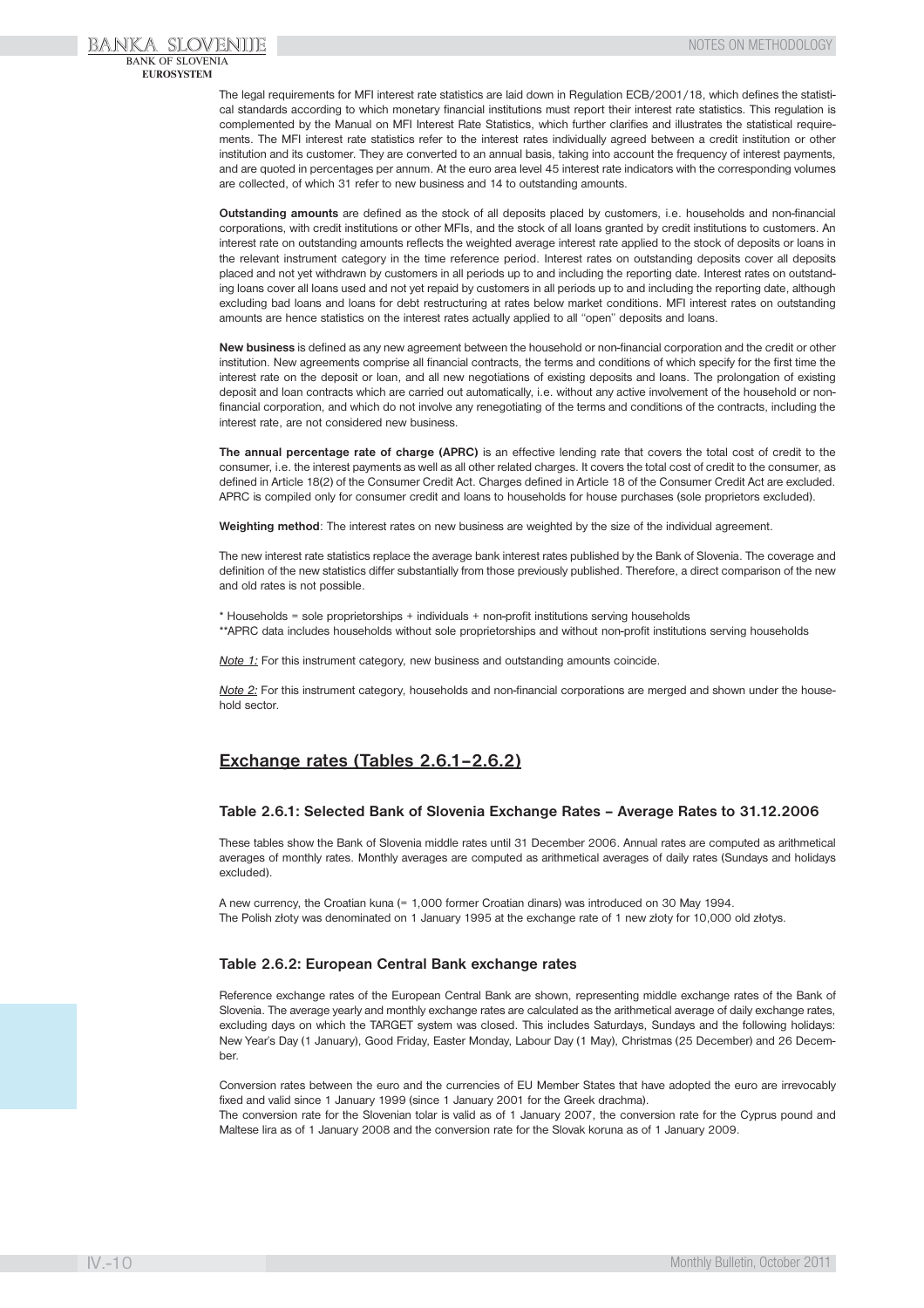- 
- 1 EUR = 40.339900 BEF 1.955830 DEM 340.750000 GRD 166.386000 ESP 6.559570 FRF 0.787564 IEP 1936.270000 ITL 40.339900 LUF 2.203710 NLG 13.760300 ATS 200.482000 PTE 5.945730 FIM 239.640000 SIT 0.585274 CYP 0.429300 MTL 30.126000 SKK

#### BANKA SLOVENIJE **BANK OF SLOVENIA EUROSYSTEM**

# **Payment systems (Tables 2.7 to 2.13)**

### **General**

Data prior to 2007 are published in tolars; from 2007, data are published in euros.

Due to rounding in Tables 2.11 to 2.15, sums of quarterly data do not always totally comply with relevant yearly data.

# **Table 2.7: TARGET2 and SEPA internal credit transfer (SEPA IKP) transactions**

*Note 1:* On 1st January 2007 the transaction limit for payments submitted to the Giro Clearing system (multilateral net system for small value payments), raised from EUR 8.354,21 to EUR 50.000.

*Note 2:* SEPA internal credit transfer system (the SEPA IKP) is operated by the clearing company Bankart d.o.o. SEPA IKP system was established on 4 March 2009. Before SEPA IKP establishement the same transactions were processed in Giro Clearing payment system, operated by Banka Slovenije. Giro Clearing payment system was closed down on 1 August 2009. Data regarding transactions in the Giro Clearing payment system are published until March 2009. Data regarding transactions in both systems are published together (the sum of transactions in the Giro Clearing and SEPA IKP systems) for the period from March to July 2009. Data regarding payments in the SEPA IKP system are published from August 2009 on.

*Note 3:* Until 29th December 2006 payments data on domestic payments between Slovenian participants are published for domestic Slovenian RTGS system (values in billion Slovenian tolars). As of 1st January 2007 domestic payments of Slovenian TARGET participants represents payments sent from Slovenian credit institutions to another Slovenian payment institution, direct participated in the TARGET system.

As of 19th November 2007 payments in TARGET 2 system are considered.

*Note 4:* As of 1st January 2007 cross-border payments of Slovenian TARGET participants represents payments sent from Slovenian credit institutions to non-Slovenian credit institutions, direct participated in the TARGET system. As of 19th November 2007 payments in TARGET 2 system are considered.

*Note 5:* Gross value is the total value of all payment orders executed in the payment system.

*Note 6:* Net value is the amount required for the settlement of the gross value of payments in a payment system that uses netting. It represents the sum of the net monetary liabilities of all participants of the payment system to other participants of the payment system, calculated as the positive difference between the payment orders sent to the system and the payment orders received from the system for each participants of the payment system in an individual settlement cycle.

## **Table 2.8 Payment Cards**

*Note 1: Credit card*: A card indicating that the holder has been granted a line of credit. The credit granted may be settled in full by a specific date each month (delayed debit card, i.e. charge card), or may be settled in part, with the balance taken as extended credit (credit card).

*Note 2: Debit card*: A card which enables the holder to have purchases directly charged to funds on the cardholder's bank account.

*Note 3: Cards issued abroad*: Payment cards issued abroad and used for payments in Slovenia, mostly by non-residents.

*Note 4: Volume and value of transactions abroad*: Use of cards issued in Slovenia for payments abroad.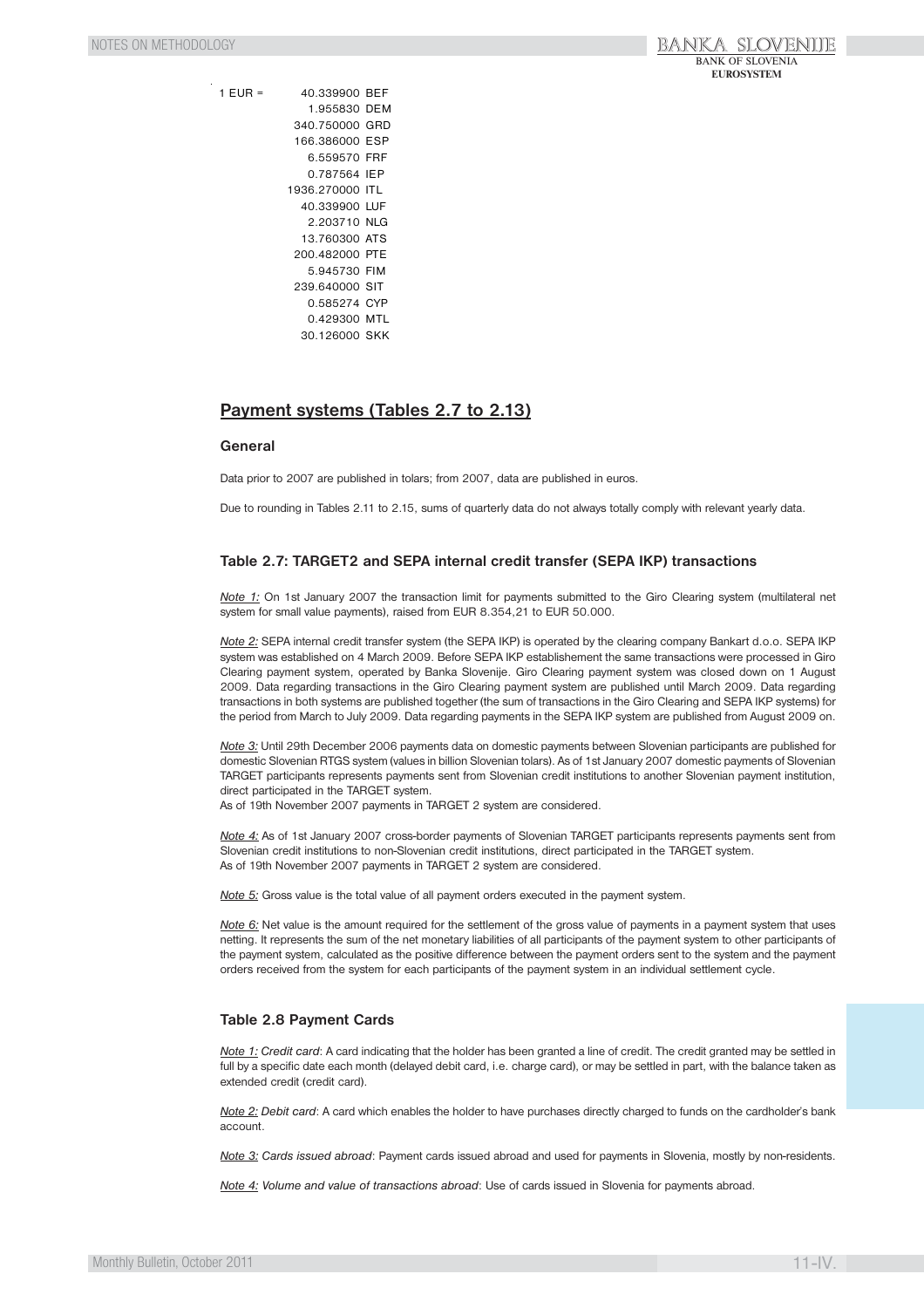#### BANKA SLOVENIJE BANK OF SLOVENIA

# **EUROSYSTEM**

**Number of payment cards** *in circulation*: Number of valid payment cards held by residents and non-residents issued in Slovenia. Data refer to the end of each quarter/year.

**Number and value of payments refer** to the use of payment cards in each quarter/year.

**Domestic card**: Payment card issued by banks and enterprises resident in Slovenia without licence agreements with foreign issuers.

**Licence card**: Payment card issued by banks and enterprises resident in Slovenia under licence agreements with foreign issuers.

**Bank card**: Payment card issued by banks.

**Retailer card**: Payment card issued by non-banking institutions, mostly for use at specific retail outlets.

Personal card: Payment card issued to a natural person (family cards included).

**Business card**: Payment card issued to a legal entity.

## **Table 2.9 Other Payment Instruments and Innovative Payment Schemes**

*Note 1*: Data refer to the end of each quarter.

*Note 2*: Prior to 2007 the data refer to payment transactions and money withdrawals at manual POS and EFT POS terminals in Slovenia. From 2007 on, the data on money withdrawals are not included.

## **Table 2.10 Electronic Banking**

*Note 1*: Only debt transactions are included.

## **Table 2.11 Credit Transfers**

**A paper-based order** is a payment instrument related to a credit or debit transfer, in which the payer submits an order on a paper-based form. In case of credit transfer it means any instruction by an account holder to his payment service provider requesting the transfer of funds from his account to another account (also between accounts of the same account holder). Includes submissions by telefax if they require manual intervention in order to be transformed into electronic payments.

**Special payment order** is a special form of paper-based payment order, which is issued by a payee (beneficiary) to be paid by the debtor. The special payment order is presented by the payer at the bank, which then debits his transaction account and transfers the amount to the account of the payee, potentially via several other credit institutions as intermediaries and/ or one or more payment and settlement systems. A contemporary form can assure automated processing with ICR technology (Intelligent Character Recognition) or classic manual processing.

**A non-paper-based credit transfer** is any credit transfer which the payer submits without the use of paper forms i.e. electronically. Includes submissions by telefax or other means if they are transformed into electronic payments without manual intervention.

**A standing order** is a non-paper-based credit transfer and means an instruction from a payer to his bank to make a regular payment of a fixed amount to a named creditor. The payer authorises his bank (the bank at which he maintains a transaction account) to pay a specified amount regularly to another account. The payment must be repeated at least five times. The execution of payments occurs under exact conditions on a particular day of the month.

**Direct credit** is special form of payment instrument related to a credit transfer, initiated by the payer, which enables a cashless fund transfer from payer to payee. Direct credit is used for the execution of small value payments, e.g., salaries, pensions, dividends and similar payments, to a large number of creditors.

## **Table 2.12 Debit Transfers**

**Direct debit** is an authorised debit on the payer's bank account initiated by the payee. It is a payment instrument consisting of automatic debiting of the debtor's account for goods and services delivered by the creditor. The debtor (payer) authorises his bank to transfer funds from his bank account to the creditor's account and the creditor to submit a payment order to the creditor's bank to be paid. A typical example is an electricity bill payment.

**A special money order** is a standardised paper-based debit instrument used to remit money to the named payee. A special money order is issued by a bank, allowing the individual named on the order form to receive a specified amount of cash on demand.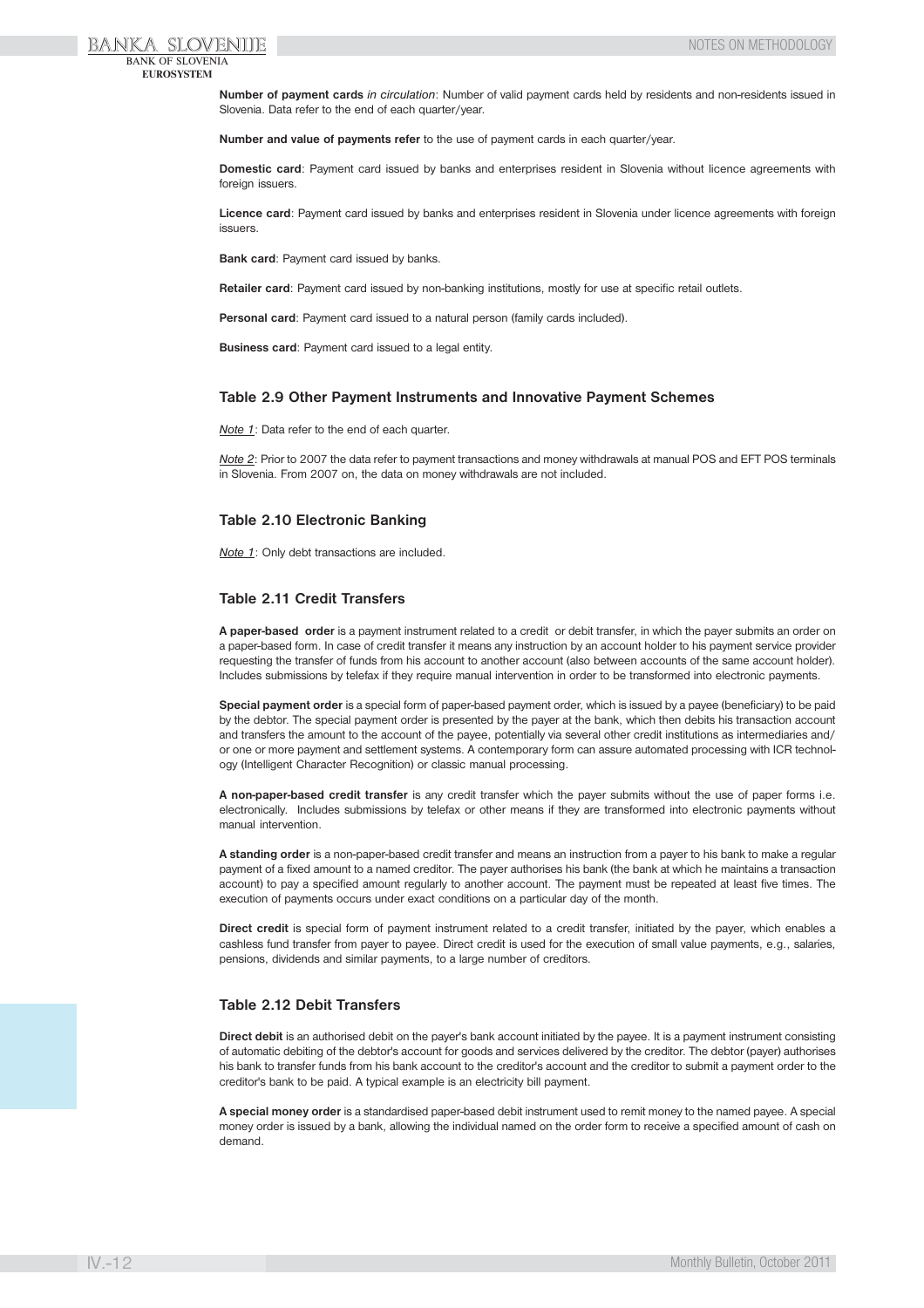# **Table 2.13: Network of Commercial Banks**

*Note 1*: Statistical regions, source: Statistical Office of the Republic of Slovenia, 31March 2000.

Map of Slovenia by Geodetic Institute of Slovenia

*Note 2*: Data referring to the Post Bank of Slovenia do not include units of the Post of Slovenia that operate for the Post Bank of Slovenia on a contractual basis.

# **3. BALANCE OF PAYMENTS AND EXTERNAL POSITION**

# **Balance of Payments**

## **General notes**

In most respects the Slovenian Balance of Payments (BOP) conforms to the methodology of the IMF's Balance of Payments Manual, fifth edition (1993).

## **Characteristics of the Data**

Minus sign (-) indicates imports or surplus of imports over exports in the current account, increase in assets or decrease in liabilities in the capital and financial accounts, and growth of reserve assets. Data on transactions are converted from the original currencies to EUR using the daily Bank of Slovenia or ECB's exchange rates, or average exchange rates for the period if the exact date of transaction is not known.

## **Revision policy**

Revision of balance of payments, the international investment position and gross external debt data occur as follows:

Revisions in **monthly data** are published with the release of:

- the following month's data;
- the corresponding quarterly data;
- the corresponding revised quarterly data;
- the international investment position and external debt data for the corresponding year; and
- the revised international investment position and external debt data for the corresponding year.

Revisions in **quarterly data** are published with the release of:

- the following month's data;
- the data on the following quarter;
- the international investment position and external debt data for the corresponding year; and
- the revised international investment position and external debt data for the corresponding year.

Revisions for the **annual** balance of payments, international investment position and external debt data are published with the release of the data for the following years.

Annual data are revised for the year t-1 and t-2. In the case of major methodological changes or discrepancies among the data sources, data for the year t-3 will be revised as well.

# **Data sources**

- · **The external trade statistics (Statistical Office of the Republic of Slovenia)** is the main source of data on trade in goods. Since 1 May 2004, the source of data on trade in goods among Slovenia and EU Member States is the Intrastat reporting. The source of data on trade in goods with other countries is the single administrative document (Exstrastat reporting).
- · **Reports on account balances and transactions between residents and non-residents (C, PPT, PPV):**
	- report on account balances at domestic banks PPV (until 31 December 2004),
	- report on account balances abroad C (until 31 December 2006),
	- report on transactions through accounts at domestic banks PPT (until 31 December 2008),
	- report on transactions through accounts abroad C (until 31 December 2008).

All banks which conducted international payment transactions and all residents with open accounts abroad were obliged to report. The resident issuer/beneficiary of the payment was obliged to forward data on the type of transaction. Since 2009 only banks which conduct international payment transactions report transactions with nonresidents that exceed threshold EUR 50.000. Data are used for quality control purposes only.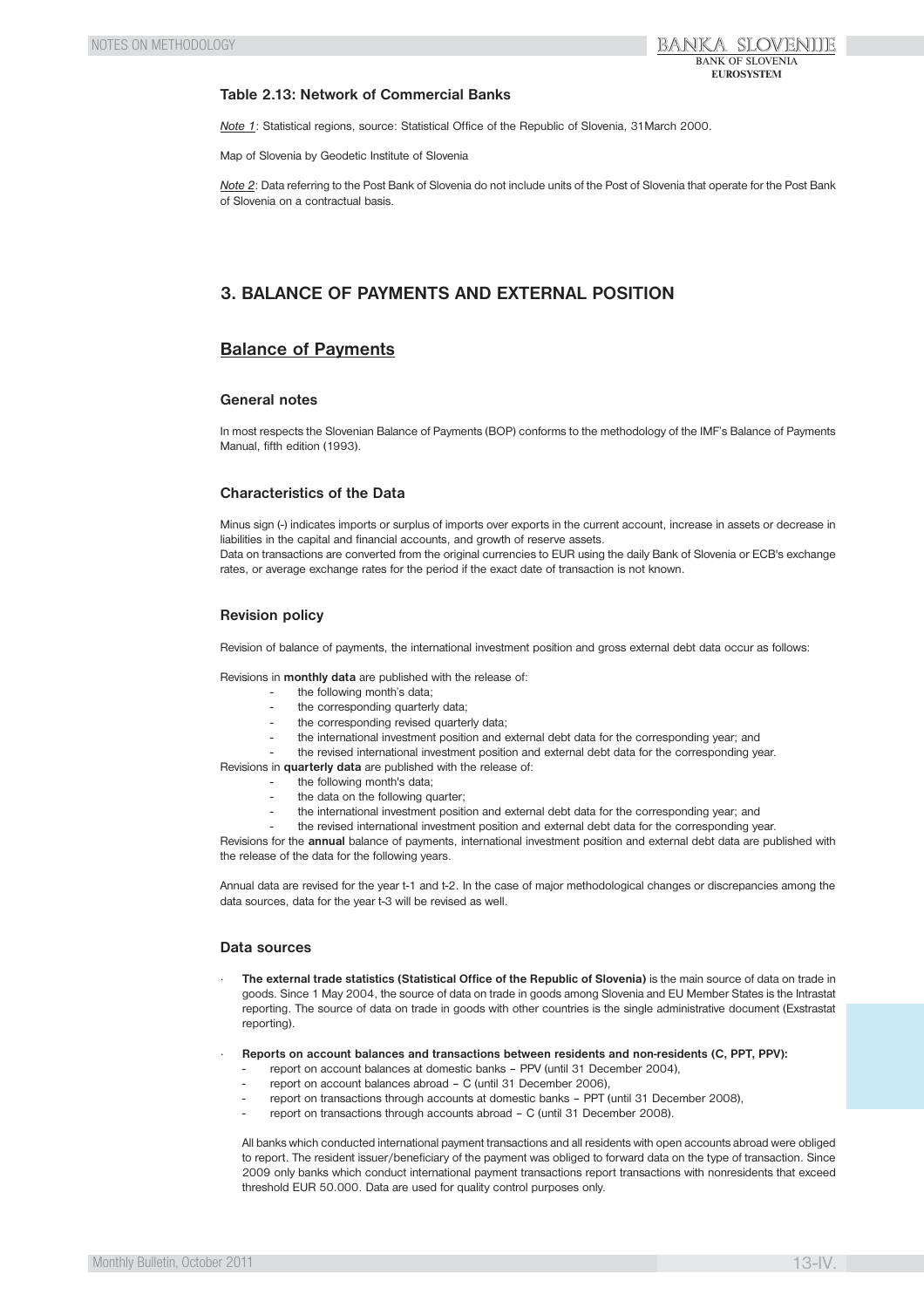- · **Reports on trade in services, part of trade in goods and on current/capital transfers with nonresidents (BST)** are the sources of data on services (excl. travel), data on coverage adjustments of goods item and data on current and capital transfers (excl. transfers with EU budget) from 2008 onwards.
- **Reports on transactions with securities (VRP) and data from the Securities Clearing Corporation (KDD)** are the sources of portfolio investments (debt and equity securities) and financial derivates since 2004.
- · **Reports on purchased/sold foreign debt securities without domestic brokers (DVP)** are the sources of portfolio investments in foreign debt securities, carried out without domestic brokers, from 2007 onwards.
- Data regarding drawn/un-drawn credit transactions from foreign credit registration forms (KR) are the source of data on loans of all sectors until 2004; in 2005 and 2006 they are only the source for the non-banking sector. A registration was obligatory for all financial credits and long-term commercial credits; since 1997 from the same source are also obtained the data on the purpose of direct payments of foreign lenders, used to settle the obligations of domestic borrowers to other non-residents.
- · **Reports on monetary financial institutions (PORFI)** are the source for data on loans, cash and deposits of the banking sector since 2005.
- · **Reports on credits received and granted and deposits with non-residents (KRD)** are the source for data regarding loans and deposit of all sectors, except banks, since 2007.
- · **Reports on short-term receivables and liabilities from operations with non-residents (SKV)** are the source for short-term trade credits and advances since 2002.
- · **Reports on investments (SN)** are until 2007 the source for reinvested earnings of direct investments. From 2008 onwards these reports are source also for all other direct investment transactions in equity and related income as well as for portfolio equity transactions without involvement of domestic dealers.
- · **Accounting data of the Bank of Slovenia**
- · **Accounting data of banks (KNB)**
- · **Budget data on the transactions of government sector between the Republic of Slovenia and EU** (from 2004 onwards)

Qarterly data on financial account's statistics are source for financial derivatives for all sectors except the central bank (since 2007).

- **Estimates and other sources** 
	- estimate of purchases of foreign currency and cheques from foreigners in exchange offices (part of the travel category) - until 2004,
	- estimate of expenditures on travel abroad including purchases of goods abroad until 2004
	- estimate of Italian pensions (UMAR) until the end of 1998,
	- estimate of transactions with foreign currencies and the deposits of Slovene households (until 2006),
	- estimate of labour income (SURS),
	- data on pensions paid to non-residents (ZPIZ),
	- survey on the write-downs of debt from trade in goods and services abroad,
	- estimates for exports and imports of travel from 2005 onwards (detailed explanation under item Travel),
	- estimate of cash transactions on tourism and labour income (from 2007 onwards),
	- quarterly data on consumption of foreign embassies in Slovenia (SURS, from 2008 onwards),
	- migrants' transfers outflows (bilateral data between countries, from 2008 onwards),
	- households' transfers (SURS, from 2008 onwards),
	- assets acquired directly by tenders and programms of EU (SURS, from 2008 onwards),
	- data on nonresidents' investments in real-estate in Slovenia (GURS, from 2008 onwards),
	- data on purchases/sales of real-estate in Croatia (Croatian National Bank, from 2008 onwards),

- data on purchases/sales of emission allowances between residents and nonresidents (Slovenian Environment Agency, from 2008 onwards).

# **Current account**

# **Goods**

Data regarding general goods can be obtained from the Statistical Office of the Republic of Slovenia. Prior to Slovenia's accession to the EU data were available from standard customs documents. Since 1 May 2004, data are available from single administrative documents for trade in goods with non-EU countries and from Intrastat reports for trade with EU Member States.

**Adjustments of CIF/FOB** – data on import by CIF value were adjusted to FOB value with the help of a coefficient which is equal to the weighted average of coefficients between CIF and FOB values of the goods imported (in an available sample), separated with regard to type of goods, type of transport and partner's country. For 2004, a new CIF/FOB coefficient was calculated (1.0306); prior to that the coefficient was 1.0393. Since 2004 on, the coefficient is calculated every year based on a five year average.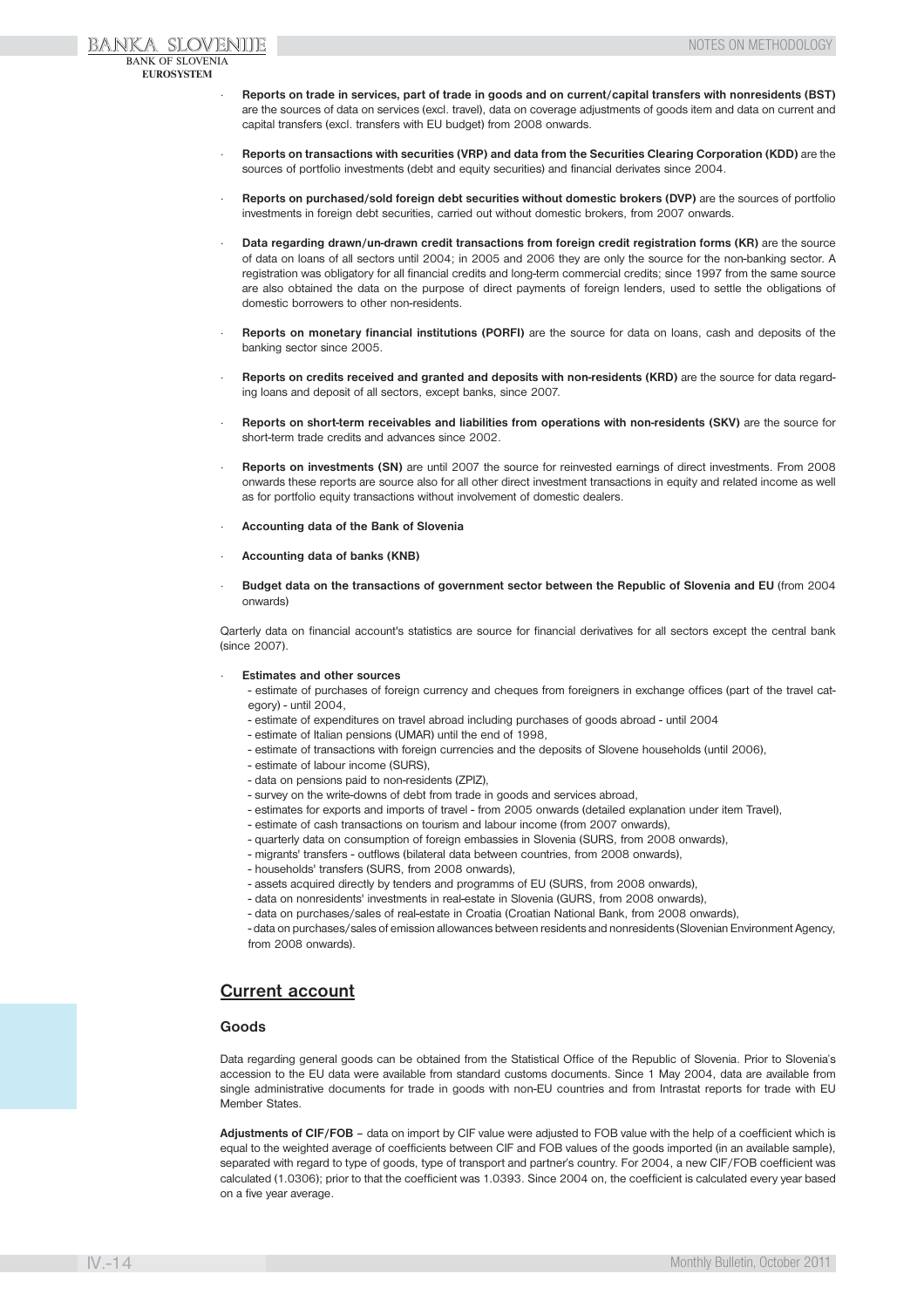#### BANKA SLOVENIJE BANK OF SLOVENIA **EUROSYSTEM**

**Coverage adjustments** - made for goods exported and imported without customs declarations (the ITRS source until 2007,the reports of duty free shops and consignment warehouses until 2005, BST reports as source from 2008 onwards). Since 1 May 2004, coverage adjustments also include estimated data on imports of motor vehicles from EU by natural persons not covered by Intrastat System.

#### **Services**

#### **Transport**

Transportation services are classified according to mode of transport and furthermore according to what is carried. The source of records on transportation services is the ITRS until 2007 and BST reports from 2008 onwards.

#### **Travel - methodology until 2004**

The ITRS sources used in the compilation of the "Incoming travel" category include: a.) health- and education-related services; b.) payments made by non-residents to Slovenian tourist agencies; c.) net withdrawals in tolars from non-resident accounts; d.) money spent in casinos by non-residents; e.) data on sales of goods to non-residents in duty-free shops and consignment warehouses; f.) payments with credit cards; and g.) sales of tolars to non-residents abroad.

The data on sales of tolars to non-residents in Slovenia are estimated based on the number of border crossings by foreign travellers and on the number of nights spent in the country by foreign tourists.

Data for the category "Expenditure on travel" come from the ITRS and estimations.

#### **Travel - methodology since 2005 onwards**

**Main data sources** to estimate the **export** of travel are the following surveys and researches conducted by Statistical Office of the Republic of Slovenia (SURS):

- Survey on foreign tourists in summer season is used to define the structure of foreign tourists according to their primary aim of travel (business travel, health care, education, other) and expenditures of each type of foreign tourists ; three-year's survey -last conducted in 2009)
- Survey on foreign travelers (to define the structure of travelers broken down by same-day travelers and transit travelers and their respective expenditures).
- Arrivals and over-night stays of foreign tourists broken down by countries of their residency (monthly survey).
- Number of border crossings (to define the population of foreigners entering Slovenia).

Based on data sources the following six categories of data are calculated and finally broken down by countries using data on mobile phone operators;

- Business travel,
- Health related travel,
- Education,
- Other.
- Same- day travelers,
- Transit travelers.

**Main data source** to estimate the **import** of travel is SURS's survey TU\_ČAP (Quarterly survey on travel of domestic citizens). The Survey provides the value of expenditures of domestic population traveling abroad (same - day trips and longer trips) and the amount spent for transportation to and from the foreign destination, which is then subtracted from total expenditures in order to avoid double counting (since it is already included in transport services).

Based on TU\_ČAP data source the following five categories of data are calculated and finally broken down by countries using data on mobile phone operators;

- Business travel
- Health related travel,
- Education.
- Other,
- Same day travelers.

#### **Construction services**

The source of data is the ITRS until 2007, all construction undertakings are recorded under construction services on net basis (the revenues earned on works performed abroad are recorded net of the corresponding expenditures). From 2008 onwards the sources of data on construction services are BST reports.

#### **Insurance services**

Premiums on life and non-life insurance are split into two components: (i) the service charge included in insurance services; and (ii) the premium in a narrow sense, recorded as a current transfer. The calculation of the service charge is based on a fixed percentage of premium payments. The source of data on insurance services is ITRS until 2007, this source was replaced by BST reports for 2008 data onwards. Insurance services include commissions of insurance companies and 45 % of premium payments. Insurance claims and other part of nonlife insurance premiums are included in current transfers, claims and part of life insurance premiums represent assets/liabilities of financial account.

#### **Government services**

All transactions settled through the accounts of Slovenian embassies abroad, as well as transactions coded as government services settled through the accounts of Slovenian banks with foreign correspondents, are included in this item until 2007 with the ITRS as the source of data. From 2008 onwards the source of data is BST report, government services include all services of slovenian representative bodies abroad. From the same year there are included data on consumption of foreign embassies in Slovenia. Data are provided by SURS (on the basis of taxation data).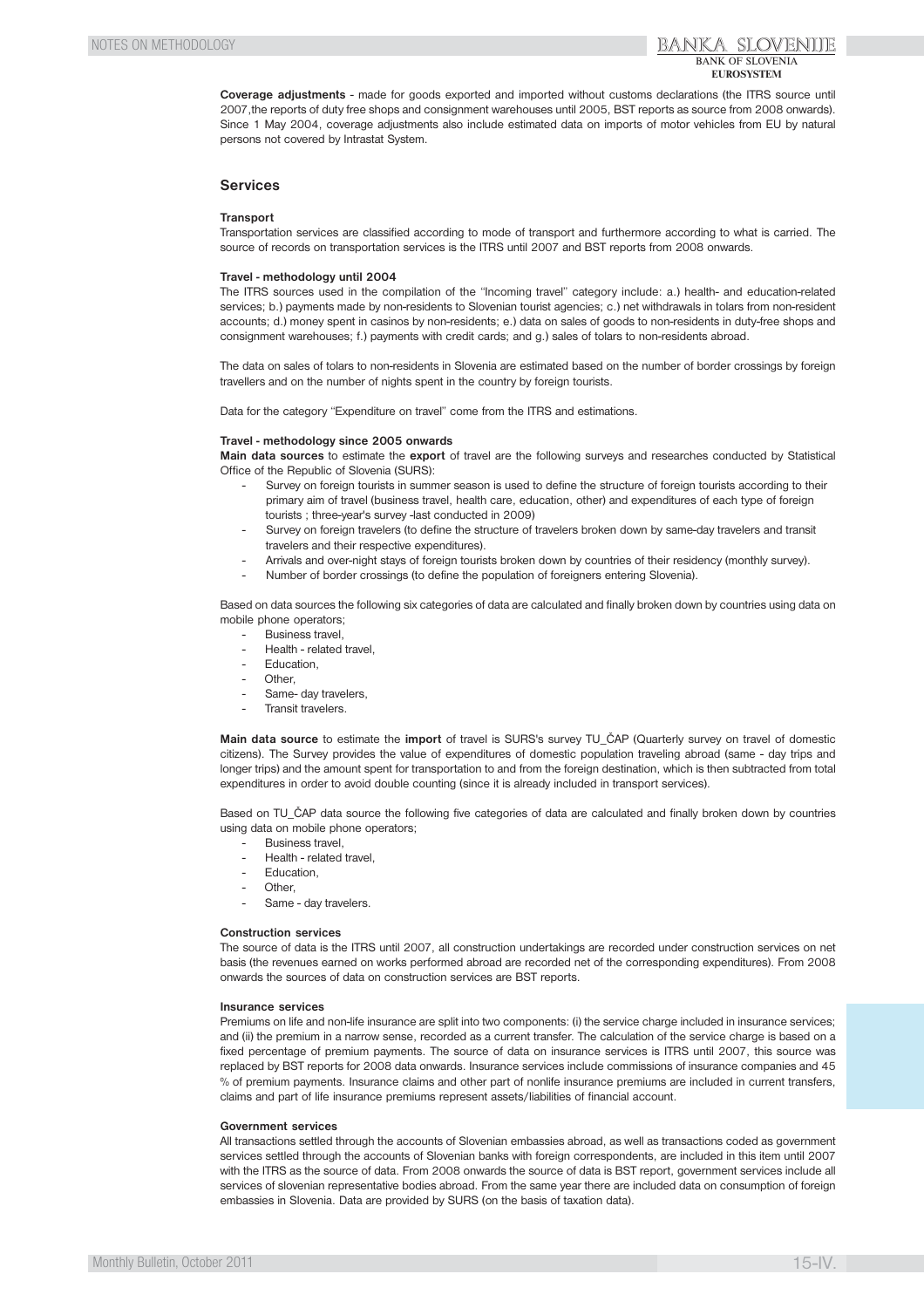Also for all other types of services the ITRS source has been discontinued as of 2008, when the new source (BST report) for data on trade in services (excl. travel) has been introduced.

## **Income**

**Labour income** – **receipts**. Since 2002, data from the Labour Force Survey (SURS) and Eurostat data have replaced ITRS and estimates as sources of labour income for the work of Slovene residents abroad.

**Labour income - expenditures.** ITRS is the source for labour income - expenditures until 2004. Data relating to 2005 onwards are provided by SURS on the basis of Labour Office register for the number of nonresidents, who at the end of each quarter possess valid work permits and who actually worked in Slovenia less than one year and data by The Health Insurance Institute of Slovenia for nonresidents, who at the end of each quarter don't need valid work permits and who actually worked in Slovenia less than one year. Data on daily migrant workers from Austria, Italy, Hungary and Croatia are also included.

Since 2002, labour income (receipts and expenditures) is included according to the gross principle (including taxes and social contributions).

**Capital income** – Since 2004, VRP reports have replaced ITRS as a source for income from equity securities. Annual reports on capital investments are the source for data regarding reinvested earnings. Data on reinvested earnings in the current year are estimated - (a three year monthly average of actual data on total earnings, less extraordinary incomes [the source being annual reports on investments], is decreased by dividends and other incomes, paid in the current month (the source being monthly reports on investments from 1.1.2008 onwards, previously the source was ITRS). The estimate is replaced by actual data only when these data are available. Data on disproportionally large exceptional payments of profits relative to the recent level of dividends and earnings (superdividends) are excluded from income and included in direct investment as withdrawals of equity (from 2008 onwards). Until 2003, the source of income from debt securities was ITRS; since 2004 the sources are reports on securities transactions (VRP reports) and KDD data. Until 2004, the source on income from other investments was ITRS for the banking sector; the source was later changed to reports on monetary financial institutions (PORFI). Until 2006, the source on income from other investments for the non-banking sector was ITRS; since 2007, the source is KDD reports. Income from loans (including long-tern commercial credits) and cash reserves have been managed according to the accrual principle since 2002; since 2007, total income from other investments is managed according to the same principle. Since 2004, the accrual principle is used for income from bonds and notes.

## **Current transfers**

Current transfers of other sectors are subdivided into workers' remittances, insurance and other transfers. Current transfers of the government sector and other transfers of other sectors are from 2002 onwards subdivided into taxes, subsidies, social contributions, social benefits and other transfers. The main data sources are the ITRS and estimates until 2007, from 2008 onwards the sources are BST reports and from 2004 onwards, data on EU transfers of the government sector are obtained directly from the Ministry of Finance (budget data). Migrants' transfers - outflows (data provided by foreign central banks) and transfers of households (SURS survey) are included from 2008 onwards.

# **Capital and financial account**

## **Capital account**

#### **Capital transfers**

The ITRS is the source of data until 2007. Migrants' transfers cover not only payments recorded by domestic banks, but also the changes in residency of accounts held with these banks. From 2008 onwards data are obtained from BST reports, but data on capital transfers between the Republic of Slovenia and the EU are from 2004 onwards obtained directly from the Ministry of Finance (budget data). Since 2002, the Bank of Slovenia also estimates the value of write-downs of debt from trade in goods and services abroad. From 2008 onwards, there are also included data on assets acquired directly by tenders and programms of EU (SURS, Annual survey on investment in tangible assets).

# **Financial account**

#### **Direct investment**

Direct investment is until 2007 recorded on the basis of reported payments through domestic banks and data from customs declarations, from 2008 the source is direct monthly report SN. Data on reinvested earnings are based on yearly surveys on balance and transactions with affiliated enterprises (SN) and are included monthly as one-twelfth of the yearly figure. Data regarding reinvested earnings for the current year are estimated. Until 1997, the purchase and sale of all shares and equity were included in this item. Data on disproportionally large exceptional payments of profits relative to the recent level of dividends and earnings (superdividends) are included in direct investment as withdrawals of equity (from 2008 onwards).

From the beginning of 1997, purchase and sale of shares that assure more than 50 percent of a company's equity (a controlling interest of shares) and shares issued by domestic companies on the primary markets with the purpose of increasing the nominal capital of the company are included in this item, due to capital control measures. With the new Foreign Exchange Act in 1999, the 10% rule is applied to direct investment. Data of Surveying and Mapping Authority of the Repub-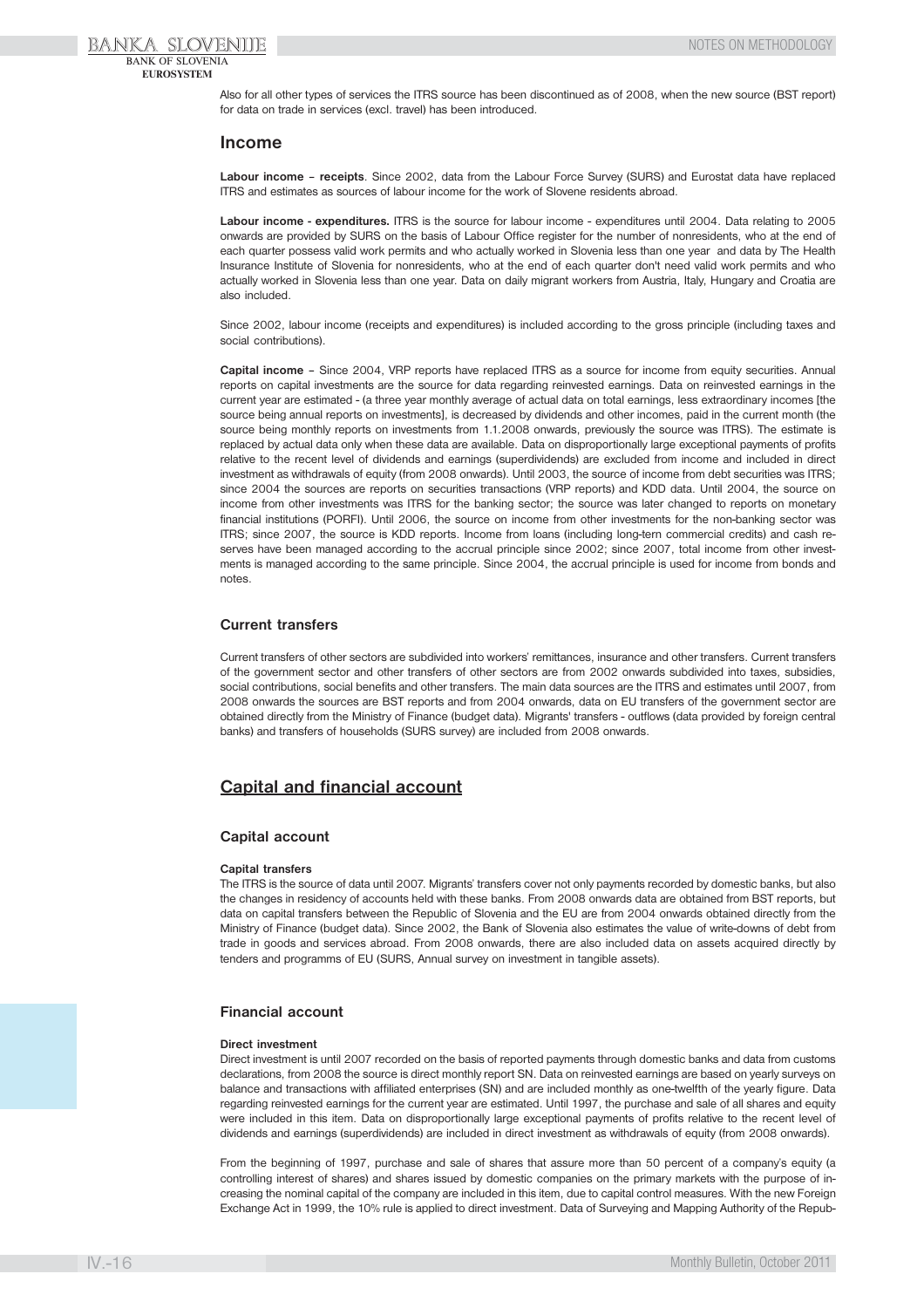#### BANKA SLOVENIJE BANK OF SLOVENIA **EUROSYSTEM**

lic of Slovenia on nonresidents' investments in real-estate in Slovenia are included from 2008 onwards. From the same year data on Slovenian residents' purchases/sales of real-estate in Croatia are included (data source is Croatian National Bank).

Since 2001, there is a break in the data series in the category "Direct Investments - Other Capital". Since that time, loans and long-term commercial credits between affiliated companies (10% or more of capital share) are included in this category. Until 2000, these types of transactions were included in the category "Other Investments". Since 2002, the category "Direct Investments - Other Capital" also includes short-term commercial credits between affiliated companies. Since 2005 other capital claims / liabilities does not include banking sector's claims/liabilities with direct investment relationship (these data are included in item other investment/loans.

#### **Portfolio investment**

Transactions are divided into assets and liabilities, with further breakdown into equity and debt portfolio investment. Until 1997 only data on sales and purchases of debt securities through banks were included in this item. Since February 1997 the equity securities with the exception of direct investment are included in this item too. With the new Foreign Exchange Act in 1999, portfolio investment transactions include all transactions below the 10% rule. Equity portfolio investment to individual sectors is subdivided into mutual funds and other investment. VRP and KDD data are the main sources from 2004 onwards. Since 2007 on this item includes also assets of debt portfolio instruments held by Bank of Slovenia, which are no longer considered as international reserves, but as claims to EMU member states and claims in EUR currency to all other nonresidents. From 2007 onwards data on transactions in assets of foreign debt instruments that occur without involvement of domestic dealers are collected on a report DVP, and from 2008 onwards assets and liabilities in portfolio equity investments deriving from transactions without involvement of domestic dealers are collected on report SN.

#### **Financial derivatives**

From 2004 until 2006 these types of transactions are included in VRP and KDD sources. Since 2007 qarterly data on financial account's statistics are source for financial derivatives for all sectors except the central bank. From 2009 onwards financial derivatives of Bank of Slovenia are included in other investment/financial derivatives item or international monetary reserves item (depending on the residency of the counterpart).

#### **Other investments**

#### **Short-term trade credits**

Until 2002, short-term trade credits were estimated based on the following calculation:

- {[export of goods FOB + coverage adjustments - (export payments + free export of goods + direct investments in goods + drawings of granted long-term trade credits)]

- {[import of goods FOB + coverage adjustments - (import payments + free import of goods + direct investments in goods + drawings of received long-term trade credits)]

Since 2002, short-term commercial credits and advances are included based on SKV reports. Short-term trade credits between affiliated companies are included in direct investments.

#### **Loans and long-term trade credits**

From 2001 onwards, inter-company debt transactions between affiliated enterprises (10% or more capital share) are not recorded as loans, but are recorded as direct investment – other capital transactions. Loans (including long-term trade credits) and related income have been calculated according to the accrual principle from 2002 onwards, and according to the cash principle prior to 2002.From 2005 onwards claims/liabilities of banking sector regardless of capital affiliation to nonresidents are included in this item (the direct investment relationships are not distinguished in the data source).

#### **Currency and deposits**

Until the adoption of Euro currency (1.1.2007) the foreign currency of residents is estimated based on the following formula: deposited currency and cheques on foreign currency accounts of individuals - withdrawals of cash and cheques from foreign currency accounts of individuals + the estimated net purchase of foreign currency by residents + estimated expenditures for tourist travel abroad + estimated expenditures of tourist travel to the former Yugoslavia + the estimated purchase of goods abroad - estimated labour expenditures abroad - estimated Italian pensions (until the end of 1998) + net withdrawals from non-resident accounts in local currency + the change of deposit balances of residents on accounts at BIS Member State banks (before 2002).

From the adoption of Euro currency (1.1.2007) onwards item foreign currency of households is estimated by using data on net inflows of foreign currency from tourism, data on net income on compensation of employees (decreased by consumption abroad/in the economy) and BIS (Bank for International Settlements) data on deposits held by residents with the banks abroad

Since 2002, the category "Accounts Abroad of Other Sectors" also includes BIS data regarding deposits of residents on accounts at BIS Member State banks.

With adoption of EUR in 2007 as a national currency Slovenia became a member of EMU which affects the following changes in currency and deposits item;

- the item currency and deposits/ claims includes also estimated counterpart of the transactions in cash in current account of the balance of payments (tourism and labour income),

- claims of the Bank of Slovenia to EMU member states and all claims in EUR currency to all other states are included in the item currency and deposits/ claims.

 - net position of the Bank of Slovenia to the Eurosystem (net result of incoming and outgoing payments conducted in EUR currency through TARGET and STEP2 system) is included in the item currency and deposits/ other liabilities.

#### **International monetary reserves**

Reserve assets and related income have been calculated according to the accrual principle from 2002 onwards, and according to the cash principle prior to 2002.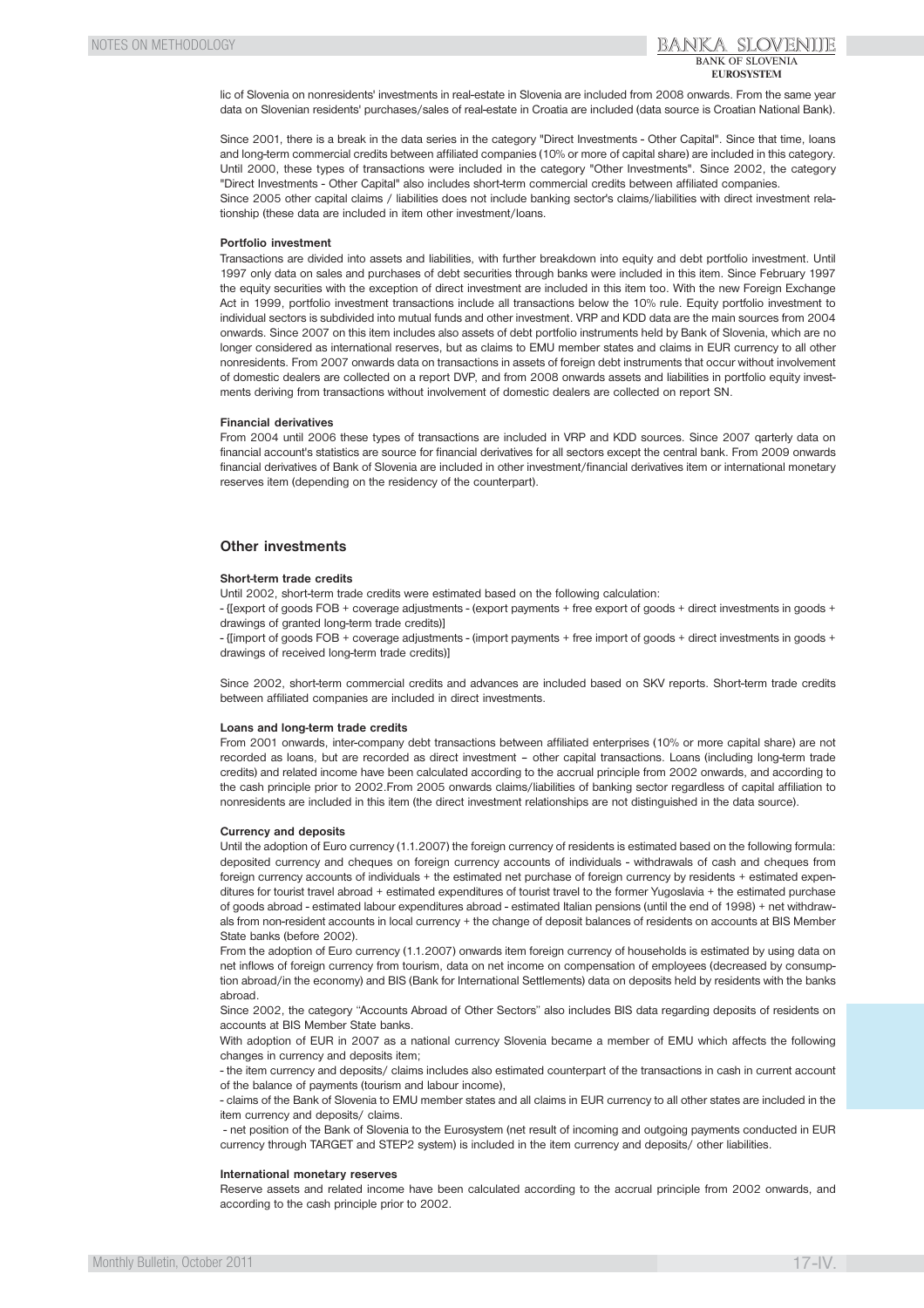Following Slovenia's entry to the EMU in 2007, claims to other residents of the euro area (denominated in euros and in other currencies) and claims in euros to EMU non-residents are not included in reserve holdings. From 2007 onwards, these transactions are shown in the appropriate categories of the capital and financial account sector of the Bank of Slovenia (investments in securities and other investments).

International monetary reserves item includes also financial derivatives (from 2009 onwards).

# **Table 3.1: Balance of Payments 1988–1993**

The balance of payments is based on the methodology of the International Monetary Fund (Balance of Payments Manual, IMF, 1993). The balance of payments for the period 1998 - 1991 does not include transactions with republics of the former Yugoslavia. The import and export of goods is shown without processing transactions, processing is included in services.

*Note 1*: For 1988 and 1989, official sector data is included in "Other sectors".

*Note 2*: For 1988 through 1990, "Statistical errors" include sales of claims from bilateral agreements to the former National Bank of Yugoslavia and its purchases of foreign currency through Slovenian foreign currency exchange offices.

*Note 3*: Reserve assets of the Bank of Slovenia.

## **Table 3.2: Balance of Payments**

The data for the current year are revised monthly. Data become final according to the revision practice (see revision practice).

In June 2001, Slovenia acquired a 16.39% share in the holdings of the former Yugoslavia with the Bank for International Settlements (BIS), consisting of gold SIT 16.9 mio (EUR 77.8 million), foreign currencies SIT 1.1 mio SIT (EUR 5.3 million) and shares SIT 3.0 mio (EUR 13.8 million). This transaction is not considered to be a flow of the balance of payments, but rather a part of the "Other changes" category, which reconciles the international investment position in consecutive periods.

\* Years 1994 in 1995: Data for balance of payments in ECU for years 1994 and 1995 are not obtained in the same manner as data for other years. The data for merchandise trade are converted from US dollar to ECU using average monthly exchange rates. The data for merchandise trade in Euros or ECU since 1996 are computed from values in original currencies using daily exchange rates for Euro or ECU.

*Note 1*: Exports and imports of goods - f.o.b. parity

*Note 2*: June 1996: Includes the issue of government bonds in exchange for a part of allocated foreign debt in the amount of SIT 63.7 mio (EUR 374.9 million). Banks' liabilities under foreign loans are decreased for the same amount and transferred to "Liabilities to government".

*Note 3*: Issues of eurobonds:

- August 1996 (EUR 253.7 million)
- June 1997 (EUR 205.1 million)
- May 1998 (EUR 500.0 million)
- March 1999 (EUR 400.0 million)
- March 2000 (EUR 400.0 million)
- February 2001 (EUR 100.0 million)
- April 2001 (EUR 450.0 million)

Issues of government bonds since 2007:

- March 2007, SLOVEN4 (EUR 1000.0 million)
- February 2008, RS63 (EUR 1000.0 million)
- February 2009, RS64 (EUR 1000.0 million)
- March 2009, RS65 (EUR 1500.0 million)
- September 2009, RS66 (EUR 1500.0 million)
- January 2010, RS67 (EUR 1500.0 million)
- March 2010, RS68 (EUR 1000.0 million)
- January 2011, RS69 (EUR 1000.0 million)
- March 2011, RS70 (EUR 1000.0 million)

*Note 4*: For 1993–2001, short-term claims include net changes in commercial credits (received and granted). From 2002 onwards, short-term commercial credits are included on the basis of SKV reports on the assets and liabilities side of the balance of payments. Short-term commercial credits between affiliated enterprises are included under the heading "Direct investments", while other commercial credits are included in "Other investments/trade credits".

*Note 5*: Includes mostly Bank of Slovenia fiduciary accounts. In June 1996 the amount of 21.2 mio SIT (EUR 124.9 million) was transferred to regular Bank of Slovenia reserve accounts.

*Note 6*: Use of IMF credit (assumed upon membership in January 1993).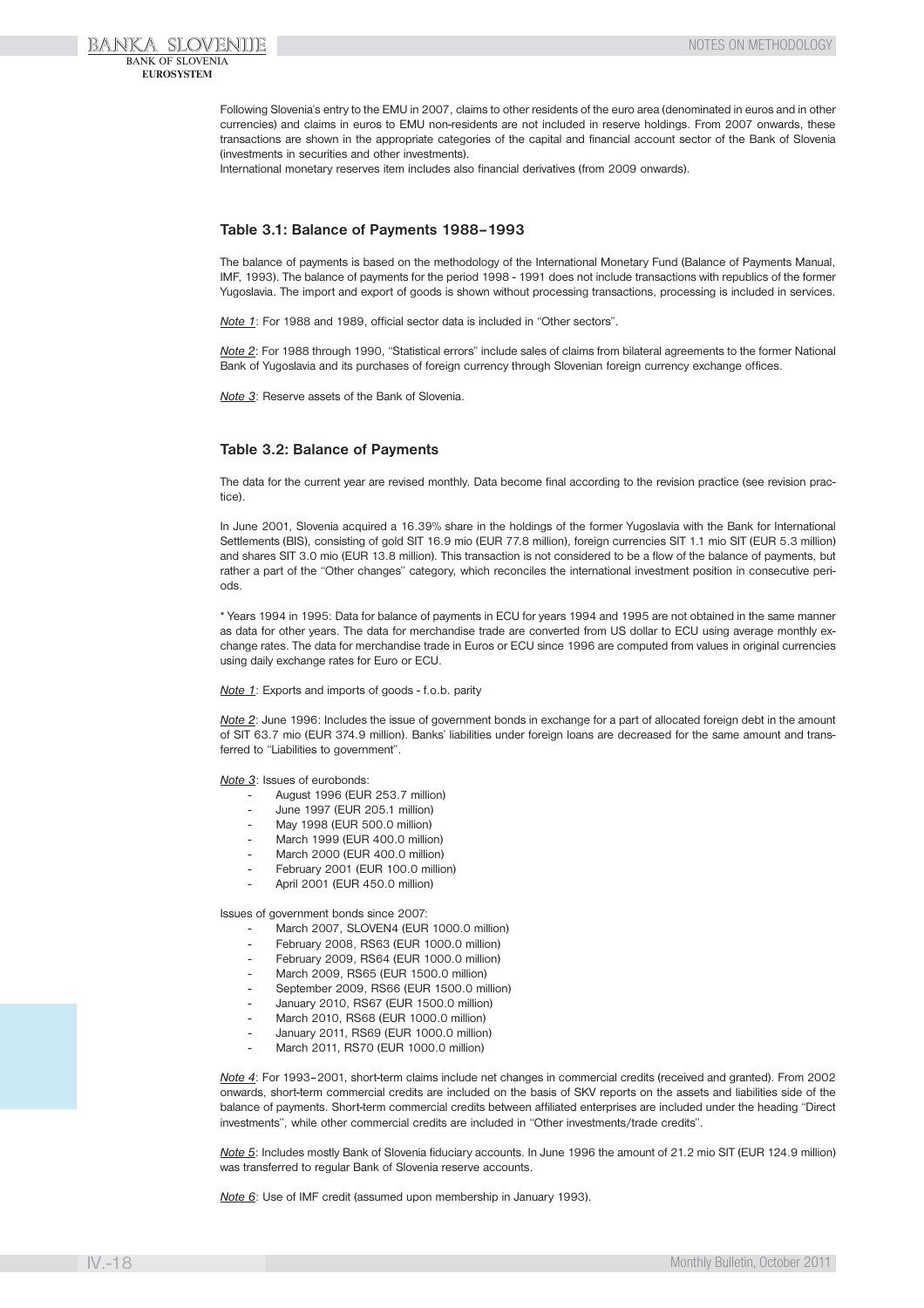#### BANKA SLOVENIJE BANK OF SLOVENIA **EUROSYSTEM**

*Note 7*: Reserve assets of the Bank of Slovenia. Following Slovenia's entry to the EMU in 2007, claims to other residents of the euro area (denominated in euros and other currencies) and claims in euros to EMU non-residents are not included in reserve holdings. From 2007 onwards, these transactions are shown in the appropriate categories of the capital and financial account sector of the Bank of Slovenia (investments in securities and other investments). More explanation is available in: "The statistical treatment of the international monetary reserves at the entry of Slovenia to the euro area" (slovenian), in the chapter Methodological information on the internet page: *http://www.bsi.si/en/financial-data.asp?MapaId=64* .

*Note 8*: The data on reinvested earnings for 2011 are not yet available. Therefore, the balance of payments includes an estimate (from the three year monthly average for the period 2008 to 2010 of actual data on total earnings less extraordinary incomes [the source being annual reports on investments], less dividends and other incomes paid in the current month). In 2012, the estimate will be replaced with actual data on reinvestment of earnings; the estimate for 2012 shall take into consideration the new three year average (2009 to 2011).

*Note 9*: From 2001 onwards, there is a time series break in the categories "Direct investment" and "Loans". From 2001, inter-company debt transactions between affiliated enterprises (10% or more capital share) are included in the "Direct investment" category; before that they were included under the heading "Loans". Since 2002, the category "Direct investments" also includes short-term trade credits between affiliated enterprises.

*Note 10*: Transfers from the EU budget since 2004 have been recorded as either current or capital transfers, according to the nature of their use. Data are provided by the Ministry of Finance.

*Note 11*: In the balance of payment of Slovenia to the EMU the presentation of the category net of errors and omissions does not make sense.

# **Tables 3.3 and 3.4: Current account and capital and financial account by countries**

The tables show the main categories of current and capital and financial account of the balance of payments, by countries, for the last available year. The most important countries and/or groups of countries are shown.

# **Table 3.5.: Trade in goods by countries**

The data source is the Statistical Office of the Republic of Slovenia (external trade statistics). Import is valued at FOB parity; export is valued at CIF parity.

# **International Investment Position of Slovenia**

#### **General notes**

The international investment position is the balance sheet of the stock of external financial assets and liabilities. The financial items that constitute the position consist of claims on non-residents, liabilities to non-residents, monetary gold and SDRs.

The methodology of the international investment position (IIP) of Slovenia is based on the fifth edition of the Balance of Payments Manual, IMF, 1993. The manual distinguishes four sectors – monetary authorities, general government, banks and other sectors.

The structure of the statement is similar to the balance of payments (financial account): here as well are holdings and liabilities, first classified by instruments, followed by sectors and finally by maturity. The change to the balance of holdings and liabilities in a specific period is the result of transactions or flows shown in the balance of payments and also exchange rate changes, price changes and other changes.

#### **Revision policy**

See note "Revision policy" in the section "Balance of Payments".

#### **Data sources**

Data sources for the international investment position of Slovenia are mainly the same as those for the financial account of the balance of payments.

## **Direct investment**

Data on direct investment are collected from:

- concessional surveys on equity investment (SN),
- reports on loans granted to or received from non-residents (KR) until 2006,
- reports on accounts abroad (C) until 2006,
- short-term commercial credits with non-residents (SKV), and
- assets and liabilities in loans and deposits to nonresidents (KRD) for non-bank sectors since 2007.

In accordance with the recommendations of the IMF, this item comprises investment where the direct investor owns 10% or more of ordinary shares or voting power. Equity shares are until 2006 valued at book value according to accounting standards. From 2007 the equity of listed companies is recorded according to market value and equity of unlisted companies is recorded according to book value in line with accounting standards. Reinvested earnings are included. Data of Surveying and Mapping Authority of the Republic of Slovenia on nonresidents' investments in real-estate in Slovenia are included from 2008 onwards.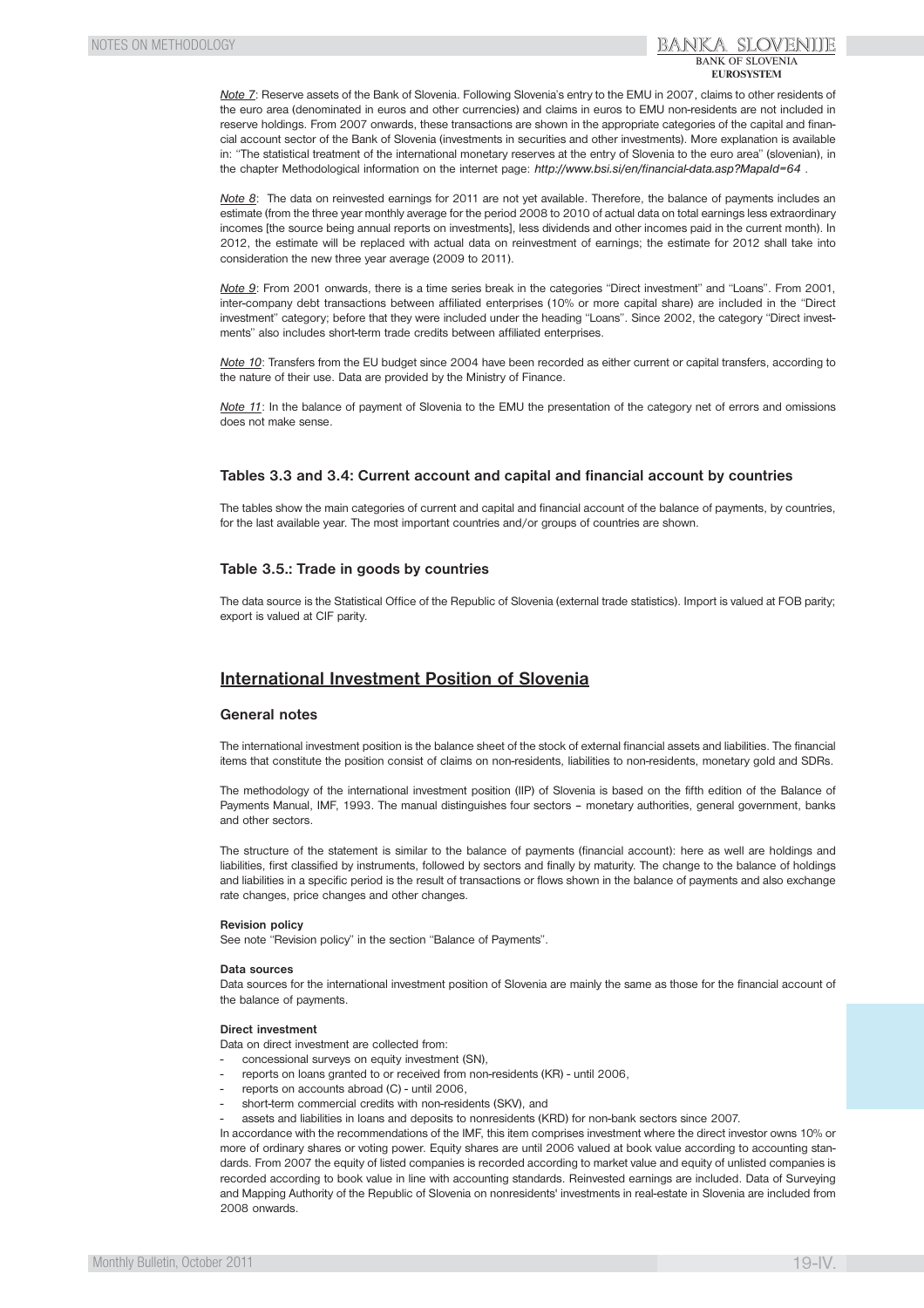# **EUROSYSTEM**

Claims on and liabilities to affiliated enterprises are included in the category "Direct investment–other capital". Intercompany claims or liabilities between affiliated banks and affiliated financial intermediaries recorded under direct investment capital are limited to those associated with permanent debt (loan capital respresenting a permanent interest). Until 2000, all long-term intercompany claims were considered liabilities between affiliated banks, and affiliated financial intermediaries were included in this item as well as permanent debt. From 2005 onwards other capital item of direct investment does not include claims/liabilities of banking sector to affiliated enterprises (those data are included in item other investment/ loans).

Data on claims and liabilities of Slovene enterprises in indirectly-affiliated enterprises from 1996 onwards are included in the category "Direct investment abroad" (in cases where an enterprise abroad having Slovene direct investment holds 10% or more equity in another foreign enterprise). In the category "Direct investment in Slovenia", data on the investment of foreign enterprises in indirectly-affiliated enterprises in Slovenia are included (in the case that a Slovene enterprise with foreign direct investment holds 10% or more equity in another Slovene enterprise). From 2007 all claims and liabilities to foreign direct investors/ direct investment enterprise and fellow companies that belong to the same foreign direct investor / direct investment enterprise are included.

#### **Portfolio investment**

Until 2002, data on equity securities and other equity shares were available from enterprises' surveys (form SN), but only data from surveys where the direct investor owns less than 10% of ordinary shares or voting power are included. (In the balance of payments, transactions with equity securities and other shares are collected from the ITRS [see note to tables 3.1–3.4] /Capital and financial account/Portofolio investment.) From 2007 data on equity shares bellow 10% that are traded without involvement of domestic dealers are collected (report SN).

From 2003 onwards, data from the reports VRP (operations in securities reported by brokerage houses, banks and investment companies) and KDD (Central Securities Clearing Corporation) are included. Also data on investments in mutual funds and investments of households in other equity securities are available since 2003. From 2007 data on assets of foreign debt secuirities that are traded without involvement of domestic dealers are collected (report DVP).

Data on residents' holdings of debt securities are available from VRP direct reports.

Liabilities of debt securities of the government, banking and other sectors are available from credit registration and Central Securities Clearing Corporation data (KDD). For domestic securities issued abroad, the source is VRP reports.

#### **Financial derivates**

From 2004 until 2006 these data are included in VRP and KDD sources. Since 2007 qarterly data on financial account's statistics are source for financial derivatives for all sectors except the central bank. From 2009 onwards financial derivatives of Bank of Slovenia are included in other investment/financial derivatives item or international monetary reserves item (depending on the residency of the counterpart).

#### **Trade credits and loans**

The source for short-term trade credits is a report of enterprises on the stock of external assets and liabilities (form SKV).

Until 2006 sources for long-term trade credits and loans are credit registration forms (forms KR) and from 2007 onwards statistical reports on assets and liabilities in loans and deposits to nonresidents for non-bank sectors (forms KRD) and are the same for the international investment position and the balance of payments. Until 2000, the balance of payments did not distinguish loans between affiliated companies from loans between unaffiliated companies and included all loans in other investment items.

From 2005 onwards monetary statistics (PORFI) is the source for banking sector data (claims and liabilities are included regardless of direct investment affiliation).

#### **Currency and deposits, other assets, other liabilities and reserve assets**

For these categories, the sources largely coincide with the sources for the balance of payments:

- the accounting data of commercial banks (KNB) until 2004,
- the account balances of banks in original currencies (PPV) until 2004,
- the account balances abroad of companies (C) until 2006,
- assets and liabilities in loans and deposits to nonresidents (KRD) for non-bank sectors since 2007
- the source for banking sector data (PORFI) since 2005,
- the accounts of the Bank of Slovenia.

In the International Investment Position, mature, unpaid loans and long-term commercial credits are included in other holdings and liabilities as short-term items. These transactions are not included in the balance of payments.

Until 2002, there is a difference between the International Investment Position and the balance of payments for other liabilities and holdings of other sectors, where contractual joint ventures are shown in the investment position. The source for this item is a JV report.

The International Investment Position includes data of the Bank for International Settlements (BIS) on deposits of local residents at BIS Member State banks. Since 2001, an estimate of the balance of foreign currency held by households is also included. However, any further investments of foreign currencies (primarily investments in real estate abroad and foreign securities, without domestic brokers) are not excluded from this estimate, since data of this type are not available.

Net position of the Bank of Slovenia to the Eurosystem (net result of incoming and outgoing payments conducted in EUR currency through TARGET and STEP2 system) is also included in the item liabilities/currency and deposits.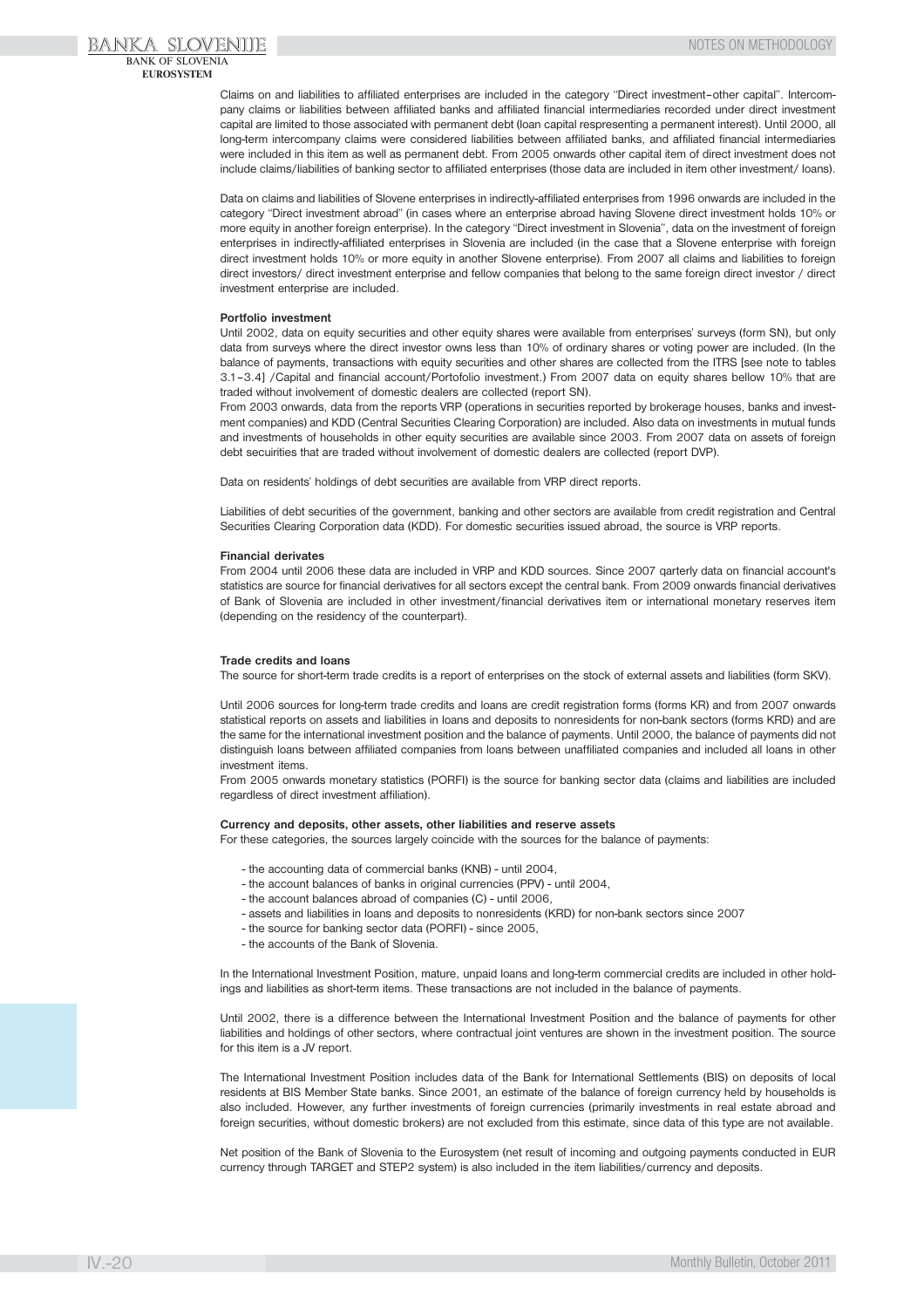# **Table 3.6: International Investment Position of Slovenia**

IIP data do not include:

- data on real estate owned by Slovenian households abroad (mainly real estate in Croatia); from 2001 onwards, these data are partially included under the heading "Assets/other investment/currency and deposits/households"; and
- claims on other countries in the territory of the former Socialist Federal Republic of Yugoslavia, subject to negotiations on succession (except the part reported by the Fund of the Republic of Slovenia for Succession from 2001 onwards), expropriated assets in these territories and other assets transferred to the Slovenian government during the process of privatization. In December 2006 claims subject to succession to former Yugoslavia were revalued and 'Sklad RS za sukcesijo' was transformed into 'Javna Agencija Republike Slovenije za nasledstvo'.

Additional data on direct investment are available in a special publication of the Bank of Slovenia: "Neposredne naložbe – Direct Investment", and on the Bank of Slovenia Web site: http://www.bsi.si/iskalniki/ecb\_en.asp?MapaId=714.

## **Table 3.7: International Investment Position by countries**

The table includes data for the last available year by countries in which Slovenes invest (in holdings) and includes data from which countries foreigners invest in Slovenia (in liabilities). The most important countries and/or groups of countries are shown.

# **Gross External Debt**

#### **General notes**

The methodology is based on External Debt Statistics: Guide for Compilers and Users, IMF, 2003. The guide is available at the following Web address: *http://www.imf.org/external/pubs/ft/eds/Eng/Guide/index.htm*.

#### **Revision policy**

See note "Revision policy" in the section "Balance of Payments".

#### **Data sources**

In order to maintain consistency, the data sources are the same as those for the International Investment Position. The sources for equities and financial derivates are not used because these types of instruments are not included in the balance of external debt according to the IMF definition.

## **Tables 3.8 and 3.9: Net External Debt**

The tables present gross external debt, gross external assets in debt instruments, and net debt position. The data are the same as presented in the international investment position (IIP). In the table "Net External Debt", data are sorted by sectors, maturities and instruments; in the table "International Investment Position", data are sorted by instrument, sectors and maturities.

#### **Tables 3.10 and 3.11: Gross External Debt**

Gross external debt, at any given data, is the outstanding amount of those current, and not contingent, liabilities that require payment(s) of principal and/or interest by the debtor at some point(s) in the future and are owed to non-residents by residents of an economy. The types of financial instruments included in the presentation of the gross external debt position are as follows: debt securities (money market instruments, bonds and notes), trade credits (short- and long-term), loans (shortand long-term), cash, deposits and other debt liabilities. Maturity of debt liabilities is based on the formal criterion of original maturity. Long-term debt is defined as debt with an original maturity of more than one year or with no maturity stated. Shortterm debt, which includes cash, is debt repayable at notice or with an original maturity of one year or less.

#### **International reserves**

# **Table 3.12.: International reserves**

Until December 2006, the Bank of Slovenia's foreign exchange reserves included convertible foreign currencies, deposits abroad and first-class securities of foreign issuers.

From 1 January 2007, the Bank of Slovenia's foreign exchange reserves include convertible foreign currencies, deposits in foreign currencies outside the euro area and first-class securities in foreign currencies of issuers outside the euro area. The decline of value presented in the data is due to Slovenia's inclusion in the EMU.

Since 2009 foreign exchange reserves of the Bank of Slovenia include also positions on financial derivatives based on daily pricing of these instruments. The value of financial derivatives may also be negative.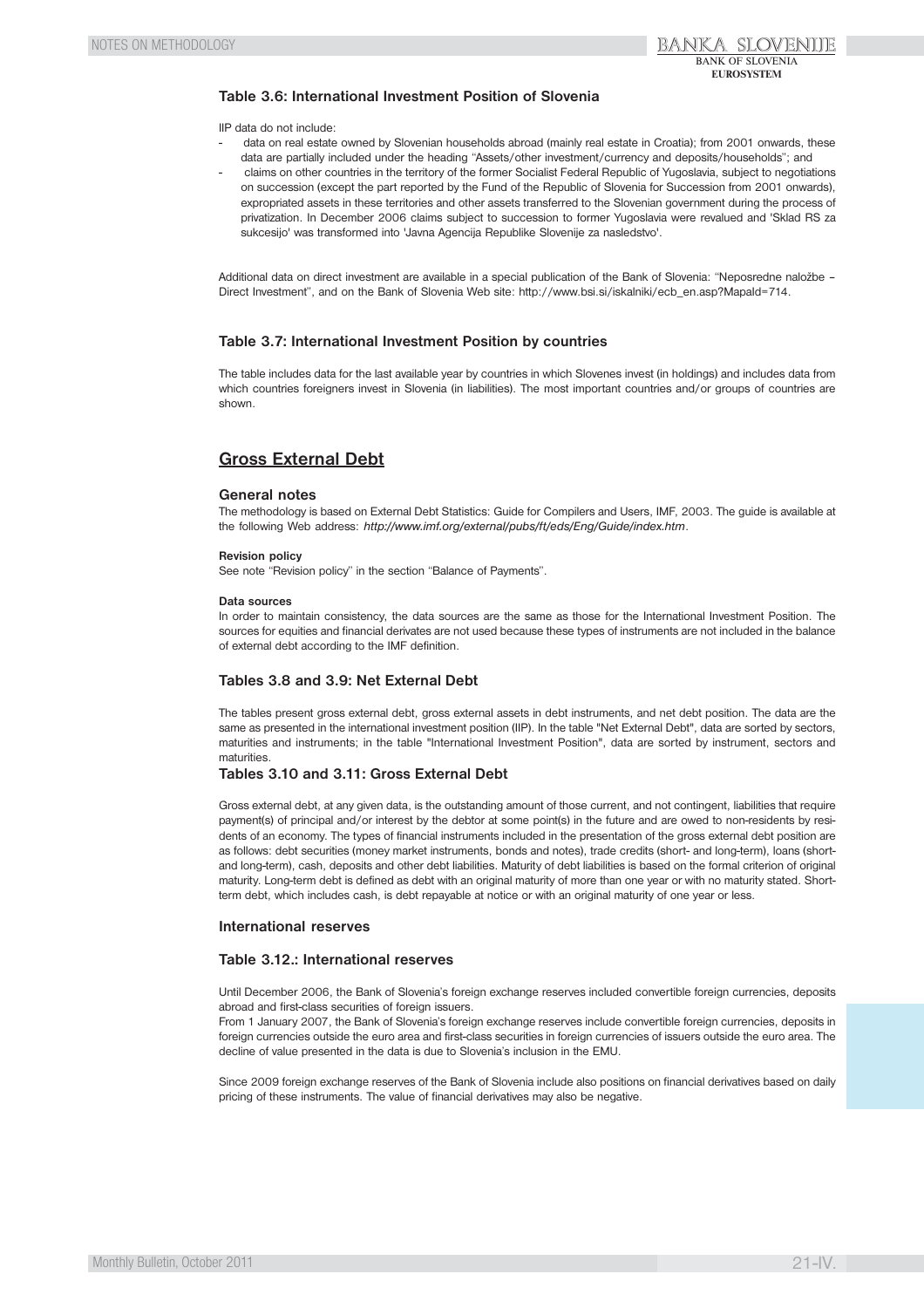**EUROSYSTEM**

# **4. PUBLIC FINANCE**

## **General**

Data prior to 2007 are published in tolars; from 2007, data are published in euros. Quarterly and yearly data on Gross domestic product are not yet reconciled.

#### **General - methodology ESA 95**

Non-financial and financial data are prepared in compliance with the European System of Accounts from the year 1995 (ESA 95). This methodology was adopted by Council Regulation (EC) No. 2223/96 of 25 June on the European System of Accounts in the Community.

ESA 95 methodology is the central economic methodology of each EU member state and therefore ensures comparability of data.

Data on non-financial accounts of general government are prepared by the Statistical Office of the Republic of Slovenia. In accordance with a memorandum of understanding between the Ministry of Finance, the Bank of Slovenia and the Statistical Office of the Republic of Slovenia, the data on financial accounts are compiled by the Bank of Slovenia. The data on financial accounts are consolidated.

# **Table 4.1: Non-financial and Financial Accounts (ESA 95) of the General Government sector**

**EDP debt** is gross debt as defined in the Maastricht treaty. It comprises general government liabilities in the form of currency (coins), deposits, debt securities (securities other than shares and other equity) and loans only.

# **Tables 4.2 and 4.3: Non-financial Account of the General Government sector**

Fiscal burden is a sum of the direct taxes, indirect taxes, social contributions and capital taxes.

**Intermediate consumption** consists of the value of the goods and services consumed as inputs by a process of production. The goods and services may be either transformed or used up by the production process.

# **Tables 4.4 and 4.5: Financial Account of the General Government sector**

**Change in EDP** debt is a difference between the current and preceding EDP debt figure.

**Deficit-debt adjustment (DDA)** is a sum of the deficit/surplus of non-financial account and change in EDP debt. DDA can be also calculated as a sum of the difference between financial assets and liabilities (which are not included in EDP debt) and other flows.

**Other liabilities** consist of data, which are not included in the EDP debt: financial derivatives, shares and other equity, insurance technical reserves and other liabilities.

**Other flows** are sum of the statistical discrepancy (difference between deficit/surplus of non-financial and financial account) and changes of the debt which are not transactions (foreign exchange holding gains and losses, other valuation effects, other changes in volume of debt).

**Borrowing requirement** consists of a negative deficit/surplus of financial account plus financial assets minus financial liabilities.

#### **Table 4.6: Revenues and Expenditures of the General Government**

*Note 1:* The data of the current and previous year are revised monthly until the data on the previous year become final.

*Note 2:* Total revenue excludes receipts from the EU, and likewise, total expenditure excludes payments to the EU budget.

*Note 3:* Current expenditure also includes social security contributions (besides of the expenditures on goods and services, interest payments, current reserves and current transfers).

#### **Tables 4.7: Lending, Repayments and Financing of the General Government**

General government operations (consolidated state budget, local governments, pension fund and health insurance fund).

*Note 1:* The data of the current and previous year are revised monthly until the data on the previous year become final.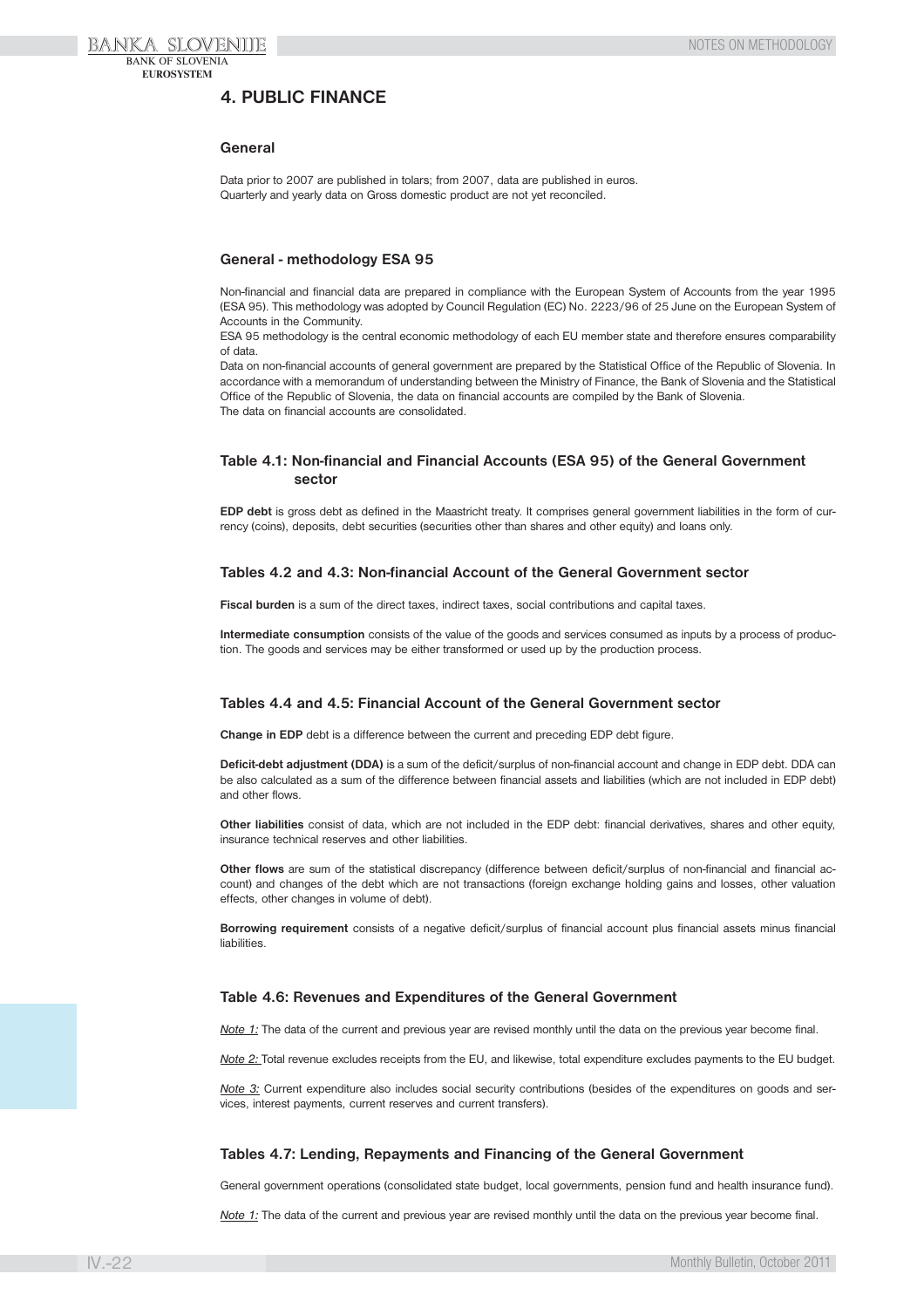#### BANKA SLOVENIJE BANK OF SLOVENIA **EUROSYSTEM**

# **Table 4.8: Central budget debt**

The Republic of Slovenia is defined as a legal person. The data from tables 4.6., 4.7. and 4.8. originate in the Bulletin of Government Finance published by the Ministry of Finance.

The obligation of the Central budget of Republic of Slovenia to Bank of Slovenia is due to settlement of the Special drawing rights of the International monetary fund by Bank of Slovenia as a fiscal agent, in line with the agreement between the Ministry of finance of Republic of Slovenia and Bank of Slovenia.

# **5. FINANCIAL ACCOUNTS**

### **Financial accounts (Tables 5.1 to 5.6)**

**Tables 5.1, 5.2, 5.4 and 5.5** show stocks and transactions in financial assets and liabilities held by individual institutional sectors, by individual financial instruments. The basis for the financial accounts methodology is ESA95.

#### **Tables 5.3 and 5.6** present net items by individual sectors.

Net financial assets present difference between financial assets and liabilities (stocks). Net financial transactions present difference between transactions in financial assets and transactions in liabilities.

The general principle for stocks and transactions is valuation at the current market price. As a rule accrued interest is included in the instrument to which it relates (deposits, loans, securities).

The transactions represent the difference between increases (acquisitions) and decreases (disposals) or the net turnover in an individual financial instrument. Changes in market prices and exchange rates, and other changes (reallocations of financial instruments/sectors, changes in methodology, write-downs of claims/debts, etc.) are excluded from the transactions.

Sectors, according to SKIS, are used.

#### **Financial instruments in financial accounts**

Individual financial instruments are the same among assets and liabilities, except Monetary gold and SDRs which only appear in financial asset tables.

Monetary gold and SDRs represent financial assets of the central bank. No other institutional unit or sector shall show a liability from the above mentioned instruments.

Currency and deposits consists of three sub-categories of financial instruments:

- currency represents bank notes and coins normally used for payments and includes bank notes and coins in circulation and represents the liability of the unit which issued them (as a rule, the central bank). The category "Household Currency and NIPSH (non-profit institutions serving households)" includes the foreign currency of residents which is estimated based on net purchases.
- transferable deposits consist of sight deposits in domestic or foreign currency. Transferable deposits can be converted into currency or transferred by cheque, payment order, debit entry or the like, without significant restrictions or additional costs.
- other deposits consist of deposits that cannot be used to make payments at any time and are not convertible into currency or transferable deposits without significant restrictions or additional costs.

Securities, excluding shares, are comprised of the following:

- short-term debt securities (with an original maturity of up to one year bills and other short-term debt securities);
- long-term debt securities (with an original maturity of more than one year: bonds);
- financial derivatives (options, swaps, standardised futures, interest rate futures and warrants).

Loans consist of all types of loans created when creditors lend funds to debtors, either directly or through brokers, that are either evidenced by non-negotiable documents or not evidenced by documents. The initiative concerning a loan normally lies with the borrower. Loans also include loans for financing trade credits, financial leasing, repurchase agreements, and repayable margin payments related to financial instruments when these agreements and payments are liabilities of corporations that are not monetary financial institutions. Loans do not include trade credits or advances.

Loans are broken down into short-term loans (with an original maturity of up to one year) and long-term loans (with an original maturity of more than one year).

Shares and other equities represent:

- Shares which are quoted (on a domestic of foreign market);
- Unquoted shares;
- Other equities:
- Shares/units of investment funds.

Shares/units of investment funds include shares of investment companies, investment coupons (referring to one or more units of mutual funds) and units of pension funds.

Insurance technical reserves comprise the insurance technical reserves of insurance corporations and pension funds against policyholders and beneficiaries, and are divided into three sub-categories of financial instruments.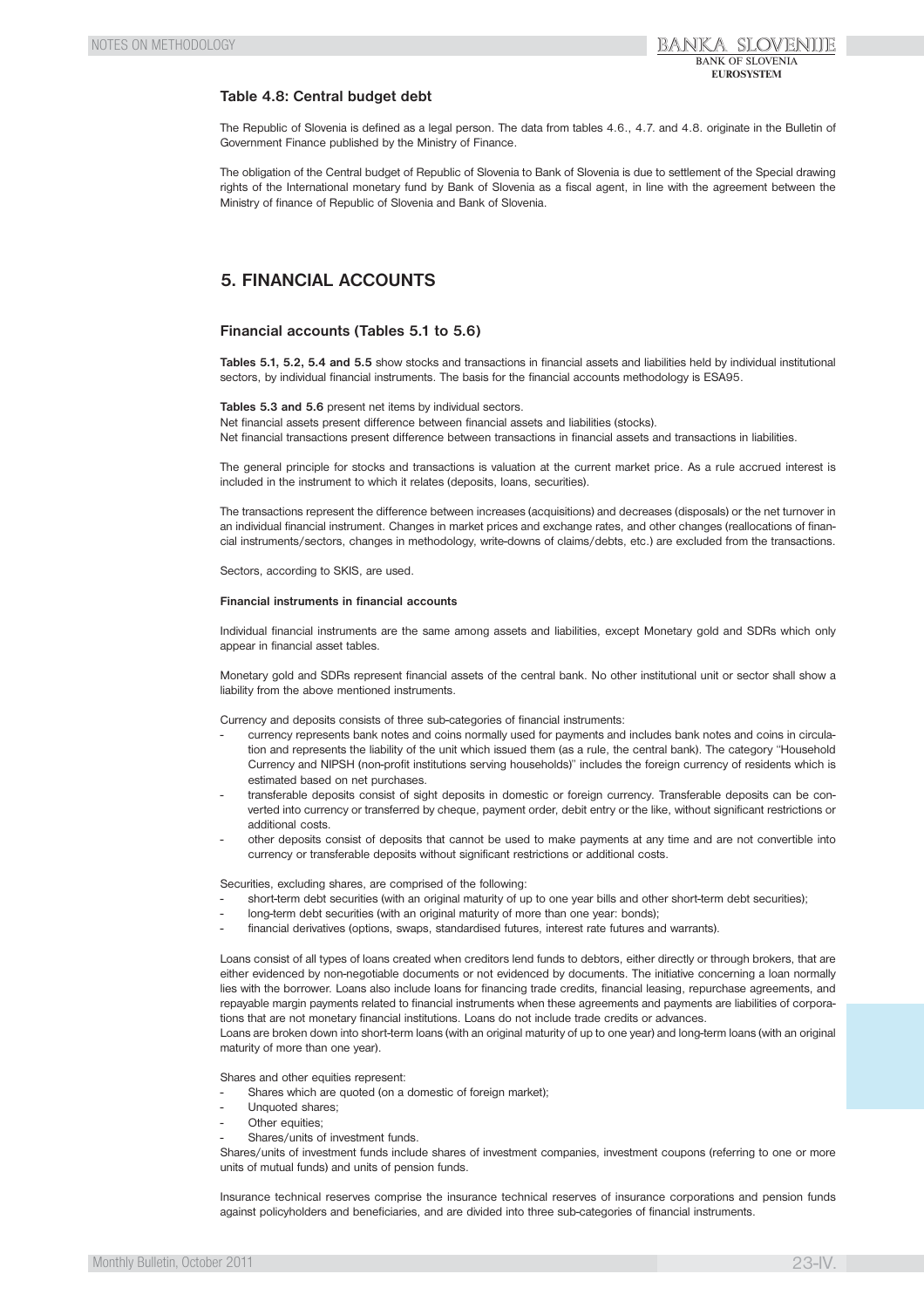**EUROSYSTEM**

Net equity of households in life insurance reserves including:

- net life insurance provisions;
- net provisions for life insurance policies where the investment risk is borne by the policyholders;

net health insurance provisions. Net equity of households in pension fund reserves consists of provisions deriving from pensions. Prepayments of insurance premiums and reserves for outstanding claims represent net prepayments of insurance policies, net reserves for outstanding claims and other net insurance technical reserves.

Other assets and liabilities are broken down as follows:

- Commercial credits and advances;
- Other (other assets and liabilities, excluding commercial credits and advances).

Commercial credits and advances consist of financial claims or liabilities arising from the direct extension of credit by suppliers or buyers for goods and services transactions, and advance payments for work that is in progress or to be undertaken and associated with such transactions.

Other (other assets and liabilities excluding commercial credits and advances) consists of all other claims and liabilities arising from timing differences between transactions and payments made in respect of taxes, social contributions, wages, rents, dividends, interest and transactions in financial assets on the secondary market. As a rule, accrued interest is included in the instrument to which it relates. However, should it be impossible to include the interest in the relevant instrument, it is disclosed in the category "Other".

Financial accounts data may differ from other statistical data because of:

- valuation method (current market value),
- data sources,
- time of data recording,
- time of data revision,
- methodological differences in financial instrument classification and
- other methodological differences.

Data for the period before the 1st of January 2007 are converted into EUR based on exchange rate 1 EUR = 239,64 SIT.

# **6. NON-FINANCIAL ACCOUNTS AND GENERAL ECONOMIC STATIS-TICS**

#### **General notes**

The Standard Classification of Activities is defined by the Decree on the Introduction and Use of the Standard Classification of Activities (Official Gazette of the Republic of Slovenia, No. 69/2007, 17/2008) and is in line with the classification of activities NACE Rev.2(Nomenclature statistique des activités économiques dans la Communanté européenne) as a compulsory statistical standard of the European Union, which is directly connected to the international classification of the activities of United Nations ISIC Rev. 4(International Standard Industrial Classification).

The basic activities of an economy are:

- A Agriculture, forestry and fishing
- B Mining and quarrying
- C Manufacturing
- D Electricity, gas steam and air conditioning supply
- E Water supply, sewerage, waste management and remediation activities
- F Construction
- G Wholesale and retail trade; repair of motor vehicles and motorcycles
- H Transportation and storage
- I Accommodation and food service
- J Information and communication
- K Financial and insurance activities
- L Real estate activities
- M Professional, scientific and technical activities
- N Administrative and support service activities
- O Public administration and defence, compulsory social security
- P Education
- Q Human health and social work activities
- R Arts, entertainment and recreation
- S Other service activities

T Activities of private households as employers, undifferentiated goods- and services- production activities of households for own use

U Activities of extraterritorial organizations and bodies

Methodological notes and a detailed classification for the real sector are published on the Statistical Office's Web site:

http://www.stat.si/skd\_nace\_2008.asp (in Slovene).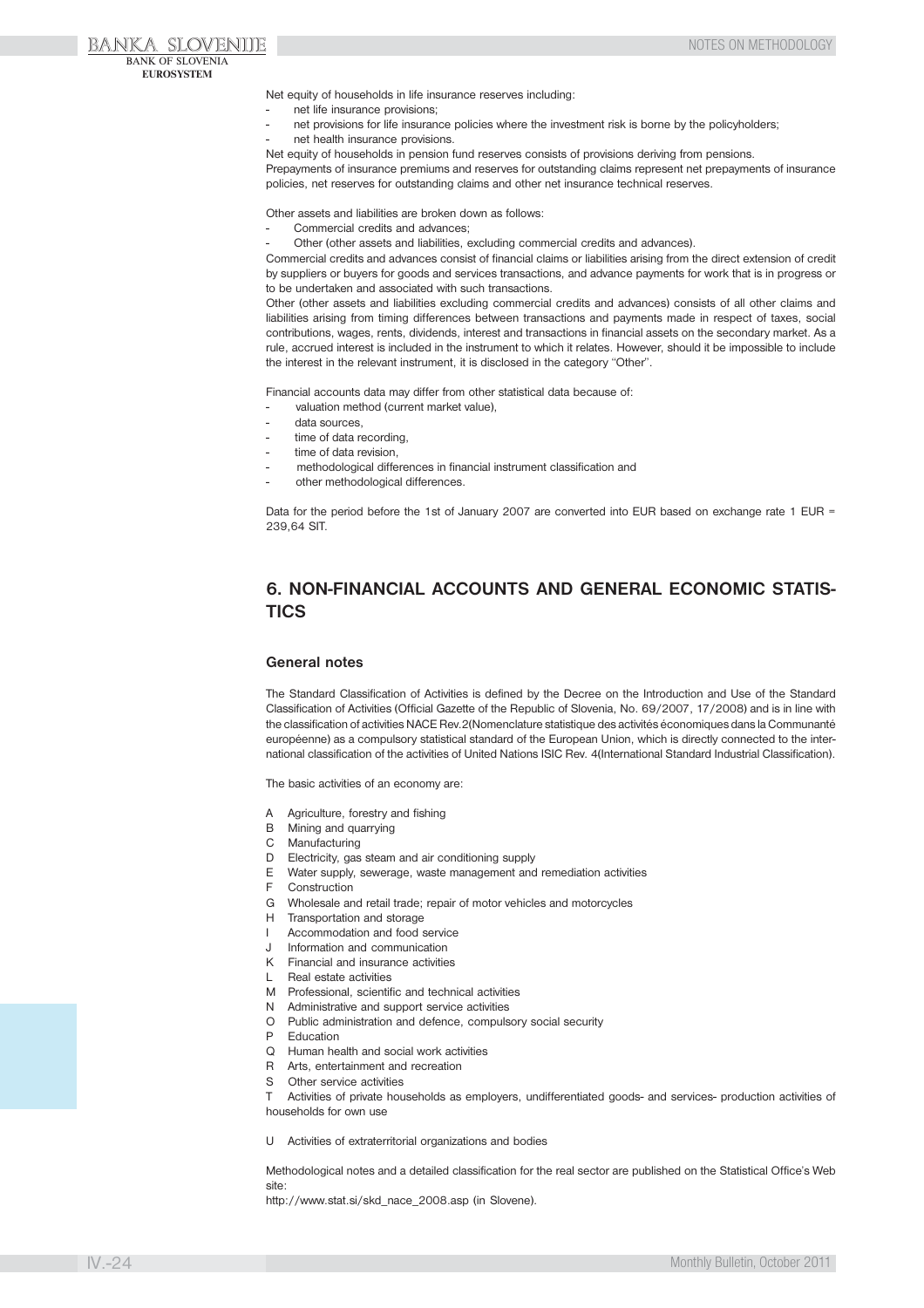# **General**

Data prior to 2007 are published in tolars; from 2007, data are published in euros.

# **Non-financial accounts and general economic statistics**

## **Tables 6.1 and 6.2: Expenditure of Gross Domestic Product**

Real yearly growth rates are calculated from the GDP data in constant prices, reference year 2005.

## **Tables 6.3 and 6.4: Gross Domestic Product by Activity**

Real yearly growth rates are calculated from the GDP data in constant prices, reference year 2005.

## **Tables 6.5 and 6.6: Industrial Production Index**

For the period from January 1992 to January 2004, industrial production indices are calculated from quantitative data on the production of industrial products. From February 2004 onwards, the basis for calculating the production indices are data on the value of production.

# **Tables 6.7 and 6.8: Turnover and New Orders in Industry**

Data for the year 2010 are provisional.

For the period from January 1998 to January 2003, indices on turnover are estimated on the basis of the monthly data on the quantity of sold industrial products and the average annual prices of industrial products. Data from February 2003 onwards are gathered with the regular monthly survey on turnover, new orders and value of stocks in industry.

Real yearly growth rates are calculated from the real index on turnover and new orders in industry. The deflator is the industrial producer prices index.

#### **Tables 6.9 and 6.10: Business Tendency and Consumer Surveys**

The sentiment indicator is the weighted average of the confidence indicator in manufacturing and retail trade, plus the consumer confidence indicator. Sentiment indicators of certain activities or consumers are calculated from answers shown in the table.

The results are shown as a balance by individual questions. The balance is the difference between positive and negative answers, expressed as percentages. The balance shows the movement of the observed economic indicator (present situation or future expectations), and not the real size of economic indicators.

#### **Table 6.11: Employment by Labour Force Survey (ILO)**

The Slovene Labour Force Survey was carried out in compliance with International Labour Organisation (ILO) guidelines for labour force statistics and with Eurostat requirements. This enables the comparability of our data to the data of other countries.

Data in column 5 – self-employed persons include family-member assistants as well.

*Note 1:* From 2008 onwards the revised classification of activities SKD 2008 is used, which is internationally comparable with the NACE Rev. 2 classification of activities.

#### **Table 6.12: Unemployment by Labour Force Survey (ILO)**

The Slovene Labour Force Survey was carried out in compliance with International Labour Organisation (ILO) guidelines for labour force statistics and with Eurostat requirements. This enables the comparability of our data to the data of other countries.

#### **Table 6.13: Average Wages and Salaries**

Real wages and salaries are deflated by the consumer price index (CPI).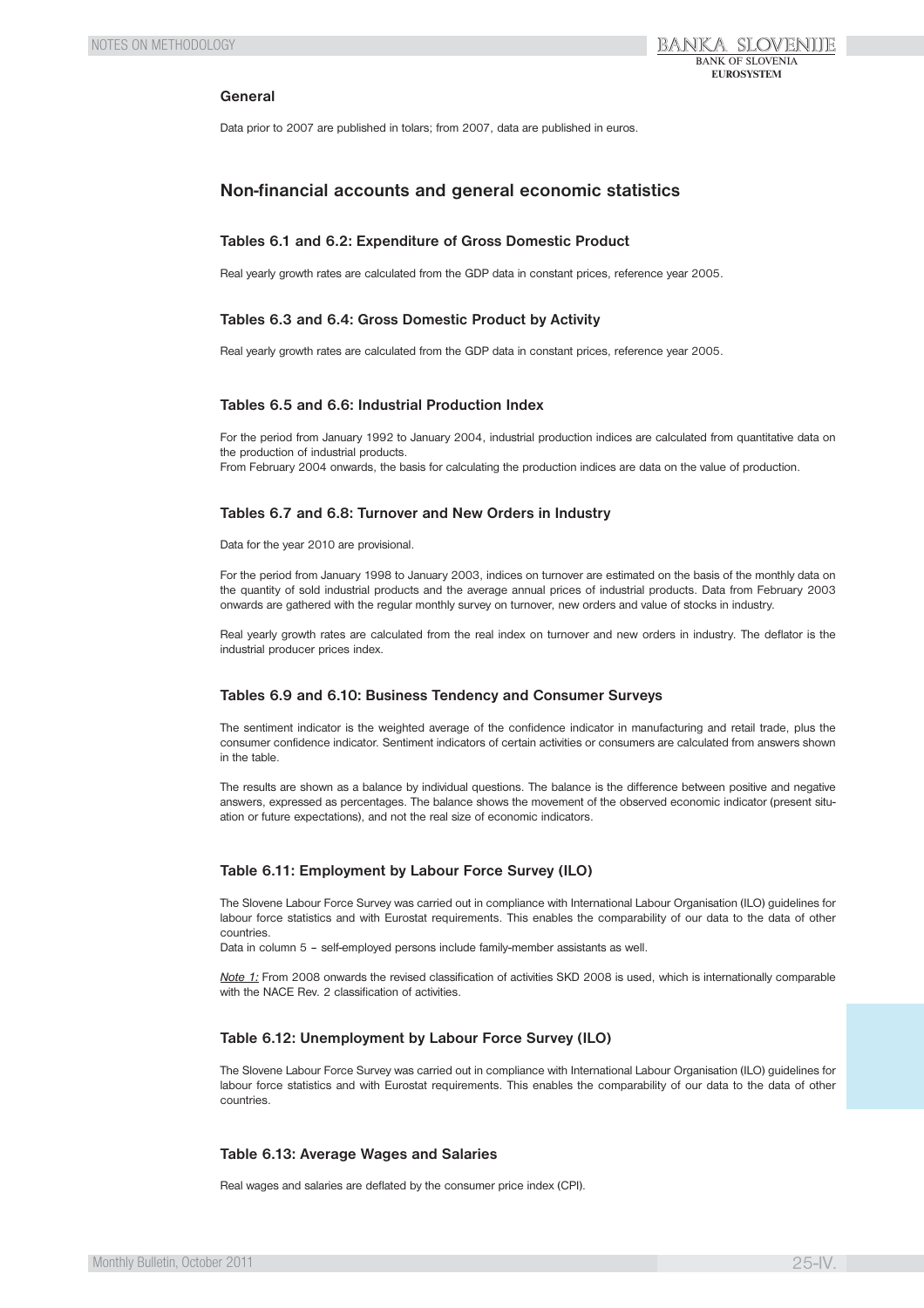From January 2005 onwards a new methodology for the calculations of average monthly wages and salaries has been used. The statistical survey also includes legal entities with one or two persons in paid employment in the private sector. Individual private entrepreneurs and persons employed by them, own account workers and farmers are not covered.

Published data are the results of new research: the Monthly Report on Earnings at Legal Entities. Data are collected by the Agency of the Republic of Slovenia for Public Legal Records and Related Services (with the common questionnaire (Form 1–ZAP/M). Statistical work was done by SORS. SORS also calculated the average monthly wages and salaries data for 2004 according to the new methodology.

# **Table 6.14 Nominal effective exchange rate and Real harmonised competitiveness indicators**

Nominal effective exchange rate, Euro area-17 countries vis-a-vis the EER-40 group of trading partners (AU, CA, DK, HK, JP, NO, SG, KR, SE, CH, GB, US, BG, CZ, LV, LT, HU, PL, RO, CN, DZ, AR, BR, CL, HR, IS, IN, ID, IL, MY, MX, MA, NZ, PH, RU, ZA, TW, TH, TR, VE); Currency denominator: Euro.

Real harmonised competitiveness indicators consumer prices and unit labour costs in total economy deflated; ECB EER-20 group of currencies and Euro area 17 country currencies (FR, BE, LU, NL, DE, IT, IE, PT, ES, FI, AT, GR, SI, AU, CA, CN, DK, HK, JP, NO, SG, KR, SE, CH, GB, US, CY, CZ, EE, HU, LV, LT, MT, PL, SK, BG, RO); Currency denominator: until 31.12.2006 Slovenian tolar, from 01.01.2007 Euro.

The growth of the index value represents decrease of competitiveness.

*Note 1:* Data for harmonised competitiveness indicators unit labour costs in total economy deflated are quarterly.

Explanations to harmonised competitiveness indicators calculations are available in special methodological paper "Calculations of harmonised competitiveness indicators", on the Web site of Bank of Slovenia: *http://www.bsi.si/publikacije-in-raziskave.asp?MapaId=1039.*

#### **Tables 6.15 and 6.16: Consumer Price Index**

The Harmonized Index of Consumer Prices (HICP) is a comparable index of consumer prices produced by each Member State and used for international comparison of consumer price inflation. In Slovenia it is available from the year 2001 onwards.

### **Tables 6.17 and 6.18: Industrial Producer Price Index**

The index of industrial producer prices measures changes in the level of producer prices of industrial products that are sold by producers on the Slovenian market. The tables show the price indices and growth rates by end-use of products , as well as by main divisions of activities, v2 (2008).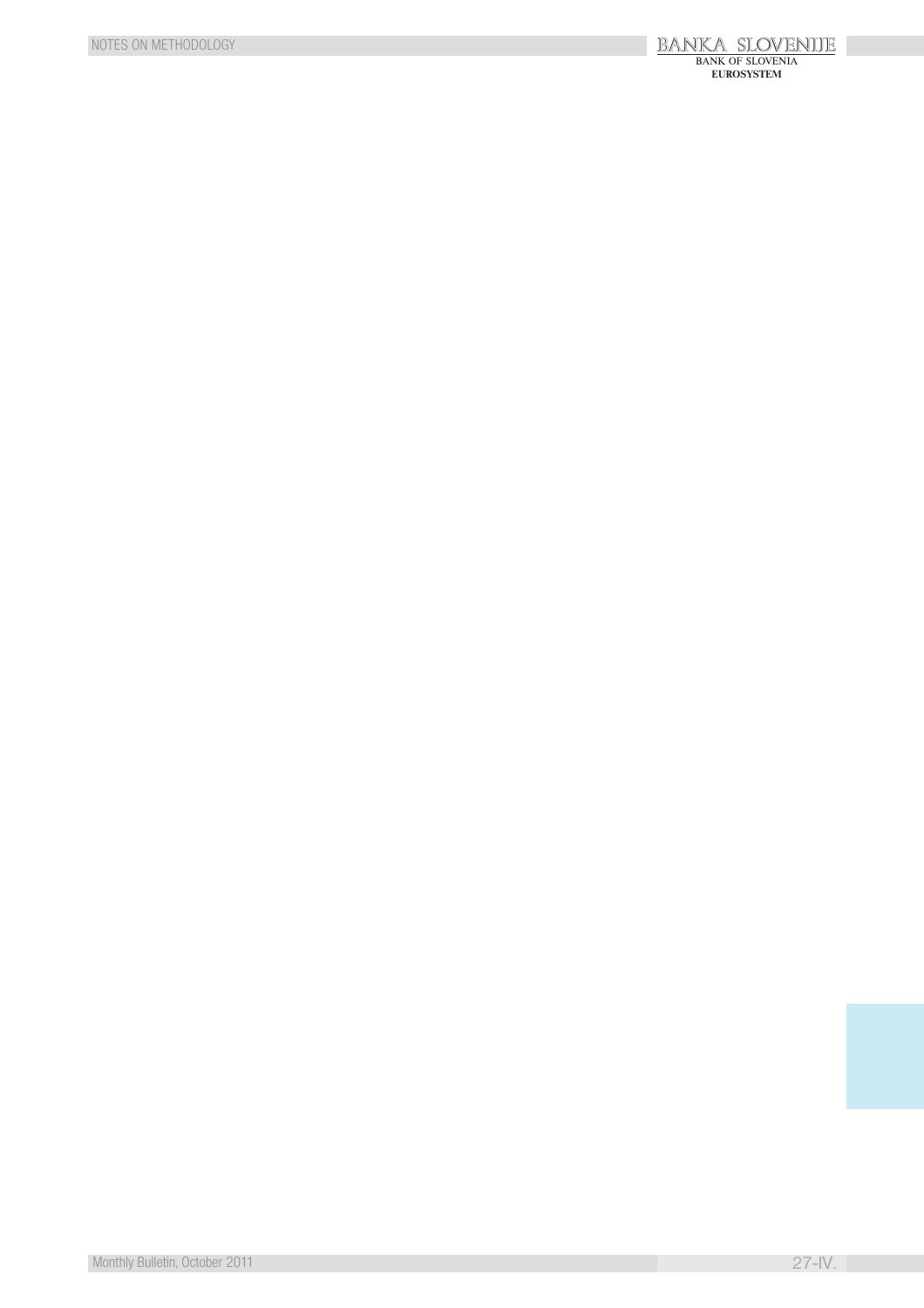BANKA SLOVENIJE

BANK OF SLOVENIA **EUROSYSTEM**

# **Review of the links between the data on Slovenia in the Bulletin of the Bank of Slovenia and the Euro area data in the ECB's Bulletin**

The table below shows the correspondence between the statistical tables on Slovenia in the Bulletin of the Bank of Slovenia and on the Euro area in the ECB's Bulletin, i.e. where are the data on Slovenia included into the Euro area aggregates. The ECB's Bulletin is available on the internet address: *http://www.ecb.int/pub/mb/html/index.en.html*.

| Tabels in Monthly Bulletin of the Bank of Slovenia                                 | Tabels in Monthly Bulletin of the ECB                                                       |  |  |
|------------------------------------------------------------------------------------|---------------------------------------------------------------------------------------------|--|--|
| 1.1. Monetary aggregates                                                           | 2.3 Monetary statistics (Monetary aggregates and counterparts)                              |  |  |
| 1.2. Consolidated Balance Sheet of Monetary Financial Institutions                 | 2.2 Consolidated balance sheet of euro area MFI s                                           |  |  |
| 1.4. Balance Sheet of Other Monetary Financial Institutions or                     | 2.4 MFI loans, breakdown                                                                    |  |  |
| 1.5. Selected Assets of Other Monetary Financial Institutions by Sector            | 2.6 MFI holdings of securities, breakdown                                                   |  |  |
| 1.6. Selected Obligations of Other Monetary Financial Institutions by Sector or    | 2.5 Deposits held with MFIs, breakdown                                                      |  |  |
| 1.4. Balance Sheet of Other Monetary Financial Institutions                        |                                                                                             |  |  |
| 1.8. Investment funds                                                              | 2.9. Aggregated balance sheet of euro area investment funds                                 |  |  |
|                                                                                    | 2.10. Securities held by investment funds broken down by issuer of securities               |  |  |
| 2.2. Interbank Money Market Rates and Indexation Clause                            | 4.6 Money market interest rates                                                             |  |  |
| 2.3. European Central Bank Interest Rates                                          | 1.2 Key ECB interest rates                                                                  |  |  |
| 2.6.2a. European Central Bank exchange rates - Average Rates                       | 8.2 Bilateral exchange rates                                                                |  |  |
| 3.2. Balance of payments, capital and financial account                            | 7.1 Balance of payments - summary                                                           |  |  |
|                                                                                    | 7.2 Current and capital account                                                             |  |  |
|                                                                                    | 7.3 Financial account                                                                       |  |  |
| 3.3. Current Account by countries                                                  | 7.2.3 Current and capital account - geographical breakdown                                  |  |  |
| 3.4. Capital and Financial Account by countries                                    | 7.3.8 Financial account - geographical breakdown                                            |  |  |
| 3.5. Trade in goods by countries                                                   | 7.5 Trade in goods                                                                          |  |  |
| 3.6. International Investment Position of Slovenia; assets, liabilities            | 7.3 Financial account                                                                       |  |  |
| 3.7. International Investment Position by countries; assets, liabilities           | 7.3.8 Financial account - geographical breakdown                                            |  |  |
| 3.12. International reserves                                                       | 7.3.7. Reserve assets                                                                       |  |  |
| 4.1. General Government Non-financial and Financial Accounts (ESA 95)              | 6.1 Revenue, expenditure and deficit/surplus                                                |  |  |
|                                                                                    | 6.2 Debt                                                                                    |  |  |
|                                                                                    | 6.3 Change in debt                                                                          |  |  |
| 4.2. Non-financial account general government sector (ESA 95)                      | 6.4. Quarterly revenue, expenditure and deficit/surplus                                     |  |  |
| 4.4. Financial account general government sector (ESA 95)                          | 6.5. Quarterly debt and change in debt                                                      |  |  |
| 6.1. Expenditure on gross domestic product                                         | 5.2.1. GDP and expenditure components                                                       |  |  |
| 6.2. Expenditure on gross domestic product (growth rates)                          |                                                                                             |  |  |
| 6.3. Gross domestic product by activity                                            | 5.2.2. Value added by economic activity                                                     |  |  |
| 6.4. Gross domestic product by activity (growth rates)                             |                                                                                             |  |  |
| 6.5. Industrial production index and productivity index in industry                | 5.2.3. Industrial production                                                                |  |  |
| 6.6. Industrial production index and productivity index in industry (growth rates) |                                                                                             |  |  |
| 6.7. Tumover and new orders in industry                                            | 5.2.4. Industrial new orders and turnover, retail sales and new passenger car registrations |  |  |
| 6.8. Tumover and new orders in industry (growth rates)                             |                                                                                             |  |  |
| 6.9. Business tendency and consumer surveys (part 1)                               | 5.2.5. Business and Consumer Surveys                                                        |  |  |
| 6.10. Business tendency and consumer surveys (part 2)                              |                                                                                             |  |  |
| 6.11. Employment by Labour Force Survey (ILO)                                      | 5.3.1. Employment                                                                           |  |  |
| 6.12. Unemployment by Labour Force Survey (ILO)                                    | 5.3.2. Unemployment                                                                         |  |  |
| 6.14. The Effective Exchange Rate - Nominal, Real                                  | 8.1 Effective exchange rates                                                                |  |  |
| 6.15. Consumer price index                                                         | 5.1.1. Harmonised Index of Consumer Prices                                                  |  |  |
| 6.16. Consumer price index (growth rates)                                          |                                                                                             |  |  |
| 6.17. Industrial producer price index                                              | 5.1.2. Industry, construction, residential property and commodity prices                    |  |  |
| 6.18. Industrial producer price index (growth rates)                               |                                                                                             |  |  |